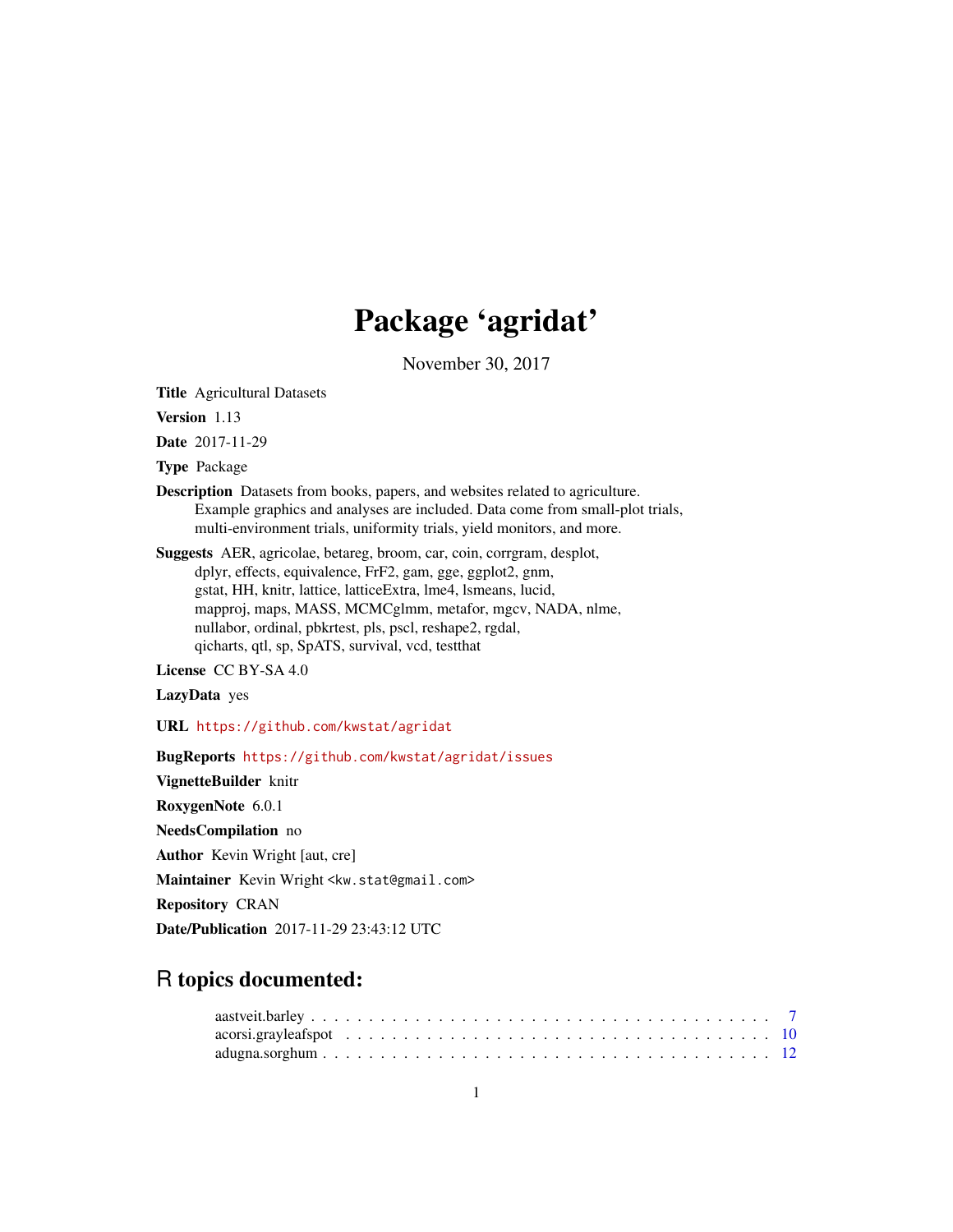|                   | 14 |
|-------------------|----|
|                   | 22 |
|                   | 23 |
|                   | 25 |
|                   | 26 |
|                   | 28 |
|                   | 30 |
|                   | 33 |
|                   | 35 |
|                   | 37 |
|                   | 38 |
|                   | 39 |
|                   | 41 |
|                   | 43 |
|                   | 45 |
|                   | 48 |
|                   | 53 |
|                   |    |
|                   | 55 |
|                   | 57 |
|                   | 58 |
|                   | 59 |
|                   | 62 |
|                   | 64 |
|                   | 66 |
|                   | 67 |
|                   | 70 |
|                   | 72 |
|                   | 76 |
|                   | 78 |
|                   | 80 |
|                   | 84 |
|                   | 85 |
|                   | 87 |
|                   | 88 |
|                   | 90 |
|                   | 91 |
|                   | 93 |
|                   | 95 |
|                   | 96 |
|                   | 97 |
| cochran.bib       | 98 |
| cochran.crd       | 99 |
|                   |    |
| cochran.factorial |    |
|                   |    |
|                   |    |
|                   |    |
|                   |    |
|                   |    |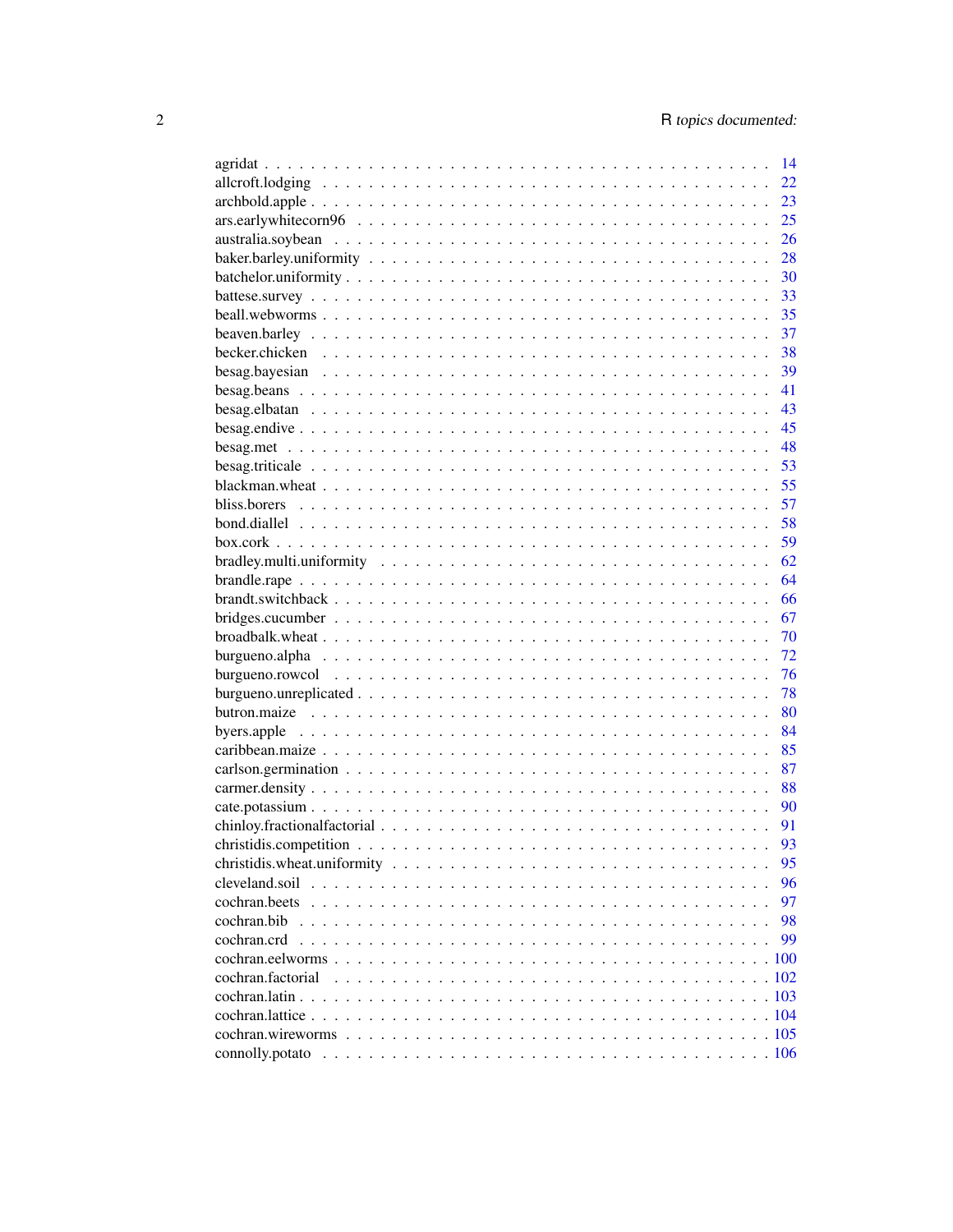| gomez.nonnormal2 |  |
|------------------|--|
| gomez.nonnormal3 |  |
|                  |  |
|                  |  |
|                  |  |
|                  |  |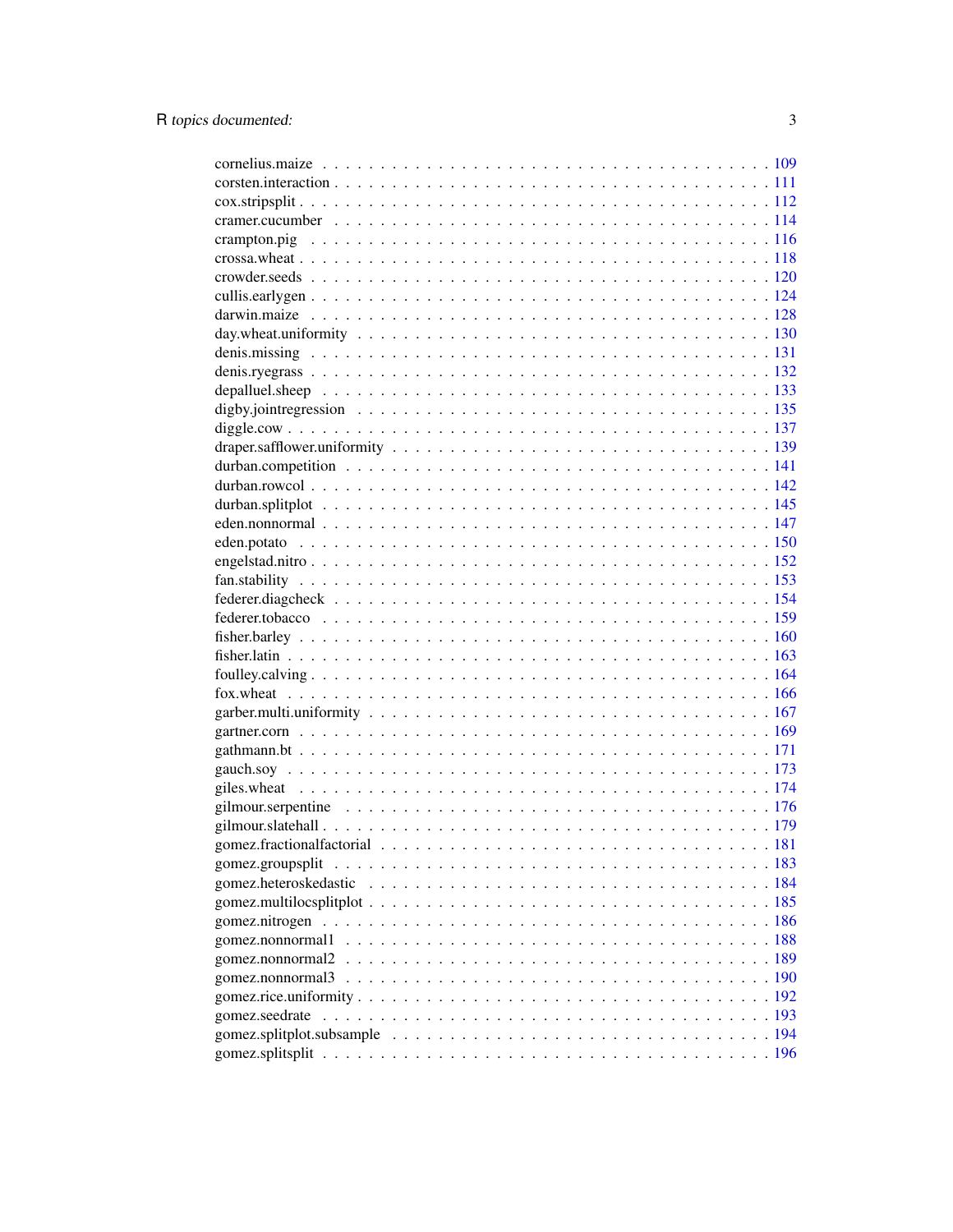| kang.maize |  |
|------------|--|
|            |  |
|            |  |
|            |  |
|            |  |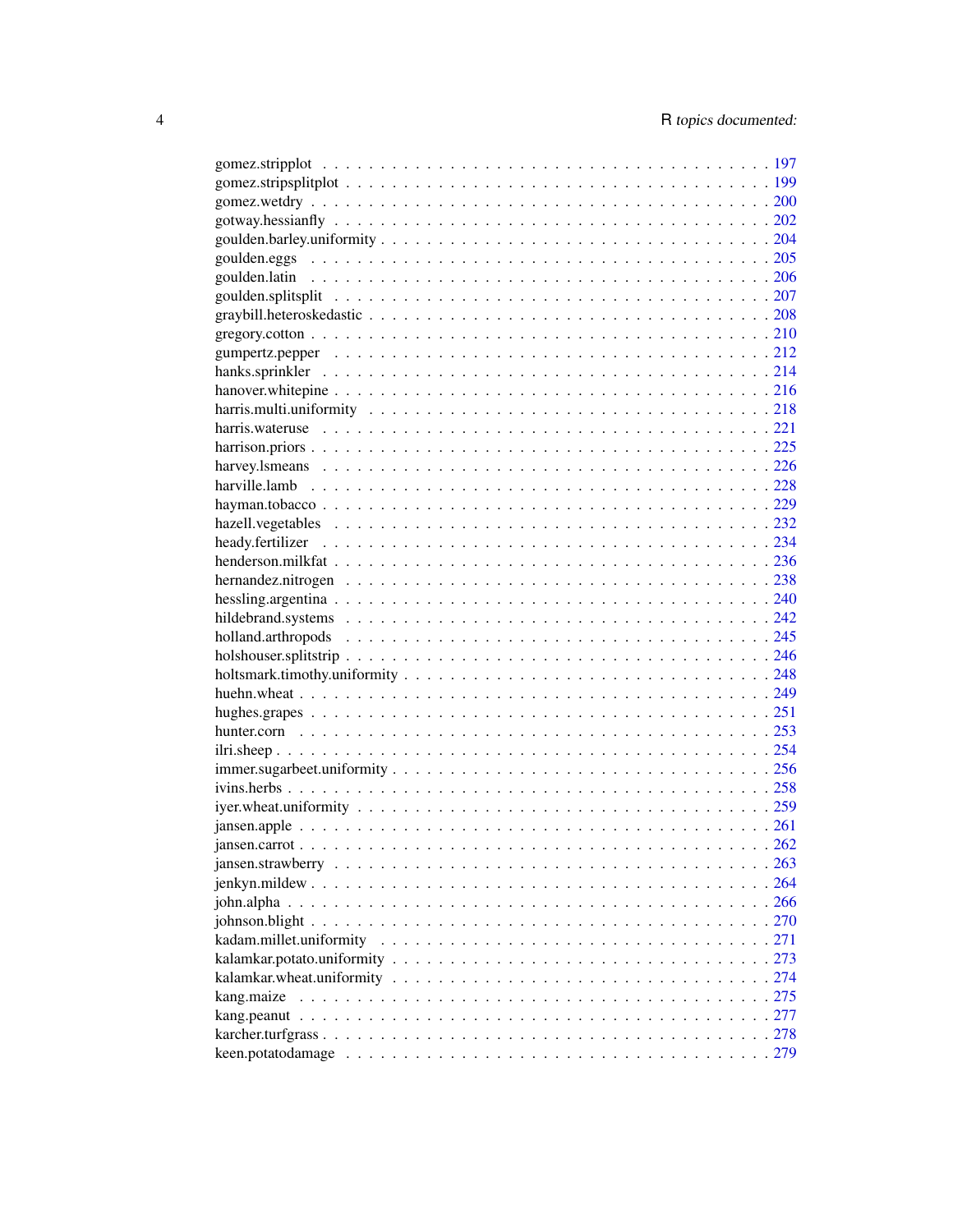| $lin. unbalanced \dots \dots \dots \dots \dots \dots \dots \dots \dots \dots \dots \dots \dots \dots \dots \dots \dots 314$ |  |
|-----------------------------------------------------------------------------------------------------------------------------|--|
|                                                                                                                             |  |
|                                                                                                                             |  |
|                                                                                                                             |  |
|                                                                                                                             |  |
|                                                                                                                             |  |
|                                                                                                                             |  |
|                                                                                                                             |  |
|                                                                                                                             |  |
|                                                                                                                             |  |
|                                                                                                                             |  |
|                                                                                                                             |  |
|                                                                                                                             |  |
|                                                                                                                             |  |
|                                                                                                                             |  |
|                                                                                                                             |  |
|                                                                                                                             |  |
|                                                                                                                             |  |
|                                                                                                                             |  |
|                                                                                                                             |  |
| minnesota.barley.yield                                                                                                      |  |
|                                                                                                                             |  |
|                                                                                                                             |  |
| nass.corn                                                                                                                   |  |
|                                                                                                                             |  |
|                                                                                                                             |  |
|                                                                                                                             |  |
|                                                                                                                             |  |
|                                                                                                                             |  |
|                                                                                                                             |  |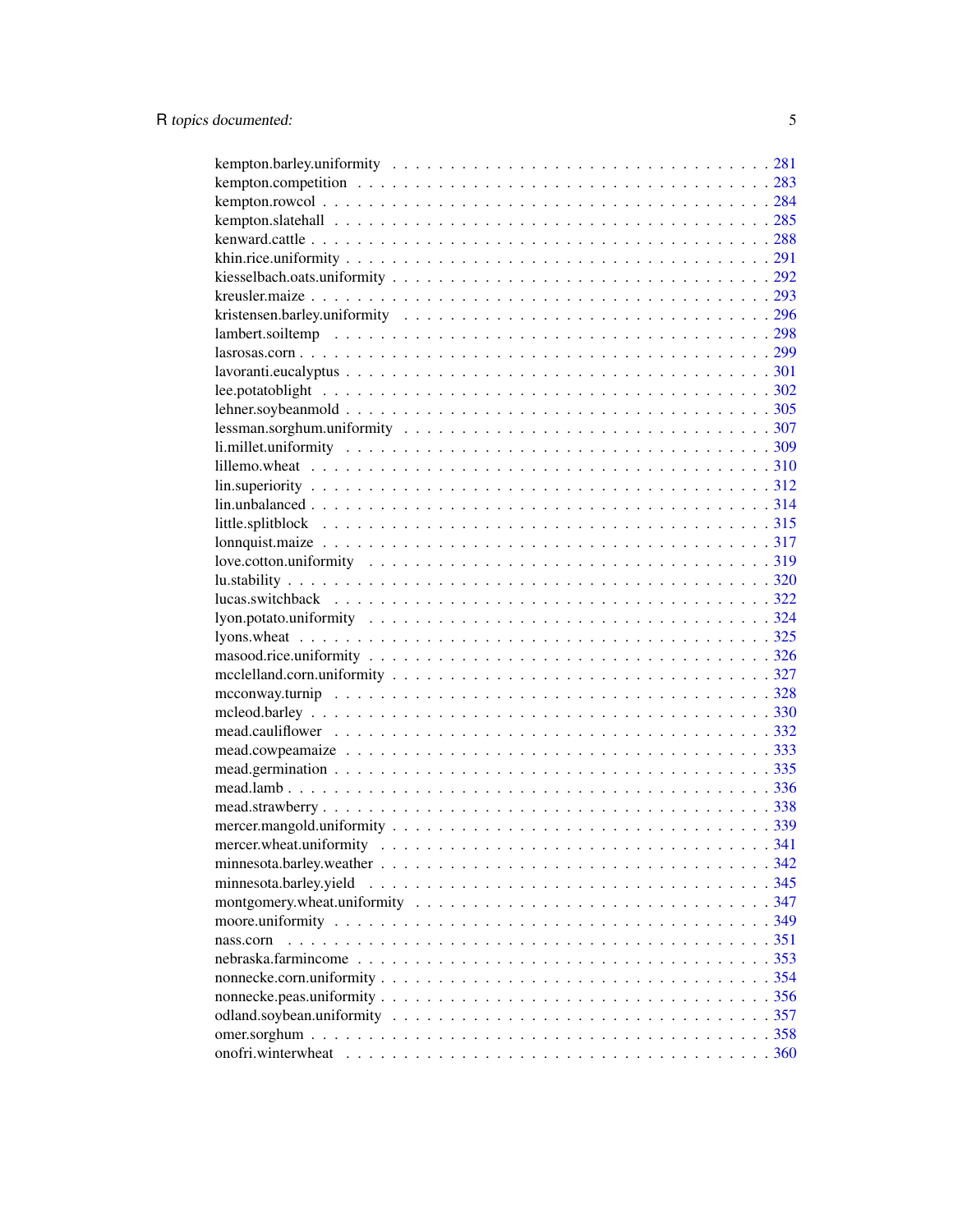| verbyla.lupin |  |
|---------------|--|
|               |  |
|               |  |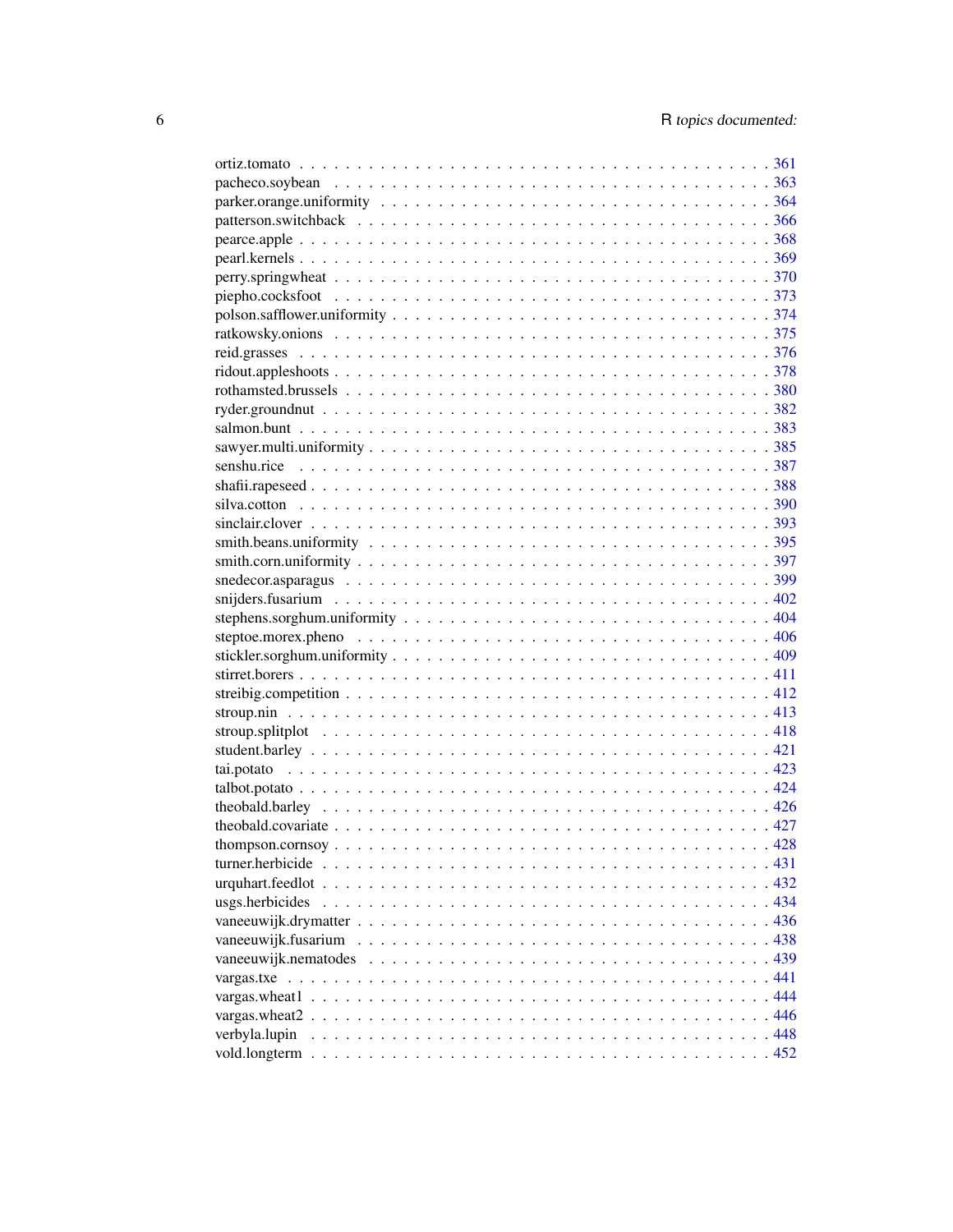<span id="page-6-0"></span>

### **Index Example 287**

<span id="page-6-1"></span>aastveit.barley *Barley heights and environmental covariates in Norway*

#### Description

Average height for 15 genotypes of barley in each of 9 years. Also 19 covariates in each of the 9 years.

#### Usage

```
data("aastveit.barley.covs")
data("aastveit.barley.height")
```
#### Format

The 'aastveit.barley.covs' dataframe has 9 observations on the following 20 variables.

year year

- R1 avg rainfall (mm/day) in period 1
- R2 avg rainfall (mm/day) in period 2
- R3 avg rainfall (mm/day) in period 3
- R4 avg rainfall (mm/day) in period 4
- R5 avg rainfall (mm/day) in period 5
- R6 avg rainfall (mm/day) in period 6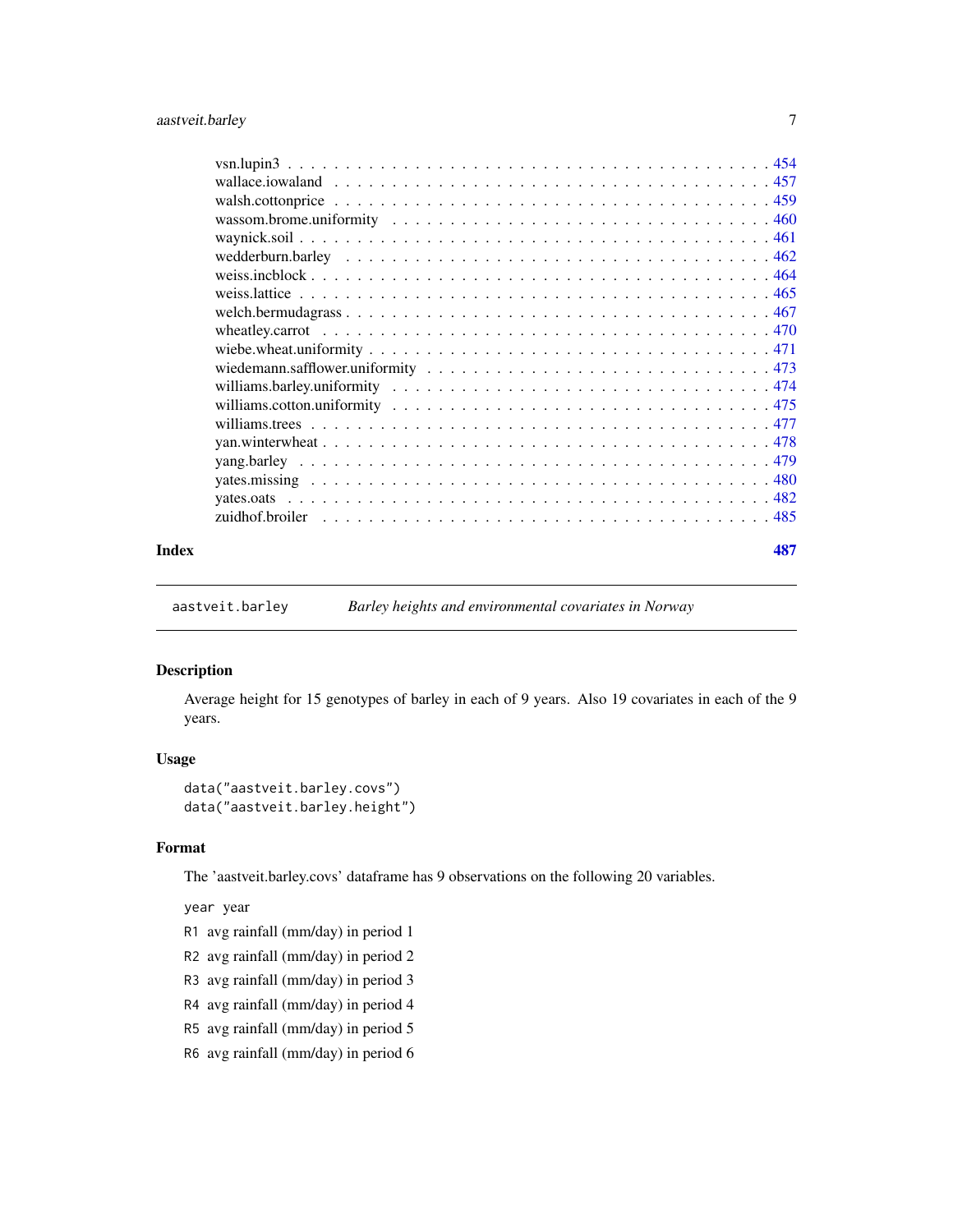- S2 daily solar radiation (ca/cm^2) in period 2
- S3 daily solar radiation (ca/cm^2) in period 3
- S4 daily solar radiation (ca/cm^2) in period 4
- S5 daily solar radiation (ca/cm^2) in period 5
- S6 daily solar radiation (ca/cm^2) in period 6
- ST sowing date
- T1 avg temp (deg Celsius) in period 1
- T2 avg temp (deg Celsius) in period 2
- T3 avg temp (deg Celsius) in period 3
- T4 avg temp (deg Celsius) in period 4
- T5 avg temp (deg Celsius) in period 5
- T6 avg temp (deg Celsius) in period 6

value value of the covariate

The 'aastveit.barley.height' dataframe has 135 observations on the following 3 variables.

year year, 9 gen genotype, 15 levels height height (cm)

#### Details

Experiments were conducted at As, Norway.

The height dataframe contains average plant height (cm) of 15 varieties of barley in each of 9 years.

The growth season of each year was divided into eight periods from sowing to harvest. Because the plant stop growing about 20 days after ear emergence, only the first 6 periods are included here.

#### Source

Aastveit, A. H. and Martens, H. (1986). ANOVA interactions interpreted by partial least squares regression. *Biometrics*, 42, 829–844. http://doi.org/10.2307/2530697

Used with permission of Harald Martens.

# References

J. Chadoeuf and J. B. Denis (1991). Asymptotic variances for the multiplicative interaction model. *J. App. Stat.* 18, 331-353. http://doi.org/10.1080/02664769100000032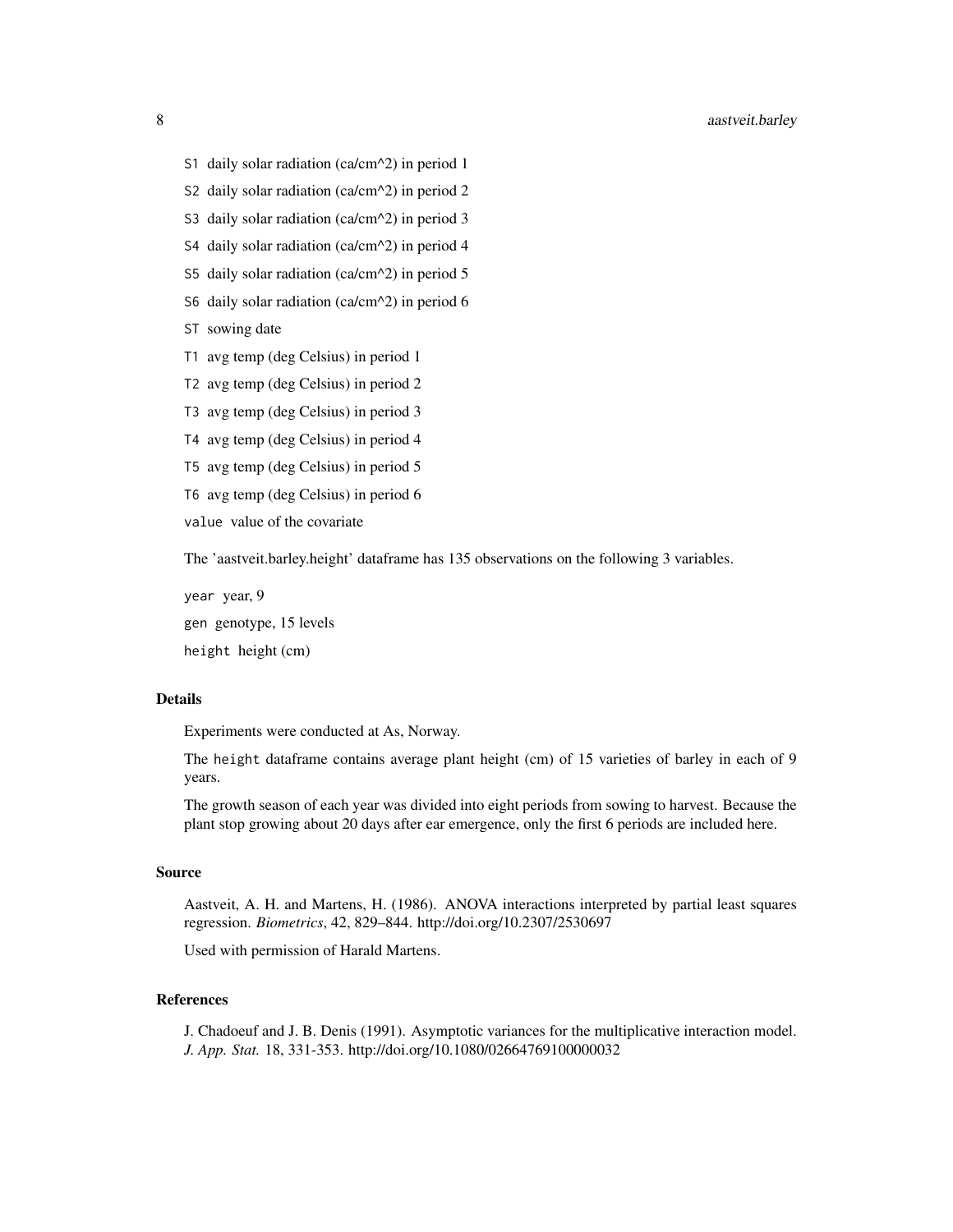# aastveit.barley 9

```
data("aastveit.barley.covs")
data("aastveit.barley.height")
if(require(reshape2) & require(pls)){
  # First, PCA of each matrix separately
  Z <- acast(aastveit.barley.height, year ~ gen, value.var="height")
  Z \leftarrow sweep(Z, 1, rowMeans(Z))
  Z \le - sweep(Z, 2, colMeans(Z)) # Double-centered
  sum(Z^2)*4 # Total SS = 10165
  sv \leftarrow svd(Z)\$d
  round(100 * sv^2/sum(sv^2),1) # Prop of variance each axis
  # Aastveit Figure 1. PCA of height
  biplot(prcomp(Z),
         main="aastveit.barley - height", cex=0.5)
  U <- aastveit.barley.covs
  rownames(U) <- U$year
  U$year <- NULL
  U <- scale(U) # Standardized covariates
  sv \leftarrow svd(U)\$d
  round(100 * sv^2/sum(sv^2),1) # Proportion of variance on each axis
  ## Not run:
  # Now, PLS relating the two matrices
  ml \leftarrow plsr(Z\sim U)loadings(m1)
  # Aastveit Fig 2a (genotypes), but rotated differently
  biplot(m1, which="y", var.axes=TRUE)
  # Fig 2b, 2c (not rotated)
  biplot(m1, which="x", var.axes=TRUE)
## End(Not run)
}
## Not run:
  # Adapted from section 7.4 of Turner & Firth,
  # "Generalized nonlinear models in R: An overview of the gnm package"
  # who in turn reproduce the analysis of Chadoeuf & Denis (1991),
  # "Asymptotic variances for the multiplicative interaction model"
  require(agridat)
  require(gnm)
  data("aastveit.barley.height")
  dath <- aastveit.barley.height
  dath$year = factor(dath$year)
  set.seed(1)
```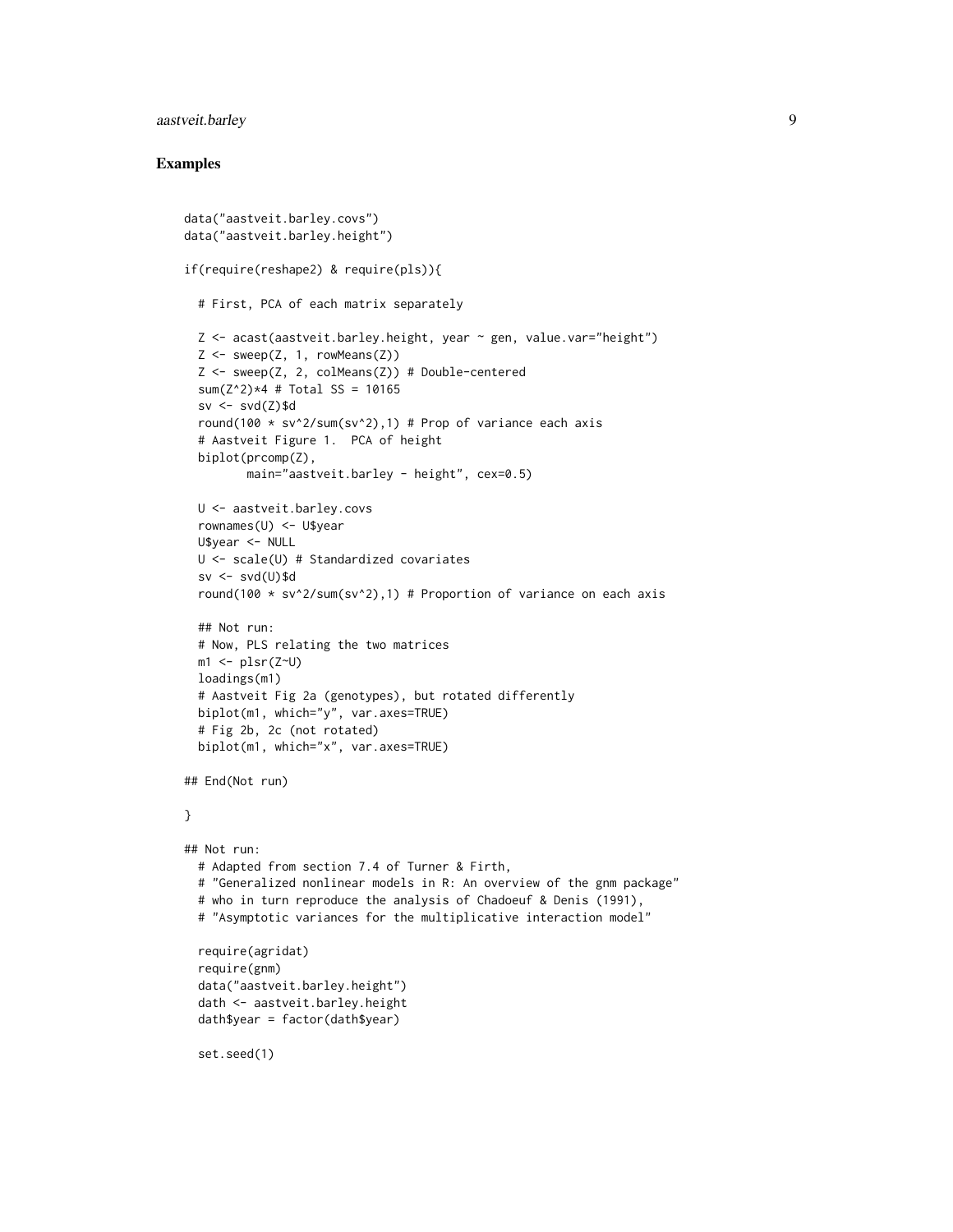```
m2 \leq 2 gnm(height \sim year + gen + Mult(year, gen), data = dath)
# Turner: "To obtain parameterization of equation 1, in which sig_k is the
# singular value for component k, the row and column scores must be constrained
# so that the scores sum to zero and the squared scores sum to one.
# These contrasts can be obtained using getContrasts"
gamma <- getContrasts(m2, pickCoef(m2, "[.]y"),
                      ref = "mean", scaleWeights = "unit")
delta <- getContrasts(m2, pickCoef(m2, "[.]g"),
                      ref = "mean", scaleWeights = "unit")
# estimate & std err
gamma <- gamma$qvframe
delta <- delta$qvframe
# change sign of estimate
gamma[, 1] <- -1 * gamma[, 1]delta[,1] <- -1 * delta[,1]
# conf limits based on asymptotic normality, Chadoeuf table 8, p. 350,
round(cbind(gamma[,1], gamma[, 1] +
                         outer(gamma[, 2], c(-1.96, 1.96))) ,3)
round(cbind(delta[,1], delta[, 1] +
                         outer(delta[, 2], c(-1.96, 1.96))) ,3)
```
## End(Not run)

<span id="page-9-1"></span>acorsi.grayleafspot *Multi-environment trial evaluating 36 maize genotypes in 9 locations*

#### Description

Multi-environment trial evaluating 36 maize genotypes in 9 locations

#### Usage

```
data("acorsi.grayleafspot")
```
#### Format

A data frame with 324 observations on the following 3 variables.

- gen genotype, 36 levels
- env environment, 9 levels
- rep replicate, 2 levels
- y grey leaf spot severity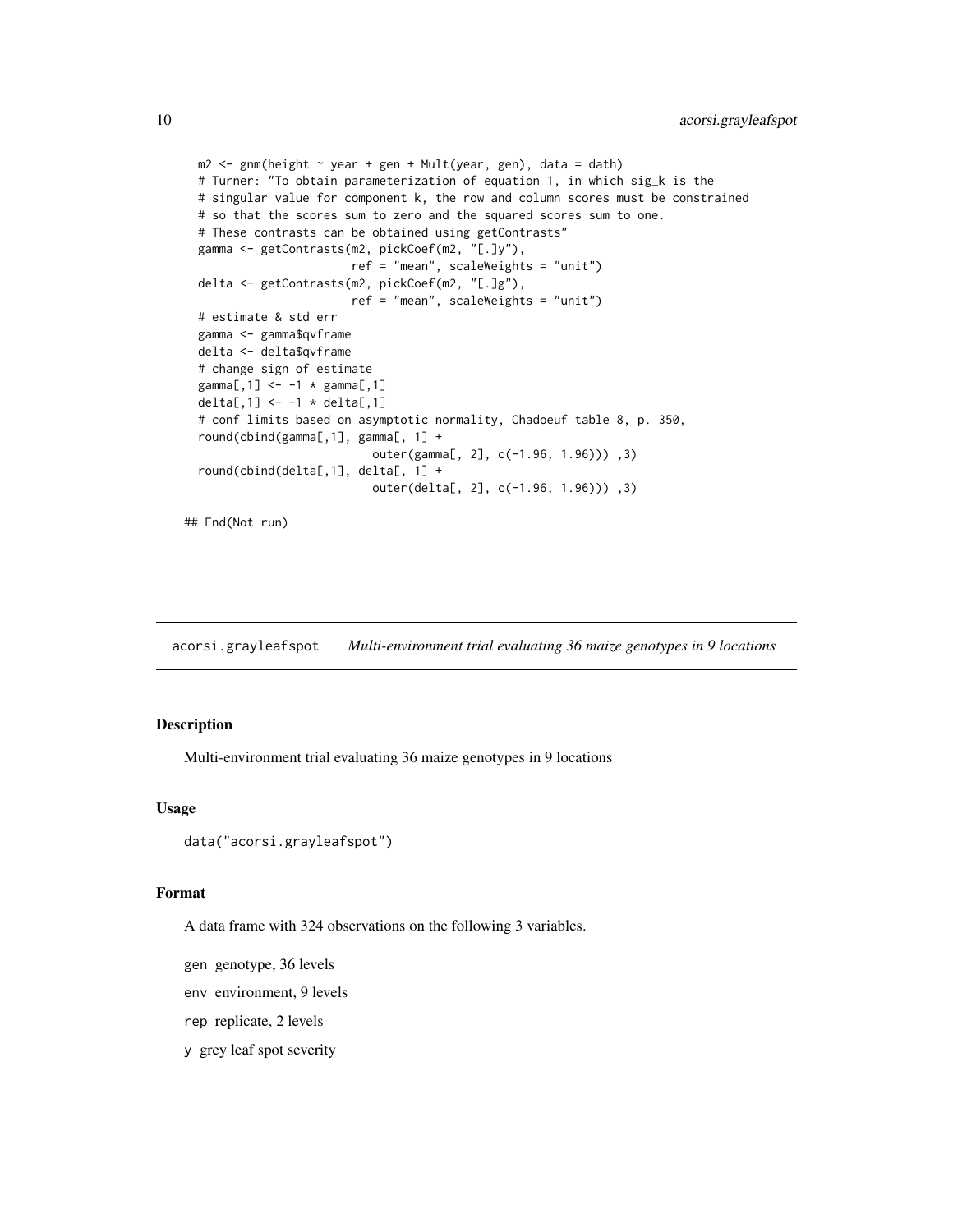# Details

Experiments conducted in 9 environments in Brazil in 2010-11. Each location had an RCB with 2 reps.

The response variable is the percentage of leaf area affected by gray leaf spot within each experimental unit (plot).

Acorsi et al. use this data to illustrate the fitting of a generalized AMMI model with non-normal data.

# Source

C. R. L. Acorsi, T. A. Guedes, M. M. D. Coan, R. J. B. Pinto, C. A. Scapim, C. A. P. Pacheco, P. E. O. Guimaraes, C. R. Casela. (2016). Applying the generalized additive main effects and multiplicative interaction model to analysis of maize genotypes resistant to grey leaf spot. *Journal of Agricultural Science*. http://doi.org/10.1017/S0021859616001015

Electronic data and R code kindly provided by Marlon Coan.

#### References

None

```
data(acorsi.grayleafspot)
dat <- acorsi.grayleafspot
# Acorsi figure 2. Note: Acorsi used cell means
op <- par(mfrow=c(2,1), mar=c(5,4,3,2))
boxplot(y \sim env, dat, las=2,
       xlab="environment", ylab="GLS severity")
title("acorsi.grayleafspot")
boxplot(y \sim gen, dat, las=2,
        xlab="genotype", ylab="GLS severity")
par(op)
## Not run:
 # GLM models
 # glm main-effects model with logit u(1-u) and wedderburn u^2(1-u)^2
 # variance functions
 # glm1 <- glm(y~ env/rep + gen + env, data=dat, family=quasibinomial)
 # glm2 <- glm(y~ env/rep + gen + env, data=dat, family=wedderburn)
 # plot(glm2, which=1); plot(glm2, which=2)
 # GAMMI models of Acorsi. See also section 7.4 of Turner
  # "Generalized nonlinear models in R: An overview of the gnm package"
 # full gnm model with wedderburn, seems to work
 require(gnm)
```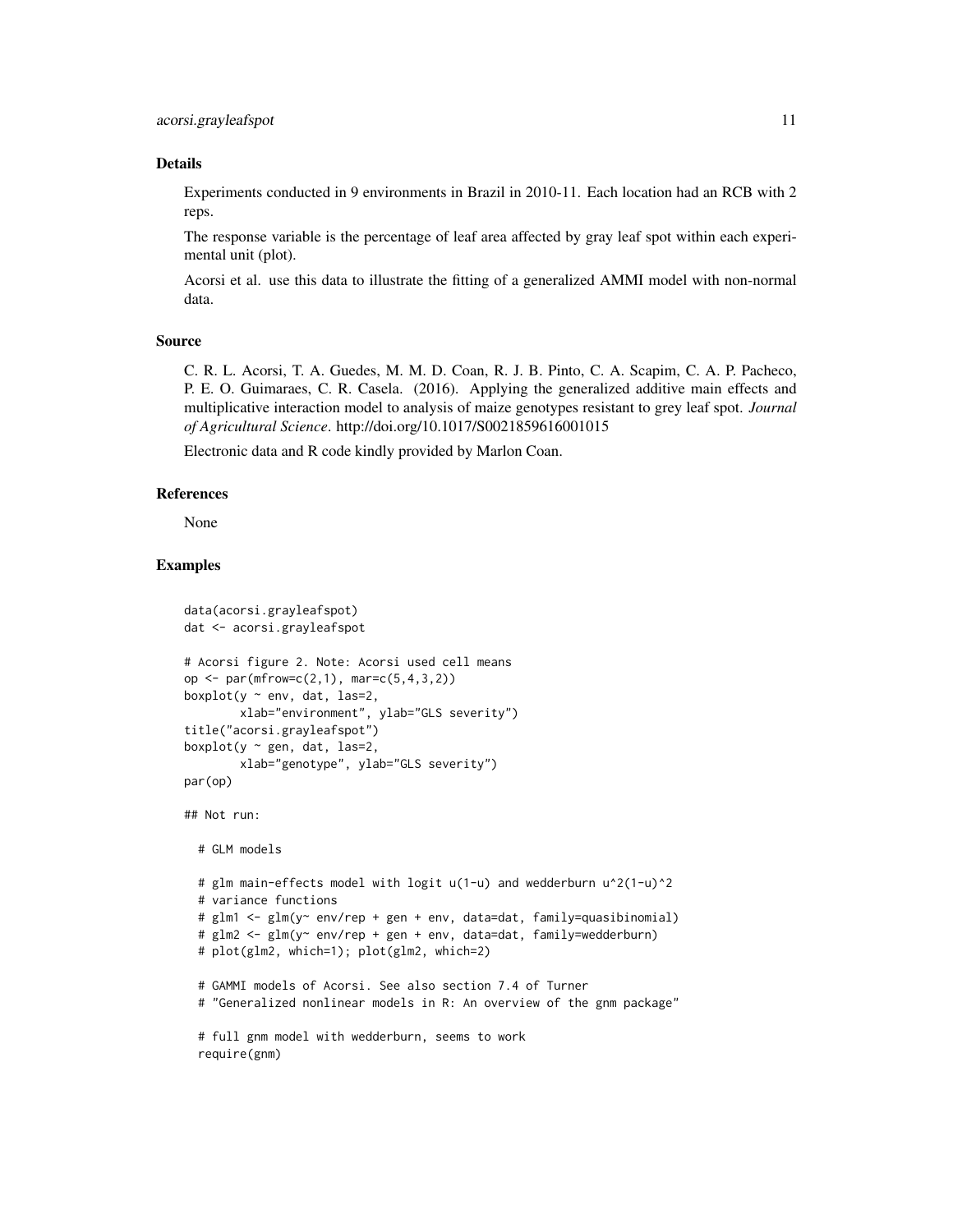```
set.seed(1)
 gnm1 <- gnm(y \sim env/rep + env + gen + instances(Multenv,gen), 2),
            data=dat,
            family=wedderburn, iterMax =800)
 deviance(gnm1) # 433.8548
 # summary(gnm1)
 # anova(gnm1, test ="F") # anodev, Acorsi table 4
 ## Df Deviance Resid. Df Resid. Dev F Pr(>F)
 ## NULL 647 3355.5
 ## env 8 1045.09 639 2310.4 68.4696 < 2.2e-16 ***
 ## env:rep 9 12.33 630 2298.1 0.7183 0.6923
 ## gen 35 1176.23 595 1121.9 17.6142 < 2.2e-16 ***
 ## Mult(env, gen, inst = 1) 42 375.94 553 745.9 4.6915 < 2.2e-16 ***
 ## Mult(env, gen, inst = 2) 40 312.06 513 433.9 4.0889 3.712e-14 ***
 # maybe better, start simple and build up the model
 gnm2a <- gnm(y \sim env/rep + env + gen,data=dat,
             family=wedderburn, iterMax =800)
 # add first interaction term
 res2a <- residSVD(gnm2a, env, gen, 2)
 gnm2b <- update(gnm2a, . ~ . + Mult(env,gen,inst=1),
               start = c(coef(gnm2a), res2a[, 1]))
 deviance(gnm2b) # 692.19
 # add second interaction term
 res2b <- residSVD(gnm2b, env, gen, 2)
 gnm2c <- update(gnm2b, . ~ . + Mult(env,gen,inst=1) + Mult(env,gen,inst=2),
               start = c(coef(gnm2a), res2a[, 1], res2b[,1]))
 deviance(gnm2c) # 433.8548
 # anova(gnm2c) # weird error message
 # note, to build the ammi biplot, use the first column of res2a to get
 # axis 1, and the FIRST column of res2b to get axis 2. Slightly confusing
 emat <- cbind(res2a[1:9, 1], res2b[1:9, 1])
 rownames(emat) <- gsub("fac1.", "", rownames(emat))
 gmat <- cbind(res2a[10:45, 1], res2b[10:45, 1])
 rownames(gmat) <- gsub("fac2.", "", rownames(gmat))
 # match Acorsi figure 4
 biplot(gmat, emat, xlim=c(-2.2, 2.2), ylim=c(-2.2, 2.2), expand=2, cex=0.5,
       xlab="Axis 1", ylab="Axis 2",
       main="acorsi.grayleafspot - GAMMI biplot")
## End(Not run)
```
<span id="page-11-1"></span>adugna.sorghum *Multi-environment trial of sorghum at 3 locations across 5 years*

<span id="page-11-0"></span>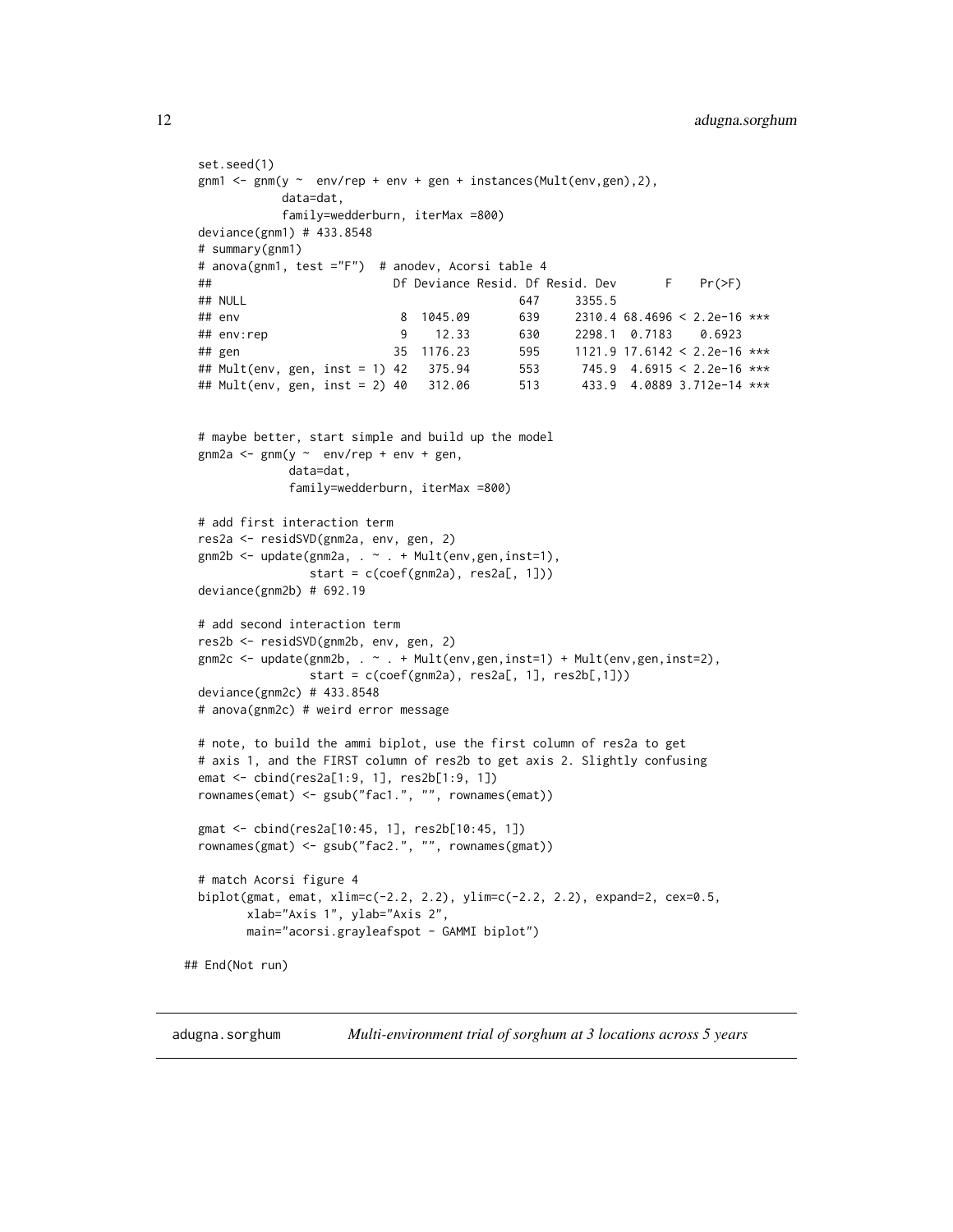# adugna.sorghum 13

#### Description

Multi-environment trial of sorghum at 3 locations across 5 years

#### Format

A data frame with 289 observations on the following 6 variables.

gen genotype, 28 levels trial trial, 2 levels env environment, 13 levels yield yield kg/ha year year, 2001-2005 loc location, 3 levels

#### Details

Sorghum yields at 3 locations across 5 years. The trials were carried out at three locations in dry, hot lowlands of Ethiopia:

Melkassa (39 deg 21 min E, 8 deg 24 min N)

Mieso (39 deg 22 min E, 8 deg 41 min N)

Kobo (39 deg 37 min E, 12 deg 09 min N)

Trial 1 was 14 hybrids and one open-pollinated variety.

Trial 2 was 12 experimental lines.

#### Source

Asfaw Adugna (2008). Assessment of yield stability in sorghum using univariate and multivariate statistical approaches. *Hereditas*, 145, 28–37. http://doi.org/10.1111/j.0018-0661.2008.2023.x Used with permission of Asfaw Adugna.

```
data(adugna.sorghum)
dat <- adugna.sorghum
require(lattice)
redblue <- colorRampPalette(c("firebrick", "lightgray", "#375997"))
levelplot(yield ~ env*gen, data=dat, main="adugna.sorghum gxe heatmap",
          col.regions=redblue)
# Genotype means match Adugna
tapply(dat$yield, dat$gen, mean)
# CV for each genotype. G1..G15 match, except for G2.
# The table in Adugna scrambles the means for G16..G28
```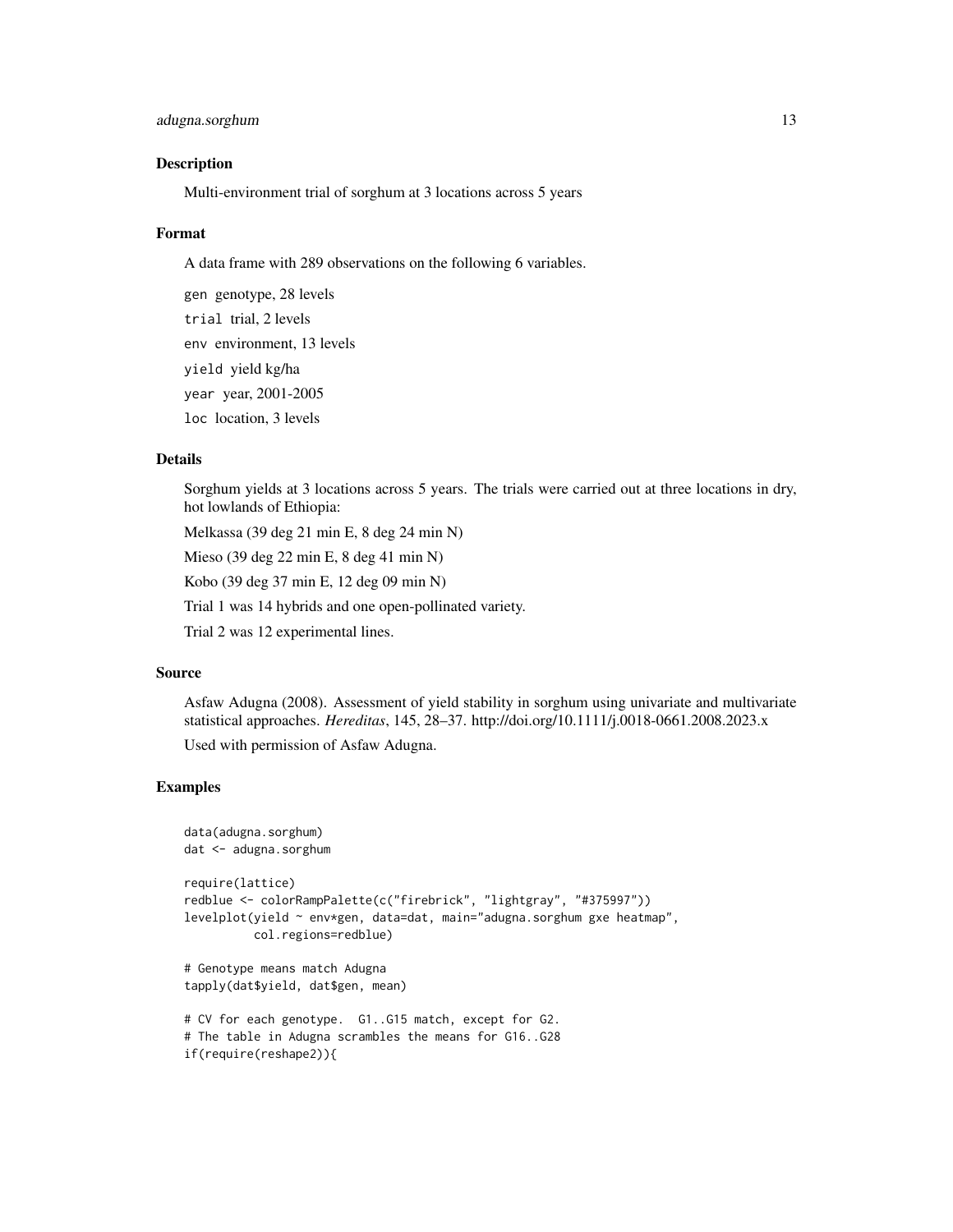```
mat <- acast(dat, gen~env, value.var='yield')
round(sqrt(apply(mat, 1, var, na.rm=TRUE)) / apply(mat, 1, mean, na.rm=TRUE) * 100,2)
# Shukla stability. G1..G15 match Adugna. Can't match G16..G28.
dat1 <- droplevels(subset(dat, trial=="T1"))
mat1 <- acast(dat1, gen~env, value.var='yield')
w <- mat1; k=15; n=8 # k=p gen, n=q env
w <- sweep(w, 1, rowMeans(mat1, na.rm=TRUE))
w <- sweep(w, 2, colMeans(mat1, na.rm=TRUE))
w <- w + mean(mat1, na.rm=TRUE)
w <- rowSums(w^2, na.rm=TRUE)
sig2 <- k*w/((k-2)*(n-1)) - sum(w)/((k-1)*(k-2)*(n-1))
round(sig2/10000,1) # Genotypes in T1 are divided by 10000
}
```
#### agridat *Datasets from agricultural experiments*

#### Description

This package contains datasets from publications relating to agriculture, including field crops, tree crops, animal studies, and a few others.

# Details

If you use these data, please cite both the agridat package and the original source of the data.

Abbreviations in the 'other' column include:  $xy =$  coordinates,  $pls =$  partial least squares, rsm = response surface methodology, row-col = row-column design, ts = time series,

# Uniformity trials with a single genotype

| dimensions      | other             | model      |
|-----------------|-------------------|------------|
| $3 \times 19$   | xy, 10 years      |            |
| 8 x 28          | xy                |            |
| $14 \times 16$  | xy                |            |
| $20 \times 50$  | xy                |            |
| 15 x 33         | xу                |            |
| $12 \times 20$  | xу                |            |
| $10 \times 28$  | xy                |            |
| $10 \times 11$  | xy                |            |
| 12 x 24         | xy                |            |
| $31 \times 100$ | xy                |            |
| $18 \times 16$  | $xy, 2 \exp t$    | smith      |
| 45 x 6          | xy, 2 years/crops |            |
| $18 \times 36$  | xy                | aov, smith |
| 20 x 20         | XY                |            |
| 2 x 23          | $xy, 23$ crops    | corrgram   |
| 6 x 40          | xy                |            |
|                 |                   |            |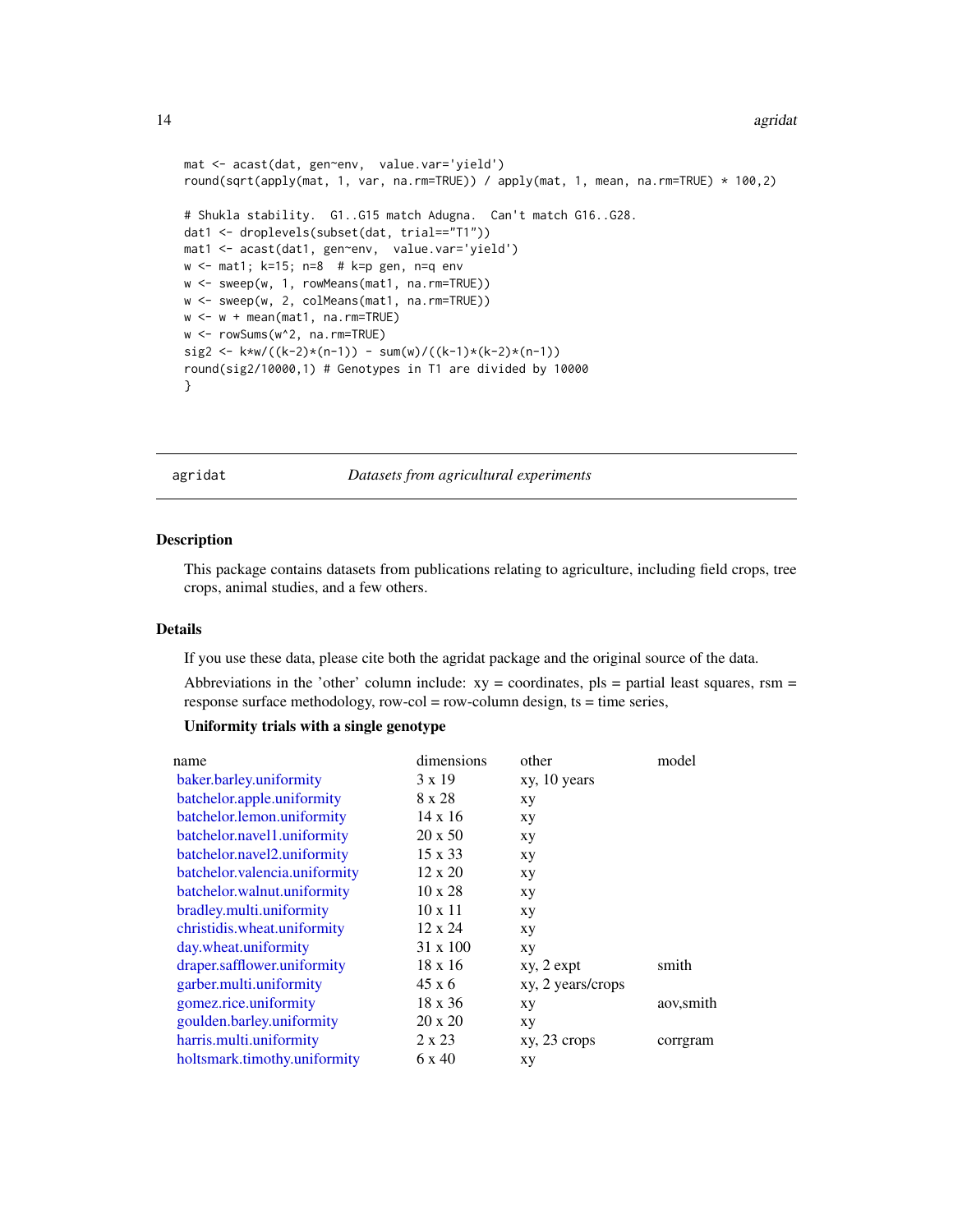#### agridat 15 metal 15 metal 15 metal 16 metal 16 metal 16 metal 16 metal 16 metal 16 metal 16 metal 16 metal 16 m

| immer.sugarbeet.uniformity         | $10 \times 60$ | xy, 3 traits         |                     |
|------------------------------------|----------------|----------------------|---------------------|
| iyer.wheat.uniformity              | 25 x 80        | xy                   |                     |
| kadam.millet.uniformity            | 8 x 20         | xy, 2 expts          |                     |
| kalamkar.potato.uniformity         | 6 x 96         | xy                   |                     |
| kalamkar.wheat.uniformity          | 16 x 80        | xy, 2 traits         |                     |
| kempton.barley.uniformity          | 7 x 28         | xy                   |                     |
| khin.rice.uniformity               | $30 \times 36$ | xy                   |                     |
| kiesselbach.oats.uniformity        | 3 x 69         | xy                   |                     |
| kristensen.barley.uniformity       | 22 x 11        | xу                   |                     |
| lessman.sorghum.uniformity         | 46 x 60        | xy                   |                     |
| li.millet.uniformity               | 6 x 100        | xy                   |                     |
| love.cotton.uniformity             | 16 x 10        | xy                   |                     |
| lyon.potato.uniformity             | 34 x 6         | xу                   |                     |
| masood.rice.uniformity             | 12 x 24        | xу                   |                     |
| mcclelland.corn.uniformity         | 2 x 219        | xу                   |                     |
| mercer.mangold.uniformity          | $10 \times 20$ | xу                   |                     |
| mercer.wheat.uniformity            | 25 x 20        | xy, 2 traits         | spplot              |
| montgomery.wheat.uniformity        | 14 x 16        | xy, 2 years          | lm                  |
| moore.polebean.uniformity          | 12 x 12        | xy                   |                     |
| moore.bushbean.uniformity          | 24 x 24        | xy                   |                     |
| moore.sweetcorn.uniformity         | 24 x 12        | xy                   |                     |
| moore.carrots.uniformity           | 24 x 12        | xy                   |                     |
| moore.springcauliflower.uniformity | 12 x 20        | xy                   |                     |
| moore.fallcauliflower.uniformity   | 12 x 20        | xy                   |                     |
| nonnecke.corn.uniformity           | 32 x 18        | $xy, 3$ loc          |                     |
| nonnecke.peas.uniformity           | 15 x 18        | xy, 2 traits         |                     |
| odland.soybean.uniformity          | 25 x 42        | xy                   |                     |
| odland.soyhay.uniformity           | 28 x 55        | xy                   |                     |
| parker.orange.uniformity           | $10 \times 27$ | xy, 6 yr             |                     |
| polson.safflower.uniformity        | 52 x 33        | xy                   | smith               |
| sawyer.multi.uniformity            | 8 x 6          | xy, 3 year           |                     |
| smith.beans.uniformity             | 18x12, 16x15   | xy, 2 yr, 2 crops    |                     |
| smith.corn.uniformity              | 6 x 20         | xy, 3 years          | rgl                 |
| stephens.sorghum.uniformity        | 100 x 20       | xy                   |                     |
| stickler.sorghum.uniformity        | 20 x 20        | xy, 4 expts, 2 years |                     |
| wassom.brome.uniformity            | 36 x 36        | xy, 3 expts          |                     |
| wiebe.wheat.uniformity             | 12 x 125       | xy                   | medianpolish, loess |
| wiedemann.safflower.uniformity     | 54 x 33        | xy                   | smith               |
| williams.barley.uniformity         | 48 x 15        | xy                   | loess               |
| williams.cotton.uniformity         | 24 x 12        | xу                   | loess               |

# Yield monitor

| name           | reps | years | trt | other    | model |
|----------------|------|-------|-----|----------|-------|
| gartner.corn   |      |       |     | xy,ym    |       |
| lassosas.com 3 |      |       | h   | xy,ym lm |       |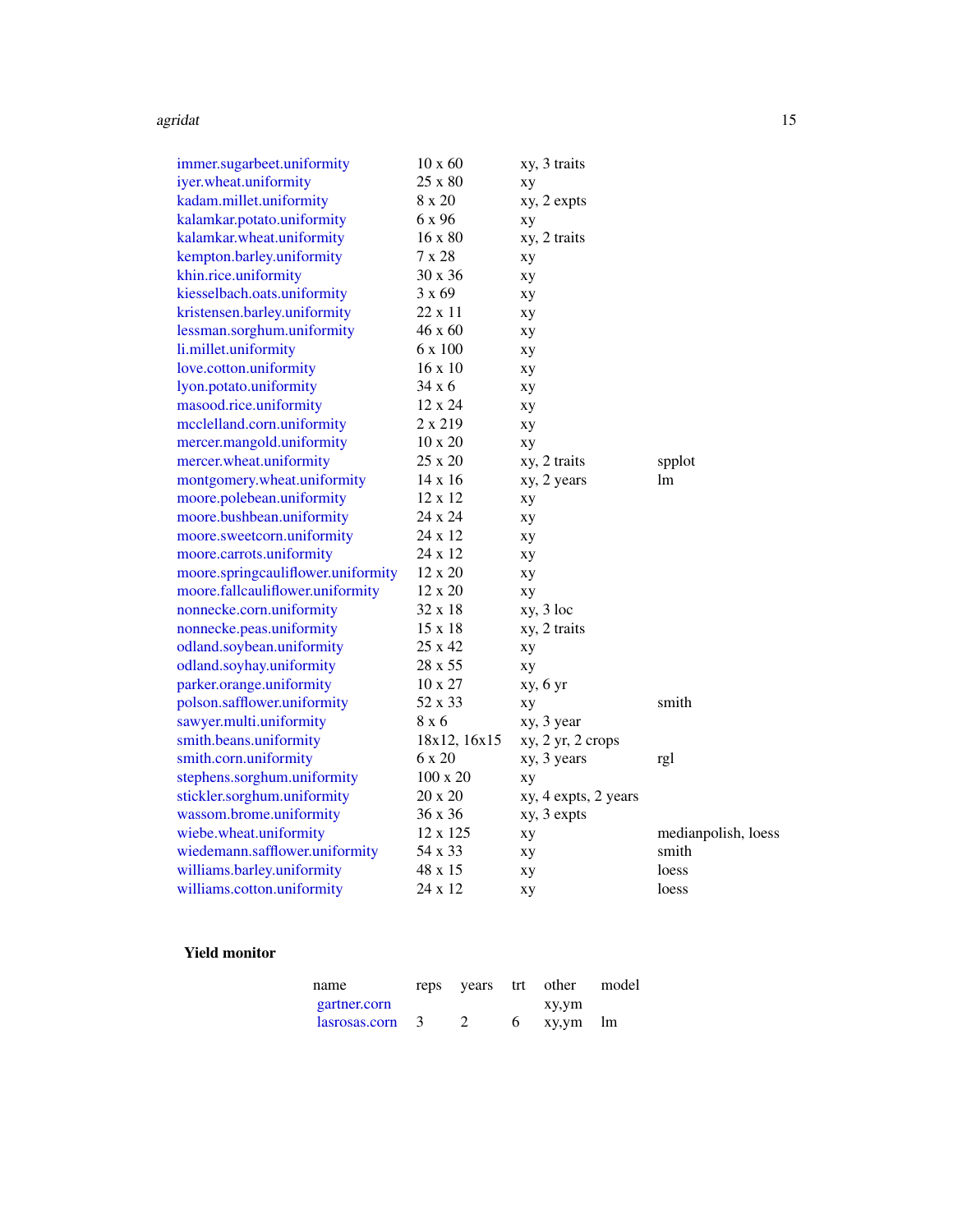# Animals

| name                 | gen  | years | trt            | other        | model             |
|----------------------|------|-------|----------------|--------------|-------------------|
| becker.chicken       | 5,12 |       |                | heritability | lmer              |
| crampton.pig         |      |       | 5              | $2 \cos$     | lm                |
| brandt.switchback    | 10   |       | $\overline{c}$ |              | aov               |
| depalluel.sheep      | 4    |       | 4              | latin        |                   |
| diggle.cow           |      |       | 4              | ts           |                   |
| foulley.calving      |      |       |                | ordinal      | polr              |
| goulden.eggs         |      |       |                | controlchart |                   |
| harvey.lsmeans       | 3,3  |       |                |              | lm                |
| harville.lamb        | 5    |       |                |              | lmer              |
| henderson.milkfat    |      |       |                |              | nls, lm, glm, gam |
| holland.arthropods   | 5    |       |                |              |                   |
| ilri.sheep           | 4    | 6     |                | diallel      | lmer, asreml      |
| kenward.cattle       |      |       | 2              |              | asreml            |
| lucas.switchback     | 12   |       | 3              |              | aov               |
| mead.lamb            | 3    |       | 3              |              | glm               |
| patterson.switchback | 12   |       | 4              |              | aov               |
| urquhart.feedlot     | 11   |       | 3              |              | lm                |
| zuidhof.broiler      |      |       |                | ts           |                   |

# Trees

| name                 | gen   | loc | reps | years | trt | other        | model          |
|----------------------|-------|-----|------|-------|-----|--------------|----------------|
| box.cork             |       |     |      |       |     | repeated     | radial, asreml |
| harris.wateruse      |       |     |      |       |     | repeated     | asreml, lme    |
| hanover, white pine  | $7*4$ |     |      |       |     | heritability | lmer           |
| lavoranti.eucalyptus | 70    |     |      |       |     |              | svd            |
| pearce.apple         |       |     | 4    |       |     | COV          | lm, lmer       |
| williams.trees       |       |     |      |       |     |              |                |

# Field and horticulture crops

| name                 | gen | loc            | reps    | years | trt | other           | model       |
|----------------------|-----|----------------|---------|-------|-----|-----------------|-------------|
| acorsi.grayleafspot  | 36  | 9              | 2       |       |     | nonnormal       | gnm, ammi   |
| adugna.sorghum       | 28  | 13             |         |       |     |                 |             |
| aastveit.barley      | 15  |                |         | 9     |     | yr*gen~yr*trt   | pls         |
| allcroft.lodging     | 32  |                |         |       |     | percent         | tobit       |
| archbold.apple       | ∍   |                |         |       | 24  | split-split     | lmer        |
| ars.earlywhitecorn96 | 60  | 9              |         |       |     | 6 traits        | dotplot     |
| australia.soybean    | 58  | $\overline{4}$ |         | 2     |     | 4-way, 6 traits | biplot      |
| battese.survey       |     | 12             | $1 - 5$ |       | 2   |                 | lmer        |
| beall.webworms       |     |                | 15      |       | 2,2 | xy              | glm poisson |
| beaven.barley        | 8   |                | 20      |       |     | xу              |             |
| besag.bayesian       | 75  |                | 3       |       |     | xу              | asreml      |
|                      |     |                |         |       |     |                 |             |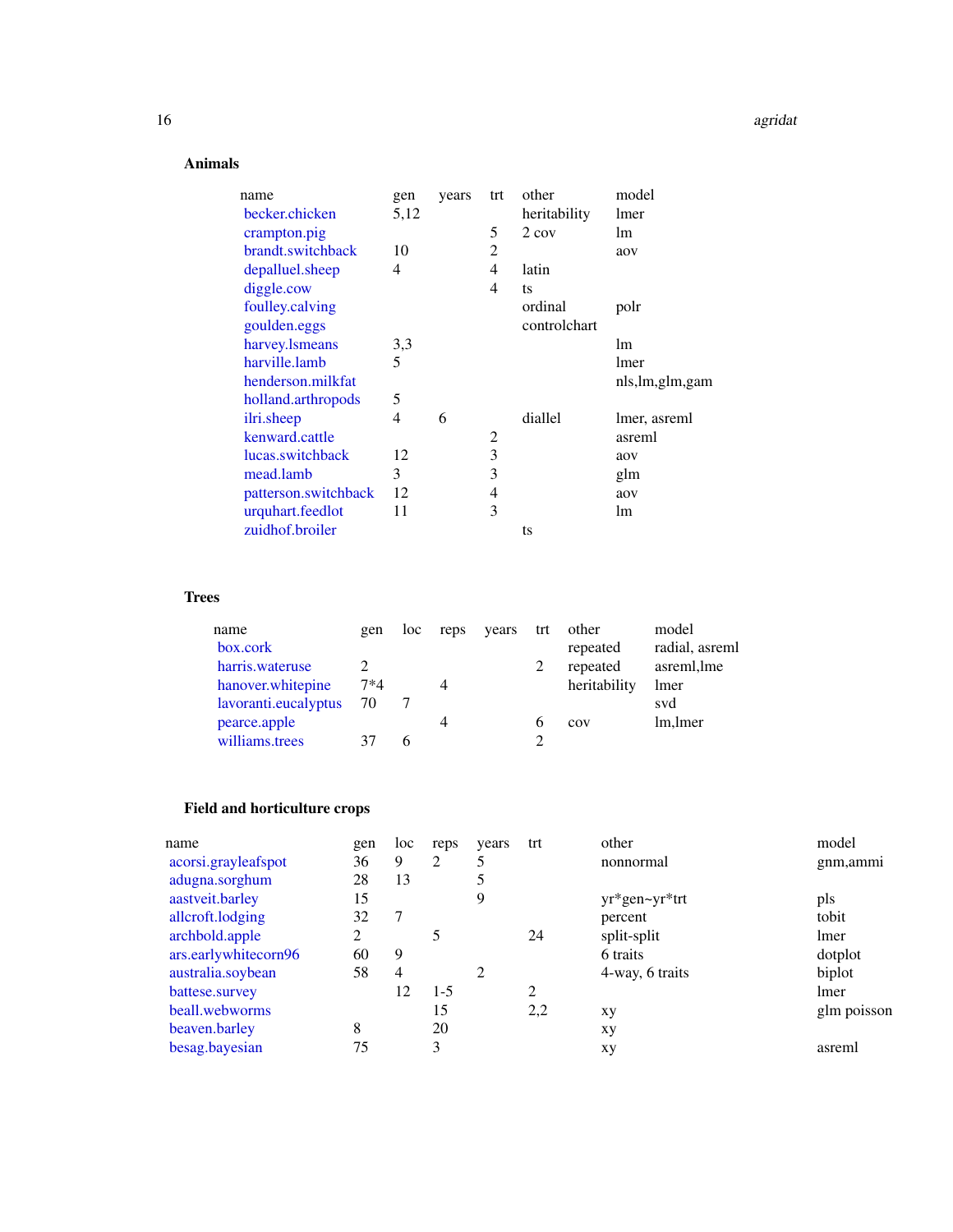#### agridat til 17. mars 17. mars 17. mars 17. mars 17. mars 17. mars 17. mars 17. mars 17. mars 17. mars 17. mars

| besag.beans                 | $\sqrt{6}$       |                | $4*6$          |                |                | xy                | lm,competition        |
|-----------------------------|------------------|----------------|----------------|----------------|----------------|-------------------|-----------------------|
| besag.elbatan               | 50               |                | 3              |                |                | xy                | lm, gam               |
| besag.endive                |                  |                |                |                |                | xy,binary         | autologistic          |
| besag.met                   | 64               | 6              | 3              |                |                | xy, incblock      | asreml, lme           |
| besag.triticale             | 3                |                |                |                | 2,2,3          | xy                | lm, asreml            |
| bliss.borers                |                  |                |                |                | 4              |                   | glm                   |
| blackman.wheat              | 12               | $\tau$         |                |                | $\overline{c}$ |                   | biplot                |
| bond.diallel                | $6*6$            |                |                |                | 9              | diallel           |                       |
| bridges.cucumber            | 4                | $\overline{c}$ | 4              |                |                | xy, latin, hetero | asreml                |
| brandle.rape                | 5                | 9              | 4              | 3              |                |                   | lmer                  |
| burgueno.alpha              | 15               |                | 3              |                |                | xy, alpha         | asreml, lmer          |
| burgueno.rowcol             | 64               |                | 2              |                |                | xy, row-col       | asreml, lmer          |
| burgueno.unreplicated       | 280              |                |                |                |                | xy                | asreml                |
| butron.maize                | 49               | $\mathfrak{Z}$ |                | $\mathfrak 2$  |                | diallel, pedigree | biplot, asreml        |
| caribbean.maize             |                  | 17             | 4              |                | 3              |                   |                       |
| carmer.density              | 8                |                |                |                | 4              |                   | nls,nlme              |
| carlson.germination         | 15               |                |                |                | 8              |                   | glm                   |
| chinloy.fractionalfactorial |                  |                | 9              |                | $1/3$ $3^{5}$  | xy                | aov                   |
| christidis.competition      | $\boldsymbol{9}$ |                | 5              |                |                | xy                |                       |
| cochran.beets               |                  |                | 6              |                | 7              |                   |                       |
| cochran.bib                 | 13               | 13             |                |                |                | bib               | aov, lme              |
| cochran.crd                 |                  |                |                |                | $\tau$         | xy, crd           | aov                   |
| cochran.factorial           |                  |                | $\overline{c}$ |                | $4^{\wedge}2$  | factorial         | aov                   |
| cochran.latin               |                  |                | 6              |                | 6              | xy, latin         | aov                   |
| cochran.lattice             |                  |                | 5              |                | 16             | xy, latin         | lmer                  |
| cochran.wireworms           |                  |                | 5              |                | 5              | xy, latin         | glm                   |
| cochran.eelworms            |                  |                | 4              |                | 5              | xy                | aov                   |
| connolly.potato             | 20               |                | 4              |                |                | xy, competition   | lm                    |
| cornelius.maize             | 9                | 20             |                |                |                |                   | svd                   |
| corsten.interaction         | 20               | $\tau$         |                |                |                |                   |                       |
| cramer.cucumber             |                  |                | 8              |                |                |                   | pathcoef              |
| crossa.wheat                | 18               | 25             |                |                |                |                   | ammi                  |
| crowder.seeds               | 2                |                | 21             |                | $\sqrt{2}$     |                   | glm, jags             |
| cox.stripsplit              |                  |                | 4              |                | 3,4,2          | split-block       | aov                   |
| cullis.earlygen             | 532              |                |                |                |                | xy                | asreml                |
| darwin.maize                |                  |                | 12             |                | 2              |                   | t.test                |
| denis.missing               | 5                | 26             |                |                |                |                   | lme                   |
| denis.ryegrass              | 21               | $\tau$         |                |                |                |                   | aov                   |
| digby.jointregression       | 10               | 17             |                |                | 4              |                   | lm                    |
| durban.competition          | 36               |                | 3              |                |                | xy, competition   | lm                    |
| durban.rowcol               | 272              |                | $\overline{c}$ |                |                | xy                | lm, gam, asreml       |
| durban.splitplot            | 70               |                | 4              |                | 2              | xy                | lm, gam, asreml       |
| eden.potato                 |                  |                | 4              | 3              | $4 - 12$       | xy, rcb, latin    | aov                   |
| eden.nonnormal              |                  |                | 4              |                | 4              |                   | aov                   |
| engelstad.nitro             |                  | $\overline{c}$ |                | 5              | 6              | rsm1              | nls quadratic plateau |
| fan.stability               | 13               | 10             |                | $\overline{c}$ |                | $3$ -way          | stability             |
| federer.diagcheck           | 122              |                |                |                |                | xy                | lm, lmer, asreml      |
| federer.tobacco             |                  |                | 8              |                | 7              | xy                | lm                    |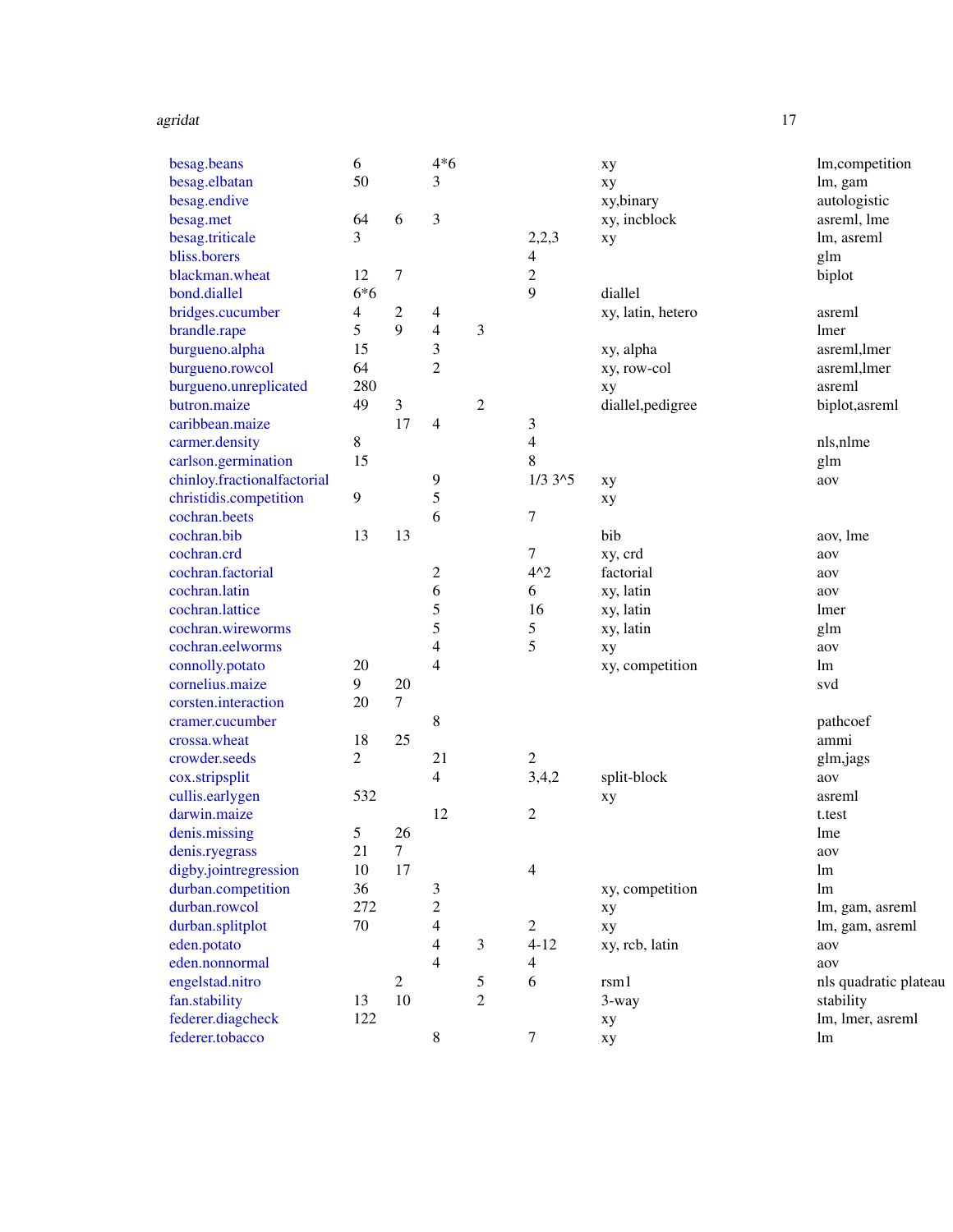18 agridat and the set of the set of the set of the set of the set of the set of the set of the set of the set of the set of the set of the set of the set of the set of the set of the set of the set of the set of the set o

| fisher.barley             | 5              | 6              |                | $\overline{c}$          |                |                  |                 |
|---------------------------|----------------|----------------|----------------|-------------------------|----------------|------------------|-----------------|
| fisher.latin              |                |                | 5              |                         | 5              | xy,latin         | lm              |
| fox.wheat                 | 22             | 14             |                |                         |                |                  | lm              |
| gathmann.bt               | $\overline{c}$ |                | 8              |                         |                |                  | tost            |
| gauch.soy                 | 7              | 7              | 4              | 12                      |                |                  | ammi            |
| giles.wheat               | 19             |                |                | 13                      |                | 2 traits         | gnm             |
| gilmour.serpentine        | 108            |                | 3              |                         |                | xy, serpentine   | asreml          |
| gilmour.slatehall         | 25             |                | 6              |                         |                | xy               | asreml          |
| gomez.fractionalfactorial |                |                | 2              |                         | $1/2$ $2^6$    | xy               | lm              |
| gomez.groupsplit          | 45             |                | 3              |                         | 2              | xy, 3 gen groups | aov             |
| gomez.heteroskedastic     | 35             |                | 3              |                         |                | hetero           |                 |
| gomez.multilocsplitplot   | $\overline{2}$ | 3              | 3              |                         |                | rsm1,nitro       | aov, lmer       |
| gomez.nitrogen            |                |                | 4              |                         | 8              |                  | aov, contrasts  |
| gomez.nonnormal1          |                |                | 4              |                         | 9              | log10            | lm              |
| gomez.nonnormal2          | 14             |                | 3              |                         |                |                  | lm              |
|                           | 12             |                | 3              |                         |                | sqrt<br>arcsin   | lm              |
| gomez.nonnormal3          |                |                |                |                         |                |                  |                 |
| gomez.seedrate            |                |                | 4              |                         | 6              | rate             | lm              |
| gomez.splitplot.subsample |                |                | 3              |                         | 8,4            | subsample        | aov             |
| gomez.splitsplit          | 3              |                | 3              |                         |                | xy, nitro, mgmt  | aov, lmer       |
| gomez.stripplot           | 6              |                | 3              |                         |                | xy, nitro        | aov             |
| gomez.stripsplitplot      | 6              |                | 3              |                         |                | xy, nitro        | aov             |
| gomez.wetdry              |                |                | 3              | $\mathfrak{2}$          | 5              | nitro            | lmer            |
| gotway.hessianfly         | 16             |                | 4              |                         |                | xy               | lmer            |
| goulden.latin             |                |                | 5              |                         | 5              | xy, latin        | lm              |
| goulden.splitsplit        | 2              |                | 4              |                         | $2*5$          | xy, split        | aov             |
| graybill.heteroskedastic  | 4              | 13             |                |                         |                | hetero           |                 |
| gregory.cotton            |                |                |                | 2                       | 4*3*2*2        | polar            |                 |
| gumpertz.pepper           |                |                |                |                         |                | xy               | glm             |
| hanks.sprinkler           | 3              |                | 3              |                         |                | xy               | asreml          |
| hayman.tobacco            | 8              |                | $\overline{c}$ | $\overline{\mathbf{c}}$ |                | diallel          | asreml          |
| hazell.vegetables         | 4              |                |                | 6                       |                |                  | linprog         |
| heady.fertilizer          |                |                | 2              |                         | $9*9$          | rsm2             | lm,rgl          |
| hernandez.nitrogen        |                | 5              | $\overline{4}$ |                         |                | r s m 1          | lm, nls         |
| hildebrand.systems        |                | 14             |                |                         | 4              |                  | asreml          |
| holshouser.splitstrip     | 4              |                | 4              |                         | $2*4$          | rsm1, pop        | lmer            |
| huehn.wheat               | 20             | 10             |                |                         |                |                  | huehn           |
| hughes.grapes             |                |                | 3              |                         | 6              | binomial         | lmer, aod, glmm |
| hunter.corn               |                | 12             |                | 3                       | 1              | r s m 1          | xyplot          |
| ivins.herbs               | 13             |                | 6              |                         |                | 2 traits         | lm, friedman    |
| jansen.apple              | 3              |                | 4              |                         | 3              | binomial         | glmer           |
| jansen.carrot             | 16             |                | 3              |                         | $\overline{2}$ | binomial         | glmer           |
| jansen.strawberry         | 12             |                | 4              |                         |                | ordinal          |                 |
|                           |                |                | 9              |                         |                |                  | mosaicplot      |
| jenkyn.mildew             |                |                |                |                         | 4              |                  | lm              |
| john.alpha                | 24             |                | 3              |                         |                | alpha            | lm, lmer        |
| johnson.blight            |                |                |                | 2                       |                |                  | logistic        |
| kang.maize                | 17             | $\overline{4}$ |                | $\overline{3}$          | 2,4            |                  |                 |
| kang.peanut               | 10             | 15             | 4              |                         |                |                  | gge             |
| karcher.turfgrass         |                |                | 4              |                         | 2,4            | ordinal          | polr            |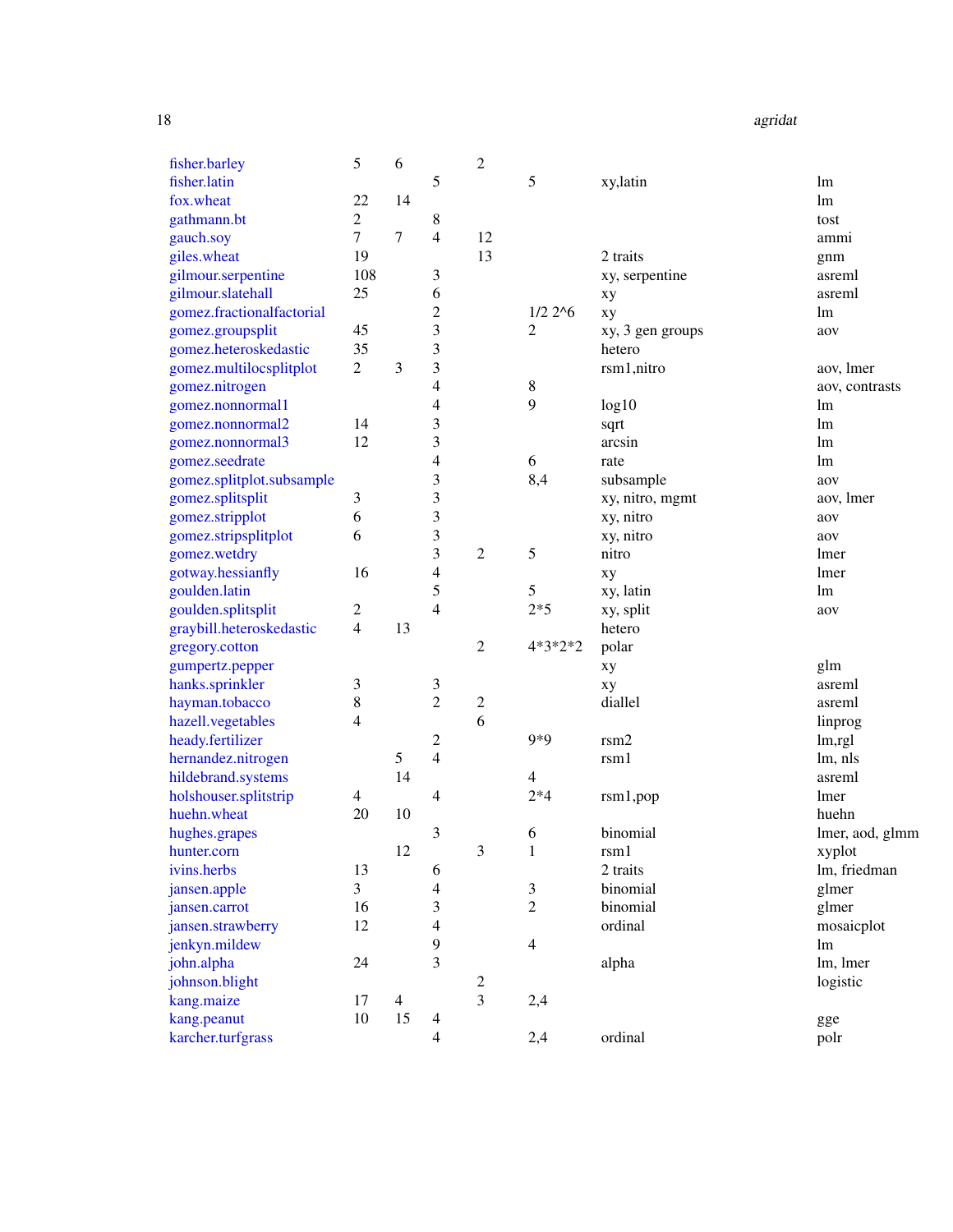#### agridat til 1900-tallet som står stora som står stora som står stora som står som står som står som står som s

| keen.potatodamage        | 6              |                | 4              |                | 2,3,8          | ordinal               | mosaicplot             |
|--------------------------|----------------|----------------|----------------|----------------|----------------|-----------------------|------------------------|
| kempton.competition      | 36             |                | 3              |                |                | xy, competition       | lme AR1                |
| kempton.rowcol           | 35             |                | $\overline{c}$ |                |                | xy, row-col           | lmer                   |
| kempton.slatehall        | 25             |                | 6              |                |                | xy                    | asreml, lmer           |
| lee.potatoblight         | 337            |                | $\overline{4}$ | 11             |                | xy, ordinal, repeated |                        |
| lehner.soybeanmold       |                | 35             |                | $\overline{4}$ | 11             |                       | metafor, lmer          |
| lillemo.wheat            | 24             | 13             |                | 7              |                | qq                    | medpolish, huehn       |
| lin.superiority          | 33             | 12             |                |                |                |                       | superiority            |
| lin.unbalanced           | 33             | 18             |                |                |                |                       | superiority            |
| little.splitblock        |                |                | 4              |                | 4,5            | xy, split-block       | aov                    |
| lonnquist.maize          | 11             |                |                |                |                | diallel               | asreml                 |
| lyons.wheat              |                | 12             |                | 4              |                |                       |                        |
| lu.stability             | 5              | 6              |                |                |                |                       | huehn                  |
| mcconway.turnip          | $\overline{c}$ |                | 4              |                | 2,4            | hetero                | aov, lme               |
| mcleod.barley            |                | 8              |                |                | 6              |                       | aggregate              |
| mead.cauliflower         |                |                |                | 2              |                | poisson               | glm                    |
| mead.cowpeamaize         | 3,2            |                | 3              |                | $\overline{4}$ | intercrop             |                        |
| mead.germination         |                |                | 4              |                | 4,4            | binomial              | glm                    |
| mead.strawberry          | 8              |                | 4              |                |                |                       |                        |
| minnesota.barley.weather |                | 6              |                | 10             |                |                       |                        |
| minnesota.barley.yield   | 22             | 6              |                | 10             |                |                       | dotplot                |
| omer.sorghum             | 18             | $\overline{c}$ | 4              | 3              |                |                       | jags                   |
| onofri.winterwheat       | 8              |                | 3              | 7              |                |                       | ammi                   |
| ortiz.tomato             | 15             | 18             |                |                | 16             | env*gen~env*cov       | pls                    |
| pacheco.soybean          | 18             | 11             |                |                |                |                       | ammi                   |
|                          | 28             | 5              |                |                |                |                       |                        |
| perry.springwheat        |                |                |                | 4<br>7         |                | gain                  | lm, lmer, asreml       |
| piepho.cocksfoot         | 25             |                |                |                |                |                       | lmer                   |
| ratkowsky.onions         |                |                |                |                |                |                       | lm                     |
| reid.grasses             | 4              |                |                | 3              | 21             |                       | nlme SSfpl             |
| ridout.appleshoots       |                |                | 30             |                | 2,4            | zip                   | zeroinfl               |
| rothamsted.brussels      |                |                | 4              |                | 6              |                       |                        |
| ryder.groundnut          | 5              |                | 4              |                |                | xy, rcb               | lm                     |
| salmon.bunt              | 10             |                | $\overline{c}$ |                | 20             |                       | betareg                |
| senshu.rice              |                | 40             |                |                |                |                       | lm, Fieller            |
| shafii.rapeseed          | 6              | 14             | 3              | 3              |                |                       | biplot                 |
| silva.cotton             |                |                | 5              |                | 5              | 5 traits              | glm,poisson            |
| sinclair.clover          |                |                |                |                | 5,5            | rsm2,mitzerlich       | nls,rgl                |
| snedecor.asparagus       |                |                | Δ              | $\Lambda$      | 4              |                       | split-plot, antedepend |
| snijders.fusarium        | 17             |                |                | 3              | 4              | percent               | glm/gnm,gammi          |
| steptoe.morex.pheno      | 152            | 16             |                |                |                | 10 traits             |                        |
| steptoe.morex.geno       | 150            |                |                |                |                | 223 markers, qtl      |                        |
| streibig.competition     | $\overline{c}$ |                | 3              |                |                |                       | glm                    |
| stroup.nin               | 56             |                | 4              |                |                | xy                    | asreml                 |
| stroup.splitplot         |                |                | 4              |                |                |                       | asreml, MCMCglmm       |
| student.barley           | 2              | 51             |                | 6              |                |                       | lmer                   |
| tai.potato               | 8              | 3              |                | $\overline{c}$ |                |                       | tai                    |
| talbot.potato            | 9              | 12             |                |                |                | gen*env~gen*trt       | pls                    |
| theobald.barley          | 3              | 5              |                | $\overline{c}$ | 5              | rsm1                  |                        |
|                          |                |                |                |                |                |                       |                        |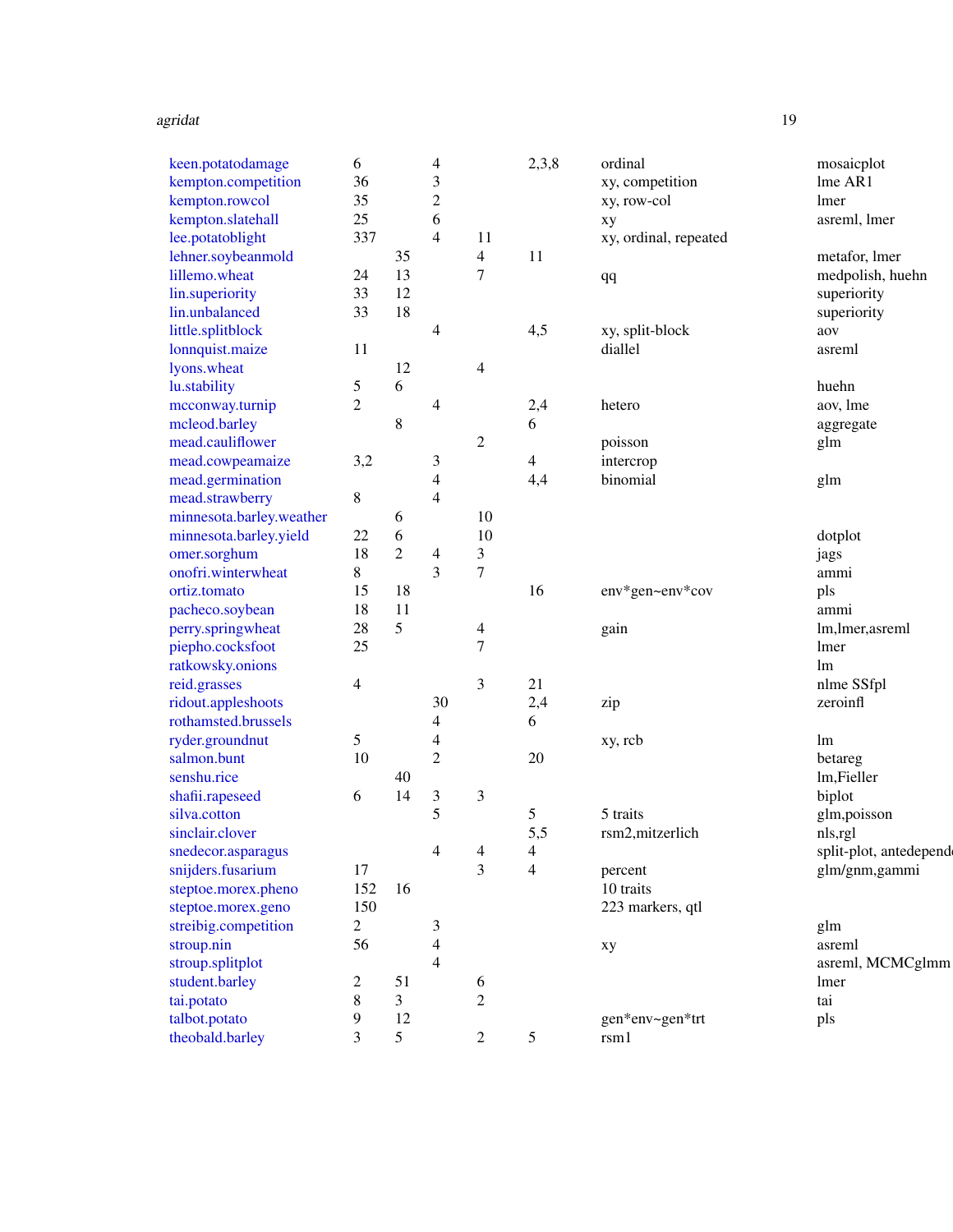#### 20 agridation and the contract of the contract of the contract of the contract of the contract of the contract of the contract of the contract of the contract of the contract of the contract of the contract of the contract

| theobald.covariate   | 10  | 7              | 5       |                |                | cov                           | jags         |
|----------------------|-----|----------------|---------|----------------|----------------|-------------------------------|--------------|
| thompson.cornsoy     |     | 5              |         | 33             |                | repeated measures             | aov          |
| vaneeuwijk.fusarium  | 20  |                |         | 4              | 7              | 3-way                         | aov          |
| vaneeuwijk.drymatter | 6   | $\overline{4}$ |         | 7              |                | 3-way                         | aov, lmer    |
| vaneeuwijk.nematodes | 11  |                |         |                |                | nonnormal, poisson            | gnm, gammi   |
| vargas.wheat1        | 7   |                |         | 6              |                | gen*yr~gen*trt, yr*gen~yr*cov | pls          |
| vargas.wheat2        | 8   | 7              |         |                |                | env*gen~env*cov               | pls          |
| vargas.txe           |     |                |         | 10             | 24             | yr*trt~yr*cov                 | pls          |
| verbyla.lupin        | 9   | 8              | $2 - 3$ | $\overline{2}$ |                | rsm1, xy, density             | asreml       |
| vold.longterm        |     |                |         | 19             | $\overline{4}$ | rm1                           | nls, nlme    |
| vsn.lupin3           | 336 | 3              |         |                |                | xy                            | asreml       |
| wedderburn.barley    | 10  | 9              |         |                |                | percent                       | glm/gnm      |
| weiss.incblock       | 31  |                | 6       |                |                | xy,incblock                   | asreml       |
| weiss.lattice        | 49  |                | 4       |                |                | xy, lattice                   | lm, asreml   |
| welch.bermudagrass   |     |                |         |                | 4,4,4          | rsm <sub>3</sub> , factorial  | lm, jags     |
| wheatley.carrot      |     |                | 3       |                | 11             |                               | glm-binomial |
| yan.winterwheat      | 18  | 9              |         |                |                |                               | gge, biplot  |
| yang.barley          | 6   | 18             |         |                |                |                               | biplot       |
| yates.missing        |     |                | 10      |                | $3^2$          | factorial                     | lm, pca      |
| yates.oats           | 3   |                | 6       |                |                | xy,split,nitro                | lmer         |

# Time series

| name               | years | trt | other        | model |
|--------------------|-------|-----|--------------|-------|
| byers.apple        |       |     |              | lme   |
| broadbalk, wheat   | 74    | 17  |              |       |
| hessling.argentina | 30    |     | temp, precip |       |
| kreusler, maize    | 4     | 5   | plant growth |       |
| lambert.soiltemp   | 1     | 7   |              |       |
| nass.barley        | 146   |     |              |       |
| nass.corn          | 146   |     |              |       |
| nass.cotton        | 146   |     |              |       |
| nass.hay           | 104   |     |              |       |
| nass.sorghum       | 93    |     |              |       |
| nass.wheat         | 146   |     |              |       |
| nass.rice          | 117   |     |              |       |
| nass.soybean       | 88    |     |              |       |
| walsh.cottonprice  | 34    |     |              | cor   |

# **Other**

| name                | model       |
|---------------------|-------------|
| cate.potassium      | cate-nelson |
| cleveland.soil      | loess 2D    |
| harrison.priors     | nls, prior  |
| nebraska.farmincome | choropleth  |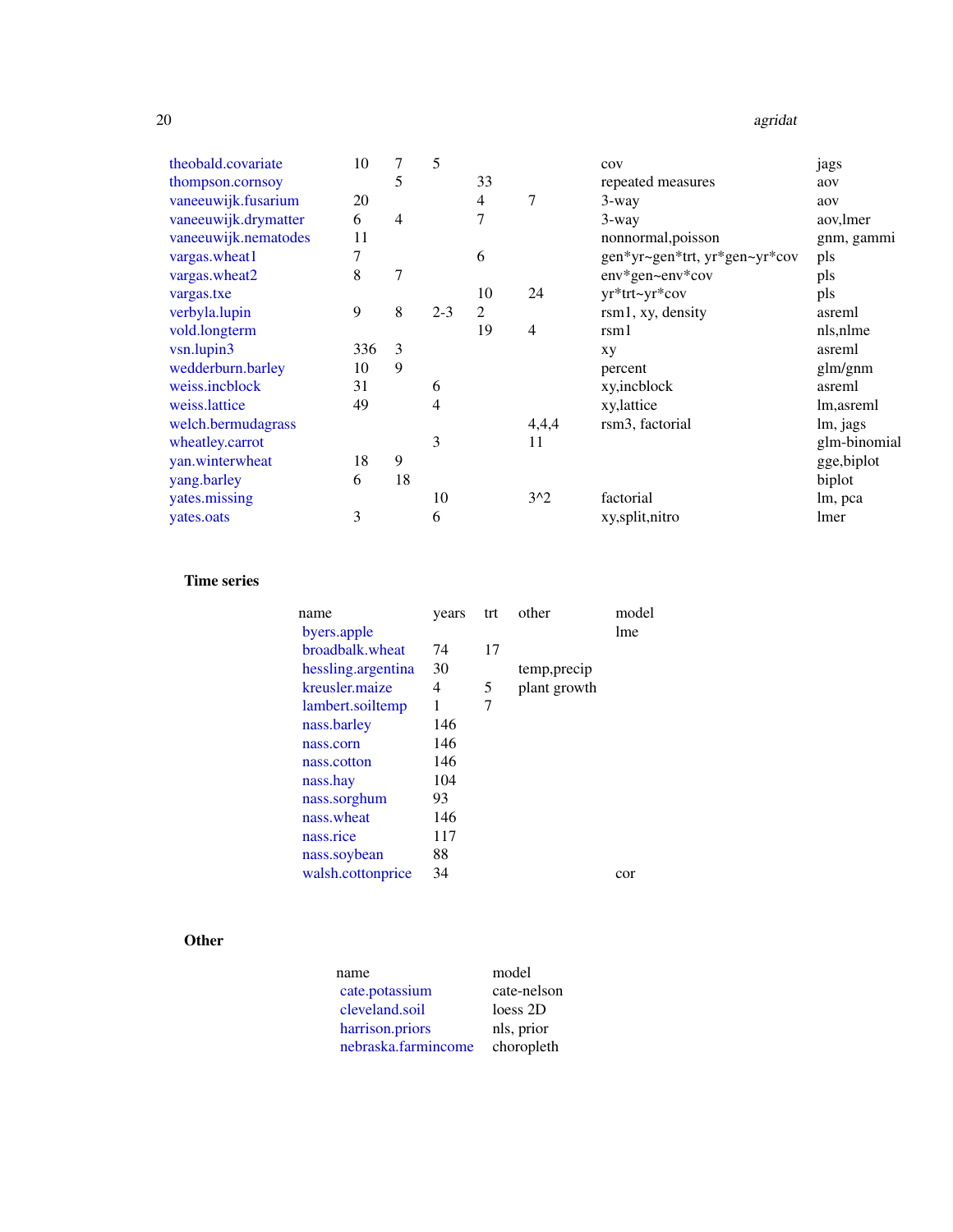agridat 21

| pearl.kernels    | chisq                 |
|------------------|-----------------------|
| stirret.borers   | $lm, 4$ trt           |
| turner.herbicide | glm, 4 trt            |
| usgs.herbicides  | non-detect            |
| wallace.iowaland | lm, choropleth        |
| waynick.soil     | spatial, nitro/carbon |
|                  |                       |

#### Comments of the package purpose

Box (1957) said, "I had hoped that we had seen the end of the obscene tribal habit practiced by statisticians of continually exhuming and massaging dead data sets after their purpose in life has long since been forgotten and there was no possibility of doing anything useful as a result of this treatment."

Massaging these dead data sets will not lead to any of the genetics being released for commercial use. The value of this package is: 1. Validating published analyses. 2. Providing data for testing new analysis methods. 3. Illustrating (and validating) the use of R.

White and van Evert (2008) present some guidelines for publication of data.

Some of the examples use the asreml package since it is the \_only\_ R tool for fitting mixed models with complex variance structures to large datasets, and the best option for modelling AR1xAR1 residual variance structures. Commercial use of asreml requires a license: http://www.vsni.co.uk/downloads/asreml.

#### Comments on the package structure

A large portion of these datasets appear in electronic form here for the first time.

A tremendous amount of effort has been given to the curating process of identifying datasets, extracting the data from source materials, checking data values, and documenting the data. In effect, to make the data somewhat 'computable' (Wolfram 2017).

The original sources for these data use several different words to refer to genotypes including *accession*, *breed*, *cultivar*, *genotype*, *hybrid*, *line*, *progeny*, *stock*, *type*, and *variety*. For consistency, these datasets mostly use gen (genotype).

Also for consistency row and col are usually used for the field coordinates.

In dataframes, 'block', 'rep', and similar terms are almost always coded like B1, B2, B3 instead of 1, 2, 3. This causes R to treat the data as a factor instead of a numeric covariate (which is a good thing).

Almost all of the data are presented as 'tidy' dataframes with 'observations' in rows and 'variables' in columns.

Although using data() is not necessary to access the data files, the example sections do include the use of data() because devtools::run\_examples() needs it.

Please report any bugs to the package author or at the package github site.

#### Author(s)

## Kevin Wright

The author is grateful to the many people who granted permission to include their data in this package.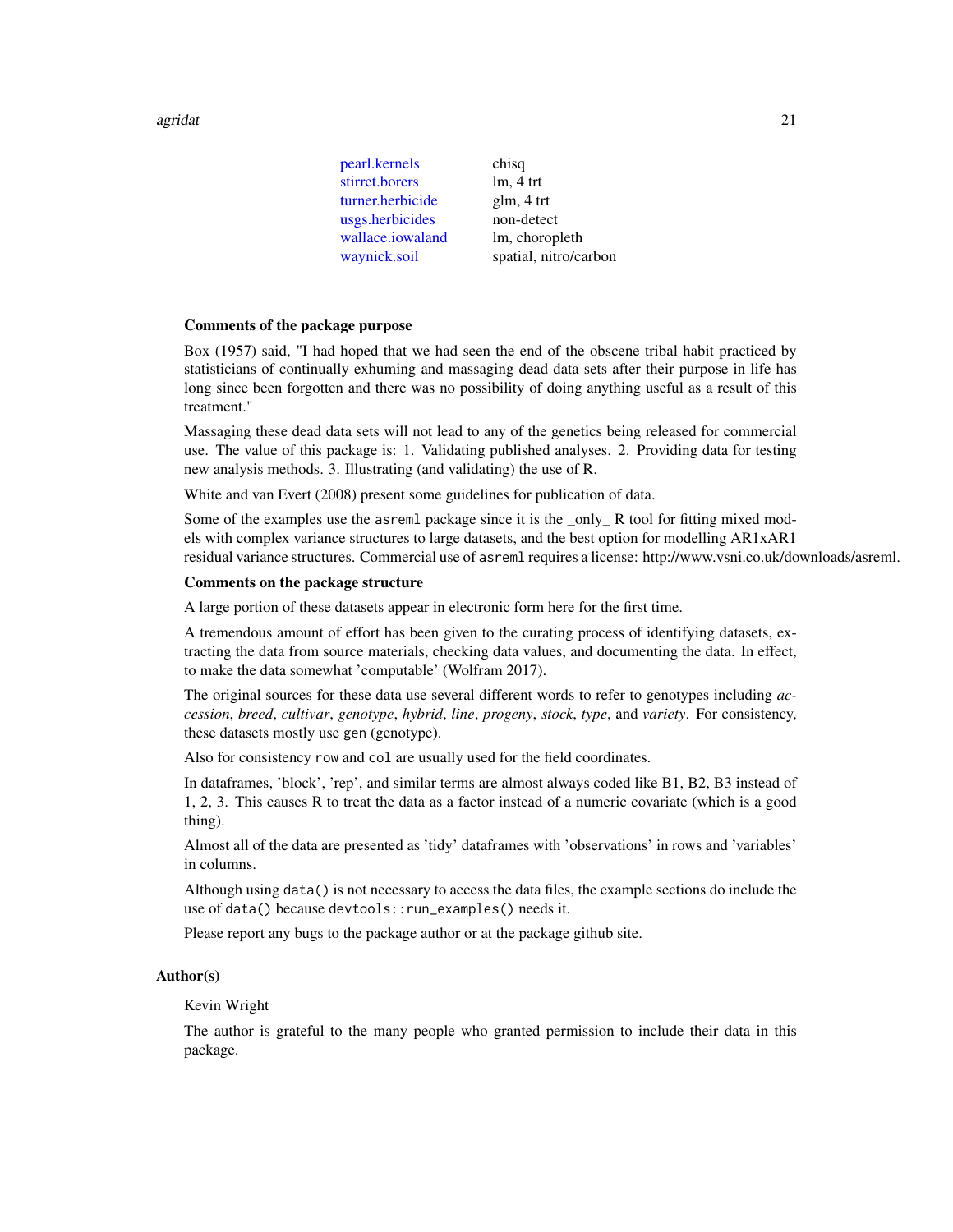#### References

G. E. P. Box (1957), Integration of Techniques in Process Development, *Transactions of the American Society for Quality Control*.

J. White and Frits van Evert. (2008). Publishing Agronomic Data. *Agron J.* 100, 1396-1400. http://doi.org/10.2134/agronj2008.0080F

Stephen Wolfram (2017). *Launching the Wolfram Data Repository: Data Publishing that Really Works*. http://blog.stephenwolfram.com/2017/04/launching-the-wolfram-data-repository-datapublishing-that-really-works/

<span id="page-21-1"></span>allcroft.lodging *Multi-environment trial of cereal with lodging data*

#### **Description**

Percent lodging is given for 32 genotypes at 7 environments.

# Format

A data frame with 224 observations on the following 3 variables.

env environment, 1-7

gen genotype, 1-32

y percent lodged

#### Details

This data is for the first year of a three-year study.

#### Source

D. J. Allcroft and C. A. Glasbey, 2003. Analysis of crop lodging using a latent variable model. *Journal of Agricultural Science*, 140, 383–393. http://doi.org/10.1017/S0021859603003332

Used with permission of Chris Glasbey.

```
data("allcroft.lodging")
dat <- allcroft.lodging
# Transformation
dat$sy <- sqrt(dat$y)
# Variety 4 has no lodging anywhere, so add a small amount
dat[dat$env=='E5' & dat$gen=='G04',]$sy <- .01
require(lattice)
dotplot(env~y|gen, dat, as.table=TRUE,
```
<span id="page-21-0"></span>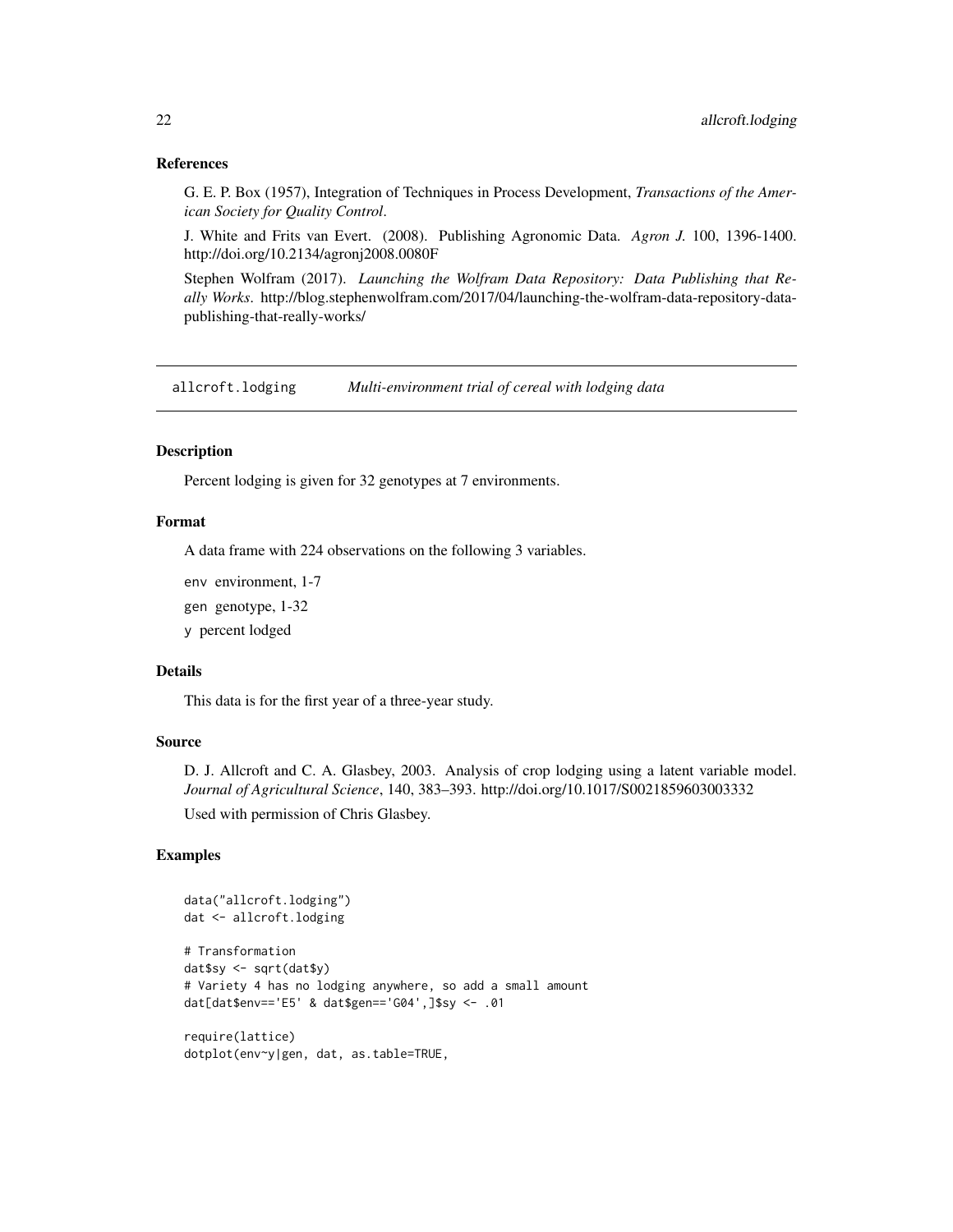```
xlab="Percent lodged (by genotype)", ylab="Variety",
        main="allcroft.lodging")
# Tobit model
if(require(AER)){
 m3 <- tobit(sy \sim 1 + gen + env, left=0, right=100, data=dat)
 # Table 2 trial/variety means
 preds <- expand.grid(gen=levels(dat$gen), env=levels(dat$env))
 preds$pred <- predict(m3, newdata=preds)
 round(tapply(preds$pred, preds$gen, mean),2)
 round(tapply(preds$pred, preds$env, mean),2)
}
```
<span id="page-22-1"></span>archbold.apple *Split-split plot experiment on apple trees*

#### Description

Split-split plot experiment on apple trees with different spacing, root stock, and cultivars.

#### Format

A data frame with 120 observations on the following 10 variables.

rep block, 5 levels row row pos position within each row

spacing spacing between trees, 6,10,14 feet

stock rootstock, 4 levels

gen genotype, 2 levels

yield yield total, kg/tree from 1975-1979

trt treatment code

# Details

In rep 1, the 10-foot-spacing main plot was split into two non-contiguous pieces. This also happened in rep 4. In the analysis of Cornelius and Archbold, they consider each row x within-row-spacing to be a distinct main plot. (Also true for the 14-foot row-spacing, even though the 14-foot spacing plots were contiguous.)

The treatment code is defined as 100  $*$  spacing + 10  $*$  stock + gen, where stock=0,1,6,7 for Seedling,MM111,MM106,M0007 and gen=1,2 for Redspur,Golden, respectively.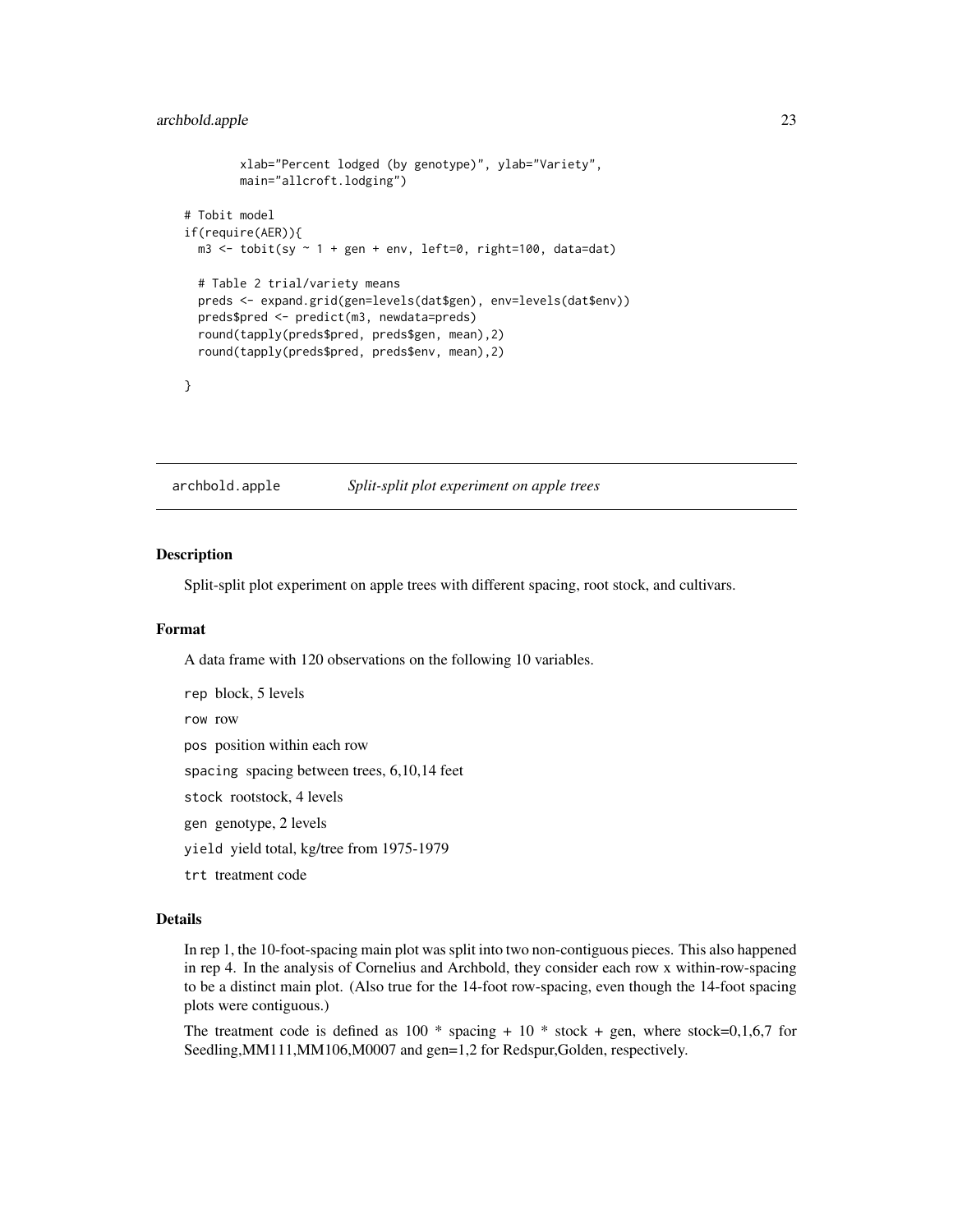#### Source

D Archbold and G. R. Brown and P. L. Cornelius. (1987). Rootstock and in-row spacing effects on growth and yield of spur-type delicious and Golden delicious apple. *Journal of the American Society for Horticultural Science*, 112, 219-222.

#### References

Cornelius, PL and Archbold, DD, 1989. Analysis of a split-split plot experiment with missing data using mixed model equations. *Applications of Mixed Models in Agriculture and Related Disciplines*. Pages 55-79.

#### Examples

```
data(archbold.apple)
dat <- archbold.apple
# Define main plot and subplot
dat <- transform(dat, rep=factor(rep), spacing=factor(spacing), trt=factor(trt),
                mp = factor(paste(row,spacing,sep="")),
                sp = factor(paste(row,spacing,stock,sep="")))
# Due to 'spacing', the plots are different sizes, but the following layout
# shows the relative position of the plots and treatments. Note that the
# 'spacing' treatments are not contiguous in some reps.
if(require(desplot)){
 desplot(spacing~row*pos, dat,
         col=stock, cex=1, num=gen, # aspect unknown
         main="archbold.apple")
}
## Not run:
 require("lme4")
 require("lucid")
 m1 <- lmer(yield \sim -1 + trt + (1|rep/mp/sp), dat)
 vc(m1) # Variances/means on Cornelius, page 59
 ## grp var1 var2 vcov sdcor
 ## sp:(mp:rep) (Intercept) <NA> 193.3 13.9
 ## mp:rep (Intercept) <NA> 203.8 14.28
 ## rep (Intercept) <NA> 197.3 14.05
 ## Residual <NA> <NA> 1015 31.86
```
## End(Not run)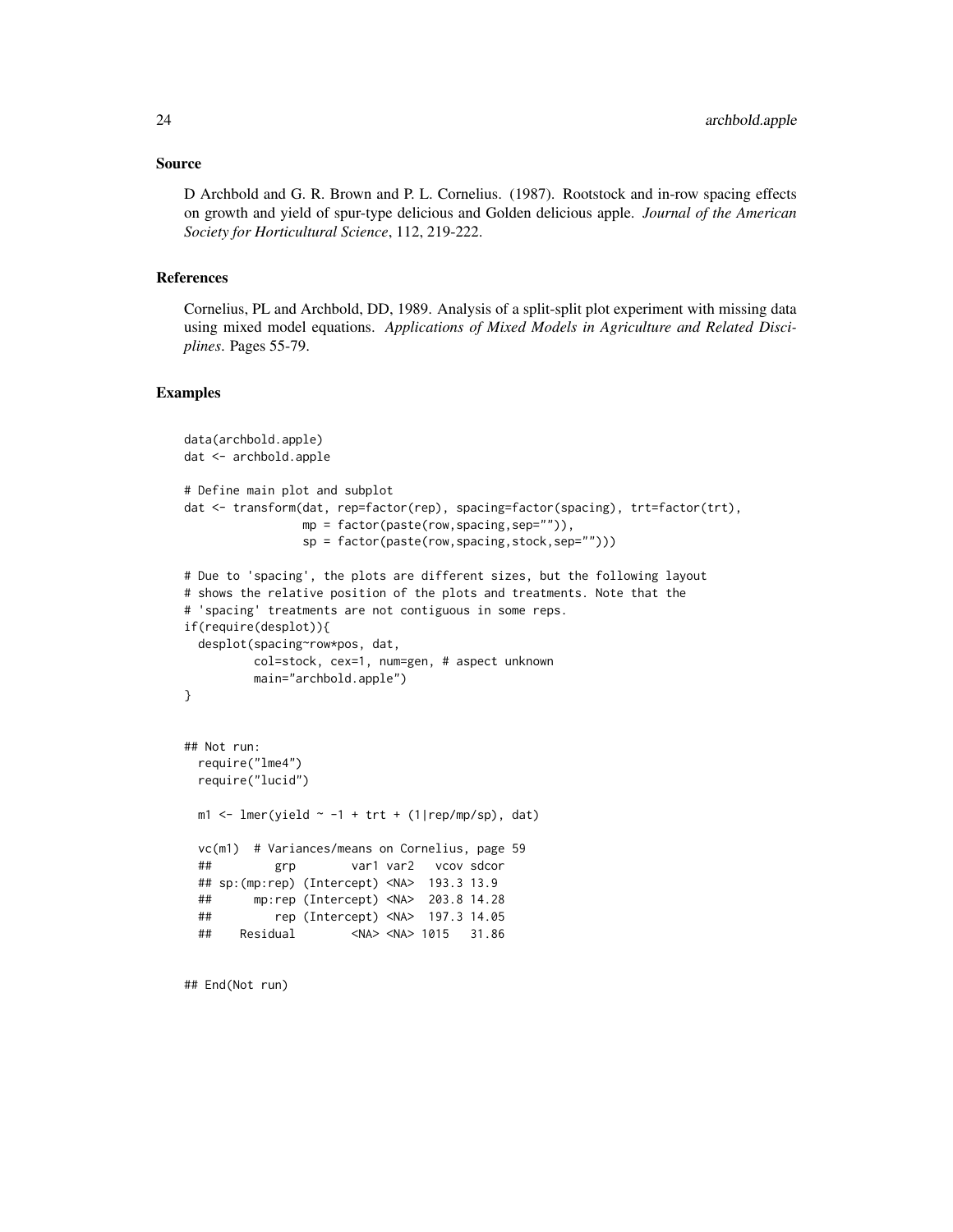<span id="page-24-1"></span><span id="page-24-0"></span>ars.earlywhitecorn96 *Multi-environment trial of early white food corn*

#### Description

Multi-environment trial of early white food corn for 60 white hybrids.

### Format

A data frame with 540 observations on the following 9 variables.

loc location, 9 levels

gen gen, 60 levels

yield yield, bu/ac

stand stand, percent

rootlodge root lodging, percent

stalklodge stalk lodging, percent

earht ear height, inches

flower days to flower

moisture moisture, percent

# Details

Data are the average of 3 replications.

Yields were measured for each plot and converted to bushels / acre and adjusted to 15.5 percent moisture.

Stand is expressed as a percentage of the optimum plant stand.

Lodging is expressed as a percentage of the total plants for each hybrid.

Ear height was measured from soil level to the top ear leaf collar. Heights are expressed in inches.

Days to flowering is the number of days from planting to mid-tassel or mid-silk.

Moisture of the grain was measured at harvest.

#### Source

L. Darrah, R. Lundquist, D. West, C. Poneleit, B. Barry, B. Zehr, A. Bockholt, L. Maddux, K. Ziegler, and P. Martin. (1996). *White Food Corn 1996 Performance Tests*. Agricultural Research Service Special Report 502.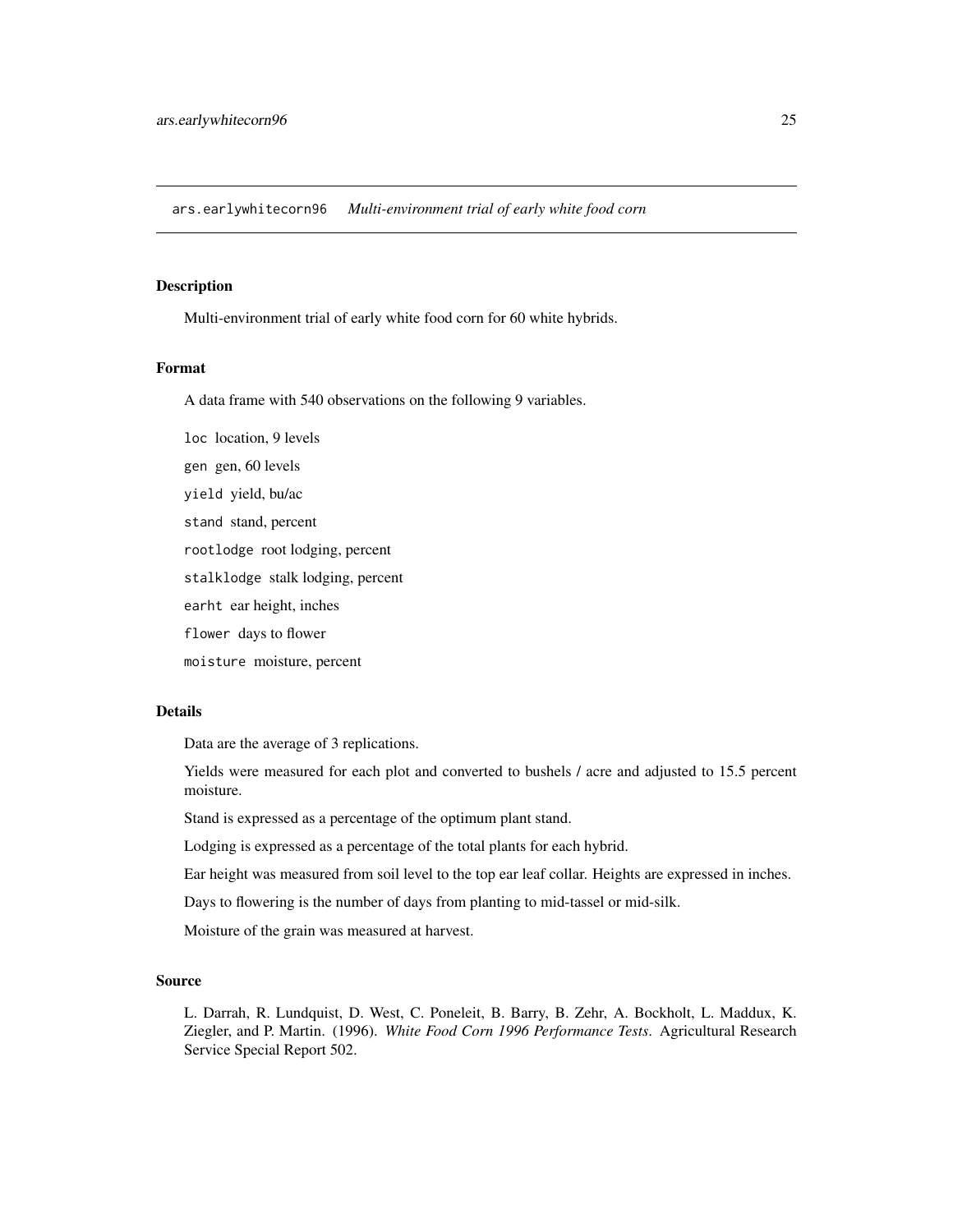# Examples

```
data(ars.earlywhitecorn96)
dat <- ars.earlywhitecorn96
require(lattice)
# These views emphasize differences between locations
dotplot(gen~yield, dat, group=loc, auto.key=list(columns=3),
        main="ars.earlywhitecorn96")
## dotplot(gen~stalklodge, dat, group=loc, auto.key=list(columns=3),
## main="ars.earlywhitecorn96")
splom(~dat[,3:9], group=dat$loc, auto.key=list(columns=3),
     main="ars.earlywhitecorn96")
# MANOVA
m1 <- manova(cbind(yield,earht,moisture) ~ gen + loc, dat)
m1
summary(m1)
```
<span id="page-25-1"></span>australia.soybean *Multi-environment trial of soybean in Australia*

#### Description

Yield and other traits of 58 varieties of soybeans, grown in four locations across two years in Australia. This is four-way data of Year x Loc x Gen x Trait.

#### Format

A data frame with 464 observations on the following 10 variables.

env environment, 8 levels, first character of location and last two characters of year

loc location

year year

gen genotype of soybeans, 1-58

yield yield, metric tons / hectare

height height (meters)

lodging lodging

size seed size, (millimeters)

protein protein (percentage)

oil oil (percentage)

<span id="page-25-0"></span>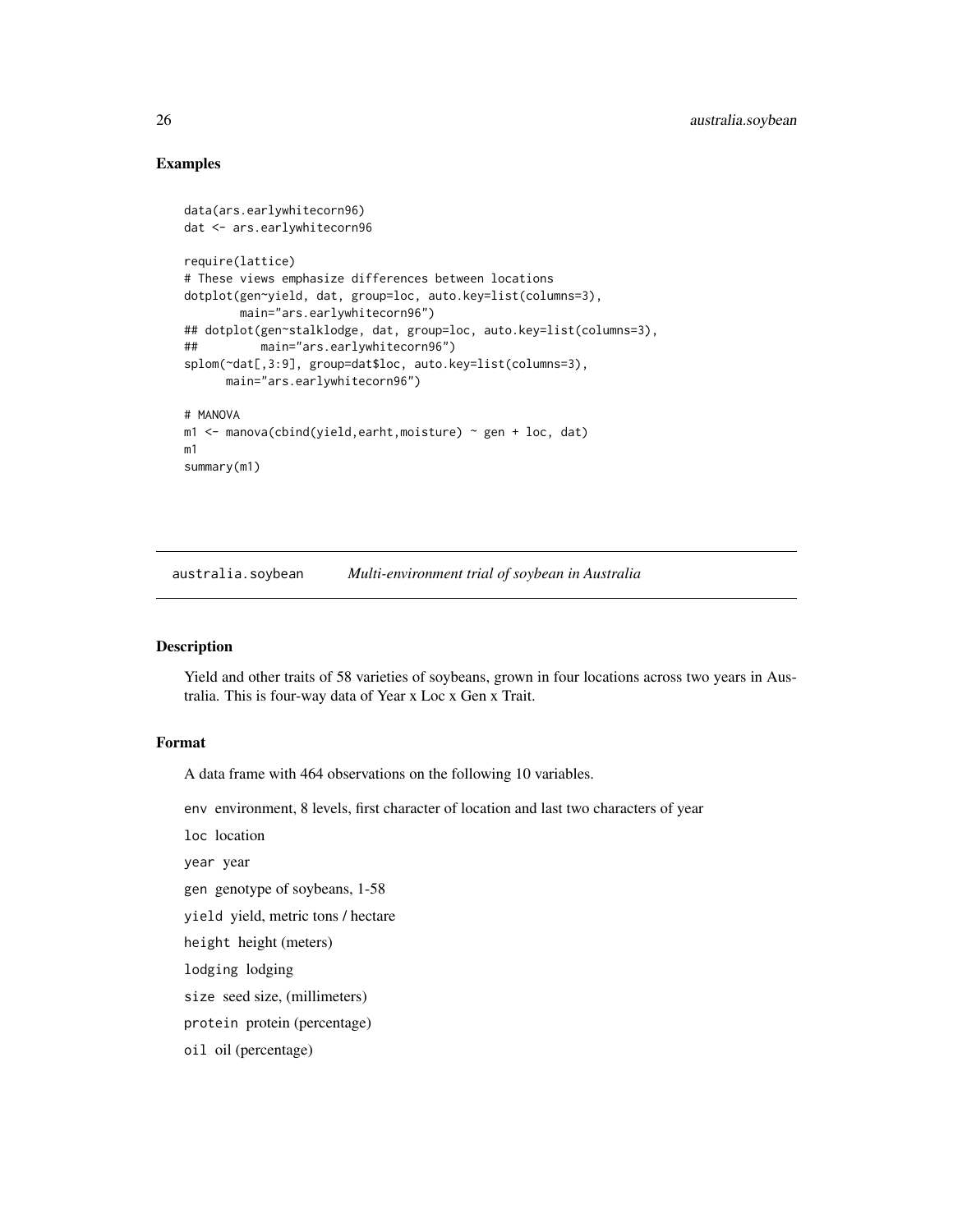#### Details

Measurement are available from four locations in Queensland, Australia in two consecutive years 1970, 1971.

The 58 different genotypes of soybeans consisted of 43 lines (40 local Australian selections from a cross, their two parents, and one other which was used a parent in earlier trials) and 15 other lines of which 12 were from the US.

Lines 1-40 were local Australian selections from Mamloxi (CPI 172) and Avoyelles (CPI 15939).

- No. Line
- 1-40 Local selections
- 41 Avoyelles (CPI 15939) Tanzania
- 42 Hernon 49 (CPI 15948) Tanzania
- 43 Mamloxi (CPI 172) Nigeria
- 44 Dorman USA
- 45 Hampton USA
- 46 Hill USA
- 47 Jackson USA
- 48 Leslie USA
- 49 Semstar Australia
- 50 Wills USA
- 51 C26673 Morocco
- 52 C26671 Morocco
- 53 Bragg USA
- 54 Delmar USA
- 55 Lee USA
- 56 Hood USA
- 57 Ogden USA
- 58 Wayne USA

Note on the data in Basford and Tukey book. The values for line 58 for Nambour 1970 and Redland Bay 1971 are incorrectly listed on page 477 as 20.490 and 15.070. They should be 17.350 and 13.000, respectively. In the data set made available here, these values have been corrected.

#### Source

Basford, K. E., and Tukey, J. W. (1999). Graphical analysis of multiresponse data illustrated with a plant breeding trial. Chapman and Hall/CRC.

Retrieved from: http://three-mode.leidenuniv.nl/data/soybeaninf.htm

Used with permission of Kaye Basford, Pieter Kroonenberg.

# References

K E Basford. 1982. The Use of Multidimensional Scaling in Analysing Multi-Attribute Genotype Response Across Environments, *Aust J Agric Res*, 33, 473–480.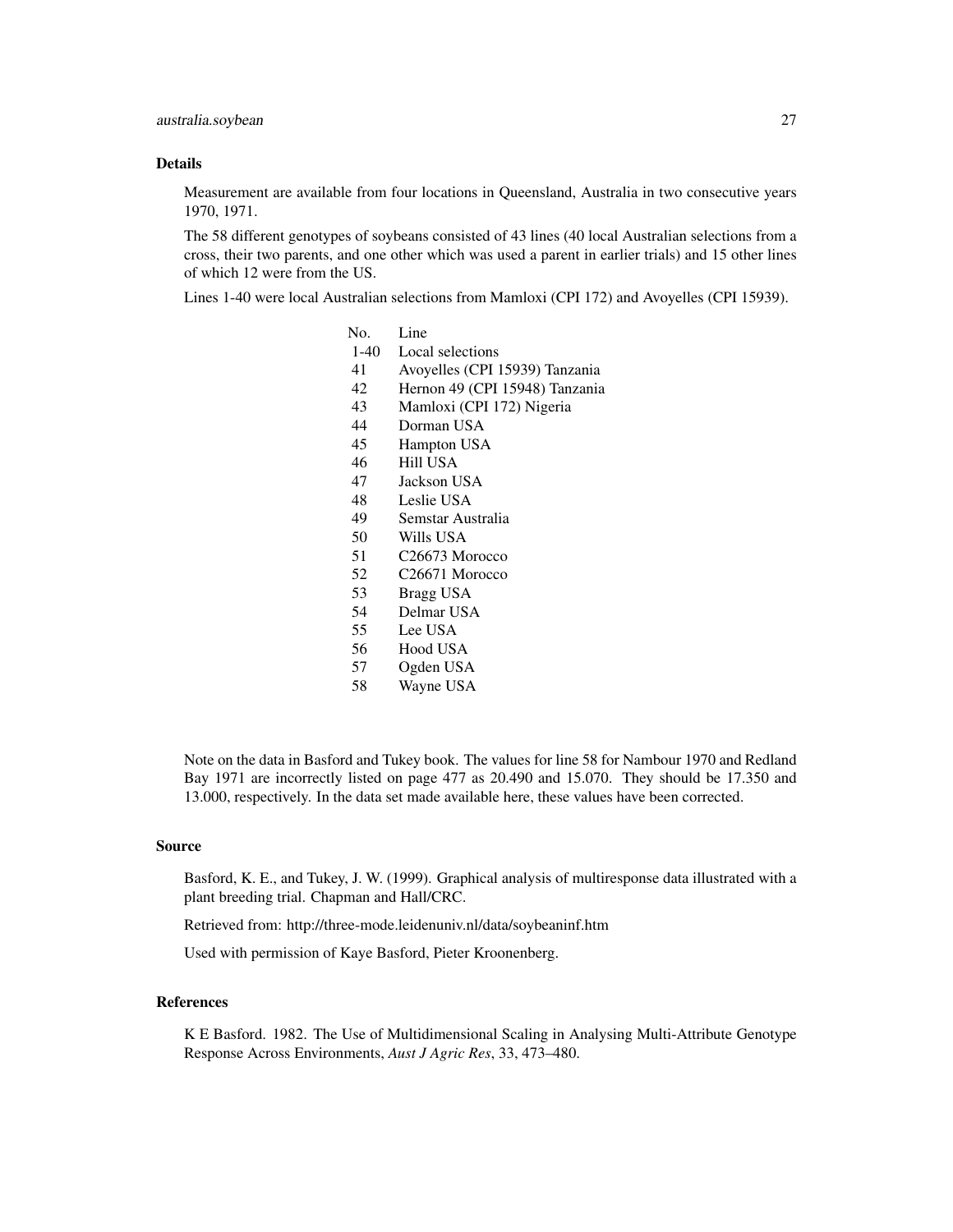<span id="page-27-0"></span>Kroonenberg, P. M., & Basford, K. E. B. (1989). An investigation of multi-attribute genotype response across environments using three-mode principal component analysis. *Euphytica*, 44, 109– 123.

Marcin Kozak (2010). Use of parallel coordinate plots in multi-response selection of interesting genotypes. *Communications in Biometry and Crop Science*, 5, 83-95.

#### Examples

```
data(australia.soybean)
dat <- australia.soybean
if(require(reshape2)){
dm <- melt(dat, id.var=c('env', 'year','loc','gen'))
# Joint plot of genotypes & traits. Similar to Figure 1 of Kroonenberg 1989
dmat <- acast(dm, gen~variable, fun=mean)
dmat <- scale(dmat)
biplot(princomp(dmat), main="australia.soybean trait x gen biplot", cex=.75)
}
# Figure 1 of Kozak 2010, lines 44-58
## Not run:
  require(agridat); require(reshape2) ; require(lattice); require(latticeExtra)
  data(australia.soybean)
  dat <- australia.soybean
  dat <- melt(dat, id.var=c('env', 'year','loc','gen'))
  dat <- acast(dat, gen~variable, fun=mean)
  dat <- scale(dat)
  dat \leq as.data.frame(dat)[,c(2:6,1)]
  dat$gen <- rownames(dat)
  # data for the graphic by Kozak
  dat2 <- dat[44:58,]
  dat3 <- subset(dat2, is.element(gen, c("G48","G49","G50","G51")))
  parallelplot( ~ dat3[,1:6]|dat3$gen, main="australia.soybean",
               as.table=TRUE, horiz=FALSE) +
    parallelplot( ~ dat2[,1:6], horiz=FALSE, col="gray80") +
    parallelplot( ~ dat3[,1:6]|dat3$gen,
                 as.table=TRUE, horiz=FALSE, lwd=2)
## End(Not run)
```
<span id="page-27-1"></span>baker.barley.uniformity

*Uniformity trials of barley, 10 years on same ground*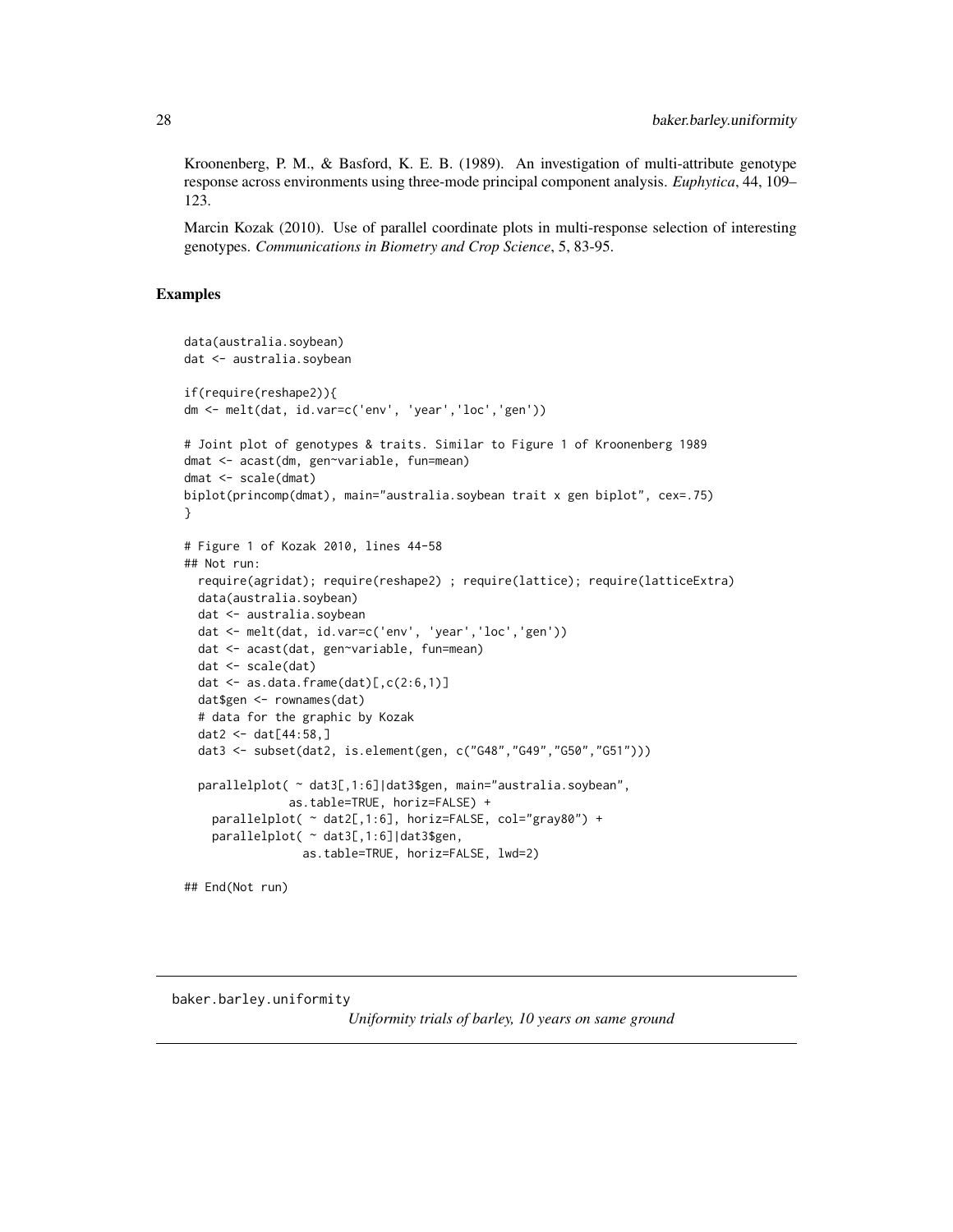#### Description

Uniformity trials of barley at Davis, California, 1925-1935, 10 years on same ground.

#### Format

A data frame with 570 observations on the following 4 variables.

row row col column year year yield yield, pounds/acre

#### Details

Ten years of uniformity trials were sown on the same ground. Baker (1952) shows a map of the field.

Field width: 19 plots = 827 ft

Field length:  $3$  plots  $*$  161 ft + 2 alleys  $*$  15 feet = 513 ft

#### Source

Baker, GA and Huberty, MR and Veihmeyer, FJ. (1952) A uniformity trial on unirrigated barley of ten years' duration. *Agronomy Journal*, 44, 267-270. http://doi.org/10.2134/agronj1952.00021962004400050011x

```
data(baker.barley.uniformity)
dat <- baker.barley.uniformity
# Ten-year average
dat2 <- aggregate(yield ~ row*col, data=dat, FUN=mean, na.rm=TRUE)
if(require(desplot)){
 desplot(yield~col*row|year, data=dat,
          aspect = 513/827, # true aspect
         main="baker.barley.uniformity - heatmaps by year")
}
if(require(desplot)){
 desplot(yield~col*row, data=dat2,
          aspect = 513/827, # true aspect
         main="baker.barley.uniformity - heatmap of 10-year average")
 # Note low yield in upper right, slanting to left a bit due to sandy soil
 # as shown in Baker figure 1.
}
# Baker fig 2, stdev vs mean
dat3 <- aggregate(yield ~ row*col, data=dat, FUN=sd, na.rm=TRUE)
plot(dat2$yield, dat3$yield, xlab="Mean yield", ylab="Std Dev yield",
    main="baker.barley.uniformity")
```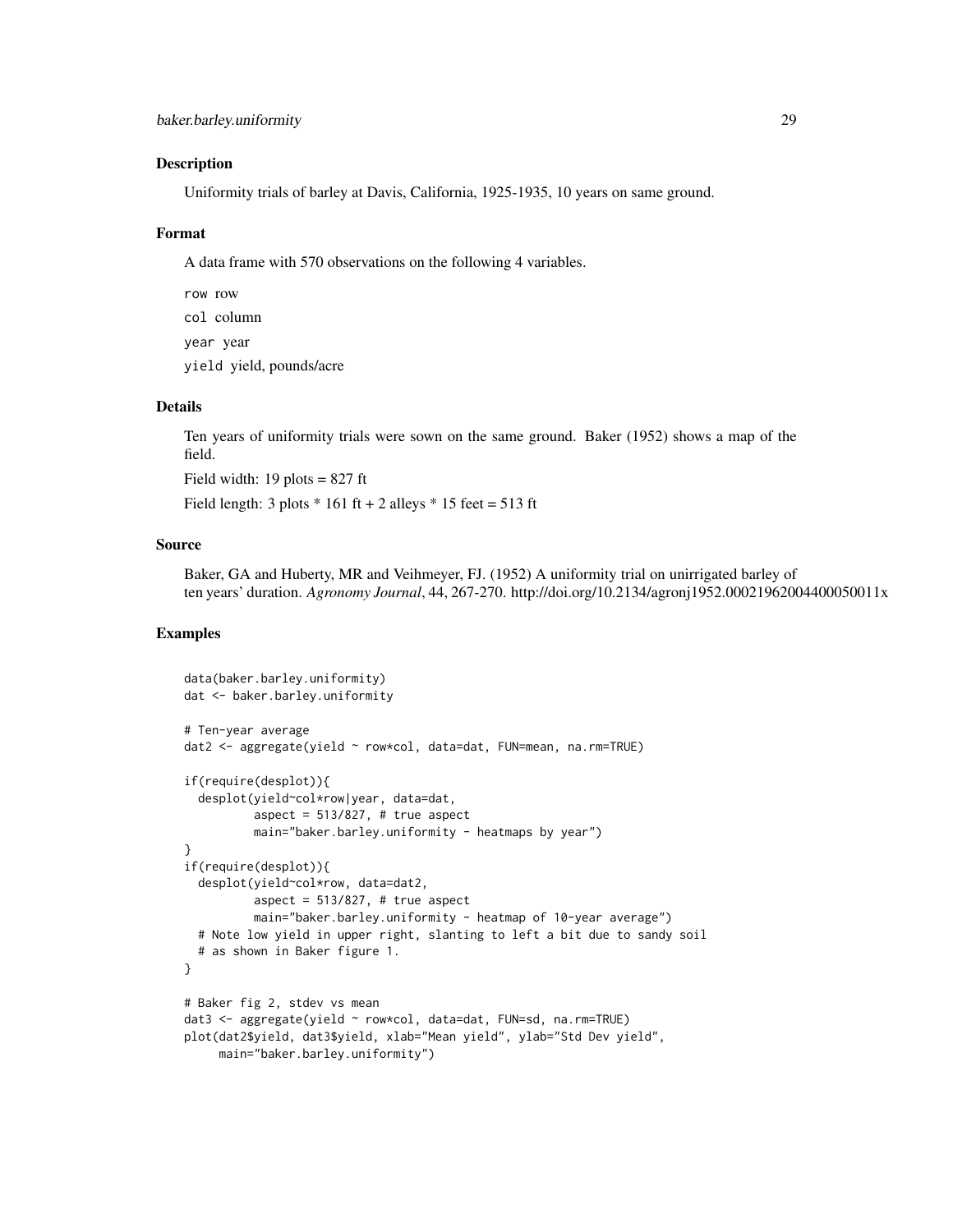```
# Baker table 4, correlation of plots across years
if(require(reshape2)){
mat <- acast(dat, row+col~year)
round(cor(mat, use='pair'),2)
}
```
batchelor.uniformity *Uniformity trials of apples, lemons, oranges, and walnuts*

#### <span id="page-29-1"></span>**Description**

Uniformity trials of apples, lemons, oranges, and walnuts, in California & Utah, 1915-1918.

#### Format

Each dataset has the following format

row row

col column

yield yield per tree (pounds)

#### Details

A few of the trees affected by disease were eliminated and the yield was replaced by the average of the eight surrounding trees.

The following details are from Batchelor (1918).

# Jonathan Apples

"The apple records were obtained from a 10-year old Jonathan apple orchard located at Providence, Utah. The surface soil of this orchard is very uniform to all appearances except on the extreme eastern edge, where the percentage of gravel increases slightly. The trees are planted 16 feet apart, east and west, and 30 feet apart north and south."

Note: The orientation of the field is not given in the paper, but all other fields in the paper have north at the top, so that is assumed to be true for this field as well.

Field length:  $28$  rows  $*$  30 feet = 840 feet

Field width:  $8$  trees  $*$  16 feet = 128 feet

#### Eureka Lemon

The lemon (Citrus limonia) tree yields were obtained from a grove of 364 23-year-old trees, located at Upland, California. The records extend from October 1, 1915, to October 1, 1916. The grove consists of 14 rows of 23-year-old trees, extending north and south, with 26 trees in a row, planted 24 by 24 feet apart. This grove presents the most uniform appearance of any under consideration [in this paper]. The land is practically level, and the soil is apparently uniform in texture. The records show a grouping of several low-yielding trees; yet a field observation gives one the impression that the grove as a whole is remarkably uniform.

<span id="page-29-0"></span>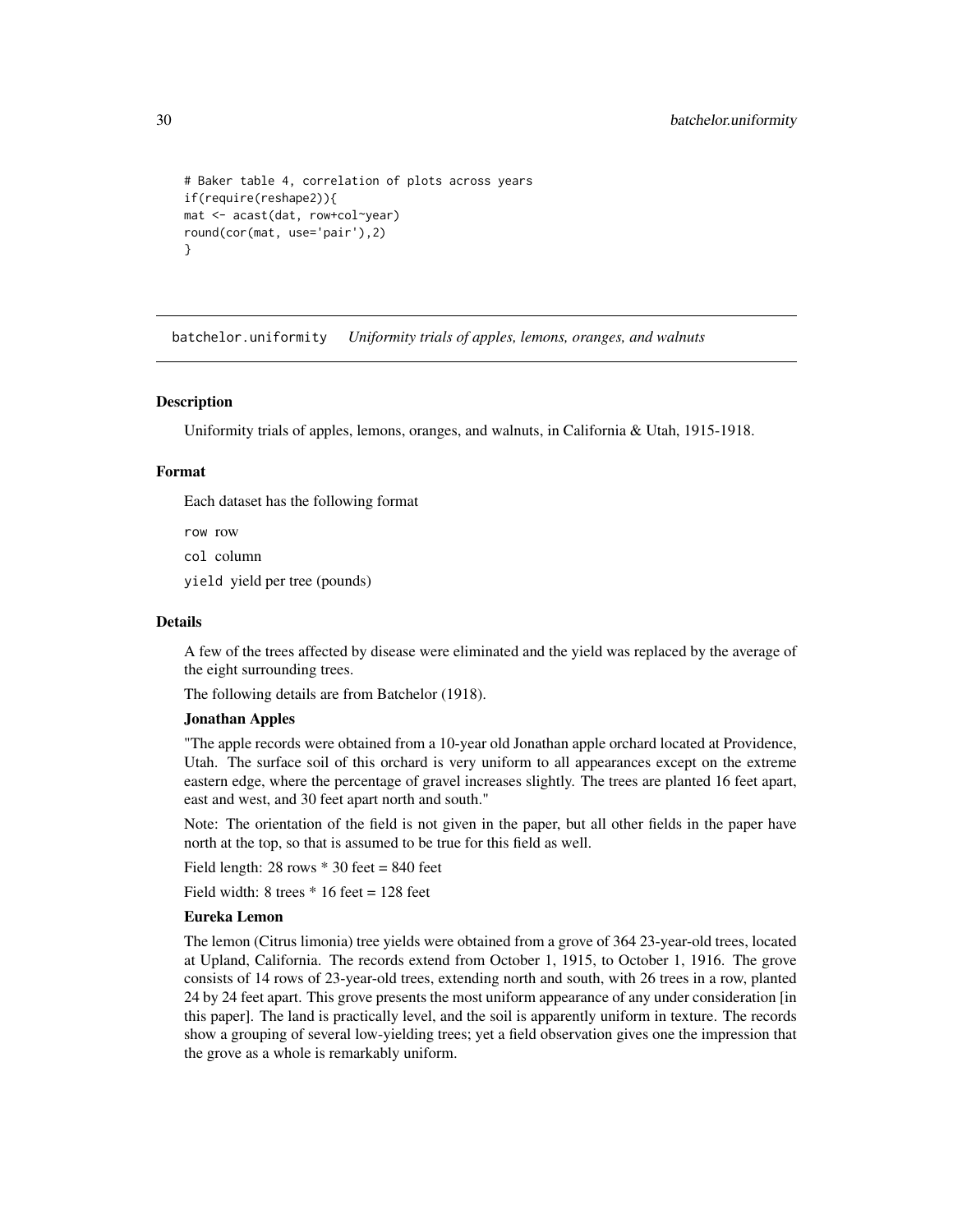Field width: 14 trees  $* 24$  feet = 336 feet

Field length: 26 trees  $*$  24 feet = 624 feet

#### Navel 1 (Arlington)

These records were of the 1915-16 yields of one thousand 24-year-old navel-orange trees near Arlington station, Riverside, California. The grove consists of 20 rows of trees from north to south, with 50 trees in a row, planted 22 by 22 feet. A study of the records shows certain distinct highand low-yielding areas. The northeast corner and the south end contain notably high-yielding trees. The north two-thirds of the west side contains a large number of low-yielding trees. These areas are apparently correlated with soil variation. Variations from tree to tree also occur, the cause of which is not evident. These variations, which are present in every orchard, bring uncertainty into the results offield experiments.

Field length:  $50$  trees  $* 22$  feet = 1100 feet

Field width: 20 trees  $*$  22 feet = 440 feet

#### Navel 2 (Antelope)

The navel-orange grove later referred to as the Antelope Heights navels is a plantation of 480 tenyearold trees planted 22 by 22 feet, located at Naranjo, California. The yields are from 1916. The general appearance of the trees gives a visual impression of uniformity greater than a comparison of the individual tree production substantiates.

Field width: 15 trees  $* 22$  feet = 330 feet

Field length: 33 trees  $* 22$  feet = 726 feet

#### Valencia Orange

The Valencia orange grove is composed of 240 15-year-old trees, planted 21 feet 6 inches by 22 feet 6 inches, located at Villa Park, California. The yields were obtained in 1916.

Field length:  $20$  rows  $*$  22 feet = 440 feet

Field width: 12 rows  $*$  22 feet = 264 feet

#### Walnut

The walnut (Juglans regia) yields were obtained during the seasons of 1915 and 1916 from a 24 year-old Santa Barbara softshell seedling grove, located at Whittier, California. [Note, The yields here appear to be the 1915 yields.] The planting is laid out 10 trees wide and 32 trees long, entirely surrounded by additional walnut plantings, except on a part of one side which is adjacent to an orange grove. The trees are planted on the square system, 50 feet apart.

Field width: 10 trees  $*$  50 feet = 500 feet

Field length:  $32$  trees  $*$  50 feet = 1600 feet

#### Source

Batchelor, LD and Reed, HS. 1918. Relation of the variability of yields of fruit trees to the accuracy of field trials. *J. Agric. Res*, 12, 245–283. http://books.google.com/books?id=Lil6AAAAMAAJ&lr&pg=PA245

#### References

McCullagh, P. and Clifford, D., (2006). Evidence for conformal invariance of crop yields, *Proceedings of the Royal Society A: Mathematical, Physical and Engineering Science*, 462, 2119–2143. http://doi.org/10.1098/rspa.2006.1667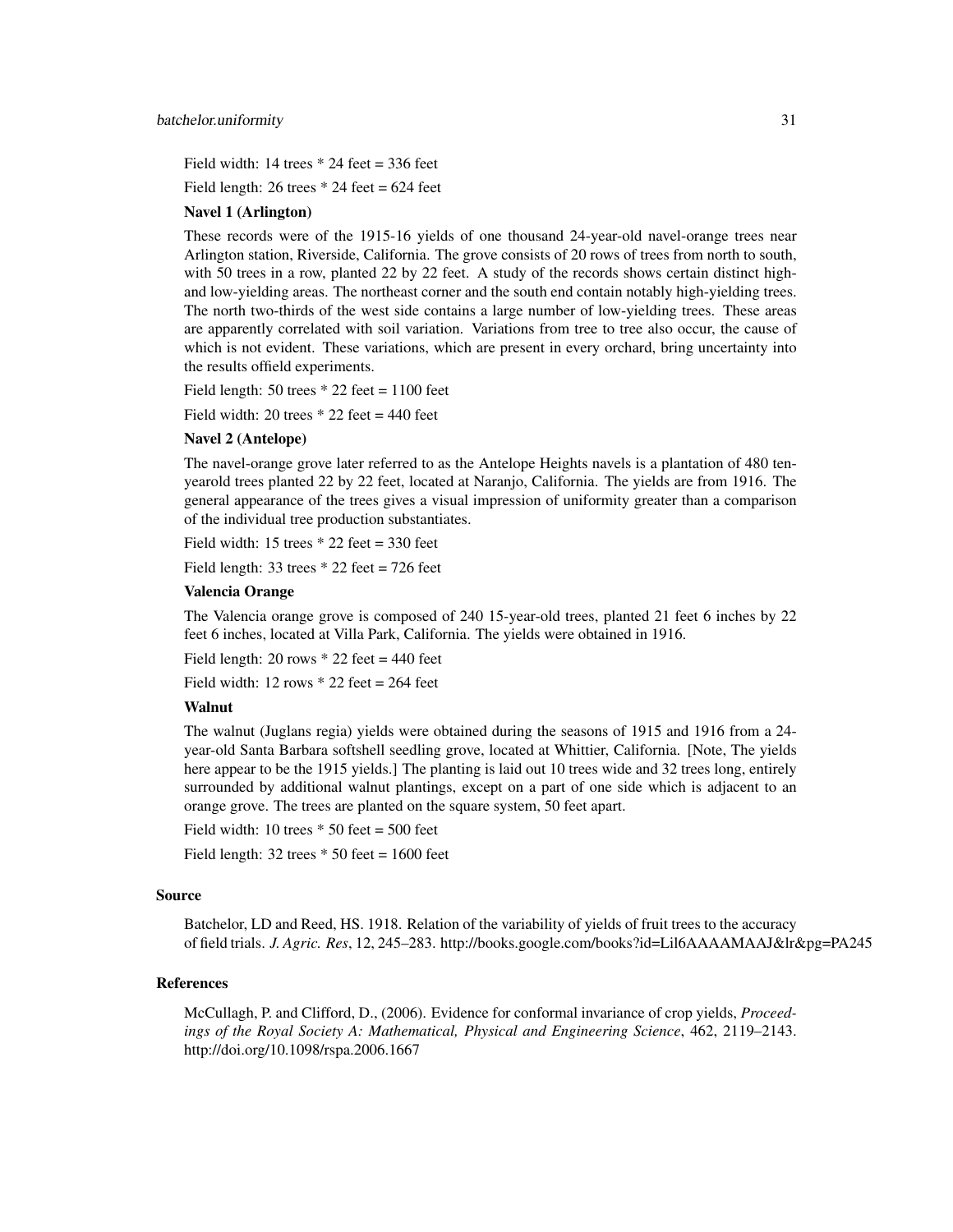```
if(require(desplot)){
 # Apple
 data(batchelor.apple.uniformity)
 desplot(yield~col*row, data=batchelor.apple.uniformity,
          aspect=840/128, tick=TRUE, # true aspect
          main="batchelor.apple.uniformity")
}
if(require(desplot)){
 # Lemon
 data(batchelor.lemon.uniformity)
 desplot(yield~col*row, data=batchelor.lemon.uniformity,
          aspect=624/336, # true aspect
         main="batchelor.lemon.uniformity")
}
if(require(desplot)){
 # Navel1 (Arlington)
 data(batchelor.navel1.uniformity)
 desplot(yield~col*row, batchelor.navel1.uniformity,
          aspect=1100/440, # true aspect
         main="batchelor.navel1.uniformity - Arlington")
}
if(require(desplot)){
 # Navel2 (Antelope)
 data(batchelor.navel2.uniformity)
 desplot(yield~col*row, data=batchelor.navel2.uniformity,
          aspect=726/330, # true aspect
          main="batchelor.navel2.uniformity - Antelope")
}
if(require(desplot)){
 # Valencia
 data(batchelor.valencia.uniformity)
 desplot(yield~col*row, data=batchelor.valencia.uniformity,
          aspect=440/264, # true aspect
         main="batchelor.valencia.uniformity")
}
if(require(desplot)){
 # Walnut
 data(batchelor.walnut.uniformity)
 desplot(yield~col*row, data=batchelor.walnut.uniformity,
          aspect=1600/500, # true aspect
         main="batchelor.walnut.uniformity")
}
```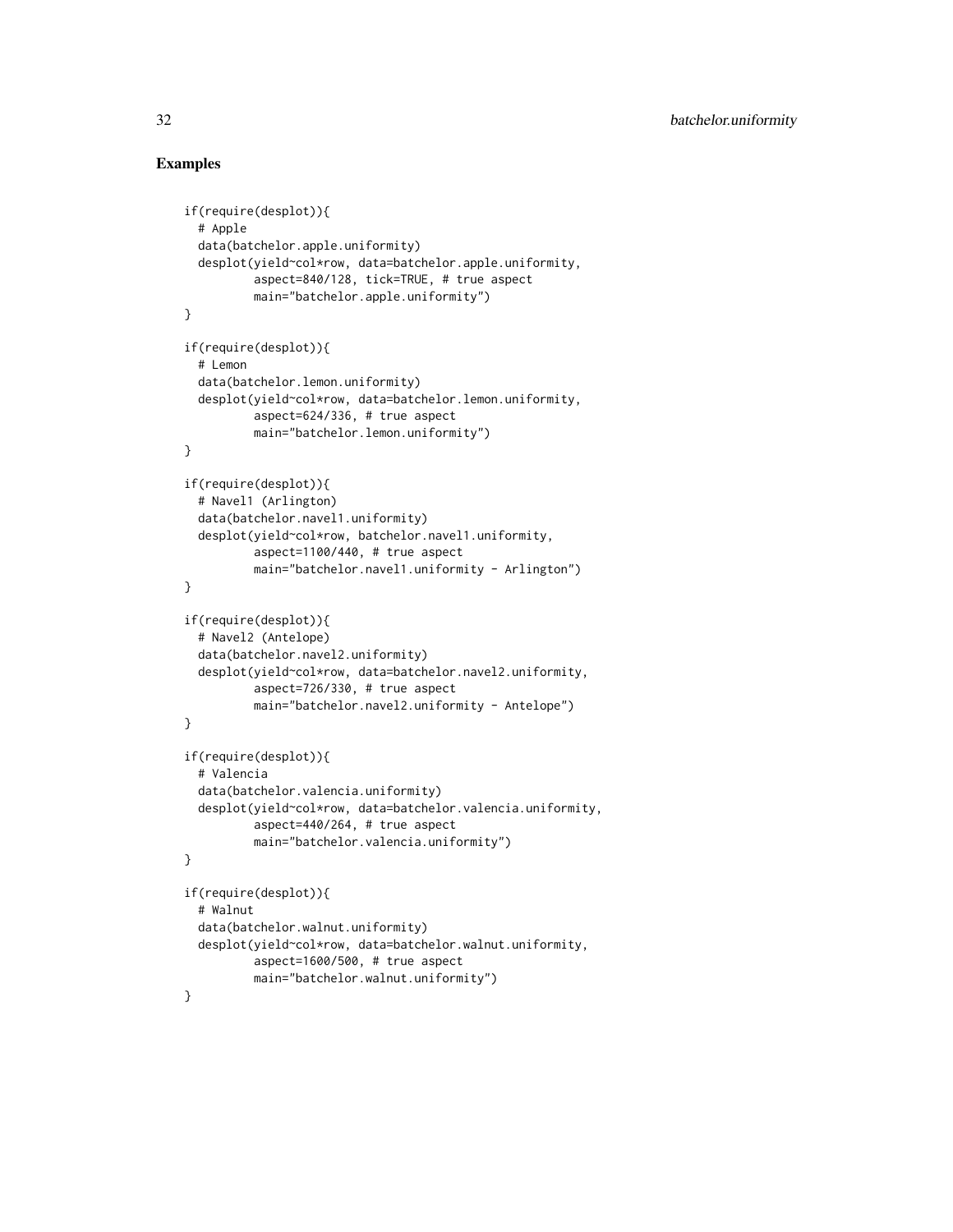<span id="page-32-1"></span><span id="page-32-0"></span>

#### Description

Survey and satellite data for corn and soy areas in Iowa

#### Usage

```
data("battese.survey")
```
#### Format

A data frame with 37 observations on the following 9 variables.

county county name segment sample segment number (within county) countysegs number of segments in county cornhect hectares of corn in segment soyhect hectares of soy cornpix pixels of corn in segment soypix pixels of soy cornmean county mean of corn pixels per segment soymean county mean of soy pixels per segment

#### Details

The data are for 12 counties in north-central Iowa in 1978.

The USDA determined the area of soybeans in 37 area sampling units (called 'segments'). Each segment is about one square mile (about 259 hectares). The number of pixels of that were classified as corn and soybeans came from Landsat images obtained in Aug/Sep 1978. Each pixel represents approximately 0.45 hectares.

Data originally compiled by USDA.

This data is also available in R packages: 'rsae::landsat' and 'JoSAE::landsat'.

#### Source

Battese, George E and Harter, Rachel M and Fuller, Wayne A. (1988). An error-components model for prediction of county crop areas using survey and satellite data. emphJournal of the American Statistical Association, 83, 28-36. http://doi.org/10.2307/2288915

Battese (1982) preprint version. http://www.une.edu.au/\_\_data/assets/pdf\_file/0017/15542/emetwp15.pdf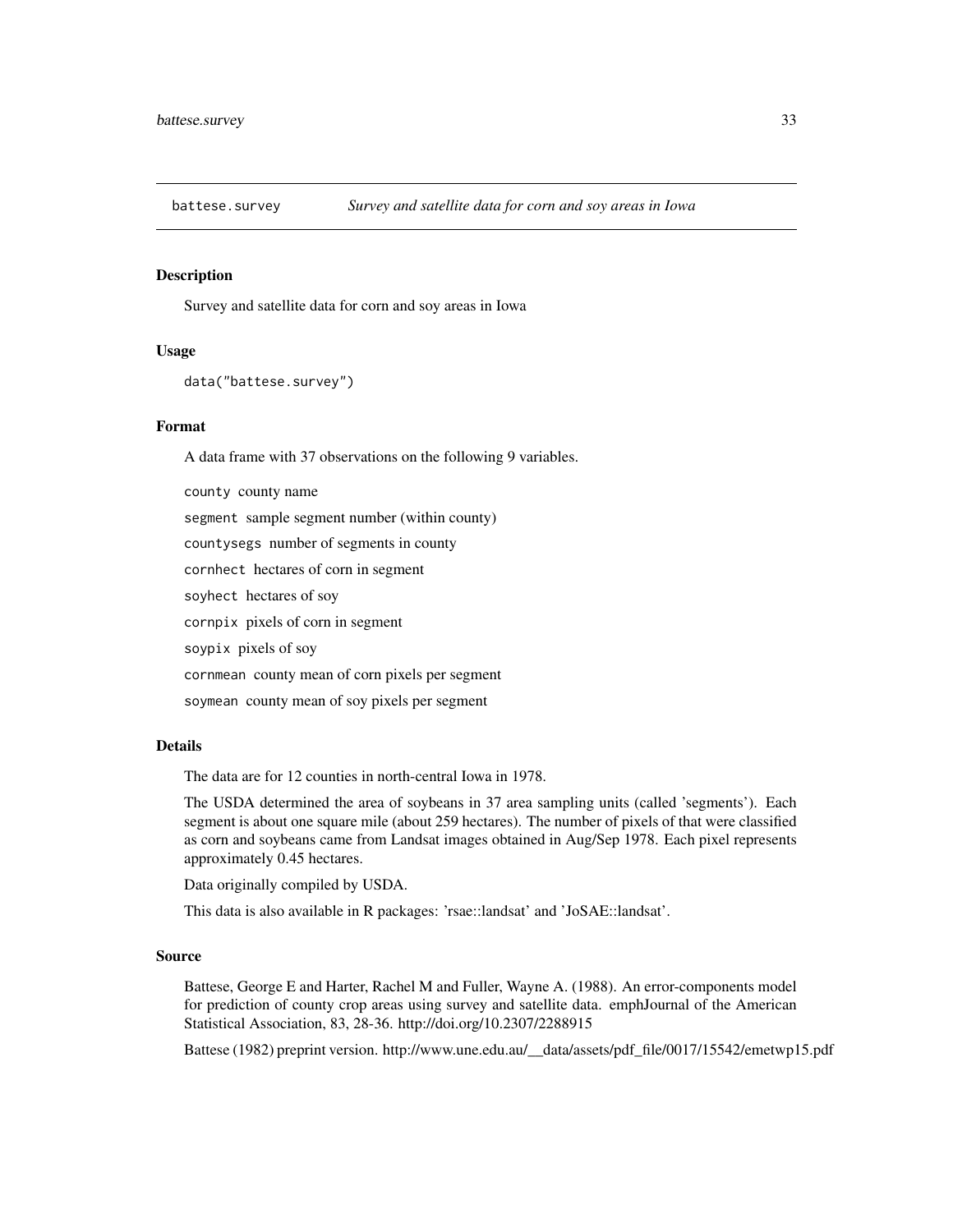#### References

Pushpal K Mukhopadhyay and Allen McDowell. (2011). Small Area Estimation for Survey Data Analysis Using SAS Software SAS Global Forum 2011.

```
data(battese.survey)
dat <- battese.survey
# Battese fig 1 & 2. Corn plot shows outlier in Hardin county
library("lattice")
dat <- dat[order(dat$cornpix),]
xyplot(cornhect ~ cornpix, data=dat, group=county, type=c('p','l'),
      main="battese.survey", xlab="Pixels of corn", ylab="Hectares of corn",
      auto.key=list(columns=3))
## Not run:
 dat <- dat[order(dat$soypix),]
 xyplot(soyhect ~ soypix, data=dat, group=county, type=c('p','l'),
        main="battese.survey", xlab="Pixels of soy", ylab="Hectares of soy",
        auto.key=list(columns=3))
## End(Not run)
## Not run:
 require("lme4")
 require("lucid")
 # Fit the models of Battese 1982, p.18. Results match
 m1 \leq 1mer(cornhect \sim 1 + cornpix + (1|county), data=dat)
 fixef(m1)
 ## (Intercept) cornpix
 ## 5.4661899 0.3878358
 vc(m1)## grp var1 var2 vcov sdcor
 ## county (Intercept) <NA> 62.83 7.926
 ## Residual <NA> <NA> 290.4 17.04
 m2 \leq Imer(soyhect \sim 1 + soypix + (1|county), data=dat)fixef(m2)
 ## (Intercept) soypix
 ## -3.8223566 0.4756781
 vc(m2)
 ## grp var1 var2 vcov sdcor
 ## county (Intercept) <NA> 239.2 15.47
 ## Residual <NA> <NA> 180 13.42
 # Predict for Humboldt county as in Battese 1982 table 2
 5.4662+.3878*290.74
 # 118.2152 # mu_i^0
 5.4662+.3878*290.74+ -2.8744
 # 115.3408 # mu_i^gamma
 (185.35+116.43)/2
```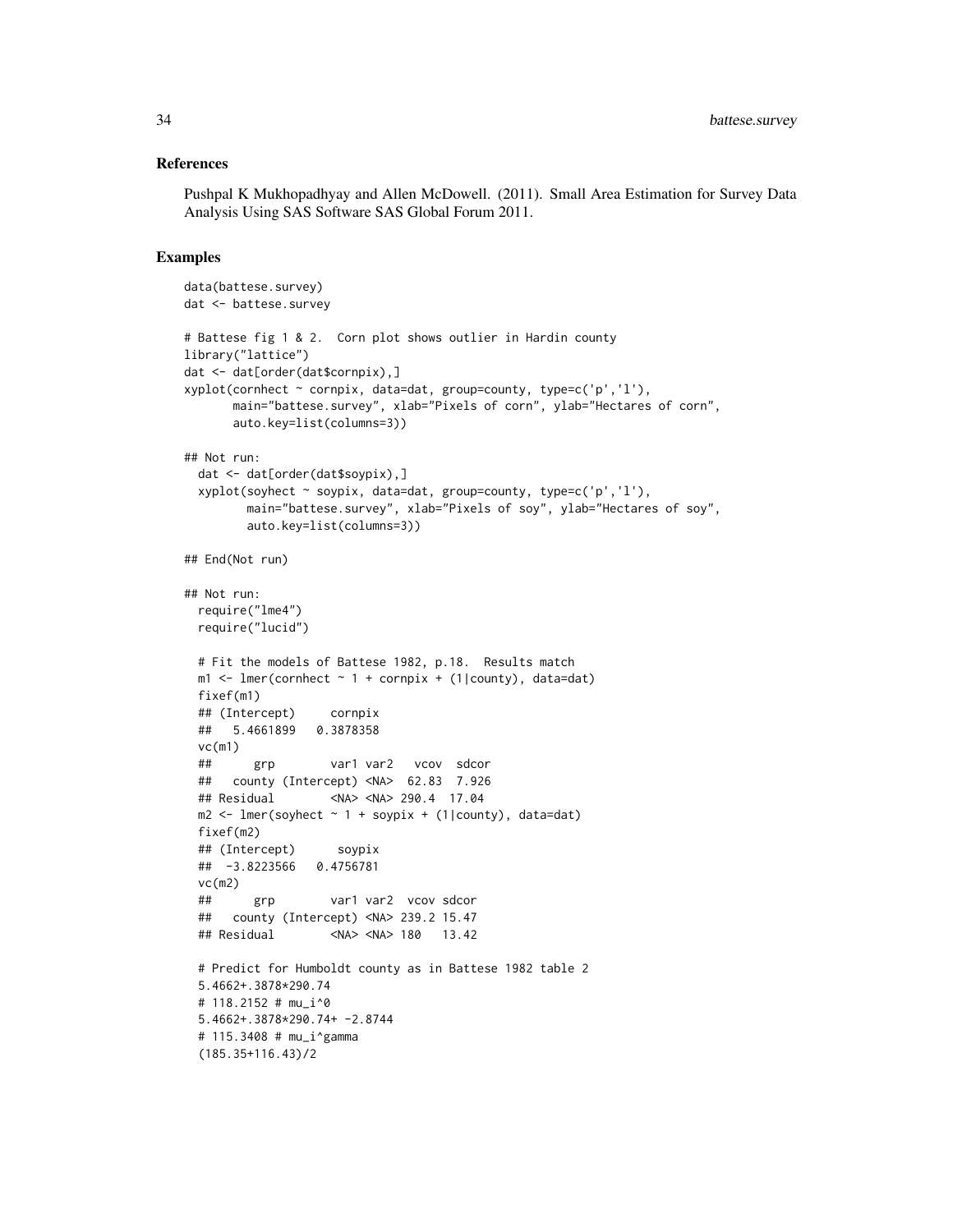# <span id="page-34-0"></span>beall.webworms 35

```
# 150.89 # y_i bar
 # Survey regression estimator of Battese 1988
 # Delete the outlier
 dat2 <- subset(dat, !(county=="Hardin" & soyhect < 30))
 # Results match top-right of Battese 1988, p. 33
 m3 \leq \text{Imer}(\text{complete} \leq \text{cornpix} + \text{soypix} + (1|\text{county}), \text{data}= \text{data})fixef(m3)
 ## (Intercept) cornpix soypix
 ## 51.0703979 0.3287217 -0.1345684
 vc(m3)
 ## grp var1 var2 vcov sdcor
 ## county (Intercept) <NA> 140 11.83
 ## Residual <NA> <NA> 147.3 12.14
 m4 <- lmer(soyhect ~ cornpix + soypix + (1|county), data=dat2)
 fixef(m4)
 ## (Intercept) cornpix soypix
 ## -15.59027098 0.02717639 0.49439320
 vc(m4)
 ## grp var1 var2 vcov sdcor
 ## county (Intercept) <NA> 247.5 15.73
 ## Residual <NA> <NA> 190.5 13.8
## End(Not run)
```
<span id="page-34-1"></span>beall.webworms *Counts of webworms in a beet field, with insecticide treatments.*

#### Description

Counts of webworms in a beet field, with insecticide treatments.

#### Usage

```
data("beall.webworms")
```
#### Format

A data frame with 1300 observations on the following 7 variables.

row row col column y count of webworms block block trt treatment spray spray treatment yes/no lead lead treatment yes/no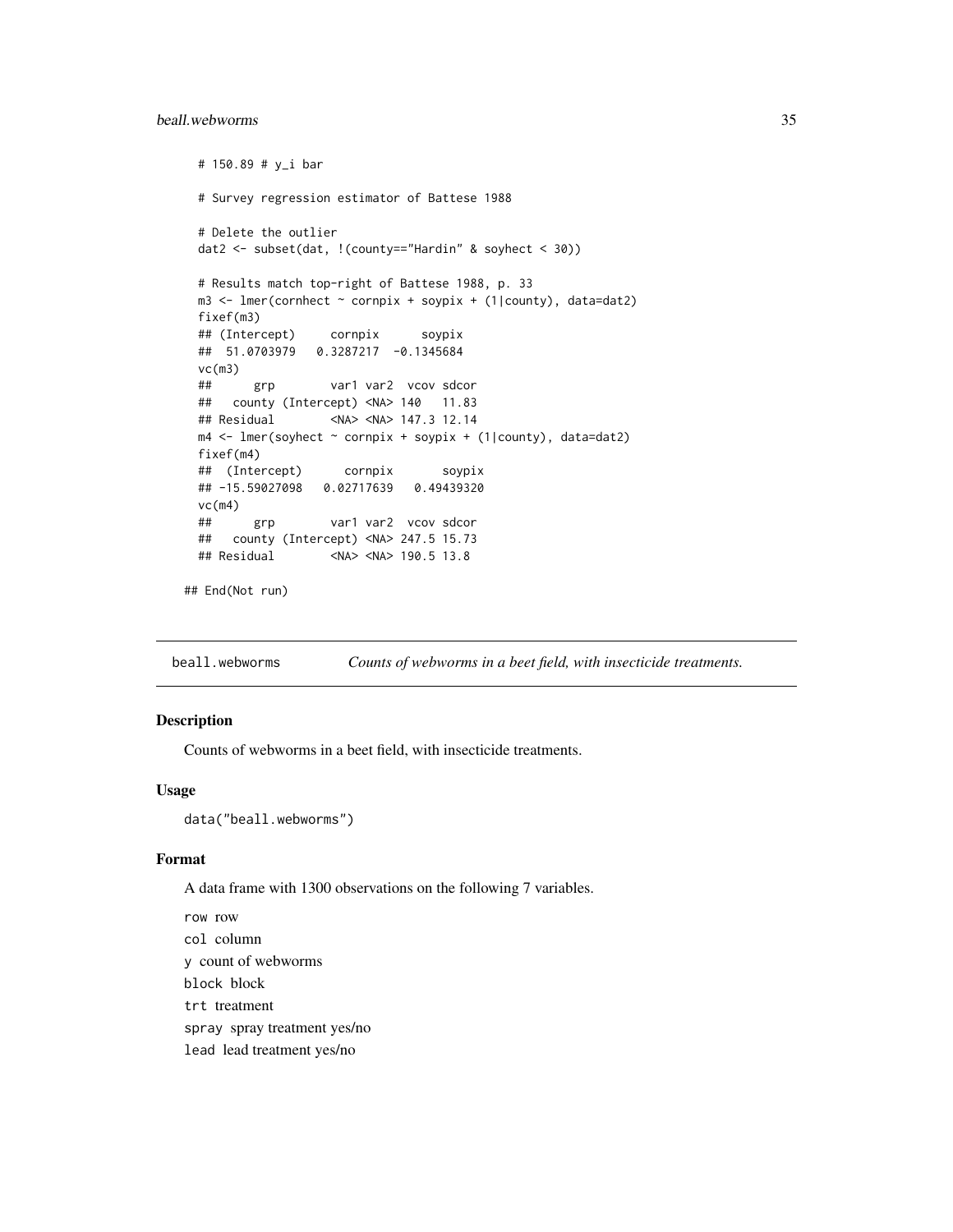# Details

The beet webworm lays egg masses as small as 1 egg, seldom exceeding 5 eggs. The larvae can move freely, but usually mature on the plant on which they hatch.

Each plot contained 25 unit areas, each 1 row by 3 feet long. The row width is 22 inches. The arrangement of plots within the blocks seems certain, but the arrangement of the blocks/treatments is not certain, since the authors say "since the plots were 5 units long and 5 wide it is only practicable to combine them into groups of 5 in one direction or the other".

Treatment 1 = None. Treatment 2 = Contact spray. Treatment 3 = Lead arsenate. Treatment 4 = Both spray, lead arsenate.

#### Source

Beall, Geoffrey (1940). The fit and significance of contagious distributions when applied to observations on larval insects. *Ecology*, 21, 460-474. Table 6. http://doi.org/10.2307/1930285

```
data(beall.webworms)
dat <- beall.webworms
# Match Beall table 1
with(dat, table(y,trt))
require(lattice)
histogram(~y|trt, data=dat, layout=c(1,4), as.table=TRUE,
         main="beall.webworms")
# Visualize Beall table 6. Block effects may exist, but barely.
if(require(desplot)){
 grays <- colorRampPalette(c("white","#252525"))
 desplot(y ~ col*row, data=dat,
         col.regions=grays(10),
          at=0:10-0.5,
          out1=block, out2=trt, num=trt, flip=TRUE, # aspect unknown
          main="beall.webworms (count of worms)")
}
# Following plot suggests interaction is needed
# with(dat, interaction.plot(spray, lead, y))
# Just a simple model here...
m1 <- glm(y ~ block+spray*lead, data=dat, family="poisson")
summary(m1)
anova(m1)
```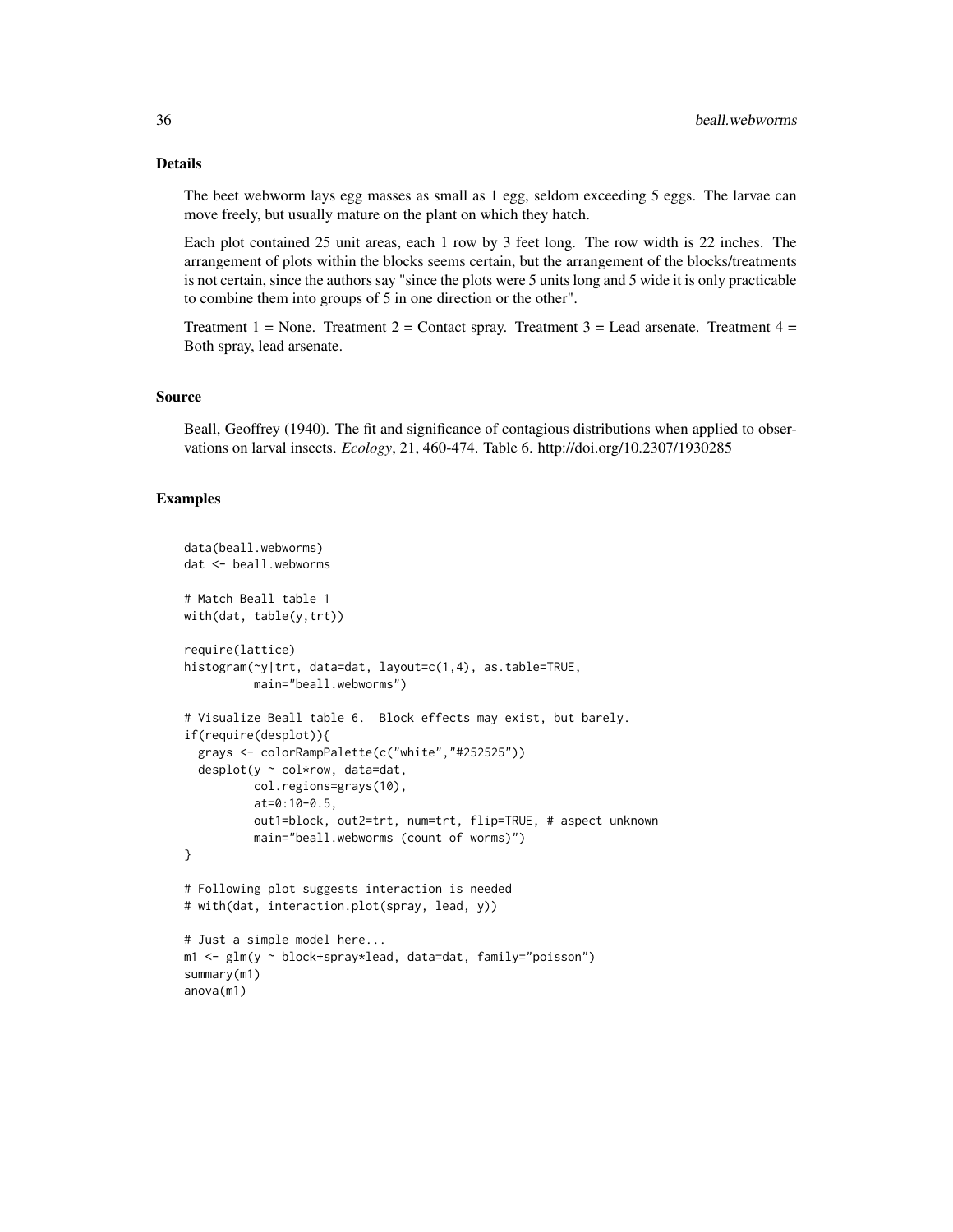# Description

Yields of 8 barley varieties in 1913.

#### Usage

data("beaven.barley")

# Format

A data frame with 160 observations on the following 4 variables.

row row

col column

gen genotype

yield yield (grams)

# Details

Eight races of barley were grown on a regular pattern of plots.

These data were prepared from Richey (1926) because the text was cleaner.

Each plot was planted 40 inches on a side, but only the middle square 36 inches on a side was harvested.

Field length:  $5$  plots  $*$  3 feet = 15 feet

Field width:  $32$  plots  $*$  3 feet = 96 feet.

#### Source

Student. (1923). On testing varieties of cereals. *Biometrika*, 271-293.

http://doi.org/10.1093/biomet/15.3-4.271

#### References

Frederick D. Richey (1926). The moving average as a basis for measuring correlated variation in agronomic experiments. *Jour. Agr. Research*, 32, 1161-1175.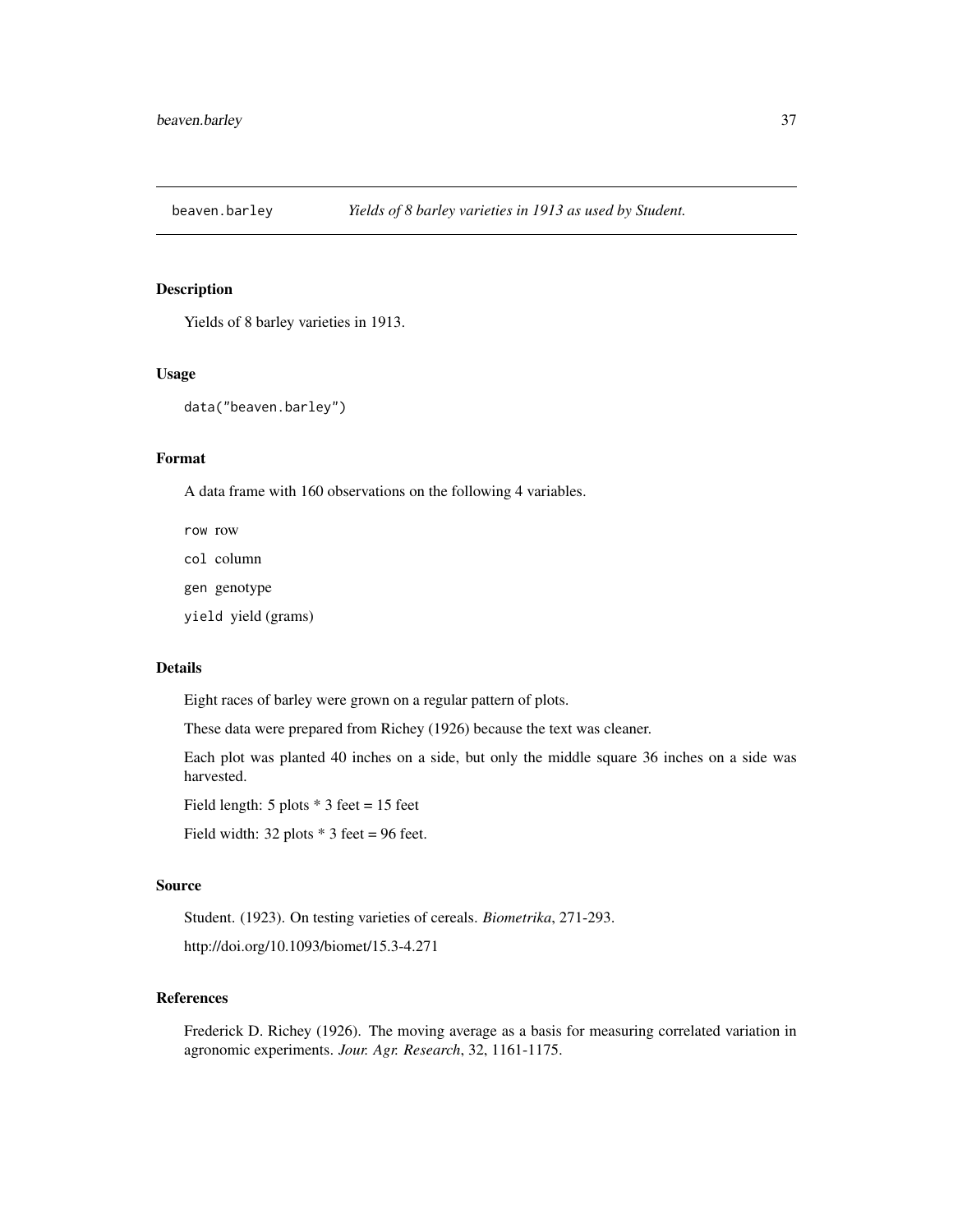# Examples

```
data(beaven.barley)
dat <- beaven.barley
# Match the means shown in Richey table IV
tapply(dat$yield, dat$gen, mean)
## a b c d e f g h
## 298.080 300.710 318.685 295.260 306.410 276.475 304.605 271.820
# Compare to Student 1923, diagram I,II
if(require(desplot)){
 desplot(yield ~ col*row, data=dat,
        aspect=15/96, # true aspect
        main="beaven.barley - variety trial", text=gen)
}
```
becker.chicken *Mating crosses of chickens*

## Description

Mating crosses of chickens

## Usage

data("becker.chicken")

# Format

A data frame with 45 observations on the following 3 variables.

male male parent

female female parent

weight weight (g) at 8 weeks

# Details

From a large flock White Rock chickens, five male sires were chosen and mated to each of three female dams, producing 3 female progeny. The data are body weights at eight weeks of age. Becker (1984) used these data to demonstrate the calculation of heritability.

# Source

Walter A. Becker (1984). *Manual of Quantitative Genetics*, 4th ed. Page 83. Prepared in electronic form by Kevin Wright.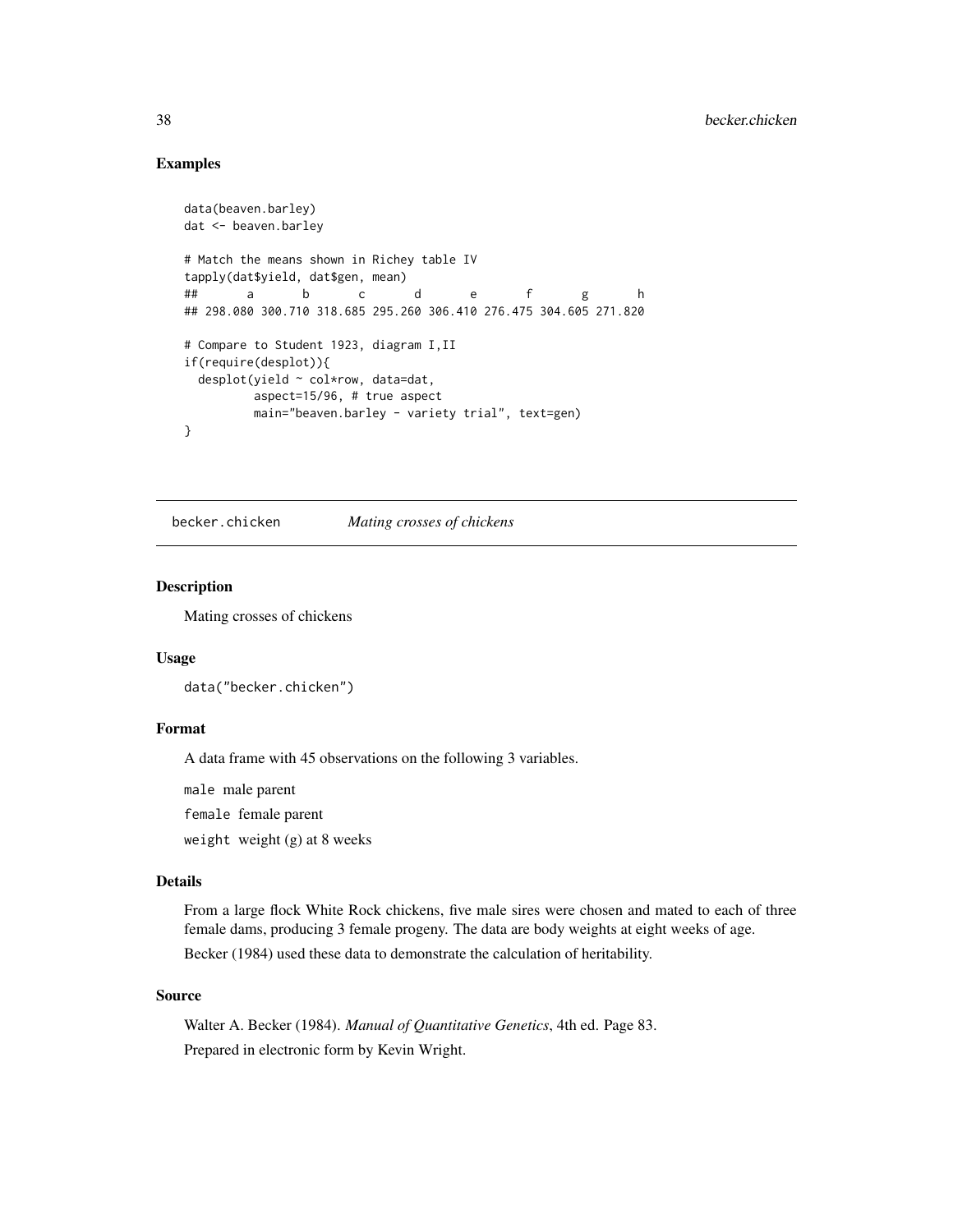# besag.bayesian 39

# References

None.

## Examples

```
data(becker.chicken)
dat <- becker.chicken
if(require(lattice)){
 dotplot(weight ~ female, data=dat, group=male,
         main="becker.chicken - progeny weight by M*F",
         xlab="female parent",ylab="progeny weight",
         auto.key=list(columns=5))
}
## Not run:
 # Sums match Becker
 sum(dat$weight)
 aggregate(weight ~ male + female, dat, FUN=sum)
 # Variance components
 require(lme4)
 require(lucid)
 m1 <- lmer(weight ~ (1|male) + (1|female), data=dat)
 as.data.frame(lme4::VarCorr(m1))
 ## grp var1 var2 vcov sdcor
 ## 1 female (Intercept) <NA> 1095.6296 33.10030
 ## 2 male (Intercept) <NA> 776.7543 27.87031
 ## 3 Residual <NA> <NA> 5524.4000 74.32631
 # Calculate heritabilities
 s2m <- 776 # variability for males
 s2f <- 1095 # variability for females
 s2w <- 5524 # variability within crosses
 vp <- s2m + s2f + s2w # 7395
 4*s2m/vp # .42 male heritability
 4*s2f/vp # .59 female heritability
```
## End(Not run)

besag.bayesian *Spring barley in United Kingdom*

# Description

An experiment with 75 varieties of barley, planted in 3 reps.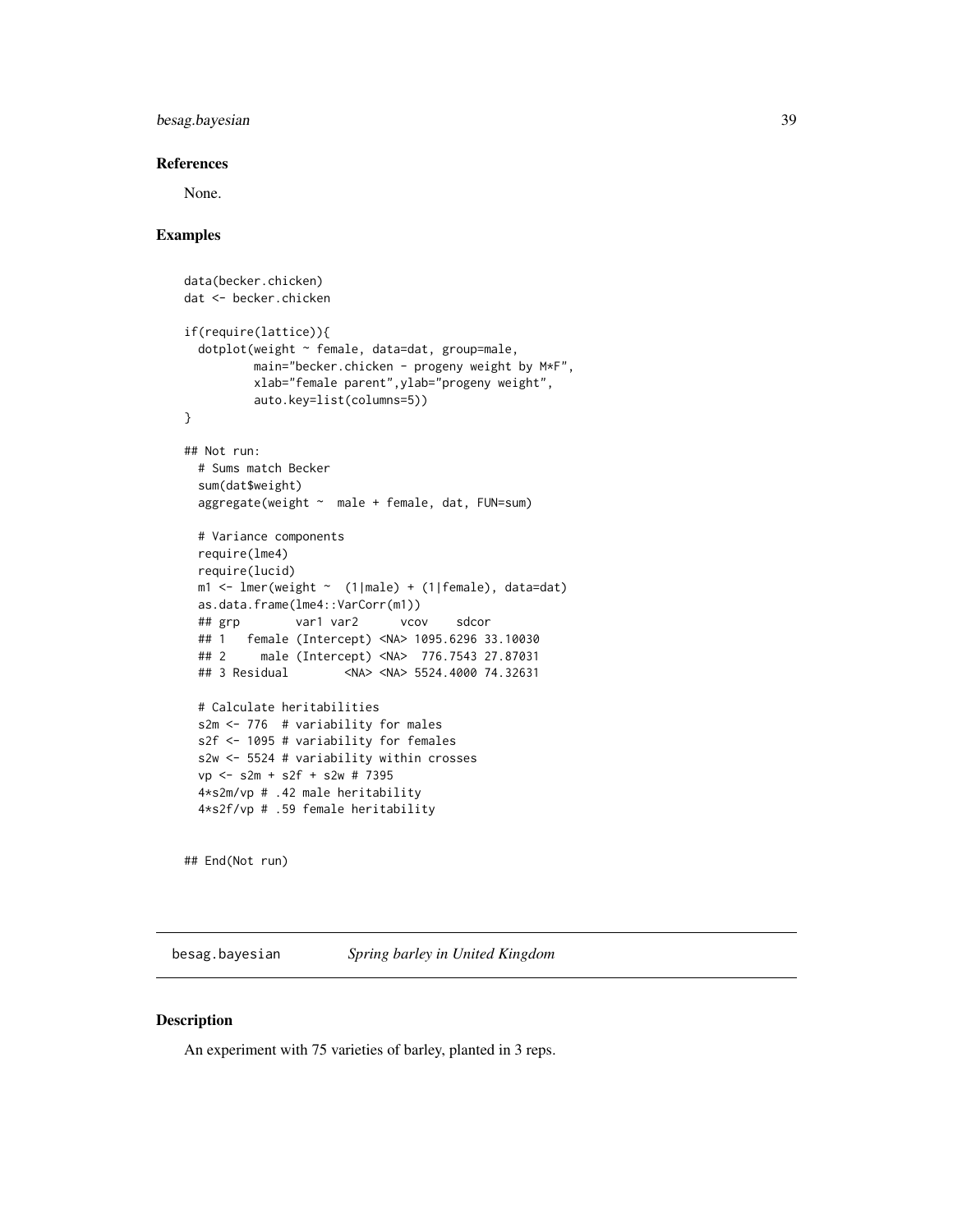#### Format

A data frame with 225 observations on the following 4 variables.

col column (also blocking factor)

row row

yield yield

gen variety/genotype

# Details

RCB design, each column is one rep.

# Source

Besag, J. E., Green, P. J., Higdon, D. and Mengersen, K. (1995). Bayesian computation and stochastic systems. *Statistical Science*, 10, 3-66. http://www.jstor.org/stable/2246224

Used with permission of David Higdon.

## References

Davison, A. C. (2003). *Statistical Models*. Cambridge University Press. Pages 534-535.

```
data(besag.bayesian)
dat <- besag.bayesian
# Yield values were scaled to unit variance
var(dat$yield, na.rm=TRUE)
# Besag Fig 2. Reverse row numbers to match Besag, Davison
dat$rrow <- 76 - dat$row
require("lattice")
xyplot(yield \sim rrow|col, dat, layout=c(1,3), type='s',xlab="row", ylab="yield", main="besag.bayesian")
# ----------------------------------------------------------------------------
## Not run:
  # asreml3
  require(asreml)
  # Use asreml to fit a model with AR1 gradient in rows
  dat <- transform(dat, cf=factor(col), rf=factor(rrow))
  m1 \leq -\text{asreml}(\text{yield} \sim -1 + \text{gen}, \text{ data=dat}, \text{ random=varl}(\text{rf}))m1 < - update(m1)
  # Visualize trends, similar to Besag figure 2.
```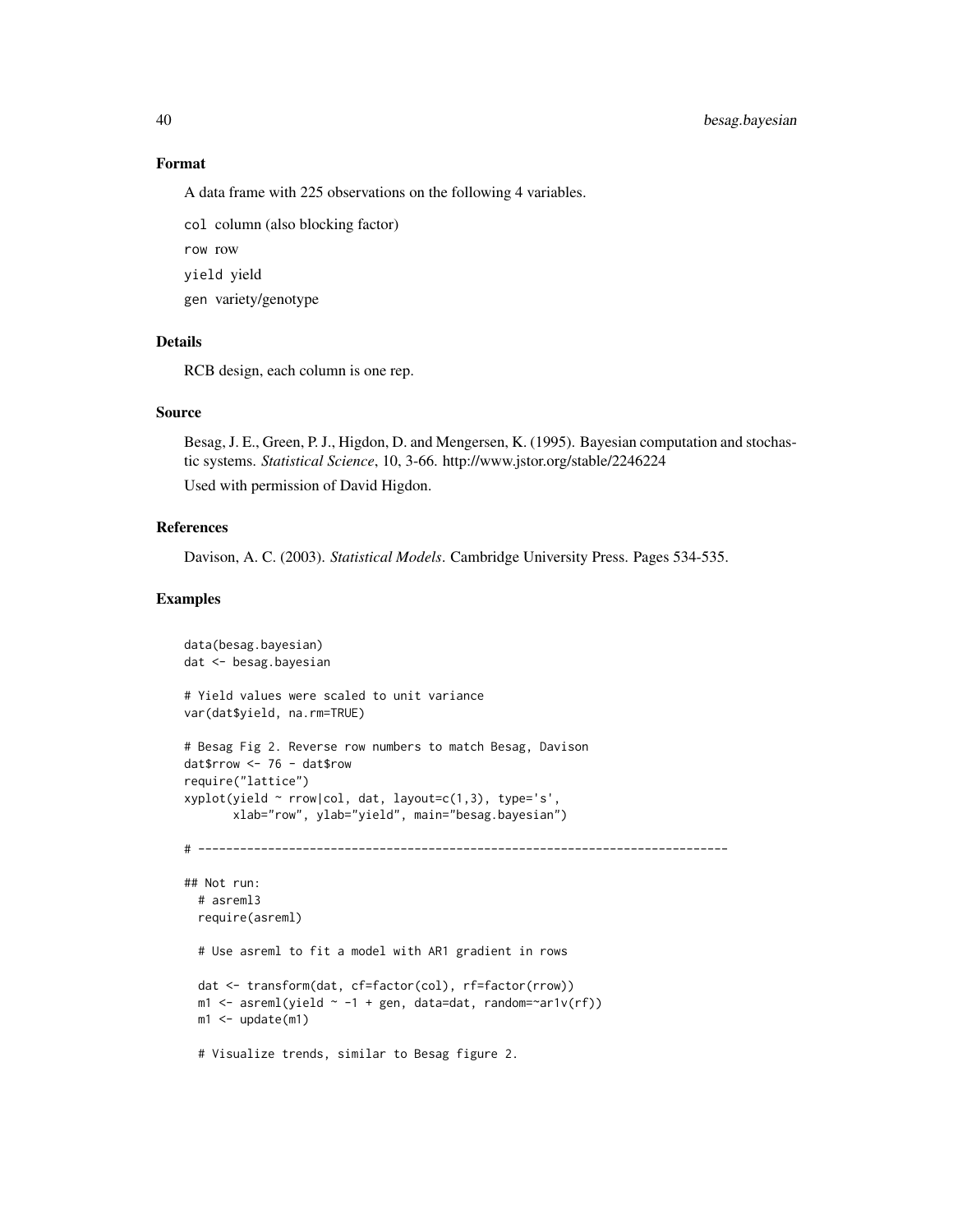# besag.beans 41

```
dat$res <- m1$residuals
 dat$geneff <- coef(m1)$fixed[as.numeric(dat$gen)]
 dat <- transform(dat, fert=yield-geneff-res)
 xyplot(geneff ~ rrow|col, dat, layout=c(1,3), type='s',
        main="Variety effects", ylim=c(5,15 ))
 xyplot(fert ~ rrow|col, dat, layout=c(1,3), type='s',
        main="Fertility", ylim=c(-2,2))
 xyplot(res ~ rrow|col, dat, layout=c(1,3), type='s',
        main="Residuals", ylim=c(-4,4))
## End(Not run)
# ----------------------------------------------------------------------------
## Not run:
 ## require(asreml4)
 ## # Use asreml to fit a model with AR1 gradient in rows
 ## dat <- transform(dat, cf=factor(col), rf=factor(rrow))
 ## m1 <- asreml(yield \sim -1 + gen, data=dat, random=\simar1v(rf))
 ## m1 <- update(m1)
 ## m1 <- update(m1)
 ## m1 <- update(m1)
 ## m1 <- update(m1)
 ## m1 <- update(m1)
 ## m1 <- update(m1)
 ## # Visualize trends, similar to Besag figure 2.
 ## dat$res <- resid(m1)
 ## dat$geneff <- coef(m1)$fixed[as.numeric(dat$gen)]
 ## dat <- transform(dat, fert=yield-geneff-res)
 ## xyplot(geneff ~ rrow|col, dat, layout=c(1,3), type='s',
 ## main="Variety effects", ylim=c(5,15 ))
 ## xyplot(fert ~ rrow|col, dat, layout=c(1,3), type='s',
 ## main="Fertility", ylim=c(-2,2))
 ## xyplot(res ~ rrow|col, dat, layout=c(1,3), type='s',
 ## main="Residuals", ylim=c(-4,4))
```
## End(Not run)

besag.beans *Competition experiment in beans with height measurements*

#### **Description**

Competition experiment in beans with height measurements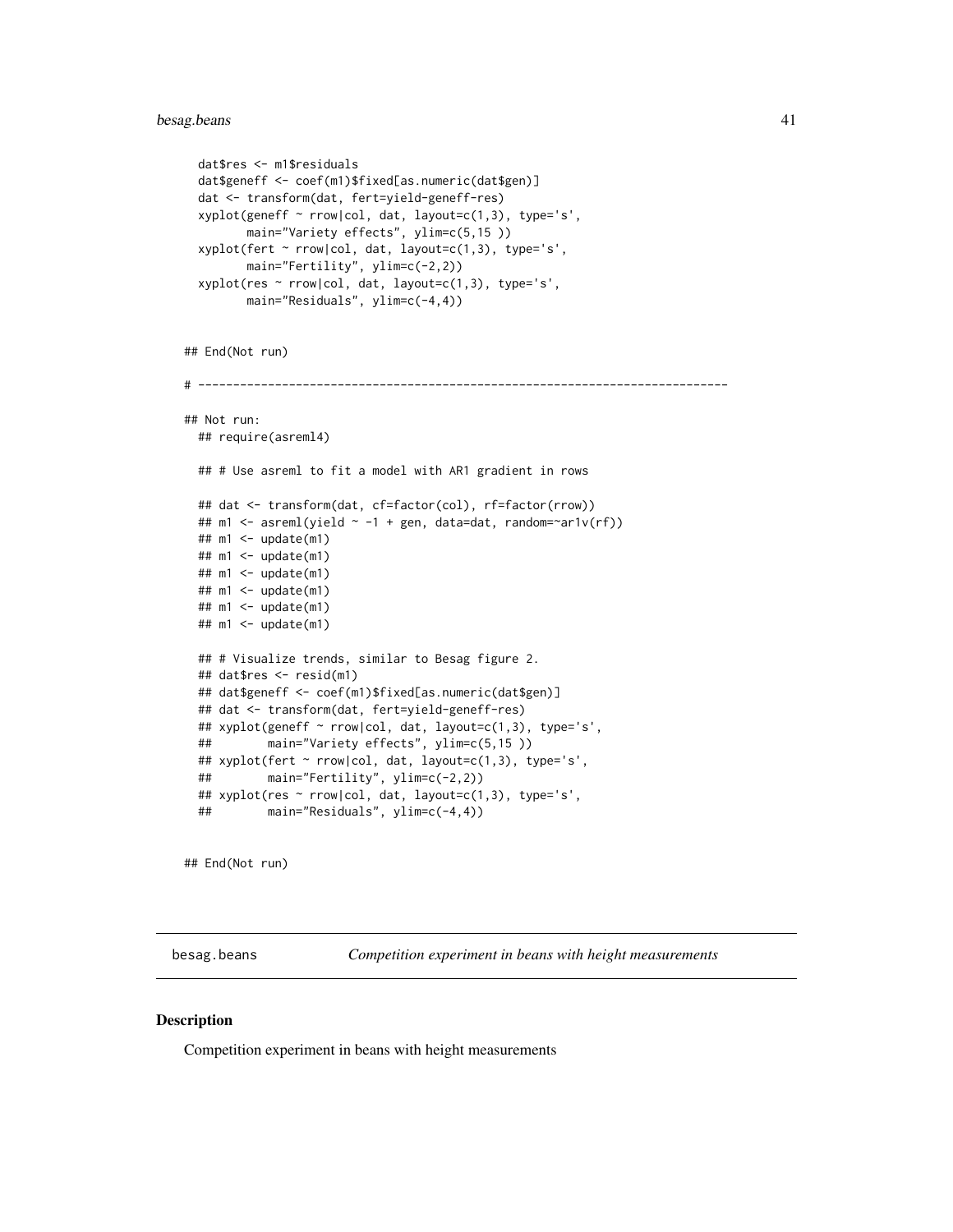#### Usage

data("besag.beans")

#### Format

A data frame with 152 observations on the following 6 variables.

gen genotype / variety

height plot height, cm

yield plot yield, g

row row / block

rep replicate factor

col column

# Details

Field beans of regular height were grown beside shorter varieties. In each block, each variety occurred once as a left-side neighbor and once as a right-side neighbor of every variety (including itself). Border plots were placed at the ends of each block. Each block with 38 adjacent plots. Each plot was one row, 3 meters long with 50 cm spacing between rows. No gaps between plots. Spacing between plants was 6.7 cm. Four blocks (rows) were used, each with six replicates.

Plot yield and height was recorded.

Kempton and Lockwood used models that adjusted yield according to the difference in height of neighboring plots.

Field length:  $4$  plots  $*$  3m = 12m

Field width: 38 plots  $*$  0.5 m = 19m

# Source

Julian Besag and Rob Kempton (1986). Statistical Analysis of Field Experiments Using Neighbouring Plots. *Biometrics*, 42, 231-251. Table 6. http://doi.org/10.2307/2531047

## References

Kempton, RA and Lockwood, G. (1984). Inter-plot competition in variety trials of field beans (Vicia faba L.). *The Journal of Agricultural Science*, 103, 293–302.

```
data(besag.beans)
dat = besag.beansif(require(desplot)){
 desplot(yield ~ col*row, data=dat,
         aspect=12/19, out1=row, out2=rep, num=gen, cex=1, # true aspect
         main="besag.beans")
```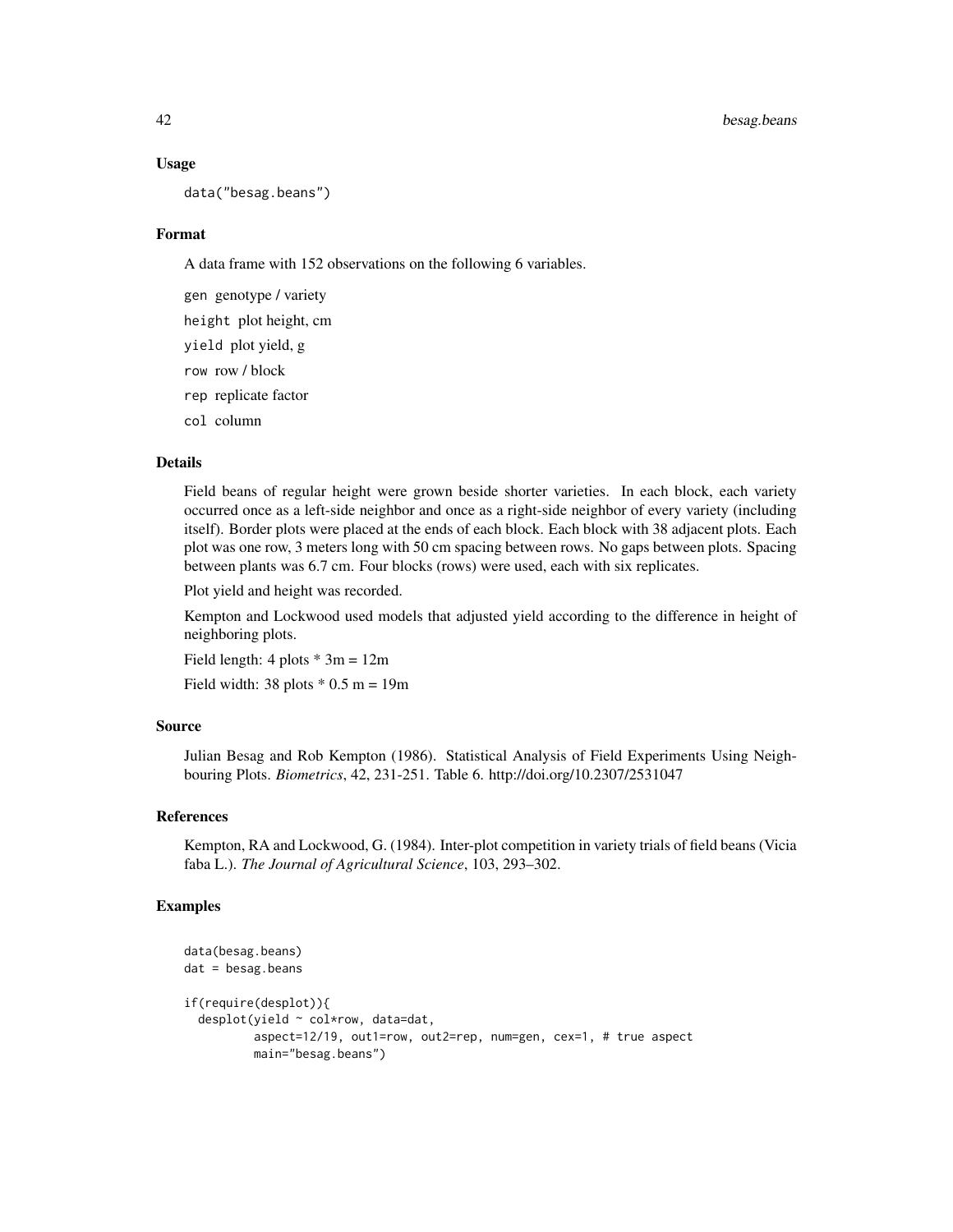```
}
if(require(reshape2)){
 # Add a covariate = excess height of neighbors
 mat <- acast(dat, row~col, value.var='height')
 mat2 <- matrix(NA, nrow=4, ncol=38)
 mat2[, 2:37] < - \left( mat[, 1:36] + mat[, 3:38] - 2*mat[, 2:37]dat2 <- melt(mat2)
 colnames(dat2) <- c('row','col','cov')
 dat <- merge(dat, dat2)
 # Drop border plots
 dat <- subset(dat, rep != 'R0')
 require(lattice)
 # Plot yield vs neighbors height advantage
 xyplot(yield~cov, data=dat, group=gen,
        main="besag.beans",
         xlab="Mean excess heights of neighbor plots",
         auto.key=list(columns=3))
 # Trial mean.
 mean(dat$yield) # 391 matches Kempton table 3
 # Mean excess height of neighbors for each genotype
 tapply(dat$cov, dat$gen, mean)/2 # Matches Kempton table 4
 # Variety means, matches Kempton table 4 mean yield
 m1 \leftarrow lm(yield \sim -1 + gen, dat)coef(m1)
 # Full model used by Kempton, eqn 5. Not perfectly clear.
 # Appears to include rep term, perhaps within block
 dat$blk <- factor(dat$row)
 dat$blkrep <- factor(paste(dat$blk, dat$rep))
 m2 \leq Im(yield \sim -1 + gen + blkrep + cov, data=dat)coef(m2) # slope 'cov' = -.72, while Kempton says -.79
}
```
besag.elbatan *RCB experiment of 50 varieties of wheat in 3 blocks with strong spatial trend.*

#### Description

RCB experiment of 50 varieties of wheat in 3 blocks with strong spatial trend.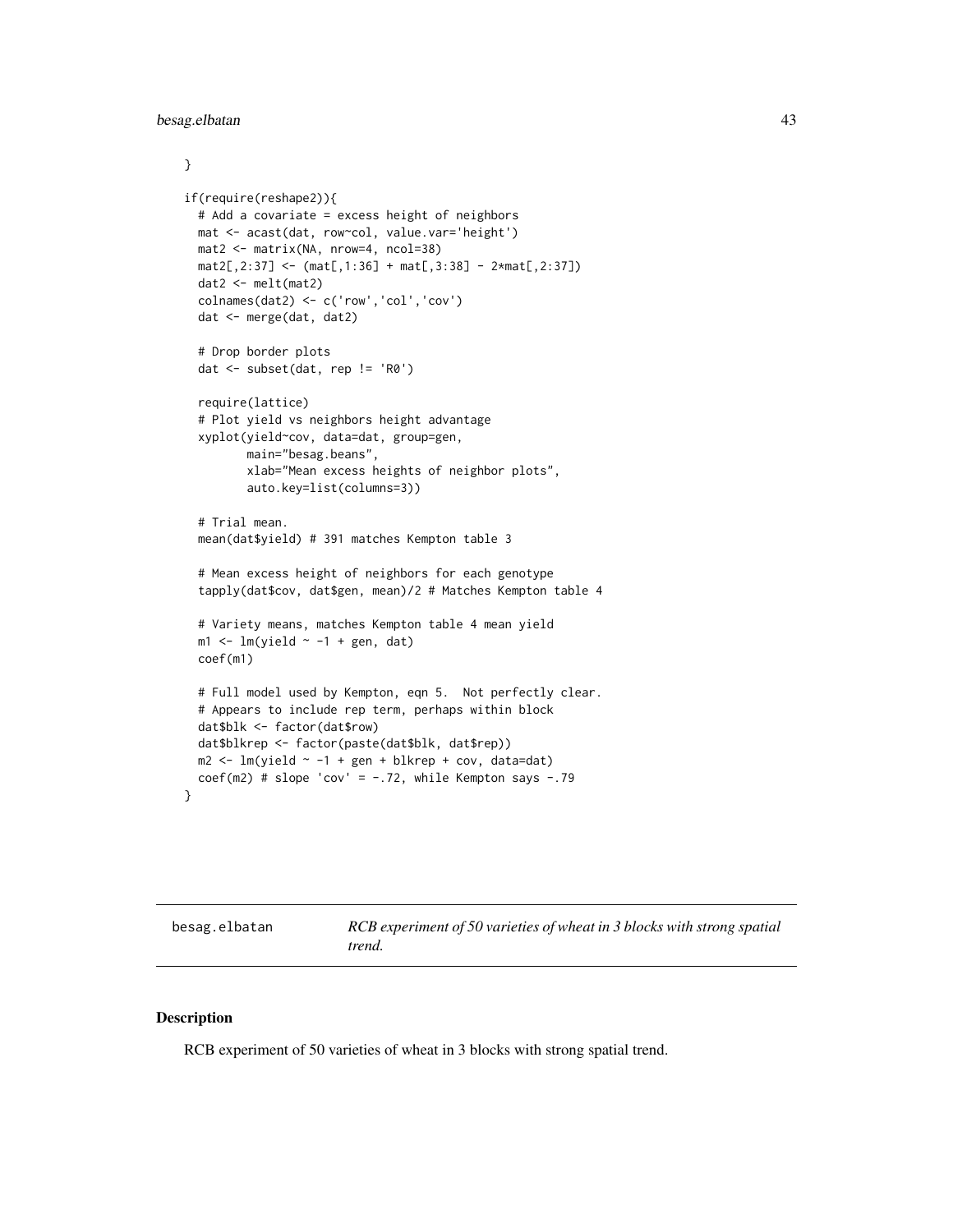# 44 besag.elbatan

## Format

A data frame with 150 observations on the following 4 variables.

yield yield of wheat

gen genotype, factor with 50 levels

col column/block

row row

# Details

RCB experiment on wheat at El Batan, Mexico. There are three single-column replicates with 50 varieties in each replicate.

Plot dimensions are not given by Besag.

## Source

Julian Besag and D Higdon, 1999. Bayesian Analysis of Agricultural Field Experiments, *Journal of the Royal Statistical Society: Series B (Statistical Methodology)*,61, 691–746. Table 1. http://doi.org/10.1111/1467-9868.00201

Retrieved from http://web.archive.org/web/19991008143232/www.stat.duke.edu/~higdon/trials/elbatan.dat

Used with permission of David Higdon.

#### References

Wilkinson 1984.

Besag & Seheult 1989.

## Examples

```
data(besag.elbatan)
dat <- besag.elbatan
if(require(desplot)){
 desplot(yield~col*row, dat,
          num=gen, # aspect unknown
         main="besag.elbatan wheat yields")
}
## Not run:
 # Besag figure 1
 library(lattice)
 xyplot(yield~row|col, dat, type=c('l'),
         layout=c(1,3), main="besag.elbatan wheat yields")
## End(Not run)
```
# RCB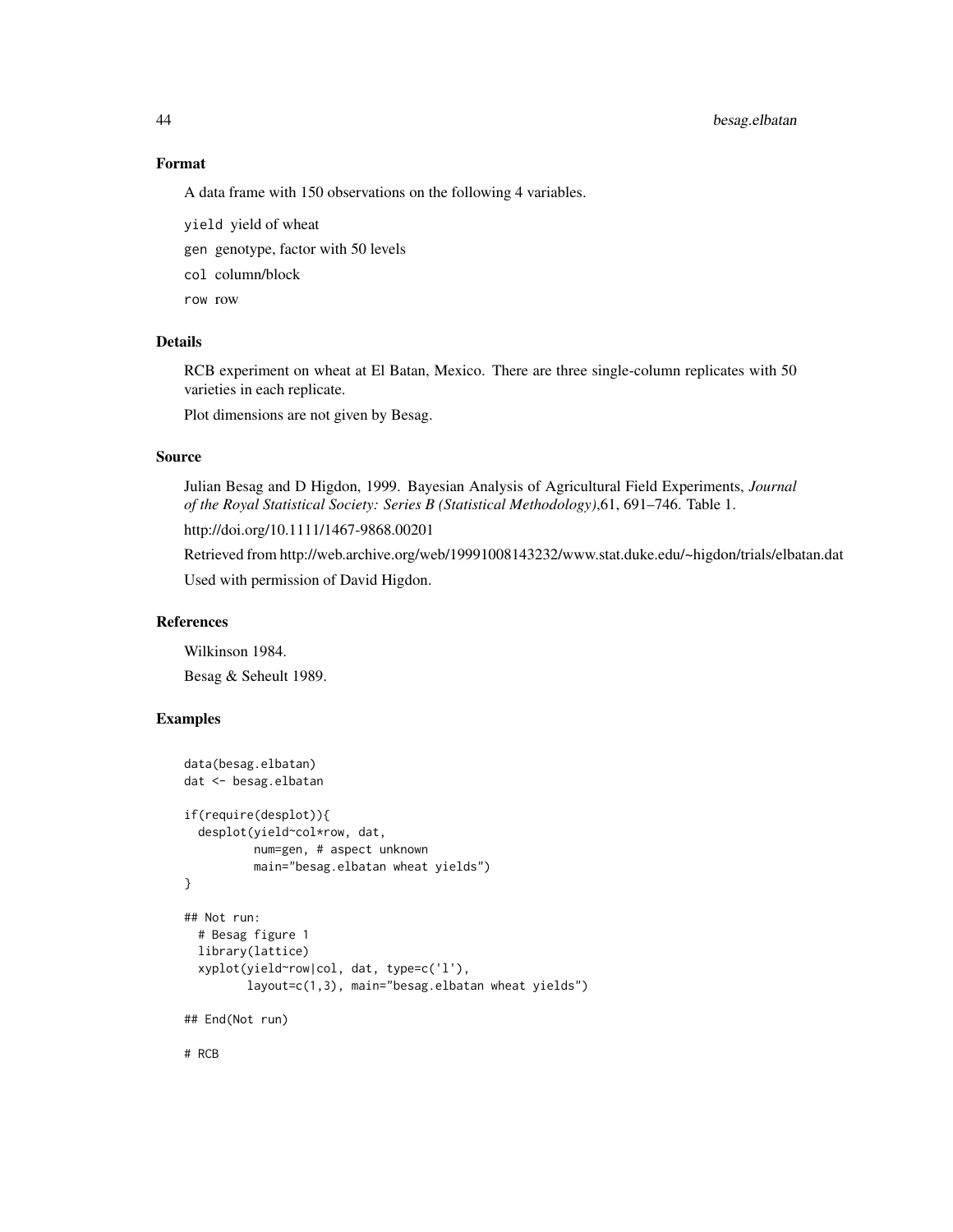# besag.endive 45

```
m1 < - \text{lm}(yield \sim 0 + gen + factor(col), dat)p1 <- coef(m1)[1:50]
## Not run:
  # Formerly used gam package, but as of R 3.1, Rcmd check --as-cran
  # is complaining
  # Calls: plot.gam ... model.matrix.gam -> predict -> predict.gam -> array
  # but it works perfectly in interactive mode !!!
  # Remove the FALSE to run the code below
  if(is.element("gam", search())) detach(package:gam)
  library(mgcv)
  m2 \leq -mgcv: :gam(yield \sim -1 + gen + factor(col) + s(row), data=dat)
  plot(m2, residuals=TRUE, main="besag.elbatan")
  pred <- cbind(dat, predict(m2, dat, type="terms"))
  # Need to correct for the average loess effect, which is like
  # an overall intercept term.
  adjlo <- mean(pred$"s(row)")
  p2 <- coef(m2)[1:50] + adjlo
  # Compare estimates
  lims < -range(c(p1,p2))plot(p1, p2, xlab="RCB prediction",
       ylab="RCB with smooth trend (predicted)",
       type='n', xlim=lims, ylim=lims,
       main="besag.elbatan")
  text(p1, p2, 1:50, cex=.5)
  abline(0,1,col="gray")
## End(Not run)
```
besag.endive *Presence of footroot disease in an endive field*

# Description

Presence of footroot disease in an endive field

### Format

A data frame with 2506 observations on the following 3 variables.

col column

row row

disease plant is diseased, Y=yes,N=no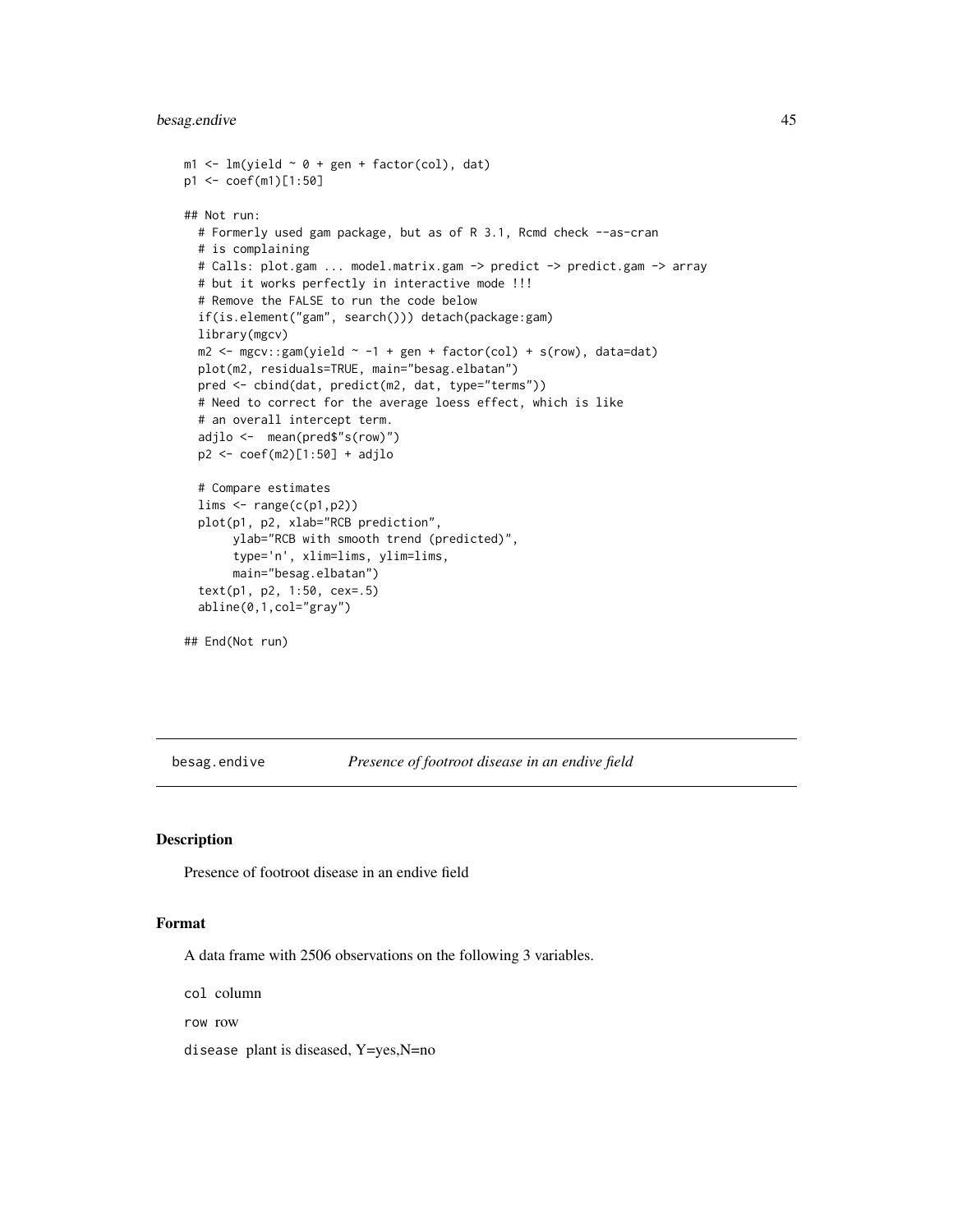#### Details

In a field of endives, does each plant have footrot, or not? Data are binary on a lattice of 14 x 179 plants.

Modeled as an autologistic distribution.

We assume the endives are a single genotype.

Besag (1978) may have had data taken at 4 time points. This data was extracted from Friel and Pettitt. It is not clear what, if any, time point was used.

Friel does not give the dimensions. Besag is not available.

# Source

J Besag (1978). Some Methods of Statistical Analysis for Spatial Data. *Bulletin of the International Statistical Institute*, 47, 77-92.

#### References

N Friel & A. N Pettitt (2004). Likelihood Estimation and Inference for the Autologistic Model. *Journal of Computational and Graphical Statistics*, 13:1, 232-246. http://doi.org/10.1198/1061860043029

```
data(besag.endive)
dat <- besag.endive
# Incidence map. Figure 2 of Friel and Pettitt
if(require(desplot)){
 grays <- colorRampPalette(c("#d9d9d9","#252525"))
 desplot(disease~col*row, dat,
         col.regions=grays(2),
         aspect = 0.5, # aspect unknown
         main="besag.endive - Disease incidence")
}
# ----------------------------------------------------------------------------
## Not run:
 # Besag (2000) "An Introduction to Markov Chain Monte Carlo" suggested
 # that the autologistic model is not a very good fit for this data.
 # We try it anyway. No idea if this is correct or how to interpret...
```

```
require(ngspatial)
A = adjacency.matrix(179,14)
X = \text{cbind}(x = \text{dat}\col, y = \text{dat}\row)
Z = as.numeric(dat$disease=="Y")
m1 \le autologistic(Z \sim 0+X, A=A, control=list(confint="none"))
summary(m1)
## Coefficients:
```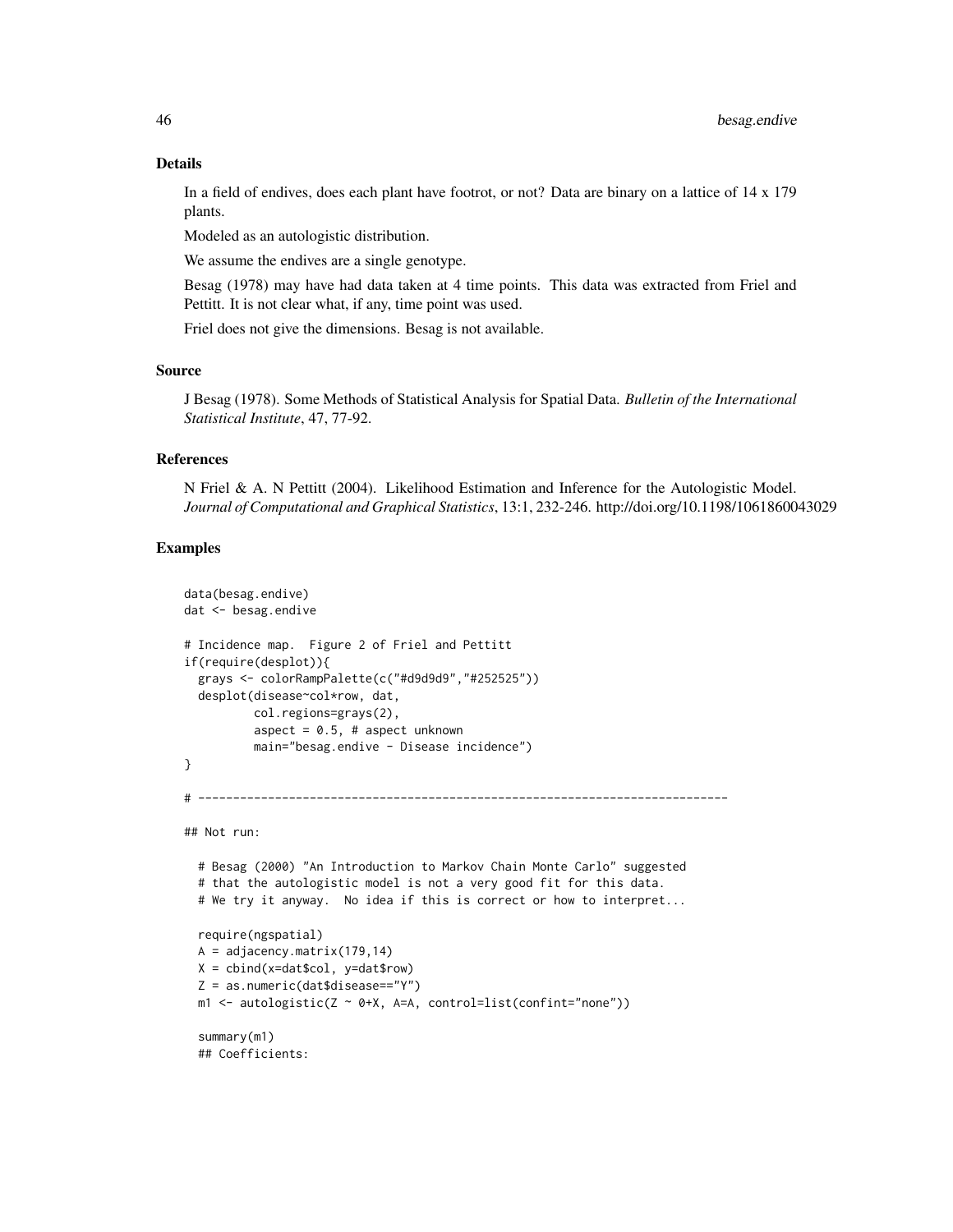## besag.endive 47

```
## Estimate Lower Upper MCSE
 ## Xx -0.007824 NA NA NA
 ## Xy -0.144800 NA NA NA
 ## eta 0.806200 NA NA NA
## End(Not run)
# ----------------------------------------------------------------------------
## Not run:
 # asreml3
 require(asreml)
 # Now try an AR1xAR1 model.
 dat2 <- transform(dat, xf=factor(col), yf=factor(row),
                  pres=as.numeric(disease=="Y"))
 m2 \leq -\text{asreml(pres } \sim 1, \text{ data}= \text{data}; \text{roov} = \text{varl(xf)}:\text{arl(yf)})# The 0/1 response is arbitrary, but there is some suggestion
 # of auto-correlation in the x (.17) and y (.10) directions,
 # suggesting the pattern is more 'patchy' than just random noise,
 # but is it meaningful?
 require(lucid)
 vc(m2)
 ## effect component std.error z.ratio constr
 ## R!variance 0.1301 0.003798 34 pos
 ## R!xf.cor 0.1699 0.01942 8.7 uncon
 ## R!yf.cor 0.09842 0.02038 4.8 uncon
## End(Not run)
# ----------------------------------------------------------------------------
## Not run:
 ## require(asreml4)
 ## # Now try an AR1xAR1 model.
 ## dat2 <- transform(dat, xf=factor(col), yf=factor(row),
 ## pres=as.numeric(disease=="Y"))
 ## m2 <- asreml(pres ~ 1, data=dat2,
 ## resid = \text{var1}(xf):ar1(yf))## # The 0/1 response is arbitrary, but there is some suggestion
 ## # of auto-correlation in the x (.17) and y (.10) directions,
 ## # suggesting the pattern is more 'patchy' than just random noise,
 ## # but is it meaningful?
 ## require(lucid)
 ## vc(m2)
 ## ## effect component std.error z.ratio bound
 ## ## xf:yf(R) 0.1301 0.003798 34 P 0
```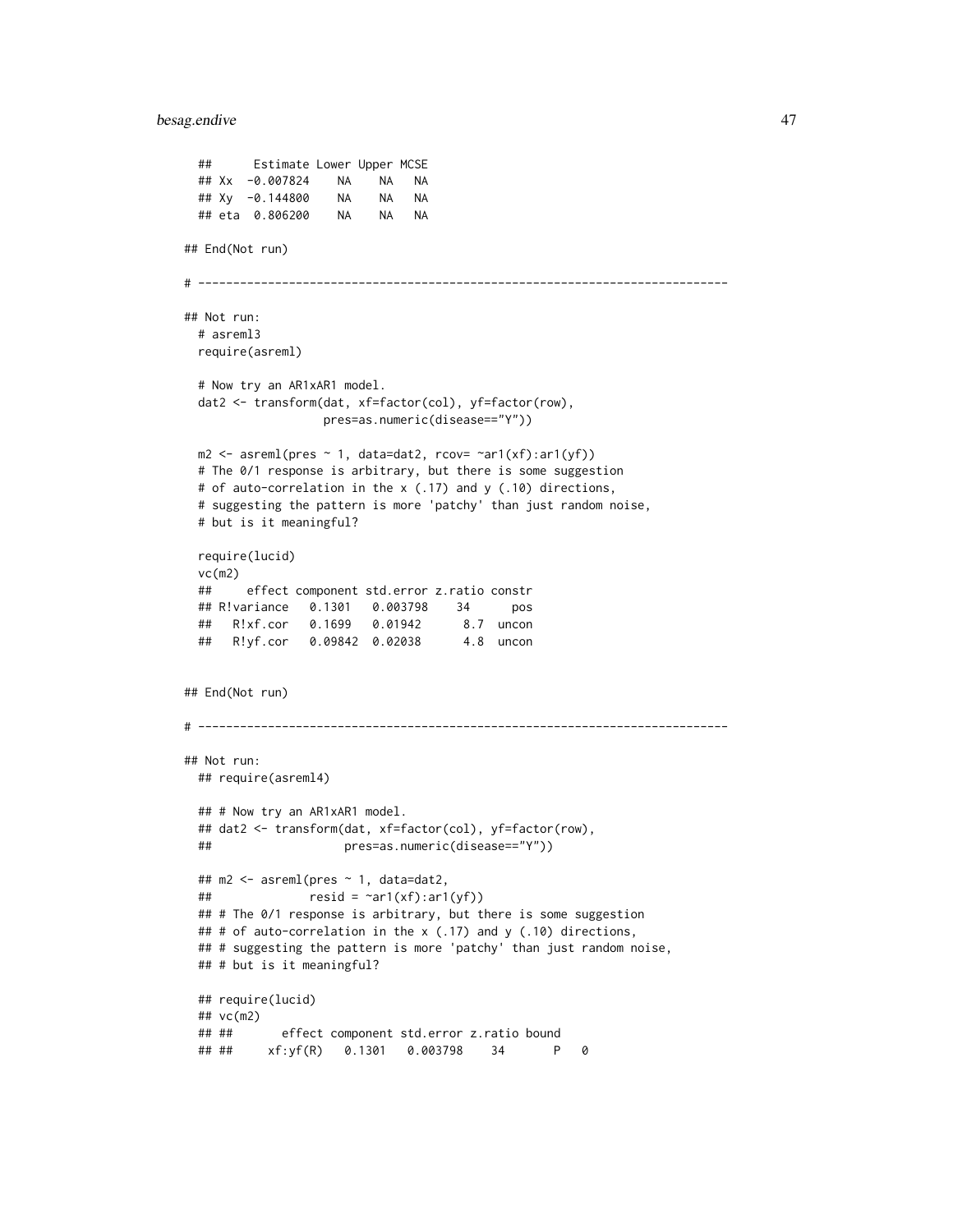```
## ## xf:yf!xf!cor 0.1699 0.01942 8.7 U 0
## ## xf:yf!yf!cor 0.09842 0.02038 4.8 U 0
```

```
## End(Not run)
```
besag.met *Multi-environment trial of corn laid out in incomplete-blocks*

## **Description**

Multi-environment trial of corn laid out in incomplete-blocks at each location.

# Format

A data frame with 1152 observations on the following 7 variables.

county county row row col column rep rep block incomplete block yield yield gen genotype, 1-64

## Details

Multi-environment trial of 64 corn hybrids in six counties in North Carolina. Each location had 3 replicates in in incomplete-block design with an 18x11 lattice of plots whose length-to-width ratio was about 2:1.

Note: In the original data, each county had 6 missing plots. This data has rows for each missing plot that uses the same county/block/rep to fill-out the row, sets the genotype to G01, and sets the yield to missing. These missing values were added to the data so that asreml could more easily do AR1xAR1 analysis using rectangular regions.

Each location/panel is:

Field length: 18 rows  $*$  2 units = 36 units.

Field width: 11 plots  $*$  1 unit = 11 units.

#### Source

Julian Besag and D Higdon, 1999. Bayesian Analysis of Agricultural Field Experiments, *Journal of the Royal Statistical Society: Series B (Statistical Methodology)*, 61, 691–746. Table 1.

http://doi.org/10.1111/1467-9868.00201

Retrieved from http://web.archive.org/web/19990505223413/www.stat.duke.edu/~higdon/trials/nc.dat Used with permission of David Higdon.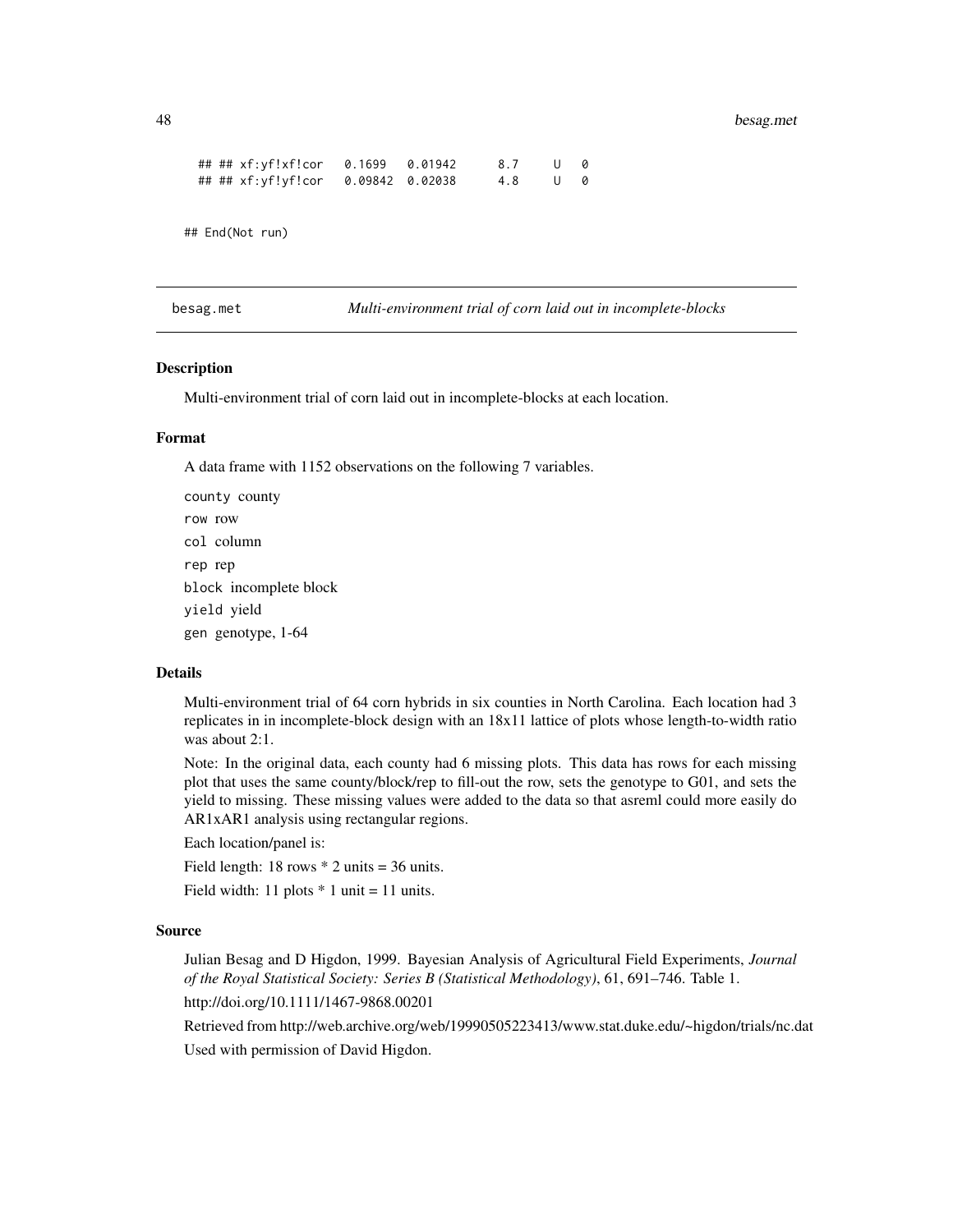#### besag.met 49

```
data(besag.met)
dat <- besag.met
if(require(desplot)){
 desplot(yield ~ col*row|county, dat,
         aspect=36/11, # true aspect
         out1=rep, out2=block,
         main="besag.met")
}
# Average reps
datm <- aggregate(yield ~ county + gen, data=dat, FUN=mean)
# Sections below fit heteroskedastic variance models (variance for each variety)
# asreml takes 1 second, lme 73 seconds, SAS PROC MIXED 30 minutes
# ----------------------------------------------------------------------------
## Not run:
 # lme
 require(nlme)
 m11 < -1me(yield \sim -1 + gen, data=datm, random=\sim 1|county,
            weights = varIdent(form=\sim 1|gen))
 m1l$sigma^2 * c(1, coef(m1l$modelStruct$varStruct, unc = FALSE))^2
 ## G02 G03 G04 G05 G06 G07 G08
 ## 91.90 210.75 63.03 112.05 28.39 237.36 72.72 42.97
 ## ... etc ...
## End(Not run)
# ----------------------------------------------------------------------------
## Not run:
 # asreml3
 require(asreml)
 # asreml Using 'rcov' ALWAYS requires sorting the data
 datm <- datm[order(datm$gen),]
 m1a \leq asreml(yield \sim gen, data=datm,
              random = \sim county,
               rcov = ~ \sim at(gen): units,predict=asreml:::predict.asreml(classify="gen"))
 require(lucid)
 vc(m1a)[1:7,]
 ## effect component std.error z.ratio constr
 ## county!county.var 1324 838.2 1.6 pos
 ## gen_G01!variance 91.93 58.82 1.6 pos
 ## gen_G02!variance 210.7 133.9 1.6 pos
```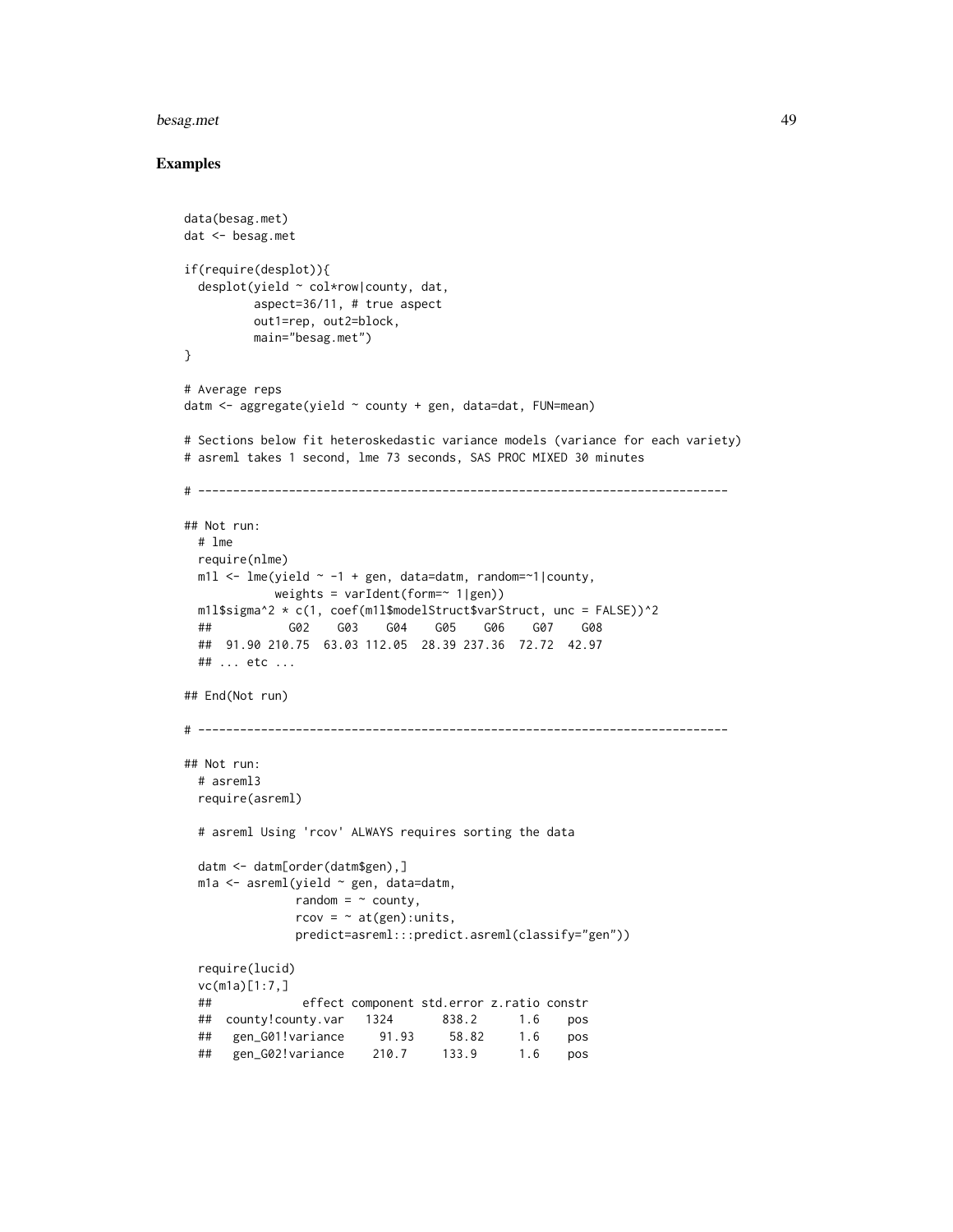```
## gen_G03!variance 63.03 40.53 1.6 pos
## gen_G04!variance 112.1 71.53 1.6 pos
## gen_G05!variance 28.39 18.63 1.5 pos
## gen_G06!variance 237.4 150.8 1.6 pos
# We get the same results from asreml & lme
plot(m1a$gammas[-1],
    m1l$sigma^2 \star c(1, coef(m1l$modelStruct$varStruct, unc = FALSE))^2)
# The following example shows how to construct a GxE biplot
# from the FA2 model.
dat <- besag.met
dat <- transform(dat, xf=factor(col), yf=factor(row))
dat <- dat[order(dat$county, dat$xf, dat$yf), ]
# First, AR1xAR1
m1 <- asreml(yield ~ county, data=dat,
            random = \sim gen: county,
            rcov = \sim at(county):ar1(xf):ar1(yf))# Add FA1.
# For ASExtras:::summary.fa, use fa(county,1):gen, NOT gen:fa(county,1)
m2 <- update(m1, random=~fa(county,1):gen)
# FA2
m3 <- update(m2, random=~fa(county,2):gen)
# Use the loadings to make a biplot
vars < - vcc(m3)psi <- vars[grepl(".var$", vars$effect), "component"]
la1 <- vars[grepl(".fa1$", vars$effect), "component"]
la2 <- vars[grepl(".fa2$", vars$effect), "component"]
mat <- as.matrix(data.frame(psi, la1, la2))
rot <- svd(mat[,-1])$v # rotation matrix
lam \leftarrow mat[, -1]colnames(lam) <- c("load1", "load2")
co3 <- coef(m3)$random # Scores are the GxE coefficients
ix1 <- grepl("_Comp1:gen", rownames(co3))
ix2 <- grepl("_Comp2:gen", rownames(co3))
sco <- matrix(c(co3[ix1], co3[ix2]), ncol=2, byrow=FALSE)
sco <- sco
dimnames(sco) <- list(levels(dat$gen) , c('load1','load2'))
rownames(lam) <- levels(dat$county)
sco[, 1] <- -1 * sco[, 1]lam[, 1] <- -1 * lam[, 1]biplot(sco, lam, cex=.5, main="FA2 coefficient biplot")
# G variance matrix
gvar <- lam
```

```
# Now get predictions and make an ordinary biplot
p3 <- predict(m3, data=dat, classify="county:gen")
```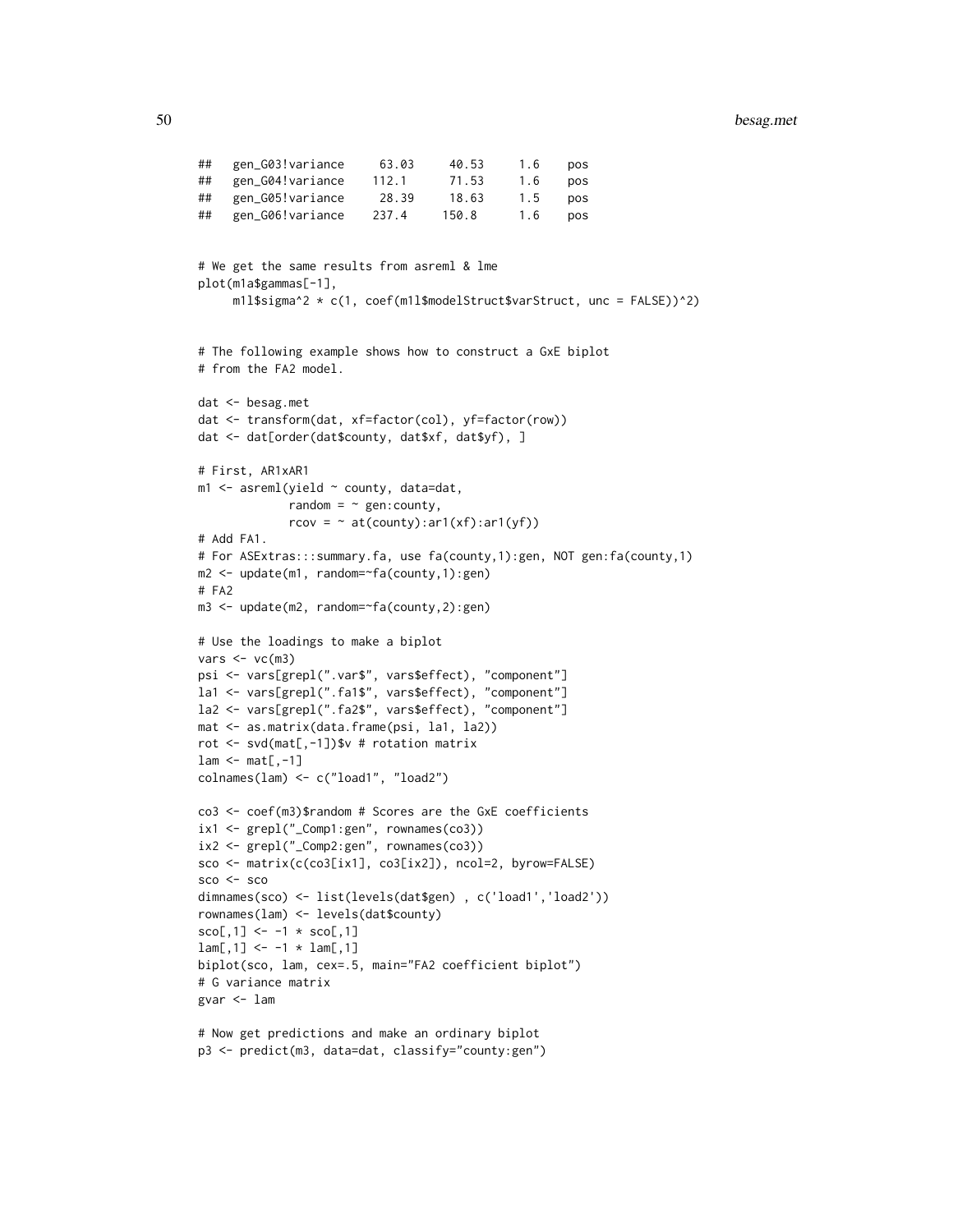#### besag.met 51

```
p3 <- p3$pred$pval
 require("gge")
 bi3 <- gge(predicted.value ~ gen*county, data=p3, scale=FALSE)
 dev.new()
 # Very similar to the coefficient biplot
 biplot(bi3, stand=FALSE, # what does 'stand' do?
       main="SVD biplot of FA2 predictions")
 # latent factor plots and more
 if(FALSE) {
   library(ASExtras)
   ASExtras:::summary.fa(m3, g.list=c("G01","G02","G03","G04","G05","G06","G07","G08"))
   out <- ASExtras:::summary.fa(m3,uniplot=0,blups=1,regplot=1,addedplot=0,heatmap=0)
   loads <- as.data.frame(out$gammas$`fa(county, 2):gen`$`rotated loads`)
   loads$county <- rownames(loads)
   regdat <- out$blups$`fa(county, 2):gen`$blups.inmet
   regdat <- merge(regdat, loads)
   library(latticeExtra)
   xyplot(blup ~ fac_1|gen, data=regdat, as.table=TRUE)+
     xyplot(regblup ~ fac_1|gen, data=regdat,
           as.table=TRUE, type='r')
   }
## End(Not run)
# ----------------------------------------------------------------------------
## Not run:
## require(asreml4)
## # asreml Using 'rcov' ALWAYS requires sorting the data
## datm <- datm[order(datm$gen),]
## m1 <- asreml(yield ~ gen, data=datm,
\# \# random = \sim county,
## resid = \sim dsum( \sim units |gen)## #summary(m1)$varcomp[1:7,]
## require(lucid)
## vc(m1)[1:7,]
## ## effect component std.error z.ratio bound
## ## county 1324 838.2 1.6 P 0
## ## gen_G01(R) 91.95 58.85 1.6 P 0
## ## gen_G02(R) 210.7 133.8 1.6 P 0.1
## ## gen_G03(R) 63.04 40.55 1.6 P 0
## ## gen_G04(R) 112.1 71.54 1.6 P 0
## ## gen_G05(R) 28.38 18.61 1.5 P 0.1
## ## gen_G06(R) 237.4 150.8 1.6 P 0
## # We get the same results from asreml & lme
```
## plot(m1\$vparameters[-1],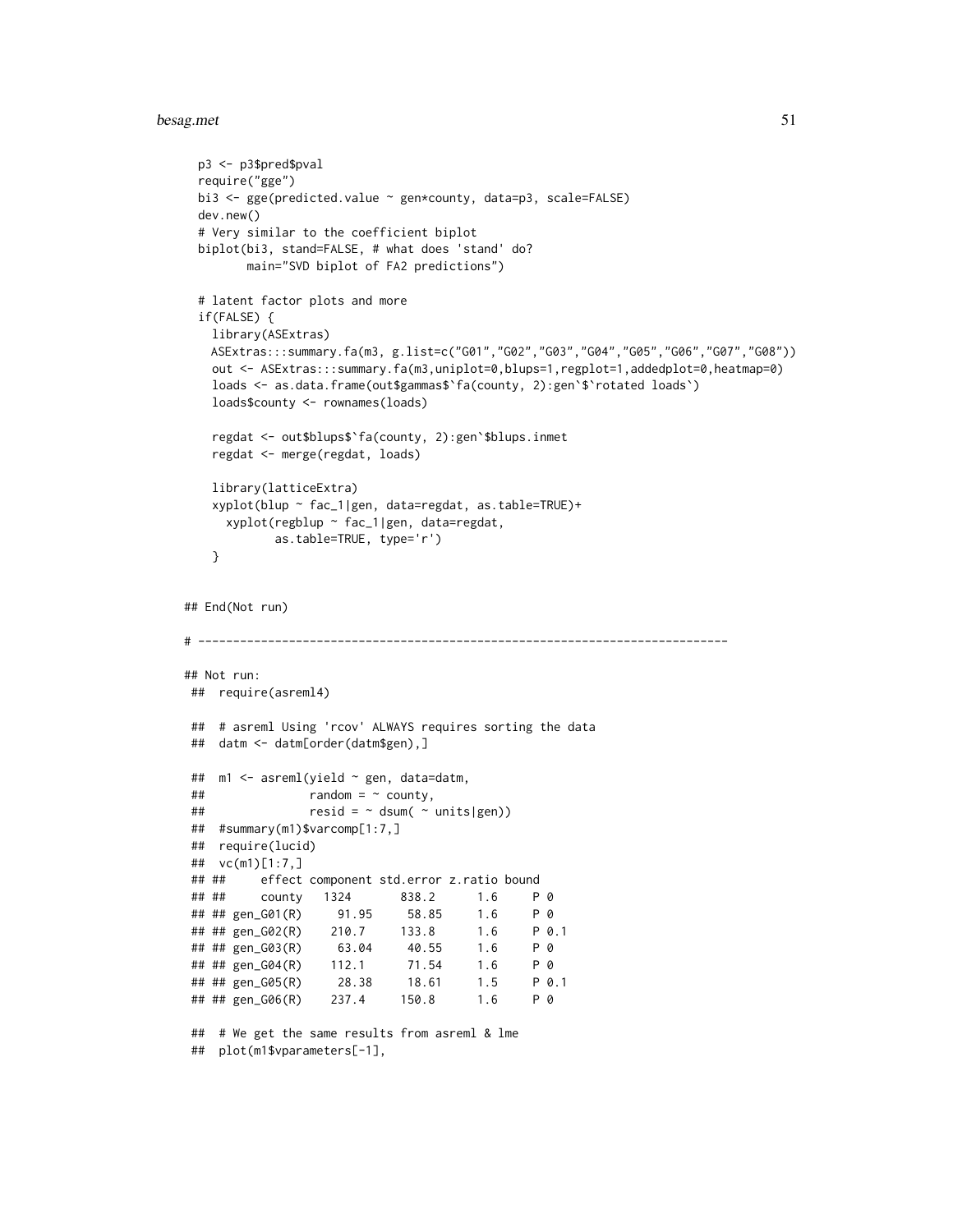```
## m1l$sigma^2 * c(1, coef(m1l$modelStruct$varStruct, unc = FALSE))^2)
## # The following example shows how to construct a GxE biplot
## # from the FA2 model.
## dat <- besag.met
## dat <- transform(dat, xf=factor(col), yf=factor(row))
## dat <- dat[order(dat$county, dat$xf, dat$yf), ]
## # First, AR1xAR1
## m1 <- asreml(yield ~ county, data=dat,
## random = ~ gen:county,
## resid = \sim dsum( \sim ar1(xf):ar1(yf)|county)## # Add FA1
## m2 <- update(m1, random=~gen:fa(county,1))
## # FA2
## m3 <- update(m2, random=~gen:fa(county,2))
## # Use the loadings to make a biplot
## vars <- vc(m3)
## psi <- vars[grepl("!var$", vars$effect), "component"]
## la1 <- vars[grepl("!fa1$", vars$effect), "component"]
## la2 <- vars[grepl("!fa2$", vars$effect), "component"]
## mat <- as.matrix(data.frame(psi, la1, la2))
## rot <- svd(mat[,-1])$v # rotation matrix
## lam <- mat[,-1]
## colnames(lam) <- c("load1", "load2")
## co3 <- coef(m3)$random # Scores are the GxE coefficients
## ix1 <- grepl("_Comp1$", rownames(co3))
## ix2 <- grepl("_Comp2$", rownames(co3))
## sco <- matrix(c(co3[ix1], co3[ix2]), ncol=2, byrow=FALSE)
## sco <- sco
## dimnames(sco) <- list(levels(dat$gen) , c('load1','load2'))
## rownames(lam) <- levels(dat$county)
## \text{sco}[1] \le -1 \times \text{sco}[1]## lam[,1] <- -1 * lam[,1]
## biplot(sco, lam, cex=.5, main="FA2 coefficient biplot")
## # G variance matrix
## gvar <- lam
## # Now get predictions and make an ordinary biplot
## p3 <- predict(m3, data=dat, classify="county:gen")
## p3 <- p3$pvals
## require("gge")
## bi3 <- gge(predicted.value ~ gen*county, data=p3, scale=FALSE)
## dev.new()
## # Very similar to the coefficient biplot
## biplot(bi3, stand=FALSE, main="SVD biplot of FA2 predictions")
```
## End(Not run)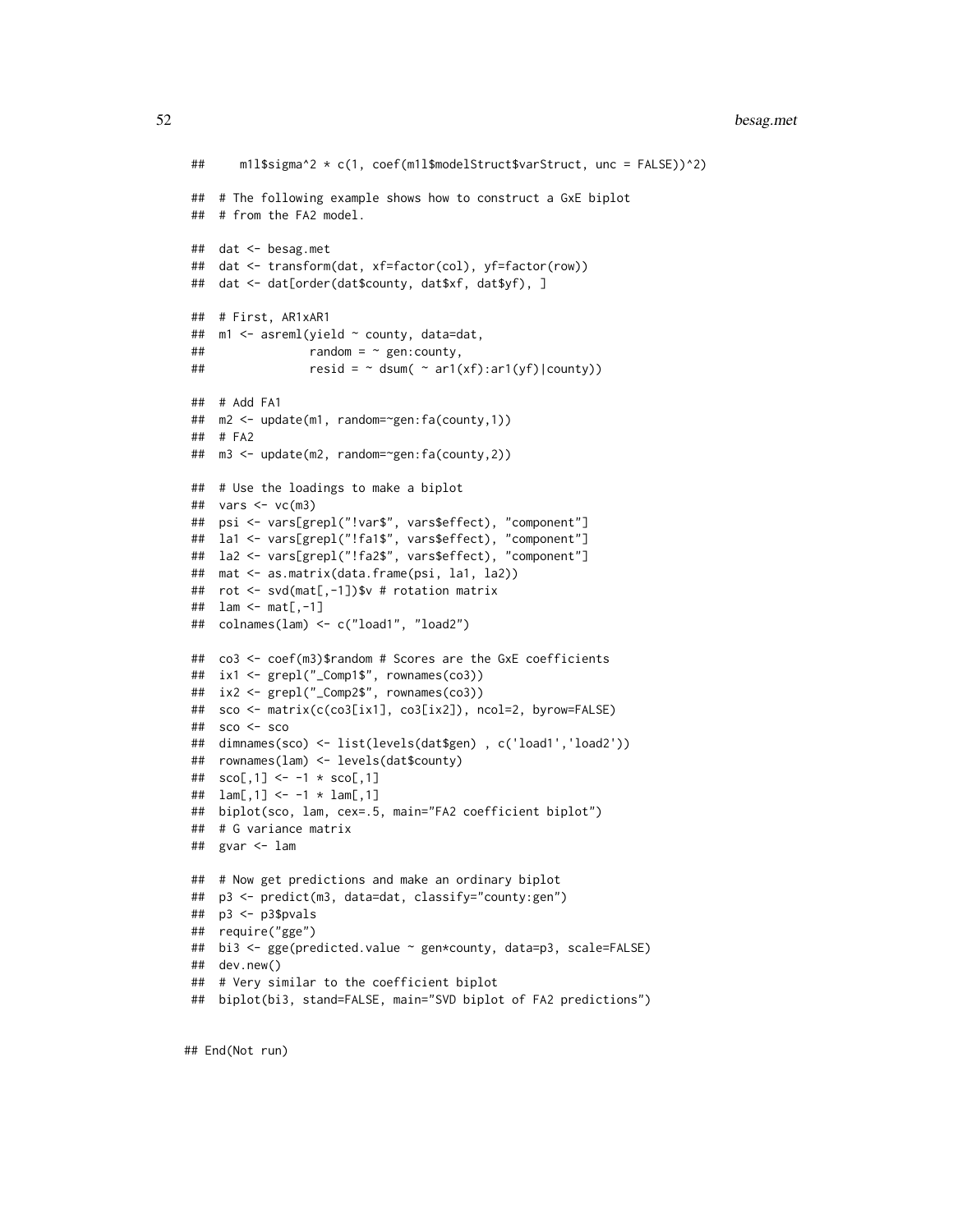besag.triticale *Four-way factorial agronomic experiment in triticale*

# Description

Four-way factorial agronomic experiment in triticale

#### Usage

data("besag.triticale")

# Format

A data frame with 54 observations on the following 7 variables.

yield yield, g/m^2

row row

col column

gen genotype / variety, 3 levels

rate seeding rate, kg/ha

nitro nitrogen rate, kw/ha

regulator growth regulator, 3 levels

# Details

Experiment conducted as a factorial on the yields of triticale. Fully randomized. Plots were 1.5m x 5.5m, but the orientation is not clear.

Besag and Kempton show how accounting for neighbors changes non-significant genotype differences into significant differences.

#### Source

Julian Besag and Rob Kempton (1986). Statistical Analysis of Field Experiments Using Neighbouring Plots. *Biometrics*, 42, 231-251. Table 2. http://doi.org/10.2307/2531047

## References

None.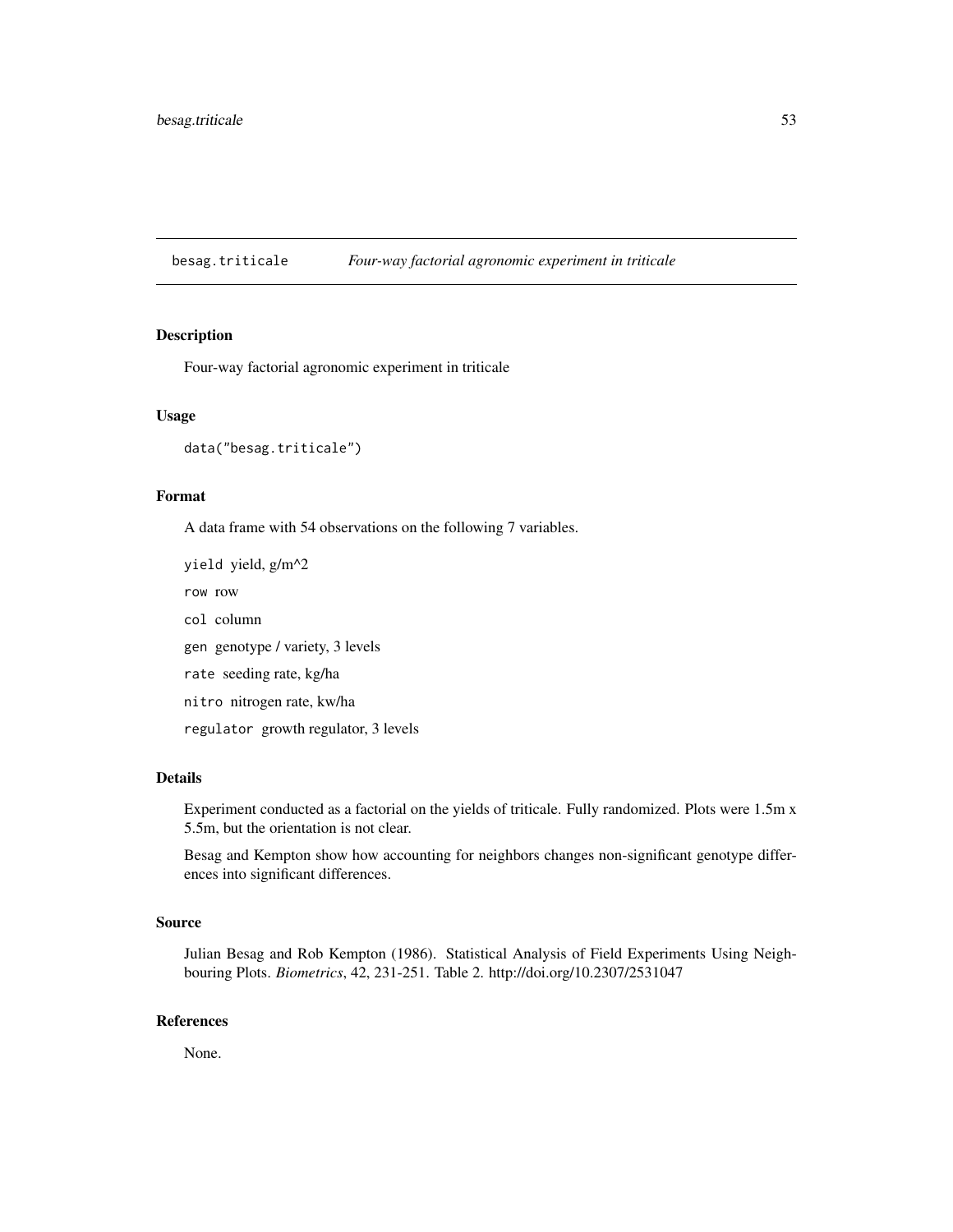# Examples

```
data(besag.triticale)
dat <- besag.triticale
if(require(desplot)){
 desplot(yield ~ col*row, data=dat,# aspect unknown
         main="besag.triticale")
}
## Not run:
 # Besag & Kempton are not perfectly clear on the model, but
 # indicate that there was no evidence of any two-way interactions.
 # A reduced, main-effect model had genotype effects that were
 # "close to significant" at the five percent level.
 # The model below has p-value of gen at .04, so must be slightly
 # different than their model.
 dat <- transform(dat, rate=factor(rate), nitro=factor(nitro))
 dat <- transform(dat, xf=factor(col), yf=factor(row))
 m2 \leq Im(yield \sim gen + rate + nitro + regular)anova(m2)
 # Similar, but not exact, to Besag figure 5
 dat$res <- resid(m2)
 require(lattice)
 xyplot(res ~ col|as.character(row), data=dat,
        as.table=TRUE, type="s", layout=c(1,3),
        main="besag.triticale")
## End(Not run)
# ----------------------------------------------------------------------------
## Not run:
 # asreml3
 require(asreml)
 # Besag uses an adjustment based on neighboring plots.
 # This analysis fits the standard AR1xAR1 residual model
 dat <- dat[order(dat$xf, dat$yf), ]
 m3 <- asreml(yield ~ gen + rate + nitro + regulator +
                gen:rate + gen:nitro + gen:regulator +
                rate:nitro + rate:regulator +
                nitro:regulator + yf, data=dat,
              rcov = \sim ar1(xf):ar1(yf)anova(m3) # Strongly significant gen, rate, regulator
```
## End(Not run)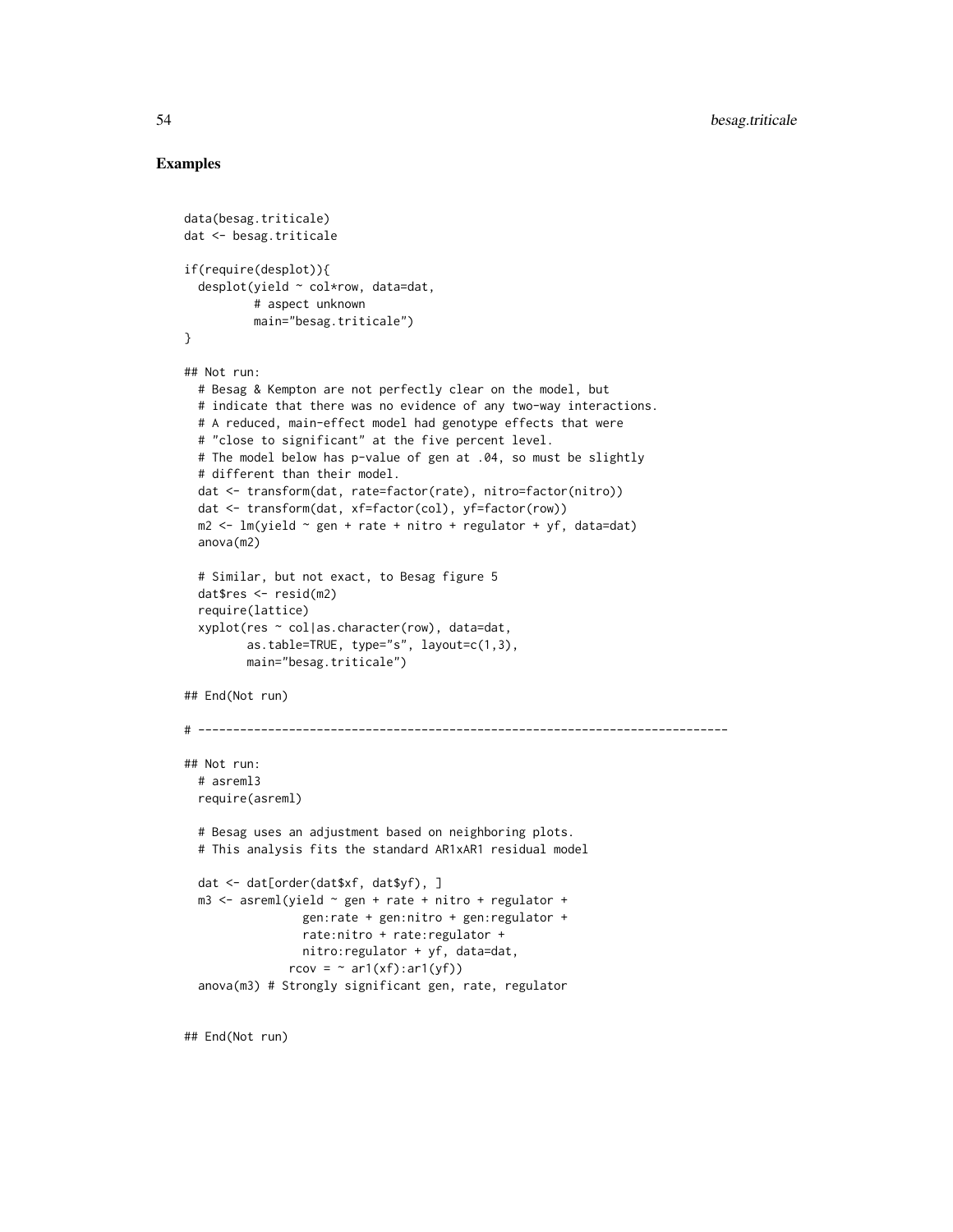```
# ----------------------------------------------------------------------------
## Not run:
 ## require(asreml4)
 ## # Besag uses an adjustment based on neighboring plots.
 ## # This analysis fits the standard AR1xAR1 residual model
 ## dat <- dat[order(dat$xf, dat$yf), ]
 ## m3 <- asreml(yield ~ gen + rate + nitro + regulator +
 ## gen:rate + gen:nitro + gen:regulator +
 ## rate:nitro + rate:regulator +
 ## nitro:regulator + yf, data=dat,
 ## resid = \gamma ar1(xf):ar1(yf)## wald(m3) # Strongly significant gen, rate, regulator
 ## ## Df Sum of Sq Wald statistic Pr(Chisq)
 ## ## (Intercept) 1 1288255 103.971 < 2.2e-16 ***
 ## ## gen 2 903262<br>## ## rate 1 104774
 ## ## rate 1 104774 8.456 0.003638 **
 ## ## nitro 1 282 0.023 0.880139
 ## ## regulator 2 231403 18.676 8.802e-05 ***
 ## ## yf 2 3788 0.306 0.858263
 ## ## gen:rate 2 1364 0.110 0.946461
 ## ## gen:nitro 2 30822 2.488 0.288289
 ## ## gen:regulator 4 37269 3.008 0.556507
 ## ## rate:nitro 1 1488 0.120 0.728954
 ## ## rate:regulator 2 49296 3.979 0.136795
 ## ## nitro:regulator 2 41019 3.311 0.191042
 ## ## residual (MS) 12391
```
## End(Not run)

blackman.wheat *Multi-environment trial of conventional and semi-dwarf wheat varieties*

## Description

Yield for conventional and semi-dwarf wheat varieties at 7 locs with low/high fertilizer levels.

## Format

A data frame with 168 observations on the following 5 variables.

gen genotype loc location nitro nitrogen fertilizer, low/high yield yield (g/m^2) type type factor, conventional/semi-dwarf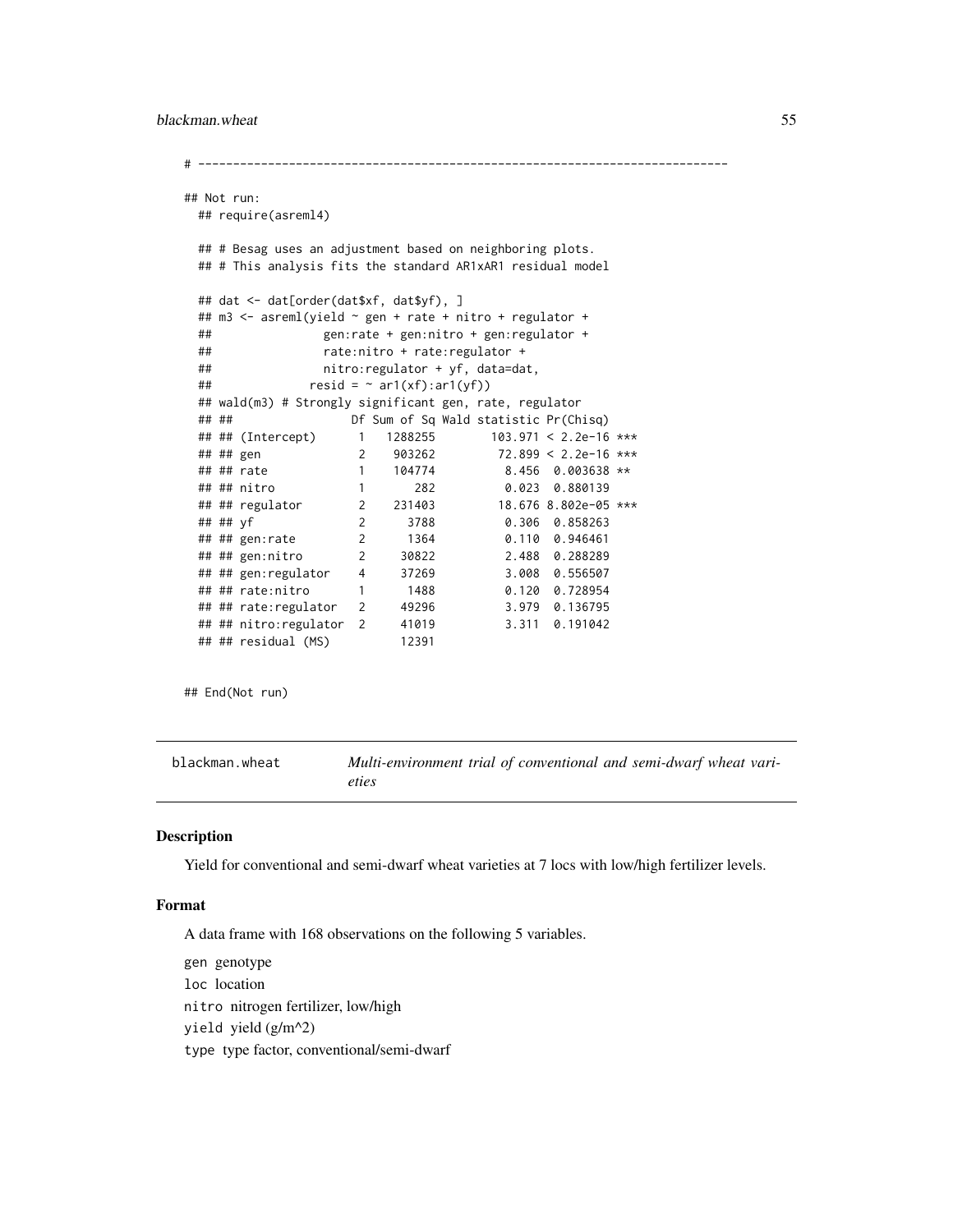Conducted in U.K. in 1975. Each loc had three reps, two nitrogen treatments.

Locations were Begbroke, Boxworth, Crafts Hill, Earith, Edinburgh, Fowlmere, Trumpington.

At the two highest-yielding locations, Earith and Edinburgh, yield was lower for the high-nitrogen treatment. Blackman et al. say "it seems probable that effects on development and structure of the crop were responsible for the reductions in yield at high nitrogen".

#### Source

Blackman, JA and Bingham, J. and Davidson, JL (1978). Response of semi-dwarf and conventional winter wheat varieties to the application of nitrogen fertilizer. *The Journal of Agricultural Science*, 90, 543–550. http://doi.org/10.1017/S0021859600056070

#### References

Gower, J. and Lubbe, S.G. and Gardner, S. and Le Roux, N. (2011). *Understanding Biplots*, Wiley.

```
data(blackman.wheat)
dat <- blackman.wheat
require(lattice)
# Semi-dwarf generally higher yielding than conventional
# bwplot(yield~type|loc,dat, main="blackman.wheat")
# Peculiar interaction--Ear/Edn locs have reverse nitro response
dotplot(gen~yield|loc, dat, group=nitro, auto.key=TRUE,
       main="blackman.wheat: yield for low/high nitrogen")
# Height data from table 6 of Blackman. Height at Trumpington loc.
# Shorter varieties have higher yields, greater response to nitro.
heights <- data.frame(gen=c("Cap", "Dur", "Fun", "Hob", "Hun", "Kin",
                            "Ran", "Spo", "T64", "T68","T95", "Tem"),
                      ht=c(101,76,76,80,98,88,98,81,86,73,78,93))
dat$height <- heights$ht[match(dat$gen, heights$gen)]
xyplot(yield~height|loc,dat,group=nitro,type=c('p','r'),
      main="blackman.wheat",
      subset=loc=="Tru", auto.key=TRUE)
## Not run:
 require(reshape2)
 # AMMI-style biplot Fig 6.4 of Gower 2011
 dat$env <- factor(paste(dat$loc,dat$nitro,sep="-"))
 datm <- acast(dat, gen~env, value.var='yield')
 datm <- sweep(datm, 1, rowMeans(datm))
 datm <- sweep(datm, 2, colMeans(datm))
 biplot(prcomp(datm), main="blackman.wheat AMMI-style biplot")
```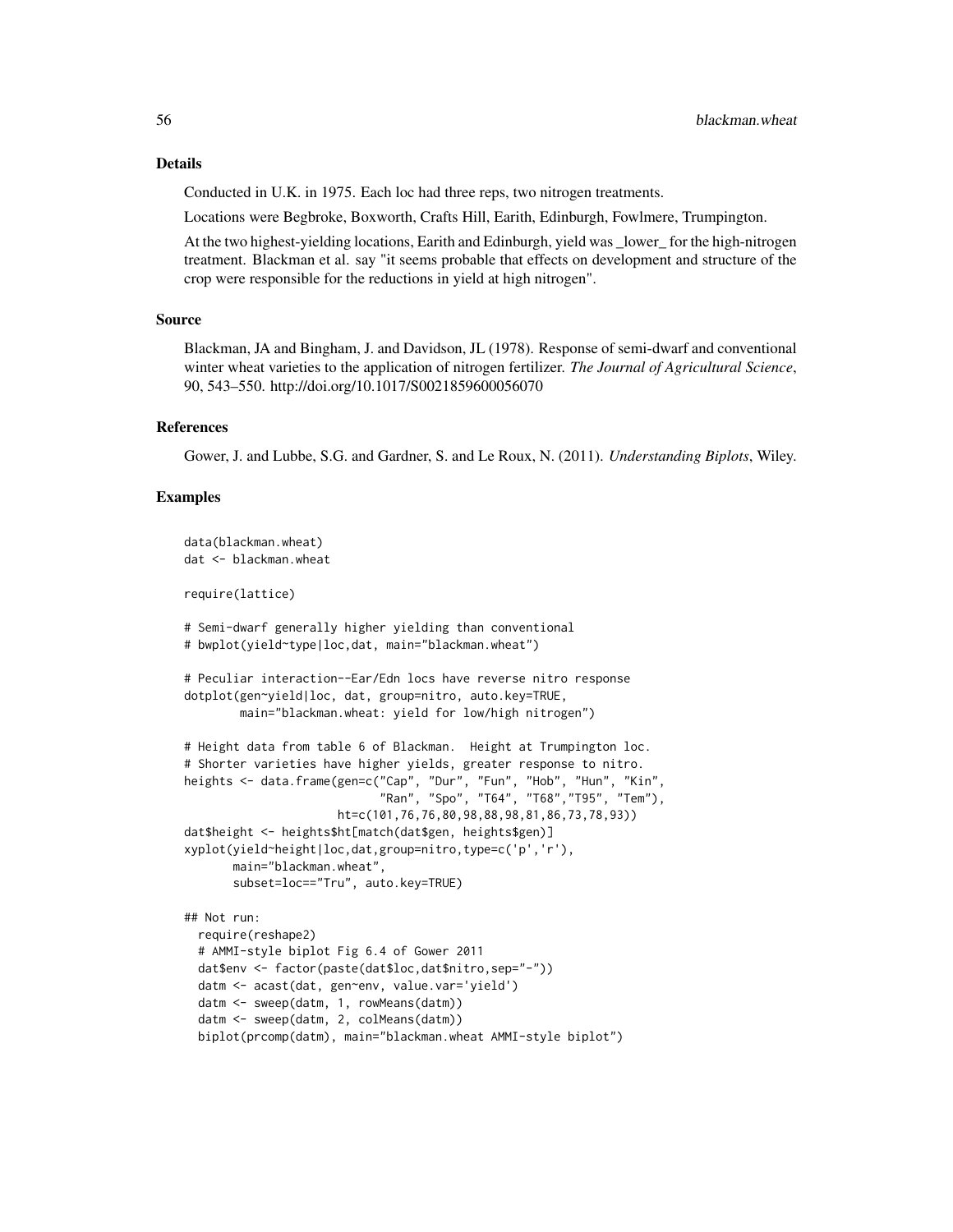#### bliss.borers 57

## End(Not run)

## bliss.borers *Corn borer infestation under four treatments*

#### Description

Corn borer infestation under four treatments

## Format

A data frame with 48 observations on the following 3 variables.

borers number of borers per hill

treat treatment factor

freq frequency of the borer count

#### Details

Four treatments to control corn borers. Treatment 1 is the control.

In 15 blocks, for each treatment, 8 hills of plants were examined, and the number of corn borers present was recorded. The data here are aggregated across blocks.

Bliss mentions that the level of infestation varied significantly between the blocks.

#### Source

C. Bliss and R. A. Fisher. (1953). Fitting the Negative Binomial Distribution to Biological Data. *Biometrics*, 9, 176–200. Table 3. http://doi.org/10.2307/3001850

Geoffrey Beall. 1940. The Fit and Significance of Contagious Distributions when Applied to Observations on Larval Insects. *Ecology*, 21, 460-474. Page 463. http://doi.org/10.2307/1930285

## Examples

```
data(bliss.borers)
dat <- bliss.borers
# Add 0 frequencies
dat0 <- expand.grid(borers=0:26, treat=c('T1','T2','T3','T4'))
dat0 <- merge(dat0,dat, all=TRUE)
dat0$freq[is.na(dat0$freq)] <- 0
# Expand to individual (non-aggregated) counts for each hill
dd <- data.frame(borers = rep(dat0$borers, times=dat0$freq),
                 treat = rep(dat0$treat, times=dat0$freq))
```
require(lattice)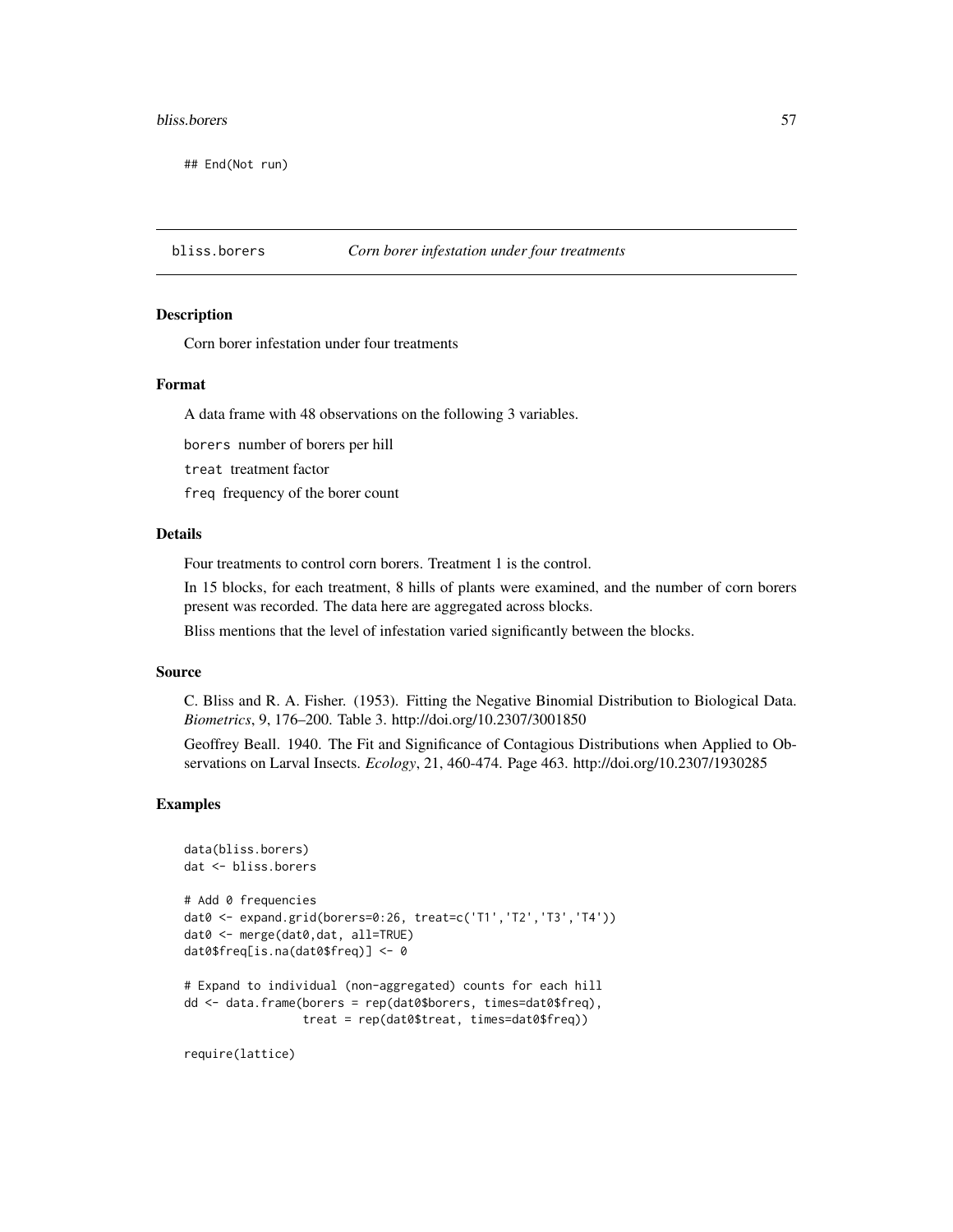```
histogram(~borers|treat, dd, type='count', breaks=0:27-.5,
         layout=c(1,4), main="bliss.borers", xlab="Borers per hill")
if(require(MASS)){
 m1 <- glm.nb(borers~0+treat, data=dd)
 # Bliss, table 3, presents treatment means, which are matched by:
 exp(coef(m1)) # 4.033333 3.166667 1.483333 1.508333
 # Bliss gives treatment values k = c(1.532,1.764,1.333,1.190).
 # The mean of these is 1.45, similar to this across-treatment estimate
 m1$theta # 1.47
}
# Plot observed and expected distributions for treatment 2
if(require(latticeExtra)){
 xx < -0:26yy <- dnbinom(0:26, mu=3.17, size=1.47)*120 # estimates are from glm.nb
 histogram(~borers, dd, type='count', subset=treat=='T2',
            main="bliss.borers - trt T2 observed and expected",
            breaks=0:27-.5) +
             xyplot(yy~xx, col='navy', type='b')
}
# "Poissonness"-type plot
if(require(vcd)) {
 dat2 <- droplevels(subset(dat, treat=='T2'))
 vcd::distplot(dat2$borers, type = "nbinomial",
           main="bliss.borers neg binomialness plot")
 # Better way is a rootogram
 g1 <- vcd::goodfit(dat2$borers, "nbinomial")
 plot(g1, main="bliss.borers - Treatment 2")
}
```
bond.diallel *Diallel cross of winter beans*

#### Description

Diallel cross of winter beans

#### Format

A data frame with 36 observations on the following 3 variables.

female female parent

male male parent

yield yield, grams/plot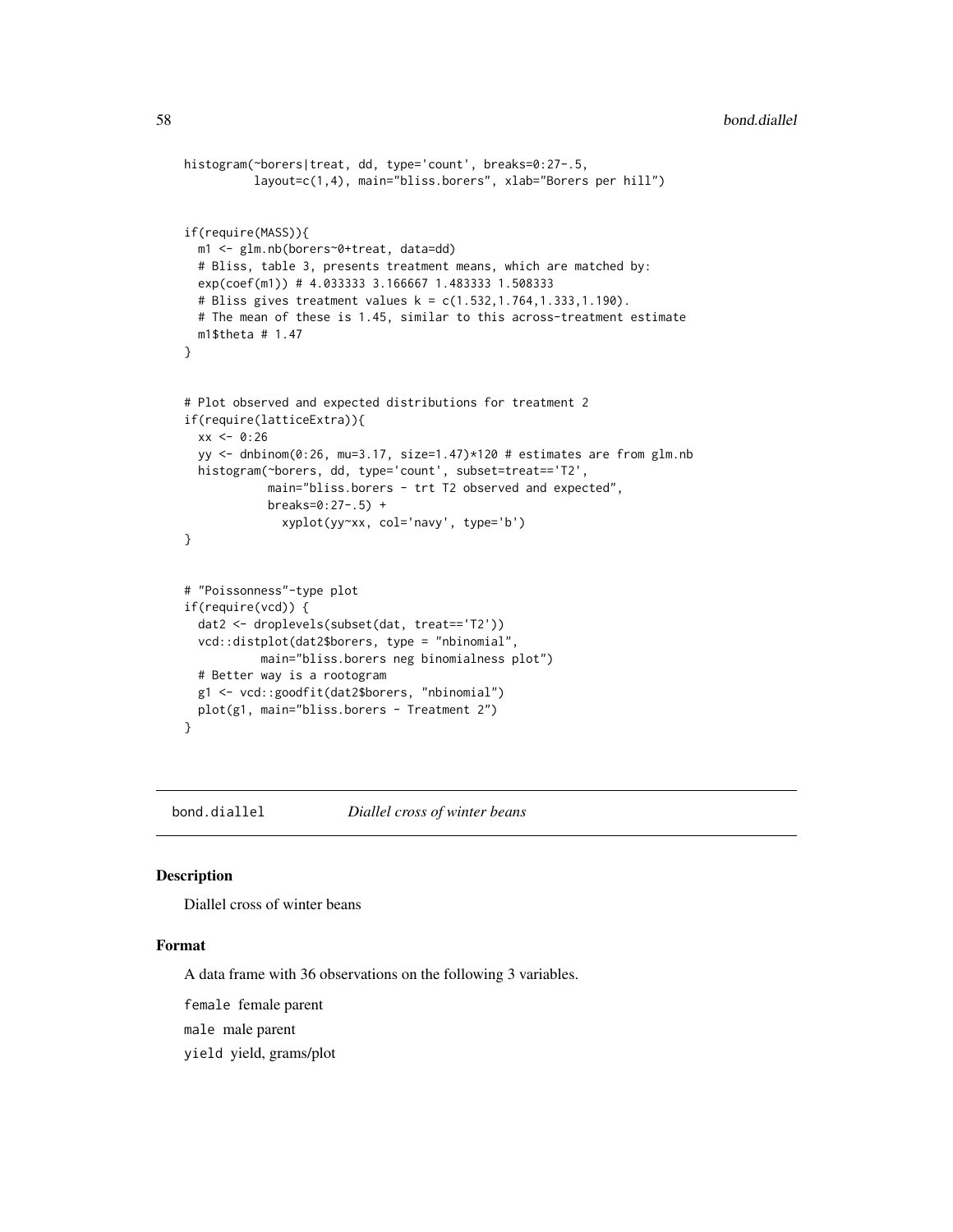#### box.cork 59

stems stems per plot nodes podded nodes per stem pods pods per podded node seeds seeds per pod weight weight (g) per 100 seeds height height (cm) in April width width (cm) in April flower mean flowering date in May

# Details

Yield in grams/plot for diallel crosses between inbred lines of winter beans. Values are means over two years.

#### Source

D. A. Bond (1966). Yield and components of yield in diallel crosses between inbred lines of winter beans (Viciafaba). *The Journal of Agricultural Science*, 67, 325–336. http://doi.org/10.1017/S0021859600017329

# References

Peter John, *Statistical Design and Analysis of Experiments*, p. 85.

# Examples

```
data(bond.diallel)
dat <- bond.diallel
require(lattice)
splom(dat[,3:11], main="bond.diallel")
# Needs an example. Bond says yield heterosis of F1 hybrids over parent
# means is 22.56, but I cannot match.
# See man page for FDdata in R package sommer
```
box.cork *Weight of cork samples on four sides of trees*

# **Description**

The cork data gives the weights of cork borings of the trunk for 28 trees on the north (N), east (E), south (S) and west (W) directions.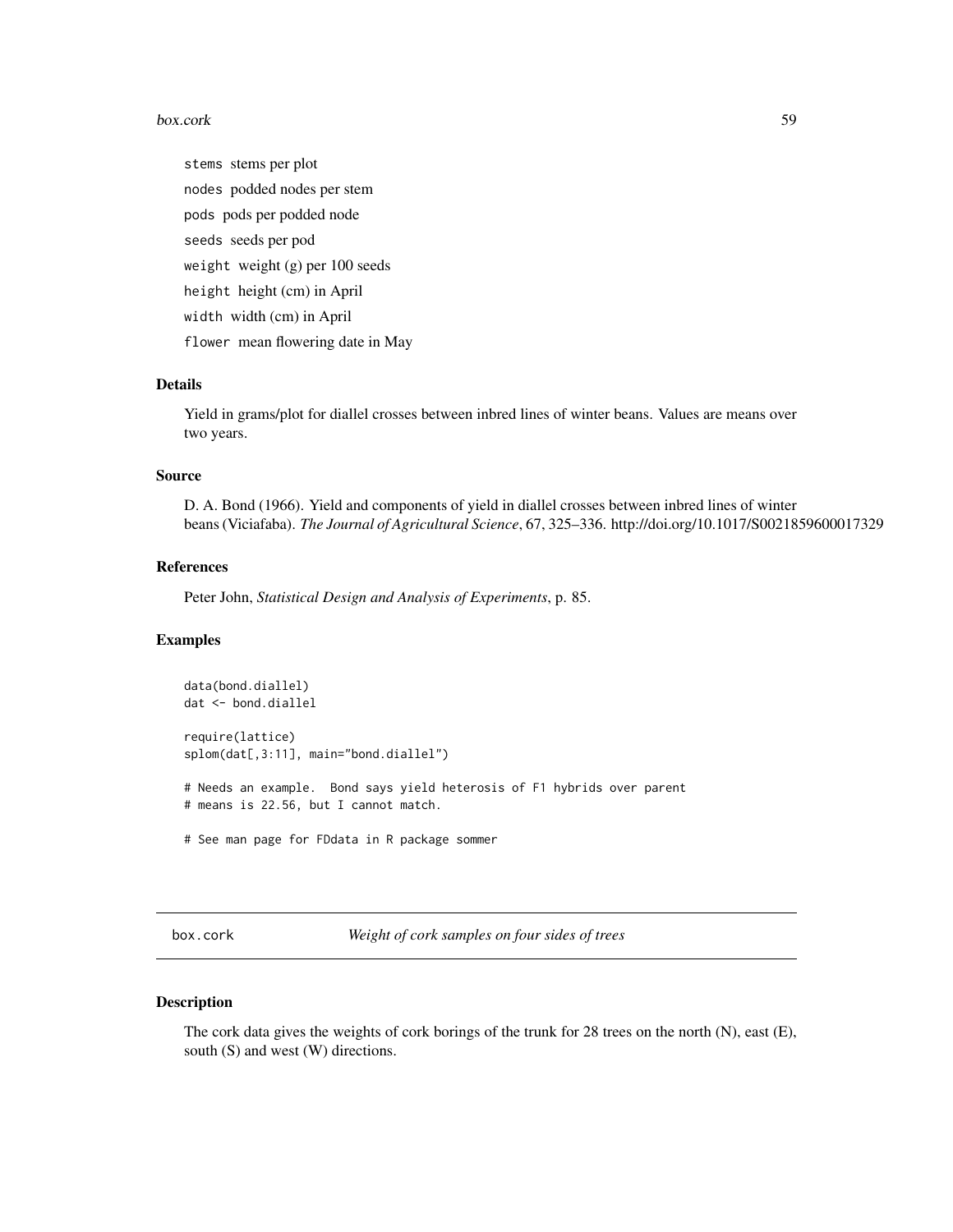#### 60 box.cork

## Format

Data frame with 28 observations on the following 5 variables.

tree tree number

dir direction N,E,S,W

y weight of cork deposit (centigrams), north direction

# Source

C.R. Rao (1948). Tests of significance in multivariate analysis. *Biometrika*, 35, 58-79. http://doi.org/10.2307/2332629

# References

K.V. Mardia, J.T. Kent and J.M. Bibby (1979) *Multivariate Analysis*, Academic Press.

Russell D Wolfinger, (1996). Heterogeneous Variance: Covariance Structures for Repeated Measures. *Journal of Agricultural, Biological, and Environmental Statistics*, 1, 205-230.

```
data(box.cork)
dat <- box.cork
if(require(lattice) & require(reshape2)){
 dat2 <- acast(dat, tree ~ dir, value.var='y')
 splom(dat2, pscales=3,
        prepanel.limits = function(x) c(25,100),
        main="box.cork", xlab="Cork yield on side of tree",
        panel=function(x,y,...){
         panel.splom(x,y,...)
         panel.abline(0,1,col="gray80")
        })
}
# ----------------------------------------------------------------------------
## Not run:
 require(plotrix)
 require(reshape2)
 ## Each tree is one line
 dat2 <- acast(dat, tree ~ dir, value.var='y')
 radial.plot(dat2, start=pi/2, rp.type='p', clockwise=TRUE,
              radial.lim=c(0,100), main="box.cork",
              lwd=2, labels=c('North','East','South','West'),
              line.col=rep(c("royalblue","red","#009900","dark orange",
                             "#999999","#a6761d","deep pink"),
                           length=nrow(dat2)))
## End(Not run)
# ----------------------------------------------------------------------------
```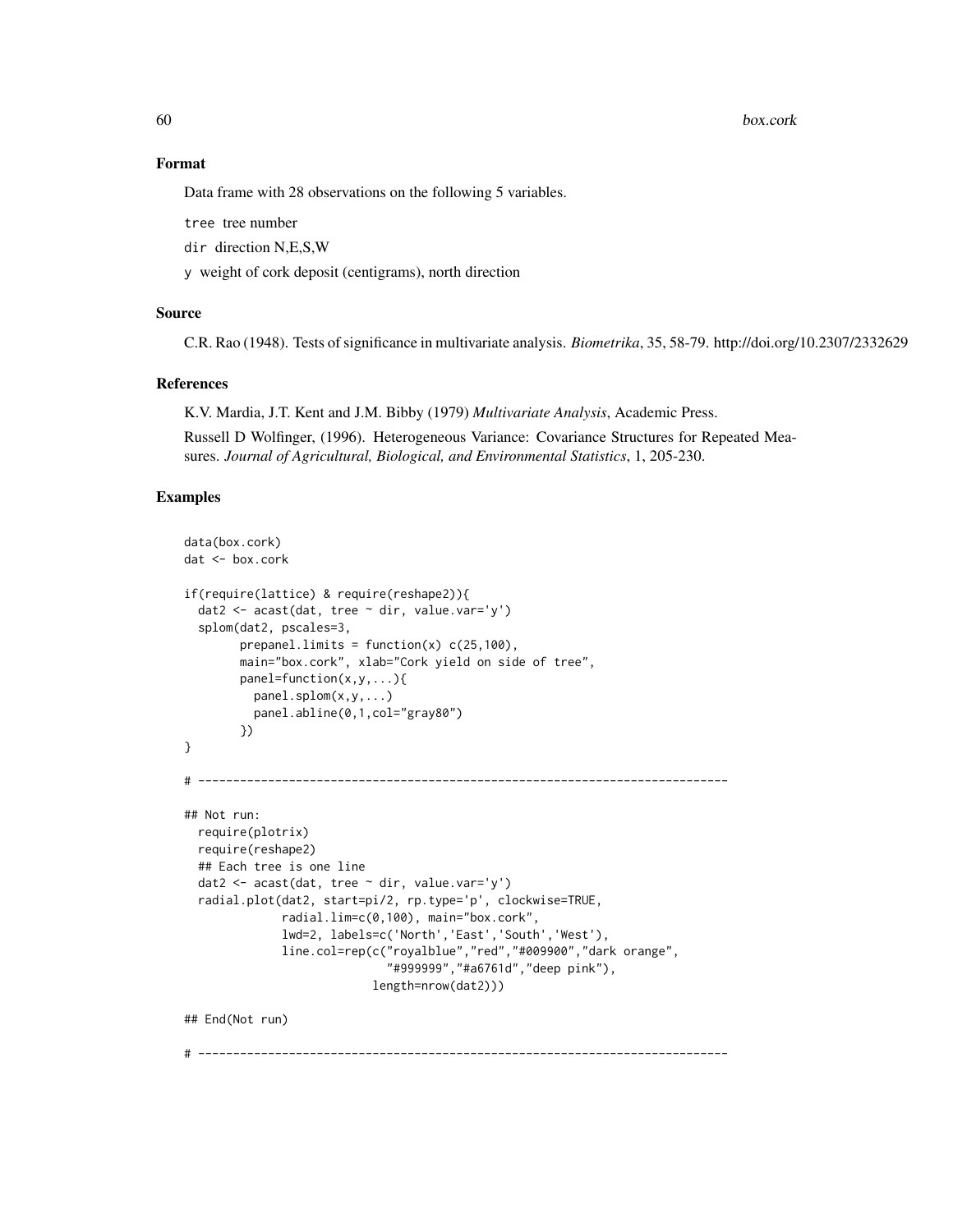```
## Not run:
 # asreml3
 require(asreml)
 data(box.cork)
 dat <- box.cork
 # Unstructured covariance
 dat$dir <- factor(dat$dir)
 dat$tree <- factor(dat$tree)
 dat <- dat[order(dat$tree, dat$dir), ]
 # Unstructured covariance matrix
 m1 <- asreml(y~dir, data=dat,
              rcov = ~ true:us(dir, init=rep(200, 10)))## Note: 'rcor' is a personal function to extract the correlation
 ## round(rcor(m1)$dir, 2)
 ## E N S W
 ## E 219.93 223.75 229.06 171.37
 ## N 223.75 290.41 288.44 226.27
 ## S 229.06 288.44 350.00 259.54
 ## W 171.37 226.27 259.54 226.00
 # Factor Analytic with different specific variances
 # Note: Wolfinger used a common diagonal variance
 m2 <- update(m1, rcov=~tree:facv(dir,1))
 ## round(rcor(m2)$dir, 2)
  ## E N S W
 ## E 219.94 209.46 232.85 182.27
 ## N 209.46 290.41 291.82 228.43
 ## S 232.85 291.82 349.99 253.94
 ## W 182.27 228.43 253.94 225.99
## End(Not run)
# ----------------------------------------------------------------------------
## Not run:
 ## require(asreml4)
 ## data(box.cork)
 ## dat <- box.cork
 ## # Unstructured covariance
 ## dat$dir <- factor(dat$dir)
 ## dat$tree <- factor(dat$tree)
 ## dat <- dat[order(dat$tree, dat$dir), ]
 ## # Unstructured covariance matrix
```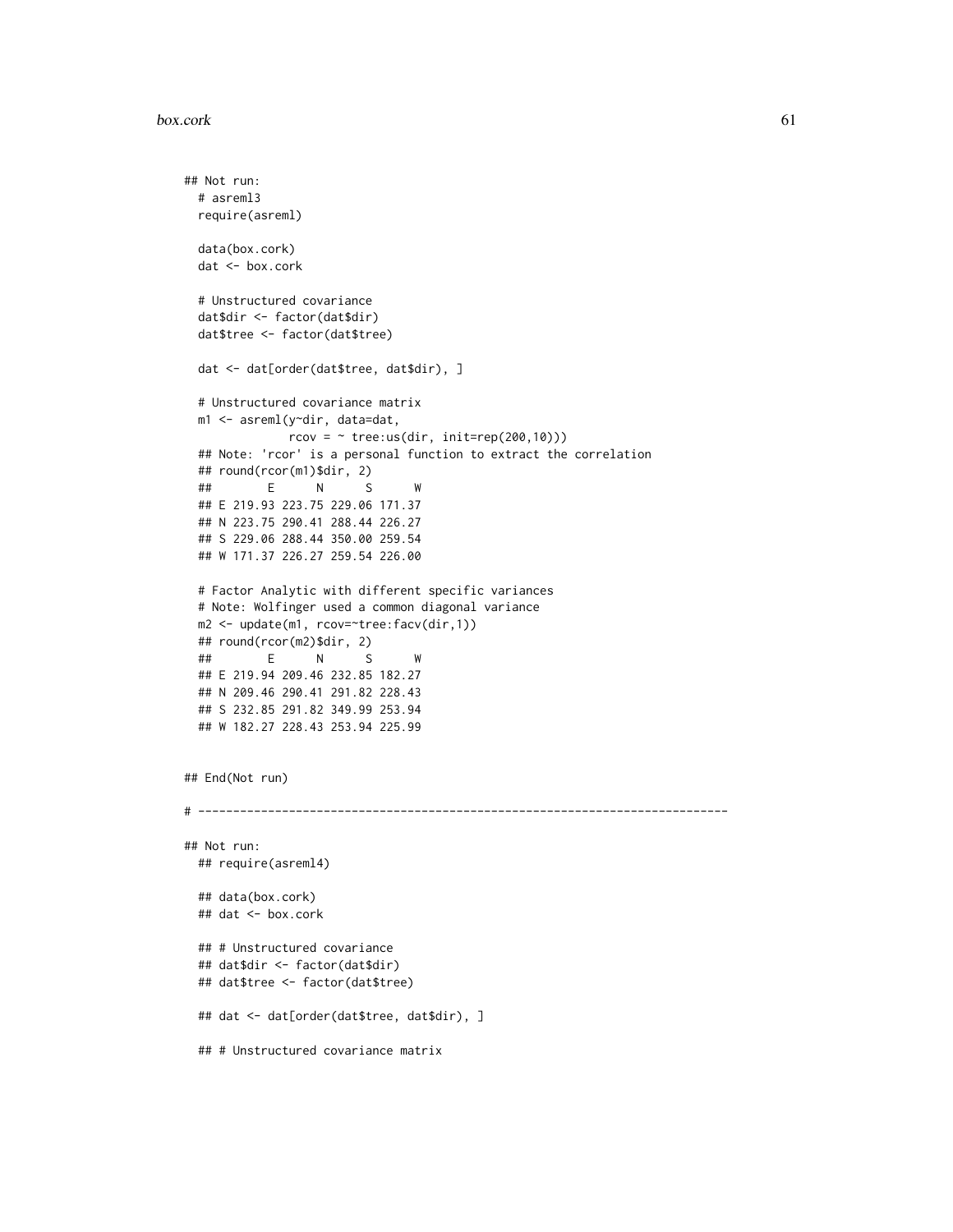```
## m1 <- asreml(y~dir, data=dat,
 ## resid = \sim tree:us(dim, init=rep(200,10)))## library(lucid)
 ## vc(m1)
 ## # Note: 'rcor' is a personal function to extract the correlation
 ## # round(rcor(m1)$dir, 2)
 ## # E N S W
 ## # E 219.93 223.75 229.06 171.37
 ## # N 223.75 290.41 288.44 226.27
 ## # S 229.06 288.44 350.00 259.54
 ## # W 171.37 226.27 259.54 226.00
 ## # Factor Analytic with different specific variances
 ## # Note: Wolfinger used a common diagonal variance
 ## # FIXME - does not work with asreml4
 ## m2 <- update(m1, resid = ~tree:fa(dir,1))
 ## # round(rcor(m2)$dir, 2)
  ## E N S W
 ## # E 219.94 209.46 232.85 182.27
 ## # N 209.46 290.41 291.82 228.43
 ## # S 232.85 291.82 349.99 253.94
 ## # W 182.27 228.43 253.94 225.99
## End(Not run)
```
bradley.multi.uniformity

*Uniformity trial of 4 crops on the same land*

## Description

Uniformity trial of 4 crops on the same land in Trinidad.

#### Usage

```
data("bradley.multi.uniformity")
```
## Format

A data frame with 440 observations on the following 5 variables.

row row col column yield yield, pounds per plot season season crop crop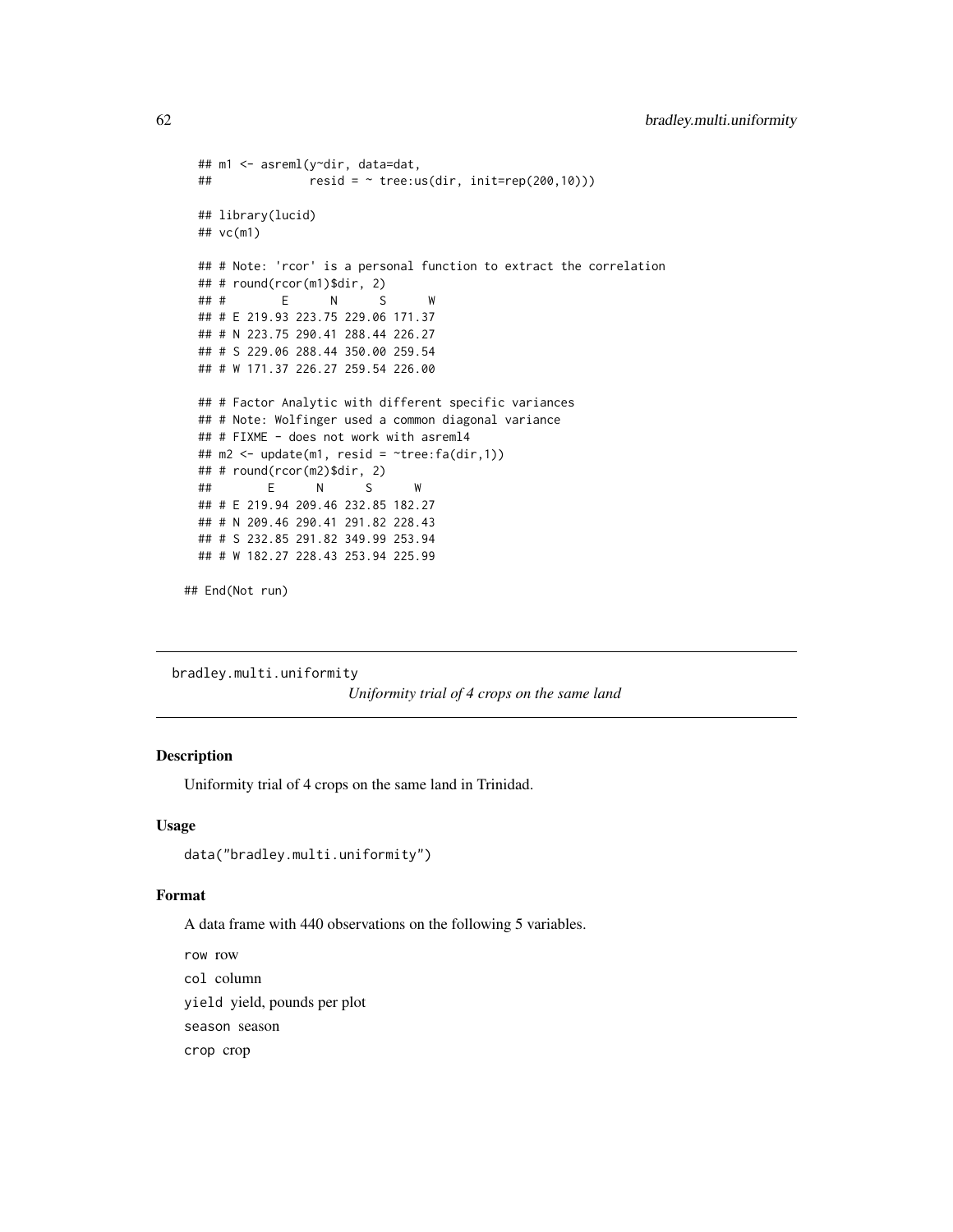#### Details

Experiments conducted in Trinidad.

Plots were marked in May 1939 in Fields 1, 2, and 3. Prior to 1939 it was difficult to obtain significant results on this land.

Plots were 1/40 acre each, 33 feet square. Discard between blocks (the rows) was 7 feet and between plots (the columns) was 4 feet. For roadways, a gap of 14 feet is between blocks 10 and 11 and a gap of 10 feet between plots E/F (which we call columns 5/6).

Data was collected for 4 crops. Two other crops had poor germination and were omitted.

Field width: 10 plots  $*$  33 feet + 8 gaps  $*$  4 feet + 1 gap  $*$  10 = 372 feet

Field length: 11 blocks (plots)  $*$  33 feet + 9 gaps  $*$  7 feet + 1 gap  $*$  14 feet = 440 feet

Crop 1. Woolly Pyrol. Crop cut at flowering and weighed in pounds. Note, woolly pyrol appears to be a bean also called black gram, phaseolus mungo.

Crop 2. Woolly Pyrol. Crop cut at flowering and weighed in pounds.

Crop 3. Maize. Net weight of cobs in pounds. Source document also has number of cobs.

Crop 4. Yams. Weights in pounds. Source document has weight to 1/4 pound, which has here been rounded to the nearest pound. (Half pounds were rounded to nearest even pound.) Source document also has number of yams.

Notes by Bradley.

The edges of the field tended to be slightly higher yielding. Thought to be "due to the heavier cultivation which the edges recieve" (p. 18).

The plot in row 9, col 7 (9G in Bradley) is higher yielding than its neighbors, thought to be the site of a saman tree dug up and burned when the field was plotted. Bits of charcoal were still in the soil.

Bradley also examined soil samples on selected plots and looked at nutrients, moisture, texture, etc. The selected plots were 4 high-yielding plots and 4 low-yielding plots. Little difference was observed. Unexpectedly, yams gave higher yield on plots with more compaction.

## Source

P. L. Bradley (1941). A study of the variation in productivity over a number of fixed plots in field 2. Dissertation: The University of the West Indies. Appendix 1a, 1b, 1c, 1d. http://hdl.handle.net/2139/41264

#### References

None

```
data(bradley.multi.uniformity)
# figures similar to Bradley, pages 11-15
dat1 <- subset(bradley.multi.uniformity, season==1)
if(require(desplot)){
 desplot(yield ~ col*row, dat1,
          flip=TRUE, aspect=433/366, # true aspect (omits roadways)
```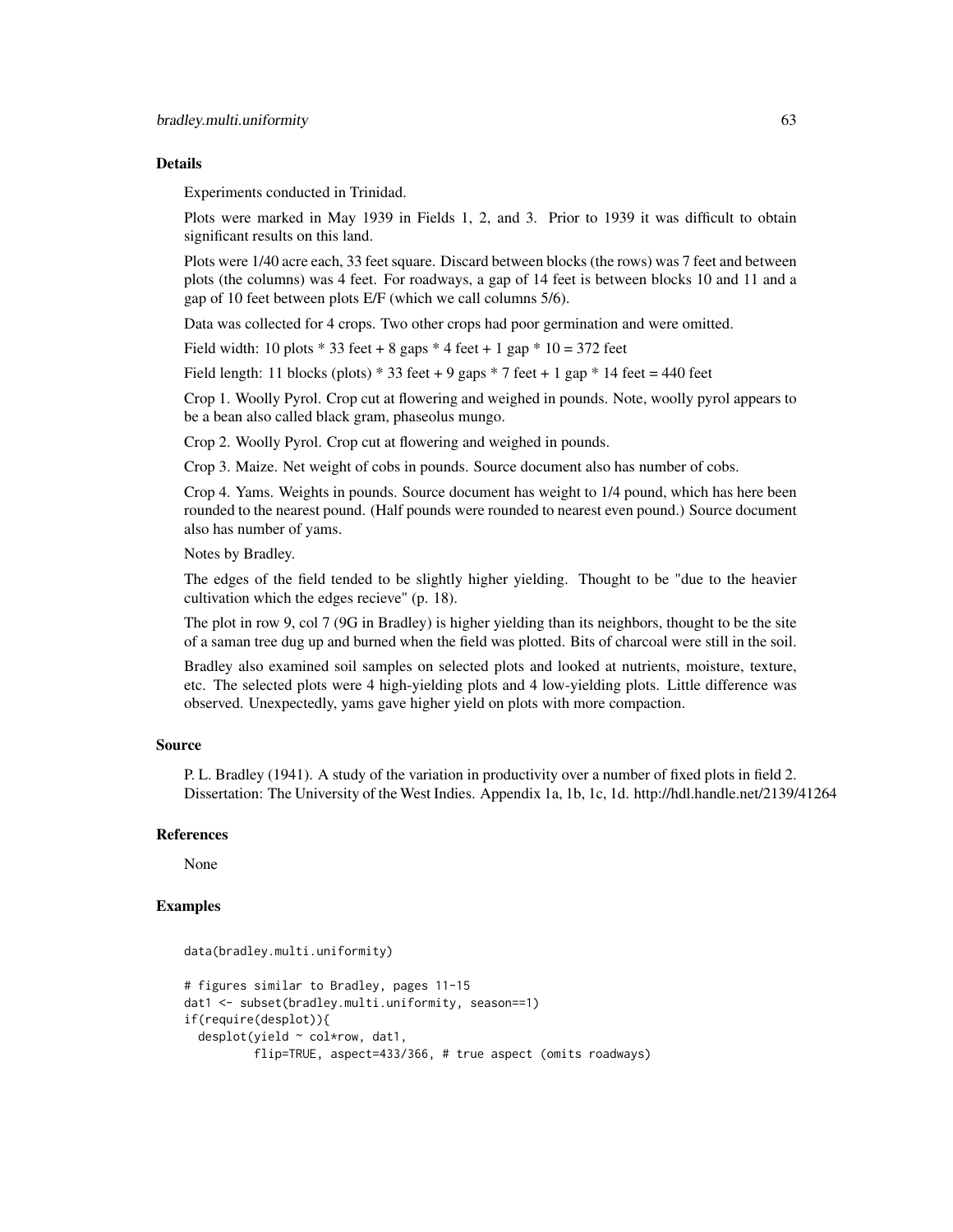```
main="bradley.multi.uniformity - season 1, woolly pyrol")
}
dat2 <- subset(bradley.multi.uniformity, season==2)
if(require(desplot)){
 desplot(yield ~ col*row, dat2,
         flip=TRUE, aspect=433/366, # true aspect (omits roadways)
          main="bradley.multi.uniformity - season 2, woolly pyrol")
}
dat3 <- subset(bradley.multi.uniformity, season==3)
if(require(desplot)){
 desplot(yield ~ col*row, dat3,
          flip=TRUE, aspect=433/366, # true aspect (omits roadways)
         main="bradley.multi.uniformity - season 3, maize")
}
dat4 <- subset(bradley.multi.uniformity, season==4)
if(require(desplot)){
 desplot(yield ~ col*row, dat4,
         flip=TRUE, aspect=433/366, # true aspect (omits roadways)
         main="bradley.multi.uniformity - season 4, yams")
}
## Not run:
 # to combine plots across seasons, each yield value was converted to percent
 # of maximum yield in that season. Same as Bradley, page 17.
 dat1$percent <- dat1$yield / max(dat1$yield) * 100
 dat2$percent <- dat2$yield / max(dat2$yield) * 100
 dat3$percent <- dat3$yield / max(dat3$yield) * 100
 dat4$percent <- dat4$yield / max(dat4$yield) * 100
 # make sure data is in same order, then combine
 dat1 <- dat1[order(dat1$col, dat1$row),]
 dat2 <- dat2[order(dat2$col, dat2$row),]
 dat3 <- dat3[order(dat3$col, dat3$row),]
 dat4 <- dat4[order(dat4$col, dat4$row),]
 dat14 <- dat1[,c('row','col')]
 dat14$fertility <- dat1$percent + dat2$percent + dat3$percent + dat4$percent
 if(require(desplot)){
    desplot(fertility ~ col*row, dat14,
            tick=TRUE, flip=TRUE, aspect=433/366, # true aspect (omits roadways)
            main="bradley.multi.uniformity - fertility")
 }
```
## End(Not run)

brandle.rape *Multi-environment trial of rape*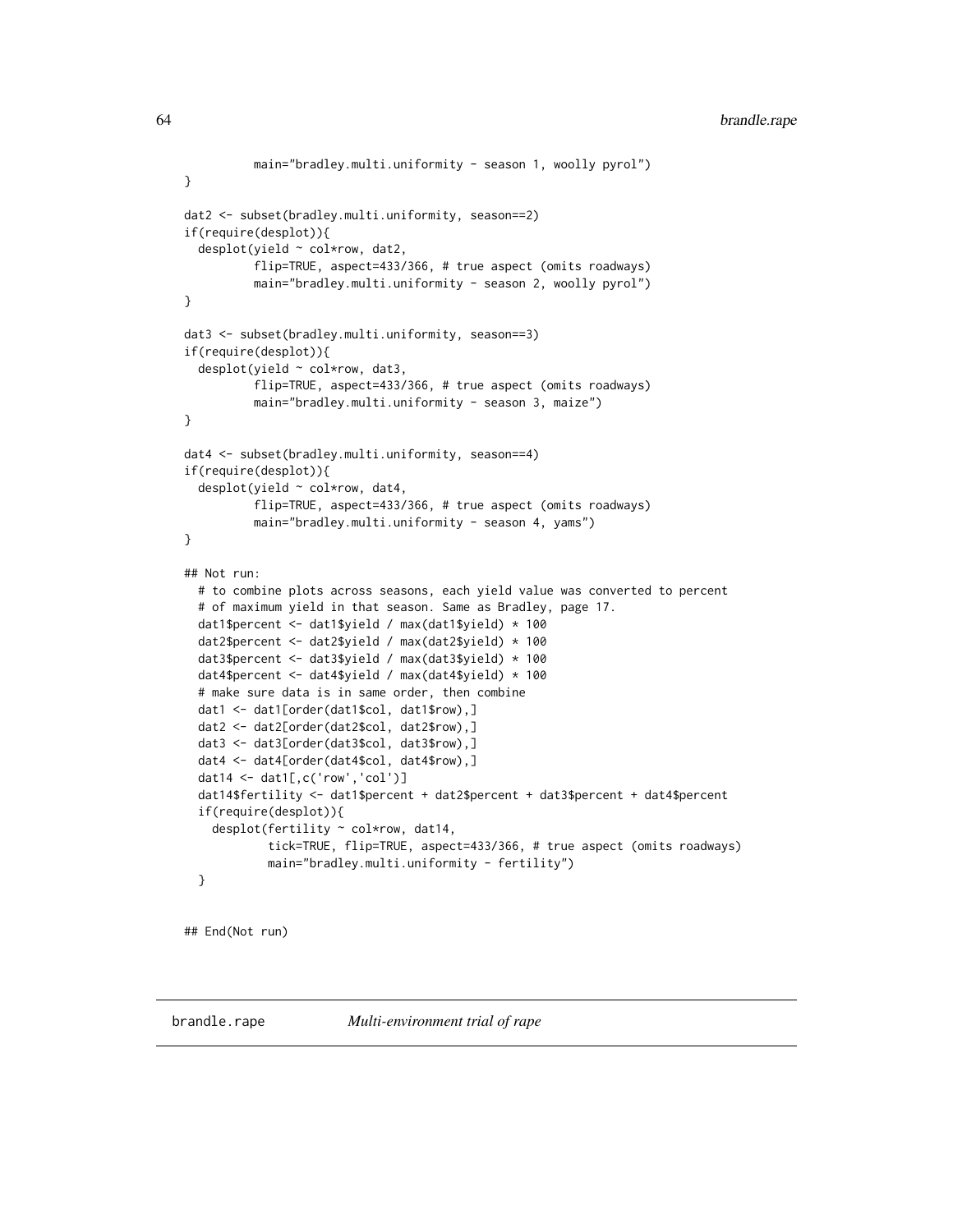# brandle.rape 65

## Description

Rape seed yields for 5 genotypes, 3 years, 9 locations.

#### Format

A data frame with 135 observations on the following 4 variables.

gen genotype year year, numeric loc location, 9 levels yield yield, kg/ha

## Details

The yields are the mean of 4 reps.

Note, in table 2 of Brandle, the value of Triton in 1985 at Bagot is shown as 2355, but should be 2555 to match the means reported in the paper.

## Source

Brandle, JE and McVetty, PBE. (1988). Genotype x environment interaction and stability analysis of seed yield of oilseed rape grown in Manitoba. *Canadian Journal of Plant Science*, 68, 381–388. Used with permission of P. McVetty.

```
data(brandle.rape)
dat <- brandle.rape
require(lattice)
dotplot(gen~yield|loc, dat, group=year, auto.key=list(columns=3),
       main="brandle.rape, yields per location", ylab="Genotype")
# Matches table 4 of Brandle
round(tapply(dat$yield, dat$gen, mean),0)
## Not run:
 # Brandle reports variance components:
 # sigma^2_gl: 9369 gy: 14027 g: 72632 resid: 150000
 # Brandle analyzed rep-level data, so the residual variance is different.
 # The other components are matched by the following analysis.
 require(lme4)
 require(lucid)
 dat$year <- factor(dat$year)
 m1 <- lmer(yield \sim year + loc + year:loc + (1|gen) +
               (1|gen:loc) + (1|gen:year), data=dat)
 vc(m1)
 ## grp var1 var2 vcov sdcor
```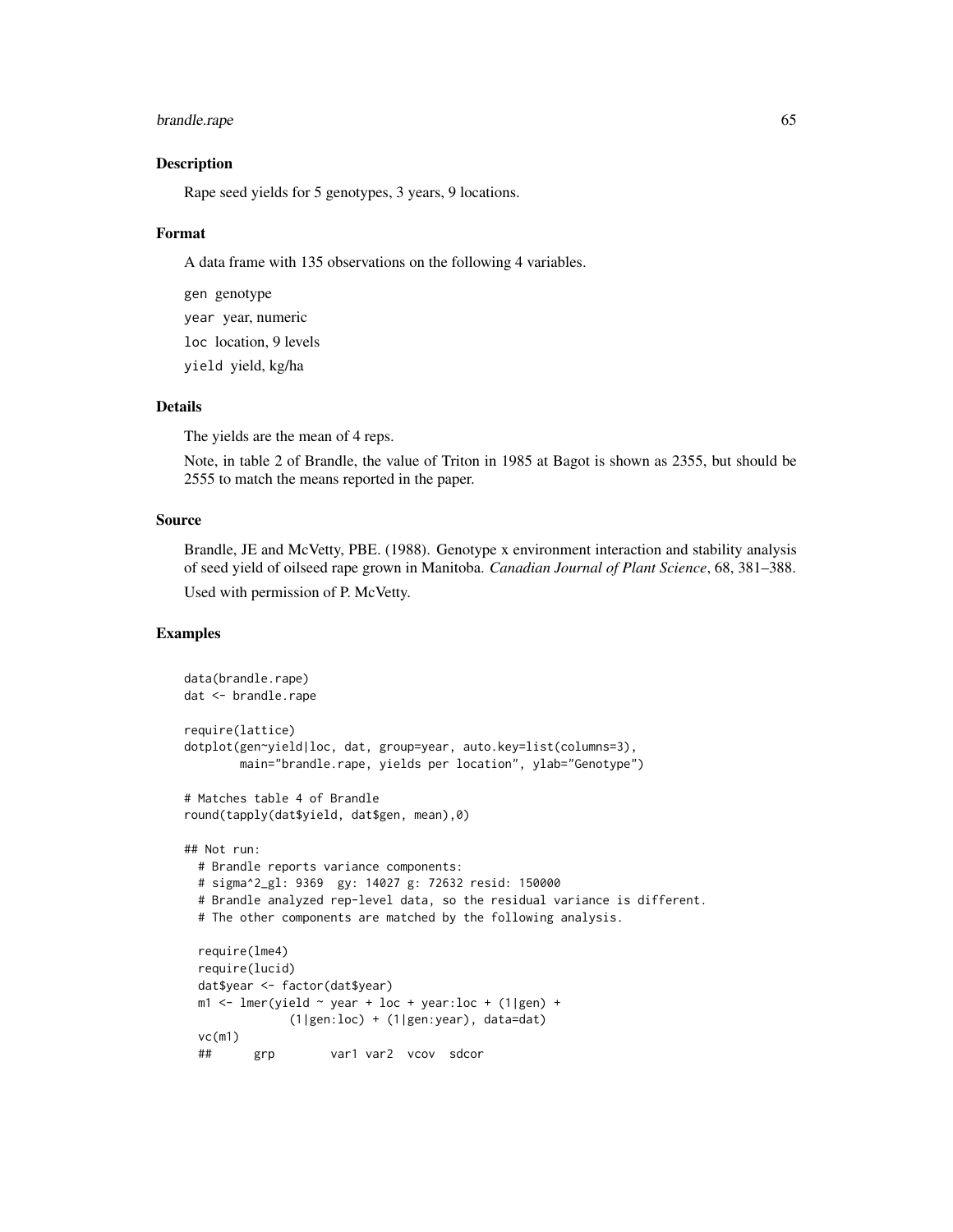```
## gen:loc (Intercept) <NA> 9363 96.76
 ## gen:year (Intercept) <NA> 14030 118.4
 ## gen (Intercept) <NA> 72630 269.5
 ## Residual <NA> <NA> 75010 273.9
## End(Not run)
```
brandt.switchback *Switchback trial of milk yield for two feed mixtures in cattle*

### **Description**

Switchback trial of milk yield for two feed mixtures in cattle

## Usage

data("brandt.switchback")

## Format

A data frame with 30 observations on the following 5 variables.

group group: A,B cow cow, 10 levels trt treatment, 2 levels period period, 3 levels yield milk yield, pounds

#### Details

In this experiment, 10 cows were selected from the Iowa State College Holstein-Friesian herd and divided into two equal groups. Care was taken to have the groups as nearly equal as possible with regard to milk production, stage of gestation, body weight, condition and age. These cows were each given 10 pounds of timothy hay and 30 pounds of corn silage daily but were fed different grain mixtures. Treatment T1, then, consisted of feeding a grain mixture of 1 part of corn and cob meal to 1 part of ground oats, while treatment T2 consisted of feeding a grain mixture of 4 parts corn and cob meal, 4 parts of ground oats and 3 parts of gluten feed. The three treatment periods covered 105 days – three periods of 35 days each. The yields for the first 7 days of each period were not considered because of the possible effect of the transition from one treatment to the other. The data, together with sums and differences which aid in the calculations incidental to testing, are given in table 2.

It seems safe to conclude that the inclusion of gluten feed in the grain mixture fed in a timothy hay ration to Holstein-Friesian cows increased the production of milk. The average increase was 21.7 pounds per cow for a 28-day period.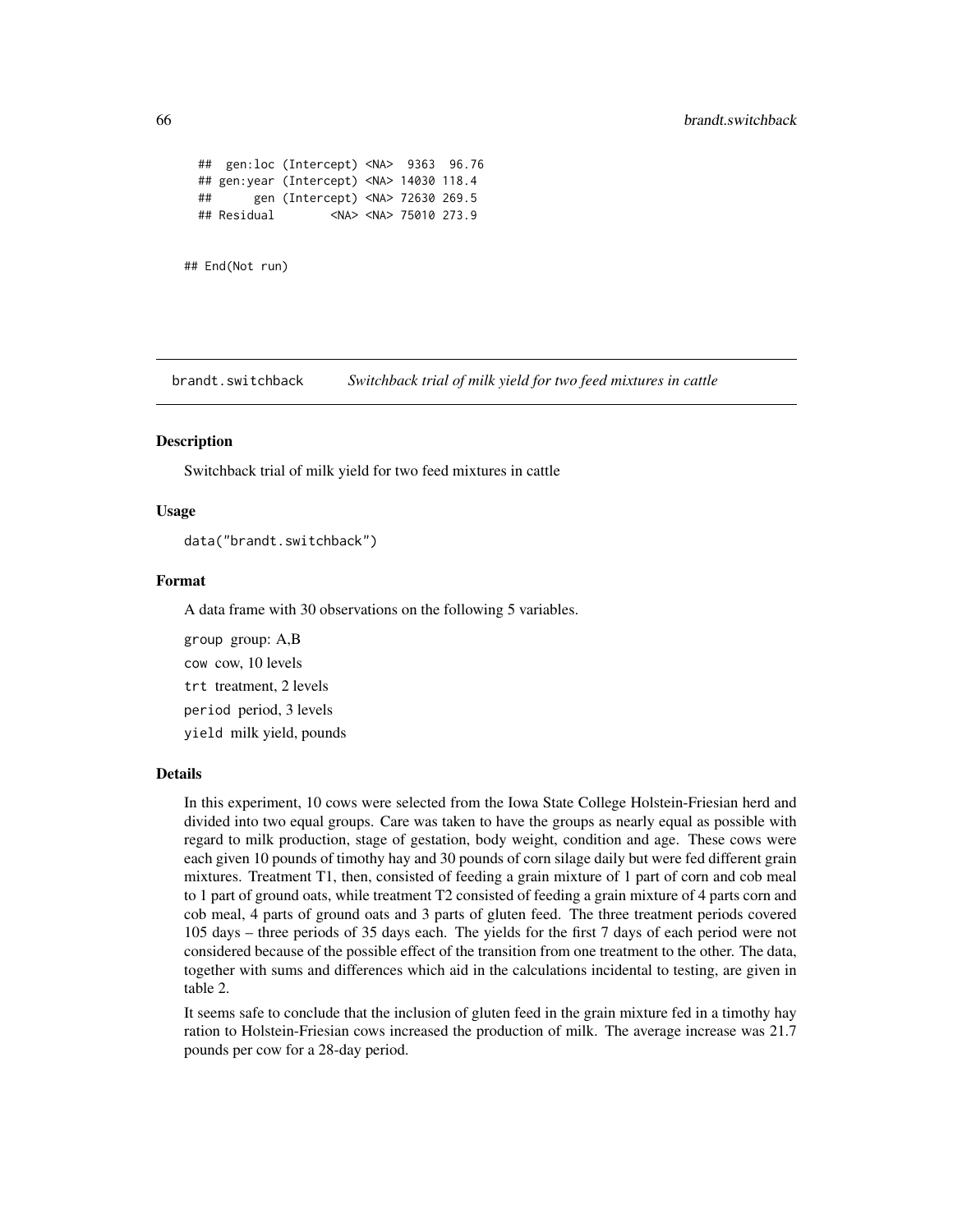#### bridges.cucumber 67

### Source

A.E. Brandt (1938). Tests of Significance in Reversal or Switchback Trials Iowa State College, Agricultural Research Bulletins. Bulletin 234. Book 22. http://lib.dr.iastate.edu/ag\_researchbulletins/22/

## Examples

```
data(brandt.switchback)
dat <- brandt.switchback
# In each period, treatment 2 is slightly higher
# bwplot(yield~trt|period,dat, layout=c(3,1), main="brandt.switchback",
# xlab="Treatment", ylab="Milk yield")
# Yield at period 2 (trt T2) is above the trend in group A,
# below the trend (trt T1) in group B.
# Equivalently, treatment T2 is above the trend line
require(lattice)
xyplot(yield~period|group, data=dat, group=cow, type=c('l','r'),
    auto.key=list(columns=5), main="brandt.switchback",
   xlab="Period. Group A: T1,T2,T1. Group B: T2,T1,T2",
   ylab="Milk yield (observed and trend) per cow")
# Similar to Brandt Table 10
m1 <- aov(yield~period+group+cow:group+period:group, data=dat)
```

```
anova(m1)
```
bridges.cucumber *Multi-environment trial of cucumbers in a latin square design*

# Description

Cucumber yields in latin square design at two locs.

#### Format

A data frame with 32 observations on the following 5 variables.

- loc location
- gen genotype/cultivar
- row row
- col column
- yield weight of marketable fruit per plot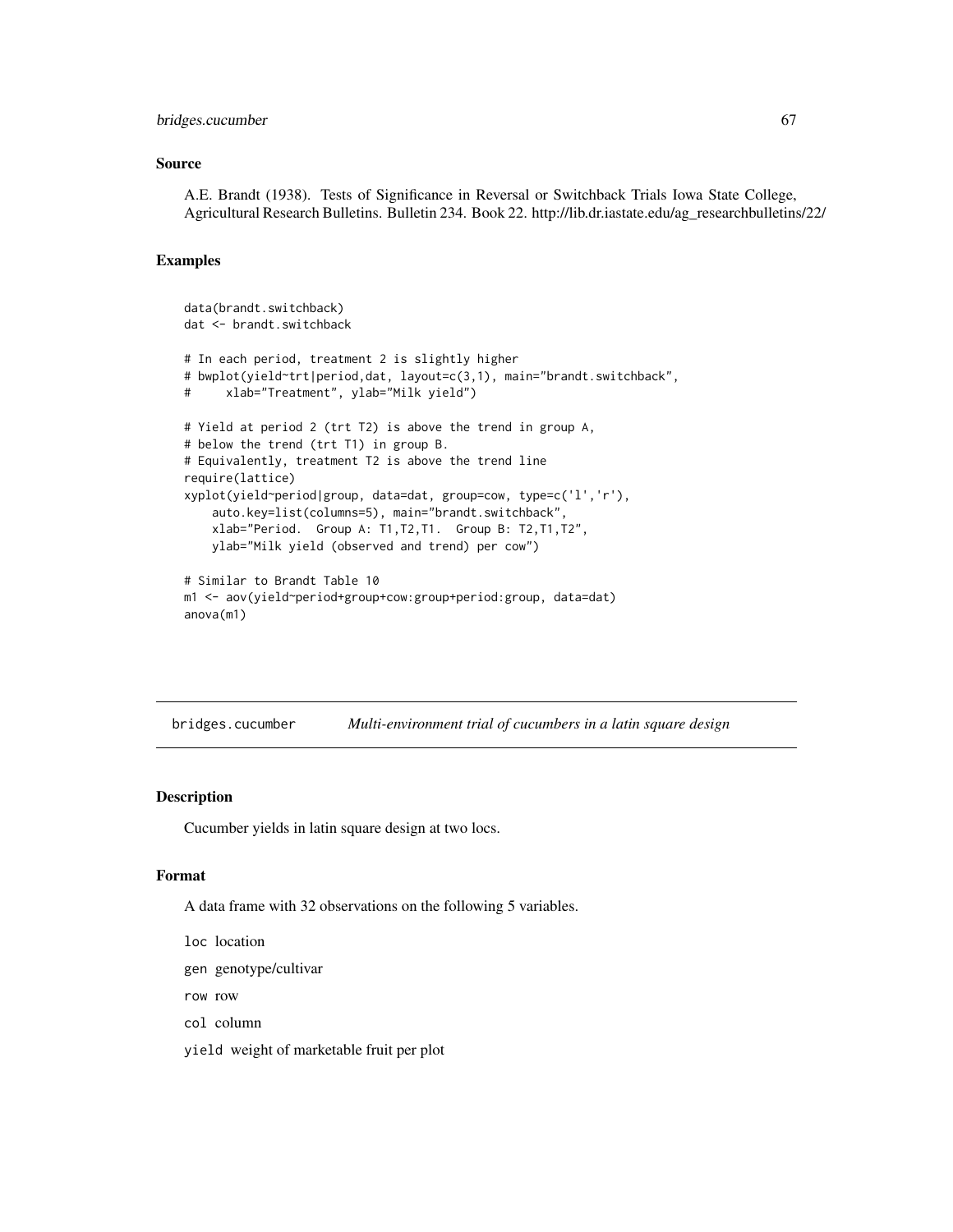Conducted at Clemson University in 1985. four cucumber cultivars were grown in a latin square design at Clemson, SC, and Tifton, GA.

Separate variances are modeled each location.

Plot dimensions are not given.

Bridges (1989) used this data to illustrate fitting a heterogeneous mixed model.

## Source

William Bridges, 1989. Analysis of a plant breeding experiment with heterogeneous variances using mixed model equations. *Applications of mixed models in agriculture and related disciplines, S. Coop. Ser. Bull*, 45–51.

Used with permission of William Bridges.

```
data(bridges.cucumber)
dat <- bridges.cucumber
dat <- transform(dat, rowf=factor(row), colf=factor(col))
if(require(desplot)){
 desplot(yield~col*row|loc, data=dat,
         # aspect unknown
         text=gen, cex=1,
         main="bridges.cucumber")
}
# ----------------------------------------------------------------------------
## Not run:
 # Graphical inference test for heterogenous variances
 require(nullabor)
 # Create a lineup of datasets
 fun <- null_permute("loc")
 dat20 <- lineup(fun, dat, n=20, pos=9)
 # Now plot
 library(lattice)
 bwplot(yield ~ loc|factor(.sample), dat20,
        main="bridges.cucumber - graphical inference")
## End(Not run)
# ----------------------------------------------------------------------------
## Not run:
 # asreml3
 require(asreml)
 ## Random row/col/resid. Same as Bridges 1989, p. 147
```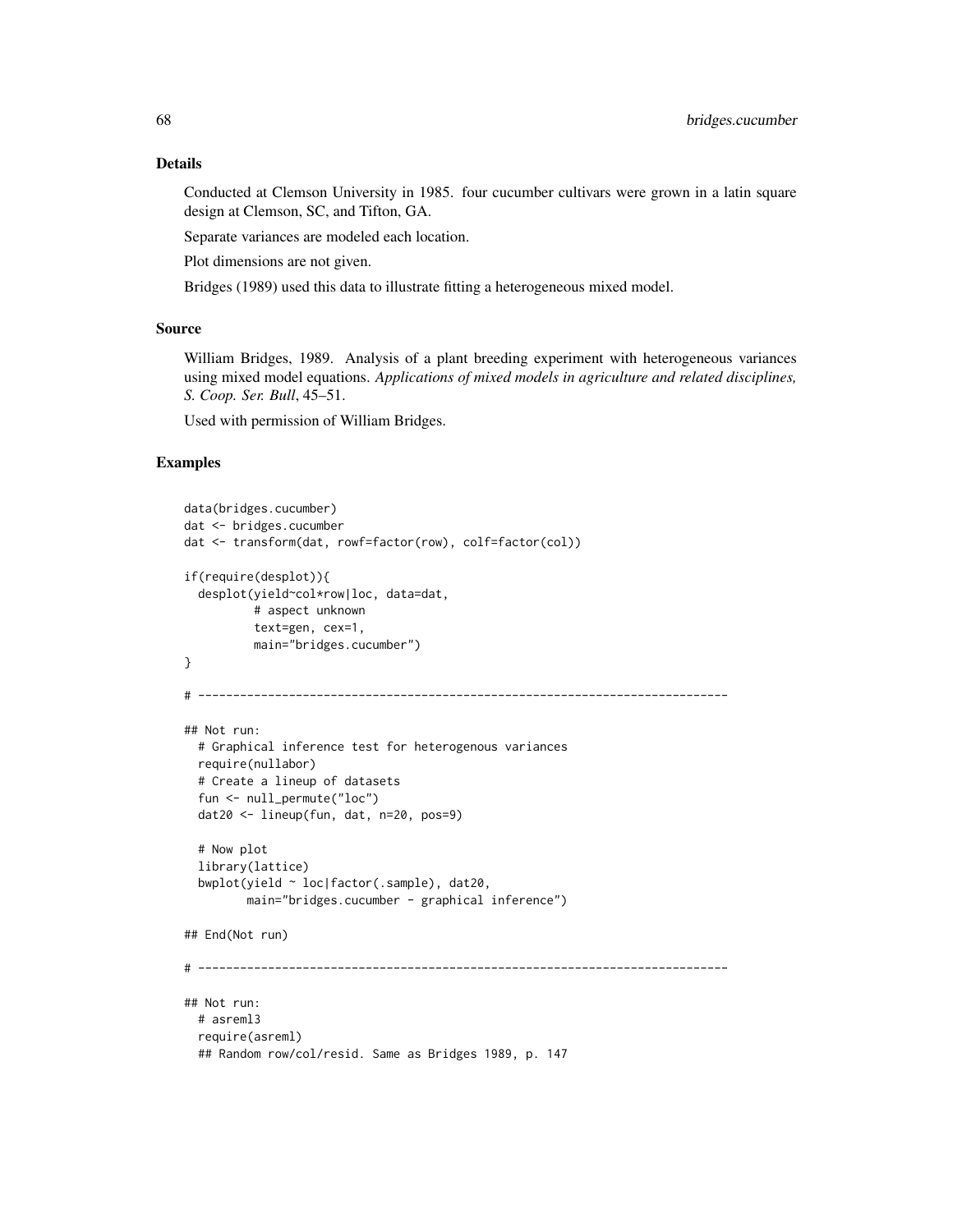```
m1 \leq -\text{asreml}(\text{yield} \sim 1 + \text{gen} + \text{loc} + \text{loc} : \text{gen},random = \sim rowf:loc + colf:loc, data=dat)
 require(lucid)
 vc(m1)
 ## effect component std.error z.ratio constr
 ## rowf:loc!rowf.var 31.62 23.02 1.4 pos
 ## colf:loc!colf.var 18.08 15.32 1.2 pos
 ## R!variance 31.48 12.85 2.4 pos
 ## Random row/col/resid at each loc. Matches p. 147
 m2 < - asreml(yield \sim 1 + gen + loc + loc:gen,
            random = \sim at(loc):rowf + at(loc):colf, data=dat,
            rcov = \text{at}(loc): units)vc(m2)
 ## effect component std.error z.ratio constr
 ## at(loc, Clemson):rowf!rowf.var 32.32 36.58 0.88 pos
 ## at(loc, Tifton):rowf!rowf.var 30.92 28.63 1.1 pos
 ## at(loc, Clemson):colf!colf.var 22.55 28.78 0.78 pos
 ## at(loc, Tifton):colf!colf.var 13.62 14.59 0.93 pos
 ## loc_Clemson!variance 46.85 27.05 1.7 pos
 ## loc_Tifton!variance 16.11 9.299 1.7 pos
 predict(m2, data=dat, classify='loc:gen')$predictions$pvals
 ## loc gen Predicted Std Err Status
 ## Clemson Dasher 45.55 5.043 Estimable
 ## Clemson Guardian 31.62 5.043 Estimable
 ## Clemson Poinsett 21.42 5.043 Estimable
 ## Clemson Sprint 25.95 5.043 Estimable
 ## Tifton Dasher 50.48 3.894 Estimable
 ## Tifton Guardian 38.72 3.894 Estimable
 ## Tifton Poinsett 33.01 3.894 Estimable
 ## Tifton Sprint 39.18 3.894 Estimable
 # Is a heterogeneous model justified? Maybe not.
 m1$loglik
 ## -67.35585
 m2$loglik
 ## -66.35621
## End(Not run)
# ----------------------------------------------------------------------------
## Not run:
 ## require(asreml4)
 ## ## Random row/col/resid. Same as Bridges 1989, p. 147
 ## m1 <- asreml(yield \sim 1 + gen + loc + loc:gen,
 ## random = ~ rowf:loc + colf:loc, data=dat)
 ## require(lucid)
 ## vc(m1)
```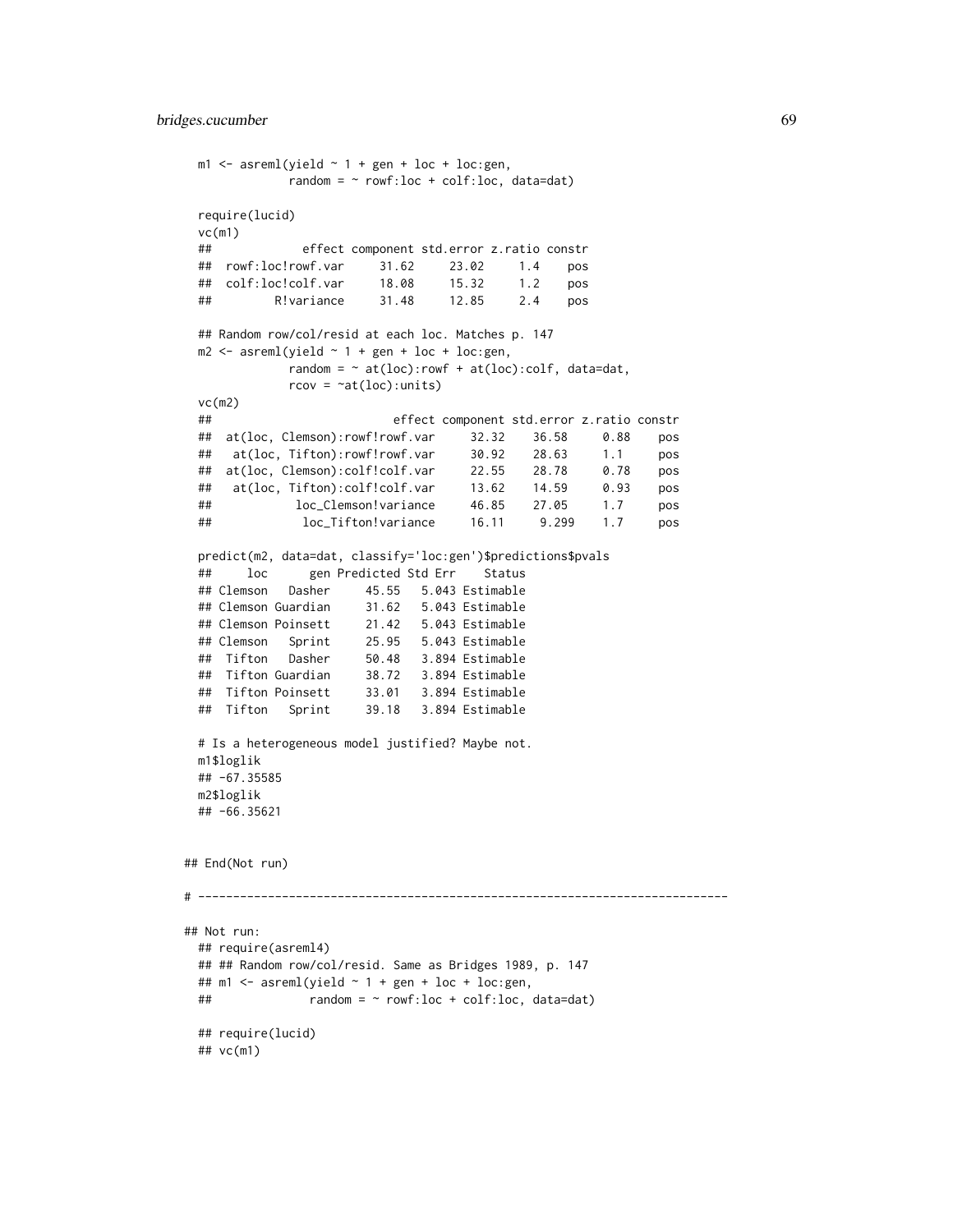```
## ## effect component std.error z.ratio bound
 ## ## rowf:loc 31.62 23.02 1.4 P 0
 ## ## colf:loc 18.08 15.32 1.2 P 0
 ## ## units(R) 31.48 12.85 2.4 P 0
 ## ## Random row/col/resid at each loc. Matches p. 147
 ## m2 < - asreml(yield \sim 1 + gen + loc + loc:gen,
 ## r random = \sim at(loc):rowf + at(loc):colf, data=dat,
 \# \# resid = \sim dsum( \sim units \vertloc))
 ## vc(m2)
 ## ## effect component std.error z.ratio bound
 ## ## at(loc, Clemson):rowf 32.32 36.58 0.88 P 0
 ## ## at(loc, Tifton):rowf 30.92 28.63 1.1 P 0
 ## ## at(loc, Clemson):colf 22.55 28.78 0.78 P 0
 ## ## at(loc, Tifton):colf 13.62 14.59 0.93 P 0
 ## ## loc_Clemson(R) 46.85 27.05 1.7 P 0
 ## ## loc_Tifton(R) 16.11 9.299 1.7 P 0
 ## predict(m2, data=dat, classify='loc:gen')$pvals
 ## ## loc gen predicted.value std.error status
 ## ## 1 Clemson Dasher 45.6 5.04 Estimable
 ## ## 2 Clemson Guardian 31.6 5.04 Estimable
 ## ## 3 Clemson Poinsett 21.4 5.04 Estimable
 ## ## 4 Clemson Sprint 26 5.04 Estimable
 ## ## 5 Tifton Dasher 50.5 3.89 Estimable
 ## ## 6 Tifton Guardian 38.7 3.89 Estimable
 ## ## 7 Tifton Poinsett 33 3.89 Estimable
 ## ## 8 Tifton Sprint 39.2 3.89 Estimable
 ## # Is a heterogeneous model justified? Maybe not.
 ## m1$loglik
 ## ## -67.35585
 ## m2$loglik
 ## ## -66.35621
## End(Not run)
```
broadbalk.wheat *Long term wheat yields on Broadbalk fields at Rothamsted.*

## Description

Long term wheat yields on Broadbalk fields at Rothamsted.

#### Format

A data frame with 1258 observations on the following 4 variables.

year year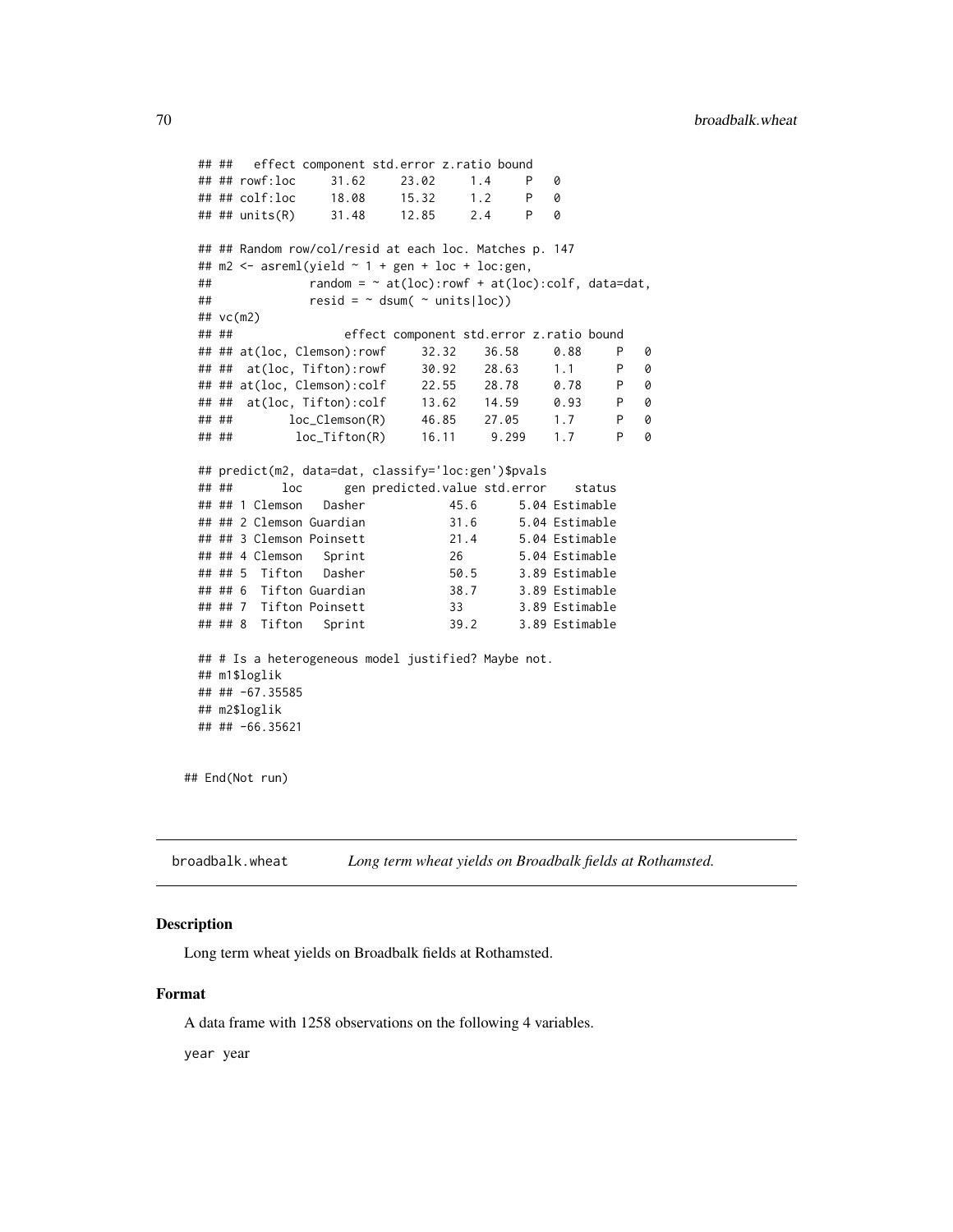plot plot grain grain yield, tonnes straw straw yield, tonnes

#### Details

Rothamsted Experiment station conducted wheat experiments on the Broadbalk Fields beginning in 1844 with data for yields of grain and straw collected from 1852 to 1925. Ronald Fisher was hired to analyze data from the agricultural trials. Organic manures and inorganic fertilizer treatments were applied in various combinations to the plots.

N1 is 48kg, N1.5 is 72kg, N2 is 96kg, N4 is 192kg nitrogen.

- Plot Treatment
- 2b manure
- 3 No fertilizer or manure
- 5 P K Na Mg (No N)
- 6 N1 P K Na Mg
- 7 N2 P K Na Mg
- 8 N3 P K Na Mg
- 9 N1\* P K Na Mg since 1894; 9A and 9B received different treatments 1852-93
- 10 N2
- 11 N2 P
- 12 N2 P Na\*
- 13 N2 P K
- 14 N2 P Mg\*
- 15 N2 P K Na Mg (timing of N application different to other plots, see below)
- 16 N4 P K Na Mg 1852-64; unmanured 1865-83; N2\*P K Na Mg since 1884
- 17 N2 applied in even years; P K Na Mg applied in odd years
- 18 N2 applied in odd years; P K Na Mg applied in even years
- 19 N1.5 P and rape cake 1852-78, 1879-1925 rape cake only

#### Source

D.F. Andrews and A.M. Herzberg. 1985. *Data: A Collection of Problems from Many Fields for the Student and Research Worker*. Springer.

Retrieved from http://lib.stat.cmu.edu/datasets/Andrews/

# References

Broadbalk Winter Wheat Experiment. http://www.era.rothamsted.ac.uk/index.php?area=home&page=index&dataset=4

# Examples

data(broadbalk.wheat) dat <- broadbalk.wheat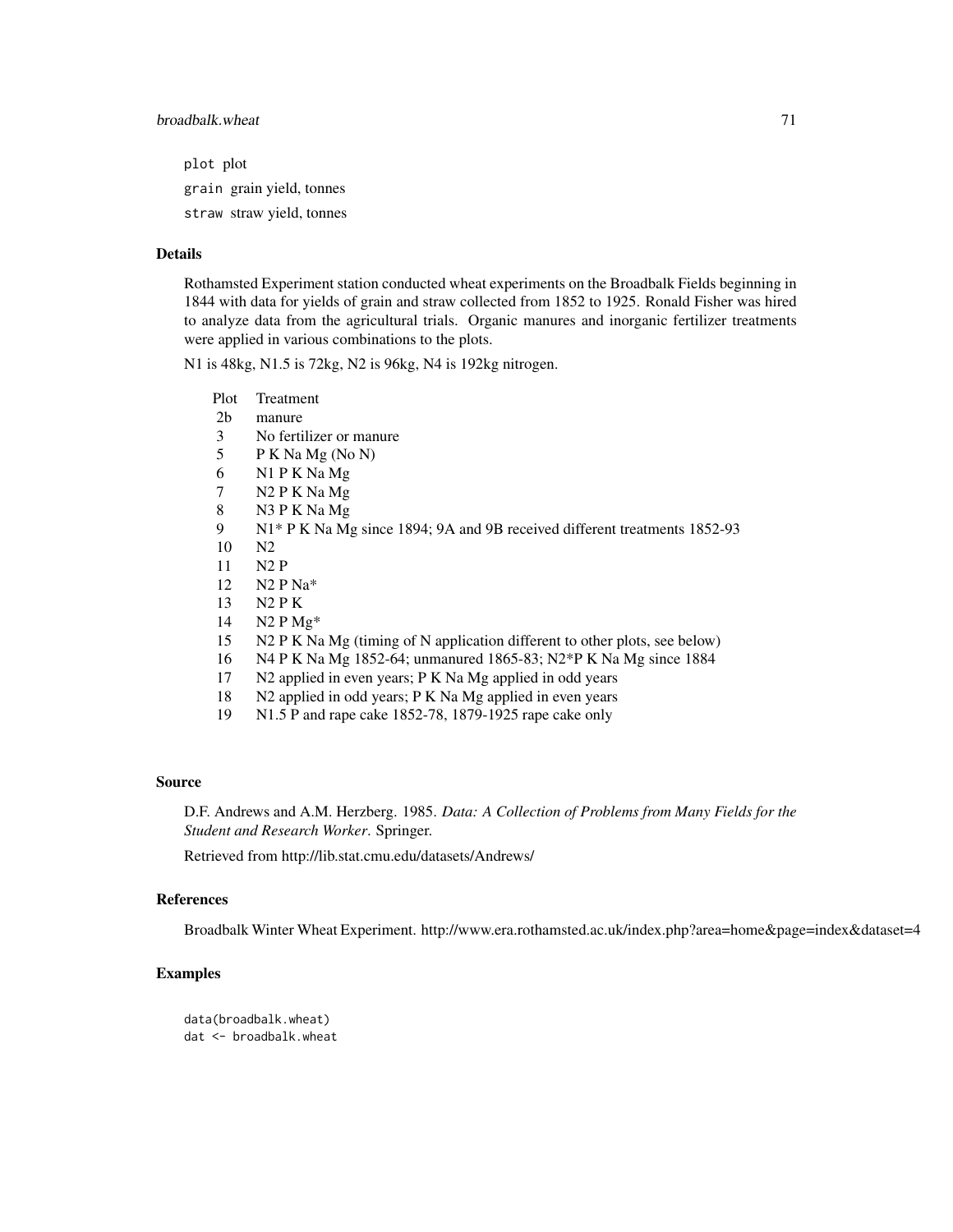```
require(lattice)
## xyplot(grain~straw|plot, dat, type=c('p','smooth'), as.table=TRUE,
## main="broadbalk.wheat")
xyplot(grain~year|plot, dat, type=c('p','smooth'), as.table=TRUE,
      main="broadbalk.wheat") # yields are decreasing
# See the treatment descriptions to understand the patterns
redblue <- colorRampPalette(c("firebrick", "lightgray", "#375997"))
levelplot(grain~year*plot, dat, main="broadbalk.wheat: Grain", col.regions=redblue)
```
burgueno.alpha *Incomplete block alpha design*

#### Description

Incomplete block alpha design

## Usage

```
data("burgueno.alpha")
```
#### Format

A data frame with 48 observations on the following 6 variables.

rep rep, 3 levels block block, 12 levels row row col column

gen genotype, 16 levels

yield yield, numeric

#### Details

A field experiment with 3 reps, 4 blocks per rep, laid out as an alpha design.

The plot size is not given.

# Source

J Burgueno, A Cadena, J Crossa, M Banziger, A Gilmour, B Cullis. 2000. *User's guide for spatial analysis of field variety trials using ASREML*. CIMMYT. https://books.google.com/books?id=PR\_tYCFyLCYC&pg=PA1

Electronic version of the data obtained from CropStat software.

Used with permission of Juan Burgueno.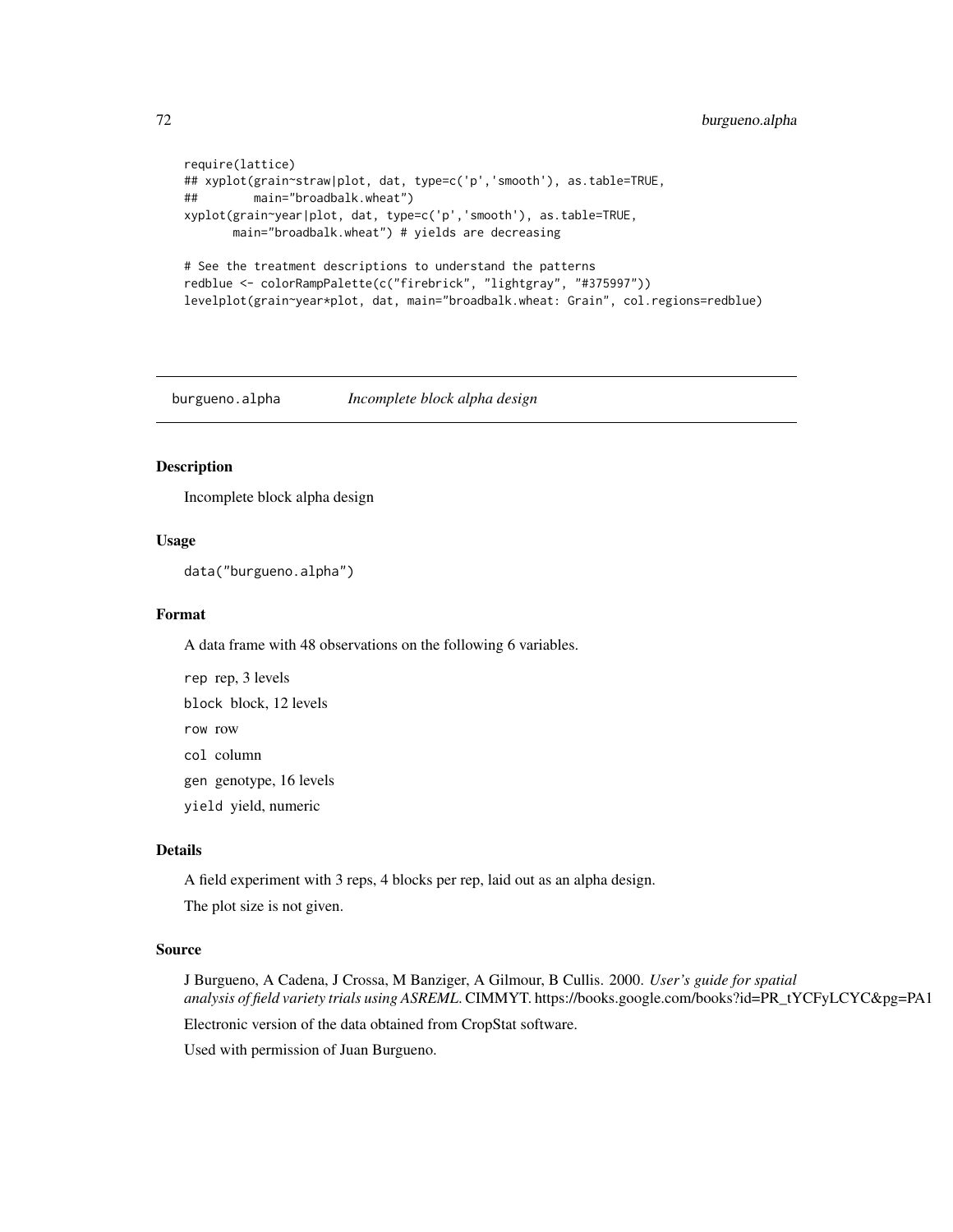# burgueno.alpha 73

```
data(burgueno.alpha)
dat <- burgueno.alpha
if(require(desplot)){
 desplot(yield~col*row, dat,
         out1=rep, out2=block, # aspect unknown
         text=gen, cex=1,shorten="none",
         main='burgueno.alpha')
}
## Not run:
 require(lme4)
 require(lucid)
 # Inc block model
 m0 <- lmer(yield ~ gen + (1|rep/block), data=dat)
 vc(m0) # Matches Burgueno p. 26
 ## grp var1 var2 vcov sdcor
 ## block:rep (Intercept) <NA> 86900 294.8
 ## rep (Intercept) <NA> 200900 448.2
 ## Residual <NA> <NA> 133200 365
## End(Not run)
# ----------------------------------------------------------------------------
## Not run:
 # asreml3
 require(asreml)
 dat <- transform(dat, xf=factor(col), yf=factor(row))
 dat <- dat[order(dat$xf, dat$yf),]
 # Sequence of models on page 36
 m1 <- asreml(yield ~ gen, data=dat)
 m1$loglik # -232.13
 m2 \leq -\text{asreml}(\text{yield} \sim \text{gen}, \text{data=dat},random = ~ rep)
 m2$loglik # -223.48
 # Inc Block model
 m3 <- asreml(yield ~ gen, data=dat,
              random = \sim rep/block)
 m3$loglik # -221.42
 m3$coef$fixed # Matches solution on p. 27
 # AR1xAR1 model
 m4 \leq asreml(yield \sim 1 + gen, data=dat,
```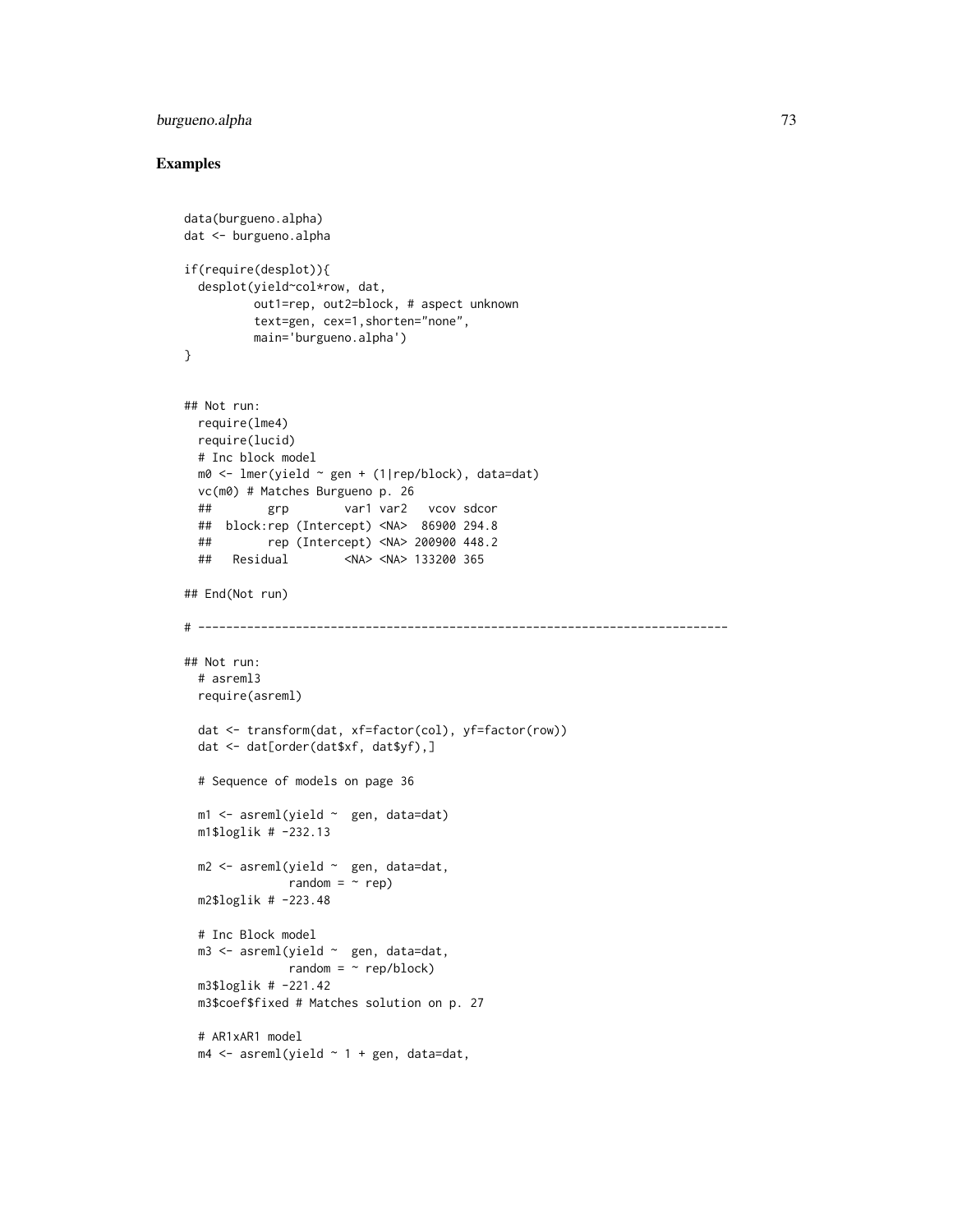```
rcov = \text{var1}(xf):ar1(yf))m4$loglik # -221.47
 plot(variogram(m4), main="burgueno.alpha") # Figure 1
 m5 <- asreml(yield \sim 1 + gen, data=dat,
               random= \sim yf, rcov = \simar1(xf):ar1(yf))
 m5$loglik # -220.07
 m6 \leq asreml(yield \sim 1 + gen + pol(yf,-2), data=dat,
               rcov = \text{var1}(xf):ar1(yf))m6$loglik # -204.64 vs. 203.69
 m7 < - asreml(yield \sim 1 + gen + lin(yf), data=dat,
               random= \sim spl(yf), rcov = \simar1(xf):ar1(yf))
 m7$loglik # -212.51
 m8 \leq asreml(yield \sim 1 + gen + lin(yf), data=dat,
               random= \sim spl(yf))
 m8$loglik # -213.91
 # Polynomial model with predictions
 m9 \le - asreml(yield \sim 1 + gen + pol(yf,-2) + pol(xf,-2), data=dat,
               random= \sim spl(yf), rcov = \simar1(xf):ar1(yf))
 m9$loglik # -191.44 vs -189.61
 #p9 <- predict(m9, classify="gen:xf:yf", levels=list(xf=1,yf=1))
 #p9$predictions
 m10 <- asreml(yield \sim 1 + gen + lin(yf)+lin(xf), data=dat,
                rcov = \text{var1}(xf):ar1(yf))m10$loglik # -211.56
 m11 <- asreml(yield \sim 1 + gen + lin(yf)+lin(xf), data=dat,
                random= \sim spl(yf), rcov = \simar1(xf):ar1(yf))
 m11$loglik # -208.90
 m12 <- asreml(yield \sim 1 + gen + lin(yf)+lin(xf), data=dat,
                random= \sim spl(yf)+spl(xf), rcov = \simar1(xf):ar1(yf))
 m12$loglik # -206.82
 m13 <- asreml(yield \sim 1 + gen + lin(yf)+lin(xf), data=dat,
                random= ~\sim spl(yf)+spl(xf))
 m13$loglik # -207.52
## End(Not run)
# ----------------------------------------------------------------------------
## Not run:
 ## require(asreml4)
 ## dat <- transform(dat, xf=factor(col), yf=factor(row))
 ## dat <- dat[order(dat$xf, dat$yf),]
```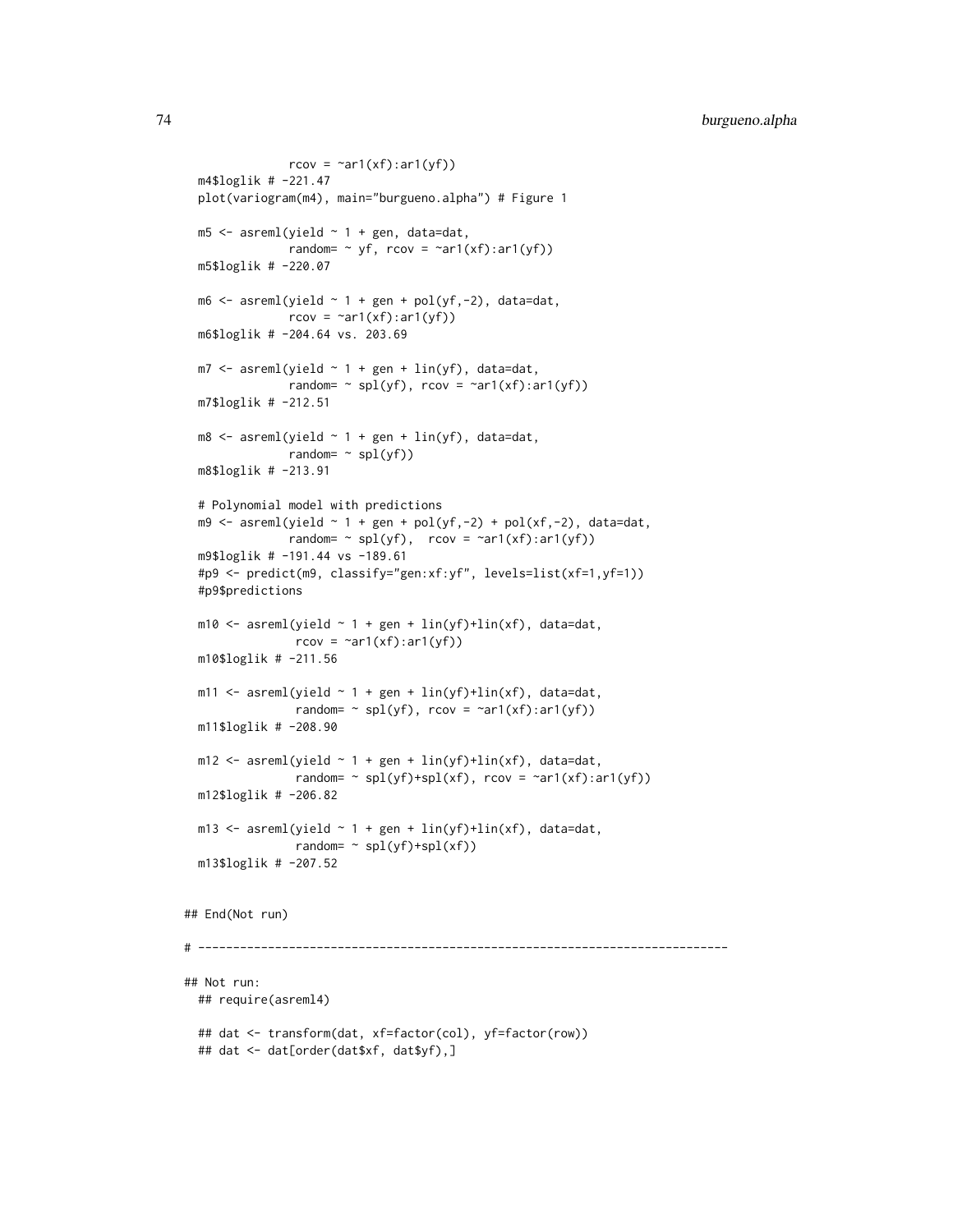```
## # Sequence of models on page 36
## m1 <- asreml(yield ~ gen, data=dat)
## m1$loglik # -232.13
## m2 <- asreml(yield ~ gen, data=dat,
\# \# random = \sim rep)
## m2$loglik # -223.48
## # Inc Block model
## m3 <- asreml(yield ~ gen, data=dat,
\# \# \qquad \qquad \qquad \qquad \qquad \qquad \qquad \qquad \qquad \qquad \qquad \qquad \qquad \qquad \qquad \qquad \qquad \qquad \qquad \qquad \qquad \qquad \qquad \qquad \qquad \qquad \qquad \qquad \qquad \qquad \qquad \qquad \qquad \qquad \qquad ## m3$loglik # -221.42
## m3$coef$fixed # Matches solution on p. 27
## # AR1xAR1 model
## m4 <- asreml(yield ~ 1 + gen, data=dat,
## resid = \text{var1}(xf):ar1(yf))## m4$loglik # -221.47
## plot(varioGram(m4), main="burgueno.alpha") # Figure 1
## m5 <- asreml(yield ~ 1 + gen, data=dat,
## random= \sim yf, resid = \simar1(xf):ar1(yf))
## m5$loglik # -220.07
## m6 <- asreml(yield \sim 1 + gen + pol(yf,-2), data=dat,
## resid = \text{var1}(xf):ar1(yf))## m6$loglik # -204.64 vs. 203.69
## m7 <- asreml(yield ~ 1 + gen + lin(yf), data=dat,
## random= \sim spl(yf), resid = \simar1(xf):ar1(yf))
## m7$loglik # -212.51
## m8 <- asreml(yield \sim 1 + gen + lin(yf), data=dat,
\# \# \qquad \qquad \qquad \qquad \qquad \qquad \qquad \qquad \qquad \qquad \qquad \qquad \qquad \qquad \qquad \qquad \qquad \qquad \qquad \qquad \qquad \qquad \qquad \qquad \qquad \qquad \qquad \qquad \qquad \qquad \qquad \qquad \qquad \qquad \qquad ## m8$loglik # -213.91
## # Polynomial model with predictions
## m9 <- asreml(yield \sim 1 + gen + pol(yf,-2) + pol(xf,-2), data=dat,
\# \# \qquad \qquad \qquad \qquad \qquad \qquad \qquad \qquad \qquad \qquad \qquad \qquad \qquad \qquad \qquad \qquad \qquad \qquad \qquad \qquad \qquad \qquad \qquad \qquad \qquad \qquad \qquad \qquad \qquad \qquad \qquad \qquad \qquad \qquad \qquad ## resid = \text{var1}(xf):ar1(yf))## m9 <- update(m9)
## m9$loglik # -191.44 vs -189.61
## p9 <- predict(m9, classify="gen:xf:yf", levels=list(xf=1,yf=1))
## p9
## m10 <- asreml(yield \sim 1 + gen + lin(yf)+lin(xf), data=dat,
\# \qquad resid = \text{var1}(xf):\text{ar1}(yf))## m10$loglik # -211.56
## m11 <- asreml(yield ~ 1 + gen + lin(yf)+lin(xf), data=dat,
\# \# random= \sim spl(yf),
```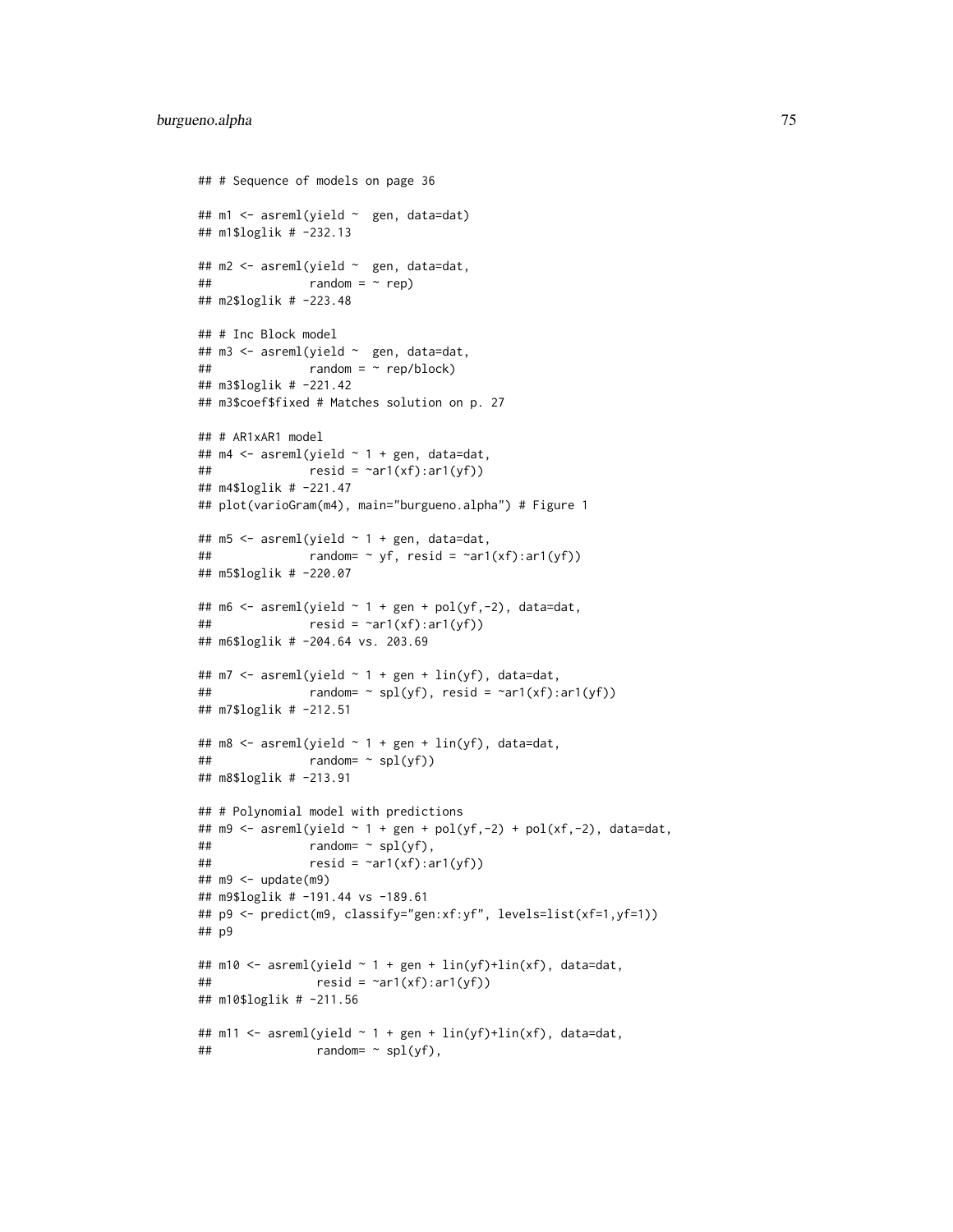```
## resid = \text{var1}(xf):ar1(yf))## m11$loglik # -208.90
## m12 <- asreml(yield ~ 1 + gen + lin(yf)+lin(xf), data=dat,
\# \# \qquad \qquad \qquad \qquad \qquad \qquad \qquad \qquad \qquad \qquad \qquad \qquad \qquad \qquad \qquad \qquad \qquad \qquad \qquad \qquad \qquad \qquad \qquad \qquad \qquad \qquad \qquad \qquad \qquad \qquad \qquad \qquad \qquad \qquad \qquad ## resid = \text{var1}(xf):ar1(yf))## m12$loglik # -206.82
## m13 <- asreml(yield \sim 1 + gen + lin(yf)+lin(xf), data=dat,
\# \# \qquad \qquad \qquad \qquad \qquad \qquad \qquad \qquad \qquad \qquad \qquad \qquad \qquad \qquad \qquad \qquad \qquad \qquad \qquad \qquad \qquad \qquad \qquad \qquad \qquad \qquad \qquad \qquad \qquad \qquad \qquad \qquad \qquad \qquad \qquad ## m13$loglik # -207.52
```
## End(Not run)

burgueno.rowcol *Row-column design*

## Description

Row-column design

## Usage

data("burgueno.rowcol")

# Format

A data frame with 128 observations on the following 5 variables.

rep rep, 2 levels row row col column gen genotype, 64 levels yield yield, tons/ha

# Details

A field experiment with two contiguous replicates in 8 rows, 16 columns. The plot size is not given.

## Source

J Burgueno, A Cadena, J Crossa, M Banziger, A Gilmour, B Cullis. 2000. *User's guide for spatial analysis of field variety trials using ASREML*. CIMMYT.

Electronic version of the data obtained from CropStat software.

Used with permission of Juan Burgueno.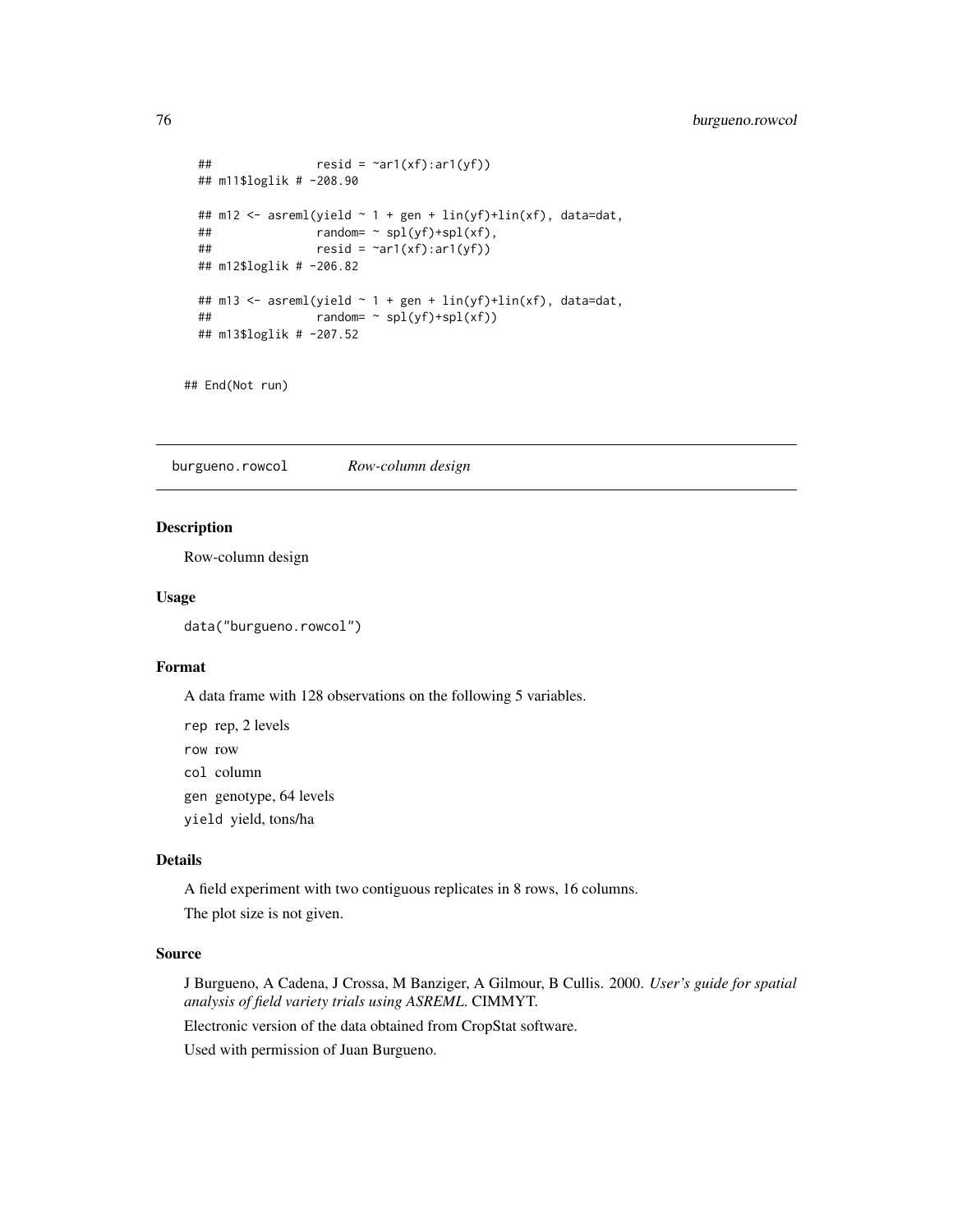# burgueno.rowcol 77

```
data(burgueno.rowcol)
dat <- burgueno.rowcol
# Two contiguous reps in 8 rows, 16 columns
if(require(desplot)){
 desplot(yield ~ col*row, data=dat,
         out1=rep, # aspect unknown
         text=gen, shorten="none", cex=.75,
         main="burgueno.rowcol")
}
## Not run:
 require(lme4)
 require(lucid)
 # Random rep, row and col within rep
 m1 <- lmer(yield \sim gen + (1|rep) + (1|rep:row) + (1|rep:col), data=dat)
 vc(m1) # Match components of Burgueno p. 40
 ## grp var1 var2 vcov sdcor
 ## rep:col (Intercept) <NA> 0.2189 0.4679
 ## rep:row (Intercept) <NA> 0.1646 0.4057
 ## rep (Intercept) <NA> 0.1916 0.4378
 ## Residual <NA> <NA> 0.1796 0.4238
## End(Not run)
# ----------------------------------------------------------------------------
## Not run:
 # asreml3
 require(asreml)
 # AR1 x AR1 with linear row/col effects, random spline row/col
 dat <- transform(dat, xf=factor(col), yf=factor(row))
 dat <- dat[order(dat$xf,dat$yf),]
 m2 \leq -\text{asreml}(\text{yield} \sim \text{gen} + \text{lin}(\text{yf}) + \text{lin}(\text{xf}), \text{data}= \text{dat},random = \sim spl(yf) + spl(xf),
              rcov = \sim ar1(xf):ar1(yf)m2 <- update(m2) # More iterations
 # Scaling of spl components has changed in asreml from old versions
 require(lucid)
 vc(m2) # Match Burgueno p. 42
 ## effect component std.error z.ratio constr
 ## spl(yf) 0.09077 0.08252 1.1 pos
 ## spl(xf) 0.08108 0.0821 0.99 pos
 ## R!variance 0.1482 0.03119 4.8 pos
 ## R!xf.cor 0.1152 0.2269 0.51 uncon
 ## R!yf.cor 0.009436 0.2414 0.039 uncon
 ## plot(variogram(m2), main="burgueno.rowcol")
```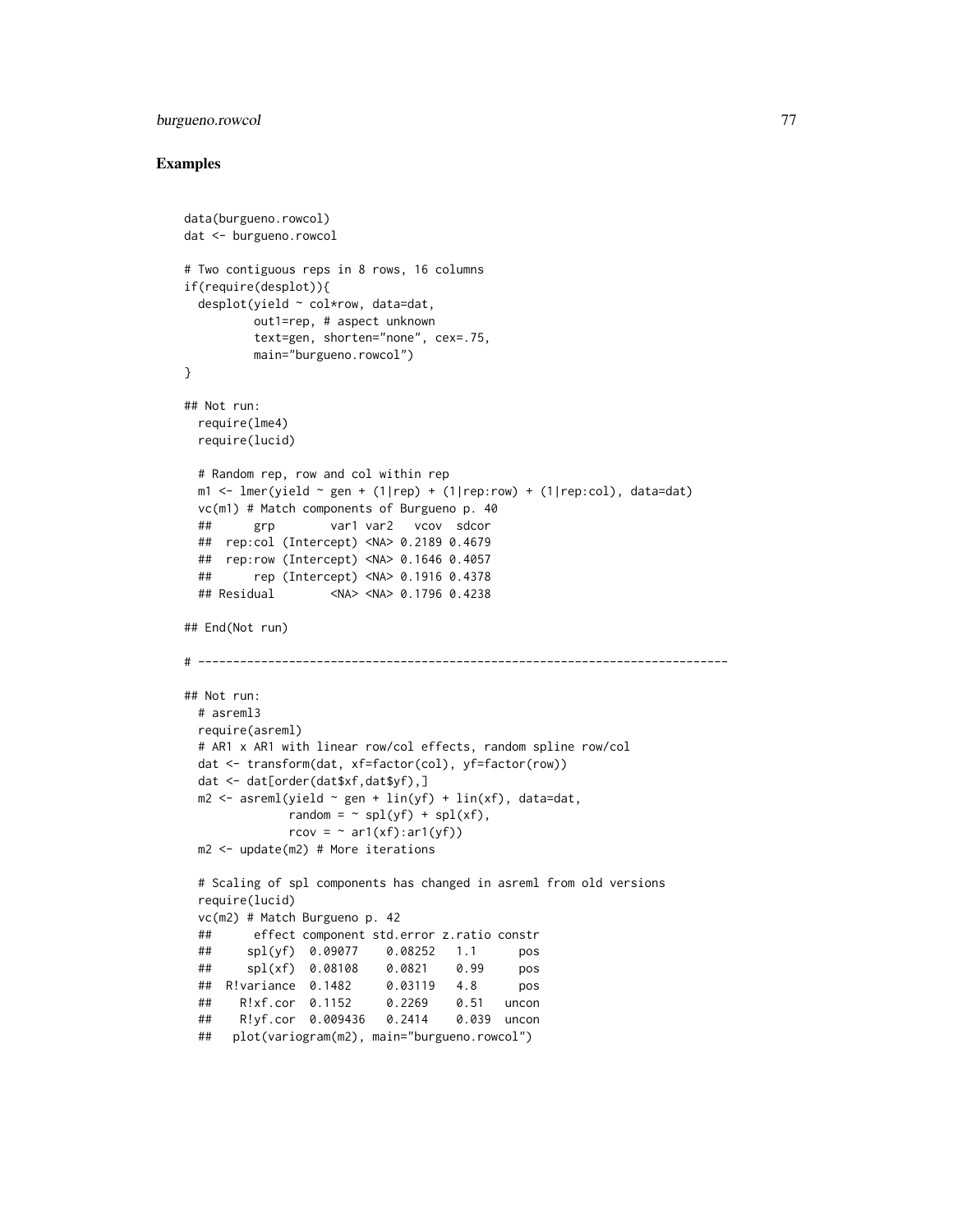```
## End(Not run)
# ----------------------------------------------------------------------------
## Not run:
 ## require(asreml4)
 ## # AR1 x AR1 with linear row/col effects, random spline row/col
 ## dat <- transform(dat, xf=factor(col), yf=factor(row))
 ## dat <- dat[order(dat$xf,dat$yf),]
 ## m2 <- asreml(yield ~ gen + lin(yf) + lin(xf), data=dat,
 ## \text{random} = \text{N} \cdot \text{spl(yf)} + \text{spl(xf)},## resid = \sim ar1(xf):ar1(yf)## m2 <- update(m2) # More iterations
 ## # Scaling of spl components has changed in asreml from old versions
 ## require(lucid)
 ## vc(m2) # Match Burgueno p. 42
 ## ## effect component std.error z.ratio bound
 ## ## spl(yf) 0.09077 0.08252 1.1 P 0
 ## ## spl(xf) 0.08107 0.08209 0.99 P 0
 ## ## xf:yf(R) 0.1482 0.03119 4.8 P 0
 ## ## xf:yf!xf!cor 0.1152 0.2269 0.51 U 0.1
 ## ## xf:yf!yf!cor 0.009467 0.2414 0.039 U 0.9
 ## plot(varioGram(m2), main="burgueno.rowcol")
## End(Not run)
```
burgueno.unreplicated *Field experiment with unreplicated genotypes plus one repeated check.*

## Description

Field experiment with unreplicated genotypes plus one repeated check.

# Usage

```
data("burgueno.unreplicated")
```
## Format

A data frame with 434 observations on the following 4 variables.

gen genotype, 281 levels

col column

row row

yield yield, tons/ha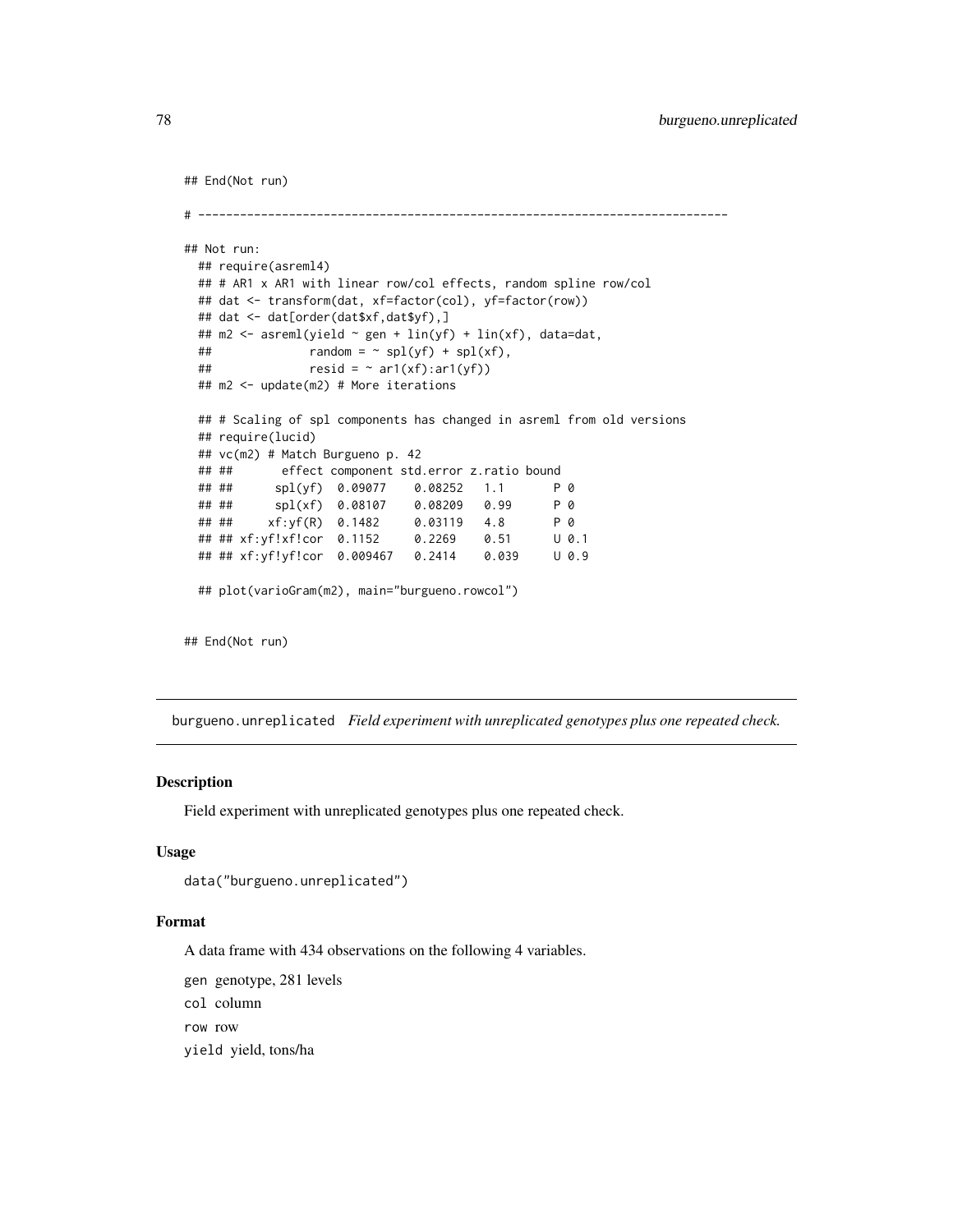# Details

A field experiment with 280 new genotypes. A check genotype is planted in every 4th column. The plot size is not given.

## Source

J Burgueno, A Cadena, J Crossa, M Banziger, A Gilmour, B Cullis. 2000. *User's guide for spatial analysis of field variety trials using ASREML*. CIMMYT.

Electronic version of the data obtained from CropStat software.

Used with permission of Juan Burgueno.

```
data(burgueno.unreplicated)
dat <- burgueno.unreplicated
# Define a 'check' variable for colors
dat$check <- ifelse(dat$gen=="G000", 2, 1)
# Every fourth column is the 'check' genotype
if(require(desplot)){
 desplot(yield ~ col*row, data=dat,
          col=check, num=gen, #text=gen, cex=.3, # aspect unknown
          main="burgueno.unreplicated")
}
# ----------------------------------------------------------------------------
## Not run:
 # asreml3
 require(asreml)
 require(lucid)
 # AR1 x AR1 with random genotypes
 dat <- transform(dat, xf=factor(col), yf=factor(row))
 dat <- dat[order(dat$xf,dat$yf),]
 m2 \leq -\text{asreml}(\text{yield} \sim 1, \text{ data}= \text{dat}, \text{ random} = \sim \text{gen},rcov = \sim ar1(xf):ar1(yf)vc(m2)
 # Note the strong saw-tooth pattern in the variogram. Seems to
 # be column effects.
 plot(variogram(m2), xlim=c(0,15), ylim=c(0,9), zlim=c(0,0.5),
       main="burgueno.unreplicated - AR1xAR1")
 # library(lattice) # Show how odd columns are high
 # bwplot(resid(m2) ~ col, data=dat, horizontal=FALSE)
 # Define an even/odd column factor as fixed effect
 # dat$oddcol <- factor(dat$col
 # The modulus operator throws a bug, so do it the hard way.
 dat$oddcol <- factor(dat$col - floor(dat$col / 2) *2 )
```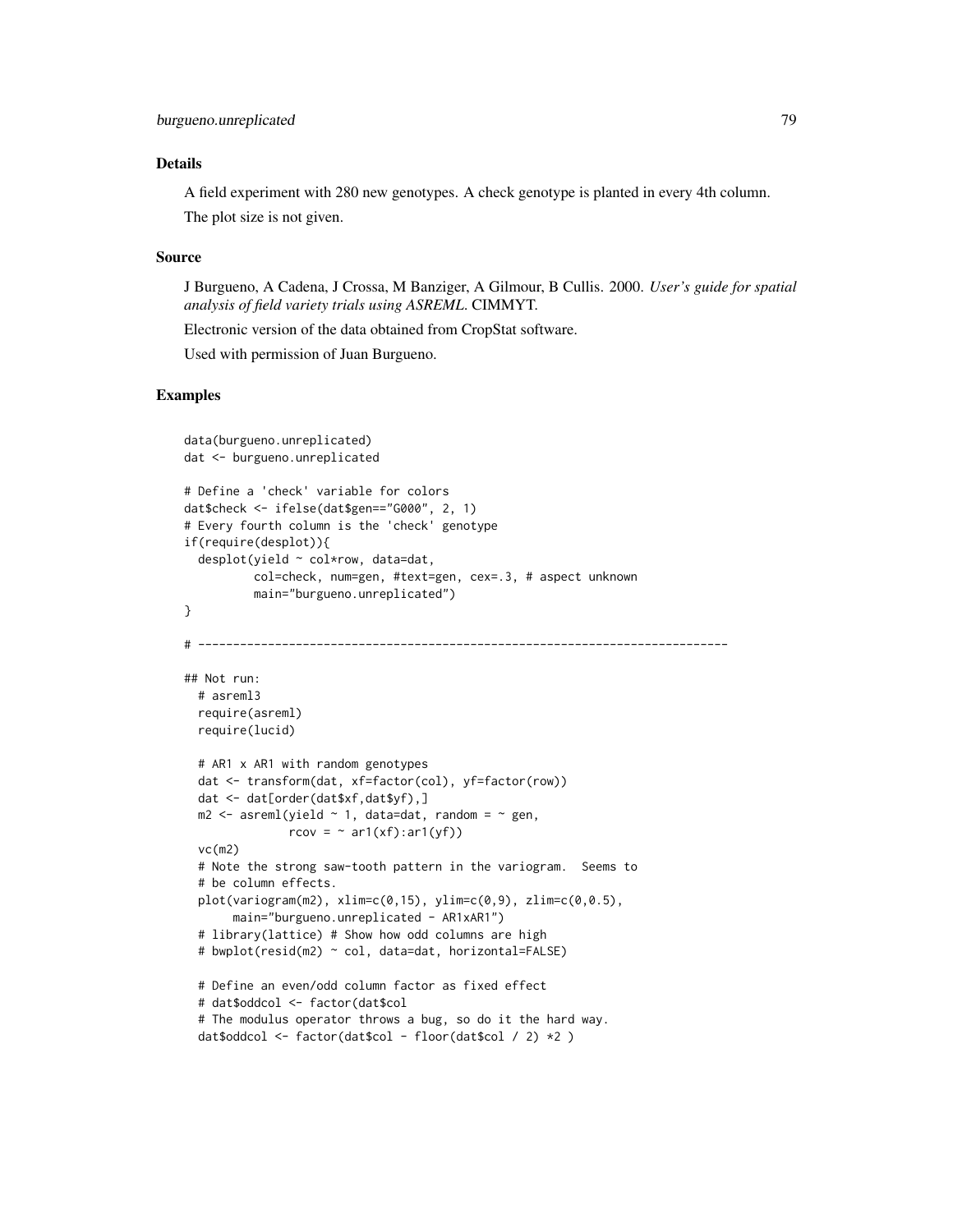```
m3 \le update(m2, yield \sim 1 + oddcol)
 m3$loglik # Matches Burgueno table 3, line 3
 plot(variogram(m3), xlim=c(0,15), ylim=c(0,9), zlim=c(0,0.5),
      main="burgueno.unreplicated - AR1xAR1 + Even/Odd")
 # Much better-looking variogram
## End(Not run)
# ----------------------------------------------------------------------------
## Not run:
 ## require(asreml4)
 ## require(lucid)
 ## # AR1 x AR1 with random genotypes
 ## dat <- transform(dat, xf=factor(col), yf=factor(row))
 ## dat <- dat[order(dat$xf,dat$yf),]
 ## m2 <- asreml(yield \sim 1, data=dat, random = \sim gen,
 ## resid = \sim ar1(xf):ar1(yf))## vc(m2)
 ## ## effect component std.error z.ratio bound
 ## ## gen 0.9122 0.127 7.2 P 0
 ## ## xf:yf(R) 0.4993 0.05601 8.9 P 0
 ## ## xf:yf!xf!cor -0.2431 0.09156 -2.7 U 0
 ## ## xf:yf!yf!cor 0.1255 0.07057 1.8 U 0.1
 ## # Note the strong saw-tooth pattern in the variogram. Seems to
 ## # be column effects.
 ## plot(varioGram(m2), xlim=c(0,15), ylim=c(0,9), zlim=c(0,0.5),
 ## main="burgueno.unreplicated - AR1xAR1")
 ## # library(lattice) # Show how odd columns are high
 ## # bwplot(resid(m2) ~ col, data=dat, horizontal=FALSE)
 ## # Define an even/odd column factor as fixed effect
 ## # dat$oddcol <- factor(dat$col
 ## # The modulus operator throws a bug, so do it the hard way.
 ## dat$oddcol <- factor(dat$col - floor(dat$col / 2) *2 )
 ## m3 \leq update(m2, yield \sim 1 + oddcol)
 ## m3$loglik # Matches Burgueno table 3, line 3
 ## plot(varioGram(m3), xlim=c(0,15), ylim=c(0,9), zlim=c(0,0.5),
 ## main="burgueno.unreplicated - AR1xAR1 + Even/Odd")
 ## # Much better-looking variogram
## End(Not run)
```
butron.maize *Multi-environment trial of maize with pedigrees*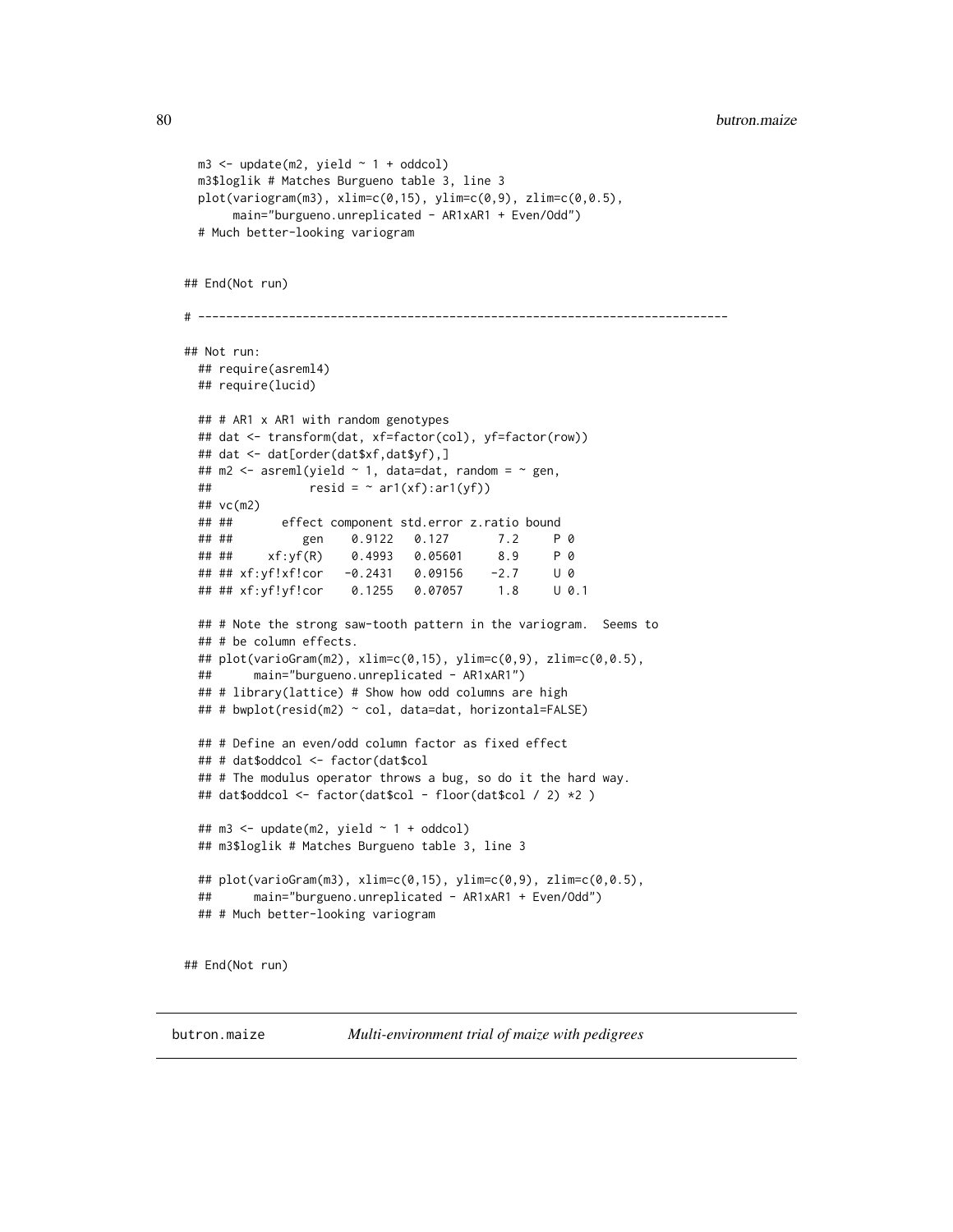#### butron.maize 81

## Description

Maize yields in a multi-environment trial. Pedigree included.

#### Format

A data frame with 245 observations on the following 5 variables.

gen genotype male male parent female female parnet env environment yield yield, Mg/ha

# Details

Ten inbreds were crossed to produce a diallel without reciprocals. The 45 F1 crosses were evaluated along with 4 checks in a triple-lattice 7x7 design. Pink stem borer infestation was natural.

Experiments were performed in 1995 and 1996 at three sites in northwestern Spain: Pontevedra (42 deg 24 min N, 8 deg 38 min W, 20 m over sea), Pontecaldelas (42 deg 23 N, 8 min 32 W, 300 m above sea), Ribadumia (42 deg 30 N, 8 min 46 W, 50 m above sea).

A two-letter location code and the year are concatenated to define the environment.

The average number of larvae per plant in each environment:

| Env  | Larvae |
|------|--------|
| pc95 | 0.54   |
| pc96 | 0.91   |
| ri96 | 1.78   |
| pv95 | 2.62   |
| pv96 | 3.35   |

#### Source

Butron, A and Velasco, P and Ord\'as, A and Malvar, RA. 2004. Yield evaluation of maize cultivars across environments with different levels of pink stem borer infestation. *Crop science*, 44, 741-747. http://doi.org/10.2135/cropsci2004.7410

Used with permission of Ana Butron.

## Examples

```
data(butron.maize)
dat <- butron.maize
# ----------------------------------------------------------------------------
```
if(require(reshape2)){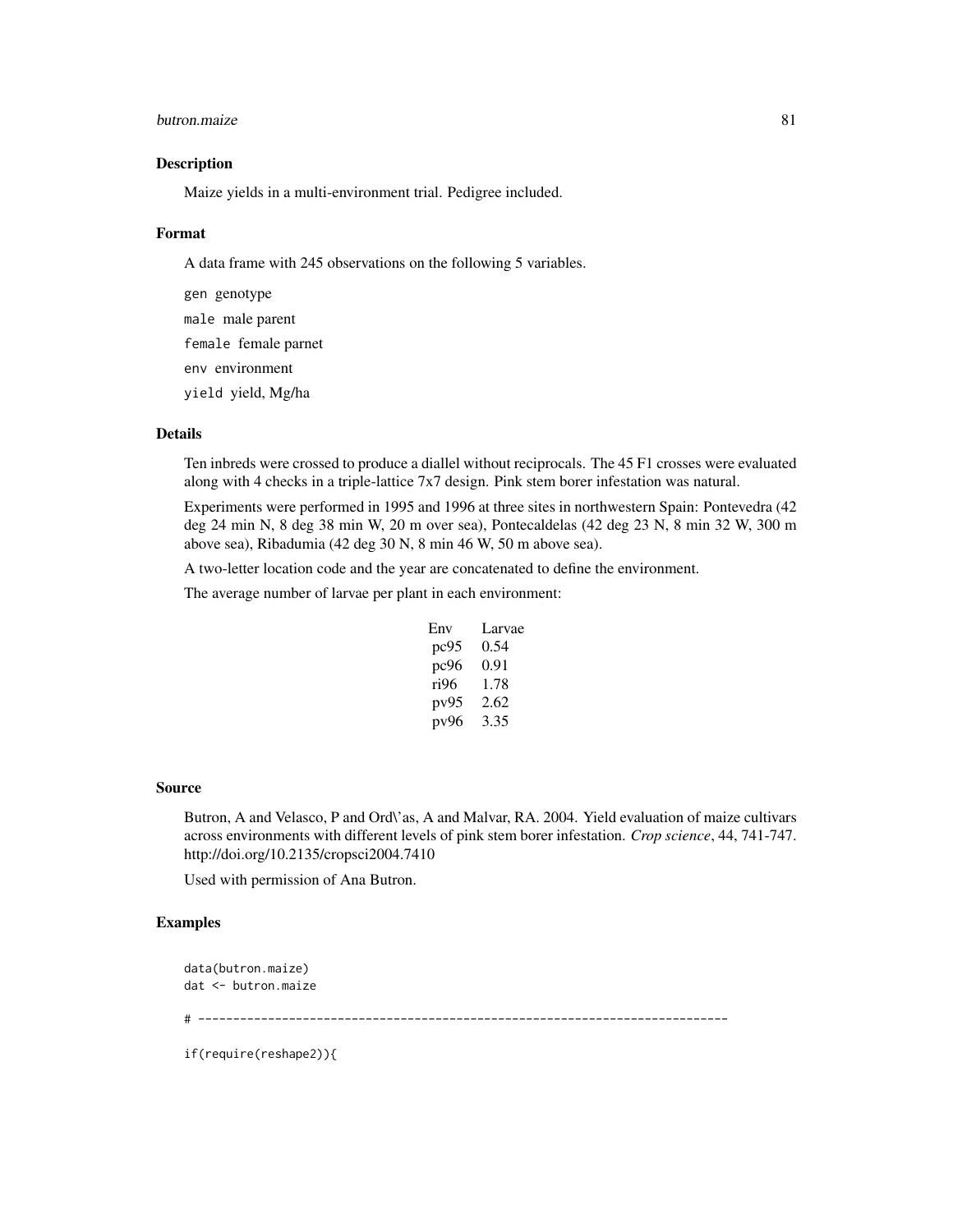```
mat <- acast(dat, gen~env, value.var='yield')
 mat <- sweep(mat, 2, colMeans(mat))
 mat.svd <- svd(mat)
 # Calculate PC1 and PC2 scores as in Table 4 of Butron
 # Comment out to keep Rcmd check from choking on '%*%'
 # round(mat.svd$u[,1:2] %*% diag(sqrt(mat.svd$d[1:2])) %*% diag(c(-1,1)),3)
 biplot(princomp(mat), main="butron.maize", cex=.7) # Figure 1 of Butron
}
# ----------------------------------------------------------------------------
## Not run:
 # Here we see if including pedigree information is helpful for a
 # multi-environment model
 # Including the pedigree provided little benefit
 # Create the pedigree
 ped <- dat[, c('gen','male','female')]
 ped <- ped[!duplicated(ped),] # remove duplicates
 unip <- unique(c(ped$male, ped$female)) # Unique parents
 unip <- unip[!is.na(unip)]
 # We have to define parents at the TOP of the pedigree
 ped <- rbind(data.frame(gen=c("Dent","Flint"), # genetic groups
                           male=c(0,0),
                           female=c(0,0)),
               data.frame(gen=c("A509","A637","A661","CM105","EP28",
                                 "EP31","EP42","F7","PB60","Z77016"),
                           male=rep(c('Dent','Flint'),each=5),
                           female=rep(c('Dent','Flint'),each=5)),
               ped)
 ped[is.na(ped$male),'male'] <- 0
 ped[is.na(ped$female),'female'] <- 0
 # View the pedigree. Can't use kinship2 ... plants can be both male/female
 # Not the best view...too much overplotting
 require(synbreed)
 pe <- with(ped[1:57,], create.pedigree(gen, male, female, gener=NULL))
 windows(9,6)
 synbreed::plot.pedigree(pe, vertex.size=10, vertex.label.cex=.5, asp=.5) #
## End(Not run)
# ----------------------------------------------------------------------------
## Not run:
 # asreml3
 require(asreml)
 ped.ainv <- asreml.Ainverse(ped)$ginv
 m0 \leq -\text{asreml}(\text{yield} \sim 1+\text{env}, \text{random} = \sim \text{gen}, \text{data}=dat)m1 < - asreml(yield \sim 1+env, random = \sim ped(gen), ginverse=list(gen=ped.ainv), data=dat)
```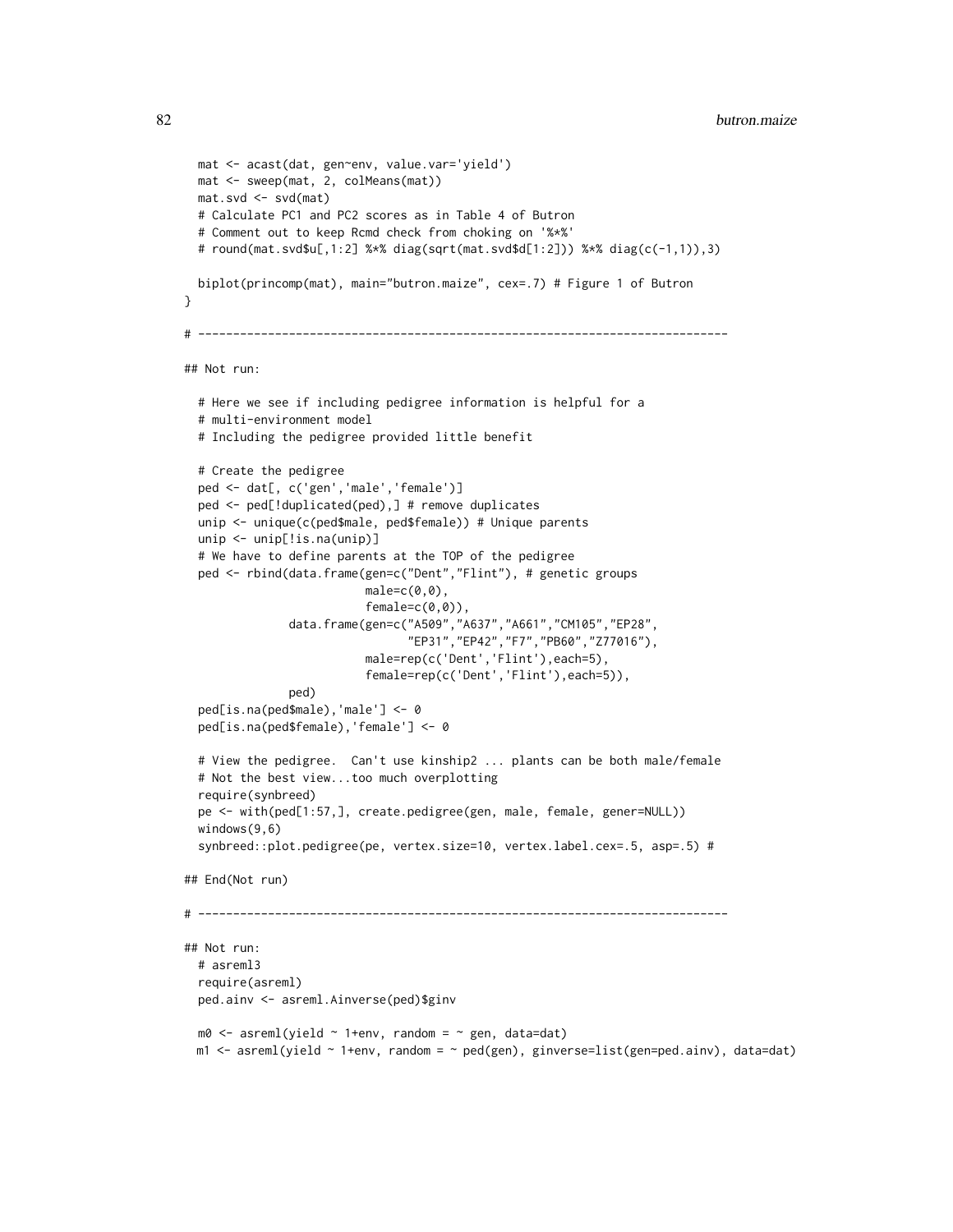#### butron.maize 83

```
m2 \leq update(m1, random = \sim id(env):ped(gen))
 m3 <- update(m2, random = \sim diag(env):ped(gen))
 m4 \leq update(m3, random = \sim fa(env,1):ped(gen))
 ## AIC(m0,m1,m2,m3,m4)
 ## df AIC
 ## m0 2 229.4037
 ## m1 2 213.2487
 ## m2 2 290.6156
 ## m3 6 296.8061
 ## m4 11 218.1568
 p0 <- predict(m0, data=dat, classify="gen")$pred$pvals
 p4 <- predict(m4, data=dat, classify="gen")$pred$pvals
 p4par \leftarrow p4[1:12, ] # parents
 p4 \leq p4[-c(1:12),] # hybrids
 # Careful! Need to manually sort the predictions
 p0 <- p0[order(as.character(p0$gen)),]
 p4 <- p4[order(as.character(p4$gen)),]
 # lims <- range(c(p0$pred, p4$pred)) * c(.95,1.05)
 lims \leq c(6, 8.25) # zoom in on the higher-yielding hybrids
 plot(p0$predicted.value, p4$predicted.value,
      pch="", xlim=lims, ylim=lims, main="butron.maize",
      xlab="BLUP w/o pedigree", ylab="BLUP with pedigree")
 abline(0,1,col="lightgray")
  text(x=p0$predicted.value, y=p4$predicted.value, p0$gen, cex=.5, srt=-45)
  text(x=min(lims), y=p4par$predicted.value, p4par$gen, cex=.5)
## End(Not run)
# ----------------------------------------------------------------------------
## Not run:
## require(asreml4)
## ped.ainv <- ainverse(ped)
## if(FALSE){
## # asreml4 does not use ginverse
## m0 <- asreml(yield ~ 1+env, data=dat, random = ~ gen)
## m1 <- asreml(yield ~ 1+env, random = ~ ped(gen), ginverse=list(gen=ped.ainv), data=dat)
## m2 < - update(m1, random = \sim id(env):ped(gen))
## m3 <- update(m2, random = ~ diag(env):ped(gen))
## m4 \leq m update(m3, random = \sim fa(env,1):ped(gen))
## ## AIC(m0,m1,m2,m3,m4)
## ## df AIC
## ## m0 2 229.4037
## ## m1 2 213.2487
## ## m2 2 290.6156
## ## m3 6 296.8061
## ## m4 11 218.1568
## p0 <- predict(m0, data=dat, classify="gen")$pred$pvals
```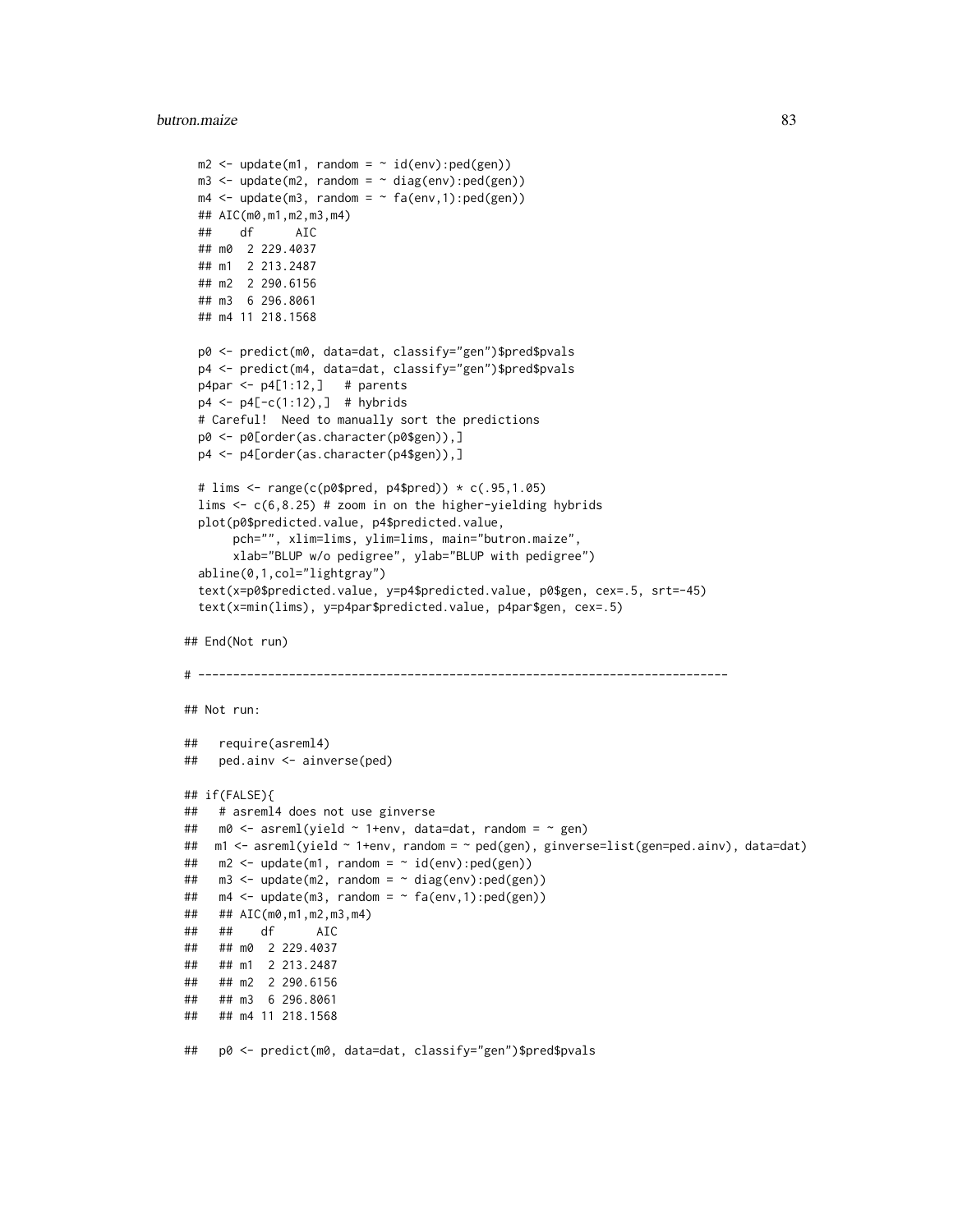```
## p4 <- predict(m4, data=dat, classify="gen")$pred$pvals
## p4par <- p4[1:12,] # parents
## p4 <- p4[-c(1:12),] # hybrids
## # Careful! Need to manually sort the predictions
## p0 <- p0[order(as.character(p0$gen)),]
## p4 <- p4[order(as.character(p4$gen)),]
## # lims <- range(c(p0$pred, p4$pred)) * c(.95,1.05)
## lims <- c(6,8.25) # zoom in on the higher-yielding hybrids
## plot(p0$predicted.value, p4$predicted.value,
## pch="", xlim=lims, ylim=lims, main="butron.maize",
## xlab="BLUP w/o pedigree", ylab="BLUP with pedigree")
## abline(0,1,col="lightgray")
## text(x=p0$predicted.value, y=p4$predicted.value, p0$gen, cex=.5, srt=-45)
## text(x=min(lims), y=p4par$predicted.value, p4par$gen, cex=.5)
## # Including the pedigree provided little benefit
## } # if(FALSE)
```
## End(Not run) # dontrun

byers.apple *Diameters of apples*

### **Description**

Measurements of the diameters of apples

# Format

A data frame with 480 observations on the following 6 variables.

tree tree, 10 levels

apple apple, 24 levels

size size of apple

appleid unique id number for each apple

time time period,  $1-6 = (week/2)$ 

diameter diameter, inches

# Details

Experiment conducted at the Winchester Agricultural Experiment Station of Virginia Polytechnic Institute and State University. Twentyfive apples were chosen from each of ten apple trees.

Of these, there were 80 apples in the largest size class, 2.75 inches in diameter or greater.

The diameters of the apples were recorded every two weeks over a 12-week period.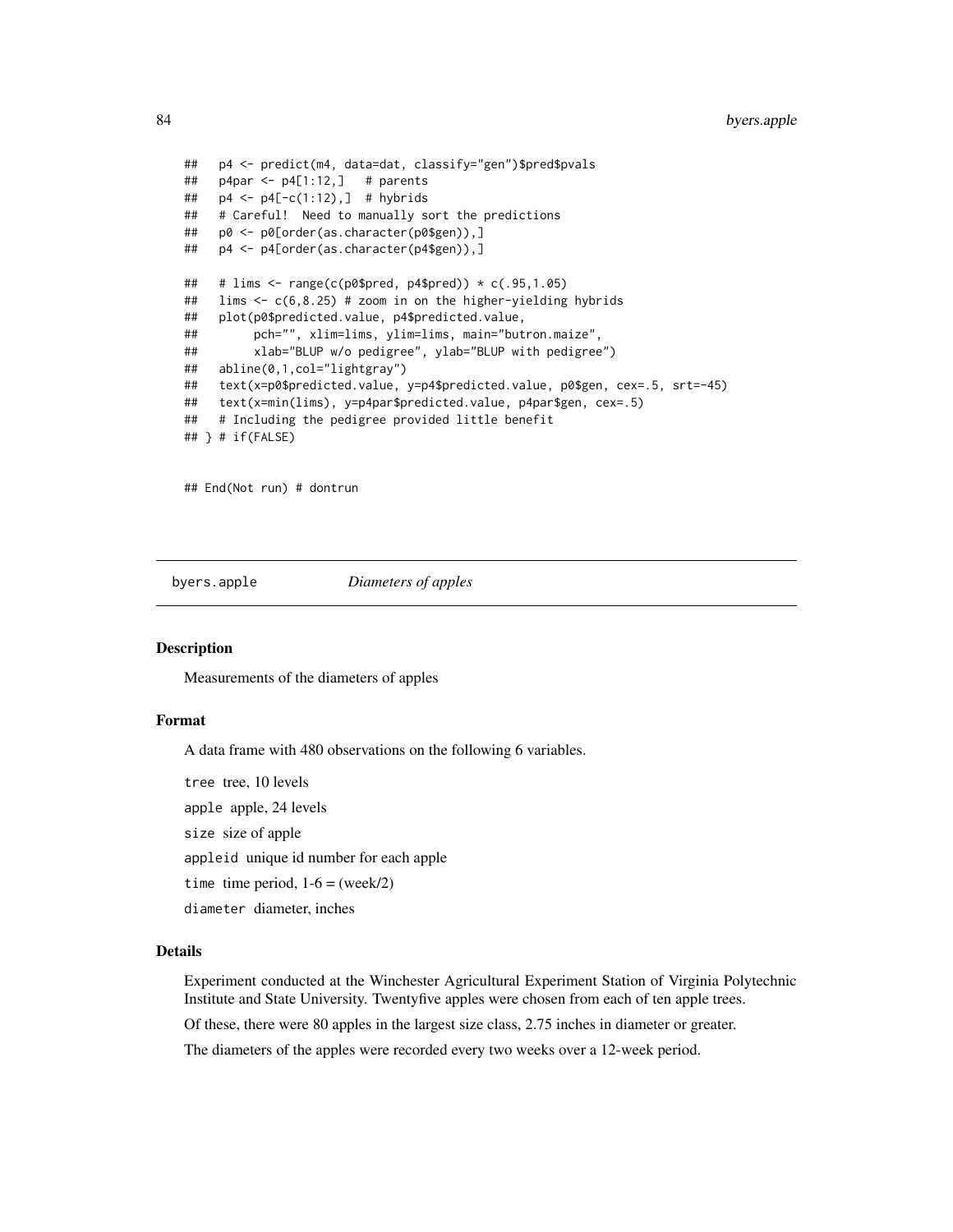# caribbean.maize 85

## Source

Schabenberger, Oliver and Francis J. Pierce. 2002. *Contemporary Statistical Models for the Plant and Soil Sciences*. CRC Press, Boca Raton, FL.

## Examples

```
data(byers.apple)
dat <- byers.apple
require(lattice)
xyplot(diameter ~ time | factor(appleid), data=dat, type=c('p','l'),
      strip=strip.custom(par.strip.text=list(cex=.7)),
      main="byers.apple")
## Not run:
 # Overall fixed linear trend, plus random intercept/slope deviations
 # for each apple. Observations within each apple are correlated.
 require(nlme)
 require(lucid)
 m1 <- lme(diameter \sim 1 + time, data=dat,
           random = \sim time|appleid, method='ML',
           cor = corAR1(0, form=' time| applied),na.action=na.omit)
 vc(m1)
 ## effect variance stddev corr
 ## (Intercept) 0.007354 0.08575 NA
 ## time 0.00003632 0.006027 0.83
 ## Residual 0.0004555 0.02134 NA
## End(Not run)
```
caribbean.maize *Multi-environment trial of maize with fertilization*

#### Description

Maize fertilization trial on Antigua and St. Vincent.

#### Format

A data frame with 612 observations on the following 7 variables.

isle island, 2 levels

site site

block block

plot plot, numeric

trt treatment factor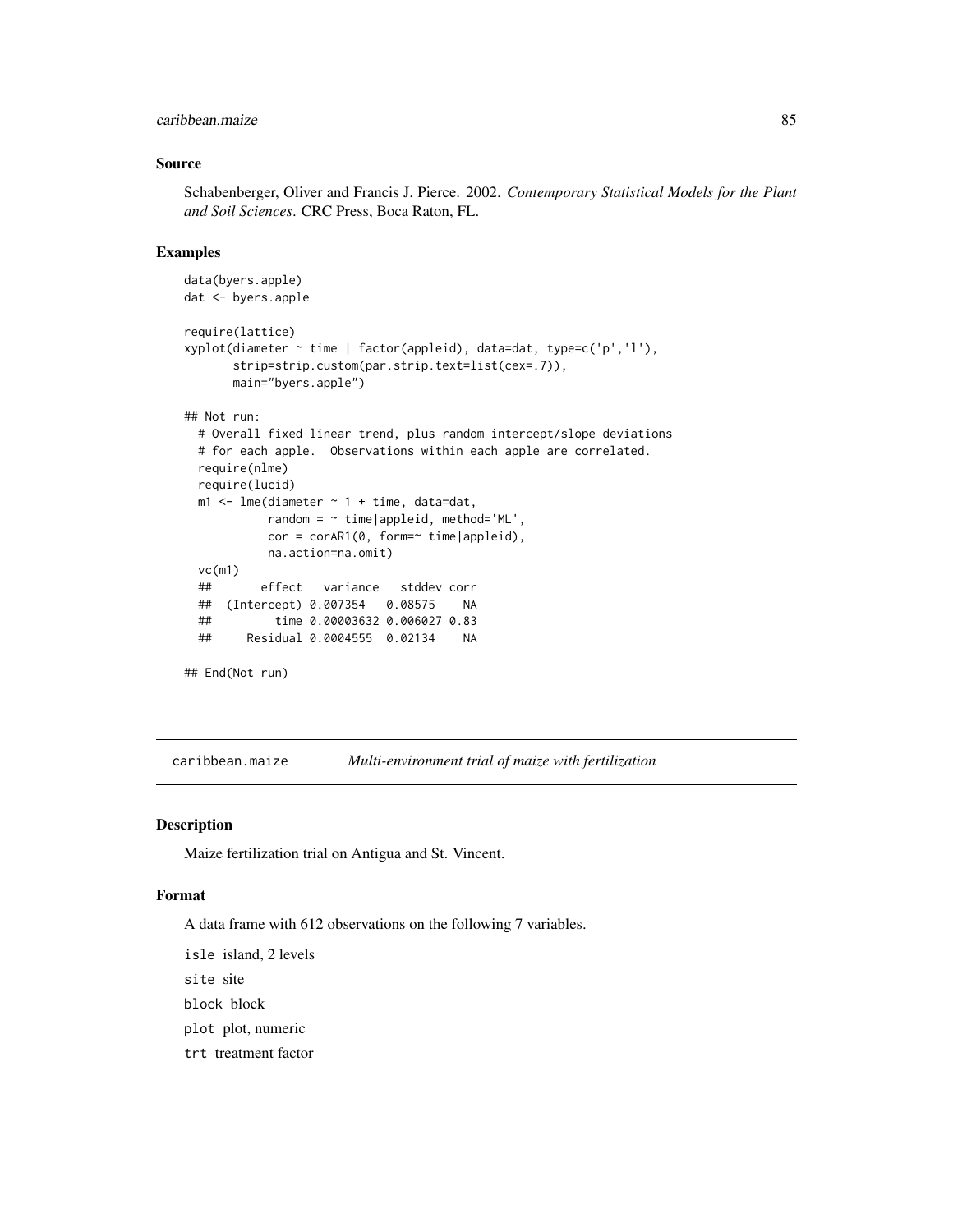ears number of ears harvested

yield yield in kilograms

# Details

Antigua is a coral island in the Caribbean with sufficient level land for experiments and a semiarid climate, while St. Vincent is volcanic and level areas are uncommon, but the rainfall can be seasonally heavy.

Plots were 16 feet by 18 feet. A central area 12 feet by 12 feet was harvested and recorded.

The number of ears harvested was only recorded on the isle of Antigua.

The digits of the treatment represent the levels of nitrogen, phosphorus, and potassium fertilizer, respectively.

The TEAN site suffered damage from goats on plot 27, 35 and 36. The LFAN site suffered damage from cattle on one boundary–plots 9, 18, 27, 36.

## Source

D.F. Andrews and A.M. Herzberg. 1985. *Data: A Collection of Problems from Many Fields for the Student and Research Worker*.

Retrieved from http://lib.stat.cmu.edu/datasets/Andrews/

## References

Also in the DAAG package as data sets antigua, stVincent.

```
data(caribbean.maize)
dat <- caribbean.maize
# Yield and ears are correlated
require(lattice)
xyplot(yield~ears|site, dat, ylim=c(0,10), subset=isle=="Antigua",
      main="caribbean.maize - Antiqua")
# Some locs show large response to nitrogen (as expected), e.g. UISV, OOSV
dotplot(trt~yield|site, data=dat, main="caribbean.maize treatment response")
# The pattern is a bit hard to see, so we split the treatment factor
# into separate factors, and group sites by island
dat <- transform(dat, N=factor(substring(trt,2,2)),
                     P=factor(substring(trt,3,3)),
                      K=factor(substring(trt,4,4)))
dat <- transform(dat, env=paste(substring(isle,1,1),site,sep="-"))
# Now we can see the strong N*site interaction
bwplot(yield~N|env, dat,
      main="caribbean.maize", xlab="nitrogen")
```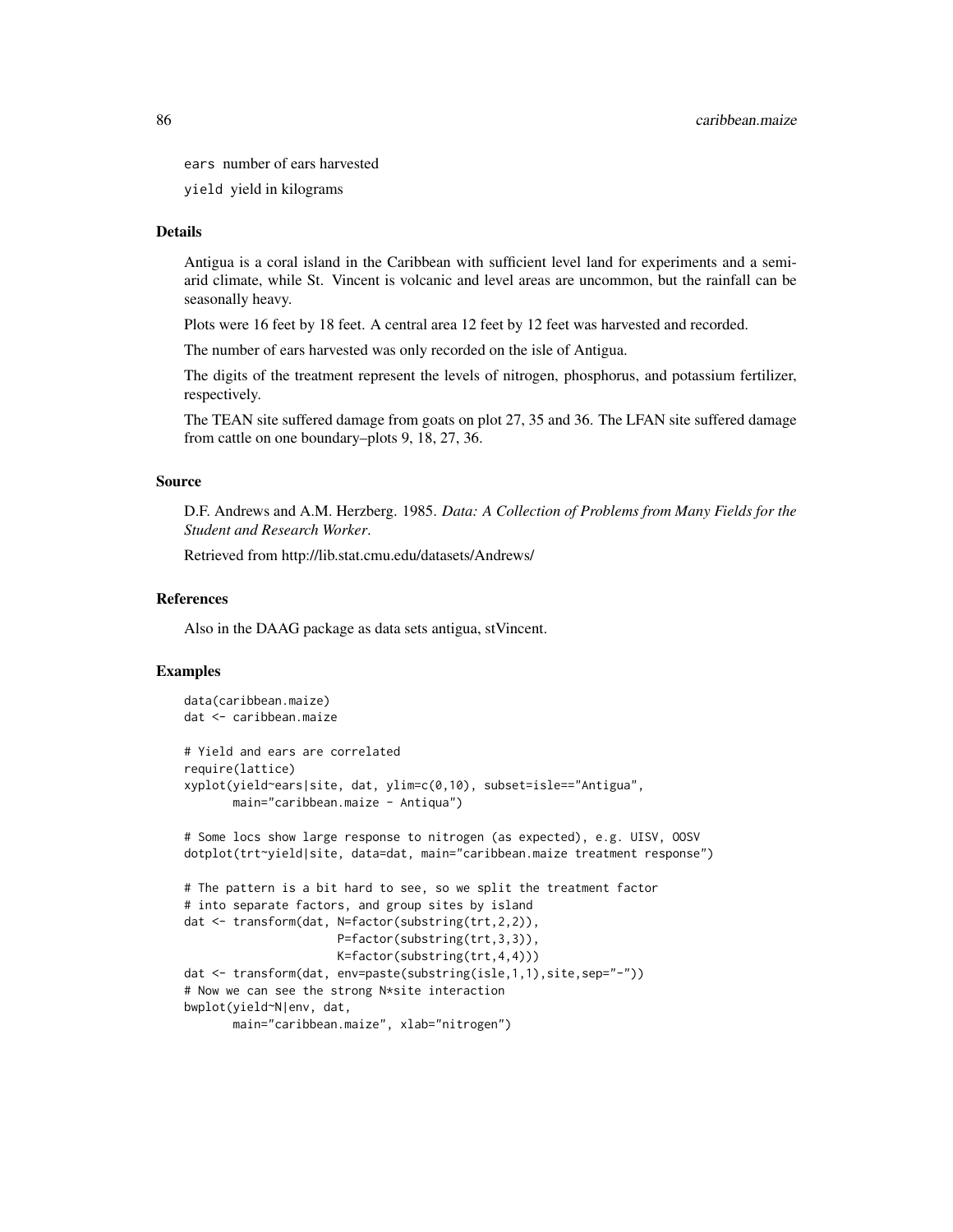carlson.germination *Germination of alfalfa seeds at various salt concentrations*

## **Description**

Germination of alfalfa seeds at various salt concentrations

## Usage

```
data("carlson.germination")
```
## Format

A data frame with 120 observations on the following 3 variables.

gen genotype factor, 15 levels

germ germination percent, 0-100

nacl salt concentration percent, 0-2

## Details

Data are means averaged over 5, 10, 15, and 20 day counts. Germination is expressed as a percent of the no-salt control to account for differences in germination among the cultivars.

#### Source

Carlson, JR and Ditterline, RL and Martin, JM and Sands, DC and Lund, RE. (1983). Alfalfa Seed Germination in Antibiotic Agar Containing NaCl. *Crop science*, 23, 882-885. http://doi.org/10.2135/cropsci1983.0011183X0

```
data(carlson.germination)
dat <- carlson.germination
dat$germ <- dat$germ/100 # Convert to percent
# Separate response curve for each genotype.
# Really, we should use a glmm with random int/slope for each genotype
m1 <- glm(germ~ 0 + gen*nacl, data=dat, family=quasibinomial)
# Plot data and fitted model
if(require(latticeExtra)){
  newd <- data.frame(expand.grid(gen=levels(dat$gen), nacl=seq(0,2,length=100)))
  newd$pred <- predict(m1, newd, type="response")
  xyplot(germ~nacl|gen, dat, as.table=TRUE, main="carlson.germination",
         xlab="Percent NaCl", ylab="Fraction germinated") +
  xyplot(pred~nacl|gen, newd, type='l', grid=list(h=1,v=0))
}
```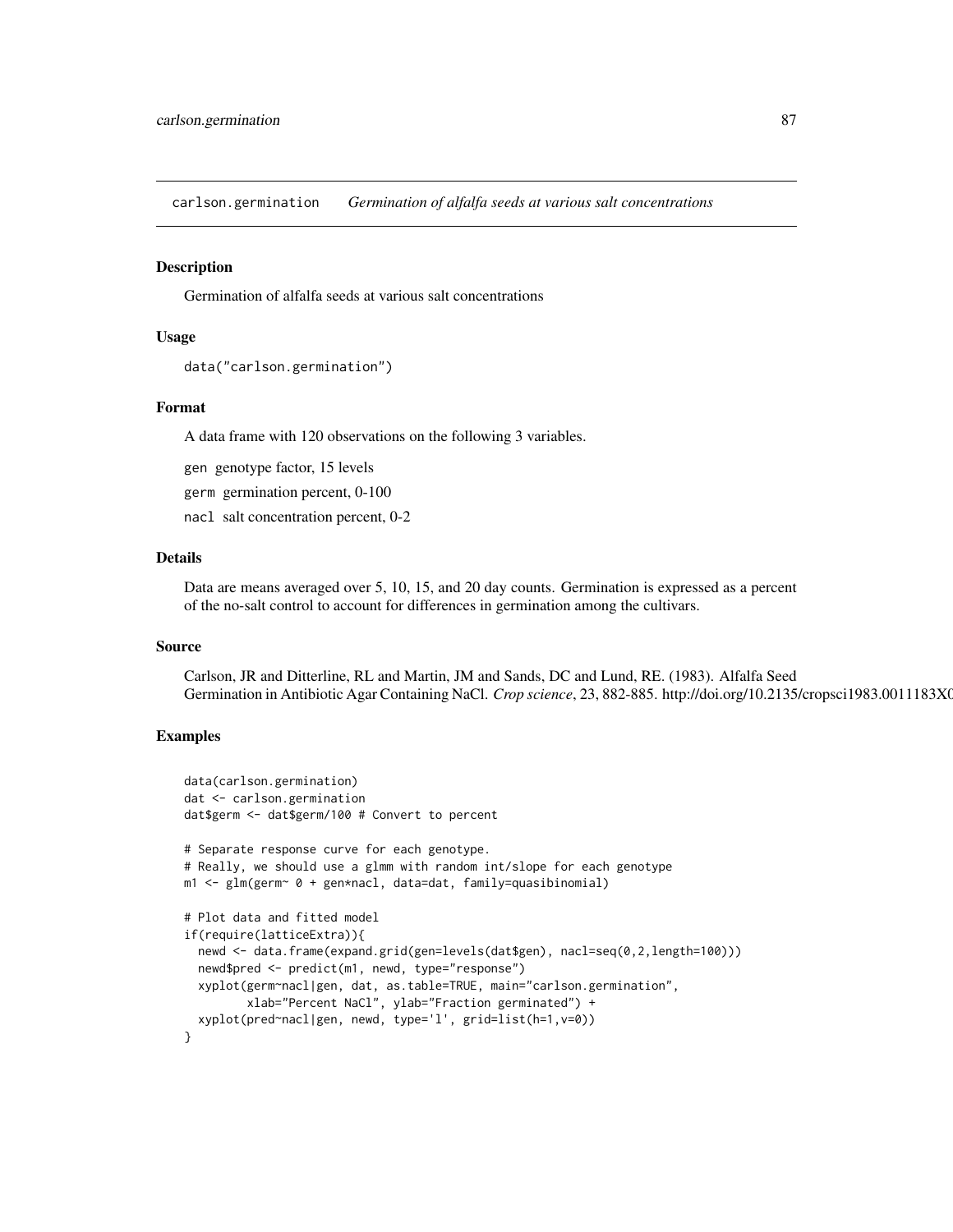```
# Calculate LD50 values. Note, Carlson et al used quadratics, not glm.
# MASS::dose.p cannot handle multiple slopes, so do a separate fit for
# each genotype. Results are vaguely similar to Carlson table 5.
if(require(MASS)){
 for(ii in unique(dat$gen)){
   cat("\n', ii, "n")mm <- glm(germ ~ 1 + nacl, data=dat, subset=gen==ii, family=quasibinomial(link="probit"))
   print(dose.p(mm))
 }
 ## Dose SE
 ## Anchor 1.445728 0.05750418
 ## Apollo 1.305804 0.04951644
 ## Baker 1.444153 0.07653989
 ## Drylander 1.351201 0.03111795
 ## Grimm 1.395735 0.04206377
}
```
carmer.density *Nonlinear maize yield-density model*

#### **Description**

Nonlinear maize yield-density model.

#### Format

A data frame with 32 observations on the following 3 variables.

gen genotype/hybrid, 8 levels

pop population (plants)

yield yield, pounds per hill

## Details

Eight single-cross hybrids were in the experiment–Hy2xOh7 and WF9xC103 were included because it was believed they had optimum yields at relatively high and low populations. Planted in 1963. Plots were thinned to 2, 4, 6, 8 plants per hill, giving densities 8, 16, 24, 32 thousand plants per acre. Hills were in rows 40 inches apart. One hill = 1/4000 acre. Split-plot design with 5 reps, density is main plot and subplot was hybrid.

#### Source

S G Carmer and J A Jackobs (1965). An Exponential Model for Predicting Optimum Plant Density and Maximum Corn Yield. *Agronomy Journal*, 57, 241–244. http://doi.org/10.2134/agronj1965.00021962005700030003x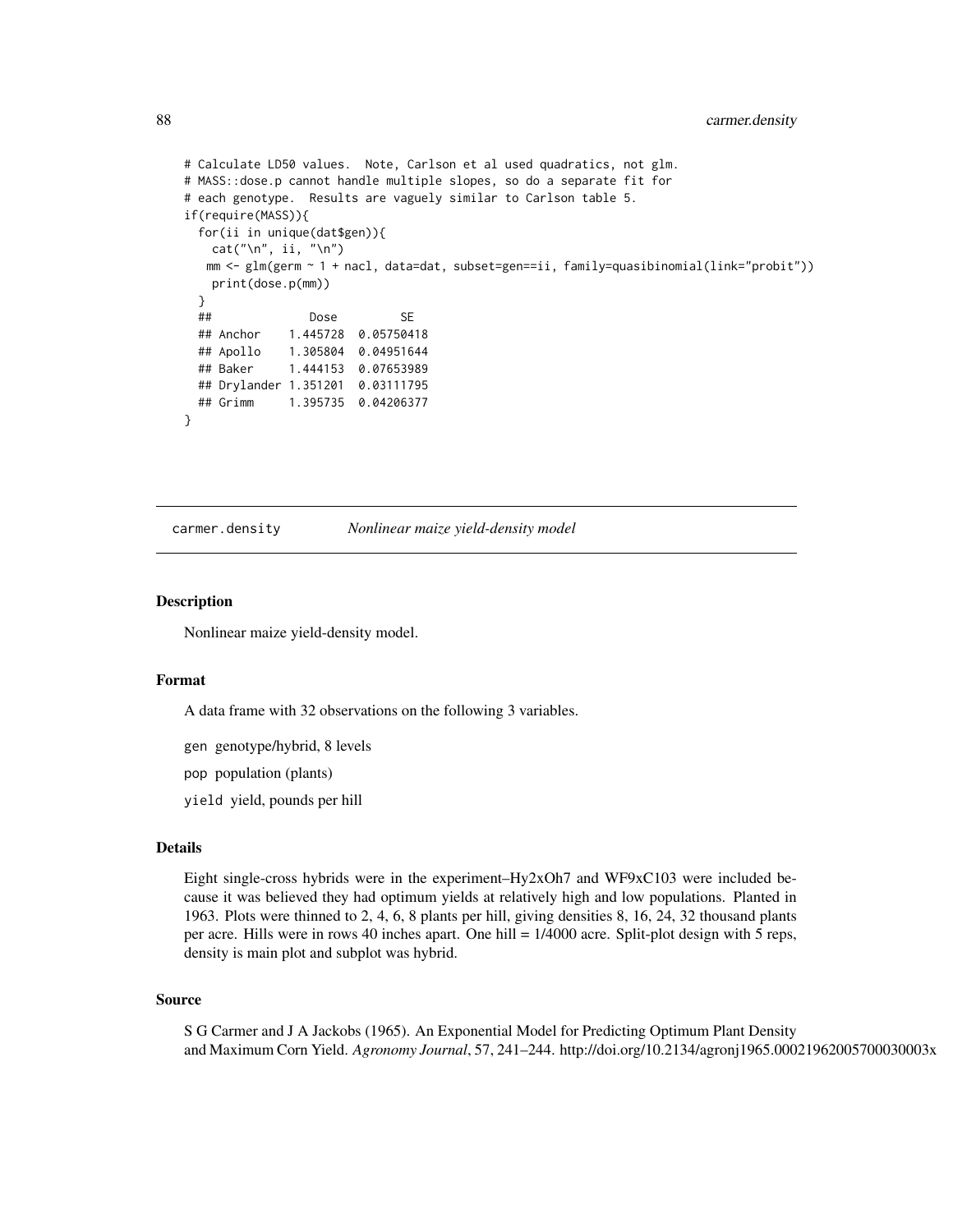# carmer.density 89

```
data(carmer.density)
dat <- carmer.density
dat$gen <- factor(dat$gen, levels=c('Hy2x0h7','WF9xC103','R61x187-2',
                             'WF9x38-11','WF9xB14','C103xB14',
                             '0h43xB37','WF9xH60'))
# Separate analysis for each hybrid
# Model: y = x * a * k^x. Table 1 of Carmer and Jackobs.
out <- data.frame(a=rep(NA,8), k=NA)
preds <- NULL
rownames(out) <- levels(dat$gen)
newdat <- data.frame(pop=seq(2,8,by=.1))
for(i in levels(dat$gen)){
 print(i)
 dati <- subset(dat, gen==i)
 mi \leq nls(yield \sim pop \star a \star k^pop, data=dati, start=list(a=10,k=1))
  out[i, ] <- mi$m$getPars()
  # Predicted values
  pi <- cbind(gen=i, newdat, pred= predict(mi, newdat=newdat))
  preds <- rbind(preds, pi)
}
# Optimum plant density is -1/log(k)
out$pop.opt <- -1/log(out$k)
round(out, 3)
## a k pop.opt
## Hy2x0h7 0.782 0.865 6.875
## WF9xC103 1.039 0.825 5.192
## R61x187-2 0.998 0.798 4.441
## WF9x38-11 1.042 0.825 5.203
## WF9xB14 1.067 0.806 4.647
## C103xB14 0.813 0.860 6.653
## 0h43xB37 0.673 0.862 6.740
## WF9xH60 0.858 0.854 6.358
# Fit an overall fixed-effect with random deviations for each hybrid.
require(nlme)
m1 \le nlme(yield \sim pop \star a \star k^pop,
          fixed = a + k \approx 1,
          random = a + k \approx 1|gen,
          data=dat, start=c(a=10,k=1))
# summary(m1) # Random effect for 'a' probably not needed
if(require(latticeExtra)){
  # Plot Data, fixed-effect prediction, random-effect prediction.
  pdat <- expand.grid(gen=levels(dat$gen), pop=seq(2,8,length=50))
  pdat$pred <- predict(m1, pdat)
  pdat$predf <- predict(m1, pdat, level=0)
```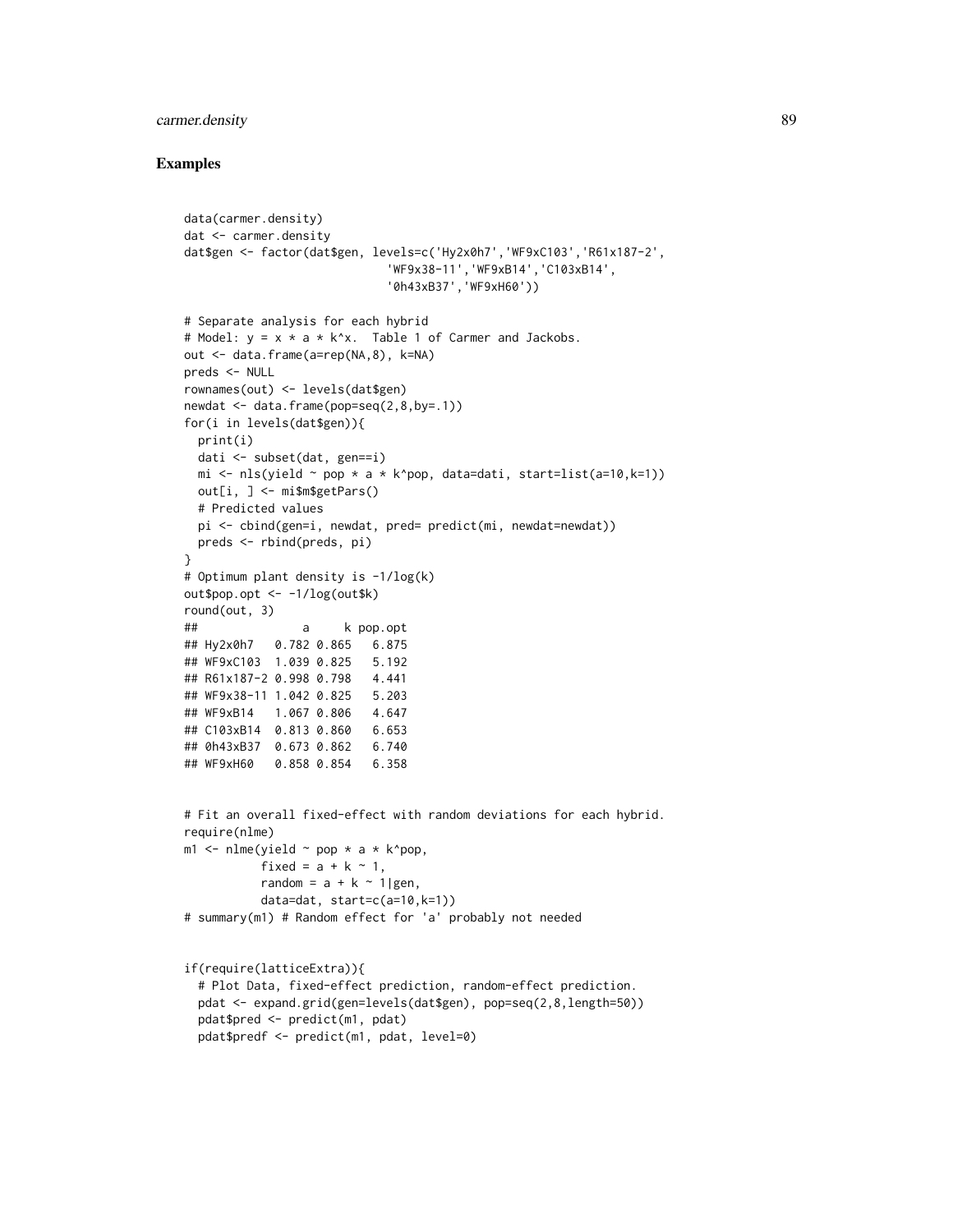```
xyplot(yield~pop|gen, dat, pch=16, as.table=TRUE,
      main="carmer.density models",
      key=simpleKey(text=c("Data", "Fixed effect","Random effect"),
         col=c("blue", "red","darkgreen"), columns=3, points=FALSE)) +
  xyplot(predf~pop|gen, pdat, type='l', as.table=TRUE, col="red") +
  xyplot(pred~pop|gen, pdat, type='l', col="darkgreen", lwd=2)
```
cate.potassium *Relative cotton yield for different soil potassium concentrations*

## Description

}

Relative cotton yield for different soil potassium concentrations

#### Format

A data frame with 24 observations on the following 2 variables.

yield Relative yield

potassium Soil potassium, ppm

#### Details

Cate & Nelson used this data to determine the minimum optimal amount of soil potassium to achieve maximum yield.

Note, Fig 1 of Cate & Nelson does not match the data from Table 2. It sort of appears that points with high-concentrations of potassium were shifted left to a truncation point. Also, the calculations below do not quite match the results in Table 1. Perhaps the published data were rounded?

## Source

Cate, R.B. and Nelson, L.A. (1971). A simple statistical procedure for partitioning soil test correlation data into two classes. *Soil Science Society of America Journal*, 35, 658–660. http://doi.org/10.2136/sssaj1971.036159950

```
data(cate.potassium)
dat <- cate.potassium
names(dat) <- c('y','x')
CateNelson <- function(dat){
 dat <- dat[order(dat$x),] # Sort the data by x
 x <- dat$x
 y \le - dat$y
 # Create a data.frame to store the results
```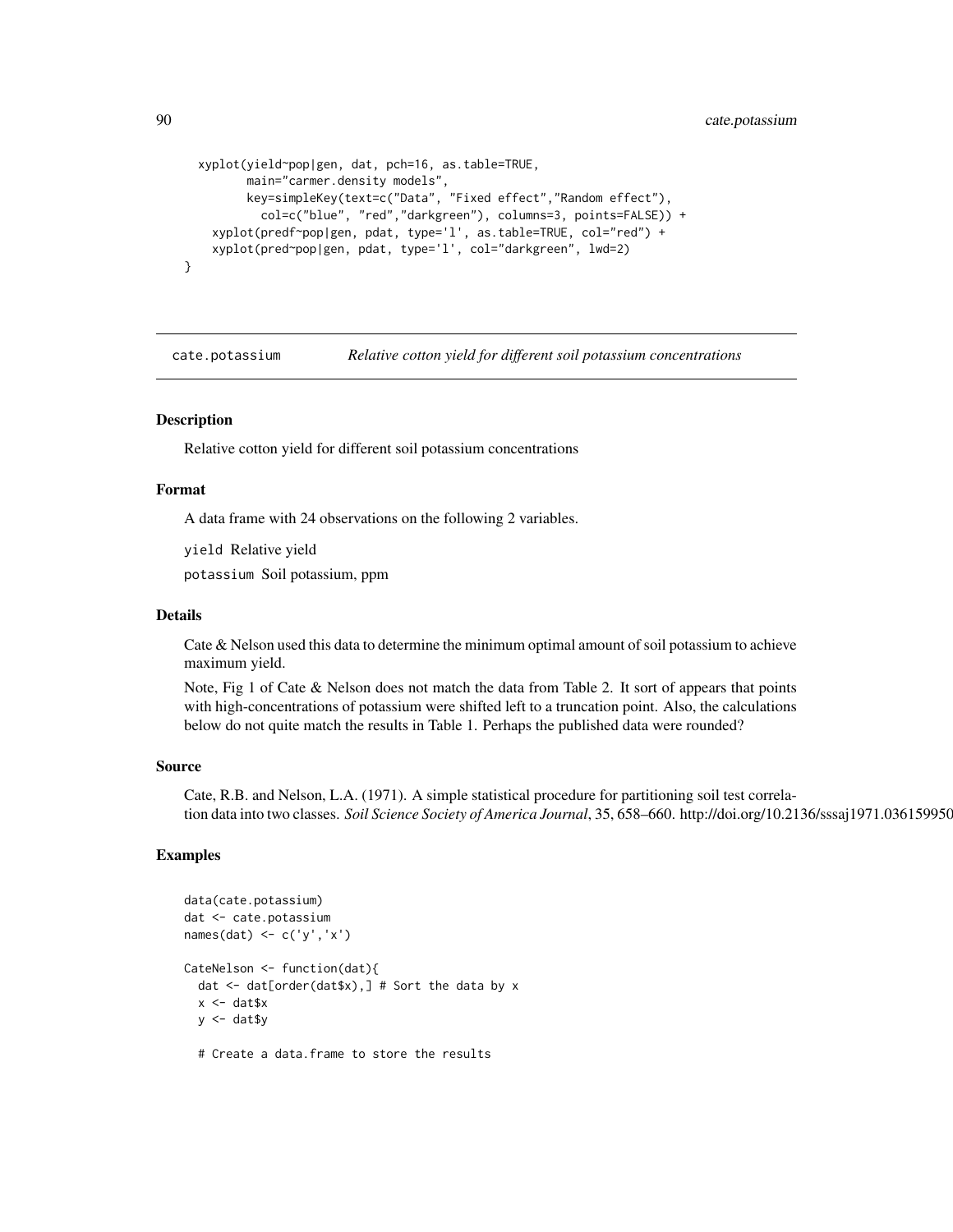```
out <- data.frame(x=NA, mean1=NA, css1=NA, mean2=NA, css2=NA, r2=NA)
  css <- function(x) { var(x) * (length(x)-1) }
  tcss <- css(y) # Total corrected sum of squares
  for(i in 2:(length(y)-2)){
    y1 <- y[1:i]
    y2 \leftarrow y[-(1:i)]out[i, 'x'] <- x[i]
    out[i, 'mean1'] \leftarrow mean(y1)out[i, 'mean2'] \leftarrow mean(y2)out[i, 'css1'] <- css1 <- css(y1)
    out[i, 'css2'] <- css2 <- css(y2)
    out[i, 'r2'] <- ( tcss - (css1+css2)) / tcss
  }
  return(out)
}
cn <- CateNelson(dat)
ix <- which.max(cn$r2)
with(dat, plot(y~x, ylim=c(0,110), xlab="Potassium", ylab="Yield"))
title("cate.potassium - Cate-Nelson analysis")
abline(v=dat$x[ix], col="skyblue")
abline(h=(dat$y[ix] + dat$y[ix+1])/2, col="skyblue")
## Not run:
  # another approach with similar results
  # https://joe.org/joe/2013october/tt1.php
  require("rcompanion")
  cateNelson(dat$x, dat$y)
## End(Not run)
```
chinloy.fractionalfactorial *Sugarcane fractional factorial 1/3 3^5*

# Description

Sugarcane fractional factorial 1/3 3^5.

## Usage

data("chinloy.fractionalfactorial")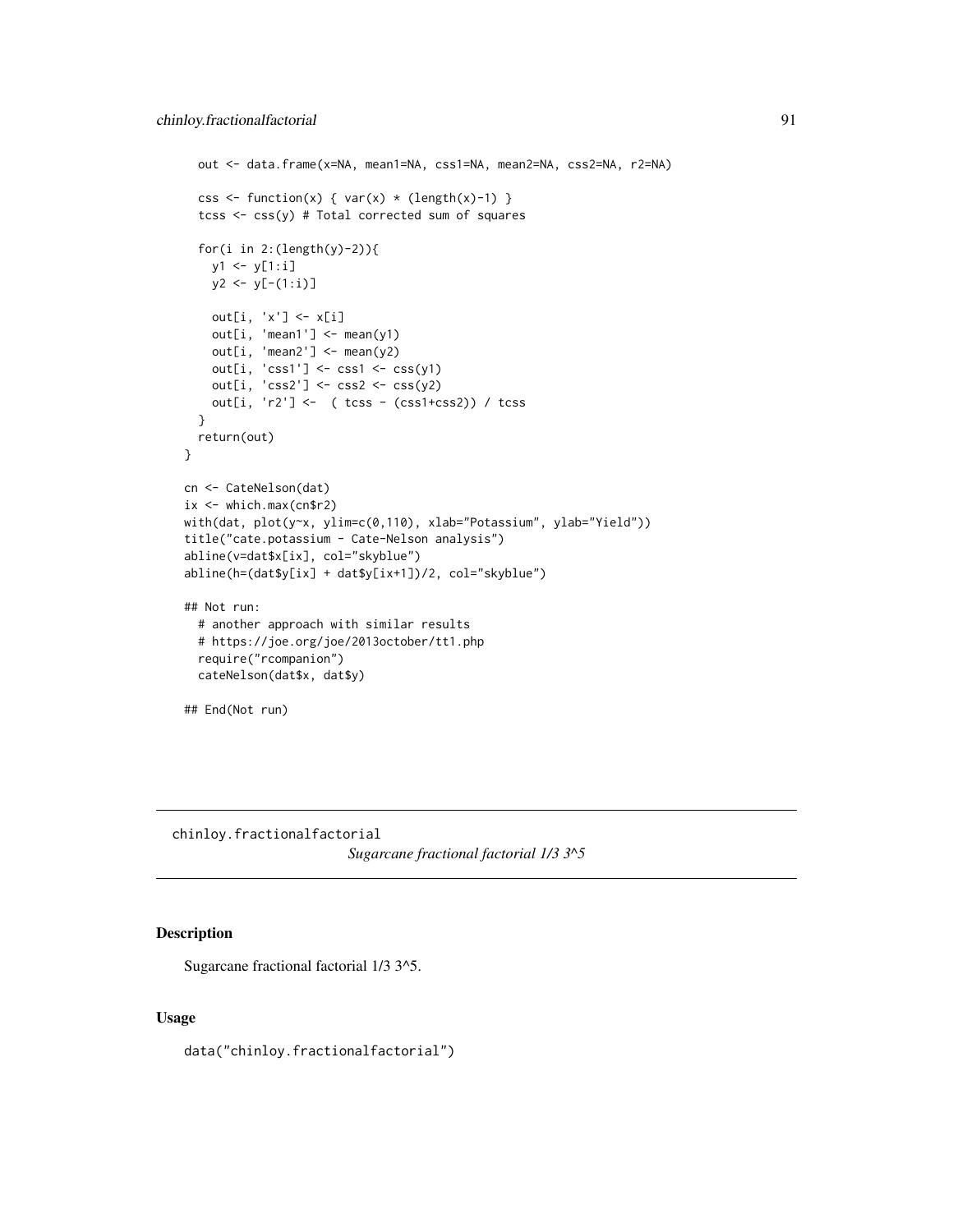## Format

A data frame with 81 observations on the following 10 variables.

yield yield

block block

row row position

col column position

trt treatment code

N nitrogen treatment: 0, 1, 2

P phosphorous treatment: 0, 1, 2

- K potassium treatment: 0, 1, 2
- B bagasse treatment: 0, 1, 2
- F filter press mud treatment: 0, 1, 2

#### Details

An experiment grown in 1949 at the Worthy Park Estate in Jamaica.

Nitrogen was applied as sulphate of ammonia at 0, 3, 6 hundred-weight per acre.

Phosphorous was applied as superphosphate at 0, 4, 8 hundred-weight per acre.

Potassium was applied as muriate of potash at 0, 1, 2 hundred-weight per acre.

Bagasse applied pre-plant at 0, 20, 40 tons per acre.

Filter press mud applied pre-plant at 0, 10, 20 tons per acre.

Each plot was 18 yards long by 6 yards (3 rows) wide. Plots were arranged in nine columns of nine, a 2-yard space separating plots along the rows and two guard rows separating plots across the rows.

Field length: 18 yards  $*$  9 plots  $+$  2 yards  $*$  8 gaps  $=$  178 yards

Field width: 6 yards  $*$  9 plots + 4 yards  $*$  8 gaps = 86 yards

## Source

T. Chinloy, R. F. Innes and D. J. Finney. (1953). An example of fractional replication in an experiment on sugar cane manuring. *Journ Agricultural Science*, 43, 1-11. https://doi.org/10.1017/S0021859600044567

# References

None

```
data(chinloy.fractionalfactorial)
dat <- chinloy.fractionalfactorial
# Treatments are coded with levels 0,1,2. Make sure they are factors
dat <- transform(dat,
                 N=factor(N), P=factor(P), K=factor(K), B=factor(B), F=factor(F))
```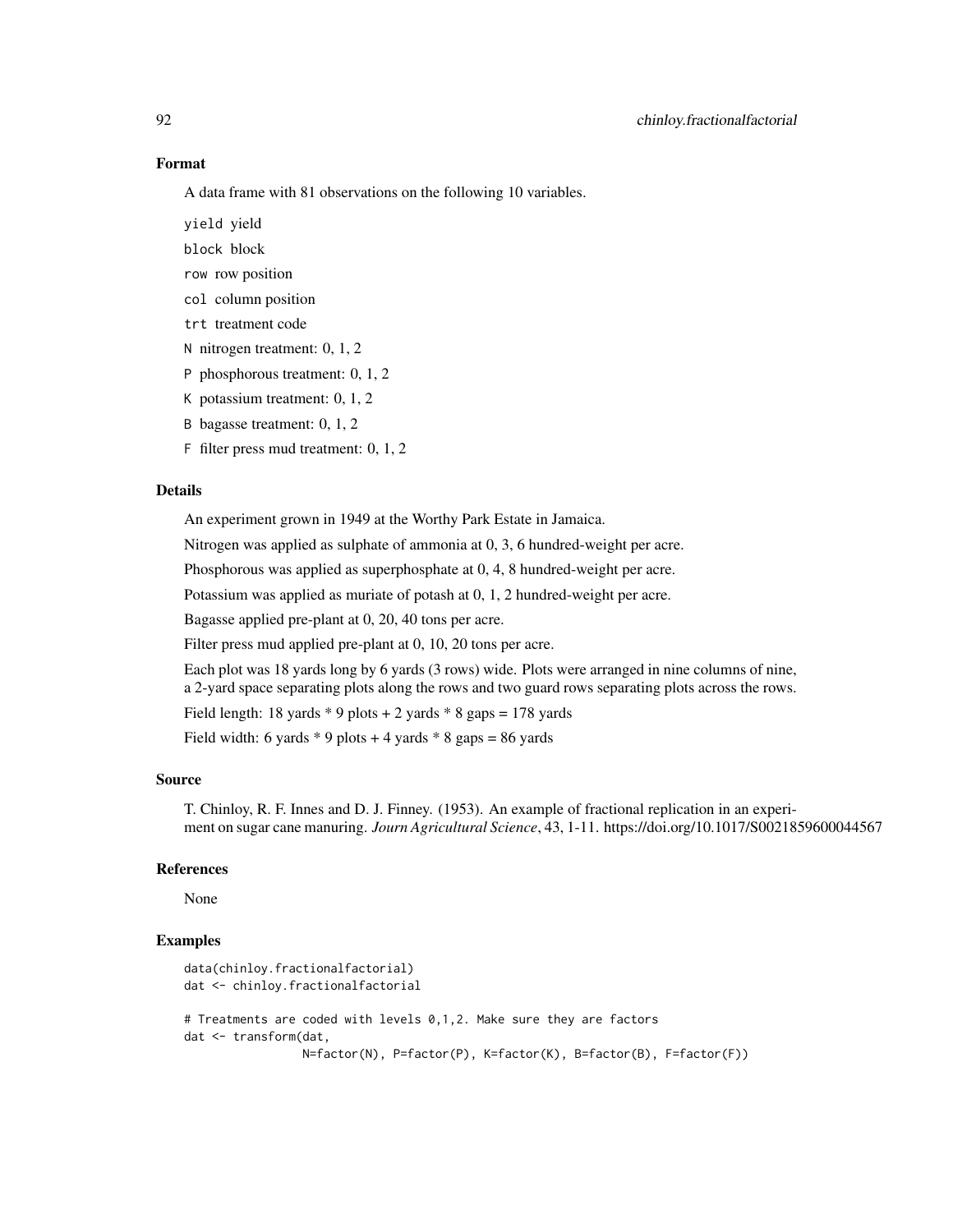```
# Experiment layout
if(require(desplot)){
  desplot(yield ~ col*row, dat, out1=block, text=trt, shorten="no", cex=0.6,
          aspect=178/86,
          main="chinloy.fractionalfactorial")
}
# Main effect and some two-way interactions. These match Chinloy table 6.
# Not sure how to code terms like P^2K=B^2F
m1 <- aov(yield ~ block + N + P + K + B + F + N:P + N:K + N:B + N:F, dat)
anova(m1)
```
christidis.competition

*Competition between varieties in cotton*

#### Description

Competition between varieties in cotton, measurements taken for each row.

#### Usage

data("christidis.competition")

## Format

A data frame with 270 observations on the following 8 variables.

plot plot plotrow row within plot block block row row, only 1 row col column gen genotype yield yield, kg height height, cm

# Details

Nine genotypes/varieties of cotton were used in a variety test. The plots were 100 meters long and 2.40 meters wide, each plot having 3 rows 0.80 meters apart. The layout was an RCB of 5 blocks, each block having 2 replicates of every variety (with the original intention of trying 2 seed treatments). Each row was harvested/weighed separately. After the leaves of the plants had dried up and fallen, the mean height of each row was measured.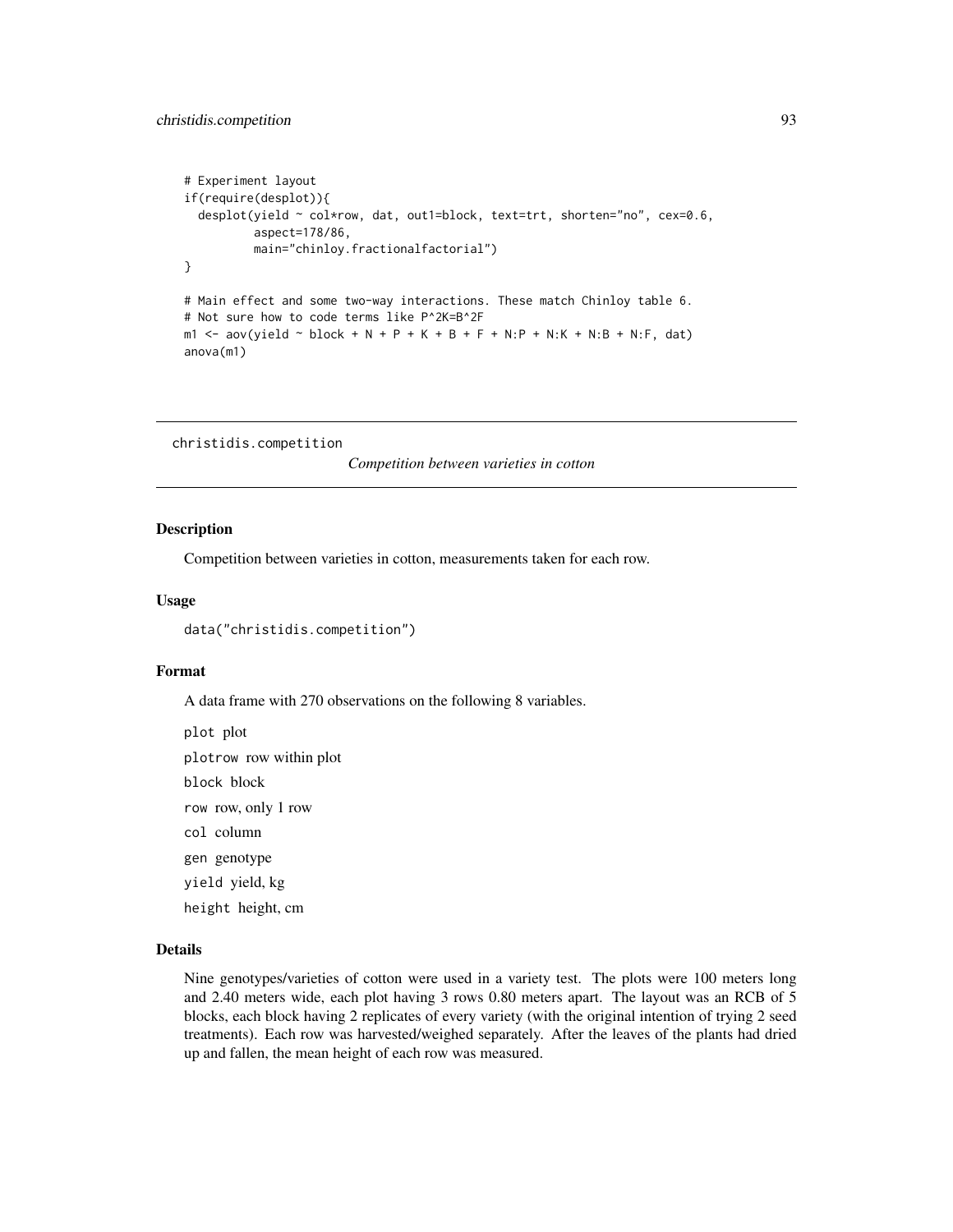Christidis found significant competition between varieties, but not due to height differences. Crude analysis.

TODO: Find a better analysis of this data which incorporates field trends AND competition effects, maybe including a random effect for border rows of all genotype pairs (as neighbors)?

## Source

Christidis, Basil G (1935). Intervarietal competition in yield trials with cotton. *The Journal of Agricultural Science*, 25, 231-237. Table 1. https://doi.org/10.1017/S0021859600009710

## References

None

## Examples

```
data(christidis.competition)
dat <- christidis.competition
# Match Christidis Table 2 means
# aggregate(yield ~ gen, aggregate(yield ~ gen+plot, dat, sum), mean)
# Each RCB block has 2 replicates of each genotype
# with(dat, table(block,gen))
if(require(lattice)){
 # Tall plants yield more
 # xyplot(yield ~ height|gen, data=dat)
 # Huge yield variation across field. Also heterogeneous variance.
 xyplot(yield ~ col, dat, group=gen, auto.key=list(columns=5),
        main="christidis.competition")
}
## Not run:
 require(lattice)
 require(mgcv)
 if(is.element("package:gam", search())) detach("package:gam")
 # Simple non-competition model to remove main effects
 m1 <- gam(yield ~ gen + s(col), data=dat)
 p1 <- as.data.frame(predict(m1, type="terms"))
 names(p1) <- c('geneff','coleff')
 dat2 <- cbind(dat, p1)
 dat2 <- transform(dat2, res=yield-geneff-coleff)
 xyplot(res ~ col, data=dat2, group=gen,
        main="christidis.competition - residuals")
```
## End(Not run)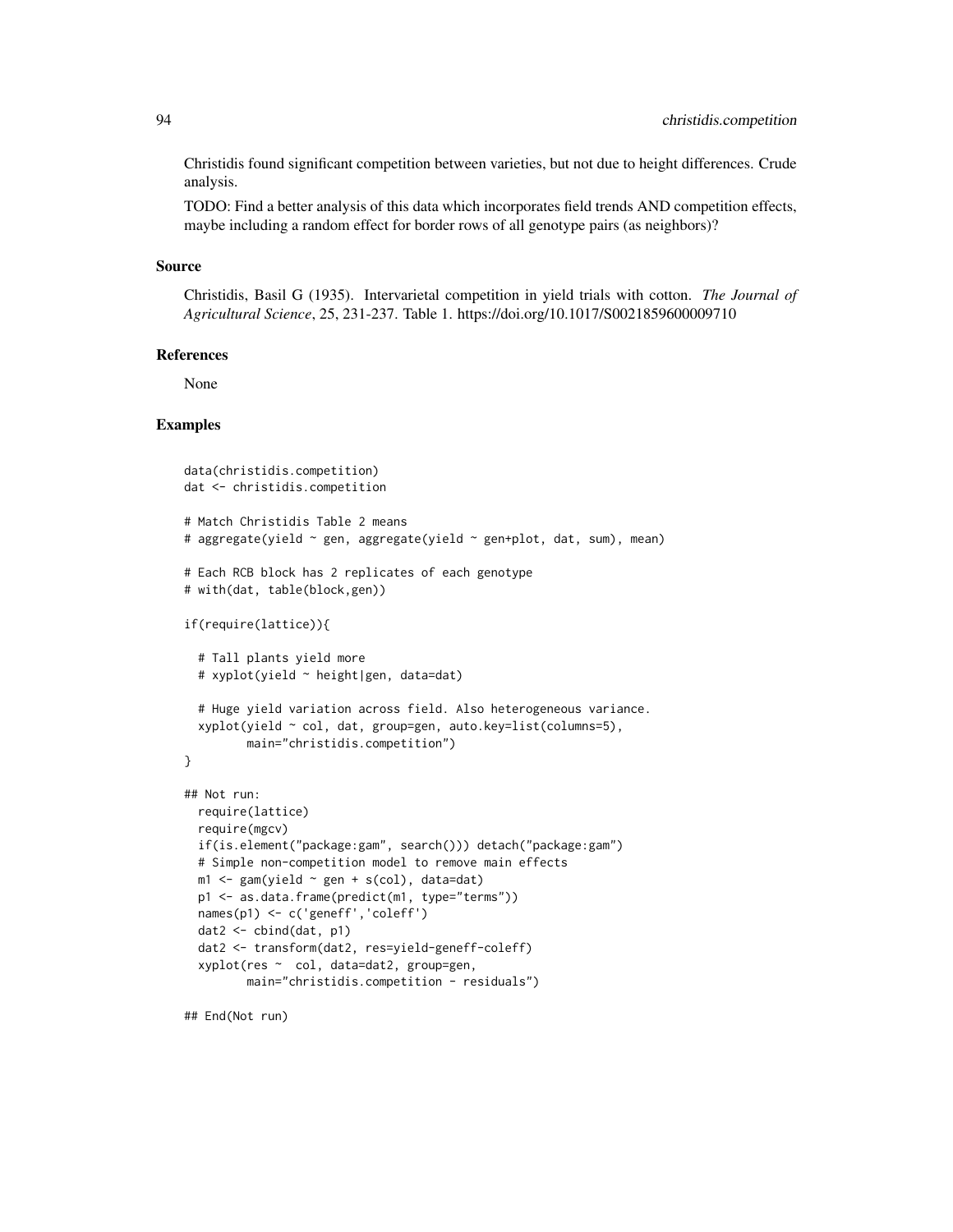christidis.wheat.uniformity

*Uniformity trial of wheat*

# Description

Uniformity trial of wheat at Cambridge, UK in 1931.

#### Usage

```
data("christidis.wheat.uniformity")
```
# Format

A data frame with 288 observations on the following 3 variables.

row row col column yield yield

## Details

Two blocks, 24 rows each. In block A, each 90-foot row was divided into 12 units, each unit 7.5 feet long. Rows were 8 inches wide.

Field length:  $24$  rows  $*$  8 inches = 16 feet

Field width: 12 units  $* 7.5$  feet = 90 feet

#### Source

Christidis, Basil G (1931). The importance of the shape of plots in field experimentation. *The Journal of Agricultural Science*, 21, 14-37. Table VI, p. 28. http://dx.doi.org/10.1017/S0021859600007942

#### References

None

```
data(christidis.wheat.uniformity)
dat <- christidis.wheat.uniformity
# sum(dat$yield) # Matches Christidis
if(require(desplot)){
 desplot(yield ~ col*row, data=dat,
         flip=TRUE, aspect=16/90, # true aspect
         main="christidis.wheat.uniformity")
```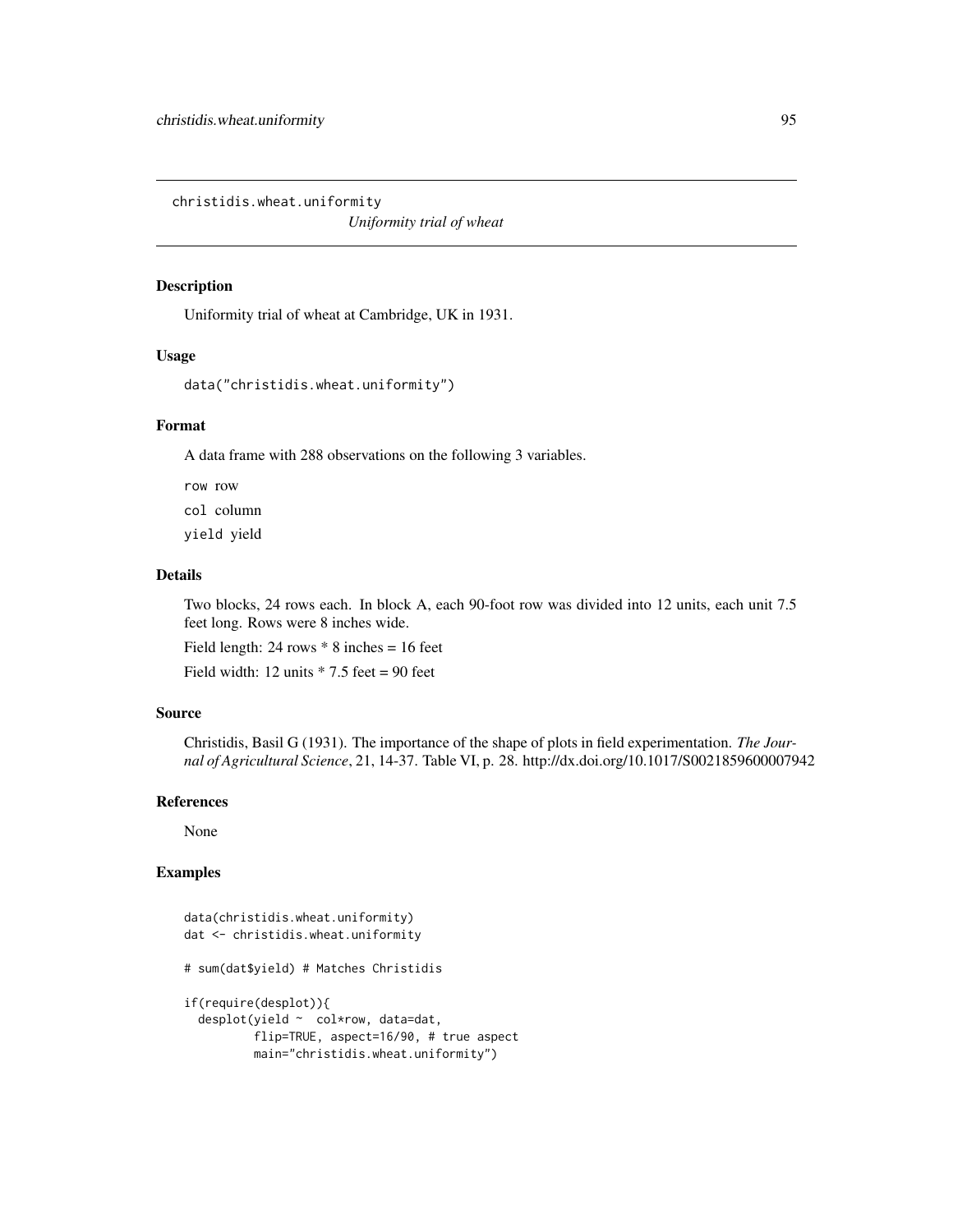}

cleveland.soil *Soil resistivity in a field*

# Description

Soil resistivity in a field

#### Format

A data frame with 8641 observations on the following 5 variables.

northing y ordinate

easting x ordinate

resistivity Soil resistivity, ohms

is.ns Indicator of north/south track

track Track number

## Details

Resistivity is related to soil salinity.

# Source

William Cleveland, (1993), *Visualizing Data*. Electronic version from StatLib: http://lib.stat.cmu.edu/datasets/ Cleaned version from Luke Tierney http://homepage.stat.uiowa.edu/~luke/classes/248/examples/soil

```
data(cleveland.soil)
dat <- cleveland.soil
# Similar to Cleveland fig 4.64
## require(latticeExtra)
## redblue <- colorRampPalette(c("firebrick", "lightgray", "#375997"))
## levelplot(resistivity ~ easting + northing, data = dat,
## col.regions=redblue,
## panel=panel.levelplot.points,
## aspect=2.4, xlab= "Easting (km)", ylab= "Northing (km)",
## main="cleveland")
# 2D loess plot. Cleveland fig 4.68
sg1 \le expand.grid(easting = seq(.15, 1.410, by = .02),
                 northing = seq(.150, 3.645, by = .02)lo1 <- loess(resistivity~easting*northing, data=dat, span = 0.1, degree = 2)
```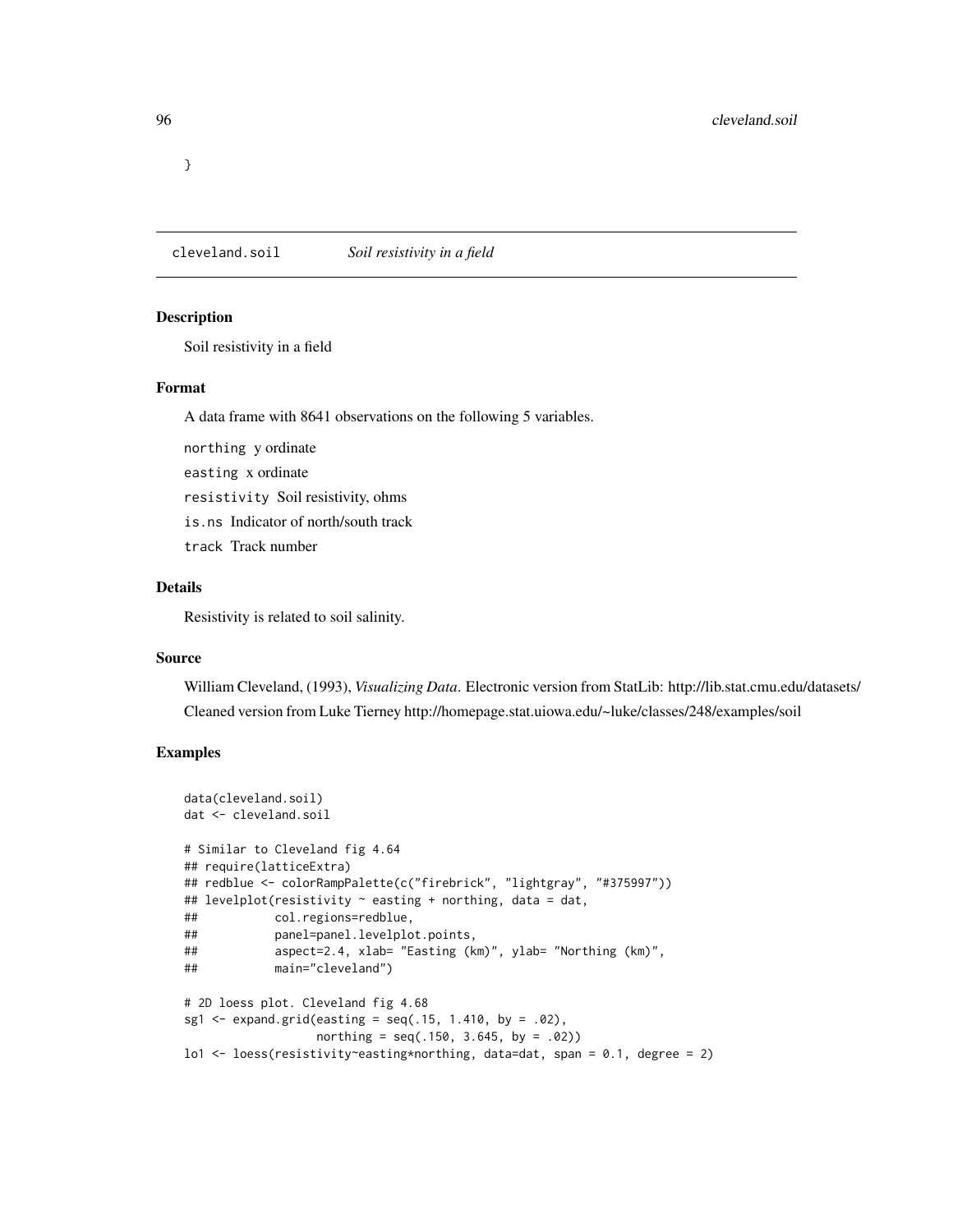# cochran.beets 97

```
fit1 <- predict(lo1, sg1)
require(lattice)
redblue <- colorRampPalette(c("firebrick", "lightgray", "#375997"))
levelplot(fit1 \sim sg1$easting * sg1$northing,
          col.regions=redblue,
          cuts = 9,aspect=2.4, xlab = "Easting (km)", ylab = "Northing (km)",
          main="cleveland.soil - 2D smooth of Resistivity")
# ----------------------------------------------------------------------------
## Not run:
  # 3D loess plot with data overlaid
  require(rgl)
  bg3d(color = "white")
  clear3d()
  points3d(dat$easting, dat$northing, dat$resistivity / 100,
           col = rep("gray50", nrow(dat)))
  rgl::surface3d(seq(.15, 1.410, by = .02),
                 seq(.150, 3.645, by = .02),
                 fit1/100, alpha=0.9, col=rep("wheat", length(fit1)),
                 front="fill", back="fill")
  rgl.close()
```
## End(Not run)

cochran.beets *Yield and number of plants in a sugarbeet fertilizer experiment*

## Description

Yield and number of plants in a sugarbeet fertilizer experiment.

## Usage

data("cochran.beets")

#### Format

A data frame with 42 observations on the following 4 variables.

fert fertilizer treatment

block block

yield yield (tons/acres)

plants number of plants per plot

## Details

Yield (tons/acre) and number of beets per plot. Fertilizer treatments combine superphosphate (P), muriate of potash (K), and sodium nitrate (N).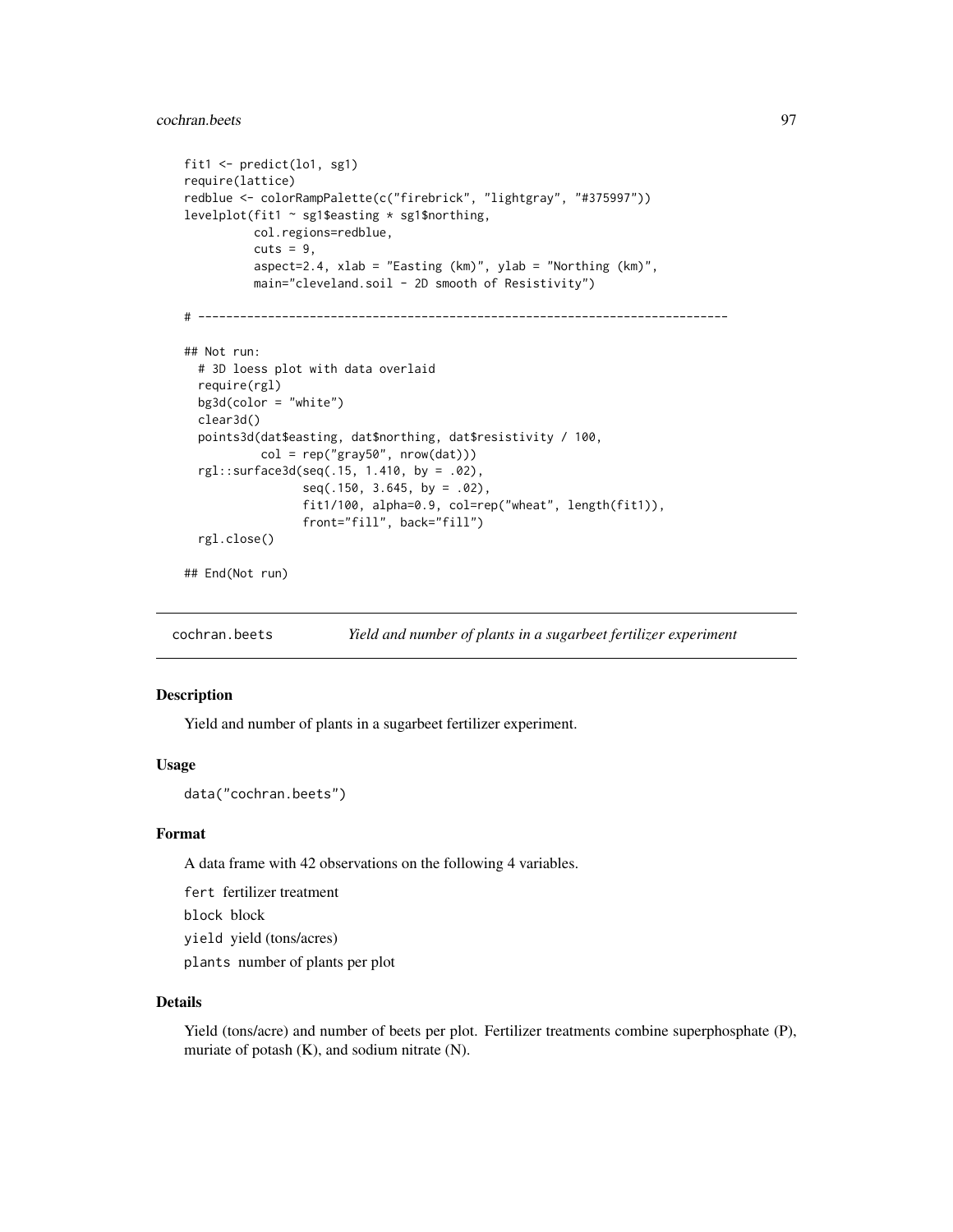## Source

George Snedecor (1946). *Statisitcal Methods*, 4th ed. Table 12.13, p. 332.

#### References

H. Fairfield Smith (1957). Interpretation of Adjusted Treatment Means and Regressions in Analysis of Covariance. *Biometrics*, 13, 282-308. http://doi.org/10.2307/2527917

# Examples

```
data(cochran.beets)
dat = cochran.beets
# P has strong effect
require(lattice)
xyplot(yield ~ plants|fert, dat, main="cochran.beets")
```
cochran.bib *Multi-environment trial of corn, balanced incomplete block design*

#### Description

Balanced incomplete block design in corn

#### Format

A data frame with 52 observations on the following 3 variables.

loc location/block, 13 levels

gen genotype/line, 13 levels

yield yield, pounds/plot

#### Details

Incomplete block design. Each loc/block has 4 genotypes/lines. The blocks are planted at different locations.

Conducted in 1943 in North Carolina.

## Source

North Carolina Agricultural Experiment Station, United States Department of Agriculture.

#### References

Cochran, W.G. and Cox, G.M. (1957), *Experimental Designs*, 2nd ed., Wiley and Sons, New York, p. 448.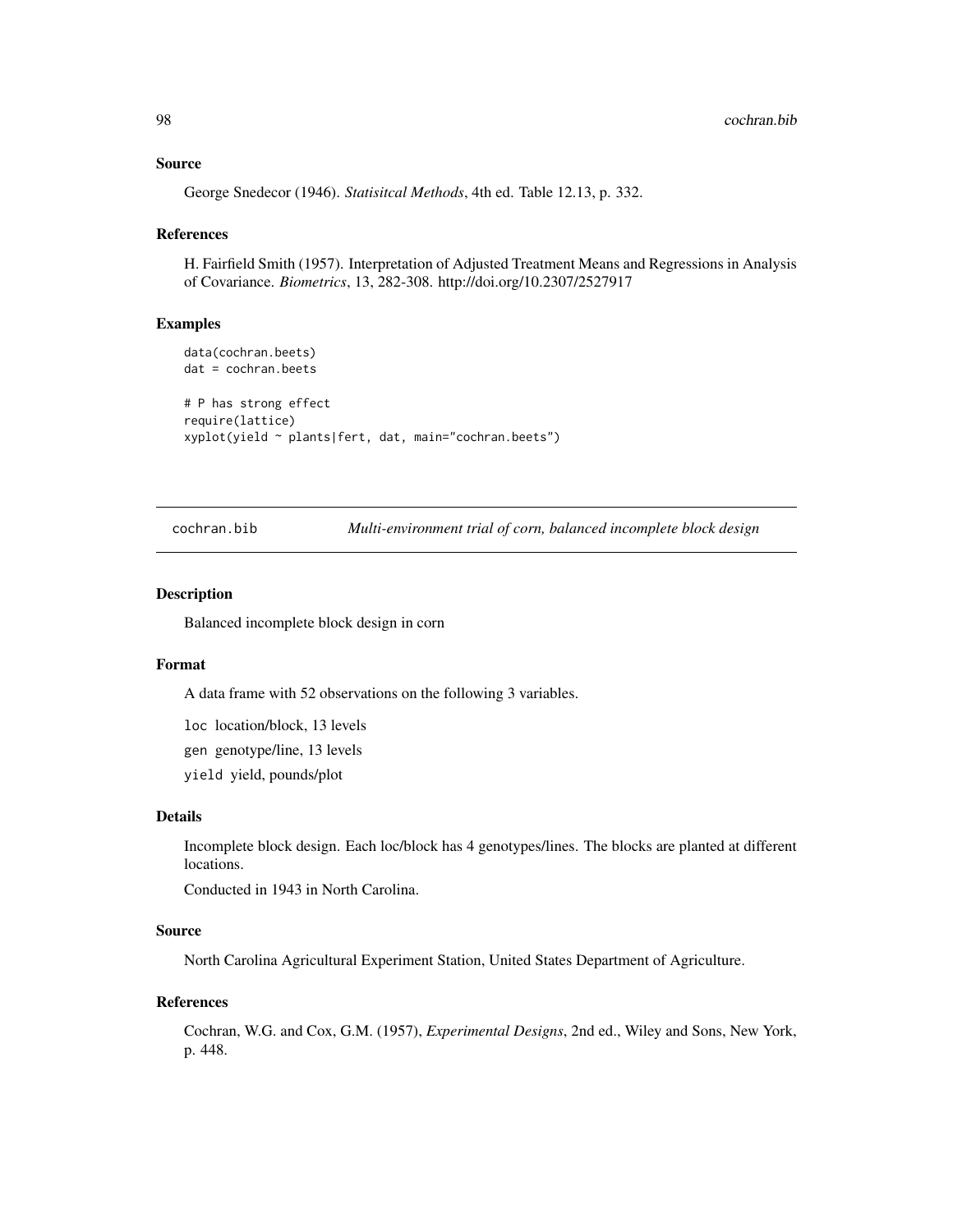#### cochran.crd 99

## Examples

```
data(cochran.bib)
dat <- cochran.bib
# Show the incomplete-block structure
require(lattice)
redblue <- colorRampPalette(c("firebrick", "lightgray", "#375997"))
levelplot(yield~loc*gen, dat,
          col.regions=redblue,
          xlab="loc (block)", main="cochran.bib - incomplete blocks")
with(dat, table(gen,loc))
rowSums(as.matrix(with(dat, table(gen,loc))))
colSums(as.matrix(with(dat, table(gen,loc))))
m1 = av(yield \sim gen + Error(loc)), data=dat)
summary(m1)
require(nlme)
m2 = Im[(yield ~ -1 ~ + gen, data=dat, random=~1|loc)]
```
cochran.crd *Potato scab infection with sulfur treatments*

#### Description

Potato scab infection with sulfur treatments

# Format

A data frame with 32 observations on the following 5 variables.

- inf infection percent
- trt treatment factor
- row row
- col column

## Details

The experiment was conducted to investigate the effect of sulfur on controlling scab disease in potatoes. There were seven treatments. Control, plus spring and fall application of 300, 600, 1200 lbs/acre of sulfur. The response variable was infection as a percent of the surface area covered with scab. A completely randomized design was used with 8 replications of the control and 4 replications of the other treatments.

Although the original analysis did not show significant differences in the sulfur treatments, including a polynomial trend in the model uncovered significant differences (Tamura, 1988).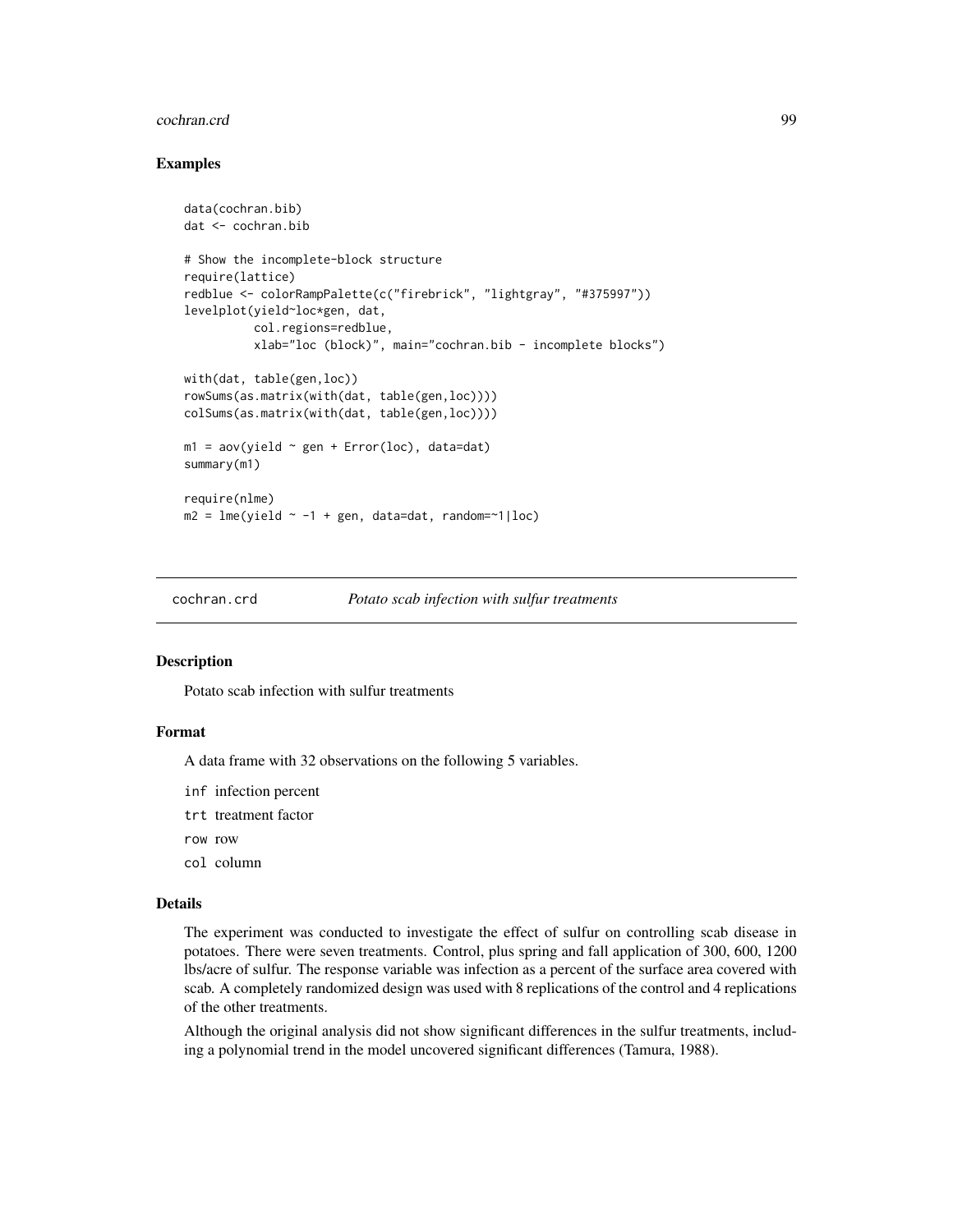## Source

W.G. Cochran and G. Cox, 1957. *Experimental Designs*, 2nd ed. John Wiley, New York.

## References

Tamura, R.N. and Nelson, L.A. and Naderman, G.C., (1988). An investigation of the validity and usefulness of trend analysis for field plot data. *Agronomy Journal*, 80, 712-718.

http://doi.org/10.2134/agronj1988.00021962008000050003x

## Examples

```
data(cochran.crd)
dat <- cochran.crd
# Field plan
if(require(desplot)){
 desplot(inf~col*row, data=dat,
          text=trt, cex=1, # aspect unknown
          main="cochran.crd")
}
# CRD anova. Table 6 of Tamura 1988
contrasts(dat$trt) <- cbind(c1=c(1,1,1,-6,1,1,1), # Control vs Sulf
                             c2=c(-1,-1,-1,0,1,1,1)) # Fall vs Sp
m1 <- aov(inf \sim trt, data=dat)
anova(m1)
summary(m1, split=list(trt=list("Control vs Sulf"=1, "Fall vs Spring"=2)))
# Quadratic polynomial for columns...slightly different than Tamura 1988
m2 \leq -\text{ aov}(inf \sim trt + \text{poly}(col, 2)), data=dat)
anova(m2)
summary(m2, split=list(trt=list("Control vs Sulf"=1, "Fall vs Spring"=2)))
```
cochran.eelworms *Counts of eelworms before and after fumigant treatments*

#### Description

Counts of eelworms before and after fumigant treatments

# Format

A data frame with 48 observations on the following 7 variables.

block block factor, 4 levels

row row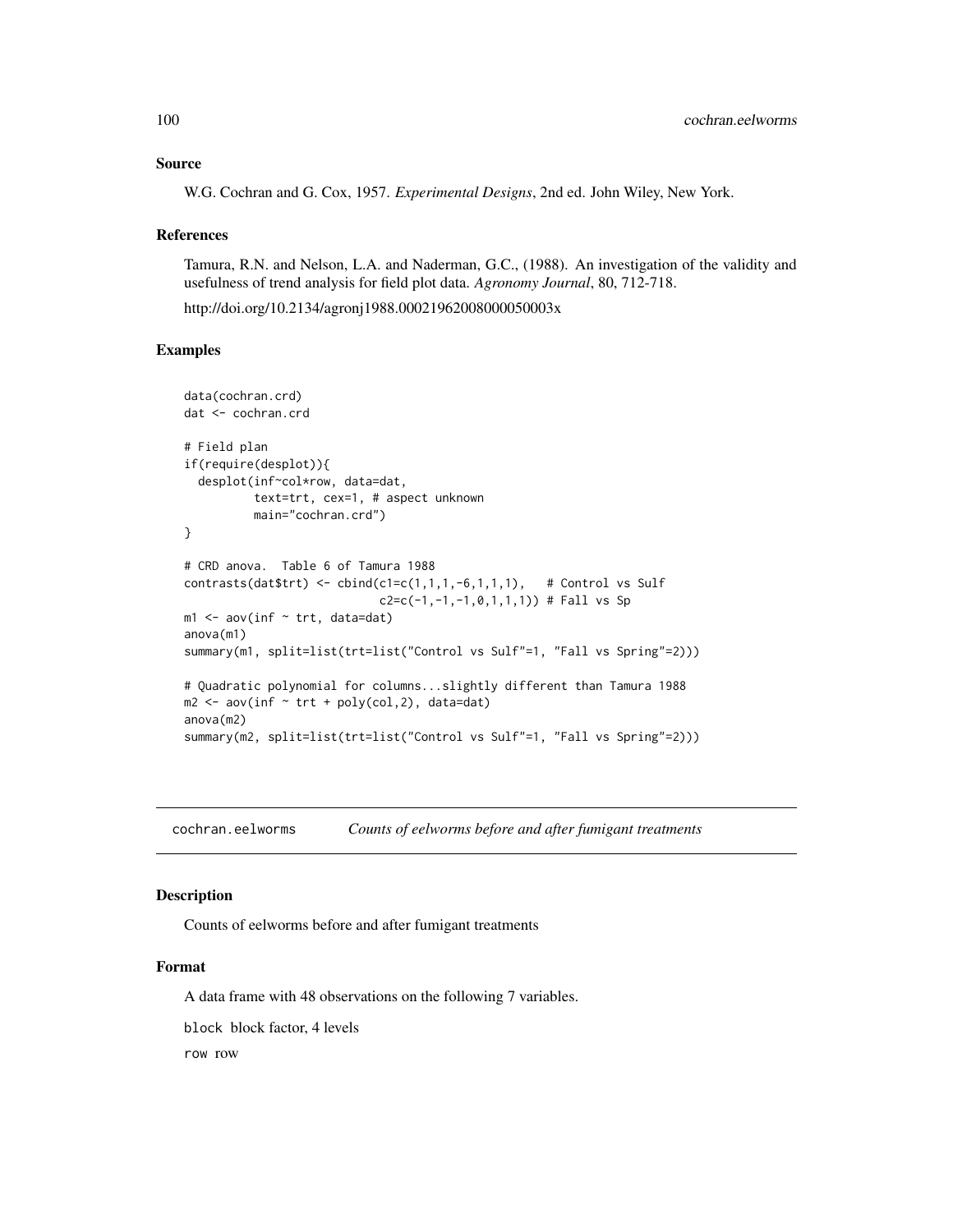# cochran.eelworms 101

col column fumigant fumigant factor dose dose, Numeric 0,1,2. Maybe should be a factor? initial count of eelworms pre-treatment final count of eelworms post-treatment

# Details

In the original experiment plan (as shown in Bailey 2008), columns 9, 10, 11 are shifted up slightly. Treatment codes: Con = Control, Chl = Chlorodinitrobenzen, Cym = Cymag, Car = Carbon Disulphide jelly, See = Seekay.

Experiment was conducted in 1935 at Rothamsted Experiment Station. In early March 400 grams of soil were sampled and the number of eelworm cysts were counted. Fumigants were added to the soil, oats were sown and later harvested. In October, the plots were again sampled and the final count of cysts recorded.

## Source

Cochran and Cox, 1950. *Experimental Designs*. Table 3.1.

# References

R. A. Bailey, 2008. *Design of Comparative Experiments*. Cambridge.

```
data(cochran.eelworms)
dat <- cochran.eelworms
# Very strong spatial trends
if(require(desplot)){
 desplot(initial ~ col*row, data=dat,
          flip=TRUE, # aspect unknown
          main="cochran.eelworms")
}
# final counts are strongly related to initial counts
require(lattice)
xyplot(final~initial|factor(dose), data=dat, group=fumigant,
       main="cochran.eelworms - by dose (panel) & fumigant",
       xlab="Initial worm count",
       ylab="Final worm count", auto.key=list(columns=5))
# One approach...log transform, use 'initial' as covariate, create 9 treatments
dat <- transform(dat, trt=factor(paste0(fumigant, dose)))
m1 \leq -aov(\log(\text{final}) \leq block + trt + \log(\text{initial}), \text{data}=dat)anova(m1)
```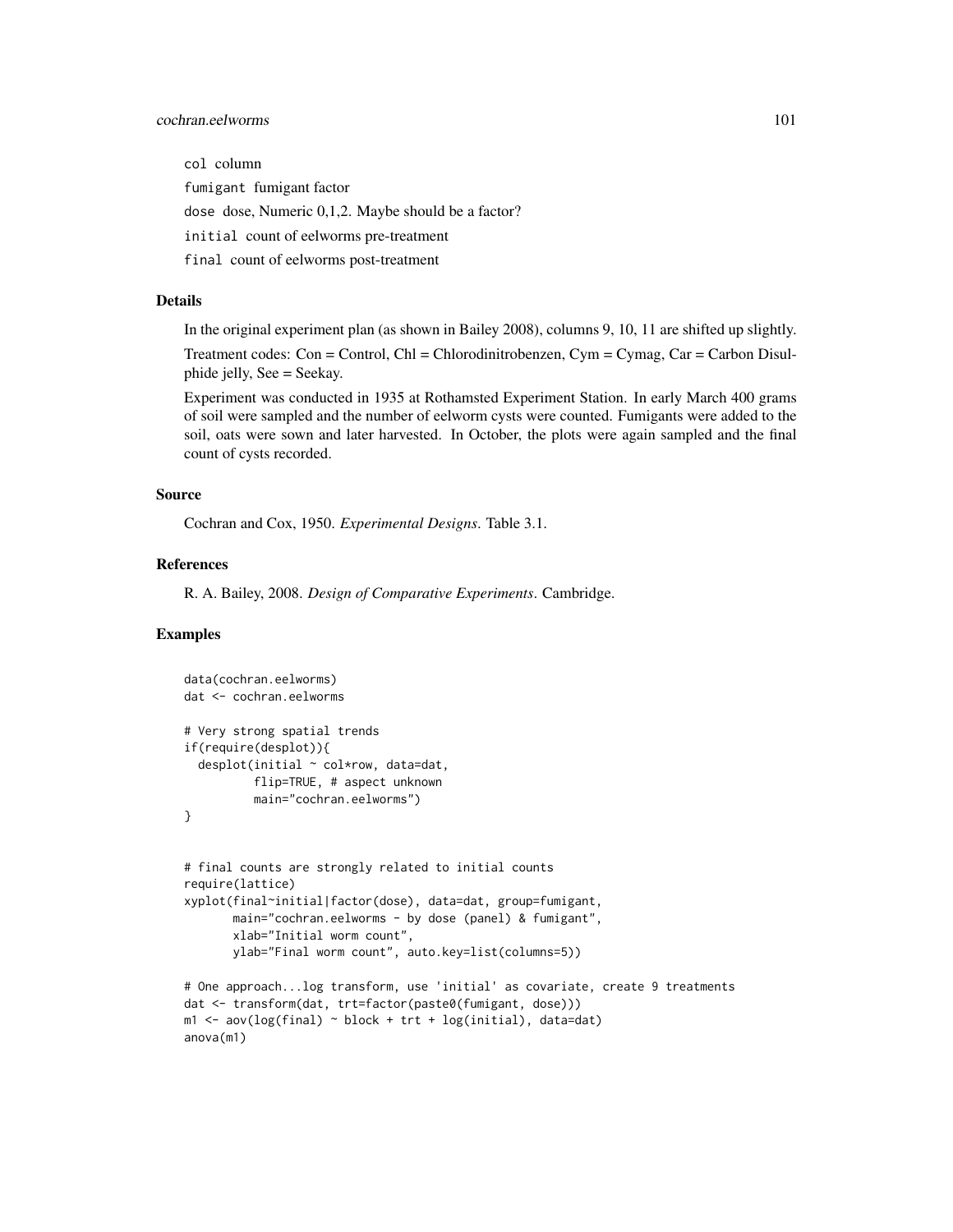cochran.factorial *Factorial experiment in beans*

# Description

Factorial experiment in beans

# Usage

```
data("cochran.factorial")
```
# Format

A data frame with 32 observations on the following 4 variables.

rep rep factor block block factor trt treatment factor, 16 levels yield yield (pounds)

#### Details

Conducted by Rothamsted Experiment Station in 1936. The treatments are listed below.

d = dung: None, 10 tons/acre.

n = nitrochalk: None, 0.4 hundredweight nitrogen per acre.

p = Superphosphate: None, 0.6 hundredweight per acre

 $k =$  muriate of potash: None, 1 hundredweight K20 per acres.

The response variable is the yield of beans.

#### Source

Cochran, W.G. and Cox, G.M. (1957), *Experimental Designs*, 2nd ed., Wiley and Sons, New York, p. 160.

```
data(cochran.factorial)
dat <- cochran.factorial
# Split treatment into individual factors
dat <- transform(dat,
                   d = -1 + 2 * \text{grepl}('d', trt),n = -1 + 2 * \text{grepl('n', trt)},p = -1 + 2 * \text{grepl}('p', trt),k = -1 + 2 * \text{grepl}('k', \text{trt}))
```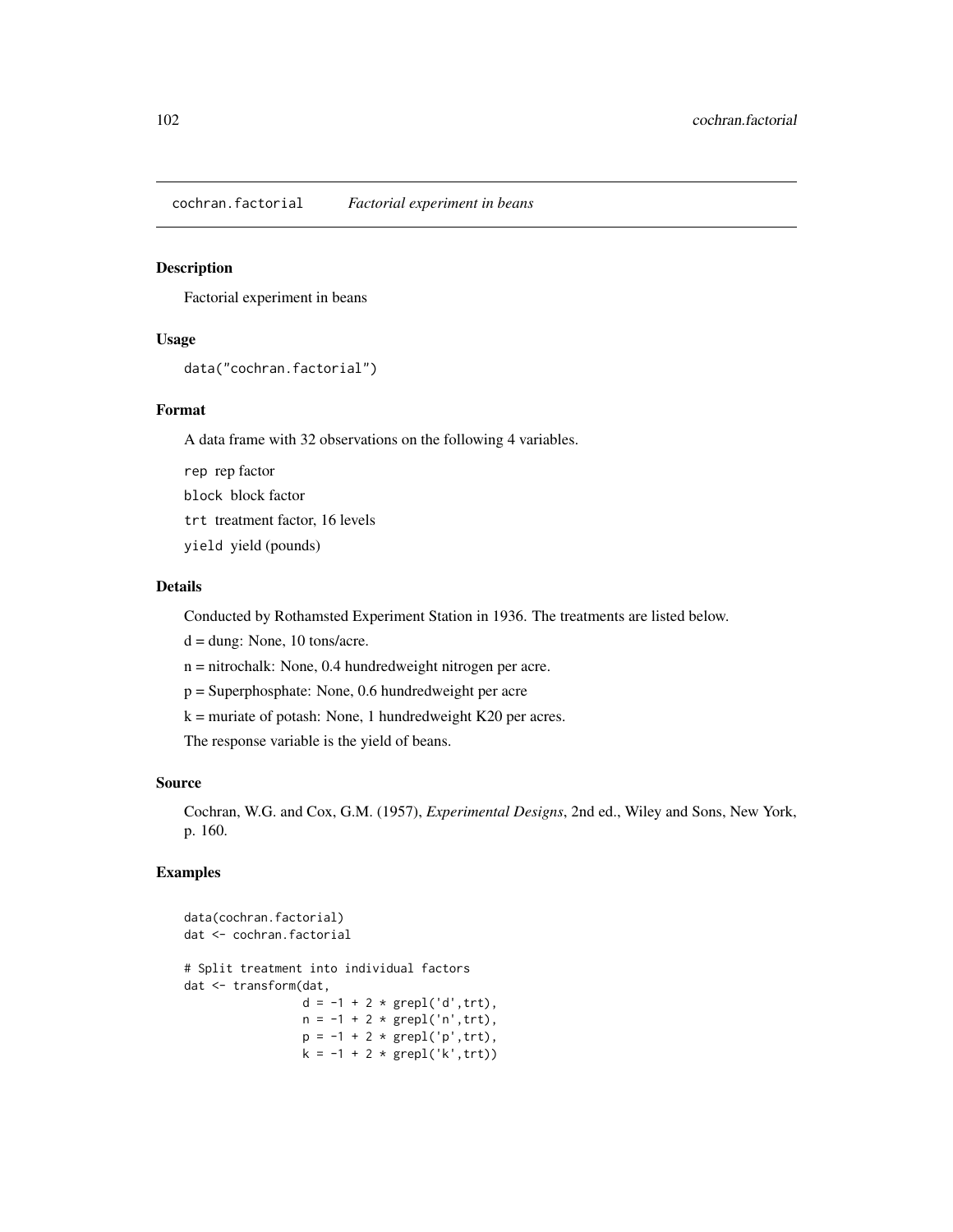#### cochran.latin 103

```
dat <- transform(dat, d=factor(d), n=factor(n), p=factor(p), k=factor(k))
# Cochran table 6.5.
m1 <- lm(yield \sim rep * block + (d+n+p+k)^3, data=dat)anova(m1)
if(require(FrF2)){
 aliases(m1)
 MEPlot(m1, select=3:6,
        main="cochran.factorial - main effects plot")
}
```
cochran.latin *Latin square design in wheat*

# Description

Six wheat plots were sampled by six operators and shoot heights measured. The operators sampled plots in six ordered sequences. The dependent variate was the difference between measured height and true height of the plot.

#### Format

A data frame with 36 observations on the following 4 variables.

row row col column

operator operator factor

diff difference between measured height and true height

## Source

Cochran, W.G. and Cox, G.M. (1957), *Experimental Designs*, 2nd ed., Wiley and Sons, New York.

```
data(cochran.latin)
dat <- cochran.latin
if(require(desplot)){
  desplot(diff~col*row, dat,
          text=operator, cex=1, # aspect unknown
          main="cochran.latin")
}
```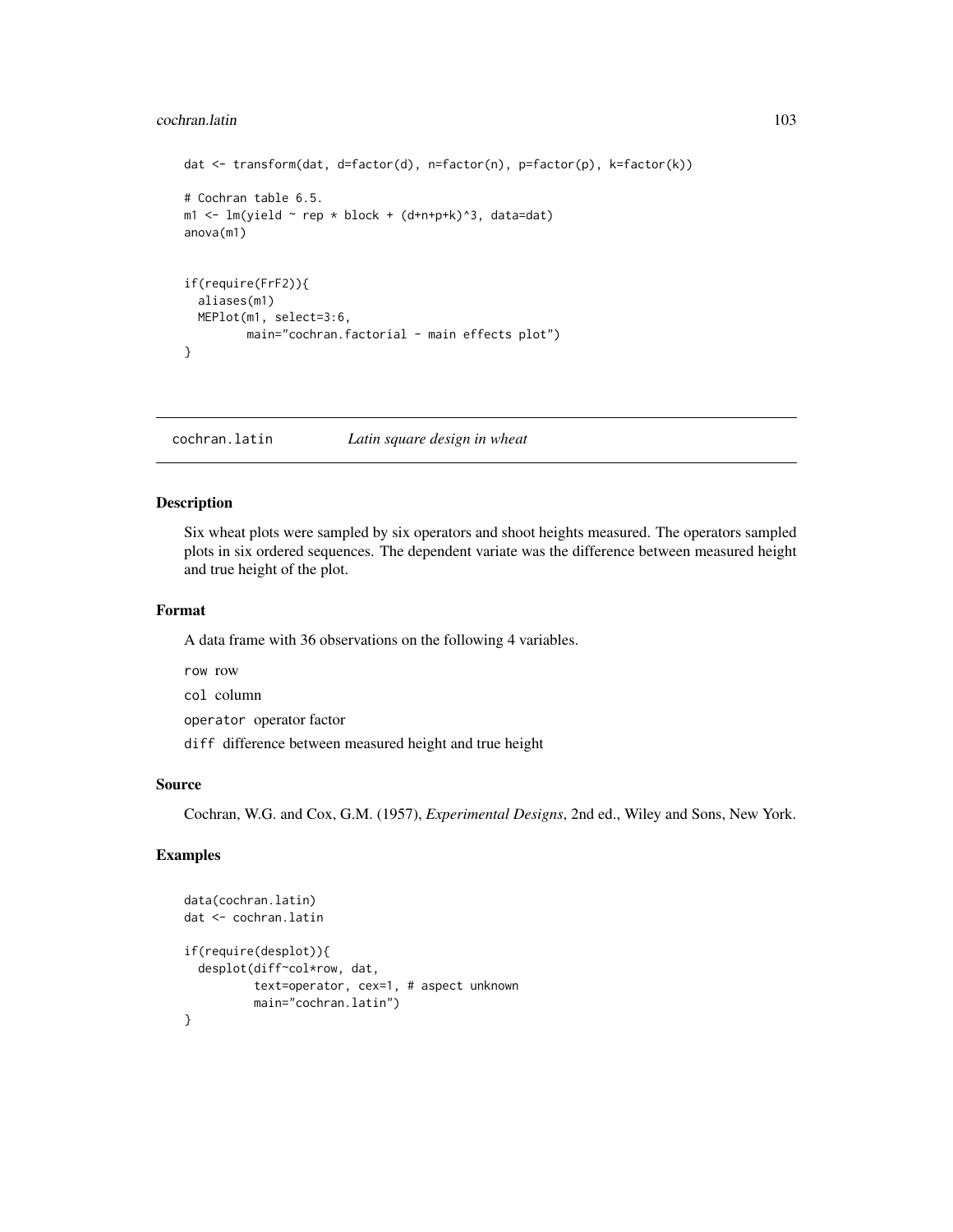```
dat <- transform(dat, rf=factor(row), cf=factor(col))
aov.dat <- aov(diff \sim operator + Error(rf*cf), dat)
summary(aov.dat)
model.tables(aov.dat, type="means")
```
cochran.lattice *Balanced lattice experiment in cotton*

## Description

Balanced lattice experiment in cotton

## Usage

```
data("cochran.lattice")
```
# Format

A data frame with 80 observations on the following 5 variables.

y percent of affected flower buds

rep replicate

row row

col column

trt treatment factor

#### Details

The experiment is a balanced lattice square with 16 treatments in a 4x4 layout in each of 5 replicates. The treatments were applied to cotton plants. Each plot was ten rows wide by 70 feet long (about 1/18 of an acre). (Estimated plot width is 34.5 feet.) Data were collected from the middle 4 rows. The data are the percentages of squares showing attack by boll weevils. A 'square' is the name given to a young flower bud.

The plot orientation is not clear.

#### Source

William G. Cochran, Gertrude M. Cox. *Experimental Designs*, 2nd Edition. Page 490.

Originally from: F. M. Wadley (1946). Incomplete block designs in insect population problems. *J. Economic Entomology*, 38, 651–654.

## References

Walter Federer. Combining Standard Block Analyses With Spatial Analyses Under a Random Effects Model. Cornell Univ Tech Report BU-1373-MA. http://hdl.handle.net/1813/31971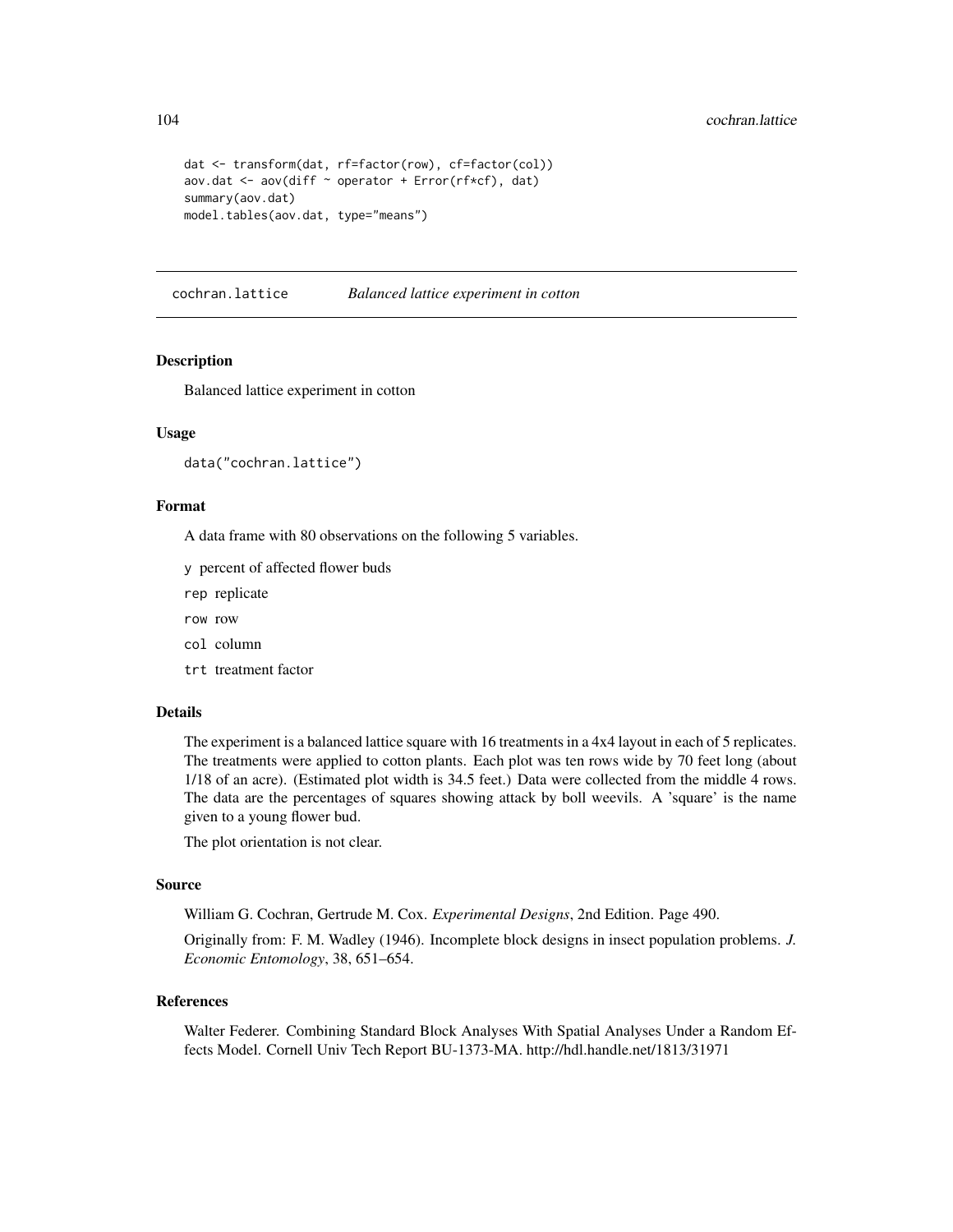# cochran.wireworms 105

## Examples

```
data(cochran.lattice)
dat <- cochran.lattice
if(require(desplot)){
  desplot(y~row*col|rep, dat,
           text=trt, # aspect unknown, should be 2 or .5
           main="cochran.lattice")
}
## Not run:
  # Random rep,row,column model often used by Federer
  require(lme4)
  dat <- transform(dat, rowf=factor(row), colf=factor(col))
  m1 \leftarrow \text{Imer}(y \sim \text{trt} + (1|\text{rep}) + (1|\text{rep:row}) + (1|\text{rep:col}), \text{data=dat})summary(m1)
## End(Not run)
```
cochran.wireworms *Wireworms controlled by fumigants in a latin square*

# Description

Wireworms controlled by fumigants in a latin square

# Format

A data frame with 25 observations on the following 4 variables.

row row

- col column
- trt fumigant treatment, 5 levels
- worms count of wireworms per plot

# Details

Plots were approximately 22 cm by 13 cm. Layout of the experiment was a latin square. The number of wireworms in each plot was counted, following soil fumigation the previous year.

#### Source

W. G. Cochran (1938). Some difficulties in the statistical analysis of replicated experiments. *Empire Journal of Experimental Agriculture*, 6, 157–175.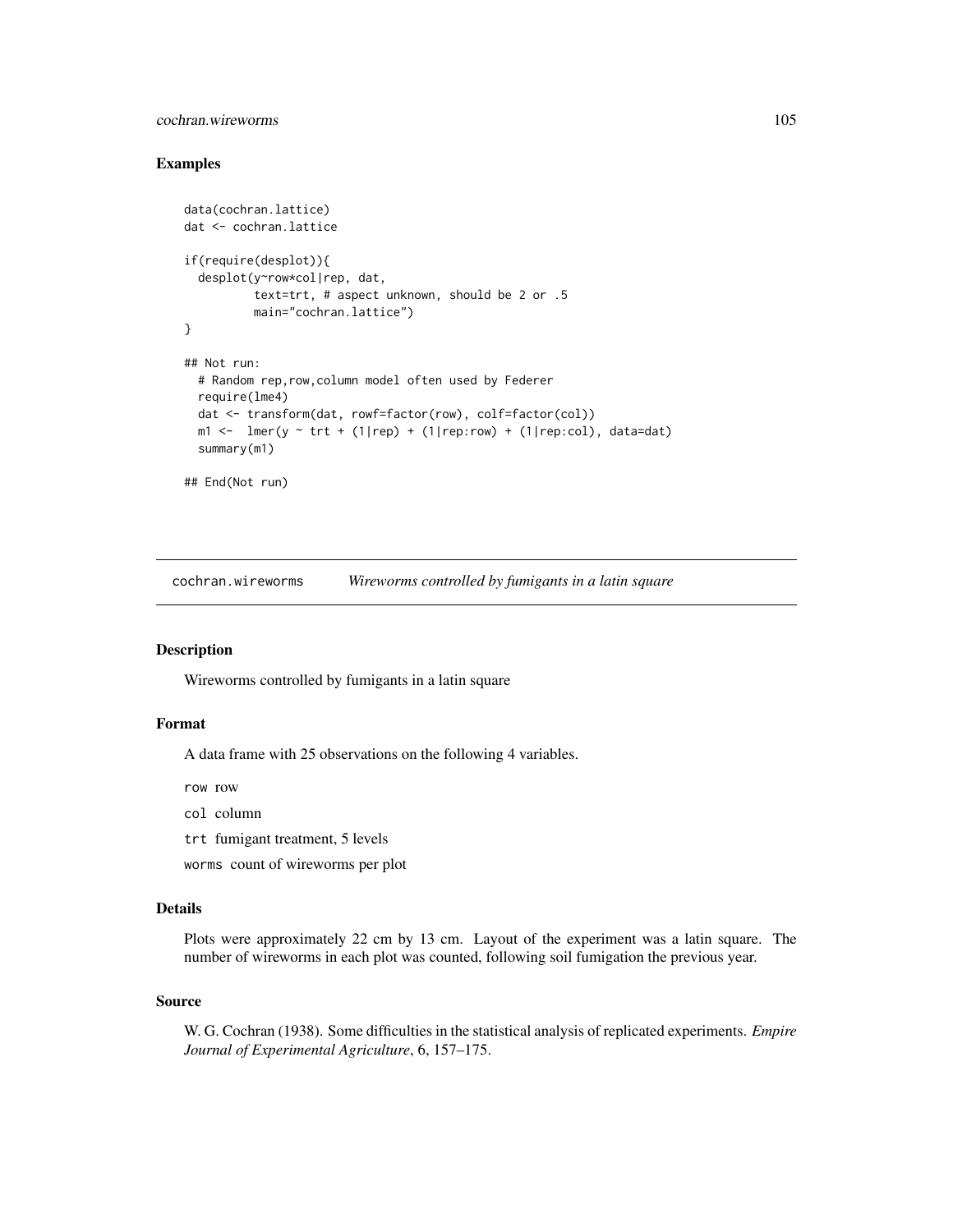# References

W. Cochran (1940). The analysis of variance when experimental errors follow the Poisson or binomial laws. *The Annals of Mathematical Statistics*, 11, 335-347.

G W Snedecor and W G Cochran, 1980. *Statistical Methods*, Iowa State University Press. Page 288.

```
data(cochran.wireworms)
dat <- cochran.wireworms
if(require(desplot)){
 desplot(worms ~ col*row, data=dat,
         text=trt, cex=1, # aspect unknown
         main="cochran.wireworms")
}
# Trt K is effective, but not the others. Really, this says it all.
require(lattice)
bwplot(worms ~ trt, dat, main="cochran.wireworms", xlab="Treatment")
# Snedecor and Cochran do ANOVA on sqrt(x+1).
dat <- transform(dat, rowf=factor(row), colf=factor(col))
ml \leq -aov(sqrt(wordm s+1) \sim rowf + colf + trt, data=dat)anova(m1)
# Instead of transforming, use glm
m2 <- glm(worms ~ trt + rowf + colf, data=dat, family="poisson")
anova(m2)
# GLM with random blocking.
if(require(lme4)){
m3 <- glmer(worms ~ -1 +trt +(1|rowf) +(1|colf), data=dat, family="poisson")
summary(m3)
## Fixed effects:
## Estimate Std. Error z value Pr(>|z|)
## trtK 0.1393 0.4275 0.326 0.745
## trtM 1.7814 0.2226 8.002 1.22e-15 ***
## trtN 1.9028 0.2142 8.881 < 2e-16 ***
## trtO 1.7147 0.2275 7.537 4.80e-14 ***
}
```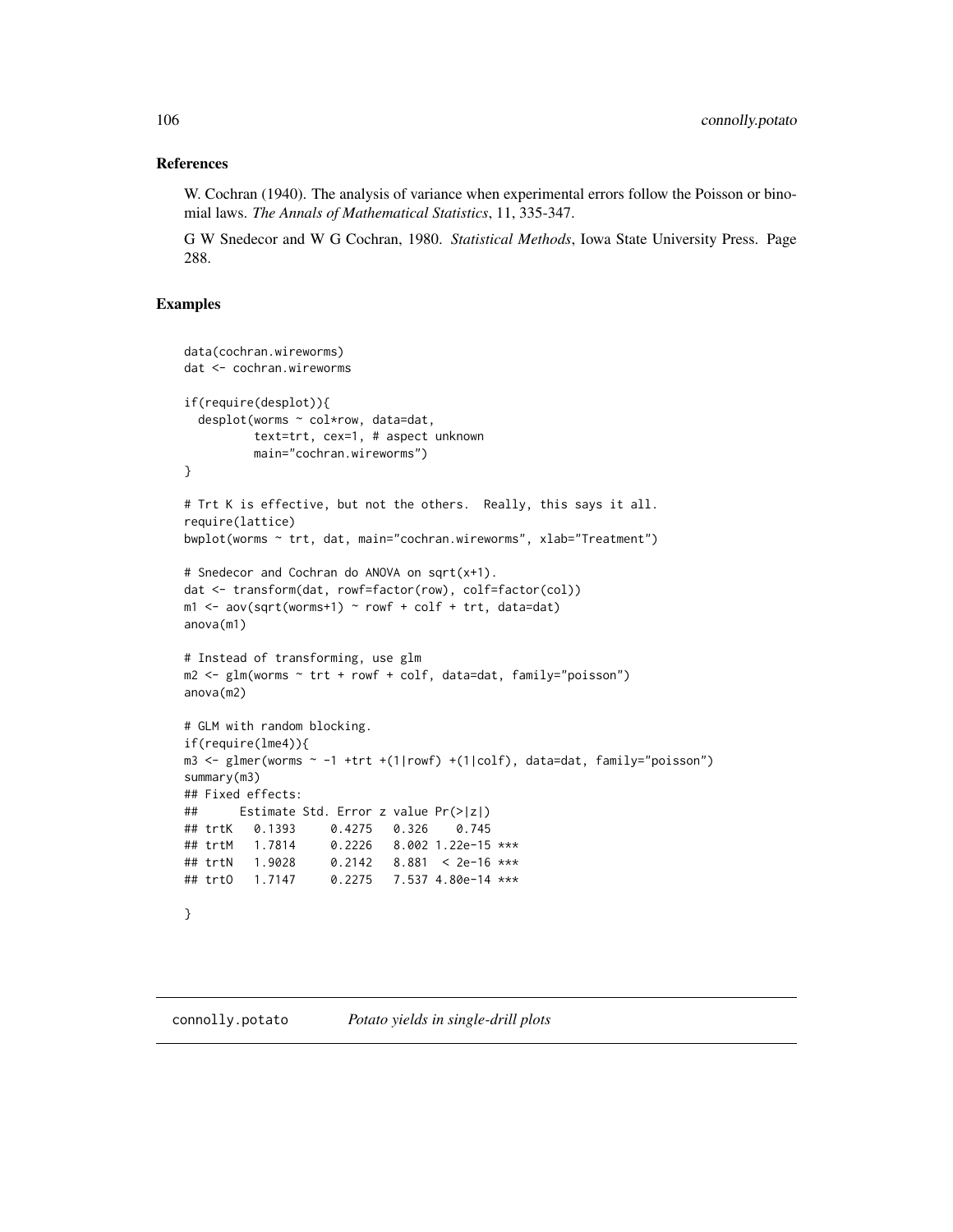# connolly.potato 107

## Description

Potato yields in single-drill plots

## Usage

```
data("connolly.potato")
```
# Format

A data frame with 80 observations on the following 6 variables.

rep block

gen variety

row row

col column

yield yield, kg/ha

matur maturity group

# Details

Connolly et el use this data to illustrate how yield can be affected by competition from neighboring plots.

This data uses M1, M2, M3 for maturity, while Connolly et al use FE (first early), SE (second early) and M (maincrop).

The trial was 20 sections, each of which was an independent row of 20 drills. The data here are four reps of single-drill plots from sections 1, 6, 11, and 16.

The neighbor covariate for a plot is defined as the average of the plots to the left and right. For drills at the edge of the trial, the covariate was the average of the one neighboring plot yield and the section (i.e. rep) mean.

It would be interesting to fit a model that uses differences in maturity between a plot and its neighbor as the actual covariate. Anyone...?

#### Source

Connolly, T and Currie, ID and Bradshaw, JE and McNicol, JW. (1993). Inter-plot competition in yield trials of potatoes *Solanum tuberosum L.* with single-drill plots. *Annals of Applied Biology*, 123, 367-377.

http://doi.org/10.1111/j.1744-7348.1993.tb04099.x

Used with permission of Iain Currie.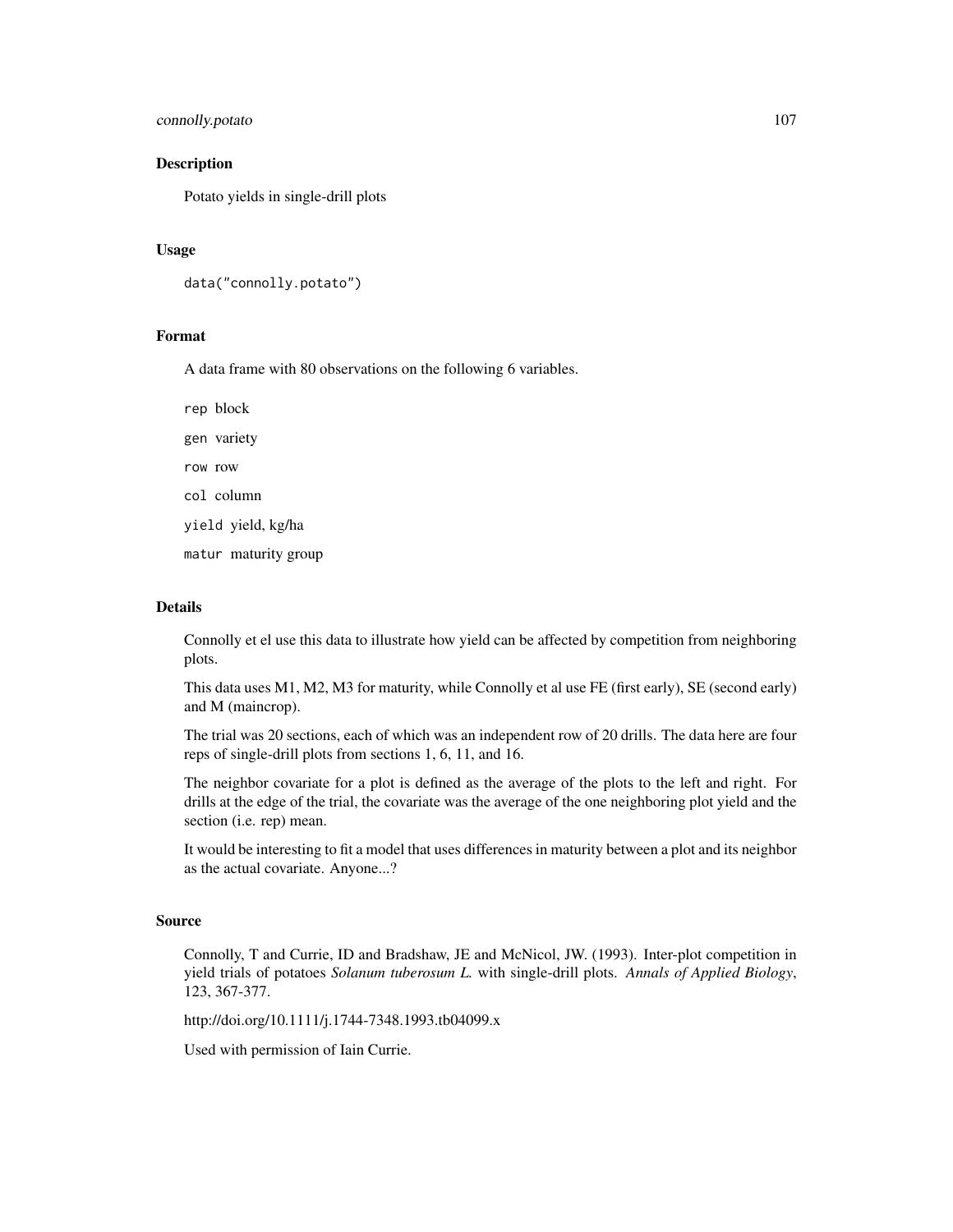```
data(connolly.potato)
dat <- connolly.potato
# Field plan
if(require(desplot)){
  desplot(yield~col*row, data=dat,
          out1=rep, # aspect unknown
          main="connolly.potato yields (reps not contiguous)")
}
# Later maturities are higher yielding
require(lattice)
bwplot(yield~matur, dat, main="connolly.potato yield by maturity")
# Observed raw means. Matches Connolly table 2.
mn <- aggregate(yield~gen, data=dat, FUN=mean)
mn[rev(order(mn$yield)),]
# Create a covariate which is the average of neighboring plot yields
if(require(reshape2)){
mat <- acast(dat, row~col, value.var='yield')
mat2 <- matrix(NA, nrow=4, ncol=20)
mat2[, 2:19] < - \text{(mat[, 1:18] + mat[, 3:20]}/2\text{mat2}[, 1] <- \text{mat}[, 1] + apply(mat, 1, mean))/2
\text{mat2} [, 20] \leq \leq (\text{mat} [, 20] + apply(mat, 1, mean))/2
dat2 <- melt(mat2)
colnames(dat2) <- c('row','col','cov')
dat <- merge(dat, dat2)
# xyplot(yield ~ cov, data=dat, type=c('p','r'))
# Connolly et al fit a model with avg neighbor yield as a covariate
m1 < -1m(yield ~ o + gen + rep + cov, data=dat)coef(m1)['cov'] # = -.303 (Connolly obtained -.31)
# Block names and effects
bnm <- c("R1","R2","R3","R4")
beff <- c(0, coef(m1)[c('repR2','repR3','repR4')])
# Variety names and effects
vnm <- paste0("V", formatC(1:20, width=2, flag='0'))
veff <- coef(m1)[1:20]
# Adjust yield for variety and block effects
dat <- transform(dat, yadj = yield - beff[match(rep,bnm)]
                - veff[match(gen,vnm)])
# Similar to Connolly Fig 1. Point pattern doesn't quite match
xyplot(yadj~cov, data=dat, type=c('p','r'),
       main="connolly.potato",
       xlab="Avg yield of nearest neighbors",
```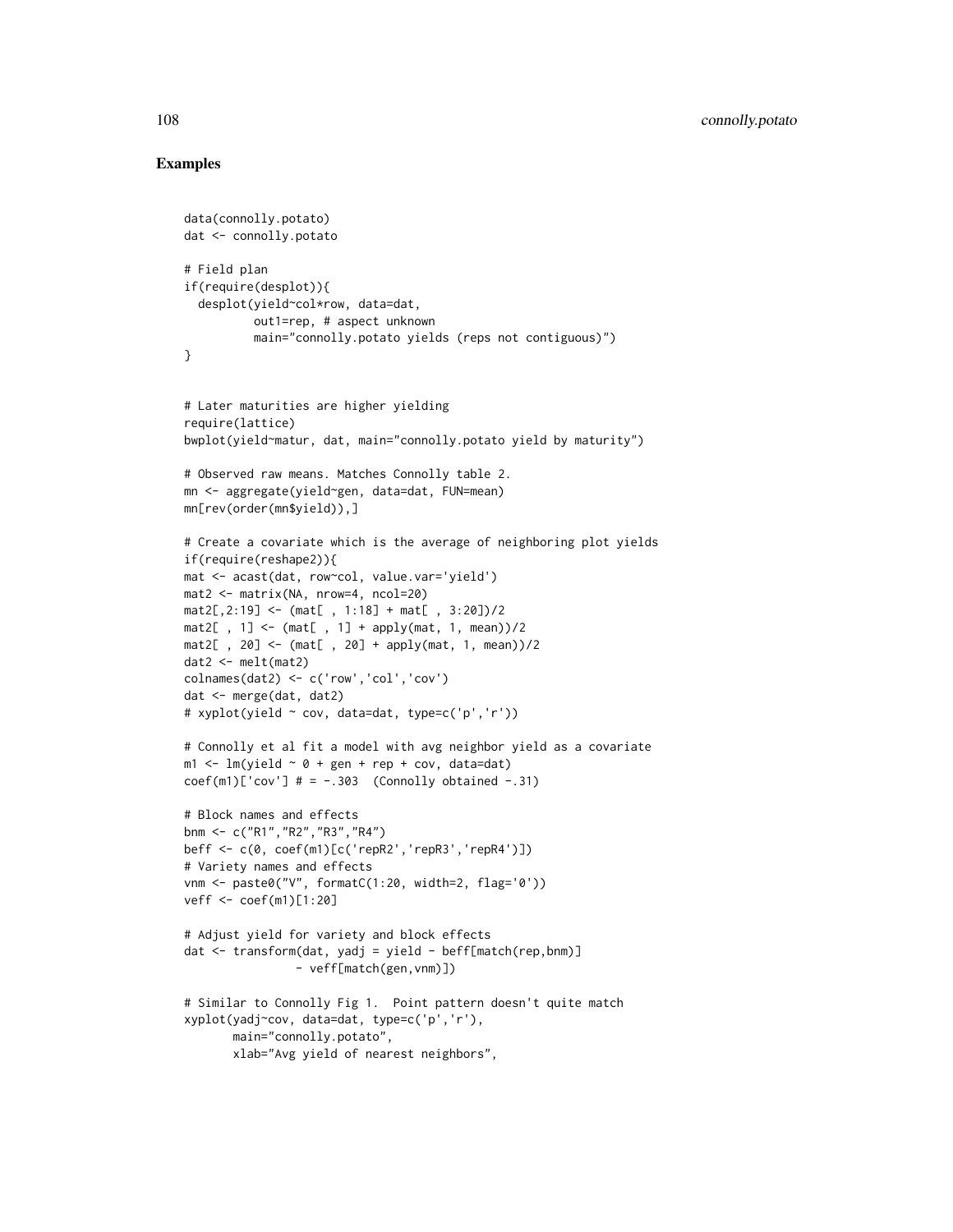# cornelius.maize 109

}

```
ylab="Yield, adjusted for variety and block effects")
```
cornelius.maize *Multi-environment trial of maize for 9 cultivars at 20 locations.*

## Description

Maize yields for 9 cultivars at 20 locations.

### Usage

data("cornelius.maize")

## Format

A data frame with 180 observations on the following 3 variables.

env environment factor, 20 levels

gen genotype/cultivar, 9 levels

yield yield, kg/ha

# Details

Cell means (kg/hectare) for the CIMMYT EVT16B maize yield trial.

### Source

P L Cornelius and J Crossa and M S Seyedsadr. (1996). Statistical Tests and Estimators of Multiplicative Models for Genotype-by-Environment Interaction. Book: *Genotype-by-Environment Interaction*. Pages 199-234.

## References

Forkman, Johannes and Piepho, Hans-Peter. (2014). Parametric bootstrap methods for testing multiplicative terms in GGE and AMMI models. *Biometrics*, 70(3), 639-647. http://doi.org/10.1111/biom.12162

```
data(cornelius.maize)
dat <- cornelius.maize
# dotplot(gen~yield|env,dat) # We cannot compare genotype yields easily
# Subtract environment mean from each observation
if(require(reshape2)){
mat <- acast(dat, gen~env)
mat <- scale(mat, scale=FALSE)
```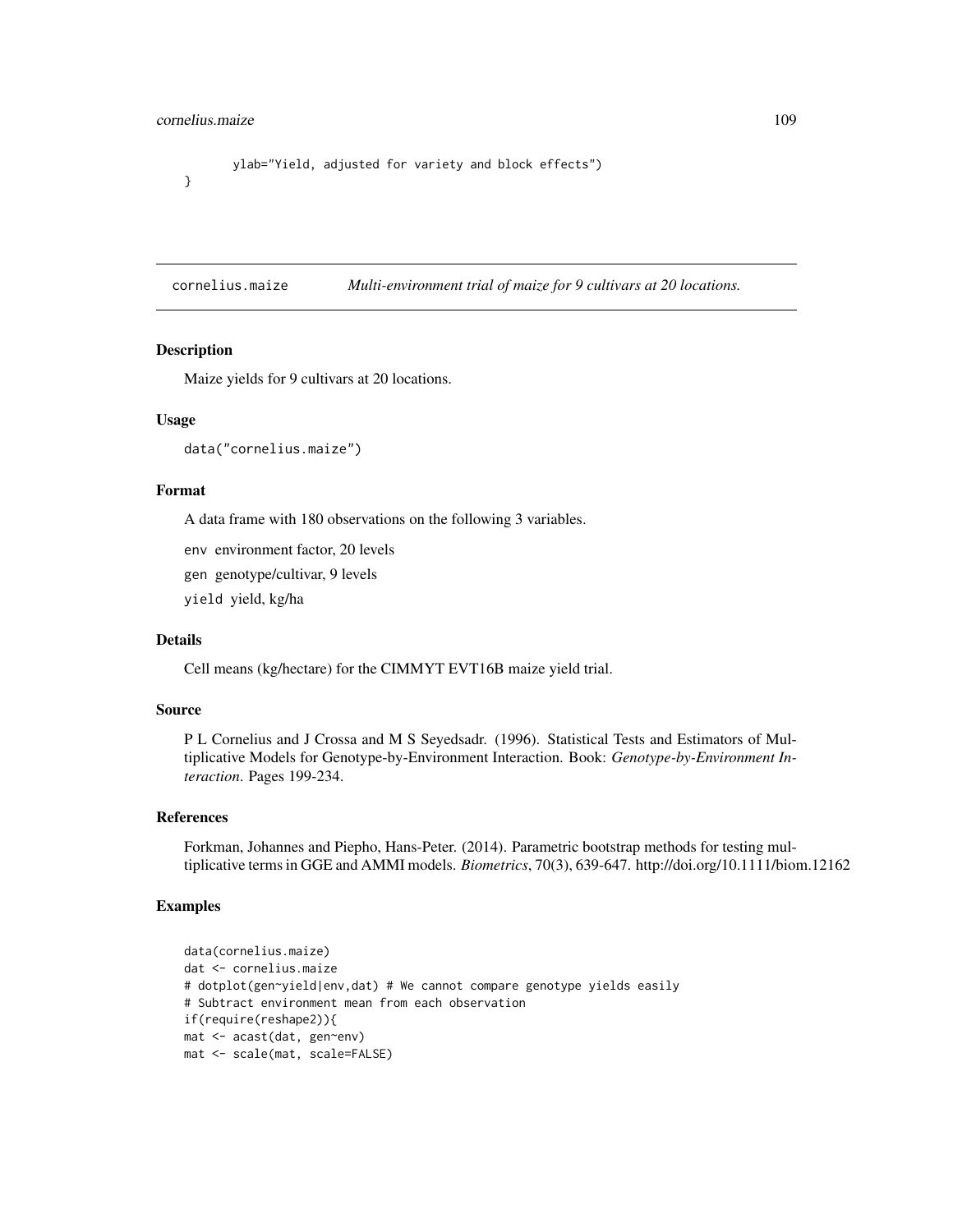```
dat2 <- melt(mat)
names(dat2) <- c('gen','env','yield')
require(lattice)
bwplot(yield \sim gen, dat2,
       main="cornelius.maize - environment centered yields")
}
## Not run:
# This reproduces the analysis of Forkman and Piepho.
test.pc <- function(Y0, type="AMMI", n.boot=10000, maxpc=6) {
  # Test the significance of Principal Components in GGE/AMMI
  # Singular value decomposition of centered/double-centered Y
  Y <- sweep(Y0, 1, rowMeans(Y0)) # subtract environment means
  if(type=="AMMI") {
    Y <- sweep(Y, 2, colMeans(Y0)) # subtract genotype means
    Y \leftarrow Y + \text{mean}(Y\emptyset)}
  lam \leftarrow svd(Y)\$d
  # Observed value of test statistic.
  # t.obs[k] is the proportion of variance explained by the kth term out of
  # the k...M terms, e.g. t.obs[2] is lam[2]^2 / sum(lam[2:M]^2)
  t.obs <- { lam^2/rev(cumsum(rev(lam^2))) } [1:(M-1)]
  t.boot <- matrix(NA, nrow=n.boot, ncol=M-1)
  # Centering rows/columns reduces the rank by 1 in each direction.
  I <- if(type=="AMMI") nrow(Y0)-1 else nrow(Y0)
  J \leftarrow \text{ncol}(Y0)-1M \le - \min(I, J) # rank of Y, maximum number of components
  M <- min(M, maxpc) # Optional step: No more than 5 components
  for(K in 0:(M-2)){ # 'K' multiplicative components in the svd
    for(bb in 1:n.boot){
      E.b \le matrix(rnorm((I-K) \star (J-K)), nrow = I-K, ncol = J-K)
      lam.b \leftarrow svd(E.b)$d
      t.boot[bb, K+1] <- lam.b[1]^2 / 2 / sum(lam.b^2)
    }
  }
  # P-value for each additional multiplicative term in the SVD.
  # P-value is the proportion of time bootstrap values exceed t.obs
  colMeans(t.boot > matrix(rep(t.obs, n.boot), nrow=n.boot, byrow=TRUE))
}
dat <- cornelius.maize
# Convert to matrix format
require(reshape2)
```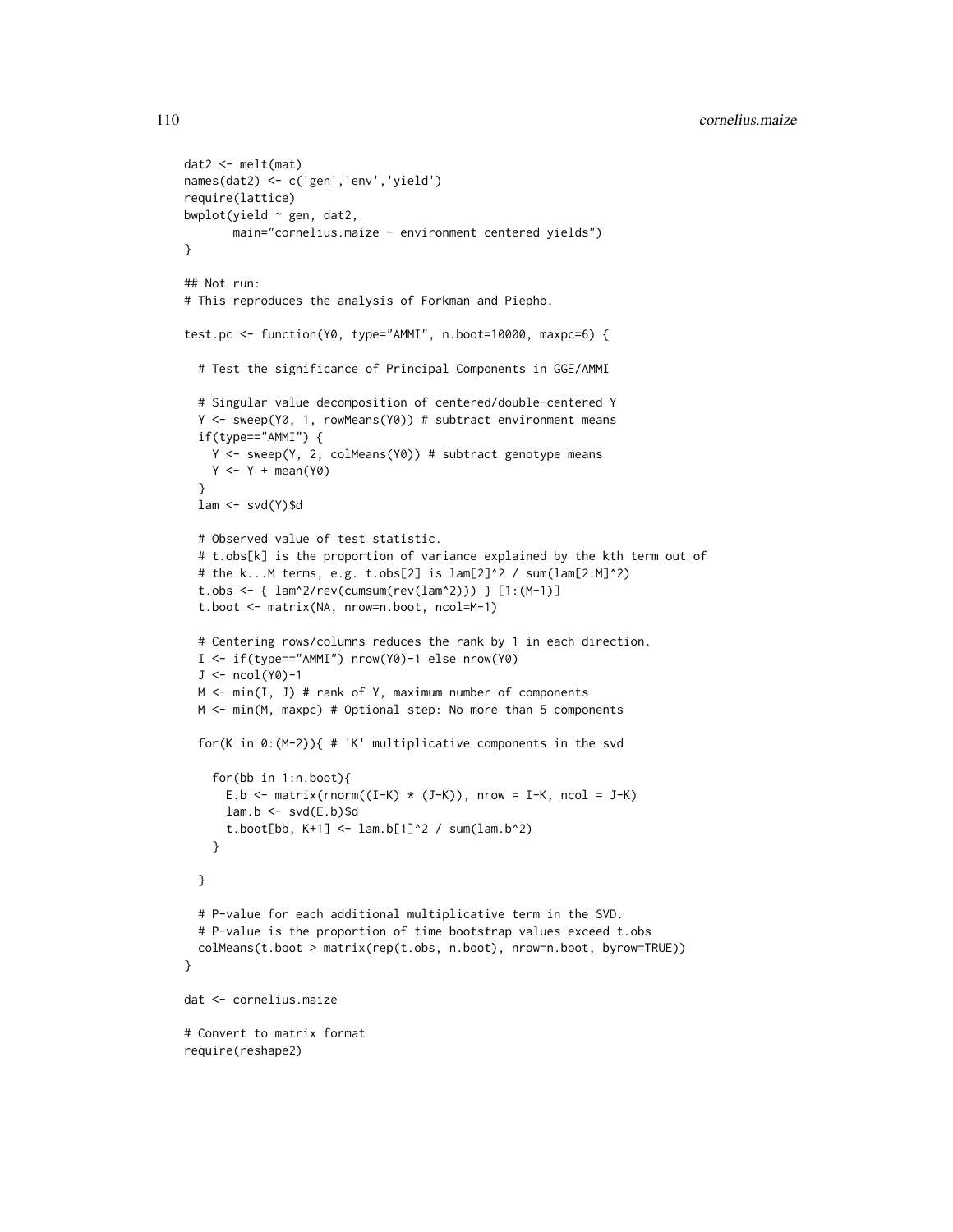# corsten.interaction 111

```
dat <- acast(dat, env~gen, value.var='yield')
## R> test.pc(dat,"AMMI")
## [1] 0.0000 0.1505 0.2659 0.0456 0.1086 # Forkman: .00 .156 .272 .046 .111
## R> test.pc(dat,"GGE")
## [1] 0.0000 0.2934 0.1513 0.0461 0.2817 # Forkman: .00 .296 .148 .047 .285
```
## End(Not run)

corsten.interaction *Multi-environment trial of corn*

### Description

The data is the yield (kg/acre) of 20 genotypes of corn at 7 locations.

### Format

A data frame with 140 observations on the following 3 variables.

gen genotype, 20 levels

loc location, 7 levels

yield yield, kg/acre

### Details

The data is used by Corsten & Denis (1990) to illustrate two-way clustering by minimizing the interaction sum of squares.

In their paper, the labels on the location dendrogram have a slight typo. The order of the loc labels shown is 1 2 3 4 5 6 7. The correct order of the loc labels is 1 2 4 5 6 7 3.

### Source

L C A Corsten and J B Denis, (1990). Structuring Interaction in Two-Way Tables By Clustering. *Biometrics*, 46, 207–215. Table 1. http://doi.org/10.2307/2531644

Used with permission of Jean-Baptiste Denis.

```
data(corsten.interaction)
dat <- corsten.interaction
if(require(reshape2)){
m1 <- melt(dat, measure.var='yield')
dmat <- acast(m1, loc~gen)
```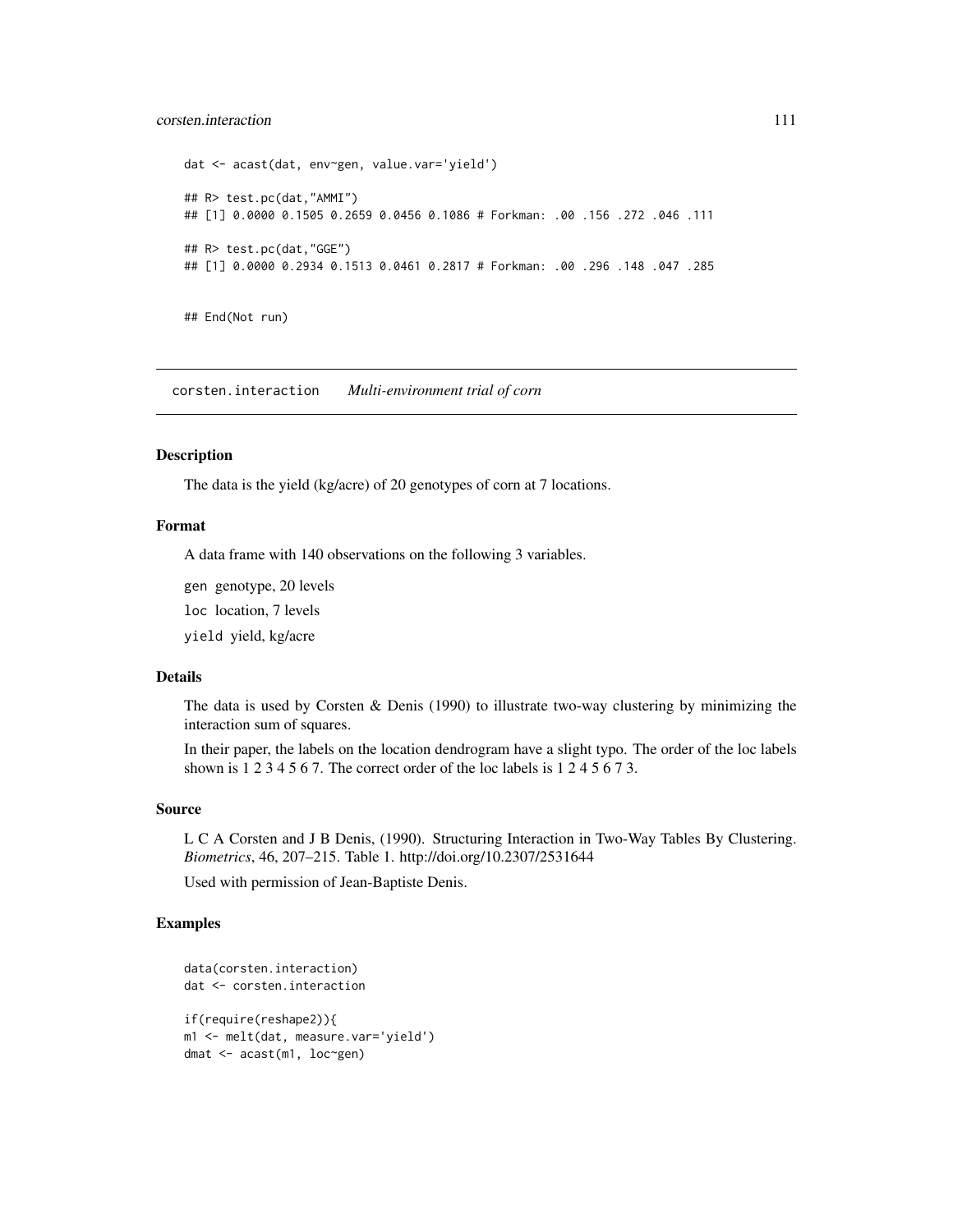# Corsten (1990) uses this data to illustrate simultaneous row and # column clustering based on interaction sums-of-squares. # There is no (known) function in R to reproduce this analysis # (please contact the package maintainer if this is not true). # For comparison, the 'heatmap' function clusters the rows and # columns \_independently\_ of each other. heatmap(dmat, main="corsten.interaction") }

cox.stripsplit *Strip-split plot of barley with fertilizer, calcium, and soil factors.*

## **Description**

Strip-split plot of barley with fertilizer, calcium, and soil factors.

## Format

A data frame with 96 observations on the following 5 variables.

rep replicate, 4 levels soil soil, 3 levels fert fertilizer, 4 levels calcium calcium, 2 levels yield yield of winter barley

# Details

Four different fertilizer treatments are laid out in vertical strips, which are then split into subplots with different levels of calcium. Soil type is stripped across the split-plot experiment, and the entire experiment is then replicated three times.

Sometimes called a split-block design.

## Source

Comes from the notes of Gertrude Cox and A. Rotti.

# References

SAS/STAT(R) 9.2 User's Guide, Second Edition. Example 23.5 Strip-Split Plot. http://support.sas.com/documentation/cdl/en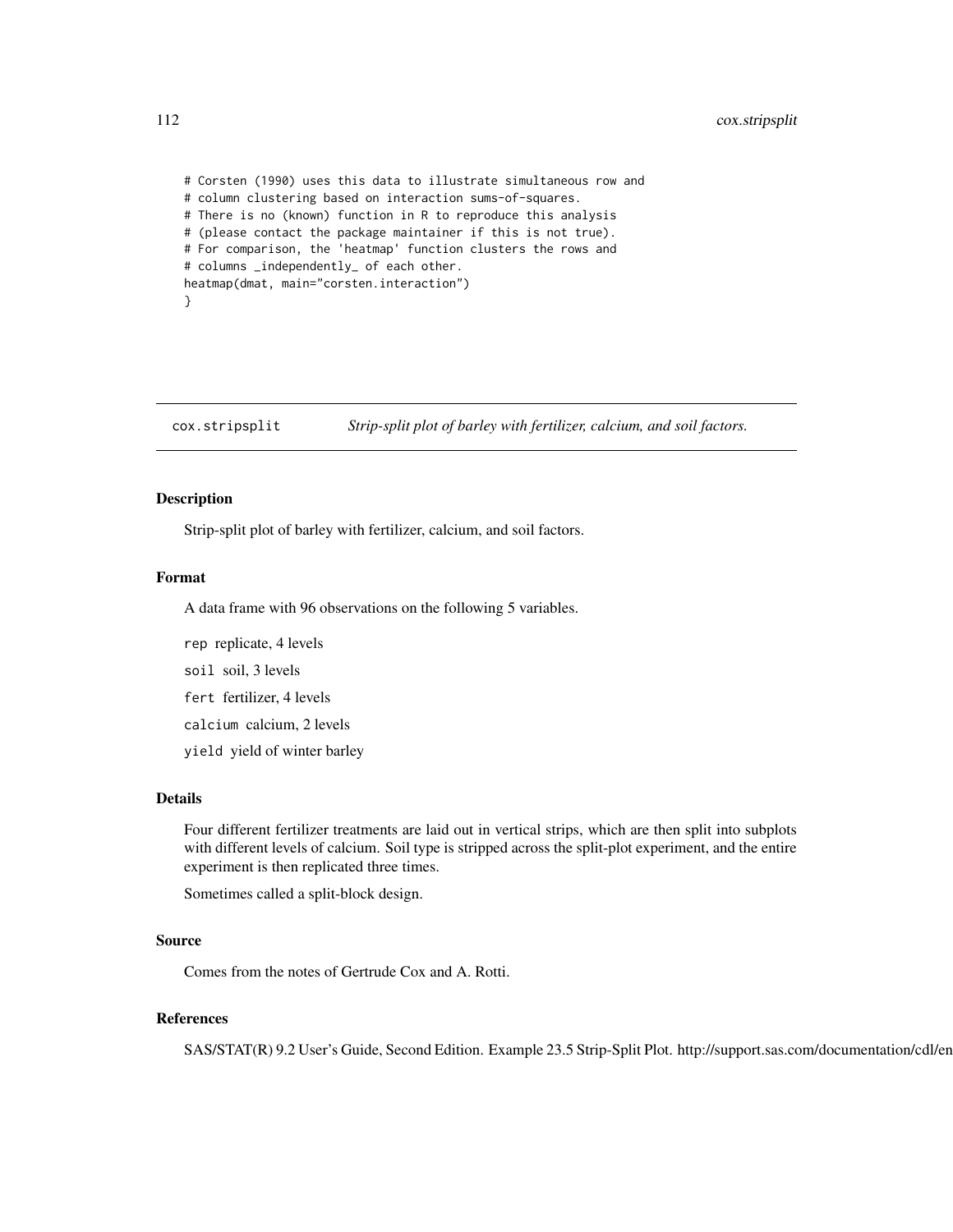# cox.stripsplit 113

## Examples

```
data(cox.stripsplit)
dat <- cox.stripsplit
# Raw means
aggregate(yield ~ calcium, data=dat, mean)
aggregate(yield ~ soil, data=dat, mean)
aggregate(yield ~ calcium, data=dat, mean)
if(require(HH)) {
 interaction2wt(yield ~ rep + soil + fert + calcium, dat,x.between=0, y.between=0,
               main="cox.stripsplit")
}
# Traditional AOV
m1 <- aov(yield~ fert*calcium*soil +
        Error(rep/(fert+soil+calcium:fert+soil:fert)),
         data=dat)
summary(m1)
# With balanced data, the following are all basically identical
if(require(lme4)){
 # The 'rep:soil:fert' term causes problems...so we drop it.
 m2 <- lmer(yield ~ fert*soil*calcium + (1|rep) + (1|rep:fert) +
             (1|rep:soil) + (1|rep:fert:calcium), data=dat)
}
# ----------------------------------------------------------------------------
## Not run:
 # afex uses Kenword-Rogers approach for denominator d.f.
 if(require(afex)){
   mixed(yield ~ fert*soil*calcium + (1|rep) + (1|rep:fert) +
          (1|rep:soil) + (1|rep:fert:calcium) + (1|rep:soil:fert), data=dat,
         control=lmerControl(check.nobs.vs.rankZ="ignore"))
   ## Effect stat ndf ddf F.scaling p.value
   ## 1 (Intercept) 1350.8113 1 3.0009 1 0.0000
   ## 2 fert 3.5619 3 9.0000 1 0.0604
   ## 3 soil 3.4659 2 6.0000 1 0.0999
   ## 4 calcium 1.8835 1 12.0000 1 0.1950
   ## 5 fert:soil 1.2735 6 18.0000 1 0.3179
   ## 6 fert:calcium 4.4457 3 12.0000 1 0.0255
   ## 7 soil:calcium 0.2494 2 24.0000 1 0.7813
   ## 8 fert:soil:calcium 0.3504 6 24.0000 1 0.9027
 }
```
## End(Not run)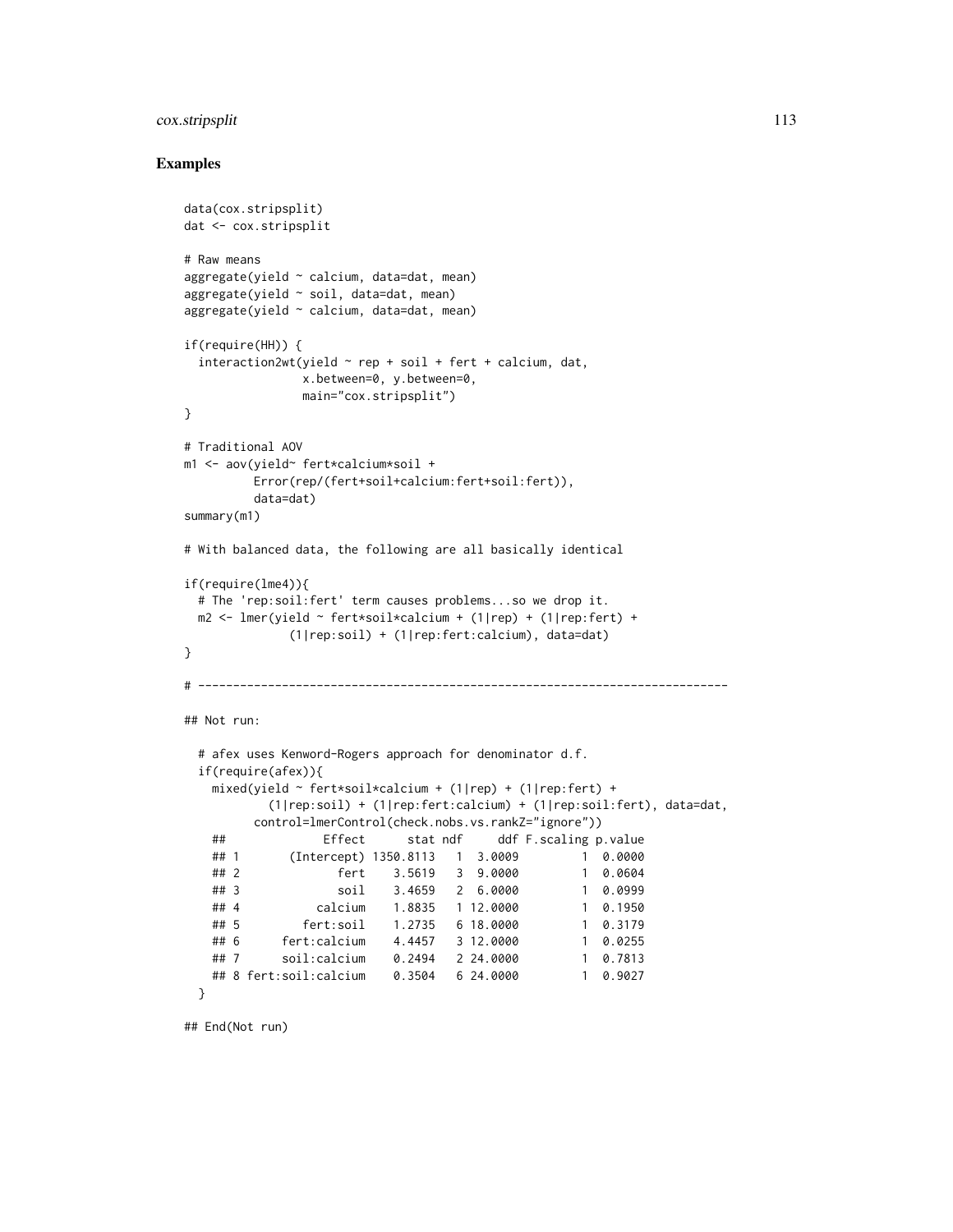# Description

Cucumber yields and quantitative traits

#### Usage

```
data("cramer.cucumber")
```
# Format

A data frame with 24 observations on the following 9 variables.

cycle cycle rep replicate plants plants per plot flowers number of pistillate flowers branches number of branches leaves number of leaves totalfruit total fruit number culledfruit culled fruit number earlyfruit early fruit number

## Details

The data are used to illustrate path analysis of the correlations between phenotypic traits.

# Source

Christopher S. Cramer, Todd C. Wehner, and Sandra B. Donaghy. 1999. Path Coefficient Analysis of Quantitative Traits. In: Handbook of Formulas and Software for Plant Geneticists and Breeders, page 89.

Used with permission of Christopher Cramer.

# References

Cramer, C. S., T. C. Wehner, and S. B. Donaghy. 1999. PATHSAS: a SAS computer program for path coefficient analysis of quantitative data. *J. Hered*, 90, 260-262 https://doi.org/10.1093/jhered/90.1.260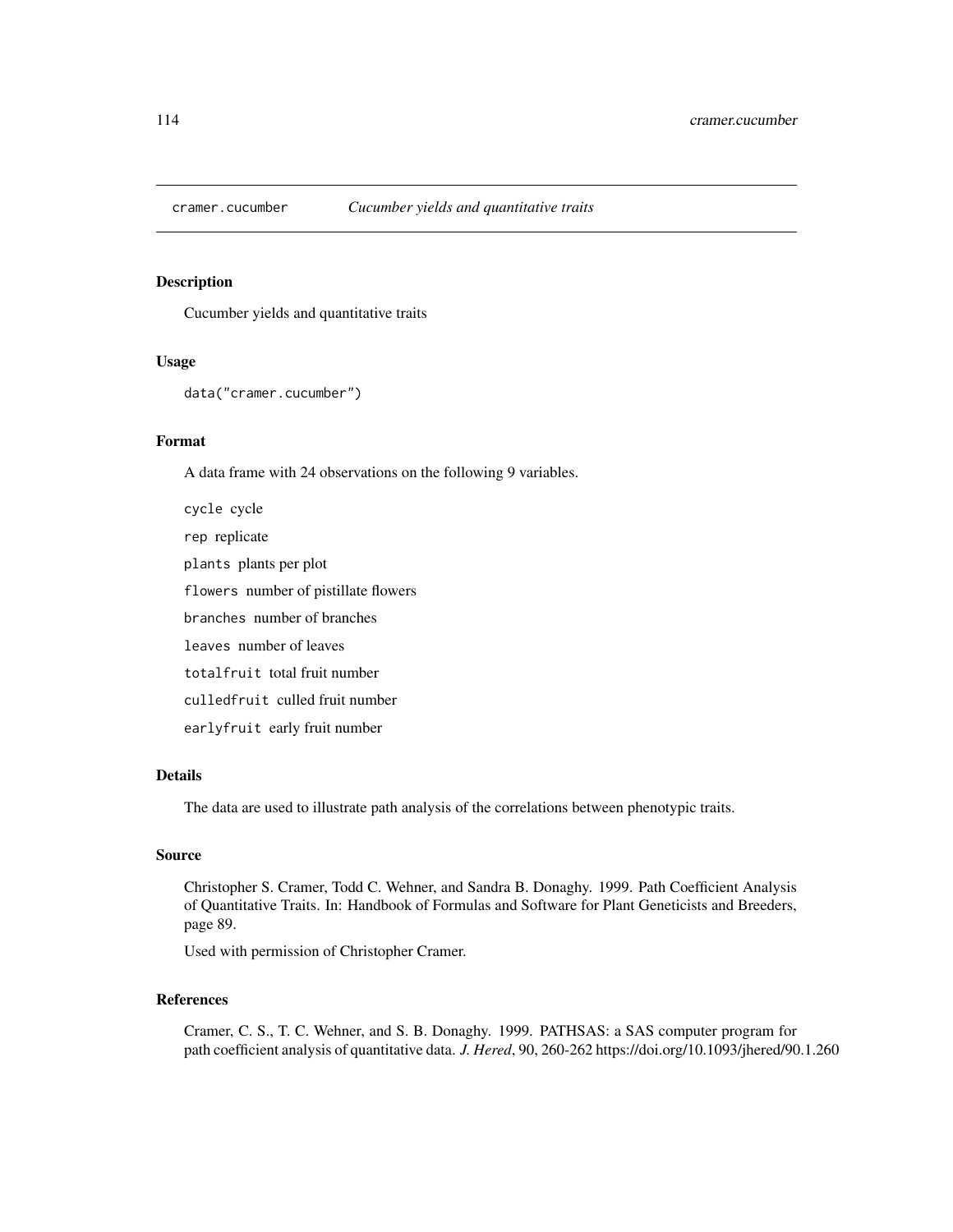# cramer.cucumber 115

```
data(cramer.cucumber)
dat <- cramer.cucumber
require(lattice)
splom(dat[3:9], main="cramer.cucumber - traits by cycle", group=dat$cycle,
      auto.key=list(columns=3))
## Not run:
 # derived traits
 dat <- transform(dat,
                   marketable = totalfruit-culledfruit,
                   branchesperplant = branches/plants,
                   nodesperbranch = leaves/(branches+plants),
                   femalenodes = flowers+totalfruit)
 dat <- transform(dat,
                   perfenod = (femalenodes/leaves),
                   fruitset = totalfruit/flowers,
                   fruitperplant = totalfruit / plants,
                   marketableperplant = marketable/plants,
                   earlyperplant=earlyfruit/plants)
 # just use cycle 1
 dat1 <- subset(dat, cycle==1)
 # define independent and dependent variables
 indep <- c("branchesperplant", "nodesperbranch", "perfenod", "fruitset")
 dep0 <- "fruitperplant"
 dep <- c("marketable","earlyperplant")
 # standardize trait data for cycle 1
 sdat <- data.frame(scale(dat1[1:8, c(indep,dep0,dep)]))
 # slopes for dep0 ~ indep
 X \leftarrow \text{as_matrix}(\text{sdat}[, \text{indep}])Y <- as.matrix(sdat[,c(dep0)])
 # estdep <- solve(t(X)
 estdep <- solve(crossprod(X), crossprod(X,Y))
 estdep
 ## branchesperplant 0.7160269
 ## nodesperbranch 0.3415537
 ## perfenod 0.2316693
 ## fruitset 0.2985557
 # slopes for dep ~ dep0
 X <- as.matrix(sdat[,dep0])
 Y <- as.matrix(sdat[,c(dep)])
 # estind2 <- solve(t(X)
 estind2 <- solve(crossprod(X), crossprod(X,Y))
 estind2
 ## marketable earlyperplant
 ## 0.97196 0.8828393
```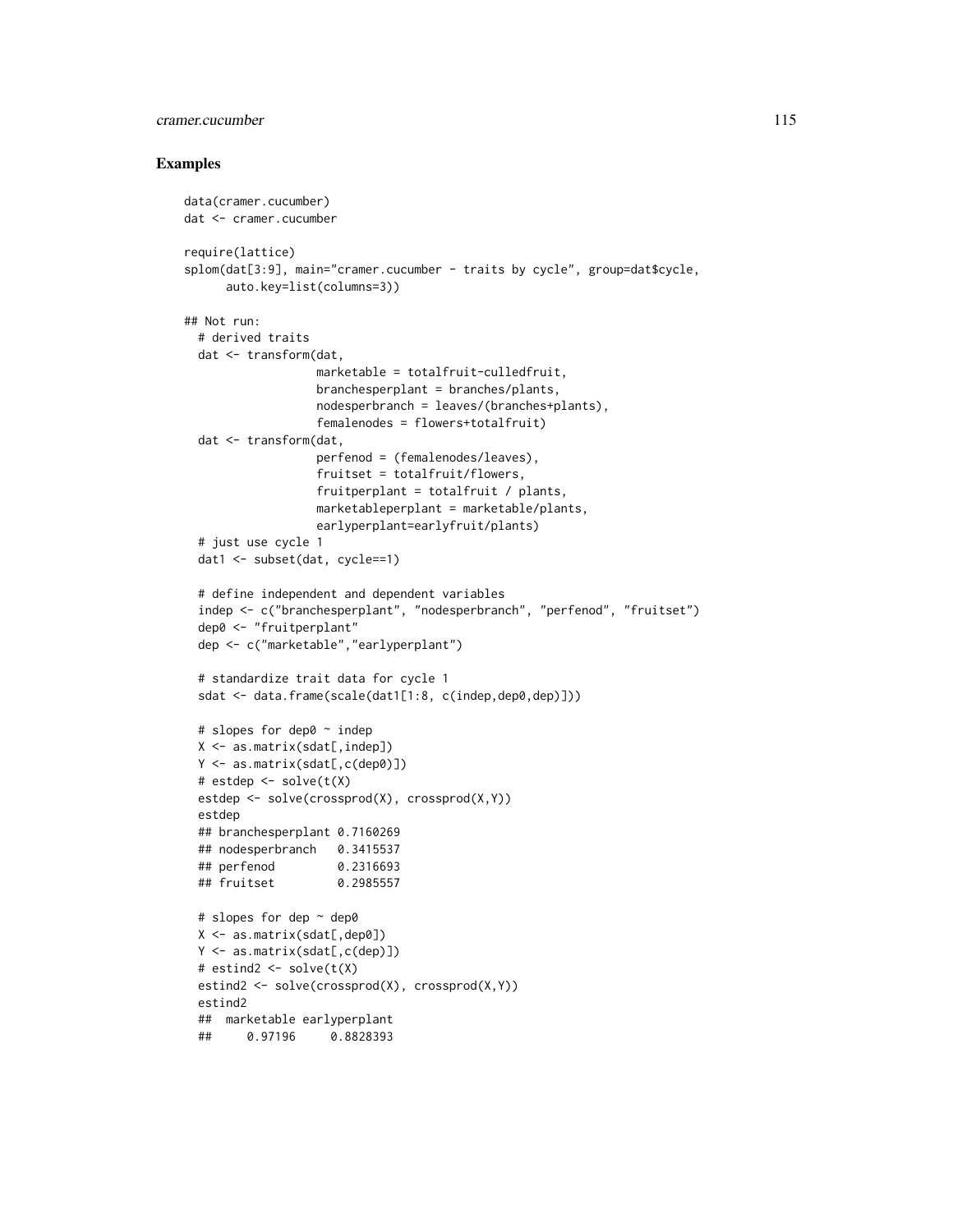```
# correlation coefficients for indep variables
 corrind=cor(sdat[,indep])
 round(corrind,2)
 ## branchesperplant nodesperbranch perfenod fruitset
 ## branchesperplant 1.00 0.52 -0.24 0.09
 ## nodesperbranch 0.52 1.00 -0.44 0.14
 ## perfenod -0.24 -0.44 1.00 0.04
 ## fruitset 0.09 0.14 0.04 1.00
 # Correlation coefficients for dependent variables
 corrdep=cor(sdat[,c(dep0, dep)])
 round(corrdep,2)
 ## fruitperplant marketable earlyperplant
 ## fruitperplant 1.00 0.97 0.88
 ## marketable 0.97 1.00 0.96
 ## earlyperplant 0.88 0.96 1.00
 result = corrind
 result = result*matrix(estdep,ncol=4,nrow=4,byrow=TRUE)
 round(result,2) # match SAS output columns 1-4
 ## branchesperplant nodesperbranch perfenod fruitset
 ## branchesperplant 0.72 0.18 -0.06 0.03
 ## nodesperbranch 0.37 0.34 -0.10 0.04
 ## perfenod -0.17 -0.15 0.23 0.01
 ## fruitset 0.07 0.05 0.01 0.30
 resdep0 = rowSums(result)
 resdep <- cbind(resdep0,resdep0)*matrix(estind2, nrow=4,ncol=2,byrow=TRUE)
 colnames(resdep) <- dep
 # slightly different from SAS output last 2 columns
 round(cbind(fruitperplant=resdep0, round(resdep,2)),2)
 ## fruitperplant marketable earlyperplant
 ## branchesperplant 0.87 0.84 0.76
 ## nodesperbranch 0.65 0.63 0.58
 ## perfenod -0.08 -0.08 -0.07
 ## fruitset 0.42 0.41 0.37
## End(Not run)
```

| crampton.pig | Weight gain in pigs for different treatments |
|--------------|----------------------------------------------|
|--------------|----------------------------------------------|

### Description

Weight gain in pigs for different treatments, with initial weight and feed eaten as covariates.

### Usage

data("crampton.pig")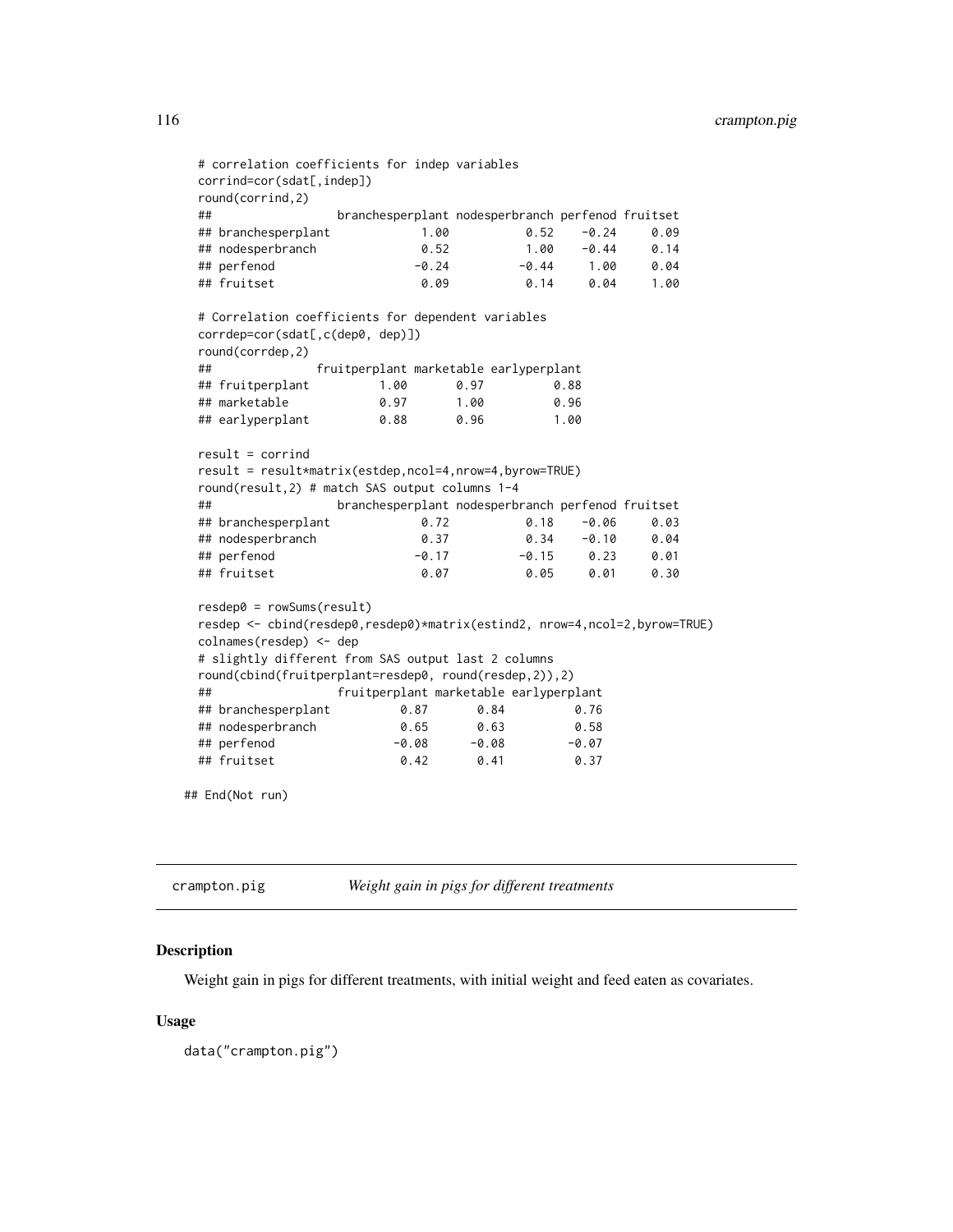# crampton.pig 117

### Format

A data frame with 50 observations on the following 5 variables.

treatment feed treatment rep replicate weight1 initial weight feed feed eaten weight2 final weight

# Details

A study of the effect of initial weight and feed eaten on the weight gaining ability of pigs with different feed treatments.

The data are extracted from Ostle. It is not clear that 'replicate' is actually a blocking replicate as opposed to a repeated measurement. The original source document needs to be consulted.

### Source

Crampton, EW and Hopkins, JW. (1934). The Use of the Method of Partial Regression in the Analysis of Comparative Feeding Trial Data, Part II. *The Journal of Nutrition*, 8, 113-123.

#### References

Bernard Ostle. *Statistics in Research* Goulen. *Methods of Statistical Analysis, 1st ed*. Page 256-259.

```
data(crampton.pig)
dat <- crampton.pig
dat <- transform(dat, gain=weight2-weight1)
require(lattice)
# Trt 4 looks best
xyplot(gain ~ feed, dat, group=treatment, type=c('p','r'),
       auto.key=list(columns=5),
       xlab="Feed eaten", ylab="Weight gain", main="crampton.pig")
# Basic Anova without covariates
m1 <- lm(weight2 ~ treatment + rep, data=dat)
anova(m1)
# Add covariates
m2 <- lm(weight2 ~ treatment + rep + weight1 + feed, data=dat)
anova(m2)
# Remove treatment, test this nested model for significant treatments
m3 \leq \text{Im}(weight2 \approx rep + weight1 + feed, data = dat)anova(m2,m3) # p-value .07. F=2.34 matches Ostle
```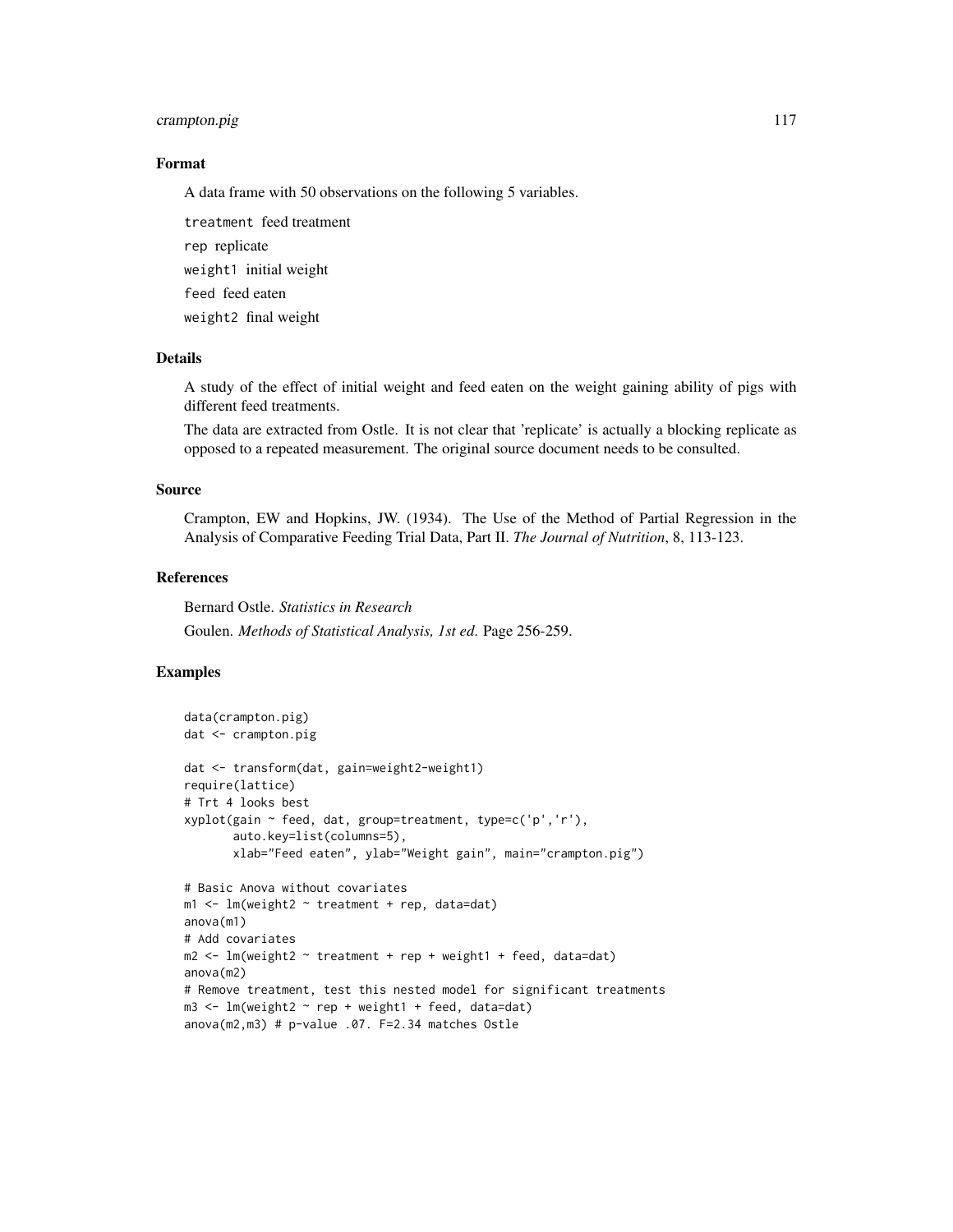# Description

Wheat yields for 18 genotypes at 25 locations

# Format

A data frame with 450 observations on the following 3 variables.

loc location

locgroup location group: Grp1-Grp2

gen genotype

gengroup genotype group: W1, W2, W3

yield grain yield, tons/ha

# Details

Grain yield from the 8th Elite Selection Wheat Yield Trial to evaluate 18 bread wheat genotypes at 25 locations in 15 countries.

Cross et al. used this data to cluster loctions into 2 mega-environments and clustered genotypes into 3 wheat clusters.

Locations

| Code | Country      | Location    | Latitude $(N)$ | Elevation (m) |
|------|--------------|-------------|----------------|---------------|
| АK   | Algeria      | El Khroub   | 36             | 640           |
| AL   | Algeria      | Setif       | 36             | 1,023         |
| BJ   | Bangladesh   | Joydebpur   | 24             | 8             |
| CA   | Cyprus       | Athalassa   | 35             | 142           |
| EG   | Egypt        | E1 Gemmeiza | 31             | 8             |
| ES   | Egypt        | Sakha       | 31             | 6             |
| EB   | Egypt        | Beni-Suef   | 29             | 28            |
| IL   | India        | Ludhiana    | 31             | 247           |
| ID   | India        | Delhi       | 29             | 228           |
| JM   | Jordan       | Madaba      | 36             | 785           |
| ΚN   | Kenya        | Njoro       | $\theta$       | 2,165         |
| MG   | Mexico       | Guanajuato  | 21             | 1,765         |
| MS   | Mexico       | Sonora      | 27             | 38            |
| MM   | Mexico       | Michoacfin  | 20             | 1,517         |
| NB   | Nepal        | Bhairahwa   | 27             | 105           |
| РI   | Pakistan     | Islamabad   | 34             | 683           |
| PA   | Pakistan     | Ayub        | 32             | 213           |
| SR   | Saudi Arabia | Riyadh      | 24             | 600           |
| SG   | Sudan        | Gezira      | 14             | 411           |
| SЕ   | Spain        | Encinar     | 38             | 20            |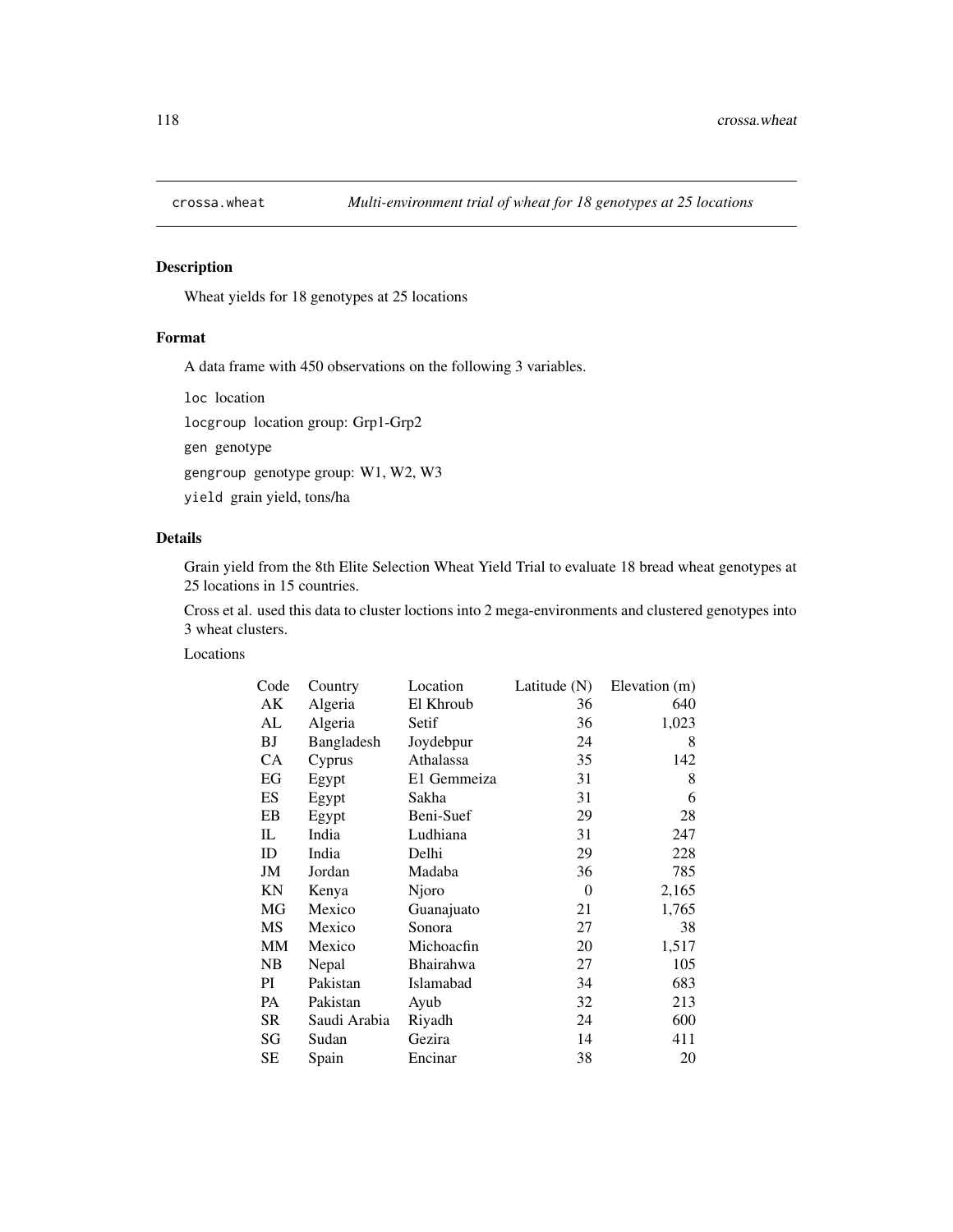### crossa.wheat 119

| SJ | Spain    | Jerez      | 37    | 180 |
|----|----------|------------|-------|-----|
| SС | Spain    | Cordoba    | 38    | 110 |
| SS | Spain    | Sevilla    | 38    | 20  |
| TВ | Tunisia  | Beja       | 37    | 150 |
| ТC | Thailand | Chiang Mai | 18820 |     |

# Source

Crossa, J and Fox, PN and Pfeiffer, WH and Rajaram, S and Gauch Jr, HG. (1991). AMMI adjustment for statistical analysis of an international wheat yield trial. *Theoretical and Applied Genetics*, 81, 27–37. http://doi.org/10.1007/BF00226108

Used with permission of Jose' Crossa.

# References

Jean-Louis Laffont, Kevin Wright and Mohamed Hanafi (2013). Genotype + Genotype x Block of Environments (GGB) Biplots. *Crop Science*, 53, 2332-2341. http://doi.org/10.2135/cropsci2013.03.0178

```
data(crossa.wheat)
dat <- crossa.wheat
# AMMI biplot. Fig 3 of Crossa et al.
if(require(agricolae)){
  m1 <- with(dat, AMMI(E=loc, G=gen, R=1, Y=yield))
  b1 <- m1$biplot[,1:4]
  b1$PC1 \leftarrow -1 \times b1$PC1 # Flip vertical
  plot(b1$yield, b1$PC1, cex=0.0,
       text(b1$yield, b1$PC1, cex=.5, labels=row.names(b1),col="brown"),
       main="crossa.wheat AMMI biplot", xlab="Average yield", ylab="PC1", frame=TRUE)
  mn <- mean(b1$yield)
  abline(h=0, v=mn, col='wheat')
  g1 <- subset(b1,type=="GEN")
  text(g1$yield, g1$PC1, rownames(g1), col="darkgreen", cex=.5)
  e1 <- subset(b1,type=="ENV")
  arrows(mn, 0,
         0.95*(e1$yield - mn) + mn, 0.95*e1$PC1,
         col= "brown", lwd=1.8,length=0.1)
}
# GGB example
library(agridat)
data(crossa.wheat)
dat2 <- crossa.wheat
# FIXME: The loc grouping is now in the data
```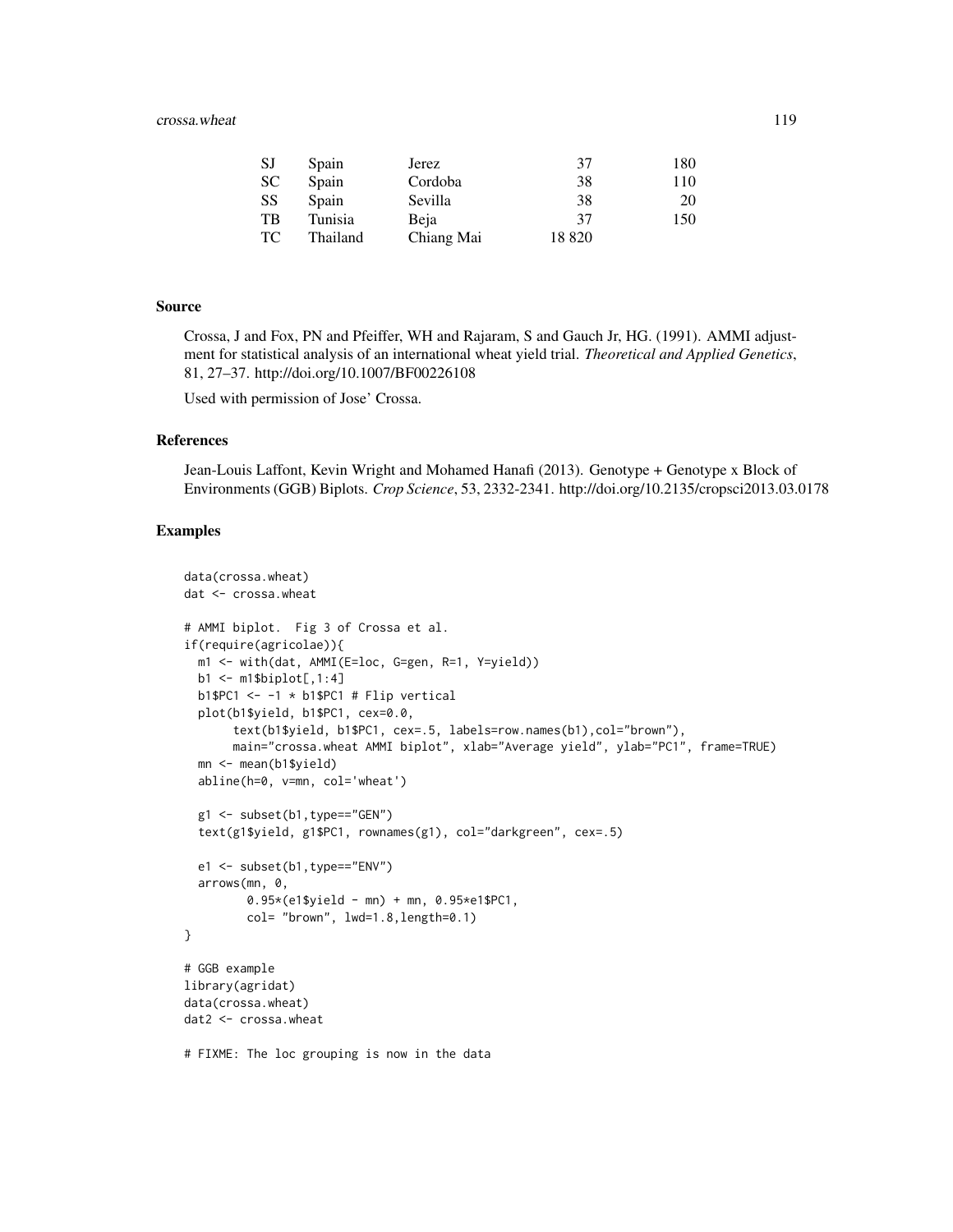```
# Define mega-environment groups of locations
dat2$eg <- ifelse(is.element(dat2$loc,
                             c("KN","NB","PA","BJ","IL","TC",
                               "JM","PI","AS","ID","SC","SS",
                               "SJ","MS","MG","MM")), "Grp1", "Grp2")
library(gge)
# Specify env.group as column in data frame
m2 <- gge(yield~gen*loc, dat2, env.group=eg, scale=FALSE)
biplot(m2, main="crossa.wheat - GGB biplot")
```
crowder.seeds *Germination of Orobanche seeds for two genotypes and two treatments.*

### Description

Number of Orobanche seeds tested/germinated for two genotypes and two treatments.

### Format

plate Factor for replication

gen Factor for genotype with levels O73, O75

extract Factor for extract from bean, cucumber

germ Number of seeds that germinated

n Total number of seeds tested

# Details

Egyptian broomrape, *orobanche aegyptiaca* is a parasitic plant family. The plants have no chlorophyll and grow on the roots of other plants. The seeds remain dormant in soil until certain compounds from living plants stimulate germination.

Two genotypes were studied in the experiment, *O. aegyptiaca 73* and *O. aegyptiaca 75*. The seeds were brushed with one of two extracts prepared from either a bean plant or cucmber plant.

The experimental design was a 2x2 factorial, each with 5 or 6 reps of plates.

### Source

Crowder, M.J., 1978. Beta-binomial anova for proportions. *Appl. Statist.*, 27, 34-37. http://doi.org/10.2307/2346223

## References

N. E. Breslow and D. G. Clayton. 1993. Approximate inference in generalized linear mixed models. *Journal of the American Statistical Association*, 88:9-25. http://doi.org/10.2307/2290687

Y. Lee and J. A. Nelder. 1996. Hierarchical generalized linear models with discussion. *J. R. Statist. Soc. B*, 58:619-678.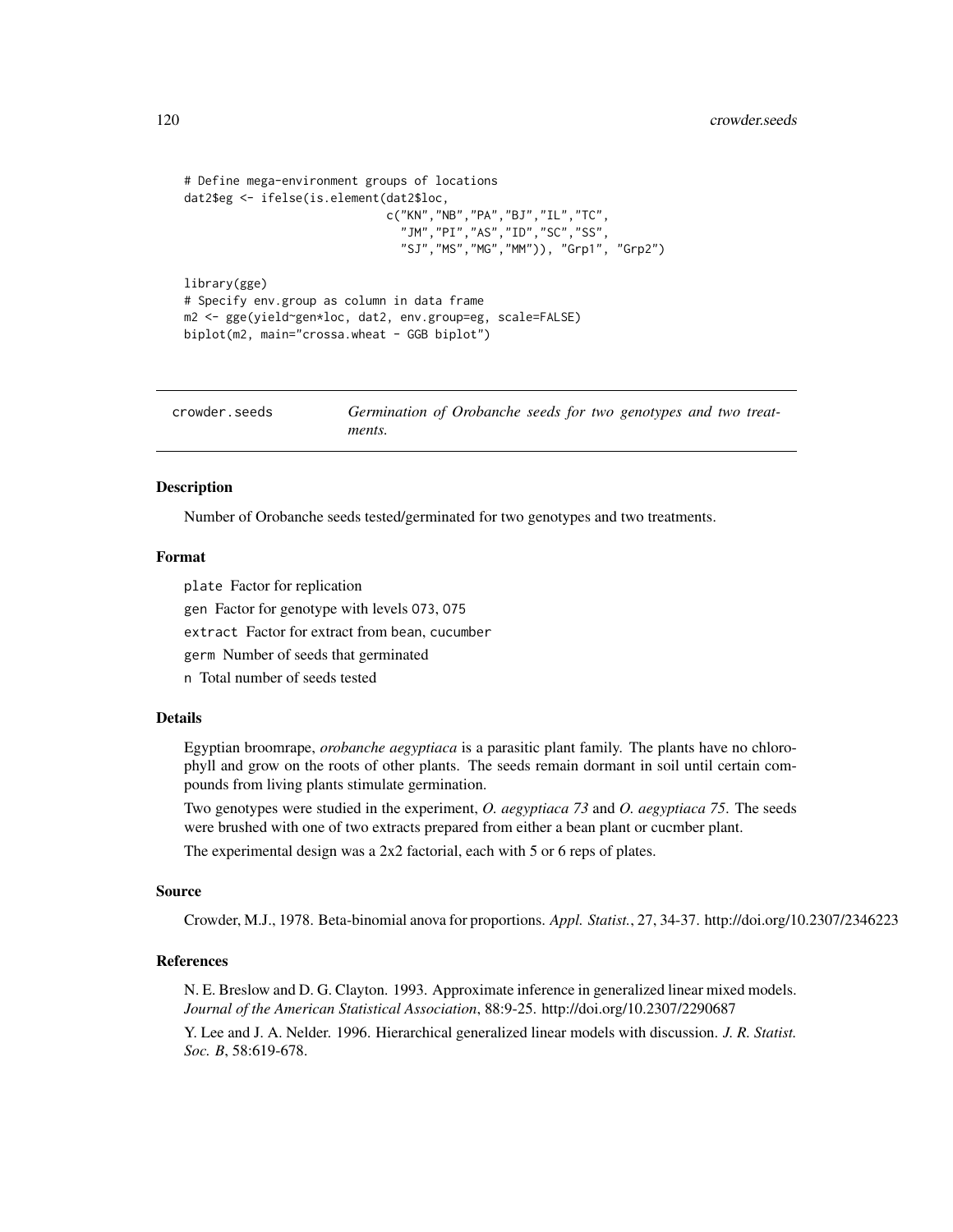# crowder.seeds 121

```
data(crowder.seeds)
dat <- crowder.seeds
m1.glm \leq -m1.glmm \leq -m1.bb \leq -m1.hglm \leq -NA# ----- Graphic
require(lattice)
dotplot(germ/n~gen|extract, dat, main="crowder.seeds")
# ----- GLM.
# family=binomial() fixes dispersion at 1
# family=quasibinomial() estimates dispersion, had larger std errors
m1.glm <- glm(cbind(germ,n-germ) ~ gen*extract,
            data=dat,
            #family="binomial",
            family=quasibinomial()
             )
summary(m1.glm)
# --- GLMM. Assumes Gaussian random effects
require(MASS)
m1.glmm <- glmmPQL(cbind(germ, n-germ) ~ gen*extract, random= ~1|plate,
 family=binomial(), data=dat)
summary(m1.glmm)
# ----- AODS3 package
# require(aods3)
# m1.bb <- aodml(cbind(germ, n-germ) ~ gen * extract, data=dat, family="bb")
# ----- HGML package. Beta-binomial with beta-distributed random effects
# require(hglm)
# m1.hglm <- hglm(fixed= germ/n ~ I(gen=="O75")*extract, weights=n, data=dat,
# random=~1|plate, family=binomial(), rand.family=Beta(),
# fix.disp=1)
## Not run:
# Compare coefficients
round(summary(m1.glm)$coef,2)
## Estimate Std. Error t value Pr(>|t|)
## (Intercept) -0.41 0.25 -1.64 0.12
## genO75 -0.15 0.30 -0.48 0.64
## extractcucumber 0.54 0.34 1.58 0.13
## genO75:extractcucumber 0.78 0.42 1.86 0.08
round(summary(m1.glmm)$tTable,2)
```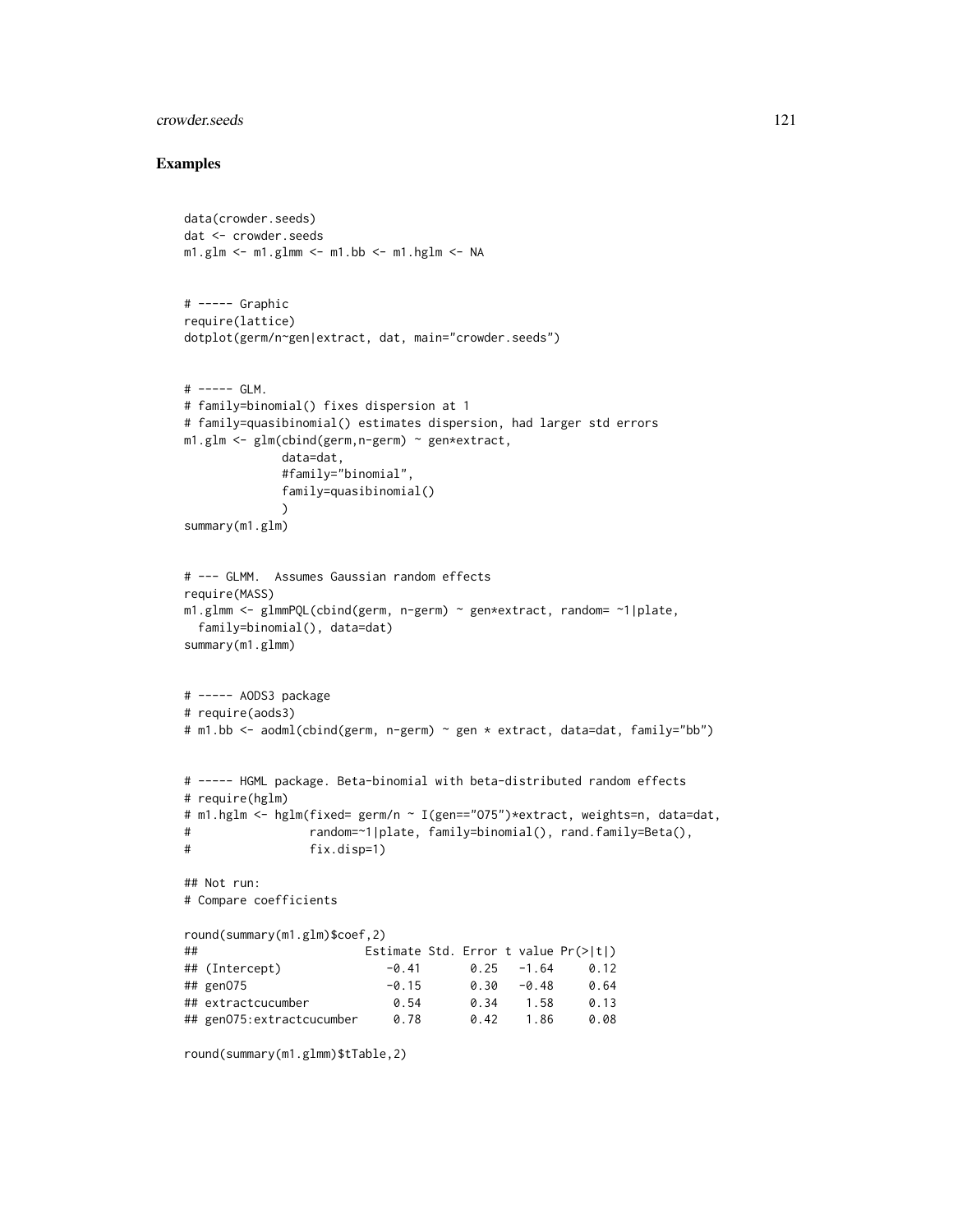```
## Value Std.Error DF t-value p-value
## (Intercept) -0.44 0.25 17 -1.80 0.09
## genO75 -0.10 0.31 17 -0.34 0.74
## extractcucumber 0.52 0.34 17 1.56 0.14
## genO75:extractcucumber 0.80 0.42 17 1.88 0.08
## round(summary(m1.bb)$BCoef,2)
## Estimate Std. Error z value Pr(> |z|)
## (Intercept) -0.44 0.22 -2.04 0.04
## genO75 -0.10 0.27 -0.36 0.72
## extractcucumber 0.52 0.30 1.76 0.08
## genO75:extractcucumber 0.80 0.38 2.11 0.03
## round(summary(m1.hglm)$FixCoefMat,2)
## Estimate Std. Error t-value Pr(>|t|)
## (Intercept) -0.47 0.24 -1.92 0.08
## I(gen == "O75")TRUE -0.08 0.31 -0.25 0.81
## extractcucumber 0.51 0.33 1.53 0.16
## I(gen == "O75")TRUE:extractcucumber 0.83 0.43 1.92 0.08
## End(Not run)
## Not run:
 # --- rjags version ---
# JAGS/BUGS. See http://mathstat.helsinki.fi/openbugs/Examples/Seeds.html
# Germination rate depends on p, which is a logit of a linear predictor
# based on genotype and extract, plus random deviation to intercept
# To match the output on the BUGS web page, use: dat$gen=="O73".
# We use dat$gen=="O75" to compare with the parameterization above.
jdat =list(germ = dat$germ, n = dat$n,
         root = as.numeric(dat$extract=="cucumber"),
         gen = as.numeric(dat$gen=="O75"),
         nobs = nrow(dat))
jinit = list(int = 0, genO75 = 0, extcuke = 0, g75ecuke = 0, tau = 10)
# Use logical names (unlike BUGS documentation)
mod.bug ="model {
 for(i in 1:nobs) {
   germ[i] ~\sim dbin(p[i], n[i])
   b[i] ~ dnorm(0.0, \text{tau})logit(p[i]) \leq int + gen075 * gen[i] + extcube * root[i] +g75ecuke * gen[i] * root[i] + b[i]
 }
 int ~ ~ ~ dnorm(0.0, 1.0E-6)
 genO75 ~ dnorm(0.0, 1.0E-6)
 extcuke \sim dnorm(0.0, 1.0E-6)
 g75ecuke ~ dnorm(0.0, 1.0E-6)
 tau ~ dgamma(0.001, 0.001)
```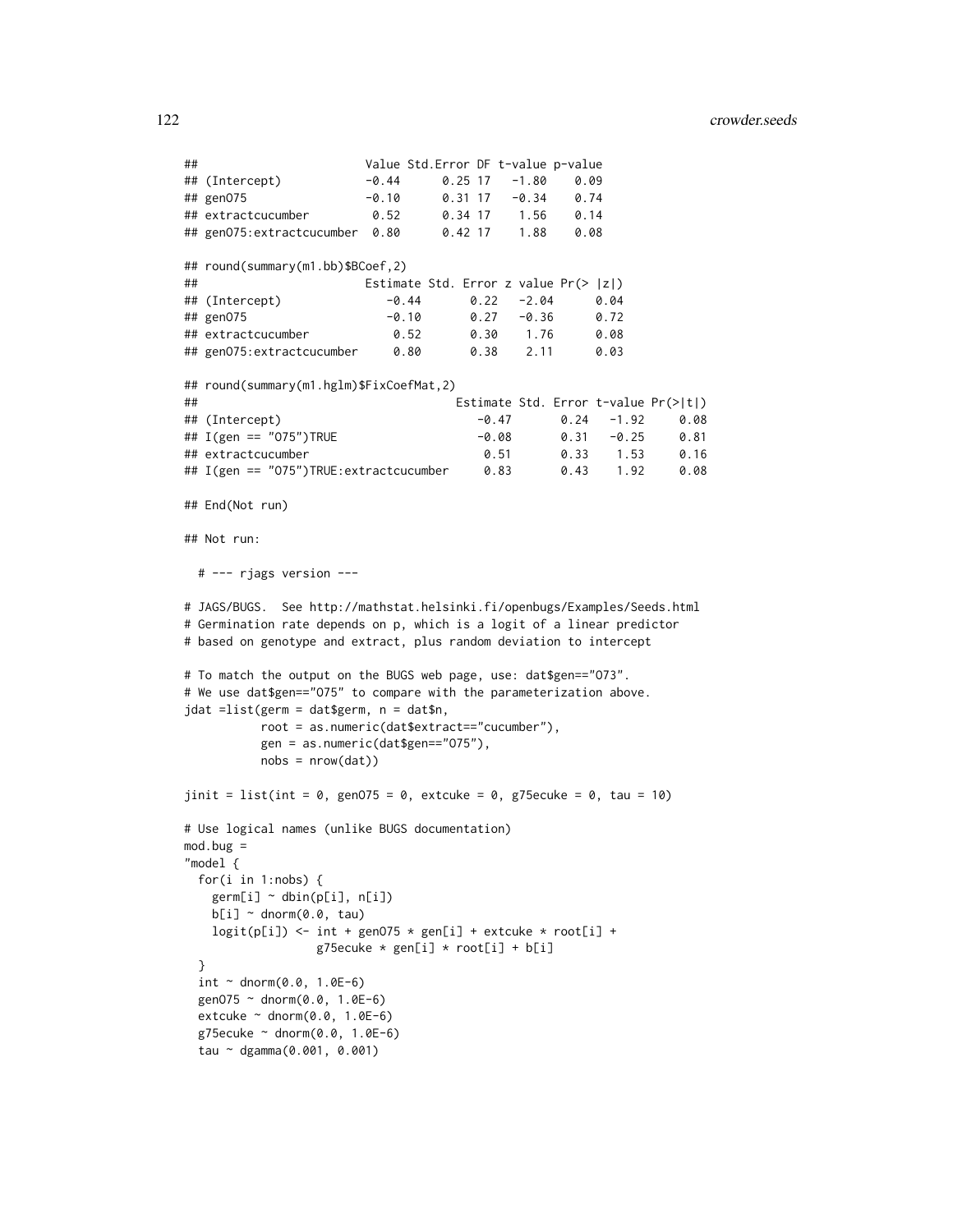```
sigma <- 1 / sqrt(tau)
\gamma"
require(rjags)
oo <- textConnection(mod.bug)
j1 <- jags.model(oo, data=jdat, inits=jinit, n.chains=1)
close(oo)
c1 <- coda.samples(j1, c("int","genO75","g75ecuke","extcuke","sigma"),
                  n.iter=20000)
summary(c1) # Medians are very similar to estimates from hglm
# require(lucid)
# print(vc(c1),3)
## Mean SD 2.5
## extcuke 0.543 0.331 -0.118 0.542 1.2
## g75ecuke 0.807 0.436 -0.0586 0.802 1.7
## genO75 -0.0715 0.309 -0.665 -0.0806 0.581
## int -0.479 0.241 -0.984 -0.473 -0.0299
## sigma 0.289 0.142 0.0505 0.279 0.596
# Plot observed data with HPD intervals for germination probability
c2 <- coda.samples(j1, c("p"), n.iter=20000)
hpd <- HPDinterval(c2)[[1]]
med <- summary(c2, quantiles=.5)$quantiles
fit <- data.frame(med, hpd)
if(require(latticeExtra)){
 obs <- dotplot(1:21 ~ germ/n, dat, ylab="plate",
                col=as.numeric(dat$gen), pch=substring(dat$extract,1))
 obs + segplot(1:21 ~ ~ lower ~ + upper, data=fit, centers=med)}
# ----------------------------------------------------------------------------
## --- R2jags version ---
require("agridat")
require("R2jags")
dat <- crowder.seeds
# To match the output on the BUGS web page, use: dat$gen=="O73".
# We use dat$gen=="O75" to compare with the parameterization above.
jdat =list(germ = dat$germ, n = dat$n,
          root = as.numeric(dat$extract=="cucumber"),
          gen = as.numeric(dat$gen=="O75"),
          nobs = nrow(data)jinit = list(list(int = 0, genO75 = 0, extcuke = 0, g75ecuke = 0, tau = 10))
mod.bug = function() {
 for(i in 1:nobs) {
   germ[i] ~\sim dbin(p[i], n[i])
   b[i] ~ dnorm(0.0, \text{tau})logit(p[i]) \leq int + gen075 * gen[i] + extcube * root[i] +
```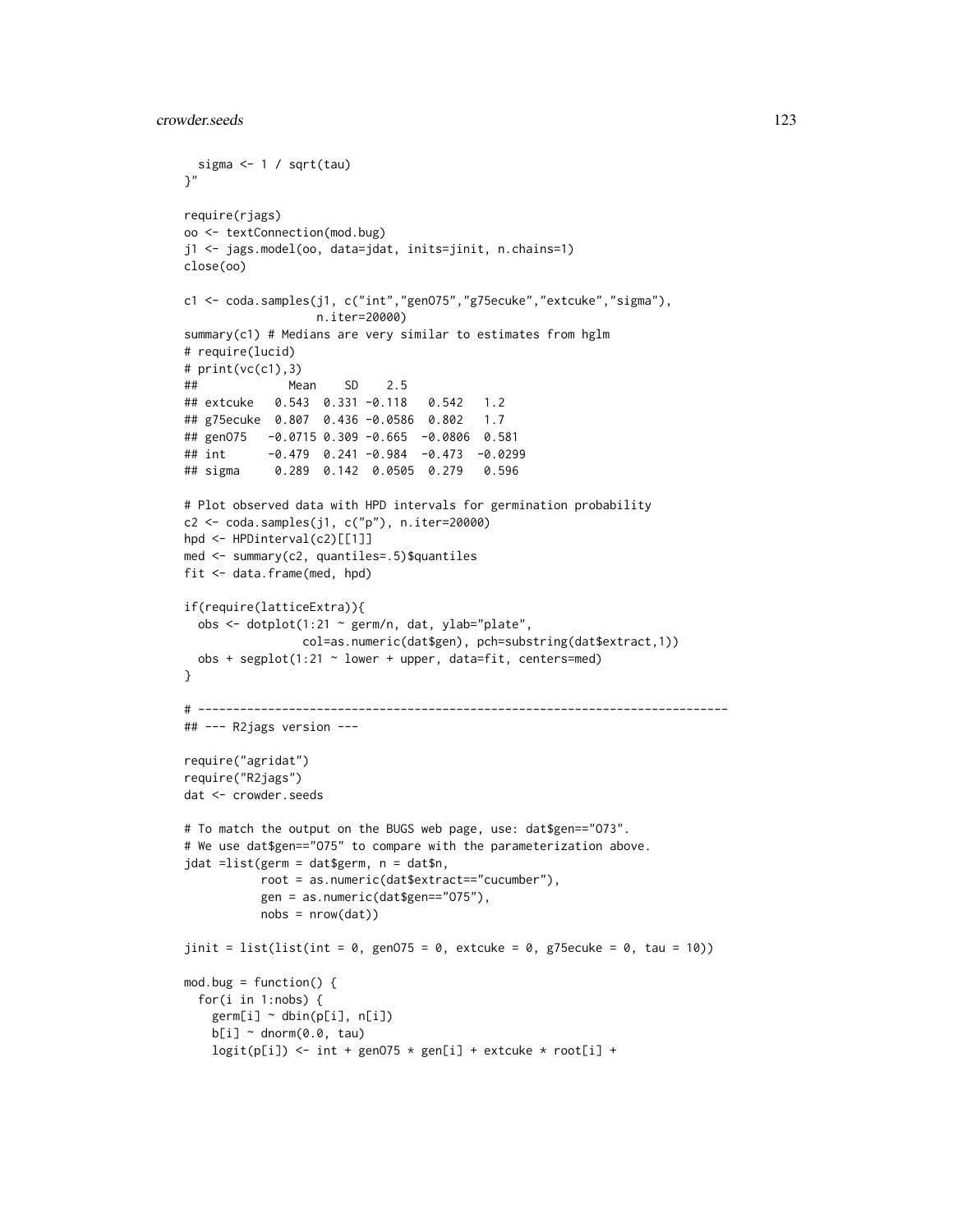```
g75ecuke * gen[i] * root[i] + b[i]}
 int ~ ~ ~ dnorm(0.0, 1.0E-6)
 genO75 ~ dnorm(0.0, 1.0E-6)
 extcuke \sim dnorm(0.0, 1.0E-6)
 g75ecuke ~ dnorm(0.0, 1.0E-6)
 tau ~ dgamma(0.001, 0.001)
 sigma <- 1 / sqrt(tau)
}
parms <- c("int","genO75","g75ecuke","extcuke","sigma")
j1 <- jags(data=jdat, inits=jinit, parms, model.file=mod.bug,
          n.iter=20000, n.chains=1)
print(j1)
## mu.vect sd.vect 2.5
## extcuke 0.519 0.325 -0.140 0.325 0.531 0.728 1.158
## g75ecuke 0.834 0.429 -0.019 0.552 0.821 1.101 1.710
## genO75 -0.096 0.305 -0.670 -0.295 -0.115 0.089 0.552
## int -0.461 0.236 -0.965 -0.603 -0.455 -0.312 0.016
## sigma 0.255 0.148 0.033 0.140 0.240 0.352 0.572
## deviance 103.319 7.489 90.019 98.010 102.770 108.689 117.288
traceplot(as.mcmc(j1))
densityplot(as.mcmc(j1))
HPDinterval(as.mcmc(j1))
## End(Not run)
```
cullis.earlygen *Early generation variety trial in wheat*

## Description

Early generation variety trial in wheat

# Format

A data frame with 670 observations on the following 5 variables.

gen genotype factor row row col column entry entry (genotype) number yield yield of each plot, kg/ha weed weed score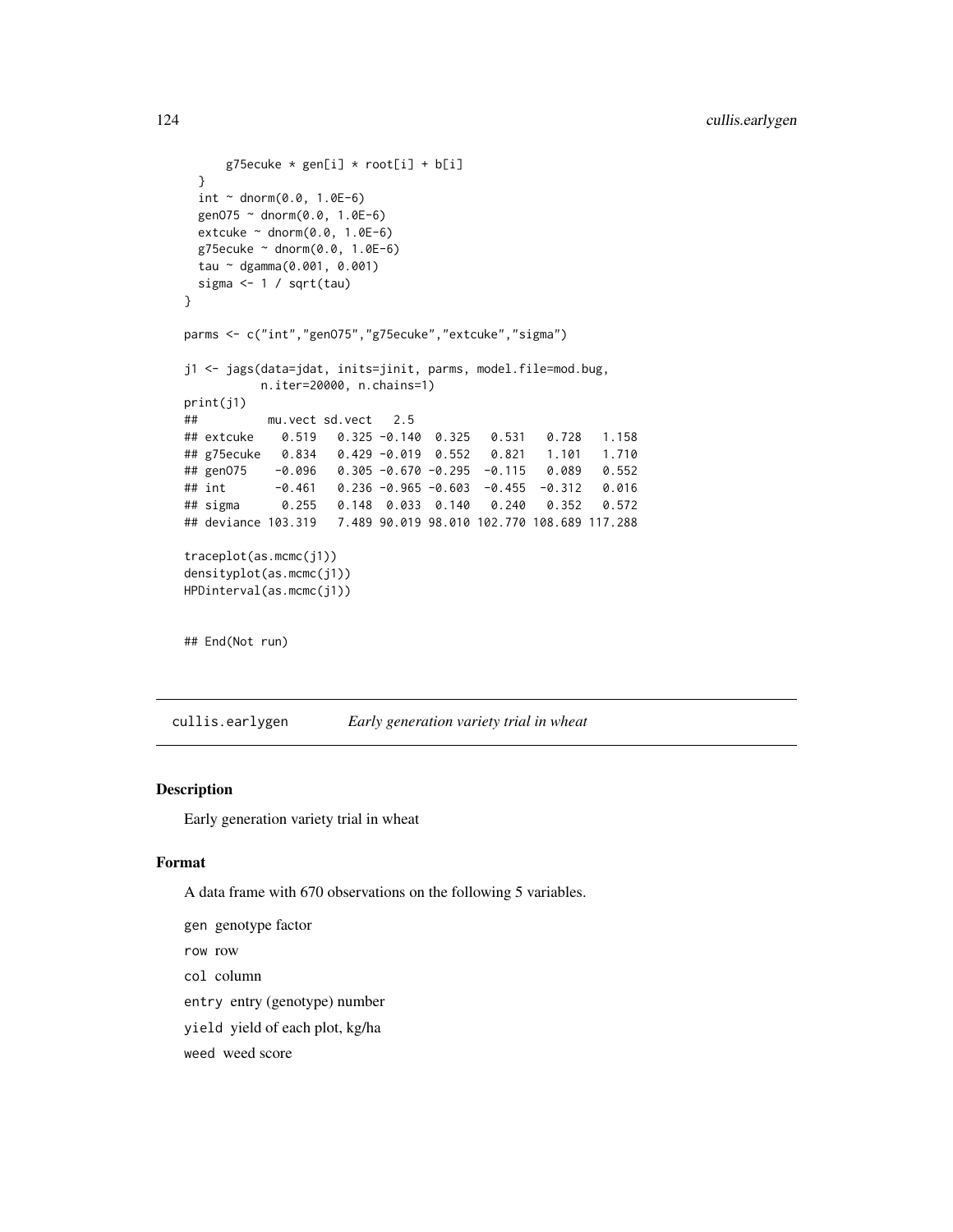### cullis.earlygen 125

#### Details

The data are from an unreplicated field experiment conducted at Tullibigeal, New South Wales, Australia in 1987-88. In each row, every 6th plot was the variety 'Kite'. Six other standard varieties were randomly interspersed over the trial. Each plot was 15m x 1.8m, "oriented with the longest side with rows".

The 'weed' variable is a visual score on a 0 to 10 scale,  $0 =$  no weeds,  $10 = 100$  percent weeds.

The replicated check variety was numbered 526. A further 6 replicated commercially available varieties (numbered 527 to 532) were also randomly assigned to plots with between 3 to 5 plots of each. The aim of these trials is to identify and retain the top, say 20 percent of lines for further testing. Cullis et al. (1989) presented an analysis of early generation variety trials that included a one-dimensional spatial analysis. Below, a two-dimensional spatial analysis is presented.

Note: The 'row' and 'col' variables are as in the VSN link below (switched compared to the paper by Cullis et al.)

Field length:  $67$  plots  $*$  1.8 m = 121 m

Field width: 10 rows  $*$  15 m = 150 m

The orientation is not certain, but the alternative orientation would have a field roughly 20m x 1000m, which seems unlikely.

## Source

Brian R. Cullis, Warwick J. Lill, John A. Fisher, Barbara J. Read and Alan C. Gleeson (1989). A New Procedure for the Analysis of Early Generation Variety Trials. *Journal of the Royal Statistical Society. Series C (Applied Statistics)*, 38, 361-375. http://doi.org/10.2307/2348066

# References

Unreplicated early generation variety trial in Wheat. http://www.vsni.co.uk/software/asreml/htmlhelp/asreml/xwheat.htm

```
data(cullis.earlygen)
dat <- cullis.earlygen
# Show field layout of checks. Cullis Table 1.
dat$check <- ifelse(dat$entry < 8, dat$entry, NA)
if(require(desplot)){
 desplot(yield \sim col*row, dat,
          col="check", cex=0.5, flip=TRUE, aspect=121/150, # true aspect
          main="cullis.earlygen (yield)")
 grays <- colorRampPalette(c("white","#252525"))
 desplot(weed ~ col*row, dat,
          at=0:6-0.5, col.regions=grays(7)[-1],
          flip=TRUE, aspect=121/150, # true aspect
         main="cullis.earlygen (weed)")
}
```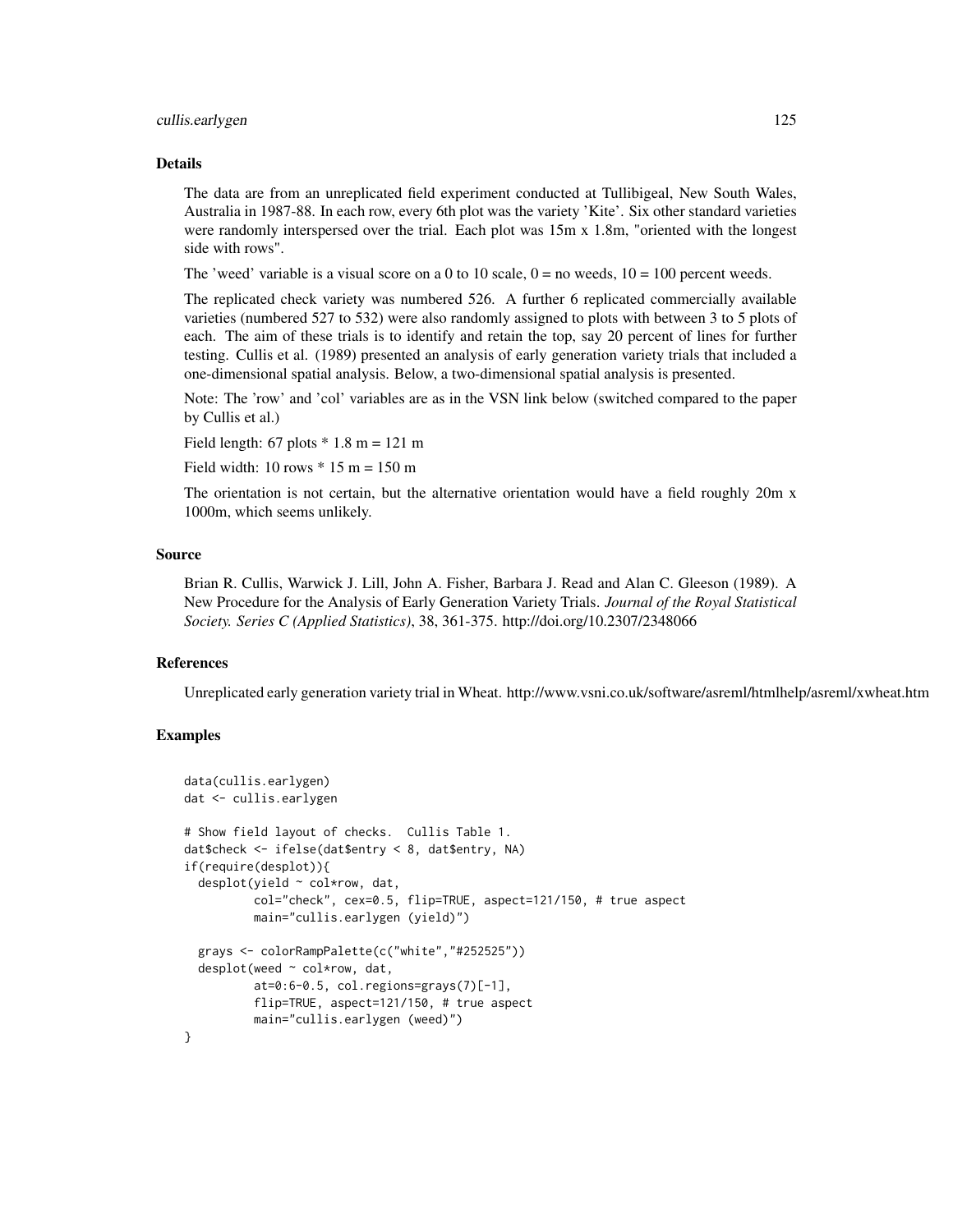```
require(lattice)
bwplot(yield ~ as.character(weed), dat,
     horizontal=FALSE,
     xlab="Weed score", main="cullis.earlygen")
# ----------------------------------------------------------------------------
## Not run:
 # asreml3
 require(asreml)
 # Start with the standard AR1xAR1 analysis
 dat <- transform(dat, xf=factor(col), yf=factor(row))
 dat <- dat[order(dat$xf, dat$yf),]
 m2 <- asreml(yield ~ weed, data=dat, random= ~gen,
             rcov = ~ ar1(xf):ar1(yf))# Variogram suggests a polynomial trend
 m3 <- update(m2, fixed= yield~weed+pol(col,-1))
 # Now add a nugget variance
 m4 \leq update(m3, random= \sim gen + units)
 require(lucid)
 vc(m4)
 ## effect component std.error z.ratio constr
 ## gen!gen.var 73770 10420 7.1 pos
 ## units!units.var 30440 8074 3.8 pos
 ## R!variance 54720 10630 5.1 pos
 ## R!xf.cor 0.38 0.115 3.3 uncon
 ## R!yf.cor 0.84 0.045 19 uncon
 # Predictions from models m3 and m4 are non-estimable. Why?
 # Use model m2 for predictions
 predict(m2)$pred
 ## gen predicted.value standard.error est.status
 ## 1 Banks 2723.534 93.14633 Estimable
 ## 2 Eno008 2981.057 162.85053 Estimable
 ## 3 Eno009 2978.009 161.56930 Estimable
 ## 4 Eno010 2821.399 153.96697 Estimable
 ## 5 Eno011 2991.610 161.53308 Estimable
 ## 6 Eno012 2771.148 162.21897 Estimable
 # Compare AR1 with Moving Grid
 require(mvngGrAd)
 shape \leq list(c(1),
             c(1),
             c(1:4),
             c(1:4)# sketchGrid(10,10,20,20,shapeCross=shape, layers=1, excludeCenter=TRUE)
 m5 <- movingGrid(rows=dat$row, columns=dat$col, obs=dat$yield,
                shapeCross=shape, layers=NULL)
 dat$mg <- fitted(m5)
 dat$ar1 <- fitted(m2)
```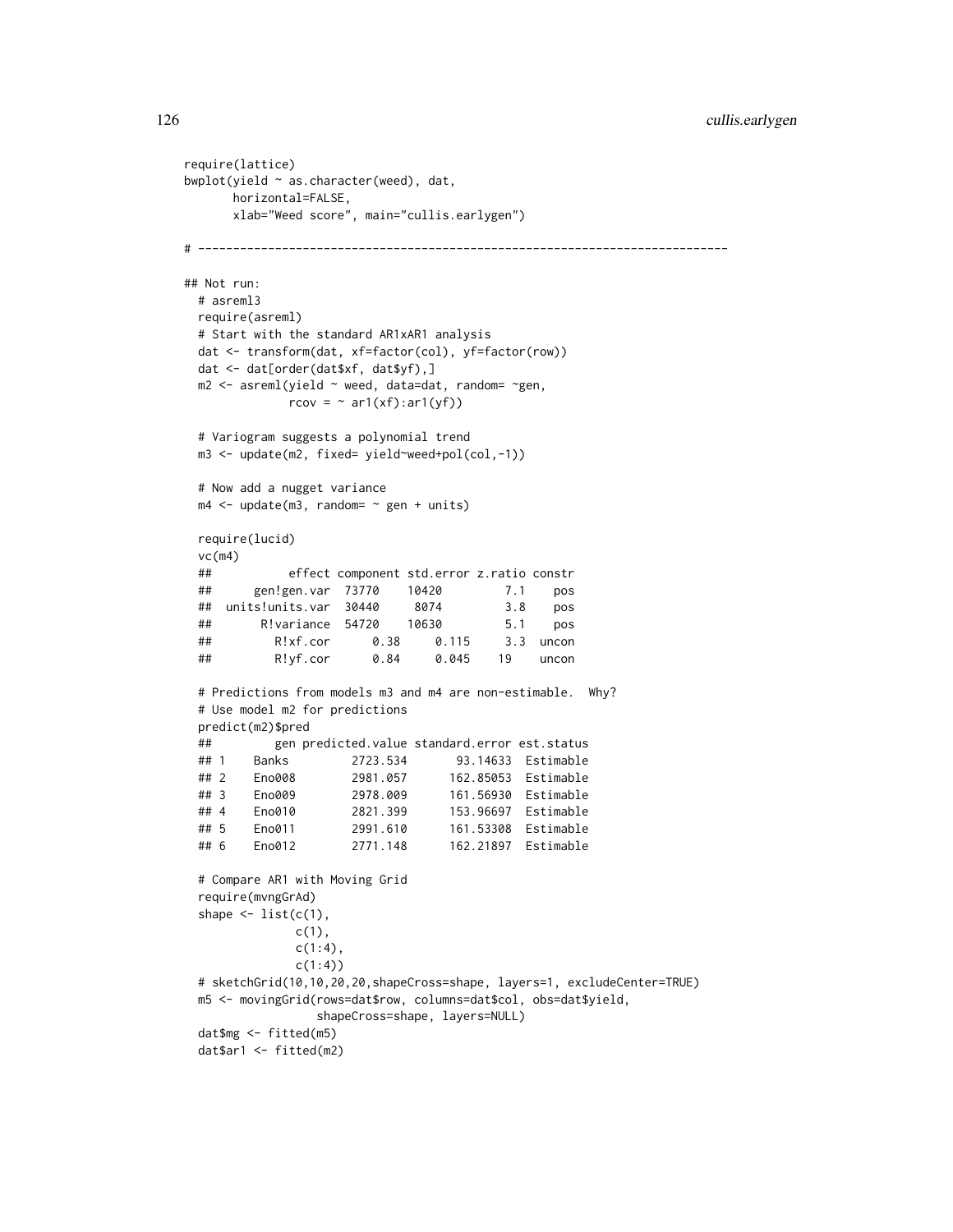```
head(dat[ , c('yield','ar1','mg')])
 ## yield ar1 mg
 ## 1 2652 2467.980 2531.998
 ## 11 3394 3071.681 3052.160
 ## 21 3148 2826.188 2807.031
 ## 31 3426 3026.985 3183.649
 ## 41 3555 3070.102 3195.910
 ## 51 3453 3006.352 3510.511
 pairs(dat[ , c('yield','ar1','mg')])
## End(Not run)
# ----------------------------------------------------------------------------
## Not run:
 ## require(asreml4)
 ## # Start with the standard AR1xAR1 analysis
 ## dat <- transform(dat, xf=factor(col), yf=factor(row))
 ## dat <- dat[order(dat$xf, dat$yf),]
 ## m2 <- asreml(yield ~ weed, data=dat, random= ~gen,
 ## resid = \sim ar1(xf):ar1(yf)## # Variogram suggests a polynomial trend
 ## m3 <- update(m2, fixed= yield~weed+pol(col,-1))
 ## # Now add a nugget variance
 ## m4 <- update(m3, random= ~ gen + units)
 ## require(lucid)
 ## vc(m4)
 ## ## effect component std.error z.ratio bound
 ## ## gen 73780 10420 7.1 P 0
 ## ## units 30440 8073 3.8 P 0.1
 ## ## xf:yf(R) 54730 10630 5.1 P 0
 ## ## xf:yf!xf!cor 0.38 0.115 3.3 U 0
 ## ## xf:yf!yf!cor 0.84 0.045 19 U 0
 ## # Predictions from models m3 and m4 are non-estimable. Why?
 ## # Use model m2 for predictions
 ## predict(m2, classify="gen")$pvals
 ## ## gen predicted.value std.error status
 ## ## 1 Banks 2723.534 93.14719 Estimable
 ## ## 2 Eno008 2981.056 162.85241 Estimable
 ## ## 3 Eno009 2978.008 161.57129 Estimable
 ## ## 4 Eno010 2821.399 153.96943 Estimable
 ## ## 5 Eno011 2991.612 161.53507 Estimable
 ## # Compare AR1 with Moving Grid
 ## require(mvngGrAd)
 ## shape \leq list(c(1),
 \# # c(1),
```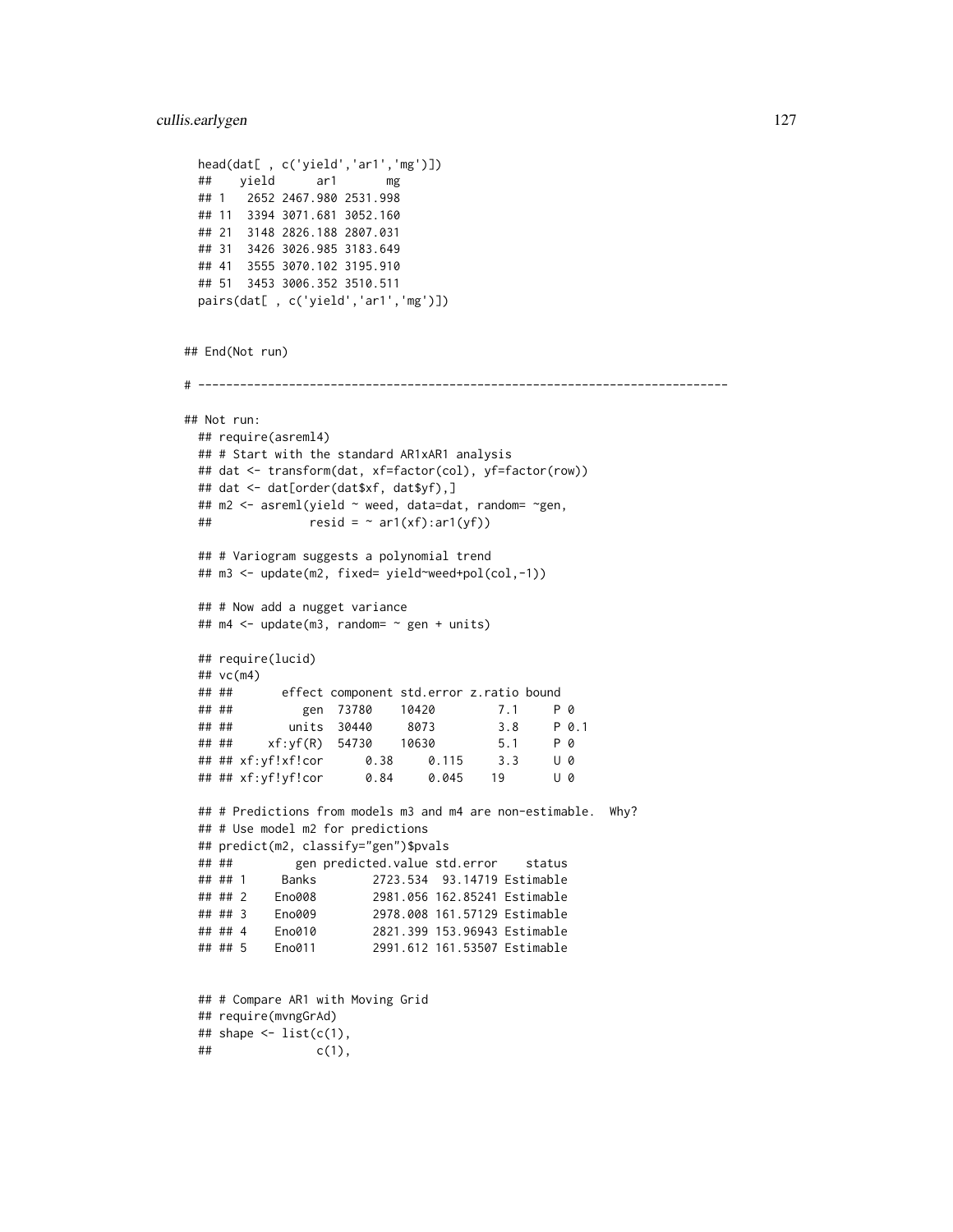```
\## c(1:4),
\# \# \{C(1:4)\}\)## # sketchGrid(10,10,20,20,shapeCross=shape, layers=1, excludeCenter=TRUE)
## m5 <- movingGrid(rows=dat$row, columns=dat$col, obs=dat$yield,
## shapeCross=shape, layers=NULL)
## dat$mg <- fitted(m5)
## dat$ar1 <- fitted(m2)
## head(dat[ , c('yield','ar1','mg')])
## ## yield ar1 mg
## ## 1 2652 2467.980 2531.998
## ## 11 3394 3071.681 3052.160
## ## 21 3148 2826.188 2807.031
## ## 31 3426 3026.985 3183.649
## ## 41 3555 3070.102 3195.910
## ## 51 3453 3006.352 3510.511
## pairs(dat[ , c('yield','ar1','mg')])
```
## End(Not run)

darwin.maize *Darwin's maize data of crossed/inbred plant heights*

### **Description**

Darwin's maize data of crossed/inbred plant heights.

### Format

A data frame with 30 observations on the following 4 variables.

pot Pot factor, 4 levels

pair Pair factor, 12 levels

type Type factor, self-pollinated, cross-pollinated

height Height, in inches (measured to 1/8 inch)

# Details

Charles Darwin, in 1876, reported data from an experiment that he had conducted on the heights of corn plants. The seeds came from the same parents, but some seeds were produced from selffertilized parents and some seeds were produced from cross-fertilized parents. Pairs of seeds were planted in pots. Darwin hypothesized that cross-fertilization produced produced more robust and vigorous offspring.

Darwin wrote, "I long doubted whether it was worth while to give the measurements of each separate plant, but have decided to do so, in order that it may be seen that the superiority of the crossed plants over the self-fertilised, does not commonly depend on the presence of two or three extra fine plants on the one side, or of a few very poor plants on the other side. Although several observers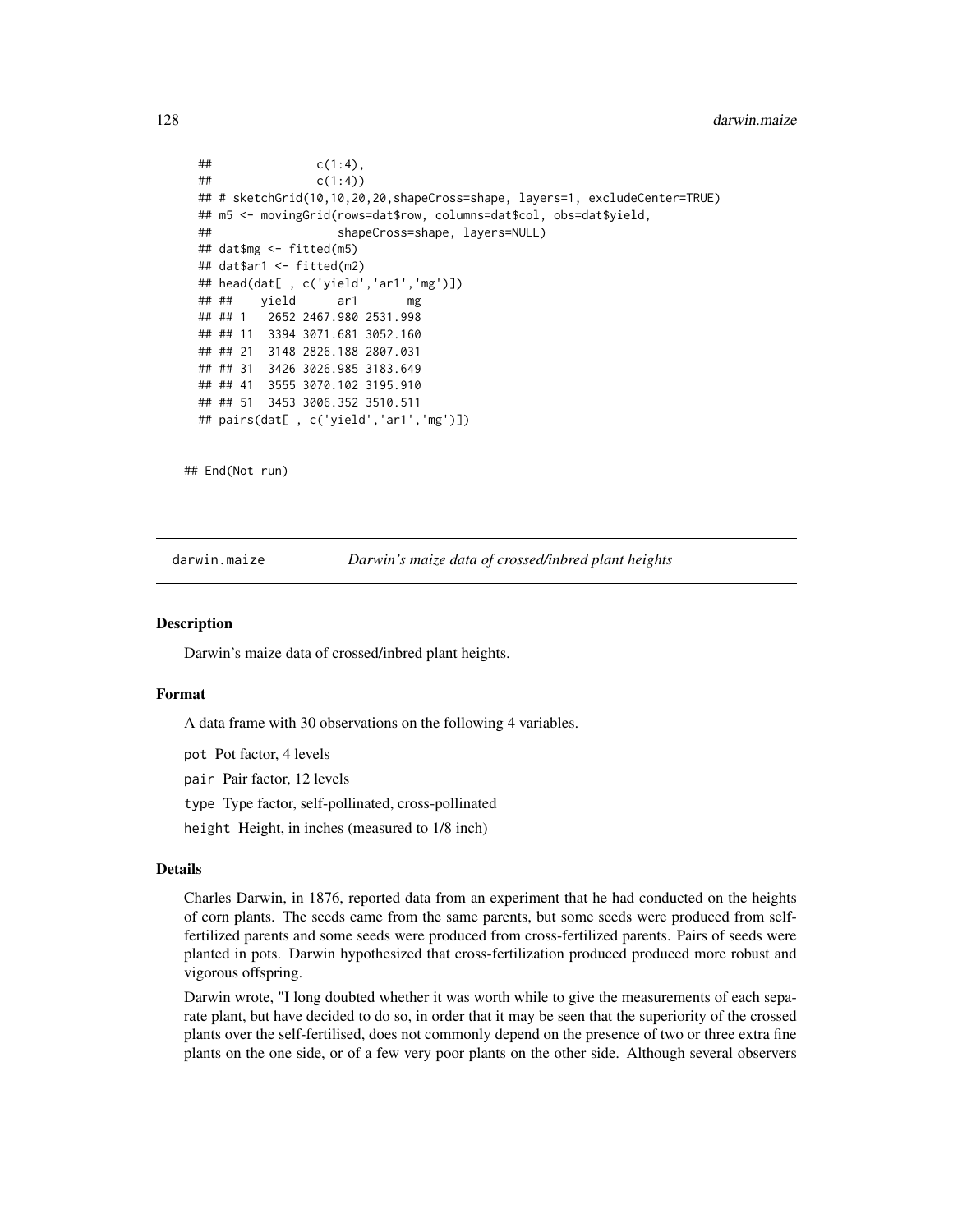### darwin.maize 129

have insisted in general terms on the offspring from intercrossed varieties being superior to either parent-form, no precise measurements have been given;\* and I have met with no observations on the effects of crossing and self-fertilising the individuals of the same variety. Moreover, experiments of this kind require so much time–mine having been continued during eleven years–that they are not likely soon to be repeated."

Darwin asked his cousin Francis Galton for help in understanding the data. Galton did not have modern statistical methods to approach the problem and said, "I doubt, after making many tests, whether it is possible to derive useful conclusions from these few observations. We ought to have at least 50 plants in each case, in order to be in a position to deduce fair results".

Later, R. A. Fisher used Darwin's data in a book about design of experiments and showed that a t-test exhibits a significant difference between the two groups.

## Source

Darwin, C. R. 1876. *The effects of cross and self fertilisation in the vegetable kingdom*. London: John Murray. Page 16. http://darwin-online.org.uk/converted/published/1881\_Worms\_F1357/1876\_CrossandSelfFertilisatio

### References

R. A. Fisher, (1935) *The Design of Experiments*, Oliver and Boyd. Page 30.

# Examples

```
data(darwin.maize)
dat <- darwin.maize
# Compare self-pollination with cross-pollination
require(lattice)
bwplot(height~type, dat, main="darwin.maize")
## Not run:
 require(reshape2)
 dm <- melt(dat)
 d2 <- dcast(dm, pot+pair~type)
 d2$diff <- d2$cross-d2$self
 t.test(d2$diff)
 ## One Sample t-test
 ## t = 2.148, df = 14, p-value = 0.0497
 ## alternative hypothesis: true mean is not equal to 0
 ## 95 percent confidence interval:
 ## 0.003899165 5.229434169
```
## End(Not run)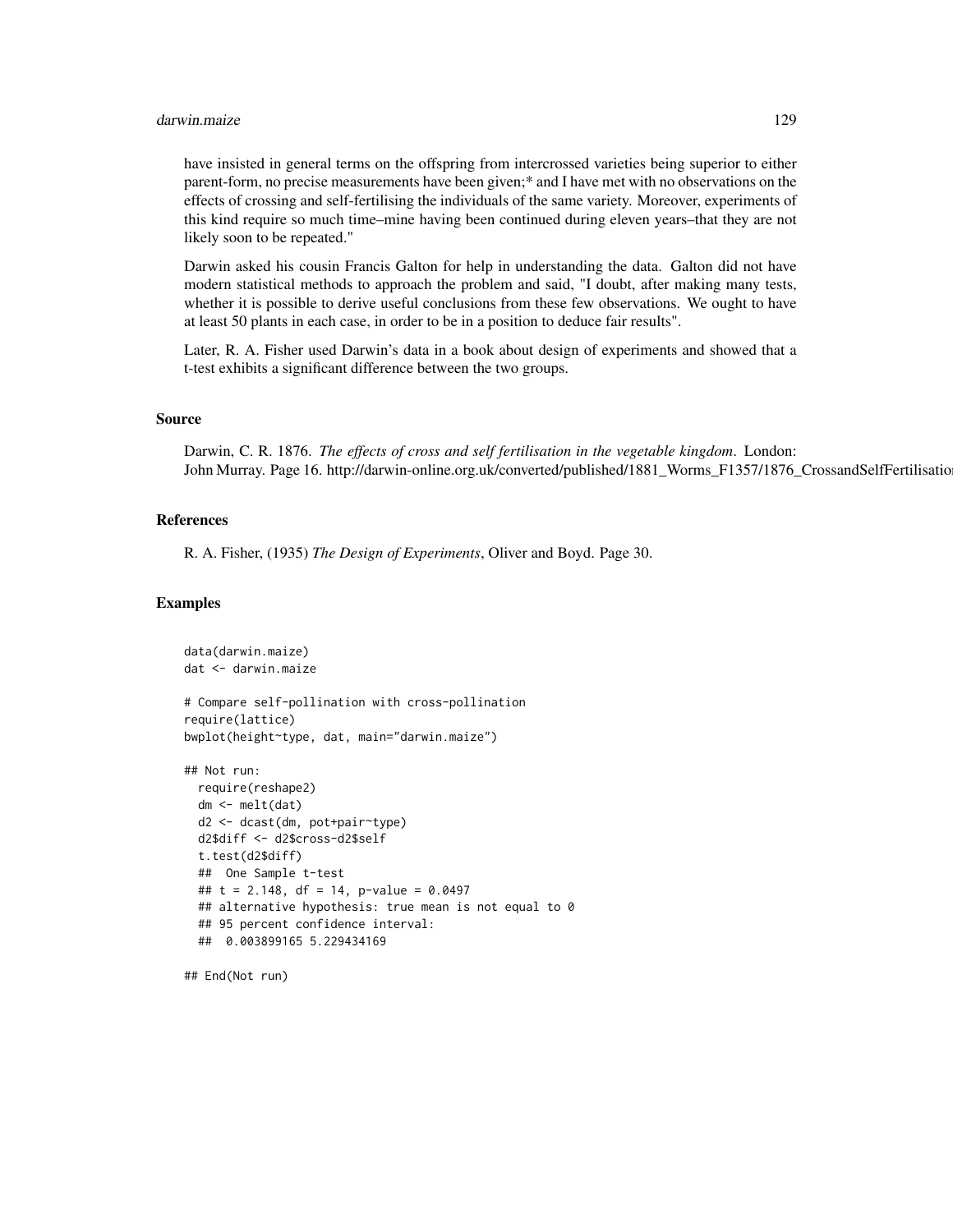### Description

Uniformity trial of wheat in 1903 in Missouri.

### Usage

data("day.wheat.uniformity")

## Format

A data frame with 3090 observations on the following 4 variables.

row row col col grain grain weight, grams straw straw weight, grams

## Details

These data are from the Shelbina field of the Missouri Agricultural Experiment Station. The field (plat) was about 1/4 acre in area and apparently uniform throughout. In the fall of 1912, wheat was drilled in rows 8 inches apart, each row 155 feet long. The wheat was harvested in June, in 5-foot segments. The gross weight and the grain weight was measured, the straw weight was calculated by subtraction.

Field length: 100 rows, 8 inches apart = 66.66 feet

Field width: 31 series  $*$  5 feet = 155 feet

#### Source

James Westbay Day (1916). The relation of size, shape, and number of replications of plats to probable error in field experimentation. Dissertation, University of Missouri. Table 1, page 22. https://hdl.handle.net/10355/56391

## References

James W. Day (1920). The relation of size, shape, and number of replications of plats to probable error in field experimentation. *Agronomy Journal*, 12, 100-105. http://doi.org/10.2134/agronj1920.00021962001200030002x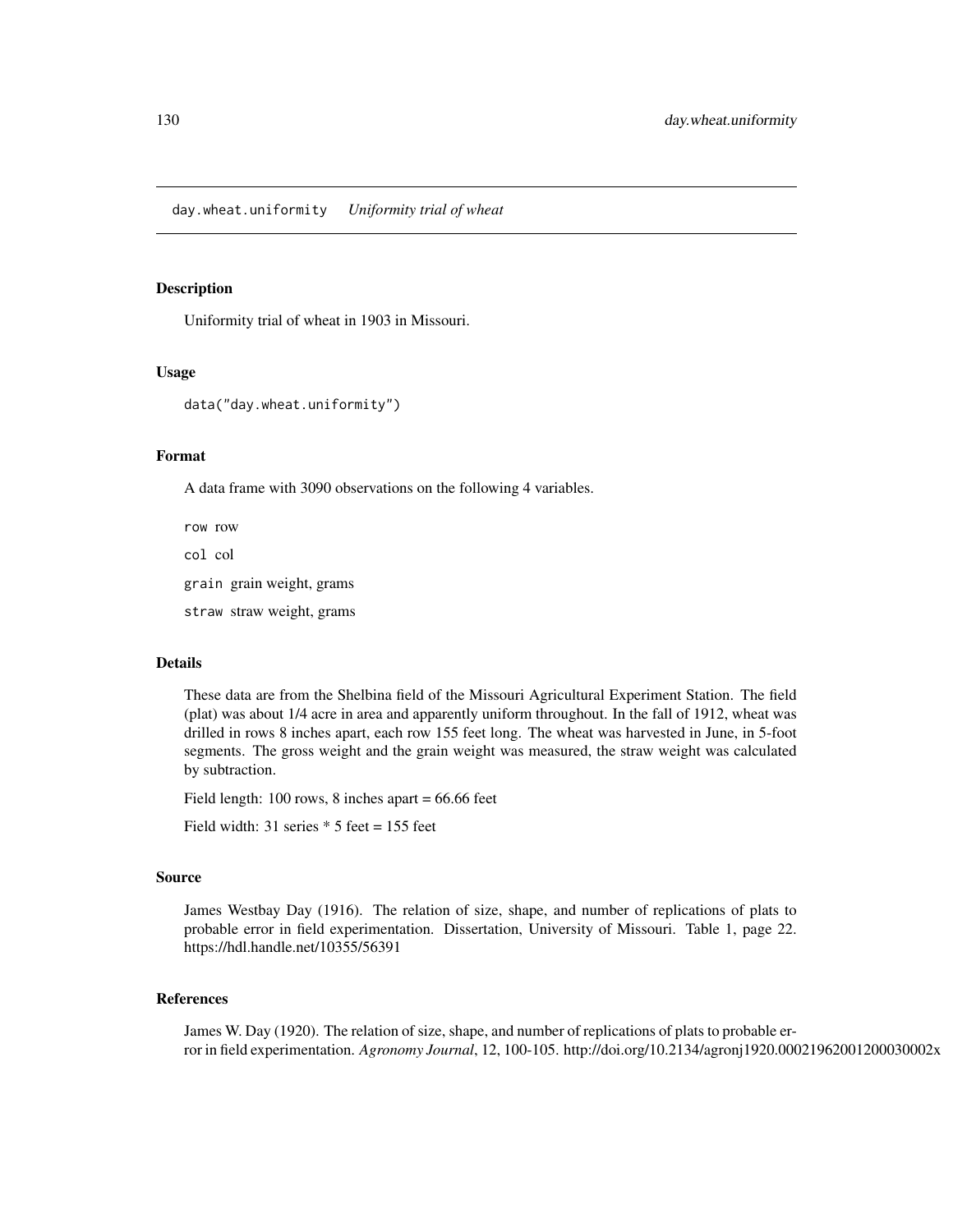# denis.missing 131

## Examples

```
data(day.wheat.uniformity)
dat <- day.wheat.uniformity
if(require(desplot)){
 desplot(grain~col*row, data=dat,
          flip=TRUE, aspect=(100*8)/(155*12), # true aspect
         main="day.wheat.uniformity - grain yield")
}
# similar to Day table IV
require(lattice)
xyplot(grain~straw, data=dat, main="day.wheat.uniformity", type=c('p','r'))
# cor(dat$grain, dat$straw) # .9498 # Day calculated 0.9416
## Not run:
 if(require(desplot)){
    desplot(straw~col*row, data=dat,
            flip=TRUE, aspect=(100*8)/(155*12), # true aspect
            main="day.wheat.uniformity - straw yield")
 }
 # Day fig 2
 coldat <- aggregate(grain~col, dat, sum)
 xyplot(grain ~ col, coldat, type='l', ylim=c(2500, 6500))dat$rowgroup <- round((dat$row +1)/3,0)
 rowdat <- aggregate(grain~rowgroup, dat, sum)
 xyplot(grain ~ rowgroup, rowdat, type='l', ylim=c(2500,6500))
## End(Not run)
```
denis.missing *Multi-environment trial with structured missing values*

### Description

Grain yield was measured on 5 genotypes in 26 environments. Missing values were non-random, but structured.

# Format

env environment, 26 levels

gen genotype factor, 5 levels

yield yield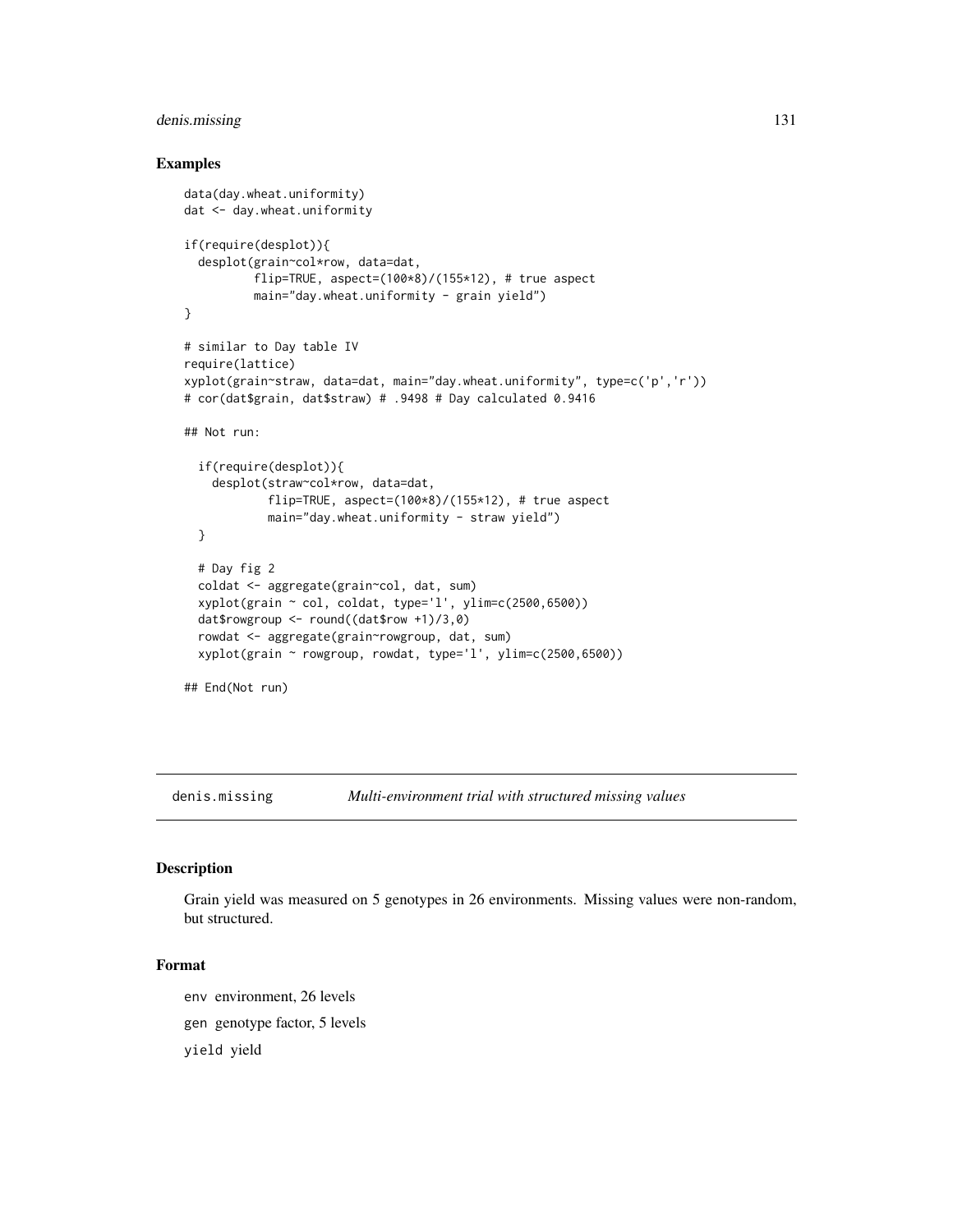## Source

Denis, J. B. and C P Baril, 1992, Sophisticated models with numerous missing values: The multiplicative interaction model as an example. *Biul. Oceny Odmian*, 24–25, 7–31.

Used with permission of Jean-Baptists Denis.

## References

H P Piepho, (1999) Stability analysis using the SAS system, *Agron Journal*, 91, 154–160. http://doi.og/10.2134/agronj1999.0

### Examples

```
data(denis.missing)
dat <- denis.missing
# view missingness structure
if(require(reshape2)){
  acast(dat, env~gen, value.var='yield')
}
require(lattice)
redblue <- colorRampPalette(c("firebrick", "lightgray", "#375997"))
levelplot(yield ~ gen*env, data=dat,
         col.regions=redblue,
         main="denis.missing - incidence heatmap")
# stability variance (Table 3 in Piepho)
require("nlme")
m1 <- lme(yield \sim -1 + gen, data=dat, random= \sim 1|env,
         weights = varIdent(form= \sim 1|gen),
         na.action=na.omit)
svar <- m1$sigma^2 * c(1, coef(m1$modelStruct$varStruct, unc = FALSE))^2
round(svar, 2)
## G5 G3 G1 G2
## 39.25 22.95 54.36 12.17 23.77
# m2 <- asreml(yield ~ gen, random = ~ env + at(gen):env, data=dat)
```
denis.ryegrass *Multi-environment trial of perennial ryegrass in France*

# Description

Plant strength of perennial ryegrass in France for 21 genotypes at 7 locations.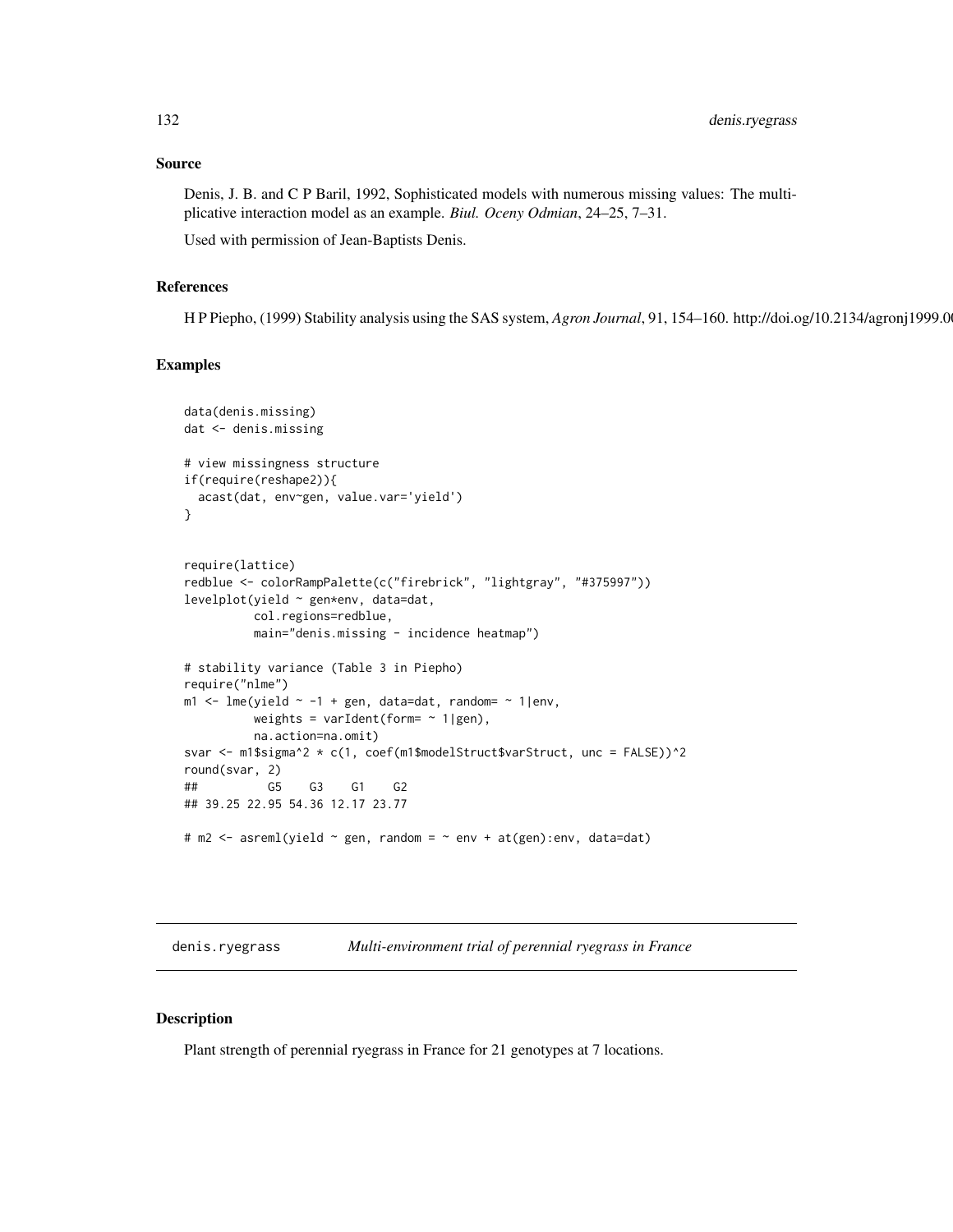# depalluel.sheep 133

# Format

A data frame with 147 observations on the following 3 variables.

gen genotype, 21 levels

loc location, 7 levels

strength average plant strength \* 100

# Details

INRA conducted a breeding trial in western France with 21 genotypes at 7 locations. The observed data is 'strength' averaged over 7-10 plants per plot and three plots per location (after adjusting for blocking effects). Each plant was scored on a scale 0-9.

The original data had a value of 86.0 for genotype G1 at location L4–this was replaced by an additive estimated value of 361.2 as in Gower and Hand (1996).

### Source

Jean-Baptiste Denis and John C. Gower, 1996. Asymptotic confidence regions for biadditive models: interpreting genotype-environment interaction, *Applied Statistics*, 45, 479-493. http://doi.org/10.2307/2986069

## References

Gower, J.C. and Hand, D.J., 1996. Biplots. Chapman and Hall.

### Examples

```
data(denis.ryegrass)
dat <- denis.ryegrass
# biplots (without ellipses) similar to Denis figure 1
if(require(gge)){
 m1 <- gge(strength ~ gen*loc, dat, scale=FALSE)
 biplot(m1, main="denis.ryegrass biplot")
}
```
depalluel.sheep *Latin square of four breeds of sheep with four diets*

## **Description**

Latin square of four breeds of sheep with four diets

## Usage

data("depalluel.sheep")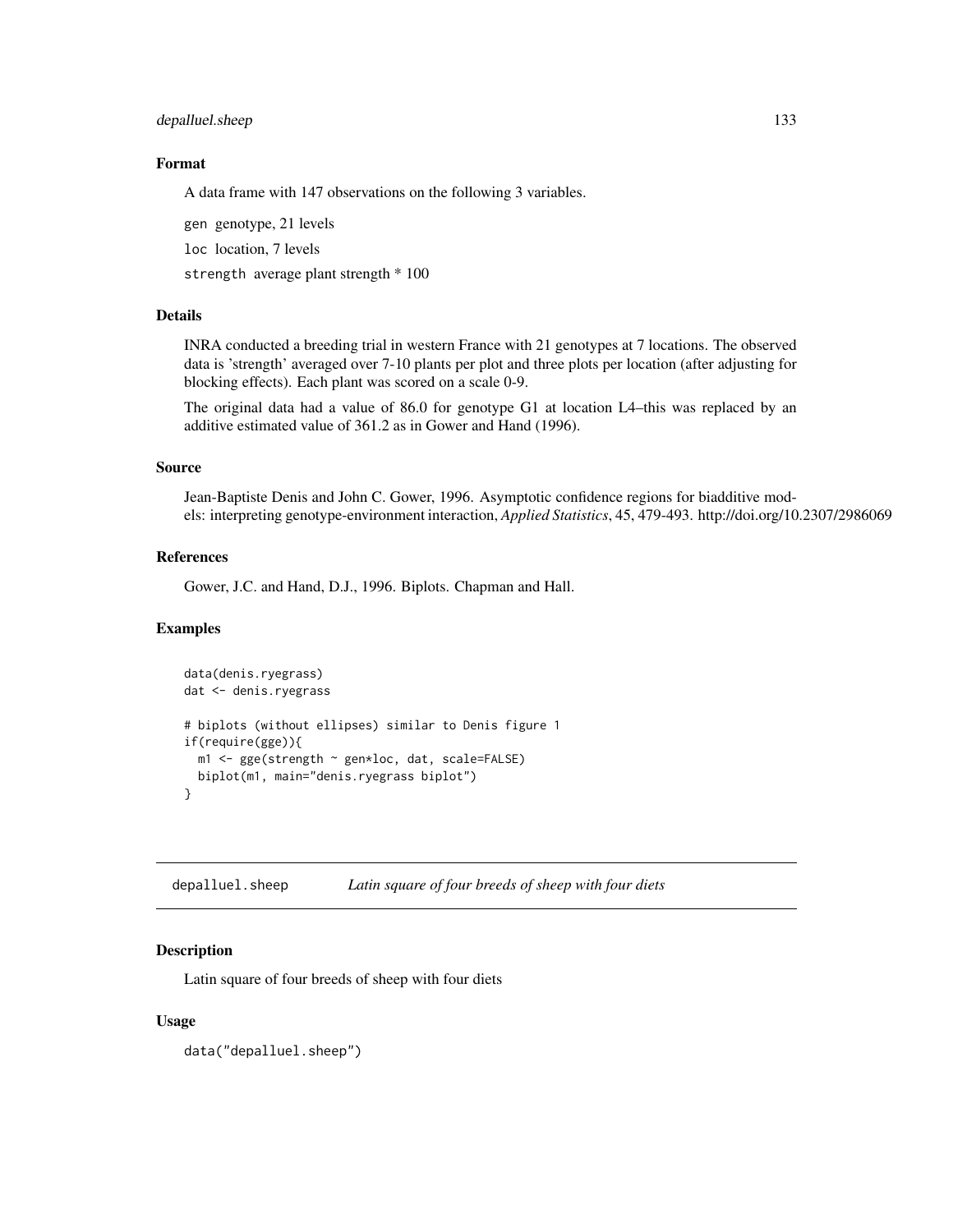# 134 depalluel.sheep

# Format

A data frame with 32 observations on the following 5 variables.

food diet animal animal number breed sheep breed weight weight, pounds date months after start

# Details

This may be the earliest known Latin Square experiment.

Four sheep from each of four breeds were randomized to four feeds and four slaughter dates.

Sheep that eat roots will eat more than sheep eating corn, but each acre of land produces more roots than corn.

de Palleuel said: In short, by adopting the use of roots, instead of corn, for the fattening of all sorts of cattle, the farmers in the neighborhood of the capital will not only gain great profit themselves, but will also very much benefit the public by supplying this great city with resources, and preventing the sudden rise of meat in her markets, which is often considerable.

#### Source

M. Crette de Palluel (1788). On the advantage and economy of feeding sheep in the house with roots. *Annals of Agriculture*, 14, 133-139. https://books.google.com/books?id=LXIqAAAAYAAJ&pg=PA133

### References

None

```
data(depalluel.sheep)
dat <- depalluel.sheep
# Not the best view...weight gain is large in the first month, then slows down
# and the linear line hides this fact
require(lattice)
xyplot(weight ~ date|food, dat, group=animal, type='l', auto.key=list(columns=4),
      xlab="Months since start",
      main="depalluel.sheep")
```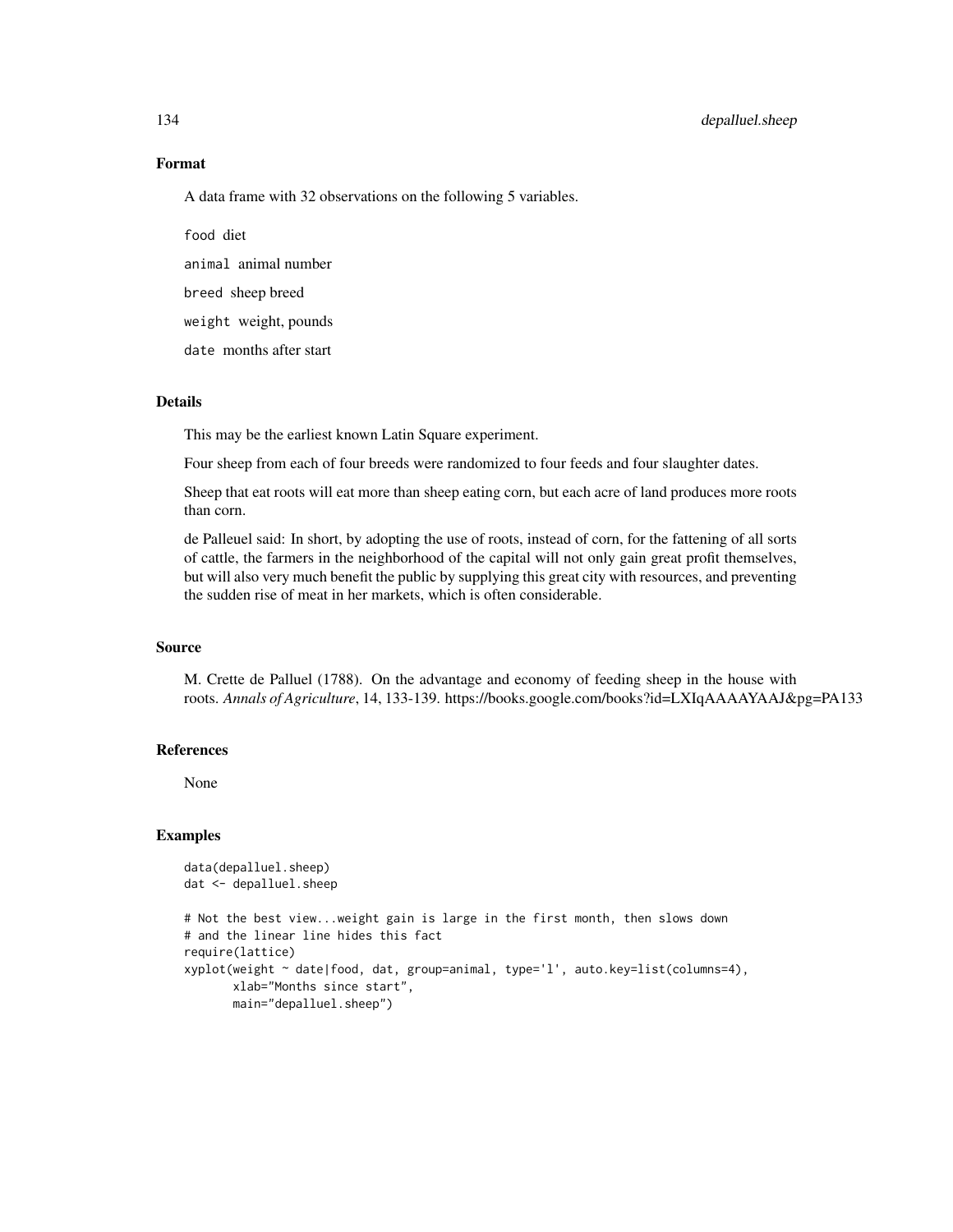digby.jointregression *Multi-environment trial of wheat*

## Description

Yield of 10 spring wheat varieties for 17 locations in 1976.

# Format

A data frame with 134 observations on the following 3 variables.

gen genotype, 10 levels

env environment, 17 levels

yield yield (t/ha)

# Details

Yield of 10 spring wheat varieties for 17 locations in 1976.

Used to illustrate modified joint regression.

### Source

Digby, P.G.N. (1979). Modified joint regression analysis for incomplete variety x environment data. *Journal of Agricultural Science*, 93, 81-86. http://doi.org/10.1017/S0021859600086159

### References

Hans-Pieter Piepho, 1997. Analyzing Genotype-Environment Data by Mixed-Models with Multiplicative Terms. *Biometrics*, 53, 761-766. http://doi.org/10.2307/2533976

RJOINT procedure in GenStat. http://www.vsni.co.uk/software/genstat/htmlhelp/server/RJOINT.htm

```
data(digby.jointregression)
dat <- digby.jointregression
# Simple gen means, ignoring unbalanced data.
# Matches Digby table 2, Unadjusted Mean
round(tapply(dat$yield, dat$gen, mean),3)
# Two-way model. Matches Digby table 2, Fitting Constants
m00 \leq Im(yield \sim 0 + gen + env, dat)round(coef(m00)[1:10]-2.756078+3.272,3) # Adjust intercept
# genG01 genG02 genG03 genG04 genG05 genG06 genG07 genG08 genG09 genG10
# 3.272 3.268 4.051 3.724 3.641 3.195 3.232 3.268 3.749 3.179
n.gen <- nlevels(dat$gen)
```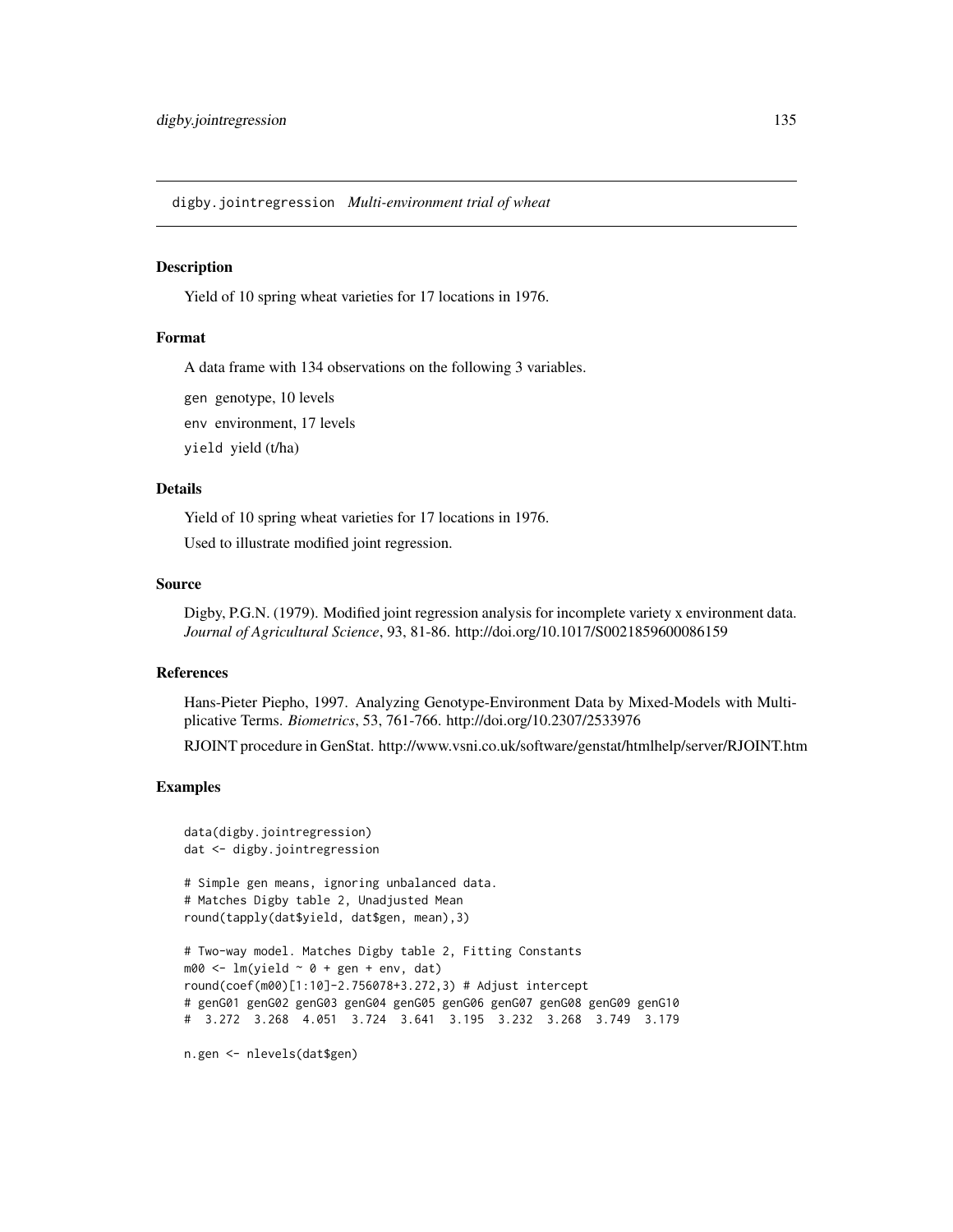```
n.env <- nlevels(dat$env)
# Estimate theta (env eff)
m0 \leq -\ln(yield \sim -1 + env + gen, dat)thetas <- coef(m0)[1:n.env]
thetas <- thetas-mean(thetas) # center env effects
# Add env effects to the data
dat$theta <- thetas[match(paste("env",dat$env,sep=""), names(thetas))]
# Initialize beta (gen slopes) at 1
betas \leq rep(1, n.gen)
done <- FALSE
while(!done){
  betas0 <- betas
  # M1: Fix thetas (env effects), estimate beta (gen slope)
  m1 < -1m(yield ~ -1 ~ + ~gen ~ + ~gen:theta, data=dat)betas <- coef(m1)[-c(1:n.gen)]
  dat$beta <- betas[match(paste("gen",dat$gen,":theta",sep=""), names(betas))]
  # print(betas)
  # M2: Fix betas (gen slopes), estimate theta (env slope)
  m2 \leq Im(yield \sim env:beta + gen -1, data=dat)thetas <- coef(m2)[-c(1:n.gen)]
  thetas[is.na(thetas)] <- 0 # Change last coefficient from NA to 0
  dat$theta <- thetas[match(paste("env",dat$env,":beta",sep=""), names(thetas))]
  # print(thetas)
  # Check convergence
  chg <- sum(((betas-betas0)/betas0)^2)
  cat("Relative change in betas",chg,"\n")
  if(chg < .0001) done <- TRUE
}
require(lattice)
xyplot(yield ~ theta|gen, data=dat, xlab="theta (environment effect)",
       main="digby.jointregression - stability plot")
# Dibgy Table 2, modified joint regression
# Genotype sensitivities (slopes)
round(betas,3) # Match Digby table 2, Modified joint regression sensitivity
# genG01 genG02 genG03 genG04 genG05 genG06 genG07 genG08 genG09 genG10
# 0.953 0.739 1.082 1.024 1.142 0.877 1.089 0.914 1.196 0.947
# Env effects. Match Digby table 3, Modified joint reg
round(thetas,3)+1.164-.515 # Adjust intercept to match
# envE01 envE02 envE03 envE04 envE05 envE06 envE07 envE08 envE09 envE10
# -0.515 -0.578 -0.990 -1.186 1.811 1.696 -1.096 0.046 0.057 0.825
# envE11 envE12 envE13 envE14 envE15 envE16 envE17
```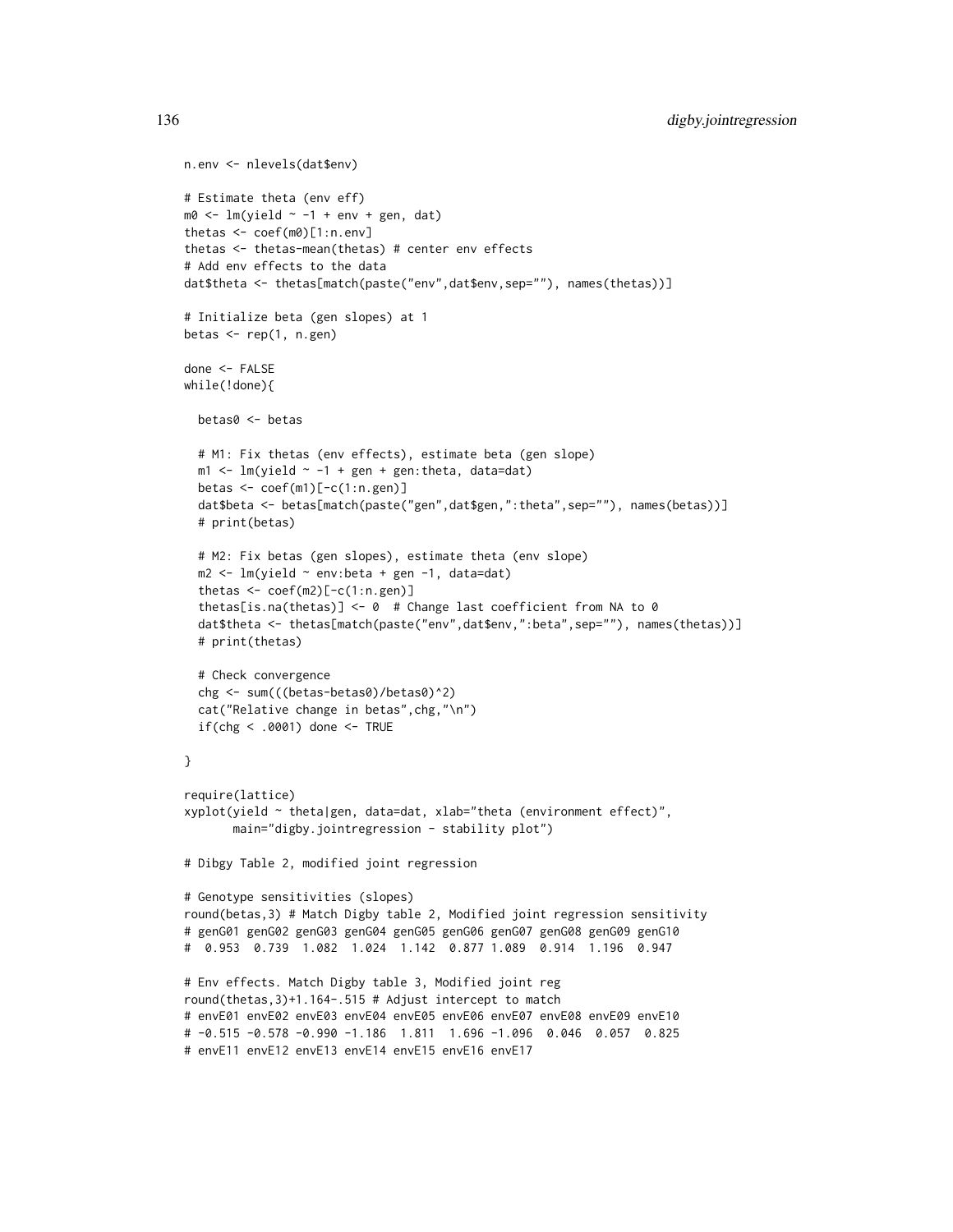### diggle.cow 137

```
# -0.576 1.568 -0.779 -0.692 0.836 -1.080 0.649
# How to use gnm package for this?
# require(gnm)
# m3 <- gnm(yield ~ gen + Mult(gen,env), data=dat) # slopes negated
```
diggle.cow *Bodyweight of cows in a 2-by-2 factorial experiment*

## **Description**

Bodyweight of cows in a 2-by-2 factorial experiment.

### Format

A data frame with 598 observations on the following 5 variables.

animal Animal factor, 26 levels

iron Factor with levels Iron, NoIron

infect Factor levels Infected, NonInfected

weight Weight in (rounded to nearest 5) kilograms

day Days after birth

## Details

Diggle et al., 1994, pp. 100-101, consider an experiment that studied how iron dosing (none/standard) and micro-organism (infected or non-infected) influence the weight of cows.

Twenty-eight cows were allocated in a 2-by-2 factorial design with these factors. Some calves were inoculated with tuberculosis at six weeks of age. At six months, some calves were maintained on supplemental iron diet for a further 27 months.

The weight of each animal was measured at 23 times, unequally spaced. One cow died during the study and data for another cow was removed.

#### Source

Diggle, P. J., Liang, K.-Y., & Zeger, S. L. (1994). *Analysis of Longitudinal Data*. Page 100-101. Retrieved Oct 2011 from http://www.maths.lancs.ac.uk/~diggle/lda/Datasets/

# References

Lepper, AWD and Lewis, VM, 1989. Effects of altered dietary iron intake in Mycobacterium paratuberculosis-infected dairy cattle: sequential observations on growth, iron and copper metabolism and development of paratuberculosis. *Research in veterinary science*, 46, 289–296.

Arunas P. Verbyla and Brian R. Cullis and Michael G. Kenward and Sue J. Welham, (1999), The analysis of designed experiments and longitudinal data by using smoothing splines. *Appl. Statist.*, 48, 269–311.

SAS/STAT(R) 9.2 User's Guide, Second Edition. http://support.sas.com/documentation/cdl/en/statug/63033/HTML/default/v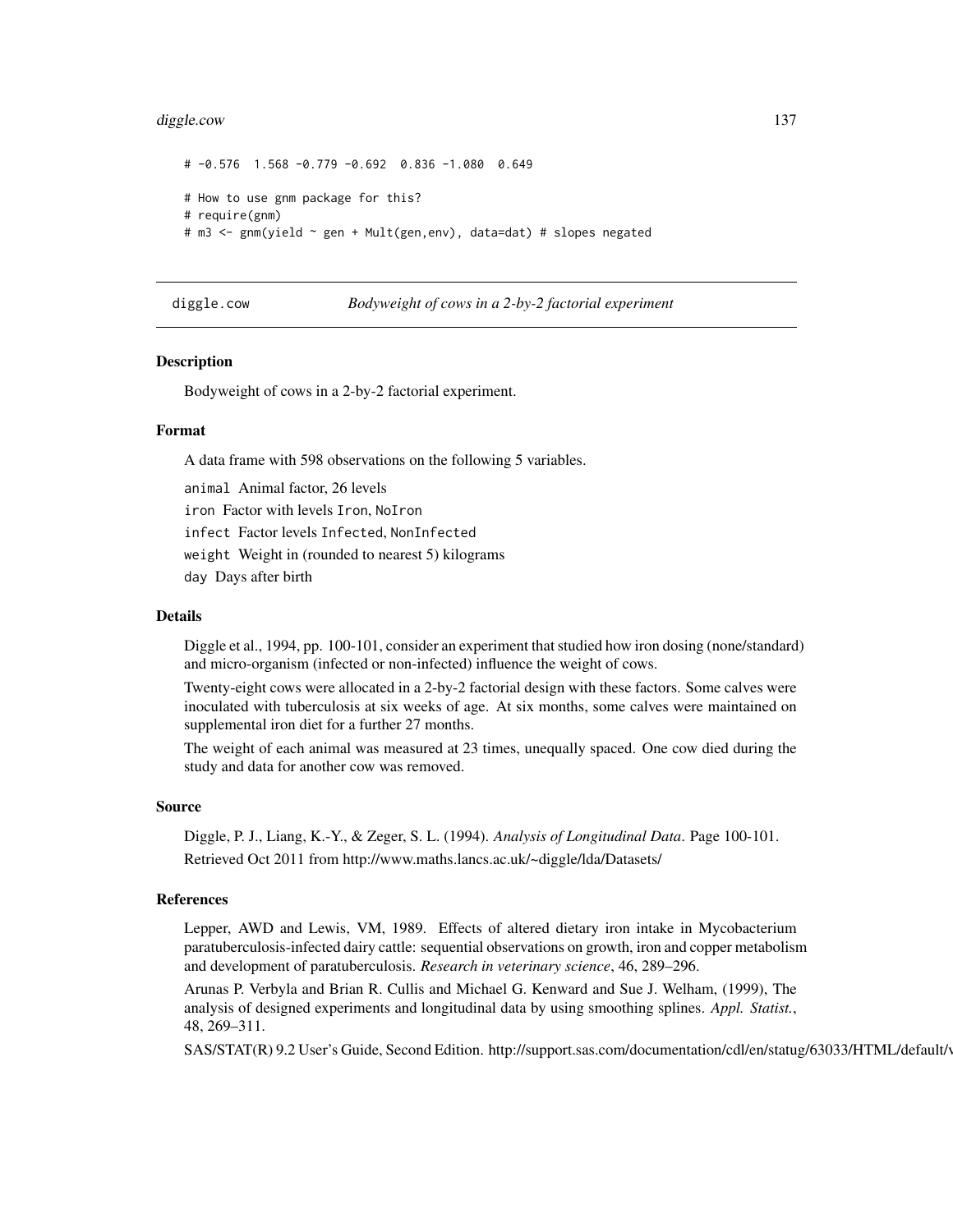```
data(diggle.cow)
dat <- diggle.cow
# Figure 1 of Verbyla 1999
require(lattice)
if(require(latticeExtra)){
  useOuterStrips(xyplot(weight ~ day|iron*infect, dat, group=animal,
                            type='b', cex=.5,
                            main="diggle.cow"))
}
# Scaling
dat \leq transform(dat, time = \frac{1}{22} (day-122)/10)
# ----------------------------------------------------------------------------
## Not run:
  # asreml3
  require(asreml)
  # Smooth for each animal. No treatment effects. Similar to SAS Output 38.6.9
  m1 < - asreml(weight \sim 1 + \text{lin}(\text{time}) + \text{animal} + \text{animal}:\text{lin}(\text{time}), data=dat,
                 random = \sim animal:spl(time))
  p1 <- predict(m1, data=dat, classify="animal:time",
                  predictpoints=list(time=seq(0,65.9, length=50)))
  p1 <- p1$pred$pval
  p1 <- merge(dat, p1, all=TRUE) # to get iron/infect merged in
  foo1 <- xyplot(weight ~ day|iron*infect, dat, group=animal)
  foo2 <- xyplot(predicted.value ~ day|iron*infect, p1, type='l', group=animal)
  print(foo1+foo2)
## End(Not run)
# ----------------------------------------------------------------------------
## Not run:
  ## require(asreml4)
  ## require(latticeExtra)
  ## # Smooth for each animal. No treatment effects. Similar to SAS Output 38.6.9
  ## m1 <- asreml(weight ~ 1 + lin(time) + animal + animal:lin(time), data=dat,
  \# \# \qquad \qquad \qquad \qquad \qquad \qquad \qquad \qquad \qquad \qquad \qquad \qquad \qquad \qquad \qquad \qquad \qquad \qquad \qquad \qquad \qquad \qquad \qquad \qquad \qquad \qquad \qquad \qquad \qquad \qquad \qquad \qquad \qquad \qquad \qquad ## p1 <- predict(m1, data=dat, classify="animal:time",
  ## design.points=list(time=seq(0,65.9, length=50)))
  ## p1 <- p1$pvals
  ## p1 <- merge(dat, p1, all=TRUE) # to get iron/infect merged in
  ## foo1 <- xyplot(weight ~ day|iron*infect, dat, group=animal)
```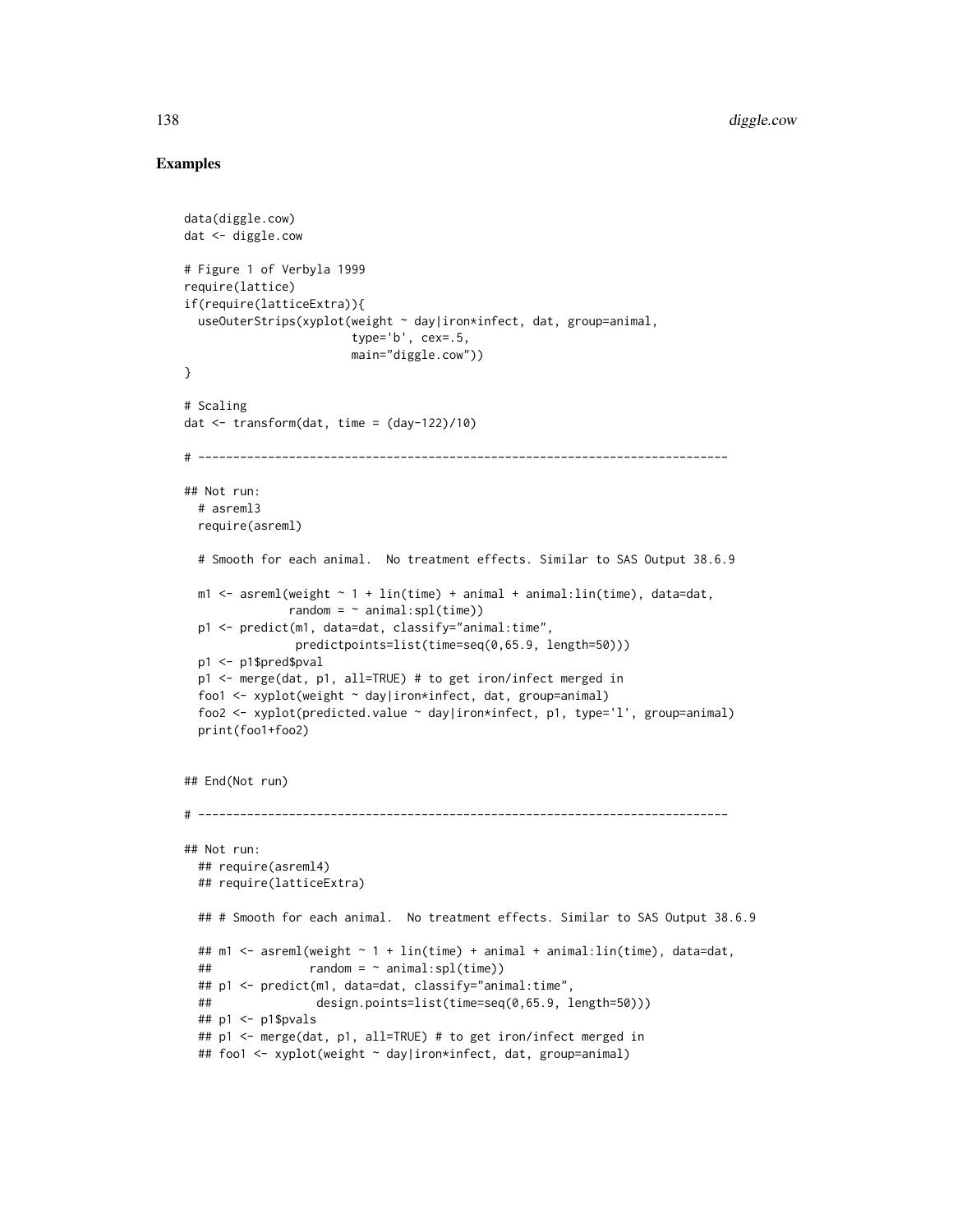# draper.safflower.uniformity 139

```
## foo2 <- xyplot(predicted.value ~ day|iron*infect, p1, type='l', group=animal)
## print(foo1+foo2)
```
## End(Not run)

draper.safflower.uniformity *Uniformity trial of safflower*

## **Description**

Uniformity trial of safflower in Arizona in 1958.

#### Usage

data("draper.safflower.uniformity")

## Format

A data frame with 640 observations on the following 4 variables.

expt experiment

row row

col column

yield yield per plot (gramsm)

#### Details

Experiments were conducted at the Agricultural Experiment Station Farm at Eloy, Arizona. The crop was harvested in July 1958.

The crop was planted in two rows 12 inches apart on vegetable beds 40 inches center to center.

In each test, the end ranges and one row of plots on one side were next to alleys, and those plots gave estimates of border effects.

# Experiment E4 (four foot test).

Sandy streaks were present in the field. Average yield was 1487 lb/ac. A diagonal fertility gradient was in this field. Widening the plot was equally effective as lengthening the plot to reduce variability. The optimum plot size was 1 bed wide, 24 feet long. Considering economic costs, the optimum size was 1 bed, 12 feet long.

Field length: 18 ranges  $*$  4 feet = 72 feet

Field width: 16 beds  $*$  3.33 = 53 feet

### Experiment E5 (five foot test)

Average yield 2517 lb/ac, typical for this crop. Combining plots lengthwise was more effective than widening the plots, in order to reduce variability. The optimum plot size was 1 bed wide, 25 feet long. Considering economic costs, the optimum size was 1 bed, 18 feet long.

Field length: 18 ranges  $*$  5 feet = 90 feet.

Field width: 14 beds  $* 3.33 = 46.6$  feet.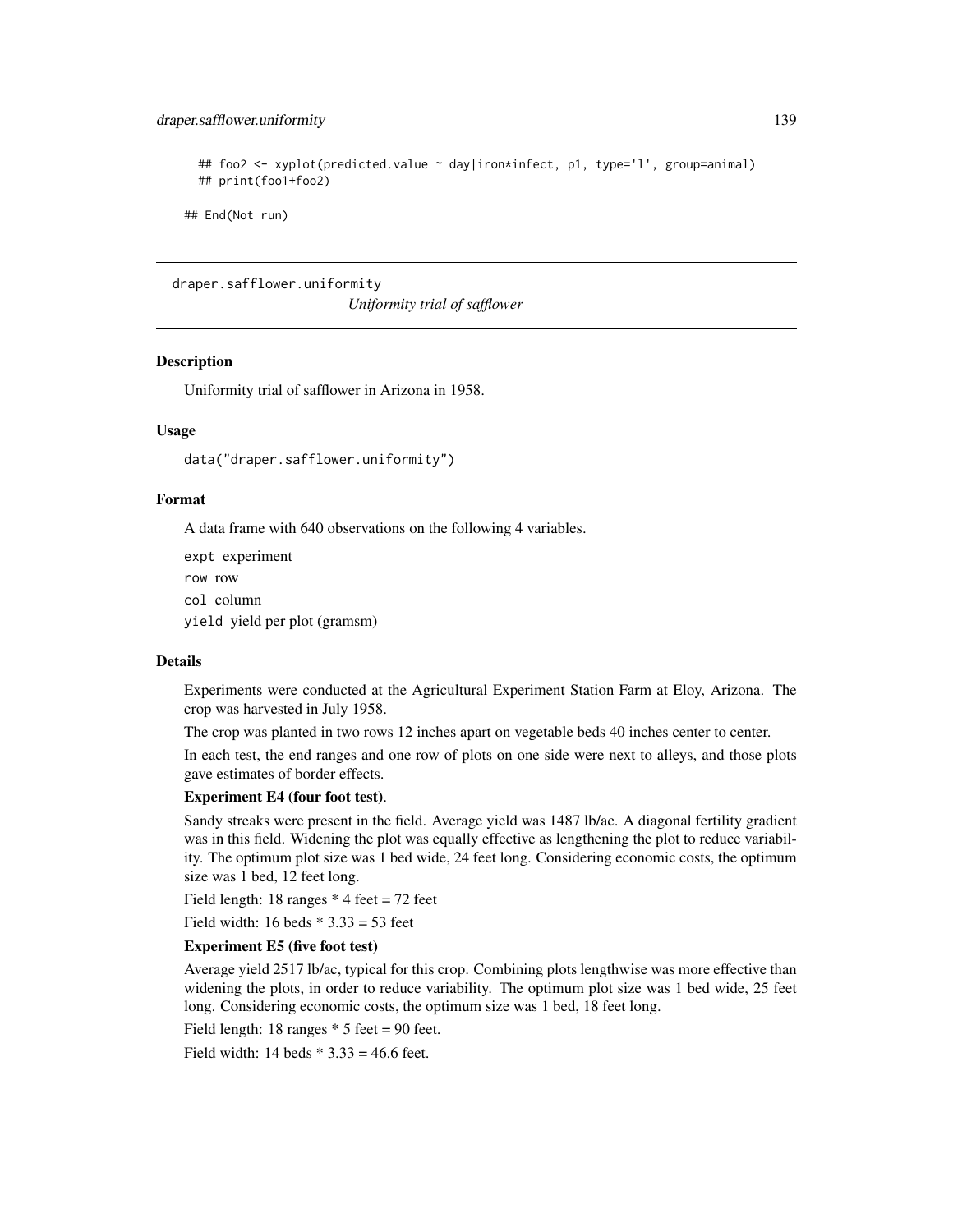### Source

Arlen D. Draper. (1959). Optimum plot size and shape for safflower yield tests. Dissertation. University of Arizona. http://hdl.handle.net/10150/319371

# References

None

## Examples

```
data("draper.safflower.uniformity")
dat4 <- subset(draper.safflower.uniformity, expt=="E4")
dat5 <- subset(draper.safflower.uniformity, expt=="E5")
if(require(desplot)){
 desplot(yield~col*row, dat4,
         flip=TRUE, tick=TRUE, aspect=72/53, # true aspect
         main="draper.safflower.uniformity (four foot)")
}
if(require(desplot)){
 desplot(yield~col*row, dat5,
         flip=TRUE, tick=TRUE, aspect=90/46, # true aspect
         main="draper.safflower.uniformity (five foot)")
}
## Not run:
 require(agricolae)
 require(reshape2)
 # Remove border plots at either end and right side
 dat4 <- subset(dat4, row>1 & row<20)
 dat4 <- subset(dat4, col<17)
 dat5 <- subset(dat5, row>1 & row<20)
 dat5 <- subset(dat5, col<15)
 s4 <- index.smith(acast(dat4, row~col, value.var='yield'),
                   main="draper.safflower.uniformity (four foot)",
                   col="red")$uni
 s4 # match Draper table 2, p 22
 ## s5 <- index.smith(acast(dat5, row~col, value.var='yield'),
 ## main="draper.safflower.uniformity (five foot)",
 ## col="red")$uni
 ## s5 # match Draper table 1, p 21
```
## End(Not run)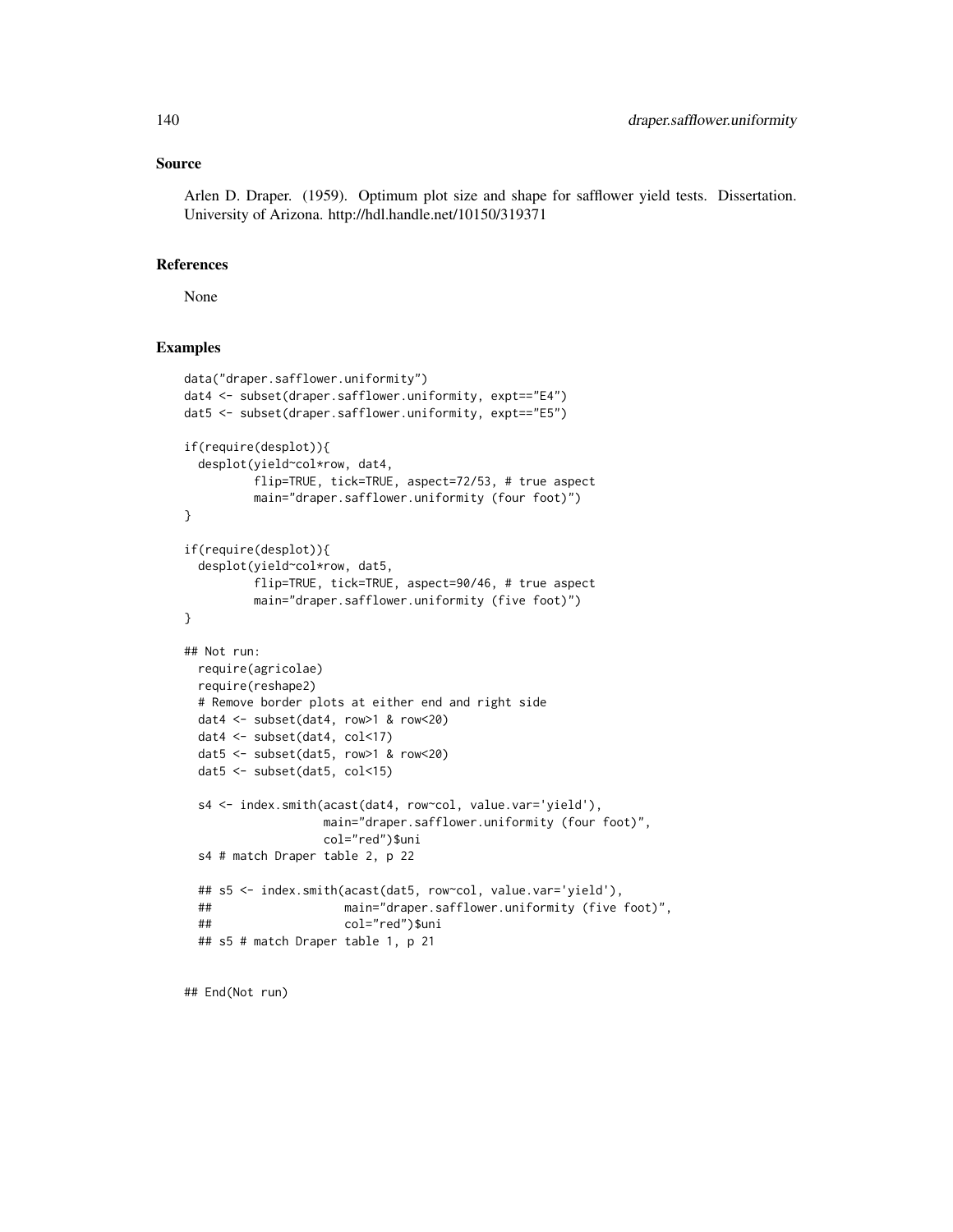durban.competition *Sugar beet yields with competition effects*

### Description

Sugar beet yields with competition effects

### Format

A data frame with 114 observations on the following 5 variables.

gen Genotype factor, 36 levels plus Border

col Column

block Row/Block

wheel Position relative to wheel tracks

yield Root yields, kg/plot

# Details

This sugar-beet trial was conducted in 1979.

Single-row plots, 12 m long, 0.5 m between rows. Each block is made up of all 36 genotypes laid out side by side. Guard/border plots are at each end. Root yields were collected.

Wheel tracks are located between columns 1 and 2, and between columns 5 and 6, for each set of six plots. Each genotype was randomly allocated once to each pair of plots  $(1,6)$ ,  $(2,5)$ ,  $(3,4)$  across the three reps. Wheel effect were not significant in \_this\_ trial.

Field length:  $3 \text{ blocks} * 12m + 2*0.5m \text{ spacing} = 37m$ 

Field width:  $18m + 1m$  guard rows = 19m

### Source

Durban, M., Currie, I. and R. Kempton, 2001. Adjusting for fertility and competition in variety trials. *J. of Agricultural Science*, 136, 129–140.

Retrieved from http://www.ma.hw.ac.uk/~iain/research/JAgSciData/data/Trial1.dat

Used with permission of Iain Currie.

```
data(durban.competition)
dat <- durban.competition
# Check that genotypes were balanced across wheel tracks.
with(dat, table(gen,wheel))
```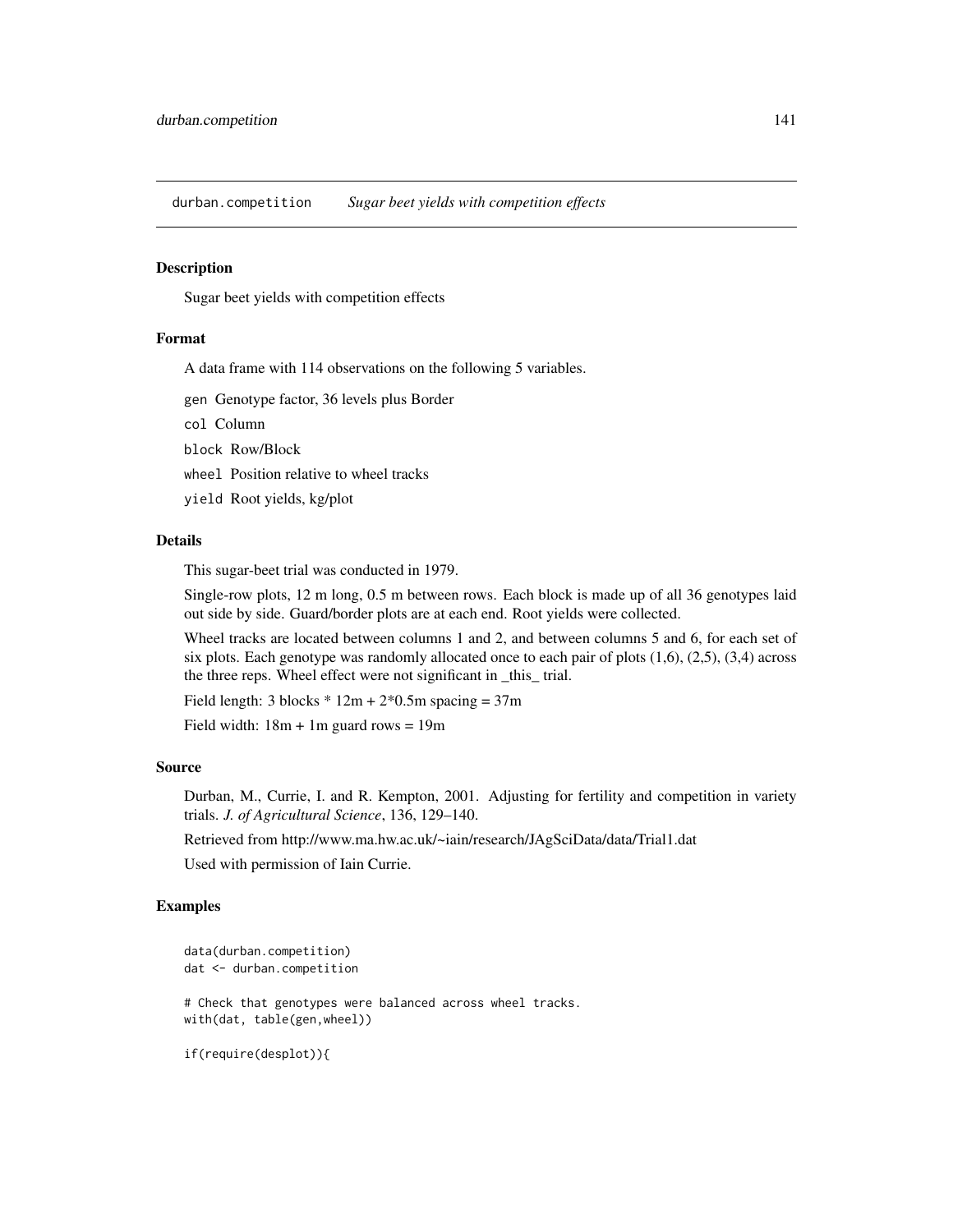```
142 durban.rowcol
```

```
desplot(yield ~ col*block, dat,
         out1=block, text=gen, col=wheel, aspect=37/19, # true aspect
         main="durban.competition")
}
# Calculate residual after removing block/genotype effects
m1 <- lm(yield ~ gen + block, data=dat)
dat$res <- resid(m1)
## desplot(res ~ col*block, dat, out1=block, text=gen, col=wheel,
## main="durban.competition - residuals")
# Calculate mean of neighboring plots
dat$comp <- NA
dat$comp[3:36] <- ( dat$yield[2:35] + dat$yield[4:37] ) / 2
dat$comp[41:74] <- ( dat$yield[40:73] + dat$yield[42:75] ) / 2
dat$comp[79:112] <- ( dat$yield[78:111] + dat$yield[80:113] ) / 2
# Demonstrate the competition effect
# Competitor plots have low/high yield -> residuals are negative/positive
require(lattice)
xyplot(res~comp, dat, type=c('p','r'), main="durban.competition",
      xlab="Average yield of neighboring plots", ylab="Residual")
```
durban.rowcol *Row column design of a spring barley trial with many varieties*

### Description

Row column design of a spring barley trial with many varieties

### Format

A data frame with 544 observations on the following 5 variables.

row row

bed bed (column)

rep rep, 2 levels

gen genotype, 272 levels

yield yield, tonnes/ha

#### Details

Spring barley variety trial of 272 entries (260 new varieties, 12 control). Grown at the Scottish Crop Research Institute in 1998. Row-column design with 2 reps, 16 rows (north/south) by 34 beds (east/west). The land sloped downward from row 16 to row 1. Plot yields were converted to tonnes per hectare.

Plot dimensions are not given.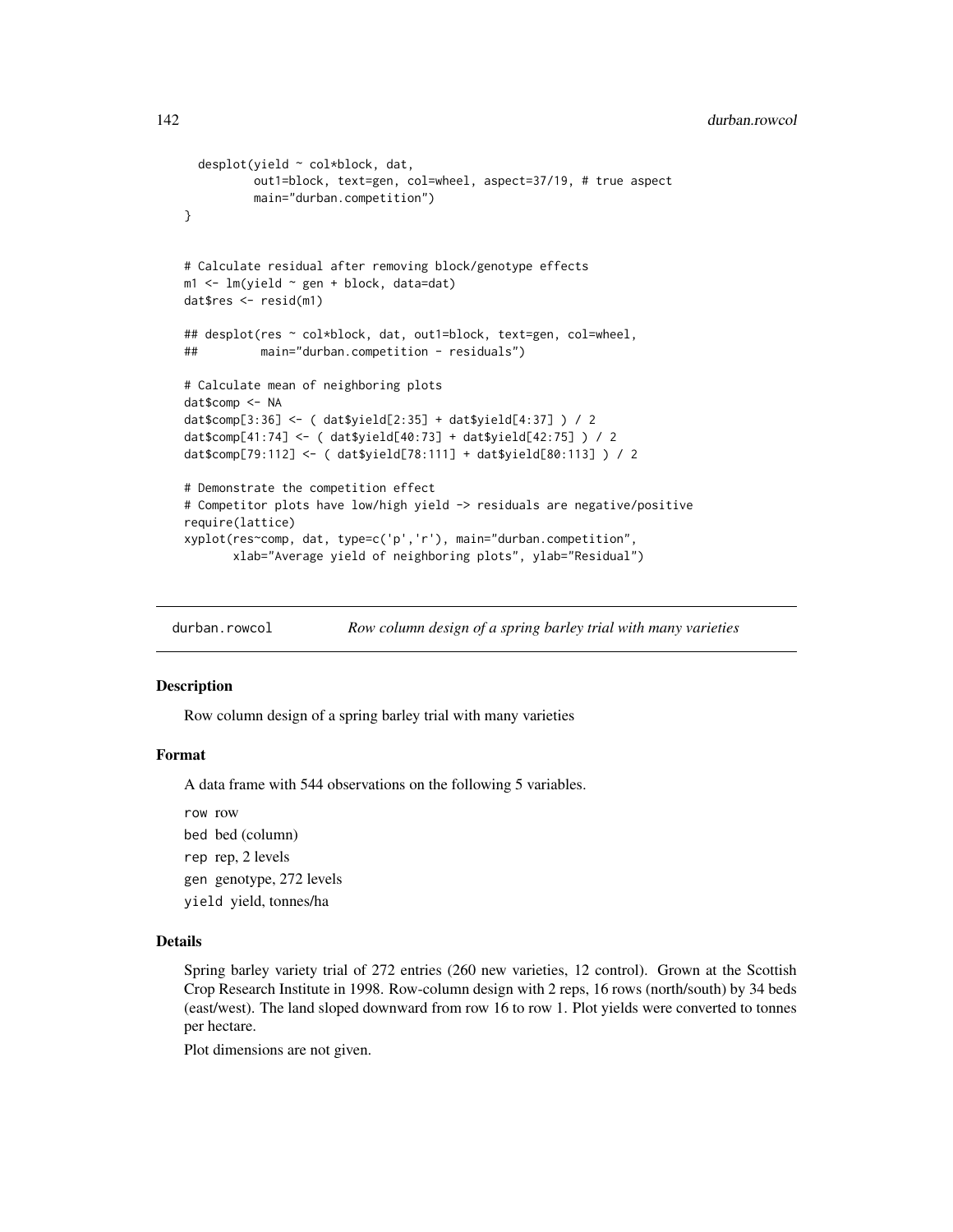# durban.rowcol 143

## Source

Durban, Maria and Hackett, Christine and McNicol, James and Newton, Adrian and Thomas, William and Currie, Iain. 2003. The practical use of semiparametric models in field trials, *Journal of Agric Biological and Envir Stats*, 8, 48-66. http://doi.org/10.1198/1085711031265

Retrieved from: ftp://ftp.bioss.sari.ac.uk/pub/maria

Used with permission of Maria Durban.

```
data(durban.rowcol)
dat <- durban.rowcol
if(require(desplot)){
 desplot(yield~bed*row, dat,
          out1=rep, num=gen, # aspect unknown
         main="durban.rowcol")
}
# Durban 2003 Figure 1
m10 <- lm(yield~gen, data=dat)
dat$resid <- m10$resid
## require(lattice)
## xyplot(resid~row, dat, type=c('p','smooth'), main="durban.rowcol")
## xyplot(resid~bed, dat, type=c('p','smooth'), main="durban.rowcol")
# Figure 3
coplot(resid~bed|factor(row), data=dat, cex=.5,
       panel=function(x,y,...) panel.smooth(x,y,span=.75,...))
title("durban.rowcol")
# ----------------------------------------------------------------------------
## Not run:
 # Figure 5 - field trend
 # note, Durban used gam package like this
 # m1lo <- gam(yield \sim gen + lo(row, span=10/16) + lo(bed, span=9/34), data=dat)
 require(mgcv)
 m1lo \leq gam(yield \sim gen + s(row) + s(bed, k=5), data=dat)
 new1 <- expand.grid(row=unique(dat$row),bed=unique(dat$bed))
 new1 <- cbind(new1, gen="G001")
 p1lo <- predict(m1lo, newdata=new1)
 wireframe(p1lo~row+bed, new1, aspect=c(1,.5), main="Field trend") # Figure 5
## End(Not run)
# ----------------------------------------------------------------------------
## Not run:
 # Figure 7 - variograms
```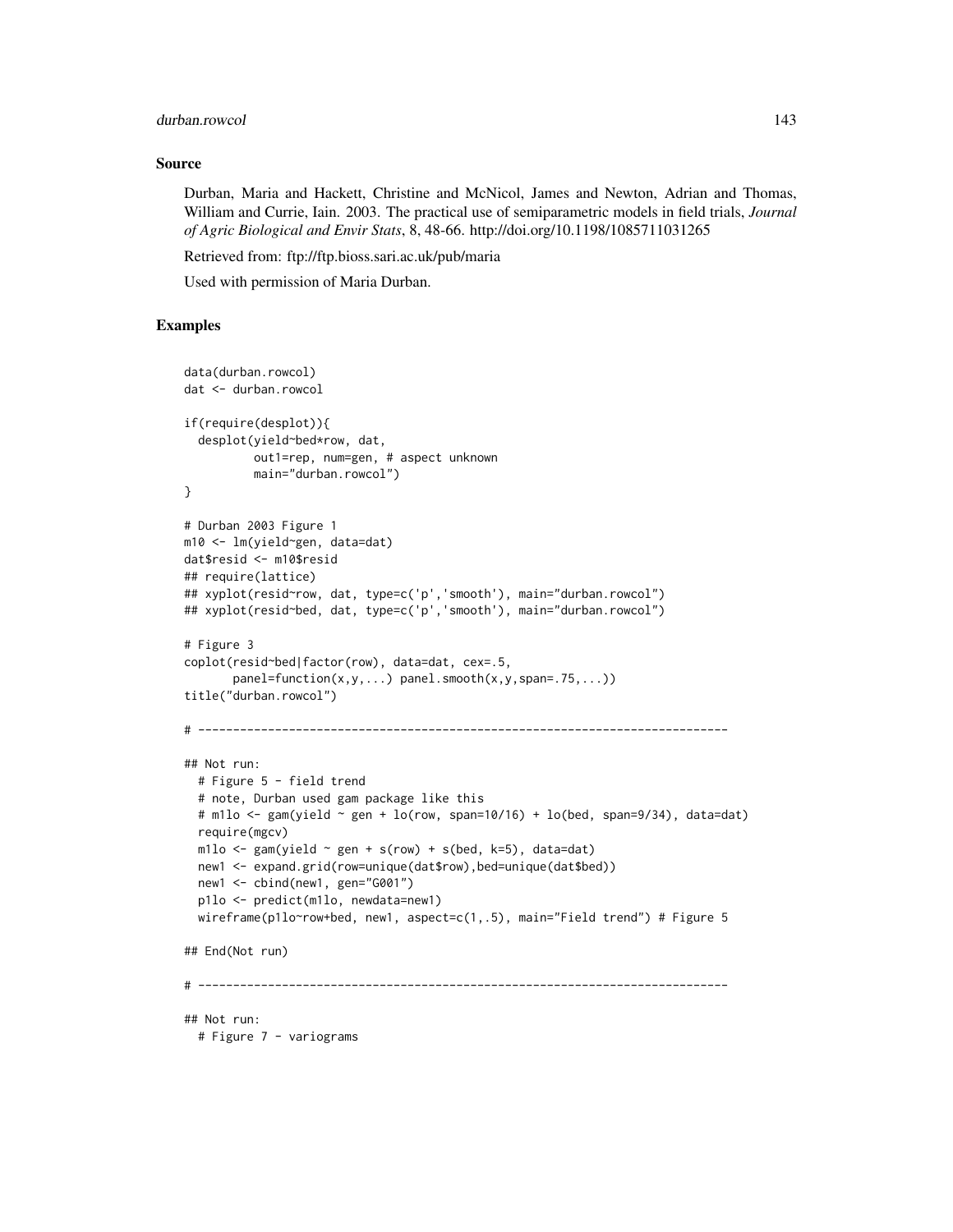```
# asreml3
 require(asreml)
 dat <- transform(dat, rowf=factor(row), bedf=factor(bed))
 dat <- dat[order(dat$rowf, dat$bedf),]
 m1a1 <- asreml(yield~gen + lin(rowf) + lin(bedf), data=dat,
                random=~spl(rowf) + spl(bedf) + units,
                family=asreml.gaussian(dispersion=1))
 m1a2 <- asreml(yield~gen + lin(rowf) + lin(bedf), data=dat,
                random=~spl(rowf) + spl(bedf) + units, rcov=~ar1(rowf):ar1(bedf))
 m1a3 <- asreml(yield~gen, data=dat, random=~units, rcov=~ar1(rowf):ar1(bedf))
 v7a <- asreml.variogram(x=dat$bedf, y=dat$rowf, z=m1a3$residuals)
 wireframe(gamma \sim x*y, v7a, aspect=c(1,.5)) # Fig 7a
 v7b <- asreml.variogram(x=dat$bedf, y=dat$rowf, z=m1a2$residuals)
 wireframe(gamma \sim x*y, v7b, aspect=c(1,.5)) # Fig 7b
 v7c <- asreml.variogram(x=dat$bedf, y=dat$rowf, z=m1lo$residuals)
 wireframe(gamma \sim x*y, v7c, aspect=c(1,.5)) # Fig 7c
## End(Not run)
# ----------------------------------------------------------------------------
## Not run:
 ## require(asreml4)
 ## dat <- transform(dat, rowf=factor(row), bedf=factor(bed))
 ## dat <- dat[order(dat$rowf, dat$bedf),]
 ## m1a1 <- asreml(yield~gen + lin(rowf) + lin(bedf), data=dat,
 ## random=~spl(rowf) + spl(bedf) + units,
 ## family=asr_gaussian(dispersion=1))
 ## m1a2 <- asreml(yield~gen + lin(rowf) + lin(bedf), data=dat,
 ## random=~spl(rowf) + spl(bedf) + units,
 ## resid = ~ar1(rowf):ar1(bedf))
 ## m1a2 <- update(m1a2)
 ## m1a3 <- asreml(yield~gen, data=dat, random=~units,
 \# \qquad \qquad resid = \text{var1}(\text{rowf}) : \text{ar1}(\text{bedf}))## # Figure 7
 ## v7a <- asr_varioGram(x=dat$bedf, y=dat$rowf, z=m1a3$residuals)
 ## wireframe(gamma ~ x*y, v7a, aspect=c(1,.5)) # Fig 7a
 ## v7b <- asr_varioGram(x=dat$bedf, y=dat$rowf, z=m1a2$residuals)
 ## wireframe(gamma \sim x*y, v7b, aspect=c(1,.5)) # Fig 7b
 ## v7c <- asr_varioGram(x=dat$bedf, y=dat$rowf, z=m1lo$residuals)
 ## wireframe(gamma ~ x*y, v7c, aspect=c(1,.5)) # Fig 7c
```
## End(Not run)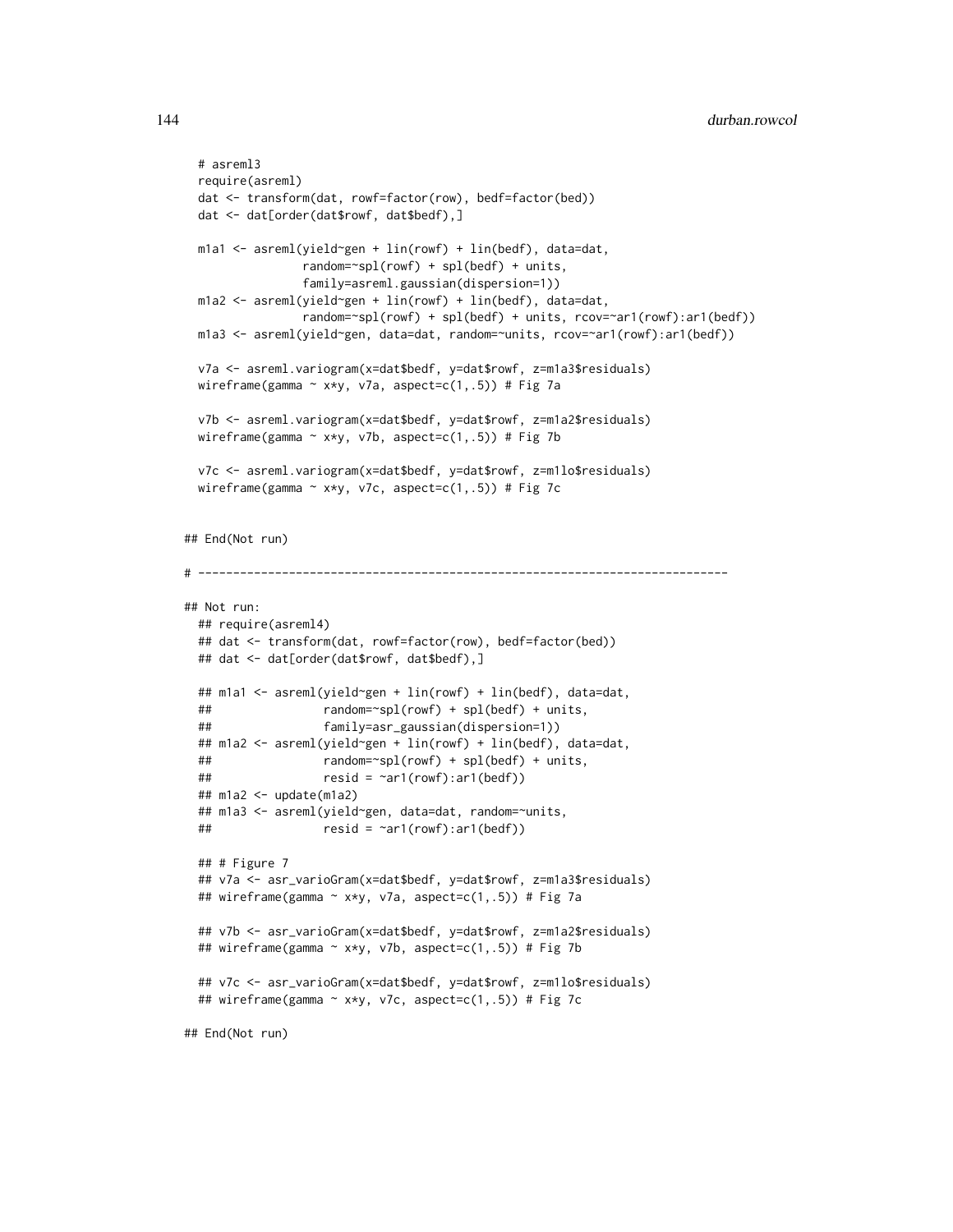### Description

Split-plot barley variety trial with fungicide treatments.

#### Format

A data frame with 560 observations on the following 6 variables.

yield yield, tonnes/ha block block, 4 levels gen genotype, 70 levels fung fungicide, 2 levels row row bed bed (column)

# Details

Grown in 1995-1996 at the Scottish Crop Research Institute. Split-plot design with 4 blocks, 2 whole-plot fungicide treatments, and 70 barley varieties or variety mixes. Total area was 10 rows (north/south) by 56 beds (east/west).

#### Source

Durban, Maria and Hackett, Christine and McNicol, James and Newton, Adrian and Thomas, William and Currie, Iain. 2003. The practical use of semiparametric models in field trials, *Journal of Agric Biological and Envir Stats*, 8, 48-66. http://doi.org/10.1198/1085711031265.

Retrieved from: ftp://ftp.bioss.sari.ac.uk/pub/maria

Used with permission of Maria Durban.

```
data(durban.splitplot)
dat <- durban.splitplot
if(require(desplot)){
 desplot(yield~bed*row, dat,
          out1=block, out2=fung, num=gen, # aspect unknown
          main="durban.splitplot")
}
# Durban 2003, Figure 2
m20 <- lm(yield~gen*fung, data=dat)
```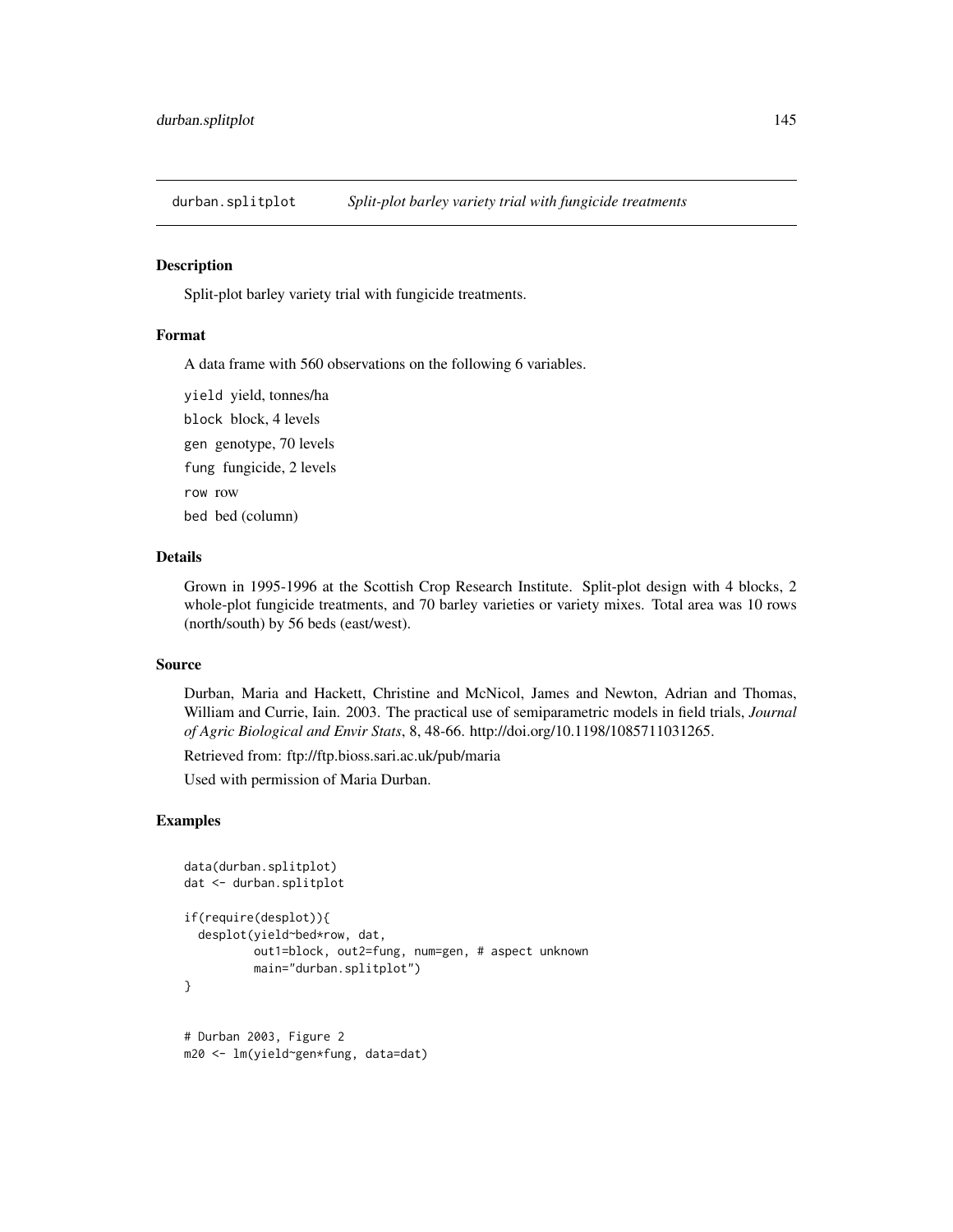```
dat$resid <- m20$resid
## require(lattice)
## xyplot(resid~row, dat, type=c('p','smooth'), main="durban.splitplot")
## xyplot(resid~bed, dat, type=c('p','smooth'), main="durban.splitplot")
# Figure 4 doesn't quite match due to different break points
coplot(resid~bed|row, data=dat, number=8, cex=.5,
      panel=function(x,y,...) panel.smooth(x,y,span=.4,...))
title("durban.splitplot")
# ----------------------------------------------------------------------------
## Not run:
 # Figure 6 - field trend
 # note, Durban used gam package like this
 # m2lo <- gam(yield ~ gen*fung + lo(row, bed, span=.082), data=dat)
 require(mgcv)
 m2lo \leq gam(yield \sim gen*fung + s(row, bed,k=45), data=dat)
 new2 <- expand.grid(row=unique(dat$row), bed=unique(dat$bed))
 new2 <- cbind(new2, gen="G01", fung="F1")
 p2lo <- predict(m2lo, newdata=new2)
 wireframe(p2lo~row+bed, new2, aspect=c(1,.5), main="Field trend")
## End(Not run)
# ----------------------------------------------------------------------------
## Not run:
 # asreml3
 require(asreml)
 # Table 5, variance components. Table 6, F tests
 dat <- transform(dat, rowf=factor(row), bedf=factor(bed))
 dat <- dat[order(dat$rowf, dat$bedf),]
 m2a2 <- asreml(yield ~ gen*fung, random=~block/fung+units, data=dat,
               rcov=~ar1v(rowf):ar1(bedf))
 m2a2 <- update(m2a2)
 require(lucid)
 vc(m2a2)
 ## effect component std.error z.ratio constr
 ## block!block.var 0.0000001 NA NA bound
 ## block:fung!block.var 0.01207 0.01513 0.8 pos
 ## units!units.var 0.02463 0.002465 10 pos
 ## R!variance 1 NA NA fix
 ## R!rowf.cor 0.8836 0.03647 24 uncon
 ## R!rowf.var 0.1262 0.04432 2.8 pos
 ## R!bedf.cor 0.9202 0.02847 32 uncon
 anova(m2a2)
## End(Not run)
```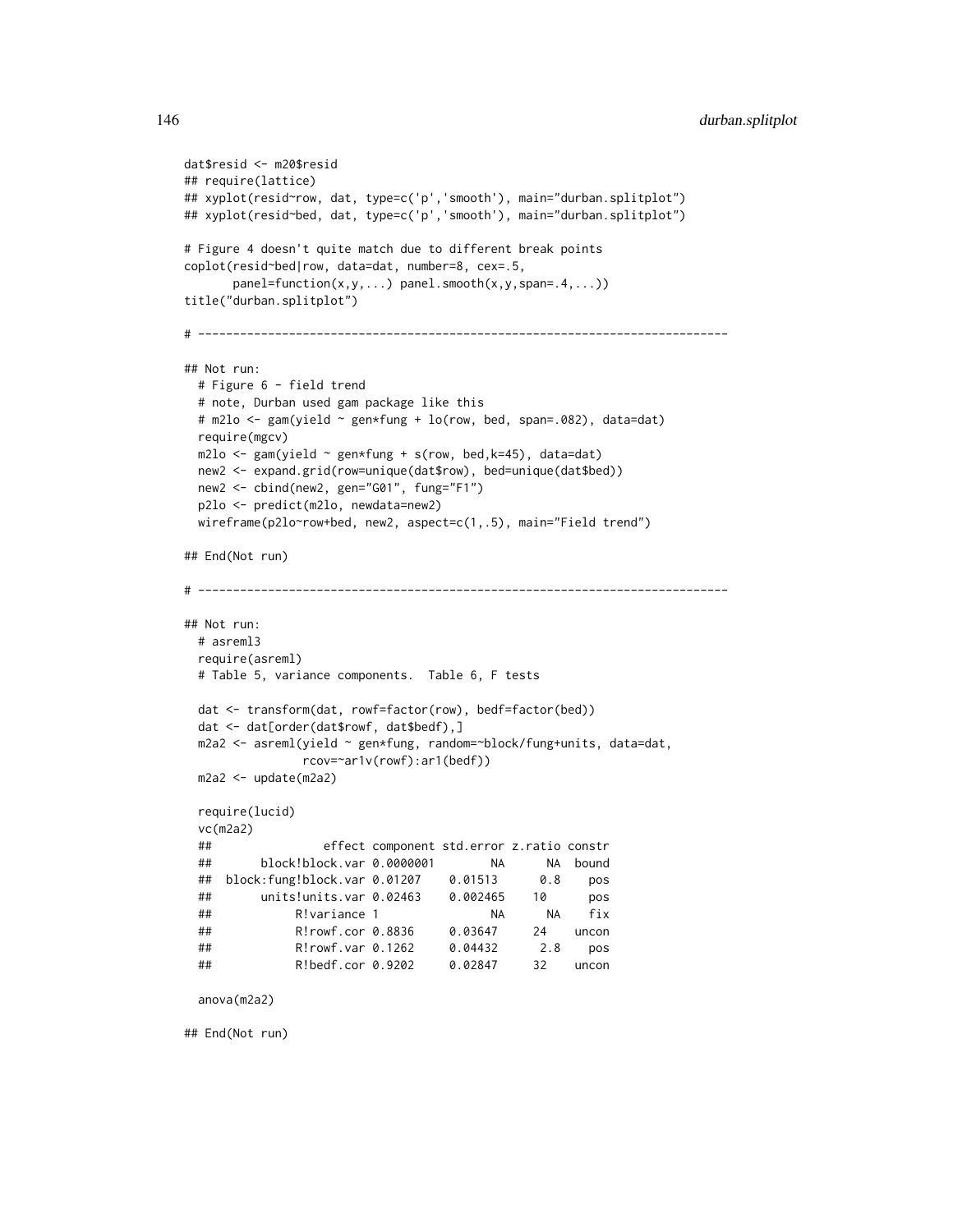### eden.nonnormal 147

```
# ----------------------------------------------------------------------------
## Not run:
  ## require(asreml4)
  ## # Table 5, variance components. Table 6, F tests
  ## dat <- transform(dat, rowf=factor(row), bedf=factor(bed))
  ## dat <- dat[order(dat$rowf, dat$bedf),]
  ## m2a2 <- asreml(yield ~ gen*fung, random=~block/fung+units, data=dat,
  ## resid =~ar1v(rowf):ar1(bedf))
  ## m2a2 <- update(m2a2)
  ## require(lucid)
  ## vc(m2a2)
  ## ## effect component std.error z.ratio bound
  ## ## block 0 NA NA B NA
  ## ## block:fung 0.01206 0.01512 0.8
  ## ## units 0.02463 0.002465 10 P 0
  \frac{m}{t} \frac{m}{t} \frac{n}{t} \frac{n}{t} \frac{n}{t} \frac{n}{t} \frac{n}{t} \frac{n}{t} \frac{n}{t} \frac{n}{t} \frac{n}{t} \frac{n}{t} \frac{n}{t} \frac{n}{t} \frac{n}{t} \frac{n}{t} \frac{n}{t} \frac{n}{t} \frac{n}{t} \frac{n}{t} \frac{n}{t} \frac{n}{t} \frac{n}{t} \frac{n}{t} \frac## ## rowf:bedf!rowf!cor 0.8836 0.03646 24 U 0
  ## ## rowf:bedf!rowf!var 0.1261 0.04434 2.8 P 0
  ## ## rowf:bedf!bedf!cor 0.9202 0.02846 32 U 0
  ## wald(m2a2)
## End(Not run)
```
eden.nonnormal *Height of barley plants in a study of non-normal data*

# Description

Height of barley plants in a study of non-normal data.

#### Usage

```
data("eden.nonnormal")
```
## Format

A data frame with 256 observations on the following 3 variables.

pos position within block

block block (numeric)

height height of wheat plant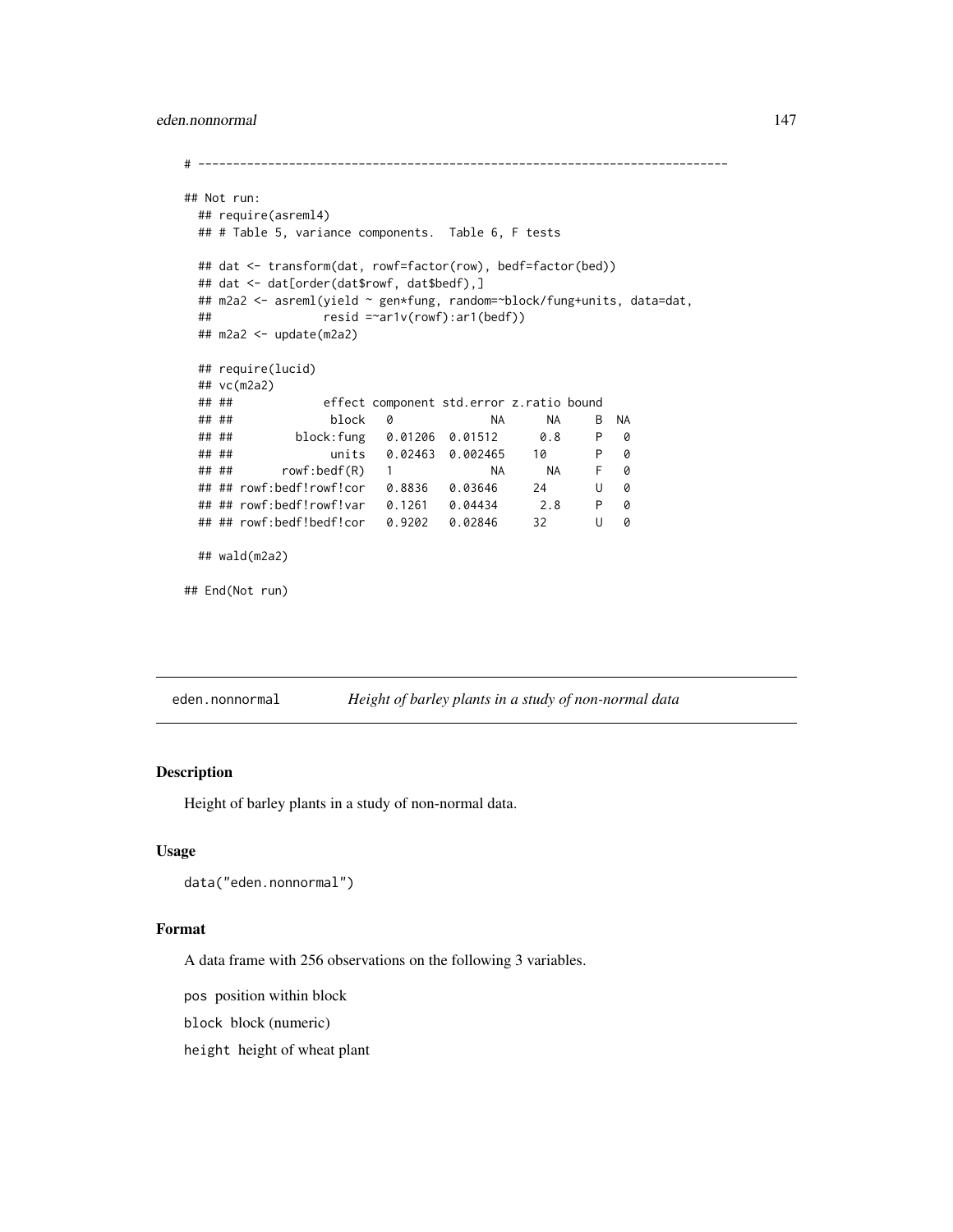### Details

This data was used in a very early example of a permutation test.

Eden & Yates used this data to consider the impact of non-normal data on the validitiy of a hypothesis test that assumes normality. They concluded that the skew data did not negatively affect the analysis of variance.

Grown at Rothamsted. Eight blocks of Yeoman II wheat. Sampling of the blocks was quarter-meter rows, four times in each row. Rows were selected at random. Position within the rows was partly controlled to make use of the whole length of the block. Plants at both ends of the sub-unit were measured. Shoot height is measured from ground level to the auricle of the last expanded leaf.

#### Source

T. Eden, F. Yates (1933). On the validity of Fisher's z test when applied to an actual example of non-normal data. *Journal of Agric Science*, 23, 6-17. https://doi.org/10.1017/S0021859600052862

# References

Kenneth J. Berry, Paul W. Mielke, Jr., Janis E. Johnston *Permutation Statistical Methods: An Integrated Approach*.

```
data(eden.nonnormal)
dat <- eden.nonnormal
mean(dat$height) # 55.23 matches Eden table 1
# Eden figure 2
if(require(dplyr) & require(lattice)){
 # Blocks had different means, so substract block mean from each datum
 dat <- group_by(dat, block)
 dat <- mutate(dat, blkmn=mean(height))
 dat <- transform(dat, dev=height-blkmn)
 histogram( ~ dev, data=dat, breaks=seq(from=-40, to=30, by=2.5),
            xlab="Deviations from block means",
            main="eden.nonnormal - heights skewed left")
}
## Not run:
 # calculate skewness, permutation
 library(dplyr)
 library(lattice)
 library(latticeExtra)
 # Eden table 1
```

```
# anova(aov(height ~ factor(block), data=dat))
```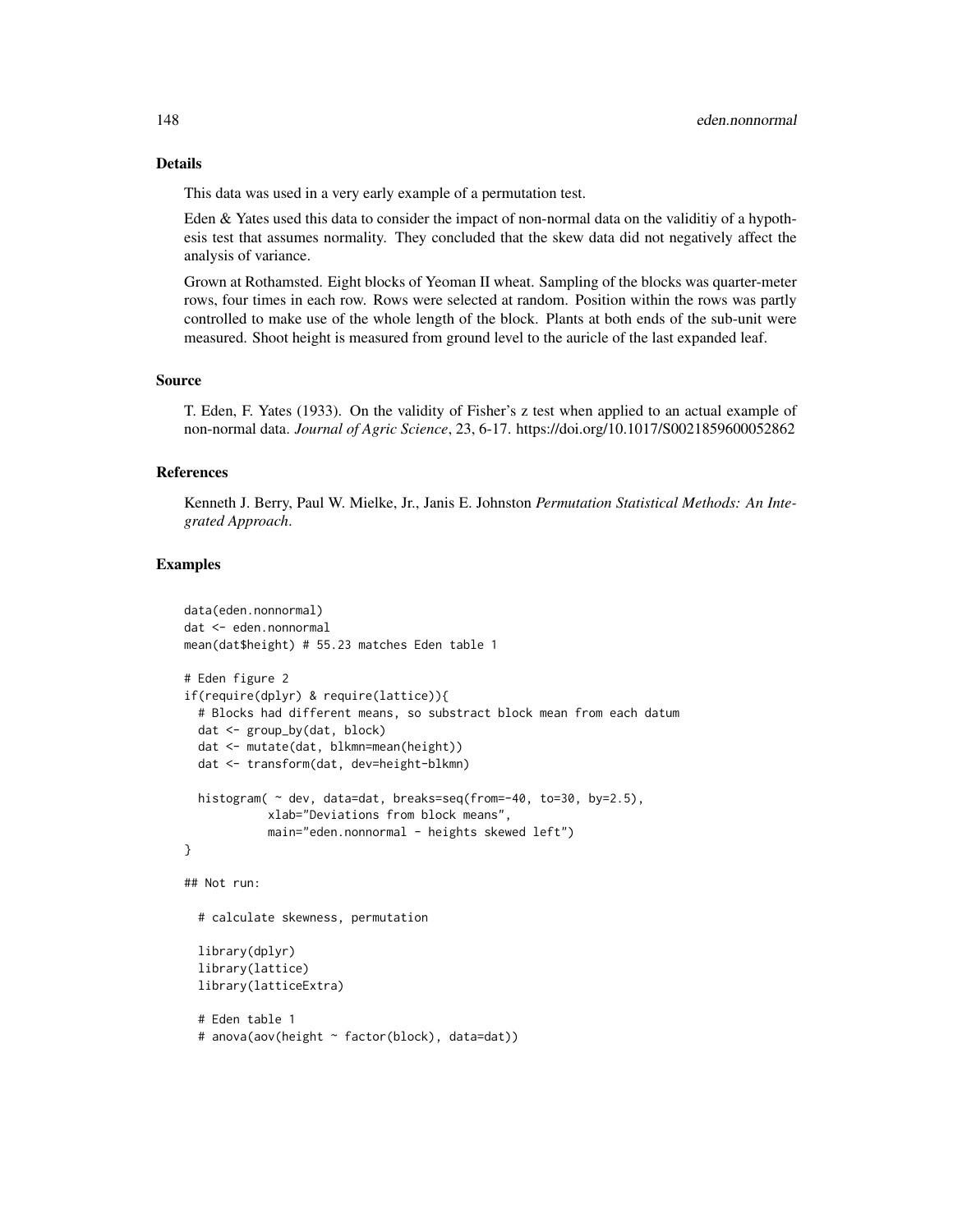```
# Eden table 2,3. Note, this may be a different definition of skewness
# than is commonly used today (e.g. e1071::skewness).
skew \le function(x){
 n \leftarrow length(x)x \leq x - \text{mean}(x)s1 = sum(x)s2 = sum(x^2)s3 = sum(x^3)k3=n/((n-1)*(n-2)) * s3 -3/n*s2*s1 + 2/n^2 * s1^3return(k3)
}
# Negative values indicate data are skewed left
dat <- group_by(dat, block)
summarize(dat, s1=sum(height),s2=sum(height^2), mean2=var(height), k3=skew(height))
## block s1 s2 mean2 k3
## <int> <dbl> <dbl> <dbl> <dbl>
## 1 1 1682.0 95929.5 242.56048 -1268.5210
## 2 2 1858.0 111661.5 121.97984 -1751.9919
## 3 3 1809.5 108966.8 214.36064 -3172.5284
## 4 4 1912.0 121748.5 242.14516 -2548.2194
## 5 5 1722.0 99026.5 205.20565 -559.0629
## 6 6 1339.0 63077.0 227.36190 -801.2740
## 7 7 1963.0 123052.5 84.99093 -713.2595
## 8 8 1854.0 112366.0 159.67339 -1061.9919
# Another way to view skewness with qq plot. Panel 3 most skewed.
qqmath( ~ dev|factor(block), data=dat,
      as.table=TRUE,
      ylab="Deviations from block means",
      panel = function(x, ...)panel.qqmathline(x, ...)
        panel.qqmath(x, ...)
      })
# Now, permutation test.
# Eden: "By a process of amalgamation the eight sets of 32 observations were
# reduced to eight sets of four and the data treated as a potential
# layout for a 32-plot trial".
dat2 <- transform(dat, grp = rep(1:4, each=8))
dat2 <- aggregate(height ~ grp+block, dat2, sum)
dat2$trt <- rep(letters[1:4], 8)
dat2$block <- factor(dat2$block)
# Treatments were assigned at random 1000 times
set.seed(54323)
fobs <- rep(NA, 1000)
for(i in 1:1000){
  # randomize treatments within each block
 # trick from http://stackoverflow.com/questions/25085537
 dat2$trt <- with(dat2, ave(trt, block, FUN = sample))
 fobs[i] <- anova(aov(height \sim block + trt, dat2))["trt","F value"]
}
```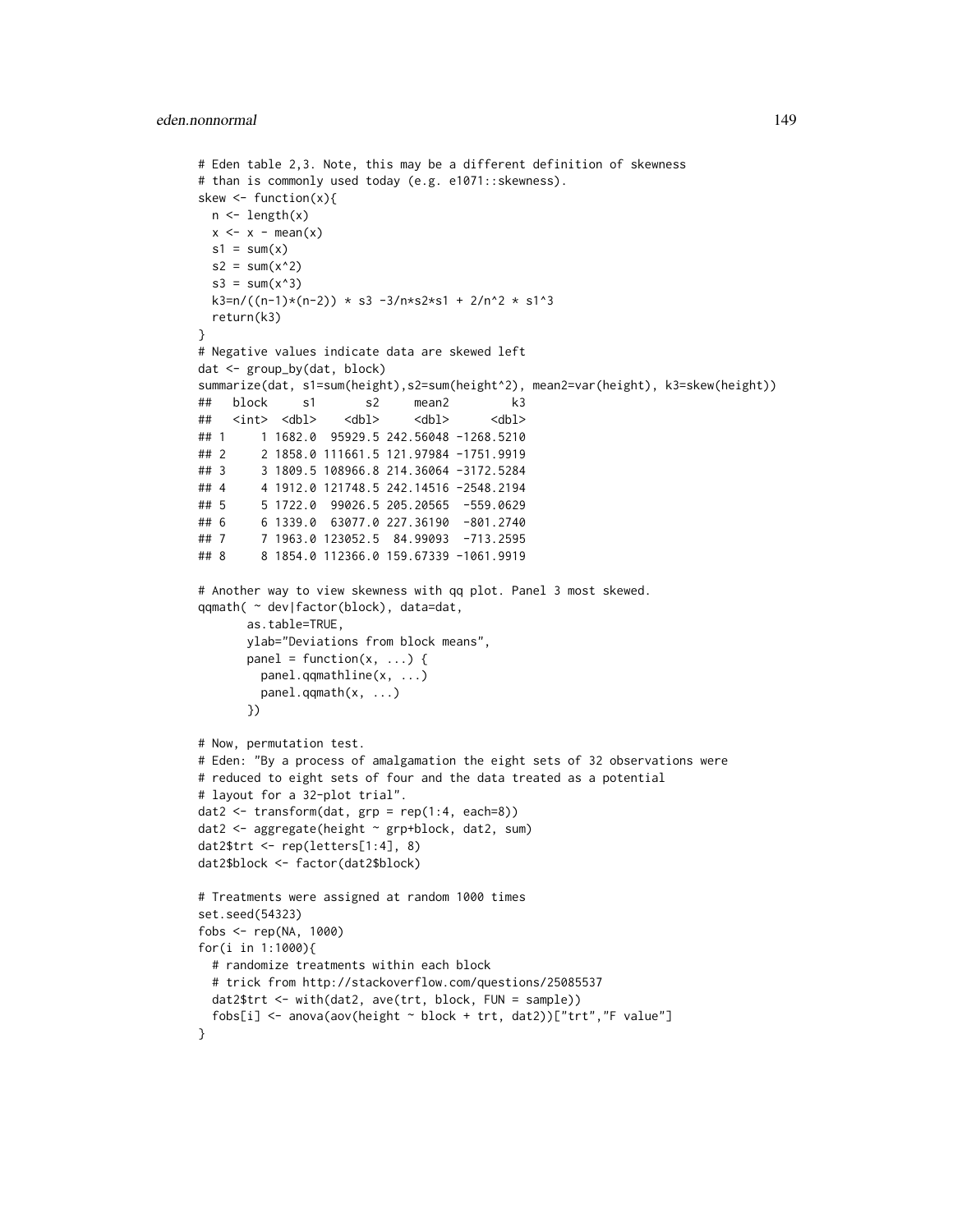```
# F distribution with 3,21 deg freedom
# Similar to Eden's figure 4, but on a different horizontal scale
xval <- seq(from=0,to=max(fobs), length=50)
yval <- df(xval, df1 = 3, df2 = 21)
# Re-scale, 10 = max of historgram, 0.7 = max of density
histogram( ~ fobs, breaks=xval,
         xlab="F value",
          main="Observed (histogram) & theoretical (line) F values") +
  xyplot((10/.7)* yval ~ xval, type='1", lwd=2)
```
## End(Not run)

eden.potato *Potato yields in response to potash and nitrogen fertilizer*

# Description

Potato yields in response to potash and nitrogen fertilizer. Data from Fisher's 1929 paper *Studies in Crop Variation 6*. A different design was used each year.

# Format

A data frame with 225 observations on the following 9 variables.

year year/type factor

yield yield, pounds per plot

block block

row row

col column

trt treatment factor

nitro nitrogen fertilizer, cwt/acre

potash potash fertilizer, cwt/acre

ptype potash type

#### Details

The data is of interest to show the gradual development of experimental designs in agriculture.

In 1925/1926 the potato variety was Kerr's Pink. In 1927 Arran Comrade.

In the 1925a/1926a qualitative experiments, the treatments are O=None, S=Sulfate, M=Muriate, P=Potash manure salts. The design was a Latin Square.

The 1925/1926b/1927 experiments were RCB designs with treatment codes defining the amount and type of fertilizer used. Note: the 't' treatment was not defined in the original paper.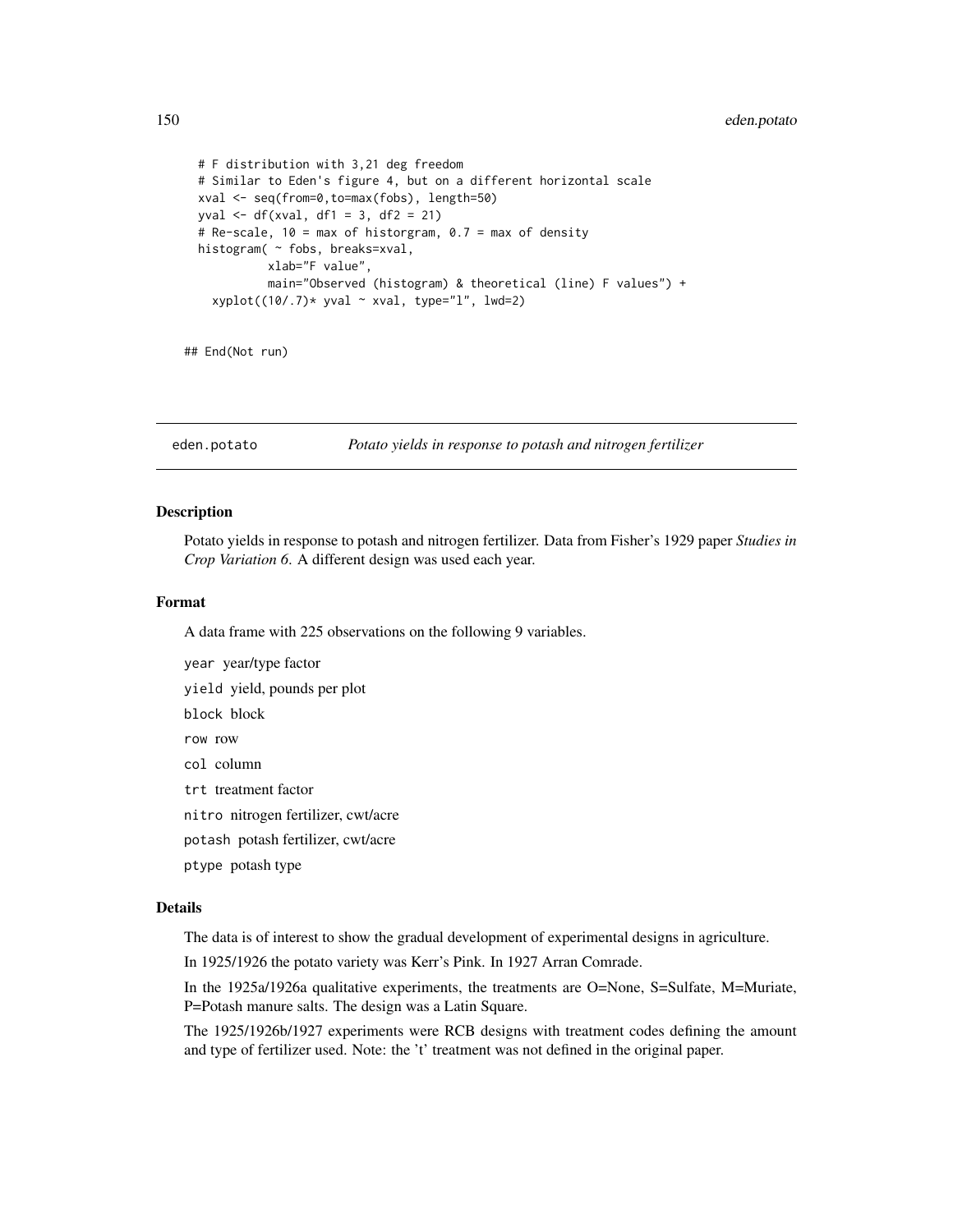#### eden.potato 151

### Source

T Eden and R A Fisher, 1929. Studies in Crop Variation. VI. Experiments on the response of the potato to potash and nitrogen. *Journal of Agricultural Science*, 19: 201-213.

#### References

McCullagh, P. and Clifford, D., (2006). Evidence for conformal invariance of crop yields, *Proceedings of the Royal Society A: Mathematical, Physical and Engineering Science*, 462, 2119–2143.

```
data(eden.potato)
dat <- eden.potato
# 1925 qualitative
d5a <- subset(dat, year=='1925a')
if(require(desplot)){
 desplot(trt~col*row, d5a,
          text=yield, cex=1, shorten='no', # aspect unknown
          main="eden.potato: 1925 qualitative")
}
anova(m5a <- aov(yield~trt+factor(row)+factor(col), d5a)) # table 2
# 1926 qualitative
d6a <- subset(dat, year=='1926a')
if(require(desplot)){
 desplot(trt~col*row, d6a,
          text=yield, cex=1, shorten='no', # aspect unknown
         main="eden.potato: 1926 qualitative")
}
anova(m6a <- aov(yield~trt+factor(row)+factor(col), d6a)) # table 4
# 1925 quantitative
d5 <- subset(dat, year=='1925b')
if(require(desplot)){
 desplot(yield ~ col*row, d5,
          out1=block, text=trt, cex=1, # aspect unknown
         main="eden.potato: 1925 quantitative")
}
# Trt 't' not defined, seems to be the same as 'a'
require(lattice)
dotplot(trt~yield|block, d5,
        # aspect unknown
       main="eden.potato: 1925 quantitative")
anova(m5 <- aov(yield~trt+block, d5)) # table 6
# 1926 quantitative
d6 <- subset(dat, year=='1926b')
if(require(desplot)){
 desplot(yield ~ col*row, d6,
         out1=block, text=trt, cex=1, # aspect unknown
```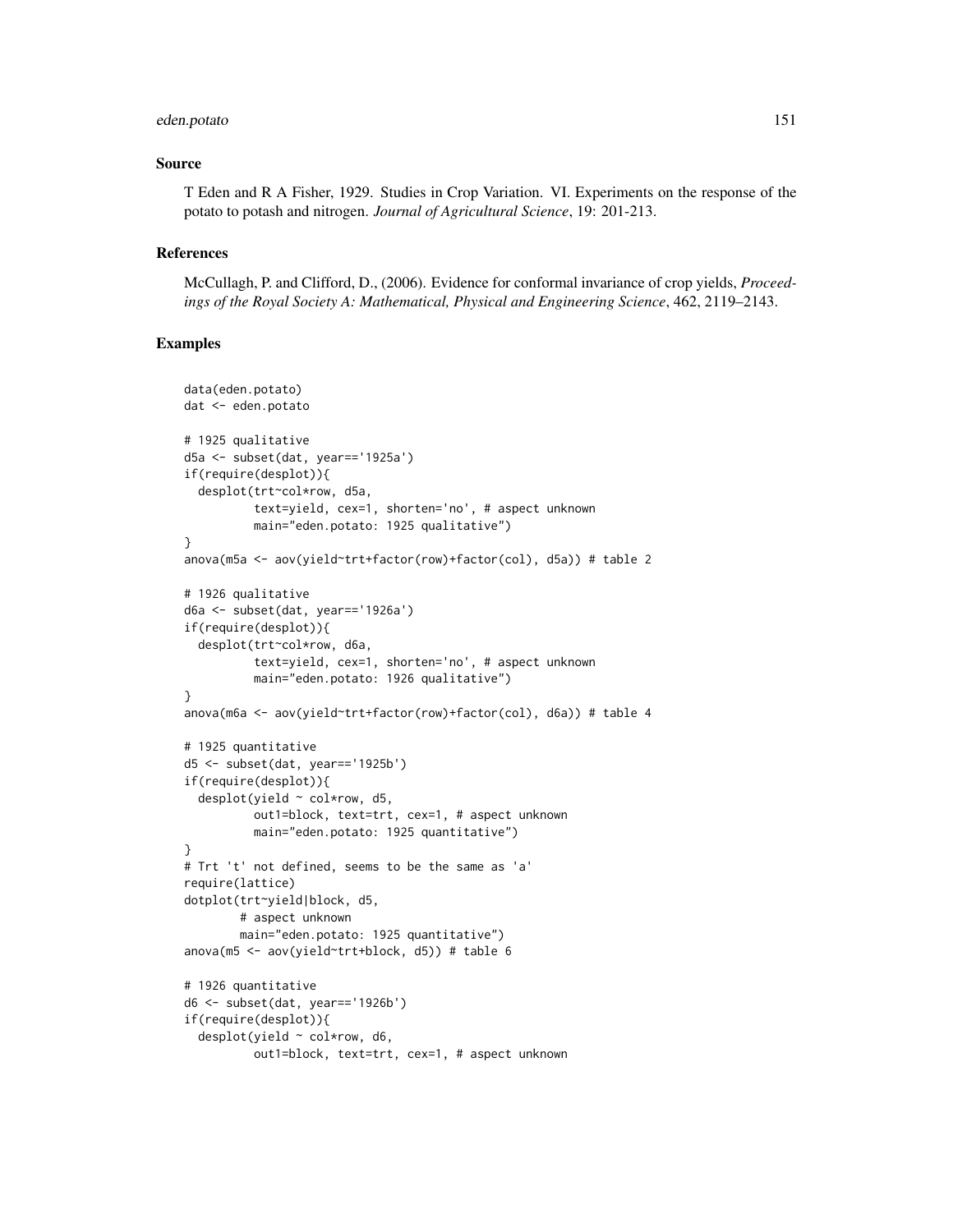```
main="eden.potato: 1926 quantitative")
}
anova(m6 <- aov(yield~trt+block, d6)) # table 7
# 1927 qualitative + quantitative
d7 <- droplevels(subset(dat, year==1927))
if(require(desplot)){
 desplot(yield ~ col*row, d7,
         out1=block, text=trt, cex=1, col=ptype, # aspect unknown
        main="eden.potato: 1927 qualitative + quantitative")
}
# Table 8. Anova, mean yield tons / acre
anova(m7 <- aov(yield~trt+block+ptype + ptype:potash, d7))
if(require(reshape2)){
me7 <- melt(d7, measure.vars='yield')
acast(me7, potash^{}nitro, fun=mean) * 40/2240 # English ton = 2240 lbs
acast(me7, potash~ptype, fun=mean) * 40/2240
}
```
engelstad.nitro *Multi-environment trial of corn with nitrogen fertilizer*

### Description

Corn yield response to nitrogen fertilizer for a single variety of corn at two locations over five years

# Format

A data frame with 60 observations on the following 4 variables.

loc location, 2 levels

year year, 1962-1966

nitro nitrogen fertilizer kg/ha

yield yield, quintals/ha

### Details

Corn yield response to nitrogen fertilizer for a single variety of corn at two locations in Tennessee over five years. The yield data is the mean of 9 replicates. The original paper fits quadratic curves to the data. Schabenberger and Pierce fit multiple models including linear plateau. The example below fits a quadratic plateau for one year/loc. In the original paper, the 1965 and 1966 data for the Knoxville location was not used as it appeared that the response due to nitrogen was minimal in 1965 and nonexistant in 1966. The economic optimum can be found by setting the tangent equal to the ratio of (fertilizer price)/(grain price).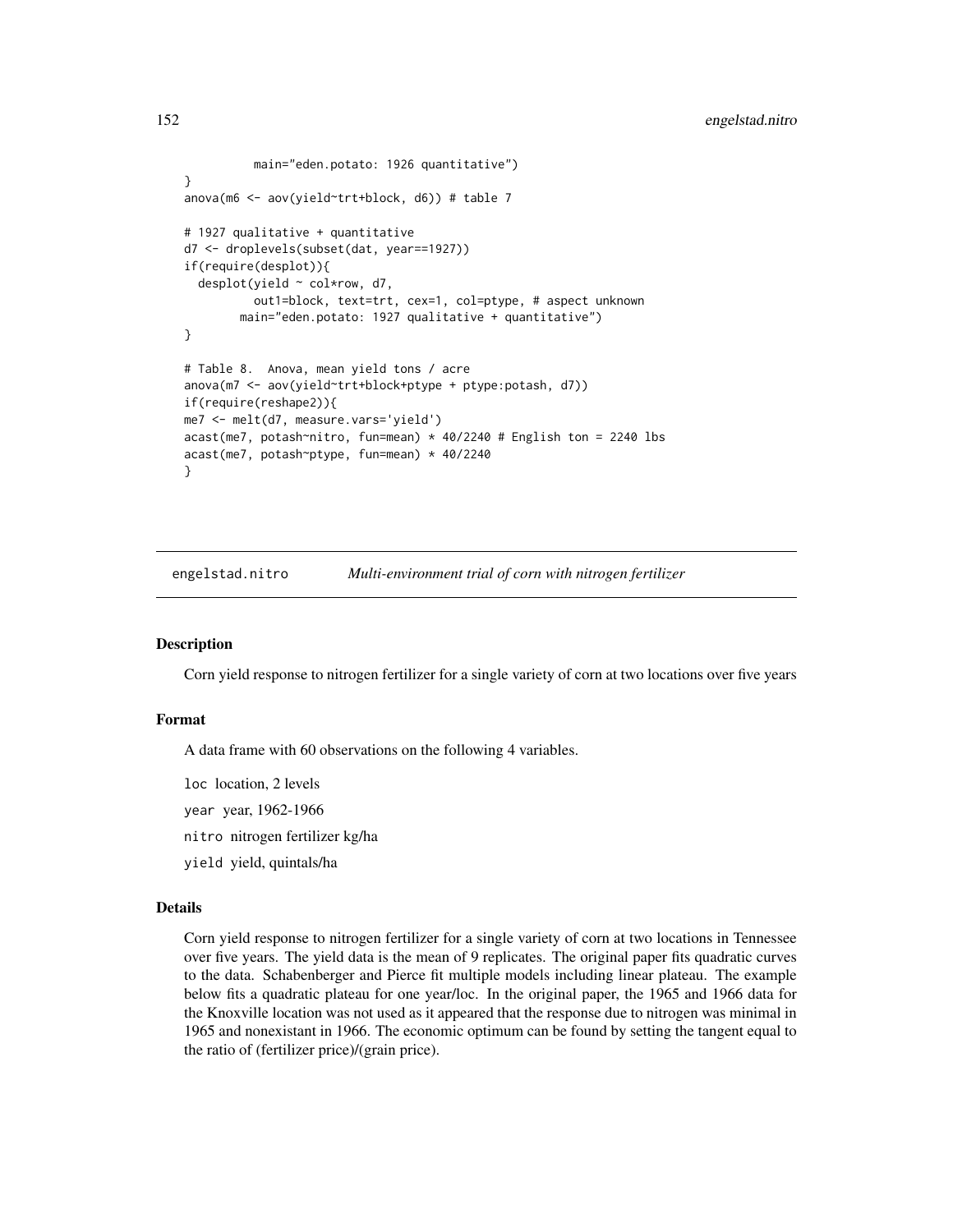# fan.stability 153

### Source

Engelstad, OP and Parks, WL. 1971. Variability in Optimum N Rates for Corn. *Agronomy Journal*, 63, 21–23.

# References

Schabenberger, O. and Pierce, F.J., 2002. *Contemporary statistical models for the plant and soil sciences*, CRC. Page 254-259.

# Examples

```
data(engelstad.nitro)
dat <- engelstad.nitro
if(require(latticeExtra)) {
  useOuterStrips(xyplot(yield ~ nitro | factor(year)*loc, dat,
                        main="engelstad.nitro"))
}
# Fit a quadratic plateau model to one year/loc
j62 <- droplevels(subset(dat, loc=="Jackson" & year==1962))
# ymax is maximum yield, M is the change point, k affects curvature
ml \leftarrow \n  <i>nls</i>(yield \n  <i>ymax</i>*(nitro \n  > M) +(ymax - (k/2) * (M-nitro)^2) * (nitro < M),
           data= j62,
           start=list(ymax=80, M=150, k=.01))
# Plot the raw data and model
newdat <- data.frame(nitro=seq(0,max(dat$nitro)))
p1 <- predict(m1, new=newdat)
plot(yield ~ nitro, j62)
lines(p1 ~ newdat$nitro, col="blue")
title("engelstad.nitro: quadratic plateau at Jackson 1962")
# Optimum nitro level ignoring prices = 225
coef(m1)['M']
# Optimum nitro level using $0.11 for N cost, $1.15 for grain price = 140
# Set the first derivative equal to N/corn price, k(M-nitro)=.11/1.15
coef(m1)['M']-(.11/1.15)/coef(m1)['k']
```
fan.stability *Multi-environment trial of maize hybrids in China*

#### **Description**

Yield of 13 hybrids, grown in 10 locations across 2 years. Conducted in Yunnan, China.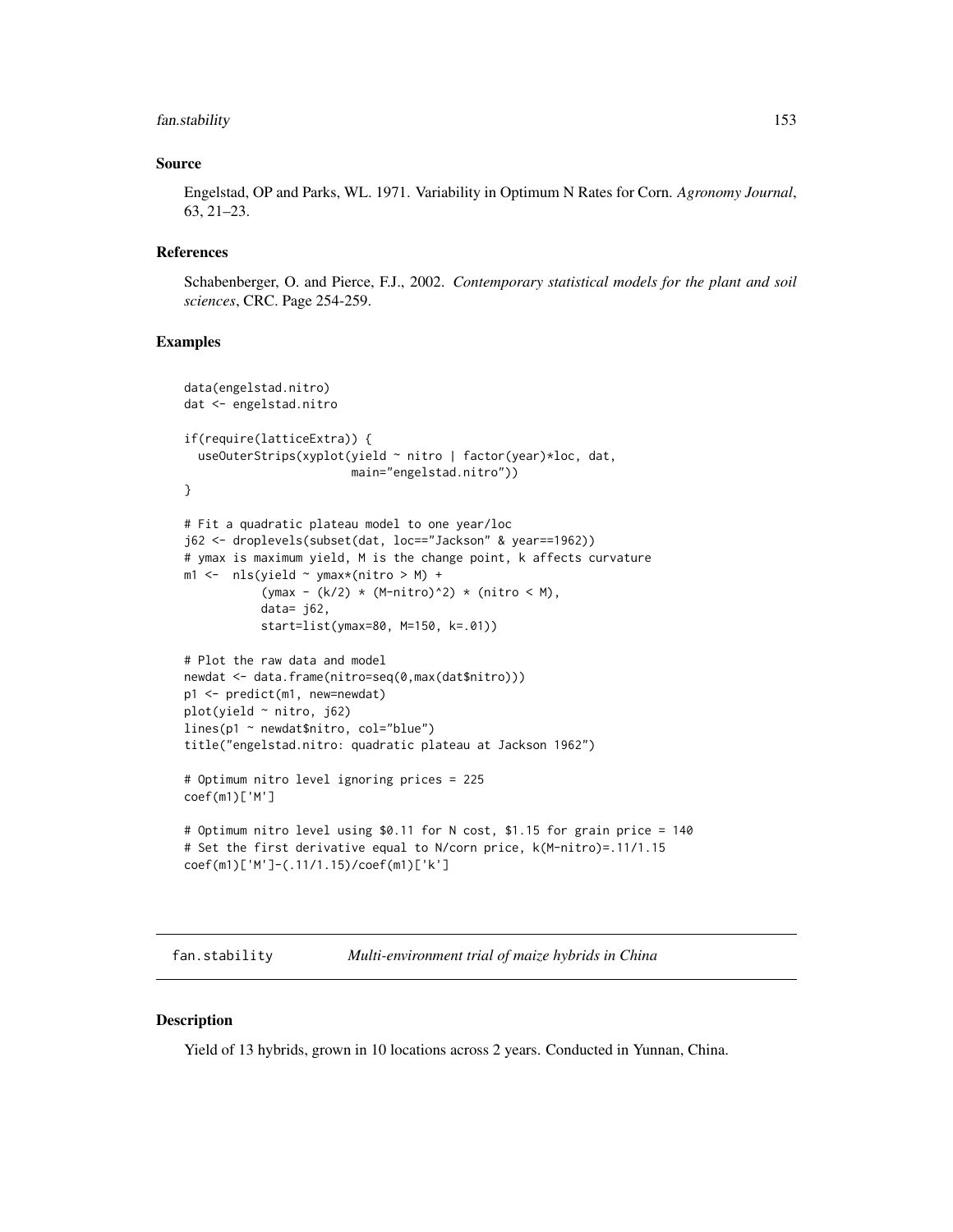# Format

A data frame with 260 observations on the following 5 variables.

gen genotype maturity maturity, days year year loc location yield yield, Mg/ha

# Details

Data are the mean of 3 reps.

These data were used to conduct a stability analysis of yield.

### Source

Fan, X.M. and Kang, M.S. and Chen, H. and Zhang, Y. and Tan, J. and Xu, C. (2007). Yield stability of maize hybrids evaluated in multi-environment trials in Yunnan, China. *Agronomy Journal*, 99, 220-228. https://doi.org/10.2134/agronj2006.0144

Used with permission of Manjit Kang.

### Examples

```
data(fan.stability)
dat <- fan.stability
dat$env <- factor(paste(dat$loc, dat$year, sep=""))
require(lattice)
dotplot(gen~yield|env, dat, main="fan.stability")
if(require(reshape2) & require(agricolae)){
 dm <- acast(dat, gen~env, value.var='yield')
 # Use 0.464 as pooled error from ANOVA. Calculate yield mean/stability.
 stability.par(dm, rep=3, MSerror=0.464) # Table 5 of Fan et al.
}
```
federer.diagcheck *Wheat experiment with diagonal checks*

# Description

Wheat experiment augmented with two check varieties in diagonal strips.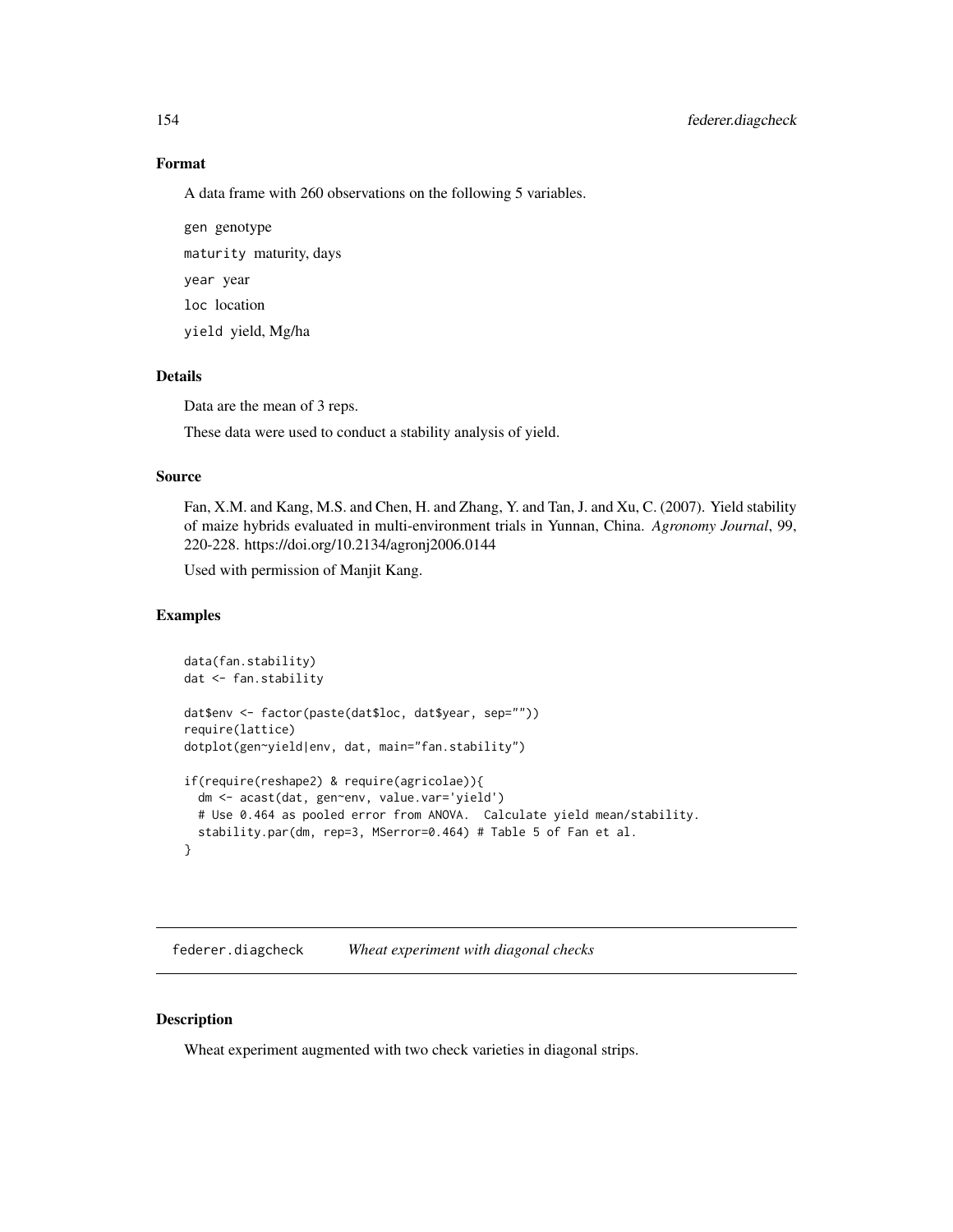#### federer.diagcheck 155

### Format

A data frame with 180 observations on the following 4 variables.

row row

col column

gen genotype, 120 levels

yield yield

### Details

This experiment was conducted by Matthew Reynolds, CIMMYT. There are 180 plots in the field, 60 for the diagonal checks (G121 and G122) and 120 for new varieties.

Federer used this data in multiple papers to illustrate the use of orthogonal polynomials to model field trends that are not related to the genetic effects.

Note: Federer and Wolfinger (2003) provide a SAS program for analysis of this data. However, when the SAS program is used to analyze this data, the results do not match the results given in Federer (1998) nor Federer and Wolfinger (2003). The differences are slight, which suggests a typographical error in the presentation of the data.

The R code below provides results that are consistent with the SAS code of Federer & Wolfinger (2003) when both are applied to this version of the data.

Plot dimensions are not given.

### Source

Federer, Walter T. 1998. Recovery of interblock, intergradient, and intervariety information in incomplete block and lattice rectangle design experiments. *Biometrics*, 54, 471–481. http://doi.org/10.2307/3109756

### References

Walter T Federer and Russell D Wolfinger, 2003. Augmented Row-Column Design and Trend Analysis, chapter 28 of *Handbook of Formulas and Software for Plant Geneticists and Breeders*, Haworth Press.

```
data(federer.diagcheck)
dat <- federer.diagcheck
# Show the layout as in Federer 1998.
dat$check <- ifelse(dat$gen == "G121" | dat$gen=="G122", "C","N")
if(require(desplot)){
 desplot(yield ~ col*row, dat,
          text=gen, show.key=FALSE, # aspect unknown
          shorten='no', col=check, cex=.8, col.text=c("yellow","gray"),
         main="federer.diagcheck")
}
```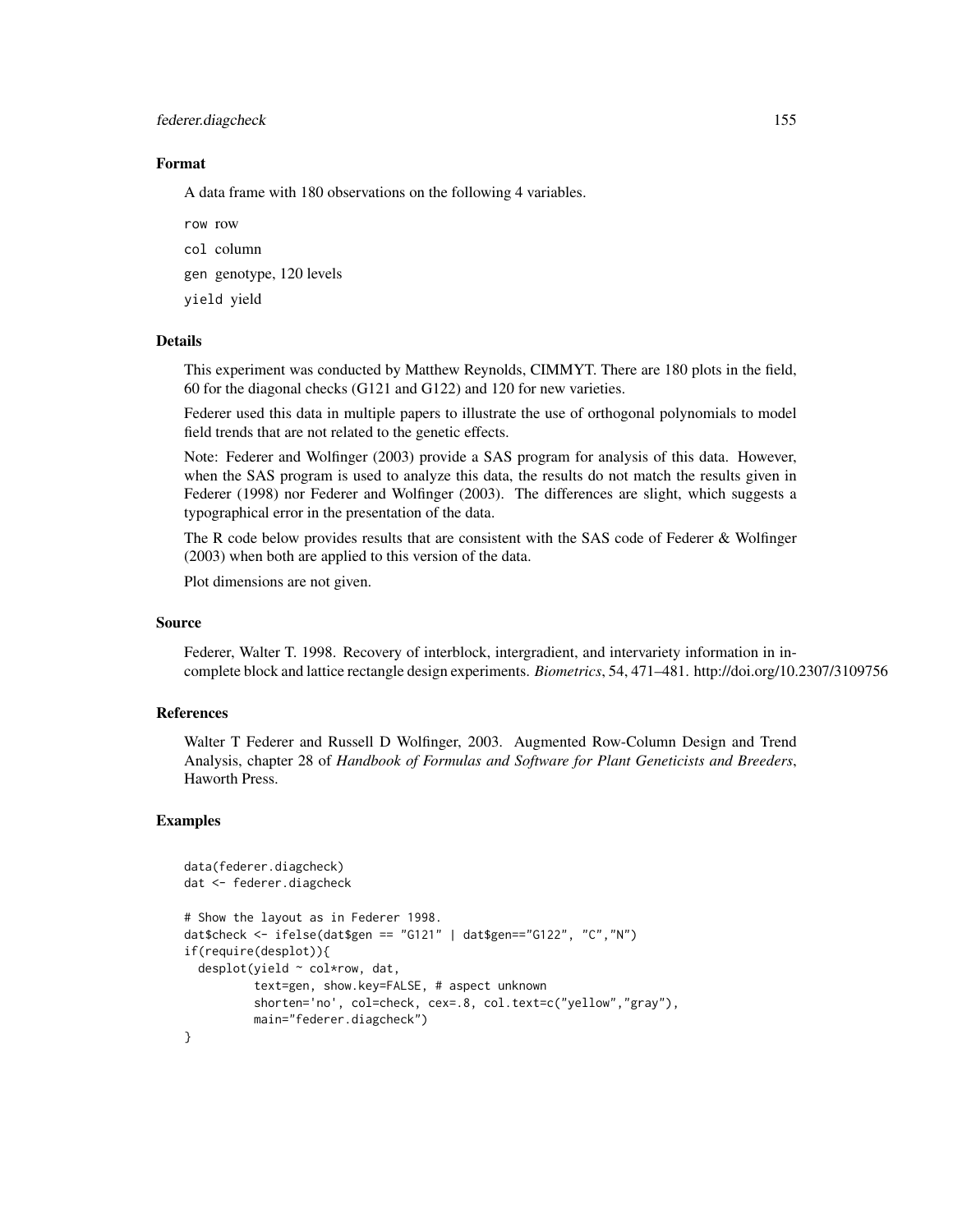```
# Now reproduce the analysis of Federer 2003.
# Only to match SAS results
dat$row <- 16 - dat$row
dat <- dat[order(dat$col, dat$row), ]
# Add row / column polynomials to the data.
# The scaling factors sqrt() are arbitrary, but used to match SAS
nr <- length(unique(dat$row))
nc <- length(unique(dat$col))
rpoly <- poly(dat$row, degree=10) * sqrt(nc)
cpoly <- poly(dat$col, degree=10) * sqrt(nr)
dat <- transform(dat,
               c1 = cpoly[, 1], c2 = cpoly[, 2], c3 = cpoly[, 3],c4 = cpoly[, 4], c6 = cpoly[, 6], c8 = cpoly[, 8],r1 = \text{rpoly}[0,1], r2 = \text{rpoly}[0,2], r3 = \text{rpoly}[0,3],r4 = rpoly[, 4], r8 = rpoly[, 8], r10 = rpoly[, 10]dat$trtn <- ifelse(dat$gen == "G121" | dat$gen=="G122", dat$gen, "G999")
dat$new <- ifelse(dat$gen == "G121" | dat$gen=="G122", "N", "Y")
dat <- transform(dat, trtn=factor(trtn), new=factor(new))
m1 < -1m(yield \sim c1 + c2 + c3 + c4 + c6 + c8+ r1 + r2 + r4 + r8 + r10+ c1: r1 + c2: r1 + c3: r1 + gen, data = dat)# To get Type III SS use the following
if(require(car)) {
 Anova(m1, type=3) # Matches PROC GLM output
 ## Sum Sq Df F value Pr(>F)
 ## (Intercept) 538948 1 159.5804 3.103e-16 ***
 ## c1 13781 1 4.0806 0.0494940 *
 ## c2 51102 1 15.1312 0.0003354 ***
 ## c3 45735 1 13.5419 0.0006332 ***
 ## c4 24670 1 7.3048 0.0097349 **
 ## c6 33002 1 9.7719 0.0031359 **
}
# lmer
if(require(lme4) & require(lucid)){
 dat$one <- factor(rep(1, nrow(dat)))
 # lmer with bobyqa (default)
 m2b <- lmer(yield \sim trtn + (0 + r1 + r2 + r4 + r8 + r10 +
            c1 + c2 + c3 + c4 + c6 + c8 + r1:c1 + r1:c2 + r1:c3 || one) +
               (1|new:gen),
             data = dat, control=lmerControl(check.nlev.gtr.1="ignore"))
 vc(m2b)
 ## grp var1 var2 vcov sdcor
 ## new.gen (Intercept) <NA> 2869 53.57
 ## one r1:c3 <NA> 5532 74.37
 ## one.1 r1:c2 <NA> 58230 241.3
 ## one.2 r1:c1 <NA> 128000 357.8
```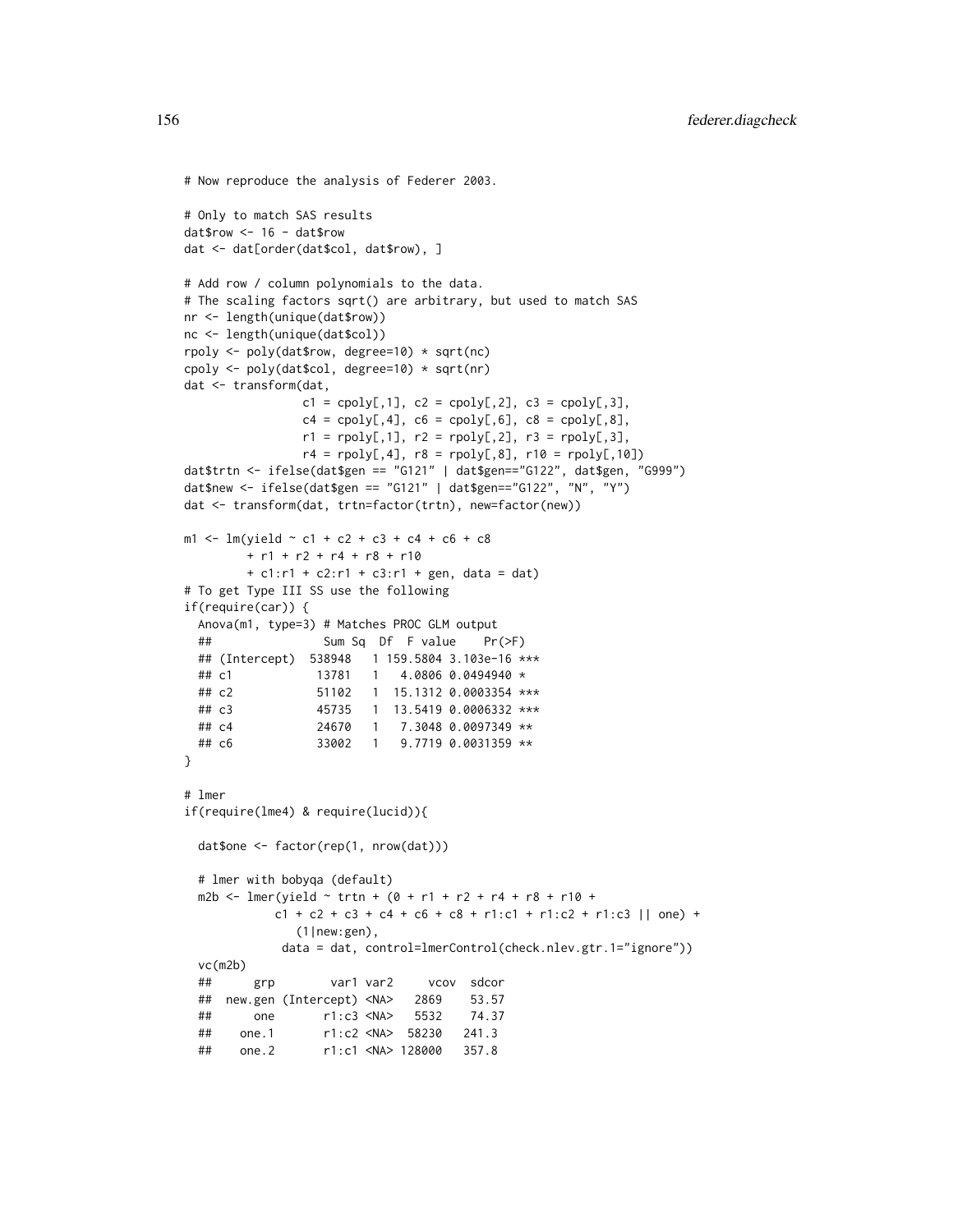}

```
## one.3 c8 <NA> 6456 80.35
 ## one.4 c6 <NA> 1400 37.41
 ## one.5 c4 <NA> 1792 42.33
 ## one.6 c3 <NA> 2549
 ## one.7 c2 <NA> 5942 77.08
 ## one.8 c1 <NA> 0 0
 ## one.9 r10 <NA> 1133 33.66
 ## one.10 r8 <NA> 1355 36.81
 ## one.11 r4 <NA> 2269 47.63
 ## one.12 r2 <NA> 241.8 15.55
 ## one.13 r1 <NA> 9200 95.92
 ## Residual <NA> <NA> 4412 66.42
 ## lmer with Nelder_Mead gives 'wrong' results
 ## m2n <- lmer(yield ~ trtn + (0 + r1 + r2 + r4 + r8 + r10 +
 ## c1 + c2 + c3 + c4 + c6 + c8 + r1:c1 + r1:c2 + r1:c3 || one) +
 ## (1|new:gen)
 \# , data = dat,
 ## control=lmerControl(optimizer="Nelder_Mead",check.nlev.gtr.1="ignore"))
 ## vc(m2n)
 ## groups name variance stddev
 ## new.gen (Intercept) 3228 56.82
 ## one r1:c3 7688 87.68
 ## one.1 r1:c2 69750 264.1
 ## one.2 r1:c1 107400 327.8<br>## one.3 c8 6787 82.3<br>## one.4 c6 1636 40.4!
 ## one.3 c8 6787 82.38
 ## one.4 c6 1636 40.45
 ## one.5 c4 12270 110.8
 ## one.6 c3 2686 51.83
 ## one.7 c2
 ## one.8 c1 0 0.0351
 ## one.9 r10 1976 44.45
 ## one.10 r8 1241 35.23
 ## one.11 r4 2811 53.02
 ## one.12 r2 928.2 30.47
 ## one.13 r1 10360 101.8
 ## Residual 4127 64.24
# ----------------------------------------------------------------------------
## Not run:
 # asreml3
 require(asreml)
 require(lucid)
 m3 \leq -\text{asreml}(\text{yield} \sim -1 + \text{trtn}, \text{ data=dat},random = \sim r1 + r2 + r4 + r8 + r10 +
             c1 + c2 + c3 + c4 + c6 + c8 + r1:c1 + r1:c2 + r1:c3 + new:gen)
 coef(m3)
 # REML cultivar means. Very similar to Federer table 2.
 rev(sort(round(coef(m3)$fixed[3] + coef(m3)$random[137:256,],0)))
 ## gen_G060 gen_G021 gen_G011 gen_G099 gen_G002
```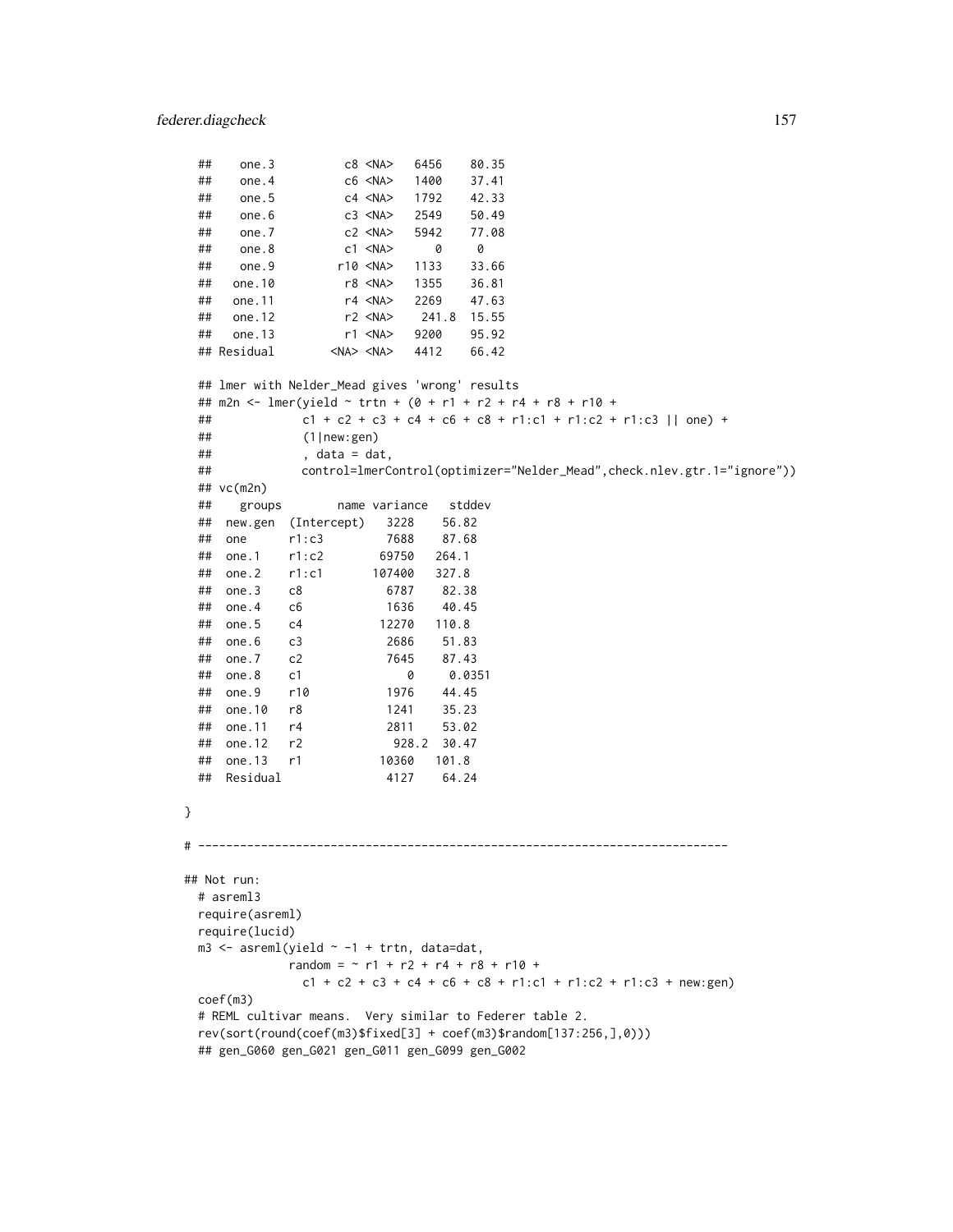```
## 974 949 945 944 942
 ## gen_G118 gen_G058 gen_G035 gen_G111 gen_G120
 ## 938 937 937 933 932
 ## gen_G046 gen_G061 gen_G082 gen_G038 gen_G090
 ## 932 931 927 927 926
 vc(m3)
 ## effect component std.error z.ratio constr
 ## r1!r1.var 9201 13720 0.67 pos
 ## r2!r2.var 241.7 1059 0.23 pos
 ## r4!r4.var 2269 3915 0.58 pos
 ## r8!r8.var 1355 2627 0.52 pos
 ## r10!r10.var 1133 2312 0.49 pos
 ## c1!c1.var 0.01 0 4.8 bound
 ## c2!c2.var 5942 8969 0.66 pos
 ## c3!c3.var 2549 4177 0.61 pos
 ## c4!c4.var 1792 3106 0.58 pos
 ## c6!c6.var 1400 2551 0.55 pos
 ## c8!c8.var 6456 9702 0.67 pos
 ## r1:c1!r1.var 128000 189700 0.67 pos
 ## r1:c2!r1.var 58230 90820 0.64 pos
 ## r1:c3!r1.var 5531 16550 0.33 pos
 ## new:gen!new.var 2869 1367 2.1 pos
 ## R!variance 4412 915 4.8 pos
## End(Not run)
# ----------------------------------------------------------------------------
## Not run:
 ## require(asreml4)
 ## require(lucid)
 ## m3 < - asreml(yield \sim -1 + trtn, data=dat,
 \# random = ~ r1 + r2 + r4 + r8 + r10 +
 ## c1 + c2 + c3 + c4 + c6 + c8 + r1:c1 + r1:c2 + r1:c3 + new:gen)
 ## coef(m3)
 ## # REML cultivar means. Very similar to Federer table 2.
 ## rev(sort(round(coef(m3)$fixed[3] + coef(m3)$random[137:256,],0)))
 ## ## gen_G060 gen_G021 gen_G011 gen_G099 gen_G002
 ## ## 974 949 945 944 942
 ## ## gen_G118 gen_G058 gen_G035 gen_G111 gen_G120
 ## ## 938 937 937 933 932
 ## ## gen_G046 gen_G061 gen_G082 gen_G038 gen_G090
 ## ## 932 931 927 927 926
 ## vc(m3)
 ## ## effect component std.error z.ratio constr
 ## ## r1!r1.var 9201 13720 0.67 pos
 ## ## r2!r2.var 241.7 1059 0.23 pos
 ## ## r4!r4.var 2269 3915 0.58 pos
 ## ## r8!r8.var 1355 2627 0.52 pos
 ## ## r10!r10.var 1133 2312 0.49 pos
```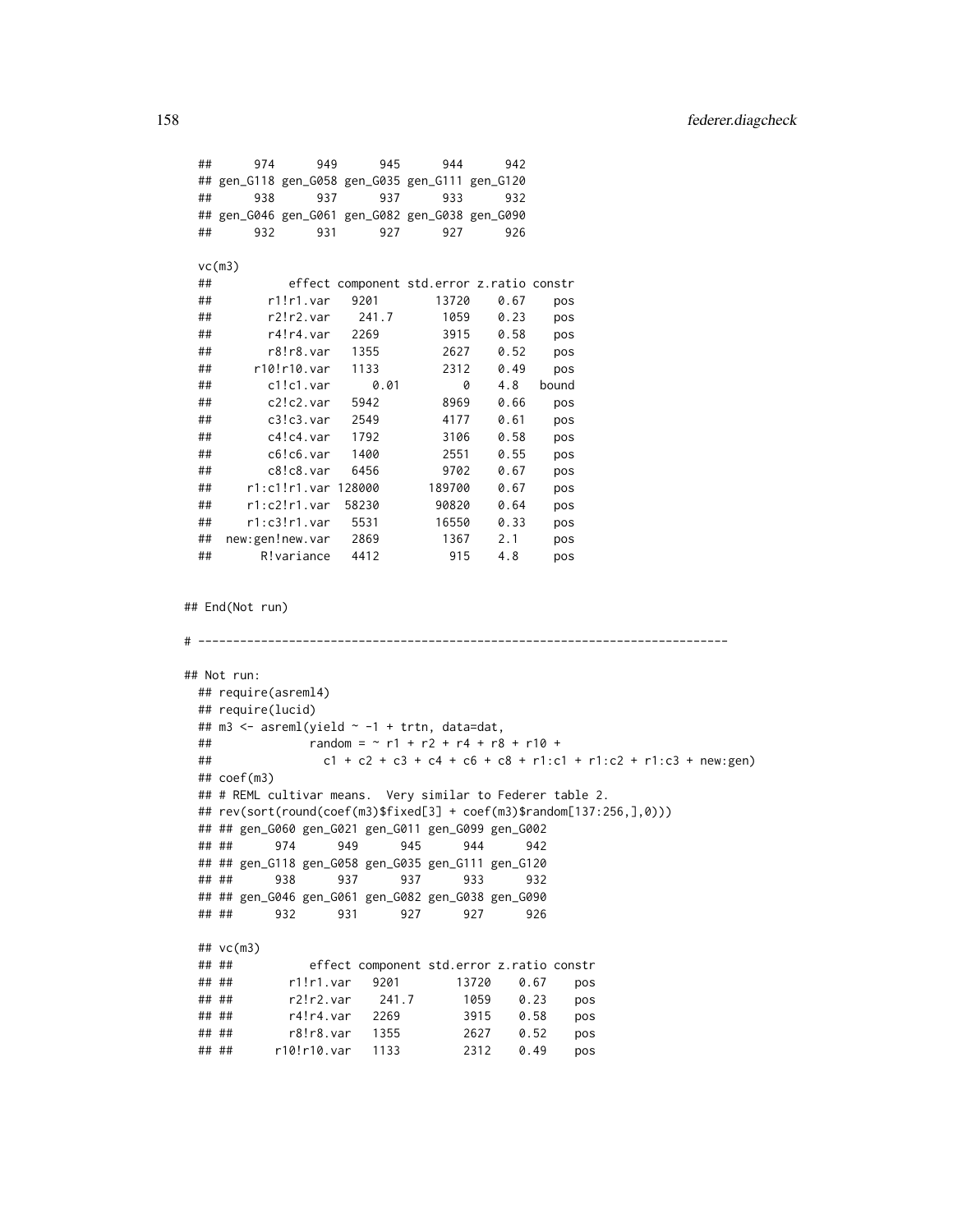# federer.tobacco 159

| ## | ## | c1!c1.var           | 0.01  | 0      | 4.8  | bound |
|----|----|---------------------|-------|--------|------|-------|
|    |    |                     |       |        |      |       |
| ## | ## | c2!c2.var           | 5942  | 8969   | 0.66 | pos   |
| ## | ## | c3!c3.var           | 2549  | 4177   | 0.61 | pos   |
| ## | ## | $c4!c4$ . var       | 1792  | 3106   | 0.58 | pos   |
| ## | ## | c6!c6.var           | 1400  | 2551   | 0.55 | pos   |
| ## | ## | c8!c8.var           | 6456  | 9702   | 0.67 | pos   |
| ## | ## | r1:c1!r1.var 128000 |       | 189700 | 0.67 | pos   |
| ## | ## | $r1: c2!r1$ . var   | 58230 | 90820  | 0.64 | pos   |
| ## | ## | $r1: c3!r1$ . var   | 5531  | 16550  | 0.33 | pos   |
| ## | ## | new:gen!new.var     | 2869  | 1367   | 2.1  | pos   |
| ## | ## | R!variance          | 4412  | 915    | 4.8  | pos   |
|    |    |                     |       |        |      |       |

## End(Not run)

federer.tobacco *Height of tobacco plants exposed to radiation*

### Description

Height of tobacco plants exposed to radiation

#### Format

A data frame with 56 observations on the following 4 variables.

row row

block block, numeric

dose radiation dose, roentgens

height height of 20 plants, cm

# Details

An experiment conducted in 1951 and described in Federer (1954). The treatment involved exposing tobacco seeds to seven different doses of radiation. The seedlings were transplanted to the field in an RCB experiment with 7 treatments in 8 blocks. The physical layout of the experiment was in 8 rows and 7 columns.

Shortly after the plants were transplanted to the field it became apparent that an environmental gradient existed. The response variable was the total height (centimeters) of 20 plants.

### Source

Walter T Federer and C S Schlottfeldt, 1954. The use of covariance to control gradients in experiments. *Biometrics*, 10, 282–290. http://doi.org/10.2307/3001881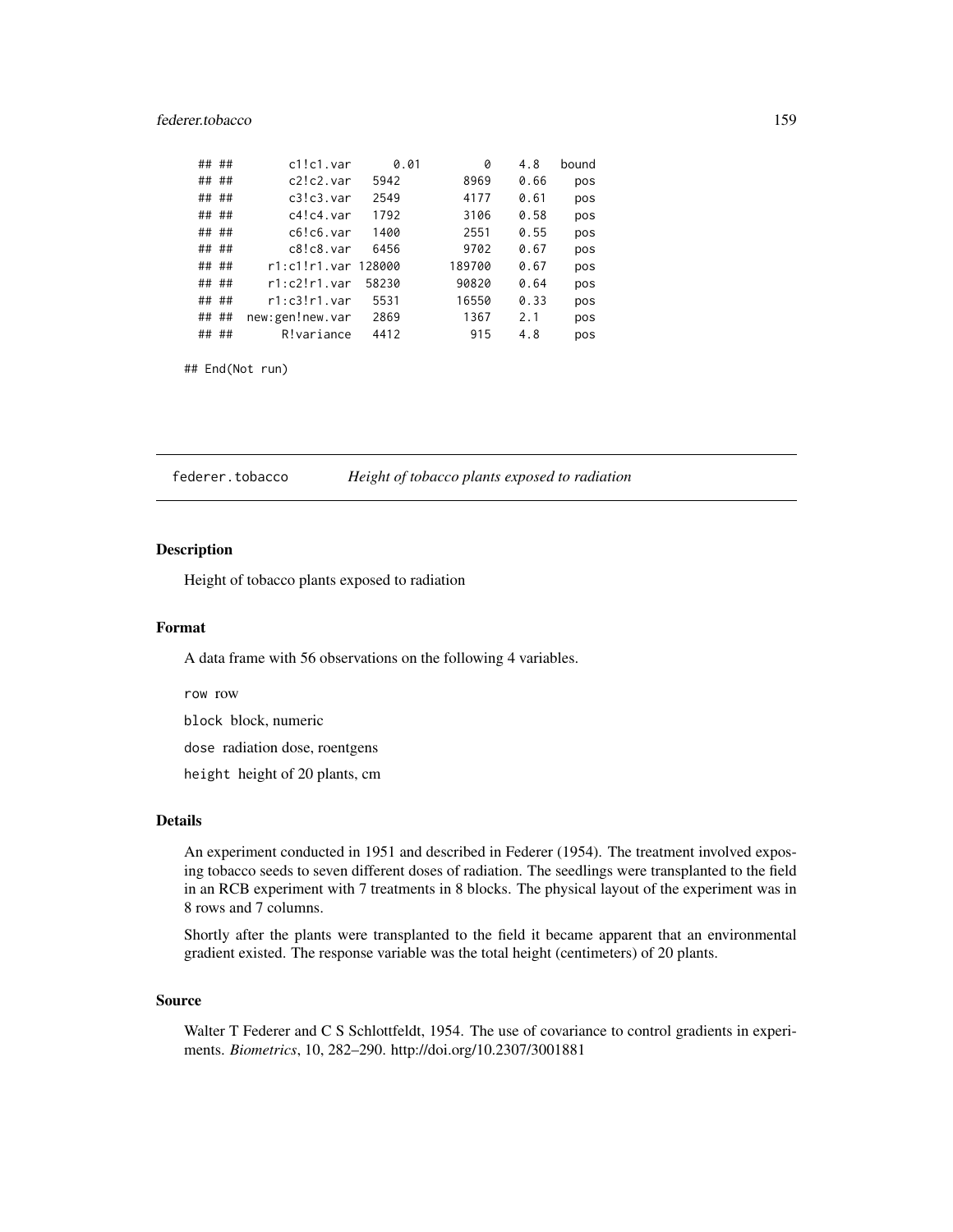# References

R. D. Cook and S. Weisberg (1999). *Applied Regression Including Computing and Graphics*.

Walter T Federer and Russell D Wolfinger, 2003. PROC GLM and PROC MIXED Codes for Trend Analyses for Row-Column Designed Experiments, *Handbook of Formulas and Software for Plant Geneticists and Breeders*, Haworth Press.

Paul N Hinz, (1987). Nearest-Neighbor Analysis in Practice, *Iowa State Journal of Research*, 62, 199–217.

# Examples

```
data(federer.tobacco)
dat <- federer.tobacco
# RCB analysis. Treatment factor not signficant.
dat <- transform(dat, dosef=factor(dose), rowf=factor(row),
                 blockf=factor(block))
m1 <- lm(height ~ blockf + dosef, data=dat)
anova(m1)
# RCB residuals show strong spatial trends
if(require(desplot)){
dat$resid <- resid(m1)
desplot(resid ~ row * block, data=dat,
       # aspect unknown
       main="federer.tobacco")
}
# Row-column analysis. Treatment now significant
m2 <- lm(height ~ rowf + blockf + dosef, data=dat)
anova(m2)
```

| fisher.barley | Multi-environment trial of 5 barley varieties, 6 locations, 2 years |  |  |
|---------------|---------------------------------------------------------------------|--|--|
|---------------|---------------------------------------------------------------------|--|--|

# Description

Multi-environment trial of 5 barley varieties, 6 locations, 2 years

### Usage

data("fisher.barley")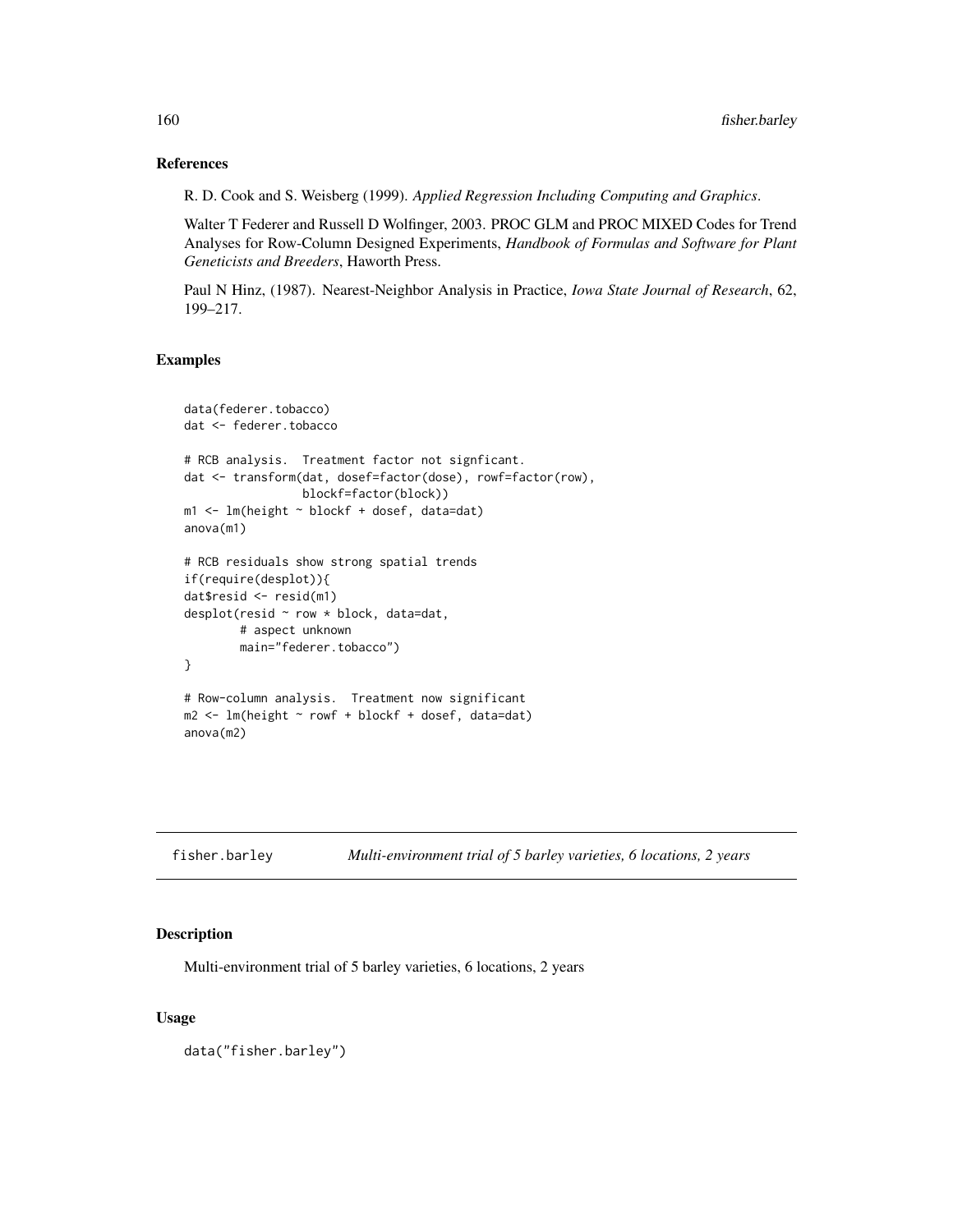# fisher.barley 161

### Format

A data frame with 60 observations on the following 4 variables.

yield yield, bu/ac

gen genotype/variety, 5 levels

env environment/location, 2 levels

year year, 1931/1932

### Details

Trials of 5 varieties of barley were conducted at 6 stations in Minnesota during the years 1931-1932.

This is a subset of Immer's barley data. The yield values here are totals of 3 reps (Immer gave the average yield of 3 reps).

# Source

Ronald Fisher (1935). *The Design of Experiments*.

# References

George Fernandez (1991). Analysis of Genotype x Environment Interaction by Stability Estimates. *Hort Science*, 26, 947-950.

F. Yates & W. G. Cochran (1938). The Analysis of Groups of Experiments. *Journal of Agricultural Science*, 28, 556-580, table 1. http://doi.org/10.1017/S0021859600050978

G. K. Shukla, 1972. Some statistical aspects of partitioning of genotype-environmental components of variability. *Heredity*, 29, 237-245. Table 1. http://doi.org/10.1038/hdy.1972.87

### Examples

```
data(fisher.barley)
dat <- fisher.barley
if(require(dplyr) & require(lattice)) {
 # Yates 1938 figure 1. Regression on env mean
 # Sum years within loc
 dat2 <- aggregate(yield ~ gen + env, data=dat, FUN=sum)
 # Avg within env
 emn <- aggregate(yield ~ env, data=dat2, FUN=mean)
 dat2$envmn <- emn$yield[match(dat2$env, emn$env)]
 xyplot(yield ~ envmn, dat2, group=gen, type=c('p','r'),
         main="fisher.barley - stability regression",
         xlab="Environment total", ylab="Variety mean",
         auto.key=list(columns=3))
}
          # ----------------------------------------------------------------------------
```
## Not run: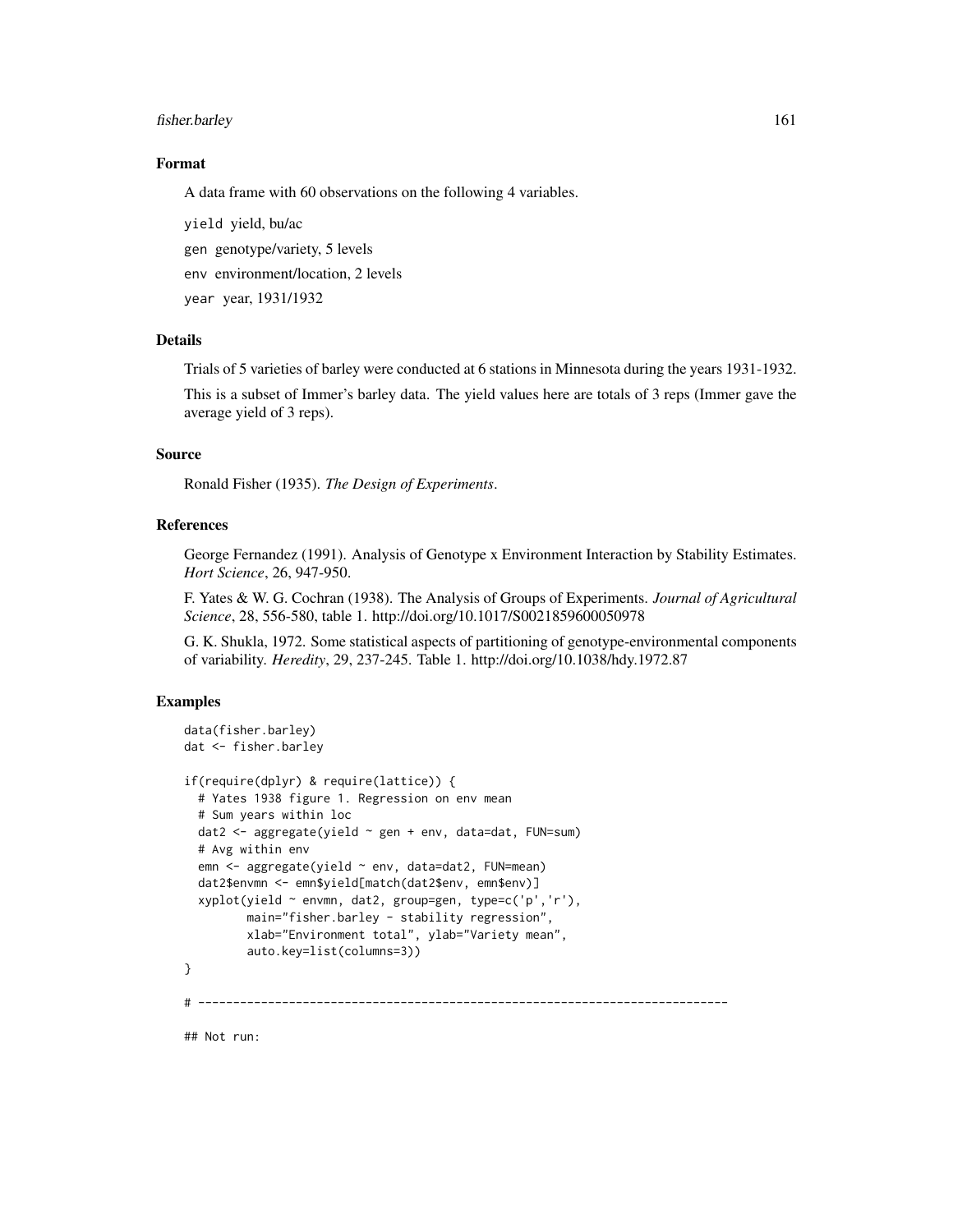```
# calculate stability according to the sum-of-squares approach used by
 # Shukla (1972), eqn 11. match to Shukla, Table 4, M.S. column
 # also matches fernandez, table 3, stabvar column
 require(dplyr)
 dat2 <- dat
 dat2 <- group_by(dat2, gen,env)
 dat2 <- summarize(dat2, yield=sum(yield)) # means across years
 dat2 <- group_by(dat2, env)
 dat2 <- mutate(dat2, envmn=mean(yield)) # env means
 dat2 <- group_by(dat2, gen)
 dat2 <- mutate(dat2, genmn=mean(yield)) # gen means
 dat2 <- ungroup(dat2)
 dat2 <- mutate(dat2, grandmn=mean(yield)) # grand mean
 # correction factor overall
 dat2 <- mutate(dat2, cf = sum((yield - genmn - envmn + grandmn)^2))
 t=5; s=6 # t genotypes, s environments
 dat2 <- group_by(dat2, gen)
 dat2 <- mutate(dat2, ss=sum((yield-genmn-envmn+grandmn)^2))
 # divide by 6 to scale down to plot-level
 dat2 <- mutate(dat2, sig2i = 1/((s-1)*(t-1)*(t-2)) * (t*(t-1)*ss-cf)/6)dat2[!duplicated(dat2$gen),c('gen','sig2i')]
 ## <chr> <dbl>
 ## 1 Manchuria 25.87912
 ## 2 Peatland 75.68001
 ## 3 Svansota 19.59984
 ## 4 Trebi 225.52866
 ## 5 Velvet 22.73051
## End(Not run)
# ----------------------------------------------------------------------------
## Not run:
 # mixed model approach gives similar results (but not identical)
 # asreml3
 library(asreml)
 dat2 <- dat2[order(dat2$gen),]
 # G-side
 m1g <- asreml(yield ~ gen, data=dat2,
                random = \sim env + at(gen): units,
                family=asreml.gaussian(dispersion=1.0))
 m1g <- update(m1g)
 summary(m1g)$varcomp[-1,1:2]/6
 ## gamma component
 ## at(gen, Manchuria):units!units.var 33.8318944 33.8318944
 ## at(gen, Peatland):units!units.var 70.4838297 70.4838297
 ## at(gen, Svansota):units!units.var 25.2558315 25.2558315
 ## at(gen, Trebi):units!units.var 231.6923935 231.6923935
 ## at(gen, Velvet):units!units.var 13.9189381 13.9189381
 ## R!variance 0.1666667 0.1666667
```
# R-side estimates = G-side estimate + 0.1666 (resid variance)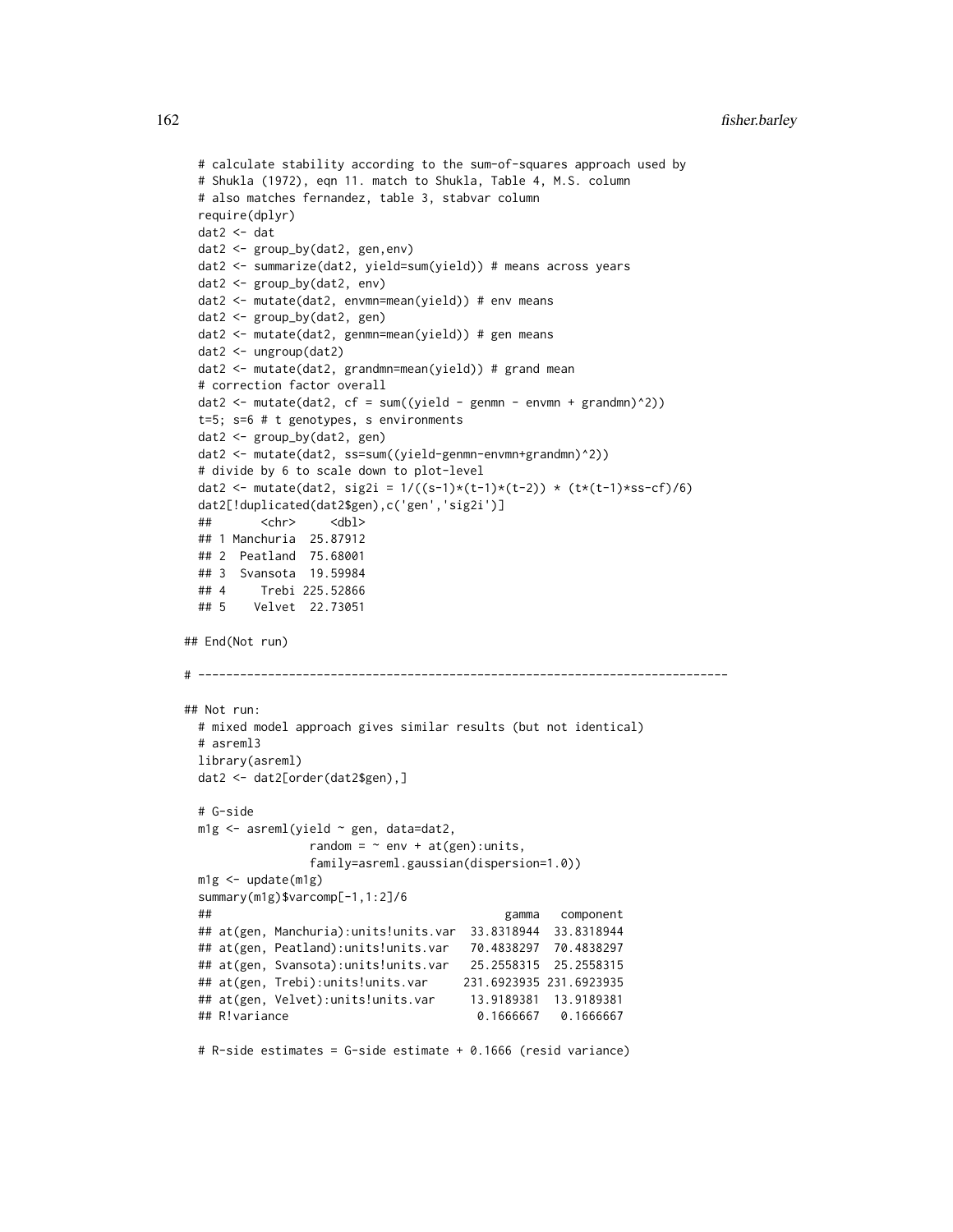#### fisher.latin 163

```
m1r <- asreml(yield ~ gen, data=dat2,
             random = \sim env,
             rcov = \sim at(gen):units) # or diag(gen):units
m1r <- update(m1r)
summary(m1r)$varcomp[-1,1:2]/6
## gamma component
## gen_Manchuria!variance 34.03643 34.03643
## gen_Peatland!variance 70.72723 70.72723
## gen_Svansota!variance 25.38494 25.38494
## gen_Trebi!variance 231.84662 231.84662
## gen_Velvet!variance 14.05591 14.05591
```
## End(Not run)

fisher.latin *Latin square experiment on mangolds*

# Description

Latin square experiment on mangolds. Used by R. A. Fisher.

### Usage

data("fisher.latin")

### Format

A data frame with 25 observations on the following 4 variables.

trt treatment factor, 5 levels

yield yield

row row

col column

#### Details

Yields are root weights. Data originally collected by Mercer and Hall as part of a uniformity trial.

This data is the same as the data from columns 1-5, rows 16-20, of the mercer.mangold.uniformity data in this package.

Unsurprisingly, there are no significant treatment differences.

### Source

Mercer, WB and Hall, AD, 1911. The experimental error of field trials *The Journal of Agricultural Science*, 4, 107-132. Table 1. http::/doi.org/10.1017/S002185960000160X

R. A. Fisher. *Statistical Methods for Research Workers*.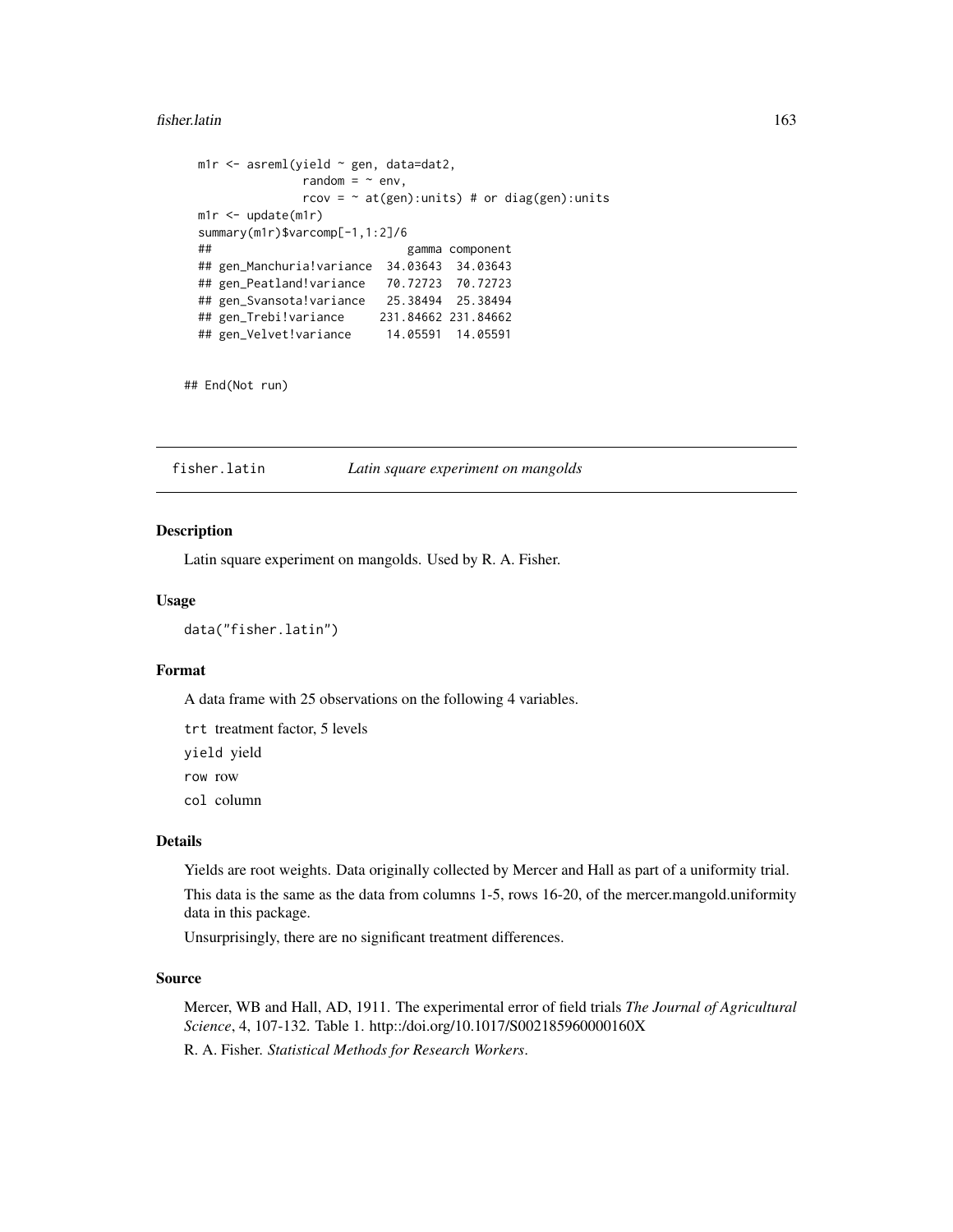## Examples

```
data(fisher.latin)
dat <- fisher.latin
# Standard latin-square analysis
m1 <- lm(yield ~ trt + factor(row) + factor(col), data=dat)
anova(m1)
```
foulley.calving *Calving difficulty by calf sex and age of dam*

# Description

Calving difficulty by calf sex and age of dam

### Usage

data("foulley.calving")

### Format

A data frame with 54 observations on the following 4 variables.

sex calf gender

age dam age factor, 9 levels

score score for birthing difficulty, S1 < S2 < S3

count count of births for each category

#### Details

These data are calving difficulty scores for purebred US Simmental cows.

The raw data show that the greatest calving difficulty is for young dams with male calves. Differences between male/female calves decreased with age of the dam.

The goodness of fit can be improved by using a scaling effect for age of dam.

Note: The paper by Foulley and Gianola has '21943' as the count for score 1, F,  $>8$ . This data uses '20943' so that the marginal totals from this data match the marginal totals given in the paper.

#### Source

JL Foulley, D Gianola (1996). Statistical Analysis of Ordered Categorical Data via a Structured Heteroskedastic Threshold Model. *Genet Sel Evol*, 28, 249–273. http://doi.org/10.1051/gse:19960304 Used with permission of Jean-Louis Foulley.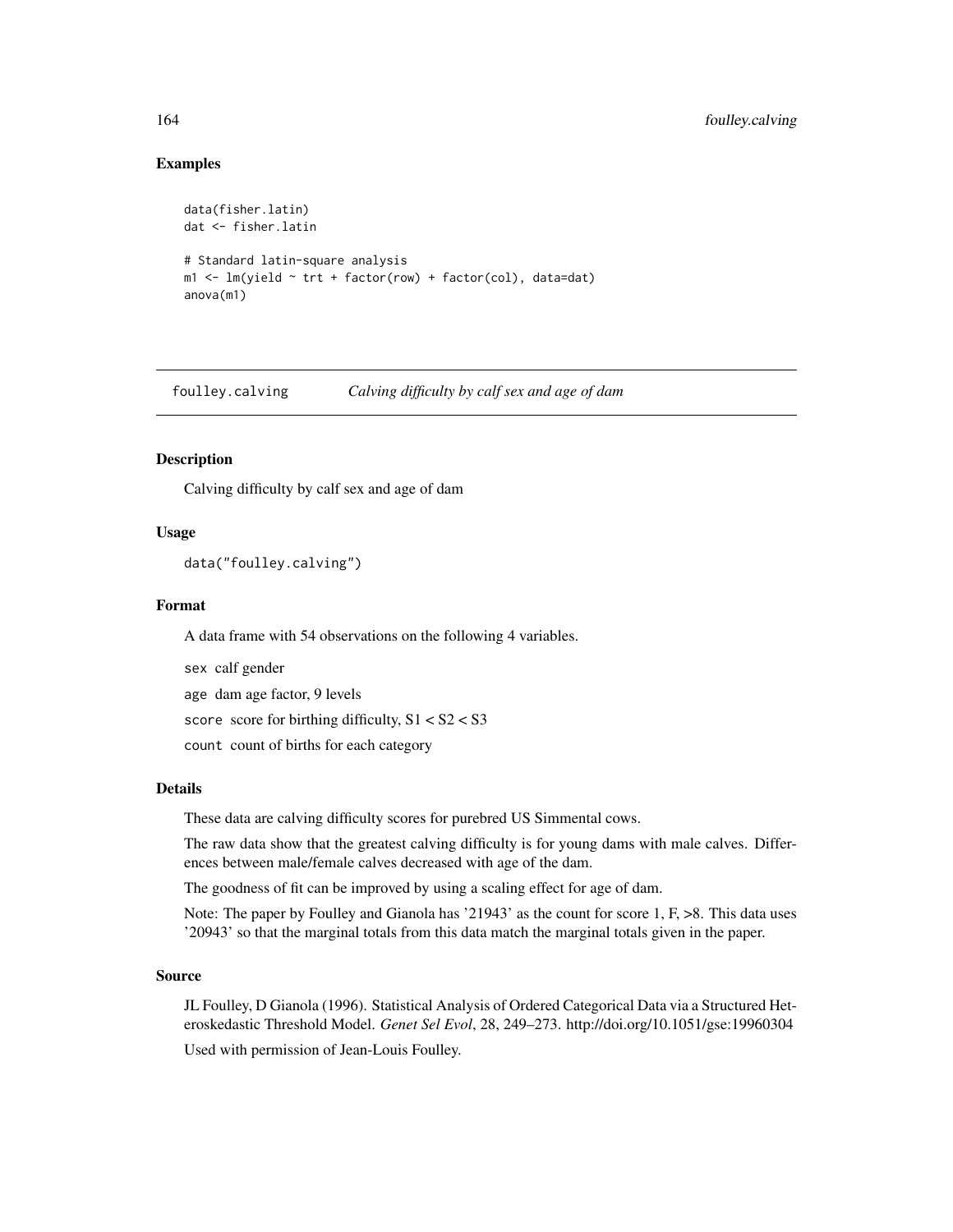# foulley.calving 165

```
data(foulley.calving)
dat <- foulley.calving
## Plot
d2 <- transform(dat,
               age=ordered(age, levels=c("0.0-2.0","2.0-2.5","2.5-3.0",
                                       "3.0-3.5","3.5-4.0",
                                       "4.0-4.5","4.5-5.0","5.0-8.0","8.0+")),
               score=ordered(score, levels=c('S1','S2','S3')))
if(require(reshape2)){
d2 <- acast(dat, sex+age~score, value.var='count')
d2 <- prop.table(d2, margin=1)
require(lattice)
thm <- simpleTheme(col=c('skyblue','gray','pink'))
barchart(d2, par.settings=thm, main="foulley.calving",
        xlab="Frequency of calving difficulty", ylab="Calf gender and dam age",
        auto.key=list(columns=3, text=c("Easy","Assited","Difficult")))
}
## Ordinal multinomial model
## Not run:
 require(ordinal)
 m2 <- clm(score ~ sex*age, data=dat, weights=count, link='probit')
 summary(m2)
 ## Coefficients:
 ## Estimate Std. Error z value Pr(>|z|)
 ## sexM 0.500605 0.015178 32.982 < 2e-16 ***
 ## age2.0-2.5 -0.237643 0.013846 -17.163 < 2e-16 ***
 ## age2.5-3.0 -0.681648 0.018894 -36.077 < 2e-16 ***
 ## age3.0-3.5 -0.957138 0.018322 -52.241 < 2e-16 ***
 ## age3.5-4.0 -1.082520 0.024356 -44.446 < 2e-16 ***
 ## age4.0-4.5 -1.146834 0.022496 -50.981 < 2e-16 ***
 ## age4.5-5.0 -1.175312 0.028257 -41.594 < 2e-16 ***
  ## age5.0-8.0 -1.280587 0.016948 -75.559 < 2e-16 ***
  ## age8.0+ -1.323749 0.024079 -54.974 < 2e-16 ***
 ## sexM:age2.0-2.5 0.003035 0.019333 0.157 0.87527
 ## sexM:age2.5-3.0 -0.076677 0.026106 -2.937 0.00331 **
 ## sexM:age3.0-3.5 -0.080657 0.024635 -3.274 0.00106 **
 ## sexM:age3.5-4.0 -0.135774 0.032927 -4.124 3.73e-05 ***
 ## sexM:age4.0-4.5 -0.124303 0.029819 -4.169 3.07e-05 ***
 ## sexM:age4.5-5.0 -0.198897 0.038309 -5.192 2.08e-07 ***
 ## sexM:age5.0-8.0 -0.135524 0.022804 -5.943 2.80e-09 ***
 ## sexM:age8.0+ -0.131033 0.031852 -4.114 3.89e-05 ***
 ## ---
 ## Signif. codes: 0 '***' 0.001 '**' 0.01 '*' 0.05 '.' 0.1 ' ' 1
 ## Threshold coefficients:
 ## Estimate Std. Error z value
 ## S1|S2 0.82504 0.01083 76.15
```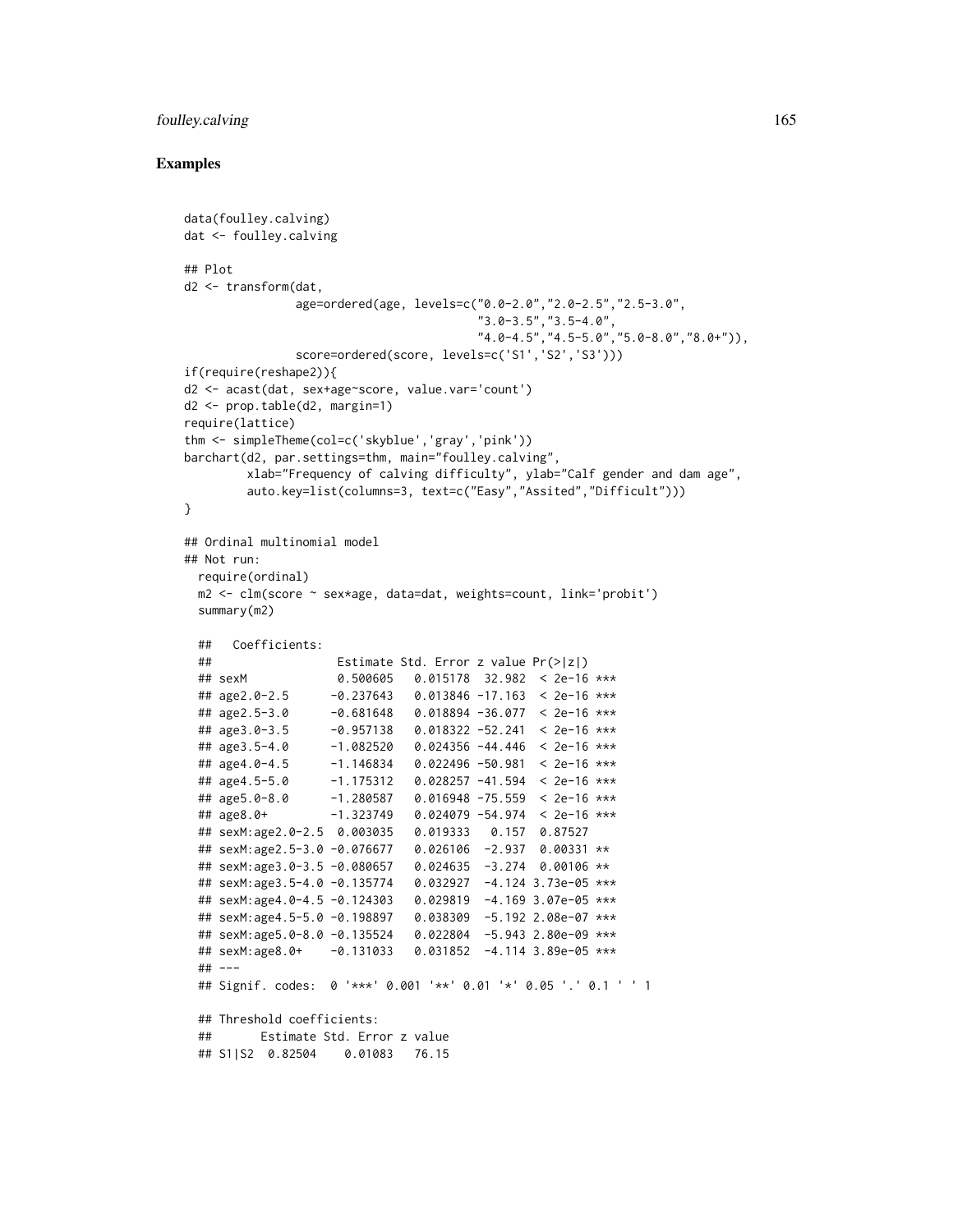166 fox.wheat the state of the state of the state of the state of the state of the state of the state of the state of the state of the state of the state of the state of the state of the state of the state of the state of

```
## S2|S3 1.52017 0.01138 133.62
 ## Note 1.52017 - 0.82504 = 0.695 matches Foulley's '2-3' threshold estimate
 predict(m2) # probability of each category
 detach("package:ordinal") # to avoid VarCorr clash with lme4
## End(Not run)
```

| fox.wheat | Multi-environment trial of wheat for 22 varieties at 14 sites in Aus- |
|-----------|-----------------------------------------------------------------------|
|           | tralia                                                                |

### Description

Wheat yields of 22 varieties at 14 sites in Australia

### Usage

```
data("fox.wheat")
```
#### Format

A data frame with 308 observations on the following 4 variables.

gen genotype/variety factor, 22 levels

site site factor, 14 levels

yield yield, tonnes/ha

state state in Australia

#### Details

The 1975 Interstate Wheat Variety trial in Australia used RCB design with 4 blocks, 22 varieties in 14 sites. Wagga is represented twice, by trials sown in May and June.

The 22 varieties were a highly selected and represent considerable genetic diversity with four different groups. (i) from the University of Sydney: Timson, Songlen, Gamenya. (ii) widely grown on Mallee soils: Heron and Halberd. (iii) late maturing varieties from Victoria: Pinnacle, KL-21, JL-157. (iv) with Mexican parentage: WW-15 and Oxley.

### Source

Fox, P.N. and Rathjen, A.J. (1981). Relationships between sites used in the interstate wheat variety trials. *Australian Journal of Agricultural Research*, 32, 691-702.

Electronic version supplied by Jonathan Godfrey.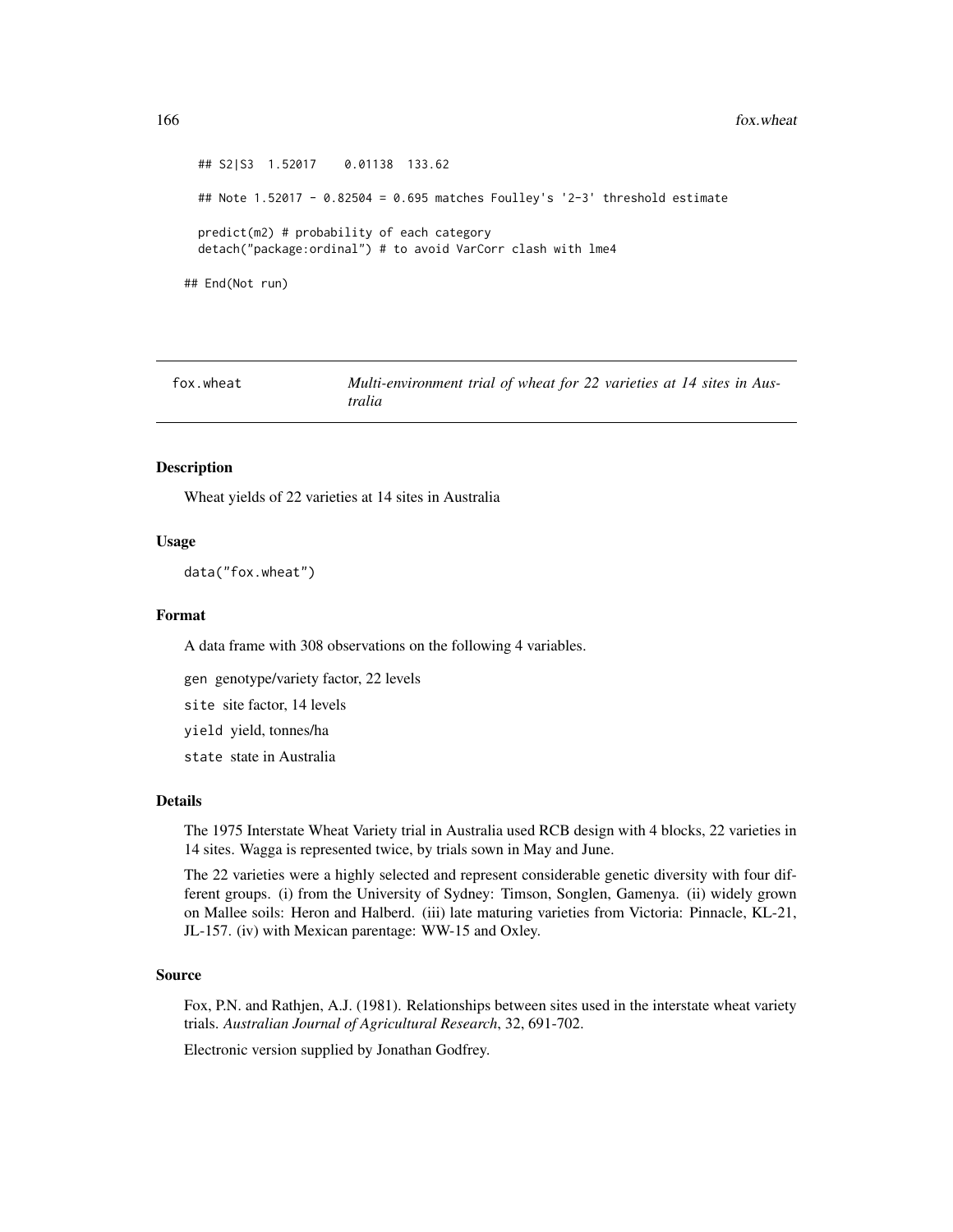# garber.multi.uniformity 167

### Examples

```
data(fox.wheat)
dat <- fox.wheat
# Means of varieties. Slight differences from Fox and Rathjen suggest
# they had more decimals of precision than shown.
tapply(dat$yield, dat$gen, mean)
# Calculate genotype means, merge into the data
genm <- tapply(dat$yield, dat$gen, mean)
dat$genm <- genm[match(dat$gen, names(genm))]
# Calculate slopes for each site. Matches Fox, Table 2, Col A.
m1 <- lm(yield~site+site:genm, data=dat)
sort(round(coef(m1)[15:28],2), dec=TRUE)
# Figure 1 of Fox
require(lattice)
xyplot(yield~genm|state, data=dat, type=c('p','r'), group=site,
       auto.key=list(columns=4),
       main="fox.wheat", xlab="Variety mean across all sites",
       ylab="Variety yield at each site within states")
```
garber.multi.uniformity

*Uniformity trials of oat hay and wheat grain*

### Description

Uniformity trials of oat hay and wheat grain, at West Virginia Agricultural Experiment Station, 1923-1924.

### Format

A data frame with 270 observations on the following 4 variables.

row row

col column

oats yield of oat hay

wheat yield of wheat grain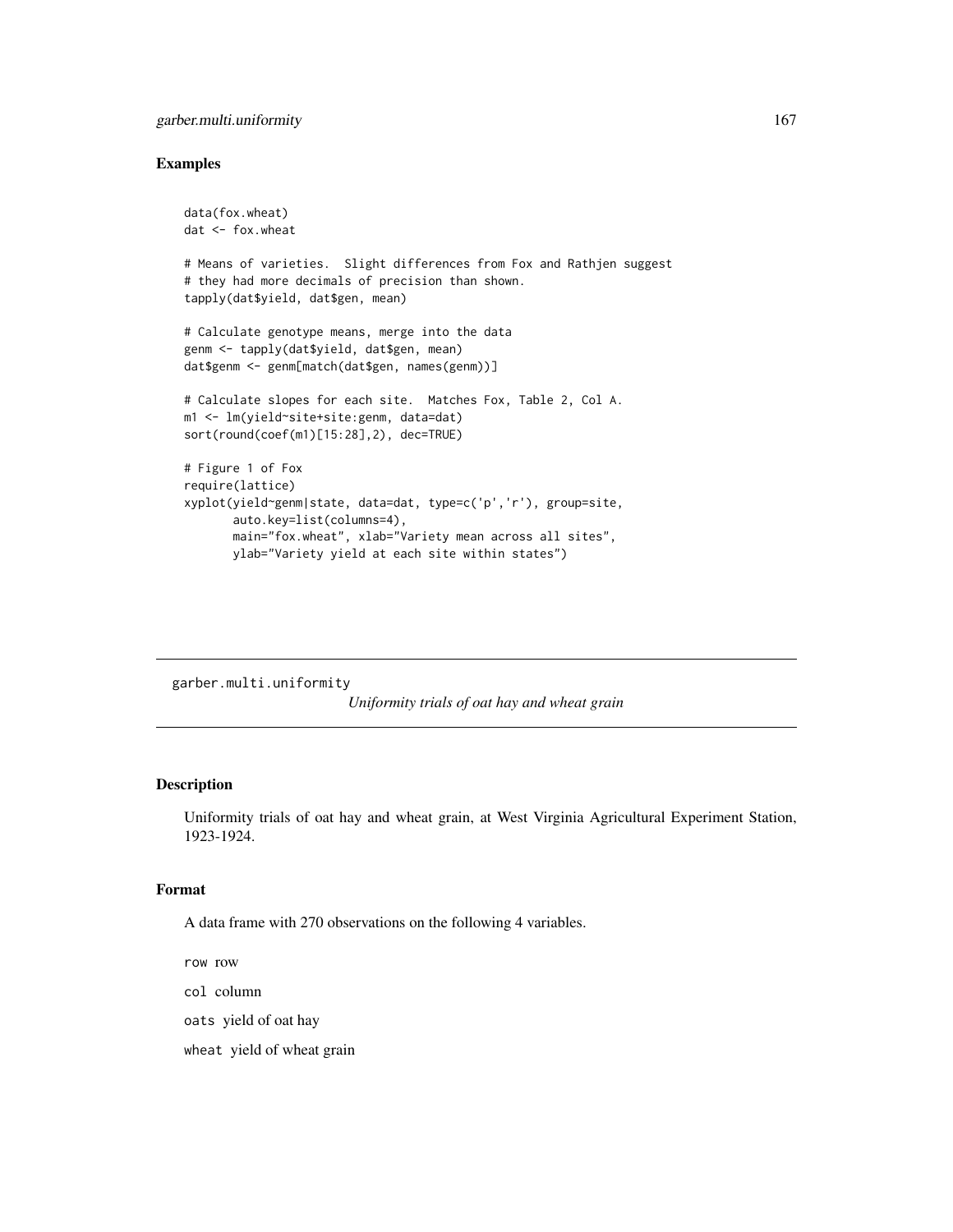# Details

Each plot was 68 feet x 21 feet. After discarding a 3.5 foot border on all sides, the harvested area was 61 feet x 14 feet. The plots were laid out in doubles with a 14-foot roadway between the plots.

Note: The orientation of the plots is a guess.

Field width: 6 plots  $*$  68 feet + 14 ft/roadway  $*$  2 = 436 feet

Field length:  $45$  plots  $*$  21 feet/plot = 945 feet

In 1923 the field was planted to oats and harvested as hay. In 1924 the field was planted to wheat and harvested for grain.

Garber: "Plots 211 to 214, and 261 to 264, [note, these are rows 11-14, columns 5-6] inclusive, were eliminated from this study because of the fact that a few years ago a straw stack had stood on or in the vicinity...which undoubtedly accounts for the relatively high yields on plots 261 to 264, inclusive."

Note: The source document contained mean-subtracted yields. The oat yield in row 22, column 5 was given as  $+59.7$ . This is obviously incorrect, since the negative yields all end in '.7' and positive yields all ended in '.3'. We used -59.7 as the centered yield value and added the mean of 1883.7 to all centered yields to obtain absolute yields.

### Source

Garber, RJ and Mcllvaine, TC and Hoover, MM. 1926. A study of soil heterogeneity in experiment plots. *Jour. Agr. Res*, 33, 255-268. http://naldc.nal.usda.gov/download/IND43967148/PDF

```
data(garber.multi.uniformity)
dat <- garber.multi.uniformity
if(require(desplot)){
 desplot(oats ~ col*row, data=dat,
         flip=TRUE, tick=TRUE, aspect=945/436, # true aspect
         main="garber.multi.uniformity oats")
}
if(require(desplot)){
 desplot(wheat ~ col*row, data=dat,
          flip=TRUE, tick=TRUE, aspect=945/436, # true aspect
         main="garber.multi.uniformity wheat")
}
with(dat, cor(oats, wheat)) # = .37 matches Garber
```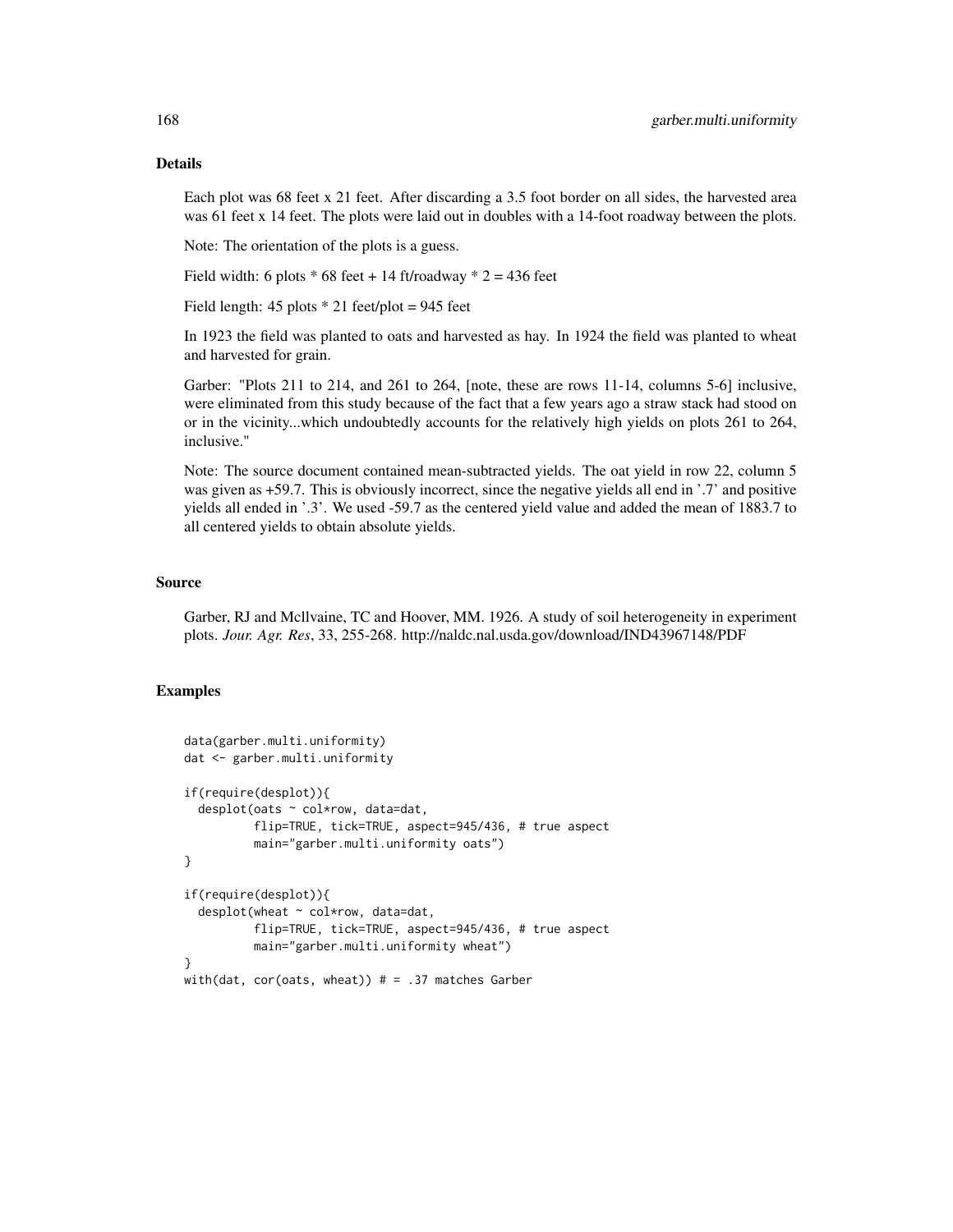# Description

Yield monitor data from a corn field in Minnesota

#### Usage

```
data("gartner.corn")
```
### Format

A data frame with 4949 observations on the following 8 variables.

long longitude lat latitude mass grain mass flow per second, pounds time GPS time, in seconds seconds seconds elapsed for each datum dist distance traveled for each datum, in inches moist grain moisture, percent elev elevation, feet

### Details

The data was collected 5 Nov 2011 from a corn field south of Mankato, Minnesota, using a combinemounted yield monitor. https://www.google.com/maps/place/43.9237575,-93.9750632

Each harvested swath was 12 rows wide = 360 inches.

Time 0 is 5 Nov 2011, 12:38:03 Central Time. Time 16359 = 4.54 hours later.

Yield is calculated as total dry weight (corrected to 15.5 percent moisture), divided by 56 pounds (to get bushels), divided by the harvested area. drygrain =  $[massflow * seconds * (100-moisture) /$  $(100-15.5)$ ] / 56 harvested area = (distance  $*$  swath width) / 6272640 yield = drygrain / area

### Source

Originally from University of Minnesota Precision Agriculture Center. http://www.soils.umn.edu/academics/classes/soil4111 Retrieved 27 Aug 2015 from https://web.archive.org/web/20100717003256/http://www.soils.umn.edu/academics/classes/soil Used under Creative Commons BY-SA 3.0 license.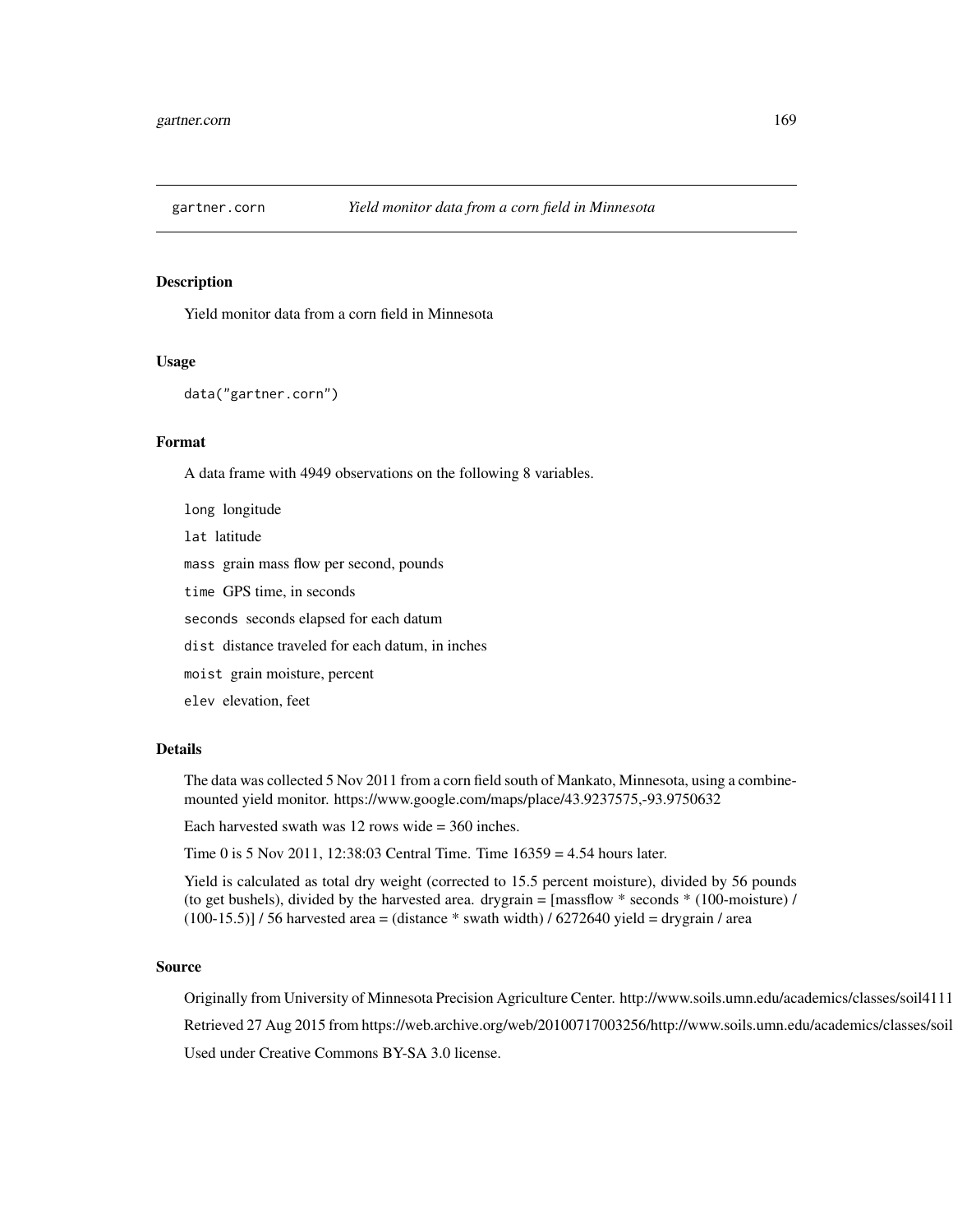```
data(gartner.corn)
dat <- gartner.corn
# Calculate yield
dat <- transform(dat, yield=(mass*seconds*(100-moist)/(100-15.5)/56)/(dist*360/6272640))
# Delete yield outliers
dat <- subset(dat, yield >50)
# Colors for yield
medy <- median(dat$yield)
ncols <-20wwidth <-150brks \leq seq(from = -wwidth/2, to=wwidth/2, length=ncols-1)
brks <- c(-250, brks, 250) # 250 is safe..we cleaned data outside ?(50,450)?
yldbrks <- brks + medy
dat <- transform(dat, yldbin = as.numeric(cut(yield, breaks= yldbrks)))
# Add polygons for soil map units
# Go to: http://websoilsurvey.nrcs.usda.gov/app/WebSoilSurvey.aspx
# Click: Lat and Long. 43.924, -93.975
# Click the little AOI rectangle icon. Drag around the field
# In the AOI Properties, enter the Name: Gartner
# Click the tab Soil Map to see map unit symbols, names
# Click: Download Soils Data. Click: Create Download Link.
# Download the zip file and find the soilmu_a_aoi files.
# Read shape files
if(require(rgdal)){
# shp <- readOGR("C:/x/rpack/agridat/inst/files","gartner.corn")
shp <- readOGR(system.file(package="agridat", "files"), "gartner.corn")
# Plot the shapefiles first to set up the coordinate system
plot(shp, xlim=range(dat$long), ylim=range(dat$lat))
box() # Add the yield points
redblue <- colorRampPalette(c("firebrick", "lightgray", "#375997"))
with(dat, points(long,lat, main="yield heat map",
                 col=redblue(ncols)[yldbin], cex=.75, pch=16))
plot(shp, add=TRUE, lwd=2) # Overlay soil polygons on top
title("gartner.corn - yield heatmap with soil map unit symbols")
# Manual annotation of soil map units
text(x = c(-93.97641, -93.97787, -93.97550, -93.97693, -93.97654, -93.97480,
       -93.97375, -93.978284, -93.977617, -93.976715, -93.975929),
     y = c(43.92185, 43.92290, 43.92358, 43.92445, 43.92532, 43.92553,
       43.92568, 43.922163, 43.926427, 43.926993, 43.926631),
     lab=c("110","319","319","230","105C","110","211","110","211","230","105C"))
# Trim off the ends of the field & re-do image above
dat <- subset(dat, lat < 43.925850 & lat > 43.921178)
# Identify the soil type for each yield point
```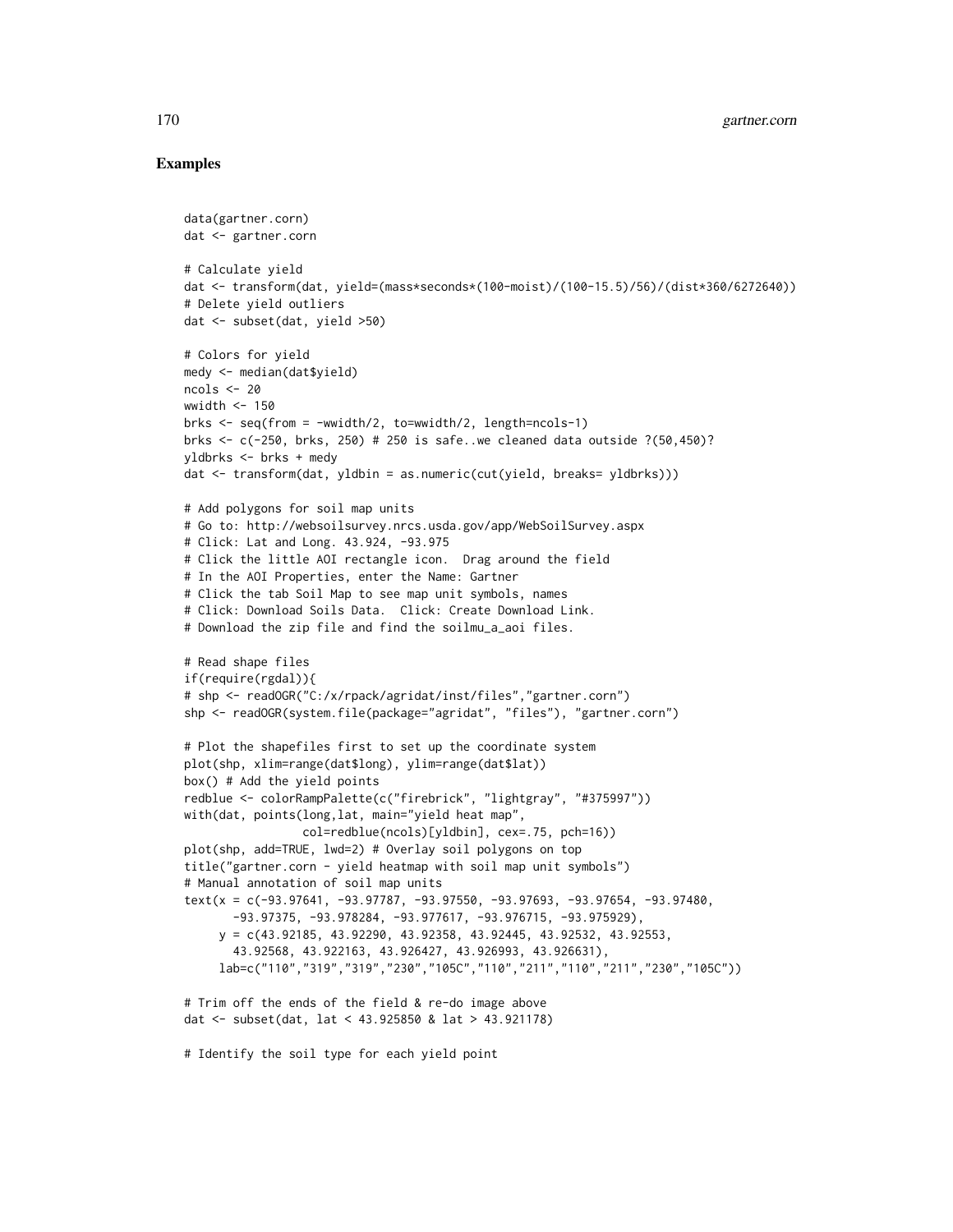# gathmann.bt 171

```
dat$ix <- over(SpatialPoints(dat[ , c('long','lat')]),
               SpatialPolygons(shp@polygons))
dat$mu <- shp@data[, "MUSYM"][dat$ix]
# Check the points are properly identified
# with(dat, points(long,lat, col=redblue(ncols)[ix], cex=.75, pch=16))
# Aggregate points by soil type and analyze
tapply(dat$yield, dat$mu, mean)
tapply(dat$yield, dat$mu, sd)
require(lattice)
densityplot(~yield|mu, dat, layout=c(1,5),
            main="gartner.corn - yield density plot")
}
## Not run:
 # Draw a 3D surface. Clearly shows the low drainage area
 library(rgl)
 dat <- transform(dat, x=long-min(long), y=lat-min(lat), z=elev-min(elev))
 clear3d()
 points3d(dat$x, dat$y, dat$z/50000,
           col=redblue(ncols)[dat$yldbin])
 axes3d()
 title3d(xlab='x',ylab='y',zlab='elev')
 rgl.close()
```

```
## End(Not run)
```
gathmann.bt *Impact of Bt corn on non-target species*

# Description

Impact of Bt corn on non-target species

# Format

A data frame with 16 observations on the following 3 variables.

gen genotype/maize, Bt ISO

thysan thysan abundance

aranei aranei abundance

# Details

The experiment involved comparing a Bt maize and a near-isogenic control variety.

Species abundances were measured for *Thysanoptera* (thrips) and *Araneida* (spiders) in 8 different plots.

Each response is probably a mean across repeated measurements.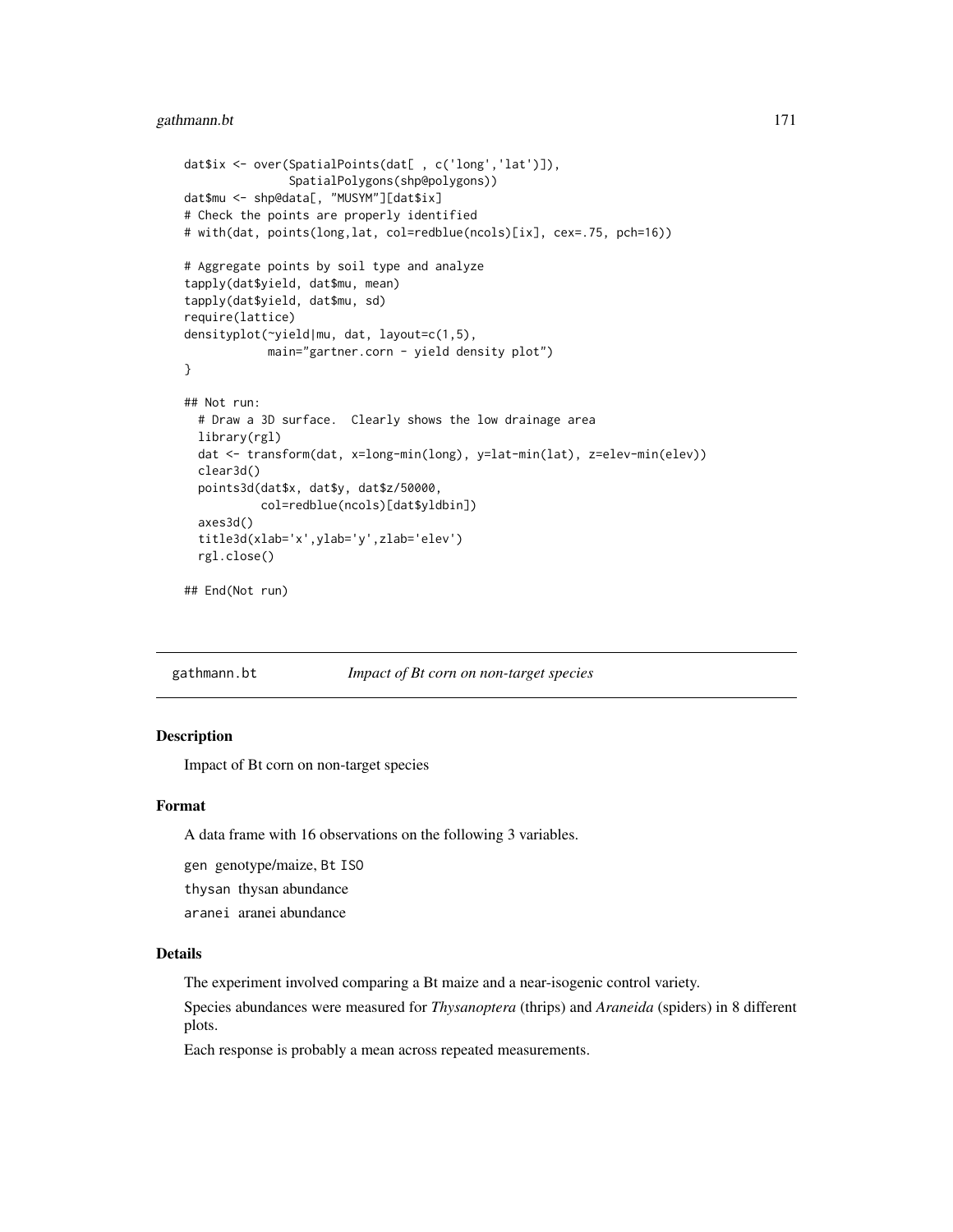### Source

L. A. Hothorn, 2005. Evaluation of Bt-Maize Field Trials by a Proof of Safety. http://www.seedtest.org/upload/cms/user/prese Used with permission of Achim Gathmann.

```
data(gathmann.bt)
dat <- gathmann.bt
# EDA suggests Bt vs ISO is significant for thysan, not for aranei
require(lattice)
if(require(reshape2)){
d2 <- melt(dat, id.var='gen')
bwplot(value ~ gen|variable, d2,
      main="gathmann.bt", ylab="Insect abundance",
      panel=function(x,y,...){
        panel.xyplot(jitter(as.numeric(x)),y,...)
        panel.bwplot(x,y,...)
      },
      scales=list(relation="free"))
}
## Not run:
 # ----- Parametric CI. Thysan significant, aranei not significant.
 require(equivalence)
 th0 <- with(dat, tost(thysan[1:8], thysan[9:16], alpha=.05, paired=FALSE))
 lapply(th0[c("estimate","tost.interval")], round, 2)
 # 14.28-8.72=5.56, (2.51, 8.59) # match Gathmann p. 11
 ar0 <- with(dat, tost(aranei[1:8], aranei[9:16], alpha=.05, epsilon=.4))
 lapply(ar0[c("estimate","tost.interval")], round, 2)
 # .57-.47=.10, (-0.19, 0.40) # match Gathmann p. 11
 # ----- Non-parametric exact CI. Same result.
 require(coin)
 th1 <- wilcox_test(thysan ~ gen, data=dat, conf.int=TRUE, conf.level=0.90)
 lapply(confint(th1), round, 2)
 # 6.36, (2.8, 9.2) # Match Gathmann p. 11
 ar1 <- wilcox_test(aranei ~ gen, data=dat, conf.int=TRUE, conf.level=0.90)
 lapply(confint(ar1), round, 2)
 # .05 (-.2, .4)
 # ----- Log-transformed exact CI. Same result.
 th2 <- wilcox_test(log(thysan) ~ gen, data=dat, alternative=c("two.sided"),
```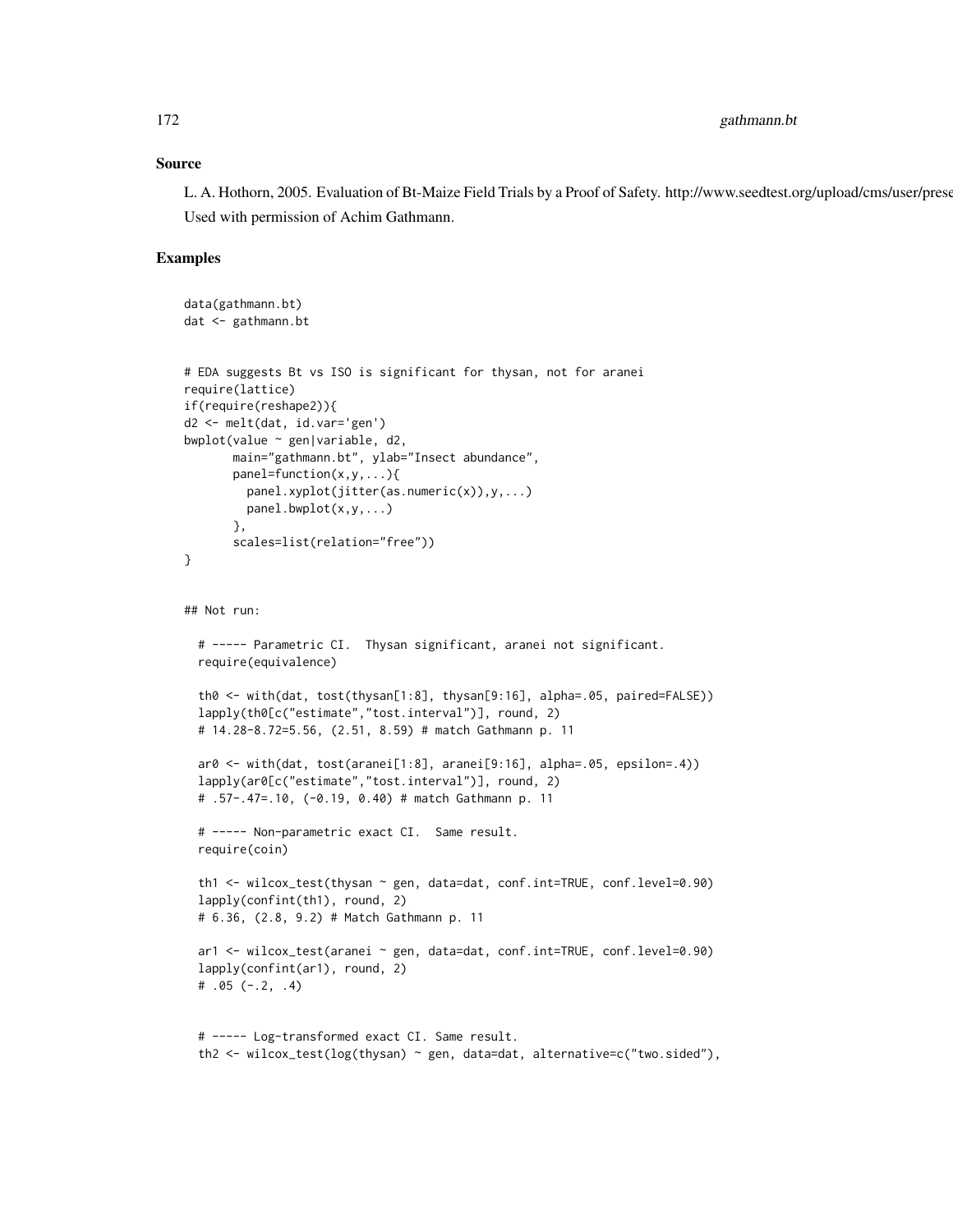#### gauch.soy 173

```
conf.int=TRUE, conf.level=0.9)
lapply(confint(th2), function(x) round(exp(x),2))
# 1.66, (1.38, 2.31) # Match Gathmann p 11
# ----- Log-transform doesn't work on aranei, but asinh(x/2) does
ar2 <- wilcox_test(asinh(aranei/2) ~ gen, data=dat,
                   alternative=c("two.sided"),
                   conf.int=TRUE, conf.level=0.9)
lapply(confint(ar2), function(x) round(sinh(x)*2,1))
```
## End(Not run)

gauch.soy *Multi-environment trial of soybeans in New York, 1977 to 1988*

### Description

New York soybean yields, 1977 to 1988, for 7 genotypes in 55 environments.

### Format

A data frame with 1454 observations on the following 4 variables.

- yield yield, kg/ha
- rep repeated measurement
- gen genotype, 7 levels
- env environment, 55 levels

# Details

Soybean yields at 13 percent moisture for 7 genotypes in 55 environments with 4 replicates. Some environments had only 2 or 3 replicates. The experiment was an RCB design, but some plots were missing and there were many other soybean varieties in the experiment. The replications appear in random order and do \_NOT\_ define blocks. Environment names are a combination of the first letter of the location name and the last two digits of the year. The location codes are C=Chazy, N=Canton, L=Lockport, G=Geneseo, R=Romulus, A=Aurora, I=Ithica, V=Valatie, D=Riverhead. Plots were 7.6 m long, four rows wide (middle two rows were harvested).

This data has been widely used (in various subsets) to promote the benefits of AMMI (Additive Main Effects Multiplicative Interactions) analyses.

The gen x env means of Table 1 (Zobel et al 1998) are least-squares means (personal communication).

### Source

Retrieved Sep 2011 from http://www.microcomputerpower.com/matmodel/matmodelmatmodel\_sample\_.html Used with permission of Hugh Gauch.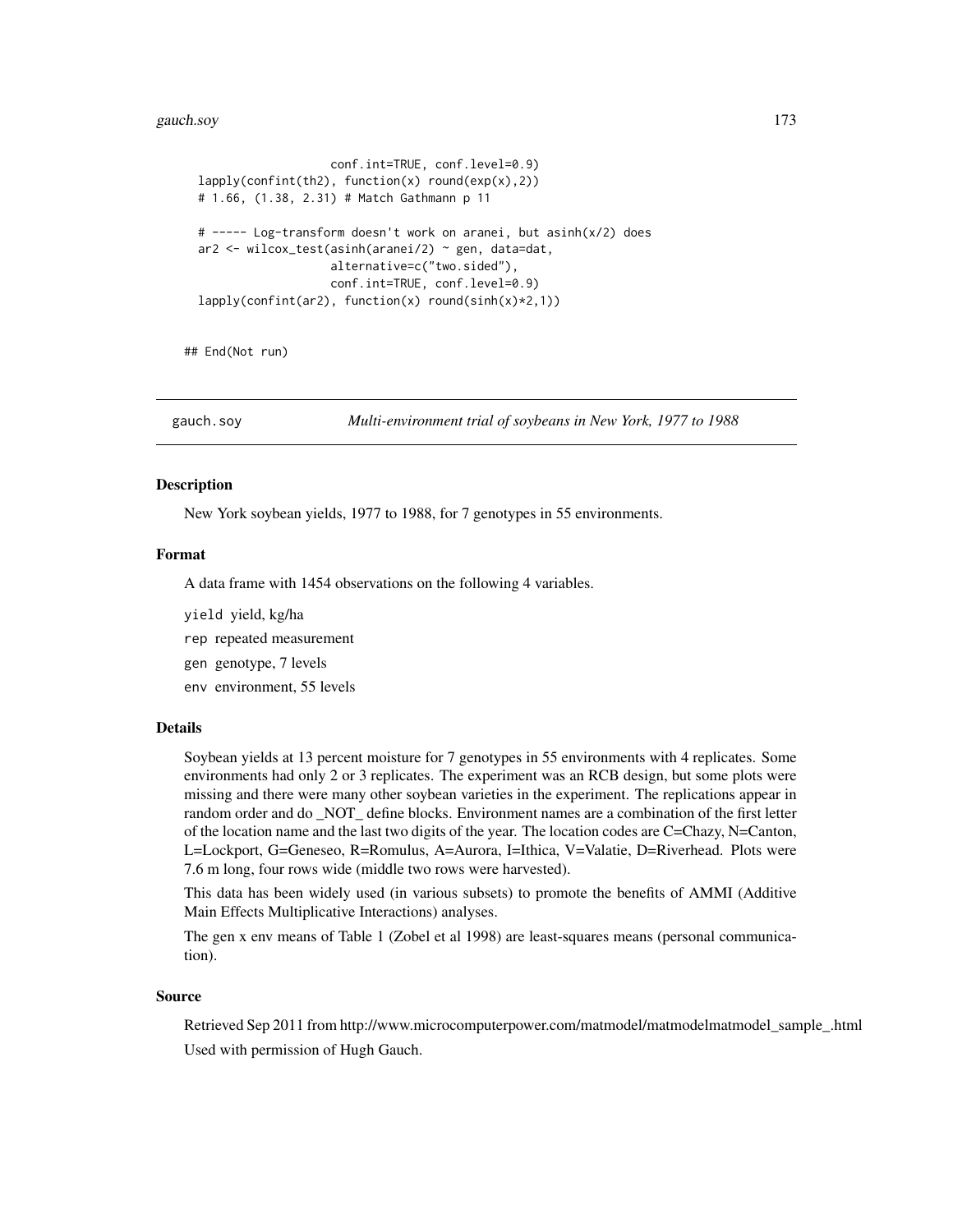### References

Zobel, RW and Wright, MJ and Gauch Jr, HG. 1998. Statistical analysis of a yield trial, *Agronomy journal*, 80, 388-393. https://doi.org/10.2134/agronj1988.00021962008000030002x

## Examples

```
data(gauch.soy)
dat <- gauch.soy
# AMMI biplot
if(require(agricolae)){
 # Figure 1 of Zobel et al 1988, means vs PC1 score
 dat2 <- droplevels(subset(dat, is.element(env, c("A77","C77","V77",
 "V78","A79","C79","G79","R79","V79","A80","C80","G80","L80","D80",
  "R80","V80","A81","C81","G81","L81","D81","R81","V81","A82","L82",
  "G82","V82","A83","I83","G83","A84","N84","C84","I84","G84"))))
 m2 <- with(dat2, AMMI(env, gen, rep, yield))
 bip <- m2$biplot
 with(bip, plot(yield, PC1, type='n', main="gauch.soy -- AMMI biplot"))
 with(bip, text(yield, PC1, rownames(bip),
                 col=ifelse(bip$type=="GEN", "darkgreen", "blue"),
                 cex=ifelse(bip$type=="GEN", 1.5, .75)))
}
```

```
giles.wheat Straw length and ear emergence for wheat genotypes.
```
### Description

Straw length and ear emergence for wheat genotypes. Data are unbalanced with respect to experiment year and genotype.

#### Usage

```
data("giles.wheat")
```
#### Format

A data frame with 247 observations on the following 4 variables.

gen genotype. Note, this is numeric!

env environment

straw straw length

emergence ear emergence, Julian date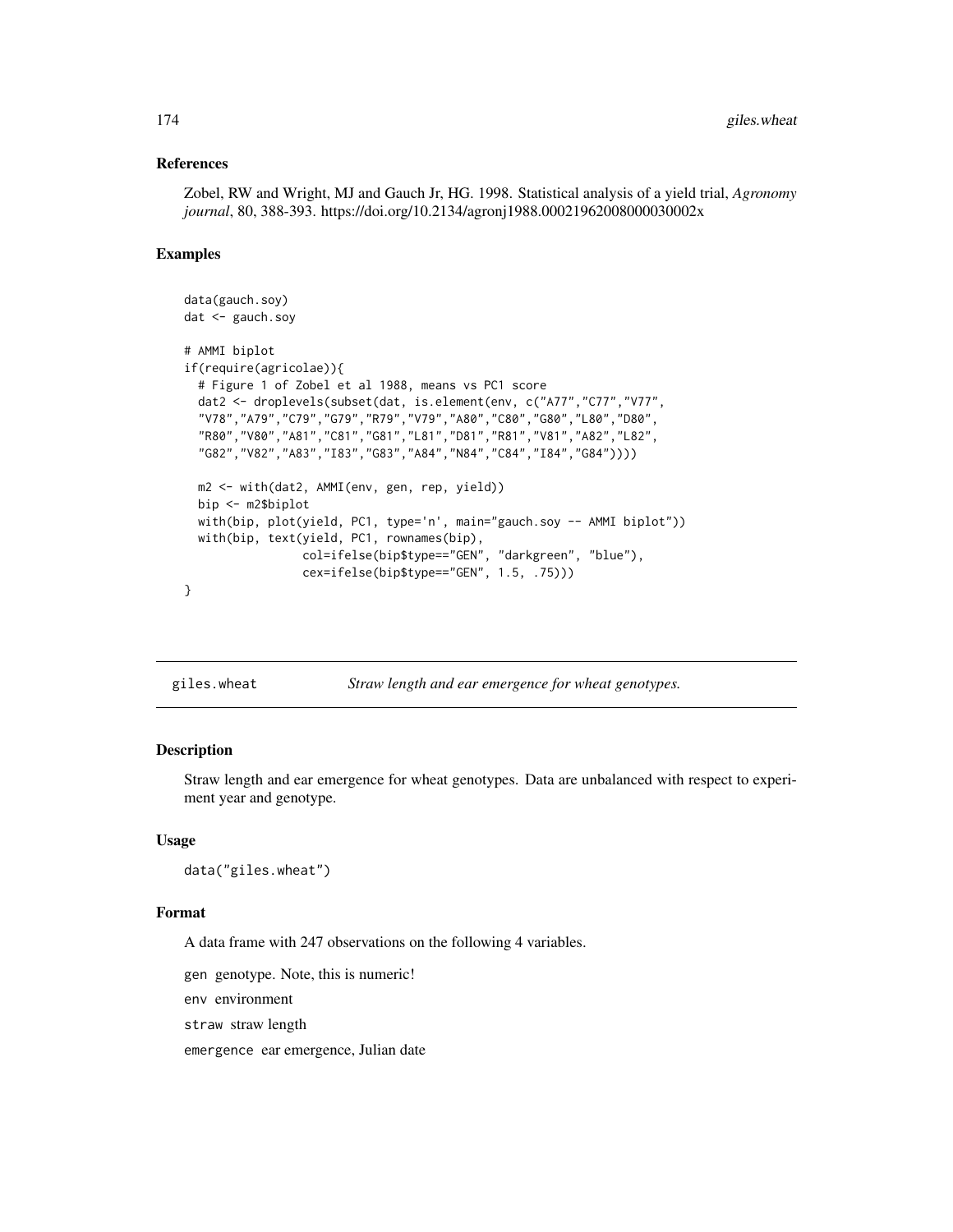# giles.wheat 175

#### Details

Highly unbalanced data of straw length and ear emergence date for wheat genotypes.

The 'genotype' column is called 'Accession number' in original data. The genotypes were chosen to represent the range of variation in the trait.

The Julian date was found to be preferable to other methods (such as days from sowing).

Piepho (2003) fit a bilinear model to the straw emergence data. This is similar to Finlay-Wilkinson regression.

### Source

R. Giles (1990). Utilization of unreplicated observations of agronomic characters in a wheat germplasm collection. In: *Wheat Genetic Resources. Meeting Diverse Needs*. Wiley, Chichester, U.K., pp.113- 130.

#### References

Piepho, HP (2003). Model-based mean adjustment in quantitative germplasm evaluation data. *Genetic Resources and Crop Evolution*, 50, 281-290. http://doi.org/10.1023/A:1023503900759

```
data(giles.wheat)
dat <- giles.wheat
dat <- transform(dat, gen=factor(gen))
dat <- transform(dat, env=factor(env))
dat1 <- subset(dat, !is.na(straw))
dat2 <- subset(dat, !is.na(emergence))
# Traits are not related
# with(dat, plot(straw~emergence))
# Show unbalancedness of data
if(require(lattice) & require(reshape2)){
  redblue <- colorRampPalette(c("firebrick", "lightgray", "#375997"))
  levelplot(acast(dat, gen ~ env, value.var='emergence'),
            col.regions=redblue,
            xlab="genotype", ylab="year",
            main="giles.wheat - straw length")
}
# Analysis of straw length
if(require(lsmeans) & require(gnm)){
# Mean across years. Matches Piepho Table 7 'Simple'
m1 = lm(straw \sim gen, data=dat1)lsmeans(m1, 'gen')
# Simple two-way model. NOT the bi-additive model of Piepho.
```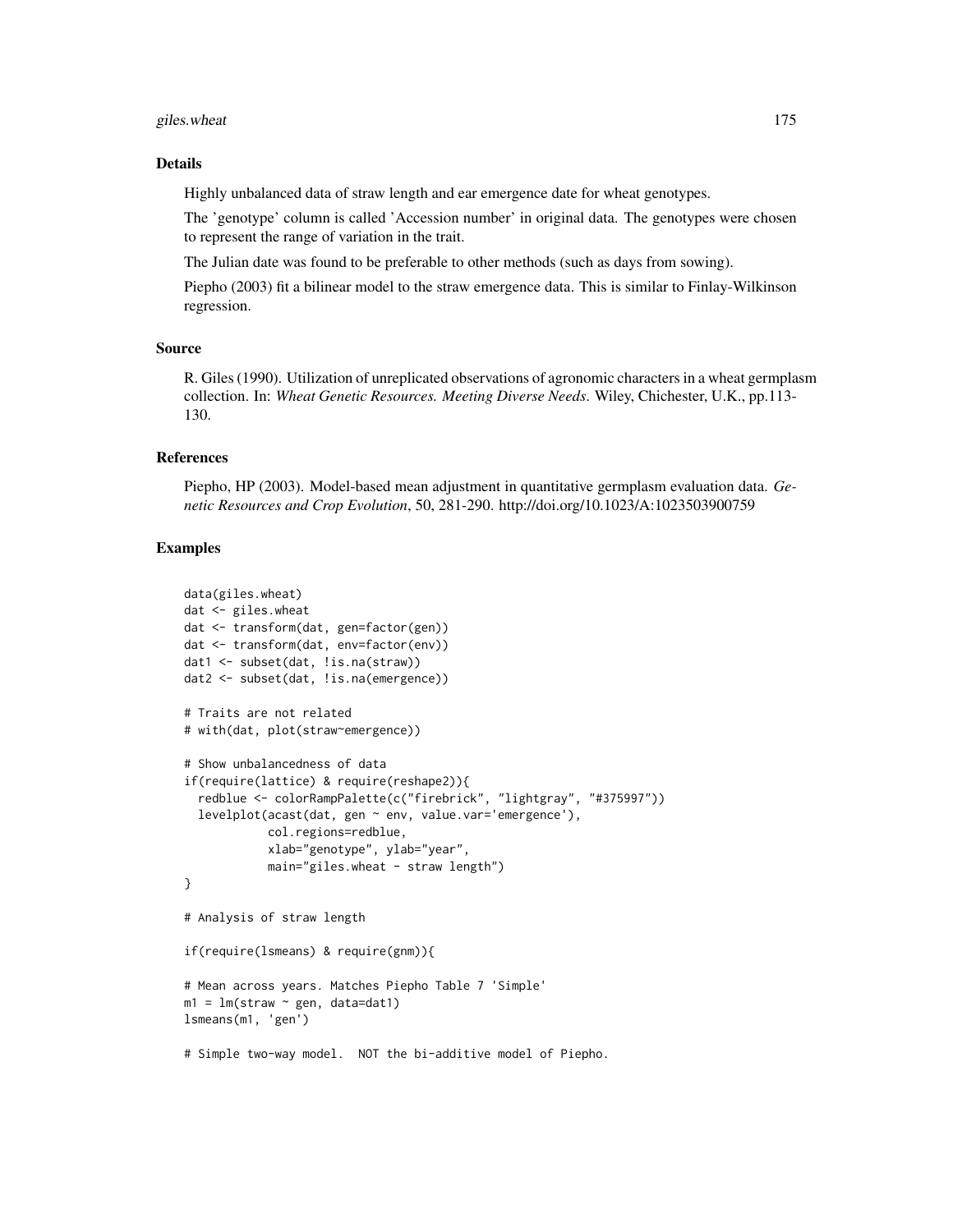```
m2 = Im(straw \sim gen + env, data=dat1)lsmeans(m2, 'gen')
# Bi-additive model. Matches Piepho Table 6, rows (c)
library(gnm)
m3 <- gnm(straw ~ env + Mult(gen,env), data=dat1)
cbind(adjusted=round(fitted(m3),0), dat1)
}
# Analysis of Ear emergence
if(require(lsmeans)){
# Simple two-way model.
m4 = Im(emergence ~ 1 + gen + env, data=data2)lsmeans(m4, c('gen','env')) # Matches Piepho Table 9. rpws (c)
lsmeans(m4, 'gen') # Match Piepho table 10, Least Squares column
}
```
gilmour.serpentine *Wheat yield in South Australia with serpentine row/col effects*

#### Description

An RCB experiment of wheat in South Australia, with strong spatial variation and serpentine row/column effects.

### Format

A data frame with 330 observations on the following 5 variables.

col column

row row

- rep replicate factor, 3 levels
- gen wheat variety, 108 levels

yield yield

# Details

A randomized complete block experiment. There are 108 varieties in 3 reps. Plots are 6 meters long, 0.75 meters wide, trimmed to 4.2 meters lengths before harvest. Trimming was done by spraying the wheat with herbicide. The sprayer travelled in a serpentine pattern up and down columns. The trial was sown in a serpentine manner with a planter that seeds three rows at a time (Left, Middle, Right).

Field length 22 plots  $* .75$  m = 16.5 m

Field width 15 columns  $* 6$  m = 90 m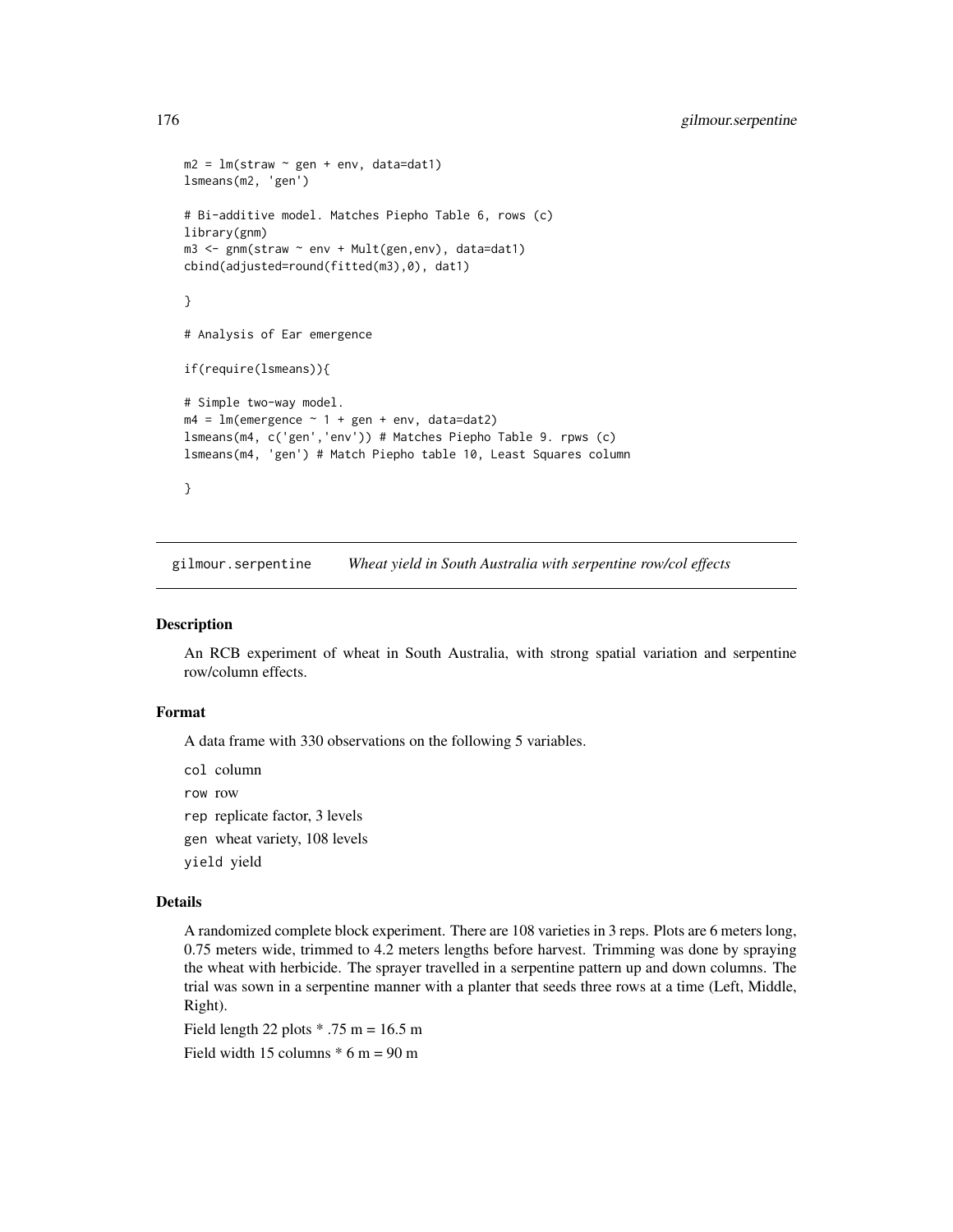### Source

Arthur R Gilmour and Brian R Cullis and Arunas P Verbyla, 1997. Accounting for natural and extraneous variation in the analysis of field experiments. *Journal of Agric Biol Env Statistics*, 2, 269-293.

Used with permission of Arthur Gilmour, in turn with permission from Gil Hollamby.

# References

N. W. Galwey. 2014. *Introduction to Mixed Modelling: Beyond Regression and Analysis of Variance*. Table 10.9

```
data(gilmour.serpentine)
dat <- gilmour.serpentine
if(require(desplot)){
  desplot(yield~ col*row, data=dat,
          num=gen, show.key=FALSE, out1=rep,
          aspect = 16.5/90, # true aspect
          main="gilmour.serpentine")
}
# Extreme field trend. Blocking insufficient--needs a spline/smoother
# xyplot(yield~col, data=dat, main="gilmour.serpentine")
# ----------------------------------------------------------------------------
## Not run:
  # asreml3
  require(asreml)
  dat <- transform(dat, rowf=factor(row), colf=factor(10*(col-8)))
  dat <- dat[order(dat$rowf, dat$colf), ] # Sort order needed by asreml
  # RCB
  m0 <- asreml(yield ~ gen, data=dat, random=~rep)
  # Add AR1 x AR1
  m1 \leq -\text{asreml}(\text{yield} \leq \text{gen}, \text{ data=dat}, \text{rcov} = \text{var1}(\text{rowf}) : \text{ar1}(\text{colf}))# Add spline
  m2 <- asreml(yield ~ gen + col, data=dat,
               random= ~\sim spl(col) + colf,
                rcov = \text{var1}(rowf):ar1(colf))# Figure 4 shows serpentine spraying
  p2 <- predict(m2, data=dat, classify="colf")$predictions$pvals
  plot(p2$predicted, type='b', xlab="column number", ylab="BLUP")
  # Define column code (due to serpentine spraying)
```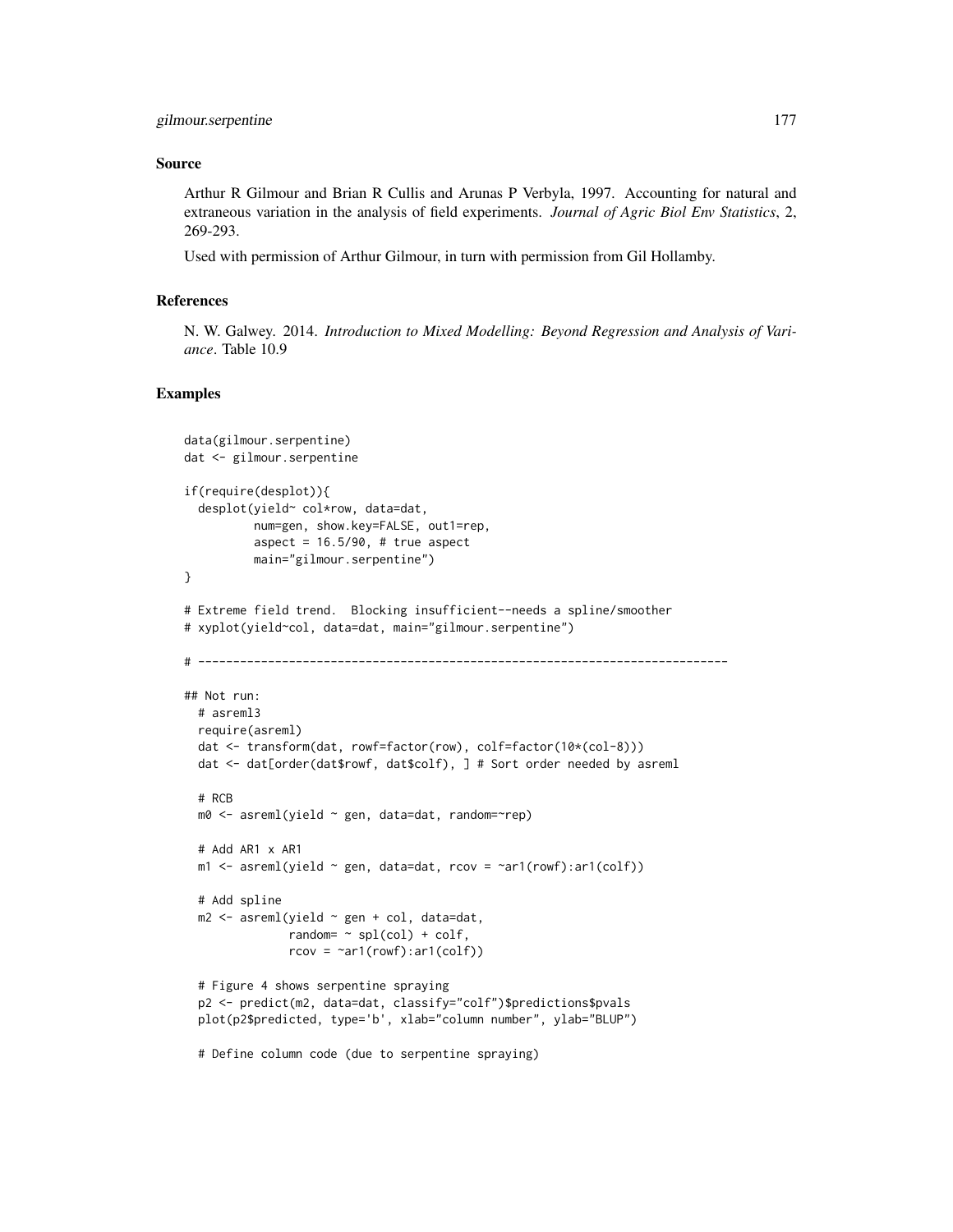```
# Rhelp doesn't like double-percent modulus symbol, so compute by hand
 dat <- transform(dat, colcode = factor(dat$col-floor((dat$col-1)/4)*4 -1))
 m3 <- asreml(yield ~ gen + lin(colf) + colcode, data=dat,
              random= \sim colf + rowf + spl(colf),
              rcov = \text{var1}(rowf):ar1(colf))# Figure 6 shows serpentine row effects
 p3 <- predict(m3, data=dat, classify="rowf")$predictions$pvals
 plot(p3$predicted, type='l', xlab="row number", ylab="BLUP")
 text(1:22, p3$predicted, c('L','L','M','R','R','M','L','L',
                             'M','R','R','M','L','L','M','R','R','M','L','L','M','R'))
 # Define row code (due to serpentine planting). 1=middle, 2=left/right
 dat <- transform(dat, rowcode = factor(row))
 levels(dat$rowcode) <- c('2','2','1','2','2','1','2','2','1',
                           '2','2','1','2','2','1','2','2','1','2','2','1','2')
 m6 \leq asreml(yield \sim gen + lin(colf) + colcode +rowcode, data=dat,
               random= \sim colf + rowf + spl(col),
               rcov = \text{var1}(rowf):ar1(colf))plot(variogram(m6), xlim=c(0:17), ylim=c(0,11), zlim=c(0,4000),
      main="gilmour.serpentine")
## End(Not run)
# ----------------------------------------------------------------------------
## Not run:
 ## require(asreml4)
 ## dat <- transform(dat, rowf=factor(row), colf=factor(10*(col-8)))
 ## dat <- dat[order(dat$rowf, dat$colf), ] # Sort order needed by asreml
 ## # RCB
 ## m0 <- asreml(yield ~ gen, data=dat, random=~rep)
 ## # Add AR1 x AR1
 ## m1 <- asreml(yield ~ gen, data=dat, resid = ~ar1(rowf):ar1(colf))
 ## # Add spline
 ## m2 <- asreml(yield ~ gen + col, data=dat,
 ## random= ~ spl(col) + colf,
 ## resid = ~ar1(rowf):ar1(colf))
 ## # Figure 4 shows serpentine spraying
 ## p2 <- predict(m2, data=dat, classify="colf")$pvals
 ## plot(p2$predicted, type='b', xlab="column number", ylab="BLUP")
 ## # Define column code (due to serpentine spraying)
 ## # Rhelp doesn't like double-percent modulus symbol, so compute by hand
 ## dat <- transform(dat, colcode = factor(dat$col-floor((dat$col-1)/4)*4 -1))
 ## m3 <- asreml(yield ~ gen + lin(colf) + colcode, data=dat,
```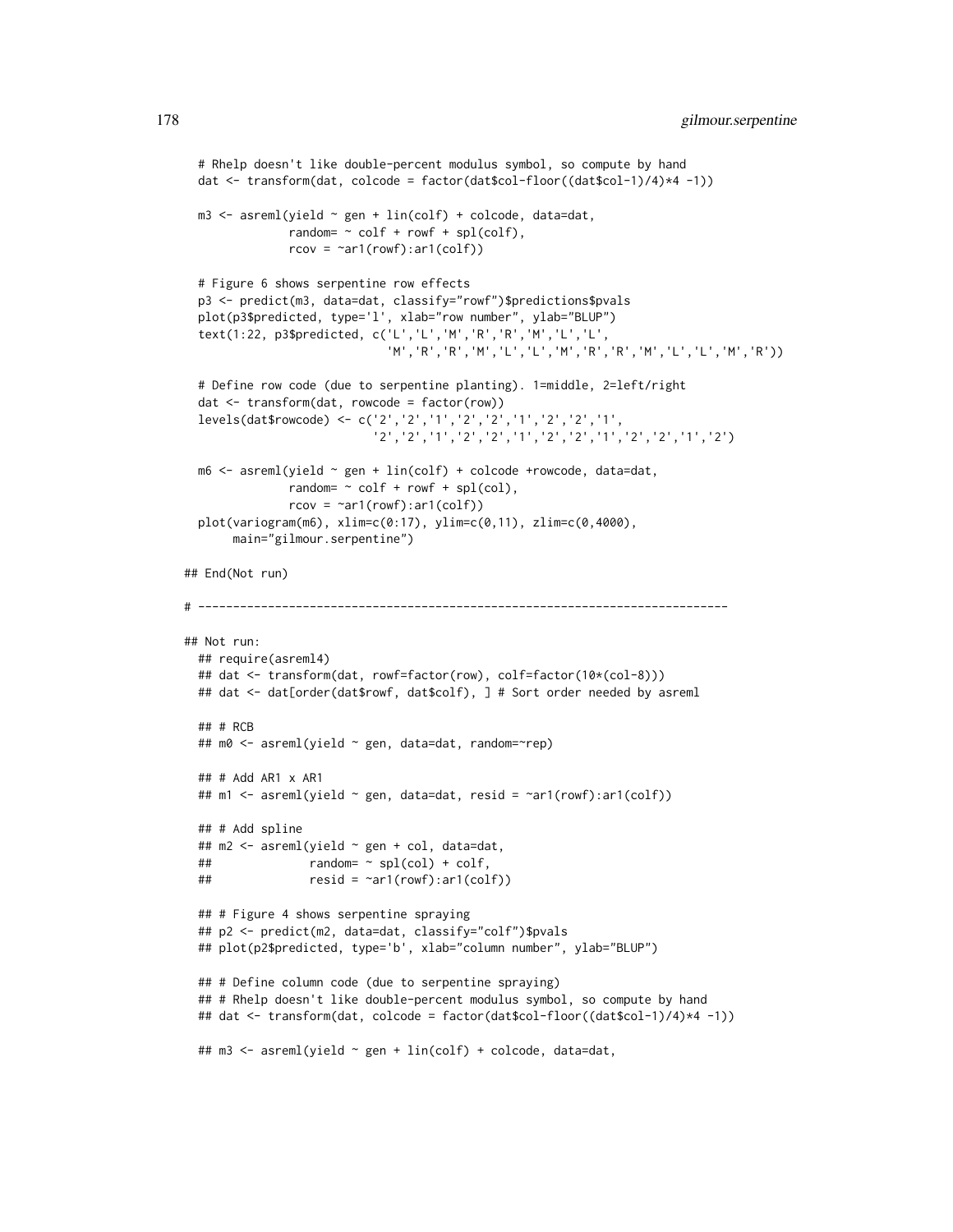gilmour.slatehall 179

```
\# random= \sim colf + rowf + spl(colf),
 ## resid = \text{var1}(rowf):ar1(colf))## # Figure 6 shows serpentine row effects
 ## p3 <- predict(m3, data=dat, classify="rowf")$pvals
 ## plot(p3$predicted, type='l', xlab="row number", ylab="BLUP")
 ## text(1:22, p3$predicted, c('L','L','M','R','R','M','L','L',
 ## 'M','R','R','M','L','L','M','R','R','M','L','L','M','R'))
 ## # Define row code (due to serpentine planting). 1=middle, 2=left/right
 ## dat <- transform(dat, rowcode = factor(row))
 ## levels(dat$rowcode) <- c('2','2','1','2','2','1','2','2','1',
 ## '2','2','1','2','2','1','2','2','1','2','2','1','2')
 ## m6 <- asreml(yield ~ gen + lin(colf) + colcode +rowcode, data=dat,
 ## random= \sim colf + rowf + spl(col),
 ## resid = \text{var1}(rowf):ar1(colf))## plot(varioGram(m6), xlim=c(0:17), ylim=c(0,11), zlim=c(0,4000),
 ## main="gilmour.serpentine")
## End(Not run)
```
gilmour.slatehall *Slate Hall Farm 1978*

#### **Description**

Yields for a trial at Slate Hall Farm in 1978.

### Format

A data frame with 150 observations on the following 5 variables.

row row

- col column
- yield yield (grams/plot)
- gen genotype factor, 25 levels
- rep rep factor, 6 levels

# Details

The trial was of spring wheat at Slate Hall Farm in 1978. The experiment was a balanced lattice with 25 varieties in 6 replicates. The 'rep' labels are arbitrary (no rep labels appeared in the source data). Each row within a rep is an incomplete block. The plot size was 1.5 meters by 4 meters.

Field length: 15 plots  $x$  1.5 meters = 22.5 m

Field width: 10 plots  $x \cdot 4$  m = 40 m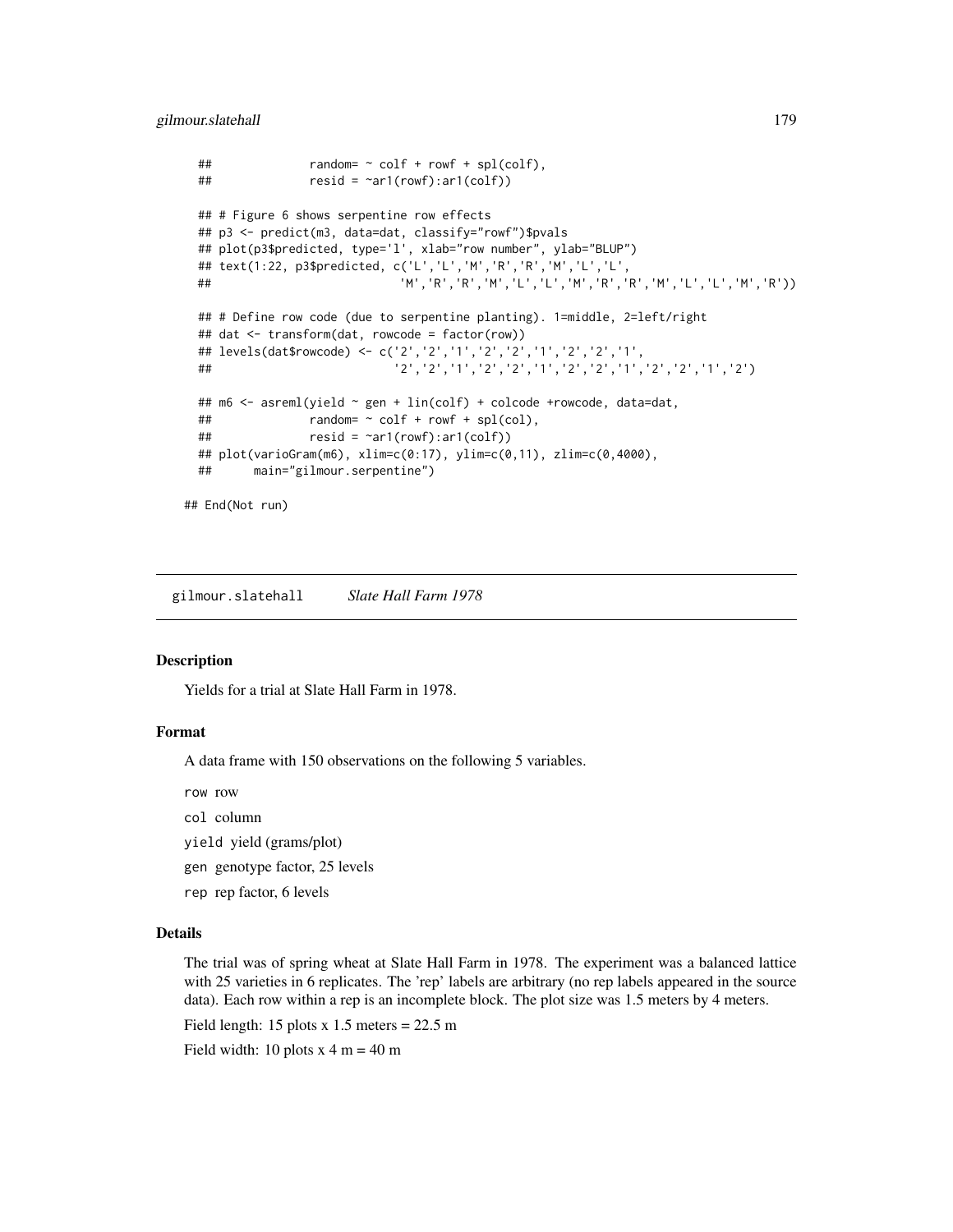#### Source

Arthur R Gilmour and Brian R Cullis and Arunas P Verbyla (1997). Accounting for natural and extraneous variation in the analysis of field experiments. *Journal of Agricultural, Biological, and Environmental Statistics*, 2, 269-293. http://doi.org/10.2307/1400446

# References

None.

```
data(gilmour.slatehall)
dat <- gilmour.slatehall
if(require(desplot)){
 desplot(yield ~ col * row, dat,
         aspect=22.5/40, num=gen, out1=rep, cex=1,
         main="gilmour.slatehall")
}
# ----------------------------------------------------------------------------
## Not run:
 # Model 4 of Gilmour et al 1997
 # asreml3
 require(asreml)
 dat <- transform(dat, xf=factor(col), yf=factor(row))
 dat <- dat[order(dat$xf, dat$yf), ]
 m4 <- asreml(yield ~ gen + lin(row), data=dat,
             random = \sim dev(row) + dev(col),
              rcov = \sim ar1(xf):ar1(yf))coef(m4)$fixed[1] # linear row
 # [1] 31.72252 # (sign switch due to row ordering)
 require(lucid)
 vc(m4)
 ## effect component std.error z.ratio constr
 ## dev(row) 20290 10260 2 pos
 ## dev(col) 2519 1959 1.3 pos
 ## R!variance 23950 4616 5.2 pos
 ## R!xf.cor 0.439 0.113 3.9 uncon
 ## R!yf.cor 0.125 0.117 1.1 uncon
 plot(variogram(m4))
## End(Not run)
# ----------------------------------------------------------------------------
## Not run:
 # Model 4 of Gilmour et al 1997
```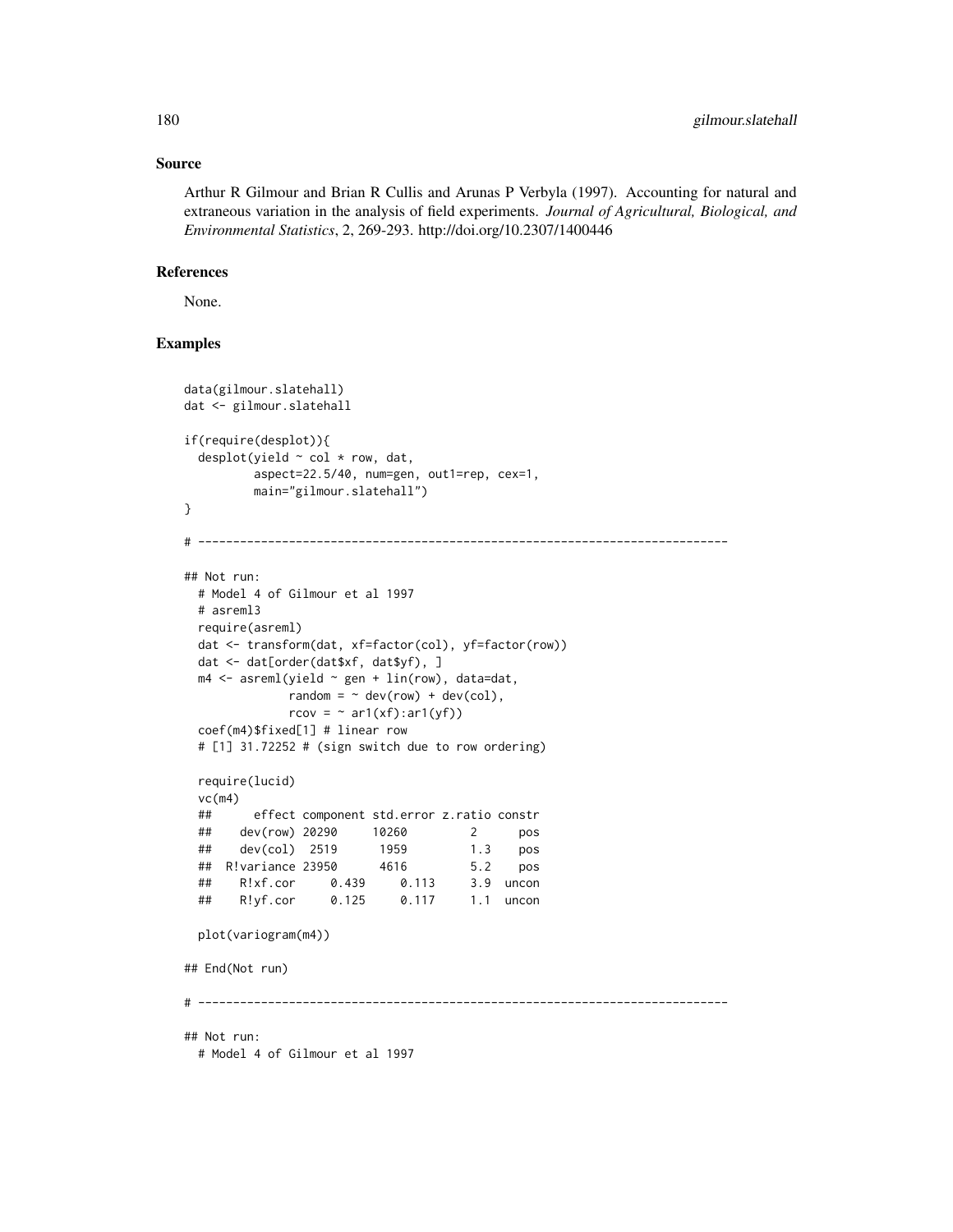```
## require(asreml4)
 ## dat <- transform(dat, xf=factor(col), yf=factor(row))
 ## dat <- dat[order(dat$xf, dat$yf), ]
 ## m4 <- asreml(yield ~ gen + lin(row), data=dat,
 \# random = \sim dev(row) + dev(col),
 ## resid = \sim ar1(xf):ar1(yf)## coef(m4)$fixed[1] # linear row
 ## # [1] 31.72252 # (sign switch due to row ordering)
 ## require(lucid)
 ## vc(m4)
 ## ## effect component std.error z.ratio bound
 ## ## dev(col) 2519 1959 1.3 P 0
 ## ## dev(row) 20290 10260 2 P 0
 ## ## xf:yf(R) 23950 4616 5.2 P 0
 ## ## xf:yf!xf!cor 0.439 0.113 3.9 U 0
 ## ## xf:yf!yf!cor 0.125 0.117 1.1 U 0
 ## plot(varioGram(m4))
## End(Not run)
```
gomez.fractionalfactorial

*Rice fractional factorial experiment 1/2 2^6.*

#### Description

Rice fractional factorial experiment 1/2 2^6. Two reps with 2 blocks in each rep.

## Format

A data frame with 64 observations on the following 6 variables.

yield grain yield in tons/ha

rep replicate, 2 levels

block block within rep, 2 levels

trt treatment, levels (1) to abcdef

col column position in the field

row row position in the field

#### Details

Grain yield from a 2^6 fractional factorial experiment in blocks of 16 plots each, with two replications.

Gomez has some inconsistencies. One example: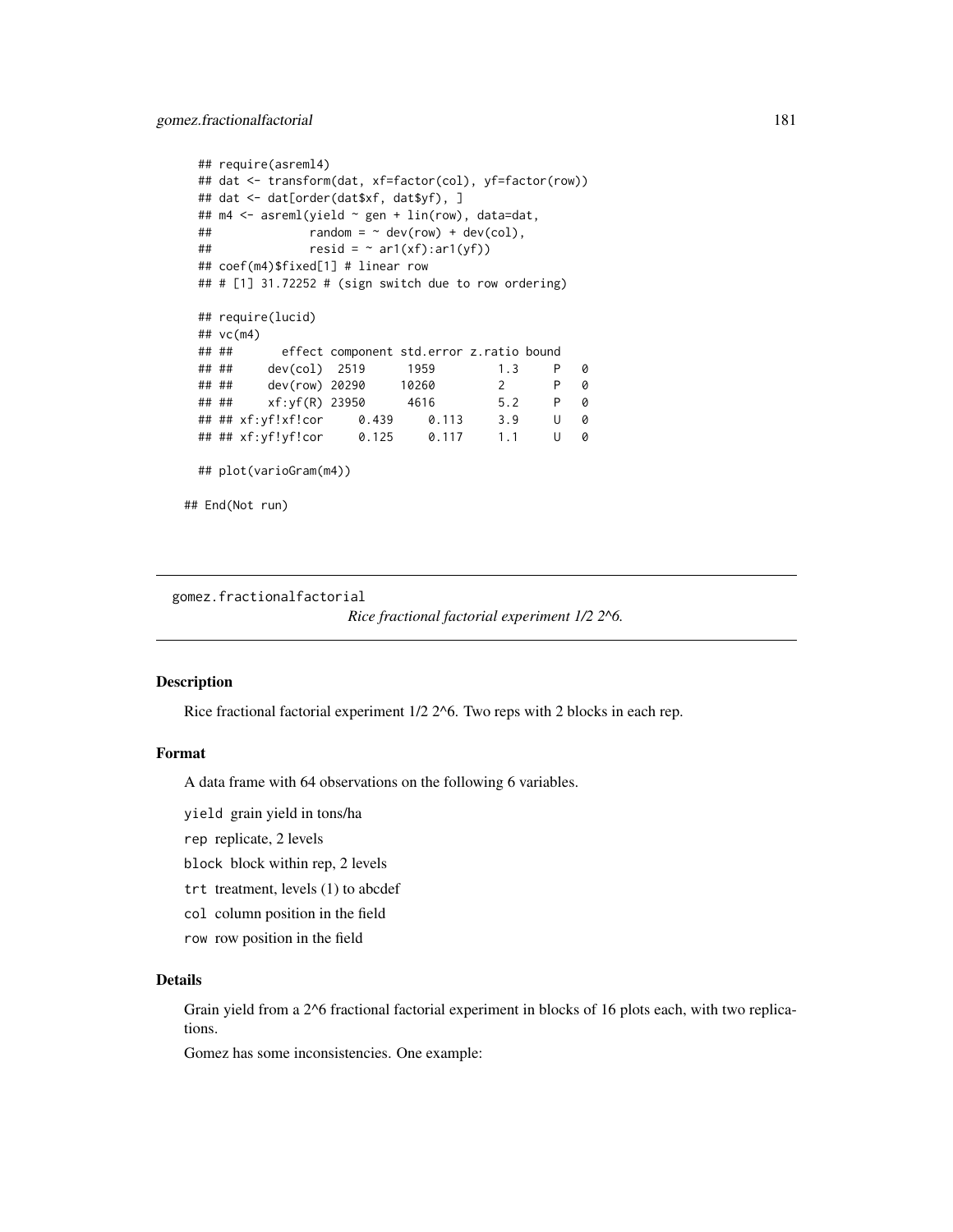Page 171: treatment (1) in rep 1, block 2 and rep 2, block 1. Page 172: treatment (1) in Rep 1, block 1 and rep 2, block 1. This data uses the layout shown on page 171.

#### Source

Gomez, K.A. and Gomez, A.A.. 1984, *Statistical Procedures for Agricultural Research*. Wiley-Interscience. Page 171-172.

Used with permission of Kwanchai Gomez.

```
data(gomez.fractionalfactorial)
dat <- gomez.fractionalfactorial
# trt abcdef has the highest yield
# Gomez, Figure 4.8
if(require(desplot)){
  desplot(yield~col*row, dat,
          # aspect unknown
          text=trt, shorten="none", show.key=FALSE, cex=1,
          main="gomez.fractionalfactorial - treatment & yield")
}
# Split treatment into individual factors
dat <- transform(dat,
                  a = -1 + 2 * \text{grepl}('a', \text{trt}),b = -1 + 2 * \text{grepl('b', trt)},c = -1 + 2 * \text{grepl}('c', trt),d = -1 + 2 * \text{grepl}('d', trt),e = -1 + 2 * \text{grepl}('e', trt),f = -1 + 2 * grepl('f',trt))
# Gomez table 4.24, trt SS totalled together.
# Why didn't Gomez nest block within rep?
m0 <- lm(yield ~ rep * block + trt, dat)
anova(m0)
# Gomez table 4.24, trt SS split apart
m1 <- lm(yield \sim rep * block + (a+bt-c+d+ef)^3, dat)anova(m1)
## Not run:
  require(FrF2)
  aliases(m1)
  MEPlot(m1, select=3:8,
         main="gomez.fractionalfactorial - main effects plot")
## End(Not run)
```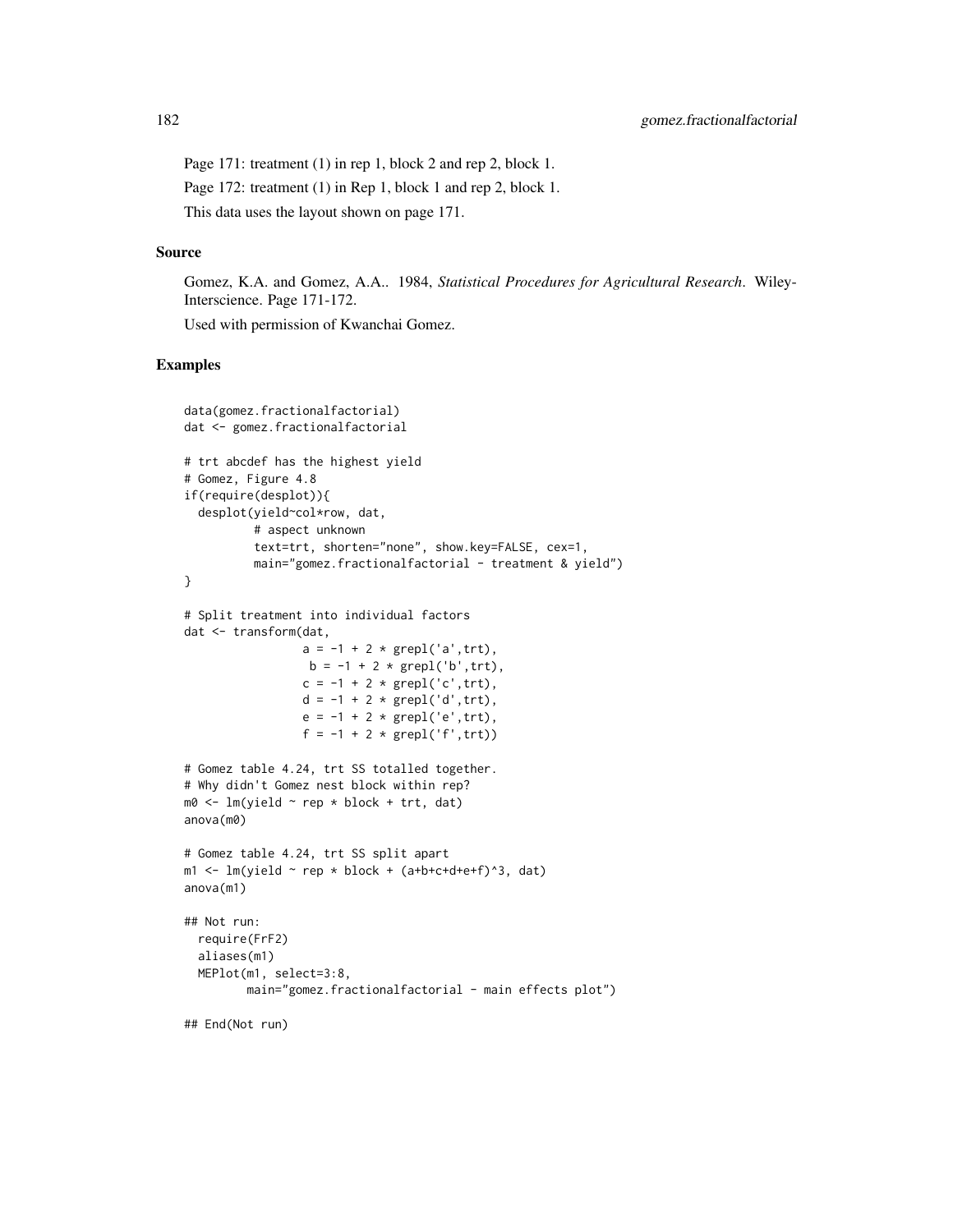gomez.groupsplit *Group balanced split-plot design in rice*

#### Description

Group balanced split-plot design in rice

#### Format

A data frame with 270 observations on the following 7 variables.

col column

row row rep replicate factor, 3 levels fert fertilizer factor, 2 levels gen genotype factor, 45 levels group grouping (genotype) factor, 3 levels yield yield of rice

#### Details

Genotype group S1 is less than 105 days growth duration, S2 is 105-115 days growth duration, S3 is more than 115 days.

## Source

Gomez, K.A. and Gomez, A.A.. 1984, *Statistical Procedures for Agricultural Research*. Wiley-Interscience. Page 120.

Used with permission of Kwanchai Gomez.

```
data(gomez.groupsplit)
dat <- gomez.groupsplit
# Gomez figure 3.10. Obvious fert and group effects
if(require(desplot)){
 desplot(group ~ col*row, dat,
          out1=rep, col=fert, text=gen, # aspect unknown
         main="gomez.groupsplit")
}
# Gomez table 3.19 (not partitioned by group)
m1 <- aov(yield \sim fert*group + gen:group + fert:gen:group +
            Error(rep/fert/group), data=dat)
summary(m1)
```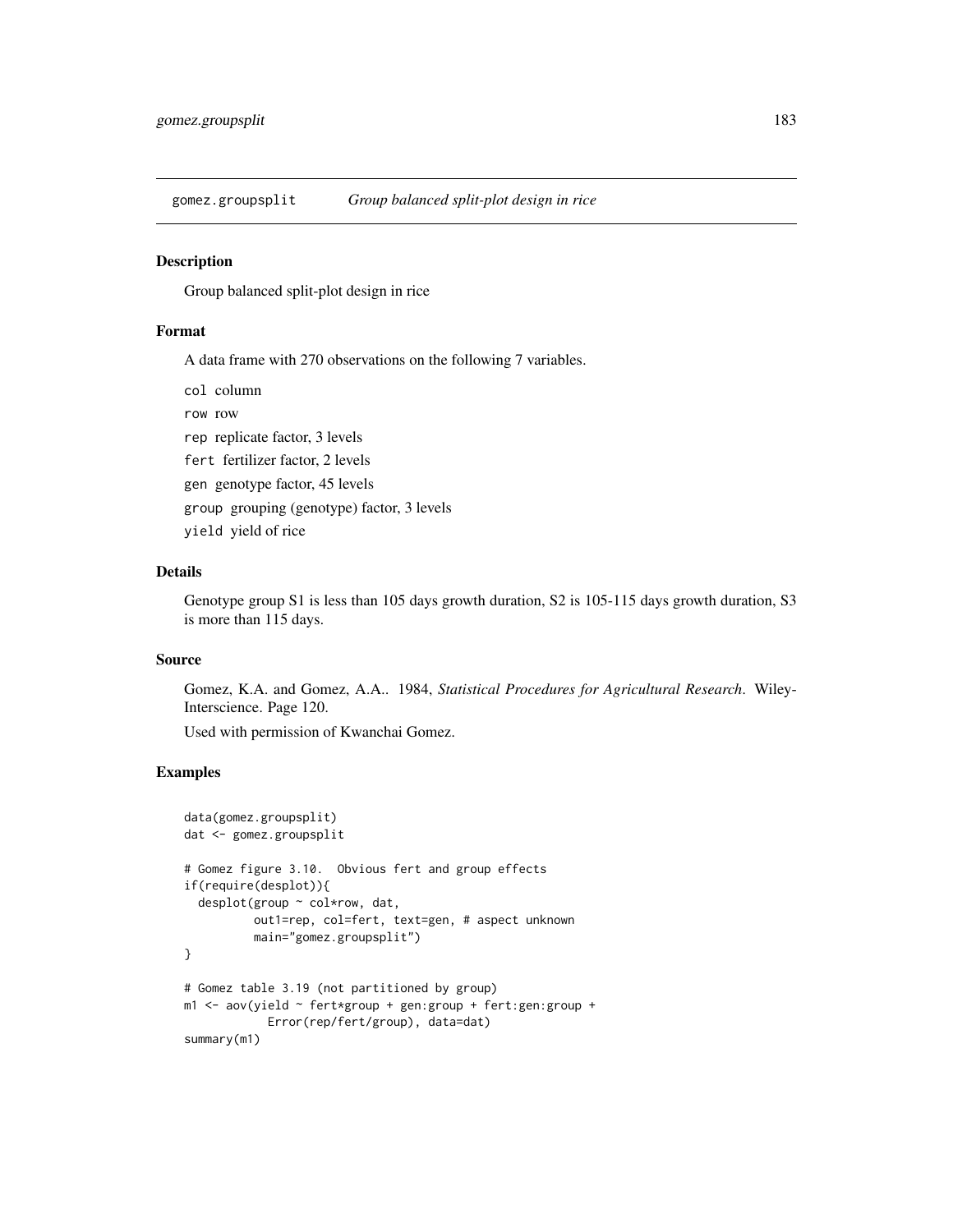gomez.heteroskedastic *RCB in rice with heteroskedastic varieties*

#### Description

RCB in rice with heteroskedastic varieties, 35 genotypes, 3 reps

#### Usage

```
data("gomez.heteroskedastic")
```
# Format

A data frame with 105 observations on the following 4 variables.

gen genotype group group of genotypes rep replicate yield yield

## Details

RCB design with three reps. Genotypes 1-15 are hybrids, 16-32 are parents, 33-35 are checks.

# Source

Gomez, K.A. and Gomez, A.A.. 1984, *Statistical Procedures for Agricultural Research*. Wiley-Interscience. Page 310.

Used with permission of Kwanchai Gomez.

## References

None.

```
data(gomez.heteroskedastic)
dat <- gomez.heteroskedastic
# Fix the outlier as reported by Gomez p. 311
dat[dat$gen=="G17" & dat$rep=="R2","yield"] <- 7.58
if(require(lattice)){
  bwplot(gen ~ yield, dat, group=as.numeric(dat$group),
        ylab="genotype", main="gomez.heterogeneous")
}
```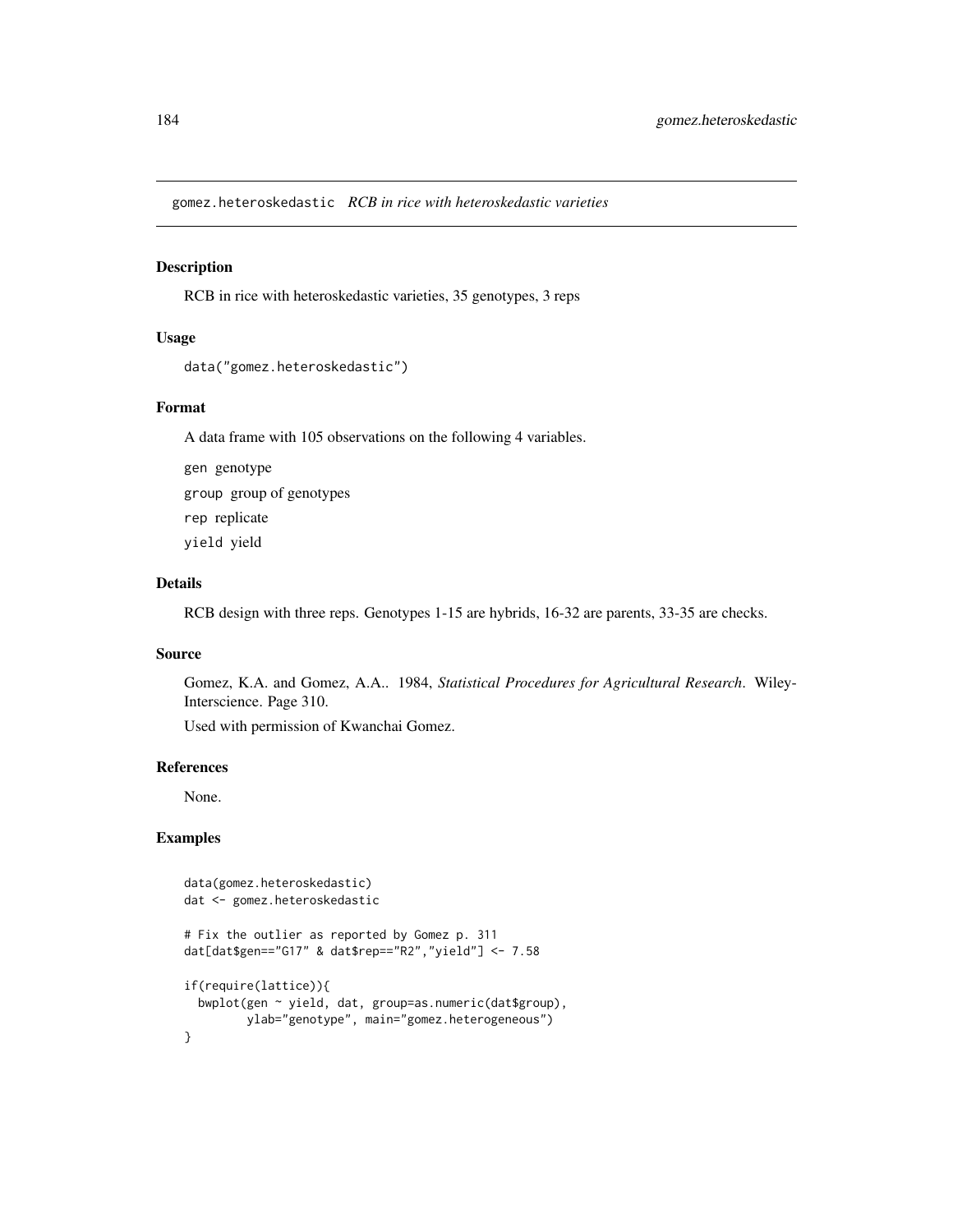# gomez.multilocsplitplot 185

```
# Match Gomez table 7.28
m1 < -1m(yield \sim rep + gen, data=dat)anova(m1)
## Response: yield
## Df Sum Sq Mean Sq F value Pr(>F)
## rep 2 3.306 1.65304 5.6164 0.005528 **
## gen 34 40.020 1.17705 3.9992 5.806e-07 ***
## Residuals 68 20.014 0.29432
```
gomez.multilocsplitplot

*Multi-environment trial of rice, split-plot design*

# Description

Grain yield was measured at 3 locations with 3 reps per location. Within each rep, the main plot was 6 nitrogen fertilizer treatments and the sub plot was 2 rice varieties.

# Format

A data frame with 108 observations on the following 5 variables.

loc location, 3 levels

nitro nitrogen in kg/ha

rep replicate, 3 levels

gen genotype, 2 levels

yield yield, kg/ha

## Source

Gomez, K.A. and Gomez, A.A.. 1984, *Statistical Procedures for Agricultural Research*. Wiley-Interscience. Page 339.

Used with permission of Kwanchai Gomez.

```
data(gomez.multilocsplitplot)
dat <- gomez.multilocsplitplot
dat$nf <- factor(dat$nitro)
# Gomez figure 8.3
require(lattice)
xyplot(yield~nitro, dat, group=loc, type=c('p','smooth'), auto.key=TRUE,
      main="gomez.multilocsplitplot")
```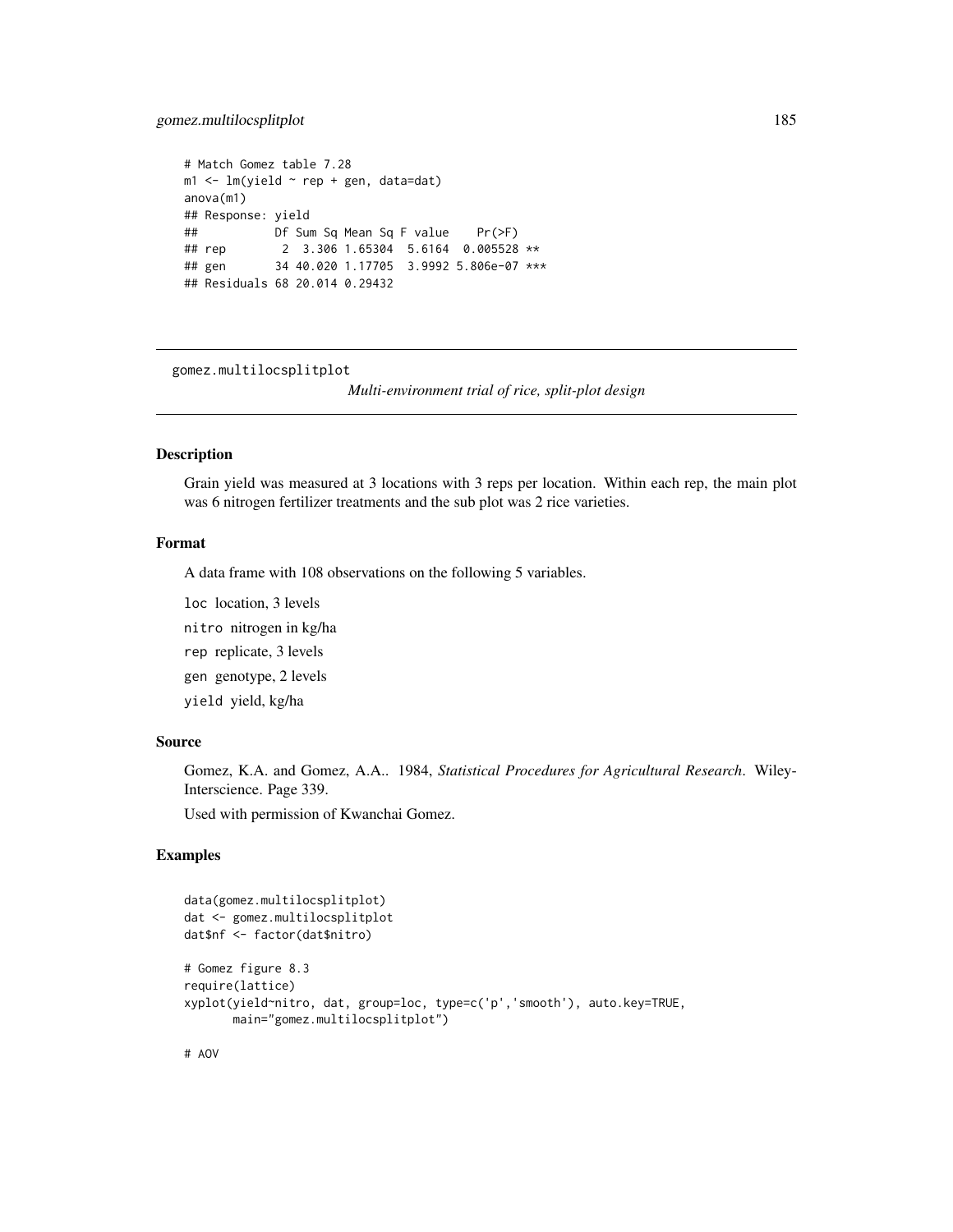```
# Be careful to use the right stratum, 'nf' appears in both strata.
# Still not quite the same as Gomez table 8.21
t1 <- terms(yield \sim loc \star nf \star gen + Error(loc:rep:nf),
           "Error", keep.order=TRUE)
m1 <- aov(t1, data=dat)
summary(m1)
## Not run:
 # F values are somewhat similar to Gomez Table 8.21
 require(lme4)
 m2 <- lmer(yield ~ loc*nf*gen + (1|loc/rep/nf), dat)
 anova(m2)
 ## Analysis of Variance Table
 ## Df Sum Sq Mean Sq F value
 ## loc 2 117942 58971 0.1525
 ## nf 5 72841432 14568286 37.6777
              1 7557570 7557570 19.5460
 ## loc:nf 10 10137188 1013719 2.6218
 ## loc:gen 2 4270469 2135235 5.5223
 ## nf:gen 5 1501767 300353 0.7768
 ## loc:nf:gen 10 1502273 150227 0.3885
## End(Not run)
```
gomez.nitrogen *Soil nitrogen at three times for eight fertilizer treatments*

## Description

Soil nitrogen at three times for eight fertilizer treatments

#### Format

A data frame with 96 observations on the following 4 variables.

- trt nitrogen treatment factor
- nitro soil nitrogen content, percent

rep replicate

stage growth stage, three periods

# Details

Eight fertilizer treatments were tested.

Soil nitrogen content was measured at three times.  $P1 = 15$  days post transplanting.  $P2 = 40$  days post transplanting. P3 = panicle initiation.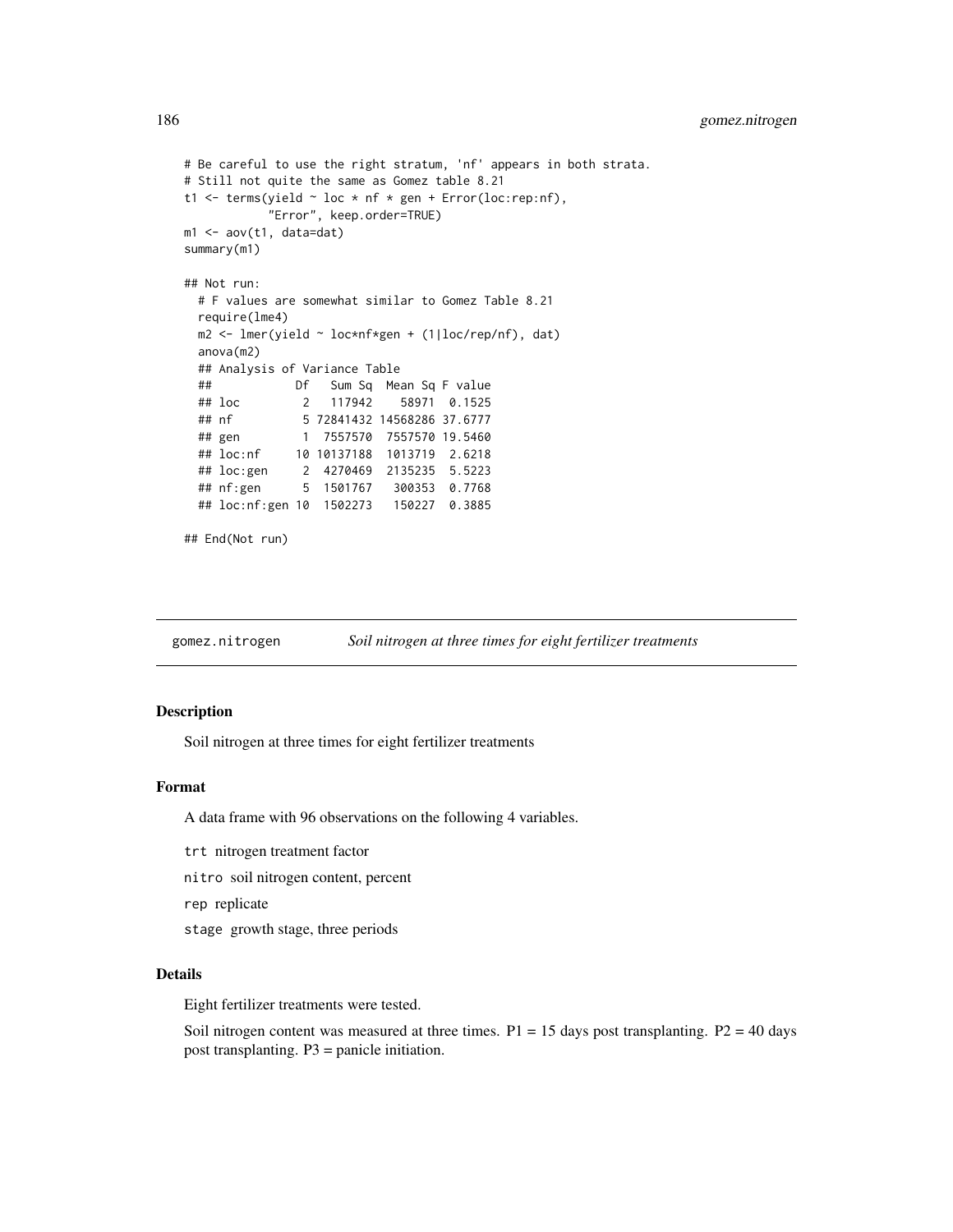#### Source

Gomez, K.A. and Gomez, A.A.. 1984, *Statistical Procedures for Agricultural Research*. Wiley-Interscience. Page 259.

Used with permission of Kwanchai Gomez.

#### References

R-help mailing list, 9 May 2013. Data provided by Cyril Lundrigan. Analysis method by Rich Heiberger.

```
data(gomez.nitrogen)
dat <- gomez.nitrogen
# Note the depletion of nitrogen over time (stage)
if(require(HH)){
  interaction2wt(nitro ~ rep/trt + trt*stage, data=dat,
                 x.between=0, y.between=0,
                 main="gomez.nitrogen")
  # Just the fertilizer profiles
  with(dat, interaction.plot(stage, trt, nitro,
                            col=1:4, lty=1:3, main="gomez.nitrogen",
                            xlab="Soil nitrogen at three times for each treatment"))
}
# Gomez table 6.16
m1 <- aov(nitro ~ Error(rep/trt) + trt*stage, data=dat)
summary(m1)
# Gomez table 6.18
# Treatment 1 2 3 4 5 6 7 8
cont <- cbind("T7 vs others" = c( 1, 1, 1, 1, 1, 1, -7, 1),
              "T8 vs others" = c( 1, 1, 1, 1, 1, 1, 0, -6),
              "T2, T5 vs others" = c(-1, 2, -1, -1, 2, -1, 0, 0),
              "T2 vs T5" = c( 0, 1, 0, 0, -1, 0, 0, 0))
contrasts(dat$trt) <- cont
contrasts(dat$trt)
m2 <- aov(nitro ~ Error(rep/trt) + trt*stage, data=dat)
summary(m2, expand.split=FALSE,
        split=list(trt=list(
                     "T7 vs others"=1,
                     "T8 vs others"=2,
                     "T2,T5 vs others"=3,
                     "T2 vs T5"=4,
                    rest=c(5,6,7)),
          "trt:stage"=list(
            "(T7 vs others):P" = c(1,8),
```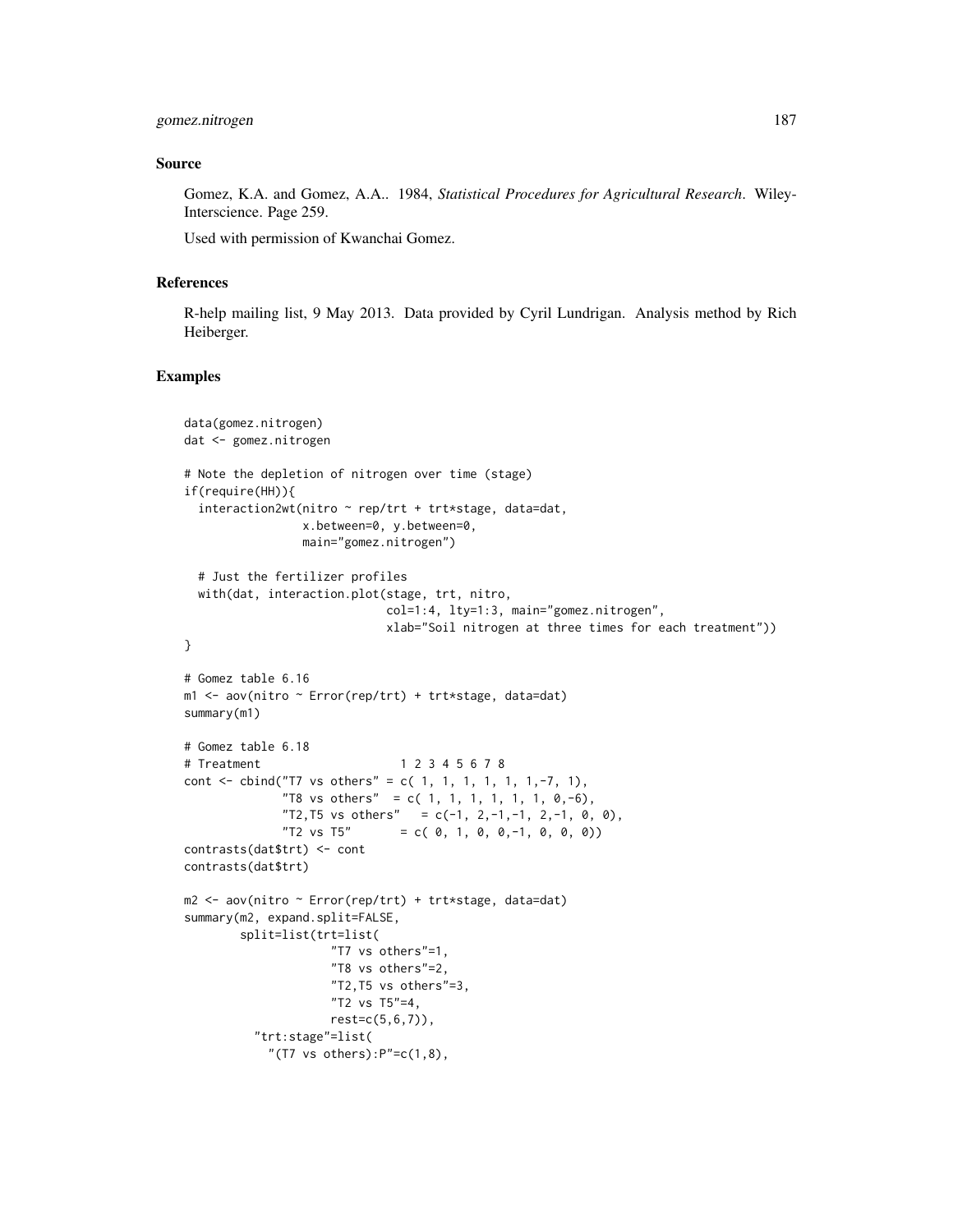```
"(T8 vs others):P" = c(2, 9),
 "(T2,T5 vs others):P"=c(3,10),
 "(T2 vs T5):P"=c(4,11),
 "rest:P"=c(5,6,7,12,13,14))
))
```
gomez.nonnormal1 *Insecticide treatment effectiveness*

# Description

Insecticide treatment effectiveness

#### Usage

data("gomez.nonnormal1")

# Format

A data frame with 36 observations on the following 3 variables.

trt insecticidal treatment

rep replicate

larvae number of larvae

## Details

Nine treatments (including the control, T9) were used on four replicates. The number of living insect larvae were recorded.

The data show signs of non-normality, and a log transform was used by Gomez.

## Source

Gomez, K.A. and Gomez, A.A.. 1984, *Statistical Procedures for Agricultural Research*. Wiley-Interscience. Page 300.

Used with permission of Kwanchai Gomez.

#### References

None.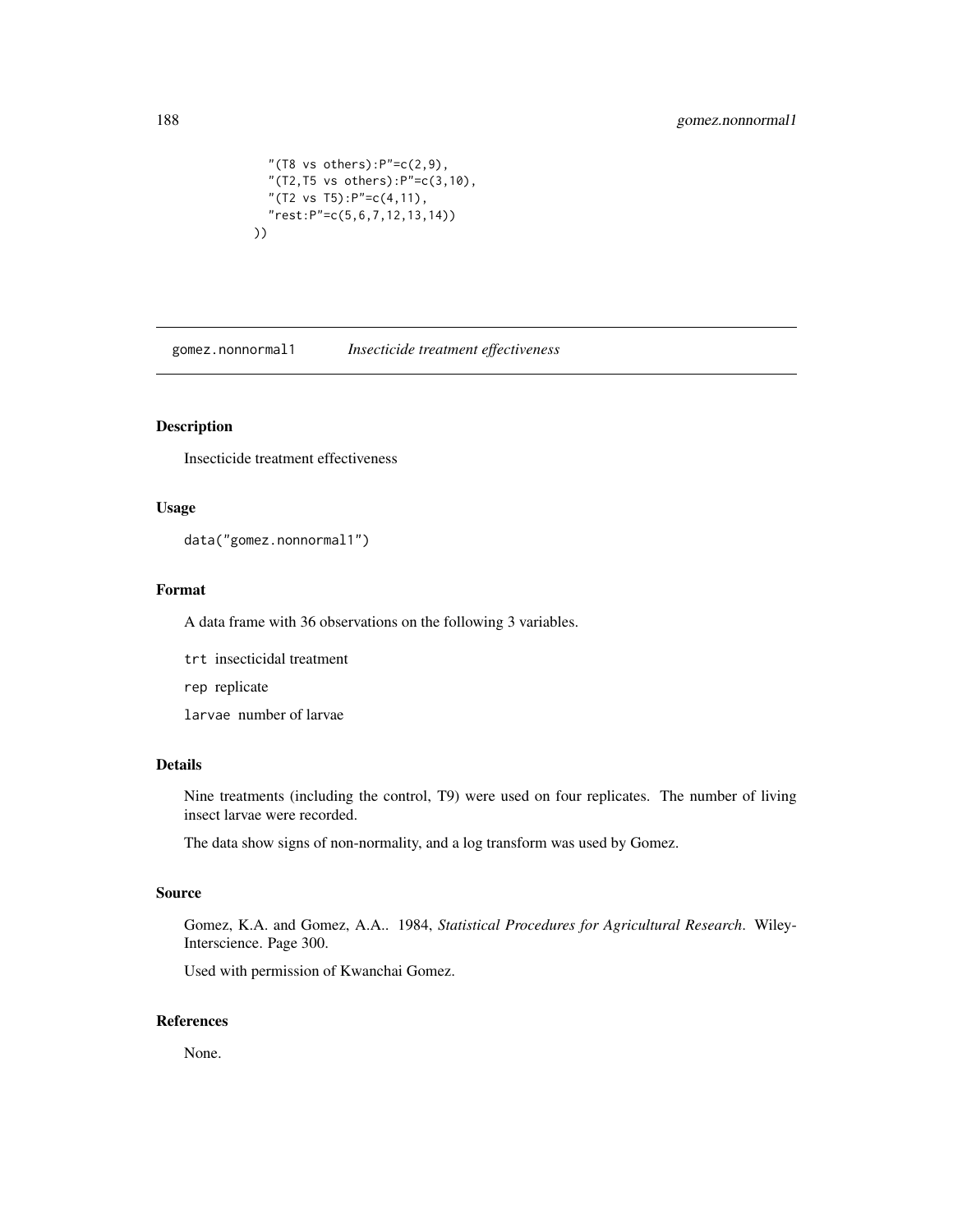# gomez.nonnormal2 189

## Examples

```
data(gomez.nonnormal1)
dat <- gomez.nonnormal1
# Gomez figure 7.3
## require(dplyr)
## dat2 <- dat %>% group_by(trt)
## dat2 <- summarize(dat2, mn=mean(larvae), rng=diff(range(larvae)))
## plot(rng ~ mn, data=dat2,
## xlab="mean number of larvae", ylab="range of number of larvae",
## main="gomez.nonnormal1")
# Because some of the original values are less than 10,
# the transform used is log10(x+1) instead of log10(x).
dat <- transform(dat, tlarvae=log10(larvae+1))
# QQ plots for raw/transformed data
if(require(reshape2) & require(lattice))
 qqmath( ~ value|variable, data=melt(dat),
        main="gomez.nonnormal1 - raw/transformed QQ plot",
        scales=list(relation="free"))
# Gomez table 7.16
m1 <- lm(tlarvae \sim rep + trt, data=dat)
anova(m1)
## Response: tlarvae
## Df Sum Sq Mean Sq F value Pr(>F)
## rep 3 0.9567 0.31889 3.6511 0.0267223 *
## trt 8 3.9823 0.49779 5.6995 0.0004092 ***
## Residuals 24 2.0961 0.08734
```
gomez.nonnormal2 *RCB trial of rice measuring white heads*

# Description

RCB trial of rice measuring white heads

## Usage

```
data("gomez.nonnormal2")
```
## Format

A data frame with 42 observations on the following 3 variables.

gen genotype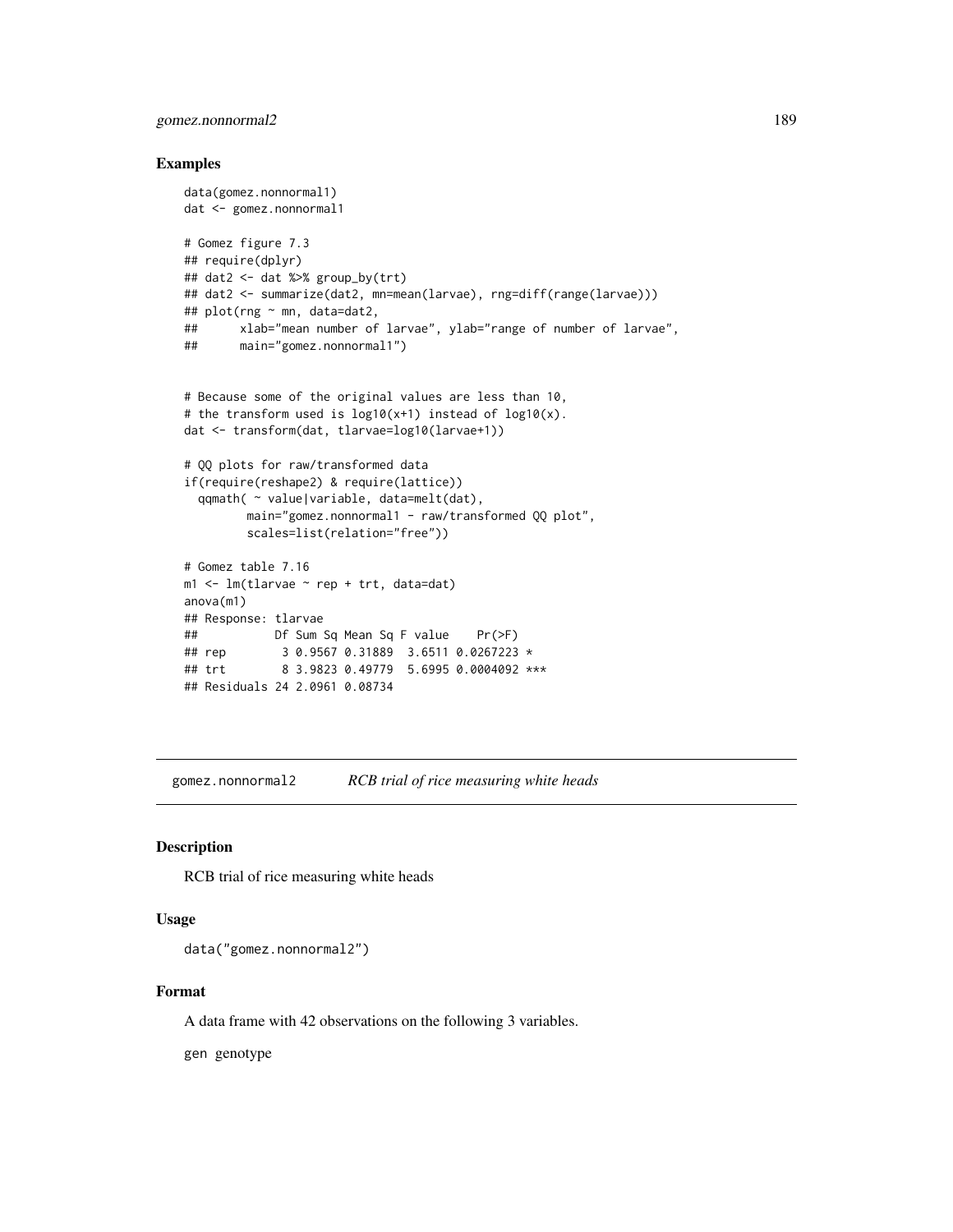rep replicate

white percentage of white heads

# Details

The data are the percent of white heads from a rice variety trial of 14 varieties with 3 reps. Because many of the values are less than 10, the suggested data transformation is sqrt $(x+.5)$ .

## Source

Gomez, K.A. and Gomez, A.A.. 1984, *Statistical Procedures for Agricultural Research*. Wiley-Interscience. Page 300.

Used with permission of Kwanchai Gomez.

#### References

None.

## Examples

```
data(gomez.nonnormal2)
dat <- gomez.nonnormal2
# Gomez suggested sqrt transform
dat <- transform(dat, twhite = sqrt(white+.5))
# QQ plots for raw/transformed data
if(require(reshape2) & require(lattice))
 qqmath( ~ value|variable, data=melt(dat),
        main="gomez.nonnormal2 - raw/transformed QQ plot",
        scales=list(relation="free"))
# Gomez anova table 7.21
m1 < -1m(twhite - rep + gen, data=dat)anova(m1)
## Response: twhite2
## Df Sum Sq Mean Sq F value Pr(>F)
## rep 2 2.401 1.2004 1.9137 0.1678
## gen 13 48.011 3.6931 5.8877 6.366e-05 ***
## Residuals 26 16.309 0.6273
```
gomez.nonnormal3 *RCB of 12 rice varieties with leafhopper survival*

## Description

RCB of 12 rice varieties with leafhopper survival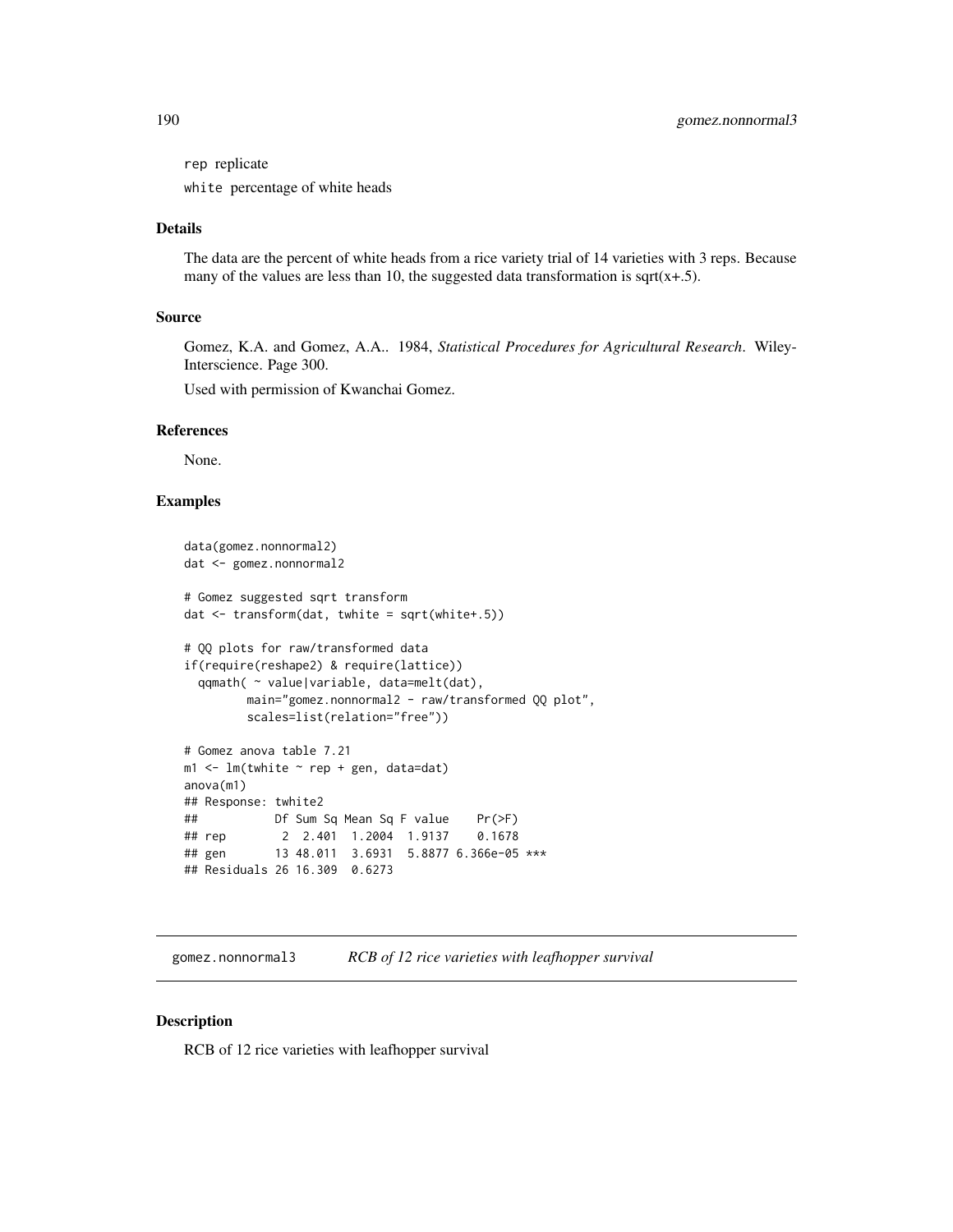## gomez.nonnormal3 191

#### Usage

data("gomez.nonnormal3")

#### Format

A data frame with 36 observations on the following 3 variables.

gen genotype/variety of rice

rep replicate

hoppers percentage of surviving leafhoppers

#### Details

For each rice variety, 75 leafhoppers were caged and the percentage of surviving insects was determined.

Gomez suggest replacing 0 values by  $1/(4*75)$  and replacing 100 by  $1-1/(4*75)$  where 75 is the number of insects.

In effect, this means, for example, that (1/4)th of an insect survived.

Because the data are percents, Gomez suggested using the arcsin transformation.

# Source

Gomez, K.A. and Gomez, A.A.. 1984, *Statistical Procedures for Agricultural Research*. Wiley-Interscience. Page 307.

Used with permission of Kwanchai Gomez.

#### References

None.

```
data(gomez.nonnormal3)
dat <- gomez.nonnormal3
```

```
# First, replace 0, 100 values
dat$thoppers <- dat$hoppers
dat <- transform(dat, thoppers=ifelse(thoppers==0, 1/(4*75), thoppers))
dat <- transform(dat, thoppers=ifelse(thoppers==100, 100-1/(4*75), thoppers))
# Arcsin transformation of percentage p converted to degrees
# is arcsin(sqrt(p))/(pi/2)*90
dat <- transform(dat, thoppers=asin(sqrt(thoppers/100))/(pi/2)*90)
# QQ plots for raw/transformed data
if(require(reshape2) & require(lattice))
```

```
qqmath( ~ value|variable, data=melt(dat),
      main="gomez.nonnormal3 - raw/transformed QQ plot",
      scales=list(relation="free"))
```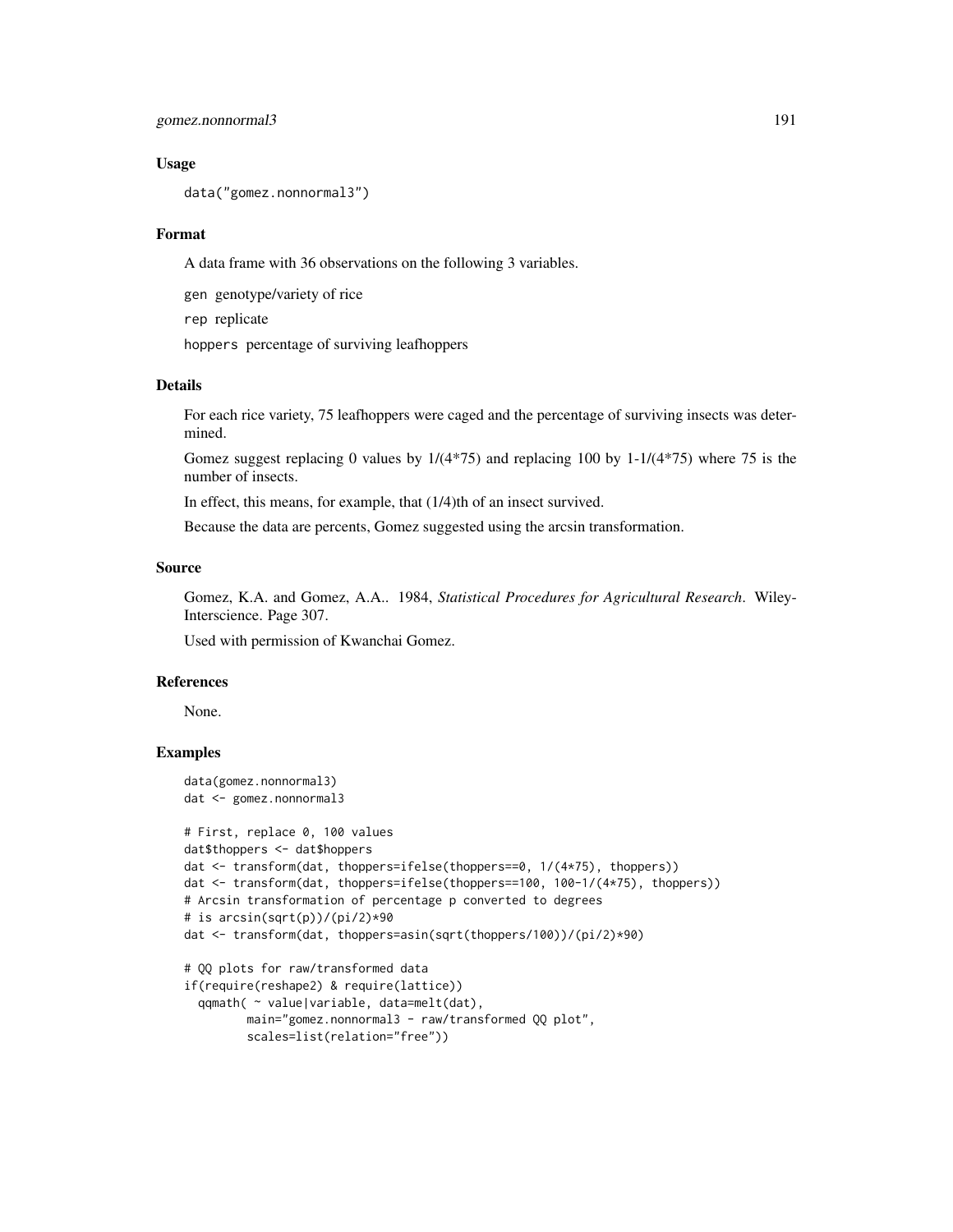```
m1 \leq -\ln(\text{thoppers} \sim \text{gen}, \text{data=dat})anova(m1) # Match Gomez table 7.25
## Response: thoppers
## Df Sum Sq Mean Sq F value Pr(>F)
## gen 11 16838.7 1530.79 16.502 1.316e-08 ***
## Residuals 24 2226.4 92.77
```
gomez.rice.uniformity *Uniformity trial of rice*

#### Description

Uniformity trial of rice in Philippines.

## Format

A data frame with 648 observations on the following 3 variables.

row row

col column

yield grain yield, grams/m^2

#### Details

An area 20 meters by 38 meters was planted to rice variety IR8. At harvest, a 1-meter border was removed around the field and discarded. Each square meter (1 meter by 1 meter) was harvested and weighed.

Field width: 18 plots  $x 1 m = 18 m$ 

Field length:  $38$  plots x 1 m =  $38$  m

#### Source

Gomez, K.A. and Gomez, A.A.. 1984, *Statistical Procedures for Agricultural Research*. Wiley-Interscience. Page 481.

Used with permission of Kwanchai Gomez.

```
data(gomez.rice.uniformity)
dat <- gomez.rice.uniformity
if(require(desplot)){
 # Raw data plot
 desplot(yield ~ col*row, data=dat,
         aspect=38/18, # true aspect
         main="gomez.rice.uniformity")
```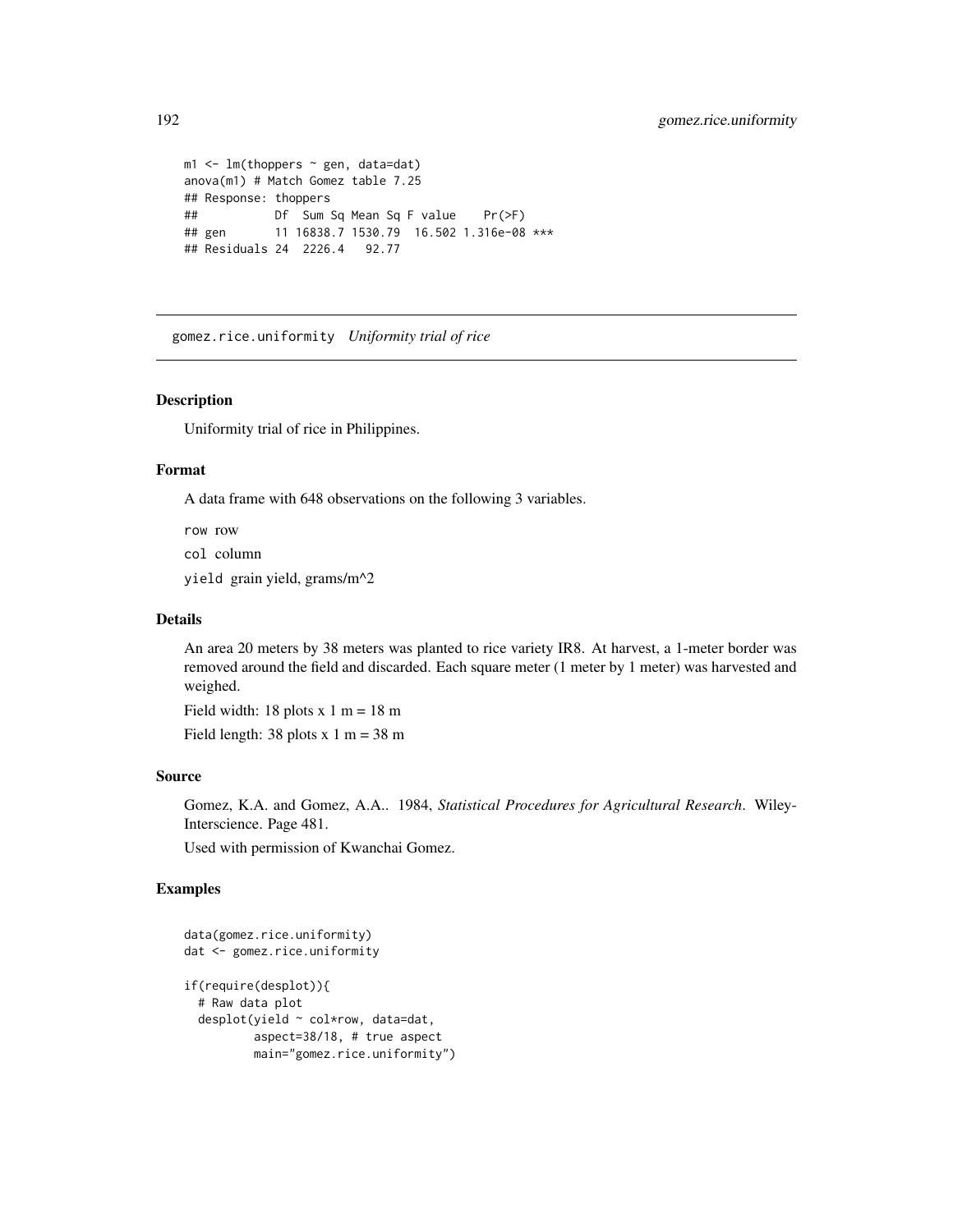```
}
if(require(desplot) & require(reshape2)){
 # 3x3 moving average. Gomez figure 12.1
 dmat <- melt(dat, id.var=c('col','row'))
 dmat <- acast(dmat, row~col)
 m0 <- dmat
 cx < -2:17rx <- 2:35
 dmat3 <- (m0[rx+1,cx+1]+m0[rx+1,cx]+m0[rx+1,cx-1]+
             m0[rx,cx+1]+m0[rx,cx]+m0[rx,cx-1]+
             m0[rx-1,cx+1]+m0[rx-1,cx]+m0[rx-1,cx-1])/9
 dat3 <- melt(dmat3)
 desplot(value~Var2*Var1, dat3,
          aspect=38/18,
          at=c(576,637,695,753,811,870,927),
         main="gomez.rice.uniformity smoothed")
}
if(require(agricolae)){
    # Gomez table 12.4
 tab <- index.smith(dmat,
                     main="gomez.rice.uniformity",
                     col="red")$uniformity
 tab <- data.frame(tab)
 ## # Gomez figure 12.2
 ## op <- par(mar=c(5,4,4,4)+.1)
 ## m1 <- nls(Vx ~ 9041/Size^b, data=tab, start=list(b=1))
 ## plot(Vx ~ Size, tab, xlab="Plot size, m^2")
 ## lines(fitted(m1) ~ tab$Size, col='red')
 ## axis(4, at=tab$Vx, labels=tab$CV)
 ## mtext("CV", 4, line=2)
 ## par(op)
}
```
gomez.seedrate *Rice yield at six different densities*

# Description

Rice yield at six different densities

## Format

A data frame with 24 observations on the following 3 variables.

rate kg seeds per hectare

rep rep (block), four levels

yield yield, kg/ha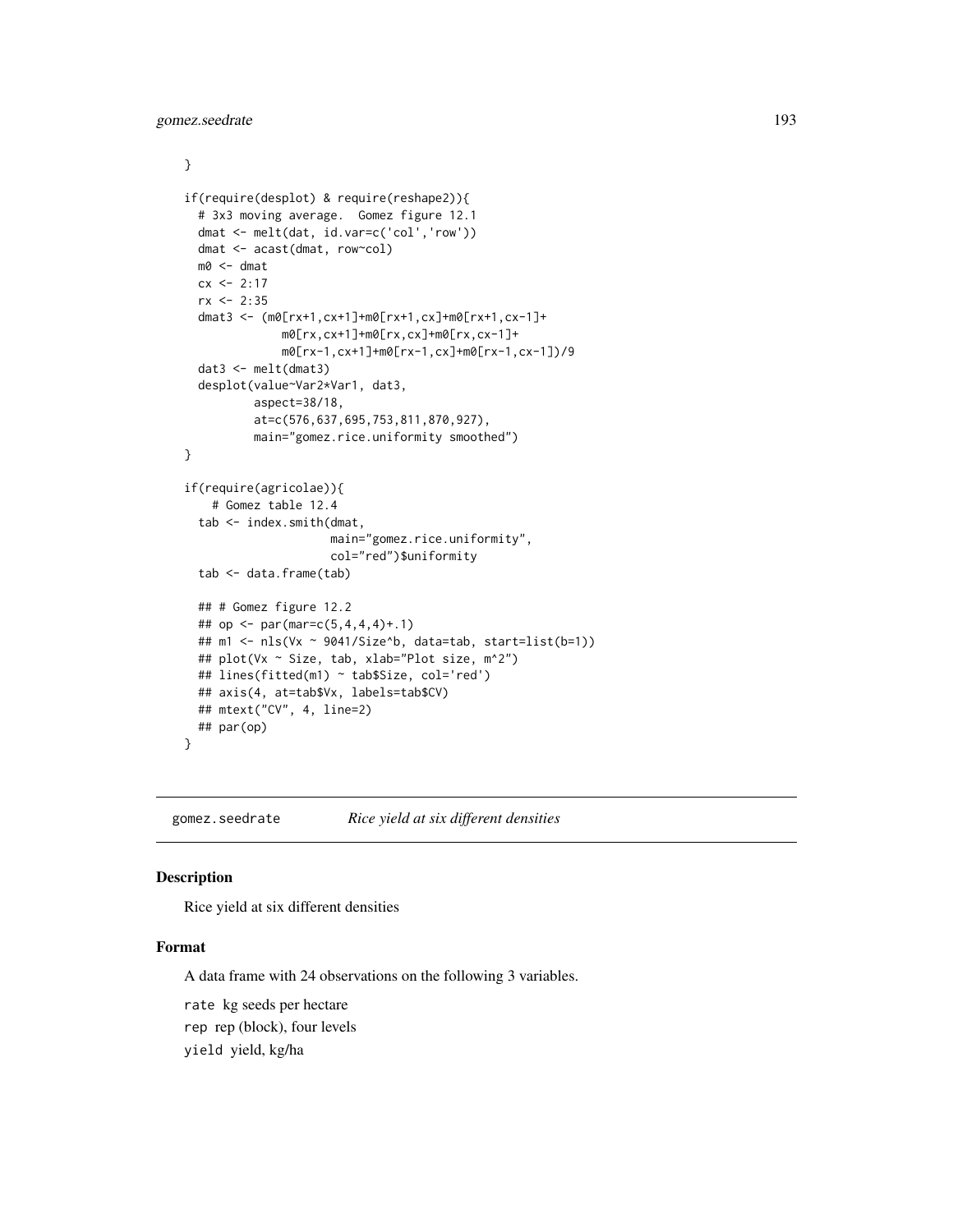## Details

Rice yield at six different densities in an RCB design.

#### Source

Gomez, K.A. and Gomez, A.A. 1984, *Statistical Procedures for Agricultural Research*. Wiley-Interscience. Page 26.

Used with permission of Kwanchai Gomez.

# Examples

```
data(gomez.seedrate)
dat <- gomez.seedrate
require(lattice)
xyplot(yield ~ rate, data=dat, group=rep, type='b',
       main="gomez.seedrate", auto.key=list(columns=4))
# Quadratic response. Use raw polynomials so we can compute optimum
m1 \leq Im(yield \sim rep + poly(rate, 2, raw=True), dat)-coef(m1)[5]/(2*coef(m1)[6]) # Optimum is at 29
# Plot the model predictions
if(require(latticeExtra)){
newdat <- expand.grid(rep=levels(dat$rep), rate=seq(25,150))
newdat$pred <- predict(m1, newdat)
p1 <- aggregate(pred ~ rate, newdat, mean) # average reps
 xyplot(yield ~ rate, data=dat, group=rep, type='b',
        main="gomez.seedrate (with model predictions)", auto.key=list(columns=4)) +
    xyplot(pred ~ rate, p1, type='l', col='black', lwd=2)
}
```
gomez.splitplot.subsample

*Height of rice in a split-plot experiment with subsamples*

# **Description**

Height of rice in a split-plot experiment with subsamples

#### Format

A data frame with 186 observations on the following 5 variables.

time time factor, T1-T4

manage management, M1-M6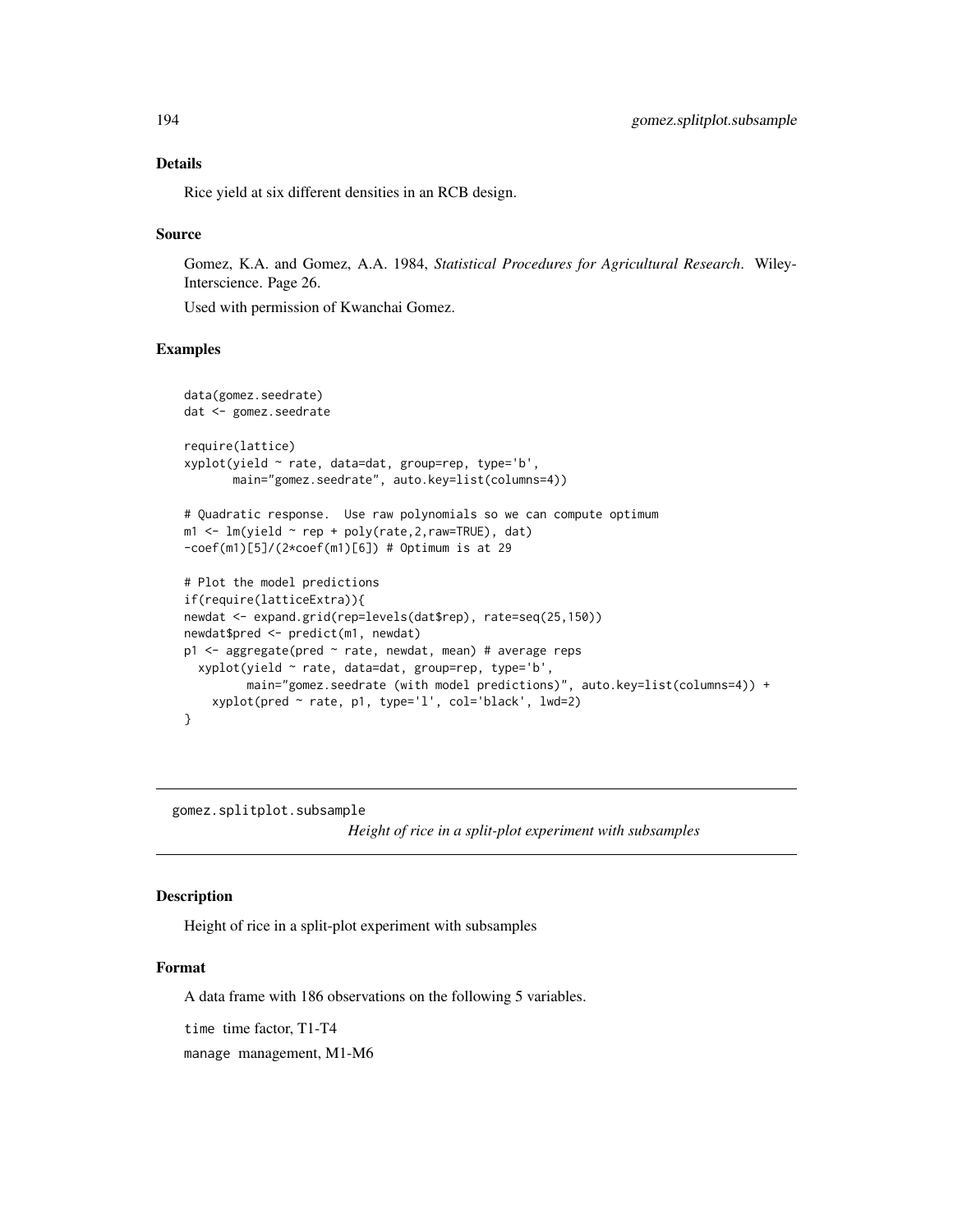rep rep/block, R1-R3 sample subsample, S1-S2 height plant height (cm)

# Details

A split-plot experiment in three blocks. Whole-plot is 'management', sub-plot is 'time' of application, with two subsamples. The data are the heights, measured on two single-hill sampling units in each plot.

#### Source

Gomez, K.A. and Gomez, A.A.. 1984, *Statistical Procedures for Agricultural Research*. Wiley-Interscience. Page 481.

Used with permission of Kwanchai Gomez.

```
data(gomez.splitplot.subsample)
dat <- gomez.splitplot.subsample
if(require(HH)){
 interaction2wt(height ~ rep + time + manage, data=dat,x.between=0, y.between=0,
                main="gomez.splitplot.subsample - plant height")
}
# Management totals, Gomez table 6.8
tapply(dat$height, dat$manage, sum)
# Gomez table 6.11 analysis of variance
m1 <- aov(height \sim rep + manage + time + manage:time +
         Error(rep/manage/time), data=dat)
summary(m1)
## Error: rep
## Df Sum Sq Mean Sq
## rep 2 2632 1316
## Error: rep:manage
## Df Sum Sq Mean Sq F value Pr(>F)
## manage 7 1482 211.77 2.239 0.0944 .
## Residuals 14 1324 94.59
## ---
## Signif. codes: 0 '***' 0.001 '**' 0.01 '*' 0.05 '.' 0.1 ' ' 1
## Error: rep:manage:time
## Df Sum Sq Mean Sq F value Pr(>F)
## time 3 820.8 273.61 7.945 0.000211 ***
## manage:time 21 475.3 22.63 0.657 0.851793
## Residuals 48 1653.1 34.44
## ---
```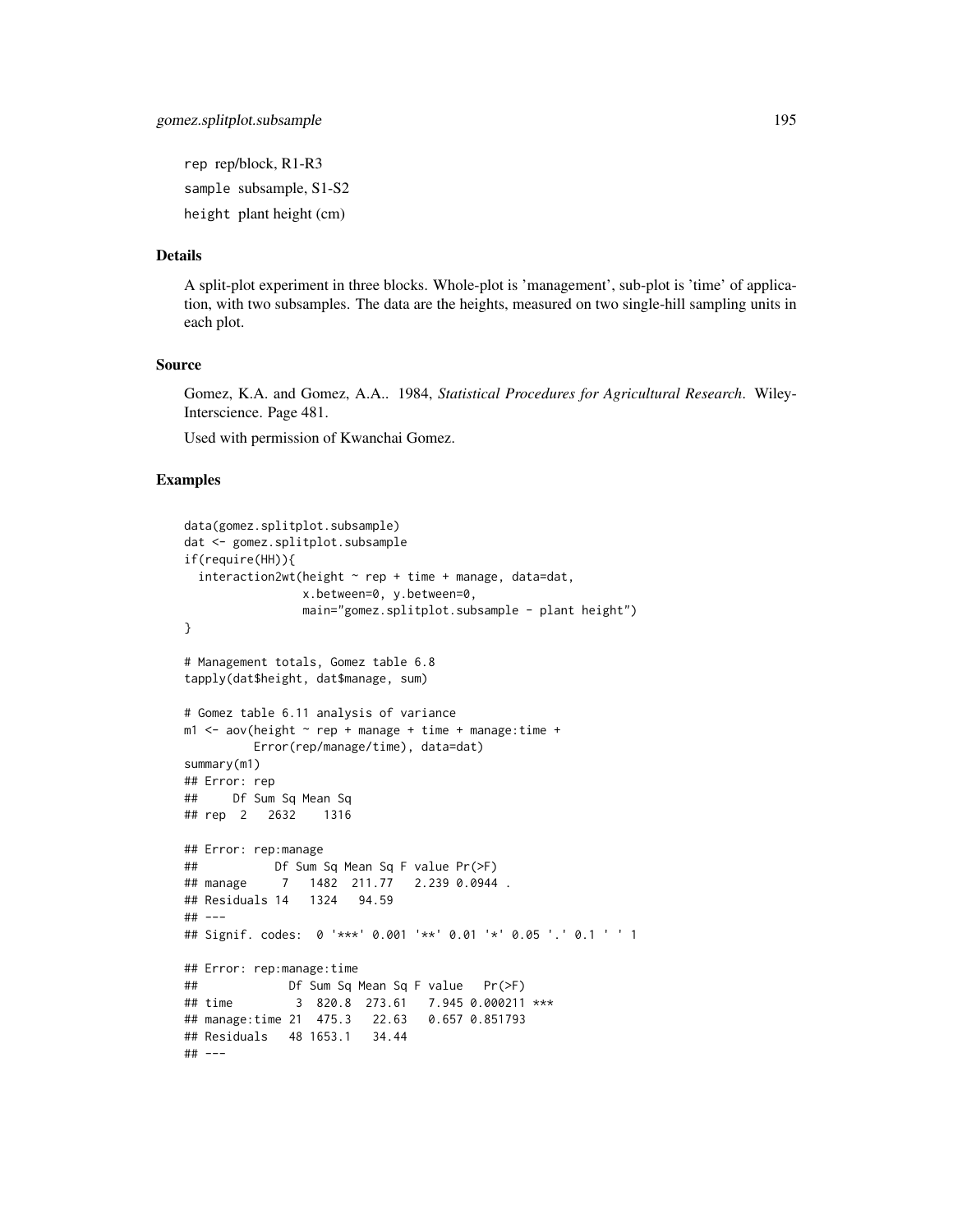```
## Signif. codes: 0 '***' 0.001 '**' 0.01 '*' 0.05 '.' 0.1 ' ' 1
## Error: Within
## Df Sum Sq Mean Sq F value Pr(>F)
## Residuals 96 167.4 1.744
```
gomez.splitsplit *Rice split-split plot experiment*

## Description

Grain yield of three varieties of rice grown in a split-split plot arrangement with 3 reps, nitrogen level as the main plot, management practice as the sub-plot, and rice variety as the sub-sub plot.

## Format

A data frame with 135 observations on the following 7 variables.

rep block, 3 levels nitro nitrogen fertilizer, in kilograms/hectare management plot management gen genotype/variety of rice yield yield col column position in the field row row position in the field

# Source

Gomez, K.A. and Gomez, A.A.. 1984, *Statistical Procedures for Agricultural Research*. Wiley-Interscience. Page 143.

Used with permission of Kwanchai Gomez.

```
data(gomez.splitsplit)
dat <- gomez.splitsplit
dat$nf <- factor(dat$nitro)
if(require(desplot)){
  desplot(nf ~ col*row, dat,
          # aspect unknown
         out1=rep, col=management, num=gen, cex=1,
         main="gomez.splitsplit")
  desplot(yield ~ col*row, dat,
         # aspect unknown
```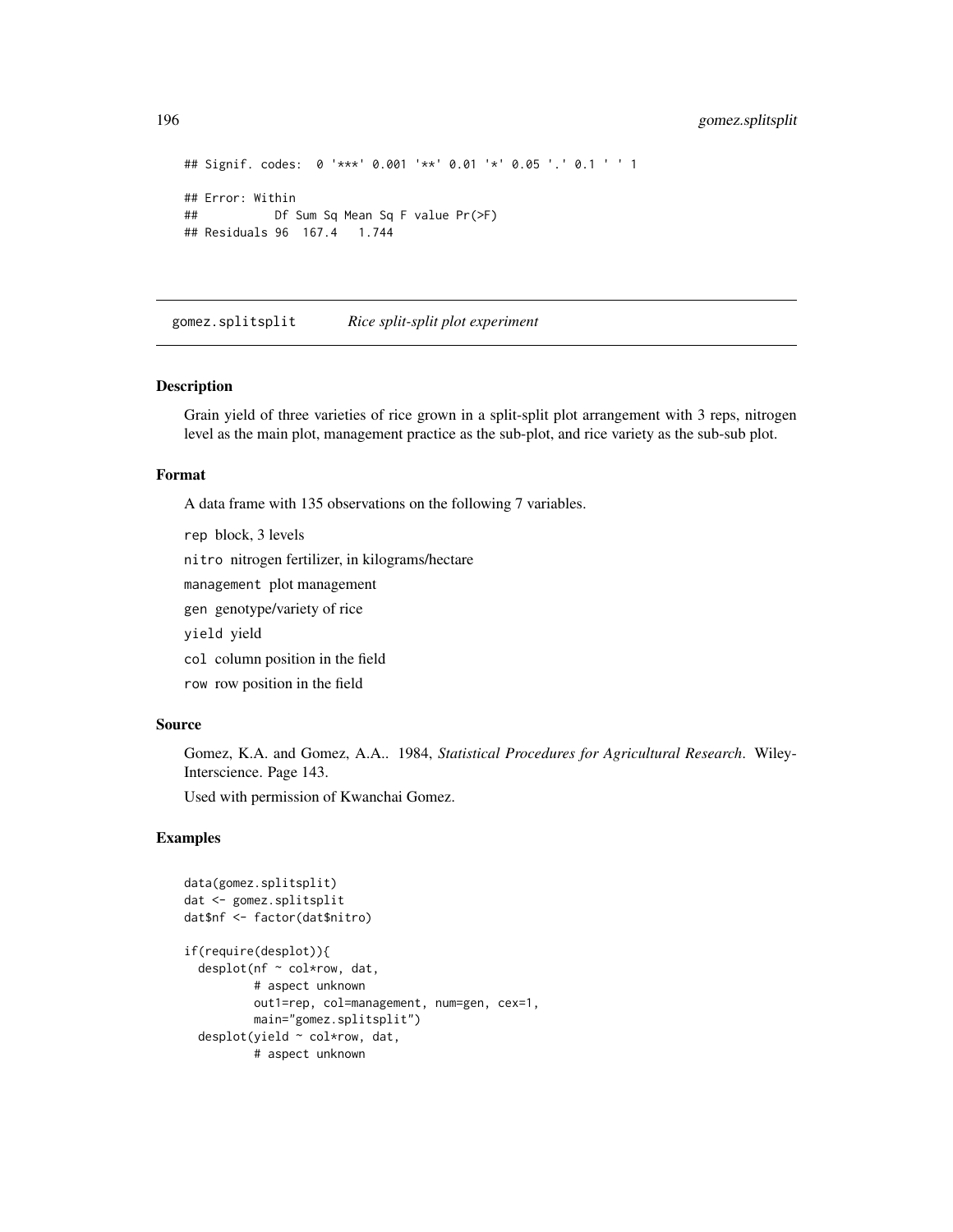# gomez.stripplot 197

```
out1=rep, main="gomez.splitsplit")
}
if(require(HH)){
position(dat$nf) <- c(0,50,80,110,140)
interaction2wt(yield~rep+nf+management+gen, data=dat,
              main="gomez.splitsplit",
              x.between=0, y.between=0,
              relation=list(x="free", y="same"),
              rot=c(90,0), xlab="",
              par.strip.text.input=list(cex=.7))
}
# AOV. Gomez page 144-153
m0 <- aov(yield~ nf * management * gen + Error(rep/nf/management),
        data=dat)
summary(m0) # Similar to Gomez, p. 153.
```
gomez.stripplot *Rice strip-plot experiment*

## Description

A strip-plot experiment with three reps, variety as the horizontal strip and nitrogen fertilizer as the vertical strip.

#### Format

yield Grain yield in kg/ha

rep Rep

- nitro Nitrogen fertilizer in kg/ha
- gen Rice variety
- col column
- row row

## Details

Note, this is a subset of the the 'gomez.stripsplitplot' data.

# Source

Gomez, K.A. and Gomez, A.A.. 1984, *Statistical Procedures for Agricultural Research*. Wiley-Interscience. Page 110.

Used with permission of Kwanchai Gomez.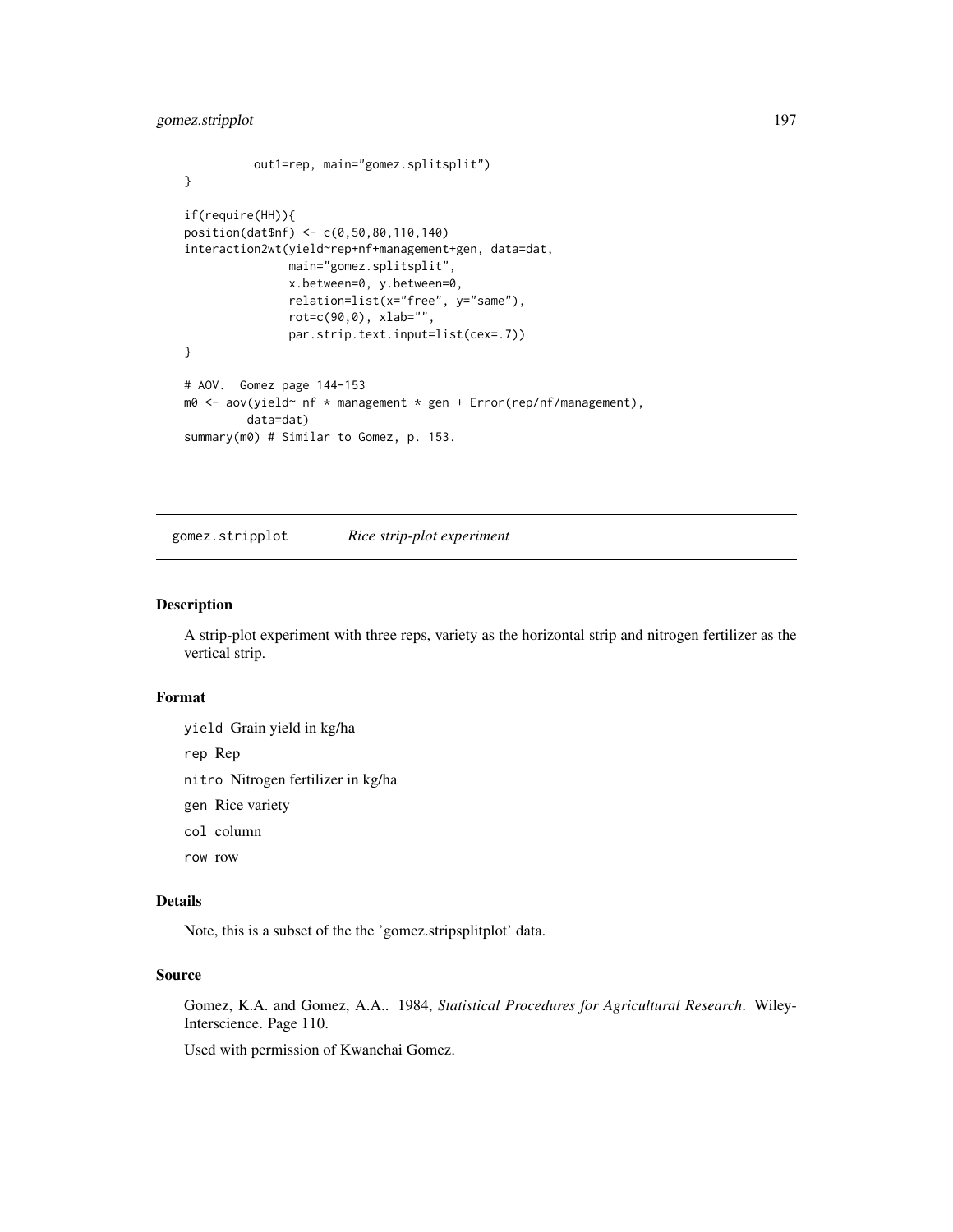### References

Jan Gertheiss (2014). ANOVA for Factors With Ordered Levels. *J Agric Biological Environmental Stat*, 19, 258-277.

```
data(gomez.stripplot)
dat <- gomez.stripplot
# Gomez figure 3.7
if(require(desplot)){
 desplot(gen ~ col*row, data=dat,
         # aspect unknown
         out1=rep, out2=nitro, num=nitro, cex=1,
         main="gomez.stripplot")
}
# Gertheiss figure 1
# library(lattice)
# dotplot(factor(nitro) ~ yield|gen, data=dat)
# Gomez table 3.12
tapply(dat$yield, dat$rep, sum)
tapply(dat$yield, dat$gen, sum)
tapply(dat$yield, dat$nitro, sum)
# Gomez table 3.15. Anova table for strip-plot
dat <- transform(dat, nf=factor(nitro))
m1 <- aov(yield ~ gen * nf + Error(rep + rep:gen + rep:nf), data=dat)
summary(m1)
## Error: rep
## Df Sum Sq Mean Sq F value Pr(>F)
## Residuals 2 9220962 4610481
## Error: rep:gen
## Df Sum Sq Mean Sq F value Pr(>F)
## gen 5 57100201 11420040 7.653 0.00337 **
## Residuals 10 14922619 1492262
## ---
## Signif. codes: 0 '***' 0.001 '**' 0.01 '*' 0.05 '.' 0.1 ' ' 1
## Error: rep:nf
## Df Sum Sq Mean Sq F value Pr(>F)
## nf 2 50676061 25338031 34.07 0.00307 **
## Residuals 4 2974908 743727
## ---
## Signif. codes: 0 '***' 0.001 '**' 0.01 '*' 0.05 '.' 0.1 ' ' 1
## Error: Within
## Df Sum Sq Mean Sq F value Pr(>F)
## gen:nf 10 23877979 2387798 5.801 0.000427 ***
```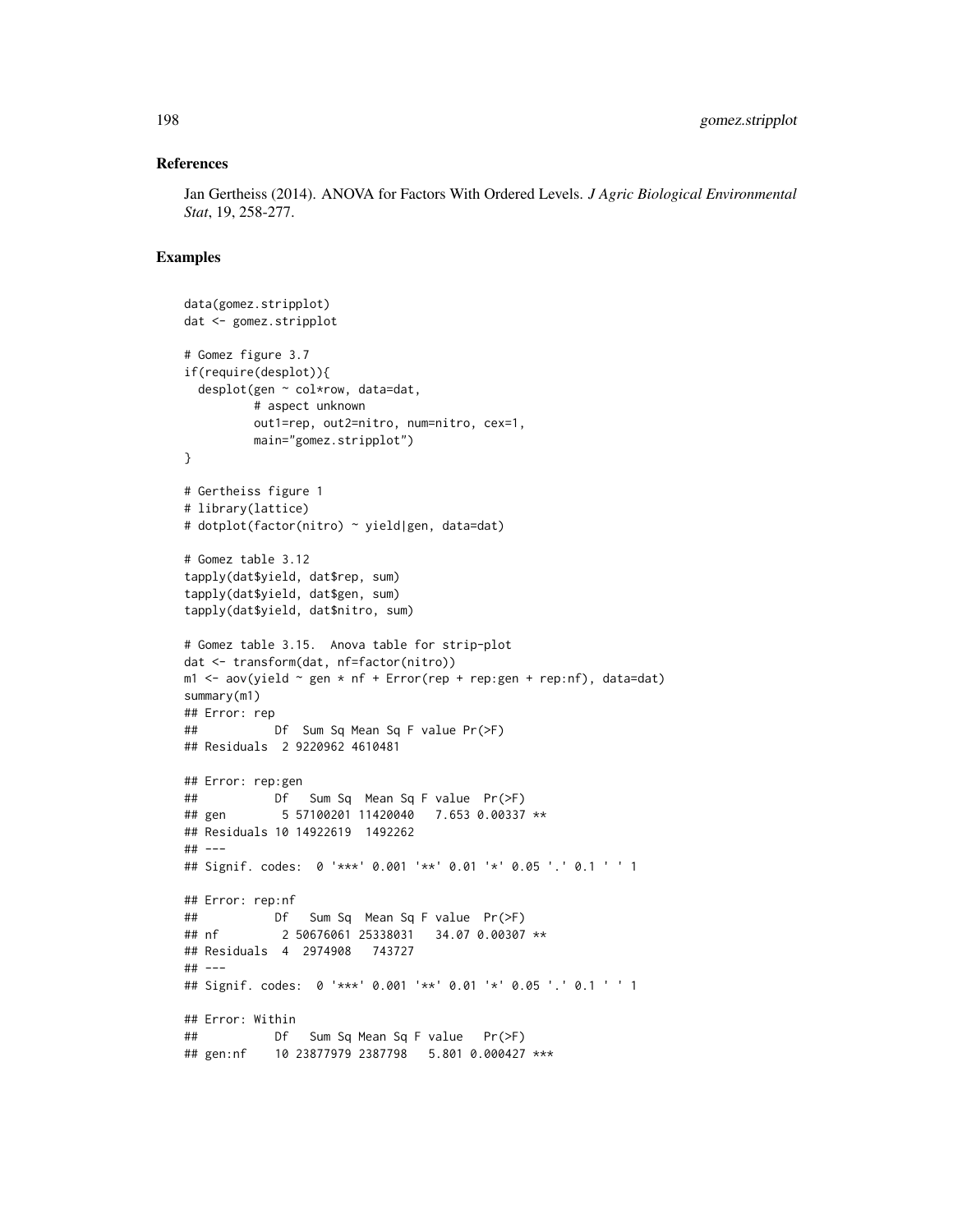```
## Residuals 20 8232917 411646
# More compact view
## library(agricolae)
## with(dat, strip.plot(rep, nf, gen, yield))
## Analysis of Variance Table
## Response: yield
## Df Sum Sq Mean Sq F value Pr(>F)
## rep 2 9220962 4610481 11.2001 0.0005453 ***
## nf 2 50676061 25338031 34.0690 0.0030746 **
## Ea 4 2974908 743727 1.8067 0.1671590
## gen 5 57100201 11420040 7.6528 0.0033722 **
## Eb 10 14922619 1492262 3.6251 0.0068604 **
## gen:nf 10 23877979 2387798 5.8006 0.0004271 ***
## Ec 20 8232917 411646
# Mixed-model version
## library(lme4)
## m3 <- lmer(yield ~ gen * nf + (1|rep) + (1|rep:nf) + (1|rep:gen), data=dat)
## anova(m3)
## Analysis of Variance Table
## Df Sum Sq Mean Sq F value
## gen 5 15751300 3150260 7.6528
## nf 2 28048730 14024365 34.0690
## gen:nf 10 23877979 2387798 5.8006
```
gomez.stripsplitplot *Rice strip-split-plot experiment*

## Description

A strip-split-plot experiment with three reps, genotype as the horizontal strip, nitrogen fertilizer as the vertical strip, and planting method as the subplot factor.

#### Format

yield grain yield in kg/ha planting planting factor, P1=broadcast, P2=transplanted rep rep, 3 levels nitro nitrogen fertilizer, kg/ha gen genotype, G1 to G6 col column row row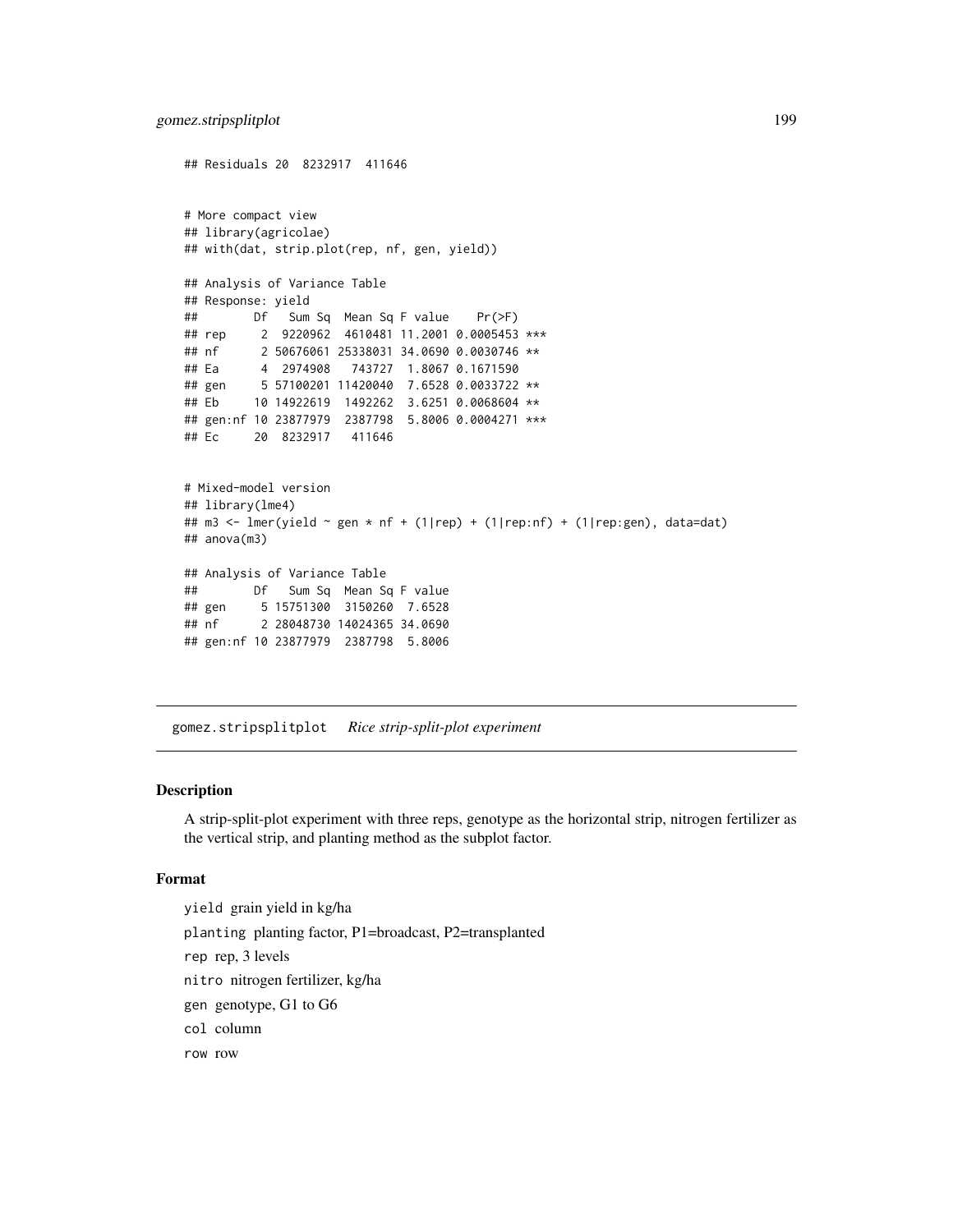# Details

Note, this is a superset of the the 'gomez.stripplot' data.

#### Source

Gomez, K.A. and Gomez, A.A.. 1984, *Statistical Procedures for Agricultural Research*. Wiley-Interscience. Page 155.

Used with permission of Kwanchai Gomez.

## Examples

```
data(gomez.stripsplitplot)
dat <- gomez.stripsplitplot
# Layout
if(require(desplot)){
 desplot(gen ~ col*row, dat,
         out1=rep, col=nitro, text=planting, cex=1,
         main="gomez.stripsplitplot")
}
# Gomez table 4.19, ANOVA of strip-split-plot design
dat <- transform(dat, nf=factor(nitro))
m1 <- aov(yield \sim nf * gen * planting +
          Error(rep + rep:nf + rep:gen + rep:nf:gen), data=dat)
summary(m1)
## Not run:
# There is a noticeable linear trend along the y coordinate which may be
# an artifact that blocking will remove, or may need to be modeled.
# Note the outside values in the high-nitro boxplot.
require("HH")
 interaction2wt(yield ~ nitro + gen + planning + row, dat,x.between=0, y.between=0,
                 x.relation="free")
```
## End(Not run)

gomez.wetdry *Rice yield in wet & dry seasons with nitrogen fertilizer treatments*

# Description

Rice yield in wet & dry seasons with nitrogen fertilizer treatments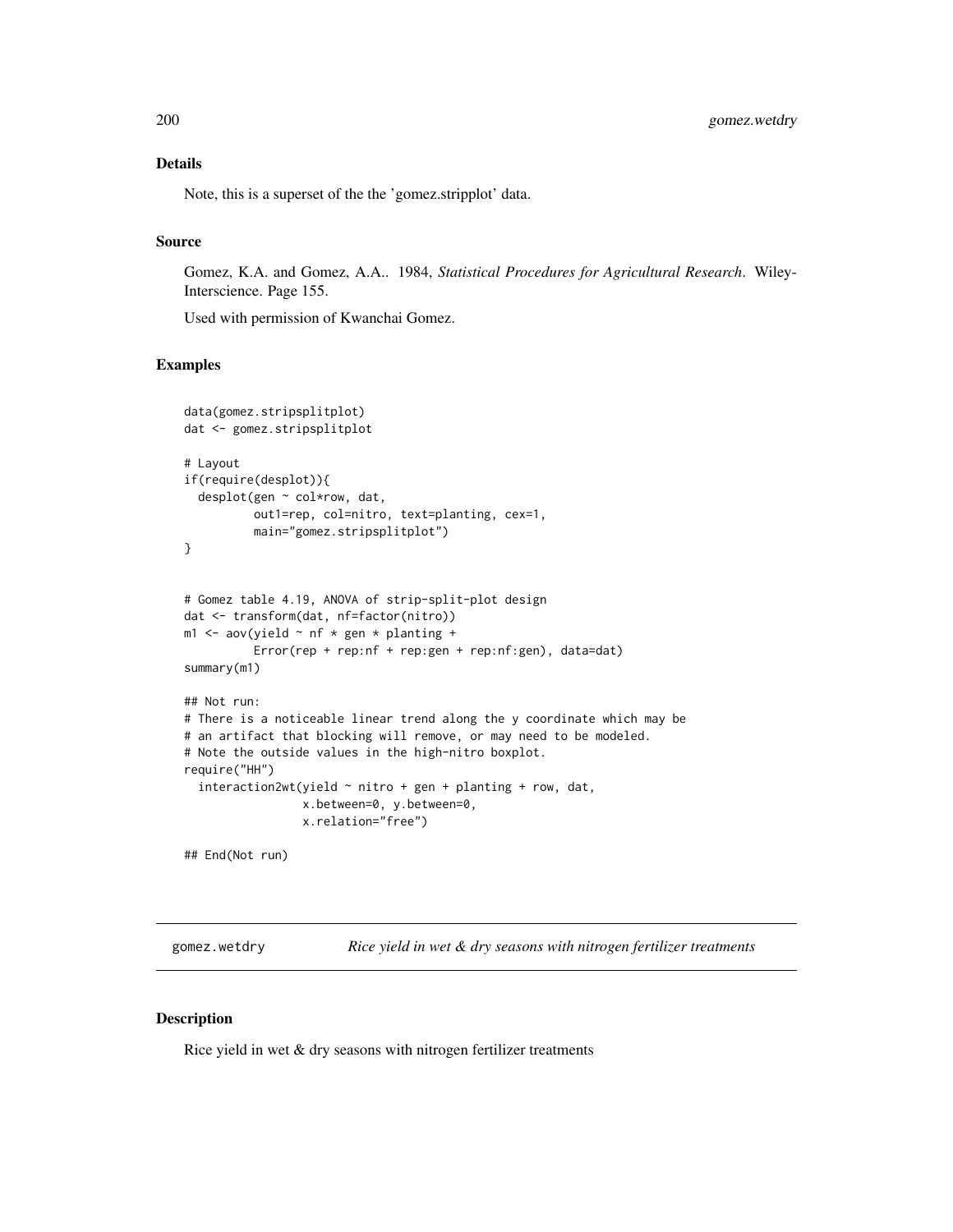gomez.wetdry 201

# Format

A data frame with 96 observations on the following 4 variables.

season season = wet/dry

nitrogen nitrogen fertilizer kg/ha

rep replicate

yield grain yield, t/ha

# Details

Five nitrogen fertilizer treatments were tested in 2 seasons using 3 reps.

# Source

Gomez, K.A. and Gomez, A.A.. 1984, *Statistical Procedures for Agricultural Research*. Wiley-Interscience. Page 318.

Used with permission of Kwanchai Gomez.

## References

Rong-Cai Yang, Patricia Juskiw. (2011). Analysis of covariance in agronomy and crop research. *Canadian Journal of Plant Science*, 91:621-641. http://doi.org/10.4141/cjps2010-032

```
data(gomez.wetdry)
dat <- gomez.wetdry
require(lattice)
foo1 <- xyplot(yield ~ nitrogen|season, data=dat,
               group=rep,type='l',auto.key=list(columns=3),
              ylab="yield in each season",
              main="gomez.wetdry raw data & model")
# Yang & Juskiw fit a quadratic model with linear and quadratic
# contrasts using non-equal intervals of nitrogen levels.
# This example below omits the tedious contrasts
if(require(latticeExtra) & require(lme4)){
 m1 <-lmer(yield ~ season*poly(nitrogen, 2) + (1|season:rep), data=dat)
 pdat <- expand.grid(season=c('dry','wet'),
                      nitrogen=seq(from=0,to=150,by=5))
 pdat$pred <- predict(m1, newdata=pdat, re.form= ~ 0)
 foo1 +
   xyplot(pred ~ nitrogen|season, data=pdat, type='l',lwd=2,col="black")
} else {
 foo1
}
```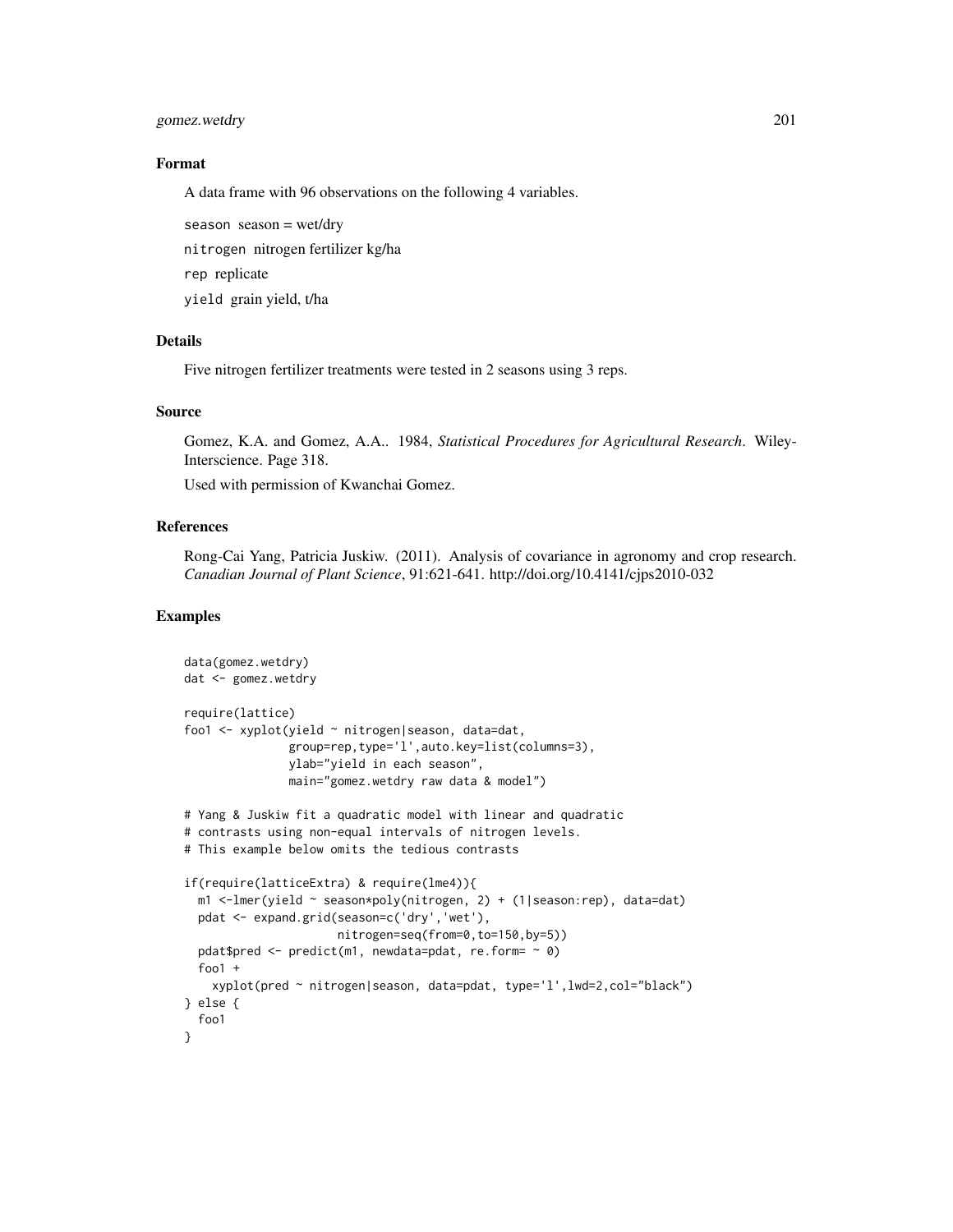```
# m2 <-lmer(yield ~ poly(nitrogen, 2) + (1|season:rep), data=dat)
# anova(m1,m2)
## m2: yield ~ poly(nitrogen, 2) + (1 | season:rep)
## m1: yield ~ season * poly(nitrogen, 2) + (1 | season:rep)
## Df AIC BIC logLik deviance Chisq Chi Df Pr(>Chisq)
## m2 5 86.418 93.424 -38.209 76.418
## m1 8 64.216 75.425 -24.108 48.216 28.202 3 3.295e-06 ***
```
gotway.hessianfly *Hessian fly damage to wheat varieties*

#### Description

Hessian fly damage to wheat varieties

## Format

block block factor, 4 levels

genotype factor, 16 wheat varieties

lat latitude, numeric

long longitude, numeric

y number of damaged plants

n number of total plants

#### Details

The response is binomial.

Each plot was square.

#### Source

C. A. Gotway and W. W. Stroup. A Generalized Linear Model Approach to Spatial Data Analysis and Prediction *Journal of Agricultural, Biological, and Environmental Statistics*, 2, 157-178.

http://doi.org/10.2307/1400401

# References

The GLIMMIX procedure. http://www.ats.ucla.edu/stat/SAS/glimmix.pdf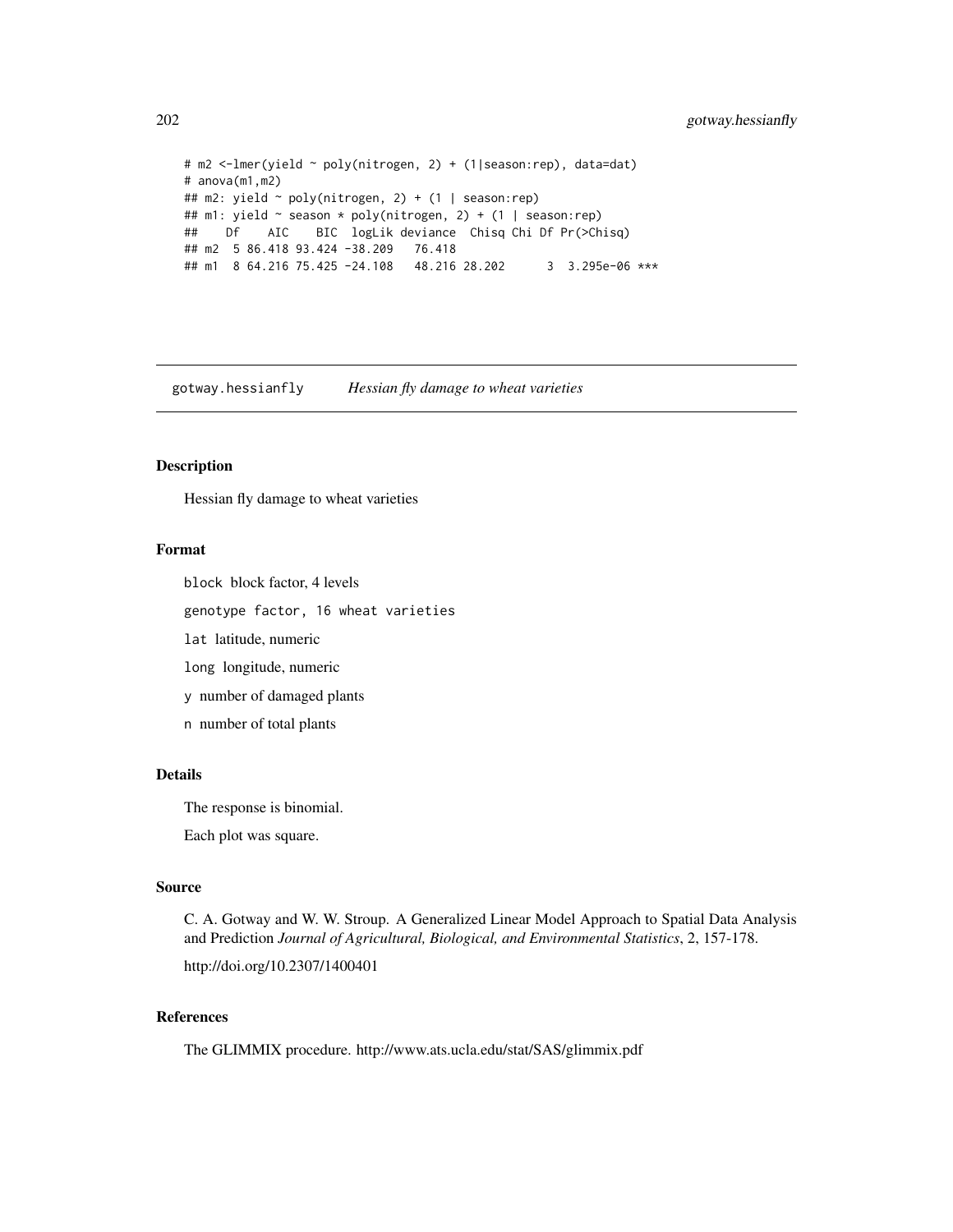# gotway.hessianfly 203

```
## FIXME Could the spaMM package be useful here...????
data(gotway.hessianfly)
dat <- gotway.hessianfly
dat$prop <- dat$y / dat$n
if(require(desplot)){
 desplot(prop~long*lat, dat,
         aspect=1, # true aspect
         out1=block, text=gen, cex=1, shorten='no',
         main="gotway.hessianfly")
}
# ----------------------------------------------------------------------------
# Block random. See Glimmix manual, output 1.18.
# Note: (Different parameterization)
## Not run:
 ## require(lme4)
 ## l2 <- glmer(cbind(y, n-y) ~ gen + (1|block), data=dat, family=binomial,
 ## control=glmerControl(check.nlev.gtr.1="ignore"))
 ## coef(l2)
## End(Not run)
# ----------------------------------------------------------------------------
## Not run:
 # asreml3
 require(asreml)
 a2 \leq -\text{asreml}(\text{prop} \leq \text{gen}, \text{data=dat}, \text{random=+block},family=asreml.binomial(),
               weights=n)
 coef(a2)
## End(Not run)
# ----------------------------------------------------------------------------
## Not run:
 ## require(asreml4)
 ## a2 <- asreml(prop ~ gen, data=dat, random=~block,
 ## family=asr_binomial(),
 ## weights=n)
 ## coef(a2)
## End(Not run)
```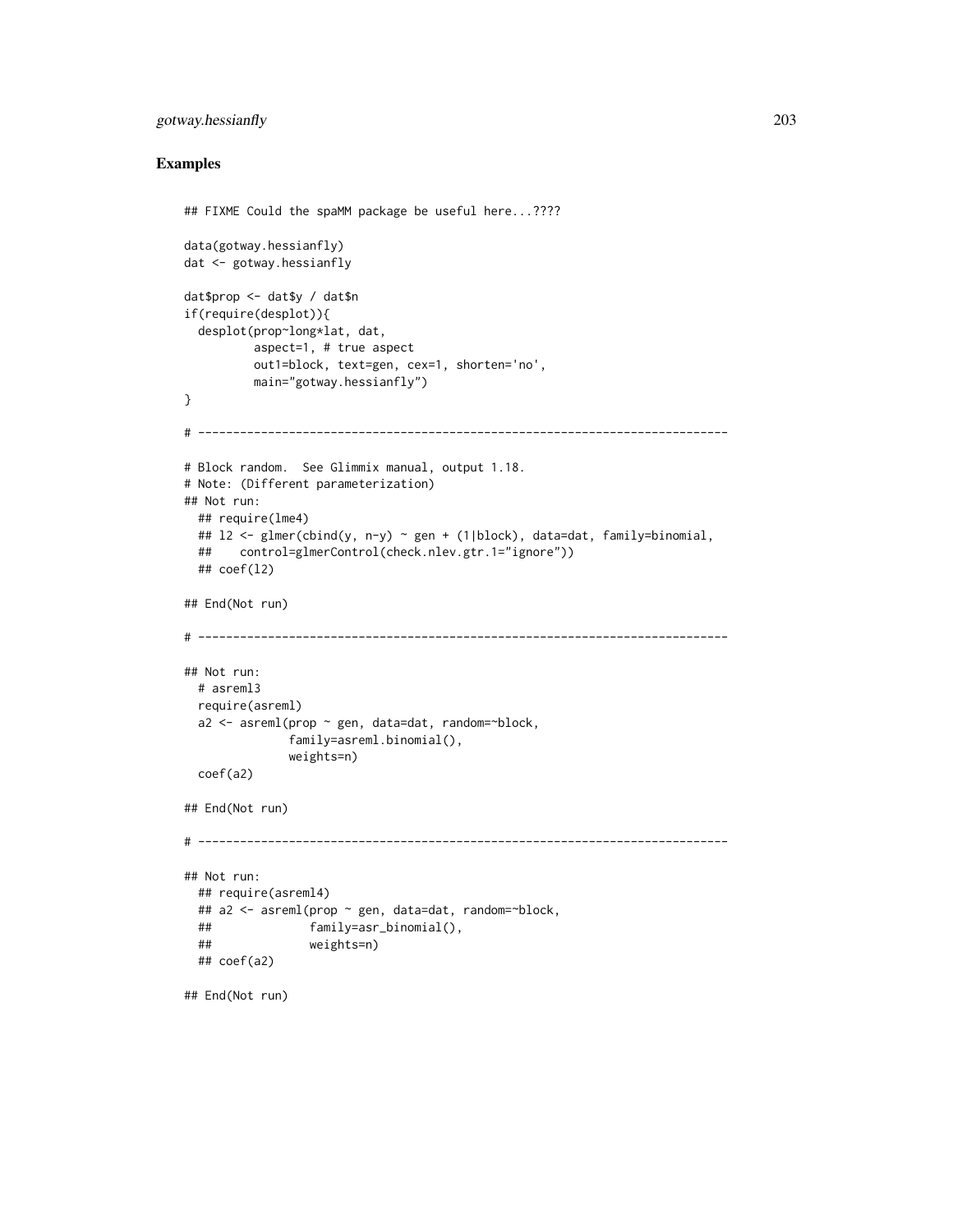goulden.barley.uniformity

*Uniformity trial of barley*

# Description

Uniformity trial of barley

# Format

A data frame with 400 observations on the following 3 variables.

row row col column yield yield, grams per plot

# Details

Yield in grams for 400 square-yard barley plots. Field length: 20 plots  $x 1 yd = 20 yd$ Field width: 20 plots  $x 1 yd = 20 yd$ 

# Source

C. H. Goulden, (1939). *Methods of statistical analysis*, 1st ed. Page 18. https://archive.org/stream/methodsofstatist031744mbp

#### References

Erwin LeClerg, Warren Leonard, Andrew Clark (1962). *Field Plot Technique*, 2nd ed. Page 27. Alternatively, page 39 in 1939 edition: https://archive.org/stream/fieldplottechniq00leon

```
data(goulden.barley.uniformity)
dat <- goulden.barley.uniformity
```

```
if(require(desplot)){
 desplot(yield ~ col*row, data=dat,
         aspect=20/20, # true aspect
         main="goulden.barley.uniformity")
}
```

```
# See LeClerg, Leonard, Clark
hist(dat$yield, main="goulden.barley.uniformity",
     breaks=c(21,40,59,78,97,116,135,154,173,192,211,230,249)+.5)
```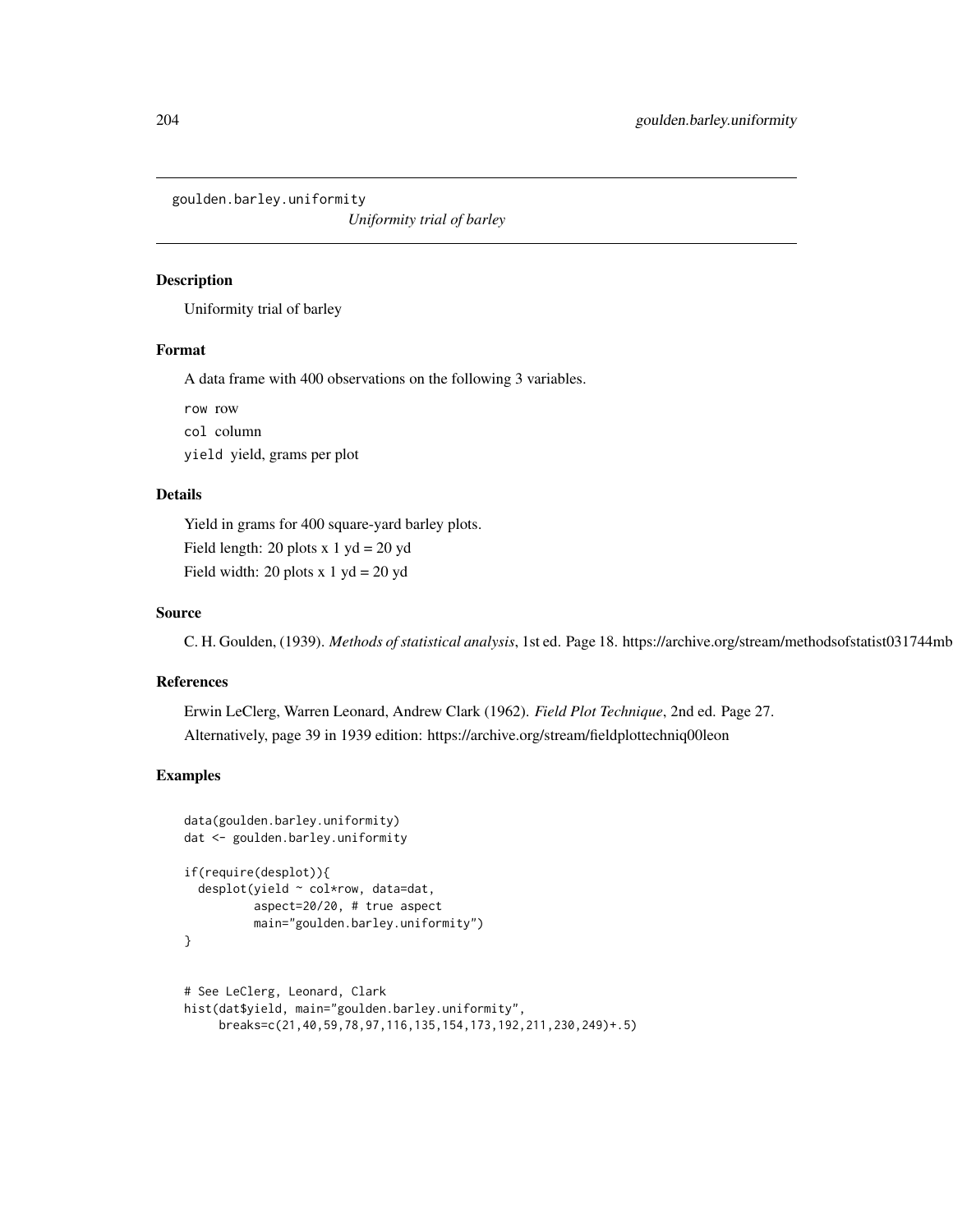#### Description

Sample of egg weights on 24 consecutive days

## Usage

```
data("goulden.eggs")
```
#### Format

A data frame with 240 observations on the following 2 variables.

day day weight weight

# Details

Data are the weights of 10 eggs taken at random on each day for 24 days. Day 1 was Dec 10, and Day 24 was Jan 2.

The control chart for standard deviations shows 4 values beyond the upper limits. The data reveals a single, unusually large egg on each of these days. These are almost surely double-yolk eggs.

## Source

Cyrus H. Goulden (1952). *Methods of Statistical Analysis*, 2nd ed. Page 425. http://krishikosh.egranth.ac.in/handle/1/2034118

## References

None.

```
data(goulden.eggs)
dat <- goulden.eggs
if(require(qicharts)){
  # Figure 19-4 of Goulden. (Goulden uses 1/n when calculating std dev)
  op \leq par(mfrow=c(2,1))
  qic(weight, x = day, data = dat, chart = 'xbar',main = 'goulden.eggs - Xbar chart',
      xlab = 'Date', ylab = 'Avg egg weight' )
  qic(weight, x = day, data = dat, chart = 's',
      main = 'goulden.eggs - S chart',
      xlab = 'Date', ylab = 'Std dev egg weight' )
  par(op)
}
```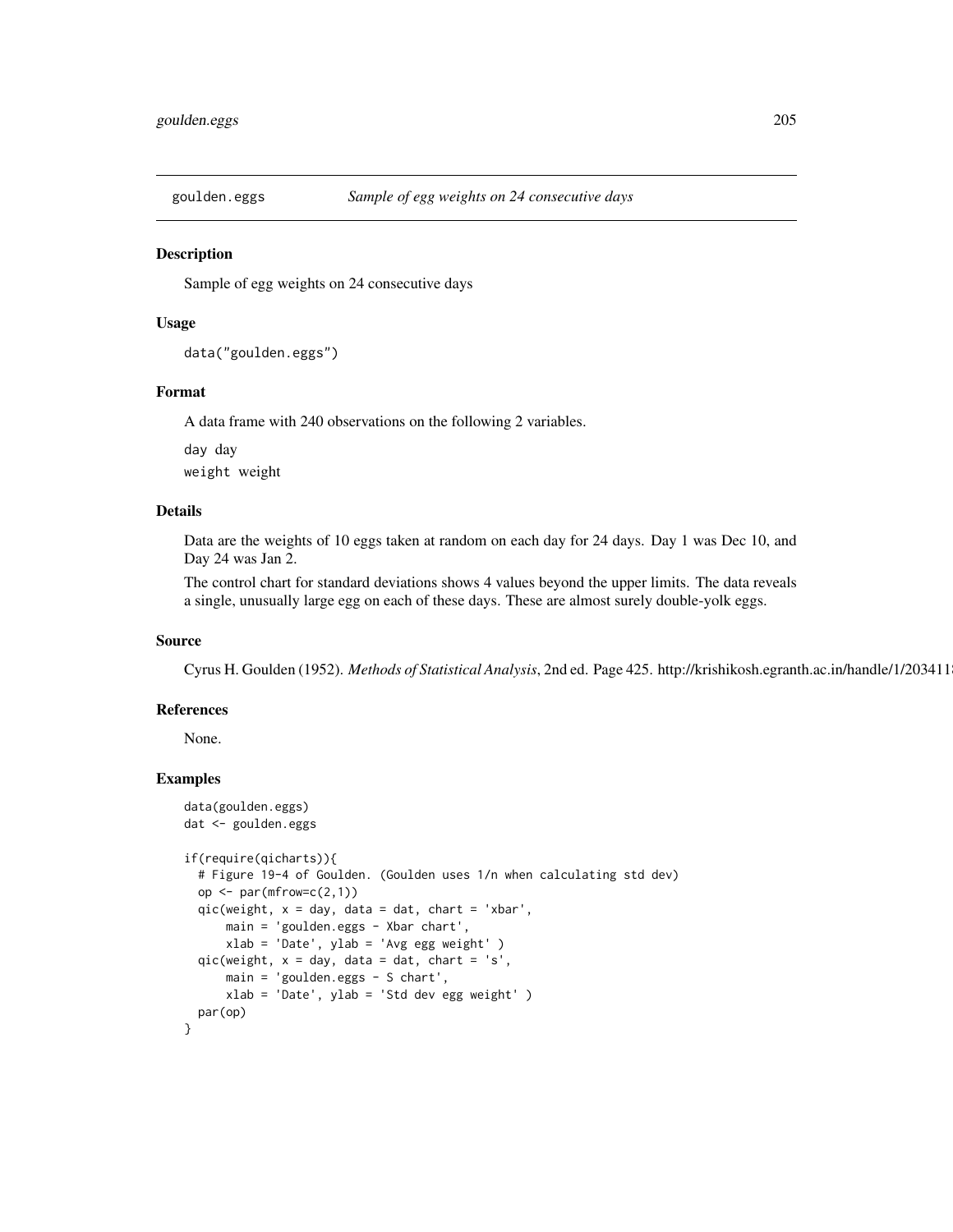## Description

Latin square experiment for testing fungicide

# Usage

```
data("goulden.latin")
```
#### Format

A data frame with 25 observations on the following 4 variables.

trt treatment factor, 5 levels

yield yield

row row

col column

## Details

Five treatments were tested to control stem rust in wheat. Treatment codes and descriptions:  $A =$ Dusted before rains.  $B =$  Dusted after rains.  $C =$  Dusted once each week.  $D =$  Drifting, once each week.  $E = Not$  dusted.

#### Source

Cyrus H. Goulden (1952). *Methods of Statistical Analysis*, 2nd ed. Page 216. http://krishikosh.egranth.ac.in/handle/1/2034118

```
data(goulden.latin)
dat <- goulden.latin
if(require(desplot)){
 desplot(yield ~ col*row, dat,
         text=trt, cex=1, # aspect unknown
         main="goulden.latin")
}
# Matches Goulden.
m1 <- lm(yield~ trt + factor(row) + factor(col), data=dat)
anova(m1)
```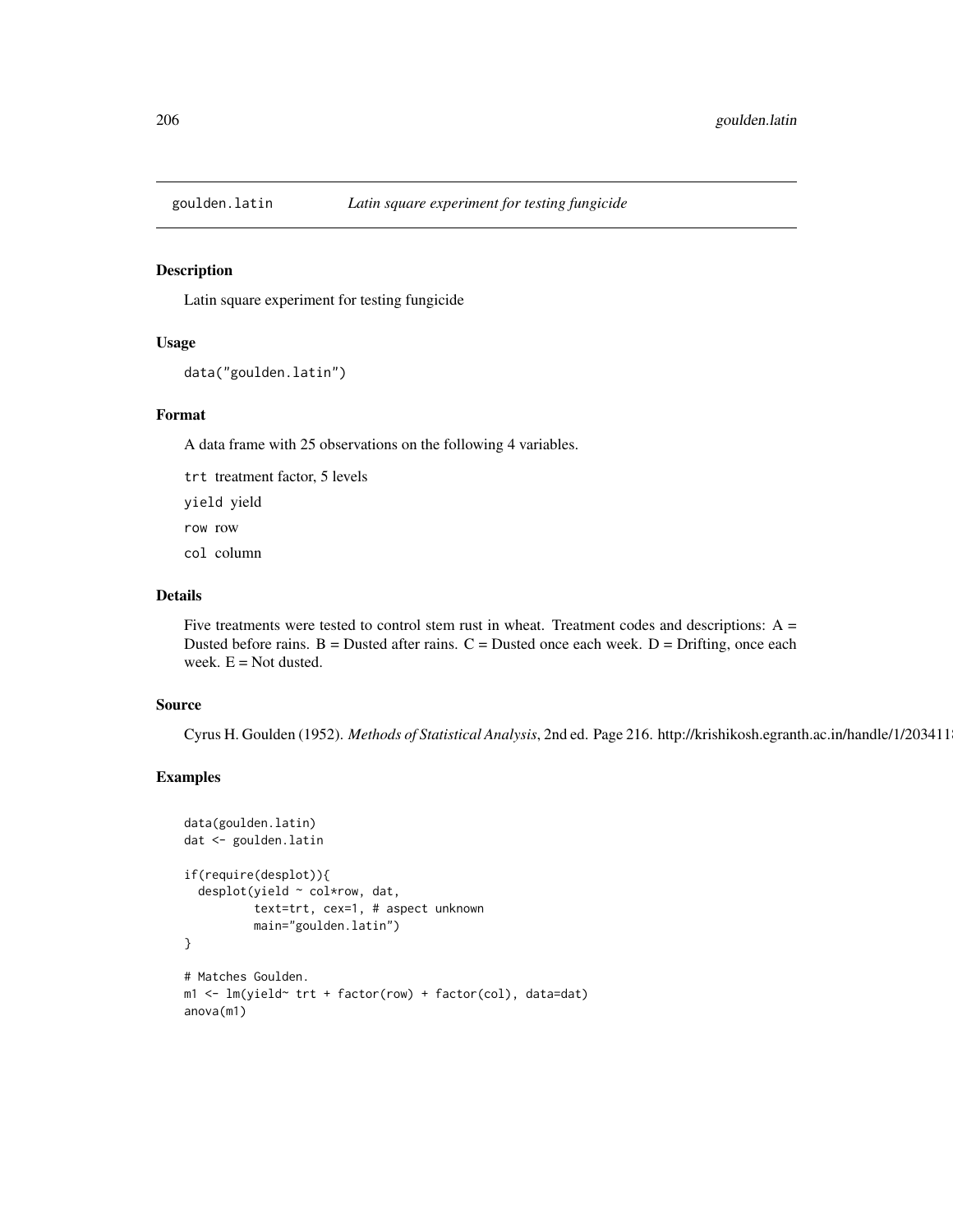goulden.splitsplit *Split-split plot experiment of wheat*

#### Description

Split-split plot experiment of wheat

# Usage

```
data("goulden.splitsplit")
```
## Format

A data frame with 160 observations on the following 9 variables.

row row col column yield yield inoc inoculate trt treatment number gen genotype dry dry/wet dust application dust dust treatment block block

# Details

An interesting split-split plot experiment in which the sub-plot treatments have a 2\*5 factorial structure.

An experiment was conducted in 1932 on the experimental field of the Dominion Rust Research Laboratory. The study was designed to determine the effect on the incidence of root rot, of variety of wheat, kinds of dust for seed treatment, method of application of the dust, and efficacy of soil inoculation with the root-rot organism.

The field had 4 blocks.

Each block has 2 whole plots for the genotypes.

Each whole-plot had 10 sub-plots for the 5 different kinds of dust and 2 methods of application.

Each sub-plot had 2 sub-sub-plots, one for inoculated soil and the other one for uninoculated soil.

# Source

C. H. Goulden, (1939). *Methods of statistical analysis*, 1st ed. Page 18. https://archive.org/stream/methodsofstatist031744mbp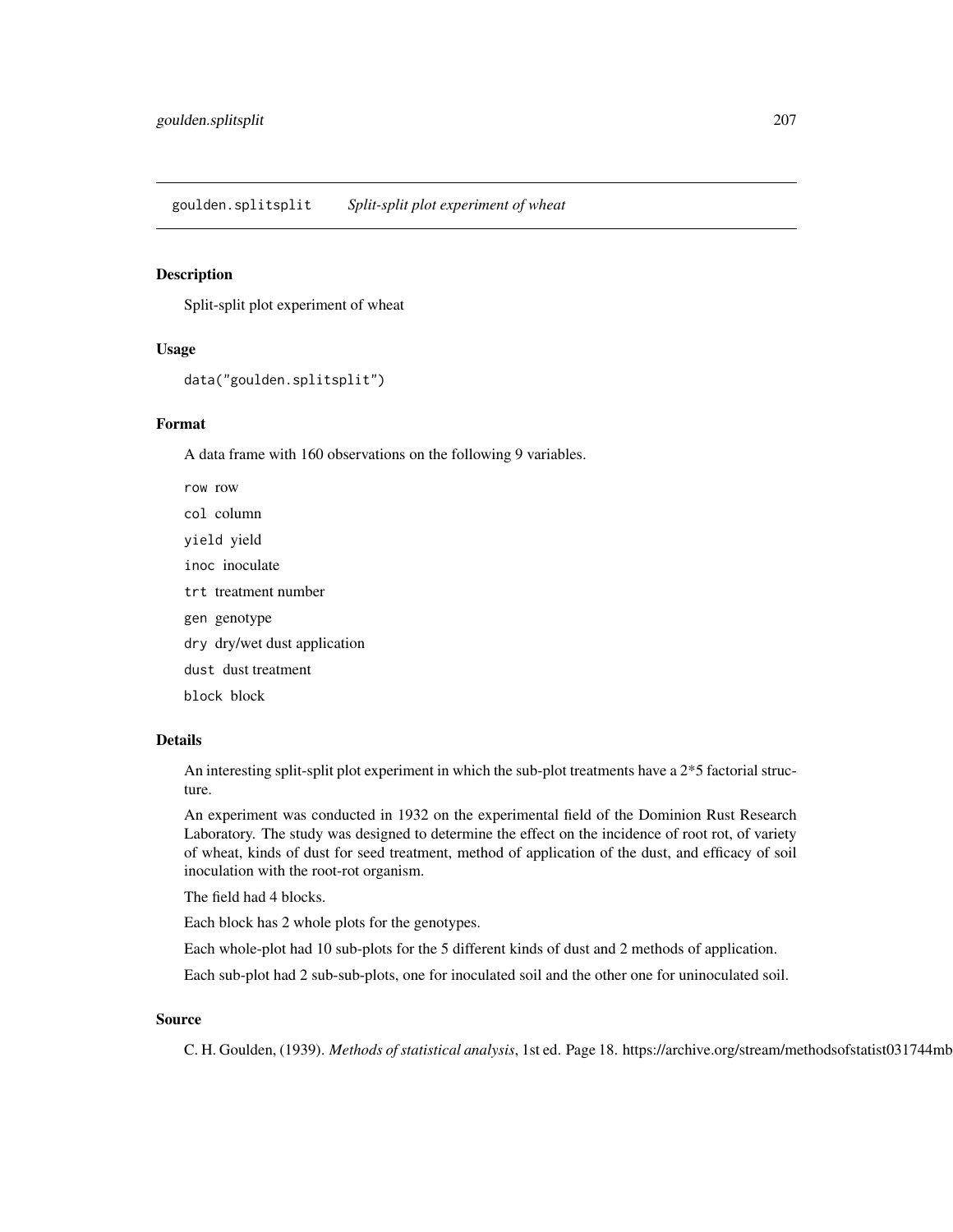## References

None

# Examples

```
data(goulden.splitsplit)
dat <- goulden.splitsplit
if(require(desplot)) {
  ## Experiment design. Goulden p. 152-153
  ## desplot(gen ~ col*row, data=dat,
  ## out1=block, out2=trt, text=dust, col=inoc, cex=1,
  ## main="goulden.splitsplit")
  desplot(yield ~ col*row, data=dat,
         out1=block, out2=gen, col=inoc, num=trt, cex=1,
         main="goulden.splitsplit")
}
# Match Goulden table 40
m1 < -\text{av}(yield \sim gen+ dust + dry + dust:dry + gen:dust + gen:dry + gen:dust:dry
         + inoc + inoc:gen + inoc:dust + inoc:dry
         + inoc:dust:dry +inoc:gen:dust + inoc:gen:dry
          + Error(block/(gen+gen:dust:dry+gen:inoc:dry)), data=dat)
summary(m1)
```
graybill.heteroskedastic

*Multi-environment trial of wheat varieties with heteroskedastic yields*

# Description

Wheat varieties with heteroskedastic yields

#### Format

A data frame with 52 observations on the following 3 variables.

env environment, 13 levels

gen genotype, 4 levels

yield yield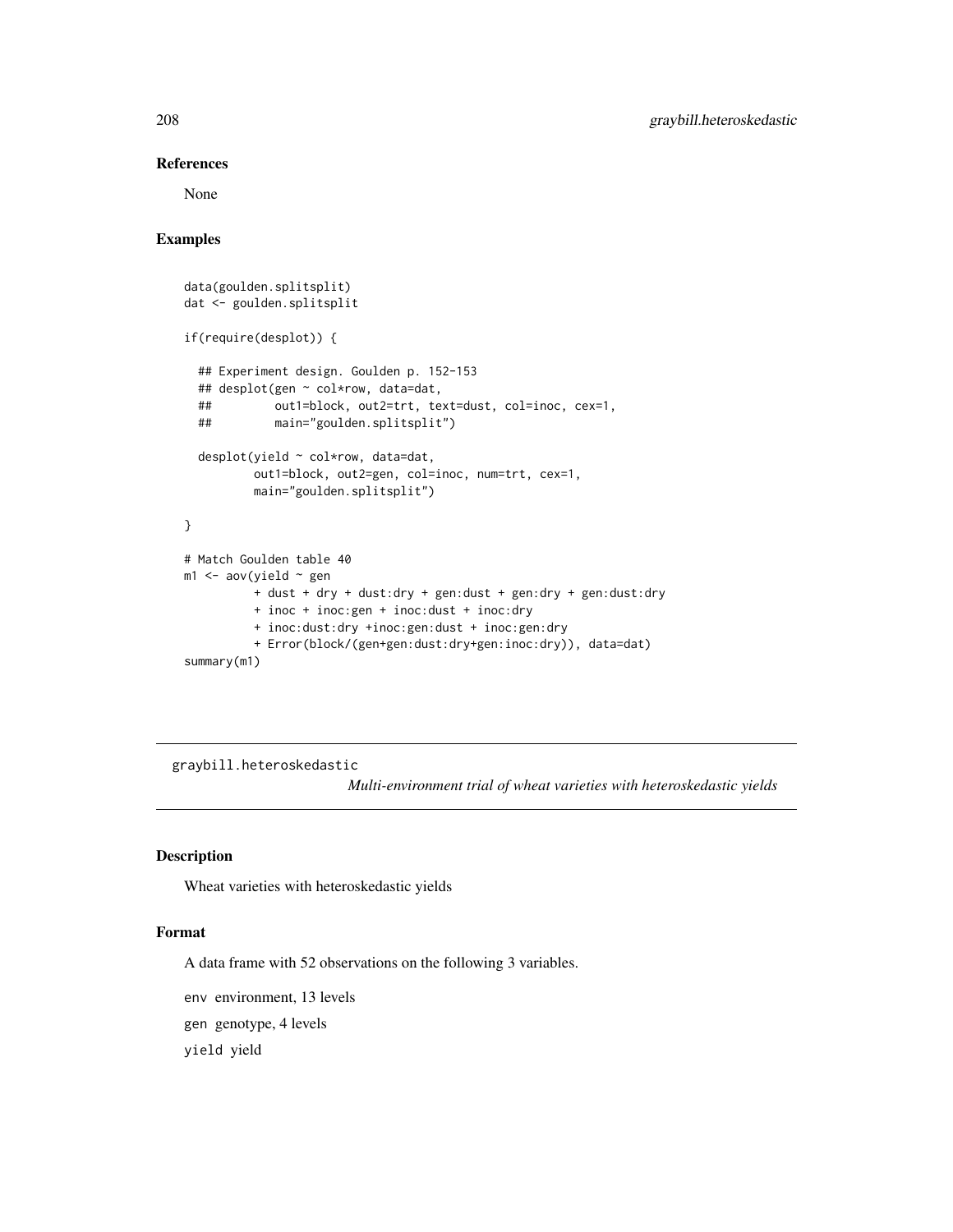# Details

Yield of 4 varieties of wheat at 13 locations in Oklahoma, USA.

The data was used to explore variability between varieties.

#### Source

F. A. Graybill, 1954. Variance heterogeneity in a randomized block design, *Biometrics*, 10, 516- 520.

#### References

Hans-Pieter Piepho, 1994. Missing observations in the analysis of stability. *Heredity*, 72, 141–145. http://doi.org/10.1038/hdy.1994.20

```
data(graybill.heteroskedastic)
dat <- graybill.heteroskedastic
# Genotypes are obviously not homoscedastic
boxplot(yield ~ gen, dat, main="graybill.heteroskedastic")
# Shukla stability variance of each genotype, same as Grubbs' estimate
# Matches Piepho 1994 page 143.
# Do not do this! Nowadays, use mixed models instead.
if(require("reshape2")){
datm <- acast(dat, gen~env)
w <- datm
w <- sweep(w, 1, rowMeans(datm))
w <- sweep(w, 2, colMeans(datm))
w < -w + \text{mean}(\text{datum})w < - rowSums(w^2)
k=4; n=13
sig2 \leq k \cdot k \cdot (k-2) \cdot (n-1) - sum(w)/((k-1)*(k-2) \cdot (n-1))
## sig2
## G1 G2 G3 G4
## 145.98 -14.14 75.15 18.25
var.shukla \leq function(x,N){
  # Estimate variance of shukla stability statistics
  # Piepho 1994 equation (5)
  K \leq -\text{length}(x) \# \text{ num} genotypes
  S \leftarrow outer(x, x)S1 \leftarrow diag(S)S2 \leq -\text{rowSums}(S) - S1S[!upper.tri(S)] <- 0 # Make S upper triangular
  # The ith element of S3 is the sum of the upper triangular elements of S,
  # excluding the ith row and ith column
  S3 \le -\text{sum}(S) - \text{rowsums}(S) - \text{colSums}(S)var.si2 <- 2*S1/(N-1) + 4/( (N-1)*(K-1)^2 ) * ( S2 + S3/(K-2)^2 )
```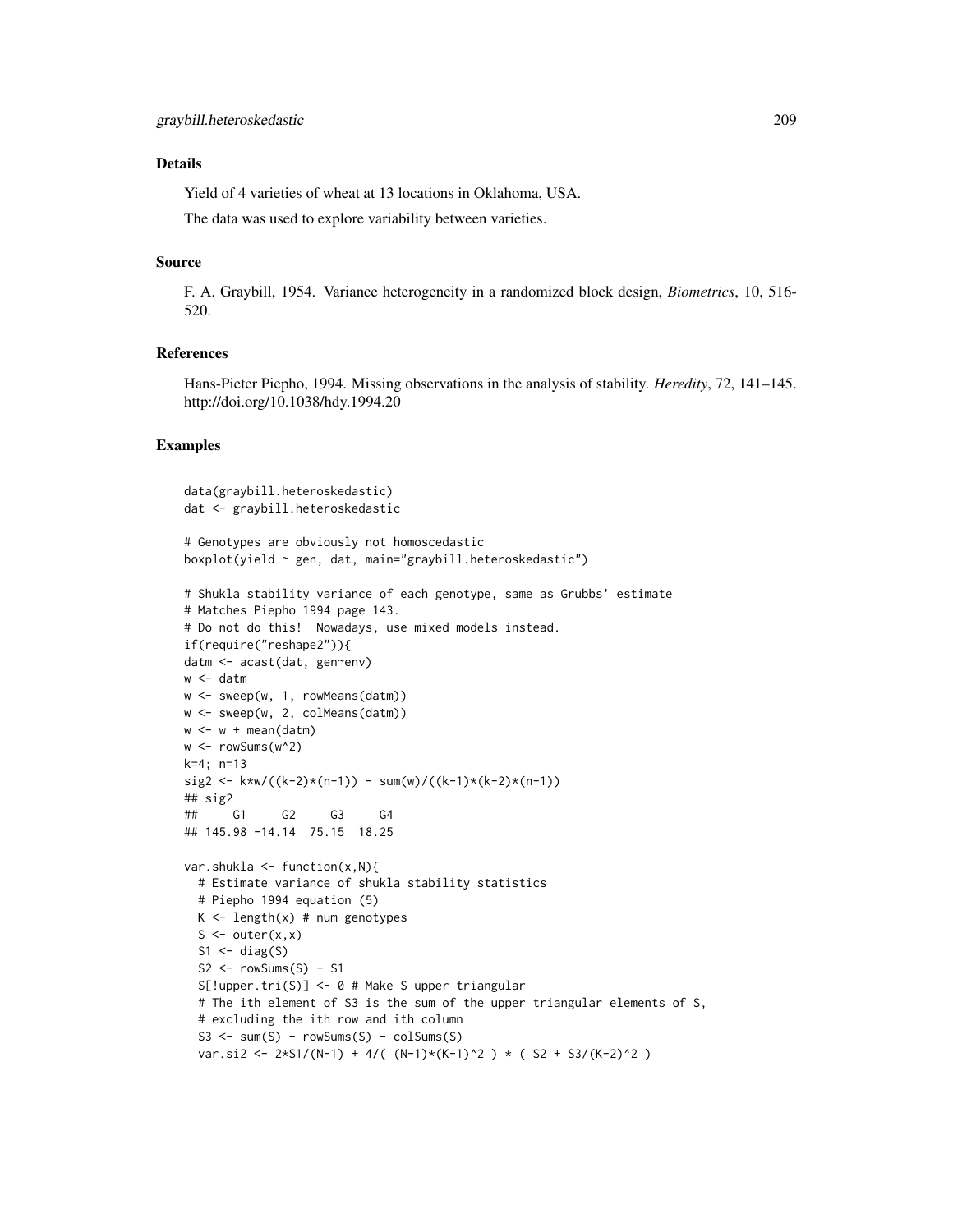# 210 gregory.cotton

```
return(var.si2)
}
# Set negative estimates to zero
sig2[sig2<0] <- 0
# Variance of shukla stat. Match Piepho 1994, table 5, example 1
var.shukla(sig2,13)
## G1 G2 G3 G4
## 4069.3296 138.9424 1423.0797 306.5270
}
```
gregory.cotton *Factorial experiment of cotton in Sudan.*

## **Description**

Factorial experiment of cotton in Sudan.

#### Usage

data("gregory.cotton")

## Format

A data frame with 144 observations on the following 6 variables.

yield a numeric vector

year year

nitrogen nitrogen level

date sowing date

water irrigation amount

spacing spacing between plants

## Details

Experiment conducted in Sudan at the Gezira Research Farm in 1929-1930 and 1930-1931. The effects on yield of four factors was studied in all possible combinations.

Sowing dates in 1929:  $D1 = \text{Jul } 24$ ,  $D2 = \text{Aug } 11$ ,  $D3 = \text{Sep } 2$ ,  $D4 = \text{Sep } 25$ .

Spacing:  $S1 = 25$  cm between holes,  $S2 = 50$  cm,  $S3 = 75$  cm. The usual spacing is 50-70 cm.

Irrigation:  $I1 = Light$ ,  $I2 = Medium$ ,  $I3 = Heavy$ .

Nitrogen: N0 = None/Control, N1 = 600 rotls/feddan.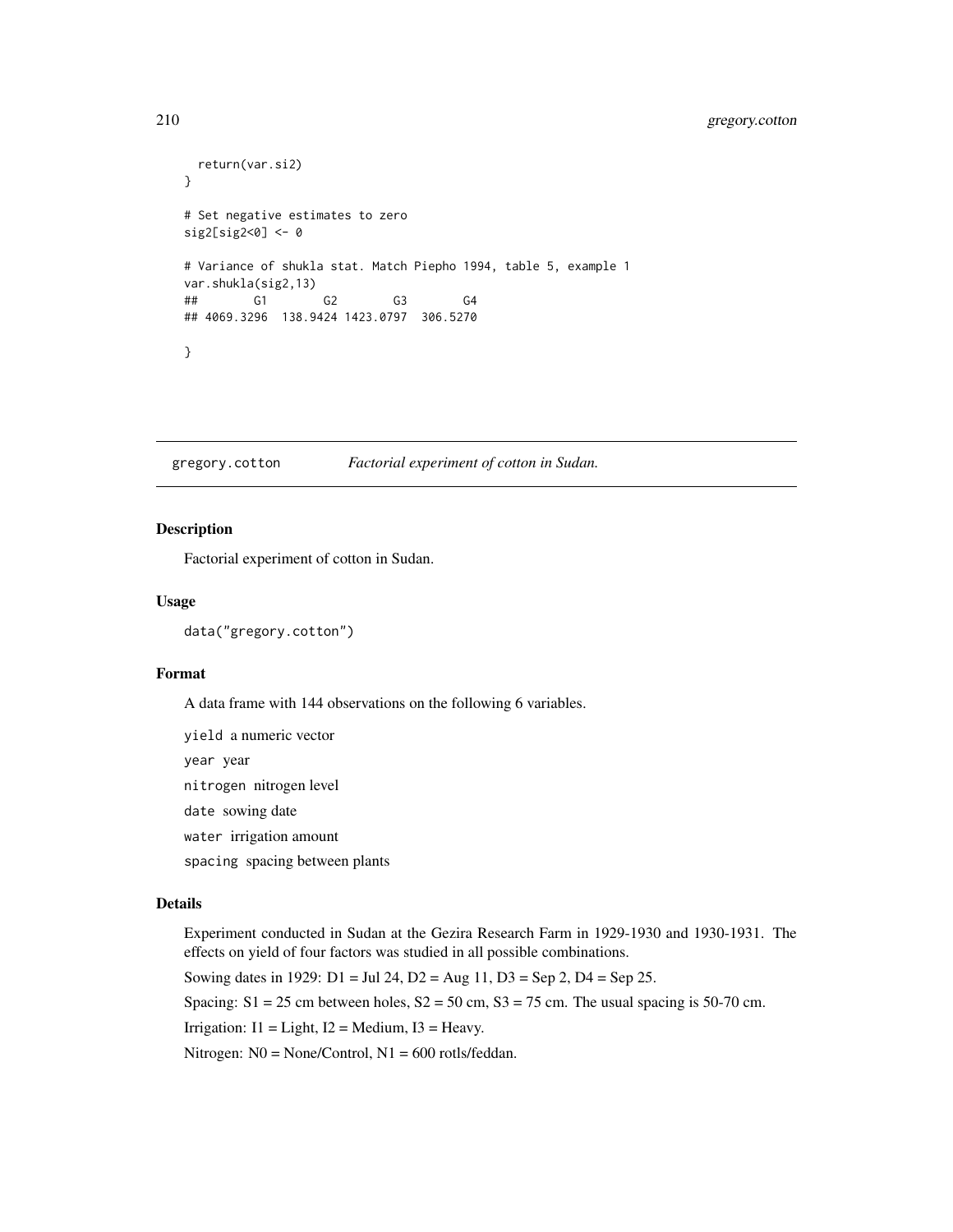## gregory.cotton 211

In each year there were  $4*3*2*2=72$  treatments, each replicated four times. The means are given here.

Gregory (1932) has two interesting graphics: 1. radial bar plot 2. photographs of 3D model of treatment means.

## Source

Gregory, FG and Crowther, F and Lambert, AR (1932). The interrelation of factors controlling the production of cotton under irrigation in the Sudan. *The Journal of Agricultural Science*, 22, 617-638. Table 1, 10. https://doi.org/10.1017/S0021859600054137

## References

Paterson, D. Statistical Technique in Agricultural Research, p. 211.

```
data(gregory.cotton)
dat <- gregory.cotton
if(require(dplyr)){
 # Main effect means, Gregory table 2
 dat
 dat
 dat
 dat
}
# Figure 2 of Gregory. Not recommended, but an interesting exercise.
# http://stackoverflow.com/questions/13887365
if(require(ggplot2)){
 d1 <- subset(dat, year=="Y1")
 d1 <- transform(d1, grp=factor(paste(date,nitrogen,water,spacing)))
 d1 <- d1[order(d1$grp),] # for angles
 # Rotate labels on the left half 180 deg. First 18, last 18 labels
 d1$ang <- 90+seq(from=(360/nrow(d1))/1.5, to=(1.5*(360/nrow(d1)))-360,
                   length.out=nrow(d1))+80
 d1$ang[1:18] \le d1$ang[1:18] + 180
 d1$ang[55:72] <- d1$ang[55:72] + 180
 # Lables on left half to right-adjusted
 d1$hjust <-0d1$hjust[1:18] <- d1$hjust[55:72] <- 1
 gg <- ggplot(d1, aes(x=grp,y=yield,fill=factor(spacing))) +
   geom_col() +
    guides(fill=FALSE) + # no legend for 'spacing'
    coord\_polar(start=-pi/2) + # default is to start at top
   labs(title="gregory.cotton 1929",x="",y="",label="") +
    # The bar columns are centered on 1:72, subtract 0.5 to add radial axes
   geom_vline(xintercept = seq(1, 72, by=3)-0.5, color="gray", size=.25) +
   geom_vline(xintercept = seq(1, 72, by=18)-0.5, size=1) +
```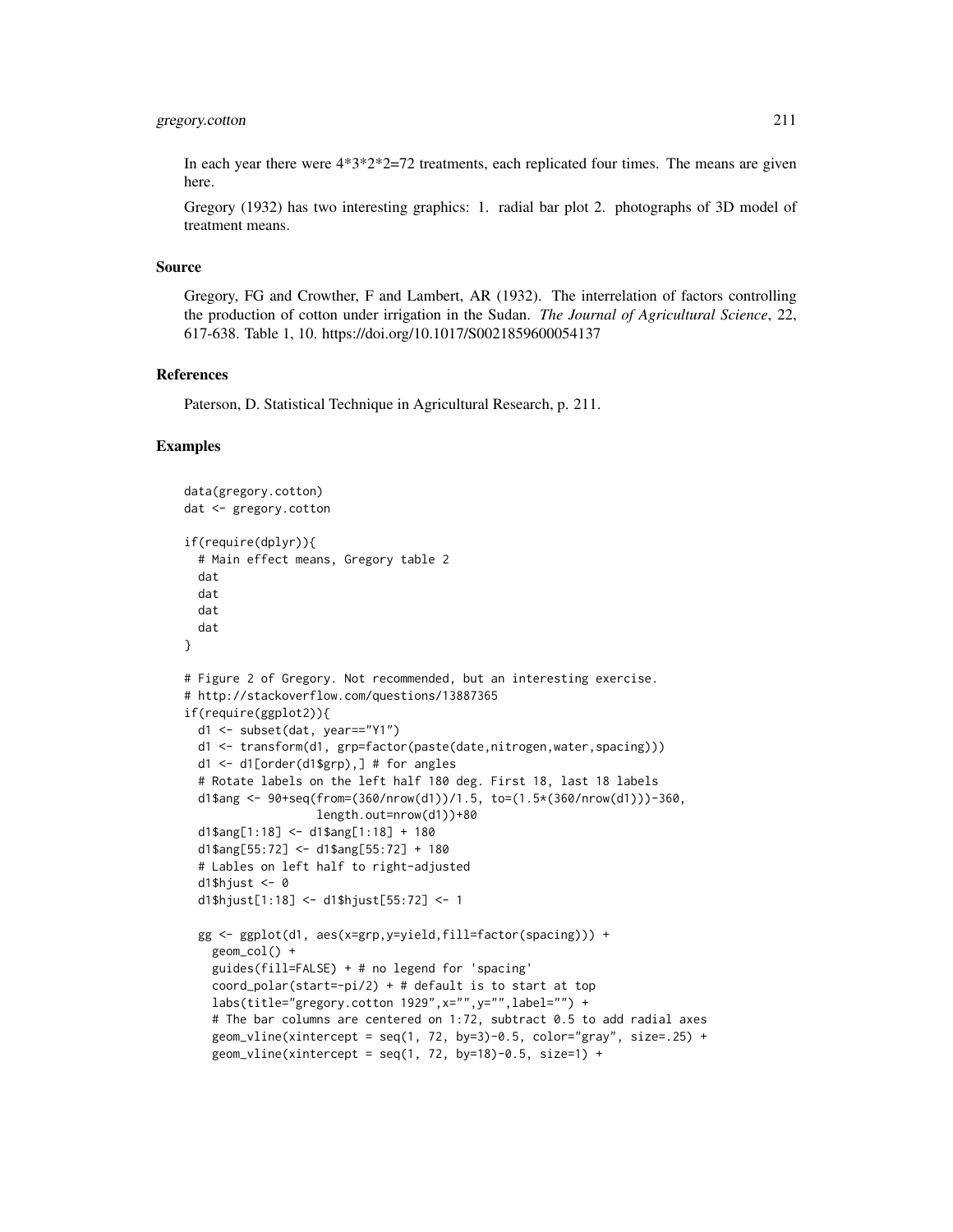```
geom_vline(xintercept = seq(1, 72, by=9)-0.5, size=.5) +
    geom_hline(yintercept=c(1,2,3)) +
    geom_text(data=d1, aes(x=grp, y=max(yield), label=grp, angle=ang, hjust=hjust),
              size=2) +
    theme(panel.background=element_blank(),
         axis.title=element_blank(),
          panel.grid=element_blank(),
          axis.text.x=element_blank(),
          axis.text.y=element_blank(),
          axis.ticks=element_blank() )
 print(gg)
}
```
gumpertz.pepper *Phytophtera disease incidence in a pepper field*

## **Description**

Phytophtera disease incidence in a pepper field

#### Format

A data frame with 800 observations on the following 6 variables.

field field factor, 2 levels row x ordinate quadrat y ordinate disease presence  $(Y)$  or absence  $(N)$  of disease water soil moisture percent leaf leaf assay count

#### Details

Each field is 20 rows by 20 quadrates, with 2 to 3 bell pepper plants per plot. If any plant was wilted, dead, or had lesions, the Phytophthora disease was considered to be present in the plot. The soil pathogen load was assayed as the number of leaf disks colonized out of five. In field 2, the pattern of disease presence appears to follow soil water content. In field 1, no obvious trends were present.

Gumpertz et al. model the presence of disease using soil moisture and leaf assay as covariates, and using disease presence of neighboring plots as covariates in an autologistic model.

#### Source

Marcia L. Gumpertz; Jonathan M. Graham; Jean B. Ristaino (1997). Autologistic Model of Spatial Pattern of Phytophthora Epidemic in Bell Pepper: Effects of Soil Variables on Disease Presence. *Journal of Agricultural, Biological, and Environmental Statistics*, Vol. 2, No. 2., pp. 131-156.

Used with permission of Marcia Gumpertz. Research funded by USDA.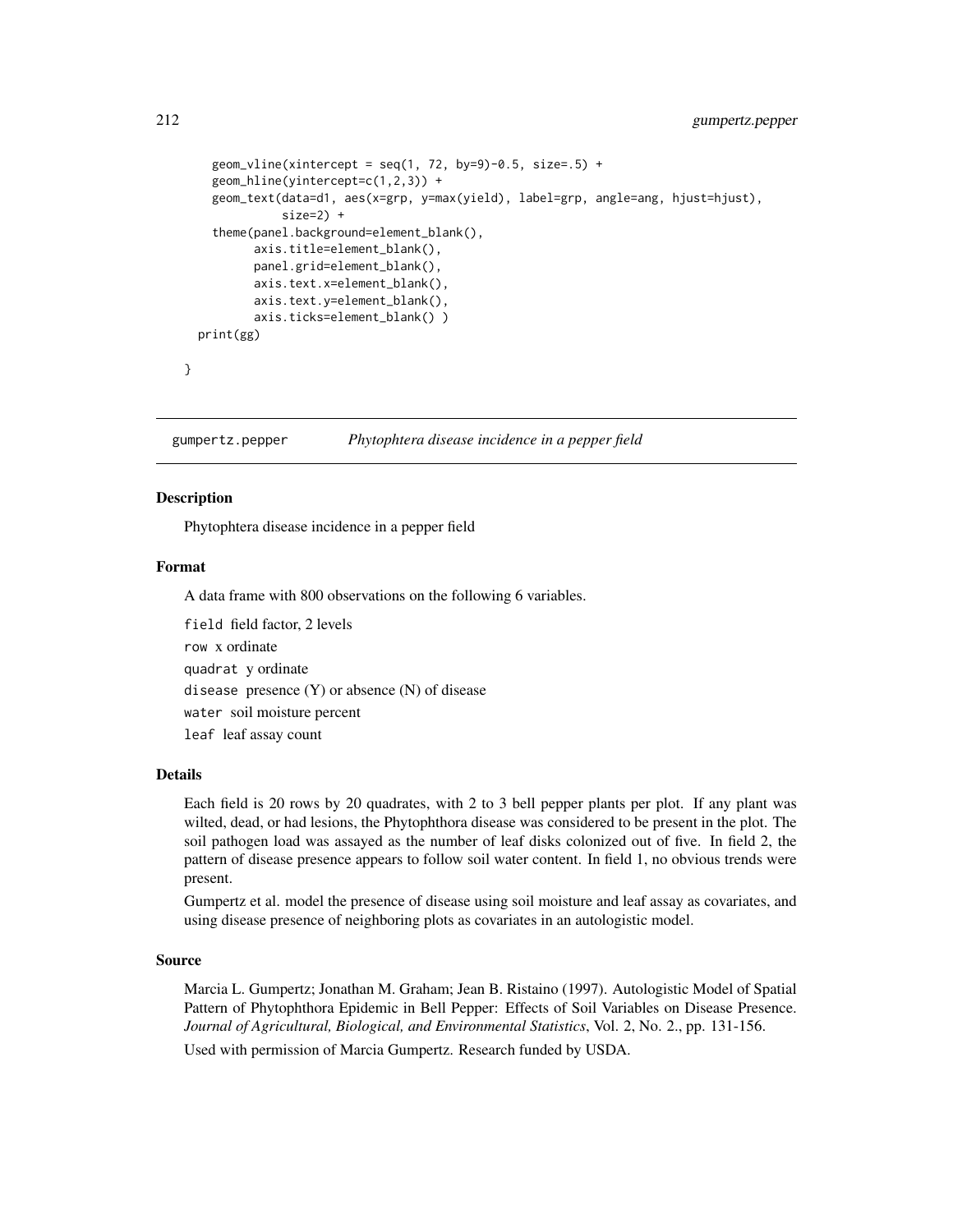# gumpertz.pepper 213

```
data(gumpertz.pepper)
dat <- gumpertz.pepper
# Gumpertz deletes two outliers
dat[ dat$field =="F1" & dat$row==20 & dat$quadrat==10, 'water'] <- NA
dat[ dat$field =="F2" & dat$row==5 & dat$quadrat==4, 'water'] <- NA
# Horizontal flip
dat <- transform(dat, row=21-row)
# Disease presence. Gumpertz fig 1a, 2a.
if(require(desplot)){
grays <- colorRampPalette(c("#d9d9d9","#252525"))
desplot(disease ~ row*quadrat|field, data=dat,
        col.regions=c('white','black'), aspect=1, # uncertain aspect
        main="gumpertz.pepper disease presence", )
# Soil water. Gumpertz fig 1b, 2b
desplot(water ~ row*quadrat|field, data=dat,
        col.regions=grays(5), aspect=1, # uncertain aspect
        at=c(5,7.5,10,12.5,15,18),
        main="gumpertz.pepper soil moisture")
# Leaf assay. Gumpertz fig 1c, 2c
desplot(leaf ~ row*quadrat|field, data=dat,
       col.regions=grays(6),
        at=c(0,1,2,3,4,5,6)-.5, aspect=1, # uncertain aspect
       main="gumpertz.pepper leaf assay", )
}
# Use the inner 16x16 grid of plots in field 2
dat2 <- droplevels(subset(dat, field=="F2" & !is.na(water) &
                         row > 2 & row < 19 & quadrat > 2 & quadrat < 19))
m21 <- glm(disease ~ water + leaf, data=dat2, family=binomial)
coef(m21) # These match Gumpertz et al table 4, model 1
## (Intercept) water leaf
## -9.1019623 0.7059993 0.4603931
dat2$res21 < -</math>resid(m21)if(FALSE & require(desplot)){
  desplot(res21 ~ row*quadrat, data=dat2,
          main="gumpertz.pepper field 2, model 1 residuals")
  # Still shows obvious trends. Gumpertz et al add spatial covariates for
  # neighboring plots, but with only minor improvement in misclassification
}
```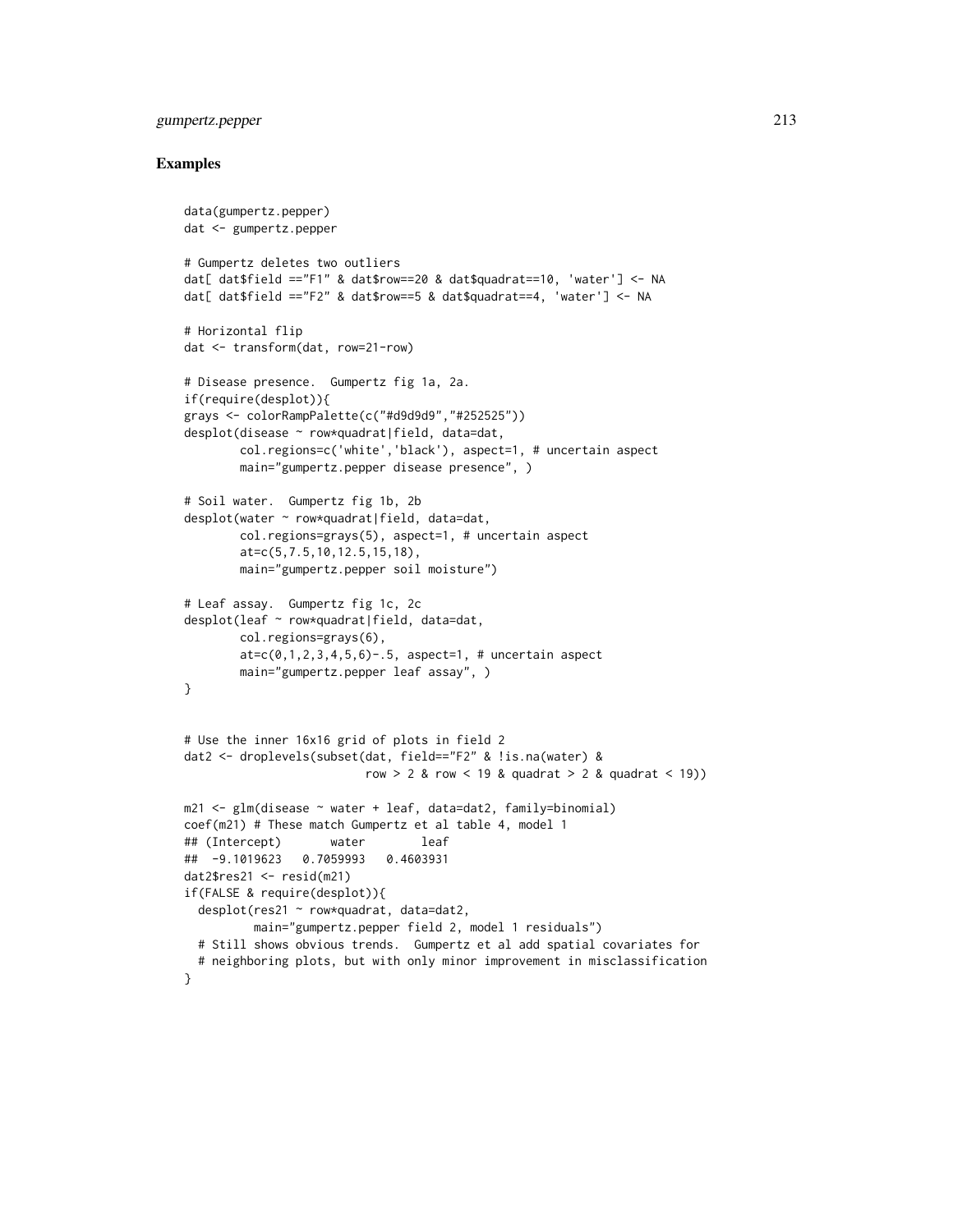#### Description

Three wheat varieties planted in 3 blocks, with a line sprinkler crossing all whole plots.

# Format

A data frame with 108 observations on the following 7 variables.

block block row row subplot column gen genotype, 3 levels yield yield (tons/ha) irr irrigation level, 1..6 dir direction from sprinkler, N/S

# Details

A line-source sprinkler is placed through the middle of the experiment (between subplots 6 and 7). Subplots closest to the sprinkler receive the most irrigation. Subplots far from the sprinkler (near the edges) have the lowest yields.

One data value was modified from the original (following the example of other authors).

#### Source

Hanks, R.J., Sisson, D.V., Hurst, R.L, and Hubbard K.G. (1980). Statistical Analysis of Results from Irrigation Experiments Using the Line-Source Sprinkler System. *Soil Science Society of America Journal*, 44, 886-888. http://doi.org/10.2136/sssaj1980.03615995004400040048x

#### References

Johnson, D. E., Chaudhuri, U. N., and Kanemasu, E. T. (1983). Statistical Analysis of Line-Source Sprinkler Irrigation Experiments and Other Nonrandomized Experiments Using Multivariate Methods. *Soil Science Society American Journal*, 47, 309-312.

Stroup, W. W. (1989). Use of Mixed Model Procedure to Analyze Spatially Correlated Data: An Example Applied to a Line-Source Sprinkler Irrigation Experiment. *Applications of Mixed Models in Agriculture and Related Disciplines, Southern Cooperative Series Bulletin No. 343*, 104-122.

SAS Stat User's Guide. http://support.sas.com/documentation/cdl/en/statug/63347/HTML/default/viewer.htm#statug\_mixed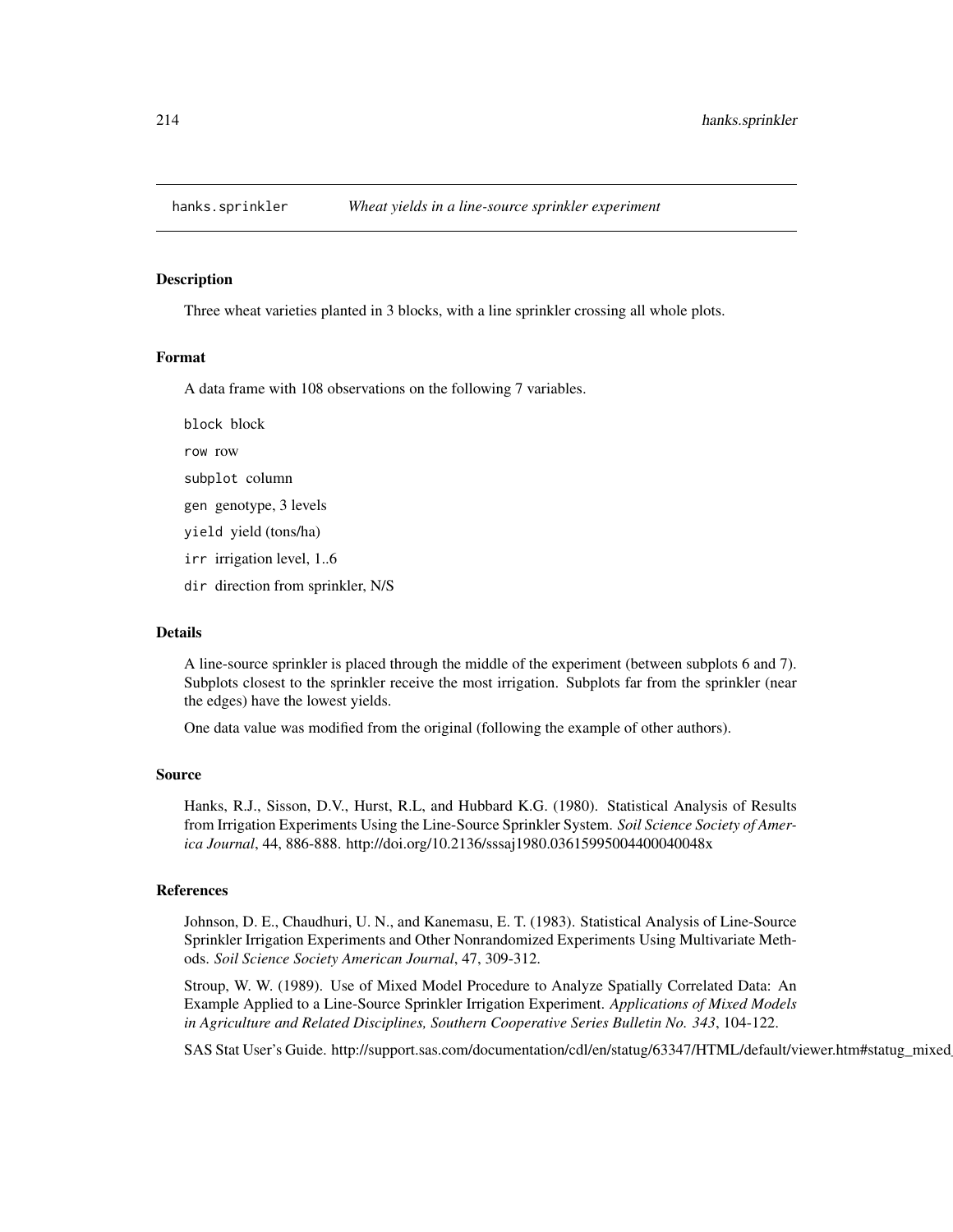# hanks.sprinkler 215

```
data(hanks.sprinkler)
dat <- hanks.sprinkler
# The line sprinkler is vertical between subplots 6 & 7
if(require(desplot)){
 desplot(yield~subplot*row, dat,
         out1=block, out2=irr, cex=1, # aspect unknown
         num=gen, main="hanks.sprinkler")
}
require(lattice)
xyplot(yield~subplot|block, dat, type=c('b'), group=gen,
      layout=c(1,3), auto.key=TRUE,
      main="hanks.sprinkler",
      panel=function(x,y,...){
        panel.xyplot(x,y,...)
        panel.abline(v=6.5, col='wheat')
      })
# ----------------------------------------------------------------------------
## This is the model from the SAS documentation
## proc mixed;
## class block gen dir irr;
## model yield = gen|dir|irr@2;
## random block block*dir block*irr;
## repeated / type=toep(4) sub=block*gen r;
# ----------------------------------------------------------------------------
## Not run:
 # asreml3
 require(asreml)
 dat <- transform(dat, subf=factor(subplot),
                  irrf=factor(irr))
 dat <- dat[order(dat$block, dat$gen, dat$subplot),]
 m1 <- asreml(yield \sim gen + dir + irrf + gen:dir + gen:irrf + dir:irrf,
              data=dat,
              random= ~ block + block:dir + block:irrf,
              rcov= ~ block:gen:corb(subf, k=3))
 require(lucid)
 vc(m1)
 ## effect component std.error z.ratio constr
 ## block!block.var 0.2194 0.2393 0.92 pos
 ## block:dir!block.var 0.01768 0.03154 0.56 pos
 ## block:irrf!block.var 0.03539 0.03617 0.98 pos
 ## R!variance 0.285 0.05086 5.6 pos
```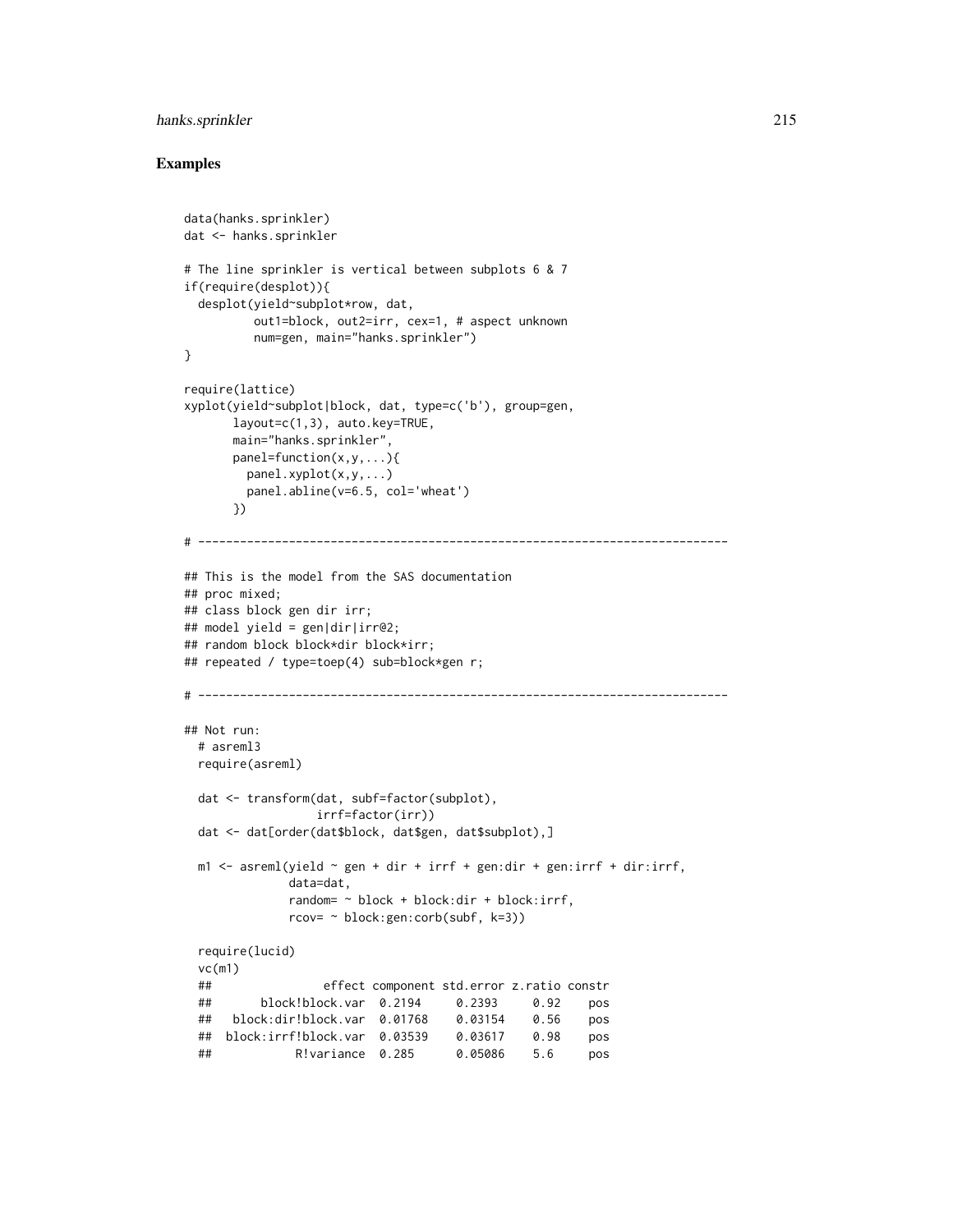```
## R!cor1 0.02802 0.1143 0.25 uncon
 ## R!cor2 0.005095 0.1278 0.04 uncon
 ## R!cor3 -0.3246 0.0905 -3.6 uncon
 ## # convert asreml correlations to SAS covariances
 ## round(.2850 * c(1, .02802, .005095, -.3246),4) # res var * (cor1, cor2, cor3)
 ## [1] 0.2850 0.0080 0.0015 -0.0925
## End(Not run)
# ----------------------------------------------------------------------------
## Not run:
 ## require(asreml4)
 ## dat <- transform(dat, subf=factor(subplot),
 ## irrf=factor(irr))
 ## dat <- dat[order(dat$block, dat$gen, dat$subplot),]
 ## # FIXME asreml4
 ## m1 <- asreml(yield ~ gen + dir + irrf + gen:dir + gen:irrf + dir:irrf,
 ## data=dat,
 ## random= ~ block + block:dir + block:irrf,
 ## resid = ~ block:gen:corb(subf, b=3))
 ## require(lucid)
 ## vc(m1)
 ## ## effect component std.error z.ratio constr
 ## ## block!block.var 0.2194 0.2393 0.92 pos
 ## ## block:dir!block.var 0.01768 0.03154 0.56 pos
 ## ## block:irrf!block.var 0.03539 0.03617 0.98 pos
 ## ## R!variance 0.285 0.05086 5.6 pos
 ## ## R!cor1 0.02802 0.1143 0.25 uncon
 ## ## R!cor2 0.005095 0.1278 0.04 uncon
 ## ## R!cor3 -0.3246 0.0905 -3.6 uncon
 ## ## # convert asreml correlations to SAS covariances
 ## ## round(.2850 * c(1, .02802, .005095, -.3246),4) # res var * (cor1, cor2, cor3)
 ## ## [1] 0.2850 0.0080 0.0015 -0.0925
 ## detach(package:asreml4)
## End(Not run)
```
hanover.whitepine *Mating crosses of white pine trees*

#### Description

Mating crosses of white pine trees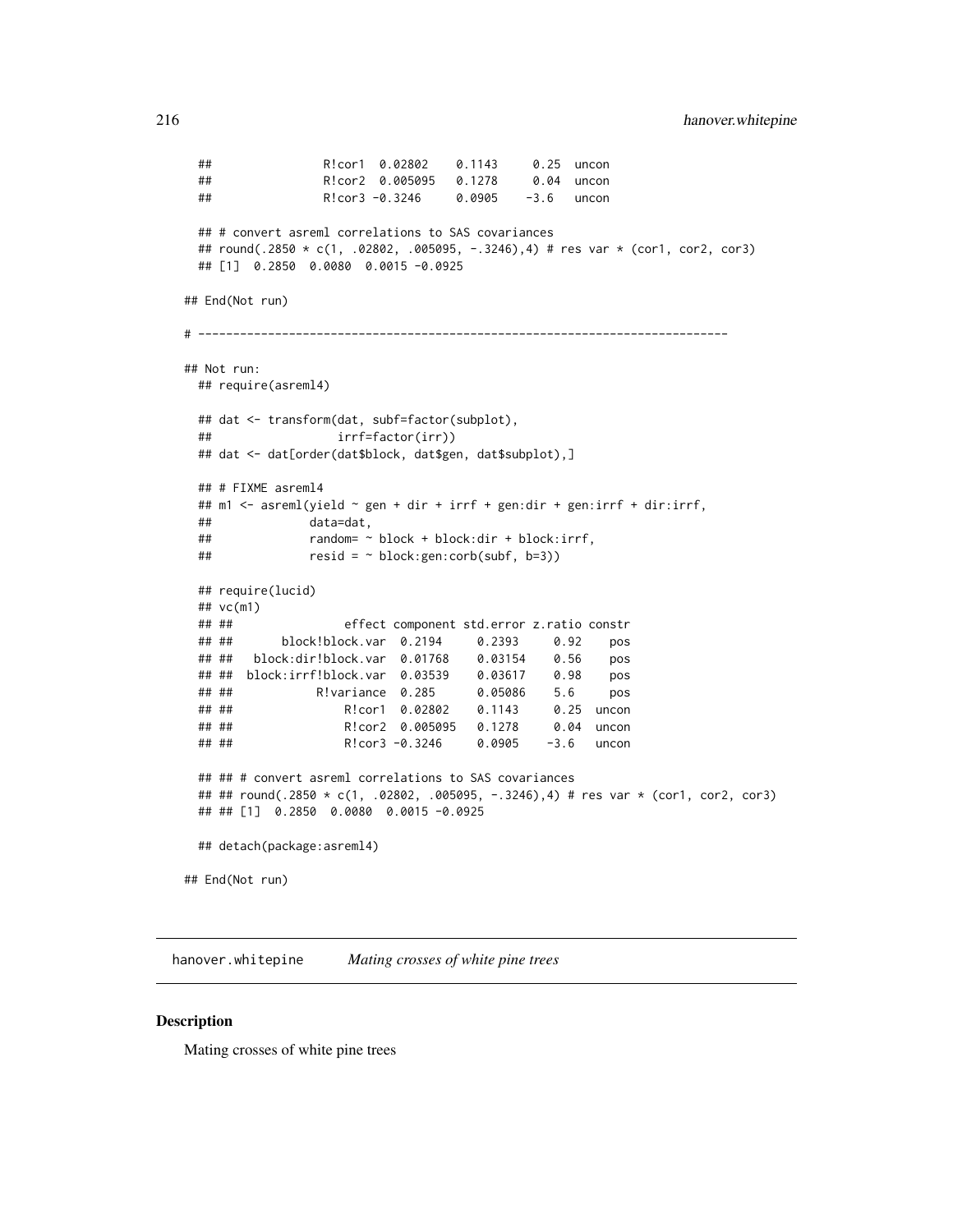# hanover.whitepine 217

## Usage

data("hanover.whitepine")

## Format

A data frame with 112 observations on the following 4 variables.

rep replicate female female parent male male parent length epicotyl length, cm

# Details

Four male (pollen parent) White Pine trees were mated to seven female trees and 2654 progeny were grown in four replications, one plot per mating in each replication. Parent trees were sourced from Idaho, USA. The data are plot means of epicotyl length.

Becker (1984) used these data to demonstrate the calculation of heritability.

# Source

Hanover, James W and Barnes, Burton V. (1962). Heritability of height growth in year-old western white pine. *Proc Forest Genet Workshop*. 22, 71–76.

Data prepared electronically by Kevin Wright from:

Walter A. Becker (1984). *Manual of Quantitative Genetics*, 4th ed. Page 83.

### References

None.

```
data(hanover.whitepine)
dat <- hanover.whitepine
require(lattice)
# Relatively high male-female interaction in growth comared
# to additive gene action. Response is more consistent within
# male progeny than female progeny.
# with(dat, interaction.plot(female, male, length))
# with(dat, interaction.plot(male, female, length))
bwplot(length ~ male|female, data=dat,
       main="hanover.whitepine - length for male:female crosses",
       xlab="Male parent", ylab="Epicotyl length")
# Progeny sums match Becker p 83
sum(dat$length) # 380.58
aggregate(length ~ female + male, data=dat, FUN=sum)
```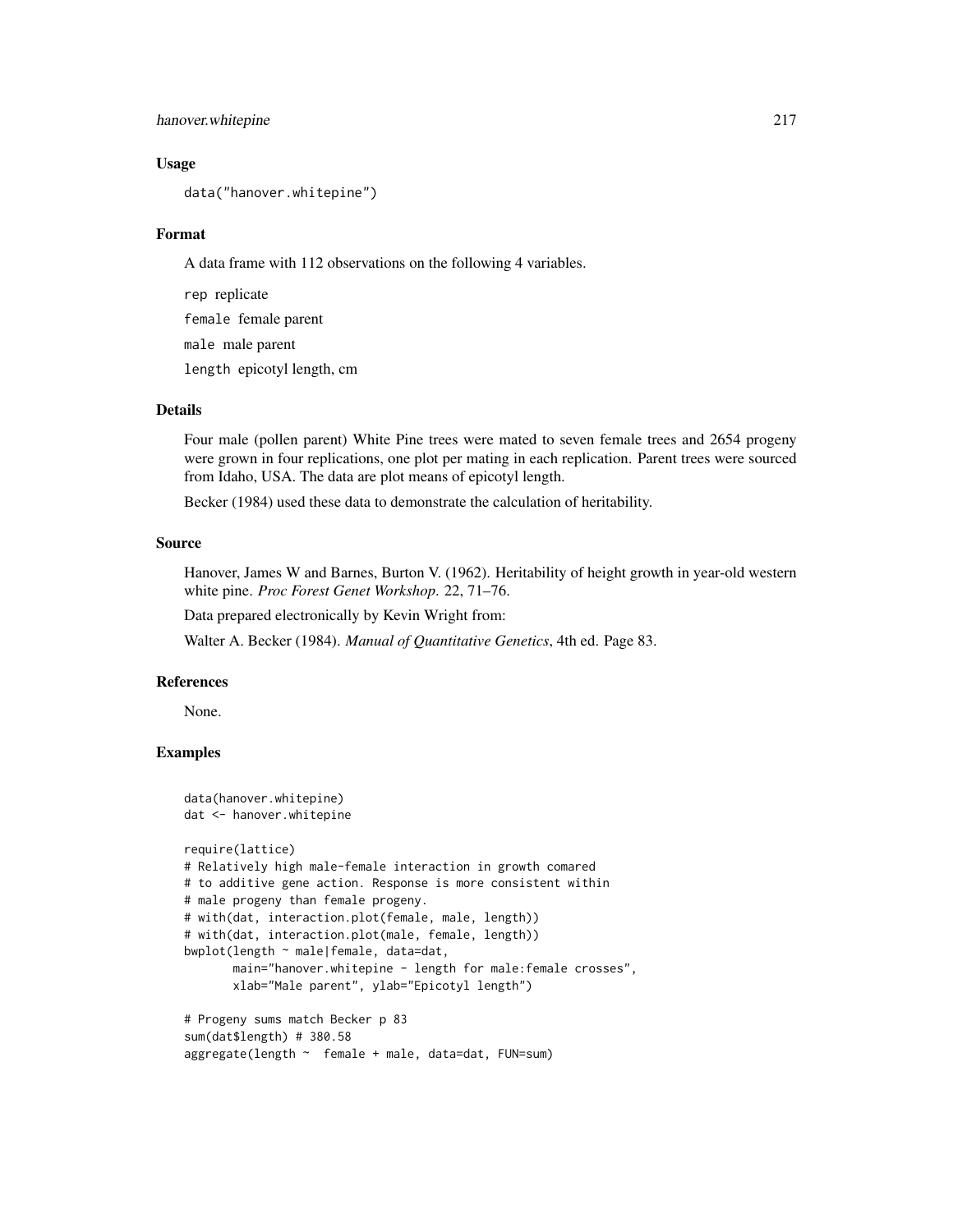```
# Sum of squares matches Becker p 85
m1 <- aov(length ~ rep + male + female + male:female, data=dat)
anova(m1)
## Not run:
 # Variance components match Becker p. 85
 require(lme4)
 require(lucid)
 m2 < - lmer(length \sim (1|rep) + (1|male) + (1|female) + (1|male:female), data=dat)
 #as.data.frame(lme4::VarCorr(m2))
 vc(m2)
 ## grp var1 var2 vcov sdcor
 ## male:female (Intercept) <NA> 0.1369 0.3699
 ## female (Intercept) <NA> 0.02094 0.1447
 ## male (Intercept) <NA> 0.1204 0.3469
 ## rep (Intercept) <NA> 0.01453 0.1205
 ## Residual <NA> <NA> 0.2004 0.4477
 # Becker used this value for variability between individuals, within plot
 s2w < -1.109# Calculating heritability for individual trees
 s2m < - .120s2f < -0.0209s2mf <- .137
 vp \leq -s2m + s2f + s2mf + s2w # variability of phenotypes = 1.3869
 4*s2m / vp # heritability male 0.346
 4*s2f / vp # heritability female 0.06
 2*(s2m+s2f)/vp # heritability male+female .203
 # As shown in the boxplot, heritability is stronger through the
 # males than through the females.
## End(Not run)
```
harris.multi.uniformity

*Uniformity trials with multiple crops, 15 years on the same land*

# Description

Uniformity trials with multiple crops, at Huntley Field Station, Montana, 1911-1925.

#### Format

A data frame with 1058 observations on the following 5 variables.

series series (field coordinate)

plot plot number (field coordinate)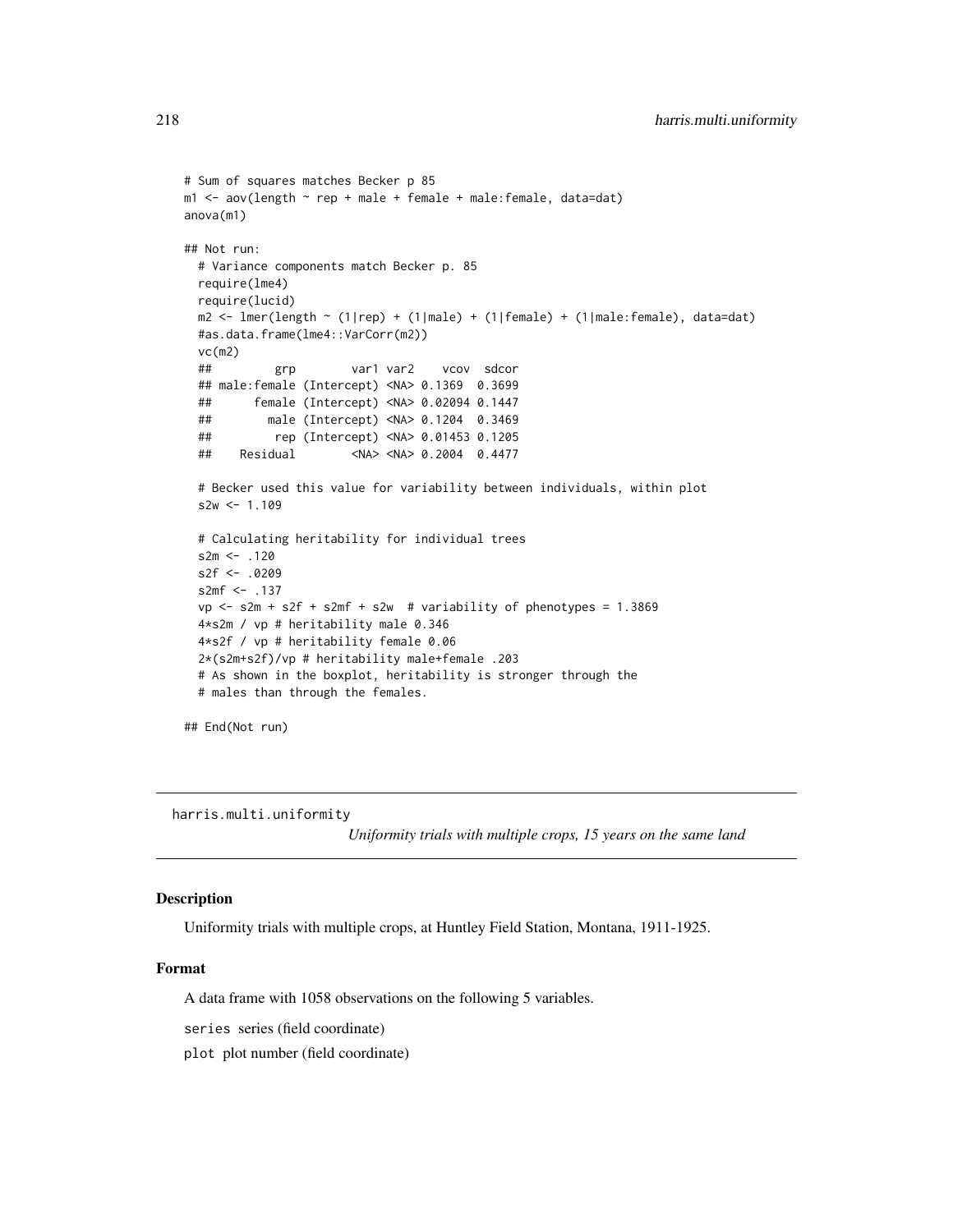year year, 1911-1925 crop crop factor yield yield, numeric

## Details

Field width: 2 plots  $*$  317 ft + 5 feet alley = 639 feet

Field length:  $23$  plots  $*$   $23.3$  feet =  $536$  feet

All yields are given in pound per plot, except sugar beets, which are given in tons per acre. Harris (1928) shows a map of the location.

Harris 1920: In the spring of 1911 this field was laid out into 46 plots, each measuring 23.5 by 317 feet and containing 0.17 acre, arranged in two parallel series of 23 plots each. The two series of plots were separated merely by a temporary irrigation ditch. In 1911 it was planted to sugar beets, and in the spring of 1912 it was seeded to alfalfa, and one cutting was harvested that year. This stand remained on the ground during 1913 and 1914, when the entire field was fall-plowed. In 1913 three cuttings were made, but the third cutting was lost in a heavy wind which scattered and mixed the crop before weighings from the various plots could be made. The first cutting, designated as alfalfa I, was made on plots one-half the original size. The second cutting was harvested from plots one-quarter the original size. The first and second cuttings in 1914 were weighed for plots onequarter the original size–that is, 0.0425-acre plots–while the third cutting was recorded for plots one-third the original size. These furnish the data for alfalfa I, II, and III for 1914. Total yields for the first and second cuttings in 1913 and 1914 and for the first, second, and third cuttings in 1914 are also considered. In 1915 and 1916 ear corn was grown. In 1917 the fields were planted to oats, and records were made of grain, straw, and total yield. In 1918 silage corn was grown. In 1919 the land produced a crop of barley.

Harris 1928: The southeast corner of Series II, the east series, is about 80 feet from the main canal, and the southwest corner of Series III is about 50 feet from Ouster Coulee. The main project canal carries normally during the irrigation season about 400 second-feet of water. The water surface in the canal is about 4 feet above the high corner of the field. It is evident from surface conditions, as well as from borings made between the canal and the field, that there is extensive seepage from the canal into the subsoil of the field. The volume of this seepage has been larger in recent years than it was in the earlier years of the cropping experiments, probably because the canal bank has been worn away by internal erosion, exposing a stratum of sandy subsoil that underlies the canal and part of the field.

Whereas in the earlier crops Series II was better for alfalfa, Series III was better for alfalfa in the later period. The writers feel inclined to suggest that in the earlier experiments the height of the water table had no harmful effect upon a deep-rooted crop such as alfalfa. It is quite possible that during drier periods the higher water table actually favored alfalfa growth on Series II. The higher water tables of recent years have probably had a deleterious influence, which has been especially marked on Series II, where the water apparently comes nearer to the surface than in Series III.

#### Source

Harris, J Arthur and Scofield, CS. (1920). Permanence of differences in the plats of an experimental field. *Jour. Agr. Res*, 20, 335-356. http://naldc.nal.usda.gov/catalog/IND43966236

Harris, J Arthur and Scofield, CS. (1928). Further studies on the permanence of differences in the plots of an experimental field. *Jour. Agr. Res*, 36, 15–40. http://naldc.nal.usda.gov/catalog/IND43967538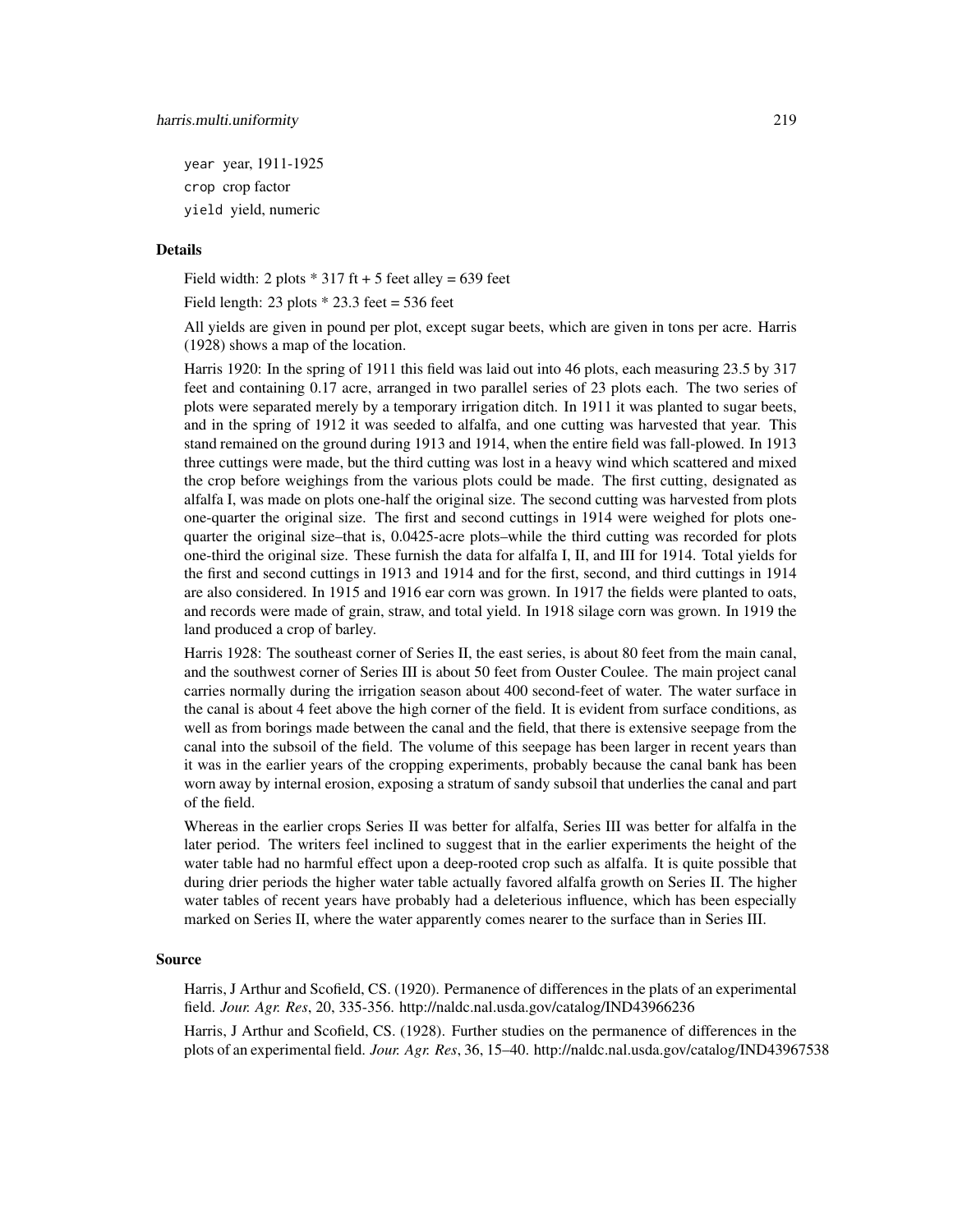```
data(harris.multi.uniformity)
dat <- harris.multi.uniformity
# Combine year/crop into 'harvest'
dat <- transform(dat, harv = factor(paste0(year,".",crop)))
# Convert 1911 from tons to pounds
dat$yield[dat$year==1911] <- 340 * dat$yield[dat$year==1911]
# Average yields. Harris 1928, table 2.
aggregate(yield~harv, dat, mean)
# Corrgram
if(require(reshape2) & require(corrgram)){
  mat <- acast(dat, series+plot~harv, value.var='yield')
  corrgram(mat, main="harris.multi.uniformity - correlation of crop yields")
}
# Compare to Harris 1928, table 4. More positive than negative correlations.
# densityplot(as.vector(cor(mat)), xlab="correlations",
# main="harris.multi.uniformity")
## Not run:
# Standardize yields for each year
mats <- scale(mat)
# Melt and re-name columns so we can make field maps. Obvious spatial
# patterns that persist over years
d2 <- melt(mats)
names(d2) <- c('ord','harv','yield')
d2$series <- as.numeric(substring(d2$ord,1,1))
d2$plot <- as.numeric(substring(d2$ord,3))
# Series 2 is on the east side, so switch 2 and 3 for correct plotting
d2$xord <- 5 - dat$series
# Note that for alfalfa, higher-yielding plots in 1912-1914 were
# lower-yielding in 1922-1923.
if(require(desplot)){
  desplot(yield ~ xord*plot|harv, d2,
          aspect=536/639, flip=TRUE, # true aspect
          main="harris.multi.uniformity")
# Crude fertility map by averaging across years shows probable
# sub-surface water effects
agg \leq -aggregate(yield \sim xord + plot, data=d2, mean)desplot(yield \sim xord + plot, agg,aspect=536/639, # true aspect
        main="harris.multi.uniformity fertility")
```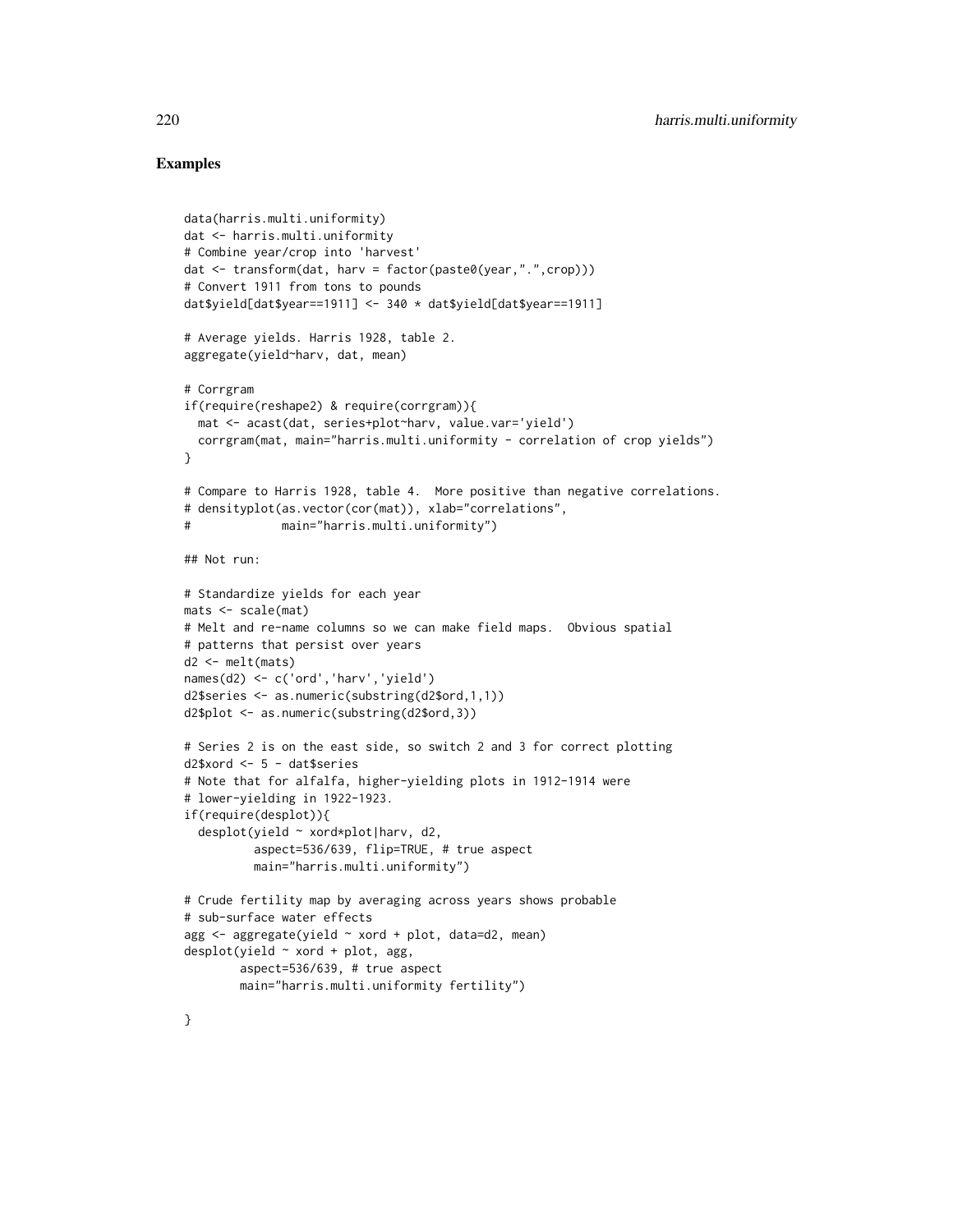# harris.wateruse 221

## End(Not run) # dontrun

harris.wateruse *Water use by horticultural trees*

## **Description**

Water use by horticultural trees

## Format

A data frame with 1040 observations on the following 6 variables.

species species factor, 2 levels

age age factor, 2 levels

tree tree factor, 40 (non-consecutive) levels

day day, numeric

water water use, numeric

# Details

Ten trees in each of four groups (two species, by two ages) were assessed for water usage, approximately every five days.

Missing values are included for the benefit of asreml, which needs a 'balanced' data set due to the kronecker-like syntax of the R matrix.

# Source

Schabenberger, Oliver and Francis J. Pierce. 2002. *Contemporary Statistical Models for the Plant and Soil Sciences*. CRC Press. Page 512.

Used with permission of Roger Harris at Virginia Polytechnic.

# Examples

```
data(harris.wateruse)
dat <- harris.wateruse
# Compare to Schabenberger & Pierce, fig 7.23
if(require(latticeExtra)){
 useOuterStrips(xyplot(water ~ day|species*age,dat, as.table=TRUE,
                        group=tree, type=c('p','smooth'),
                        main="harris.wateruse 2 species, 2 ages (10 trees each)"))
}
```
# Note that measurements on day 268 are all below the trend line and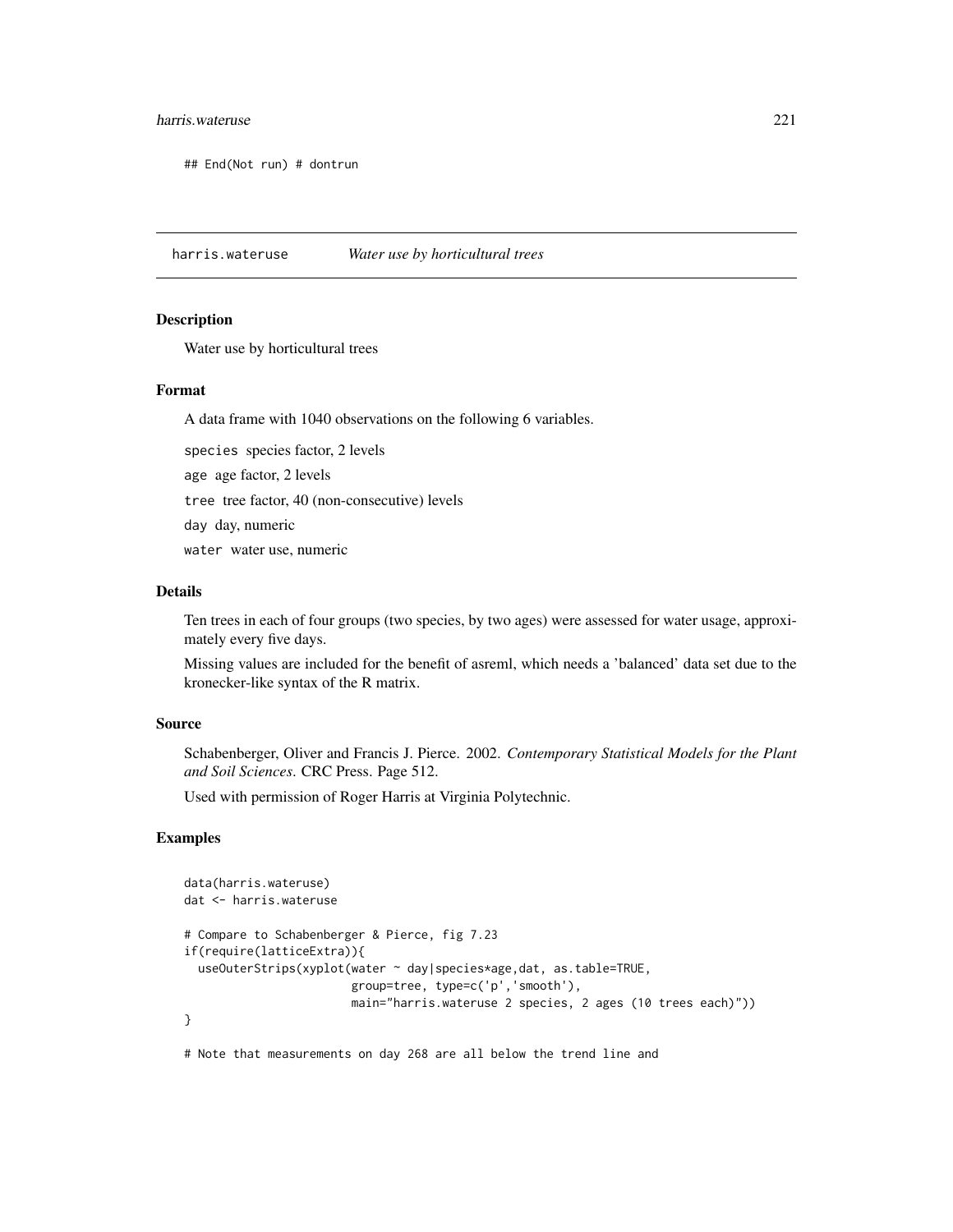```
# thus considered outliers. Delete them.
dat <- subset(dat, day!=268)
# Schabenberger figure 7.24
xyplot(water ~ day|tree,dat, subset=age=="A2" & species=="S2",
      as.table=TRUE, type=c('p','smooth'),
      ylab="Water use profiles of individual trees",
      main="harris.wateruse (Age 2, Species 2)")
# Rescale day for nicer output, and convergence issues, add quadratic term
dat <- transform(dat, ti=day/100)
dat <- transform(dat, ti2=ti*ti)
# Start with a subgroup: age 2, species 2
d22 <- droplevels(subset(dat, age=="A2" & species=="S2"))
# ----- Model 1, for subgroup A2,S2
# First, a fixed quadratic that is common to all trees, plus
# a random quadratic deviation for each tree.
## Schabenberger, Output 7.26
## proc mixed;
## class tree;
## model water = ti ti*ti / s;
## random intercept ti ti*ti/subject=tree;
require(nlme)
## We use pdDiag() to get uncorrelated random effects
m1n \le lme(water \sim 1 + ti + ti2, data=d22, na.action=na.omit,
          random = list(tree=pdDiag(~1+ti+ti2)))
## Not run:
 # Various other models with lme4 & asreml
require(lucid)
vc(m1n)
## effect variance stddev
## (Intercept) 0.2691 0.5188
## ti 0 0.0000144
## ti2 0 0.0000039
## Residual 0.1472 0.3837
require(lme4)
m11 <- lmer(water \sim 1 + ti + ti2 + (1|tree) +
           (0+ti|tree) + (0+ti2|tree), data=d22)
vc(m1l)
## grp var1 var2 vcov sdcor
## tree (Intercept) <NA> 0.2691 0.5188
## tree.1 ti <NA> 0 0
```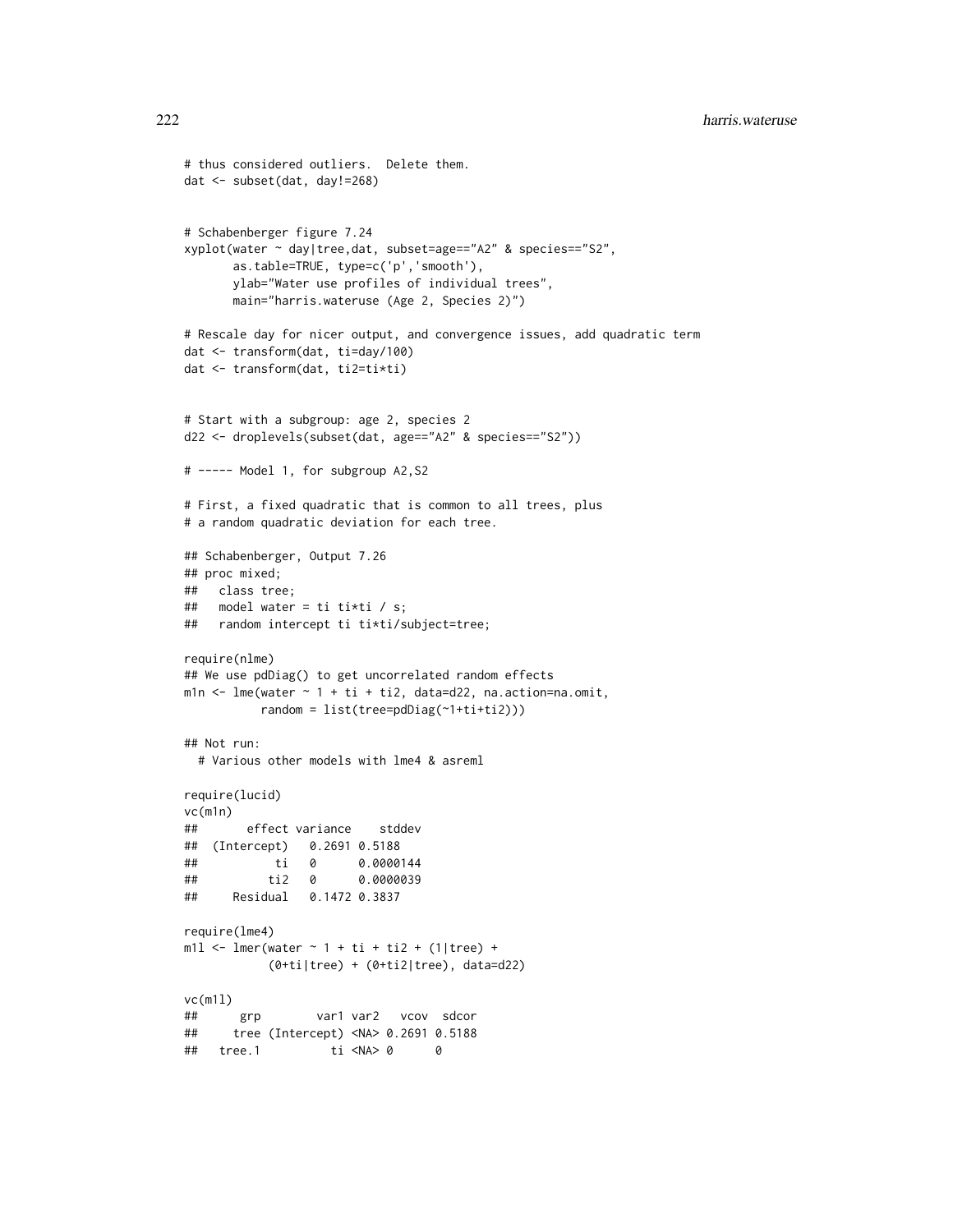```
## tree.2 ti2 <NA> 0 0
## Residual <NA> <NA> 0.1472 0.3837
```

```
# Once the overall quadratic trend has been removed, there is not
# too much evidence for consecutive observations being correlated
d22r <- subset(d22, !is.na(water))
d22r$res <- resid(m1n)
xyplot(res ~ day|tree,d22r,
       as.table=TRUE, type=c('p','smooth'),
       ylab="residual",
       main="harris.wateruse - Residuals of individual trees")
op \leq par(mfrow=c(4,3))
tapply(d22r$res, d22r$tree, acf)
par(op)
# ----- Model 2, add correlation of consecutive measurements
## Schabenberger (page 516) adds correlation.
## Note how the fixed quadratic model is on the "ti = day/100" scale
## and the correlated observations are on the "day" scale. The
## only impact this has on the fitted model is to increase the
## correlation parameter by a factor of 100, which was likely
## done to get better convergence.
## proc mixed data=age2sp2;
## class tree;
## model water = ti ti*ti / s ;
## random intercept /subject=tree s;
## repeated /subject=tree type=sp(exp)(day);
## Same as SAS, use ti for quadratic, day for correlation
m2l < -lme(water \sim 1 + ti + ti2, data=d22,
          random = \sim 1|tree,
          cor = corExp(from = ~ day | tree),na.action=na.omit)
m2l # Match output 7.27. Same fixef, ranef, variances, exp corr
vc(m2l)
## effect variance stddev
## (Intercept) 0.2656 0.5154
## Residual 0.1541 0.3926
# ---
## Now use asreml. When I tried rcov=~tree:exp(ti),
## the estimated parameter value was on the 'boundary', i.e. 0.
## Changing rcov to the 'day' scale produced a sensible estimate
## that matched SAS.
## Note: SAS and asreml use different parameterizations for the correlation
## SAS uses exp(-d/phi) and asreml uses phi^d.
## SAS reports 3.79, asreml reports 0.77, and exp(-1/3.7945) = 0.7683274
## Note: normally a quadratic would be included as 'pol(day, 2)'
```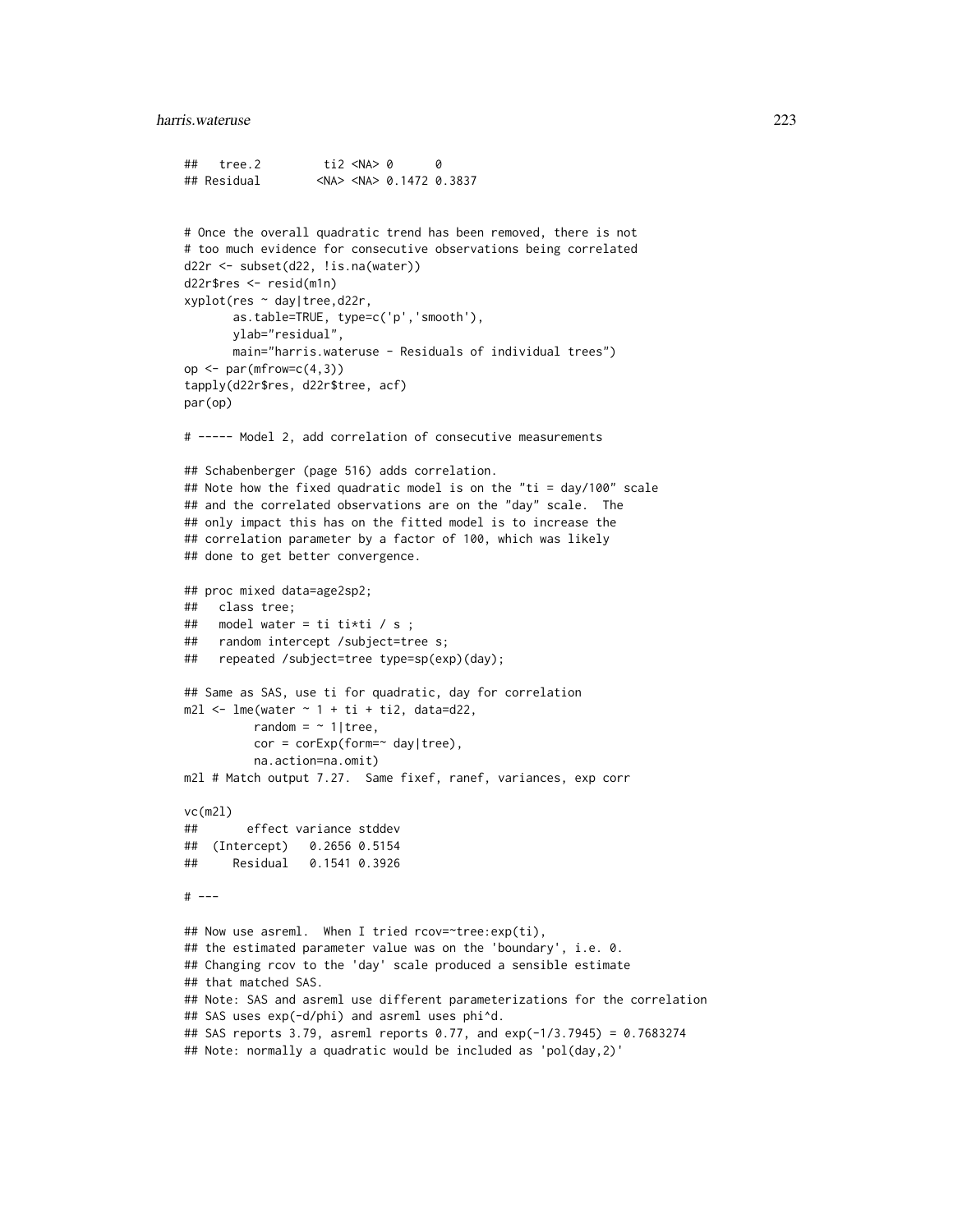```
require(asreml)
d22 <- d22[order(d22$tree, d22$day),]
m2a \leq asreml(water \sim 1 + ti + ti2,
            data=d22,
            random = ~ tree,
            rcov=~tree:exp(day))
vc(m2a)
## effect component std.error z.ratio constr
## tree!tree.var 0.2656 0.1301 2 pos
## R!variance 0.1541 0.01611 9.6 pos
## R!day.pow 0.7683 0.04191 18 uncon
# ----- Model 3. Full model for all species/ages. Schabenberger p. 518
## /* Continuous AR(1) autocorrelations included */
## proc mixed data=wateruse;
## class age species tree;
## model water = age*species age*species*ti age*species*ti*ti / noint s;
## random intercept ti / subject=age*species*tree s;
## repeated / subject=age*species*tree type=sp(exp)(day);
m31 <- lme(water \sim 0 + age: species + age: species: ti + age: species: ti2,
          data=dat, na.action=na.omit,
          random = list(tree=pdDiag(\sim 1+ti)),cor = corExp(form=~ day|tree),
          )
m3l # Match Schabenberger output 7.27. Same fixef, ranef, variances, exp corr
vc(m3l)
## effect variance stddev
## (Intercept) 0.1549 0.3936
## ti 0.02785 0.1669
## Residual 0.16 0.4
# --- asreml
dat <- dat[order(dat$tree,dat$day),]
m3a <- asreml(water ~ 0 + age:species + age:species:ti + age:species:ti2,
           data=dat,
           random = \sim age: species: tree + age: species: tree: ti,
           rcov = \gamma tree: exp(day))
vc(m3a) # Note: day.pow = .8091 = exp(-1/4.7217)
## effect component std.error z.ratio constr
## age:species:tree!age.var 0.1549 0.07192 2.2 pos
## age:species:tree:ti!age.var 0.02785 0.01343 2.1 pos
## R!variance 0.16 0.008917 18 pos
```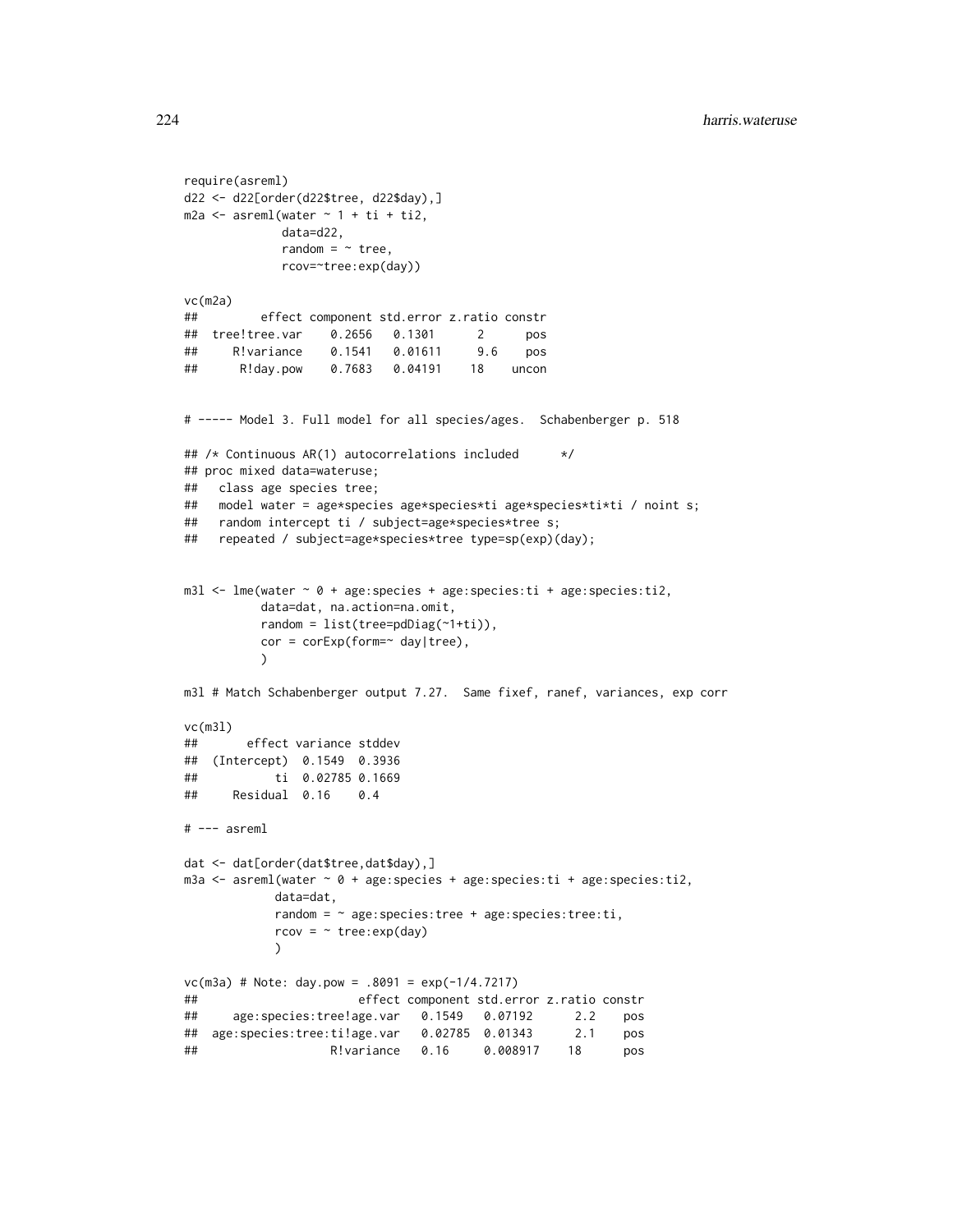# harrison.priors 225

## R!day.pow 0.8091 0.01581 51 uncon ## End(Not run)

harrison.priors *Ranges of analytes in soybean from other authors*

## **Description**

Ranges of analytes in soybean from other authors

## Format

A data frame with 80 observations on the following 5 variables.

source Source document

substance Analyte substance

min minimum amount (numeric)

max maximum analyte amount (numeric)

number number of substances

## Details

Harrison et al. show how to construct an informative Bayesian prior from previously-published ranges of concentration for several analytes.

The units for daidzein, genistein, and glycitein are micrograms per gram.

The raffinose and stachyose units were converted to a common 'percent' scale.

The author names in the 'source' variable are shortened forms of the citations in the supplemental information of Harrison et al.

## Source

Jay M. Harrison, Matthew L. Breeze, Kristina H. Berman, George G. Harrigan. 2013. Bayesian statistical approaches to compositional analyses of transgenic crops 2. Application and validation of informative prior distributions. *Regulatory Toxicology and Pharmacology*, 65, 251-258. https://doi.org/10.1016/j.yrtph.2012.12.002

Data retrieved from the Supplemental Information of this source.

# References

Jay M. Harrison, Derek Culp, George G. Harrigan. 2013. Bayesian MCMC analyses for regulatory assessments of safety in food composition *Proceedings of the 24th Conference on Applied Statistics in Agriculture (2012)*.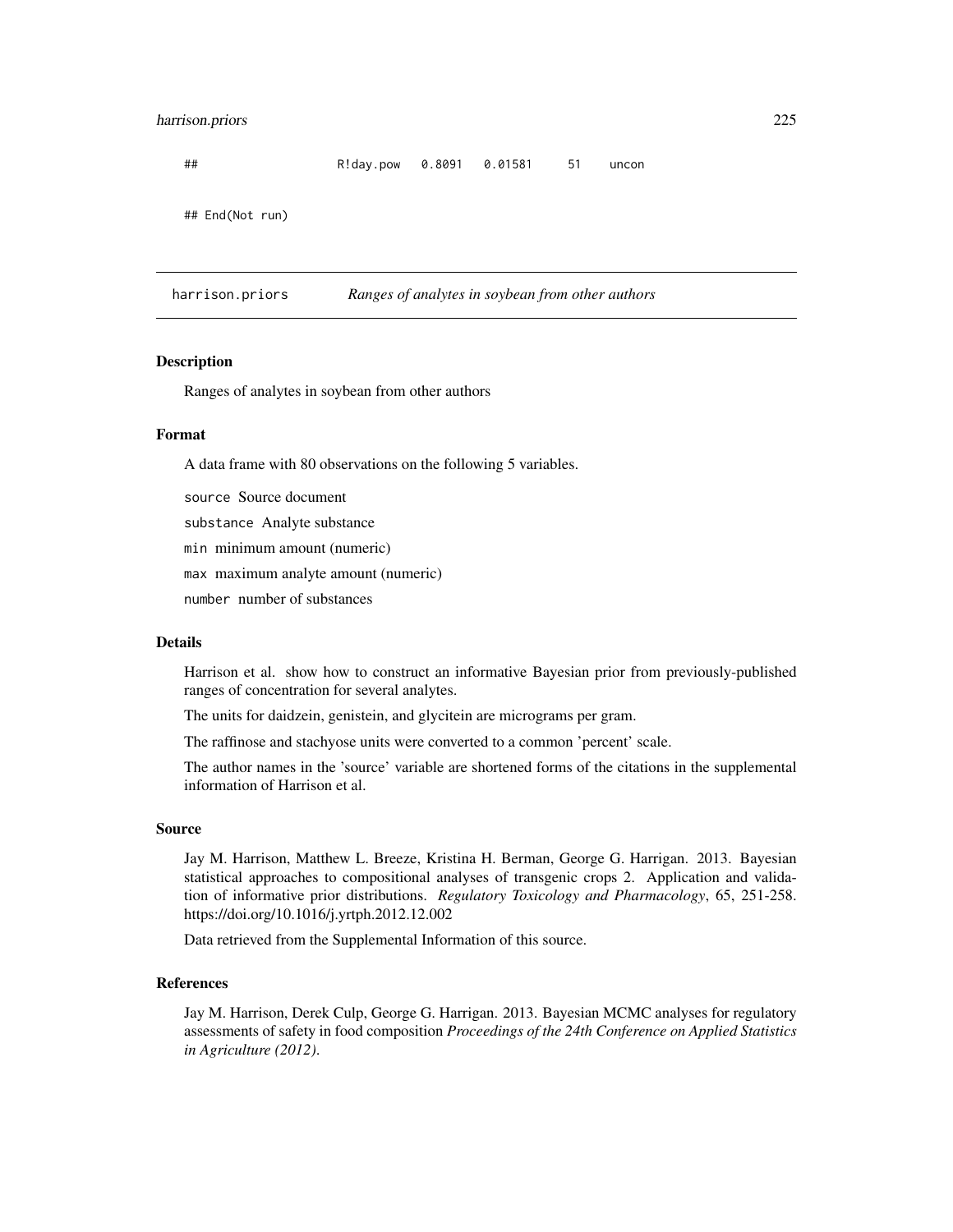```
data(harrison.priors)
dat <- harrison.priors
d1 <- subset(dat, substance=="daidzein")
# Stack the data to 'tall' format and calculate empirical cdf
d1t \le with(d1, data.frame(xx = c(min, max), yy=c(1/(number+1), number/(number+1))))
# Harrison 2012 Example 4: Common prior distribution
# Harrison uses the minimum and maximum levels of daidzein from previous
# studies as the first and last order statistics of a lognormal
# distribution, and finds the best-fit lognormal distribution.
m0 \le - mean(\log(d1t$xx)) # 6.37
s0 <- sd(log(d1t$xx)) # .833
mod <- nls(yy ~ plnorm(xx, meanlog, sdlog), data=d1t,
           start=list(meanlog=m0, sdlog=s0))
coef(mod) # Matches Harrison 2012
## meanlog sdlog
## 6.4187829 0.6081558
plot(yy~xx, data=d1t, xlim=c(0,2000), ylim=c(0,1),
     main="harrison.priors - Common prior", xlab="daidzein level", ylab="CDF")
mlog < - \text{coeff}(mod)[1] # 6.4
slog \leq coef(mod)[2] # .61
xvals <- seq(0, 2000, length=100)
lines(xvals, plnorm(xvals, meanlog=mlog, sdlog=slog))
d1a <- d1
d1a$source <- as.character(d1a$source)
d1a[19, 'source'] \leftarrow ''(A11)'' # Add a blank row for the density stripd1
if(require(latticeExtra)){
  # Plot the range for each source, a density curve (with arbitary
  # vertical scale) for the common prior distribution, and a density
  # strip by stacking the individual bands and using transparency
  segplot(factor(source) ~ min+max, d1a,
          main="harrison.priors",xlab="daidzein level",ylab="source") +
    xyplot(5000*dlnorm(xvals, mlog, slog)~xvals, type='l') +
    segplot(factor(rep(1,18)) ~ min+max, d1, 4, level=d1$number,
            col.regions="gray20", alpha=.1)
}
```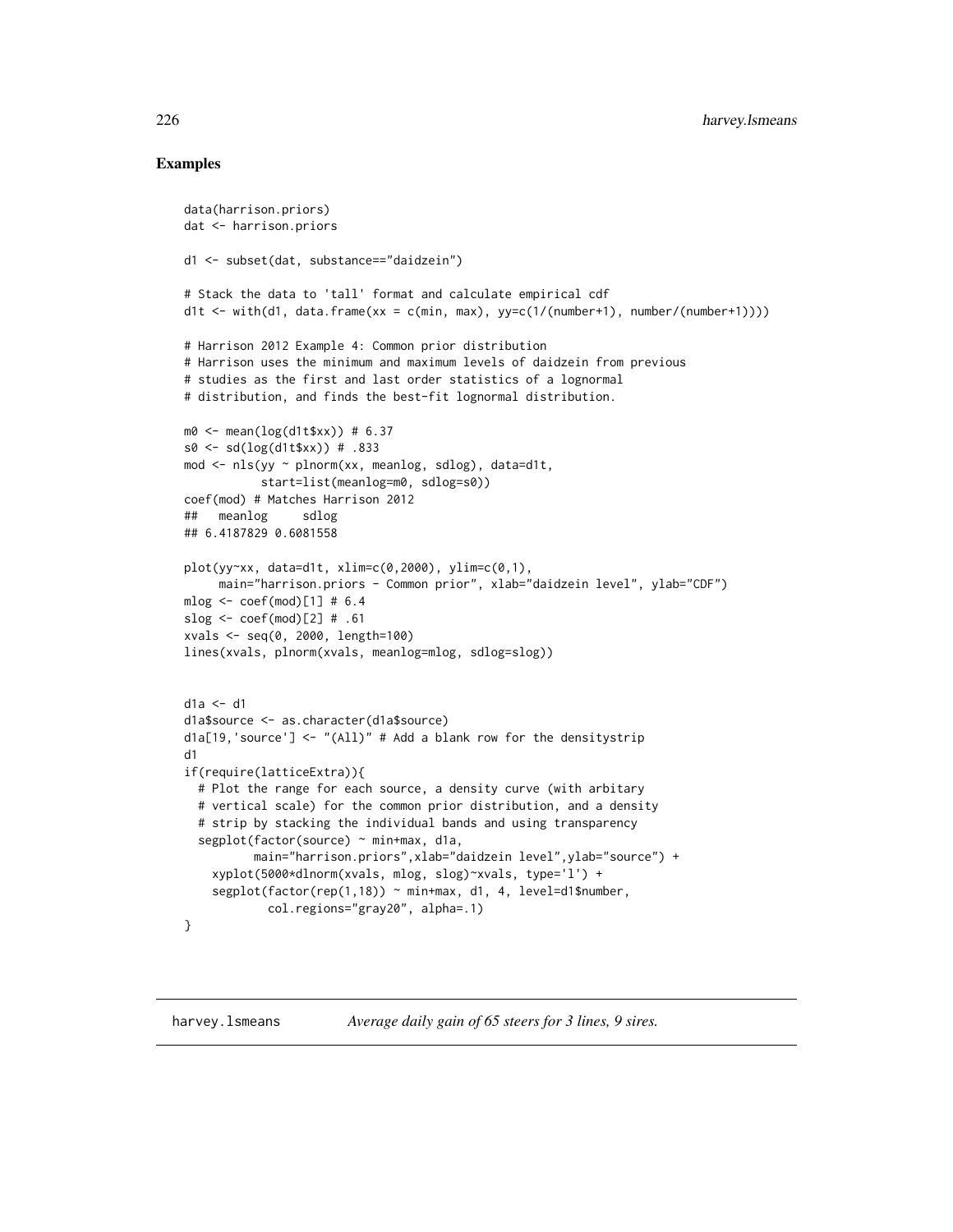# harvey.Ismeans 227

## **Description**

Average daily gain of 65 steers for 3 lines, 9 sires.

## Usage

data("harvey.lsmeans")

# Format

A data frame with 65 observations on the following 7 variables.

line line of the dam sire sire damage age class of the dam calf calf number weanage calf age at weaning weight calf weight at start of feeding adg average daily gain

## Details

The average daily gain 'adg' for each of 65 Hereford steers.

The calf age at weaning and initial weight at the beginning of the test feeding is also given.

The steers were fed for the same length of time in the feed lot.

It is assumed that each calf has a unique dam and there are no twins or repeat matings.

Harvey (1960) is one of the earliest papers presenting least squares means (lsmeans).

# Source

Harvey, Walter R. (1960). Least-squares Analysis of Data with Unequal Subclass Numbers. Technical Report ARS No 20-8. USDA, Agricultural Research Service. Page 101-102.

Reprinted as ARS H-4, 1975. https://archive.org/details/leastsquaresanal04harv

# References

Also appears in the 'dmm' package as 'harv101.df' See that package vignette for a complete analysis of the data.

```
data(harvey.lsmeans)
dat = harvey.lsmeans
require(lattice)
dotplot(adg ~ sire|line,dat,
       main="harvey.lsmeans", xlab="sire", ylab="average daily gain")
```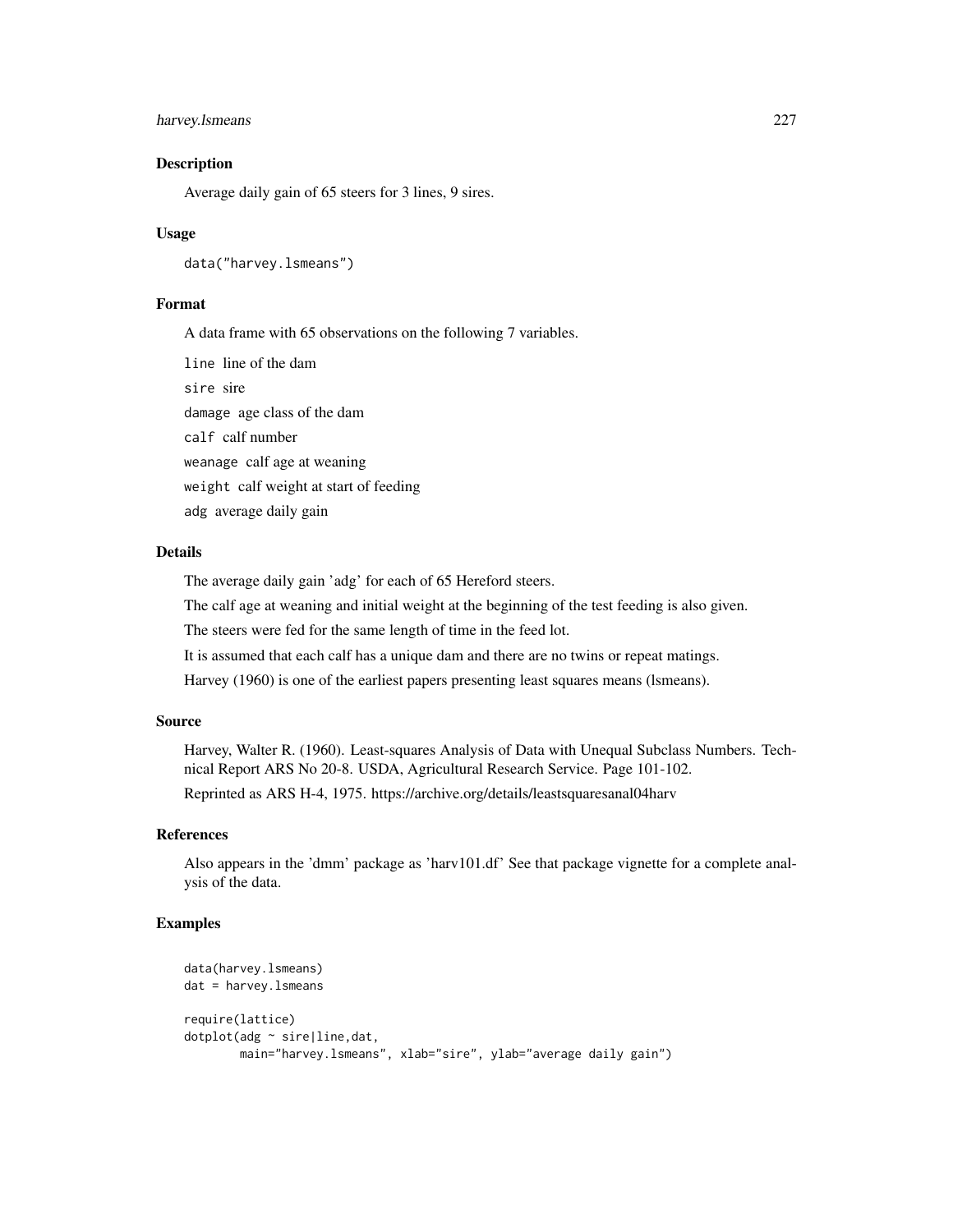```
## Not run:
  # Model suggested by Harvey on page 103
  m\theta <- \ln(\text{adg} \sim 1 + \text{line} + \text{sire} + \text{damage} + \text{line:} \text{damage} + \text{weanage} + \text{weight}, \text{data=dat})# Due to contrast settings, it can be hard to compare model coefficients to Harvey,
  # but note the slopes of the continuous covariates match Harvey p. 107, where his
  # b is weanage, d is weight
  # coef(m0)
  # weanage weight
  # -0.008154879 0.001970446
  # A quick attempt to reproduce table 4 of Harvey, p. 109. Not right.
  # require(lsmeans)
  # lsmeans(m0,c('line','sire','damage'))
## End(Not run)
```
harville.lamb *Birth weight of lambs from different lines/sires*

# Description

Birth weight of lambs from different lines/sires

# Usage

```
data("harville.lamb")
```
#### Format

A data frame with 62 observations on the following 4 variables.

line genotype line number

sire sire number

damage dam age, class 1,2,3

weight lamb birth weight

# Details

Weight at birth of 62 lambs. There were 5 distinct lines.

Some sires had multiple lambs. Each dam had one lamb.

The age of the dam is a category: 1 (1-2 years), 2 (2-3 years) or 3 (over 3 years).

Note: Jiang, gives the data in table 1.2, but there is a small error. Jiang has a weight 9.0 for sire 31, line 3, age 3. The correct value is 9.5.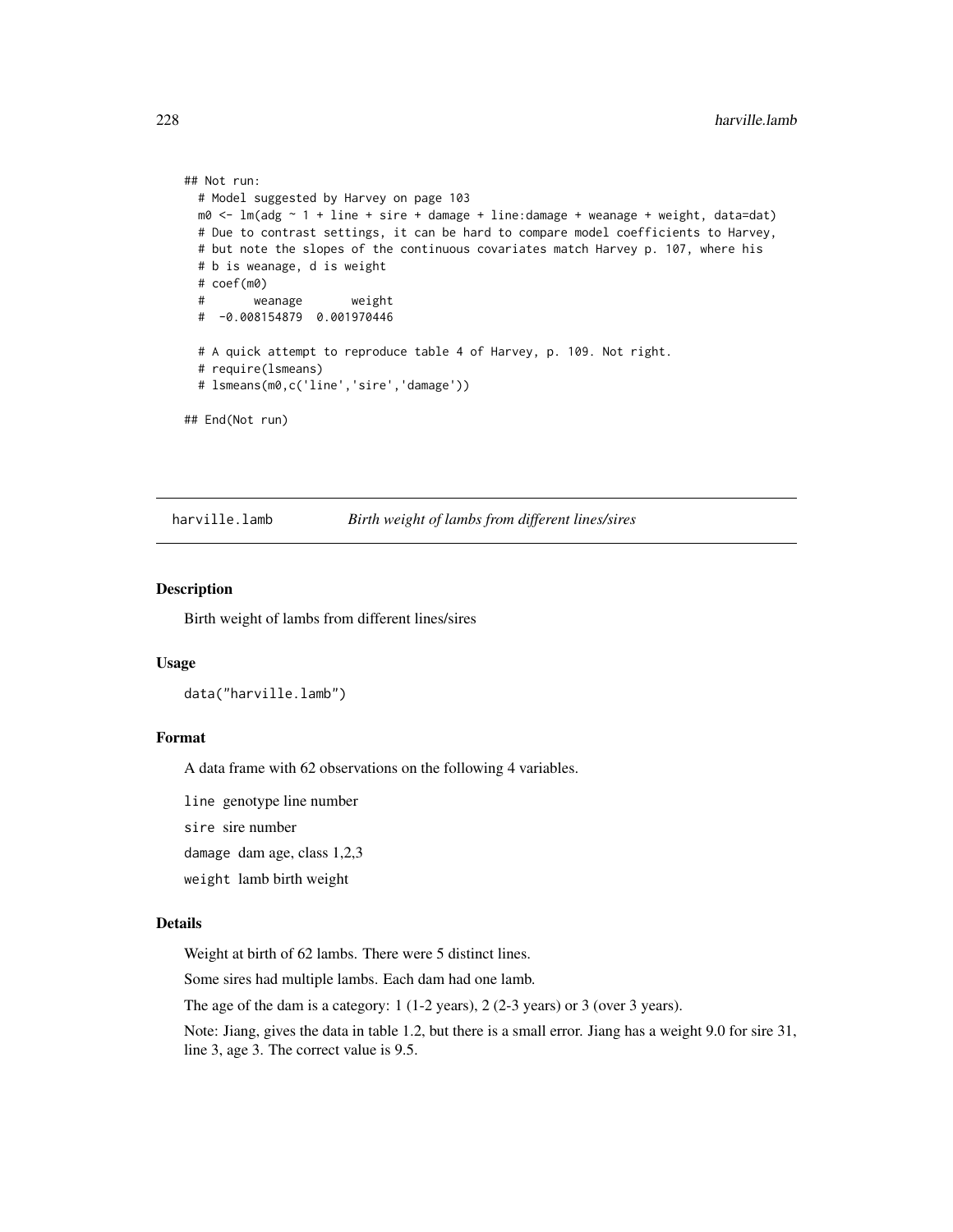## Source

David A. Harville and Alan P. Fenech (1985). Confidence Intervals for a Variance Ratio, or for Heritability, in an Unbalanced Mixed Linear Model. *Biometrics*, 41, 137-152. http://doi.org/10.2307/2530650

# References

Jiming Jiang, Linear and Generalized Linear Mixed Models and Their Applications. Table 1.2.

Andre I. Khuri, Linear Model Methodology. Table 11.5. Page 368. https://books.google.com/books?id=UfDvCAAAQBAJ&

Daniel Gianola, Keith Hammond. Advances in Statistical Methods for Genetic Improvement of Livestock. Table 8.1, page 165.

## Examples

```
data(harville.lamb)
dat <- harville.lamb
dat <- transform(dat, line=factor(line), sire=factor(sire), damage=factor(damage))
library(lattice)
bwplot(weight ~ line, dat,
      main="harville.lamb",
      xlab="line", ylab="birth weights")
## Not run:
 if(require(lme4) & require(lucid)){
   m1 <- lmer(weight \sim -1 + line + damage + (1|sire), data=dat)
   summary(m1)
   vc(m1) # Khuri reports variances 0.5171, 2.9616
   ## grp var1 var2 vcov sdcor
   ## sire (Intercept) <NA> 0.5171 0.7191
   ## Residual <NA> <NA> 2.962 1.721
 }
## End(Not run)
```
hayman.tobacco *Diallel cross of Aztec tobacco*

## Description

Diallel cross of Aztec tobacco in 2 reps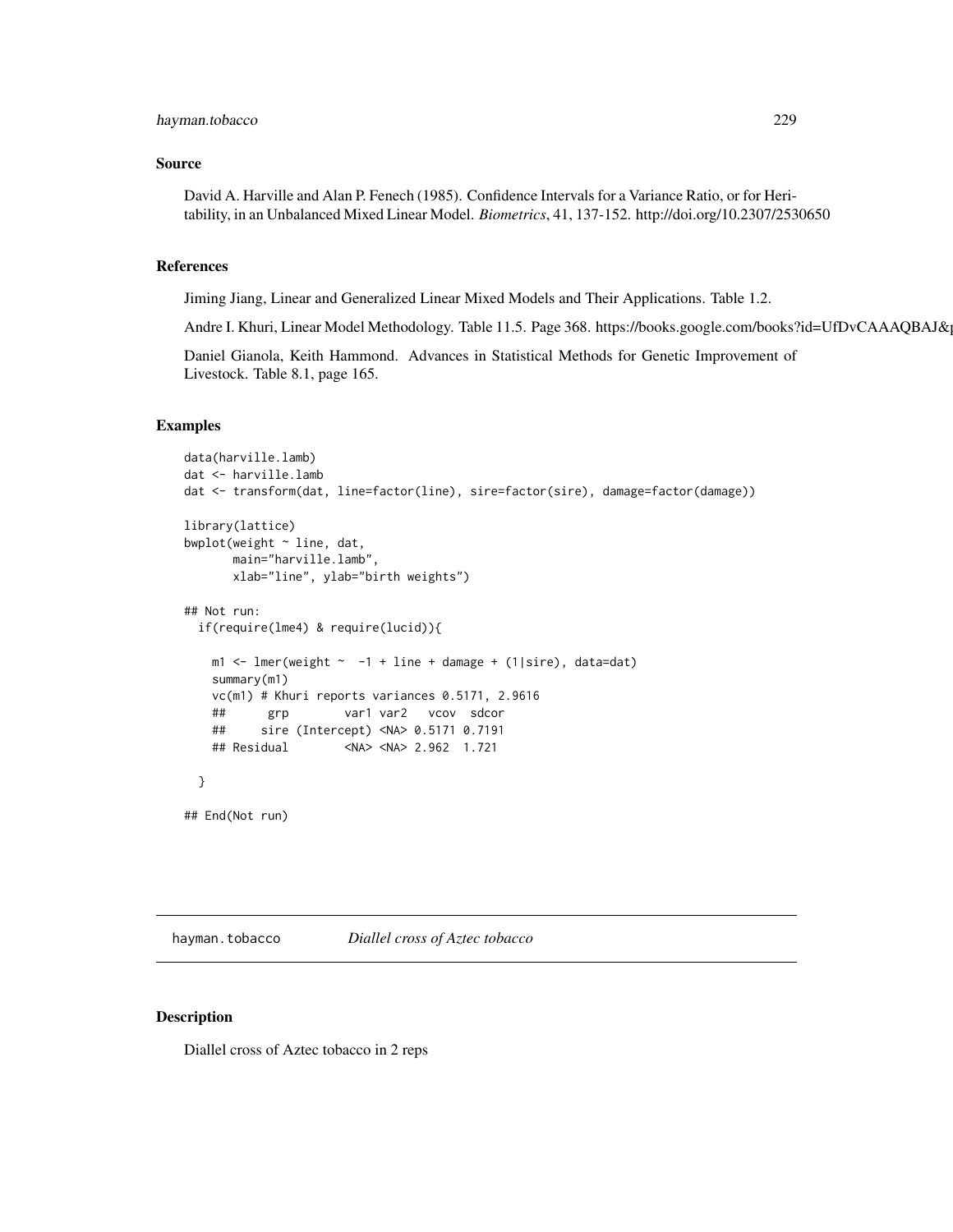230 hayman.tobacco

# Format

year year

block block factor, 2 levels male male parent, 8 levels female female parent day mean flowering time (days)

## Details

Data was collected in 1951 (Hayman 1954a) and 1952 (Hayman 1954b).

In each year there were 8 varieties of Aztec tobacco, *Nicotiana rustica L.*.

Each cross/self was represented by 10 progeny, in two plots of 5 plants each. The data are the mean flowering time per plot.

Note, the 1951 data as published in Hayman (1954a) Table 5 contain "10 times the mean flowering time". The data here have been divided by 10 so as to be comparable with the 1952 data.

Hayman (1954b) says "Table 2 lists...three characters from a diallel cross of Nicotiana rustica varieties which was repeated for three years." This seems to indicate that the varieties are the same in 1951 and 1952. Calculating the GCA effects separately for 1951 and 1952 and then comparing these estimates shows that they are highly correlated.

#### Source

B. I. Hayman (1954a). The Analysis of Variance of Diallel Tables. *Biometrics*, 10, 235-244. Table 5, page 241. http://doi.org/10.2307/3001877

Hayman, B.I. (1954b). The theory and analysis of diallel crosses. *Genetics*, 39, 789-809. Table 3, page 805. http://www.genetics.org/content/39/6/789.full.pdf

# References

# For 1951 data

Mohring, Melchinger, Piepho. (2011). REML-Based Diallel Analysis. *Crop Science*, 51, 470-478.

# For 1952 data

C. Clark Cockerham and B. S. Weir. (1977). Quadratic analyses of reciprocal crosses. *Biometrics* 33, 187-203. Appendix C.

## Examples

# 1951 data. Fit the first REML model of Mohring 2011 Supplement.

```
data(hayman.tobacco)
dat1 <- subset(hayman.tobacco, year==1951)
# Make a factor 'comb' in which G1xG2 is the same cross as G2xG1
dat1 <- transform(dat1, comb =
                  ifelse(as.character(male) < as.character(female),
```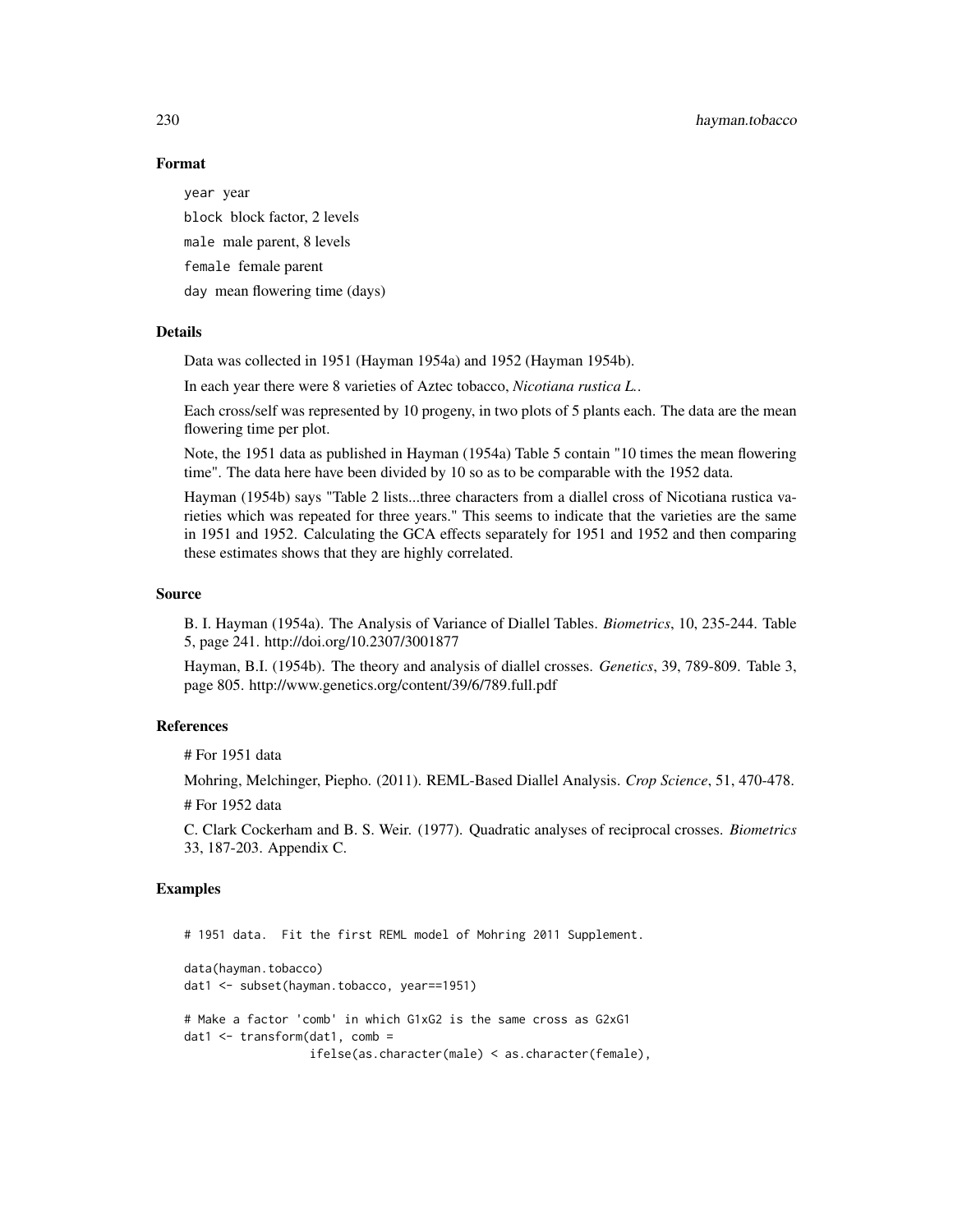```
paste0(male,female), paste0(female,male)))
# 'dr' is the direction of the cross, 0 for self
dat1$dr <- 1
dat1 <- transform(dat1,
                 dr = ifelse(as.character(male) < as.character(female), -1, dr))
dat1 <- transform(dat1,
                 dr = ifelse(as.character(male) == as.character(female), 0, dr)# ASREML code for Mixed Griffing.
# Mohring Table 2, column 2 (after dividing by 10^2) gives variances:
# GCA 12.77, SCA 11.09, RSCA .65, Error 4.23.
# Mohring Supplement ASREML code part1 model is:
# y ~ mu r !r mother and(father) combination combination.dr
# Note that the levels of 'male' and 'female' are the same, so the
# and(female) term tells asreml to use the same levels (or, equivalently,
# fix the correlation of the male/female levels to be 1.
# The block effect is minimial and therefore ignored.
## m1 <- asreml(day~1, data=dat1,
\# random = \sim male + and(female) + comb + comb:dr)
## require(lucid)
## vc(m1)
## effect component std.error z.ratio con
## male!male.var 12.77 7.502 1.7 Positive
## comb!comb.var 11.11 3.353 3.3 Positive
## comb:dr!comb.var 0.6603 0.4926 1.3 Positive
## R!variance 4.185 0.7449 5.6 Positive
# --------------------
# 1952 data. Reproduce table 3 and figure 2 of Hayman 1954b.
dat2 <- subset(hayman.tobacco, year==1952)
# Does flowering date follow a gamma distn? Maybe.
require(lattice)
densityplot(~day, data=dat2, main="hayman.tobacco",
           xlab="flowering date")
d1 <- subset(dat2, block=='B1')
d2 <- subset(dat2, block=='B2')
if(require(reshape2)){
m1 <- acast(d1, male~female, value.var='day')
m2 <- acast(d2, male~female, value.var='day')
mn1 < - (m1+t(m1))/2mn2 < - (m2+t(m2))/2# Variance and covariance of 'rth' offspring
vr1 <- apply(mn1, 1, var)
vr2 <- apply(mn2, 1, var)
wr1 < - apply(mn1, 1, cov, diag(mn1))
```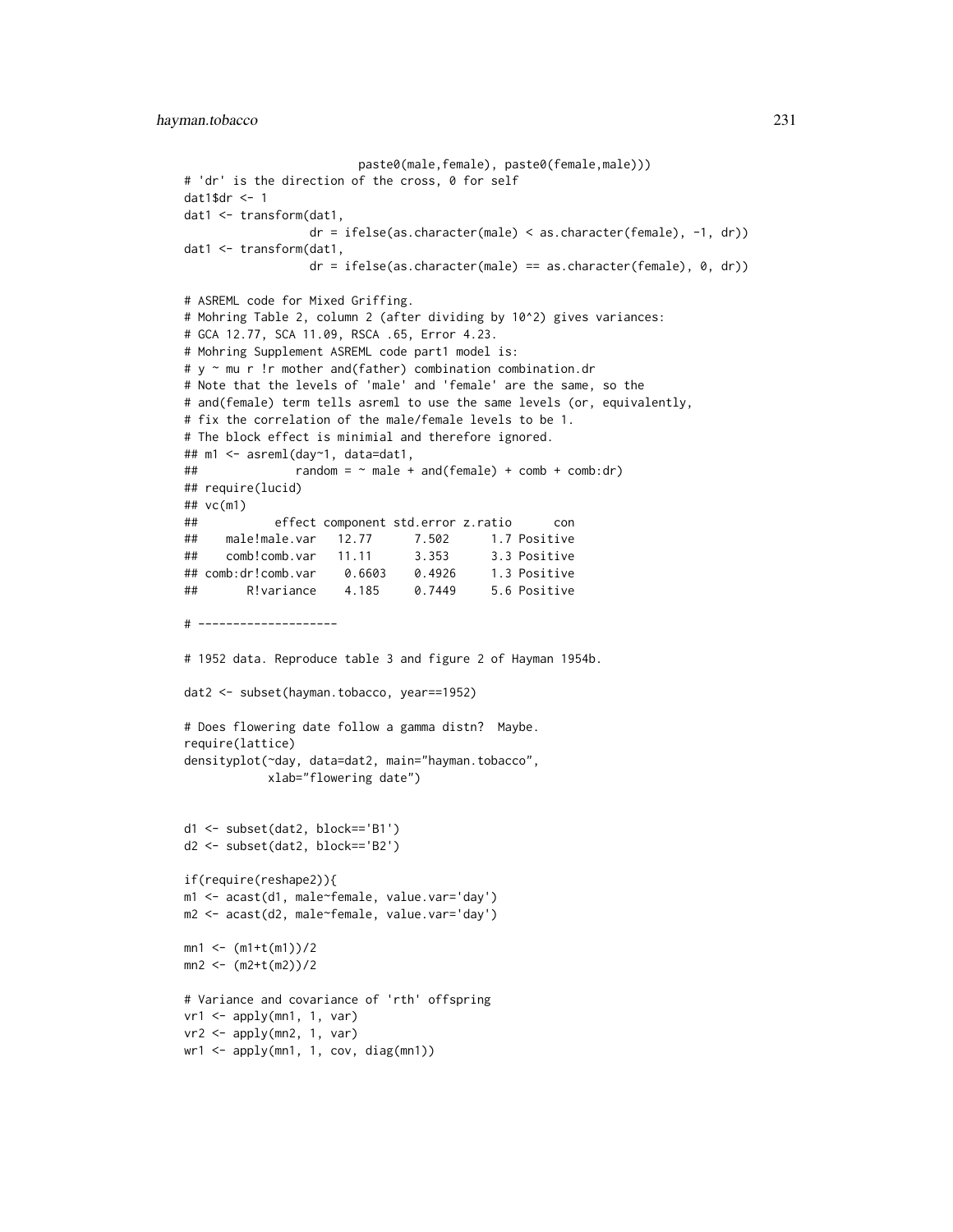```
wr2 < - apply(mn2, 1, cov, diag(mn2))
# Remove row names to prevent a mild warning
rownames(mn1) <- rownames(mn2) <- NULL
summ <- data.frame(rbind(mn1,mn2))
summ$block <- rep(c('B1','B2'), each=8)
summ$vr <- c(vr1,vr2)
summ$wr <-c(wr1, wr2)summ$male <- rep(1:8,2) # Vr and Wr match Hayman table 3
with(summ, plot(wr~vr, type='n', main="hayman.tobacco"))
with(summ, text(vr, wr, male)) # Match Hayman figure 2
abline(0,1,col="gray")
# Hayman notes that 1 and 3 do not lie along the line, so modifies them
# and re-analyzes.
}
```
hazell.vegetables *Gross profit for 4 vegetable crops in 6 years*

#### Description

Gross profit for 4 vegetable crops in 6 years

#### Usage

```
data("hazell.vegetables")
```
## Format

A data frame with 6 observations on the following 5 variables.

year year factor, 6 levels

carrot Carrot profit, dollars/acre

celery Celery profit, dollars/acre

cucumber Cucumber profit, dollars/acre

pepper Pepper profit, dollars/acre

# Details

The values in the table are gross profits (loss) in dollars per acre. The criteria in the example below are (1) total acres  $\lt$  200, (2) total labor  $\lt$  10000, (3) crop rotation.

The example shows how to use linear programming to maximize expected profit.

## Source

P.B.R. Hazell, (1971). A linear alternative to quadratic and semivariance programming for farm planning under uncertainty. *Am. J. Agric. Econ.*, 53, 53-62. http://doi.org/10.2307/3180297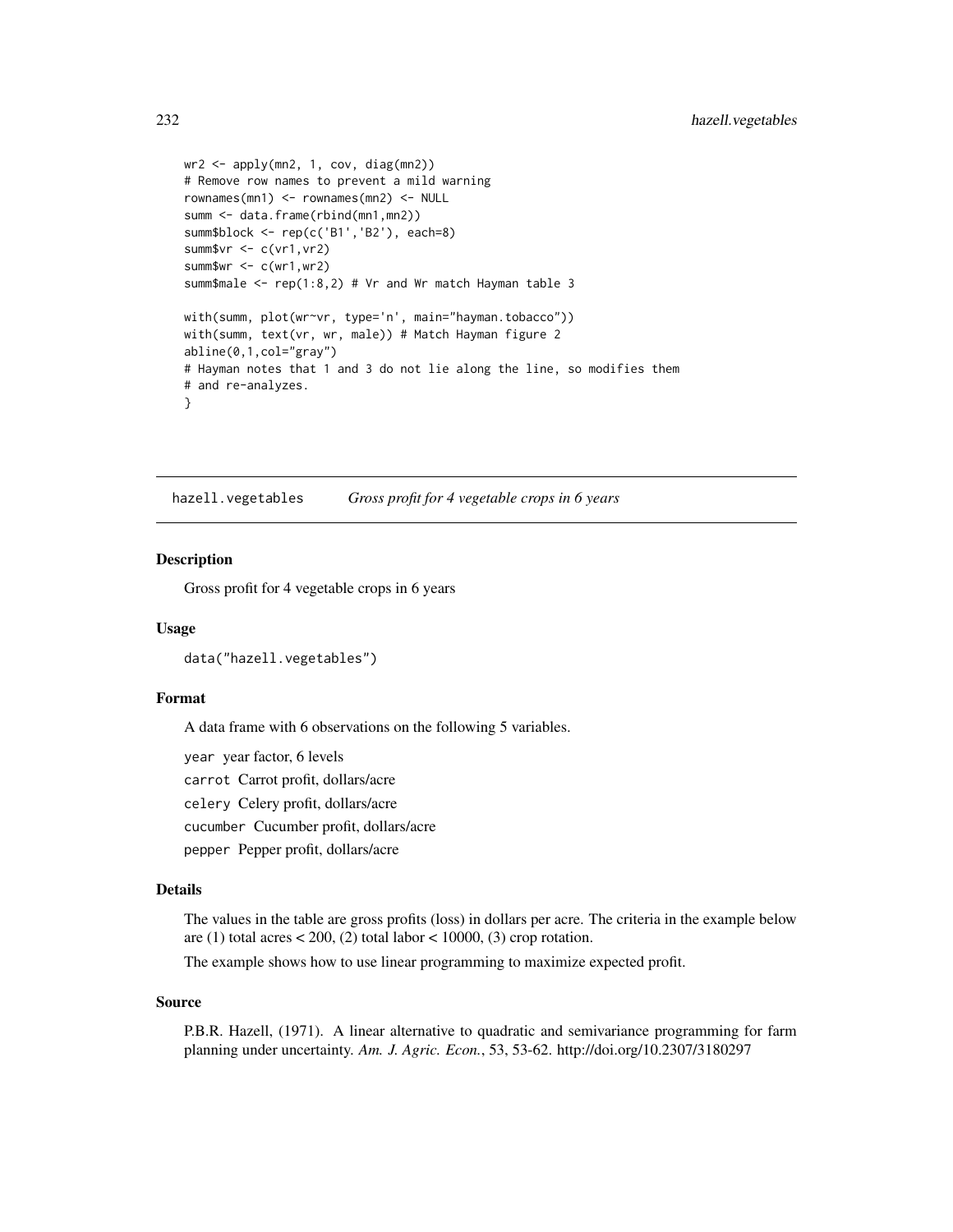# hazell.vegetables 233

## References

Carlos Romero, Tahir Rehman. (2003). *Multiple Criteria Analysis for Agricultural Decisions*. Elsevier.

```
data("hazell.vegetables")
dat <- hazell.vegetables
if(FALSE & require(lattice)) {
 xyplot(carrot+celery+cucumber+pepper ~ year,dat,
        ylab="yearly profit by crop",
        type='b', auto.key=list(columns=4),
        panel.hline=0)
}
# optimal strategy for planting crops (calculated below)
dat2 <- apply(dat[,-1], 1, function(x) x \star c(0, 27.5, 100, 72.5))/1000
colnames(dat2) <- rownames(dat)
barplot(dat2, legend.text=c(" 0 carrot", "27.5 celery", " 100 cucumber", "72.5 pepper"),
       xlim=c(0,7), ylim=c(-5,120),
       col=c('orange','green','forestgreen','red'),
       xlab="year", ylab="Gross profit, $1000",
       main="hazell.vegetables - retrospective profit from optimal strategy",
       args.legend=list(title="acres, crop"))
## Not run:
 require(linprog)
 # colMeans(dat[ , -1])
 # 252.8333 442.6667 283.8333 515.8333
 # cvec = avg across-years profit per acre for each crop
 cvec <- c(253, 443, 284, 516)
 # Maximize c'x for Ax=b
 A <- rbind(c(1,1,1,1), c(25,36,27,87), c(-1,1,-1,1))colnames(A) <- names(cvec) <- c("carrot","celery","cucumber","pepper")
 rownames(A) <- c('land','labor','rotation')
 # bvec criteria = (1) total acres < 200, (2) total labor < 10000,
 # (3) crop rotation.
 bvec <- c(200,10000,0)
 const.dir <- c("<=", "<=", "<=")m1 <- solveLP(cvec, bvec, A, maximum=TRUE, const.dir=const.dir, lpSolve=TRUE)
 # m1$solution # optimal number of acres for each crop
 # carrot celery cucumber pepper
 # 0.00000 27.45098 100.00000 72.54902
```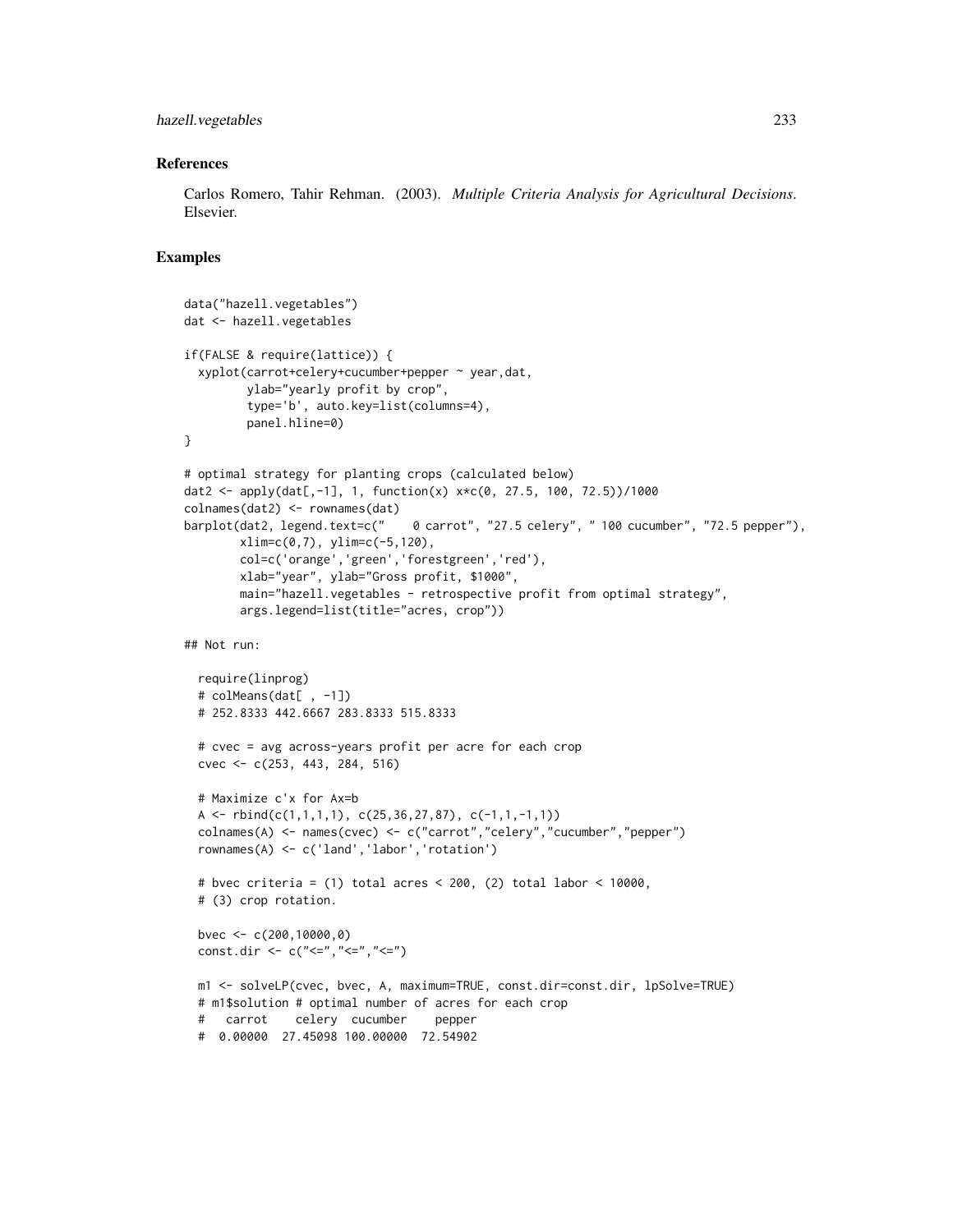```
# Average income for this plan
## sum(cvec * m1$solution)
## [1] 77996.08
# Year-to-year income for this plan
## as.matrix(dat[,-1])
## [,1]
## [1,] 80492.16
## [2,] 80431.37
## [3,] 81884.31
## [4,] 106868.63
## [5,] 37558.82
## [6,] 80513.73
# optimum allocation that minimizes year-to-year income variability.
# brute-force search
# For generality, assume we have unequal probabilities for each year.
probs <- c(.15, .20, .20, .15, .15, .15)
# Randomly allocate crops to 200 acres, 100,000 times
#set.seed(1)
mat <- matrix(runif(4*100000), ncol=4)
mat <- 200*sweep(mat, 1, rowSums(mat), "/")
# each row is one strategy, showing profit for each of the six years
# profit <- mat
profit <- tcrossprod(mat, as.matrix(dat[,-1])) # Each row is profit, columns are years
# calculate weighted variance using year probabilities
wtvar <- apply(profit, 1, function(x) cov.wt(as.data.frame(x), wt=probs)$cov)
# five best planting allocations that minimizes the weighted variance
ix <- order(wtvar)[1:5]
mat[ix,]
## carrot celery cucumber pepper
## [,1] [,2] [,3] [,4]
## [1,] 71.26439 28.09259 85.04644 15.59657
## [2,] 72.04428 27.53299 84.29760 16.12512
## [3,] 72.16332 27.35147 84.16669 16.31853
## [4,] 72.14622 29.24590 84.12452 14.48335
## [5,] 68.95226 27.39246 88.61828 15.03700
```
## End(Not run)

heady.fertilizer *Yield of corn, alfalfa, clover with two fertilizers*

## **Description**

Yield of corn, alfalfa, clover with two fertilizers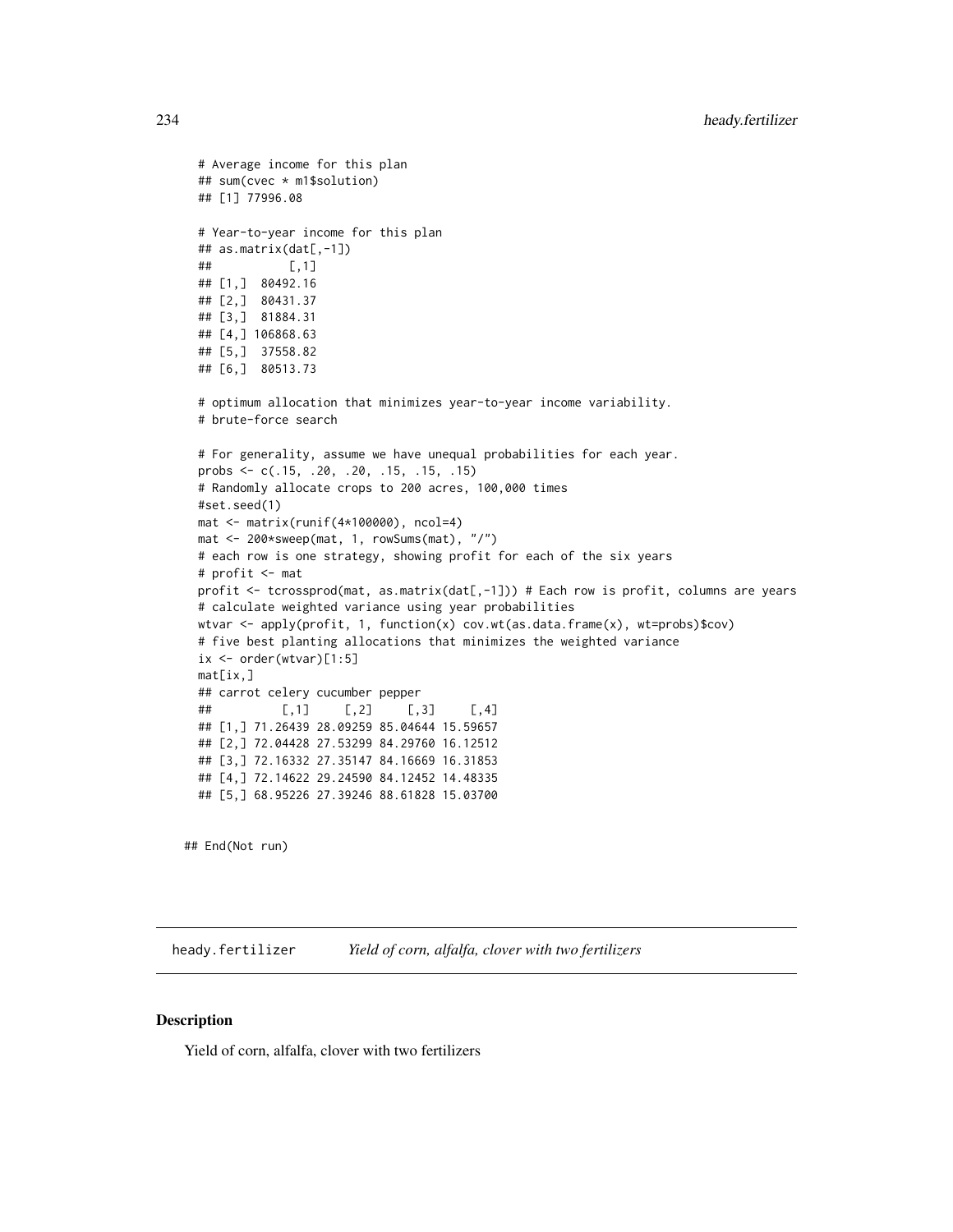## heady.fertilizer 235

## Usage

data("heady.fertilizer")

### Format

A data frame with 81 observations on the following 3 variables.

crop crop

rep replicate (not block)

P phosphorous, pounds/acre

K potassium, pounds/acre

N nitrogen, pounds/acre

yield yield

# Details

Heady et al. fit two-variable semi-polynomial response surfaces for each crop.

Clover and alfalfa yields are in tons/acre. The clover and alfalfa experiments were grown in 1952.

Corn yields are given as bu/acre. The corn experiments were grown in 1952 and 1953. The same test plots were used in 1953 and in 1952, but no fertilizer was applied in 1953–any response in yield is due to residual fertilizer from 1952.

All experiments used an incomplete factorial design. Not all treatment combinations were present.

## Source

Earl O. Heady, John T. Pesek, William G. Brown. (1955). Crop Response Surfaces and Economic Optima in Fertilizer Use. Agricultural Experiment Station, Iowa State College. Research bulletin 424. Pages 330-332. https://lib.dr.iastate.edu/cgi/viewcontent.cgi?filename=12&article=1032&context=ag\_researchbulletins

## References

Pesek, John and Heady, Earl O. 1956. A two nutrient-response function with determination of economic optima for the rate and grade of fertilizer for alfalfa. *Soil Science Society of America Journal*, 20, 240-246. https://doi.org/10.2136/sssaj1956.03615995002000020025x

```
data(heady.fertilizer)
dat <- heady.fertilizer
require(lattice)
xyplot(yield ~ P|crop, data=dat, scales=list(relation="free"),
      groups=factor(paste(dat$N,dat$K)), auto.key=list(columns=5),
      main="heady.fertilizer", xlab="Phosphorous")
# Corn. Matches Heady, p. 292
d1 <- subset(dat, crop=="corn")
```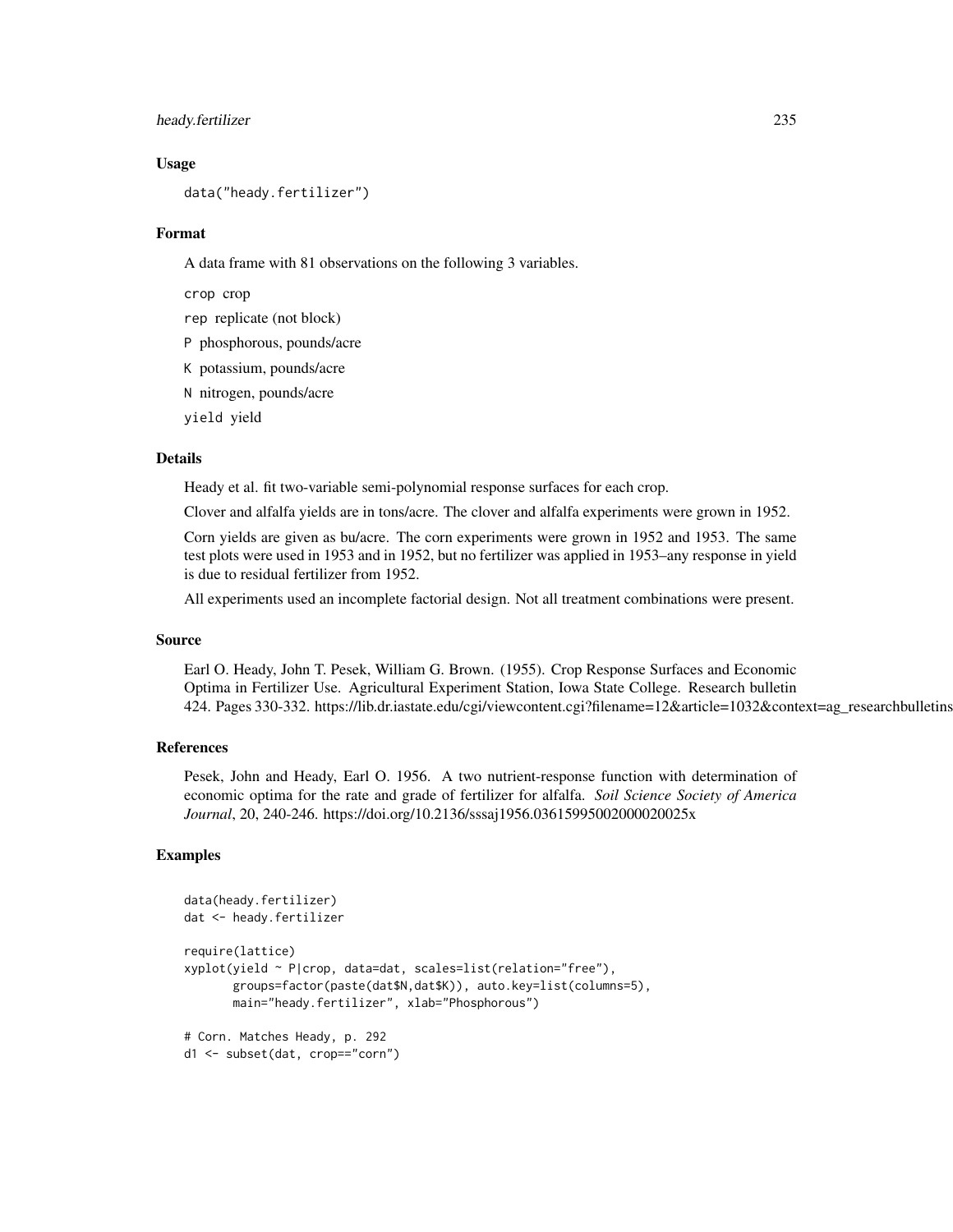```
m1 \leq -\ln(yield \sim N + P + sqrt(N) + sqrt(P) + sqrt(N*P), data=d1)summary(m1)
# Alfalfa. Matches Heady, p. 292. Also Pesek equation 3, p. 241
d2 <- subset(dat, crop=="alfalfa")
m2 \leq Im(yield \sim K + P + sqrt(K) + sqrt(P) + sqrt(K*P), data=d2)summary(m2)
## Coefficients:
## Estimate Std. Error t value Pr(>|t|)
## (Intercept) 1.8735521 0.1222501 15.326 < 2e-16 ***
## K -0.0013943 0.0007371 -1.891 0.061237 .
## P -0.0050195 0.0007371 -6.810 5.74e-10 ***
## sqrt(K) 0.0617458 0.0160142 3.856 0.000196 ***
## sqrt(P) 0.1735383 0.0160142 10.837 < 2e-16 ***
## sqrt(K * P) -0.0014402 0.0007109 -2.026 0.045237 *
# Clover. Matches Heady, p. 292.
d3 <- subset(dat, crop=="clover")
m3 \leq Im(yield \sim P + sqrt(K) + sqrt(P) + sqrt(K*P), data=d3)summary(m3)
# Corn with residual fertilizer. Matches Heady eq 56, p. 322.
d4 <- subset(dat, crop=="corn2")
m4 \leq Im(yield \sim N + P + sqrt(N) + sqrt(P) + sqrt(N*P), data=d4)summary(m4)
## Not run:
 require(rgl)
 with(d1, plot3d(N,P,yield))
 with(d2, plot3d(K,P,yield))
 with(d3, plot3d(K,P,yield))
 with(d4, plot3d(N,P,yield)) # Mostly linear in both N and P
 rgl.close()
## End(Not run)
```
henderson.milkfat *Milk fat yields for a single cow*

# Description

Average daily fat yields (kg/day) from milk from a single cow for each of 35 weeks.

# Format

A data frame with 35 observations on the following 2 variables.

week week, numeric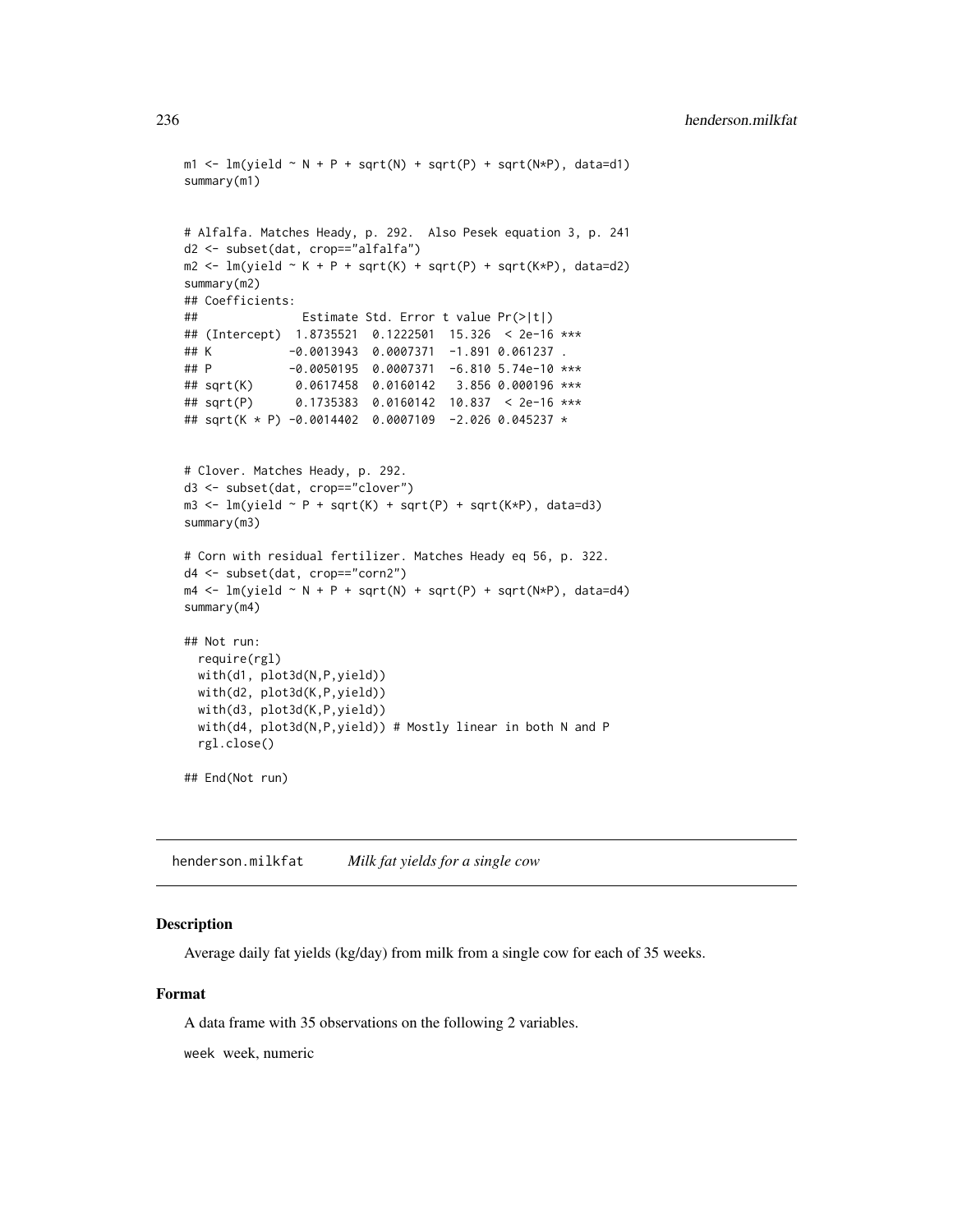yield yield, kg/day

# Source

Charles McCulloch. Workshop on Generalized Linear Mixed Models. Used with permission of Charles McCulloch and Harold Henderson.

# References

None.

```
data(henderson.milkfat)
dat <- henderson.milkfat
plot(yield~week, data=dat, cex = 0.8, ylim=c(0,.9),main="henderson.milkfat", xlab = "Week",
     ylab = "Fat yield (kg/day)")
# Yield \sim a * t^b * exp(g*t) # where t is time
m1 <- nls(yield \sim alpha * week^beta * exp(gamma * week),
          data=dat,
          start=list(alpha=.1, beta=.1, gamma=.1))
# Or, take logs and fit a linear model
# log(yield) \sim log(alpha) + beta * log(t) + gamma * tm2 \leq Im(log(yield) \sim 1 + log(week) + week, dat)# Or, use glm and a link to do the transform
m3 \leq glm(yield \sim 1 + log(week) + week, quasi(link = "log"), dat)# Note: m2 has E[log(y)] = log(alpha) + beta*log(t) + gamma* t# and m3 has log(E[y]) = log(alpha) + beta * log(t) + gamma * t# Generalized additive models
require("mgcv")
m4 <- gam(log(yield) ~ s(week), gaussian, dat)
m5 < - gam(yield \sim s(week), quasi(link = "log"), dat)
# Model predictions
pdat \leq data.frame(week = seq(1, 35, by = 0.1))
pdat <- transform(pdat, p1 = predict(m1, pdat),
                  p2 = exp(predict(m2, pdat)), # back transform
                  p3 = predict(m3, pdat, type="resp"), # response scale
                  p4 = exp(predict(m4, pdat)),p5 = predict(m5, pdat, type="response"))
# Compare fits
with(pdat, {
  lines(week, p1)
```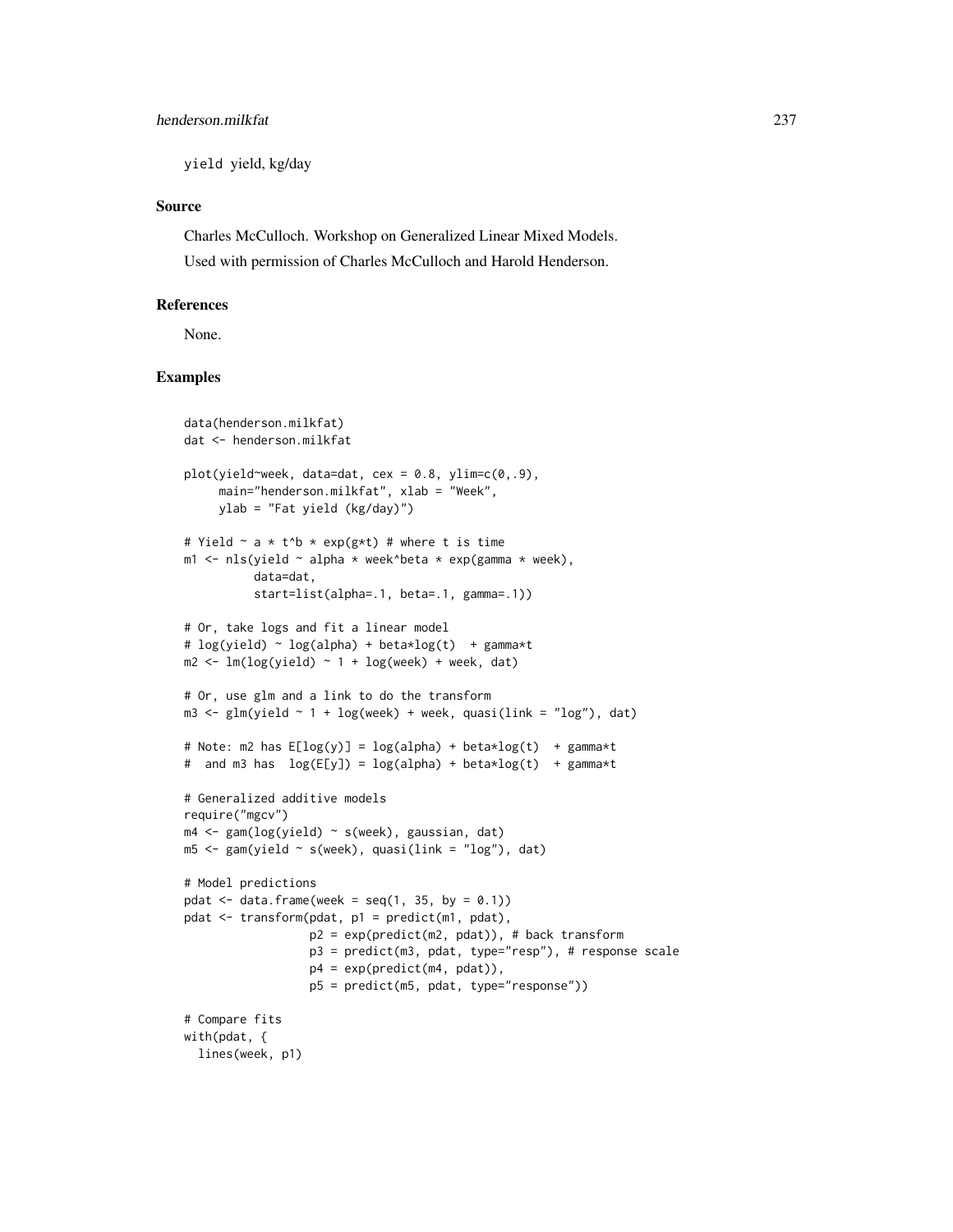```
lines(week, p2, col = "red", lty="dotted")
 lines(week, p3, col = "red", lty="dashed")
 lines(week, p4, col = "blue", lty = "dashed")
 lines(week, p5, col = "blue")
})
legend("topright",
 c("obs", "lm, log-transformed", "glm, log-link",
    "gam, log-transformed", "gam, log-link"),
  lty = c("solid", "dotted", "dashed", "dashed", "solid"),
  col = c("black", "red", "red", "blue", "blue"),
 cex = 0.8, bty = "n")
```
hernandez.nitrogen *Multi-environment trial of corn with nitrogen fertilizer at 5 sites.*

## Description

Corn response to nitrogen fertilizer at 5 sites.

#### Format

A data frame with 136 observations on the following 5 variables.

site site factor, 5 levels

loc location name

rep rep, 4 levels

nitro nitrogen, kg/ha

yield yield, Mg/ha

# Details

Experiment was conducted in 2006 at 5 sites in Minnesota.

#### Source

Hernandez, J.A. and Mulla, D.J. 2008. Estimating uncertainty of economically optimum fertilizer rates, *Agronomy Journal*, 100, 1221-1229. https://doi.org/10.2134/agronj2007.0273

Electronic data kindly supplied by Jose Hernandez.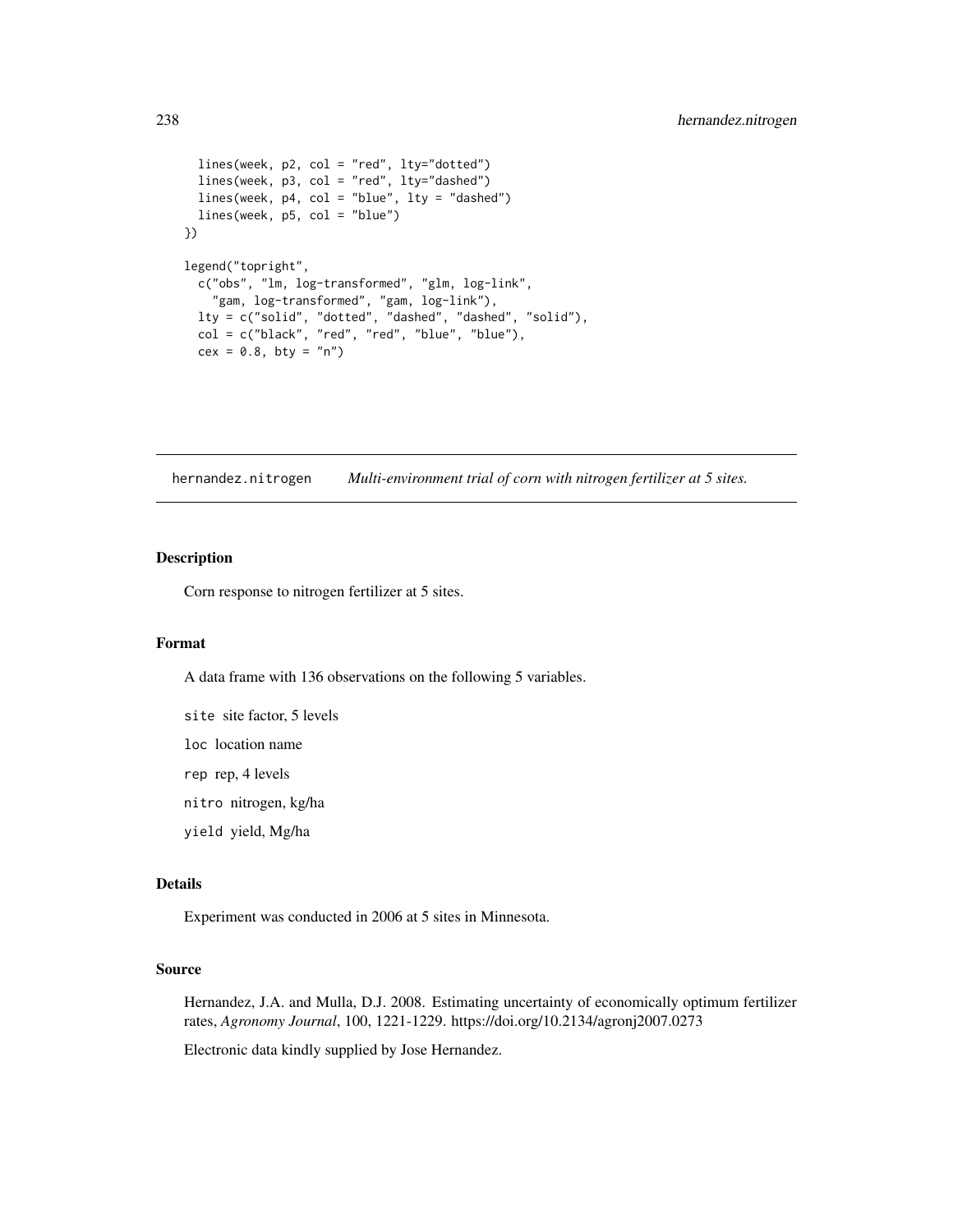# hernandez.nitrogen 239

```
data(hernandez.nitrogen)
dat <- hernandez.nitrogen
cprice <- 118.1 # $118.1/Mg or $3/bu
nprice <- 0.6615 # $0.66/kg N or $0.30/lb N
# Hernandez optimized yield with a constraint on the ratio of the prices.
# Simpler to just calculate the income and optimize that.
dat \le transform(dat, inc = yield \star cprice - nitro \star nprice)
require(lattice)
xyplot(inc ~ nitro|site, dat, groups=rep, auto.key=list(columns=4),
       xlab="nitrogen", ylab="income", main="hernandez.nitrogen")
# Site 5 only
dat1 <- subset(dat, site=='S5')
# When we optimize on income, a simple quadratic model works just fine,
# and matches the results of the nls model below.
# Note, 'poly(nitro)' gives weird coefs
lm1 \leftarrow lm(inc \sim 1 + nitro + I(nitro^2), data=dat1)c1 \leq -\text{coeff}(1m1)-c1[2] / (2*c1[3])
## nitro
## 191.7198 # Optimum nitrogen is 192 for site 5
## Not run:
# Use the delta method to get a conf int
require("car")
del1 <- deltaMethod(lm1, "-b1/(2*b2)", parameterNames= paste("b", 0:2, sep=""))
# Simple Wald-type conf int for optimum
del1$Est + c(-1,1) * del1$SE * qt(1-.1/2, nrow(dat1)-length(coef(lm1)))
## 118.9329 264.5067
# Nonlinear regression
# Reparameterize b0 + b1*x + b2*x^2 using th2 = -b1/2b2 so that th2 is optimum
nls1 <- nls(inc \sim th11- (2*th2*th12)*nitro + th12*nitro^2,
          data = dat1, start = list(th11 = 5, th2 = 150, th12 = -0.1),summary(nls1)
# Wald conf int
wald <- function(object, alpha=0.1){
 nobs <- length(resid(object))
  npar <- length(coef(object))
  est <- coef(object)
  stderr <- summary(object)$parameters[,2]
  tval <- qt(1-alpha/2, nobs-npar)
  ci \le cbind(est - tval * stderr, est + tval * stderr)
  colnames(ci) <- paste(round(100*c(alpha/2, 1-alpha/2), 1), "pct", sep= "")
  return(ci)
}
```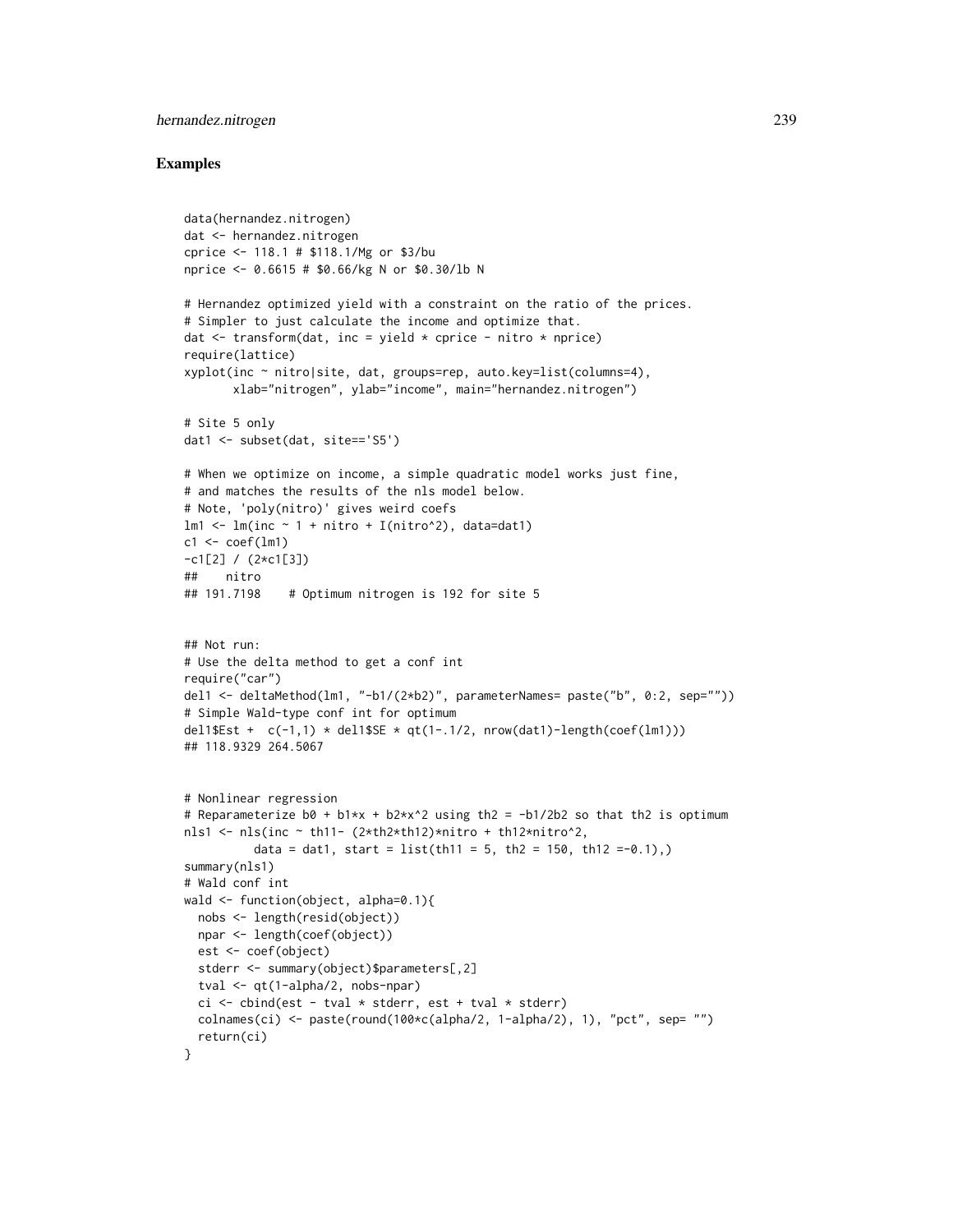```
round(wald(nls1),2)
## 5
## th11 936.44 1081.93
## th2 118.93 264.51 # th2 is the optimum
## th12 -0.03 -0.01
# Likelihood conf int
require(MASS)
round(confint(nls1, "th2", level = (0.9), 2)
## 5
## 147.96 401.65
# Bootstrap conf int
require(boot)
dat1$fit <- fitted(nls1)
bootfun <- function(rs, i) { # bootstrap the residuals
 dat1$y <- dat1$fit + rs[i]
 coef(nls(y ~ th11- (2*th2*th12)*nitro + th12*nitro^2, dat1, start = coef(nls1)))
}
res1 <- scale(resid(nls1), scale = FALSE) # remove the mean. Why? It is close to 0.
set.seed(1) # Sometime the bootstrap fails, but this seed works
boot1 <- boot(res1, bootfun, R = 500)
boot.ci(boot1, index = 2, type = c("perc"), conf = 0.9)
## Level Percentile
## 90
## End(Not run)
```
hessling.argentina *Relation between wheat yield and weather in Argentina*

## Description

Relation between wheat yield and weather in Argentina

#### Format

A data frame with 30 observations on the following 15 variables.

yield average yield, kg/ha

year year

- p05 precipitation (mm) in May
- p06 precip in June
- p07 precip in July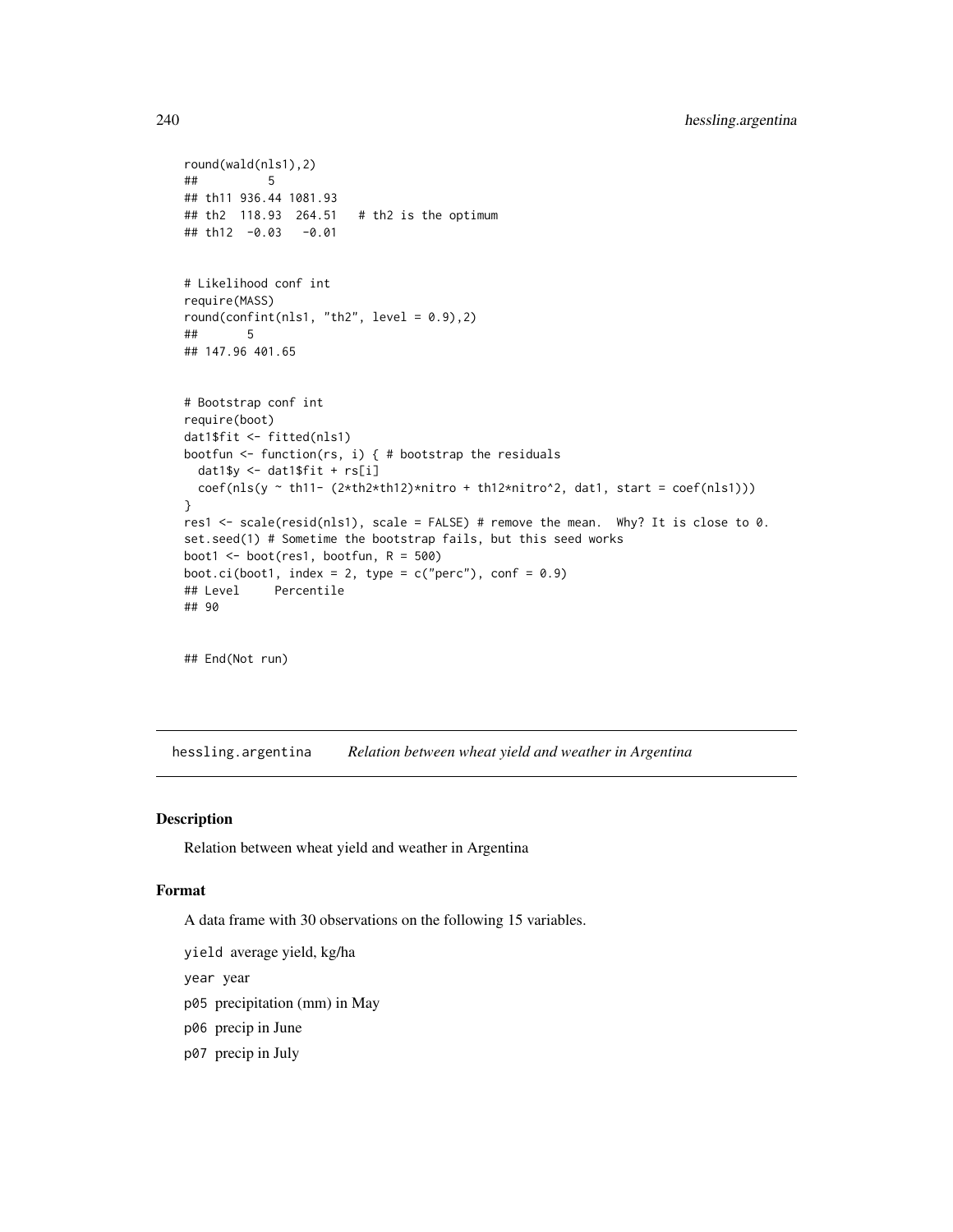- p08 precip in August
- p09 precip in Septempber
- p10 precip in October
- p11 precip in November
- p12 precip in December
- t06 june temperature deviation from normal, deg Celsius
- t07 july temp deviation
- t08 august temp deviation
- t09 september temp deviation
- t10 october temp deviation
- t11 november temp deviation

#### Details

In Argentina wheat is typically sown May to August. Harvest begins in November or December.

#### Source

N. A. Hessling, 1922. Relations between the weather and the yield of wheat in the Argentine republic, *Monthly Weather Review*, 50, 302-308. http://doi.org/10.1175/1520-0493(1922)50<302:RBTWAT>2.0.CO;2

```
data(hessling.argentina)
dat <- hessling.argentina
# Fig 1 of Hessling. Use avg Aug-Nov temp to predict yield
dat <- transform(dat, avetmp=(t08+t09+t10+t11)/4) # Avg temp
m0 <- lm(yield ~ avetmp, dat)
plot(yield~year, dat, ylim=c(100,1500), type='l',
main="hessling.argentina: observed (black) and predicted yield (blue)")
lines(fitted(m0)~year, dat, col="blue")
# A modern, PLS approach
if(require(pls)){
  yld <- dat[,"yield",drop=FALSE]
  yld <- as.matrix(sweep(yld, 2, colMeans(yld)))
 cov <- dat[,c("p06","p07","p08","p09","p10","p11", "t08","t09","t10","t11")]
 cov <- as.matrix(scale(cov))
  m2 <- plsr(yld~cov)
  # biplot(m2, which="x", var.axes=TRUE, main="hessling.argentina")
}
if(require(corrgram)){
  corrgram(dat, main="hessling.argentina - correlations of yield and covariates")
}
```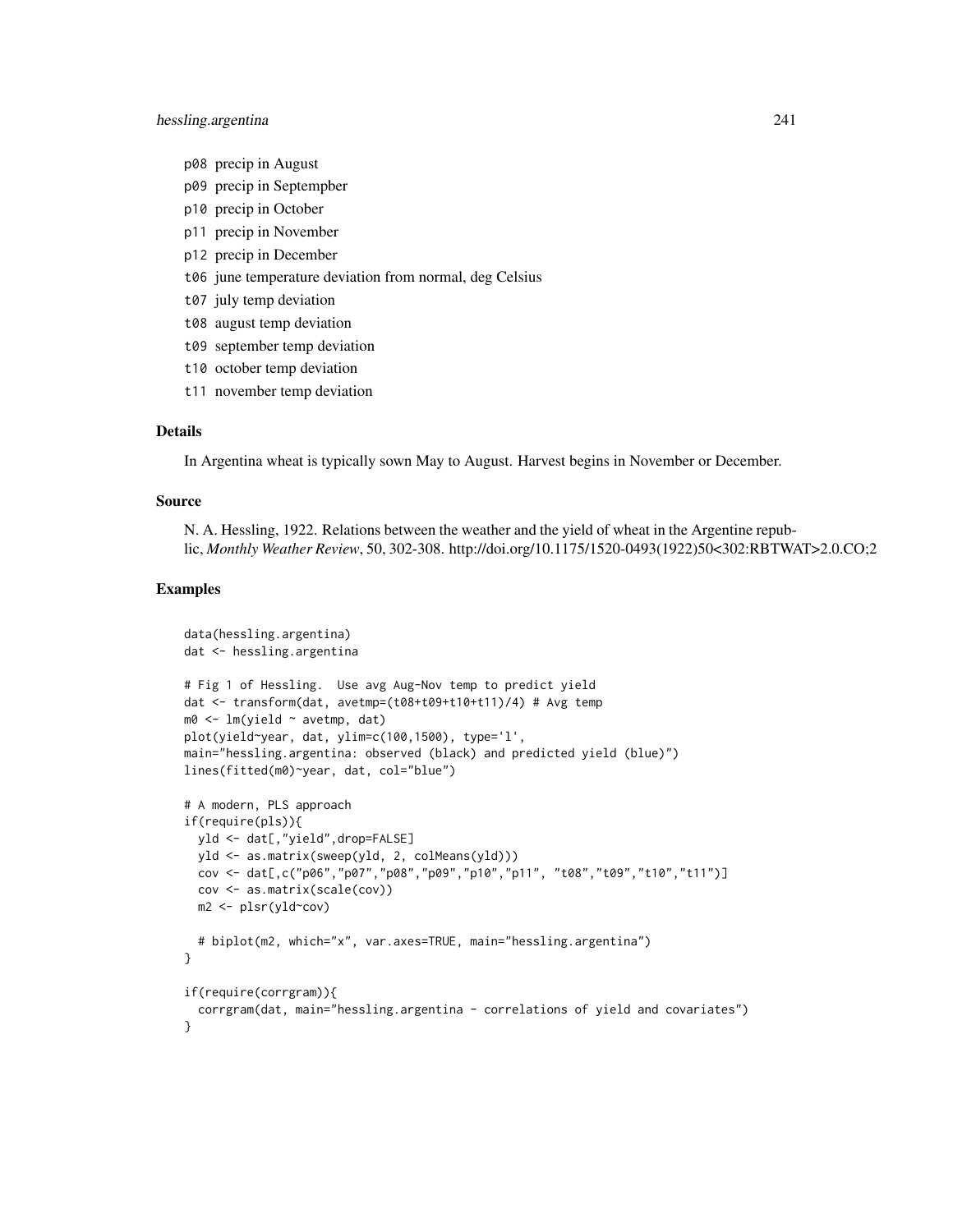hildebrand.systems *Multi-environment trial of maize for four cropping systems*

## Description

Maize yields for four cropping systems at 14 on-farm trials.

### Format

A data frame with 56 observations on the following 4 variables.

village village, 2 levels

farm farm, 14 levels

system cropping system

yield yield, t/ha

# Details

Yields from 14 on-farm trials in Phalombe Project region of south-eastern Malawi. The farms were located near two different villages.

On each farm, four different cropping systems were tested. The systems were: LM = Local Maize, LMF = Local Maize with Fertilizer, CCA = Improved Composite, CCAF = Improved Composite with Fertilizer.

#### Source

P. E. Hildebrand, 1984. Modified Stability Analysis of Farmer Managed, On-Farm Trials. *Agronomy Journal*, 76, 271–274. https://doi.org/10.2134/agronj1984.00021962007600020023x

# References

H. P. Piepho, 1998. Methods for Comparing the Yield Stability of Cropping Systems. *Journal of Agronomy and Crop Science*, 180, 193–213. http://doi.org/10.1111/j.1439-037X.1998.tb00526.x

```
data(hildebrand.systems)
dat <- hildebrand.systems
# Piepho 1998 Fig 1
require(lattice)
dotplot(yield ~ system, dat, groups=village, auto.key=TRUE,
       main="hildebrand.systems", xlab="cropping system by village")
# Plot of risk of 'failure' of System 2 vs System 1
s11 = .30; s22 < - .92; s12 = .34
```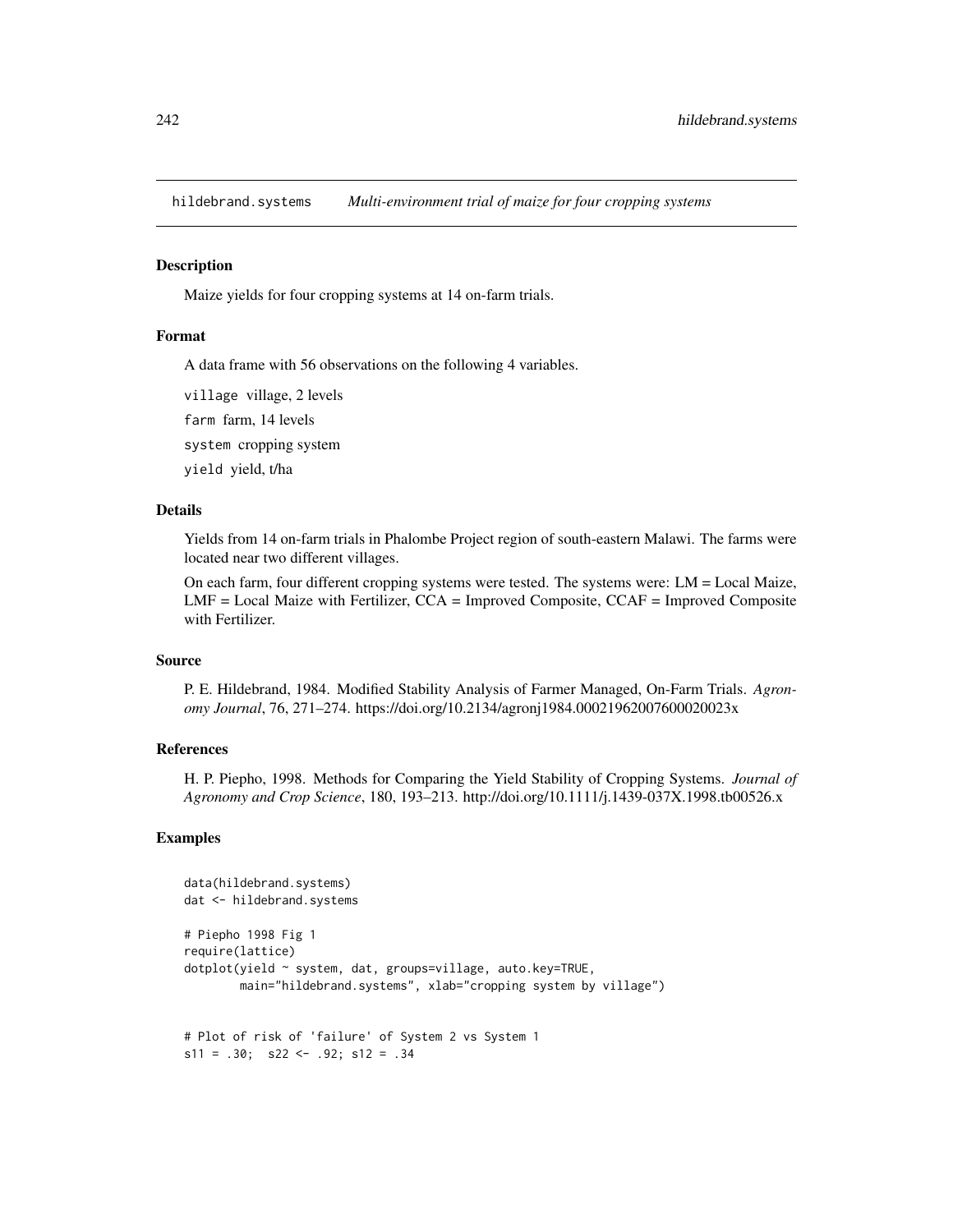```
mu1 = 1.35; mu2 = 2.70lambda <- seq(from=0, to=5, length=20)
system1 <- pnorm((lambda-mu1)/sqrt(s11))
system2 <- pnorm((lambda-mu2)/sqrt(s22))
# A simpler view
plot(lambda, system1, type="l", xlim=c(0,5), ylim=c(0,1),
    xlab="Yield level", ylab="Prob(yield < level)",
    main="hildebrand.systems - risk of failure for each system")
lines(lambda, system2, col="red")
# Prob of system 1 outperforming system 2. Table 8
pnorm((mu1-mu2)/sqrt(s11+s22-2*s12))
# .0331
# ----------------------------------------------------------------------------
## Not run:
 # asreml3
 require(asreml)
 # Environmental variance model, unstructured correlations
 dat <- dat[order(dat$system, dat$farm),]
 m1 <- asreml(yield ~ system, data=dat, rcov = ~us(system):farm)
 # Means, table 5
 p1 <- predict(m1, data=dat, classify="system")$predictions$pvals
 ## system pred.value std.error est.stat
 ## CCA 1.164 0.2816 Estimable
 ## CCAF 2.657 0.3747 Estimable
 ## LM 1.35 0.1463 Estimable
 ## LMF 2.7 0.2561 Estimable
 # Variances, table 5
 require(lucid)
 vc(m1)[c(2,4,7,11),]
 ## effect component std.error z.ratio constr
 ## R!system.CCA:CCA 1.11 0.4354 2.5 pos
 ## R!system.CCAF:CCAF 1.966 0.771 2.5 pos
 ## R!system.LM:LM 0.2996 0.1175 2.5 pos
 ## R!system.LMF:LMF 0.9185 0.3603 2.5 pos
 # Stability variance model
 m2 <- asreml(yield ~ system, data=dat,
             random = \sim farm,
             rcov = ~ at(system): units)p2 <- predict(m2, data=dat, classify="system")$predictions$pvals
 # Variances, table 6
 vc(m2)
 ## effect component std.error z.ratio constr
 ## farm!farm.var 0.2996 0.1175 2.5 pos
 ## system_CCA!variance 0.4136 0.1622 2.5 pos
```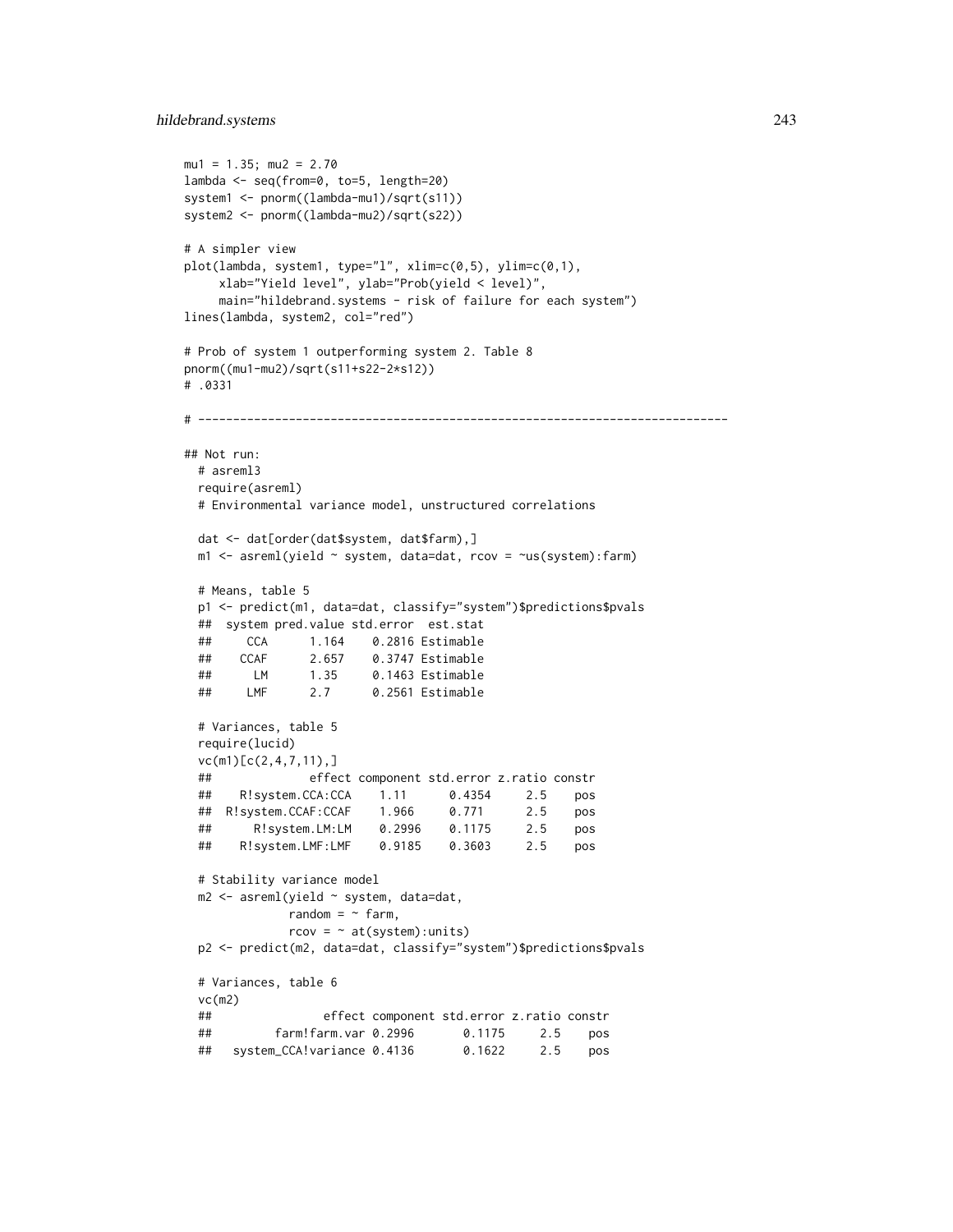```
## system_CCAF!variance 1.267 0.4969 2.5 pos
 ## system_LM!variance 0.0000002 NA NA bound
 ## system_LMF!variance 0.5304 0.208 2.5 pos
## End(Not run)
# ----------------------------------------------------------------------------
## Not run:
 ## require(asreml4)
 ## # Environmental variance model, unstructured correlations
 ## dat <- dat[order(dat$system, dat$farm),]
 ## m1 <- asreml(yield ~ system, data=dat,
 ## resid = ~us(system):farm)
 ## # Means, table 5
 ## p1 <- predict(m1, data=dat, classify="system")$pvals
 ## ## system pred.value std.error est.stat
 ## ## CCA 1.164 0.2816 Estimable
 ## ## CCAF 2.657 0.3747 Estimable
 ## ## LM 1.35 0.1463 Estimable
 ## ## LMF 2.7 0.2561 Estimable
 ## # Variances, table 5
 ## require(lucid)
 ## vc(m1)[c(2,4,7,11),]
 ## ## effect component std.error z.ratio constr
 ## ## R!system.CCA:CCA 1.11 0.4354 2.5 pos
 ## ## R!system.CCAF:CCAF 1.966 0.771 2.5 pos
 ## ## R!system.LM:LM 0.2996 0.1175 2.5 pos
        R!system.LMF:LMF   0.9185   0.3603   2.5   pos
 ## # Stability variance model
 ## m2 <- asreml(yield ~ system, data=dat,
 \# \# random = \sim farm,
 \# \# resid = \sim dsum( \sim units|system))
 ## m2 <- update(m2)
 ## p2 <- predict(m2, data=dat, classify="system")$pvals
 ## # Variances, table 6
 ## vc(m2)
 ## ## effect component std.error z.ratio constr
 ## ## farm!farm.var 0.2996 0.1175 2.5 pos
 ## ## system_CCA!variance 0.4136 0.1622 2.5 pos
 ## ## system_CCAF!variance 1.267 0.4969 2.5 pos
 ## ## system_LM!variance 0.0000002 NA NA bound
 ## ## system_LMF!variance 0.5304 0.208 2.5 pos
```
## End(Not run)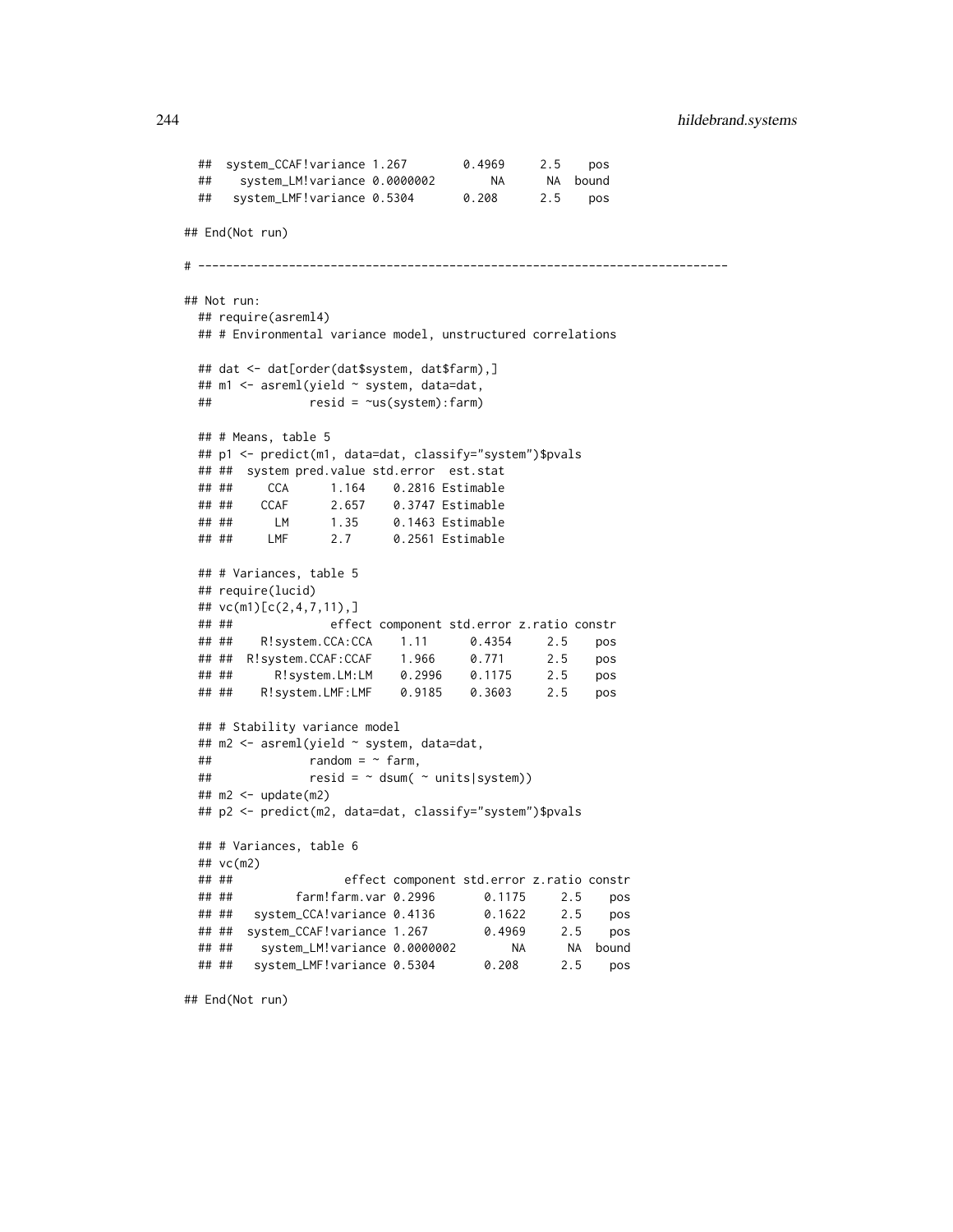holland.arthropods *Counts of arthropods in a grid-sampled wheat field*

# Description

Counts of arthropods in a grid-sampled wheat field

### Usage

data("holland.arthropods")

## Format

A data frame with 63 observations on the following 8 variables.

row row col column

n.brevicollis species counts

linyphiidae species counts

collembola species counts

carabidae species counts

lycosidae species counts

weedcover percent weed cover

# Details

Arthropods were sampled at 30m x 30m grid in a wheat field near Wimborne, Dorest, UK on 6 dates in Jun/Jul 1996. Arthropod counts were aggregated across the 6 dates.

Holland et al. used SADIE (Spatial Analysis by Distance Indices) to look for spatial patterns. Significant patterns were found for N. brevicollis, Carabidae, Lycosidae. The Lycosidae counts were also significantly associated with weed cover.

# Source

Holland J. M., Perry J. N., Winder, L. (1999). The within-field spatial and temporal distribution of arthropods within winter wheat. Bulletin of Entomological Research, 89: 499-513. Figure 3 (large grid in 1996). http://doi.org/10.1017/S0007485399000656

Used with permission of John Holland.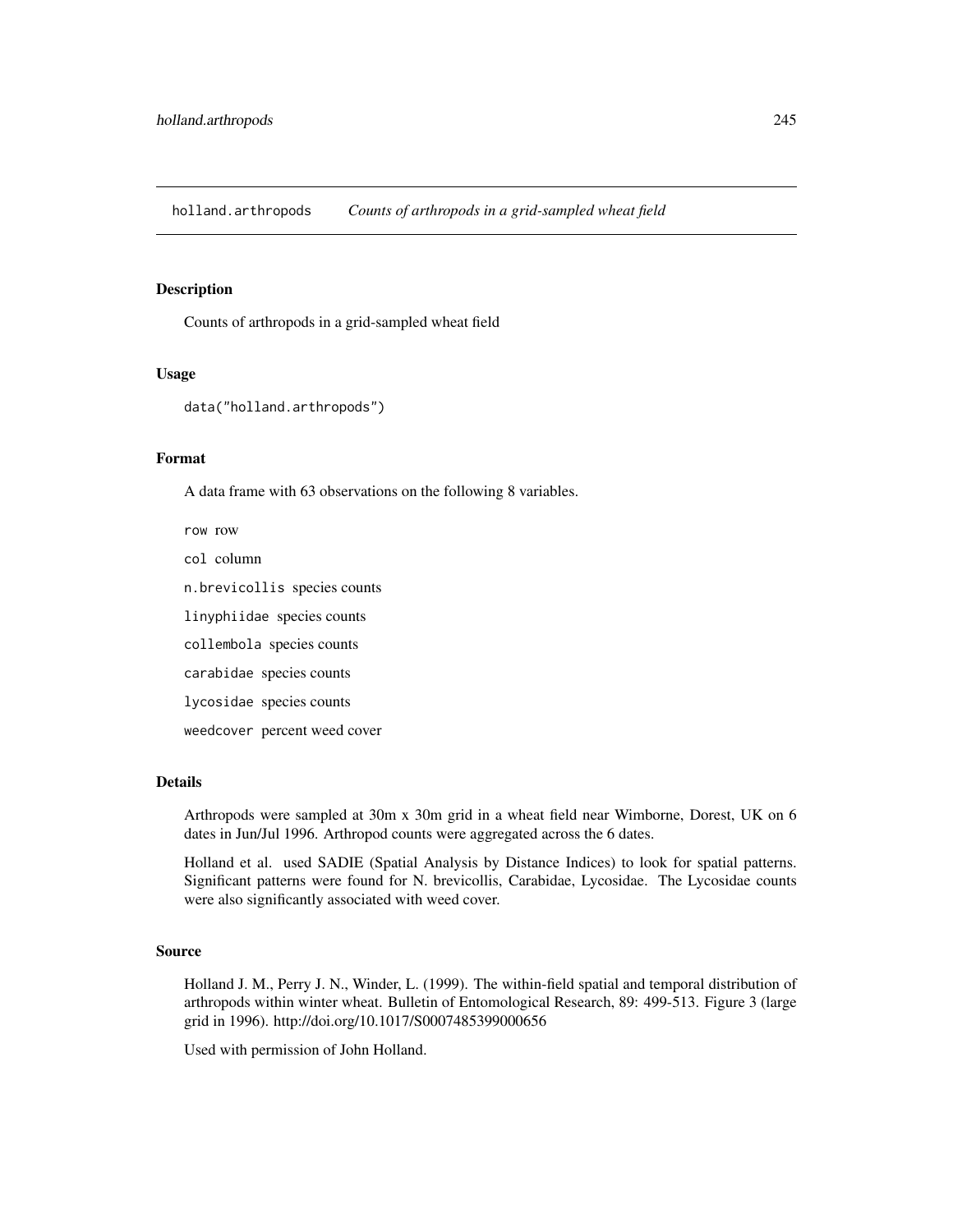# Examples

```
data(holland.arthropods)
dat <- holland.arthropods
# use log count to make it possible to have same scale for insects
if(require(reshape2) & require(lattice)){
 grays <- colorRampPalette(c("#d9d9d9","#252525"))
 dat2 <- melt(dat, id.var=c('row','col'))
 contourplot(log(value) ~ col*row|variable, dat2,
             col.regions=grays(7), region=TRUE,
             main="holland.arthropods - log counts in winter wheat")
}
## Not run:
 # individual species
 require(lattice)
 grays <- colorRampPalette(c("#d9d9d9","#252525"))
 contourplot(linyphiidae ~ col*row, dat, at=c(0,40,80,120,160,200), region=TRUE,
              col.regions=grays(5),
             main="holland.arthropods - linyphiidae counts in winter wheat")
 contourplot(n.brevicollis ~ col*row, dat, region=TRUE)
 contourplot(linyphiidae~ col*row, dat, region=TRUE)
 contourplot(collembola ~ col*row, dat, region=TRUE)
 contourplot(carabidae ~ col*row, dat, region=TRUE)
 contourplot(lycosidae ~ col*row, dat, region=TRUE)
 contourplot(weedcover ~ col*row, dat, region=TRUE)
## End(Not run)
```
holshouser.splitstrip *Split strip plot on soybeans*

# Description

Split strip plot on soybeans

# Format

A data frame with 160 observations on the following 8 variables.

block block factor, 4 levels

plot plot number

cultivar cultivar factor, 4 levels

spacing row spacing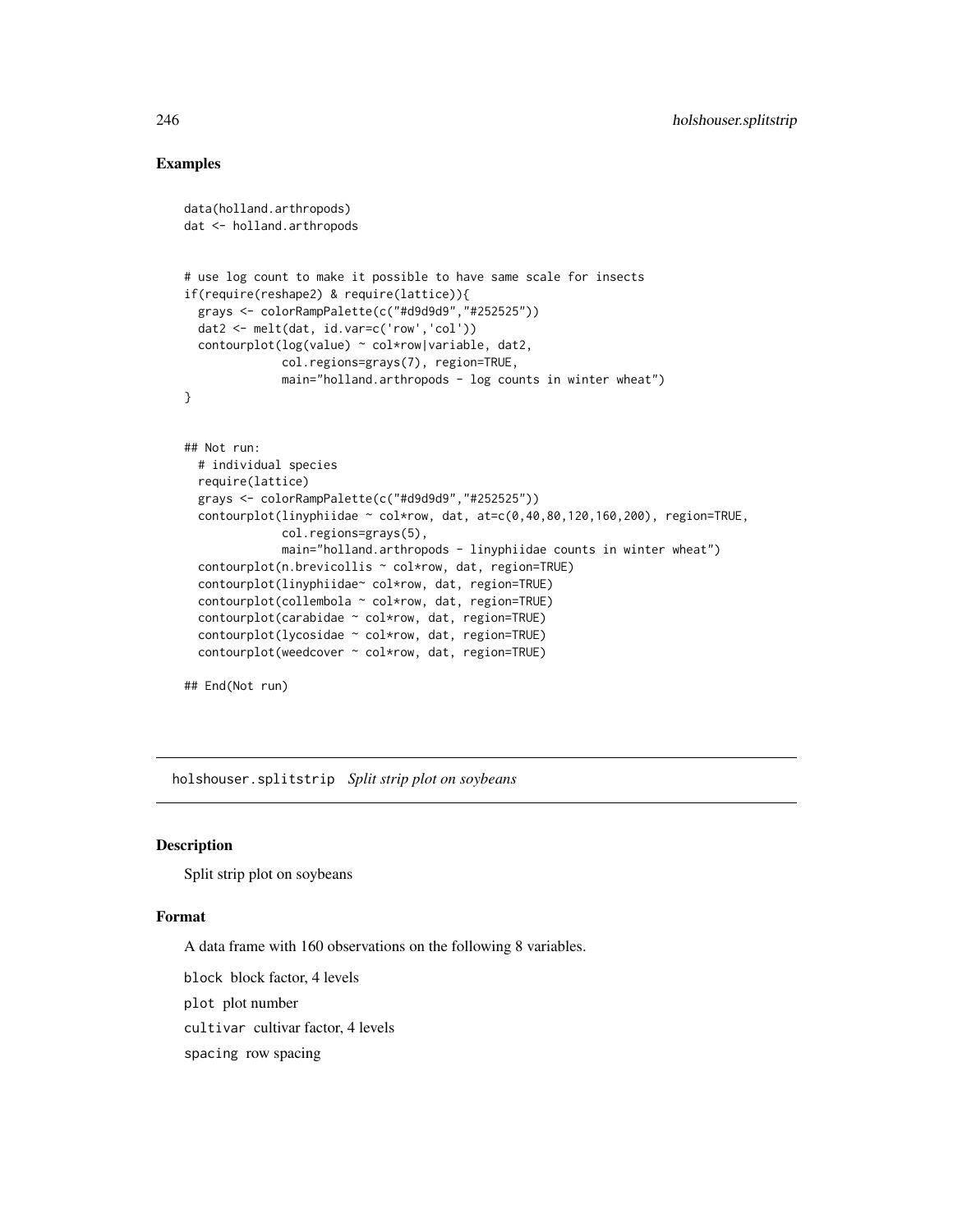pop population (thousand per acre)

yield yield

row row

col column

# Details

Within each block, cultivars were whole plots. Withing whole plots, spacing was applied in strips vertically, and population was applied in strips horizontally.

# Source

Schabenberger, Oliver and Francis J. Pierce. 2002. *Contemporary Statistical Models for the Plant and Soil Sciences*. CRC Press, Boca Raton, FL. Page 493.

Used with permission of David Holshouser at Virginia Polytechnic.

```
data(holshouser.splitstrip)
dat <- holshouser.splitstrip
dat$spacing <- factor(dat$spacing)
dat$pop <- factor(dat$pop)
# Experiment layout and field trends
if(require(desplot)){
 desplot(yield ~ col*row, data=dat,out1=block, # unknown aspect
         main="holshouser.splitstrip")
 desplot(spacing ~ col*row, data=dat,
         out1=block, out2=cultivar, # unknown aspect
         col=cultivar, text=pop, cex=.8, shorten='none', col.regions=c('wheat','white'),
         main="holshouser.splitstrip experiment design")
}
# Overall main effects and interactions
if(require(HH)){
 interaction2wt(yield~cultivar*spacing*pop, dat,
                x.between=0, y.between=0,
                main="holshouser.splitstrip")
}
## Schabenberger's SAS model, page 497
## proc mixed data=splitstripplot;
## class block cultivar pop spacing;
## model yield = cultivar spacing spacing*cultivar pop pop*cultivar
## spacing*pop spacing*pop*cultivar / ddfm=satterth;
## random block block*cultivar block*cultivar*spacing block*cultivar*pop;
## run;
```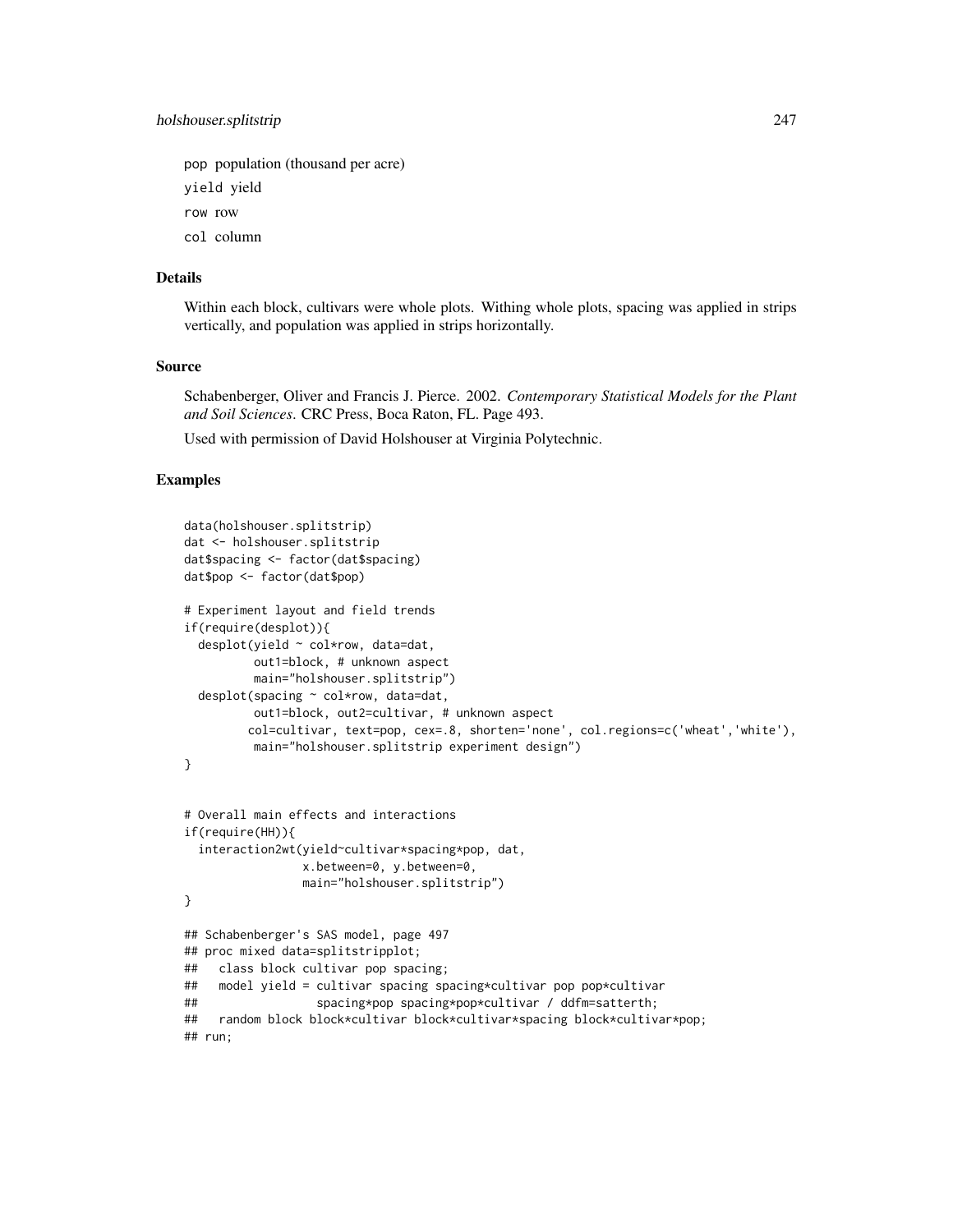```
## Not run:
 ## Now lme4. This design has five error terms--four are explicitly given.
 require(lme4)
 require(lucid)
 m1 <- lmer(yield \sim cultivar * spacing * pop +
             (1|block) + (1|block:cultivar) + (1|block:cultivar:spacing) +
             (1|block:cultivar:pop), data=dat)
 vc(m1) ## Variances match Schabenberger, page 498.
 ## grp var1 var2 vcov sdcor
 ## block:cultivar:pop (Intercept) <NA> 2.421 1.556
 ## block:cultivar:spacing (Intercept) <NA> 1.244 1.116
 ## block:cultivar (Intercept) <NA> 0.4523 0.6725
 ## block (Intercept) <NA> 3.037 1.743
 ## Residual <NA> <NA> 3.928 1.982
```
## End(Not run)

holtsmark.timothy.uniformity *Uniformity trial of timothy*

#### Description

Uniformity trial of timothy hay circa 1905

# Usage

data("holtsmark.timothy.uniformity")

# Format

A data frame with 240 observations on the following 3 variables.

row row

col column

yield yield per plot, kg

# Details

Each plot was  $5m \times 5m = 1/4$  are.

Field length: 6 plots  $* 5 m = 30 m$ 

Field width: 40 plots  $*$  5 m = 200 m.

Holtsmark & Larsen used this trial to compare standard deviations of different sized plots (combined from smaller plots).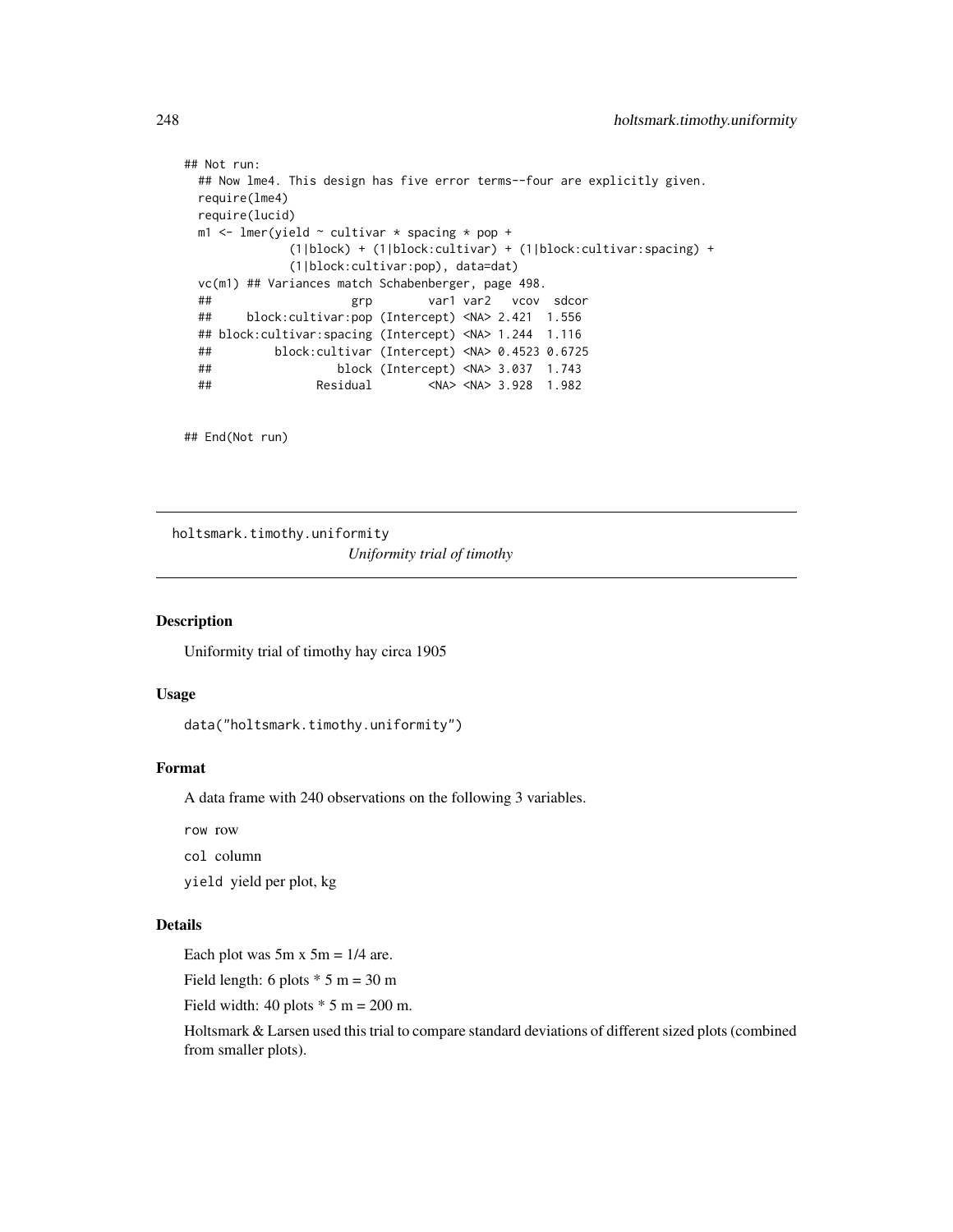#### huehn.wheat 249

## Source

Holtsmark, G and Larsen, BR (1905). Om Muligheder for at indskraenke de Fejl, som ved Markforsog betinges af Jordens Uensartethed. *Tidsskrift for Landbrugets Planteavl*. 12, 330-351. (In Danish) https://books.google.com/books?id=MdM0AQAAMAAJ&pg=PA330 http://dca.au.dk/publikationer/historiske/planteav

Uber die Fehler, welche bei Feldversuchen, durch die Ungleichartigkeit des Bodens bedingt werden. Die Landwirtschaftlichen Versuchs-Stationen, 65, 1-22. (In German) https://books.google.com/books?id=eXA2AQAAMAA

## References

Theodor Roemer (1920). *Der Feldversuch*.

## Examples

```
data(holtsmark.timothy.uniformity)
dat <- holtsmark.timothy.uniformity
# Define diagonal 'check' plots like Holtsmark does
dat <- transform(dat,
                 check = ifelse(floor((row+col)/3)==(row+col)/3, "C", ""))
if(require(desplot)){
 desplot(yield ~ col*row, data=dat, flip=TRUE, text=check, show.key=FALSE,
          aspect=30/200, # true aspect
          main="holtsmark.timothy.uniformity")
}
sd(dat$yield) # 2.92 matches Holtsmark p. 348
```
huehn.wheat *Multi-environment trial of wheat to illustrate stability statistics*

## Description

Multi-environment trial to illustrate stability statistics

#### Usage

data("huehn.wheat")

#### Format

A data frame with 200 observations on the following 3 variables.

gen genotype

env environment

yield yield dt/ha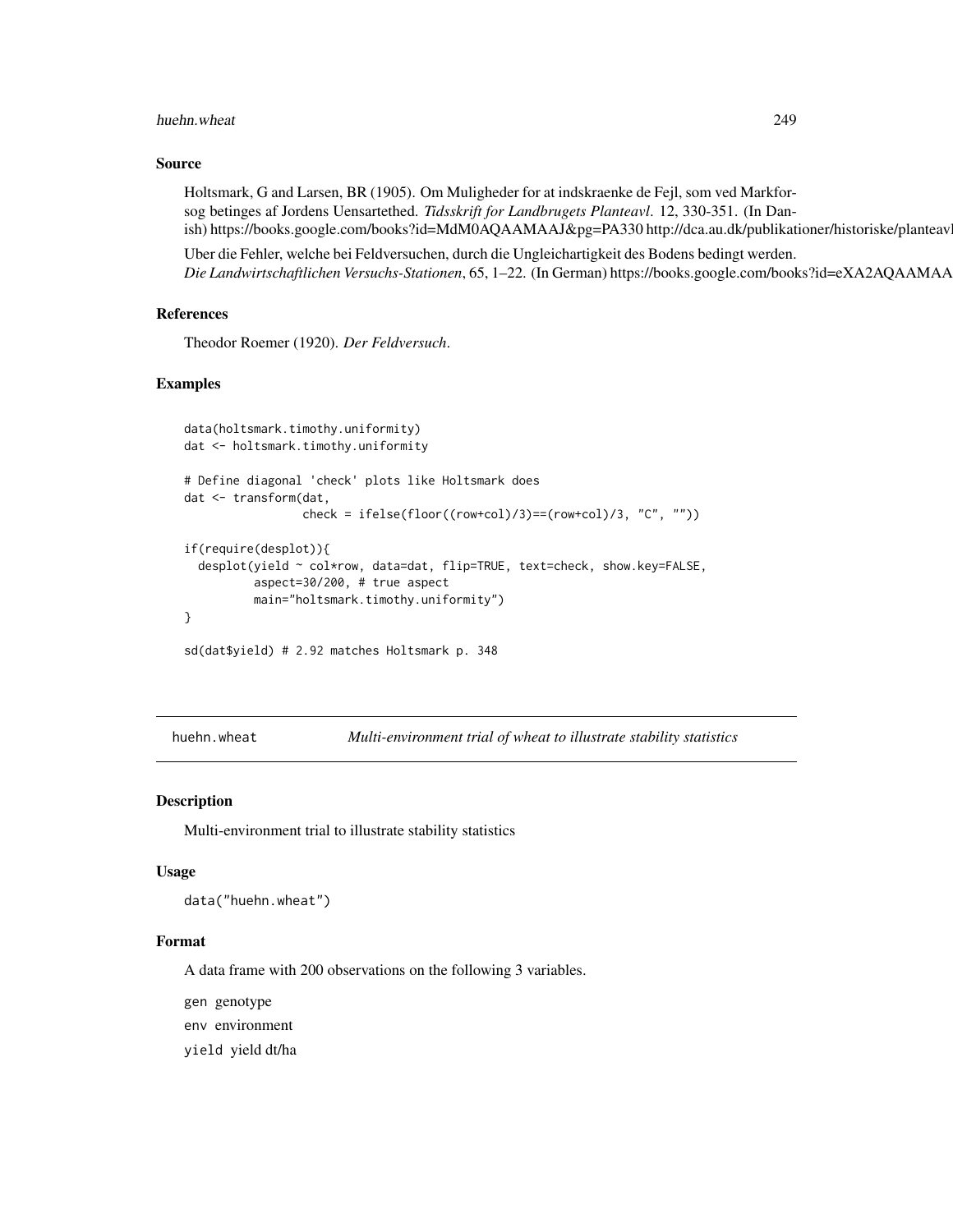# Details

Yields for a winter-wheat trial of 20 genotypes at 10 environments.

Note: Huehn 1979 does not use genotype-centered data when calculating stability statistics.

#### Source

Manfred Huehn (1979). Beitrage zur Erfassung der phanotypischen Stabilitat I. Vorschlag einiger auf Ranginformationen beruhenden Stabilitatsparameter. *EDV in Medizin und Biologie*, 10 (4), 112-117. Table 1. http://nbn-resolving.de/urn:nbn:de:bsz:15-qucosa-145979

## **References**

Nassar, R and Huehn, M. (1987). Studies on estimation of phenotypic stability: Tests of significance for nonparametric measures of phenotypic stability. *Biometrics*, 43, 45-53.

```
data(huehn.wheat)
dat <- huehn.wheat
# Nassar & Huehn, p. 51 "there is no evidence for differences in stability
# among the 20 varieties".
if(require(gge)){
 m1 <- gge(yield ~ gen*env, dat)
 biplot(m1, main="huehn.wheat")
}
## Not run:
require(reshape2)
datm <- acast(dat, gen~env, value.var='yield')
apply(datm,1,mean) # Gen means match Huehn 1979 table 1
apply(datm,2,mean) # Env means
apply(datm, 2, rank) # Ranks match Huehn table 1
# Huehn 1979 did not use genotype-centered data, and his definition
# of S2 is different from later papers.
 if(require(stable)){
apply(huehn(datm, corrected=FALSE), 2, round,2) # S1 matches Huehn
## MeanRank S1
## Jubilar 6.70 3.62
## Diplomat 8.35 5.61
## Caribo 11.20 6.07
## Cbc710 13.65 6.70
# Very close match to Nassar & Huehn 1987 table 4.
apply(huehn(datm, corrected=TRUE), 2, round,2)
## MeanRank S1 Z1 S2 Z2
## Jubilar 10.2 4.00 5.51 11.29 4.29
```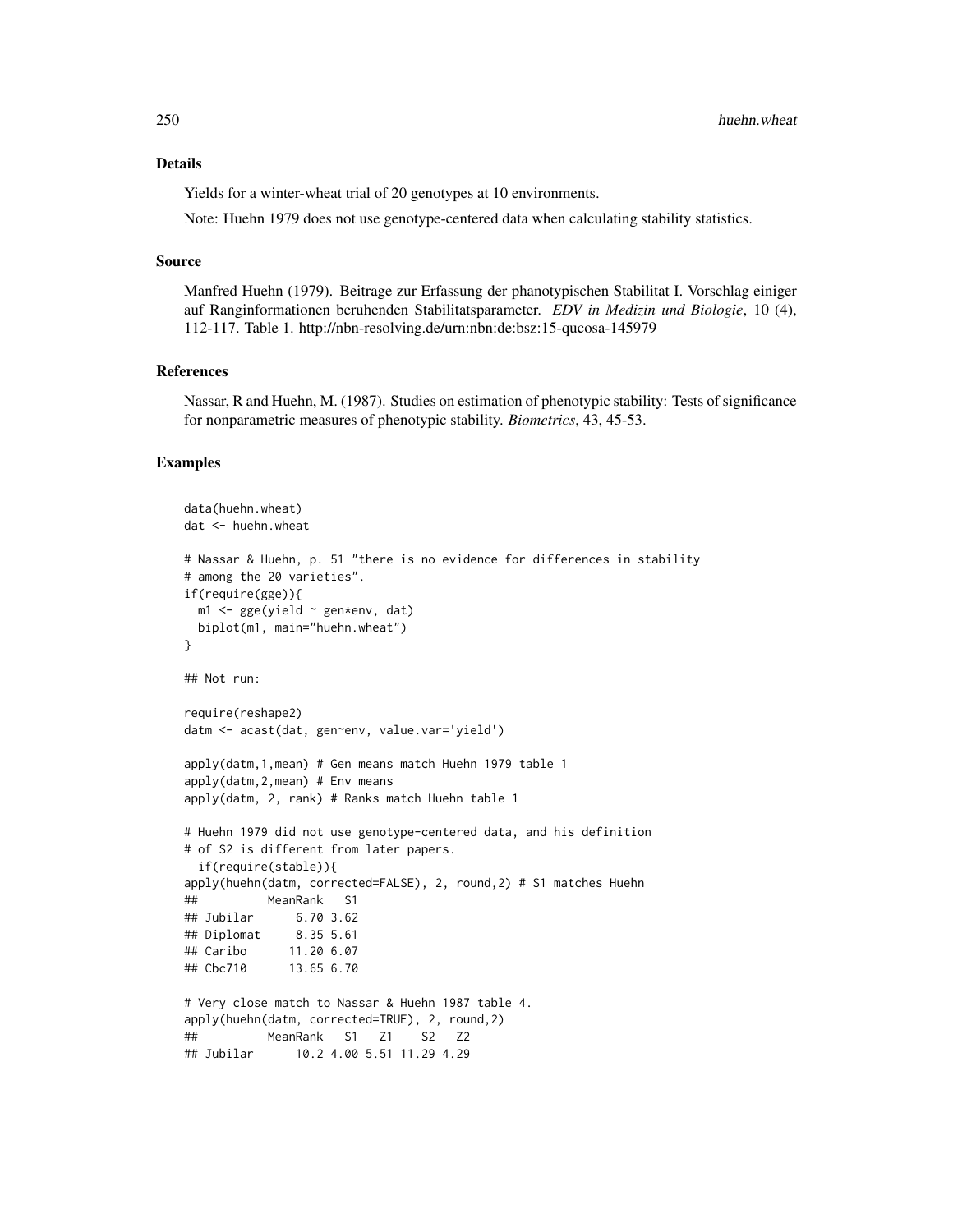# hughes.grapes 251

## Diplomat 11.0 6.31 0.09 27.78 0.27 ## Caribo 10.6 6.98 0.08 34.49 0.01 ## Cbc710 10.9 8.16 1.78 47.21 1.73 } ## End(Not run)

hughes.grapes *Disease incidence on grape leaves in RCB experiment*

# Description

Disease incidence on grape leaves in RCB experiment with 6 different treatments.

#### Format

A data frame with 270 observations on the following 6 variables.

block Block factor, 1-3

trt Treatment factor, 1-6

vine Vine factor, 1-3

shoot Shoot factor, 1-5

diseased Number of diseased leaves per shoot

total Number of total leaves per shoot

# Details

These data come from a study of downy mildew on grapes. The experiment was conducted at Wooster, Ohio, on the experimental farm of the Ohio Agricultural Research and Development Center, Ohio State University.

There were 3 blocks with 6 treatments. Treatment 1 is the unsprayed control. On 30 Sep 1990, disease incidence was measured. For each plot, 5 randomly chosen shoots on each of the 3 vines were observed. The canopy was closed and shoots could be intertwined. On each shoot, the total number of leaves and the number of infected leaves were recorded.

## Source

Hughes, G. and Madden, LV. 1995. Some methods allowing for aggregated patterns of disease incidence in the analysis of data from designed experiments. *Plant Pathology*, 44, 927–943. http://doi.org/10.1111/j.1365- 3059.1995.tb02651.x

Used with permission of Larry Madden.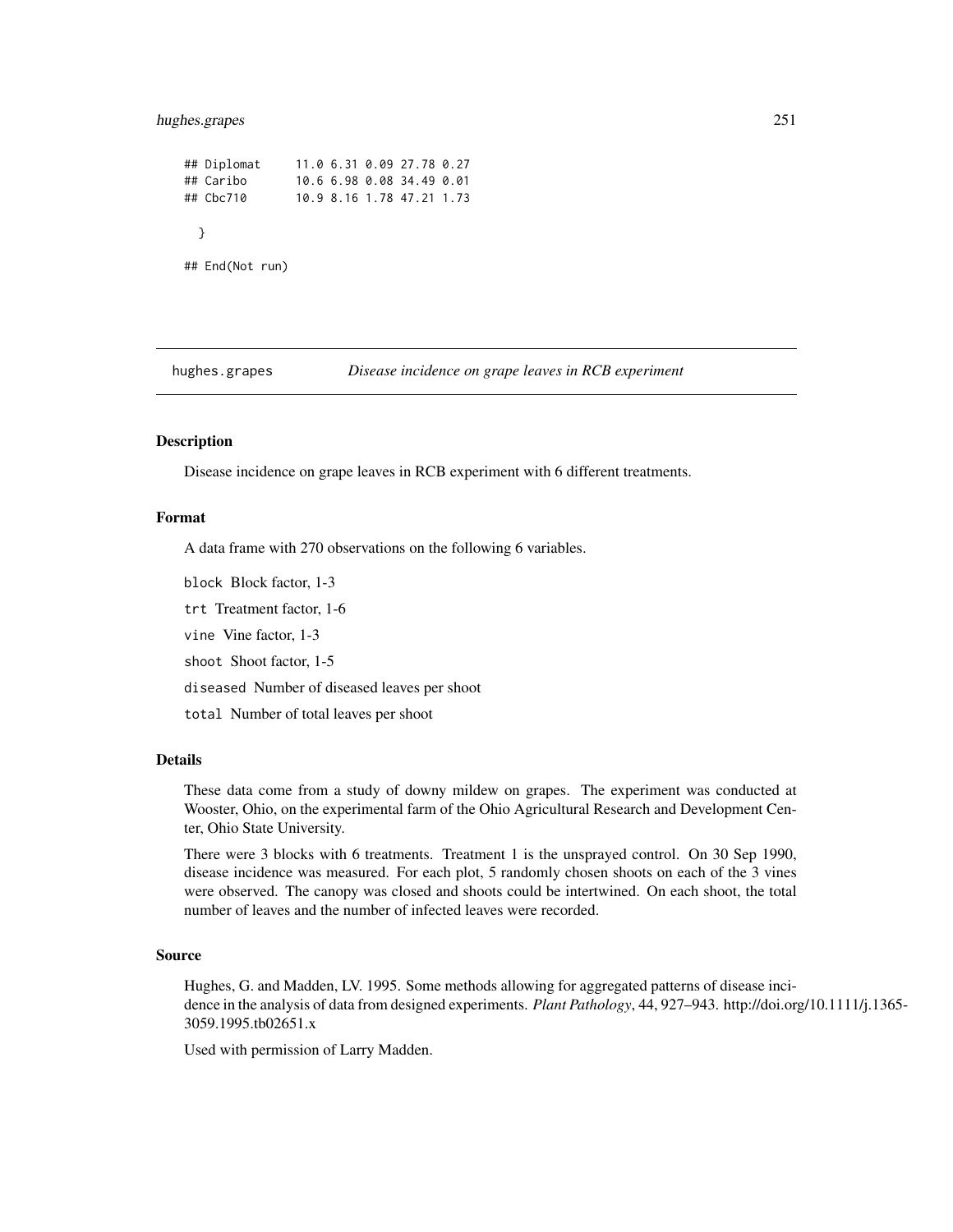# References

Hans-Pieter Piepho. 1999. Analysing disease incidence data from designed experiments by generalized linear mixed models. *Plant Pathology*, 48, 668–684. http://doi.org/10.1046/j.1365-3059.1999.00383.x

```
data(hughes.grapes)
dat <- hughes.grapes
dat <- transform(dat, rate = diseased/total, plot=trt:block)
# Trt 1 has higher rate, more variable, Trt 3 lower rate, less variable
require(lattice)
foo <- bwplot(rate ~ vine|block*trt, dat, main="hughes.grapes",
              xlab="vine")
if(require(latticeExtra)){
  useOuterStrips(foo)
}
# Table 1 of Piepho 1999
tapply(dat$rate, dat$trt, mean) # trt 1 does not match Piepho
tapply(dat$rate, dat$trt, max)
# ----------------------------------------------------------------------------
## Not run:
  # Piepho model 3. Binomial data. May not be exactly the same model
  # Use the binomial count data with lme4
  require(lme4)
  m1 < - glmer(cbind(diseased, total-diseased) ~ trt + block + (1|plot/vine),
              data=dat, family=binomial)
  m1
  # Switch from binomial counts to bernoulli data
  require(aod)
  bdat <- splitbin(cbind(diseased, total-diseased) ~ block+trt+plot+vine+shoot,
                   data=dat)$tab
  names(bdat)[2] <- 'y'
  # Using lme4
  m2 <- glmer(y ~ trt + block + (1|plot/vine), data=bdat, family=binomial)
  m2
  # Now using MASS:::glmmPQL
  require(MASS)
  m3 \leq glmmPQL(y \sim trt + block, data=bdat,
                random=~1|plot/vine, family=binomial)
  m3
```

```
## End(Not run)
```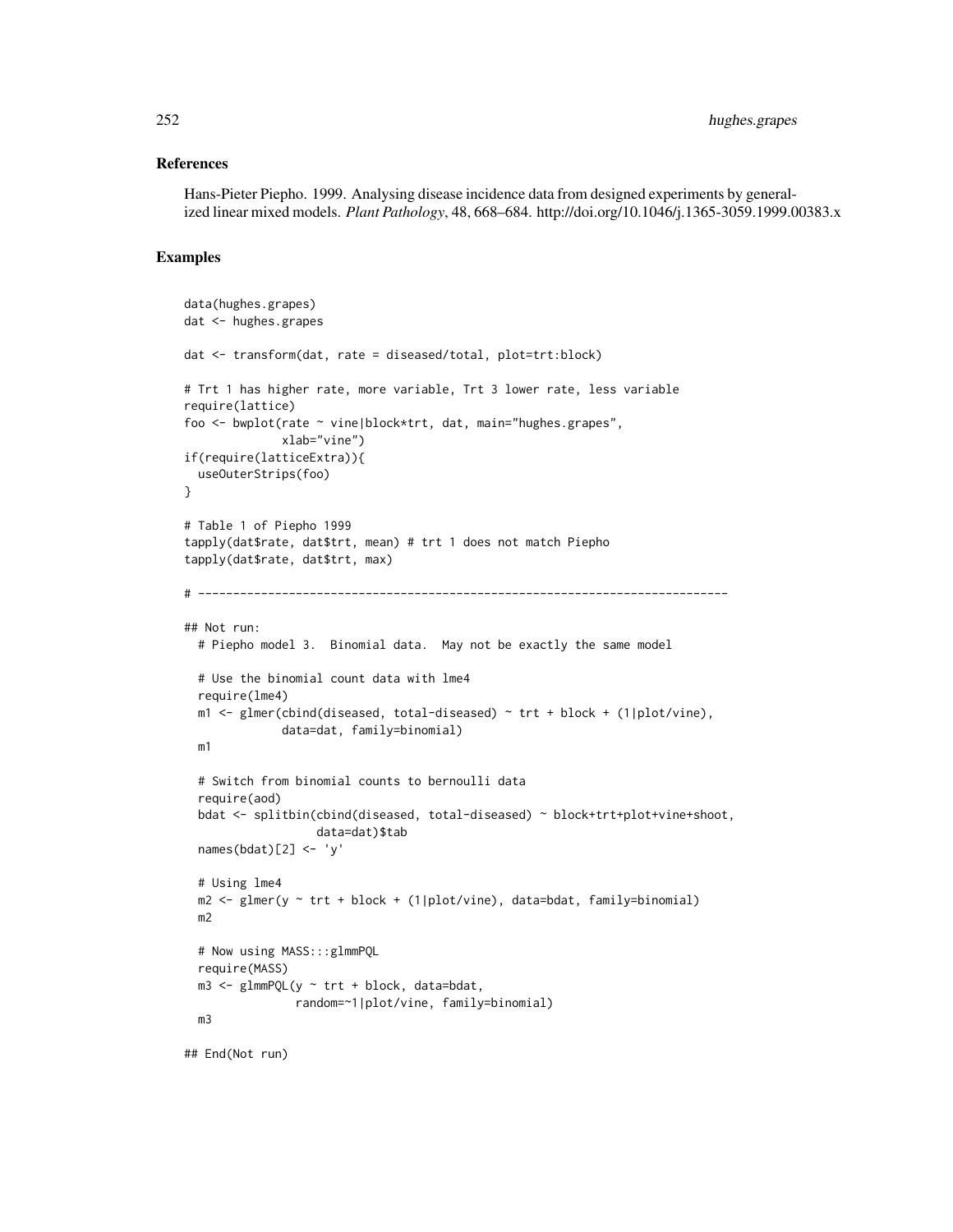## Description

Corn yield response to nitrogen

## Format

A data frame with 54 observations on the following 4 variables.

nitro nitrogen fertilizer, pound/acre

year year

loc location

yield yield, bu/ac

### Details

Experiments were conducted in eastern Oregon during the years 1950-1952.

Planting rates varied from 15,000 to 21,000 planter per acre.

#### Source

Albert S. Hunter, John A. Yungen (1955). The Influence of Variations in Fertility Levels Upon the Yield and Protein Content of Field Corn in Eastern Oregon. *Soil Science Society of America Journal*, 19, 214-218. http://doi.org/10.2136/sssaj1955.03615995001900020027x

# References

James Leo Paschal, Burton Leroy French (1956). A method of economic analysis applied to nitrogen fertilizer rate experiments on irrigated corn. Tech Bull 1141. United States Dept of Agriculture. books.google.com/books?id=gAdZtsEziCcC&pg=PP1

```
data(hunter.corn)
dat <- hunter.corn
dat <- transform(dat, env=factor(paste(loc,year)))
require(lattice)
xyplot(yield~nitro|env, dat, type='b',
main="hunter.corn - nitrogen response curves")
```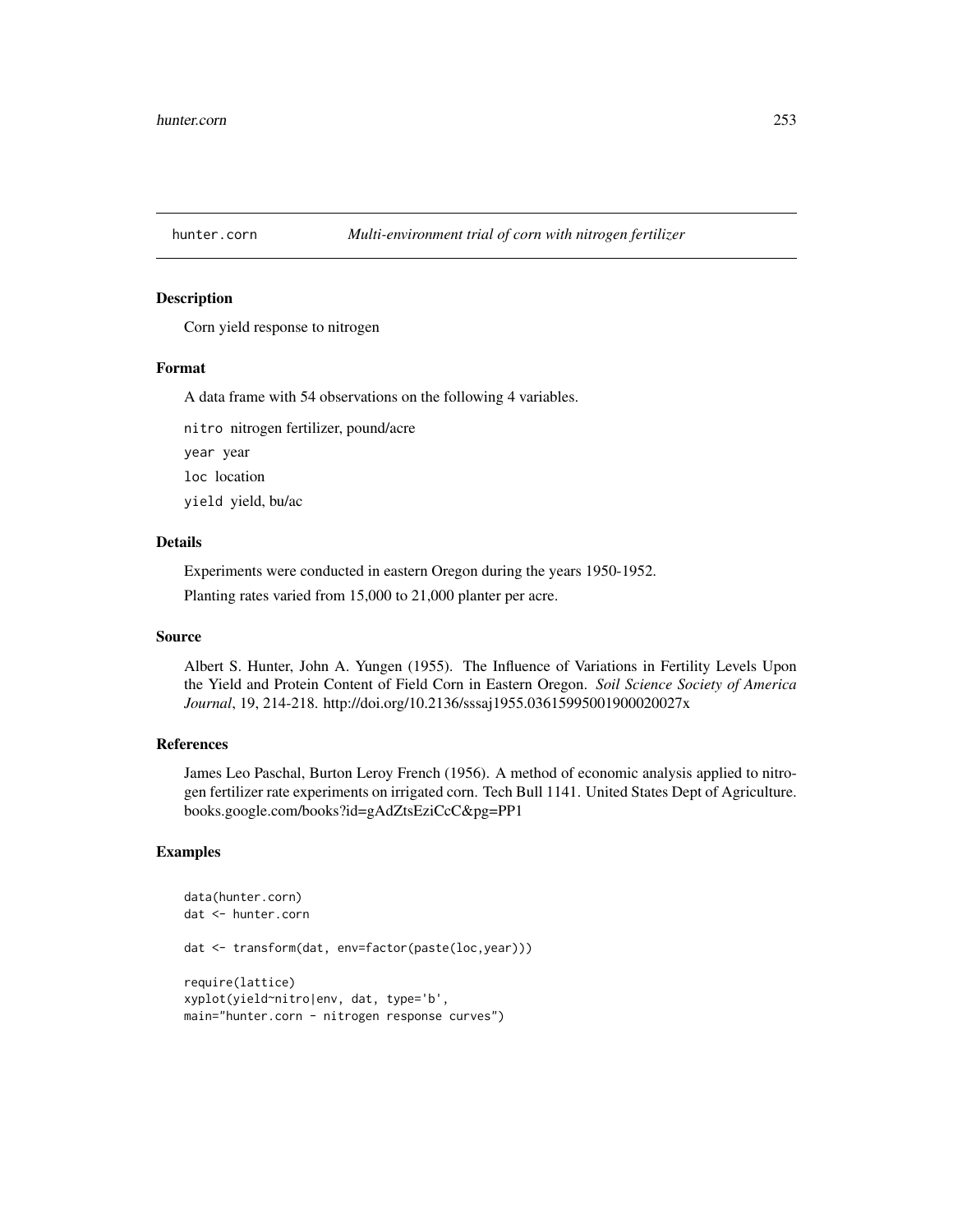#### **Description**

Birth weight and weaning weight of 882 lambs from a partial diallel cross of Dorper and Red Maasi breeds.

## Format

A data frame with 882 observations on the following 12 variables.

year year of lamb birth, 1991-1996 lamb lamb id sex sex of lamb, M=Male/F=Female gen genotype, DD, DR, RD, RR birthwt weight of lamb at birth, kg weanwt weight of lamb at weaning, kg weanage age of lamb at weaning, days ewe ewe id ewegen ewe genotype: D, R damage ewe (dam) age in years ram ram id ramgen ram genotype: D, R

## Details

Red Maasai sheep in East Africa are perceived to be resistant to certain parasites. ILRI decided in 1990 to investigate the degree of resistance exhibited by this Red Maasai breed and initiated a study in Kenya. A susceptible breed, the Dorper, was chosen to provide a direct comparison with the Red Maasai. The Dorper is well-adapted to this area and is also larger than the Red Maasai, and this makes these sheep attractive to farmers.

Throughout six years from 1991 to 1996 Dorper (D), Red Maasai (R) and Red Maasai x Dorper crossed ewes were mated to Red Maasai and Dorper rams to produce a number of different lamb genotypes. For the purposes of this example, only the following four offspring genotypes are considered (Sire x Dam):  $D \times D$ ,  $D \times R$ ,  $R \times D$  and  $R \times R$ .

Records are missing in 182 of the lambs, mostly because of earlier death.

#### Source

Case Study 4: Mixed model analysis for the estimation of components of genetic variation in lamb weaning weight. International Livestock Research Institute. http://www.ilri.org/biometrics/CS/case%20study%204/case%20 Retrieved Dec 2011.

Licensed with Creative Commons BY-NC-SA 3.0 Unported license.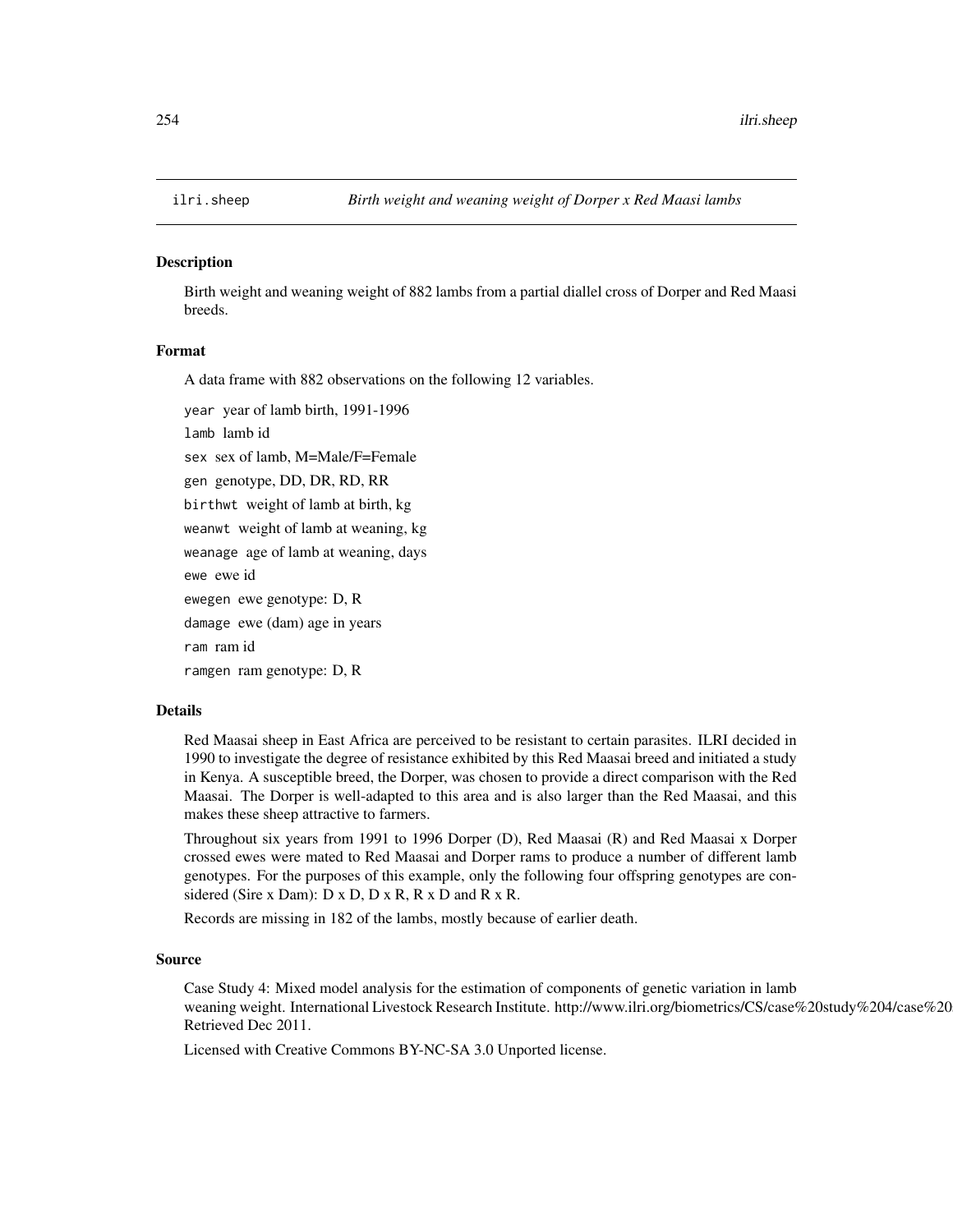#### ilri.sheep 255

#### References

Baker, RL and Nagda, S. and Rodriguez-Zas, SL and Southey, BR and Audho, JO and Aduda, EO and Thorpe, W. 2003. Resistance and resilience to gastro-intestinal nematode parasites and relationships with productivity of Red Maasai, Dorper and Red Maasai x Dorper crossbred lambs in the sub-humid tropics. *Animal Science*, 76, 119-136.

```
data(ilri.sheep)
dat <- ilri.sheep
dat <- transform(dat, lamb=factor(lamb), ewe=factor(ewe), ram=factor(ram),
                 year=factor(year))
# dl is linear covariate, same as damage, but truncated to [2,8]
dat <- within(dat, {
  dl <- damage
  dl <- ifelse(dl < 3, 2, dl)
  dl <- ifelse(dl > 7, 8, dl)
  dq \leftarrow dl^2
})
dat <- subset(dat, !is.na(weanage))
# EDA
require(lattice)
## bwplot(weanwt ~ year, dat, main="ilri.sheep", xlab="year", ylab="Wean weight",
## panel=panel.violin) # Year effect
bwplot(weanwt \sim factor(dl), dat,
       main="ilri.sheep", xlab="Dam age", ylab="Wean weight") # Dam age effect
# bwplot(weanwt ~ gen, dat,
# main="ilri.sheep", xlab="Genotype", ylab="Wean weight") # Genotype differences
xyplot(weanwt ~ weanage, dat, type=c('p','smooth'),
       main="ilri.sheep", xlab="Wean age", ylab="Wean weight") # Age covariate
# case study page 4.18
lm1 \leq -lm(weanwt \sim year + sex + weanage + dl + dq + ewegen + ramgen, data=dat)
summary(lm1)
anova(lm1)
# ----------------------------------------------------------------------------
## Not run:
  require(lme4)
  lme1 \le - lmer(weanwt \sim year + sex + weanage + dl + dq + ewegen + ramgen +
                 (1|ewe) + (1|ram), data=dat)
  print(lme1, corr=FALSE)
  lme2 <- lmer(weanwt ~ year + sex + weanage + dl + dq + ewegen + ramgen +
                 (1|ewe), data=dat)
  lme3 <- lmer(weanwt \sim year + sex + weanage + d1 + dq + ewegen + ramgen +
                 (1|ram), data=dat)
  anova(lme1, lme2, lme3)
```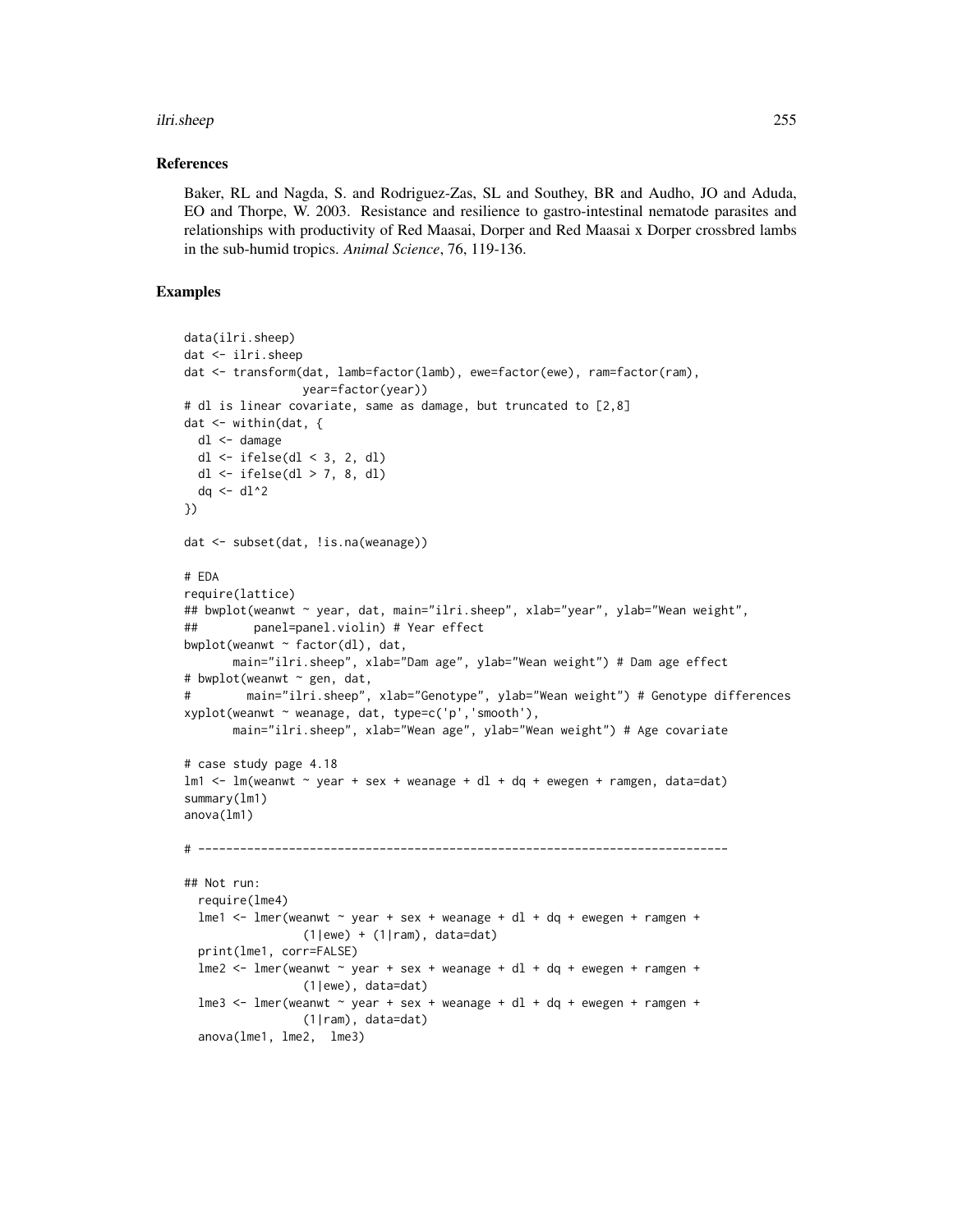```
## End(Not run)
# ----------------------------------------------------------------------------
## Not run:
 # asreml3
 require(asreml)
 # case study page 4.20
 m1 <- asreml(weanwt \sim year + sex + weanage + dl + dq + ramgen + ewegen,
              data=dat)
 anova(m1)
 # case study page 4.26
 m2 < - asreml(weanwt \sim year + sex + weanage + dl + dq + ramgen + ewegen,
              random = \sim ram + ewe, data=dat)
 anova(m2)
 # case study page 4.37, year means
 predict(m2, data=dat, classify="year")$predictions
## End(Not run)
# ----------------------------------------------------------------------------
## Not run:
 ## require(asreml4)
 ## # case study page 4.20
 ## m1 <- asreml(weanwt ~ year + sex + weanage + dl + dq + ramgen + ewegen,
 ## data=dat)
 ## wald(m1)
 ## # case study page 4.26
 ## m2 <- asreml(weanwt ~ year + sex + weanage + dl + dq + ramgen + ewegen,
 \# random = \sim ram + ewe, data=dat)
 ## wald(m2)
 ## # case study page 4.37, year means
 ## predict(m2, data=dat, classify="year")
## End(Not run)
```
immer.sugarbeet.uniformity *Uniformity trial of sugarbeets, measurements of yield, sugar, purity*

## Description

Uniformity trial of sugarbeets, at Minnesota, 1930, with measurements of yield, sugar, purity.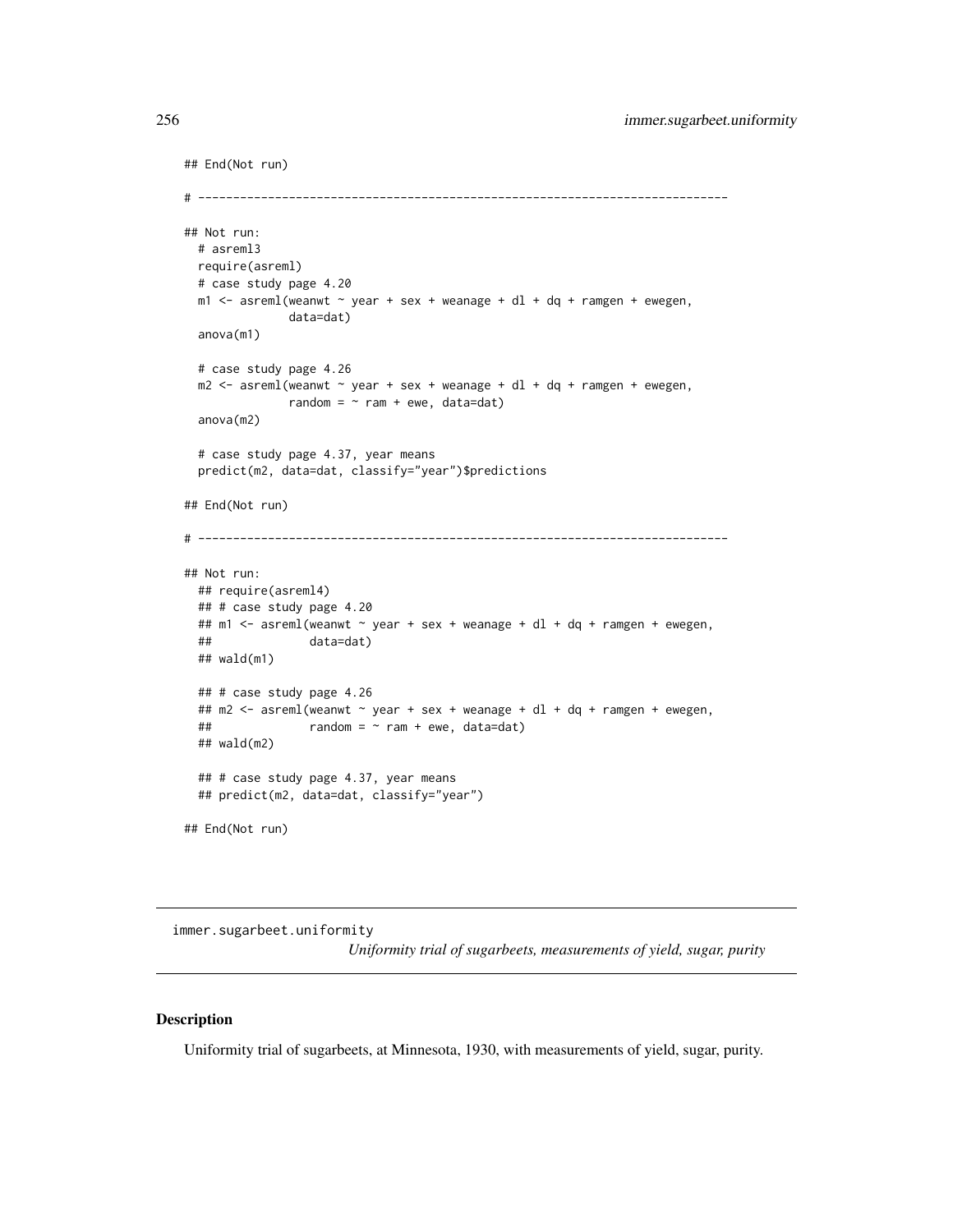#### Format

A data frame with 600 observations on the following 5 variables.

row row

col column

yield yield, pounds

sugar sugar percentage

purity apparent purity

#### Details

Beets were planted in rows 22 inches apart, thinned to 1 plant per row. At harvest, the rows were marked into segments 33 feet long with 2 foot alleys between ends of plots. The harvested area was 60 rows 350 feet long.

Field width: 10 plots  $*$  33 feet + 9 alleys  $*$  2 feet = 348 feet

Field length: 60 plots/rows  $* 22$  in/row / 12 in/feet = 110 feet

Planted in 1930. Field conditions were uniform. Beets were planted in rows 22 inches apart. After thinning, one beet was left in each 12-inch unit. At harvest, the field was marked out in plot 33 feet long, with a 2-foot alley between plots to minimize carrover from the harvester. A sample of 10 beets was taken uniformly (approximately every third beet) and measured for sugar percentage and apparent purity. The beets were counted at weighing time and the yields were calculated on the basis of 33 beets per plot.

Immer found that aggregating the data from one row to two resulted in a dramatic reduction in the standard error (for yield).

#### Source

F. R. Immer. 1932. Size and shape of plot in relation to field experiments with sugar beets. *Jour. Agr. Research*, 44, 649–668. naldc.nal.usda.gov/download/IND43968078/PDF

```
data(immer.sugarbeet.uniformity)
dat <- immer.sugarbeet.uniformity
# Immer numbers rows from the top
if(require(desplot)){
 desplot(yield~col*row, data=dat,
          aspect=110/348, tick=TRUE, flip=TRUE, # true aspect
         main="immer.sugarbeet.uniformity - yield")
 desplot(sugar~col*row, data=dat,
          aspect=110/348, tick=TRUE, flip=TRUE,
         main="immer.sugarbeet.uniformity - sugar")
 desplot(purity~col*row, data=dat,
          aspect=110/348, tick=TRUE, flip=TRUE,
         main="immer.sugarbeet.uniformity - purity")
}
```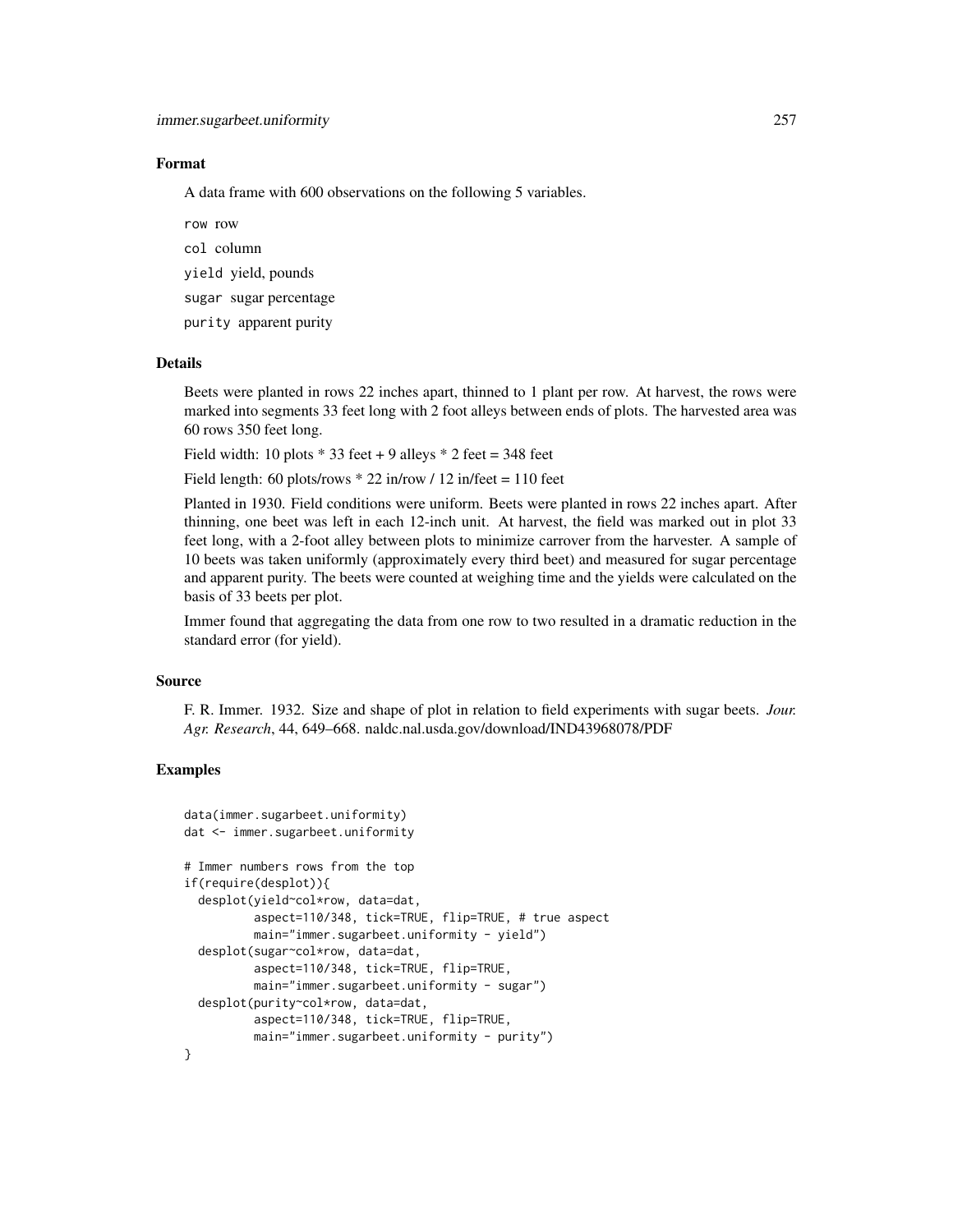pairs(dat[,c('yield','sugar','purity')], main="immer.sugarbeet.uniformity")

ivins.herbs *Percent ground cover of herbage species and nettles.*

#### Description

Percent ground cover of herbage species and nettles.

#### Format

A data frame with 78 observations on the following 4 variables.

block block, 6 levels

gen genotype, 13 levels

nettle percent ground cover of nettles

herb percent ground cover of herbage species

### Details

On the University of Nottingham farm, 13 different strains and species of herbage plants were sown on about 4 acres in an RCB design. Each grass species was sown together with white clover seed.

During establishment of the herbage plants, it became apparent that *Urtica dioica* (nettle) became established according to the particular herbage plant in each plot. In particular, nettle became established in plots sown with leguminous species and the two grass species. The graminaceous plots had less nettles.

The data here are the percentage ground cover of nettle and herbage plants in September 1951.

Note, some of the percent ground cover amounts were originally reported as 'trace'. These have been arbitrarily set to 0.1 in this data.

| gen             | species             | strain                            |
|-----------------|---------------------|-----------------------------------|
| G <sub>01</sub> | Lolium perenne      | Irish perennial ryegrass          |
| G <sub>02</sub> | Lolium perenne      | S. 23 perennial ryegrass          |
| G <sub>03</sub> | Dactylis glomerata  | Danish cocksfoot                  |
| G <sub>04</sub> | Dactylis glomerata  | S. 143 cocksfoot                  |
| $G_{05}$        | Phleum pratense     | American timothy                  |
| G06             | Phleum pratense     | S. 48 timothy                     |
| G07             | Festuca pratensis   | S. 215 meadow fescue              |
| G08             | Poa trivialis       | Danish rough stalked meadow grass |
| G09             | Cynosurus cristatus | New Zealand crested dogstail      |
| G10             | Trifolium pratense  | Montgomery late red clover        |
| G11             | Medicago lupulina   | Commercial black medick           |
| G12             | Trifolium repens    | S. 100 white clover               |
| G13             | Plantago lanceolata | Commercial ribwort plantain       |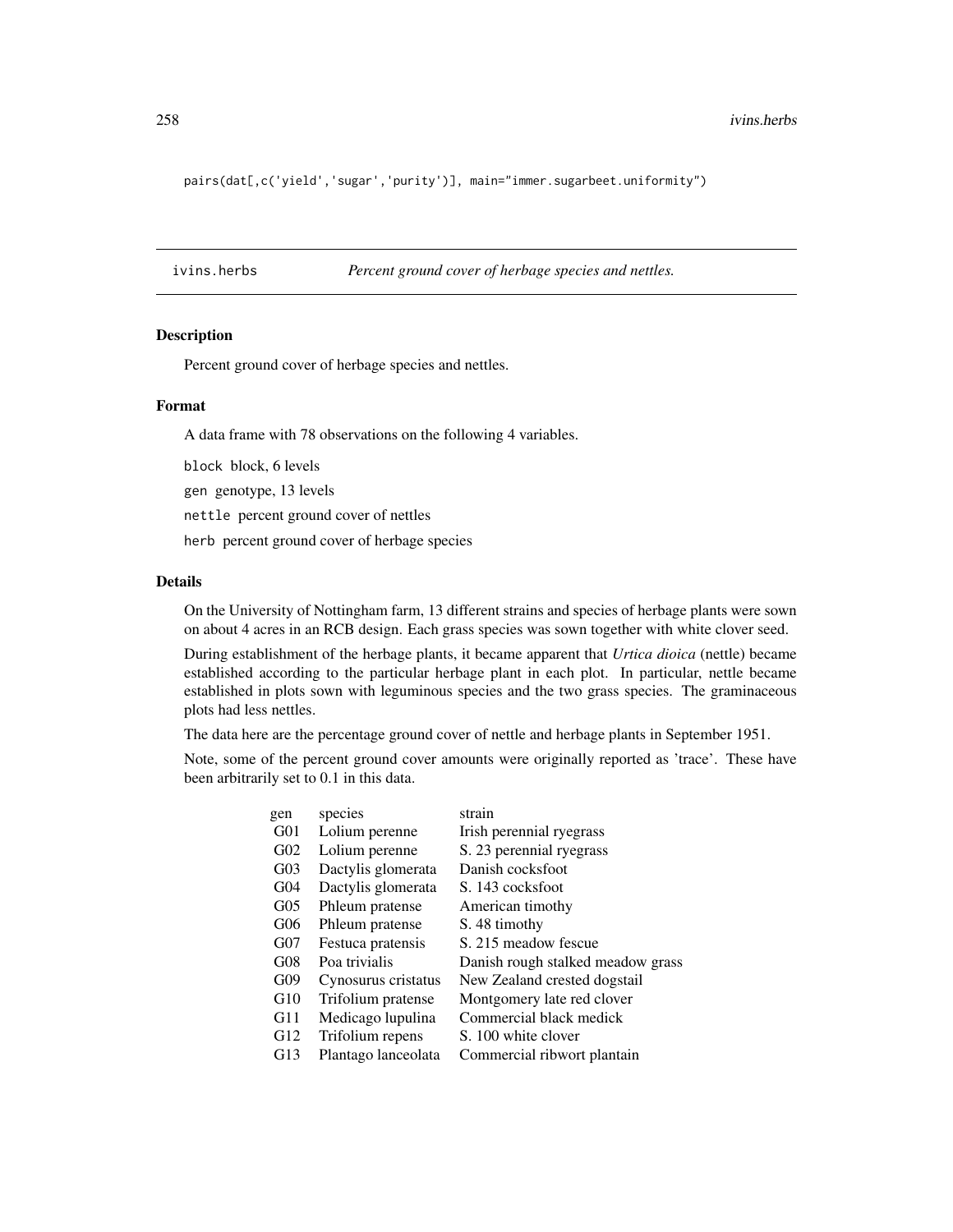#### Source

Ivins, JD. (1952). Concerning the Ecology of Urtica Dioica L., *Journal of Ecology*, 40, 380-382. http://doi.org/10.2307/2256806

## References

Ivins, JD (1950). Weeds in relation to the establishment of the Ley. *Grass and Forage Science*, 5, 237–242. http://doi.org/10.1111/j.1365-2494.1950.tb01287.x

O'Gorman, T.W. (2001). A comparison of the F-test, Friedman's test, and several aligned rank tests for the analysis of randomized complete blocks. *Journal of agricultural, biological, and environmental statistics*, 6, 367–378. http://doi.org/10.1198/108571101317096578

# Examples

```
data(ivins.herbs)
dat <- ivins.herbs
# Nettle is primarily established in legumes.
require(lattice)
xyplot(herb~nettle|gen, dat, main="ivins.herbs - herb yield vs weeds",
       xlab="Percent groundcover in nettles",
       ylab="Percent groundcover in herbs")
# O'Brien used first 7 species to test gen differences
dat7 <- droplevels(subset(dat, is.element(gen, c('G01','G02','G03','G04','G05','G06','G07'))))
m1 \leq - \ln(\text{herb} \sim \text{gen} + \text{block}, \text{data=dat7})anova(m1) # gen p-value is .041
## Response: herb
## Df Sum Sq Mean Sq F value Pr(>F)
## gen 6 1083.24 180.540 2.5518 0.04072 *
## block 5 590.69 118.138 1.6698 0.17236
## Residuals 30 2122.48 70.749
friedman.test(herb ~ gen|block, dat7) # gen p-value .056
```
iyer.wheat.uniformity *Uniformity trials of wheat in India.*

#### Description

Uniformity trials of wheat in India.

#### Usage

data("iyer.wheat.uniformity")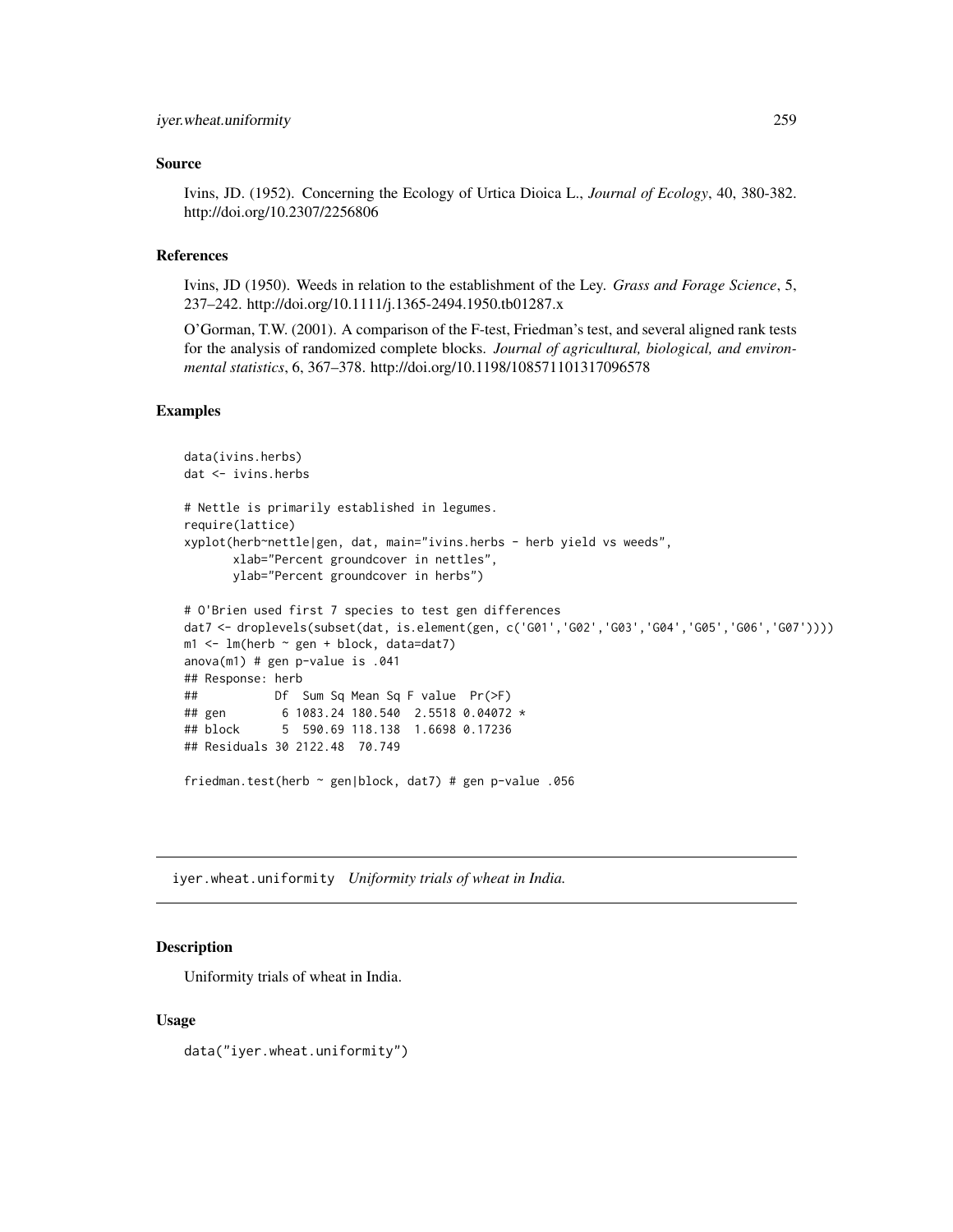## Format

A data frame with 2000 observations on the following 3 variables.

row row

col column

yield yield, ounces per plot

## Details

Data collected at the Agricultural Sub-station in Karnal, India, in April 1978. A net area of 400 ft x 125 ft was harvested by dividing it into 80x25 units 5 ft x 5 ft after eliminating a minimum border of 3.5 ft all around the net area.

Field width: 80 plots \* 5 feet = 400 feet Field length: 25 rows \* 5 feet = 125 feet

In a second paper, Iyer used this data to compare random vs. balanced arrangements of treatments to plots, with the conclusion that "it is very difficult to say which [method] is better. However, there is some tendency for the randomized arrangements to give more accurate results."

# Source

P. V. Krishna Iyer (1942). Studies with wheat uniformity trial data. I. Size and shape of experimental plots and the relative efficiency of different layouts. *The Indian Journal of Agricultural Science*, 12, 240-262. Page 259-262. https://archive.org/stream/in.ernet.dli.2015.7638/2015.7638.The-Indian-Journal-Of-Agricultural-Science-Vol-xii-1942#page/n267/mode/2up

## References

None.

```
data(iyer.wheat.uniformity)
dat <- iyer.wheat.uniformity
if(require(desplot)){
desplot(yield ~ col*row, data=dat,
        main="iyer.wheat.uniformity", tick=TRUE,
        aspect=(25*5)/(80*5)) # true aspect
}
# not exactly the same as Iyer table 1, p. 241
var(subset(dat, col <= 20)$yield)
var(subset(data, col > 20 & col \leq 40)$yield)
var(subset(data, col > 40 & col \le 60)$yield)
var(subset(dat, col > 60)$yield)
# cv for 1x1 whole-field
# sd(dat$yield)/mean(dat$yield)
# 18.3
```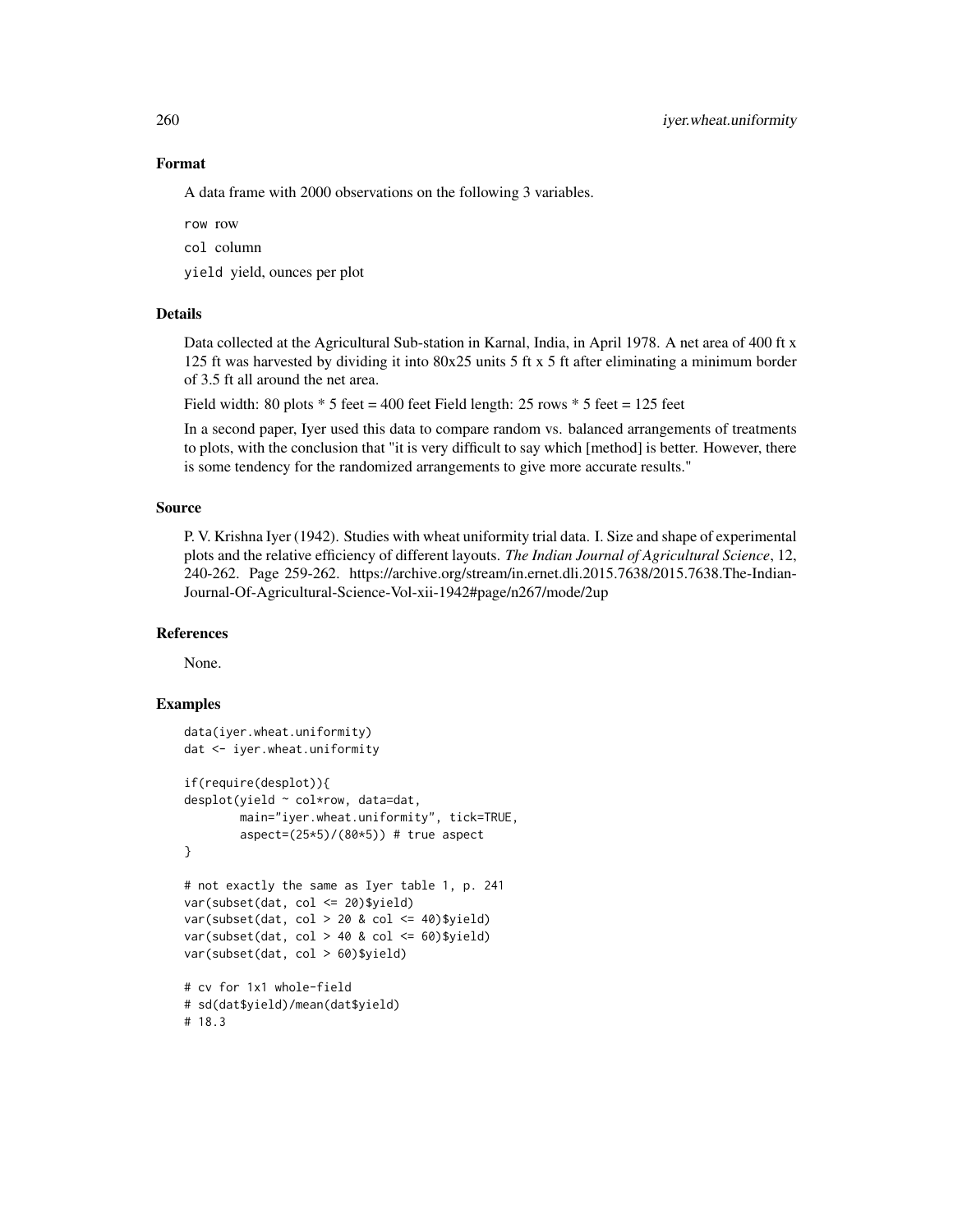#### Description

Infestation of apple shoots by apple canker.

## Usage

```
data("jansen.apple")
```
## Format

A data frame with 36 observations on the following 5 variables.

inoculum inoculum level

gen genotype/variety

block block

y number of inoculations developing canker

n number of inoculations

## Details

Shoots of apple trees were infected with fungus *Nectria galligena*, which may cause apple canker. The incoulum density treatment had 3 levels, measured in macroconidia per ml.

There were 4 blocks.

## Source

J. Jansen & J.A. Hoekstra (1993). The analysis of proportions in agricultural experiments by a generalized linear mixed model. *Statistica Neerlandica*, 47(3), 161-174. http://doi.org/10.1111/j.1467- 9574.1993.tb01414.x

Used with permission of J. Jansen. Electronic version supplied by Miroslav Zoric.

# References

None.

```
data(jansen.apple)
dat <- jansen.apple
require(lattice)
dotplot(gen ~ y/n|block, data=dat, group=inoculum, auto.key=TRUE,
       main="jansen.apple",
```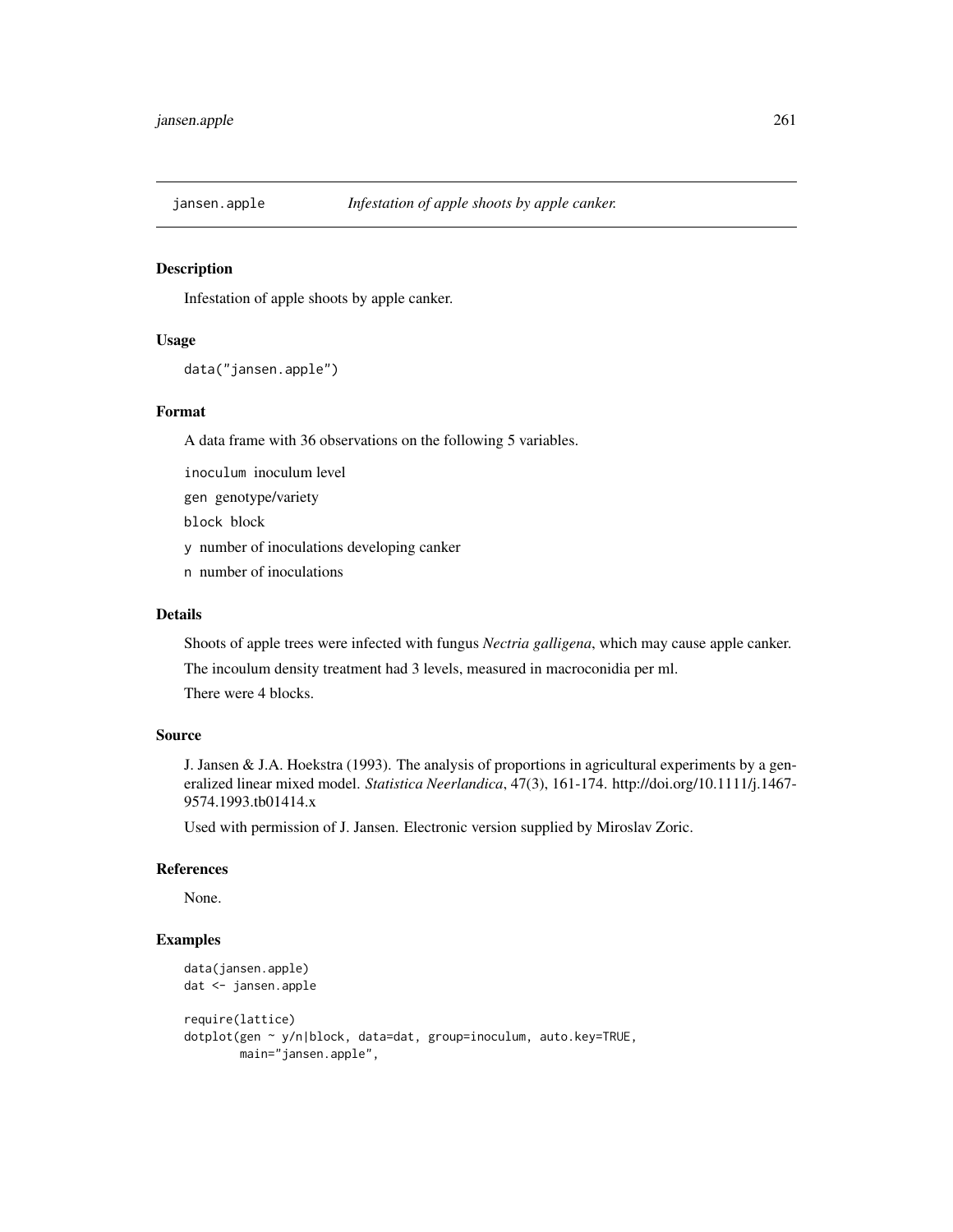```
xlab="Proportion infected per block/inoculum", ylab="Genotype")
## Not run:
 require(lme4)
 # Tentative model. Needs improvement.
 m1 \leq -glmer(cbind(y,n-y) ~ gen + factor(inoculum) + (1|block),
              data=dat, family=binomial)
 summary(m1)
## End(Not run)
```
jansen.carrot *Infestation of carrots by fly larvae*

## **Description**

Infestation of 16 carrot genotypes by fly larvae, comparing 2 treatments in 16 blocks.

# Usage

data("jansen.carrot")

## Format

A data frame with 96 observations on the following 5 variables.

trt treatment

gen genotype

block block

n number of carrots sampled per plot

y number of carrots infested per plot

#### Details

This experiment was designed to compare different genotypes of carrots with respect to their resistance to infestation by larvae of the carrotfly.

There were 16 genotypes, 2 levels of pest-control treatments, conducted in 3 randomized complete blocks. About 50 carrots were sampled from each plot and evaluated. The data show the number of carrots and the number infested by fly larvae.

# Source

J. Jansen & J.A. Hoekstra (1993). The analysis of proportions in agricultural experiments by a generalized linear mixed model. *Statistica Neerlandica*, 47(3), 161-174. http://doi.org/10.1111/j.1467- 9574.1993.tb01414.x

Used with permission of J. Jansen. Electronic version supplied by Miroslav Zoric.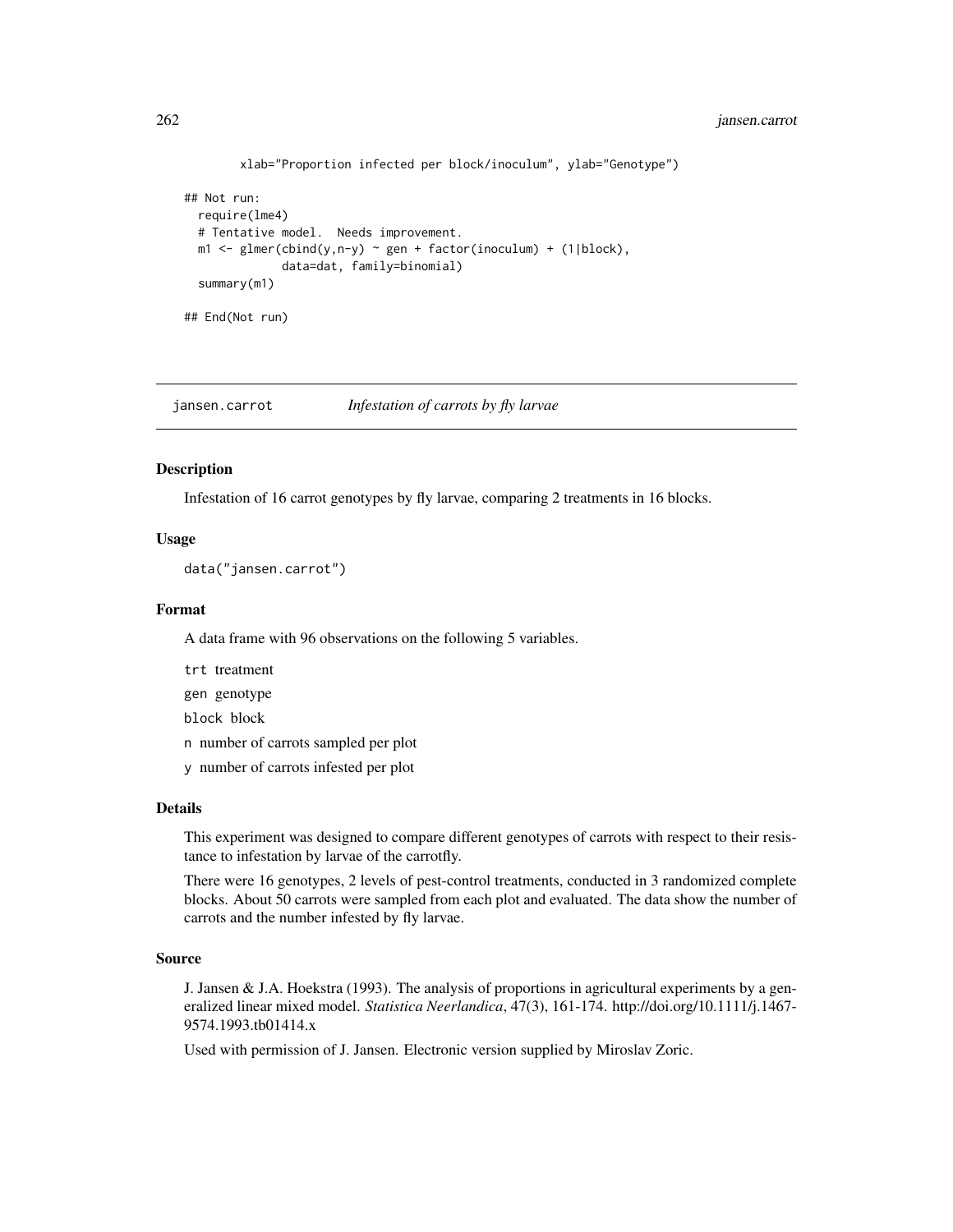jansen.strawberry 263

## References

None.

#### Examples

```
data(jansen.carrot)
dat <- jansen.carrot
require(lattice)
dotplot(gen ~ y/n, data=dat, group=trt, auto.key=TRUE,
       main="jansen.carrot",
        xlab="Proportion of carrots infected per block", ylab="Genotype")
## Not run:
 # Not run because CRAN wants < 5 seconds per example. This is close.
 require(lme4)
 # Tentative model. Needs improvement.
 m1 \leq glmer(clind(y, n-y) \sim gen*trt + (1|block),data=dat, family=binomial)
 summary(m1)
 # Todo: Why are these results different from Jansen?
 # Maybe he used ungrouped bernoulli data? Too slow with 4700 obs
```
## End(Not run)

jansen.strawberry *Ordered disease ratings on strawberry crosses.*

## Description

Ordered disease ratings on strawberry crosses.

#### Usage

```
data("jansen.strawberry")
```
#### Format

A data frame with 144 observations on the following 5 variables.

male male parent female female parent block block category disease damage, C1 < C2 < C3 count number of plants in each category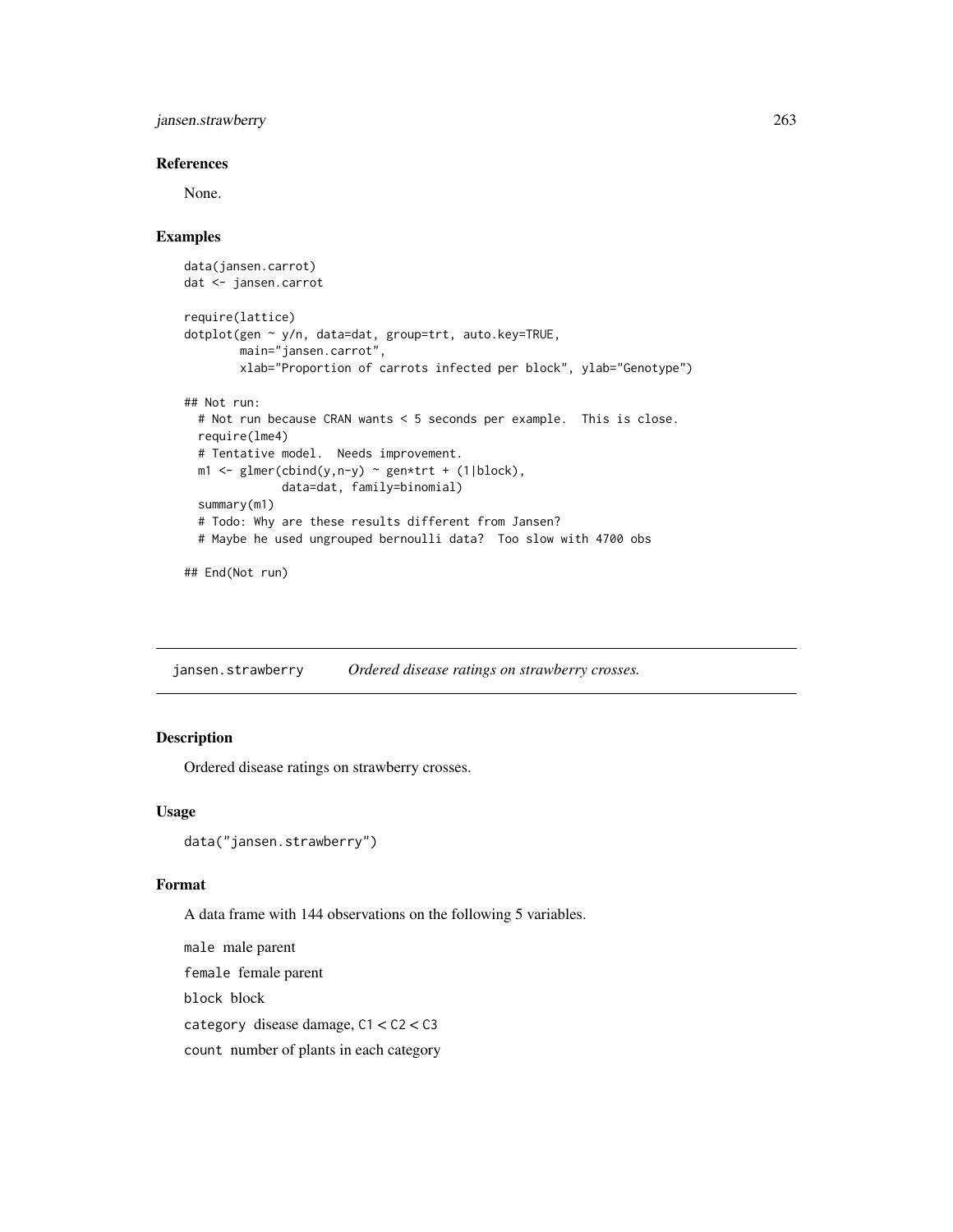## Details

In strawberries, red core disease is caused by a fungus, *Phytophtora fragariae*. This experiment evaluated different populations for damage caused by red core disease.

There were 3 male strawberry plants and 4 DIFFERENT female strawberry plants that were crossed to create 12 populations. Note: Jansen labeled the male parents 1,2,3 and the female parents 1,2,3,4. To reduce confusion, this data labels the female parents 5,6,7,8.

The experiment had four blocks with 12 plots each (one for each population). Plots usually had 10 plants, but some plots only had 9 plants. Each plant was assessed for damage from fungus and rated as belonging to category C1, C2, or C3 (increasing damage).

#### Source

J. Jansen, 1990. On the statistical analysis of ordinal data when extravariation is present. *Applied Statistics*, 39, 75-84, Table 1. http://doi.org/10.2307/2347813

Used with permission of Hans Jansen.

## Examples

```
data(jansen.strawberry)
dat <- jansen.strawberry
dat <- transform(dat, category=ordered(category, levels=c('C1','C2','C3')))
dtab <- xtabs(count ~ male + female + category, data=dat)
ftable(dtab)
mosaicplot(dtab,
           color=c("lemonchiffon1","lightsalmon1","indianred"),
           main="jansen.strawberry disease ratings",
           xlab="Male parent", ylab="Female parent")
if(require(MASS) & require(vcd)){
 # Friendly suggests a minimal model is [MF][C]
 # m1 <- loglm( \sim 1*2 + 3, dtab) # Fails, only with devtools
 # mosaic(m1)
}
```
jenkyn.mildew *Yields from treatment for mildew control*

#### **Description**

Yields from treatment for mildew control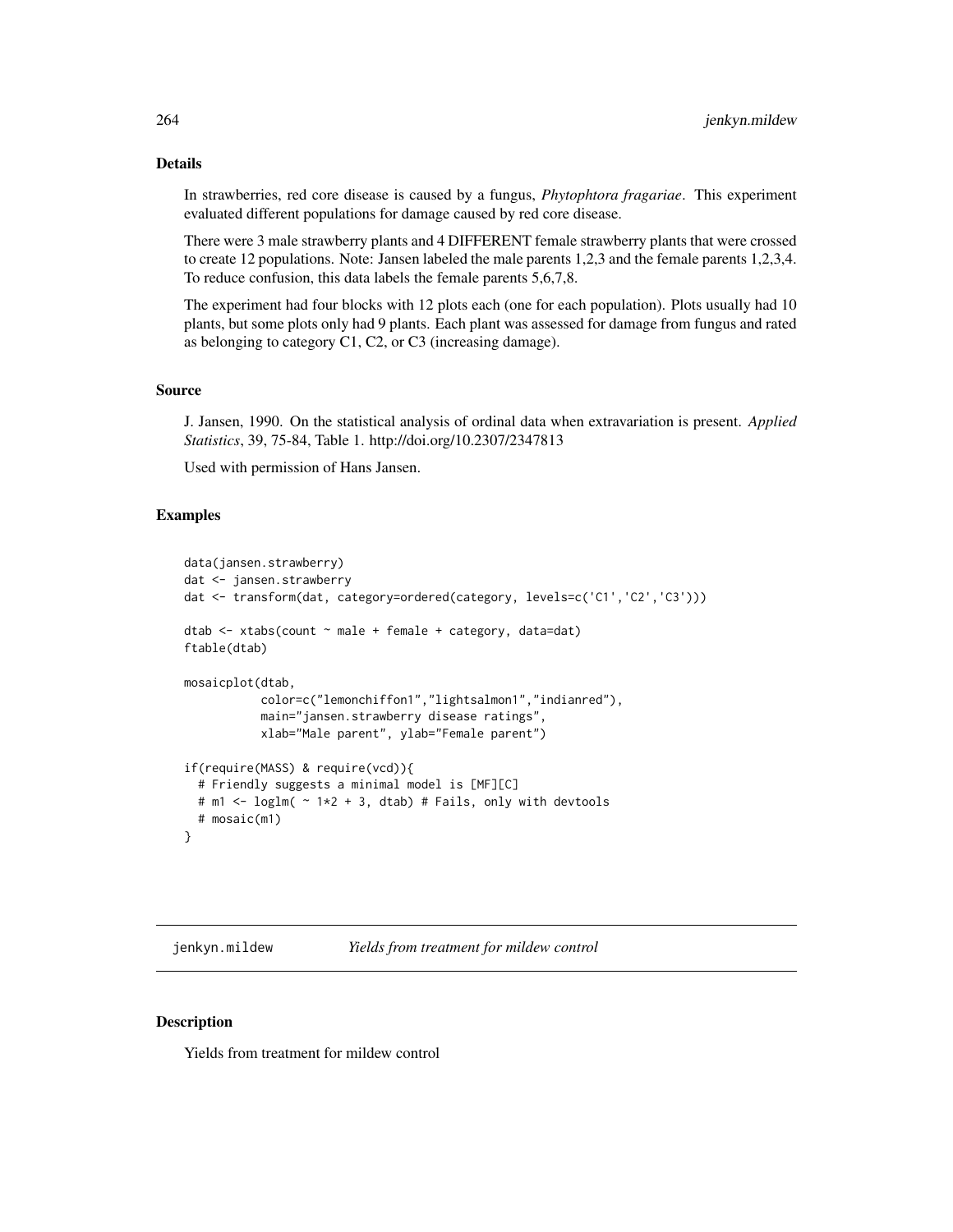## jenkyn.mildew 265

## Format

A data frame with 38 observations on the following 4 variables.

plot plot number

trt treatment factor, 4 levels

block block factor, 9 levels

yield grain yield, tons/ha

## Details

There were four spray treatments: 0 (none), 1 (early), 2 (late), R (repeated).

Each treatment occurs once between each of the 9 ordered pairs of the other treatments.

The first and last plot are not assigned to a block.

# Source

Norman Draper and Irwin Guttman (1980). Incorporating Overlap Effects from Neighboring Units into Response Surface Models. *Appl Statist*, 29, 128–134. http://doi.org/10.2307/2986297

## References

Maria Durban, Christine Hackett, Iain Currie. Blocks, Trend and Interference in Field Trials.

```
data(jenkyn.mildew)
dat <- jenkyn.mildew
require(lattice)
bwplot(yield ~ trt, dat, main="jenkyn.mildew", xlab="Treatment")
# Residuals from treatment model show obvious spatial trends
m0 <- lm(yield ~ trt, dat)
xyplot(resid(m0)~plot, dat, ylab="Residual",
      main="jenkyn.mildew - treatment model")
# The blocks explain most of the variation
m1 < -1m(yield \sim trt + block, dat)xyplot(resid(m1)~plot, dat, ylab="Residual",
      main="jenkyn.mildew - block model")
```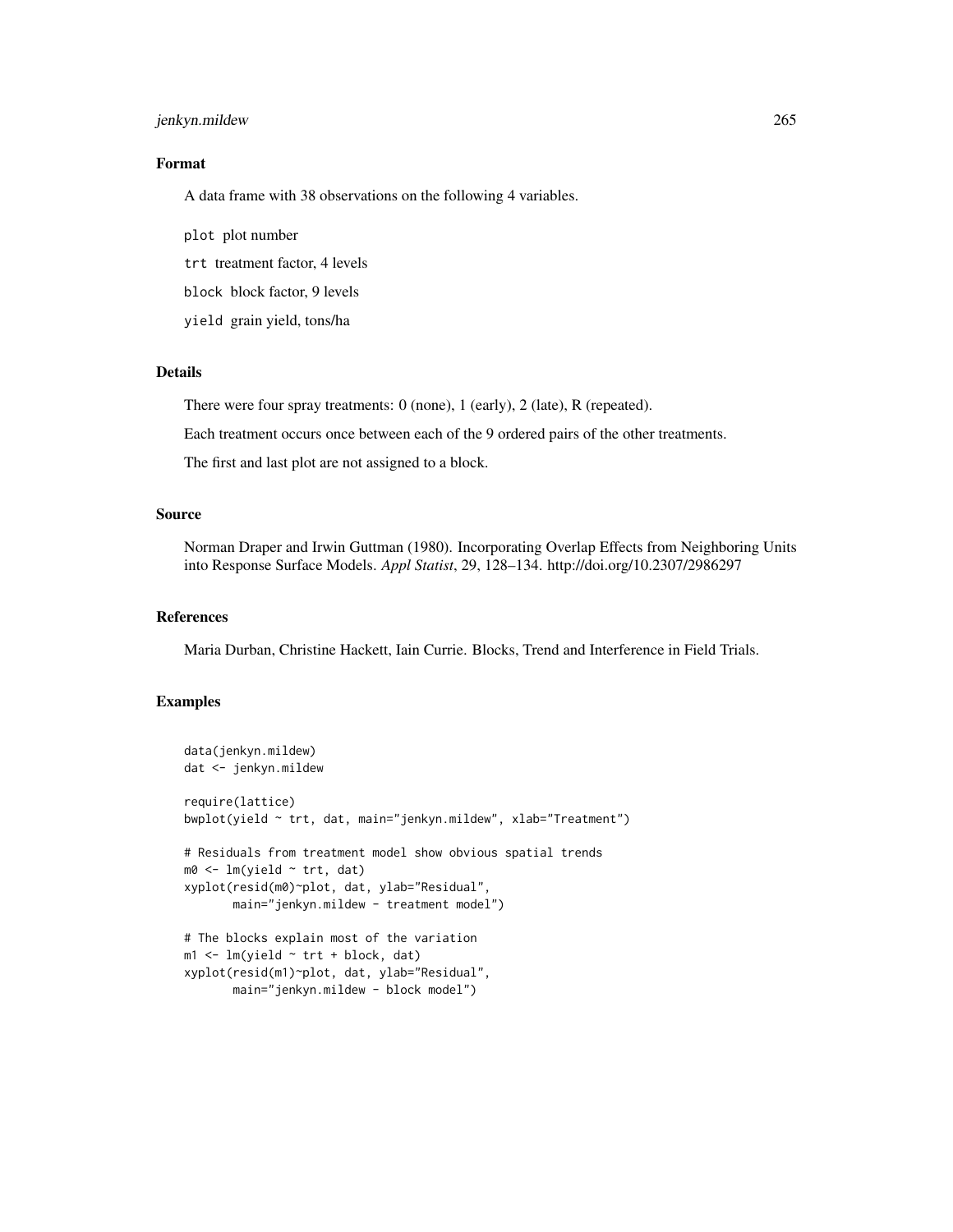#### **Description**

Alpha lattice design of spring oats

#### Format

A data frame with 72 observations on the following 5 variables.

plot plot number

rep replicate

block incomplete block

gen genotype (variety)

yield dry matter yield (tonnes/ha)

## Details

A spring oats trial grown in Craibstone, near Aberdeen. There were 24 varieties in 3 replicates, each consisting of 6 incomplete blocks of 4 plots. Planted in a resolvable alpha design. The plots were laid out in a single line.

#### Source

J. A. John & E. R. Williams (1995). *Cyclic and computer generated designs*, Chapman and Hall, London. Page 146.

# References

Piepho, H.P. and Mohring, J. (2007), Computing heritability and selection response from unbalanced plant breeding trials, *Genetics*, 177, 1881-1888. http://doi.org/10.1534/genetics.107.074229

```
data(john.alpha)
dat <- john.alpha
# RCB (no incomplete block)
m0 \leq -\ln(yield \sim 0 + gen + rep, data=dat)# Block fixed (intra-block analysis) (bottom of table 7.4 in John)
m1 < -1m(yield ~ o + gen + rep + rep:block, dat)anova(m1)
# Block random (combined inter-intra block analysis)
if(require(lme4) & require(lucid)){
```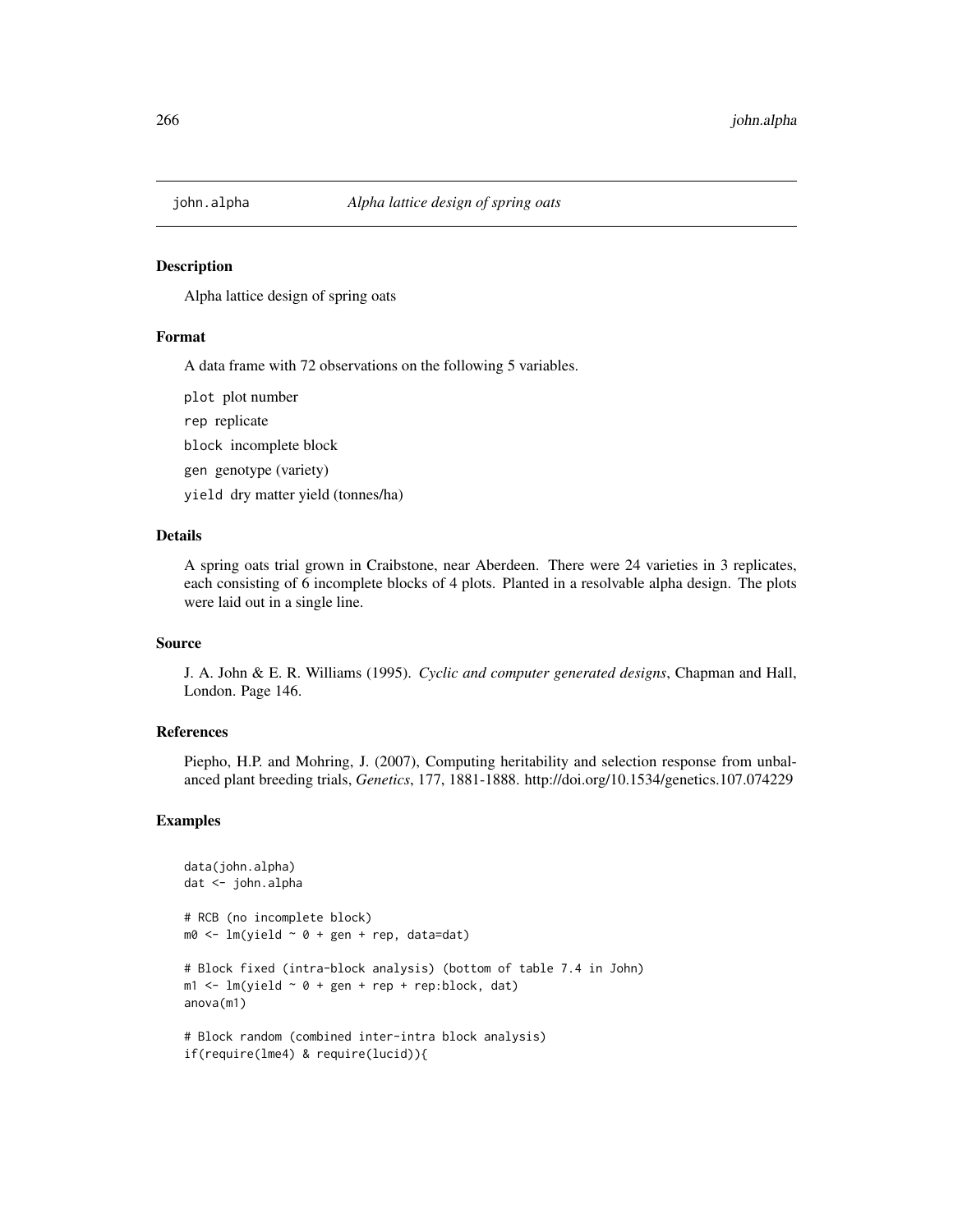#### john.alpha 267

```
m2 \leq -\text{Imer}(yield \sim 0 + gen + rep + (1|rep:block), dat)anova(m2)
## Analysis of Variance Table
## Df Sum Sq Mean Sq F value
## gen 24 380.43 15.8513 185.9942
## rep 2 1.57 0.7851 9.2123
vc(m2)
## grp var1 var2 vcov sdcor
## rep:block (Intercept) <NA> 0.06194 0.2489
## Residual <NA> <NA> 0.08523 0.2919
# Variety means. John and Williams table 7.5. Slight, constant
# difference for each method as compared to John and Williams.
means <- data.frame(rcb=coef(m0)[1:24],
                    ib=coef(m1)[1:24],
                    intra=fixef(m2)[1:24])
head(means)
## rcb ib intra
## genG01 5.201233 5.268742 5.146433
## genG02 4.552933 4.665389 4.517265
## genG03 3.381800 3.803790 3.537934
## genG04 4.439400 4.728175 4.528828
## genG05 5.103100 5.225708 5.075944
## genG06 4.749067 4.618234 4.575394
require(lattice)
splom(means, main="john.alpha - means for RCB, IB, Intra-block")
}
# ----------------------------------------------------------------------------
## Not run:
  # asreml3
  # Heritability calculation of Piepho & Mohring, Example 1
  require(asreml)
  m3 \leq -\text{asreml}(\text{yield} \sim 1 + \text{rep}, \text{ data}= \text{dat}, \text{ random} = \text{rep} \cdot \text{step} \cdot \text{block})sg2 <- summary(m3)$varcomp['gen!gen.var','component'] # .142902
  # Average variance of a difference of two adjusted means (BLUP)
  p3 <- predict(m3, data=dat, classify="gen", sed=TRUE)
  # Matrix of pair-wise SED values, squared
  vdiff <- p3$predictions$sed^2
  # Average variance of two DIFFERENT means (using lower triangular of vdiff)
  vblup <- mean(vdiff[lower.tri(vdiff)]) # .05455038
  # Note that without sed=TRUE, asreml reports square root of the average variance
  # of a difference between the variety means, so the following gives the same value
  # predict(m3, data=dat, classify="gen")$pred$avsed ^ 2 # .05455038
```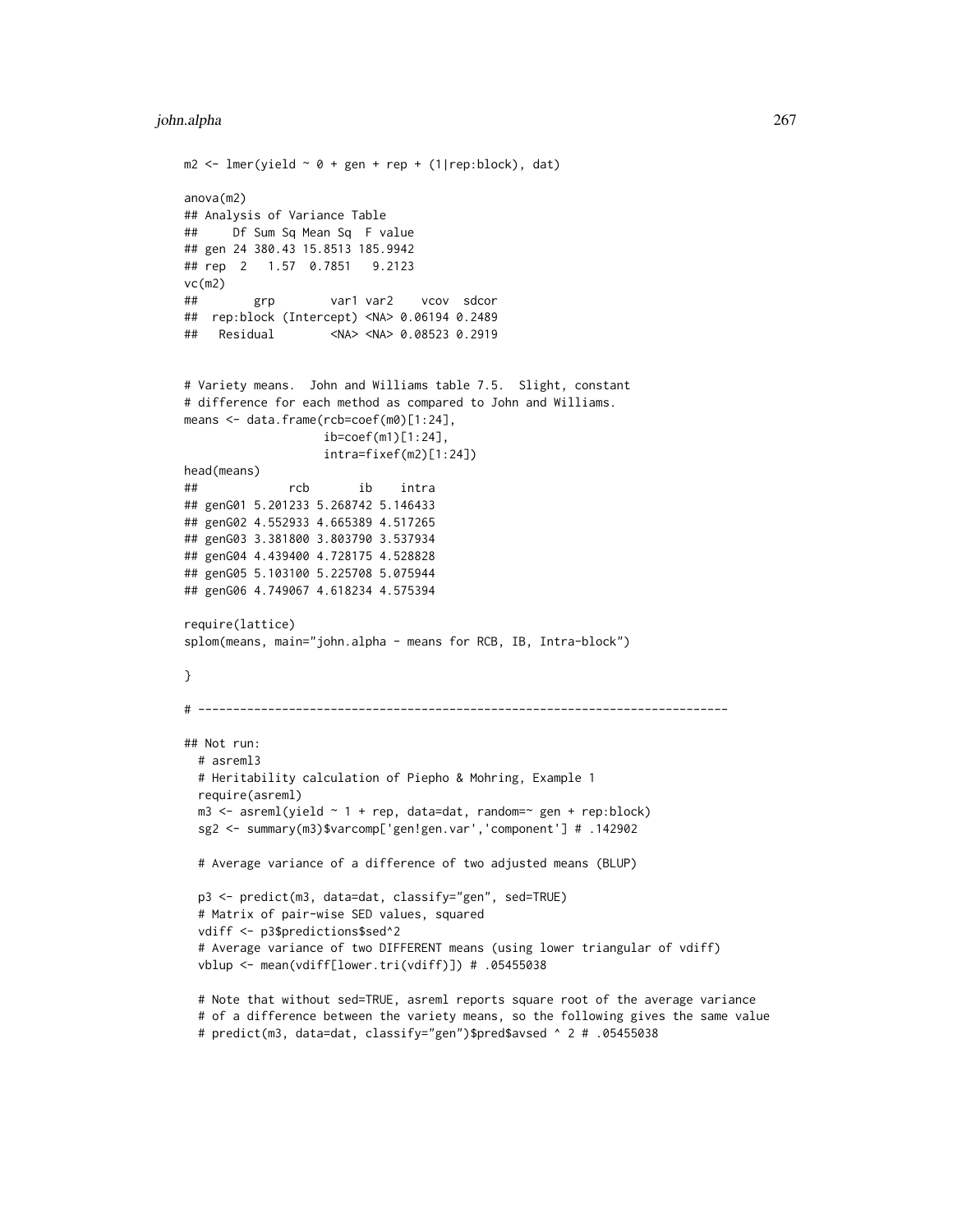```
# Average variance of a difference of two adjusted means (BLUE)
 m4 \leq -\text{asreml}(\text{yield} \sim 1 + \text{gen} + \text{rep}, \text{data=dat}, \text{random} = \sim \text{rep}:\text{block})p4 <- predict(m4, data=dat, classify="gen", sed=TRUE)
 vdiff <- p4$predictions$sed^2
 vblue <- mean(vdiff[lower.tri(vdiff)]) # .07010875
 # Again, could use predict(m4, data=dat, classify="gen")$pred$avsed ^ 2
 # H^2 Ad-hoc measure of heritability
 sg2 / (sg2 + vblue/2) # .803
 # H^2c Similar measure proposed by Cullis.
 1-(vblup / 2 / sg2) # .809
## End(Not run)
# ----------------------------------------------------------------------------
## Not run:
 ## # Heritability calculation of Piepho & Mohring, Example 1
 ## require(asreml4)
 ## m3 <- asreml(yield \sim 1 + rep, data=dat, random=\sim gen + rep:block)
 ## sg2 <- summary(m3)$varcomp['gen','component'] # .142902
 ## # Average variance of a difference of two adjusted means (BLUP)
 ## p3 <- predict(m3, data=dat, classify="gen", sed=TRUE)
 ## # Matrix of pair-wise SED values, squared
 ## vdiff <- p3$sed^2
 ## # Average variance of two DIFFERENT means (using lower triangular of vdiff)
 ## vblup <- mean(vdiff[lower.tri(vdiff)]) # .05455038
 ## # Note that without sed=TRUE, asreml reports square root of the average variance
 ## # of a difference between the variety means, so the following gives the same value
 ## # predict(m3, data=dat, classify="gen")$pred$avsed ^ 2 # .05455038
 ## # Average variance of a difference of two adjusted means (BLUE)
 ## m4 <- asreml(yield \sim 1 + gen + rep, data=dat, random = \sim rep:block)
 ## p4 <- predict(m4, data=dat, classify="gen", sed=TRUE)
 ## vdiff <- p4$sed^2
 ## vblue <- mean(vdiff[lower.tri(vdiff)]) # .07010875
 ## # Again, could use predict(m4, data=dat, classify="gen")$pred$avsed ^ 2
 ## # H^2 Ad-hoc measure of heritability
 ## sg2 / (sg2 + vblue/2) # .803
 ## # H^2c Similar measure proposed by Cullis.
 ## 1-(vblup / 2 / sg2) # .809
## End(Not run)
# ----------------------------------------------------------------------------
```
## Not run: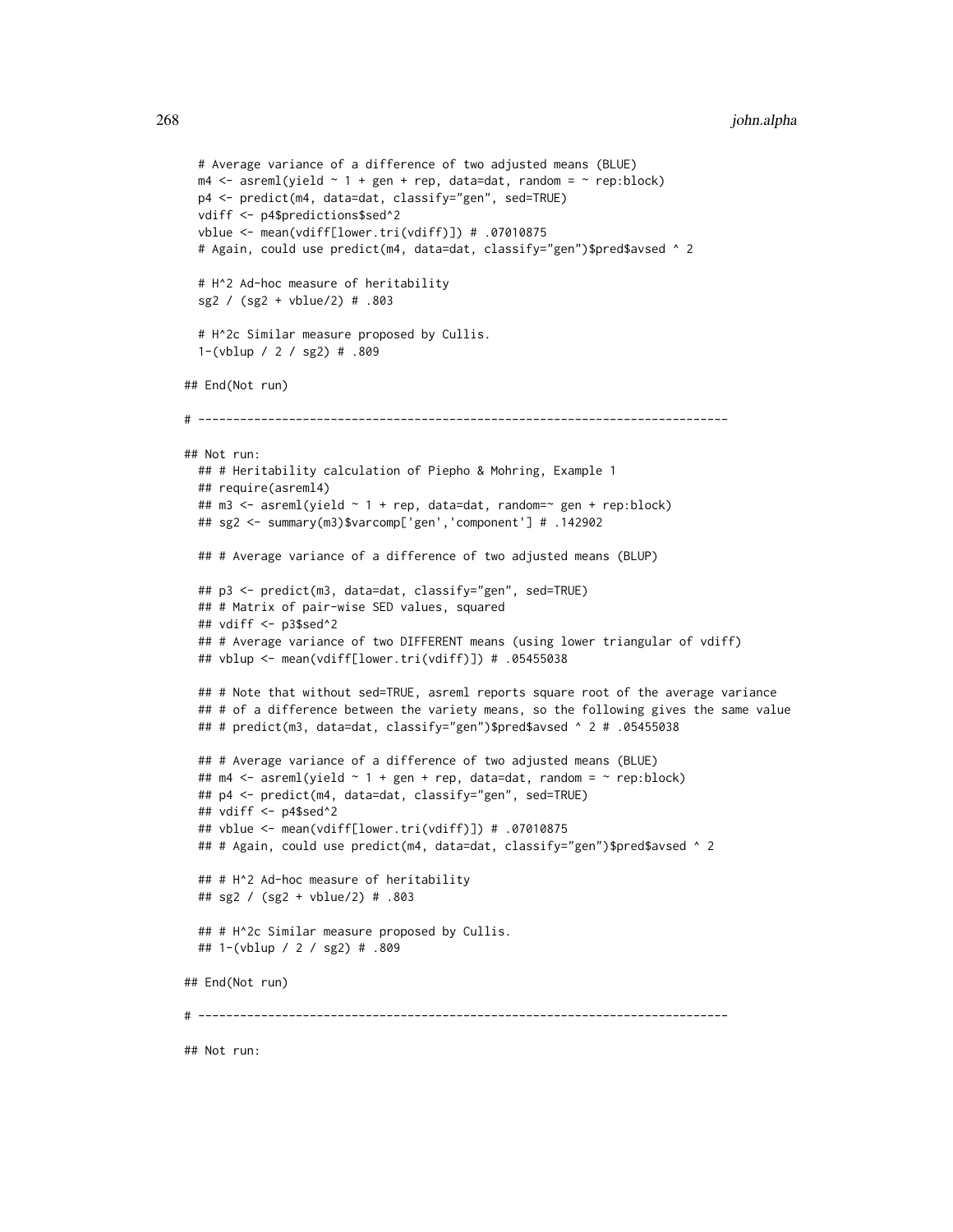```
# Illustrate how to do the same calculations with lme4
 # http://stackoverflow.com/questions/38697477
require(lme4)
 cov2sed \leftarrow function(x){
   # Convert var-cov matrix to SED matrix
   # sed[i,j] = sqrt(x[i,i] + x[j,j] - 2*x[i,j])n \leq -nrow(x)vars < - diag(x)sed <- sqrt( matrix(vars, n, n, byrow=TRUE) +
                  matrix(vars, n, n, byrow=FALSE) - 2*x )
   diag(sed) <-0return(sed)
 }
 # Same as asreml model m4. Note 'gen' must be first term
 m5blue <- lmer(yield \sim 0 + gen + rep + (1|rep:block), dat)
 require(lsmeans)
 ls5blue <- lsmeans(m5blue, "gen")
 con <- ls5blue@linfct[,1:24] # contrast matrix for genotypes
 # The 'con' matrix is identity diagonal, so we don't need to multiply,
 # but do so for a generic approach
 # sed5blue <- cov2sed(con
 tmp <- tcrossprod( crossprod(t(con), vcov(m5blue)[1:24,1:24]), con)
 sed5blue <- cov2sed(tmp)
 # vblue Average variance of difference between genotypes
 vblue <- mean(sed5blue[upper.tri(sed5blue)]^2) # .07010875 matches 'vblue' from asreml
 # Now blups
 m5blup <- lmer(yield \sim 0 + (1|gen) + rep + (1|rep:block), dat)
 re5 <- ranef(m5blup,condVar=TRUE)
 vv1 <- attr(re5$gen,"postVar")
 vblup <- 2*mean(vv1) # .0577 not exactly same as 'vblup' above
 # H^2 Ad-hoc measure of heritability
 sg2 <- c(lme4::VarCorr(m5blup)[["gen"]]) # 0.142902
 sg2 / (sg2 + vblue/2) # .803 matches asreml
 # H^2c Similar measure proposed by Cullis.
 1-(vblup / 2 / sg2) # .809 from asreml, .800 from lme4
## End(Not run)
```
# ----------------------------------------------------------------------------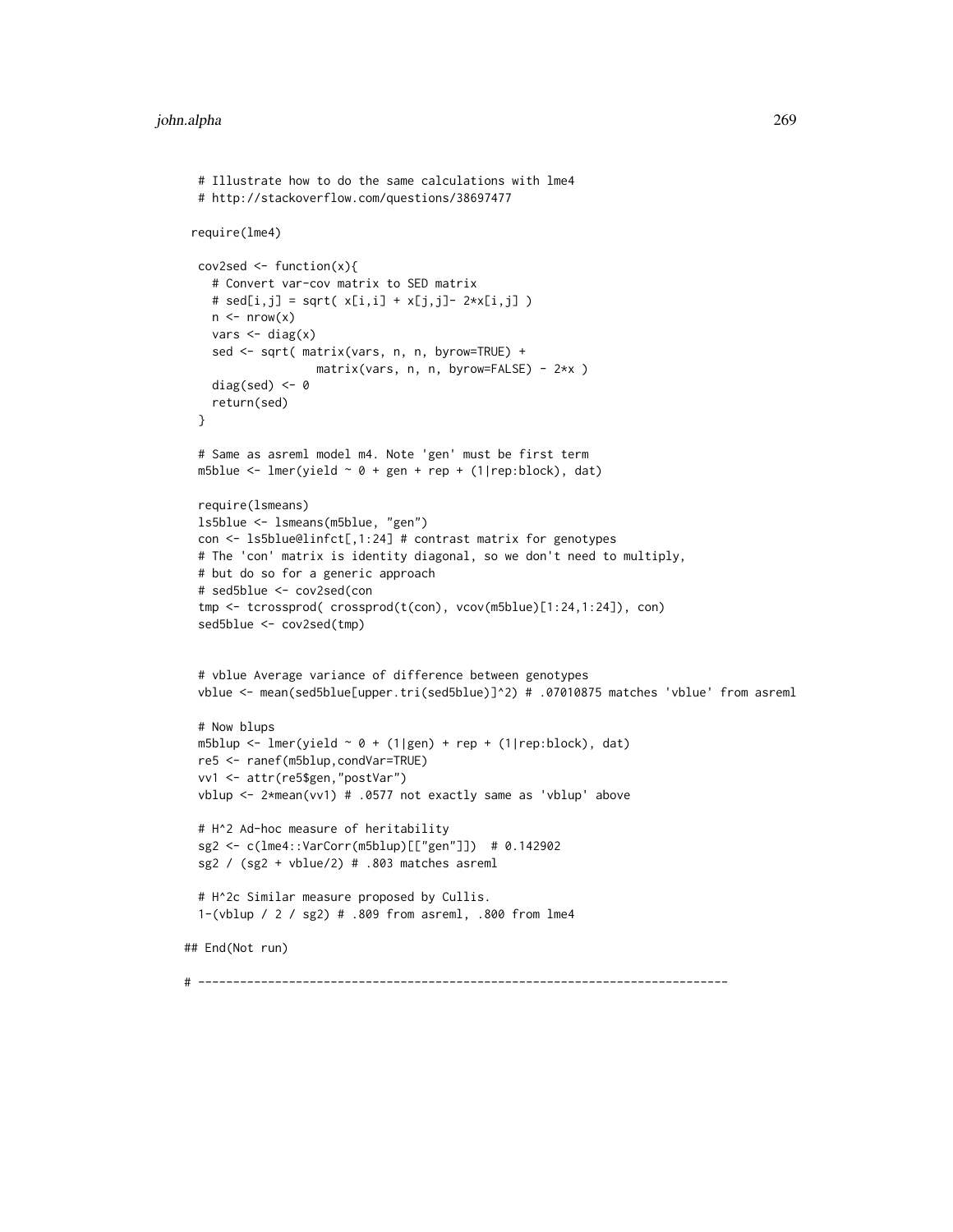#### **Description**

Potato blight due to weather in Prosser, Washington

#### Format

A data frame with 25 observations on the following 6 variables.

year year

area area affected, hectares

blight blight detected, 0/1 numeric

rain.am number of rainy days in April and May

rain.ja number of rainy days in July and August

precip.m precipitation in May when temp > 5C, milimeters

## Details

The variable 'blight detected' is 1 if 'area'  $> 0$ .

## Source

Johnson, D.A. and Alldredge, J.R. and Vakoch, D.L. (1996). Potato late blight forecasting models for the semiarid environment of south-central Washington. *Phytopathology*, 86, 480–484. http://doi.org/10.1094/Phyto-86-480

#### References

Vinayanand Kandala, *Logistic Regression*

#### Examples

```
data(johnson.blight)
dat <- johnson.blight
```

```
# Define indicator for blight in previous year
dat$blight.prev[2:25] <- dat$blight[1:24]
dat$blight.prev[1] <- 0 # Need this to match the results of Johnson
dat$blight.prev <- factor(dat$blight.prev)
dat$blight <- factor(dat$blight)
```
# Johnson et al developed two logistic models to predict outbreak of blight

m1 <- glm(blight ~ blight.prev + rain.am + rain.ja, data=dat, family=binomial)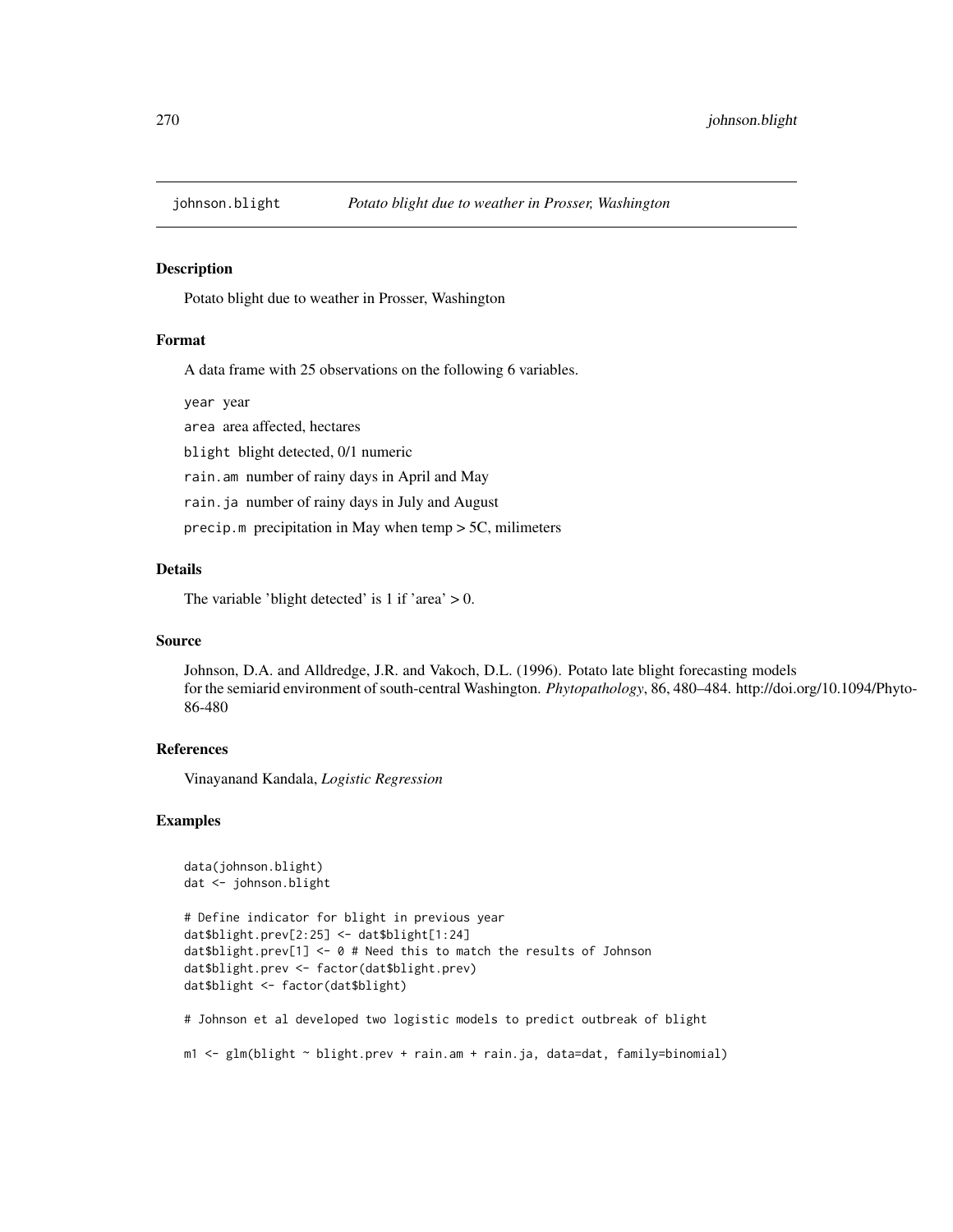```
summary(m1)
## Estimate Std. Error z value Pr(>|z|)
## (Intercept) -11.4699 5.5976 -2.049 0.0405 *
## blight.prev1 3.8796 1.8066 2.148 0.0318 *
## rain.am 0.7162 0.3665 1.954 0.0507 .
## rain.ja 0.2587 0.2468 1.048 0.2945
## ---
## Signif. codes: 0 '***' 0.001 '**' 0.01 '*' 0.05 '.' 0.1 ' ' 1
## (Dispersion parameter for binomial family taken to be 1)
## Null deviance: 34.617 on 24 degrees of freedom
## Residual deviance: 13.703 on 21 degrees of freedom
## AIC: 21.703
m2 <- glm(blight ~ blight.prev + rain.am + precip.m, data=dat, family=binomial)
summary(m2)
## Estimate Std. Error z value Pr(>|z|)
## (Intercept) -7.5483 3.8070 -1.983 0.0474 *
## blight.prev1 3.5526 1.6061 2.212 0.0270 *
## rain.am 0.6290 0.2763 2.276 0.0228 *
## precip.m -0.0904 0.1144 -0.790 0.4295
## ---
## Signif. codes: 0 '***' 0.001 '**' 0.01 '*' 0.05 '.' 0.1 ' ' 1
## (Dispersion parameter for binomial family taken to be 1)
## Null deviance: 34.617 on 24 degrees of freedom
## Residual deviance: 14.078 on 21 degrees of freedom
## AIC: 22.078
require(lattice)
splom(dat[,c('blight','rain.am','rain.ja','precip.m')],
     main="johnson.blight - indicator of blight")
```
kadam.millet.uniformity

*Uniformity trial of millet*

#### Description

Uniformity trial of millet in India during 2 years

#### Usage

data("kadam.millet.uniformity")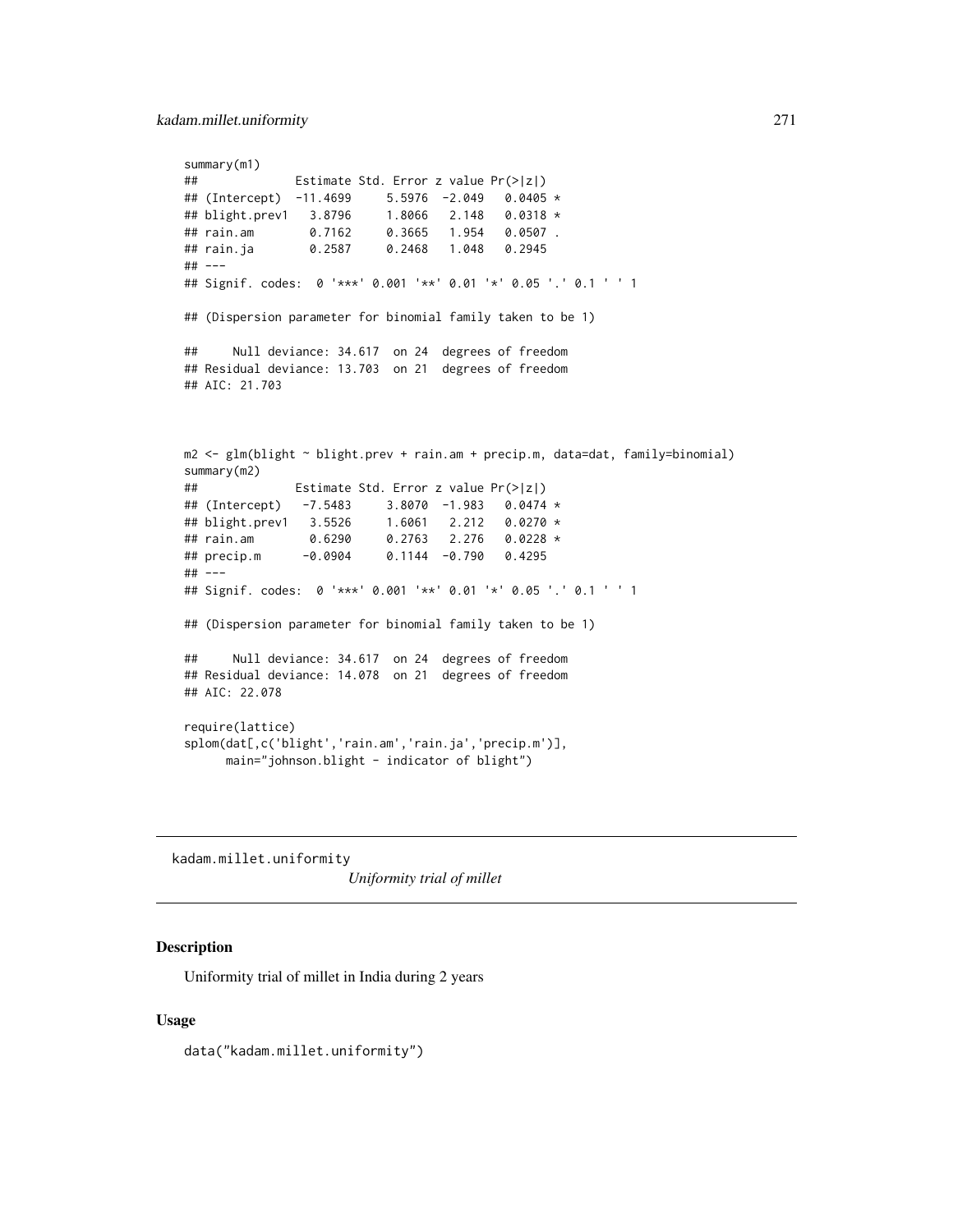## Format

A data frame with 240 observations on the following 4 variables.

year year row row col column yield yield, ounces

#### Details

Uniformity trials conducted during the kharip (monsoon) seasons of 1933 and 1934 at Kundewadi, Niphad, in the district of Nasik, India. Bajari (pearl millet) strain 54 was used.

In 1933:

Field length: 10 plots \* 33 feet Field width: 8 plots \* 16.5 feet In 1934: Field length: 20 plots \* 16.5 feet Field width: 8 plots \* 16.5 feet

data(kadam.millet.uniformity)

#### Source

B. S. Kadam and S. M. Patel. (1937). Studies in Field-Plot Technique With P. Typhoideum Rich. The Empire Journal Of Experimental Agriculture, 5, 219-230. https://archive.org/details/in.ernet.dli.2015.25282

## References

None.

```
# similar to Kadam fig 1
dat1 <- subset(kadam.millet.uniformity, year==1933)
if(require(desplot)){
 desplot(yield ~ col*row, dat1, flip=TRUE,
          aspect=(10*33)/(8*16.5), # true aspect
         main="kadam.millet.uniformity 1933")
}
dat2 <- subset(kadam.millet.uniformity, year==1934)
if(require(desplot)){
 desplot(yield ~ col*row, dat2, flip=TRUE,
          aspect=(20*16.5)/(8*16.5), # true aspect
         main="kadam.millet.uniformity 1934")
}
```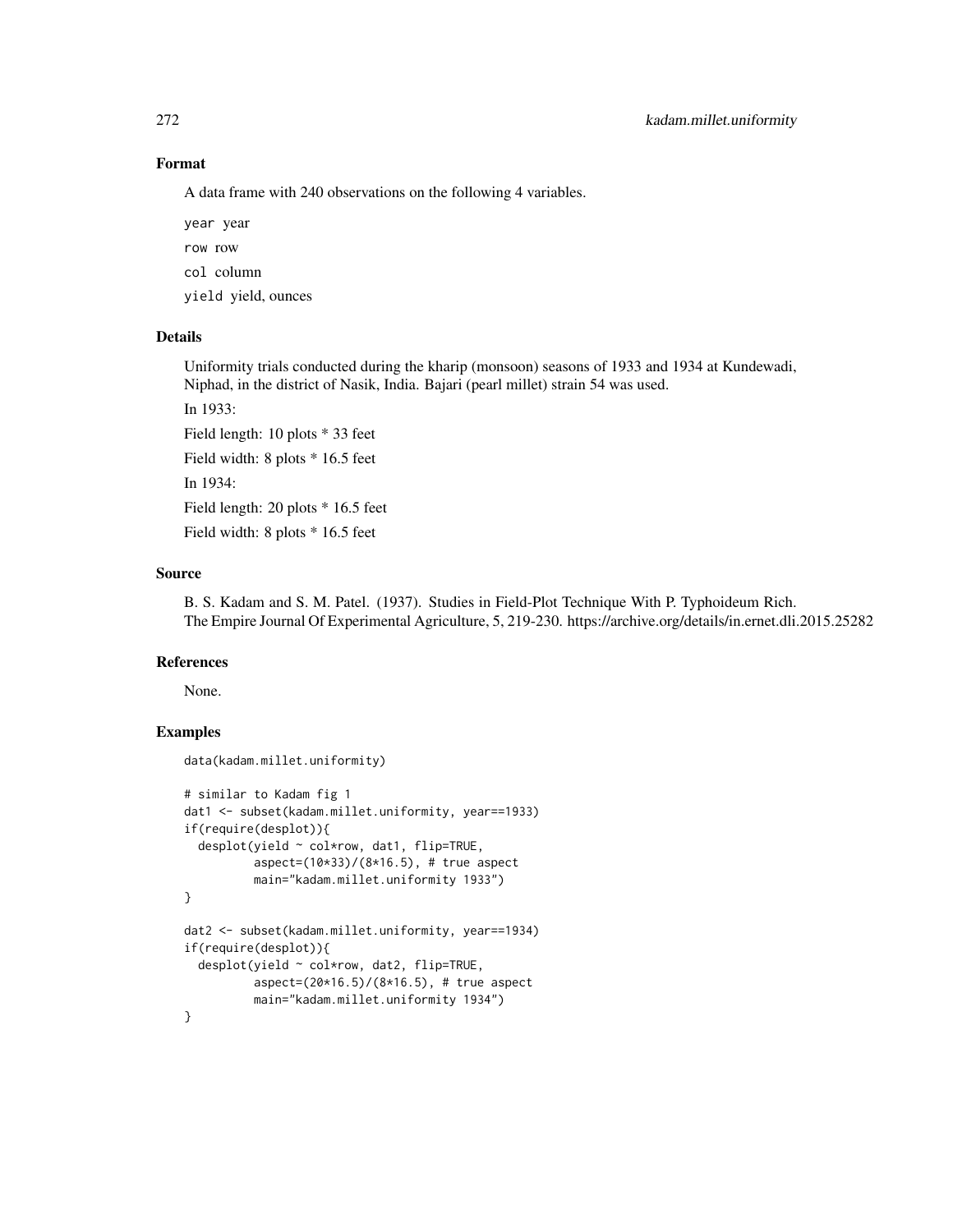kalamkar.potato.uniformity

*Uniformity trial of potatoes*

#### Description

Uniformity trial of potatoes at Saskatchewan, Canada, 1929.

## Usage

```
data("kalamkar.potato.uniformity")
```
## Format

A data frame with 576 observations on the following 3 variables.

row row

col column

yield yield of potatoes per plot

#### Details

The data is for potato yields in 96 rows, each 132 feet long, with 3 feet between rows.

Each row was harvested as six plots, each 22 feet long. Each hill had one seed piece. Hills were spaced 2 feet apart in each row.

Field width: 6 plots  $*$  22 feet = 132 feet

Field length:  $96$  rows  $*$  3 feet = 288 feet

## Source

Kalamkar, R.J. (1932). Experimental Error and the Field-Plot Technique with Potatoes. *The Journal of Agricultural Science*, 22, 373-385. http://doi.org/10.1017/S0021859600053697

```
data(kalamkar.potato.uniformity)
dat <- kalamkar.potato.uniformity
# Similar to figure 1 of Kalamkar
if(require(desplot)){
 desplot(yield~col*row, data=dat,
          flip=TRUE, tick=TRUE, aspect=288/132, # true aspect
          main="kalamkar.potato.uniformity")
}
```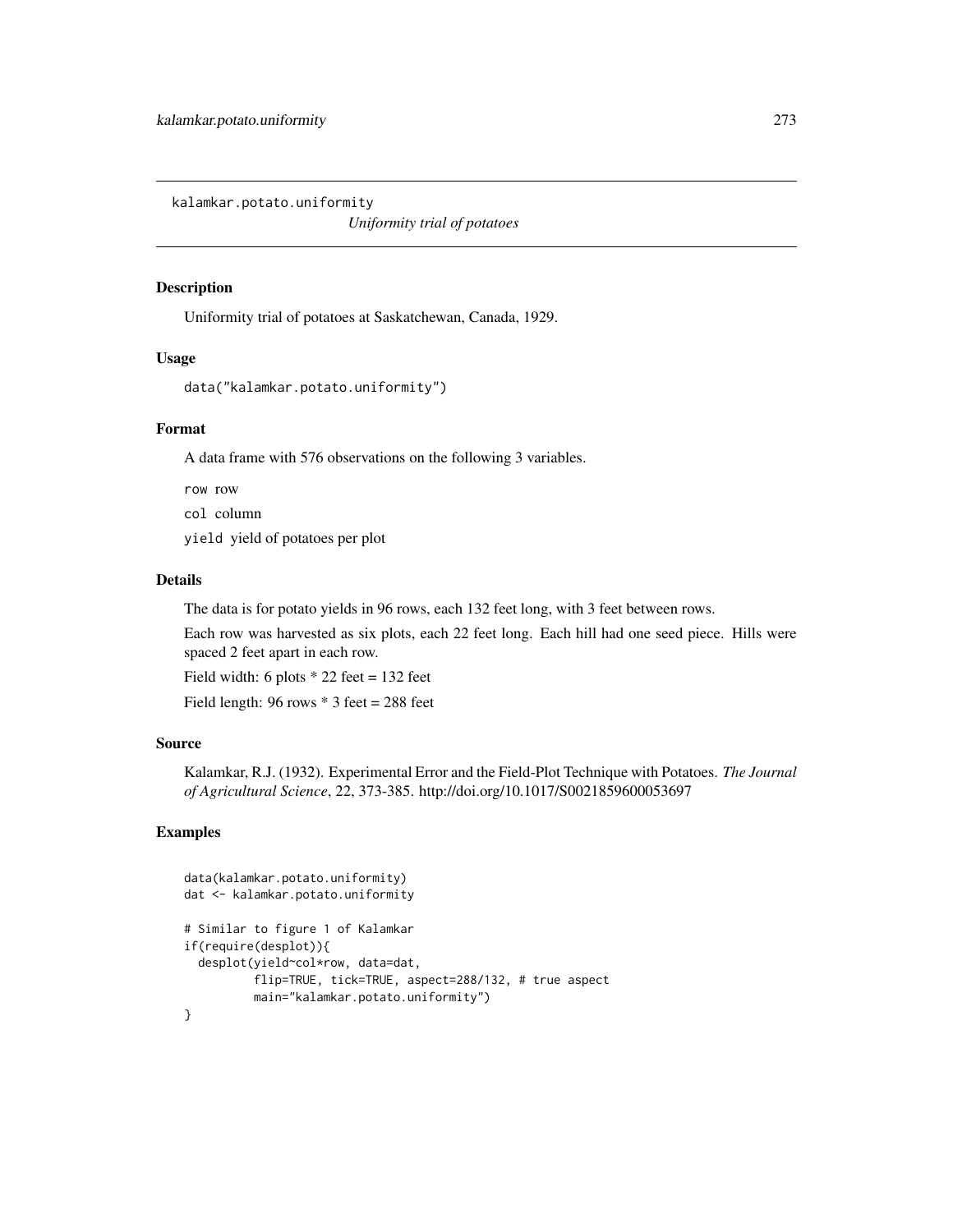kalamkar.wheat.uniformity

*Uniformity trial of wheat*

# Description

Uniformity trial of wheat at Rothamsted, UK in 1931.

#### Usage

```
data("kalamkar.wheat.uniformity")
```
## Format

A data frame with 1280 observations on the following 4 variables.

row row

col column

yield yield, grams/half-meter

ears ears per half-meter

#### Details

Kalamkar's paper published in 1932. Estimated crop year 1931.

Plot 18 of the Four Course Rotation Experiment, Great Hoos, at Rothamsted, UK was used. Sown with Yeoman II wheat.

Field length:  $80$  rows  $*$  6 inches apart = 40 feet.

Field width =  $16$  segments  $*$  0.5 meters = 8 meters.

The grain yield and number of ears for each half-meter length were recorded. This is quite a small field, only 1/40 acre in size.

Edge rows have higher yields. Row-end units have higher yields than interior units. These border effects are significant. Variation between rows is greater than variation within rows. Negative correlation between rows may indicate competition effects.

For ears, Kalamkar discarded 4 rows from each side and 3 half-meter lengths at each end.

Kalamkar suggested using four parallel half-meter rows as a sampling unit.

# Source

Kalamkar, R. J (1932). A Study in Sampling Technique with Wheat. The Journal of Agricultural Science, Vol.22(4), pp.783-796. https://doi.org/10.1017/S0021859600054599

#### References

None.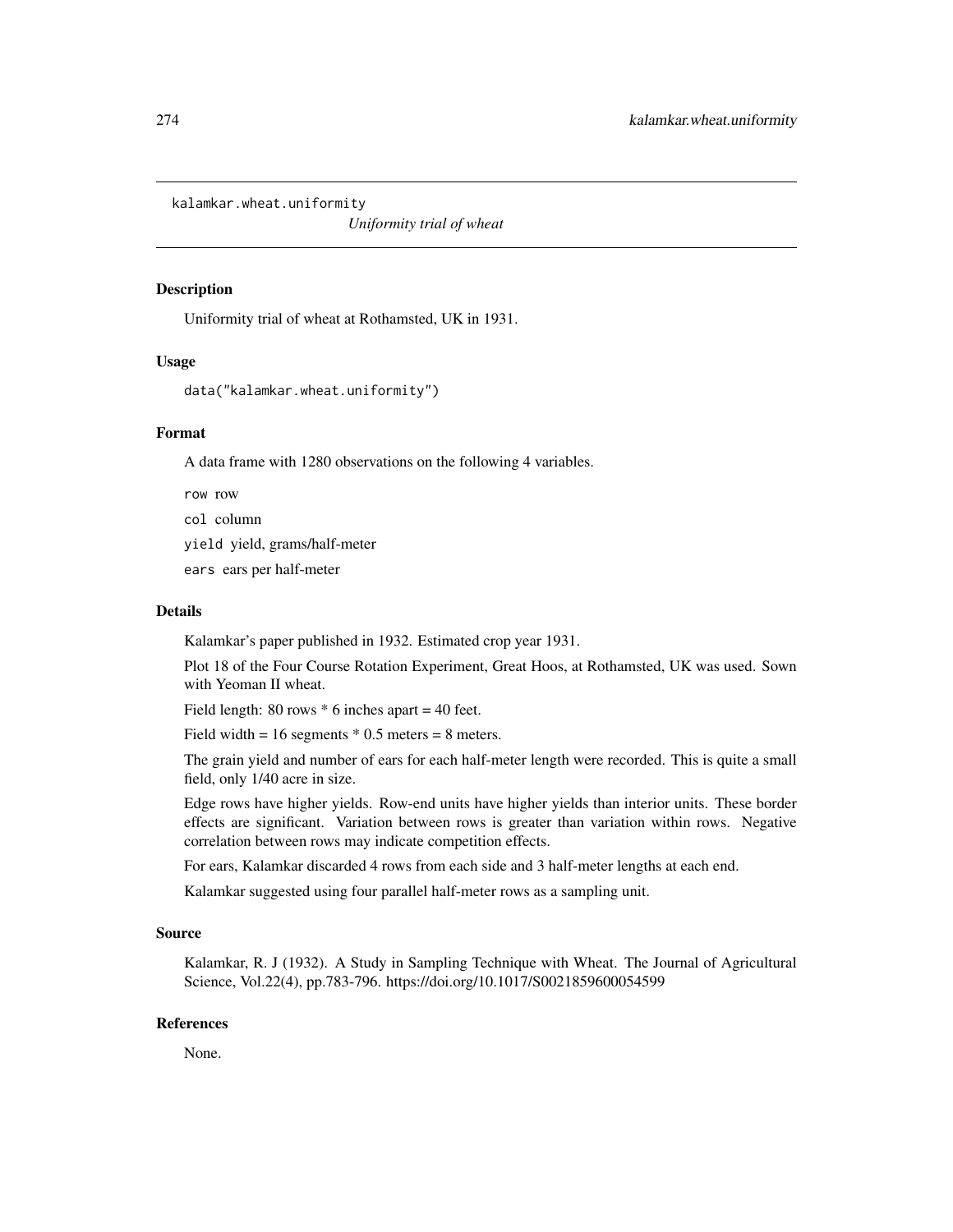# kang.maize 275

## Examples

```
data(kalamkar.wheat.uniformity)
dat <- kalamkar.wheat.uniformity
plot(yield ~ ears, dat, main="kalamkar.wheat.uniformity")
# totals match Kalamkar
sum(dat$yield)
sum(dat$ears)
if(require(desplot)){
 desplot(ears ~ col*row, dat,
         flip=TRUE, aspect=(80*0.5)/(16*1.64042), # true aspect
         main="kalamkar.wheat.uniformity - ears")
 desplot(yield ~ col*row, dat,
         flip=TRUE, aspect=(80*0.5)/(16*1.64042), # true aspect
         main="kalamkar.wheat.uniformity - yield")
}
# Show the negative correlation between rows
## require(asreml)
## require(lucid)
## dat <- dat %>% mutate(rowf=factor(row), colf=factor(col)) %>%
## arrange(rowf,colf)
## m1=asreml(yield ~ 1, data=dat, rcov= ~ ar1(rowf):ar1(colf))
## vc(m1)
## ## effect component std.error z.ratio constr
## ## R!variance 81.54 3.527 23 P
## ## R!rowf.cor -0.09465 0.0277 -3.4 U
## ## R!colf.cor 0.2977 0.02628 11 U
```
kang.maize *Multi-environment trial of maize in Louisianna at 4 locs in 3 years*

#### Description

Maize yields at 4 locs in 3 years in Louisianna.

#### Usage

data("kang.maize")

## Format

gen genotype, 17 levels env environment, 12 levels yield yield, tonnes/ha environment, 13 levels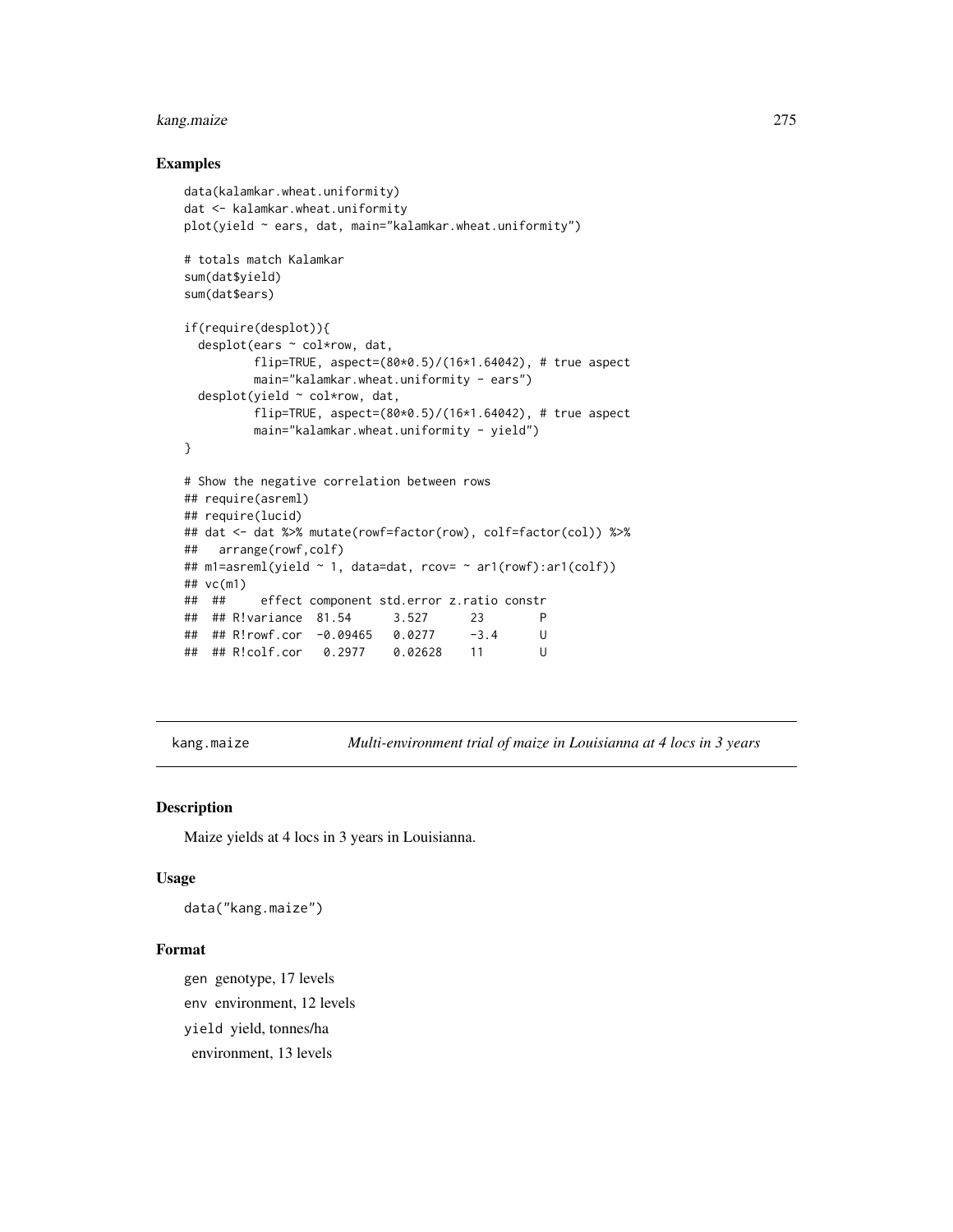276 kang.maize

year year, 85-87

loc location, 4 levels

## Details

Yield trials were conducted at four locations (Alexandria, Baton Rouge, Bossier City, and St. Joseph) in Louisiana during 1985 to 1987. Each loc was planted as RCB design with 4 reps. Mean yields are given in this data.

## Source

Kang, MS and Gorman, DP. (1989). Genotype x environment interaction in maize. *Agronomy Journal*, 81, 662-664. Table 2.

Used with permission of Dan Gorman.

```
data(kang.maize)
dat <- kang.maize
# Sweep out loc means, then show interaction plot.
if(require(reshape2)){
mat <- acast(dat, gen~env, value.var='yield')
mat <- sweep(mat, 2, colMeans(mat))
dat2 <- melt(mat)
names(dat2) <- c('gen','env','yield')
require(lattice)
xyplot(yield~env|gen, data=dat2, type='l', group=gen,
       panel=function(x,y,...){
         panel.abline(h=0,col="gray70")
         panel.xyplot(x,y,...)
       },
       ylab="Environment-centered yield",
       main="kang.maize - maize hybrid yields", scales=list(x=list(rot=90)))
}
# Weather covariates for each environment.
covs <- data.frame(env=c("AL85","AL86","AL87", "BR85","BR86","BR87",
                     "BC85","BC86","BC87", "SJ85","SJ86","SJ87"),
                   maxt=c(30.7,30.2,29.7,31.5,29.4,28.5, 31.9, 30.4,31.7, 32,29.6,28.9),
                   mint=c(18.7,19.3,18.5, 19.7,18,17.2, 19.1,20.4,20.3, 20.4,19.1,17.5),
                   rain=c(.2,.34,.22, .28,.36,.61, .2,.43,.2, .36,.41,.22),
                  humid=c(82.8,91.1,85.4, 88.1,90.9,88.6, 95.4,90.4,86.7, 95.6,89.5,85))
```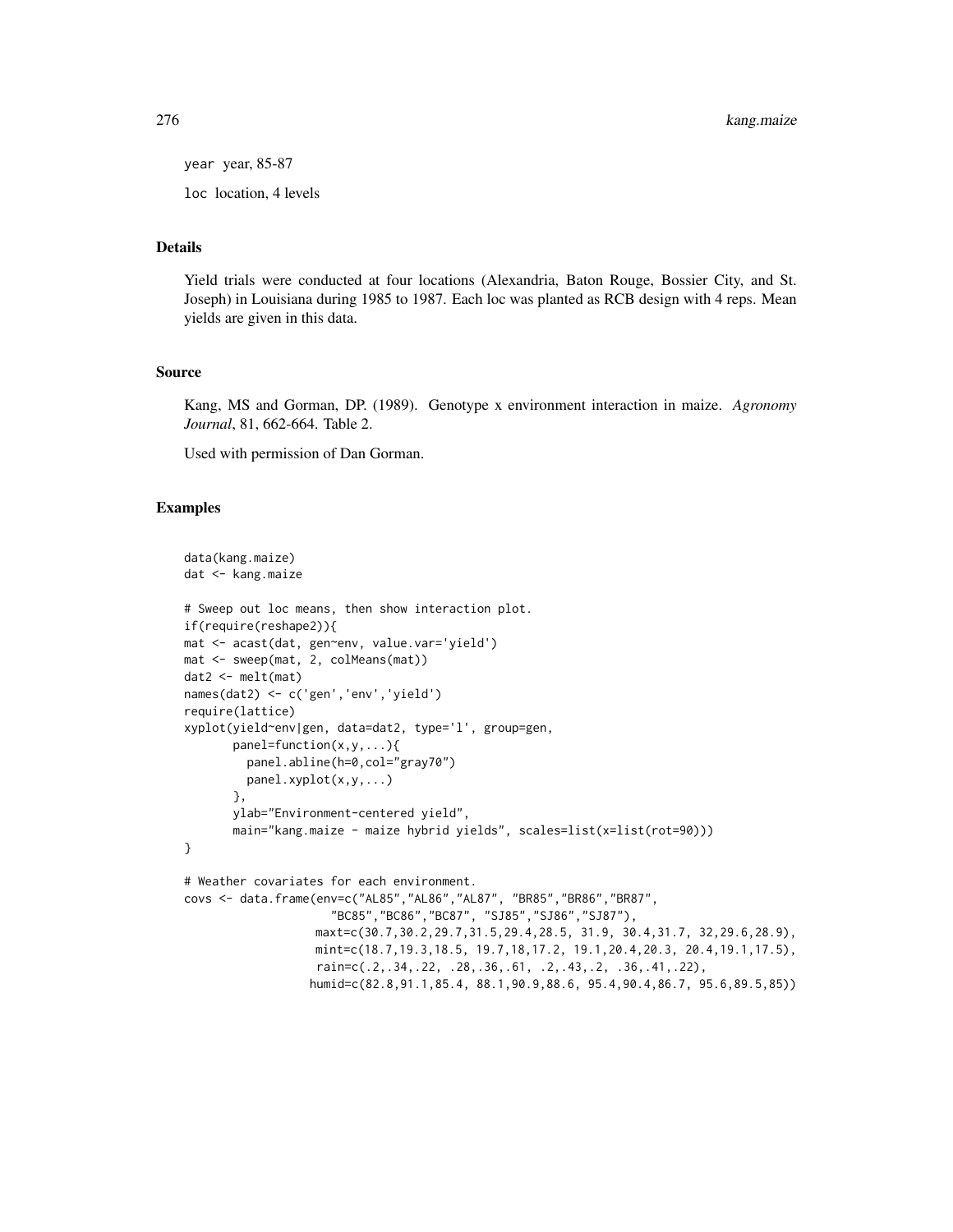# Description

Peanut yields for 10 genotypes in 15 environments

#### Usage

```
data("kang.peanut")
```
## Format

A data frame with 590 observations on the following 4 variables.

gen genotype factor, 10 levels

rep replicate factor, 4 levels

yield yield

env environment factor, 15 levels

#### Details

Florman, Tegua, mf484, mf485, mf487, mf489 have a long crop cycle. The others have a short crop cycle.

This data is also likely used in Casanoves et al 2005, "Evaluation of Multienvironment Trials of Peanut Cultivars", but this appears to be a slightly smaller subset (only 10 genotypes, and perhaps only the years 96,97,98,99). Based on the d.f. in their table 5, it appears that environment E13 was grown in 1998. (5 loc  $*(4-1) = 15$ , but the table has 14, and 98-99 had only 3 reps instead of 4 reps.)

#### Source

Data from National Institute of Agricultural Technology, Argentina.

## References

A. Saxton (2004). Genetic Analysis of Complex Traits Using SAS.

```
data(kang.peanut)
dat <- kang.peanut
# Table 5.1 of Kang et al. (Chapter 5 of Saxton)
if(require(reshape2)){
round(acast(dat, env~gen, value.var='yield', fun=mean),2)
```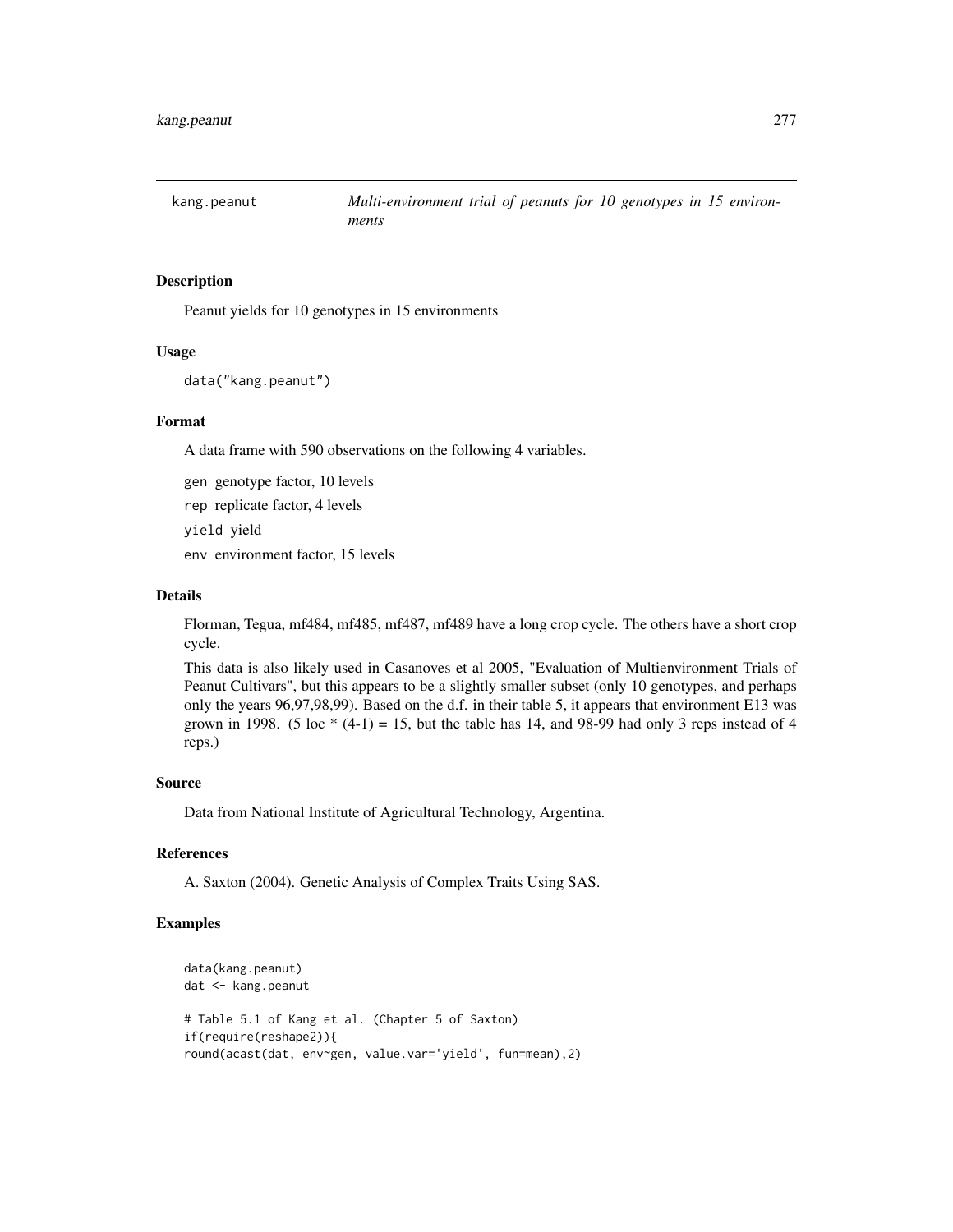```
}
# GGE biplot of Kang, p. 82.
if(require(gge)){
 m1 <- gge(yield~gen*env, data=dat, scale=FALSE)
 biplot(m1, flip=c(1,1), main="kang.peanut - GGE biplot")
}
```
karcher.turfgrass *Turfgrass ratings for different treatments*

## Description

Turfgrass ratings for different treatments

## Format

A data frame with 128 observations on the following 6 variables.

week week number

rep blocking factor

manage management factor, 4 levels

nitro nitrogen factor, 2 levels

rating turfgrass rating, 4 ordered levels

count number of samples for a given rating

#### Details

Turf color was assessed on a scale of Poor, Average, Good, Excellent.

The data are the number of times that a combination of management style and nitrogen level received a particular rating across four replicates and four sampling weeks. The eight treatments were in a completely randomized design.

Nitrogen level 1 is 2.5 g/m^2, level 2 is 5 g/m^2.

Management  $1 = N$  applied with no supplemental water injection.

M2 = surface applied with supplemental water injection.

M3 = nitrogen injected 7.6 cm deep

M4 = nitrogen injected 12.7 cm deep.

#### Source

Schabenberger, Oliver and Francis J. Pierce. 2002. *Contemporary Statistical Models for the Plant and Soil Sciences*. CRC Press. Page 380.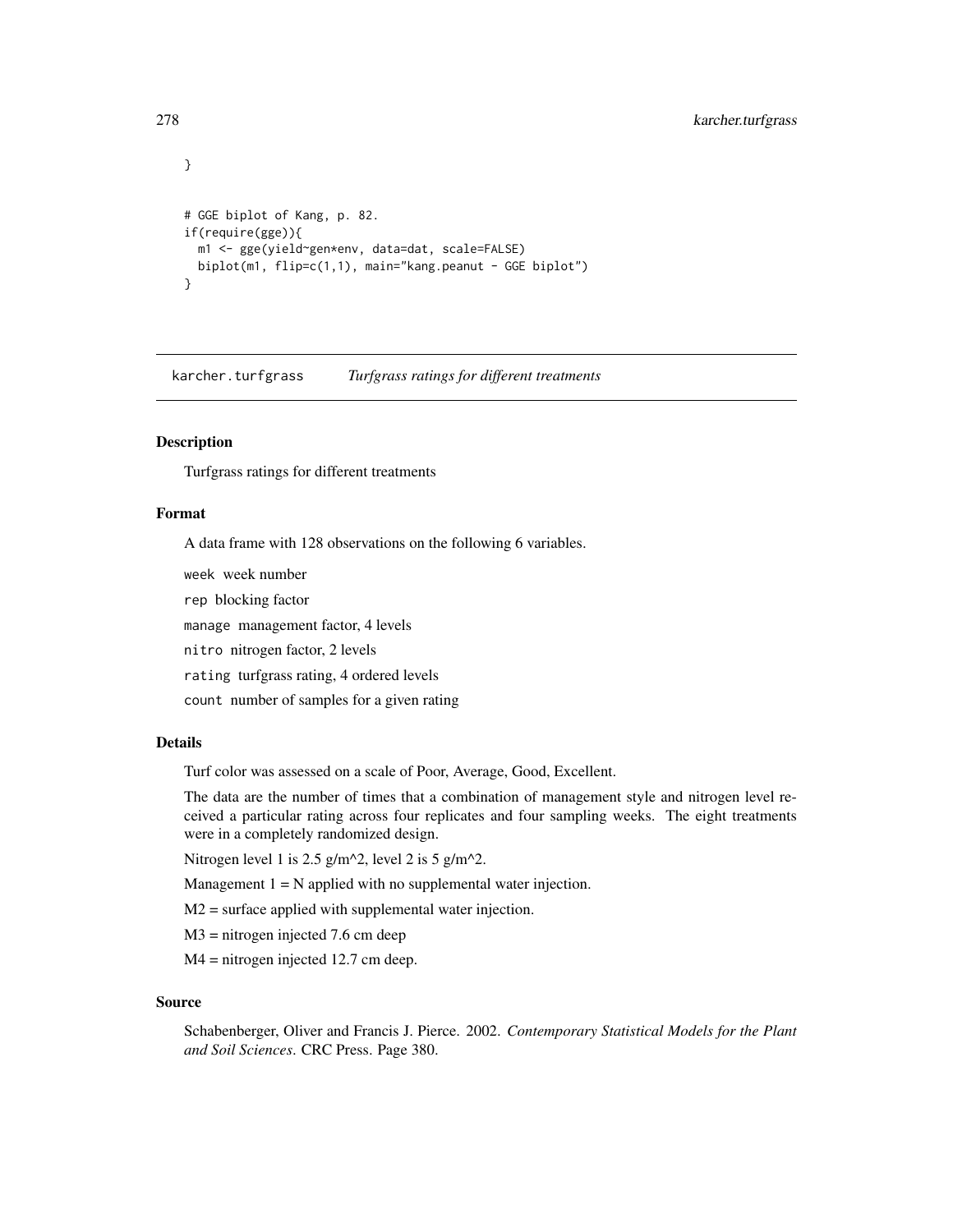## keen.potatodamage 279

#### Examples

```
data(karcher.turfgrass)
dat <- karcher.turfgrass
dat$rating <- ordered(dat$rating, levels=c('Poor','Average', 'Good','Excellent'))
ftable(xtabs(~manage+nitro+rating, dat)) # Table 6.19 of Schabenberger
# Probably would choose management M3, nitro N2
mosaicplot(xtabs(count ~ manage + rating + nitro, dat),
          shade=TRUE, dir=c('h','v','h'),
          main="karcher.turfgrass - turfgrass ratings")
# Multinomial logistic model. Probit Ordered Logistic Regression.
require(MASS)
m1 <- polr(rating ~ nitro*manage + week, dat, weights=count, Hess=TRUE, method='logistic')
summary(m1)
# Try to match the "predicted marginal probability distribution" of
# Schabenberger table 6.20. He doesn't define "marginal".
# Are the interaction terms included before aggregation?
# Are 'margins' calculated before/after back-transforming?
# At what level is the covariate 'week' included?
# Here is what Schabenberger presents:
## M1 M2 M3 M4 | N1 N2
## Poor .668 .827 .001 .004 | .279 .020
## Avg .330 .172 .297 .525 | .712 .826
## Good .002 .001 .695 .008 | .008 .153
## Exc .000 .000 .007 .003 | .001 .001
## We use week=3.5, include interactions, then average
newd <- expand.grid(manage=levels(dat$manage), nitro=levels(dat$nitro), week=3.5)
newd <- cbind(newd, predict(m1, newdata=newd, type='probs')) # probs)
print(aggregate( . ~ manage, data=newd, mean), digits=2)
## manage nitro week Poor Average Good Excellent
## 1 M1 1.5 3.5 0.67 0.33 0.0011 0.0000023
## 2 M2 1.5 3.5 0.76 0.24 0.00059 0.0000012
## 3 M3 1.5 3.5 0.0023 0.48 0.52 0.0042
       M4  1.5  3.5  0.0086  0.57  0.42  0.0035
```
keen.potatodamage *Damage to potato tubers from lifting rods.*

#### **Description**

Damage to potato tubers from lifting rods.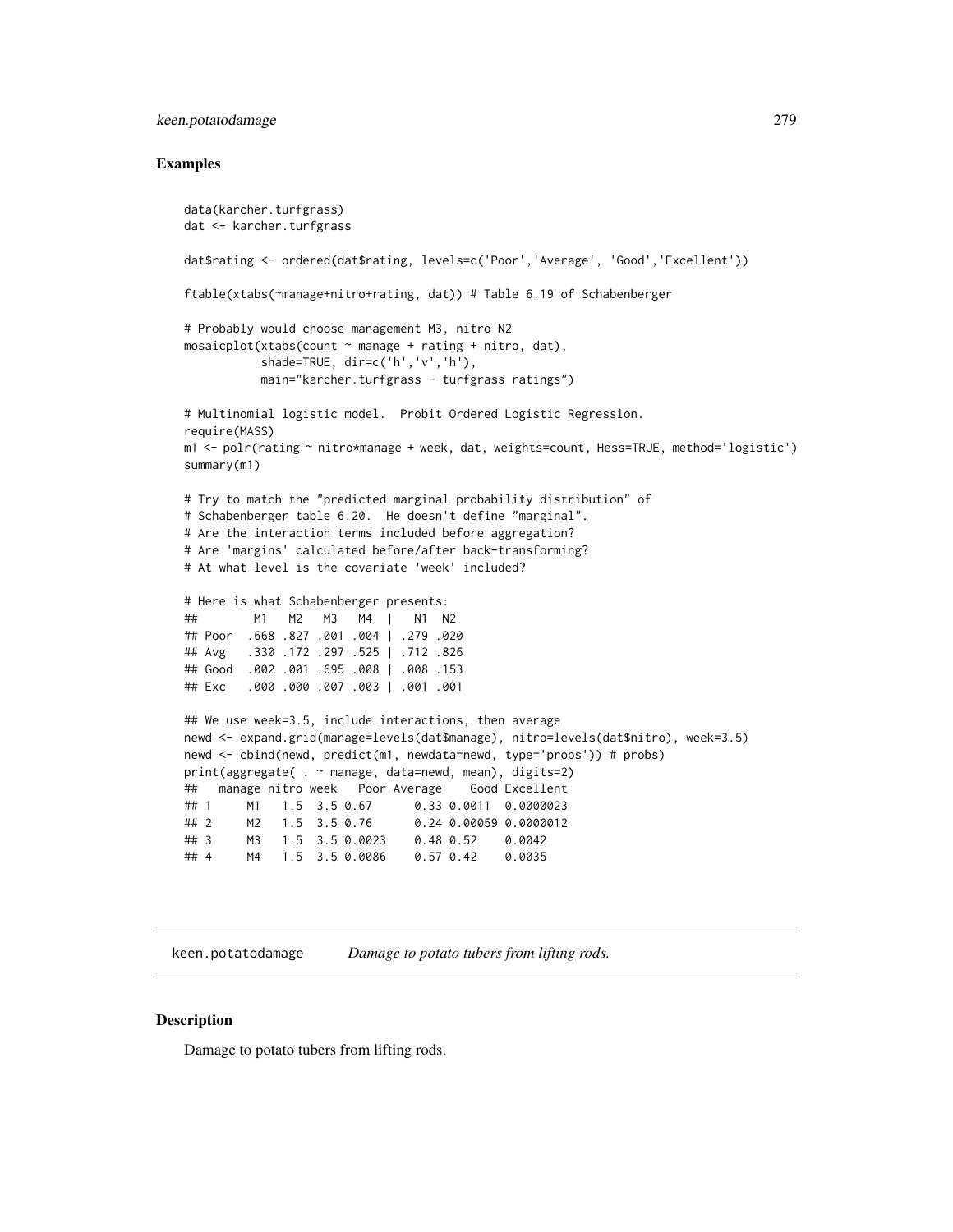#### Usage

data("keen.potatodamage")

#### Format

A data frame with 1152 observations on the following 6 variables.

energy energy factor weight weight class gen genotype/variety factor rod rod factor damage damage category count count of tubers in each combination of categories

#### Details

Experiments performed at Wageningen, Netherlands.

Potatoes can be damaged by the lifter. In this experiment, eight types of lifting rod were compared. Two energy levels, six genotypes/varieties and three weight classes were used. Most combinations of treatments involved about 20 potato tubers. Tubers were rated as undamaged (D1) to severely damaged (D4).

The main interest is in differences between rods, and not in interactions. The other factors (besides rod) were introduced to create variety in experimental conditions and are not of interest.

Keen and Engle estimated the following rod effects.

# Rod: 1 2 3 4 5 6 7 8 # Effect: 0 -1.26 -0.42 0.55 -1.50 -1.85 -1.76 -2.09

## Source

A. Keen and B. Engel. Analysis of a mixed model for ordinal data by iterative re-weighted REML. *Statistica Neerlandica*, 51, 129–144. Table 2. http://doi.org/10.1111/1467-9574.00044

Used with permission of Bas Engel.

## Examples

```
data(keen.potatodamage)
dat <- keen.potatodamage
# Energy E1, Rod R4, Weight W1 have higher proportions of severe damage
# Rod 8 has the least damage
d2 <- xtabs(count~energy+rod+gen+weight+damage, data=dat)
mosaicplot(d2, color=c("lemonchiffon1","moccasin","lightsalmon1","indianred"),
           xlab="Energy / Genotype", ylab="Rod / Weight", main="keen.potatodamage")
## Not run:
```
# Not run because it CRAN prefers examples faster than 5 seconds.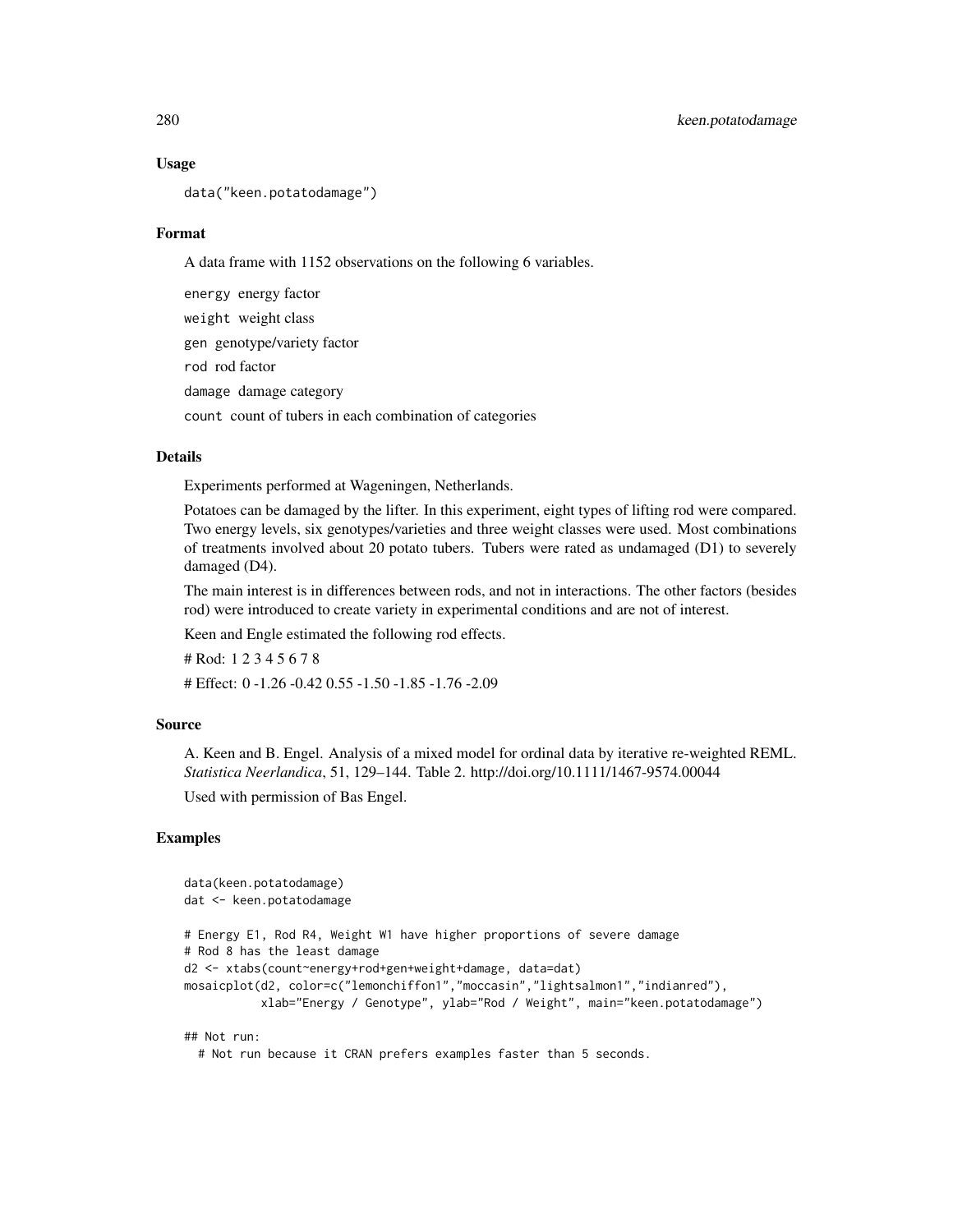```
require(ordinal)
# Note, the clmm2 function can have only 1 random term. Results are
# similar to Keen & Engle, but necessarily different (they had multiple
# random terms).
m1 <- clmm2(damage ~ rod + energy + gen + weight, data=dat,
           weights=count, random=rod:energy, link='probit')
round(coef(m1)[4:10],2)
## rodR2 rodR3 rodR4 rodR5 rodR6 rodR7 rodR8
## -1.19 -0.41 0.50 -1.46 -1.73 -1.67 -1.99
# Alternative
# m2 <- clmm(damage ~ rod + energy + gen + weight +
# (1|rod:energy), data=dat, weights=count, link='probit')
```

```
## End(Not run)
```
kempton.barley.uniformity

*Uniformity trial of barley*

## Description

Uniformity trial of barley at Cambridge, England, 1978.

#### Format

A data frame with 196 observations on the following 3 variables.

row row

col column

yield grain yield, kg

## Details

A uniformity trial of spring barley planted in 1978. Conducted by the Plant Breeding Institute in Cambridge, England.

Each plot is 5 feet wide, 14 feet long.

Field width: 7 plots  $*$  14 feet = 98 feet

Field length: 28 plots  $*$  5 feet = 140 feet

## Source

R. A. Kempton and C. W. Howes (1981). The use of neighbouring plot values in the analysis of variety trials. *Applied Statistics*, 30, 59–70. http://doi.org/10.2307/2346657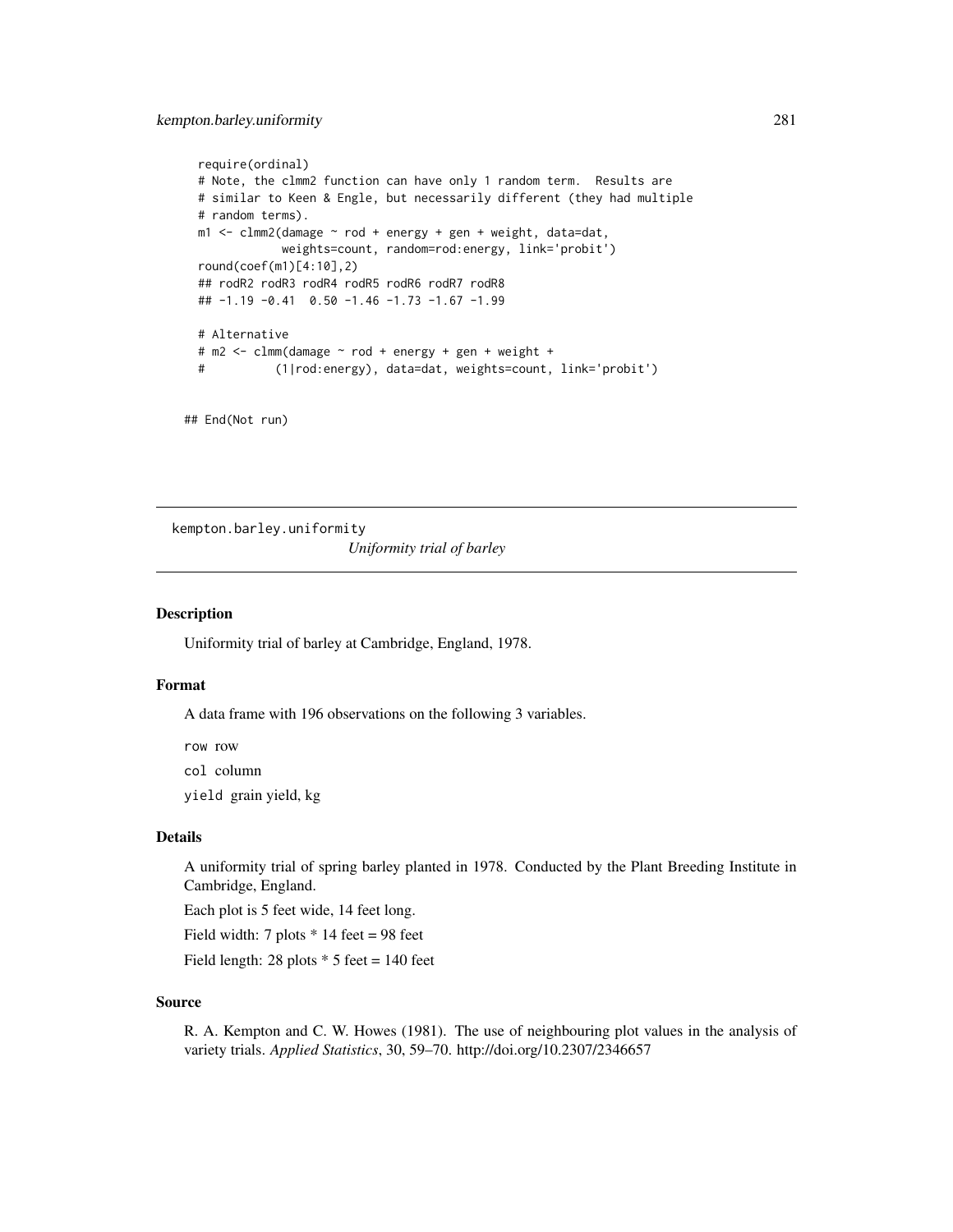#### References

McCullagh, P. and Clifford, D., (2006). Evidence for conformal invariance of crop yields, Proceedings of the Royal Society A: Mathematical, Physical and Engineering Science. 462, 2119–2143.

```
data(kempton.barley.uniformity)
dat <- kempton.barley.uniformity
if(require(desplot)){
 desplot(yield~col*row, dat,
          aspect=140/98, tick=TRUE, # true aspect
         main="kempton.barley.uniformity")
}
# ----------------------------------------------------------------------------
## Not run:
 # Kempton estimated auto-regression coefficients b1=0.10, b2=0.91
 dat \leq transform(dat, xf = factor(col), yf = factor(row))
 # asreml3
 require(asreml)
 m1 \leq -\text{asreml}(\text{yield} \sim 1, \text{ data=dat}, \text{rov=} \text{varl}(\text{xf}) : \text{arl}(\text{yf}))require(lucid)
 vc(m1)## effect component std.error z.ratio constr
 ## R!variance 0.1044 0.022 4.7 pos
 ## R!xf.cor 0.2458 0.07484 3.3 uncon
 ## R!yf.cor 0.8186 0.03822 21 uncon
 # asreml estimates auto-regression correlations of 0.25, 0.82
 # Kempton estimated auto-regression coefficients b1=0.10, b2=0.91
## End(Not run)
# ----------------------------------------------------------------------------
## Not run:
 # Kempton estimated auto-regression coefficients b1=0.10, b2=0.91
 ## dat <- transform(dat, xf = factor(col), yf=factor(row))
 ## require(asreml4)
 ## m1 <- asreml(yield ~ 1, data=dat, residual = ~ar1(xf):ar1(yf))
 ## require(lucid)
 ## vc(m1)
 ## ## effect component std.error z.ratio bound
```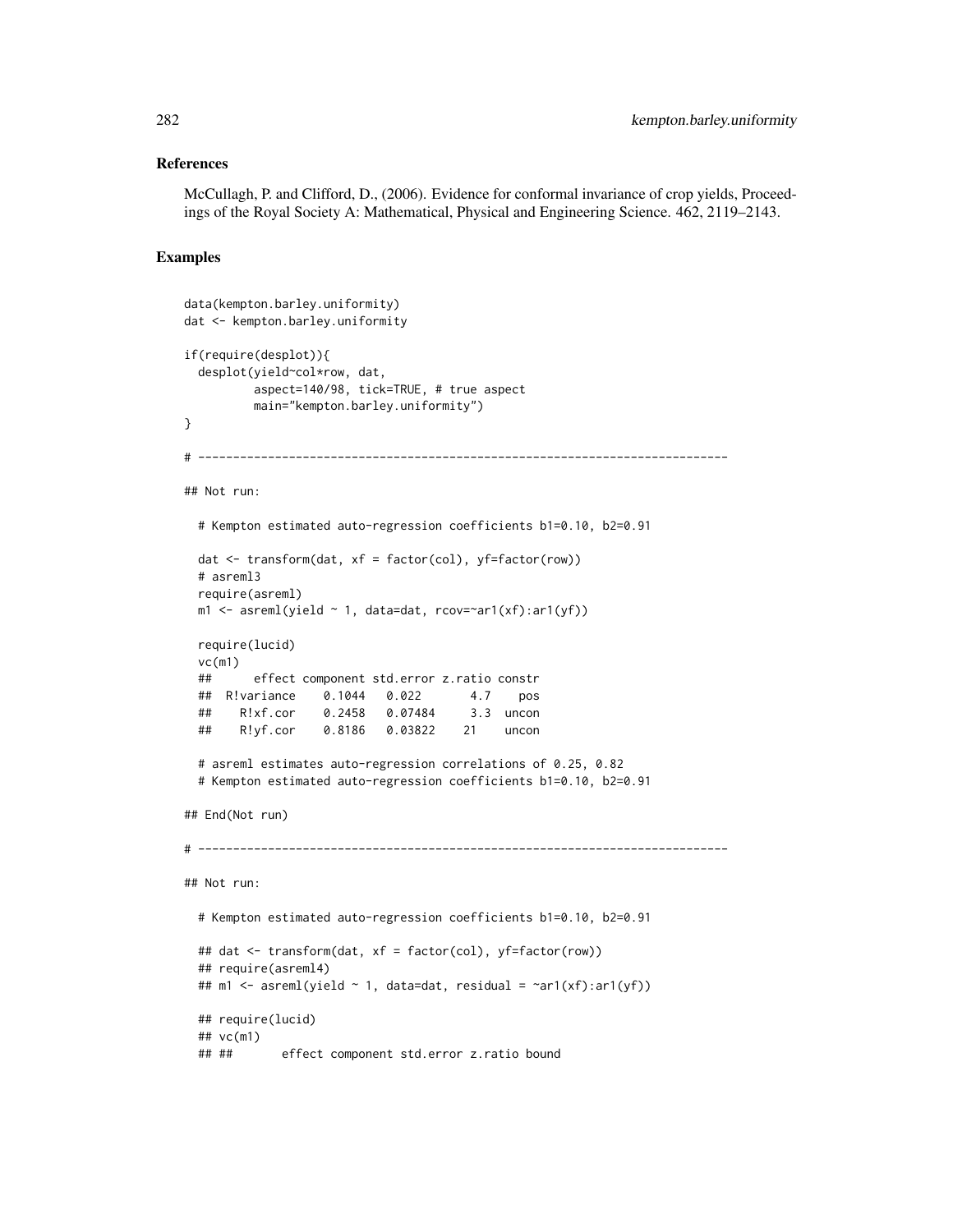```
## ## xf:yf(R) 0.1044 0.022 4.7 P 0
 ## ## xf:yf!xf!cor 0.2458 0.07484 3.3 U 0
 ## ## xf:yf!yf!cor 0.8186 0.03822 21 U 0
 ## # asreml estimates auto-regression correlations of 0.25, 0.82
 ## # Kempton estimated auto-regression coefficients b1=0.10, b2=0.91
## End(Not run)
# ----------------------------------------------------------------------------
# Kempton defines 4 blocks, randomly assigns variety codes 1-49 in each block, fits
# RCB model, computes mean squares for variety and residual. Repeat 40 times.
# Kempton's estimate: variety = 1032, residual = 1013
# Our estimate: variety = 825, residual = 1080
fitfun <- function(dat){
 dat <- transform(dat, block=factor(ceiling(row/7)),
                  gen=factor(c(sample(1:49),sample(1:49),sample(1:49),sample(1:49))))
 m2 <- lm(yield*100 ~ block + gen, dat)
 anova(m2)[2:3,'Mean Sq']
}
set.seed(251)
out <- replicate(50, fitfun(dat))
rowMeans(out) # 826 1079
# ----------------------------------------------------------------------------
```
kempton.competition *Sugar beet trial with competition effects*

#### Description

Yield of sugar beets for 36 varieties in a 3-rep RCB experiment. Competition effects are present.

#### Format

A data frame with 108 observations on the following 5 variables.

gen genotype, 36 levels rep rep, 3 levels row row col column yield yield, kg/plot

## Details

Entries are grown in 12m rows, 0.5m apart. Guard rows were grown alongside replicate boundaries, but yields of these plots are not included.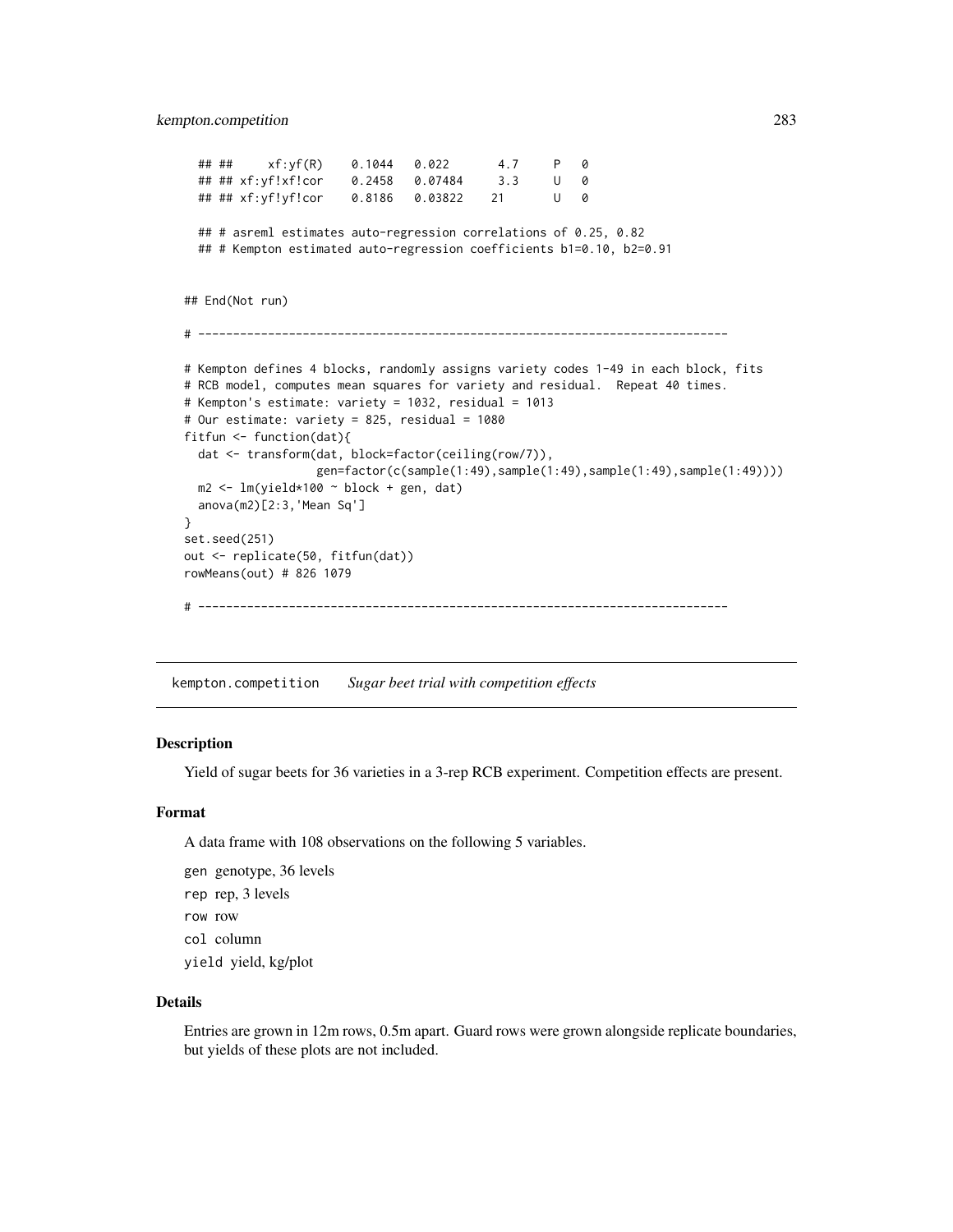## Source

R Kempton, 1982. Adjustment for competition between varieties in plant breeding trials, *Journal of Agricultural Science*, 98, 599-611. http://doi.org/10.1017/S0021859600054381

## Examples

```
data(kempton.competition)
dat <- kempton.competition
# Raw means in Kempton table 2
round(tapply(dat$yield, dat$gen, mean),2)
# Fixed genotype effects, random rep effects,
# Autocorrelation of neighboring plots within the same rep, phi = -0.22
require("nlme")
m1 <- lme(yield ~ -1+gen, random=~1|rep, data=dat,
          corr=corAR1(form=~col|rep))
# Lag 1 autocorrelation is negative--evidence of competition
plot(ACF(m1), alpha=.05, grid=TRUE, main="kempton.competition",
    ylab="Autocorrelation between neighborning plots")
# Genotype effects
round(fixef(m1),2)
```

```
# Variance of yield increases with yield
plot(m1, main="kempton.competition")
```
kempton.rowcol *Wheat row-column experiment*

## Description

Wheat yields of 35 genotypes, 2 reps, planted in a row-column design. Two plots are missing.

#### Format

A data frame with 68 observations on the following 5 variables.

```
rep replicate factor, 2 levels
row row
col column
gen genotype factor, 35 levels
yield yield
```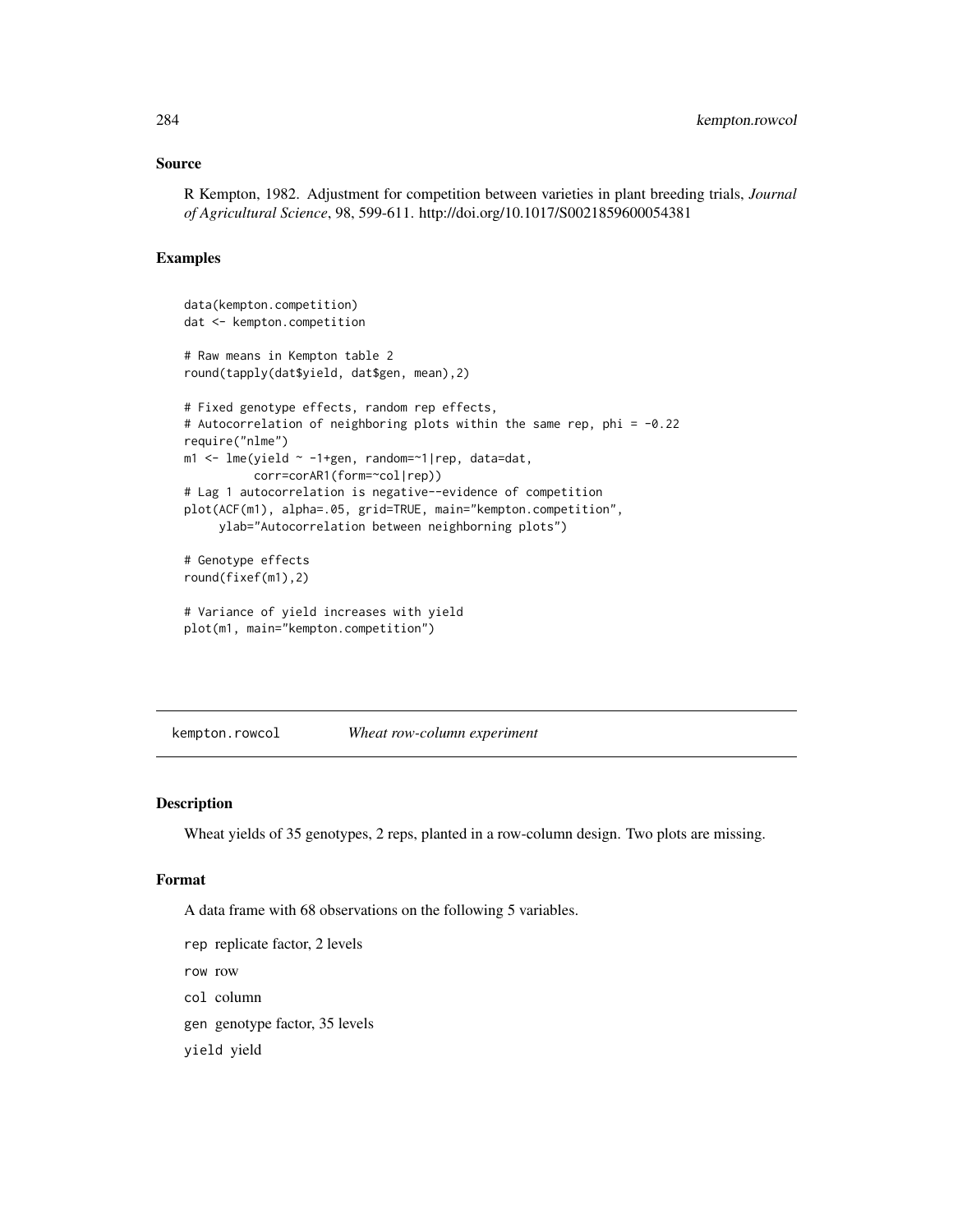## Details

Included to illustrate REML analysis of a row-column design.

#### Source

R A Kempton and P N Fox, *Statistical Methods for Plant Variety Evaluation*, Chapman and Hall, 1997.

## Examples

```
data(kempton.rowcol)
dat <- kempton.rowcol
dat <- transform(dat, rowf=factor(row), colf=factor(col))
if(require(desplot)){
  desplot(yield~col*row|rep, dat,
          num=gen, out1=rep, # unknown aspect
          main="kempton.rowcol")
}
## Not run:
  # Model with rep, row, col as random. Kempton, page 62.
  # Use "-1" so that the vcov matrix doesn't include intercept
  require(lme4)
  m1 <- lmer(yield \sim -1 + gen + rep + (1|rep:rowf) + (1|rep:colf), data=dat)
  # Variance components match Kempton.
  print(m1, corr=FALSE)
  # Standard error of difference for genotypes. Kempton page 62, bottom.
  covs <- as.matrix(vcov(m1)[1:35, 1:35])
  vars <- diag(covs)
  vdiff \le outer(vars, vars, "+") - 2 \star covs
  sed <- sqrt(vdiff[upper.tri(vdiff)])
  min(sed) # Minimum SED
  mean(sed) # Average SED
  max(sed) # Maximum SED
## End(Not run)
```
kempton.slatehall *Slate Hall Farm 1976 spring wheat*

## Description

Yields for a Slate Hall Farm 1976 spring wheat trial.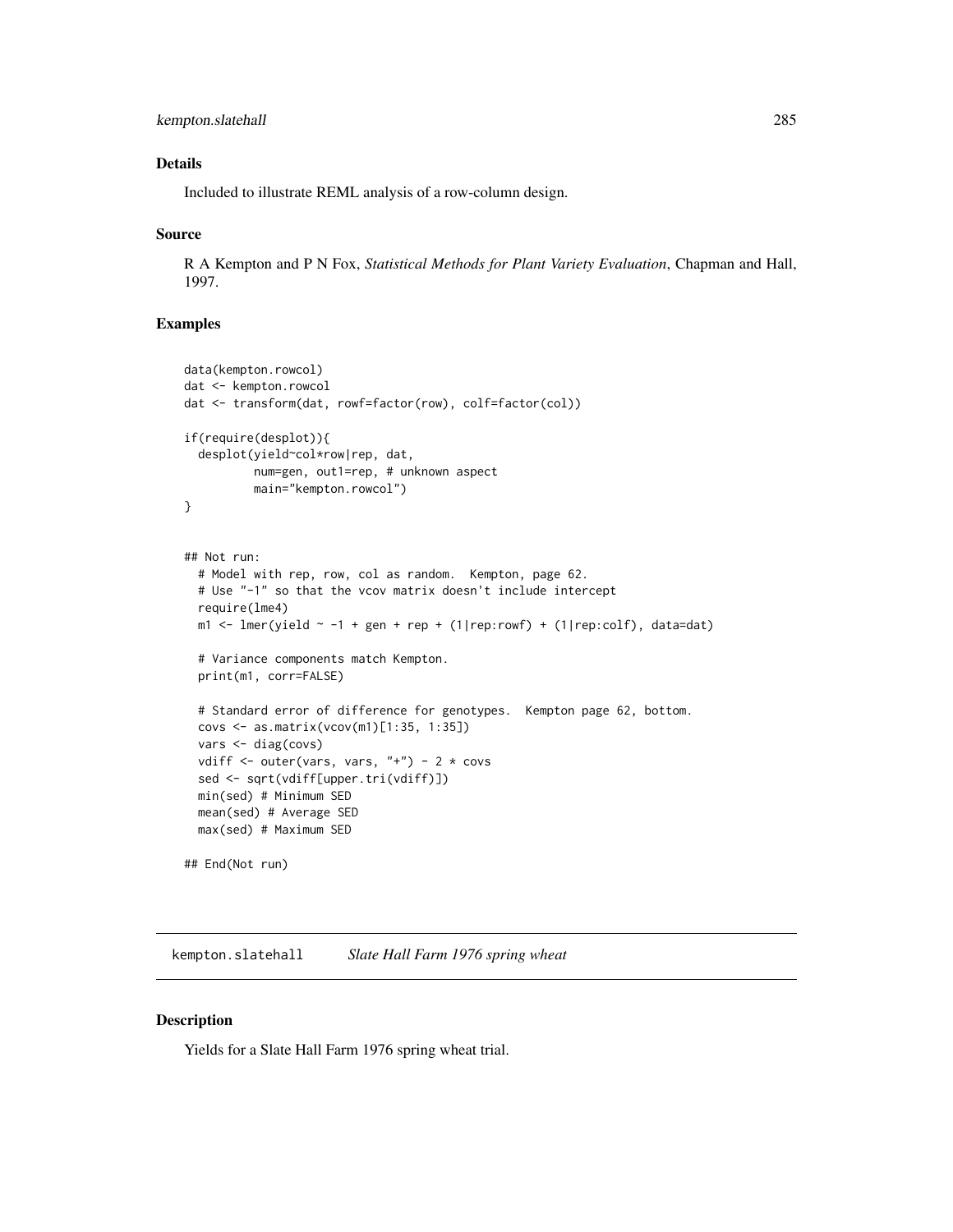## Format

A data frame with 150 observations on the following 5 variables.

rep rep, 6 levels row row col column

gen genotype, 25 levels

yield yield (grams/plot)

## Details

The trial was a balanced lattice with 25 varieties in 6 replicates, 10 ranges of 15 columns. The plot size was 1.5 meters by 4 meters. Each row within a rep is an (incomplete) block.

Field length: 10 ranges  $*$  4m = 40m

Field width:  $15 \text{ columns} * 1.5m = 22.5m$ 

## Source

R A Kempton and P N Fox. (1997). *Statistical Methods for Plant Variety Evaluation*, Chapman and Hall. Page 84.

Julian Besag and David Higdon. 1993. Bayesian Inference for Agricultural Field Experiments. Bull. Int. Statist. Table 4.1.

#### References

Gilmour, Arthur R and Robin Thompson and Brian R Cullis. (1994). Average Information REML: An Efficient Algorithm for Variance Parameter Estimation in Linear Mixed Models, *Biometrics*, 51, 1440-1450.

## Examples

```
data(kempton.slatehall)
dat <- kempton.slatehall
# Besag 1993 figure 4.1 (left panel)
if(require(desplot)){
 grays <- colorRampPalette(c("#d9d9d9","#252525"))
 desplot(yield ~ col * row, dat,
         aspect=40/22.5, # true aspect
         num=gen, out1=rep, col.regions=grays, # unknown aspect
         main="kempton.slatehall - spring wheat yields")
}
# ----------------------------------------------------------------------------
## Not run:
```
# Incomplete block model of Gilmour et al 1995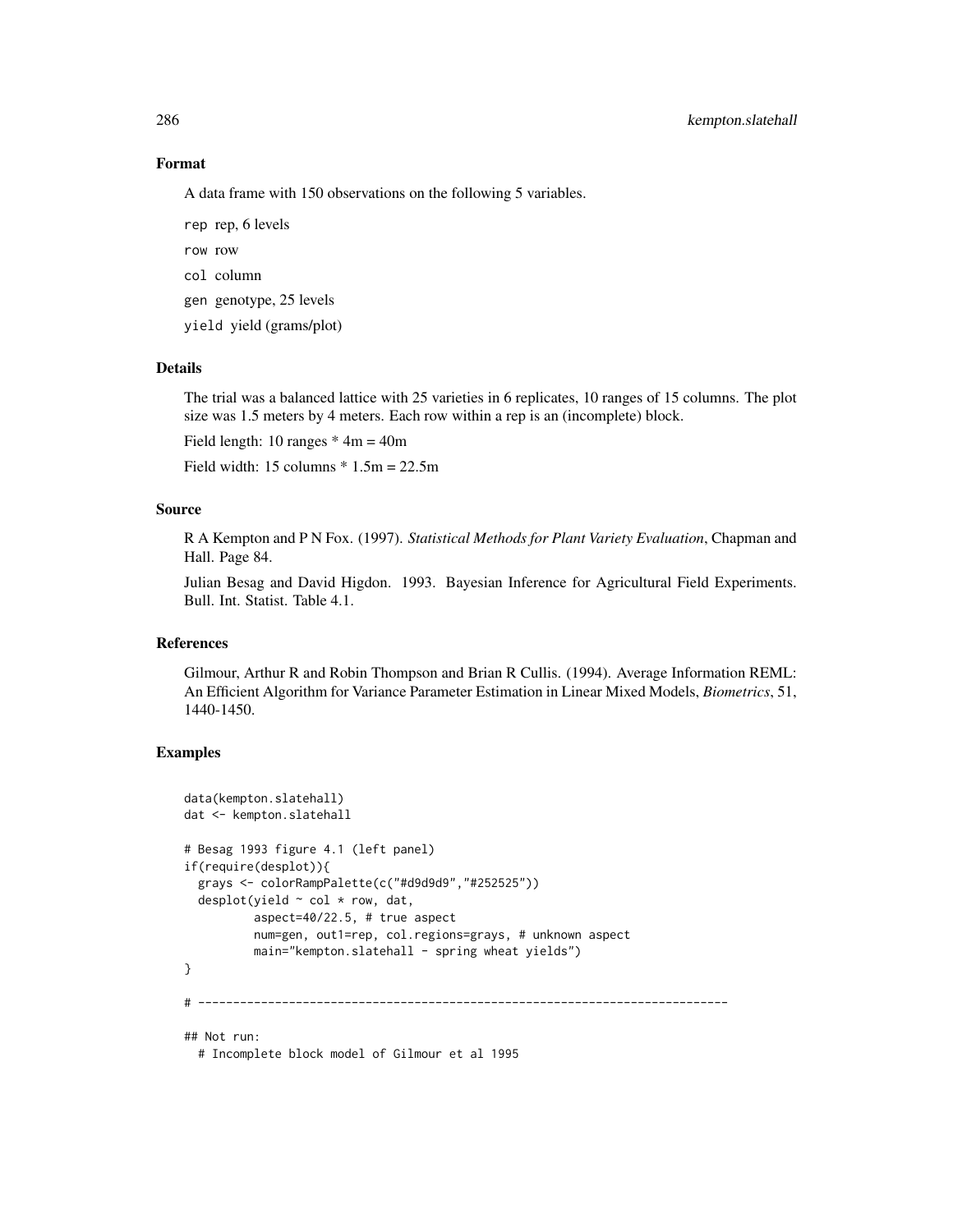```
require(lme4)
 require(lucid)
 dat <- transform(dat, xf=factor(col), yf=factor(row))
 m1 <- lmer(yield \sim gen + (1|rep) + (1|rep:yf) + (1|rep:xf), data=dat)
 vc(m1)
 ## groups name variance stddev
 ## rep:xf (Intercept) 14810 121.7
 ## rep:yf (Intercept) 15600 124.9
 ## rep (Intercept) 4262 65.29
 ## Residual 8062 89.79
## End(Not run)
# ----------------------------------------------------------------------------
## Not run:
 # Incomplete block model of Gilmour et al 1995
 # asreml3
 require(asreml)
 m2 \leq -\text{asreml}(\text{yield} \sim \text{gen}, \text{random} = \sim \text{rep}/(\text{xf+yf}), \text{data}= \text{dat})vc(m2)
 ## effect component std.error z.ratio constr
 ## rep!rep.var 4262 6890 0.62 pos
 ## rep:xf!rep.var 14810 4865 3 pos
  ## rep:yf!rep.var 15600 5091 3.1 pos
  ## R!variance 8062 1340 6 pos
 # Table 4
 predict(m2, data=dat, classify="gen")$predictions$pvals
## End(Not run)
# ----------------------------------------------------------------------------
## Not run:
 # Incomplete block model of Gilmour et al 1995
 ## require(asreml4)
 ## require(lucid)
 ## m2 <- asreml(yield \sim gen, random = \sim rep/(xf+yf), data=dat)
 ## vc(m2)
 ## ## effect component std.error z.ratio bound
 ## ## rep 4262 6890 0.62 P 0
 ## ## rep:yf 15600 5091 3.1 P 0
 ## ## rep:xf 14810
 ## ## units(R) 8062 1340 6 P 0
 ## # Table 4
 ## predict(m2, data=dat, classify="gen")$pvals
 ## ## gen predicted.value std.error status
 ## ## 1 G01 1280 60.2 Estimable
 ## ## 2 G02 1550 60.2 Estimable
```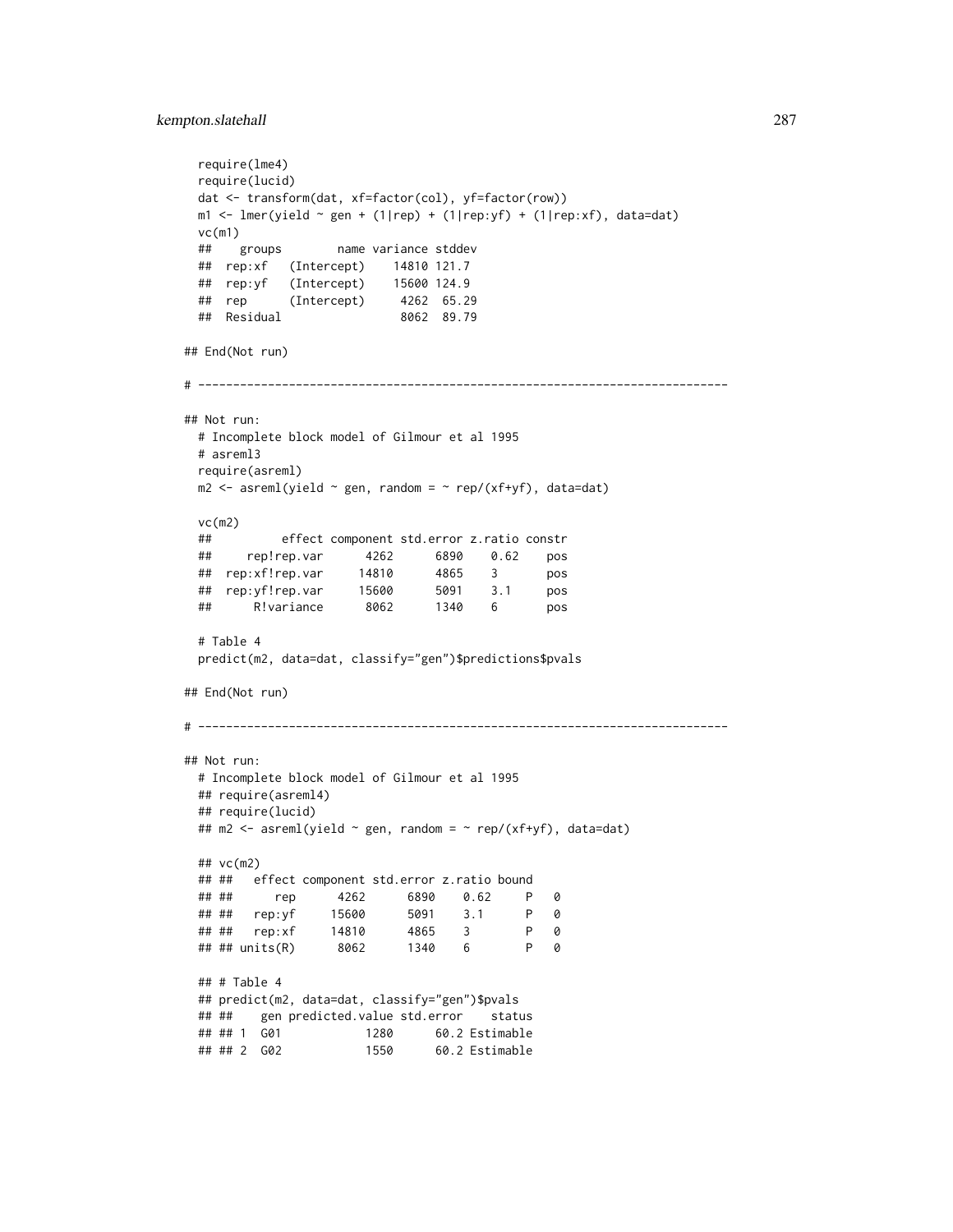## ## 3 G03 1420 60.2 Estimable ## ## 4 G04 1450 60.2 Estimable ## ## 5 G05 1530 60.2 Estimable ## End(Not run) # ----------------------------------------------------------------------------

kenward.cattle *Repeated measurement of weights of calves with two treatments.*

#### Description

Repeated measurements of the weights of calves from a trial on the control of intestinal parasites.

#### Usage

data("kenward.cattle")

## Format

A data frame with 660 observations on the following 4 variables.

animal animal factor

trt treatment factor, A or B

day day, numberic, 0-133

weight bodyweight, kg

## Details

Grazing cattle can ingest larvae, which deprives the host animal of nutrients and weakens the immune system, affecting the growth of the animal.

Two treatments A and B were applied randomly to 60 animals (30 each in two groups) to control the disease.

Each animal was weighed 11 times at two-week intervals (one week between the final two measurements).

Is there a difference in treatments, and when does that difference first become manifest?

#### Source

Kenward, Michael G. (1987). A Method for Comparing Profiles of Repeated Measurements. *Applied Statistics*, 36, 296-308. Table 1. http://doi.org/10.2307/2347788

## References

W. Zhang, C. Leng and C. Y. Tang (2015). A joint modelling approach for longitudinal studies *J. R. Statist. Soc. B*, 77 (2015), 219–238. http://doi.org/10.1111/rssb.12065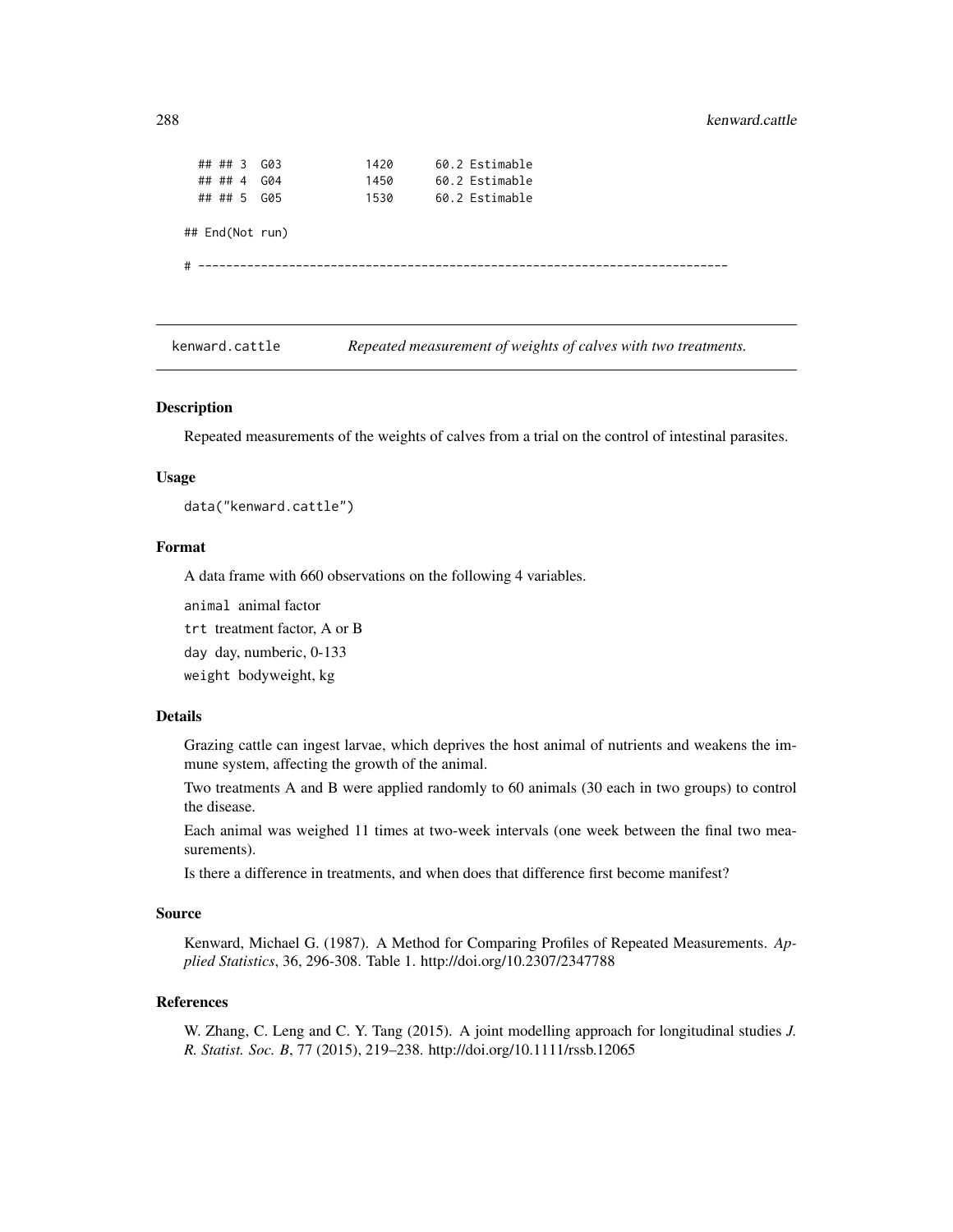## kenward.cattle 289

```
data(kenward.cattle)
dat <- kenward.cattle
# Profile plots
require(lattice)
foo1 <- xyplot(weight~day|trt, data=dat, type='l', group=animal,
              xlab="Day", ylab="Animal weight", main="kenward.cattle")
print(foo1)
# ----------------------------------------------------------------------------
## Not run:
 # lme4. Fixed treatment intercepts, treatment polynomial trend.
 # Random deviation for each animal
 require(lme4)
 m1a <-lmer(weight ~ trt*poly(day, 4) + (1|animal), data=dat,
            REML = FALSE)
 # Change separate polynomials into common polynomial
 m1b <-lmer(weight \sim trt + poly(day, 4) + (1|animal), data=dat,
            REML = FALSE)
 # Drop treatment differences
 m1c <-lmer(weight ~ poly(day, 4) + (1|animal), data=dat,
            REML = FALSE)
 anova(m1a, m1b, m1c) # Significant differences between trt polynomials
 # Overlay polynomial predictions on plot
 require(latticeExtra)
 dat$pred <- predict(m1a, re.form=NA)
 foo1 + xyplot(pred ~ day|trt, data=dat,
               lwd=2, col="black", type='l')
 # A Kenward-Roger Approximation and Parametric Bootstrap
 library(pbkrtest)
 KRmodcomp(m1b, m1c) # Non-signif
 # Model comparison of nested models using parametric bootstrap methods
 # PBmodcomp(m1b, m1c, nsim=500)
 ## Parametric bootstrap test; time: 13.20 sec; samples: 500 extremes: 326;
 ## large : weight \sim trt + poly(day, 4) + (1 | animal)
 ## small : weight ~ poly(day, 4) + (1 | animal)
 ## stat df p.value
 ## LRT 0.2047 1 0.6509
 ## PBtest 0.2047 0.6527
## End(Not run)
# ----------------------------------------------------------------------------
## Not run:
```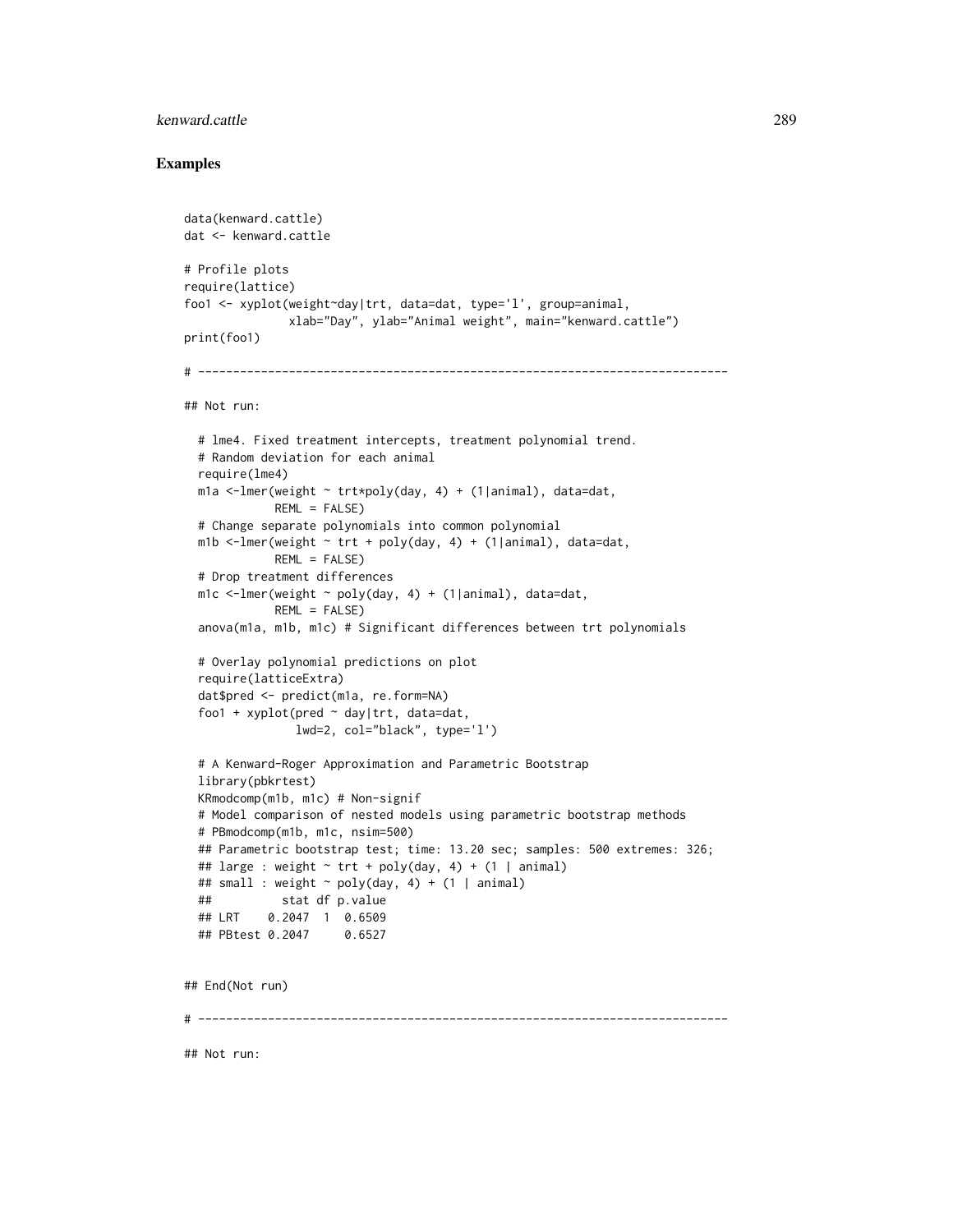```
# ASREML approach to model. Not final by any means.
 # Maybe a spline curve for each treatment, plus random deviations for each time
 # asreml3
 require(asreml)
 m1 <- asreml(weight \sim 1 + lin(day) + # overall line
              trt + trt:lin(day), # different line for each treatment
             data=dat,
            random = \sim spl(day) + # overall spline
              trt:spl(day) + # different spline for each treatment
              dev(day) + trt: dev(day) ) # non-spline deviation at each time*trt
 p1 <- predict(m1, data=dat, classify="trt:day")
 p1 <- p1$predictions$pvals
 foo2 <- xyplot(predicted.value ~ day|trt, p1, type='l', lwd=2, lty=1, col="black")
 require(latticeExtra)
 print(foo1 + foo2)
 # Not much evidence for treatment differences
 anova(m1)
 ## Df Sum of Sq Wald statistic Pr(Chisq)
 ## (Intercept) 1 37128459 139060 <2e-16 ***
 ## trt 1 455 2 0.1917
 ## lin(day) 1 570798 2138 <2e-16 ***
 ## trt:lin(day) 1 283 1 0.3031
 ## residual (MS) 267
 require(lucid)
 vc(m1)## effect component std.error z.ratio constr
 ## spl(day) 25.29 24.09 1 pos
 ## dev(day) 1.902 4.923 0.39 pos
 ## trt:spl(day)!trt.var 0.00003 0.000002 18 bnd
 ## trt:dev(day)!trt.var 0.00003 0.000002 18 bnd
 ## R!variance 267 14.84 18 pos
## End(Not run)
# ----------------------------------------------------------------------------
## Not run:
 # ASREML approach to model. Not final by any means.
 # Maybe a spline curve for each treatment, plus random deviations for each time
 ## require(asreml4)
 ## m1 <- asreml(weight \sim 1 + lin(day) + # overall line
 ## trt + trt:lin(day), # different line for each treatment
 ## data=dat,
 \begin{array}{lll} #\# & \text{random} = \sim \text{spl(day)} + & # \text{ overall spline} \end{array}## trt:spl(day) + # different spline for each treatment
 ## dev(day) + trt:dev(day) ) # non-spline deviation at each time*trt
 ## p1 <- predict(m1, data=dat, classify="trt:day",
```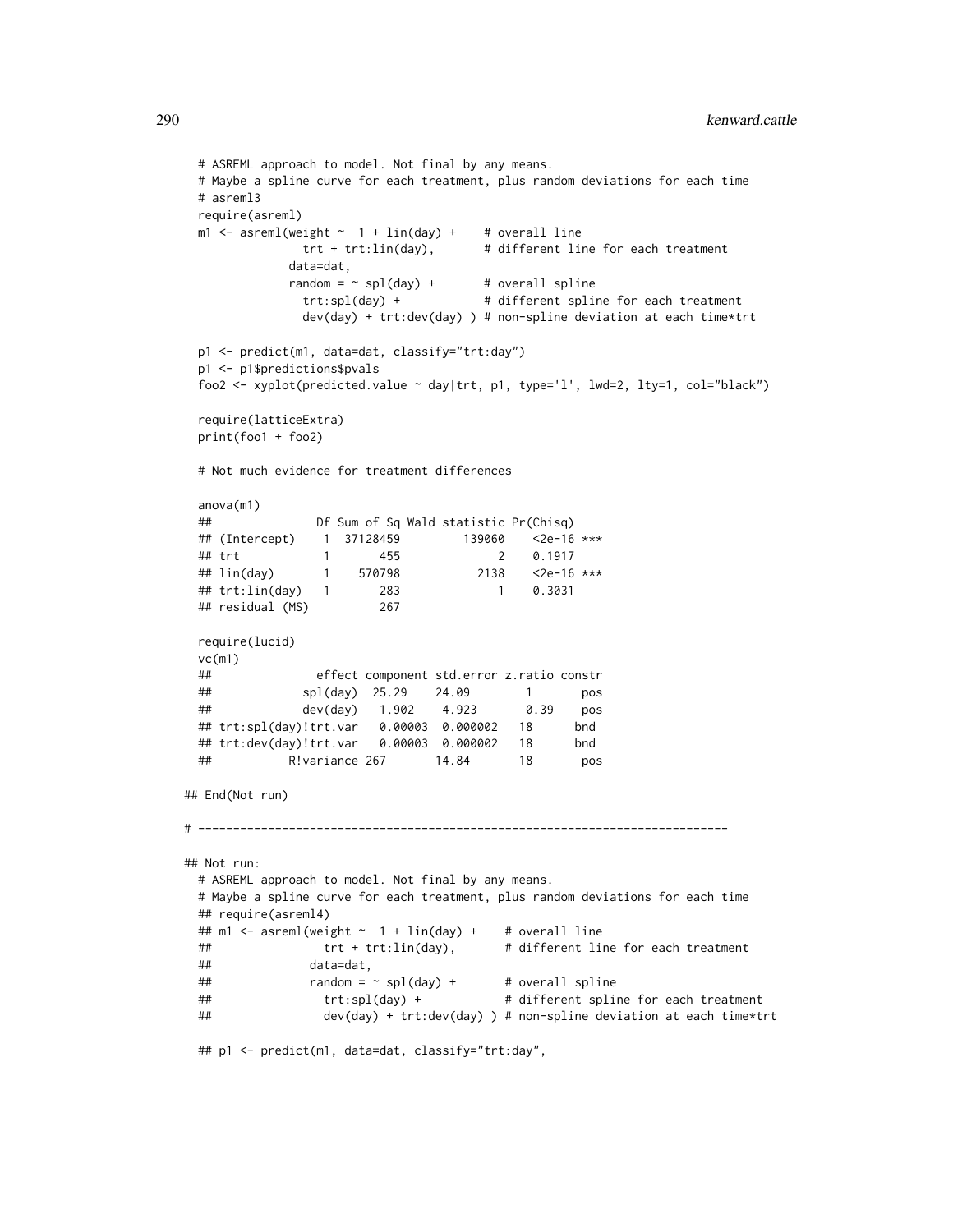```
khin.rice.uniformity 291
```

```
## design.points=list(day=0:133))
 ## p1 <- p1$pvals
 ## foo2 <- xyplot(predicted.value ~ day|trt, p1, type='l', lwd=2, lty=1, col="black")
 ## require(latticeExtra)
 ## print(foo1 + foo2)
 ## # Not much evidence for treatment differences
 \## wald(m1)
 ## ## Df Sum of Sq Wald statistic Pr(Chisq)
 ## ## (Intercept) 1 37128459 139060 <2e-16 ***
 ## ## trt 1 455 2 0.1917
 ## ## lin(day) 1 570798 2138 <2e-16 ***
 ## ## trt:lin(day) 1 283 1 0.3031
 ## ## residual (MS) 267
 ## require(lucid)
 ## vc(m1)
 ## ## effect component std.error z.ratio constr
 ## ## spl(day) 25.29 24.09 1 pos
 ## ## dev(day) 1.902 4.923 0.39 pos
 ## ## trt:spl(day)!trt.var 0.00003 0.000002 18 bnd
 ## ## trt:dev(day)!trt.var 0.00003 0.000002 18 bnd
 ## ## R!variance 267 14.84 18 pos
## End(Not run)
# ----------------------------------------------------------------------------
```
khin.rice.uniformity *Uniformity trial of rice*

## Description

Uniformity trial of rice in Burma, 1948.

#### Usage

```
data("khin.rice.uniformity")
```
#### Format

A data frame with 1080 observations on the following 3 variables.

row row

col column

yield yield, oz/plot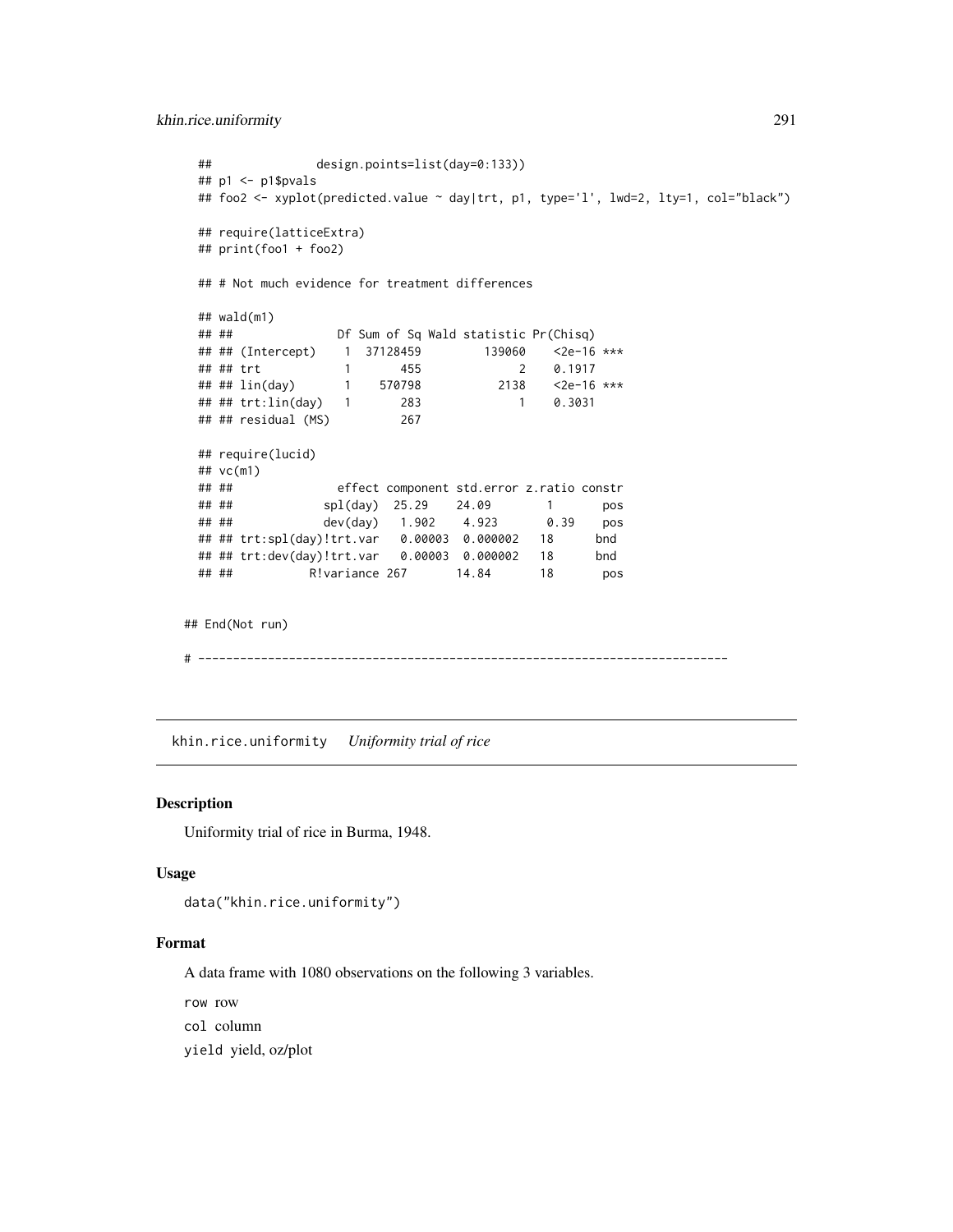# Details

A uniformity trial of rice. Conducted at the Mudon Agricultural Station, Burma, in 1947-48. Basic plots were 3 feet square.

Field width: 30 plots \* 3 feet.

Field length: 36 plots \* 3 feet.

# Source

Khin, San. 1950. Investigation into the relative costs of rice experiments based on the efficiency of designs. Dissertation: Imperial College of Tropical Agriculture (ICTA). Appendix XV. http://hdl.handle.net/2139/42422

# References

None.

# Examples

```
data(khin.rice.uniformity)
dat <- khin.rice.uniformity
if(require(desplot)){
 desplot(yield ~ col*row, data=dat, flip=TRUE,
         main="khin.rice.uniformity",
         aspect=(36*3)/(30*3)) # true aspect
}
```
kiesselbach.oats.uniformity *Uniformity trial of oats*

# Description

Uniformity trial of oats at Nebraska in 1916.

#### Usage

```
data("kiesselbach.oats.uniformity")
```
## Format

A data frame with 207 observations on the following 3 variables.

row row

col column

yield yield bu/ac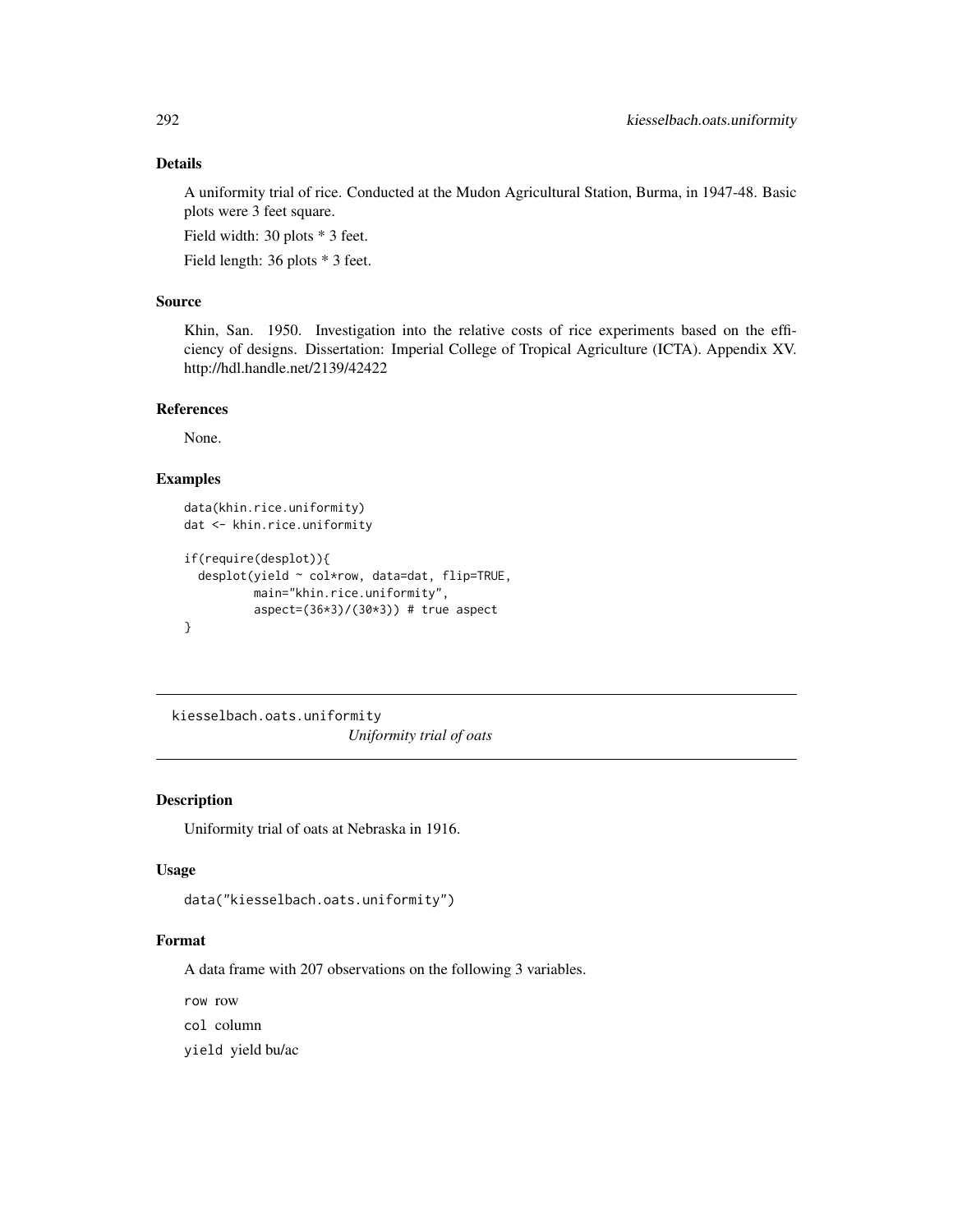## kreusler.maize 293

## Details

Experiment conducted in 1916. Crop was Kerson oats. Each plot covered 1/30th acre. Oats were drilled in plats 66 inches wide by 16 rods long. The drill was 66 inches wide. Plats were separated by a space of 16 inches between outside drill rows.

The source document includes three photographs of the field.

1 acre =  $43560$  sq feet

1/30 acre =  $1452$  sq feet = 16 rods \* 16.5 ft/rod \* 5.5 ft

Field length: 69 plats  $* 5.5$  ft + 68 gaps  $* 1.33$  feet = 469 feet

Field width: 3 plats  $*$  16 rods/plat  $*$  16.5 ft/rod = 792 feet

## Source

Kiesselbach, Theodore A. (1917). Studies Concerning the Elimination of Experimental Error in Comparative Crop Tests. University of Nebraska Agricultural Experiment Station Research Bulletin No. 13. Pages 51-72.

https://archive.org/details/StudiesConcerningTheEliminationOfExperimentalErrorInComparativeCrop http://digitalcommons.unl.edu/extensionhist/430/

#### References

None.

## Examples

```
data(kiesselbach.oats.uniformity)
dat <- kiesselbach.oats.uniformity
range(dat$yield) # 56.7 92.8 match Kiesselbach p 64.
if(require(desplot)){
 desplot(yield ~ col*row, dat,
          tick=TRUE, flip=TRUE, aspect=792/469, # true aspect
         main="kiesselbach.oats.uniformity")
}
```
kreusler.maize *Growth of maize plants in Germany during 1875-1878*

## **Description**

Growth of maize plants in Germany during 1875-1878.

#### Usage

data("kreusler.maize")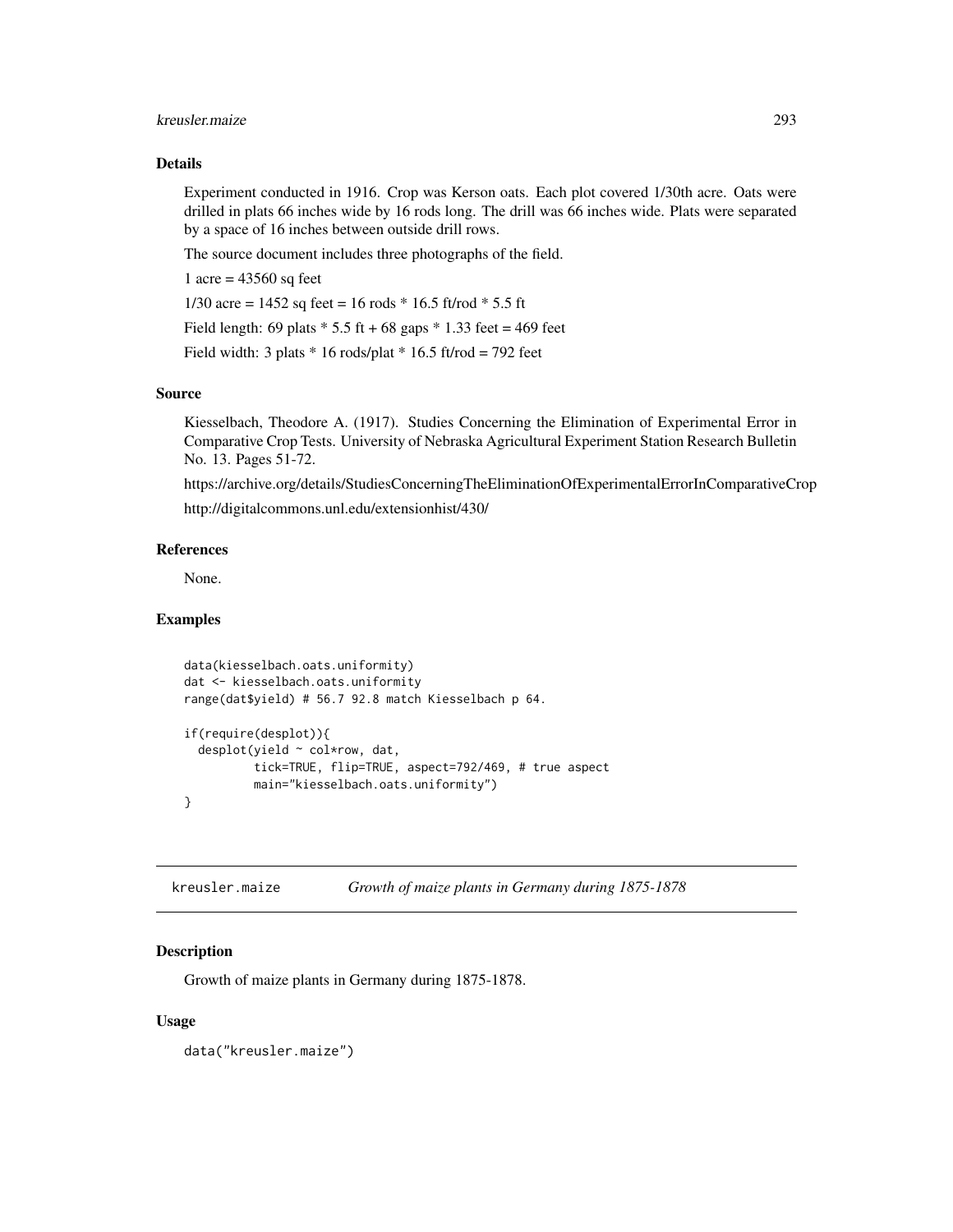#### Format

A data frame with 165 observations on the following 17 variables.

gen genotype

year year

date calendar date

raindays number of days of rain per week (zahl der regenstage)

rain rain amount (mm)

temp temperature mean (deg C) (temperatur mittel)

parentseed weight of parent seed (g) (alte korner)

roots weight of roots (g) (wurzel)

leaves weight of leaves (g) (blatter)

stem weight of stem (g) (stengel)

tassel weight of tassel (g) (blutenstande)

grain weight of grain (korner)

plantweight weight of entire plant (ganze pflanze)

plantheight plant height (cm) (mittlere hohe der pflanzen)

leafcount number of leaves (anzahl der blatter)

leafarea leaf area (cm^2) (flachenmaass der blatter)

## Details

Experiments were performed at Poppelsdorf, Germany (near Bonn) during the years 1875 to 1878. Observations were collected weekly throughout the growing season.

Five varieties were grown in 1875. Two in 1876, and one in 1877 and 1878.

The plants were selected by eye as representative, with the number of plants chosen decreasing during the growing season. For example, the dry-weight data was based on the following number of plants:

In 1875 the number sampled began at 20 and dropped to 10.

In 1876 the number sampled began at 45 and dropped to 24.

In 1877 the number sampled began at 90 and dropped to 36.

In 1878 the number sampled began at 120 and dropped to 40.

Most of the observations included fresh weight and dry weight of entire plants, along with leaf area, date of inflorescence, fertilization, and kernel development.

The data of Hornberger 71 are the same as Kreusler/Hornberger, but more complete.

The temperature data was originally given in degrees Reaumur in 1875 and 1876, and degrees Celsius in 1877 and 1878. All temperatures in this data are degrees Celsius. Note: deg  $C = 1.25$ deg R. Briggs, Kidd & West (1920) give all temperature in Celsius.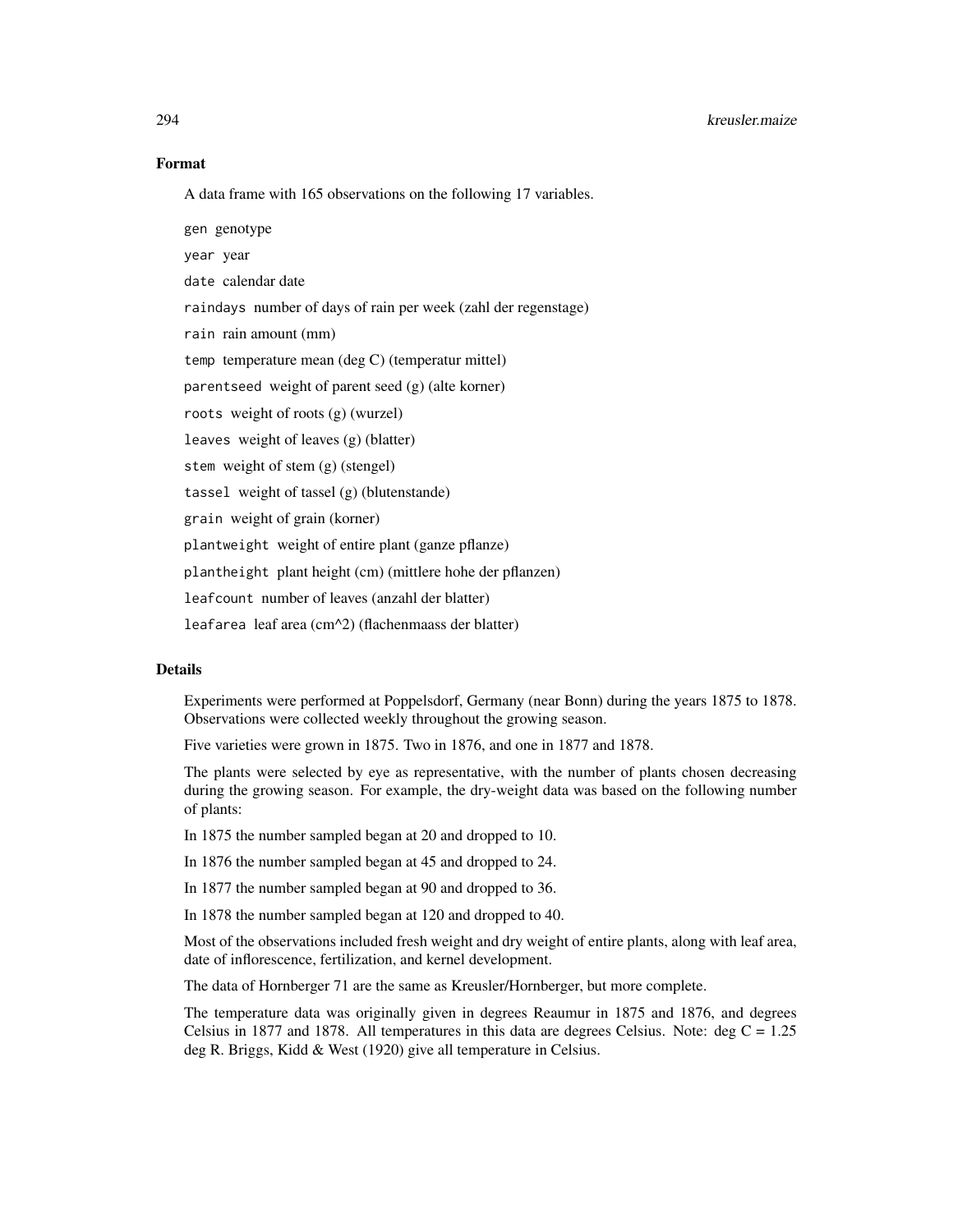## kreusler.maize 295

#### Source

The 1875-1876 data are from:

A. Prehn & G. Becker. (1878) *Jahresbericht fur Agrikultur-chemie*, Vol 20, p. 216-220. https://books.google.com/books?id=2 The 1877 data are from:

A. Kreusler, A. Prehn, Hornberger. (1880) *Jahresbericht fur Agrikultur-Chemie*, Vol 21, p 248. https://books.google.com/books?id=U3IYAQAAIAAJ&pg=248

The 1878 data are from:

U. Kreusler, A. Prehn, R. Hornberger. (1880). *Jahresbericht fur Agrikultur-Chemie*, Vol 22, p. 211. https://books.google.com/books?id=9HIYAQAAIAAJ&pg=211

Dry plant weight and leaf area for all genotypes and years are repeated by:

G. E. Briggs, Franklin Kidd, Cyril West. (1920). A Quantitative Analysis of Plant Growth. Part I. *Annals of Applied Biology*, 7, 103-123.

G. E. Briggs, Franklin Kidd, Cyril West. (1920). A Quantitative Analysis of Plant Growth. Part II. *Annals of Applied Biology*, 7, 202-223.

## References

Roderick Hunt, G. Clifford Evans. 1980. Classical Data on the Growth of Maize: Curve Fitting With Statistical Analysis. *New Phytol*, 86, 155-180.

```
data(kreusler.maize)
dat <- kreusler.maize
dat$date2 <- as.Date(dat$date,"%d %b %Y")
dat$doy <- as.numeric(strftime(dat$date2, format="%j"))
# Hunt & Evans Fig 2a
library(lattice)
xyplot(log10(plantweight)~doy|factor(year), data=dat, group=gen,
      type=c('p','smooth'), span=.4, as.table=TRUE,
      xlab="Day of year", main="kreusler.maize - growth of maize",
      auto.key=list(columns=5))
## Not run:
# Hunt & Evans Fig 2b
xyplot(log10(plantweight)~doy|gen, data=dat, group=factor(year),
      type=c('p','smooth'), span=.5, as.table=TRUE,
      xlab="Day of year",
      auto.key=list(columns=4))
# Hunt & Evans Fig 3a
xyplot(log10(leafarea)~doy|factor(year), data=dat, group=gen,
      type=c('p','smooth'), span=.5, as.table=TRUE,
      xlab="Day of year",
      auto.key=list(columns=5))
# Hunt & Evans Fig 3a
```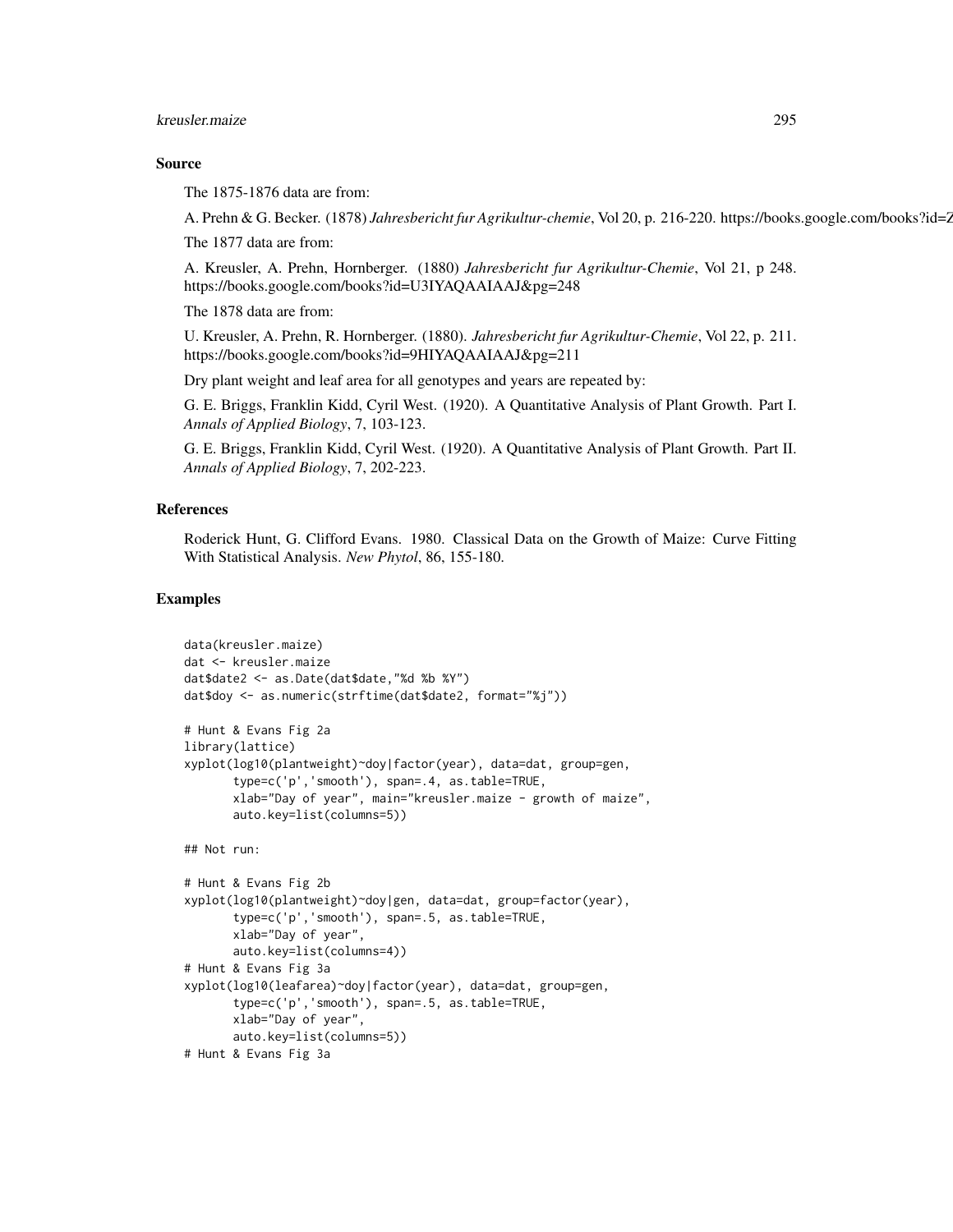```
xyplot(log10(leafarea)~doy|gen, data=dat, group=factor(year),
      type=c('p','smooth'), span=.5, as.table=TRUE,
      xlab="Day of year",
      auto.key=list(columns=4))
# All traits
xyplot(raindays~doy|factor(year), data=dat, group=gen,
       type='l', auto.key=list(columns=5), as.table=TRUE, layout=c(1,4))
xyplot(rain~doy|factor(year), data=dat, group=gen,
       type='l', auto.key=list(columns=5), as.table=TRUE, layout=c(1,4))
xyplot(temp~doy|factor(year), data=dat, group=gen,
       type='l', auto.key=list(columns=5), as.table=TRUE, layout=c(1,4))
xyplot(parentseed~doy|factor(year), data=dat, group=gen,
       type='l', auto.key=list(columns=5), as.table=TRUE, layout=c(1,4))
xyplot(roots~doy|factor(year), data=dat, group=gen,
       type='l', auto.key=list(columns=5), as.table=TRUE, layout=c(1,4))
xyplot(leaves~doy|factor(year), data=dat, group=gen,
       type='l', auto.key=list(columns=5), as.table=TRUE, layout=c(1,4))
xyplot(stem~doy|factor(year), data=dat, group=gen,
      type='l', auto.key=list(columns=5), as.table=TRUE, layout=c(1,4))
xyplot(grain~doy|factor(year), data=dat, group=gen,
      type='l', auto.key=list(columns=5), as.table=TRUE, layout=c(1,4))
xyplot(plantweight~doy|factor(year), data=dat, group=gen,
       type='l', auto.key=list(columns=5), as.table=TRUE, layout=c(1,4))
xyplot(plantheight~doy|factor(year), data=dat, group=gen,
       type='l', auto.key=list(columns=5), as.table=TRUE, layout=c(1,4))
xyplot(leafcount~doy|factor(year), data=dat, group=gen,
      type='l', auto.key=list(columns=5), as.table=TRUE, layout=c(1,4))
xyplot(leafarea~doy|factor(year), data=dat, group=gen,
      type='l', auto.key=list(columns=5), as.table=TRUE, layout=c(1,4))
xyplot(tassel~doy|factor(year), data=dat, group=gen,
      type='l', auto.key=list(columns=5), as.table=TRUE, layout=c(1,4))
```
## End(Not run)

kristensen.barley.uniformity *Uniformity trial of barley*

## **Description**

Uniformity trial of barley conducted in Denmark, 1905.

#### Usage

data("kristensen.barley.uniformity")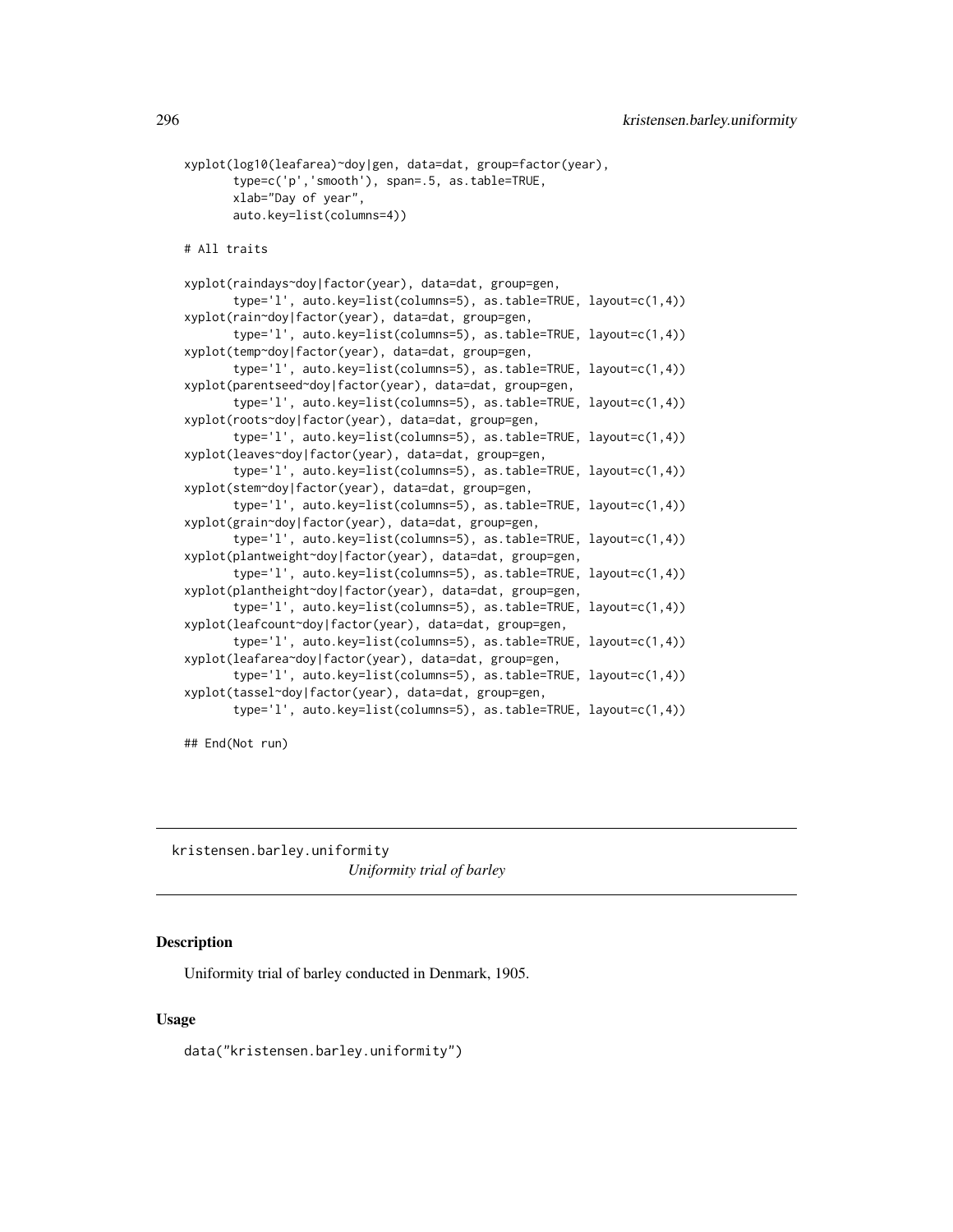## Format

A data frame with 718 observations on the following 3 variables.

row row

col column

yield yield, hectograms/plot

#### Details

Experiment conducted in 1905 at Askov, Denmark. Harvested plot size was 10 x 14 'alen', 6.24 x 8.79 meters. The soil was uniform, but an attack of mildew spread from an adjacent field. Yield is measured in hectograms/plot for straw and grain together. (Page 468).

Orientation of the plots dimensions is not clear from the text, but the aspect used in the example below aligns well with Kristensen figure 1.

Notes from Kristensen: Fig 5 is a 3x3 moving average, Fig 6 is deviation from the trend, Fig 7 is the field average added to the deviation. Fig 13 is another uniformity trial of barley in 1924, Fig 14 is a uniformity trial of oats in 1924.

#### Source

R. K. Kristensen (1925). Anlaeg og Opgoerelse af Markforsoeg. *Tidsskrift for landbrugets planteavl*, Vol 31, 464. Fig 1, pg. 467. http://dca.au.dk/publikationer/historiske/planteavl/

# References

J. Neyman, K. Iwaszkiewicz, St. Kolodziejczyk. (1935). Statistical Problems in Agricultural Experimentation. *Supplement to the Journal of the Royal Statistical Society*, Vol. 2, No. 2 (1935), pp. 107-180. http://doi.org/10.2307/2983637

```
data(kristensen.barley.uniformity)
dat <- kristensen.barley.uniformity
```

```
if(require(desplot)){
 desplot(yield ~ col*row, dat,
          flip=TRUE, aspect=(11*6.24)/(22*8.79),
          main="kristensen.barley.uniformity")
}
```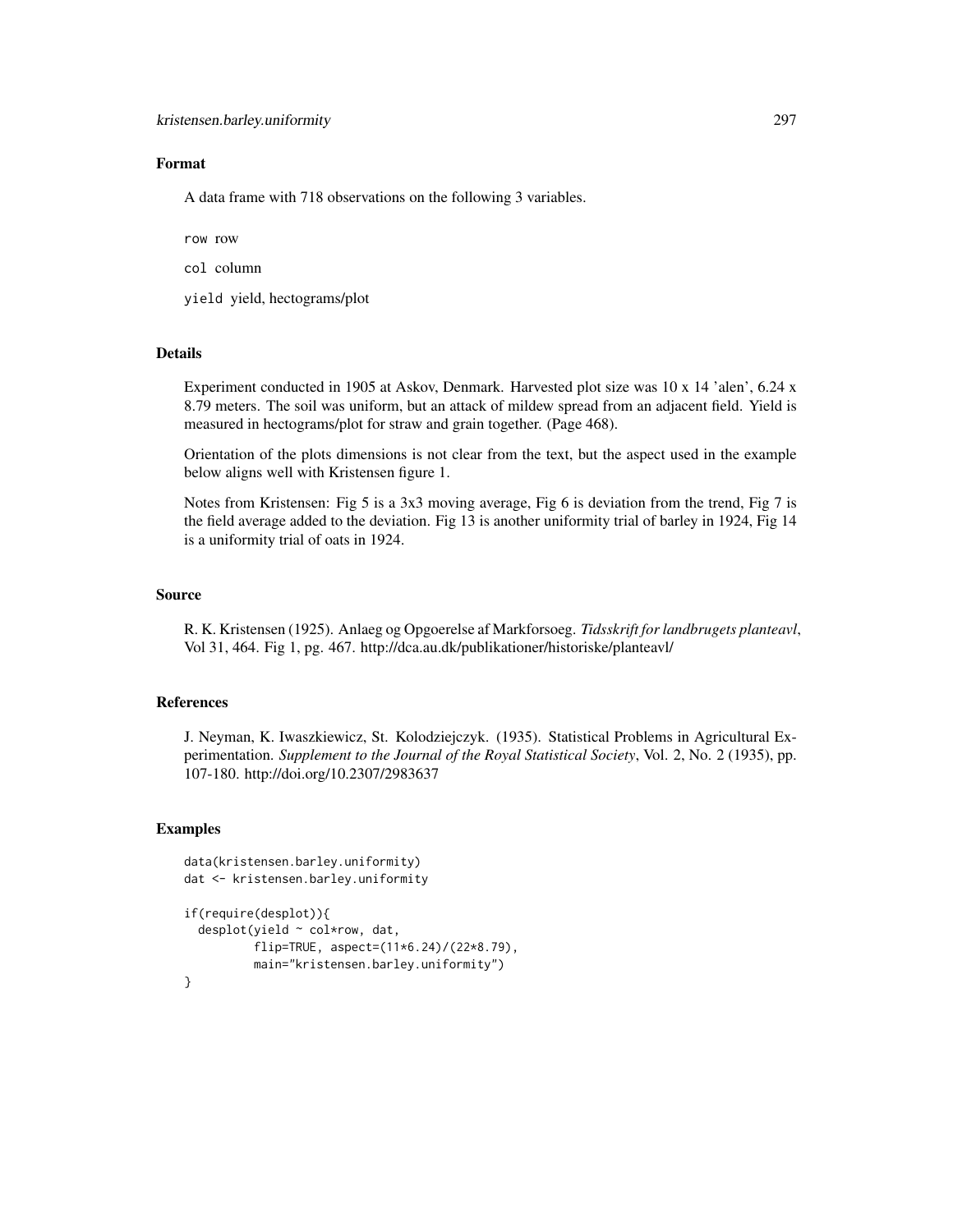#### **Description**

Average monthly soil temperature near Zurich, at seven depths, averaged over four years.

#### Format

A data frame with 84 observations on the following 3 variables.

month month

depth depth in soil (feet)

temp temperature (the units are "du Crest")

## Details

This is one of the earliest time series in scientific literature.

These data show the monthly soil temperature near Zurich, averaged over four years (beginning in 1762), at 7 different depths.

The temperature measurements are related to the 'du Crest' scale. (The measurements do not seem to be exactly according to the du Crest scale. If you can read German, use the Google books link to see if you can figure out why.) Even the scale on Lambert's own graph doesn't match the data.

Greater depths show less variation and a greater lag in temperature responsiveness to the air temperature.

This data also appears in Pedometrics, issue 23, December 2007. But, the formula for converting the temperature does not make sense and the data in Table 1 do not directly match the corresponding figure.

## Source

Johann Heinrich Lambert (1779), *Pyrometrie*. Page 358. http://books.google.com/books?id=G5I\_AAAAcAAJ&pg=PA358 Graph: http://www.fisme.science.uu.nl/wiskrant/artikelen/hist\_grafieken/begin/images/pyrometrie.gif

```
# Reproduce Lambert figure 39.
data(lambert.soiltemp)
dat <- lambert.soiltemp
# Make 3 cycles of the data so that the loess line bends back up at
# month 1 and month 12
dat <- rbind(dat, transform(dat, month=month-12),
             transform(dat, month=month+12))
require(lattice)
```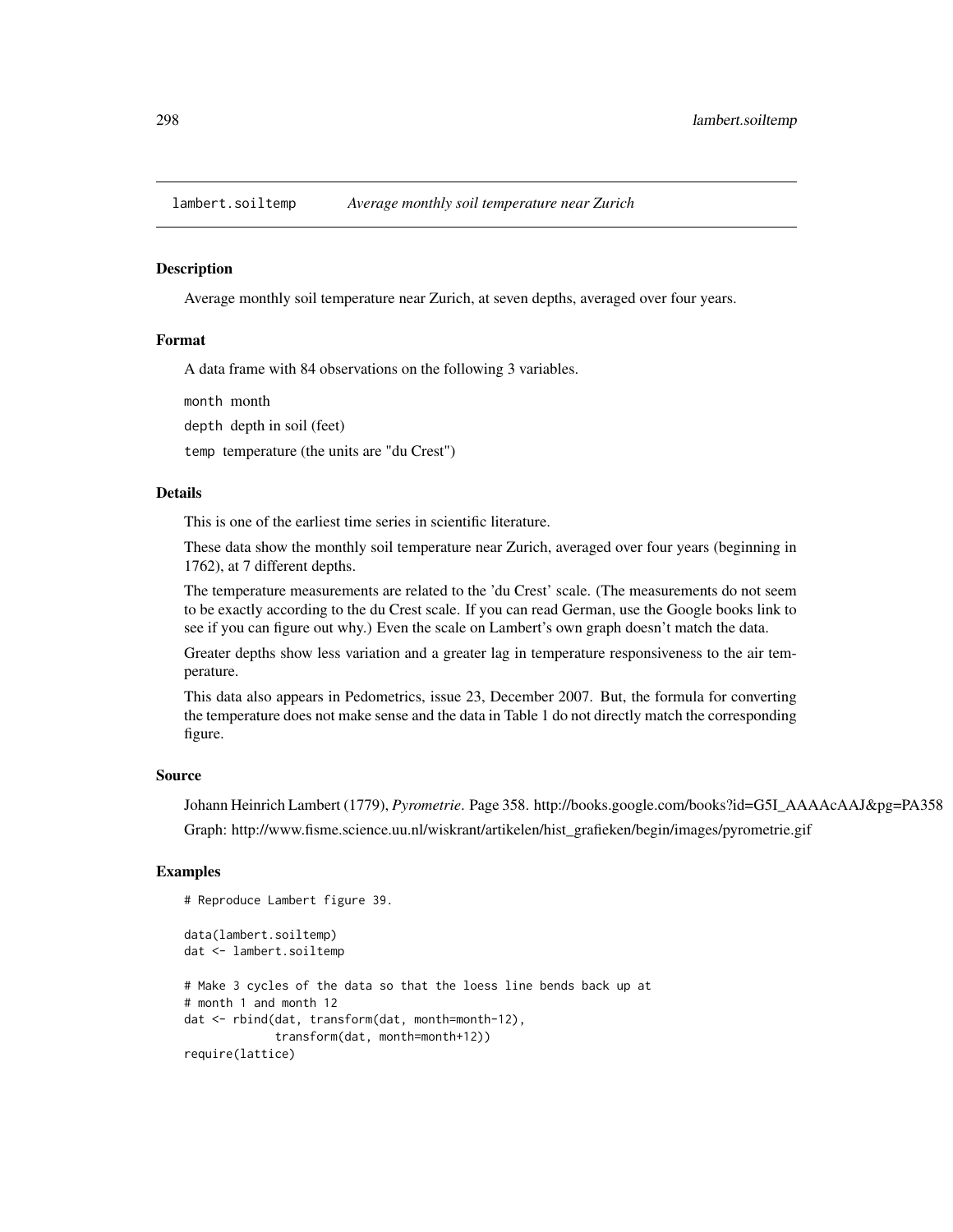#### lasrosas.corn 299

```
xyplot(temp ~ month, dat, group=depth, type=c('p','smooth'),
      main="lambert.soiltemp",
      xlim=c(-3,15), ylab="Soil temperature (du Crest) at depth (feet)",
      span=.2, auto.key=list(columns=4))
# To do: Find a good model for this data
```
lasrosas.corn *Yield monitor data for a corn field in Argentina with variable nitrogen.*

#### Description

Yield monitor data for a corn field in Argentina with variable nitrogen.

#### Usage

data("lasrosas.corn")

#### Format

A data frame with 3443 observations on the following 8 variables.

year year, 1999 or 2001

lat latitude

long longitude

yield yield, quintals/ha

nitro nitrogen fertilizer, kg/ha

topo topographic factor

bv brightness value (proxy for low organic matter content)

rep rep factor

nf nitrogen as a factor, N0-N4

#### Details

Corn yield and nitrogen fertilizer treatment with field characteristics for the Las Rosas farm, Rio Cuarto, Cordoba, Argentina.

Data has 6 nitro treatments, 3 reps, in strips.

Data collected using yield monitor, for harvests in 1999 and 2001.

The points within each long strip have been averaged so that the distance between points \_within\_ a strip is the same as the distance \_between\_ strips (9.8 meters).

The topographic factor a factor with levels  $W = West slope$ ,  $HT = Hilltop$ ,  $E = East slope$ ,  $LO =$ Low East.

The 'rep' factor in this data was added by hand and did not appear in the original data.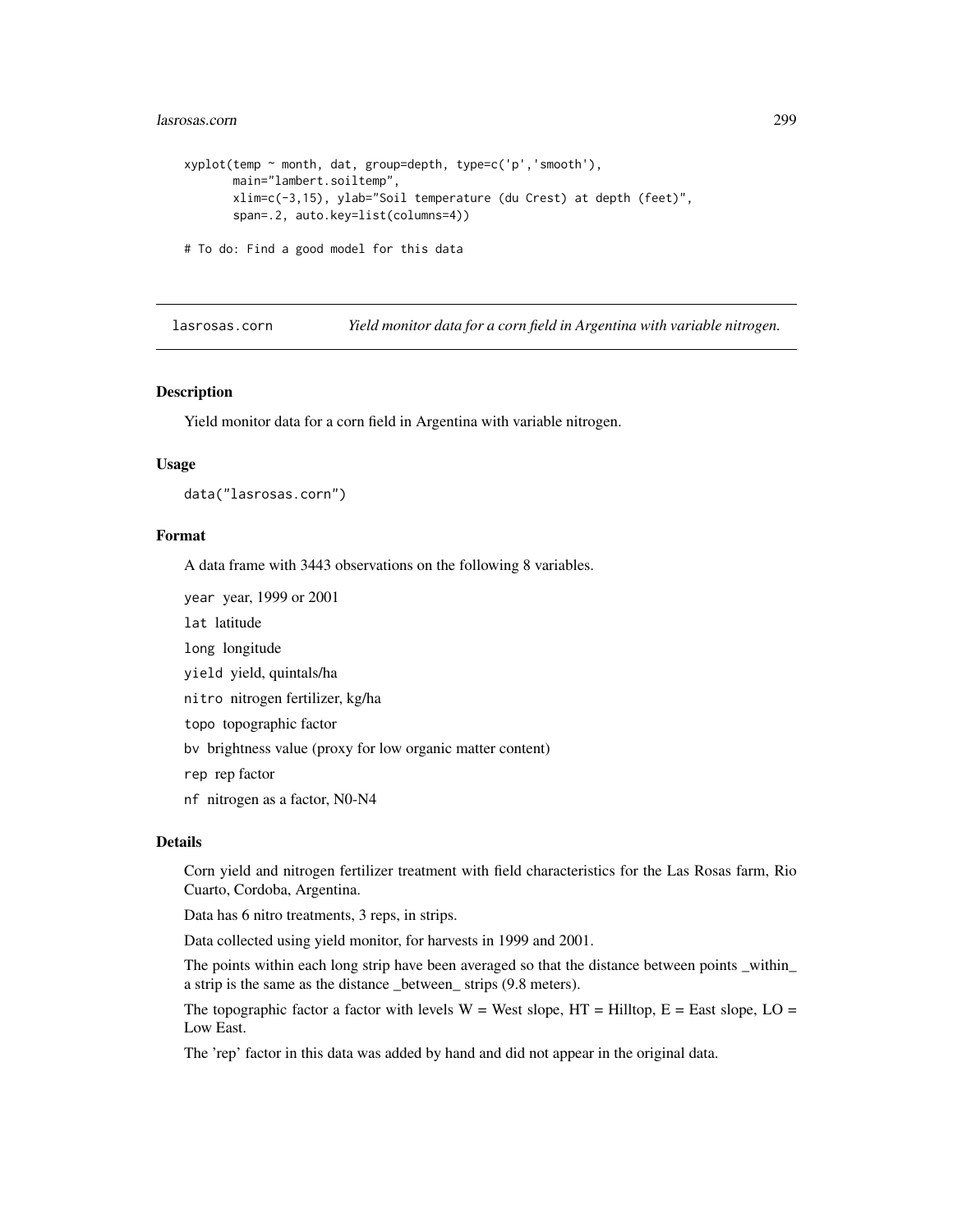Slightly different levels of nitrogen were used in the two years, so the nitrogen factor 'nf' was created to have common levels across years.

Published descriptions of the data describe the experiment design as having randomized nitrogen treatments. The nitrogen treatments were randomized within one rep, but the same randomization was used in the other two reps.

Anselin et al. used corn grain price of \$6.85/quintal and nitrogen cost of \$0.4348/kg.

The corners of the field in 1999 are: https://www.google.com/maps/place/-33.0501258,-63.8488636 https://www.google.com/maps/place/-33.05229635,-63.84181819

Anselin et al. found a significant response to nitrogen for slope. However, Bongiovanni and Lowenberg-DeBoer (2002) found that slope position was NOT significant in 2001.

## Source

The Las Rosas data files were obtained from https://geodacenter.asu.edu/sdata and converted from ESRI shape files to a flat data.frame.

Used with permission of the ASU GeoDa Center.

## References

Bongiovanni and Lowenberg-DeBoer (2000). Nitrogen management in corn with a spatial regression model. *Proceedings of the Fifth International Conference on Precision Agriculture*

Anselin, L., R. Bongiovanni, J. Lowenberg-DeBoer (2004). A spatial econometric approach to the economics of site-specific nitrogen management in corn production. *American Journal of Agricultural Economics*, 86, 675–687.

Lambert, Lowenberg-Deboer, Bongiovanni (2004). A Comparison of Four Spatial Regression Models for Yield Monitor Data: A Case Study from Argentina. *Precision Agriculture*, 5, 579-600.

```
data(lasrosas.corn)
dat <- lasrosas.corn
# yield map
require(lattice)
if(require(latticeExtra)){ # for panel.levelplot.points
 redblue <- colorRampPalette(c("firebrick", "lightgray", "#375997"))
 levelplot(yield ~ long*lat|factor(year), data=dat,
            main="lasrosas.corn grain yield", xlab="Longitude", ylab="Latitude",
            scales=list(alternating=FALSE),
            prepanel = prepanel.default.xyplot,
            panel = panel.levelplot.points,
            type = c("p", "g"), aspect = "iso", col.regions=redblue)
}
d1 <- subset(dat, year==1999)
# Experiment design
xyplot(lat~long, data=d1, col=as.numeric(as.factor(d1$nitro)), pch=d1$topo,
```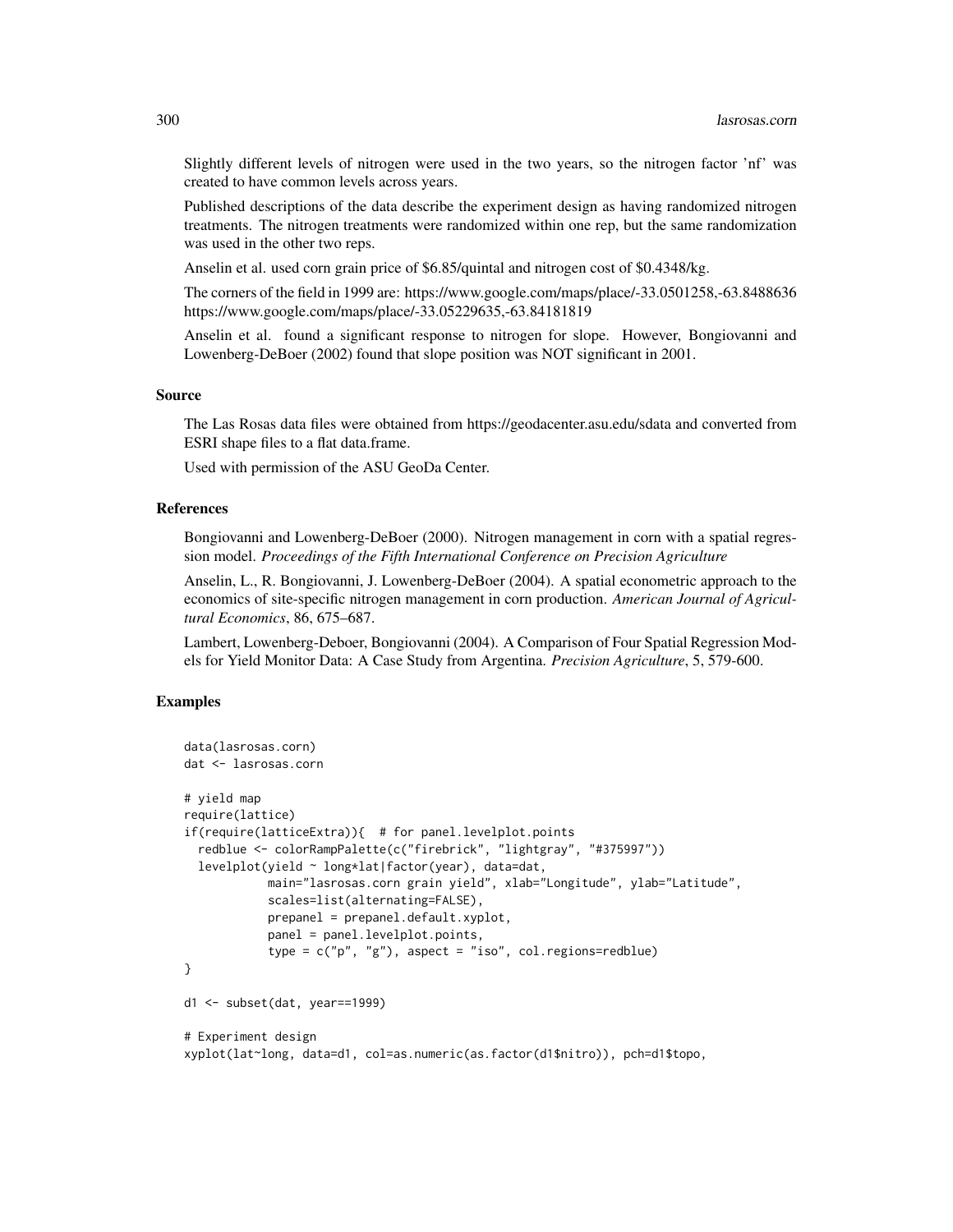# lavoranti.eucalyptus 301

```
main="lasrosas.corn experiment layout 1999")
# A quadratic response to nitrogen is suggested
xyplot(yield~nitro|topo, data=d1, type=c('p','smooth'), layout=c(4,1),
       main="lasrosas.corn yield by topographic zone 1999")
# Full-field quadratic response to nitrogen. Similar to Bongiovanni 2000,
# table 1.
m1 \leq -\ln(yield \sim 1 + nitro + I(nitro^2), data=d1, subset=year=1999)coef(m1)
```
lavoranti.eucalyptus *Height of Eucalyptus trees in southern Brazil*

## Description

Height of Eucalyptus trees in southern Brazil

#### Format

A data frame with 490 observations on the following 4 variables.

gen genotype (progeny) factor

origin origin of progeny

loc location

height height, meters

## Details

The genotypes originated from three different locations in Queensland, Australia, and were tested in southern Brazil. The experiment was conducted as a randomized complete block design with 6 plants per plot and 10 blocks. Mean tree height is reported.

The testing locations are described in the following table:

| Loc City       |                          | Lat $(S)$ | Long(W) |     | Altitude Avg min temp | Avg max temp | Avg temp $(C)$ | Preci |
|----------------|--------------------------|-----------|---------|-----|-----------------------|--------------|----------------|-------|
| L1             | Barra Ribeiro, RS        | 30.33     | 51.23   | 30  |                       | 25           | 19             | 1400  |
| L2             | Telemaco Borba, PR       | 24.25     | 20.48   | 850 |                       | 26           | 19             | 1480  |
| L <sub>3</sub> | Boa Experanca de Sul, SP | 21.95     | 48.53   | 540 | 15                    | 23           | 21             | 1300  |
| L4             | Guanhaes, MG             | 18.66     | 43      | 900 | 14                    | 24           | 19             | 1600  |
| L5             | Ipatinga, MG             | 19.25     | 42.33   | 250 | 15                    | 24           | 22             | 1250  |
| L6             | Aracruz, ES              | 19.8      | 40.28   | 50  | 15                    | 26           | 24             | 1360  |
| L7             | Cacapva, SP              | 23.05     | 45.76   | 650 | 14                    | 24           | 20             | 1260  |

Arciniegas-Alarcon (2010) used the 'Ravenshoe' subset of the data to illustrate imputation of missing values.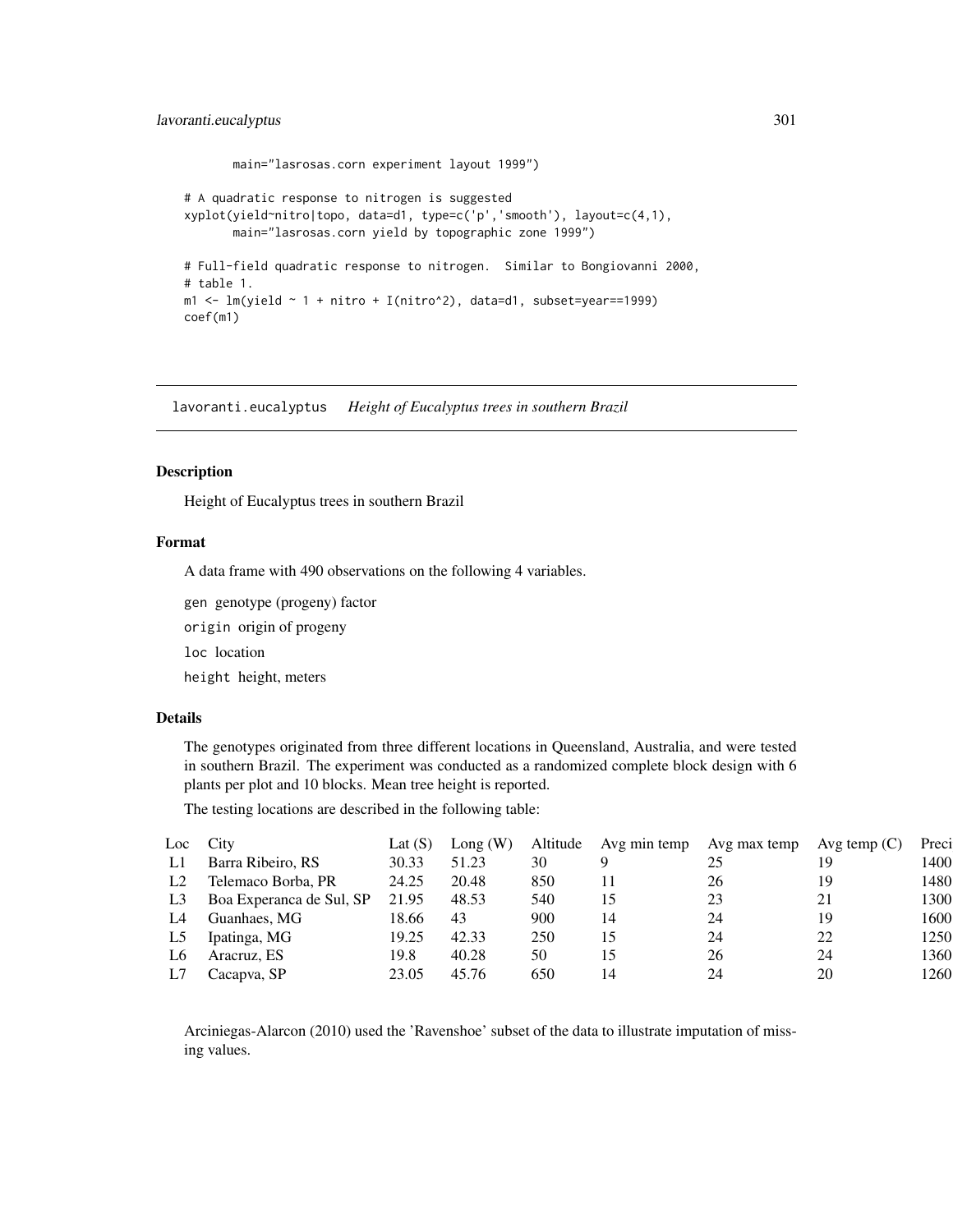## Source

O J Lavoranti (2003). Estabilidade e adaptabilidade fenotipica atraves da reamostragem bootstrap no modelo AMMI, PhD thesis, University of Sao Paulo, Brazil.

## References

Arciniegas-Alarcon, S. and Garcia-Pena, M. and dos Santos Dias, C.T. and Krzanowski, W.J. (2010). An alternative methodology for imputing missing data in trials with genotype-by-environment interaction, *Biometrical Letters*, 47, 1-14. http://doi.org/10.2478/bile-2014-0006

## Examples

```
# Arciniegas-Alarcon et al use SVD and regression to estimate missing values.
# Partition the matrix X as a missing value xm, row vector xr1, column
# vector xc1, and submatrix X11
# X = [ xm xr1 ]
# [ xc1 X11 ] and let X11 = UDV'.
# Estimate the missing value xm = xr1 V D^{-1} U' xc1
data(lavoranti.eucalyptus)
dat <- lavoranti.eucalyptus
require(lattice)
grays <- colorRampPalette(c("#d9d9d9","#252525"))
levelplot(height~loc*gen, dat, main="lavoranti.eucalyptus - GxE heatmap",
          col.regions=grays)
dat <- droplevels(subset(dat, origin=="Ravenshoe"))
if(require(reshape2)){
dat <- acast(dat, gen~loc, value.var='height')
dat[1,1] <- NA
x11 < - dat[-1,][,-1]
X11.svd <- svd(x11)
xc1 \leftarrow dat[-1,]\left[0,1\right]xr1 < - dat[,-1][1,]
xm \leq -xr1xm # = 18.29, Original value was 17.4
}
```
lee.potatoblight *Repeated measurements of resistance to potato blight*

#### Description

Repeated measurements of resistance to potato blight.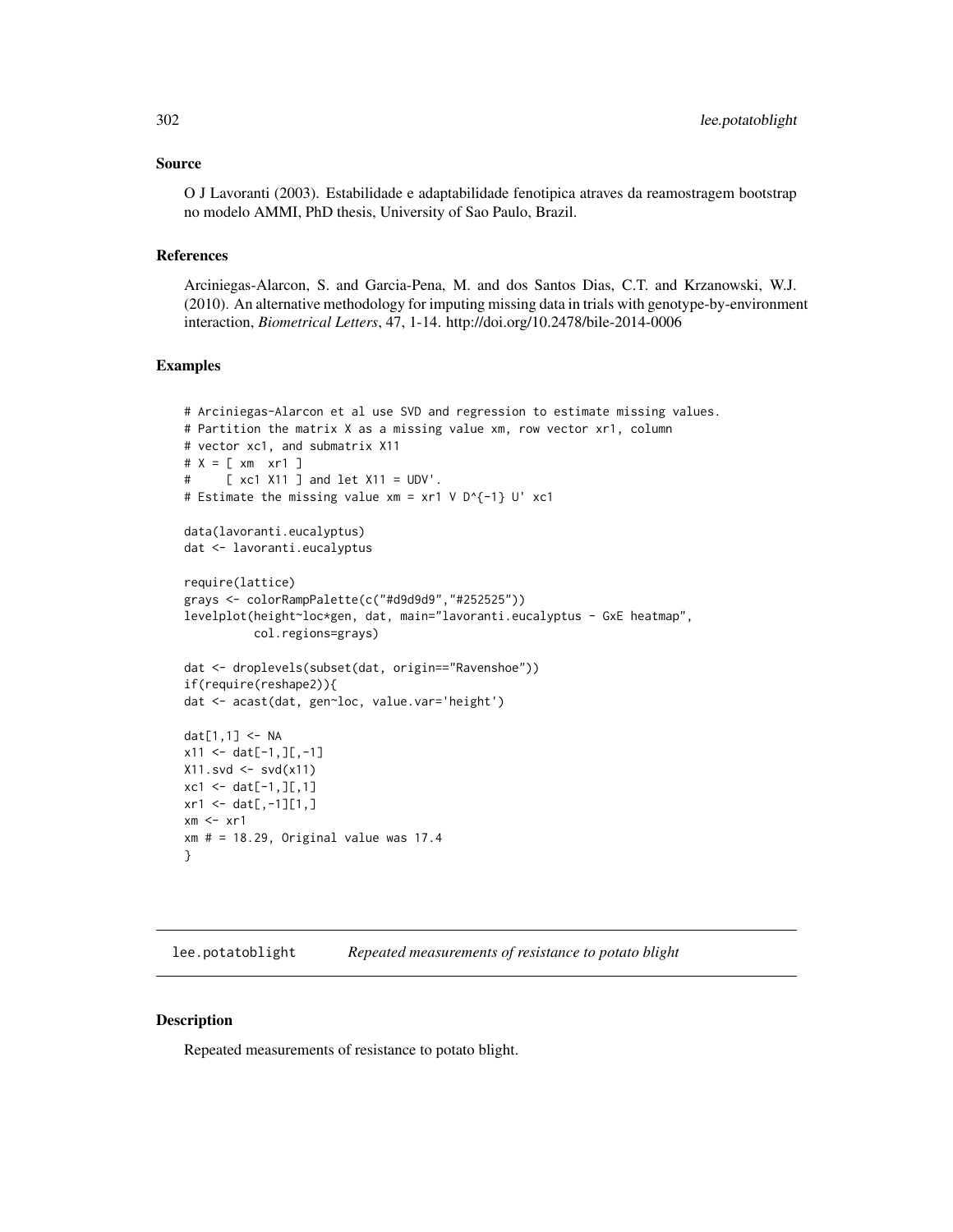# lee.potatoblight 303

#### Usage

data("lee.potatoblight")

#### Format

A data frame with 14570 observations on the following 7 variables.

year planting year

gen genotype / cultivar factor

col column

row row

rep replicate block (numeric)

date date for data collection

y score 1-9 for blight resistance

#### Details

These data werre collected from biennial screening trials conducted by the New Zealand Institute of Crop and Food Research at the Pukekohe Field Station. The trials evaluate the resistance of potato cultivars to late blight caused by the fungus *Phytophthora infestans*. In each trial, the damage to necrotic tissue was rated on a 1-9 scale at multiple time points during the growing season.

Lee (2009) used a Bayesian model that extends the ordinal regression of McCullagh to include spatial variation and sigmoid logistic curves to model the time dependence of repeated measurements on the same plot.

Data from 1989 were not included due to a different trial setup being used. All the trials here were laid out as latinized row-column designs with 4 or 5 reps. Each plot consisted of four seed tubers planted with two Ilam Hardy spread plants in a single row 2 meters long with 76 centimeter spacing between rows.

In 1997, 18 plots were lost due to flooding. In 2001, by the end of the season most plants were nearly dead.

Note, in plant-breeding, it is common to use a "breeder code" for each genotype, which after several years of testing is changed to a registered commercial variety name. For this R package, the Potato Pedigree Database, http://www.plantbreeding.wur.nl/potatopedigree/reverselookup.php, was used to change breeder codes (in early testing) to the variety names used in later testing. For example, among the changes made were the following:

| 287.12              |
|---------------------|
| 064/56              |
| 1308.66             |
| 221.17              |
| 064.56 maybe 064.54 |
| 511.1               |
| 177.3               |
| 1830.11             |
| 155.05              |
| 517.12              |
|                     |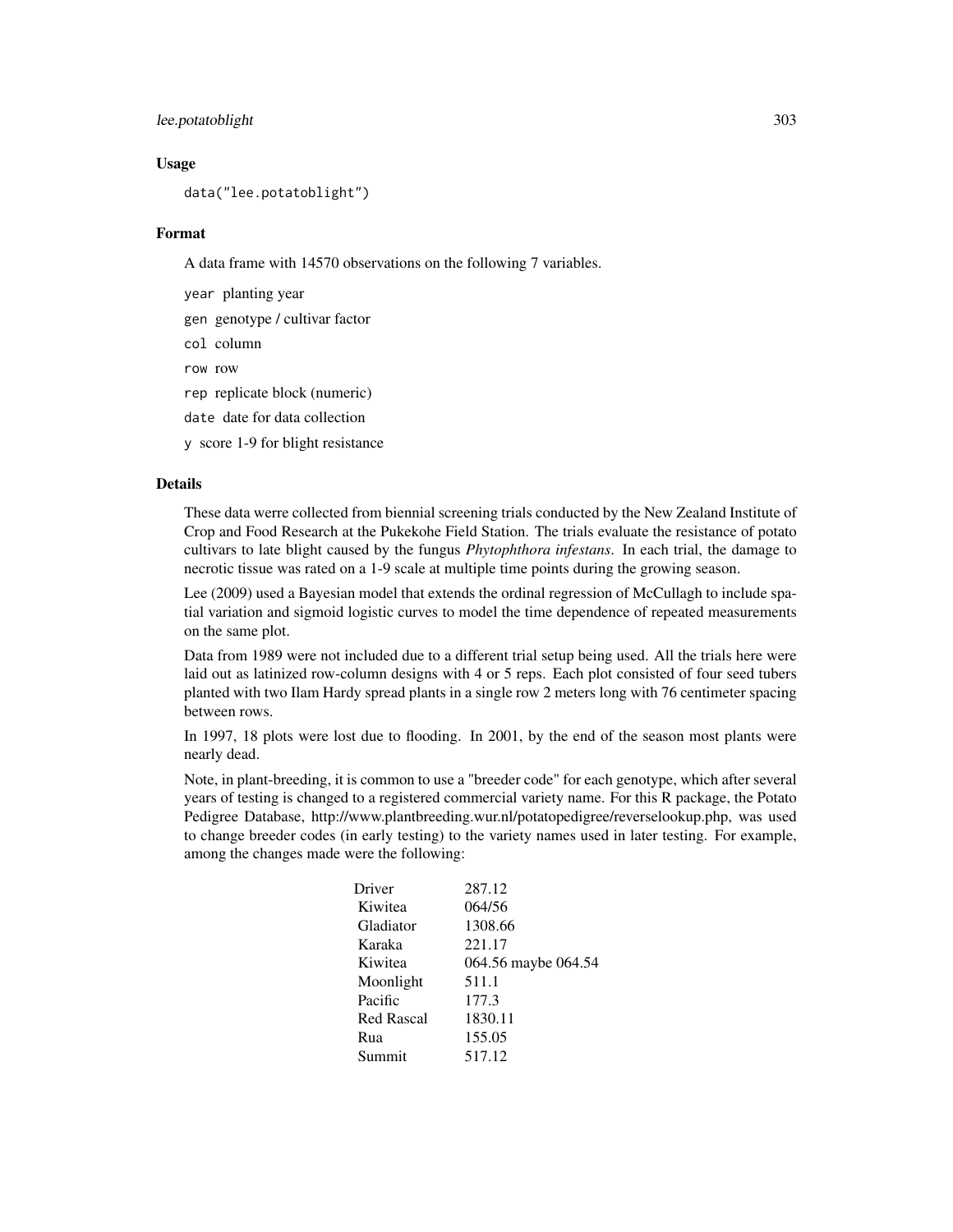## 304 lee.potatoblight

White Delight 1949.64

#### Source

Lee, Arier Chi-Lun (2009). Random effects models for ordinal data. Ph.D. thesis, The University of Auckland. https://researchspace.auckland.ac.nz/handle/2292/4544.

Used with permission of Arier Chi-Lun Lee and John Anderson.

Data retrieved from https://researchspace.auckland.ac.nz/handle/2292/5240.

Licensed via Open Database License 1.0. (allows sub-licensing). See: http://opendatacommons.org/licenses/dbcl/1.0/

```
data(lee.potatoblight)
dat <- lee.potatoblight
# Common cultivars across years.
# Based on code from here: http://stackoverflow.com/questions/20709808
gg \leftarrow tapply(data\gen, dat $year, function(x) as.character(unique(x)))
tab <- outer(1:11, 1:11,
           Vectorize(function(a, b) length(Reduce(intersect, gg[c(a, b)]))))
head(tab) # Matches Lee page 27.
## [,1] [,2] [,3] [,4] [,5] [,6] [,7] [,8] [,9] [,10] [,11]
## [1,] 20 10 7 5 3 2 3 2 3 3 2
## [2,] 10 30 17 5 4 3 4 4 5 4 2
## [3,] 7 17 35 9 6 3 4 5 6 4 3
## [4,] 5 5 9 35 16 8 9 14 15 13 11
## [5,] 3 4 6 16 40 12 11 18 18 16 14
# Note the progression to lower scores as time passes in each year
sky < -c(rep(0,10)),
       rep(0,7),1,1,1,
       rep(0,8),1,1,
       rep(0,6),1,1,1,1,
       rep(0,5),1,1,1,1,1,
       rep(0,5),1,1,1,1,1,
       rep(0,6),1,1,1,1,
       rep(0,5),1,1,1,1,1,
       rep(0,5),1,1,1,1,1,
       rep(0,5),1,1,1,1,1)
if(require(desplot)){
 desplot(y \sim col*row|date, dat,ylab="Year of testing", # unknown aspect
        layout=c(10,11),skip=as.logical(skp),
        main="lee.potatoblight - maps of blight resistance over time")
}
```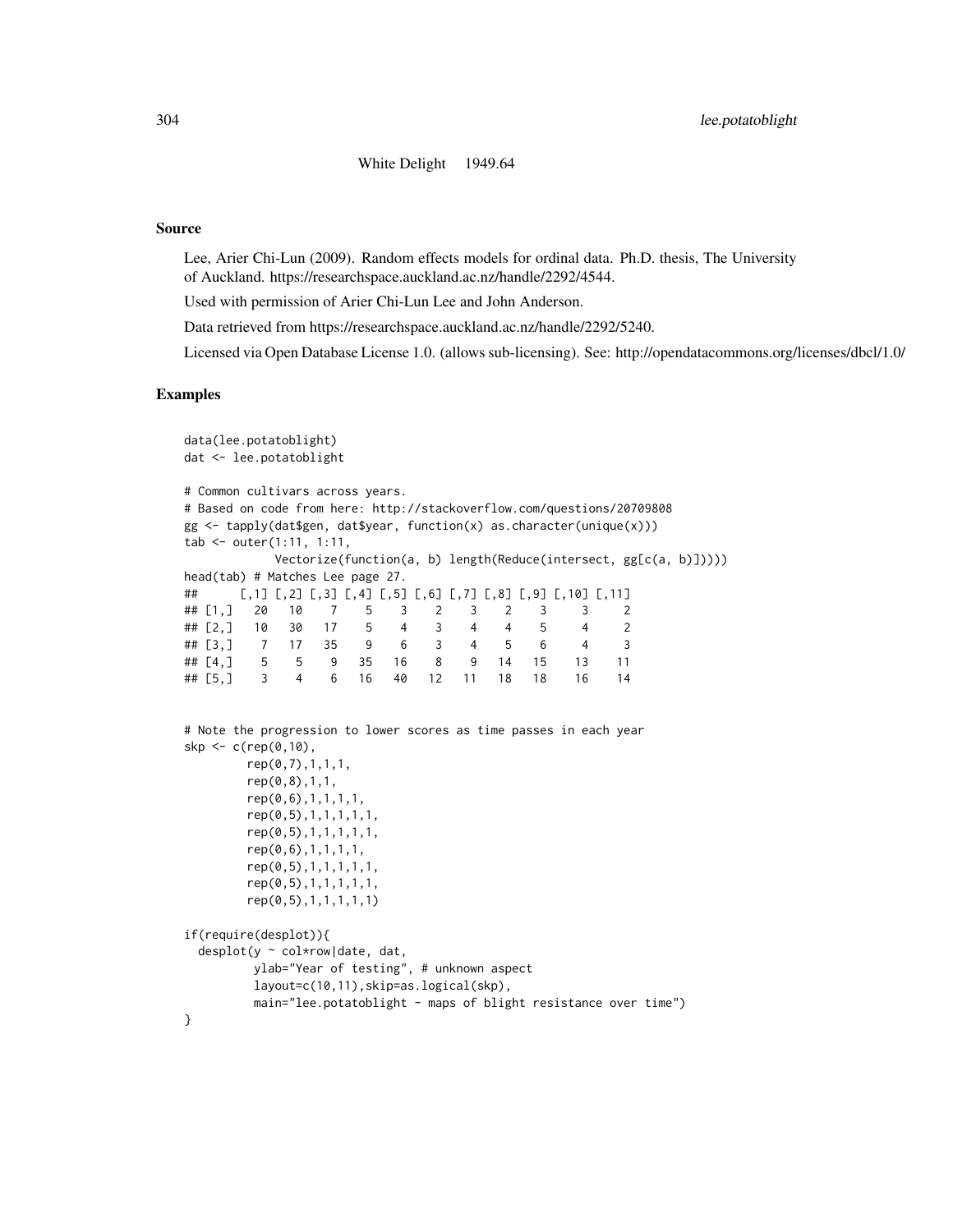## lehner.soybeanmold 305

```
# 1983 only. I.Hardy succumbs to blight quickly
require("lattice")
xyplot(y ~ date|gen, dat, subset=year==1983, group=rep,
      xlab="Date", ylab="Blight resistance score",
      main="lee.potatoblight 1983", as.table=TRUE,
      auto.key=list(columns=5),
      scales=list(alternating=FALSE, x=list(rot=90, cex=.7)))
```
lehner.soybeanmold *Yield, white mold, and sclerotia for soybeans in Brazil*

#### **Description**

Yield, white mold, and sclerotia for soybeans in Brazil

#### Usage

data("lehner.soybeanmold")

#### Format

A data frame with 382 observations on the following 9 variables.

study study number

year year of harvest

loc location name

elev elevation

region region

trt treatment number

yield crop yield, kg/ha

mold white mold incidence, percent

sclerotia weight of sclerotia g/ha

#### Details

Data are the mean of 4 reps.

```
Original source (Portuguese) http://ainfo.cnptia.embrapa.br/digital/bitstream/item/101371/
1/Ensaios-cooperativos-de-controle-quimico-de-mofo-branco-na-cultura-da-soja-safras-2009-a-2012.
pdf
```
Data included here via GPL3 license.

## Source

Lehner, M. S., Pethybridge, S. J., Meyer, M. C., & Del Ponte, E. M. (2016). Meta-analytic modelling of the incidence-yield and incidence-sclerotial production relationships in soybean white mould epidemics. *Plant Pathology*. doi:10.1111/ppa.12590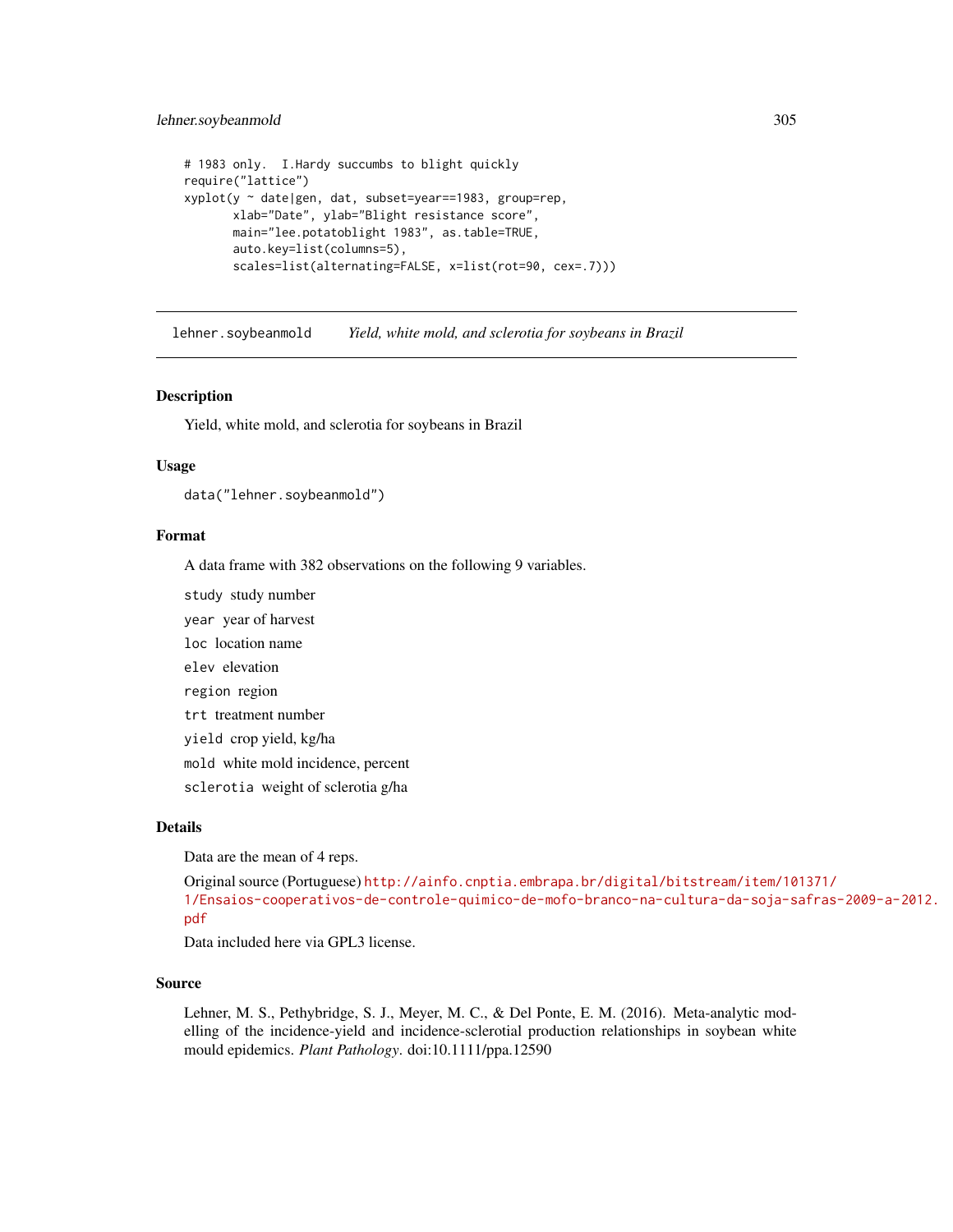## References

Full commented code and analysis https://emdelponte.github.io/paper-white-mold-meta-analysis/

```
data(lehner.soybeanmold)
dat <- lehner.soybeanmold
## Not run:
 op <- par(mfrow=c(2,2))
 hist(dat$mold, main="White mold incidence")
 hist(dat$yield, main="Yield")
 hist(dat$sclerotia, main="Sclerotia weight")
 par(op)
## End(Not run)
require(lattice)
xyplot(yield ~ mold|study, dat, type=c('p','r'),
      main="lehner.soybeanmold")
# xyplot(sclerotia ~ mold|study, dat, type=c('p','r'))
# Example meta-analysis. Could use metafor package to construct the forest
# plot, but it is easier with lattice and ggplot is slow/clumsy
if(require(latticeExtra) & require(metafor)){
 # calculate correlation & confidence for each loc
 cors <- split(dat, dat$study)
 cors <- sapply(cors,
                 FUN=function(X){
                   res <- cor.test(X$yield, X$mold)
                   c(res$estimate, res$parameter[1],
                     conf.low=res$conf.int[1], conf.high=res$conf.int[2])
                 })
 cors <- as.data.frame(t(as.matrix(cors)))
 cors$study <- rownames(cors)
 # Fisher Z transform
 cors <- transform(cors, ri = cor)
 cors \le transform(cors, ni = df + 2)
 cors <- transform(cors,
                    yi = 1/2 * log((1 + ri)/(1 - ri)),vi = 1/(ni - 3)# Overall correlation across studies
 overall <- rma.uni(yi, vi, method="ML", data=cors) # metafor package
 # back transform
 overall <- predict(overall, transf=transf.ztor)
 # weight and size for forest plot
 wi <- 1/sqrt(cors$vi)
 size \le 0.5 + 3.0 \times (wi - min(wi)) / (max(wi) - min(wi))# now the forest plot
 segplot(factor(study) ~ conf.low+conf.high, data=cors,
```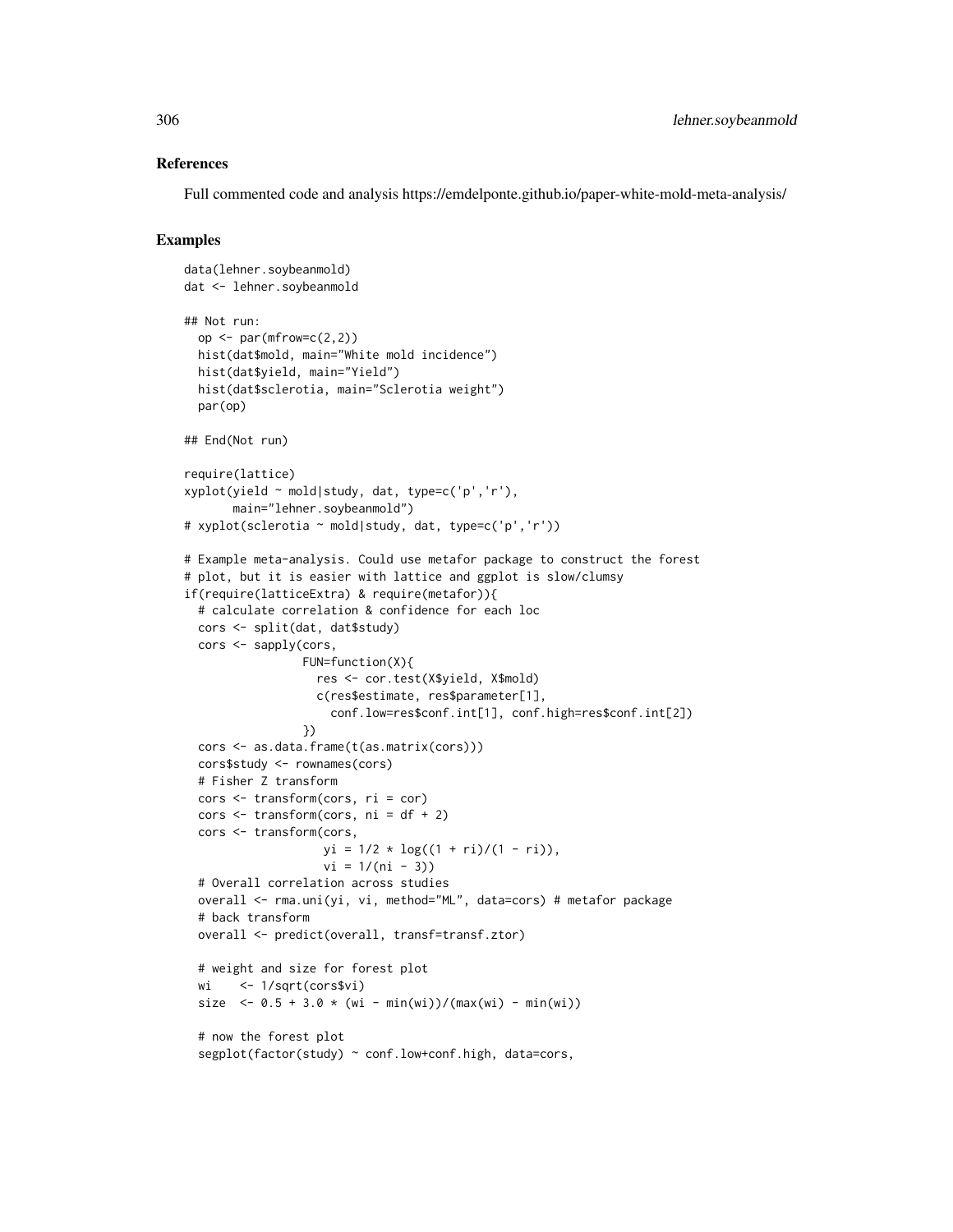```
draw.bands=FALSE, level=size, centers=ri, cex=size,
          col.regions=colorRampPalette(c("gray85", "dodgerblue4")),
          main="White mold vs. soybean yield",
          xlab=paste("Study correlation, confidence, and study weight (blues)\n",
                     "Overall (black)"),
          ylab="Study ID") +
    layer(panel.abline(v=overall$pred, lwd=2)) +
    layer(panel.abline(v=c(overall$cr.lb, overall$cr.ub), lty=2, col="gray"))
}
# Meta-analyses are typically used when the original data is not available.
# Since the original data is available, a mixed model is probably better.
## Not run:
 library(lme4)
 m1 <- lmer(yield ~ mold # overall slope
             + (1+mold |study), # random intercept & slope per study
             data=dat)
 summary(m1)
## End(Not run)
```
lessman.sorghum.uniformity *Uniformity trial of sorghum*

## Description

Uniformity trial of sorghum at Ames, Iowa, 1959.

## Usage

data("lessman.sorghum.uniformity")

# Format

A data frame with 2640 observations on the following 3 variables.

row row

col column

yield yield, ounces

# Details

The uniformity trial was conducted at the Agronomy Farm at Ames, Iowa, in 1959. The field was planted to grain sorghum in rows spaces 40 inches apart, thinned to a stand of three inches between plants. The entire field was 48 rows (40 inches apart), each 300 feet long and harvested in 5-foot lengths. Threshed grain was dried to 8-10 percent moisture before weighing. Weights are ounces. Average yield for the field was 95.3 bu/ac.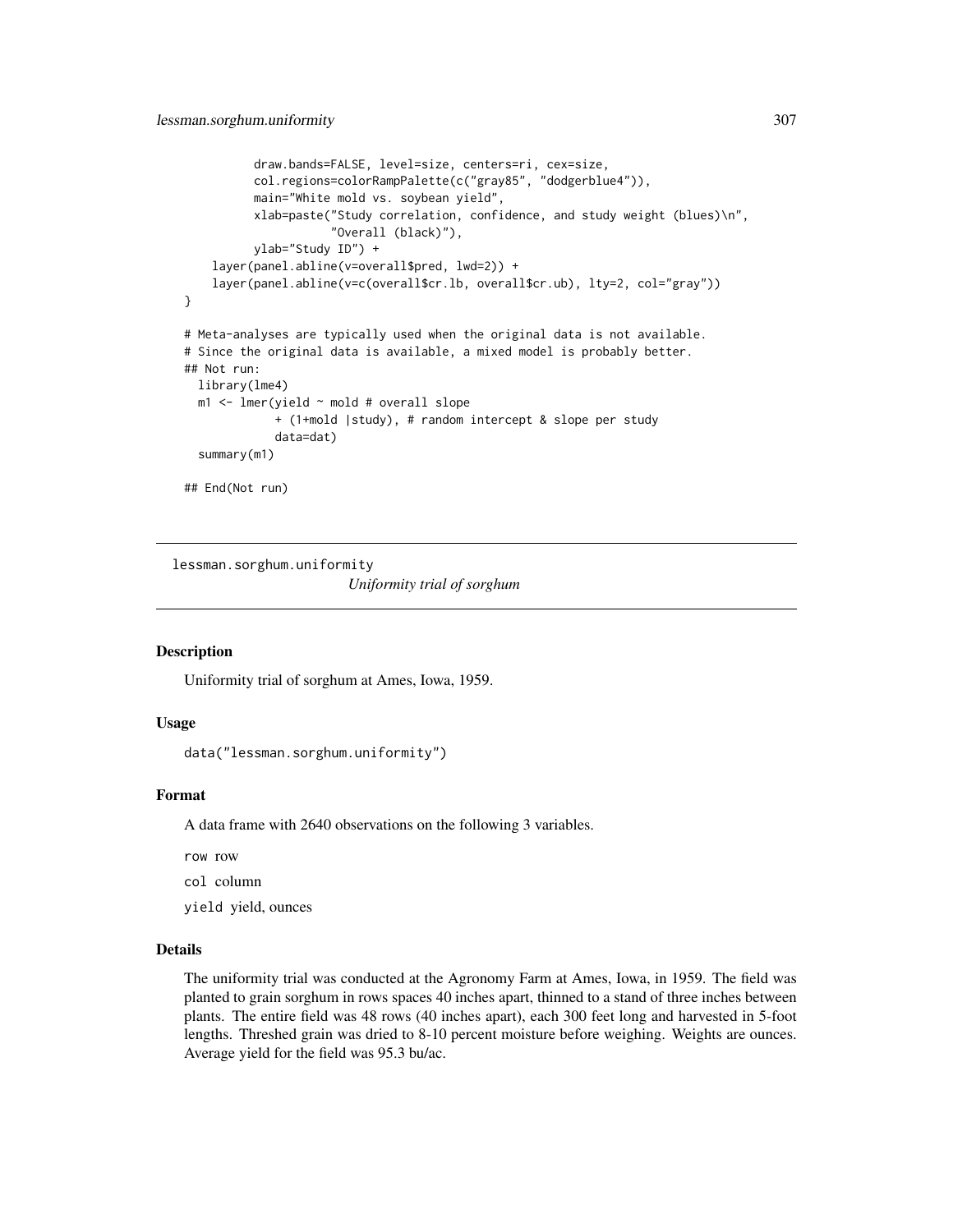Field width:  $48$  rows  $*$  40 inches /  $12$ in/ft = 160 feet

Field length: 300 feet

Plot yields from the two outer rows on each side of the field were omitted from the analysis.

CV values from this data do not quite match Lessman's value. The first page of Table 17 was manually checked for correctness and there were no problems with the optical character recognition (other than obvious errors like 0/o).

## Source

Lessman, Koert James, (1962) *Comparisons of methods for testing grain yield of sorghum* Retrospective Theses and Dissertations. Paper 2063. Appendix Table 17.

## References

None.

```
data(lessman.sorghum.uniformity)
dat <- lessman.sorghum.uniformity
if(require(desplot)){
 desplot(yield ~ col*row, dat,
          aspect=300/160, tick=TRUE, flip=TRUE, # true aspect
         main="lessman.sorghum.uniformity")
}
# Omit outer two columns (called 'rows' by Lessman)
dat \le subset(dat, col > 2 & col \le 47)
nrow(dat)
var(dat$yield) # 9.09
sd(dat$yield)/mean(dat$yield) # CV 9.2%
if(require(reshape2) & require(agricolae)){
 dmat <- acast(dat, row~col, value.var='yield')
 index.smith(dmat,
             main="lessman.sorghum.uniformity",
             col="red") # Similar to Lessman Table 1
 # Lessman said that varying the width of plots did not have an appreciable
  # effect on CV, and optimal row length was 3.2 basic plots, about 15-20
}
```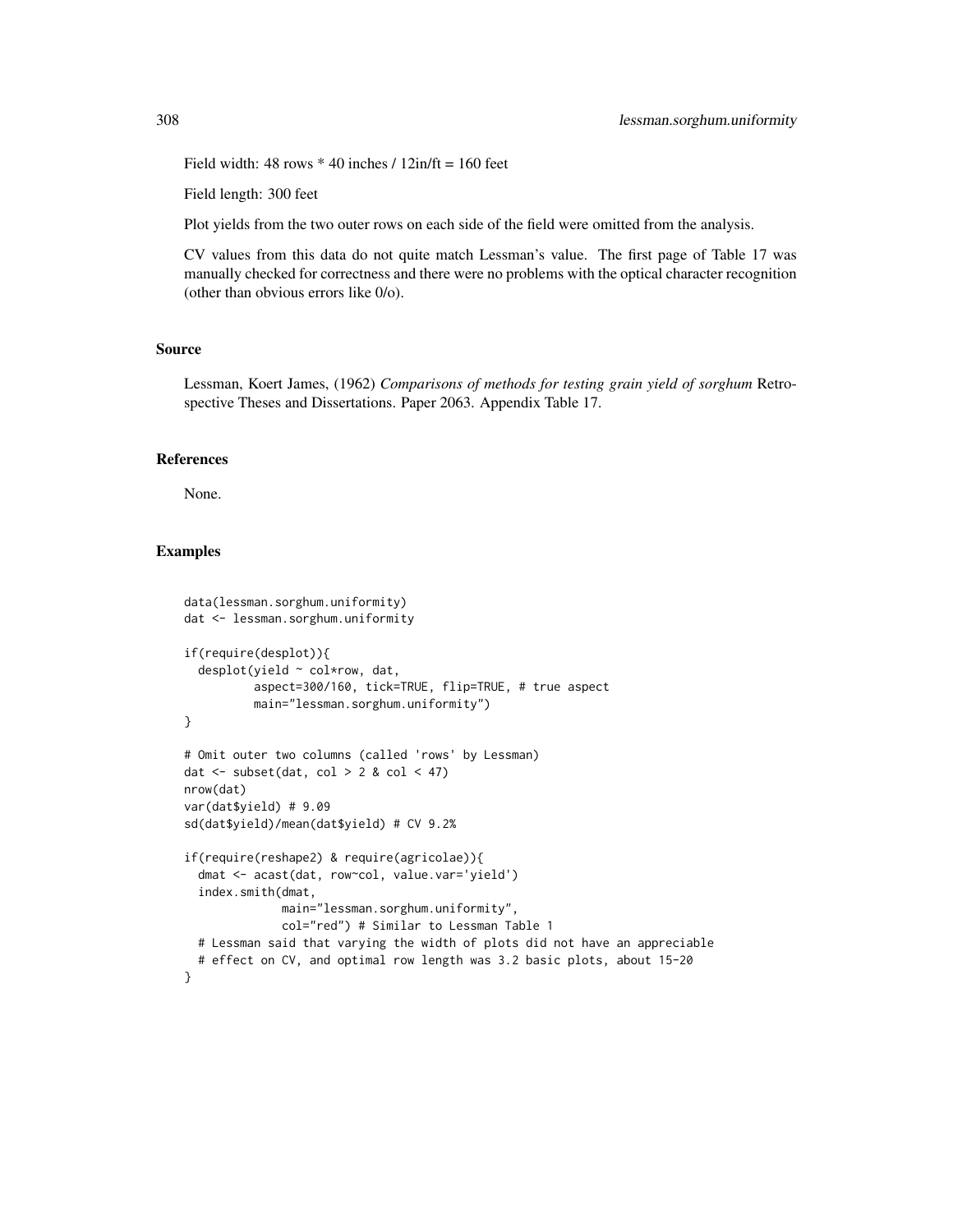## Description

Uniformity trial of millet at China in 1934.

## Format

A data frame with 600 observations on the following 3 variables.

row row

col column

yield yield (grams)

# Details

Crop date estimated to be 1934.

Field was 100 ft x 100 ft. Plots were 15 feet long by 1 foot wide.

Field width: 100 feet

Field length: 100 feet

Li found the most efficient use of land was obtained with plats 15 feet long and two rowss wide. Also satisfactory would be one row 30 feet long.

# Source

Li, HW and Meng, CJ and Liu, TN. 1936. Field Results in a Millet Breeding Experiment. *Agronomy Journal*, 28, 1-15. Table 1. http://doi.org/10.2134/agronj1936.00021962002800010001x

```
data(li.millet.uniformity)
dat <- li.millet.uniformity
mean(dat$yield) # matches Li et al.
if(require(desplot)){
 desplot(yield~col*row, dat,
         aspect=100/100, # true aspect
         main="li.millet.uniformity")
}
```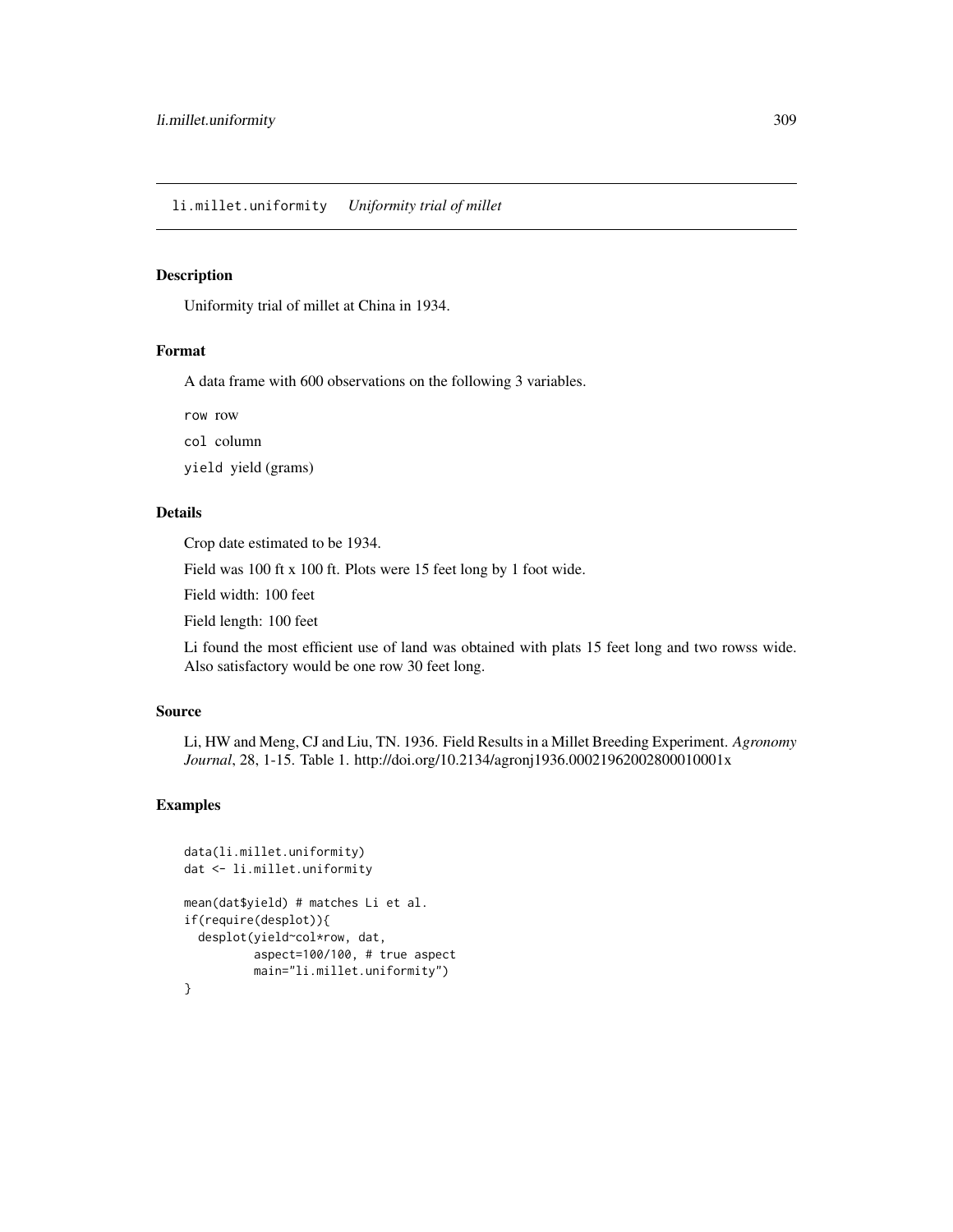# Description

Resistance of wheat to powdery mildew

#### Usage

```
data("lillemo.wheat")
```
## Format

A data frame with 408 observations on the following 4 variables.

gen genotype, 24 levels env environrment, 13 levels score score scale scale used for score

#### Details

The data are means across reps of the original scores. Lower scores indicate better resistance to mildew.

Each location used one of four different measurement scales for scoring resistance to powdery mildew: 0-5 scale, 1-9 scale, 0-9 scale, percent.

Environment codes consist of two letters for the location name and two digits for the year of testing. Location names: CA=Cruz Alta, Brazil. Ba= Bawburgh, UK. Aa=As, Norway. Ha=Hamar, Norway. Ch=Choryn, Poland. Ce=Cerekwica, Poland. Ma=Martonvasar, Hungary. Kh=Kharkiv, Ukraine. BT=Bila Tserkva, Ukraine. Gl=Glevakha, Ukraine. Bj=Beijing, China.

Note, Lillemo et al. did not remove genotype effects as is customary when calculating Huehn's non-parametric stability statistics.

In the examples below, the results do not quite match the results of Lillemo. This could easily be the result of the original data table being rounded to 1 decimal place. For example, environment 'Aa03' had 3 reps and so the mean for genotype 1 was probably 16.333, not 16.3.

## Source

Morten Lillemo, Ravi Sing, Maarten van Ginkel. (2011). Identification of Stable Resistance to Powdery Mildew in Wheat Based on Parametric and Nonparametric Methods Crop Sci. 50:478- 485. http://doi.org/10.2135/cropsci2009.03.0116

Used with permission of Morten Lillemo.

Electronic data supplied by Miroslav Zoric.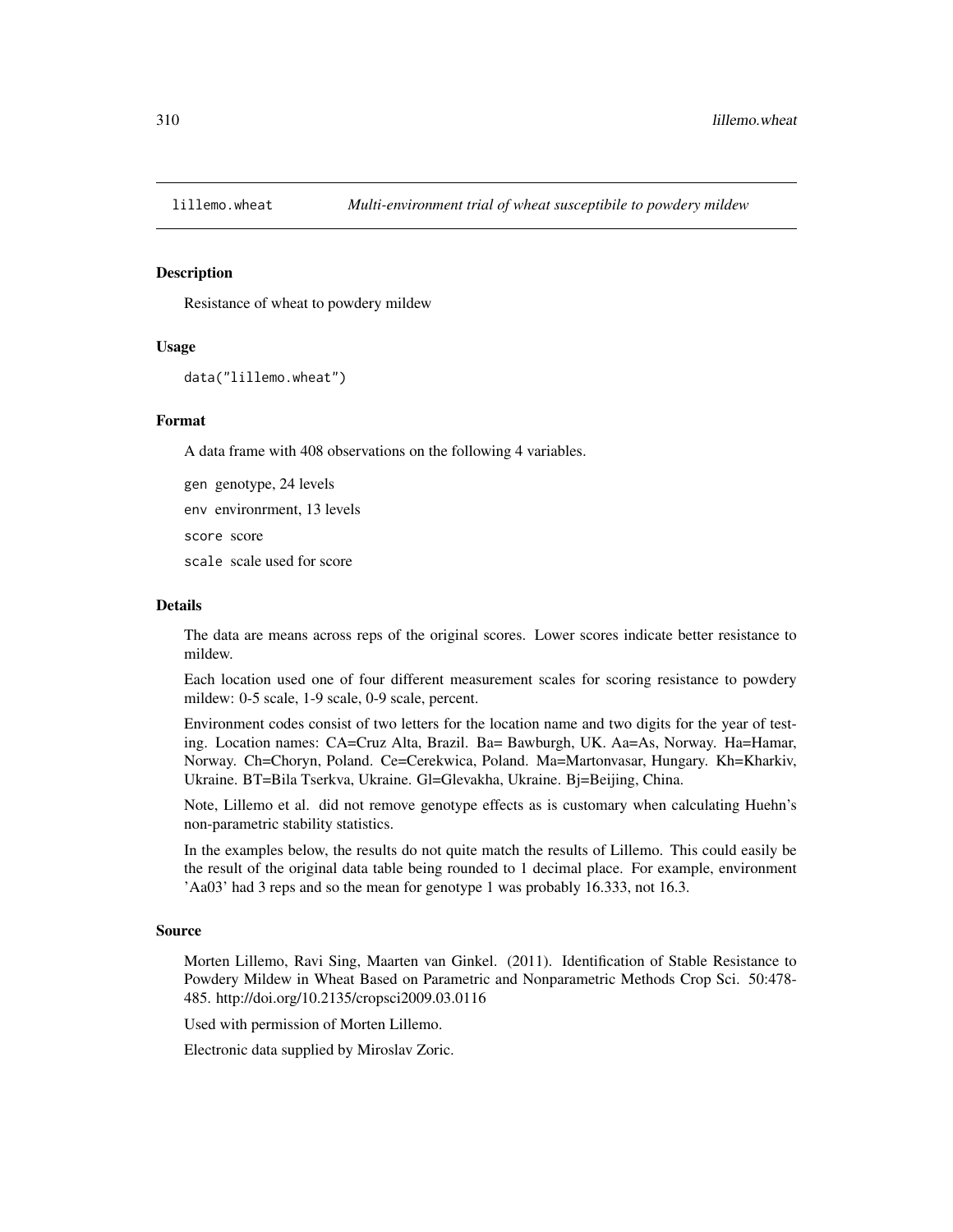## lillemo.wheat 311

## References

None.

```
data(lillemo.wheat)
dat <- lillemo.wheat
# Change factor levels to match Lillemo
dat$env <- as.character(dat$env)
dat$env <- factor(dat$env,
                  levels=c("Bj03","Bj05","CA03","Ba04","Ma04",
                           "Kh06","Gl05","BT06","Ch04","Ce04",
                           "Ha03","Ha04","Ha05","Ha07","Aa03","Aa04","Aa05"))
# Interesting look at different measurement scales by environment
require(lattice)
qqmath(~score|env, dat, group=scale,
      as.table=TRUE, scales=list(y=list(relation="free")),
      auto.key=list(columns=4),
      main="lillemo.wheat - QQ plots by environment")
# ----------------------------------------------------------------------------
## Not run:
 # Change data to matrix format
 require(reshape2)
 datm <- acast(dat, gen~env, value.var='score')
 # Environment means. Matches Lillemo Table 3
 apply(datm, 2, mean)
 # Two different transforms within envts to approximate 0-9 scale
 datt <- datm
 datt[,"CA03"] <- 1.8 * datt[,"CA03"]
 ix <- c("Ba04","Kh06","Gl05","BT06","Ha03","Ha04","Ha05","Ha07","Aa03","Aa04","Aa05")
 datt[,ix] <- apply(datt[,ix],2,sqrt)
 # Genotype means of transformed data. Matches Lillemo table 3.
 round(rowMeans(datt),2)
 # Biplot of transformed data like Lillemo Fig 2
 require(gge)
 biplot(gge(datt, scale=FALSE), main="lillemo.wheat")
 # Median polish of transformed table
 m1 <- medpolish(datt)
 # Half-normal prob plot like Fig 1
 # require(faraway)
 # halfnorm(abs(as.vector(m1$resid)))
 # Nonparametric stability statistics. Lillemo Table 4.
```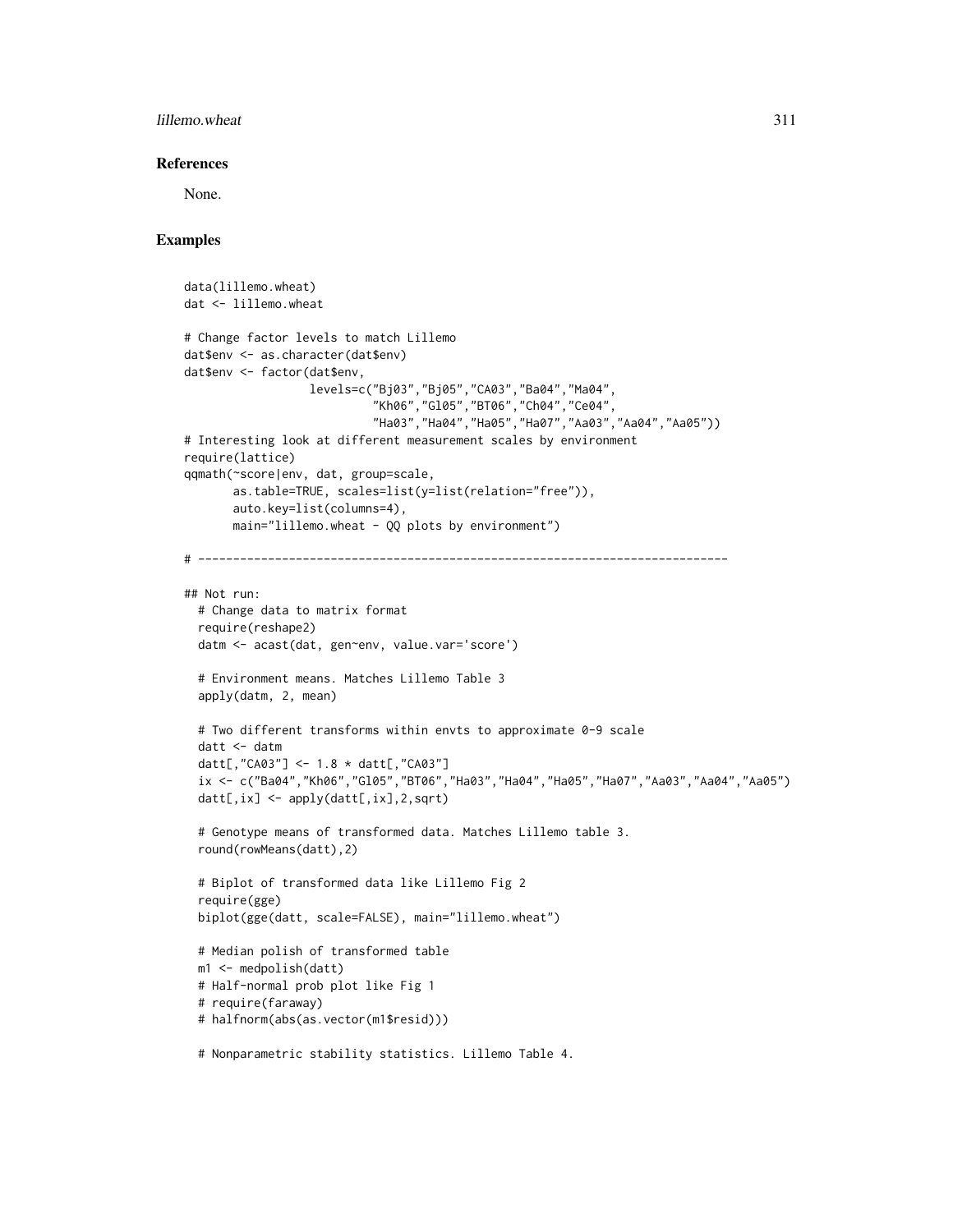```
huehn <- function(mat){
   # Gen in rows, Env in cols
   nenv <- ncol(mat)
   # Corrected yield. Remove genotype effects
   # Remove the following line to match Table 4 of Lillemo
   mat <- sweep(mat, 1, rowMeans(mat)) + mean(mat)
   # Ranks in each environment
   rmat <- apply(mat, 2, rank)
    # Mean genotype rank across envts
   MeanRank <- apply(rmat, 1, mean)
    # Huehn S1
   gfun <- function(x){
     oo <- outer(x,x,"-")
     sum(abs(oo)) # sum of all absolute pairwise differences
    }
   S1 <- apply(rmat, 1, gfun)/(nenv*(nenv-1))
   # Huehn S2
   S2 <- apply((rmat-MeanRank)^2,1,sum)/(nenv-1)
   out <- data.frame(MeanRank, S1, S2)
   rownames(out) <- rownames(mat)
   return(out)
 }
 round(huehn(datm),2) # Matches table 4
 # I do not think phenability package gives correct values for S1
 # require(phenability)
 # nahu(datm)
## End(Not run) # dontrun
```
lin.superiority *Multi-environment trial of 33 barley genotypes in 12 locations*

# Description

Multi-environment trial of 33 barley genotypes in 12 locations

# Usage

data("lin.superiority")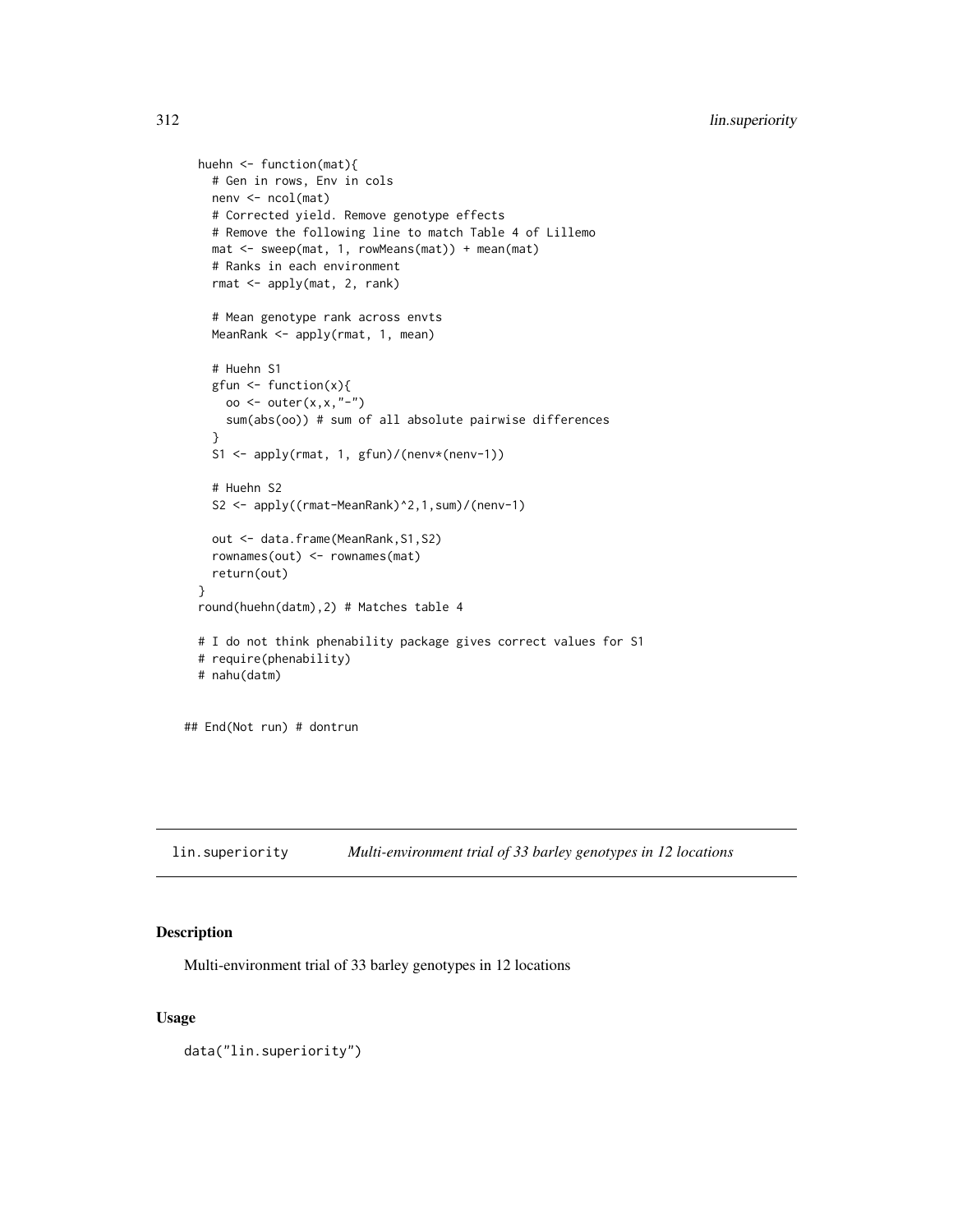## lin.superiority 313

# Format

A data frame with 396 observations on the following 4 variables.

gen genotype/cultivar region region loc location

yield yield (kg/ha)

# Details

Yield of six-row barley from the 1983 annual report of Eastern Cooperative Test in Canada.

The named cultivars Bruce, Conquest, Laurier, Leger are checks, while the other cultivars were tests.

### Source

C. S. Lin, M. R. Binns (1985). Procedural approach for assessing cultivar-location data: Pairwise genotype-environment interactions of test cultivars with checks *Canadian Journal of Plant Science*, 1985, 65(4): 1065-1071. Table 1. http://doi.org/10.4141/cjps85-136

#### References

C. S. Lin, M. R. Binns (1988). A Superiority Measure Of Cultivar Performance For Cultivar x Location Data. *Canadian Journal of Plant Science*, 68, 193-198. http://doi.org/10.4141/cjps88-018

Mohammed Ali Hussein, Asmund Bjornstad, and A. H. Aastveit (2000). SASG x ESTAB: A SAS Program for Computing Genotype x Environment Stability Statistics. *Agronomy Journal*, 92; 454- 459. http://doi.org/10.2134/agronj2000.923454x

```
data(lin.superiority)
dat <- lin.superiority
if(require(latticeExtra) & require(reshape2)){
  # calculate the superiority measure of Lin & Binns 1988
 dat2 <- acast(dat, gen ~ loc, value.var="yield")
 locmean <- apply(dat2, 2, mean)
 locmax <- apply(dat2, 2, max)
 P \leftarrow apply(data, 1, function(x) {
   sum((x-locmax)^2)/(2*length(x))
 })/1000
 P \leftarrow sort(P)round(P) # match Lin & Binns 1988 table 2, column Pi
 # atlantic & quebec regions overlap
 # require(gge)
 # m1 <- gge(yield ~ gen*loc, env.group=region, data=dat,
```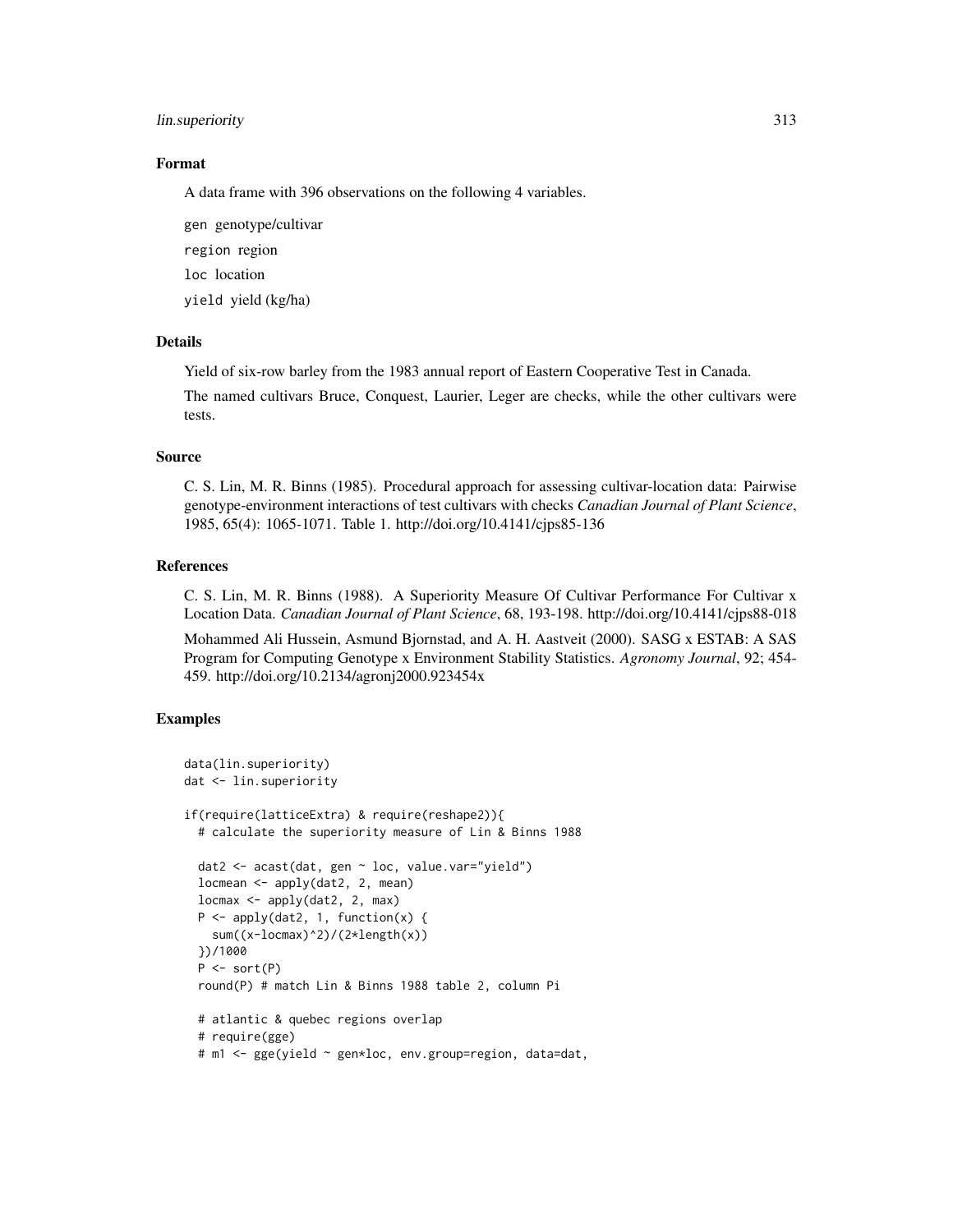```
# main="lin.superiority")
 # biplot(m1)
 # create a figure similar to Lin & Binns 1988
 # add P, locmean, locmax back into the data
 dat$locmean <- locmean[match(dat$loc, names(locmean))]
 dat$locmax <- locmax[match(dat$loc, names(locmax))]
 dat$P <- P[match(dat$gen, names(P))]
 dat$gen <- reorder(dat$gen, dat$P)
 xyplot(locmax ~ locmean|gen, data=dat,
         type=c('p','r'), as.table=TRUE, col="gray",
        main="lin.superiority - Superiority index",
        xlab="Location Mean",
        ylab="Yield of single cultivars (blue) & Maximum (gray)") +
   xyplot(yield ~ locmean|gen, data=dat,
          type=c('p','r'), as.table=TRUE, pch=19)
}
```
lin.unbalanced *Multi-environment trial of 33 barley genotypes in 18 locations*

## Description

Multi-environment trial of 33 barley genotypes in 18 locations

## Usage

```
data("lin.unbalanced")
```
## Format

A data frame with 405 observations on the following 4 variables.

gen genotype/cultivar loc location yield yield (kg/ha)

region region

#### Details

Yield of six-row barley from the 1986 Eastern Cooperative trial

The named cultivars Bruce, Conquest, Laurier, Leger are checks, while the other cultivars were tests.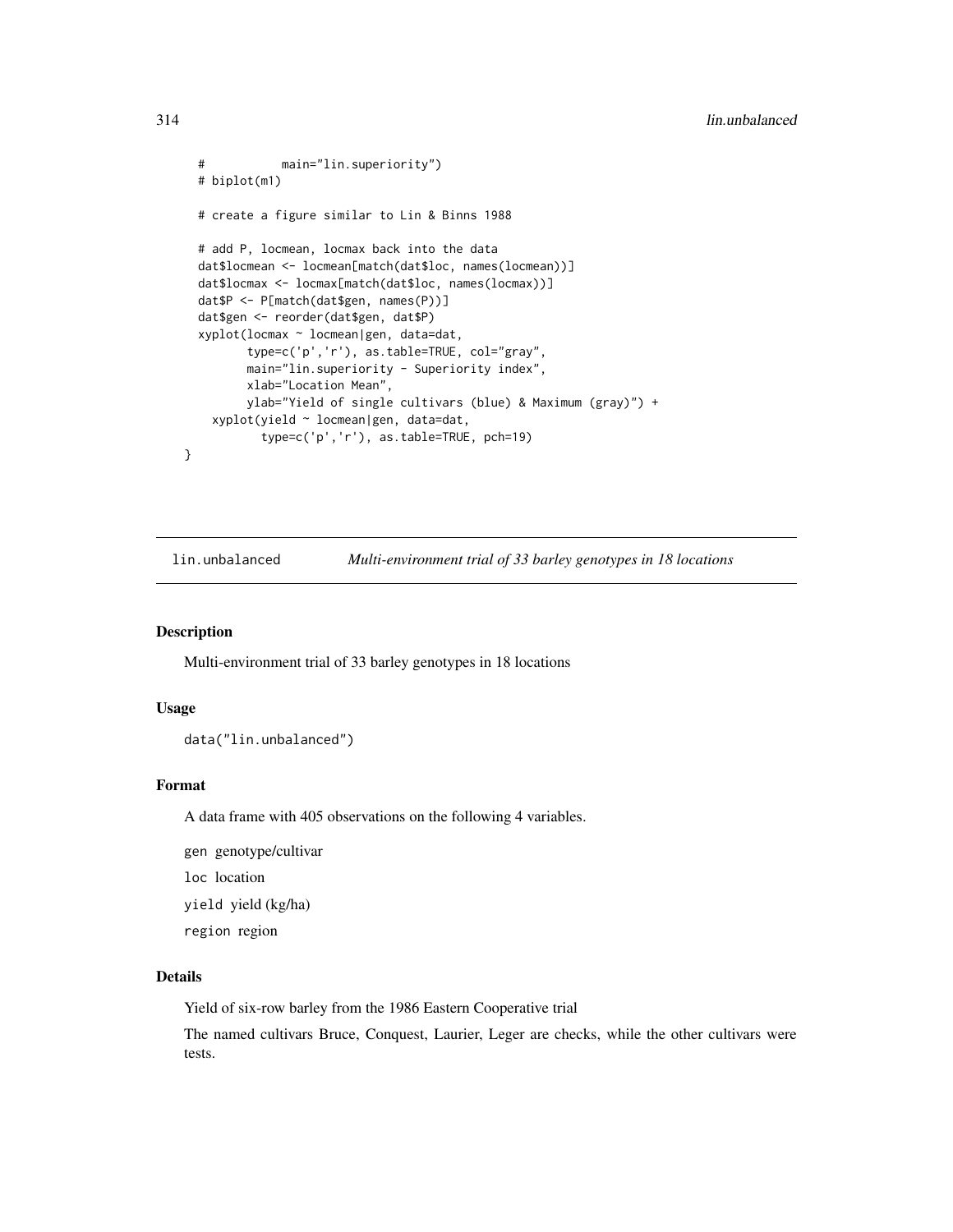## little.splitblock 315

## Source

C. S. Lin, M. R. Binns (1988). A Method for Assessing Regional Trial Data When The Test Cultivars Are Unbalanced With Respect to Locations. *Canadian Journal of Plant Science*, 68(4): 1103- 1110. http://doi.org/10.4141/cjps88-130

## References

None

# Examples

```
data(lin.unbalanced)
dat <- lin.unbalanced
# location maximum, lin & binns table 1
aggregate(yield ~ loc, data=dat, FUN=max)
# location 'index', lin & binns, table 1
dat2 <- subset(dat, is.element(dat$gen, c('Bruce','Laurier','Leger','S1','S2',
                                           'S3','S4','S5','S6','S7','T1','T2')))
aggregate(yield ~ loc, data=dat2, FUN=mean)
if(require(reshape2)){
 # calculate the superiority measure of Lin & Binns 1988
 dat3 <- acast(dat, gen ~ loc, value.var="yield")
 #locmean <- apply(dat3, 2, mean)
 locmax <- apply(dat3, 2, max, na.rm=TRUE)
 P \leftarrow apply(data3, 1, function(x) {
   sum((x-locmax)^2, na.rm=TRUE)/(2*length(na.omit(x)))
 })/1000
 P <- sort(P)
 round(P) # match Lin & Binns 1988 table 2, column Pi
 }
```
little.splitblock *Split-block experiment of sugar beets*

# Description

Split-block experiment of sugar beets.

## Usage

data("little.splitblock")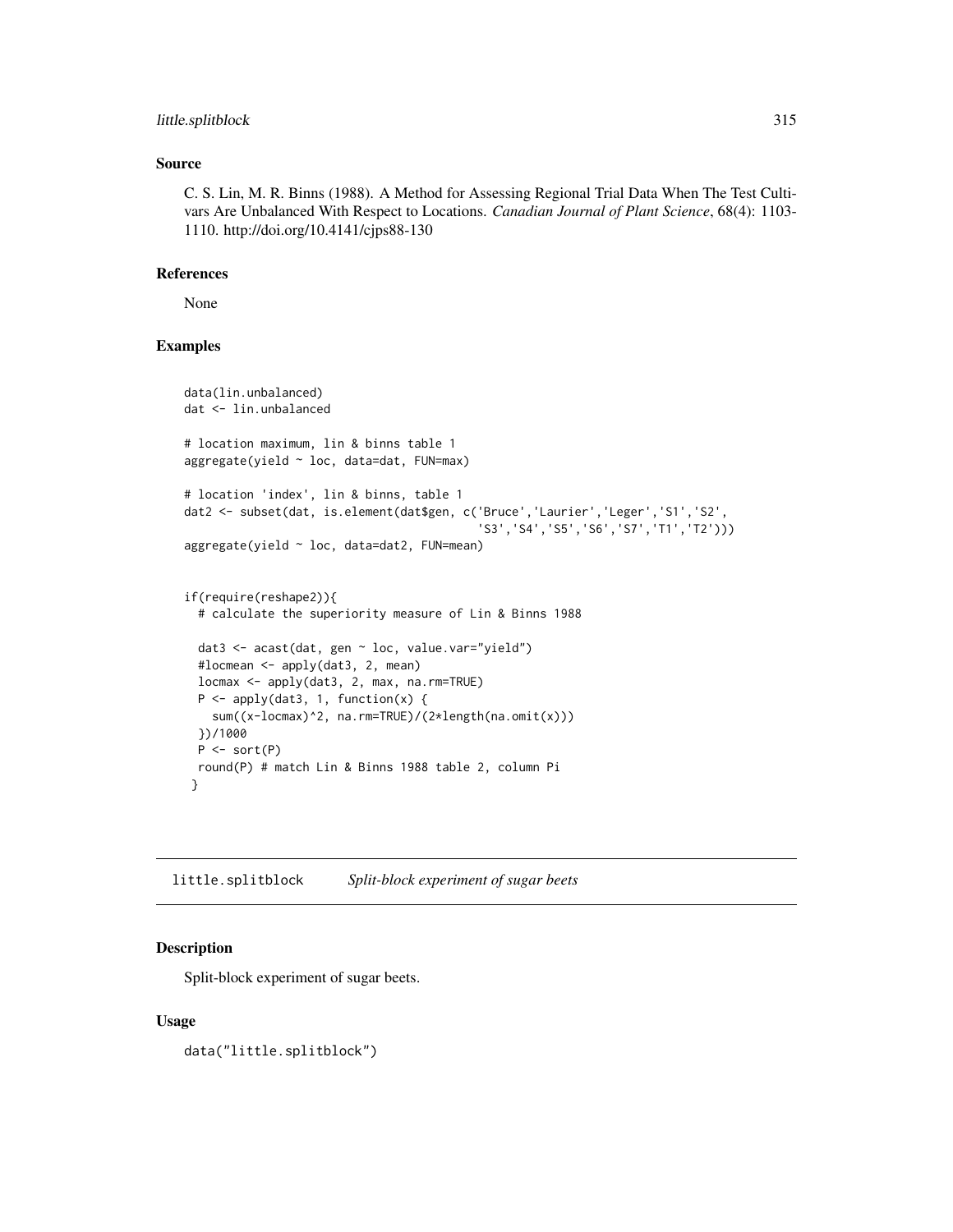# Format

A data frame with 80 observations on the following 6 variables.

row row

col column

yield sugar beet yield, tons/acre

harvest harvest date, weeks after planting

nitro nitrogen, pounds/acre

block block

## Details

Four rates of nitrogen, laid out as a 4x4 Latin-square experiment.

Within each column block, the sub-plots are strips (across 4 rows) of 5 different harvest dates.

The use of sub-plots a s strips necessitates care when determining the error terms in the ANOVA table.

Note, Little has yield value of 22.3 for row 3, column I-H3. This data uses 23.3 in order to match the marginal totals given by Little.

# Source

Thomas M. Little, F. Jackson Hills. (1978) *Agricultural Experimentation*

#### References

None.

```
data(little.splitblock)
dat <- little.splitblock
# Match marginal totals given by Little.
## sum(dat$yield)
## with(dat, tapply(yield,col,sum))
## with(dat, tapply(yield,row,sum))
# Layout shown by Little figure 10.2
if(require(desplot)){
 desplot(yield ~ col*row, data=dat,
         out1=block, out2=col, col=nitro, cex=1, num=harvest,
         main="little.splitblock")
}
# Convert continuous traits to factors
dat <- transform(dat, R=factor(row), C=factor(block),
                 H=factor(harvest), N=factor(nitro))
```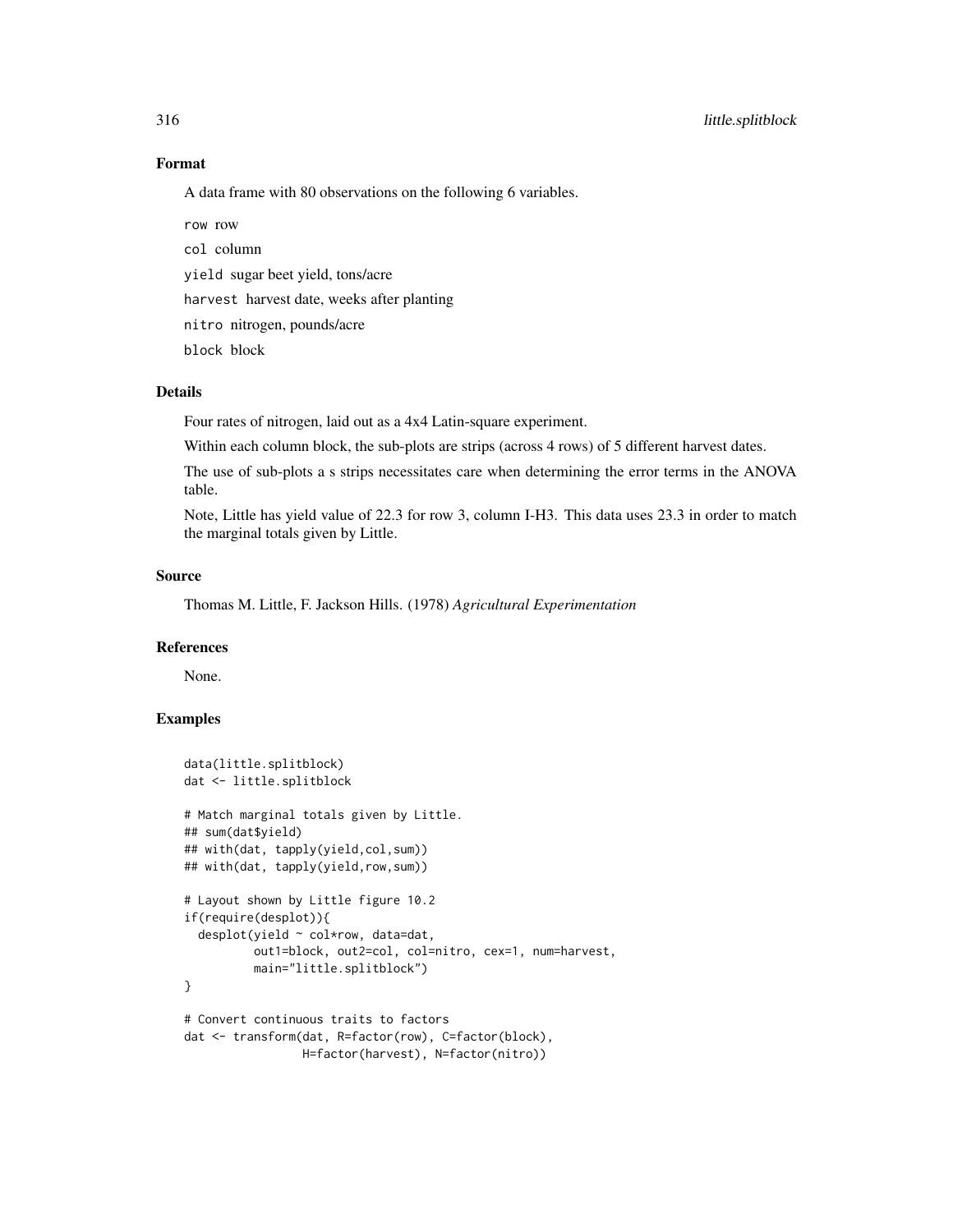# lonnquist.maize 317

```
if(FALSE){
 library(lattice)
 xyplot(yield ~ nitro|H,dat)
 xyplot(yield ~ harvest|N,dat)
}
# Anova table matches Little, table 10.3
m1 <- aov(yield ~ R + C + N + H + N:H +
            Error(R:C:N + C:H + C:N:H), data=dat)summary(m1)
```
lonnquist.maize *Multi-environment trial of maize, half diallel*

# Description

Half diallel of maize

## Usage

data("lonnquist.maize")

## Format

A data frame with 78 observations on the following 3 variables.

p1 parent 1 factor p2 parent 2 factor yield yield

## Details

Twelve hybrids were selfed/crossed in a half-diallel design planted in 3 reps at 2 locations in 2 years. The data here are means adjusted for block effects.

## Source

J. H. Lonnquist, C. O. Gardner. (1961) Heterosis in Intervarietal Crosses in Maize and Its Implication in Breeding Procedures. *Crop Science*, 1, 179-183. Table 1.

# References

Mohring, Melchinger, Piepho. (2011). REML-Based Diallel Analysis. *Crop Science*, 51, 470-478. http://doi.org/10.2135/cropsci2010.05.0272

C. O. Gardner and S. A. Eberhart. 1966. Analysis and Interpretation of the Variety Cross Diallel and Related Populations. *Biometrics*, 22, 439-452. http://doi.org/10.2307/2528181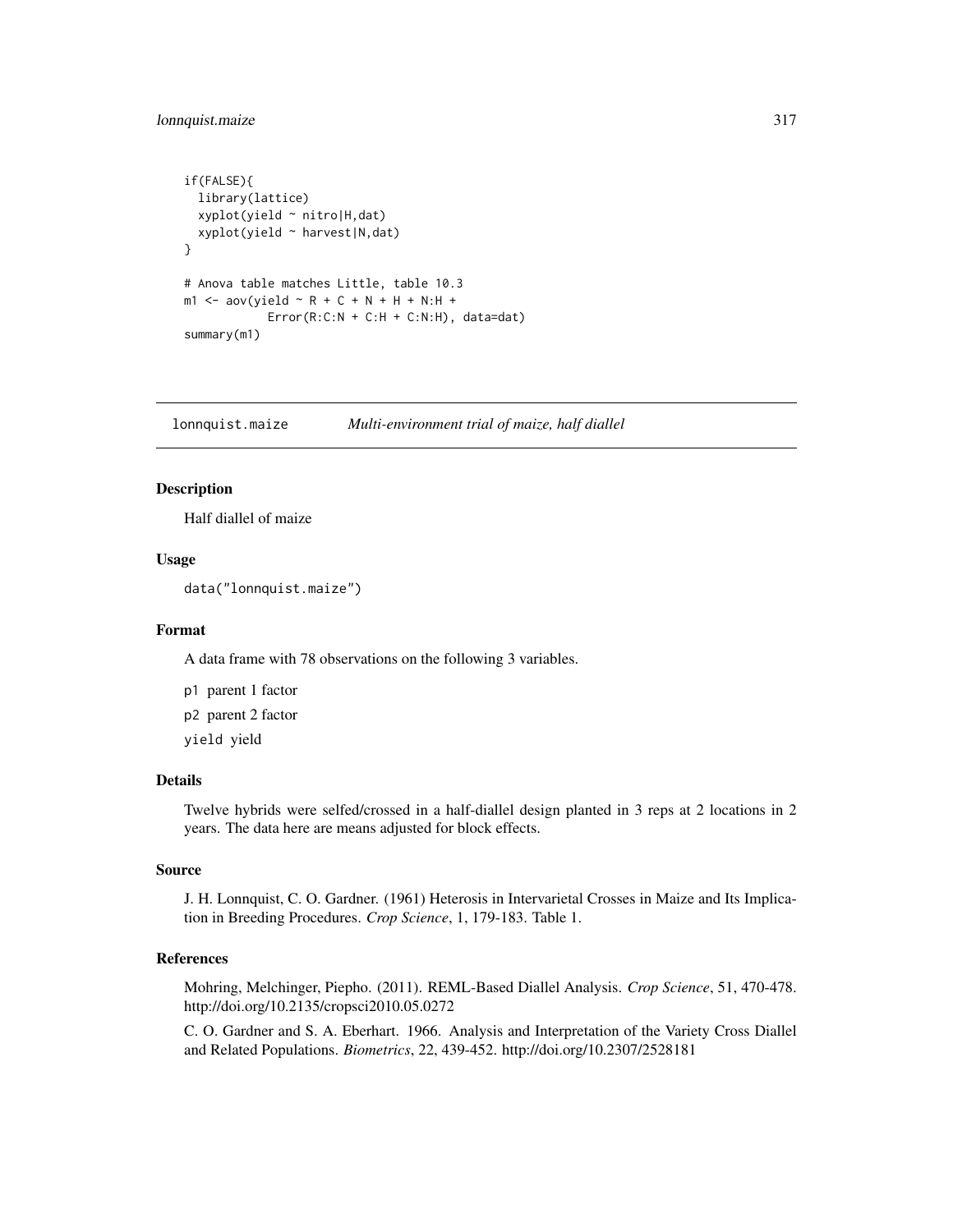## Examples

```
data(lonnquist.maize)
dat <- lonnquist.maize
dat <- transform(dat,
                 p1=factor(p1,
                   {\tt levels=c("C", "L", "M", "H", "G", "P", "B", "RM", "N", "K", "R2", "K2");}),}p2=factor(p2,
                   levels=c("C","L","M","H","G","P","B","RM","N","K","R2","K2")))
require(lattice)
redblue <- colorRampPalette(c("firebrick", "lightgray", "#375997"))
levelplot(yield ~ p1*p2, dat, col.regions=redblue,
          main="lonnquist.maize - yield of diallel cross")
# Calculate the F1 means in Lonnquist, table 1
if(require(reshape2)){
  mat <- acast(dat, p1~p2)
  mat[upper.tri(mat)] <- t(mat)[upper.tri(mat)] # make symmetric
  diag(mat) < -NAround(rowMeans(mat, na.rm=TRUE),1)
  ## C L M H G P B RM N K R2 K2
  ## 94.8 89.2 95.0 96.4 95.3 95.2 97.3 93.7 95.0 94.0 98.9 102.4
}
# ----------------------------------------------------------------------------
## Not run:
  # Mohring 2011 used 6 varieties to calculate GCA & SCA
  # Matches Table 3, column 2
  d2 <- subset(dat, is.element(p1, c("M","H","G","B","K","K2")) &
                      is.element(p2, c("M","H","G","B","K","K2")))
  d2 <- droplevels(d2)
  # asreml4
  require(asreml)
  m2 \leq -\text{asreml}(\text{yield} \sim 1, \text{ data} = d2, \text{ random} = \sim p1 + \text{and}(p2))require(lucid)
  vc(m2)
  ## effect component std.error z.ratio con
  ## p1!p1.var 3.865 3.774 1 Positive
  ## R!variance 15.93 5.817 2.7 Positive
  # Calculate GCA effects
  m3 \leq -\text{asreml}(\text{yield} \sim p1 + \text{and}(p2), \text{ data=d2})coef(m3)$fixed-1.462
  # Matches Gardner 1966, Table 5, Griffing method
## End(Not run)
# ----------------------------------------------------------------------------
```
## Not run: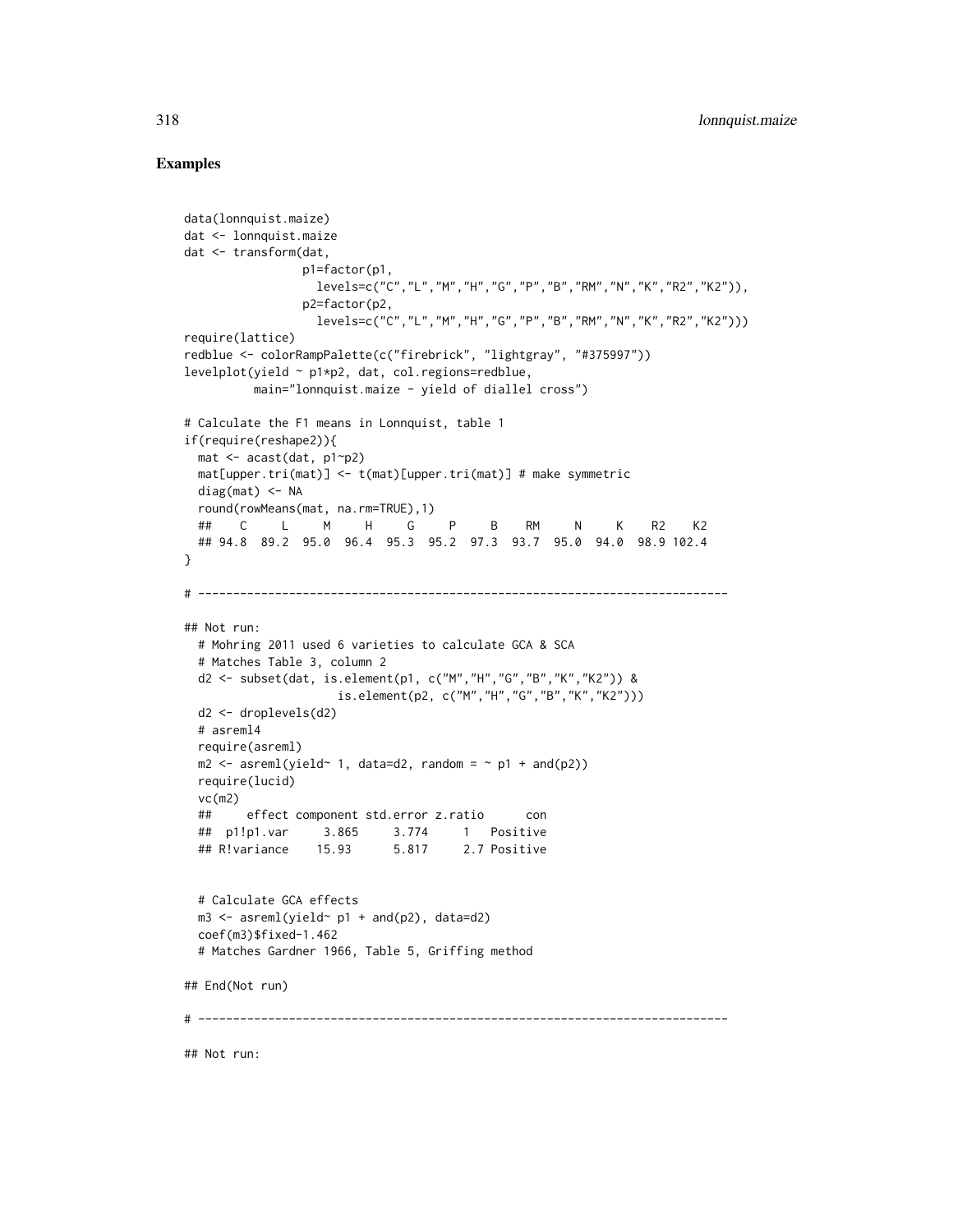```
# Mohring 2011 used 6 varieties to calculate GCA & SCA
 # Matches Table 3, column 2
 ## d2 <- subset(dat, p1
  \##p2
 ## d2 <- droplevels(d2)
 ## require(asreml4)
 ## m2 <- asreml(yield~ 1, data=d2, random = \sim p1 + and(p2))
 ## require(lucid)
 ## vc(m2)
 ## ## effect component std.error z.ratio con
 ## ## p1!p1.var 3.865 3.774 1 Positive
 ## ## R!variance 15.93
 ## # Calculate GCA effects
 ## m3 <- asreml(yield~ p1 + and(p2), data=d2)
 ## coef(m3)$fixed-1.462
 ## # Matches Gardner 1966, Table 5, Griffing method
## End(Not run)
# ----------------------------------------------------------------------------
```
love.cotton.uniformity *Uniformity trial of cotton*

# Description

Uniformity trial of cotton

# Usage

data("love.cotton.uniformity")

#### Format

A data frame with 170 observations on the following 3 variables.

row row

col column

yield yield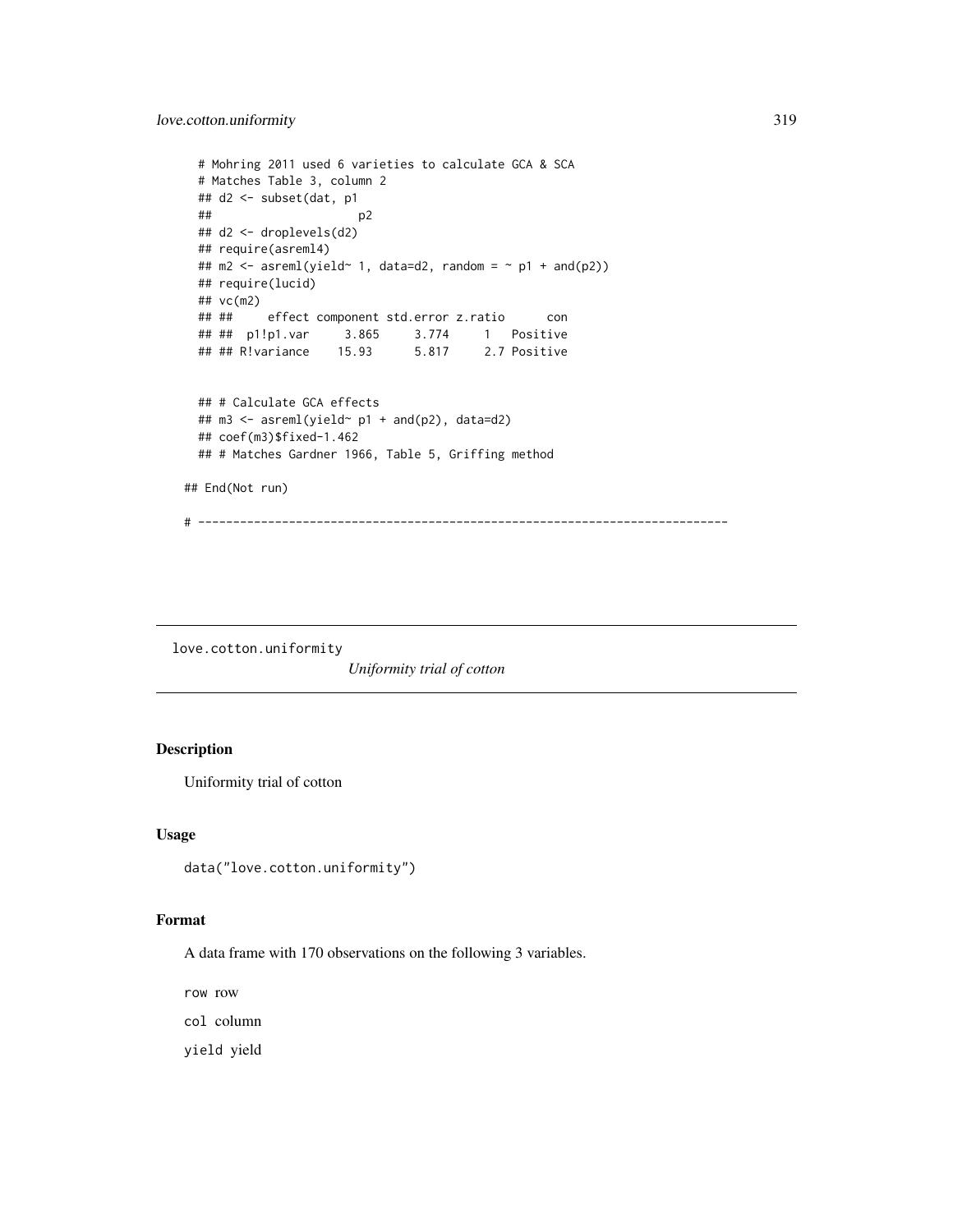# Details

Within each 100-foot row, the first 20 feet were harvested as a single plot, and then the rest of the row was harvested in 5-foot lengths.

Crop location is unknown, but likely Southeast Asia given Love's work teaching in China. Date circa 1930.

Possibly more information would be in the collected papers of Harry Love at Cornell: http://rmc.library.cornell.edu/EAD/htm Cotton - Plot Technic Study 1930-1932. Box 3, Folder 34

#### Source

Harry Love (1936). *Application of Statistical Methods to Agricultural Research*. The Commercial Press, Shanghai.

#### References

None.

# Examples

```
data(love.cotton.uniformity)
```

```
# omit first column which has 20-foot plots
dat <- subset(love.cotton.uniformity, col > 1)
if(require(desplot)){
 desplot(yield ~ col*row, dat, flip=TRUE,
          aspect=20/80, # just a guess
         main="love.cotton.uniformity")
}
```
lu.stability *Multi-environment trial of maize, to illustrate stability statistics*

# Description

Multi-environment trial to illustrate stability statistics

## Usage

data("lu.stability")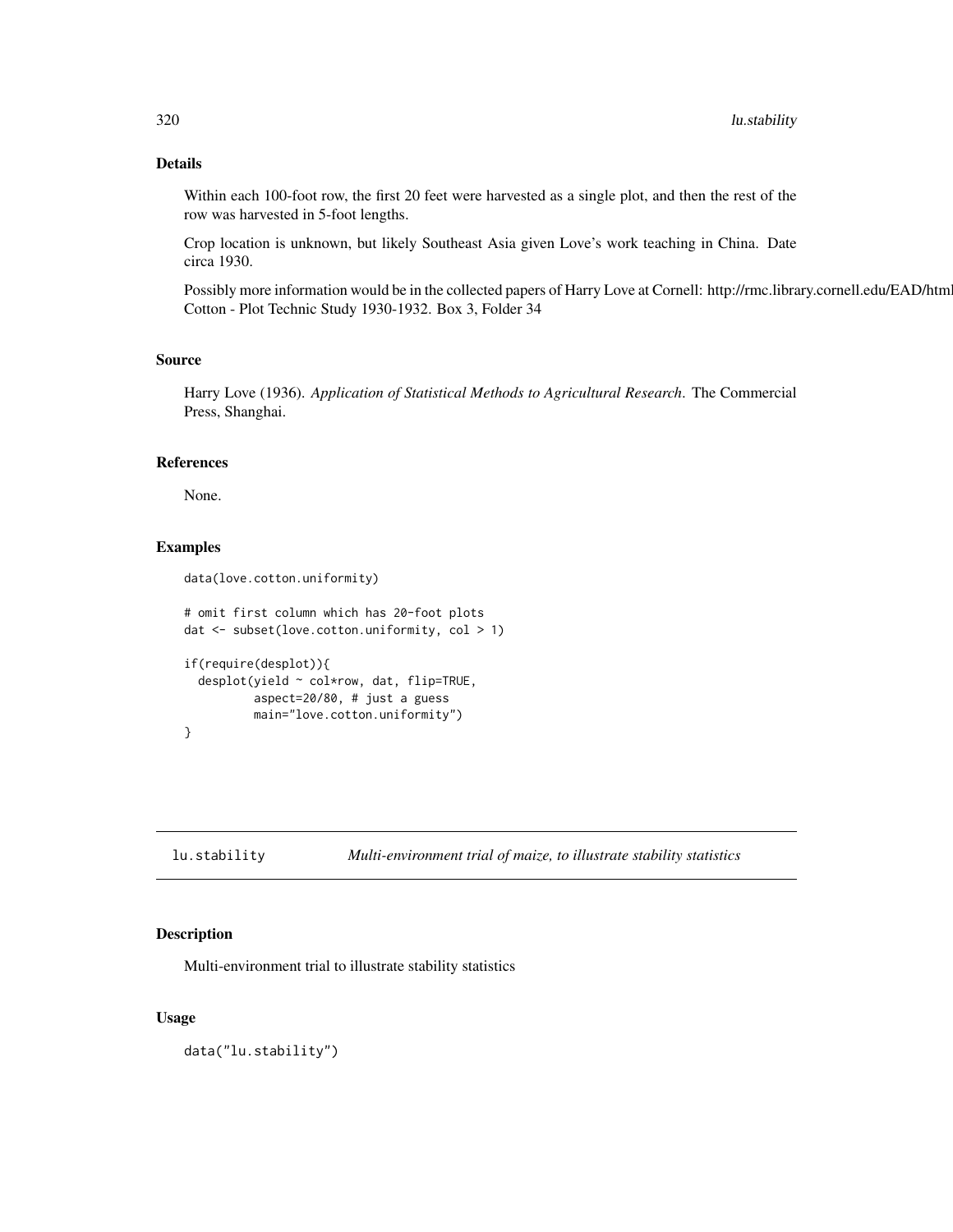#### lu.stability 321

# Format

A data frame with 120 observations on the following 4 variables.

yield yield

gen genotype factor, 5 levels

env environment factor, 6 levels

block block factor, 4 levels

## Details

Data for 5 maize genotypes in 2 years  $x$  3 sites = 6 environments.

# Source

H.Y. Lu and C. T. Tien. (1993) Studies on nonparametric method of phenotypic stability: II. Selection for stability of agroeconomic concept. J. Agric. Assoc. China 164:1-17.

## References

Hsiu Ying Lu. 1995. PC-SAS Program for Estimating Huehn's Nonparametric Stability Statistics. Agron J. 87:888-891.

Kae-Kang Hwu and Li-yu D Liu. (2013) Stability Analysis Using Multiple Environment Trials Data by Linear Regression. (In Chinese) Crop, Environment & Bioinformatics 10:131-142.

## Examples

```
data(lu.stability)
dat <- lu.stability
## Not run:
# GxE means. Match Lu 1995 table 1
require(reshape2)
datm <- acast(dat, gen~env, fun=mean, value.var='yield')
round(datm, 2)
# Gen/Env means. Match Lu 1995 table 3
apply(datm, 1, mean)
apply(datm, 2, mean)
# Traditional ANOVA. Match Hwu table 2
# F value for gen,env
m1 = aov(yield~env+gen+Error(block:env+env:gen), data=dat)
summary(m1)
# F value for gen:env, block:env
m2 \le - aov(yield \sim gen + env + gen:env + block:env, data=dat)
summary(m2)
```
# Finlay Wilkinson regression coefficients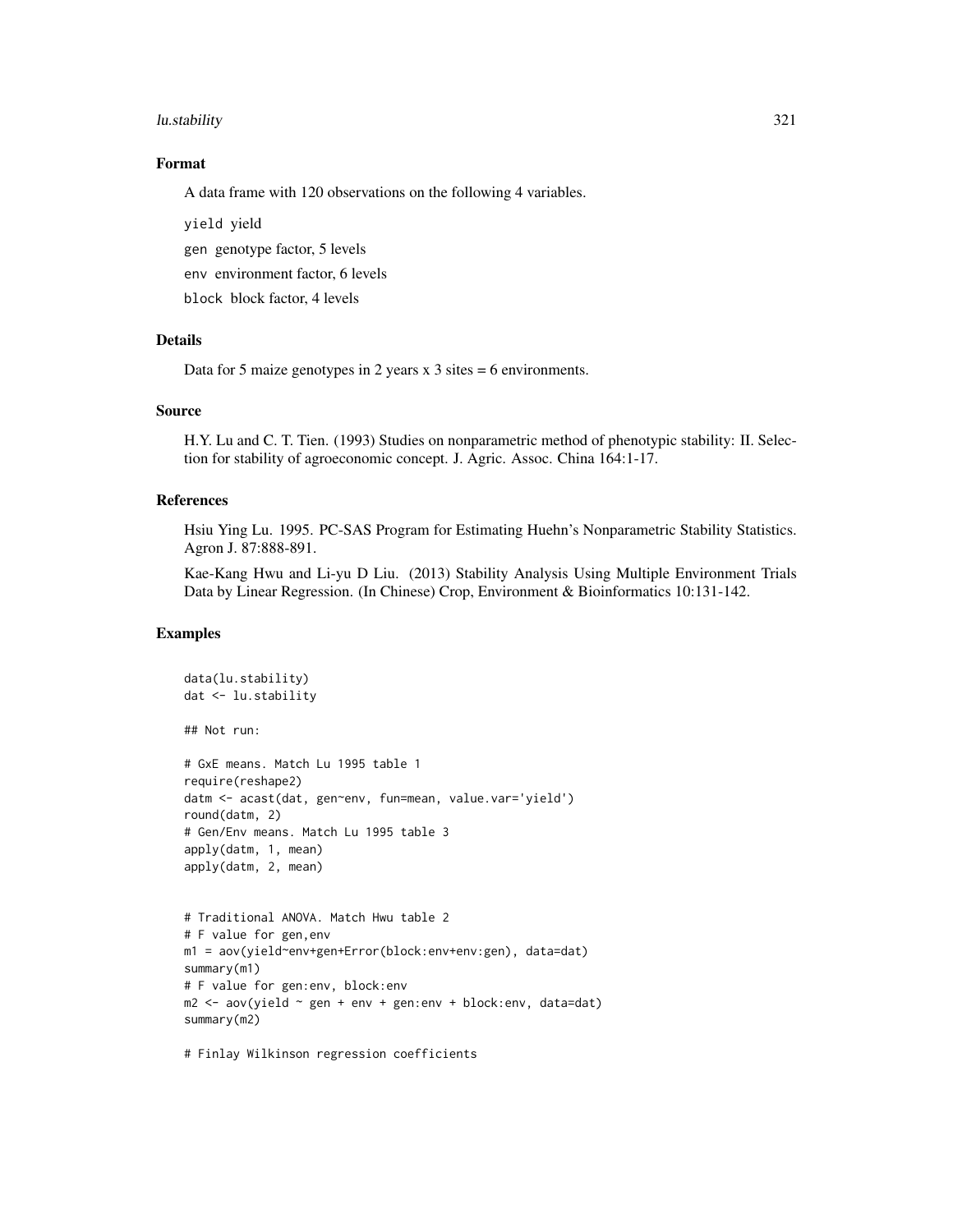```
# First, calculate env mean, merge in
require(dplyr)
  dat2 <- group_by(dat, env)
  dat2 <- mutate(dat2, loc.mean=mean(yield))
m4 \leq \text{lm}(yield \sim gen -1 + gen:loc.mean, data=data2)coef(m4) # Match Hwu table 4
# Table 6: Shukla's heterogeneity test
dat2$ge = gl(5,6) # Create a separate ge interaction term
m6 \leq \text{lm}(\text{yield} \sim \text{gen} + \text{env} + \text{ge} + \text{ge:loc}.\text{mean}, \text{data}=data2)m6b \le lm( yield \sim gen + env + ge + loc.mean, data=dat2)
anova(m6, m6b) # Non-significant difference
# Table 7 - Shukla stability
# First, environment means
  emn <- group_by(dat2, env)
  emn <- summarize(emn, ymn=mean(yield))
# Regress GxE terms on envt means
getab = (model.tables(m2,"effects")$tables)$'gen:env'
getab
for (ll in 1:nrow(getab)){
  m71 < -1m(getab[11, 1 \sim emn$ymn)cat("\n\n*************** Gen ",ll," ***************\n")
  cat("Regression coefficient: ",round(coefficients(m7l)[2],5),"\n")
  print(anova(m7l))
} # Match Hwu table 7.
```
## End(Not run) # dontrun

lucas.switchback *Switchback trial in dairy with three treatments*

# **Description**

Switchback trial in dairy with three treatments

## Usage

data("lucas.switchback")

#### Format

A data frame with 36 observations on the following 5 variables.

cow cow factor, 12 levels trt treatment factor, 3 levels period period factor, 3 levels yield yield (FCM = fat corrected milk), pounds/day block block factor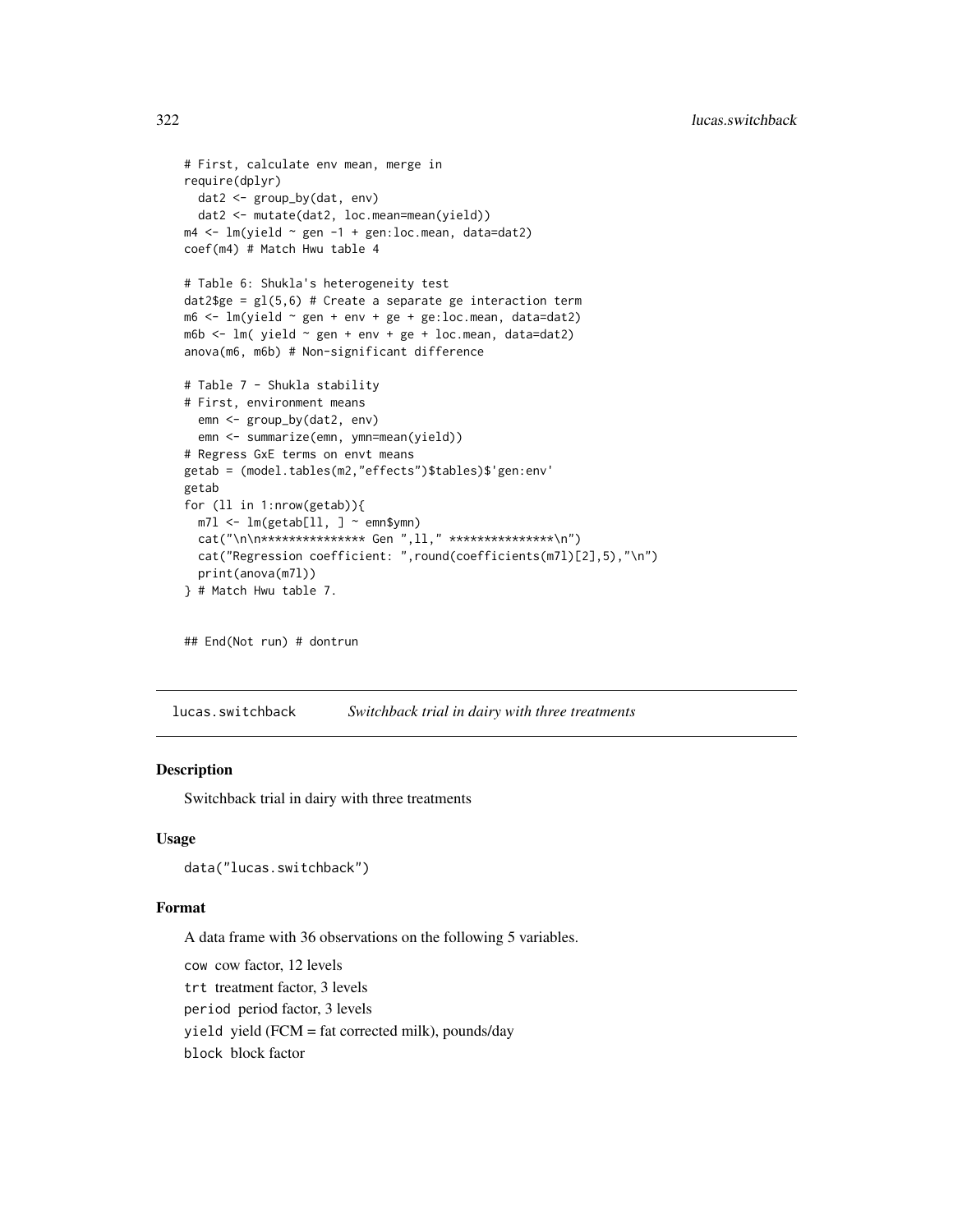## lucas.switchback 323

## Details

Lucas says "because no data from feeding trials employing the present designs are yet available, uniformity data will be used".

Six cows were started together in block 1, then three cows in block 2 and three cows in block 3.

#### Source

Lucas, HL. 1956. Switchback trials for more than two treatments. *Journal of Dairy Science*, 39, 146-154. http://doi.org/10.3168/jds.S0022-0302(56)94721-X

## References

Sanders, WL and Gaynor, PJ. 1987. Analysis of Switchback Data Using Statistical Analysis System. *Journal of Dairy Science*, 70, 2186-2191. http://doi.org/10.3168/jds.S0022-0302(87)80273-4

## Examples

```
data(lucas.switchback)
dat <- lucas.switchback
# Create a numeric period variable
dat$per <- as.numeric(substring(dat$period,2))
require(lattice)
xyplot(yield ~ period|block, data=dat, group=cow, type=c('l','r'),
      auto.key=list(columns=6),
      main="lucas.switchback - (actually uniformity data)")
# Need to use 'terms' to preserve the order of the model terms
# Really, cow(block), per:cow(block), period(block)
m1 <- aov(terms(yield \sim block + cow:block + per:cow:block +
              period:block + trt, keep.order=TRUE), data=dat)
anova(m1) # Match Sanders & Gaynor table 3
## Analysis of Variance Table
## Df Sum Sq Mean Sq F value Pr(>F)
## block 2 30.93 15.464 55.345 5.132e-05 ***
## block:cow 9 1700.97 188.997 676.426 1.907e-09 ***
## block:cow:per 12 120.47 10.040 35.932 4.137e-05 ***
## block:period 3 14.85 4.950 17.717 0.001194 **
## trt 2 1.58 0.789 2.825 0.126048
## Residuals 7 1.96 0.279
```
coef(m1) # trtT2 and trtT3 match Sanders table 3 trt diffs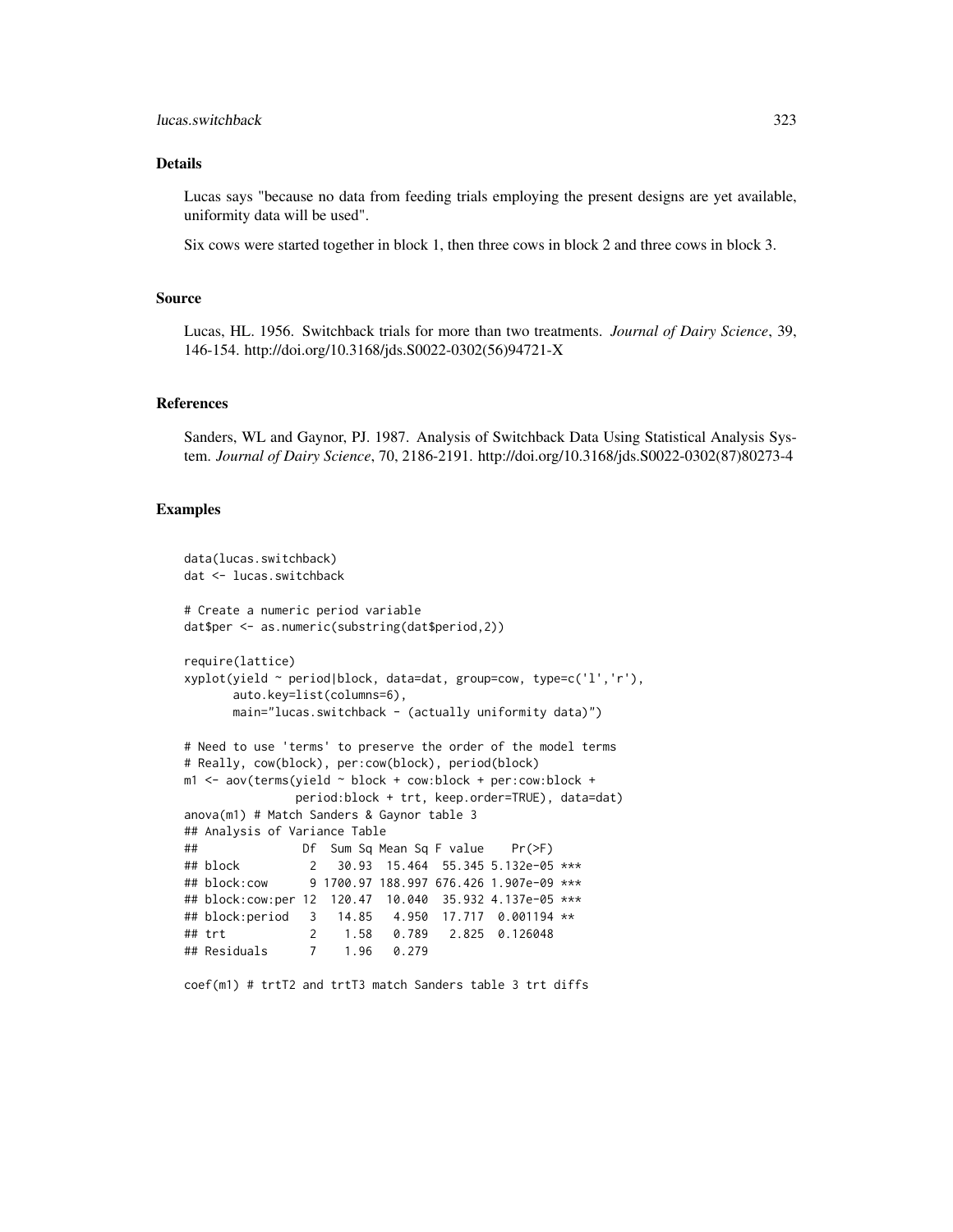lyon.potato.uniformity

*Uniformity trial of potatoes*

## Description

Uniformity trial of potatoes at Nebraska Experiment Station, 1909.

## Format

A data frame with 204 observations on the following 3 variables.

row row

col column, section

yield yield, pounds

## Details

In 1909, potatoes were harvested from uniform land at Nebraska Experiment Station.

There were 34 rows, 34 inches apart. Lyon, page 97 says "He harvested each row in six sections, each of which was seventy-two feet and seven inches long." It is not clear if each section is 72 feet long, or if the entire row is 72 feet long. Yield of potato is roughly 0.5 to 0.8 pounds per square foot, so it seems more plausible the entire row is 72 feet long (see calculations below).

Field width: 6 plots = 72 feet

Field length:  $34$  rows  $*$  34 in /  $12$ in/ft = 96 ft

#### Source

Lyon, T.L. (1911). Some experiments to estimate errors in field plat tests. *Proc. Amer. Soc. Agron*, 3, 89-114. Table III. http://doi.org/10.2134/agronj1911.00021962000300010016x

## References

None.

## Examples

```
data(lyon.potato.uniformity)
dat <- lyon.potato.uniformity
# Yield per square foot, assuming 72 foot rows
sum(dat$yield)/(72*96) # 0.67 # seems about right
# Yield per square foot, assuming 72 foot plots
sum(dat$yield)/(6*72*96) # 0.11
```
if(require(desplot)){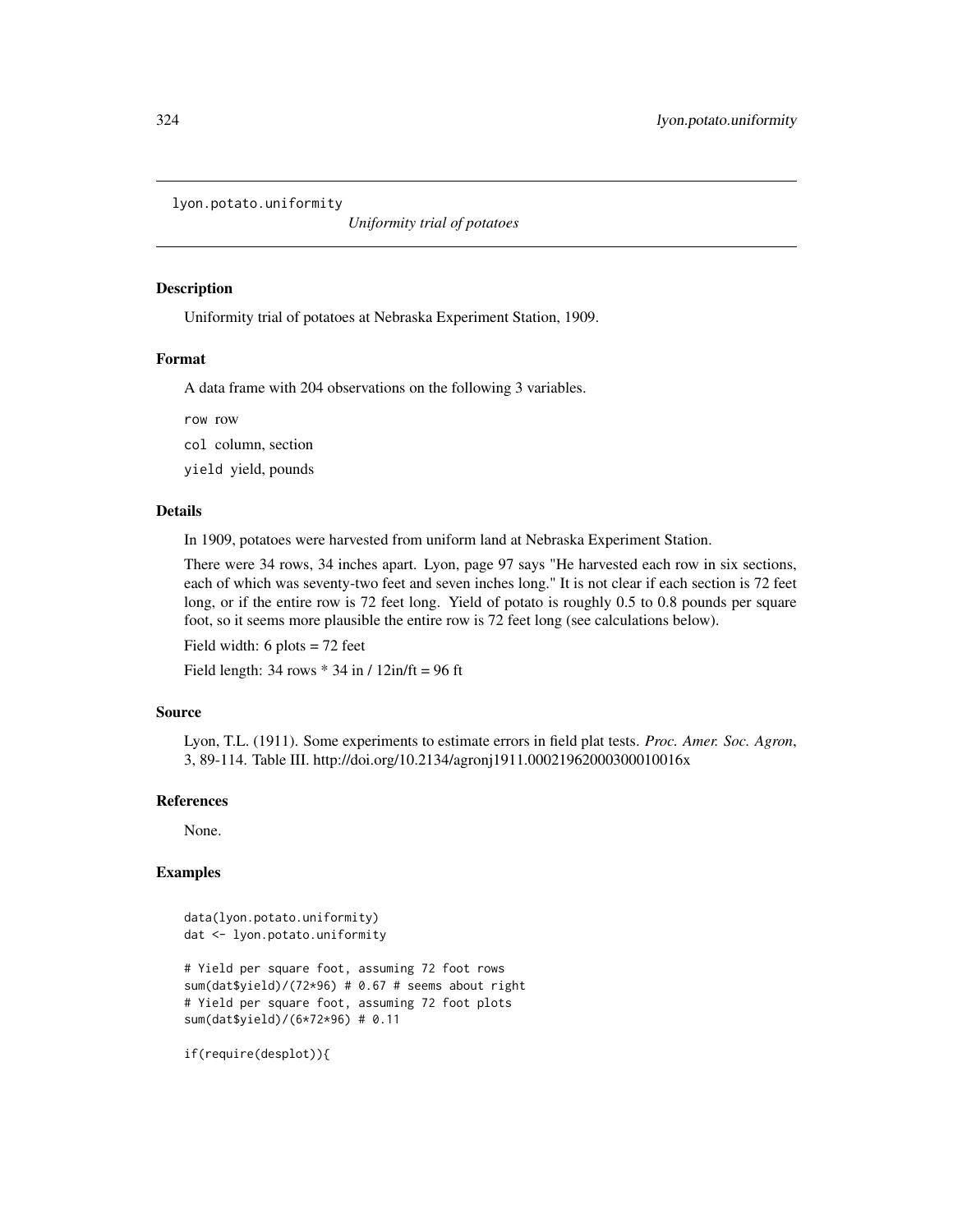# lyons.wheat 325

```
desplot(yield ~ col*row, dat,
         tick=TRUE, flip=TRUE, aspect=96/72, # true aspect
         main="lyon.potato.uniformity")
}
```
lyons.wheat *Multi-environment trial of winter wheat at 12 sites in 4 years.*

## Description

Yield of winter wheat at 12 sites in 4 years.

#### Format

A data frame with 48 observations on the following 3 variables.

loc location, 12 levels year year, numeric yield yield (kg)

# Details

Krzanowski uses this briefly for multi-dimensional scaling.

# Source

R. Lyons (1980). A review of multidimensional scaling. Unpublished M.Sc. dissertation, University of Reading.

# References

Krzanowski, W.J. (1988) *Principles of multivariate analysis*. Oxford University Press.

```
data(lyons.wheat)
dat <- lyons.wheat
require(lattice)
xyplot(yield~factor(year), dat, group=loc,
 main="lyons.wheat",
 auto.key=list(columns=4), type=c('p','l'))
```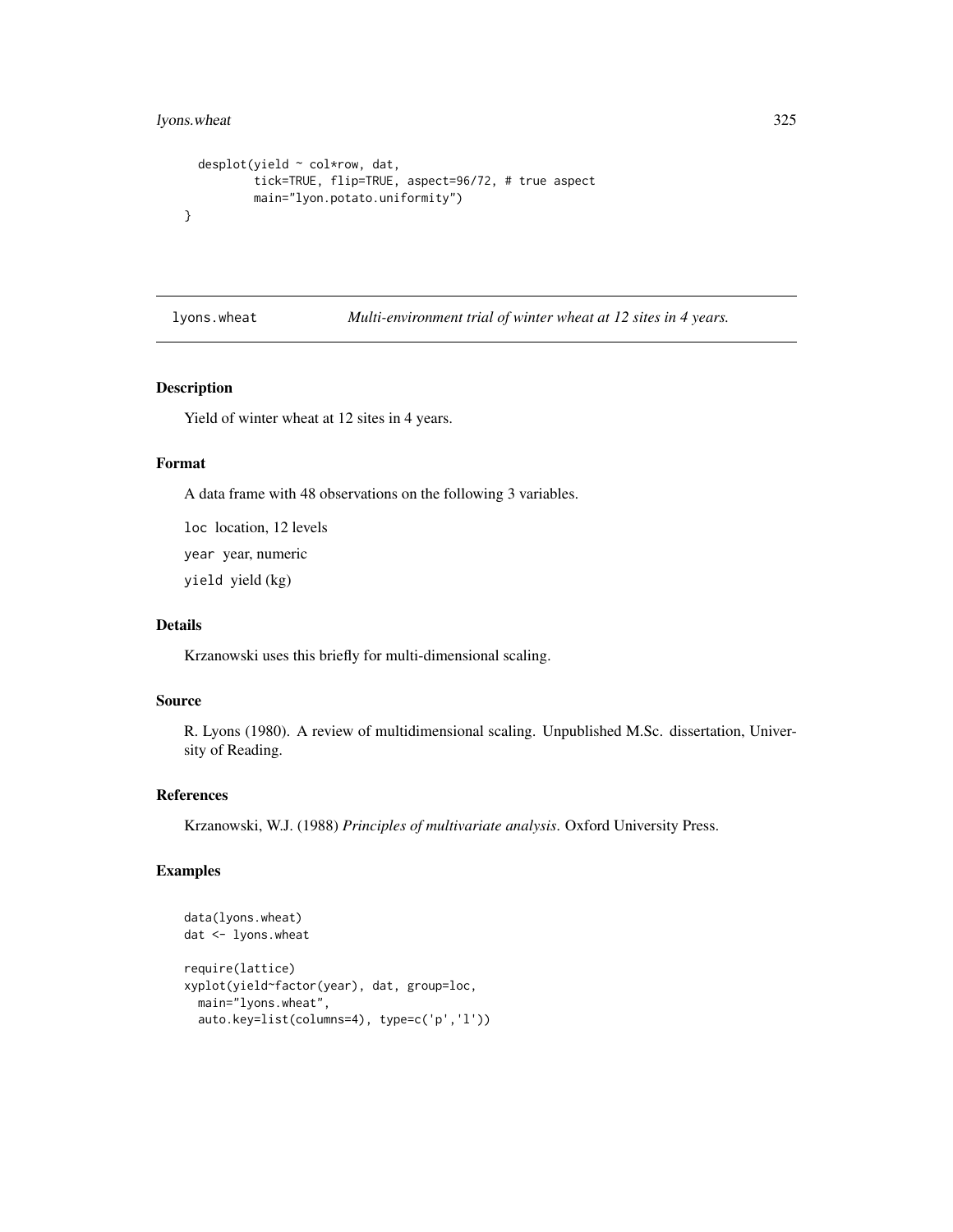masood.rice.uniformity

*Uniformity trial of rice*

#### Description

Uniformity trial of rice at Lahore, Punjab, circa 2011.

## Usage

data("masood.rice.uniformity")

#### Format

A data frame with 288 observations on the following 3 variables.

row row

col column

yield yield, kg/m^2

## Details

Data by collected from the Rice Research Institute on a paddy yield trial. A single variety of rice was harvested in an area 12m x 24 m. Yield in kilograms was measured for each square meter. Masood et al report a low degree of similarity for neighboring plots.

Note, the Smith index calculations below match the results in the Pakistan Journal of Agricultural Research, but do not match the results in the American-Eurasian Journal, which seems to be the same paper and seems to refer to the same data. The results may simply differ by a scaling factor.

Field length: 24 plots  $x \text{ 1m} = 24$ m.

Field width:  $12$  plots x  $1m = 12m$ .

#### Source

Masood, M Asif and Raza, Irum. 2012. Estimation of optimum field plot size and shape in paddy yield trial. *Pakistan J. Agric. Res.*, Vol. 25 No. 4, 2012

Used with permission of Asif Masood.

## References

Masood, M Asif and Raza, Irum. 2012. Estimation of optimum field plot size and shape in paddy yield trial. *American-Eurasian Journal of Scientific Research*, 7, 264-269. Table 1. http://doi.org/10.5829/idosi.aejsr.2012.7.6.1926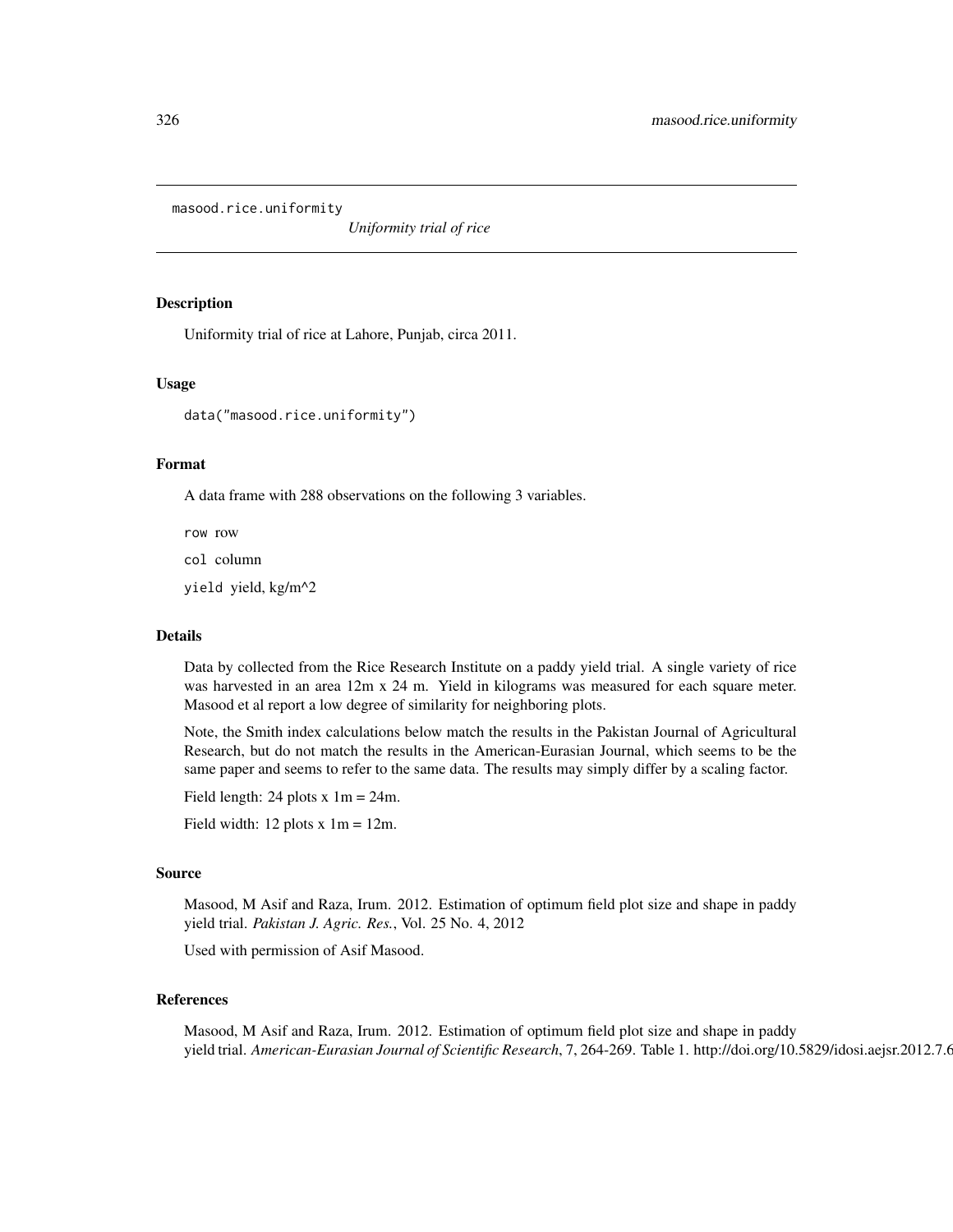## Examples

```
data(masood.rice.uniformity)
dat <- masood.rice.uniformity
if(require(desplot)) {
  desplot(yield ~ col*row, data=dat,
          flip=TRUE, tick=TRUE, aspect=24/12, # true aspect
          main="masood.rice.uniformity - yield heatmap")
}
## Not run:
  require(agricolae) & require(reshape2)
  dmat <- acast(dat, row~col, value.var='yield')
  index.smith(dmat,
              main="masood.rice.uniformity",
              col="red") # CVs match Table 3
## End(Not run)
```
mcclelland.corn.uniformity *Uniformity trial of corn*

## Description

Uniformity trial of corn at Arkansas Experiment Station, 1925.

## Usage

```
data("mcclelland.corn.uniformity")
```
#### Format

A data frame with 438 observations on the following 3 variables.

row row col column

yield yield

# Details

A uniformity trial of Paymaster corn in 1925 at the Arkansas Experimental Station.

Field length =  $219$  rows  $*$  44 inches / 12 inches/ft =  $803$  ft.

Field width =  $66$ ft  $*$  2 = 132 feet.

Note: In the source document, table 2, first 'west' column and second-to-last row (page 822), the value 1.40 is assumed to be a typographical error and was changed to 14.0 for this data.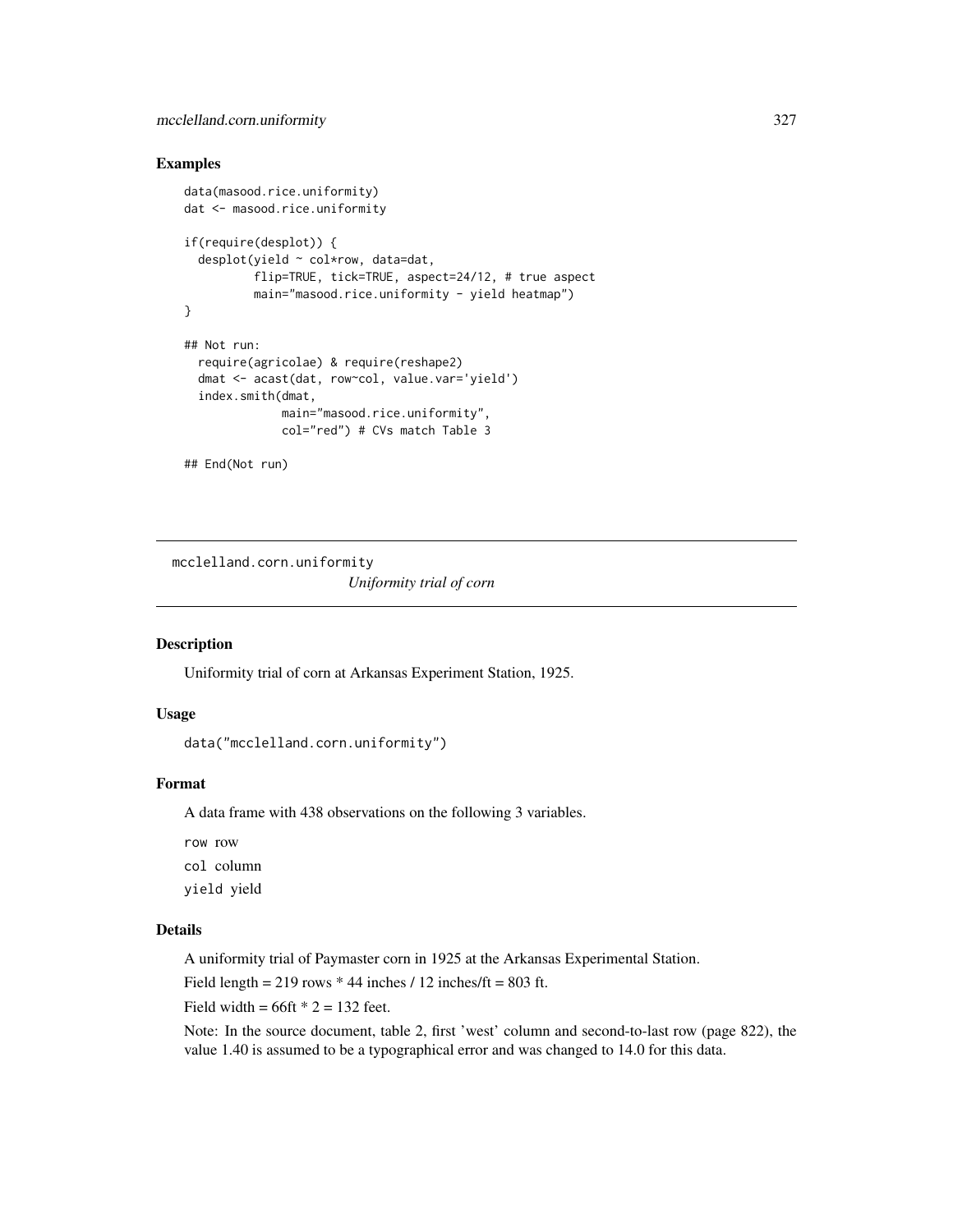## Source

McClelland, Chalmer Kirk (1926). Some determinations of plat variability. Agronomy Journal, 18, 819-823. http://doi.org/10.2134/agronj1926.00021962001800090009x

Converted from paper to electronic format by Kevin Wright

#### References

None.

# Examples

```
data(mcclelland.corn.uniformity)
dat <- mcclelland.corn.uniformity
# McClelland table 3, first row, gives 11.2% error for 432 vales.
# Probable error = 0.67449 * sd(). Relative to mean.
0.67449 * sd(dat$yield)/mean(dat$yield) # 11.2%
if(require(desplot)){
  desplot(yield ~ col*row, dat,
          flip=TRUE,
          aspect=(219*44/12)/132, # true aspect, 219 rows * 44 inches x 132 feet
          main="mcclelland.corn.uniformity")
}
```
mcconway.turnip *Yields of turnips grown for winter fodder*

## Description

Yields of turnips grown for winter fodder with two treatments for planting date and density, planted as RCB.

#### Format

A data frame with 64 observations on the following 6 variables.

gen genotype date planting date, levels 21Aug1990 28Aug1990 density planting density, 1, 2, 4, 8 kg/ha block block, 4 levels yield yield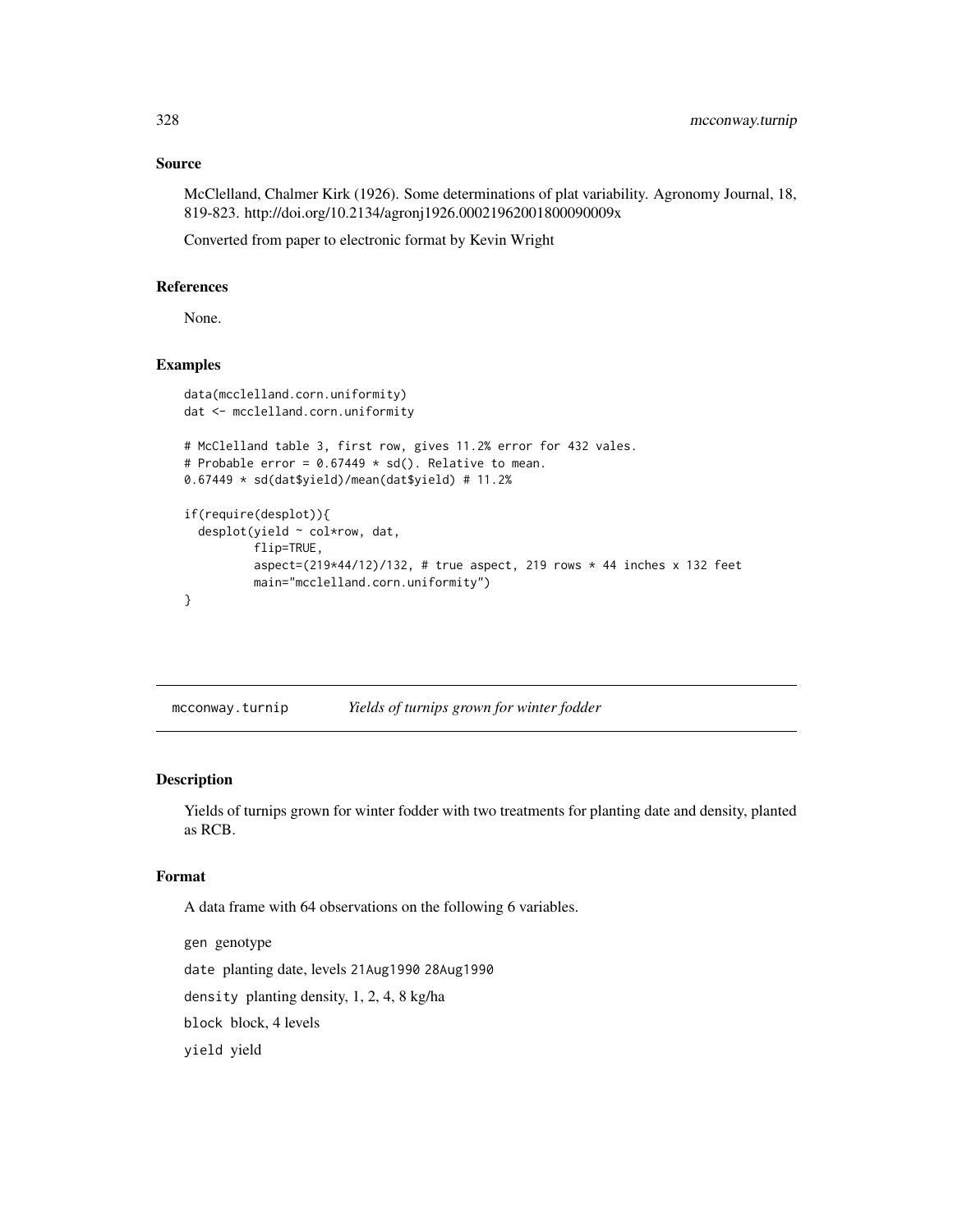#### Details

This is a randomized block experiment with 16 treatments allocated at random to each of four blocks. The 16 treatments were combinations of two varieties, two planting dates, and four densities.

Lee et al (2008) proposed an analysis using mixed models with changing treatment variances.

Piepho (2009) proposed an ordinary ANOVA using transformed data.

### Source

Statistical Modelling Using Genstat, K. J. McConway, M. C. Jones, P. C. Taylor.

Used with permission of Kevin McConway.

#### References

Michael Berthold, D. J. Hand. *Intelligent data analysis: an introduction*, 1998. Pages 75–82.

Lee, C.J. and O Donnell, M. and O Neill, M. (2008). Statistical analysis of field trials with changing treatment variance. *Agronomy Journal*, 100, 484–489.

Piepho, H.P. (2009), Data transformation in statistical analysis of field trials with changing treatment variance. *Agronomy Journal*, 101, 865–869.

```
data(mcconway.turnip)
dat <- mcconway.turnip
dat$densf <- factor(dat$density)
# Table 2 of Lee et al.
m0 \le - aov( yield \sim gen * densf * date + block, dat )
summary(m0)
## Df Sum Sq Mean Sq F value Pr(>F)
## gen 1 84.0 83.95 8.753 0.00491 **
## densf 3 470.4 156.79 16.347 2.51e-07 ***
## date 1 233.7 233.71 24.367 1.14e-05 ***
## block 3 163.7 54.58 5.690 0.00216 **
## gen:densf 3 8.6 2.88 0.301 0.82485
## gen:date 1 36.5 36.45 3.800 0.05749 .
              3 154.8 51.60 5.380 0.00299 **
## gen:densf:date 3 18.0 6.00 0.626 0.60224
## Residuals 45 431.6 9.59
## ---
## Signif. codes: 0 '***' 0.001 '**' 0.01 '*' 0.05 '.' 0.1 ' ' 1
# Boxplots suggest heteroskedasticity for date, density
if(require("HH")){
 interaction2wt(yield ~ gen + date + densf + block, dat,x.between=0, y.between=0,
              main="mcconway.turnip - yield")
}
```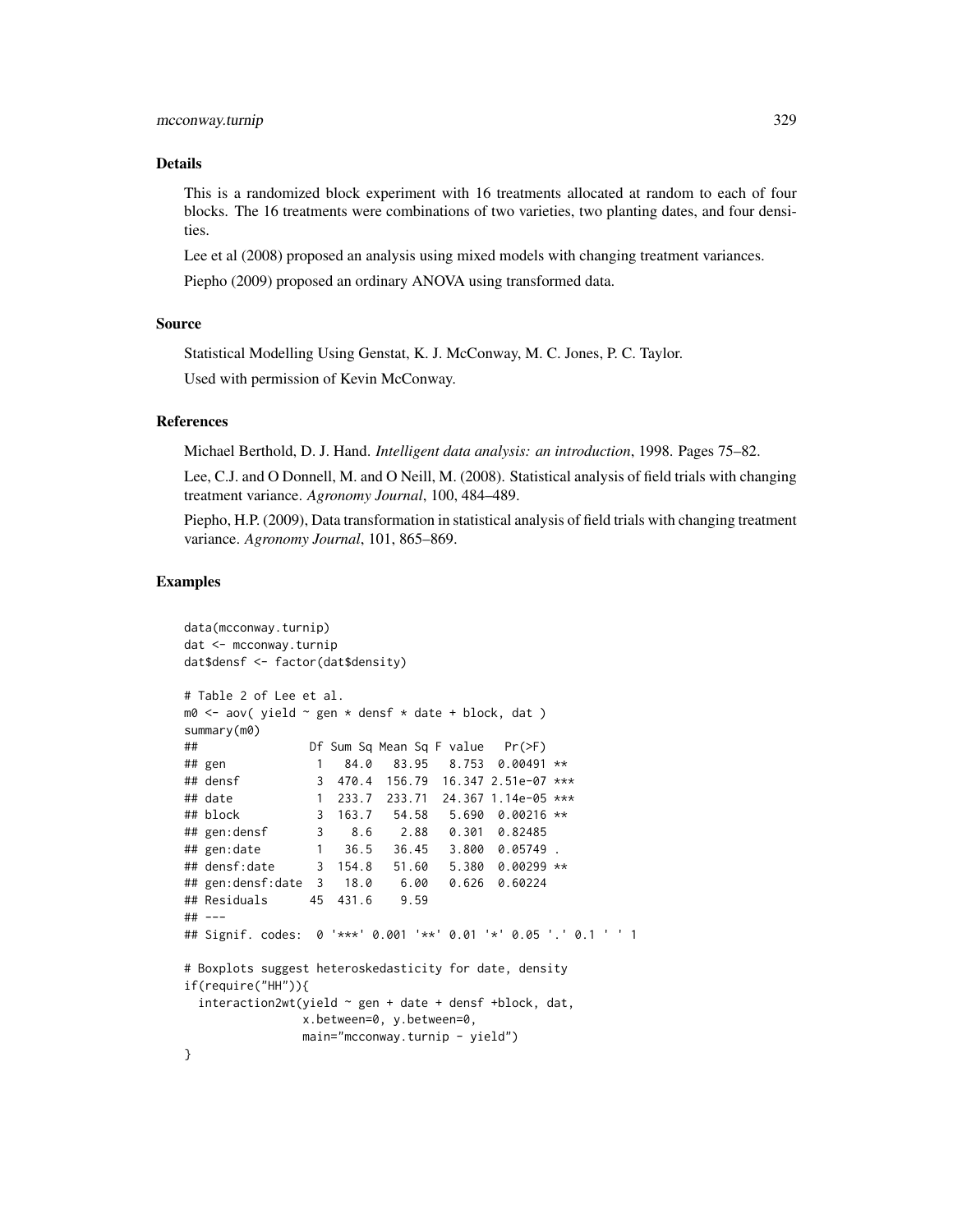```
require(nlme)
# Random block model
m1 <- lme(yield \sim gen \star date \star densf, random= \sim1|block, data=dat)
summary(m1)
anova(m1)
# Multiplicative variance model over densities and dates
m2 < - update(m1,
             weights=varComb(varIdent(form=~1|densf),
               varIdent(form=~1|date)))
summary(m2)
anova(m2)
# Unstructured variance model over densities and dates
m3 <- update(m1, weights=varIdent(form=~1|densf*date))
summary(m3)
anova(m3)
# Table 3 of Piepho, using transformation
m4 \leq aov( yield^.235 \sim gen * date * densf + block, dat )
summary(m4)
```

| mcleod.barley | Multi-environment trial of barley in South Canterbury with yield and |
|---------------|----------------------------------------------------------------------|
|               | <i>yield components</i>                                              |

## Description

Yield and yield components for barley with different seeding rates.

## Format

A data frame with 40 observations on the following 10 variables.

year year, numeric

site site factor

rate rate, numeric

plants plants per sq meter

tillers tillers per plant

heads heads per plant

surviving percent surviving tillers

grains grains per head

weight weight of 1000 grains

yield yield tons/hectare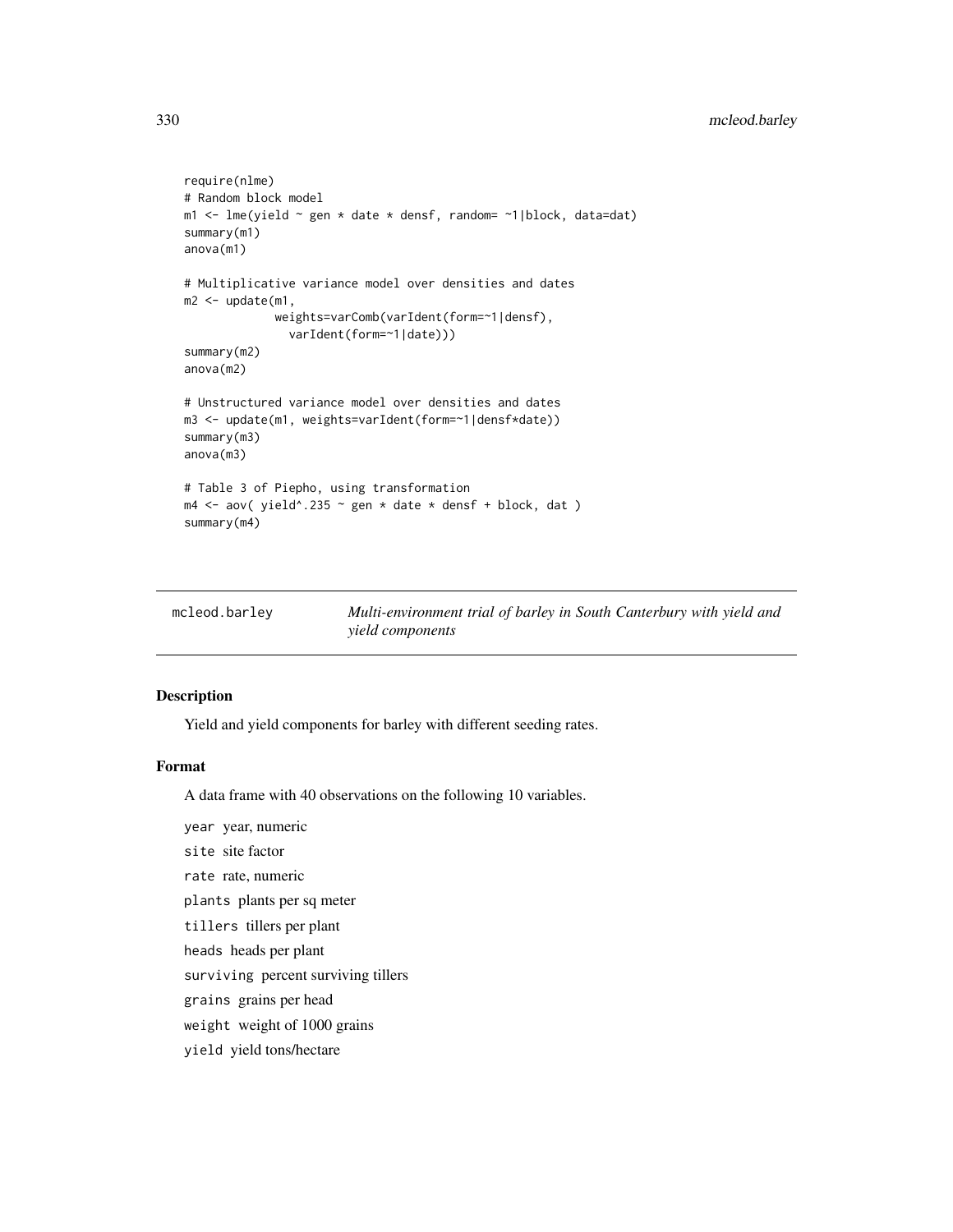## mcleod.barley 331

## Details

Trials were conducted at 5 sites, 3 years in South Canterbury. (not all sites in every year). Values are the average of 6 blocks. In 1974 there was a severe drought. The other years had favorable growing conditions.

#### Source

C. C. McLeod (1982). Effects of rates of seeding on barley sown for grain. *New Zealand Journal of Experimental Agriculture*, 10, 133-136. http://doi.org/10.1080/03015521.1982.10427857.

#### References

Maindonald (1992).

```
data(mcleod.barley)
dat <- mcleod.barley
# Table 3 of McLeod. Across-environment means by planting rate
d1 <- aggregate(cbind(plants, tillers, heads, surviving, grains,
                    weight, yield) ~ rate, dat, FUN=mean)
# Calculate income based on seed cost of $280/ton, grain $140/ton.
d1 <- transform(d1, income=140*yield-280*rate/1000)
signif(d1,3)
## rate plants tillers heads surviving grains weight yield
## 50 112.12 5.22 4.36 83.95 21.25 46.11 3.97
## 75 162.75 4.04 3.26 80.89 19.95 45.10 4.26
## 100 202.62 3.69 2.73 74.29 19.16 44.66 4.38
## 125 239.00 3.28 2.33 71.86 18.45 43.45 4.41
## 150 293.62 2.90 2.00 69.54 17.94 42.77 4.47
# Even though tillers/plant, heads/plant, surviving tillers,
# grains/head, weight/1000 grains are all decreasing as planting
# rate increases, the total yield is still increasing.
# But, income peaks around seed rate of 100.
require(lattice)
xyplot(yield +income +surviving +grains +weight +plants +tillers +heads ~ rate,
      data=d1, outer=TRUE, type=c('p','l'),
      scales=list(y=list(relation="free")),
      xlab="Nitrogen rate", ylab="Trait value",
      main="mcleod.barley - nitrogen response curves" )
```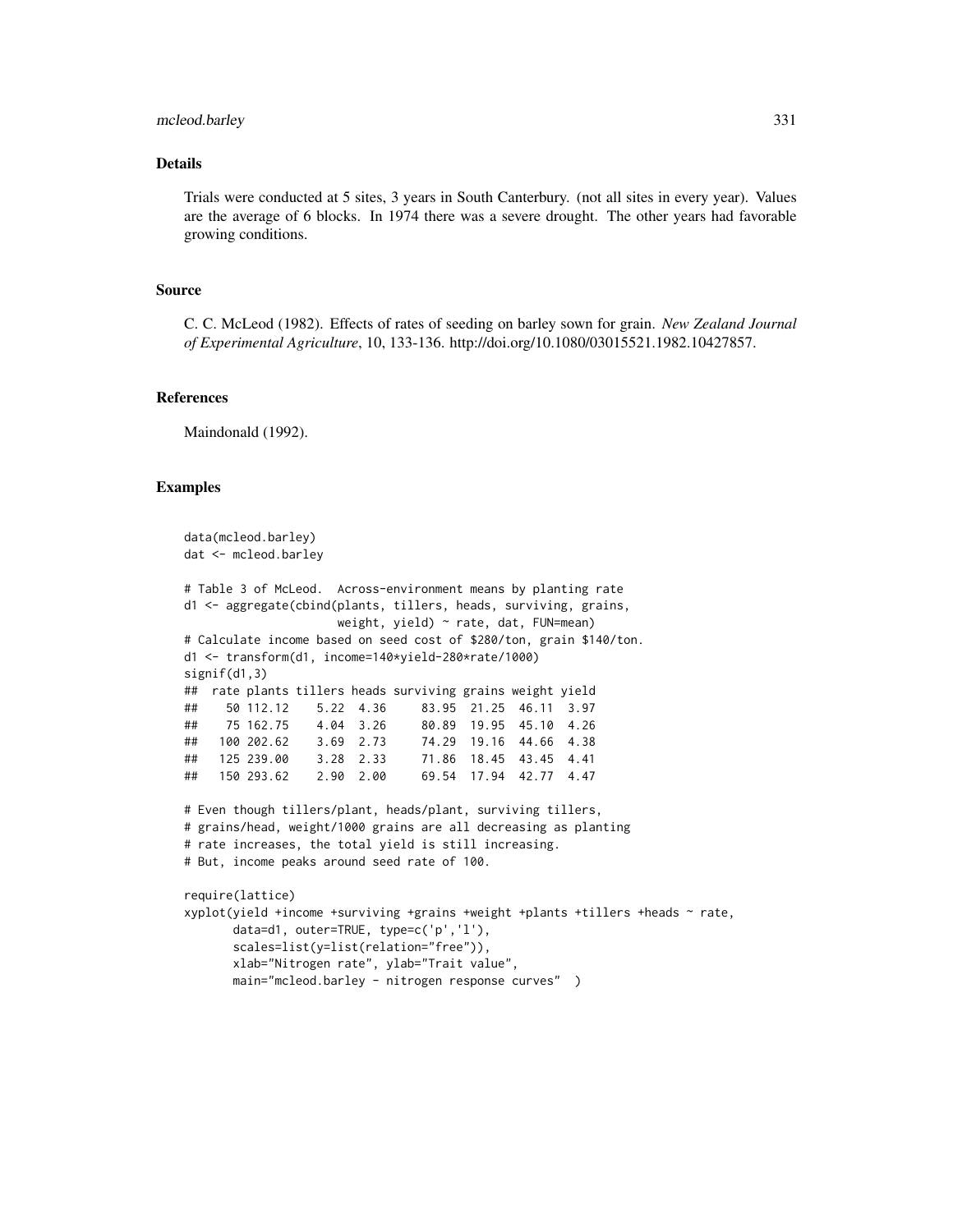#### **Description**

Leaves for cauliflower plants at different times in two years.

#### Format

A data frame with 14 observations on the following 4 variables.

year year factor

degdays degree days above 32F

leaves number of leaves

# Details

Numbers of leaves for 10 cauliflower plants in each of two years, and temperature degree-days above 32F, divided by 100.)

The year is 1956-57 or 1957-58.

Over the data range shown, the number of leaves is increasing linearly. Extrapolating backwards shows that a linear model is inappropriate, and so a glm is used.

#### Source

Roger Mead, Robert N Curnow, Anne M Hasted. 2002. Statistical Methods in Agriculture and Experimental Biology, 3rd ed. Chapman and Hall. Page 251.

# References

Mick O'Neill. Regression & Generalized Linear (Mixed) Models. STatistical Advisory & Training Service Pty Ltd.

```
data(mead.cauliflower)
dat <- mead.cauliflower
dat <- transform(dat, year=factor(year))
m1 <- glm(leaves ~ degdays + year, data=dat, family=poisson)
coef(m1)
## (Intercept) degdays year1957
## 3.49492453 0.08512651 0.21688760
dat$pred <- predict(m1, type="response")
require(lattice)
```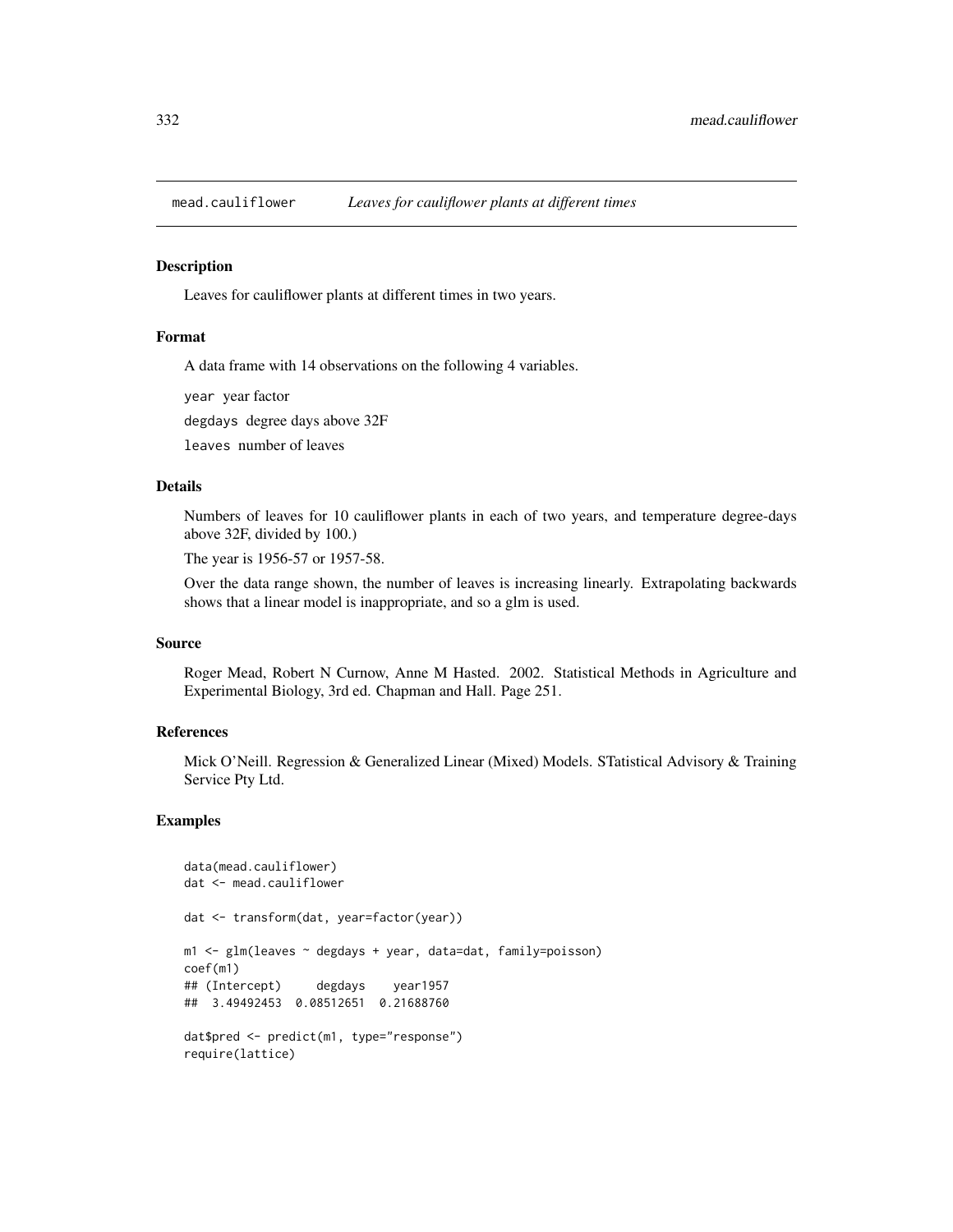# mead.cowpeamaize 333

```
if(require(latticeExtra)){
xyplot(leaves~degdays, data=dat, groups=year, type=c('p'),
     auto.key=list(columns=2), main="mead.cauliflower - observed (symbol) & fitted (line)",
      xlab="degree days", ylab="Number of leaves", ) +
 xyplot(pred~degdays, data=dat, groups=year, type=c('l'), col="black")
}
```
mead.cowpeamaize *Maize/Cowpea intercropping experiment*

## Description

Maize/Cowpea Intercropping experiment with multiple nitrogen treatments.

## Format

A data frame with 72 observations on the following 6 variables.

block block, 3 levels

nitro nitrogen, 4 levels

cowpea cowpea variety, 2 levels

maize maize variety, 3 levels

cyield cowpea yield, kg/ha

myield maize yield, kg/ha

# Details

An intercropping experiment conducted in Nigeria. The four nitrogen treatments were 0, 40, 80, 120 kg/ha.

## Source

Roger Mead. 1990. A Review of Methodology For The Analysis of Intercropping Experiments. Training Working Document No. 6. CIMMYT. http://repository.cimmyt.org/xmlui/handle/10883/868

## References

Roger Mead, Robert N Curnow, Anne M Hasted. 2002. Statistical Methods in Agriculture and Experimental Biology, 3rd ed. Chapman and Hall. Page 390.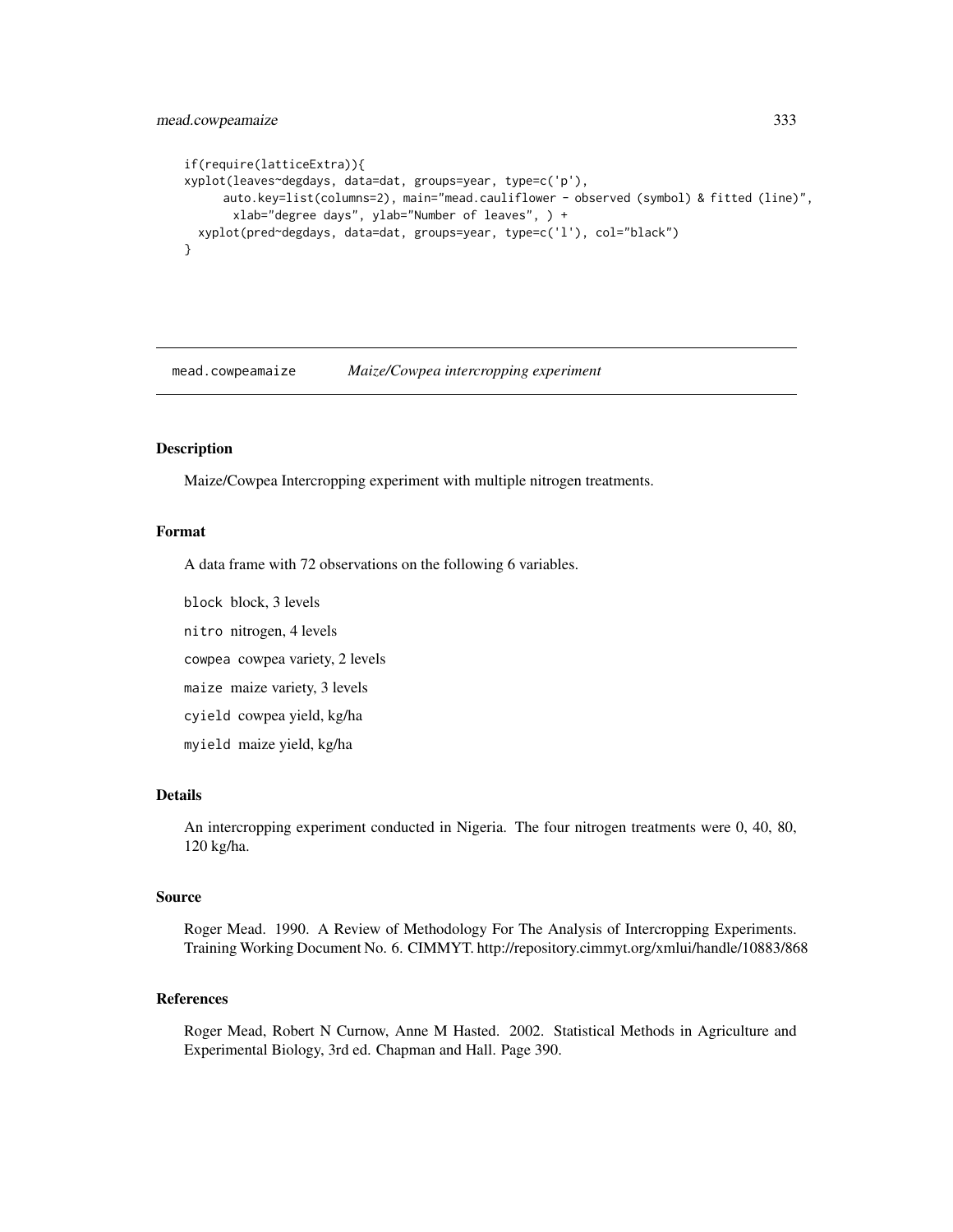```
data(mead.cowpeamaize)
dat <- mead.cowpeamaize
# Cowpea and maize yields are clearly in competition
if(require("latticeExtra")){
 useOuterStrips(xyplot(myield ~ cyield|maize*cowpea, dat, group=nitro,
                     main="mead.cowpeamaize - intercropping",
                     xlab="cowpea yield",
                     ylab="maize yield", auto.key=list(columns=4)))
}
# Mead Table 2 Cowpea yield anova...strongly affected by maize variety.
anova(aov(cvield \sim block + maize + cowpea + nitro +maize:cowpea + maize:nitro + cowpea:nitro +
        maize:cowpea:nitro, dat))
# Cowpea mean yields for nitro*cowpea
aggregate(cyield ~ nitro+cowpea, dat, FUN=mean)
# Cowpea mean yields for each maize variety
aggregate(cyield ~ maize, dat, FUN=mean)
# Bivariate analysis
aov.c \leq -a nova(aov(cyield/1000 \sim block + maize + cowpea + nitro +maize:cowpea + maize:nitro + cowpea:nitro +
        maize:cowpea:nitro, dat))
aov.m <- anova(aov(myield/1000 ~ block + maize + cowpea + nitro +
        maize:cowpea + maize:nitro + cowpea:nitro +
        maize:cowpea:nitro, dat))
aov.cm \le anova(aov(cyield/1000 + myield/1000 \sim block + maize + cowpea + nitro +
        maize:cowpea + maize:nitro + cowpea:nitro +
        maize:cowpea:nitro, dat))
biv <- cbind(aov.m[,1:2], aov.c[,2], aov.cm[,2])
names(biv) <- c('df','maize ss','cowpea ss','ss for sum')
biv$'sum of prod' <- (biv[,4] - biv[,2] - biv[,3] ) /2
biv$cor <- biv[,5]/(sqrt(biv[,2] * biv[,3]))
signif(biv,2)
## df maize ss cowpea ss ss for sum sum of prod cor
## block 2 0.290 0.0730 0.250 -0.058 -0.400
## maize 2 18.000 0.4100 13.000 -2.600 -0.980
## cowpea 1 0.027 0.0060 0.058 0.013 1.000
## nitro 3 29.000 0.1100 25.000 -1.800 -0.980
## maize:cowpea 2 1.100 0.0099 0.920 -0.099 -0.950
## maize:nitro 6 1.300 0.0680 0.920 -0.200 -0.680
## cowpea:nitro 3 0.240 0.1700 0.150 -0.130 -0.640
## maize:cowpea:nitro 6 1.300 0.1400 1.300 -0.033 -0.079
## Residuals 46 16.000 0.6000 14.000 -1.400 -0.460
```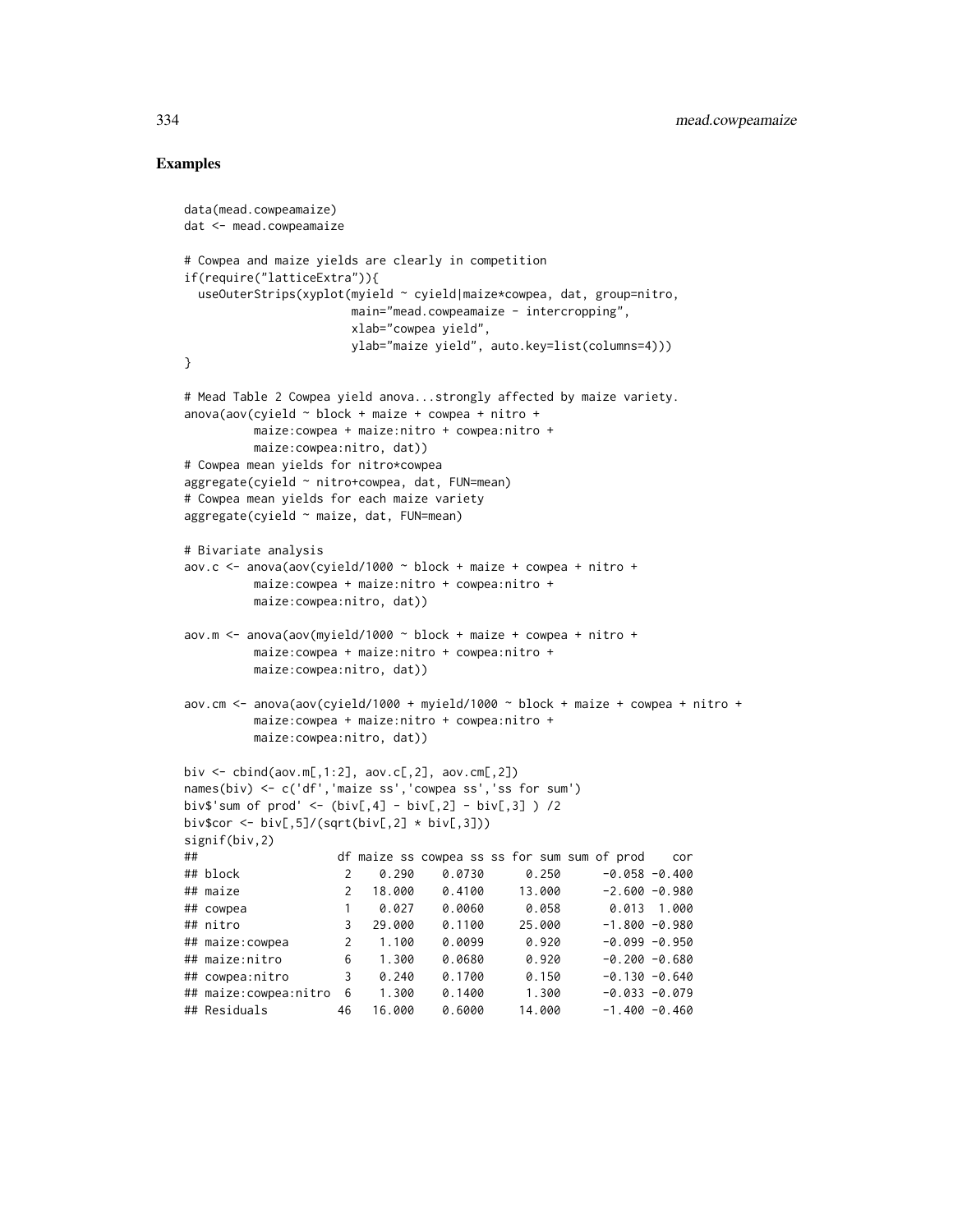#### **Description**

Seed germination with different temperatures/concentrations

#### Format

A data frame with 64 observations on the following 5 variables.

temp temperature regimen

rep replication factor (not blocking)

conc chemical concentration

germ number of seeds germinating

seeds number of seeds tested = 50

## Details

The rep factor is NOT a blocking factor.

#### Source

Roger Mead, Robert N Curnow, Anne M Hasted. 2002. Statistical Methods in Agriculture and Experimental Biology, 3rd ed. Chapman and Hall. Page 350-351.

Used with permission of Roger Mead, Robert Curnow, and Anne Hasted.

## References

Schabenberger, O. and Pierce, F.J., 2002. *Contemporary statistical models for the plant and soil sciences*, CRC.

```
data(mead.germination)
dat <- mead.germination
dat <- transform(dat, concf=factor(conc))
require(lattice)
xyplot(germ~log(conc+.01)|temp, dat, layout=c(4,1),
       main="mead.germination", ylab="number of seeds germinating")
m1 <- glm(cbind(germ, seeds-germ) ~ 1, dat, family=binomial)
m2 <- glm(cbind(germ, seeds-germ) ~ temp, dat, family=binomial)
m3 <- glm(cbind(germ, seeds-germ) ~ concf, dat, family=binomial)
m4 <- glm(cbind(germ, seeds-germ) ~ temp + concf, dat, family=binomial)
m5 <- glm(cbind(germ, seeds-germ) ~ temp * concf, dat, family=binomial)
```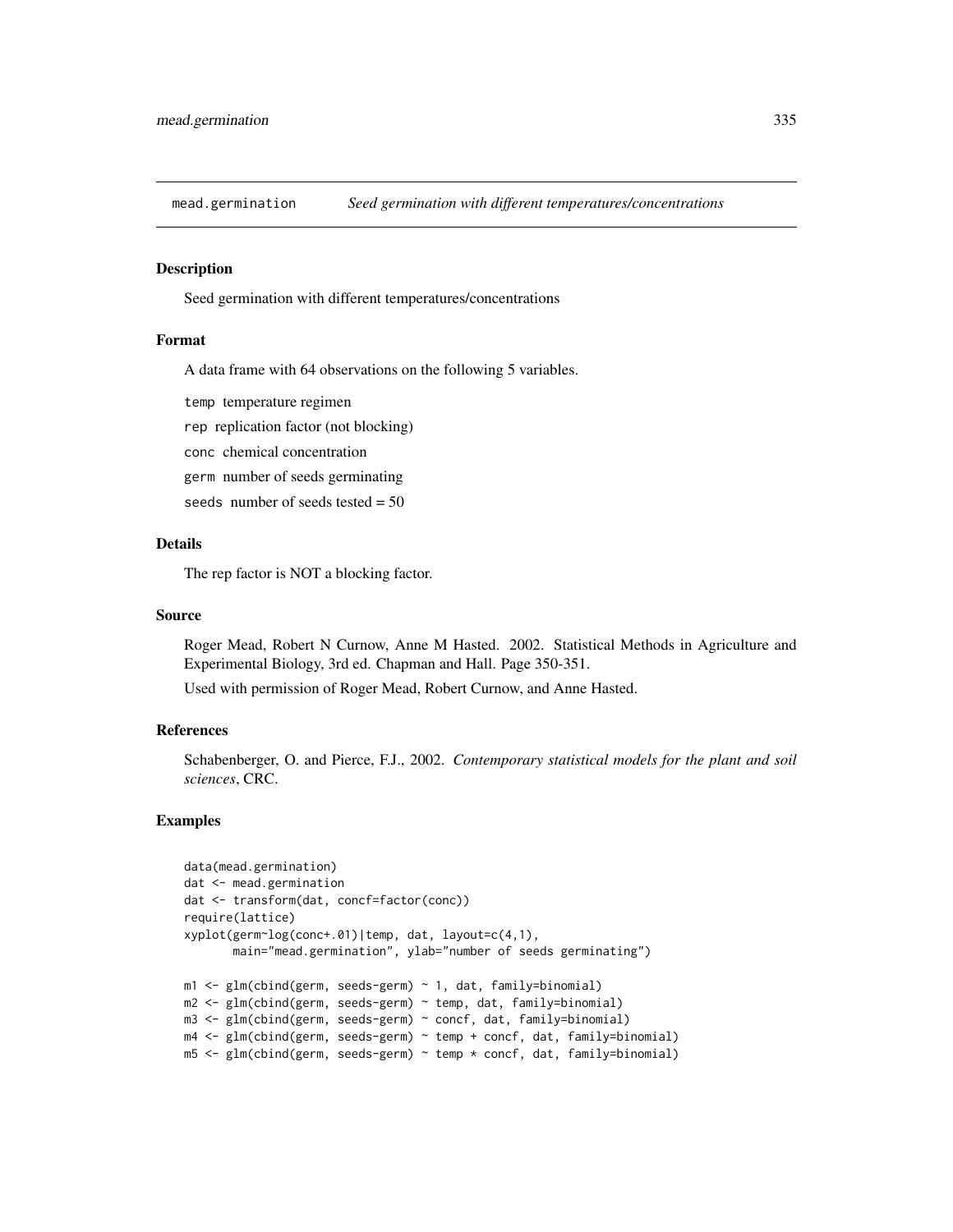|                                                            | anova(m1,m2,m3,m4,m5) |  |  |    |  |          |                                  |                                                            |
|------------------------------------------------------------|-----------------------|--|--|----|--|----------|----------------------------------|------------------------------------------------------------|
|                                                            | ##                    |  |  |    |  |          | Resid. Df Resid. Dev Df Deviance |                                                            |
|                                                            | ## $1$                |  |  | 63 |  | 1193.80  |                                  |                                                            |
|                                                            | ## 2                  |  |  | 60 |  | 430.11 3 | 763.69                           |                                                            |
|                                                            | ## 3                  |  |  | 60 |  |          | $980.10 \quad 0 \quad -549.98$   |                                                            |
|                                                            | ##4                   |  |  | 57 |  |          | 148.11 3 831.99                  |                                                            |
|                                                            | ## 5                  |  |  | 48 |  |          | 55.64 9 92.46                    |                                                            |
|                                                            |                       |  |  |    |  |          |                                  |                                                            |
| # Show logit and fitted values. T2 has highest germination |                       |  |  |    |  |          |                                  |                                                            |
|                                                            |                       |  |  |    |  |          |                                  | $subset(cbind(data, predict(m5), fitted(m5))$ , rep=="R1") |
|                                                            |                       |  |  |    |  |          |                                  |                                                            |

mead.lamb *Number of lambs born to 3 breeds on 3 farms*

## Description

Number of lambs born to 3 breeds on 3 farms

## Usage

```
data("mead.lamb")
```
#### Format

A data frame with 36 observations on the following 4 variables.

farm farm: F1, F2, F3

breed breed: B1, B2, B3

lambclass lambing class: L0, L1, L2, L3

y count of ewes in class

# Details

The data 'y' are counts of ewes in different lambing classes. The classes are number of live lambs per birth for 0, 1, 2, 3+ lambs.

## Source

Roger Mead, Robert N Curnow, Anne M Hasted. 2002. Statistical Methods in Agriculture and Experimental Biology, 3rd ed. Chapman and Hall. Page 359.

## References

None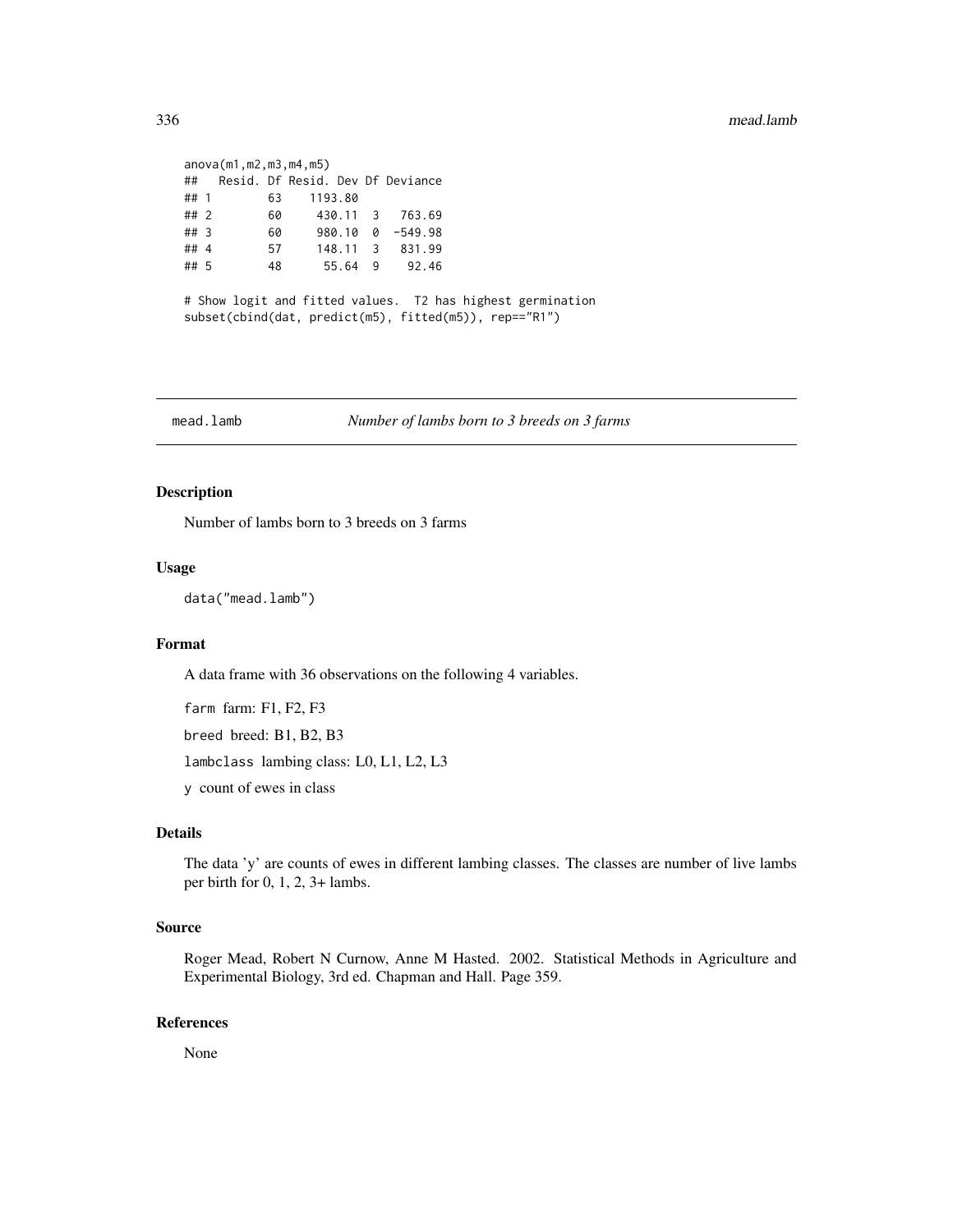#### mead.lamb 337

```
data(mead.lamb)
dat <- mead.lamb
# farm 1 has more ewes in lambclass 3
d2 <- xtabs(y ~ farm+breed+lambclass, data=dat)
mosaicplot(d2, color=c("lemonchiffon1","moccasin","lightsalmon1","indianred"),
          xlab="farm/lambclass", ylab="breed", main="mead.lamb")
names(dat) <- c('F','B','L','y') # for compactness
# Match totals in Mead example 14.6
if(require(dplyr)){
 dat <- group_by(dat, F,B)
 summarize(dat, y=sum(y))
 ## F B y
 ## <fctr> <fctr> <int>
 ## 1 F1 A 150
 ## 2 F1 B 46
 ## 3 F1 C 78
 ## 4 F2 A 72
 ## 5 F2 B 79
 ## 6 F2 C 28
 ## 7 F3 A 224
 ## 8 F3 B 129
 ## 9 F3 C 34
}
# Models
m1 <- glm(y ~ F + B + F:B,
         data=dat,
         family=poisson(link=log))
m2 \le - update(m1, y \sim F + B + F:B + L)
m3 <- update(m1, y ~ F + B + F:B + L + B:L)
m4 <- update(m1, y ~ F + B + F:B + L + F:L)
m5 <- update(m1, y ~ F + B + F:B + L + B:L + F:L)
AIC(m1, m2, m3, m4, m5) # Model 4 has best AIC
## df AIC
## m1 9 852.9800
## m2 12 306.5457
## m3 18 303.5781
## m4 18 206.1520
## m5 24 213.8873
# Change contrasts for Miroslav
m4 < - update(m4,
           contrasts=list(F=contr.sum,B=contr.sum,L=contr.sum))
summary(m4)
# Match deviance table from Mead
if(require(broom)){
```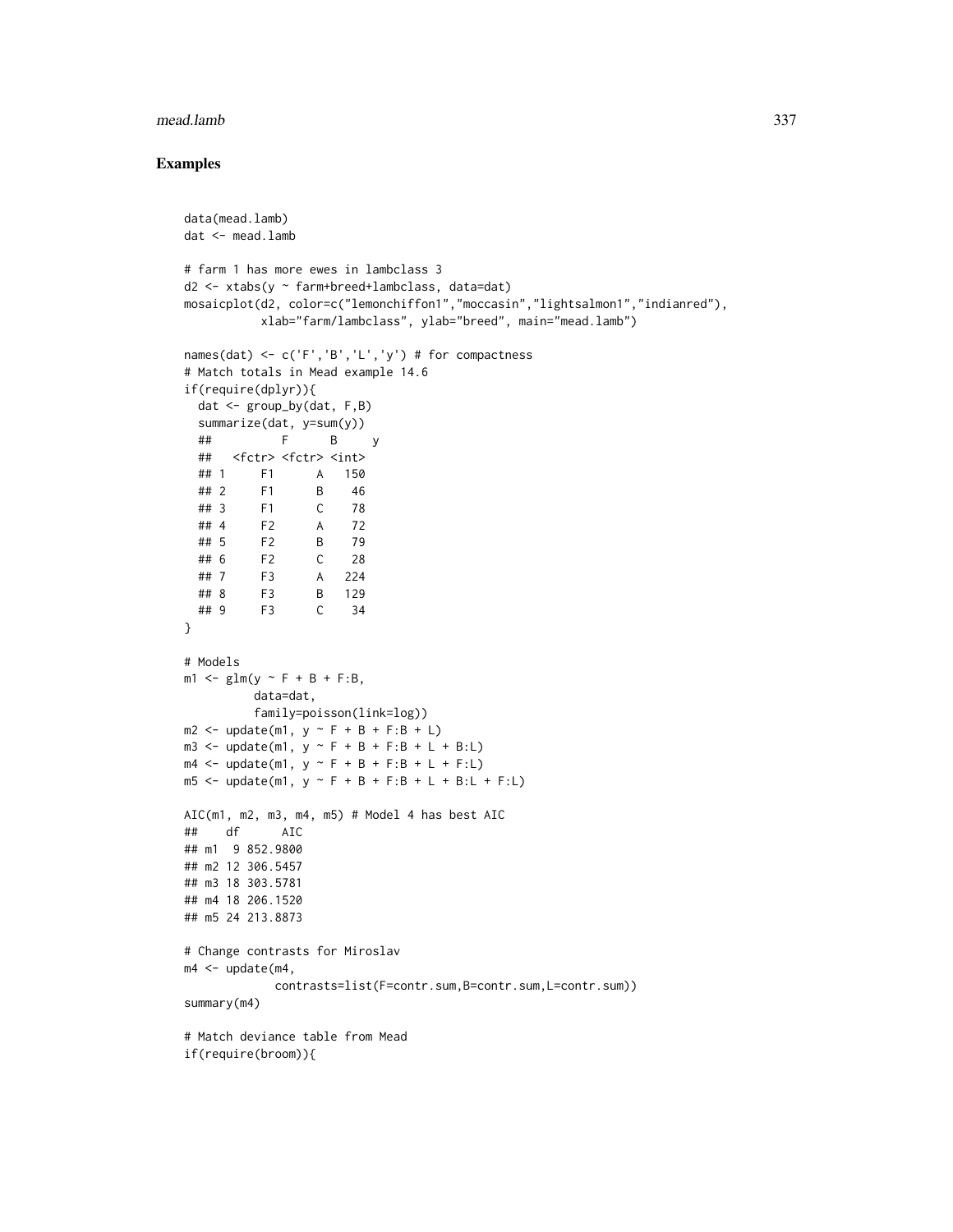```
all <- do.call(rbind, lapply(list(m1, m2, m3, m4, m5), broom::glance))
 rownames(all) <- unlist(lapply(list(m1, m2, m3, m4, m5),
                             function(x) as.character(formula(x)[3])))
 all[,c('deviance','df.residual')]
 ## deviance df.residual
 ## F + B + F:B 683.67257 27
 ## F + B + L + F:B 131.23828 24
 ## F + B + L + F:B + B:L 116.27069 18
 ## F + B + L + F:B + F:L 18.84460 18
 ## F + B + L + F:B + B:L + F:L 14.57987 12
}
# Using MASS::loglm
if(require(MASS)){
 # Note: without 'fitted=TRUE', devtools::run_examples has an error
 m4b <- MASS::loglm(y \sim F + B + F:B + L + F:L, data = dat, fitted=TRUE)
 # Table of farm * class interactions. Match Mead p. 360
 round(coef(m4b)$F.L,2)
 fitted(m4b)
 resid(m4b)
 # require(vcd)
 # mosaic(m4b, shade=TRUE,
 # formula = \sim F + B + F:B + L + F:L,
 # residual_type="rstandard", keep_aspect=FALSE)
}
```
mead.strawberry *Strawberry yields in RCB experiment*

## Description

Strawberry yields in RCB experiment

## Format

A data frame with 32 observations on the following 5 variables.

row row

- col column
- block block, 4 levels
- gen genotype, 8 levels
- yield yield, pounds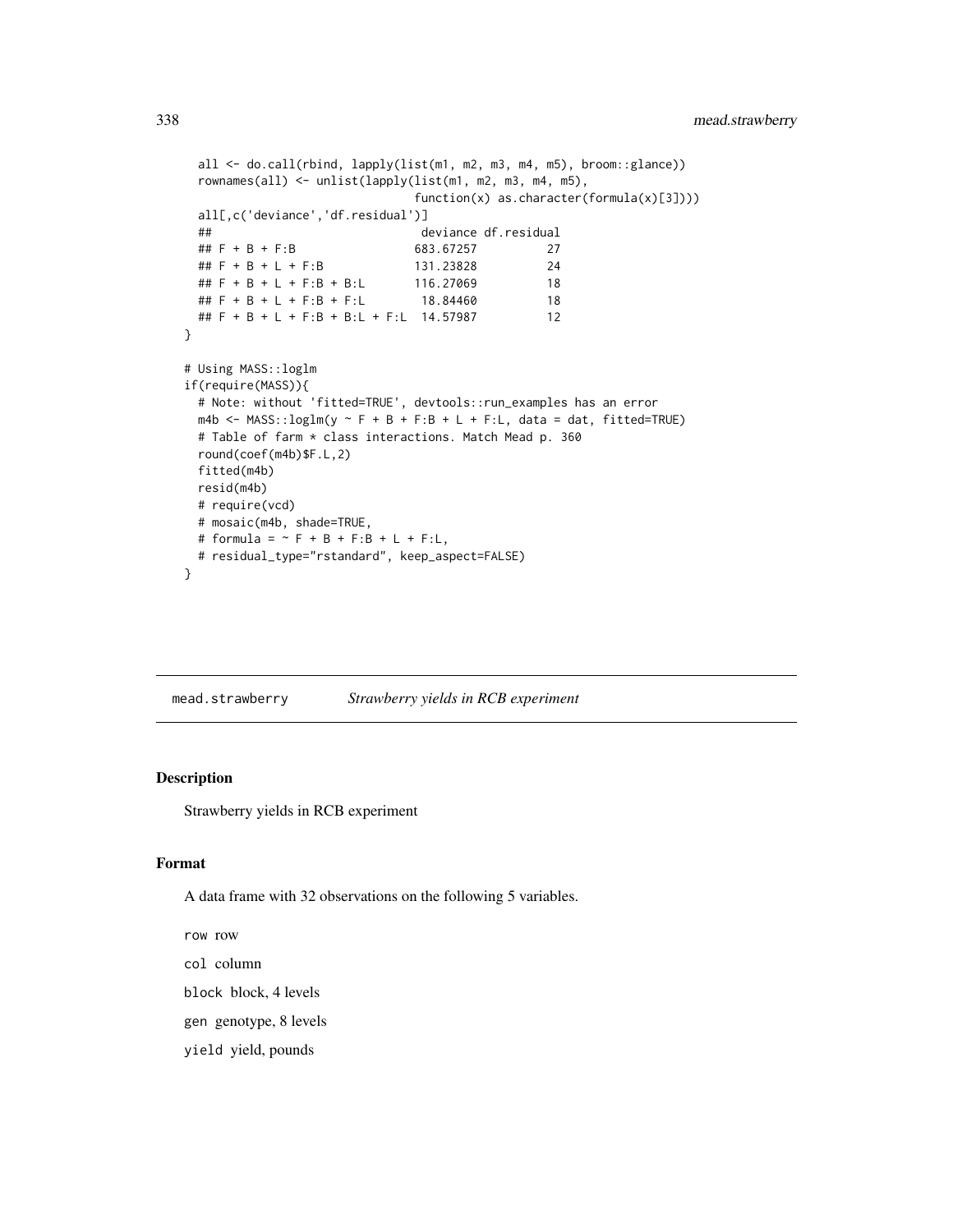#### Details

A hedge along the right side (column 8) caused shading and lower yields.

R. Mead said (in a discussion of the Besag & Higdon paper), "the blocks defined (as given to me by the experimenter) are the entire horizontal rows...the design of the trial is actually (and unrecognized by me also) a checker-board of eight half-blocks with two groups of split-plot varieties".

The two sub-groups of genotypes are G, V, R1, F and Re, M, E, P.

# Source

Unknown, but prior to 1968 according to Besag. Probably via R. Mead.

## References

R. Mead, 1990, *The Design of Experiments*.

Julian Besag and D Higdon, 1999. Bayesian Analysis of Agricultural Field Experiments, *Journal of the Royal Statistical Society: Series B (Statistical Methodology)*,61, 691–746. Table 4.

## Examples

```
data(mead.strawberry)
dat <- mead.strawberry
dat$sub <- ifelse(is.element(dat$gen, c('G', 'V', 'R1', 'F')),
              "S1","S2")
if(require(desplot)){
 desplot(yield~col*row, dat,
         text=gen, cex=1, out1=block, out2=sub, # unknown aspect
         main="mead.strawberry")
}
```
mercer.mangold.uniformity *Uniformity trial of mangolds*

# Description

Uniformity trial of mangolds at Rothamsted Experiment Station, England, 1910.

## Usage

data("mercer.mangold.uniformity")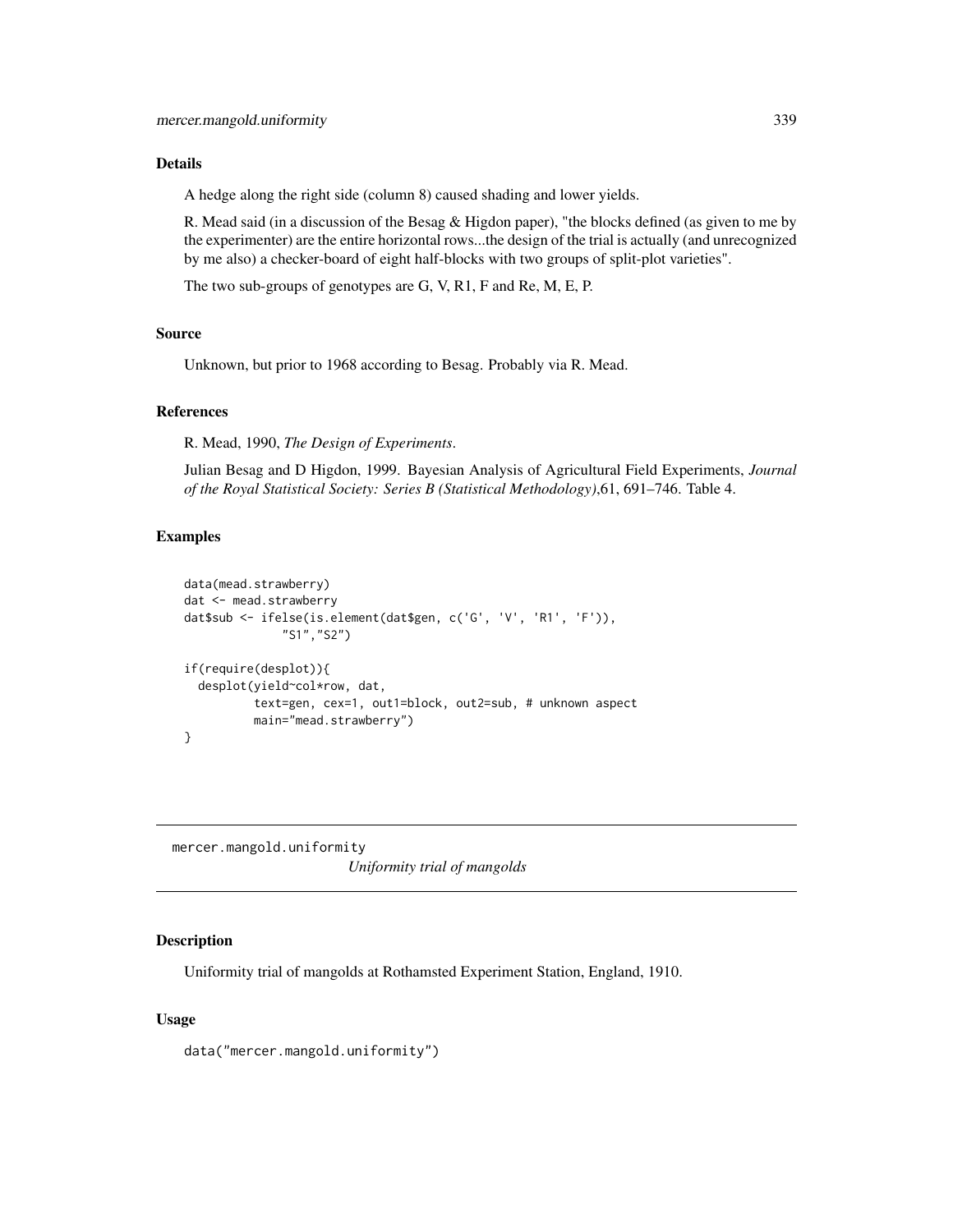## Format

A data frame with 200 observations on the following 4 variables.

row row col column roots root yields, pounds leaves leaf yields, pounds

## Details

Grown in 1910. Each plot was 3 drills, each drill being 2.4 feet wide. Plots were 1/200 acres, 7.2 feet by 30.25 feet long The "length of the plots runs with the horizontal lines of figures [in Table I], this being also the direction of the drills across the field."

Field width: 10 plots  $*$  30.25ft = 302.5 feet

Field length: 20 plots  $* 7.25$  ft = 145 feet

## Source

Mercer, WB and Hall, AD, 1911. The experimental error of field trials *The Journal of Agricultural Science*, 4, 107-132. Table 1. http://doi.org/10.1017/S002185960000160X

## References

McCullagh, P. and Clifford, D., (2006). Evidence for conformal invariance of crop yields, *Proceedings of the Royal Society A: Mathematical, Physical and Engineering Science*, 462, 2119–2143. http://doi.org/10.1098/rspa.2006.1667

```
data(mercer.mangold.uniformity)
dat <- mercer.mangold.uniformity
if(require(desplot)){
 desplot(leaves~col*row, data=dat,
         aspect=145/302, # true aspect
         main="mercer.mangold.uniformity - leaves")
}
if(require(desplot)){
 desplot(roots~col*row, data=dat,
         aspect=145/302, # true aspect
         main="mercer.mangold.uniformity - roots")
}
## Not run:
 require(lattice)
 xyplot(roots~leaves, data=dat)
## End(Not run)
```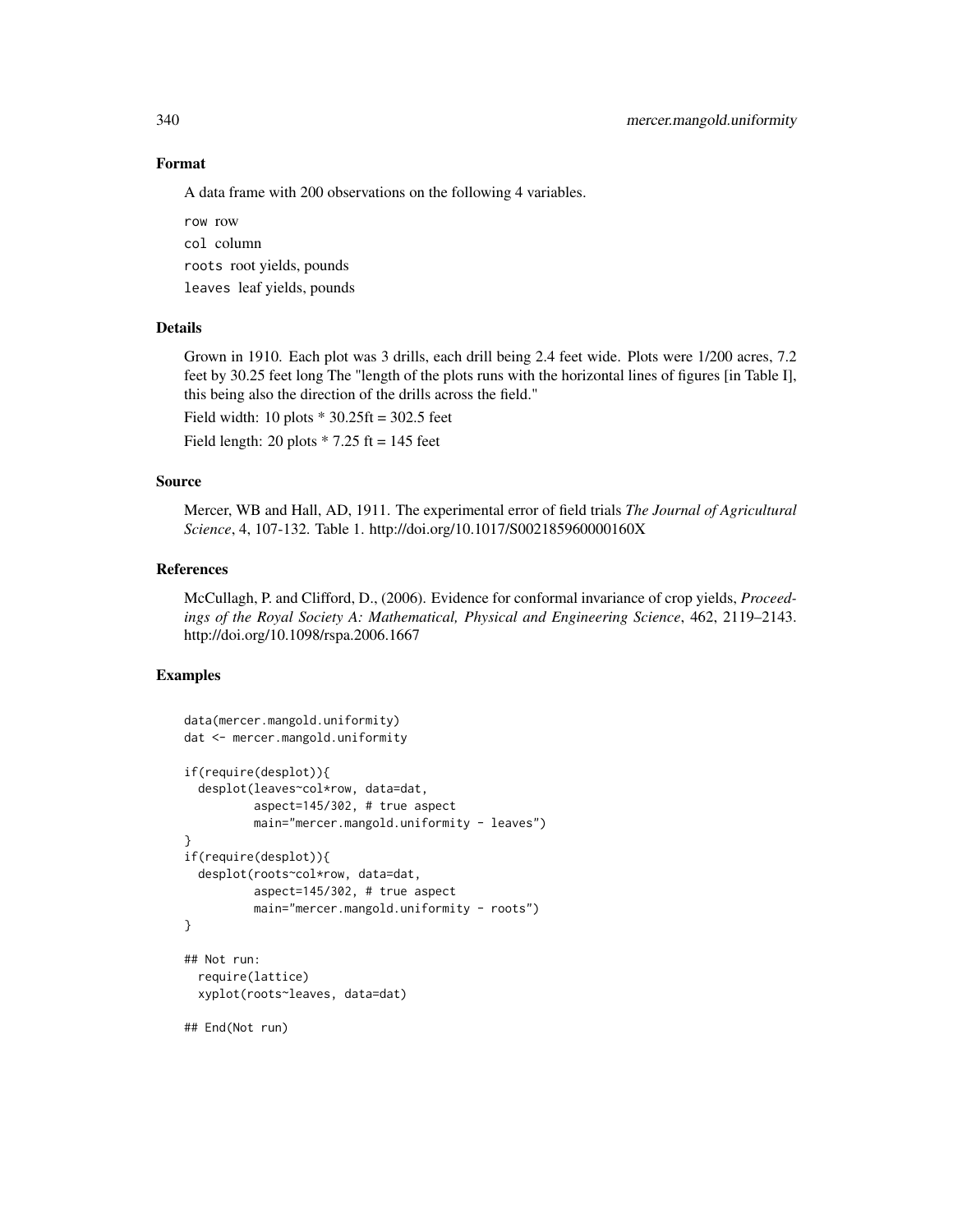mercer.wheat.uniformity

*Uniformity trial of wheat*

## **Description**

Uniformity trial of wheat at Rothamsted Experiment Station, England, 1910.

## Format

A data frame with 500 observations on the following 4 variables.

row row

col column

grain grain yield, pounds

straw straw yield, pounds

#### Details

The wheat crop was grown in the summer of 1910 at Rothamsted Experiment Station (Harpenden, Hertfordshire, England). In the Great Knott, a seemingly uniform area of 1 acre was harvested in separate plots, each 1/500th acre in size. The grain and straw from each plot was weighed separately.

McCullagh gives more information about the plot size.

Field width: 25 plots  $* 8$  ft = 200 ft

Field length: 20 plots  $*$  10.82 ft = 216 ft

D. G. Rossiter (2014) uses this data for an extensive data analysis tutorial.

## Source

Mercer, WB and Hall, AD, (1911). The experimental error of field trials *The Journal of Agricultural Science*, 4, 107-132. Table 5. http://doi.org/10.1017/S002185960000160X

## References

McCullagh, P. and Clifford, D., (2006). Evidence for conformal invariance of crop yields, *Proceedings of the Royal Society A: Mathematical, Physical and Engineering Science*, 462, 2119–2143. http://doi.org/10.1098/rspa.2006.1667

D. G. Rossiter (2014). Tutorial: Using the R Environment for Statistical Computing An example with the Mercer & Hall wheat yield dataset.

G. A. Baker (1941). Fundamental Distribution of Errors for Agricultural Field Trials. *National Mathematics Magazine*, 16, 7-19. http://doi.org/10.2307/3028105

The 'spdep' package includes the grain yields (only) and spatial positions of plot centres in its example dataset 'wheat'.

Note, checked that all '4.03' values in this data match the original document.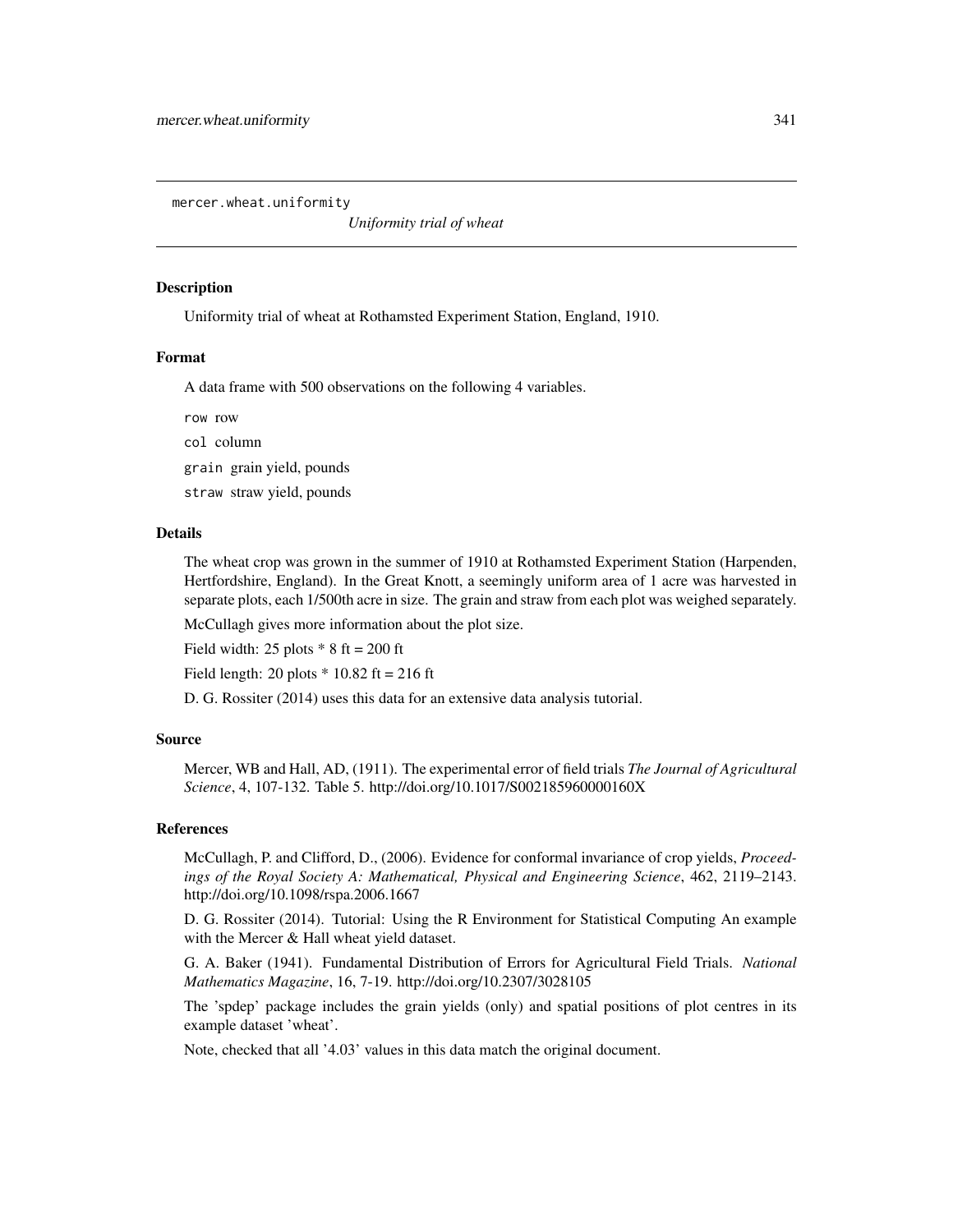## Examples

```
data(mercer.wheat.uniformity)
dat <- mercer.wheat.uniformity
if(require(desplot)){
  desplot(grain ~ col*row, dat,
              aspect=216/200, # true aspect
              main="mercer.wheat.uniformity - grain yield")
}
require("lattice")
xyplot(straw ~ grain, data=dat, type=c('p','r'),
          main="mercer.wheat.uniformity - regression")
## Not run:
  require(hexbin)
  hexbinplot(straw ~ grain, data=dat)
## End(Not run)
if(require(sp) & require(gstat)) {
  plot.wid <- 2.5
  plot.len <- 3.2
  nr <- length(unique(dat$row))
  nc <- length(unique(dat$col))
  xy \leq -\exp(\arctan(x) - \sec(\arctan(x)) - \sec(\arctan(x)) - \sec(\arctan(x)) - \sec(\arctan(x)) - \sec(\arctan(x)) - \sec(\arctan(x)) - \sec(\arctan(x)) - \sec(\arctan(x)) - \sec(\arctan(x)) - \sec(\arctan(x)) - \sec(\arctan(x)) - \sec(\arctan(x)) - \sec(\arctan(x)) - \sec(\arctan(x)) - \sec(\arctan(x)) - \sec(\arctan(x)) - \sec(\arctan(x)) - \sec(\arctan(x)) - \sec(\arctan(x)) - \sec(\arctan(x)) - \sec(\arctan(x)) - \sec(\arctan(x)) - \sec(\arctan(x))y = seq(plot.len/2, by=plot.len, length=nr))
  dat.sp <- dat
  coordinates(dat.sp) <- xy
  # heatmap
  spplot(dat.sp, zcol = "grain", cuts=8,
            cex = 1.6,
            col.regions = bpy.colors(8),
            main = "Grain yield", key.space = "right")
  # variogram
  vg <- variogram(grain ~ 1, dat.sp, cutoff = plot.wid * 10, width = plot.wid)
  plot(vg, plot.numbers = TRUE,
          main="mercer.wheat.uniformity - variogram")
}
```
## minnesota.barley.weather

*Monthly weather at 6 sites in Minnesota 1927-1936.*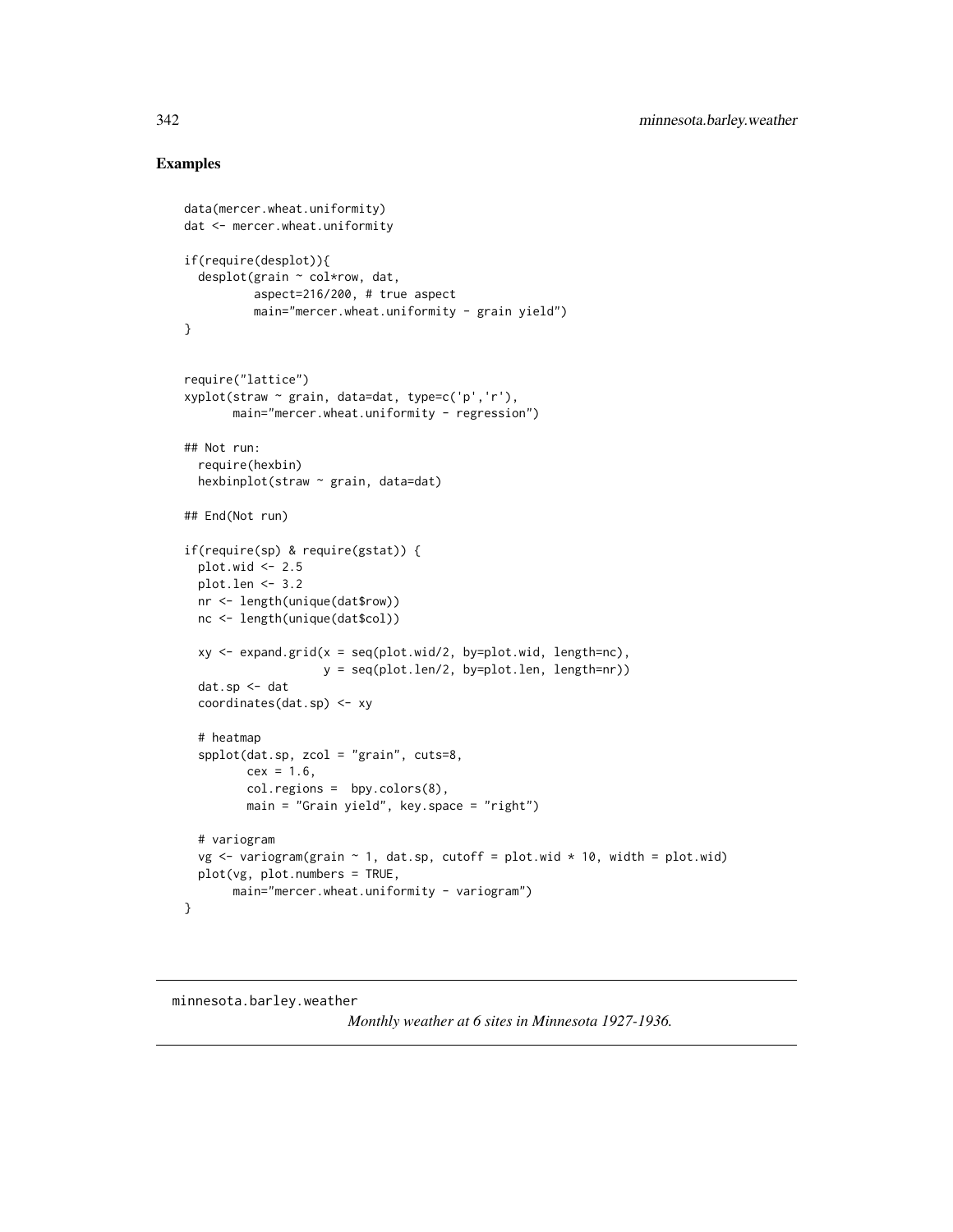## Description

This is monthly weather summaries for the 6 sites where barley yield trials were conducted.

#### Format

A data frame with 719 observations on the following 8 variables.

site site, 6 levels year year, 1927-1936 mo month, 1-12, numeric cdd monthly cooling degree days, Fahrenheit hdd monthly heating degree days, Fahrenheit precip monthly precipitation, inches min monthly average daily minimum temp, Fahrenheit max monthly average daily maximum temp, Fahrenheit

## Details

When the weather data was extracted from the National Climate Data Center, the following weather stations were chosen, based on availability of weather data in the given time frame (1927-1936) and the proximity to the town (site) for the barley data.

| site        | station name                             | station     |
|-------------|------------------------------------------|-------------|
| Morris      | MORRIS WC EXPERIMENTAL STATION           | USC00215638 |
| StPaul      | MINNEAPOLIS WEATHER BUREAU DOWNTOWN      | USC00215433 |
| Crookston   | <b>CROOKSTON NW EXPERIMENTAL STATION</b> | USC00211891 |
| GrandRapids | <b>GRAND RAPIDS FRS LAB</b>              | USC00213303 |
| Waseca      | <b>WASECA EXPERIMENTAL STATION</b>       | USC00218692 |
| Duluth      | <b>SUPERIOR</b>                          | USC00478349 |
|             |                                          |             |

'cdd' are cooling degree days, which is the number of degree days with a temperature \_above\_ 65 Fahrenheit.

'hdd' are heating degree days, \_below\_ 65 Fahrenheit.

No data is available for Duluth in Dec, 1931.

## Source

National Climate Data Center, http://www.ncdc.noaa.gov/.

# References

Kevin Wright. 2013. Revisiting Immer's Barley Data. *The American Statistitician*, 67, 129-133. http://doi.org/10.1080/00031305.2013.801783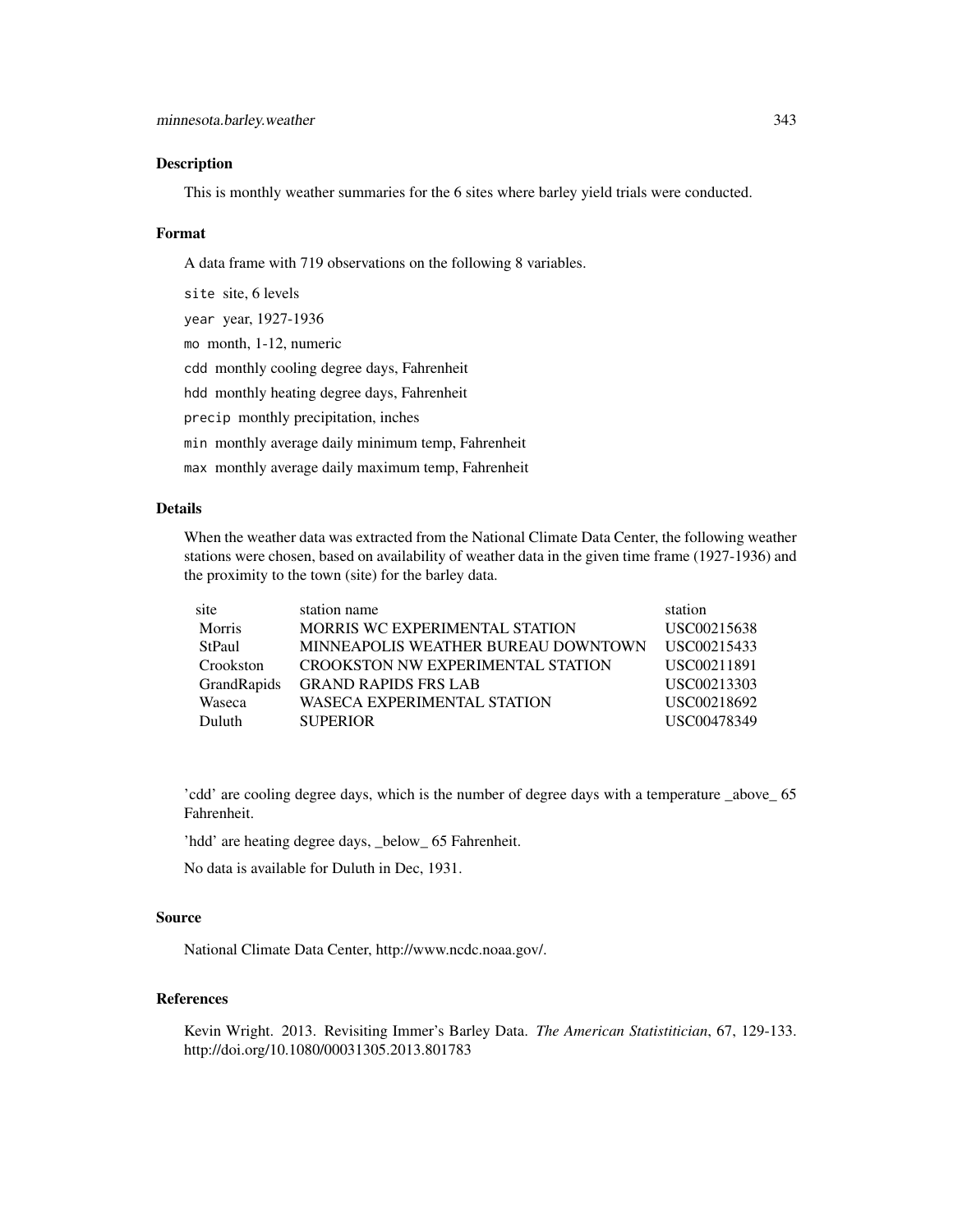```
data(minnesota.barley.yield)
dat <- minnesota.barley.yield
data( minnesota.barley.weather)
datw <- minnesota.barley.weather
# Weather trends over time
if(require(latticeExtra)){
  useOuterStrips(xyplot(cdd~mo|year*site, datw, groups=year,
                        main="minnesota.barley",
                        xlab="month", ylab="Cooling degree days",
                        subset=(mo > 3 & mo < 10),scales=list(alternating=FALSE),
                        type='l', auto.key=list(columns=5)))
}
# Total cooling/heating/precip in Apr-Aug for each site/yr
ww <- subset(datw, mo>=4 & mo<=8)
ww <- aggregate(cbind(cdd,hdd,precip)~site+year, data=ww, sum)
# Average yield per each site/env
yy <- aggregate(yield~site+year, dat, mean)
minn <- merge(ww, yy)
# Higher yields generally associated with cooler temps, more precip
if(require(reshape2)){
me <- melt(minn, id.var=c('site','year'))
mey <- subset(me, variable=="yield")
mey <- mey[,c('site','year','value')]
names(mey) <- c('site','year','y')
mec <- subset(me, variable!="yield")
names(mec) <- c('site','year','covar','x')
mecy <- merge(mec, mey)
mecy$yr <- factor(mecy$year)
oldpar <- tpg <- trellis.par.get()
tpg$superpose.symbol$pch <- substring(levels(mecy$yr),4) # Last digit of year
trellis.par.set(tpg)
foo <- xyplot(y~x|covar*site, data=mecy, groups=yr, cex=1, ylim=c(5,65),
              xlab="", ylab="yield", main="minnesota.barley",
              panel=function(x,y,...) {
                panel.lmline(x,y,..., col="gray")
                panel.superpose(x,y,...)
              },
              scales=list(x=list(relation="free")))
if(require(latticeExtra)){
  foo <- useOuterStrips(foo, strip.left = strip.custom(par.strip.text=list(cex=.7)))
  combineLimits(foo, margin.x=2L) # Use a common x axis for all rows
}
} # reshape2
```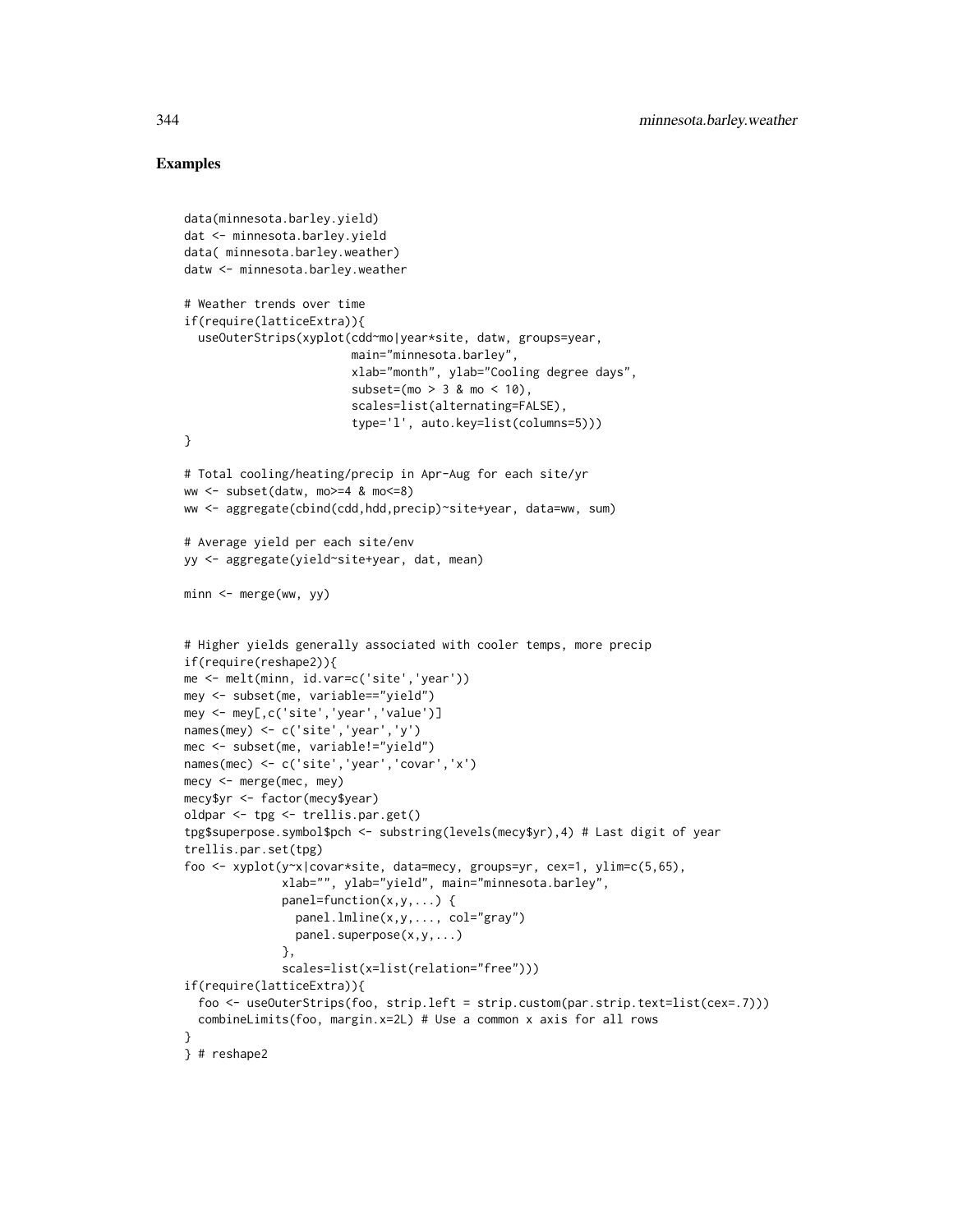minnesota.barley.yield

*Multi-environment trial of barley in Minnesoty at 6 sites in 1927-1936.*

#### Description

This is an expanded version of the barley data that is often used to illustrate dot plots.

## Format

A data frame with 647 observations on the following 4 variables.

yield yield in bu/ac gen genotype (variety) factor

year year

site site factor, 6 levels

## Details

The lattice package contains a smaller version of this data for the years 1931 and 1932.

The following comments are in reference to the mentioned source documents.

Notes about Immer (1934).

The University Farm location is at the city of Saint Paul.

This source provides the yield data for each of the three blocks at each location in 1931 and 1932. The following registration numbers and names are given:

| C.I. number     | Variety name           |
|-----------------|------------------------|
| Minn 184        | Manchuria              |
| $Minn$ 445      | Glabron                |
| Minn $440$      | Svansota               |
| Minn 447        | Velvet                 |
| Minn 448        | Trebi                  |
| Minn $457$      | Manchuria x Smooth Awn |
| Minn $462$      | Smooth Awn x Manchuria |
| Minn $452$      | Peatland               |
| <b>Minn 475</b> | Svanhals x Lion        |
| <b>Minn 529</b> | Wisconsin No 38        |

Notes about Harlan (1935):

The 1931 yields match the average values of Immer (1934).

The Minnesota 474 and 475 cultivars are both 'Svanhals x Lion' crosses.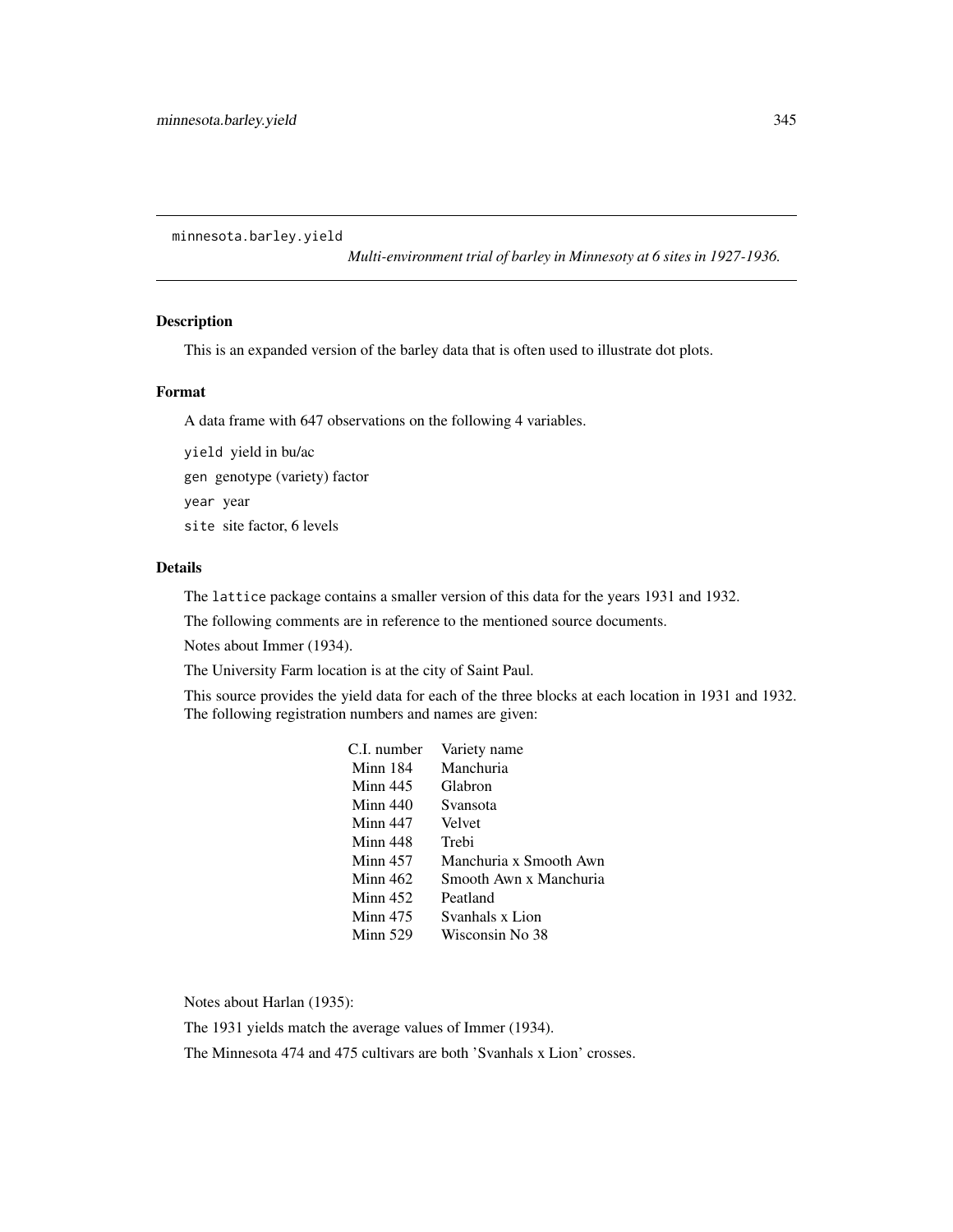No yields are reported at Crookston in 1928 because of a crop failure. (Page 20)

Also, in the report for North Dakota it says "the zero yields at Williston, ND in 1931 were caused by drought". (Page 31)

Notes about Wiebe (1940):

The 1932 data generally match the average values from Immer (1934) with the following notes.

The data for Glabron at St Paul in 1932 are missing, but given as 36.8 in Immer (1934). This value is treated as missing in this R dataset.

The data for Svansota at Morris in 1932 are missing, but given as 35.0 in Immer (1934). This value is treated as missing in this R dataset.

The yield for 'Wisconsin 38' at St Paul in 1932 is shown as 3.80, but 38 in Immer (1934). The latter value is used in this R dataset.

The yields for No475 in 1932 are not reported in Wiebe (1940), but are reported in Immer (1934).

No yields are reported at Morris in 1933 and 1934, because of a crop failure owing to drought.

Notes about Hayes (1942).

This sources gives the block-level yield data for 5 cultivars at 4 sites in 1932 and 1935. Cultivar 'Barbless' is the same as 'Wisconsin No38'.

## Source

H V Harlan and P R Cowan and Lucille Reinbach. (1935). *Yields of barley varieties in the United States and Canada, 1927-1931*. United States Dept of Agriculture. http://naldc.nal.usda.gov/download/CAT86200440/PDF

Gustav A. Wiebe, Philip Russell Cowan, Lucille Reinbach-Welch. (1940). *Yields of barley varieties* in the United States and Canada, 1932-36. United States Dept of Agriculture. http://books.google.com/books?id=OUfxLocn

#### References

Immer, R. F. and H. K. Hayes and LeRoy Powers. (1934). Statistical Determination of Barley Varietal Adaptation. *Journal of the American Society of Agronomy*, 26, 403-419.

Hayes, H.K. and Immer, F.R. (1942). *Methods of plant breeding*. McGraw Hill.

Kevin Wright. (2013). Revisiting Immer's Barley Data. *The American Statistitician*, 67, 129-133. http://doi.org/10.1080/00031305.2013.801783

```
data(minnesota.barley.yield)
dat <- minnesota.barley.yield
dat$yr <- factor(dat$year)
# Drop Dryland, Jeans, CompCross, MechMixture because they have less than 5
# year-loc values
dat <- droplevels(subset(dat, !is.element(gen, c("CompCross","Dryland","Jeans","MechMixture"))))
# 1934 has huge swings from one loc to the next
require(lattice)
dotplot(gen~yield|site, dat, groups=yr,
```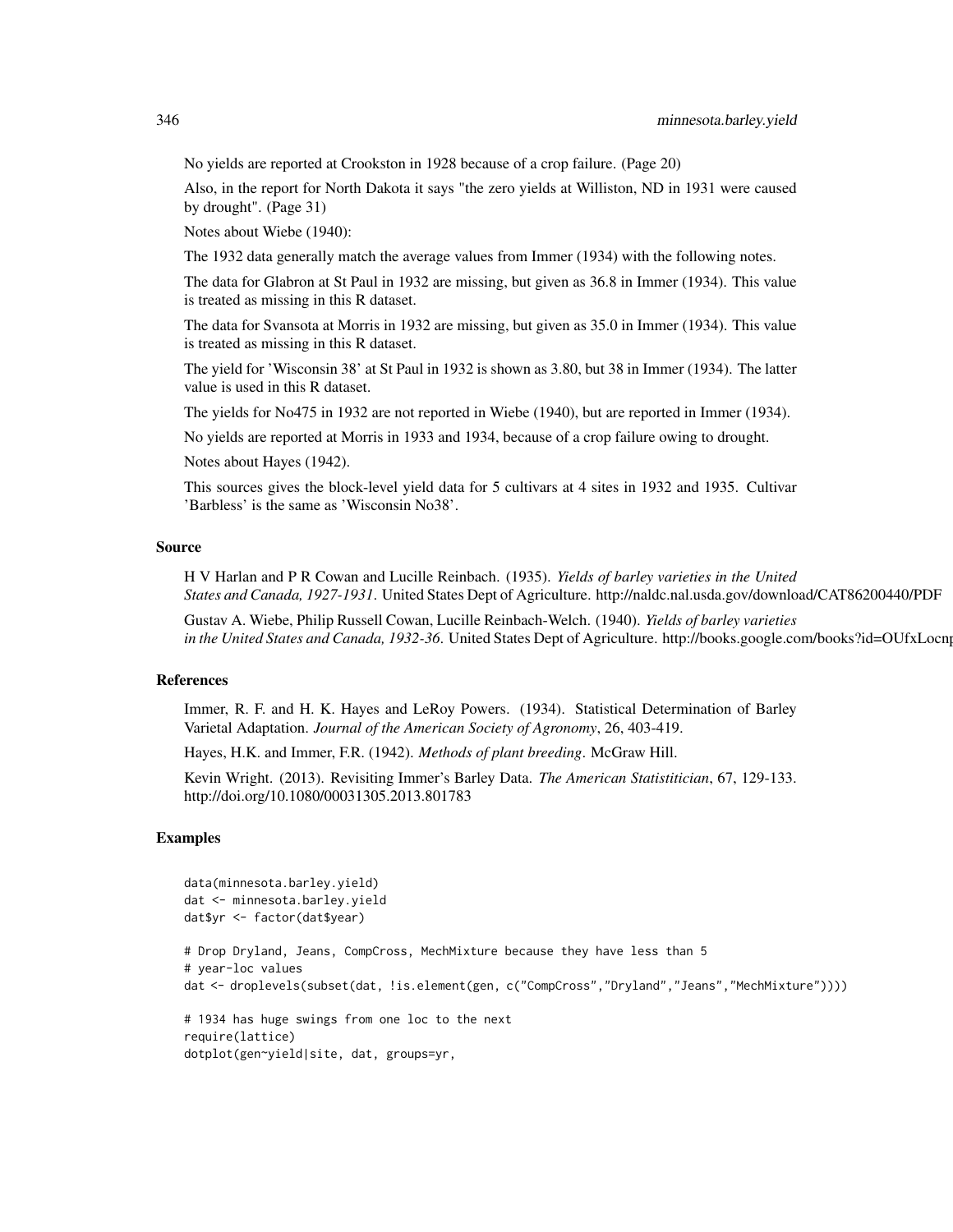```
main="minnesota.barley.yield",
auto.key=list(columns=5), scales=list(y=list(cex=.5)))
```
montgomery.wheat.uniformity

*Uniformity trial of wheat, 2 years on the same land*

## Description

Uniformity trial of wheat at Nebraska Experiment Station, 1909 & 1911.

## Usage

data("montgomery.wheat.uniformity")

## Format

A data frame with 448 observations on the following 3 variables.

year year col column row row

yield yield, grams

## Details

Experiments were conducted by the Nebraska Experiment Station.

A field was sown to Turkey winter wheat in the fall of 1908 and harvested in 1909. The drill, 5.5 feet wide, was driven across the first series of 14 blocks, the boundaries of the blocks being later established. Each series was sown the same way, no space was allowed between the blocks. Each block was 5.5 ft square.

The experiment was done 3 times with harvests in 1909, 1910, 1911. A simple heatmap of the 3 years' yields are shown in Montgomery (1912), figure 3, p. 178.

The 1909 data are given by Montgomery (1913), figure 10, page 37. NOTE: North is at the right side of this diagram.

The 1910 data are not available.

The 1911 data are given by Montgomery (1912), figure 1, page 165. NOTE: North is at the top of this diagram.

Surface  $\&$  Pearl (1916) give a simple method for adjusting yield due to fertility effects using the 1909 data.

Field length: 16 blocks

Field width: 14 plots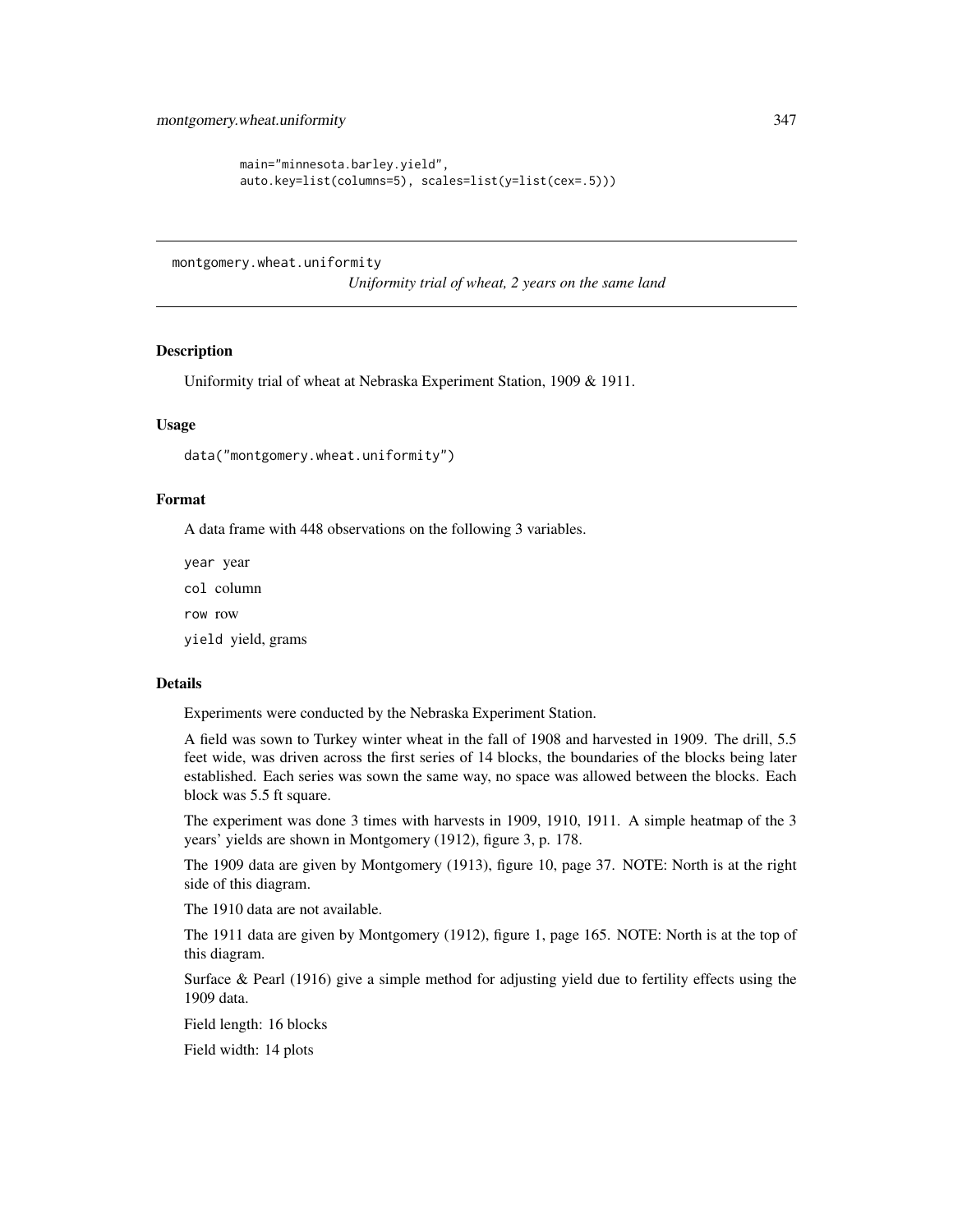#### Source

E. G. Montgomery (1912). Variation in Yield and Methods of Arranging Plats To Secure Comparative Results. *Twenty-Fifth Annual Report of the Agricultural Experiment Station of Nebraska*, 164-180. https://books.google.com/books?id=M-5BAQAAMAAJ&pg=RA4-PA164

E. G. Montgomery (1913). Experiments in Wheat Breeding: Experimental Error In The Nursery and Variation in Nitrogen and Yield. U.S. Dept of Agriculture, Bureau of Plant Industry, Bulletin 269. Figure 10, page 37. http://doi.org/10.5962/bhl.title.43602

## References

Surface & Pearl, (1916). A method of correcting for soil heterogeneity in variety tests. *Journal of Agricultural Research*, 5, 22, 1039-1050. Figure 2. https://books.google.com/books?id=BVNyoZXFVSkC&pg=PA1039

```
data(montgomery.wheat.uniformity)
dat <- montgomery.wheat.uniformity
dat09 <- subset(dat, year==1909)
dat11 \le subset(dat, year==1911)
# Match the figures of Montgomery Fig 3, p. 178
if(require(desplot)){
 desplot(yield ~ col*row, dat09,
          aspect=1, # true aspect
          main="montgomery.wheat.uniformity - 1909 yield")
 desplot(yield \sim col*row, subset(dat, year==1911),
          aspect=1, # true aspect
          main="montgomery.wheat.uniformity - 1911 yield")
}
## Not run:
 # Surface & Pearl adjust 1909 yield for fertility effects.
 # They calculate smoothed yield as (row sum)*(column sum)/(total)
 # and subtract this from the overall mean to get 'deviation'.
 # We can do something similar with a linear model with rows and columns
 # as factors, then predict yield to get the smooth trend.
 # Corrected yield = observed - deviation = observed - (smooth-mean)
 m1 \leq -\ln(\text{yield} \sim \text{factor}(\text{col}) + \text{factor}(\text{row}), \text{ data=data09})dev1 <- predict(m1) - mean(dat09$yield)
 # Corrected. Similar (but not exact) to Surface, fig 2.
 dat09$correct <- round(dat09$yield - dev1,0)
 require(desplot)
 desplot(yield ~ row*col, dat09, main="observed", shorten="none", text=yield, flip=TRUE)
 desplot(correct ~ row*col, dat09, text=correct,
          cex=0.8, shorten="none", flip=TRUE,
          main="corrected")
 # Corrected yields are slightly shrunk toward overall mean
```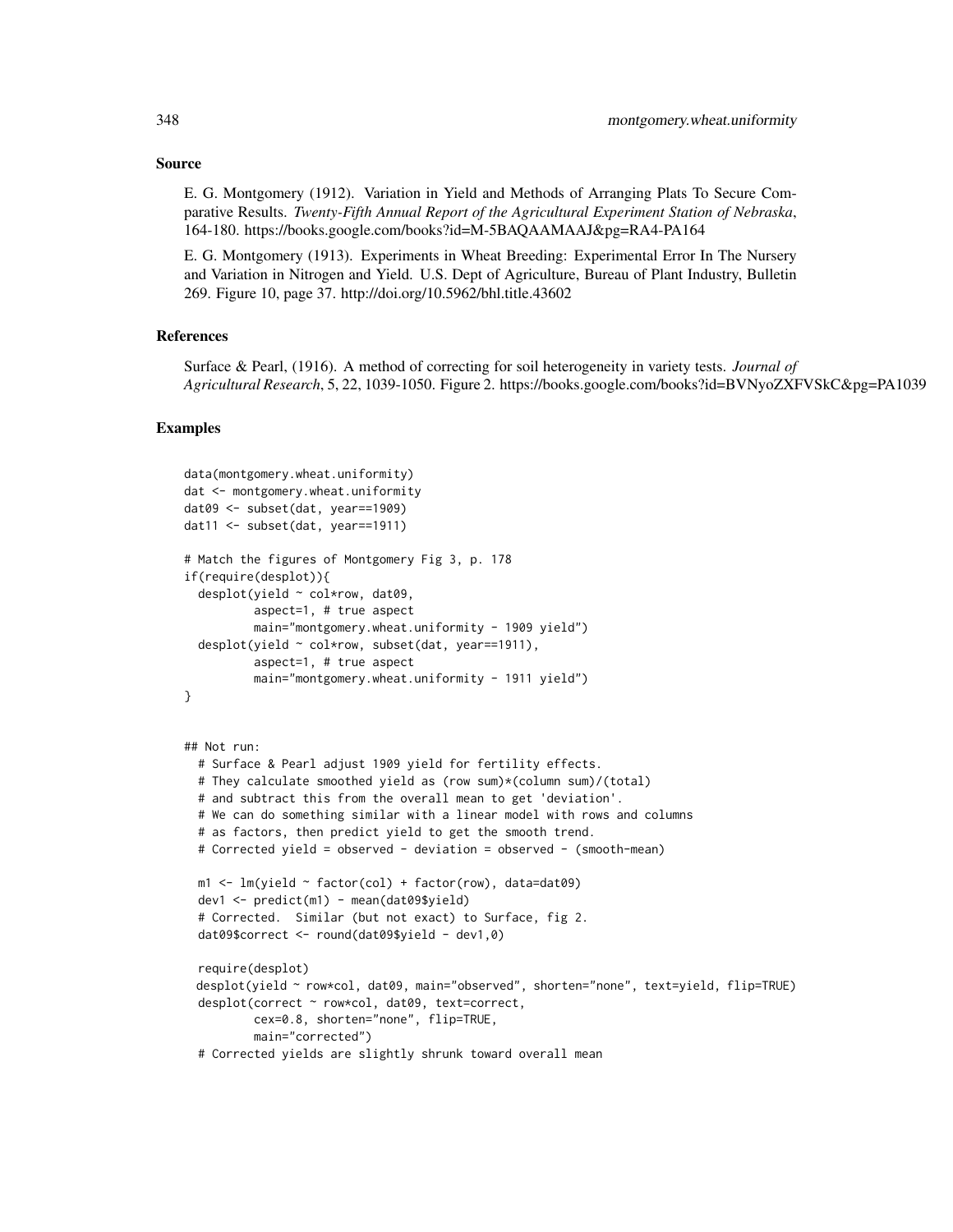## moore.uniformity 349

```
plot(correct~yield,dat09, xlim=c(350,1000), ylim=c(350,1000))
 abline(0,1)
## End(Not run)
```
moore.uniformity *Uniformity trials of pole beans, bush beans, sweet corn, carrots, spring and fall cauliflower*

## Description

Uniformity trials of pole beans, bush beans, sweet corn, carrots, spring and fall cauliflower at Washington, 1952-1955.

#### Format

Each data frame has the following columns at a minimum. Some datasets have an additional trait column.

row row

col column

yield yield

#### Details

All trials were grown on sandy loam soil in the Puyallup valley of Washington. In most experiments a gradient in soil fertility was evident. Moore & Darroch appear to have assigned 4 treatments to the plots and used the residual variation to calculate a CV. In the examples below a 'raw' CV is calculated and is always higher than the CV given by Moore & Darroch.

#### Blue Lake Pole Beans.

Conducted 1952. Seven pickings were made at about 5-day intervals. Table 26.

Field width: 12 rows  $x$  5 feet = 60 feet.

Field length: 12 ranges  $x$  10 feet = 120 feet.

## Bush Beans.

Conducted in 1955. Two harvests. Table 27.

Field width: 24 rows x 3 feet = 72 feet.

Field length: 24 ranges  $x$  5 feet = 120 feet.

## Sweet Corn.

Conducted 1952. Table 28-29.

Field width: 24 rows x 3 feet = 72 feet.

Field length: 12 ranges  $x$  10 feet = 120 feet.

## Carrots.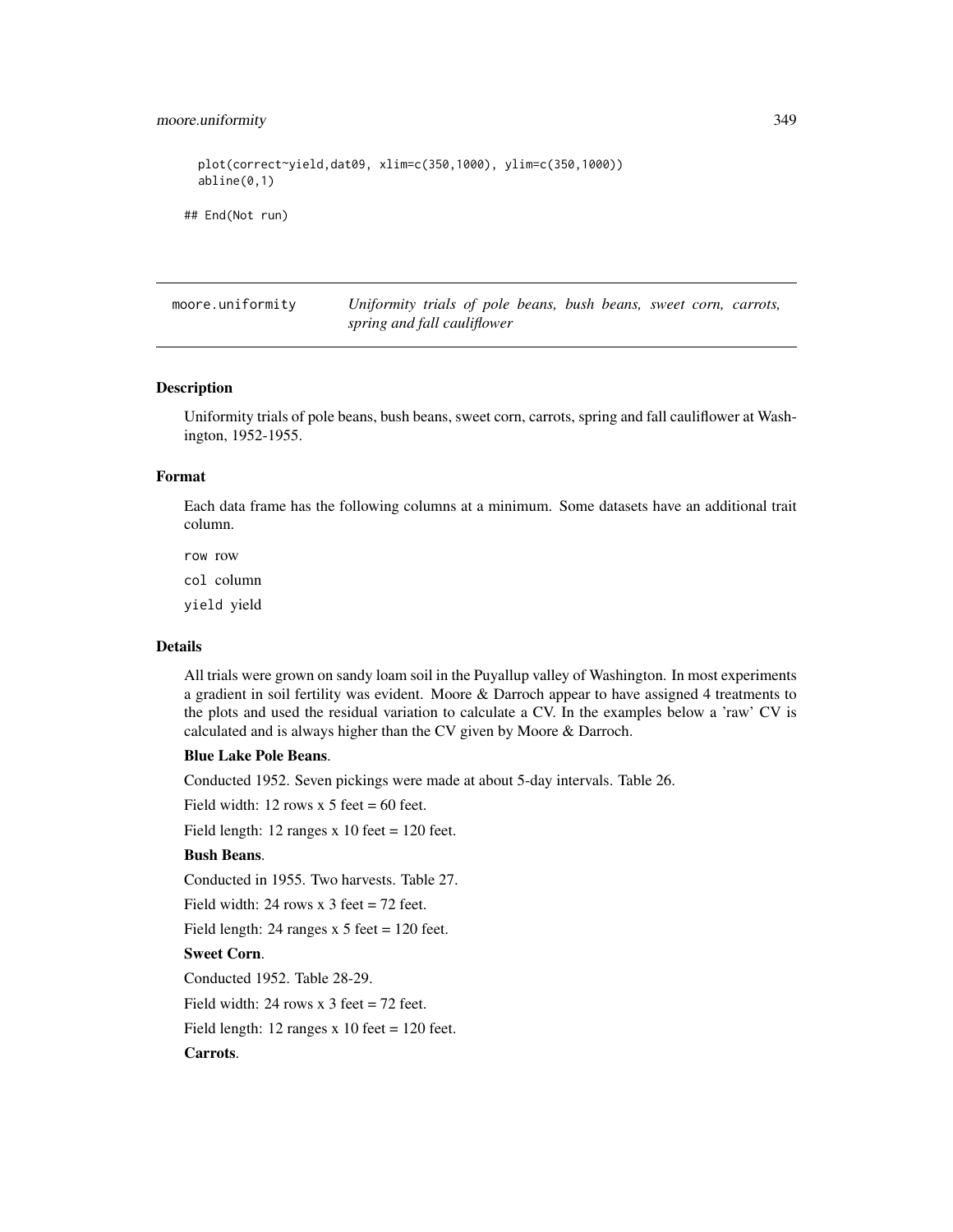Conducted 1952. Table 30. Field width:  $24$  rows  $*$  1.5 feet = 36 feet. Field length: 12 ranges  $*$  5 feet = 60 feet. Spring Cauliflower. Conducted spring 1951. Five harvests. Table 31-32. Field width: 12 rows x  $3$  feet = 36 feet. Field length: 10 plants  $*$  1.5 feet  $*$  20 ranges = 300 feet. Fall Cauliflower. Conducted fall 1951. Five harvests. Table 33-34. Field width: 12 rows x 3 feet =  $36$  feet. Field length: 10 plants  $*$  1.5 feet  $*$  20 ranges = 300 feet.

## Source

Moore, John F and Darroch, JG. (1956). Field plot technique with Blue Lake pole beans, bush beans, carrots, sweet corn, spring and fall cauliflower. Washington Agricultural Experiment Stations, Institute of Agricultural Sciences, State College of Washington.

# References

None.

```
cv \leftarrow function(x) sd(x)/mean(x)if(require(desplot)){
  # Pole Bean
  data(moore.polebean.uniformity)
  cv(moore.polebean.uniformity$yield) # 8.00. Moore says 6.73.
  desplot(yield~col*row, moore.polebean.uniformity,
          flip=TRUE, tick=TRUE, aspect=120/60, # true aspect
          main="moore.polebean.uniformity - yield")
}
if(require(desplot)){
  # Bush bean
  data(moore.bushbean.uniformity)
  cv(moore.bushbean.uniformity$yield) # 12.1. Moore says 10.8
  desplot(yield~col*row, moore.bushbean.uniformity,
          flip=TRUE, tick=TRUE, aspect=120/72, # true aspect
          main="moore.bushbean.uniformity - yield")
}
if(require(desplot)){
  # Sweet corn
  data(moore.sweetcorn.uniformity)
  cv(moore.sweetcorn.uniformity$yield) # 17.5. Moore says 13.6
```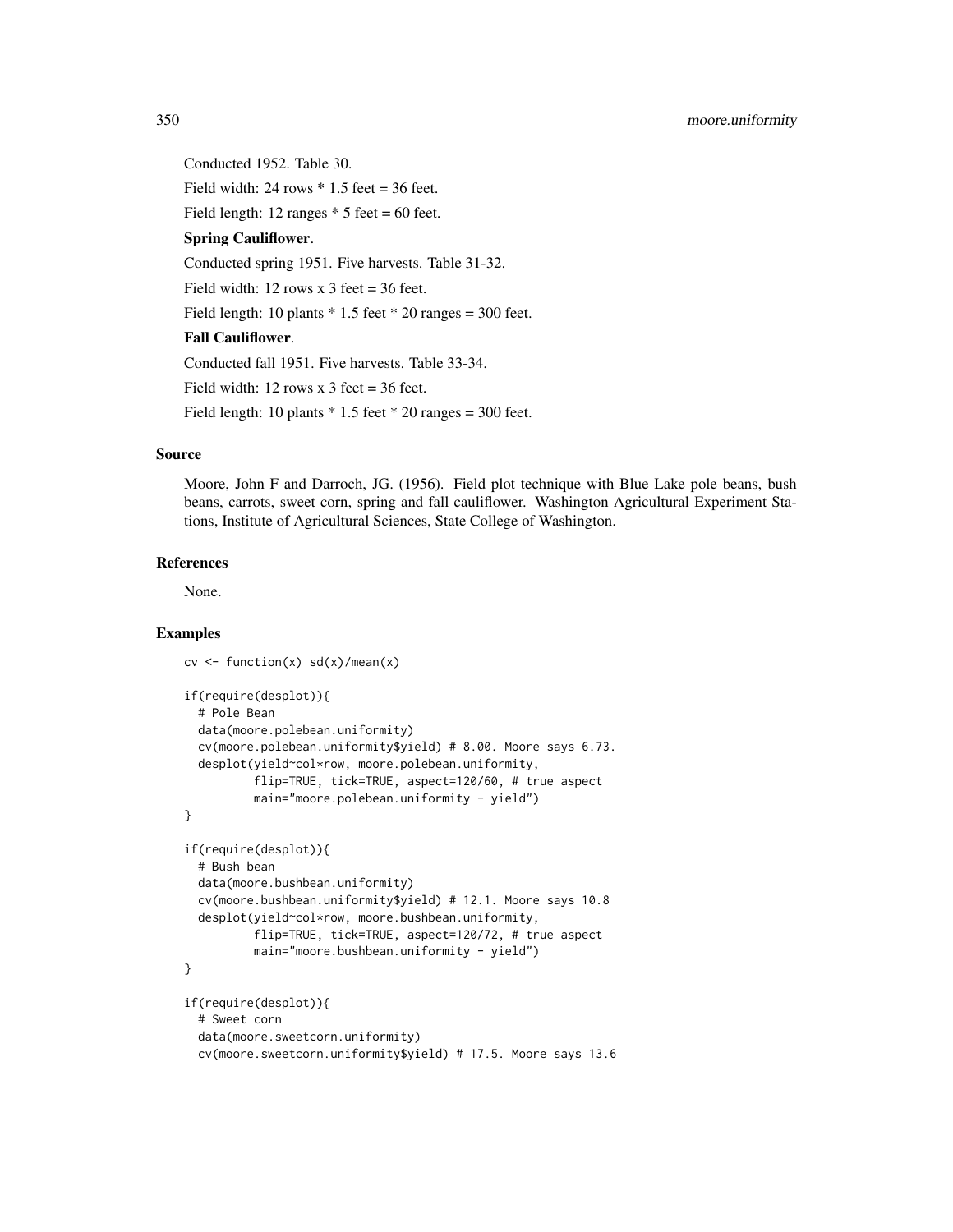```
desplot(yield~col*row, moore.sweetcorn.uniformity,
         flip=TRUE, tick=TRUE, aspect=120/72, # true aspect
         main="moore.sweetcorn.uniformity - yield")
 ## desplot(ears~col*row, moore.sweetcorn.uniformity,
 ## flip=TRUE, tick=TRUE, aspect=120/72, # true aspect
 ## main="moore.sweetcorn.uniformity - ears")
 ## library(lattice)
 ## xyplot(yield ~ ears, moore.sweetcorn.uniformity)
}
if(require(desplot)){
 # Carrots
 data(moore.carrots.uniformity)
 cv(moore.carrots.uniformity$yield) # 33.4. Moore says 27.6
 desplot(yield~col*row, moore.carrots.uniformity,
         flip=TRUE, tick=TRUE, aspect=60/36, # true aspect
         main="moore.carrots.uniformity - yield")
}
if(require(desplot)){
 # Spring cauliflower
 data(moore.springcauliflower.uniformity)
 cv(moore.springcauliflower.uniformity$yield) # 21. Moore says 19.5
 desplot(yield~col*row, moore.springcauliflower.uniformity,
         flip=TRUE, tick=TRUE, aspect=300/36, # true aspect
         main="moore.springcauliflower.uniformity - yield")
 ## desplot(heads~col*row, moore.springcauliflower.uniformity,
 ## flip=TRUE, tick=TRUE, aspect=300/36, # true aspect
 ## main="moore.springcauliflower.uniformity - heads")
 ## library(lattice)
 ## xyplot(yield ~ heads, moore.springcauliflower.uniformity)
}
if(require(desplot)){
 # Fall cauliflower
 data(moore.fallcauliflower.uniformity)
 cv(moore.fallcauliflower.uniformity$yield) # 17.7. Moore says 17.0
 desplot(yield~col*row, moore.fallcauliflower.uniformity,
         flip=TRUE, tick=TRUE, aspect=300/36, # true aspect
         main="moore.fallcauliflower.uniformity - yield")
 ## desplot(heads~col*row, moore.fallcauliflower.uniformity,
 ## flip=TRUE, tick=TRUE, aspect=300/36, # true aspect
 ## main="moore.fallcauliflower.uniformity - heads")
 ## library(lattice)
 ## xyplot(yield ~ heads, moore.fallcauliflower.uniformity)
}
```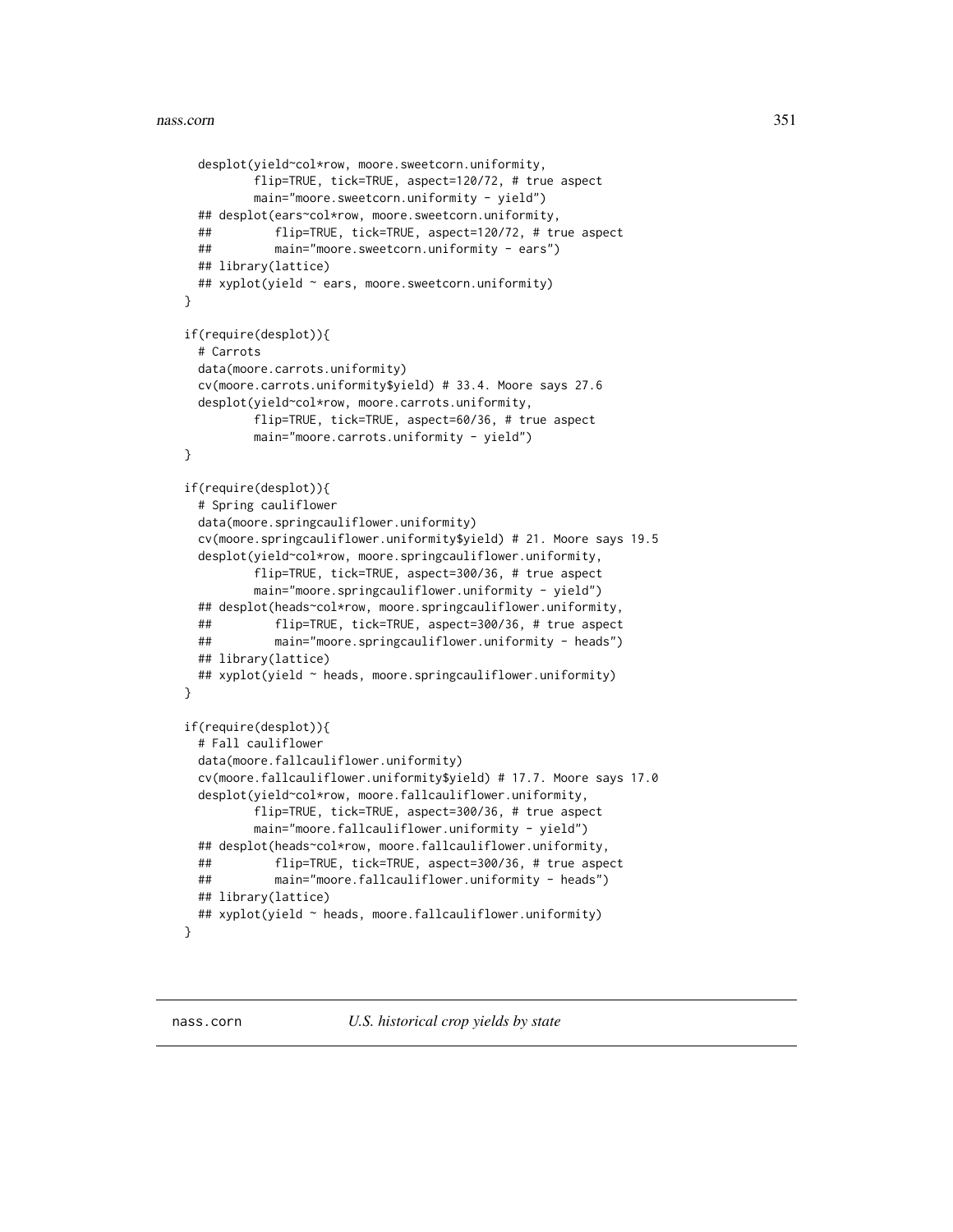## Description

Yields and acres harvested in each state for the major agricultural crops in the United States, from approximately 1900 to 2011. Crops include: barley, corn, cotton, hay, rice, sorghum, soybeans, wheat.

#### Usage

nass.barley nass.corn nass.cotton nass.hay nass.sorghum nass.wheat nass.rice nass.soybean

# Format

year year state state factor acres acres harvested yield average yield

## Details

Be cautious with yield values for states with small acres harvested.

Yields are in bushels/acre, except: cotton pounds/acre, hay tons/acre, rice pounds/acre.

Each crop is in a separate dataset: nass.barley, nass.corn, nass.cotton, nass.hay, nass.sorghum, nass.wheat, nass.rice, nass.soybean.

## Source

United States Department of Agriculture, National Agricultural Statistics Service. http://quickstats.nass.usda.gov/

```
data(nass.corn)
dat <- nass.corn
# Use only states that grew at least 100K acres of corn in 2011
keep <- droplevels(subset(dat, year == 2011 & acres > 100000))$state
dat <- droplevels(subset(dat, is.element(state, keep)))
# Acres of corn grown each year
require(lattice)
xyplot(acres ~ year|state, dat, type='l', as.table=TRUE,
      main="nass.corn: state trends in corn acreage")
```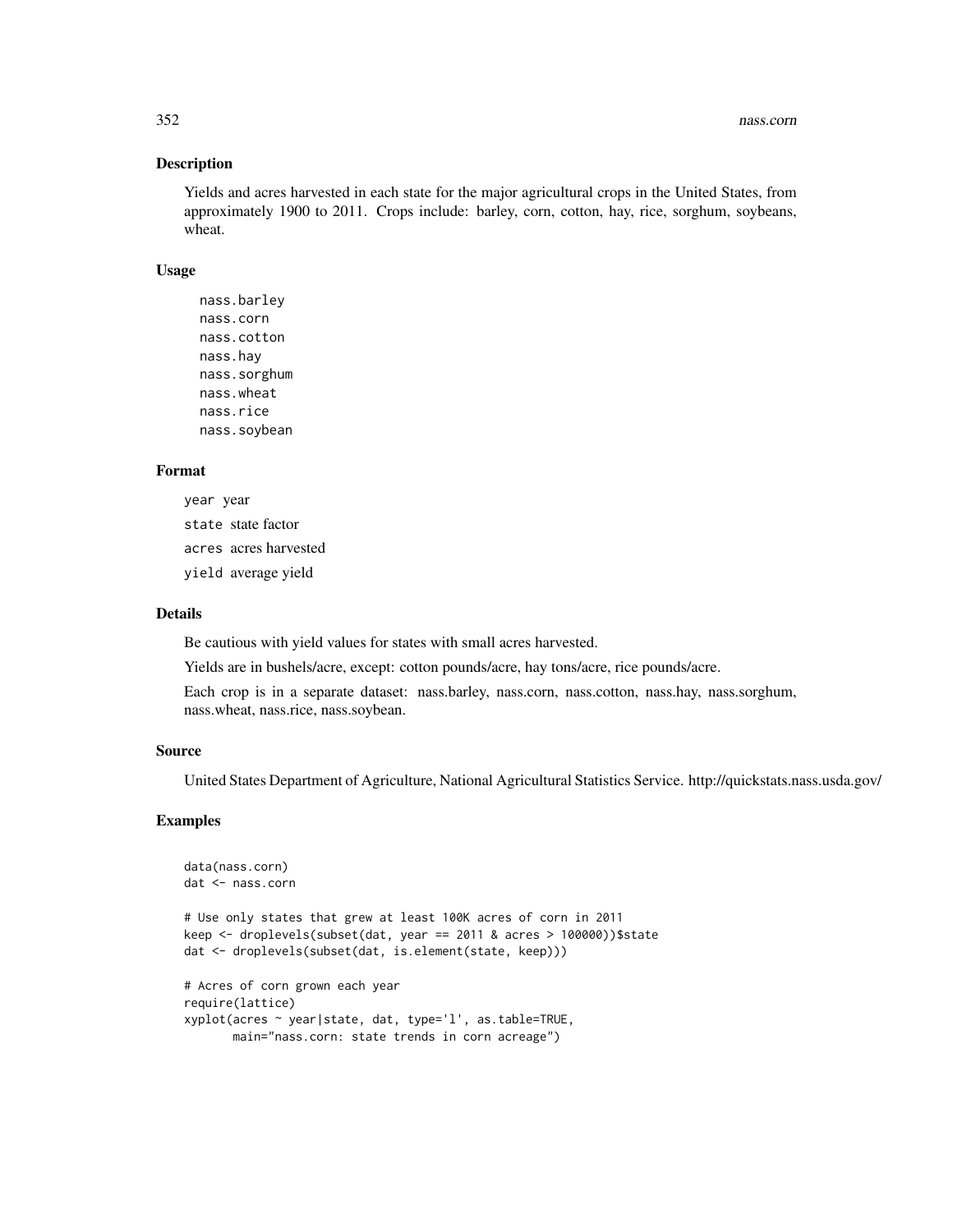```
## Plain levelplot, using only states
## require(reshape2)
## datm <- acast(dat, year~state, value.var='yield')
## redblue <- colorRampPalette(c("firebrick", "lightgray", "#375997"))
## levelplot(datm, aspect=.7, col.regions=redblue,
## main="nass.corn",
## scales=list(x=list(rot=90, cex=.7)))
# Model the rate of genetic gain in Illinois as a piecewise regression
# Breakpoints define periods of open-pollinated varieties, double-cross,
# single-cross, and transgenic hybrids.
dil <- subset(nass.corn, state=="Illinois" & year >= 1900)
m1 <- lm(yield ~ pmin(year, 1932) + pmax(1932, pmin(year, 1959)) +
        pmax(1959, pmin(year, 1995)) + pmax(1995, year), dil)
signif(coef(m1)[-1],3) # Rate of gain for each segment
plot(yield ~ year, dil, main="nass.corn: piecewise linear model of Illinois corn yields")
lines(dil$year, fitted(m1))
abline(v=c(1932,1959,1995), col="wheat")
```
nebraska.farmincome *Nebraska farm income in 2007 by county*

#### **Description**

Nebraska farm income in 2007 by county

## Format

A data frame with 93 observations on the following 4 variables.

county county

crop crop income, thousand dollars

animal livestock and poultry income, thousand dollars

area area of each county, square miles

## Details

The variables for each county are:

Value of farm products sold - crops (NAICS) 2007 (adjusted)

Value of farm products sold - livestock, 2007 (adjusted).

Area in square miles.

Note: Cuming county is a very important beef-producing county. Some counties are not reported to protect privacy. Western Nebraska is dryer and has lower income. South-central Nebraska is irrigated and has higher crop income per square mile.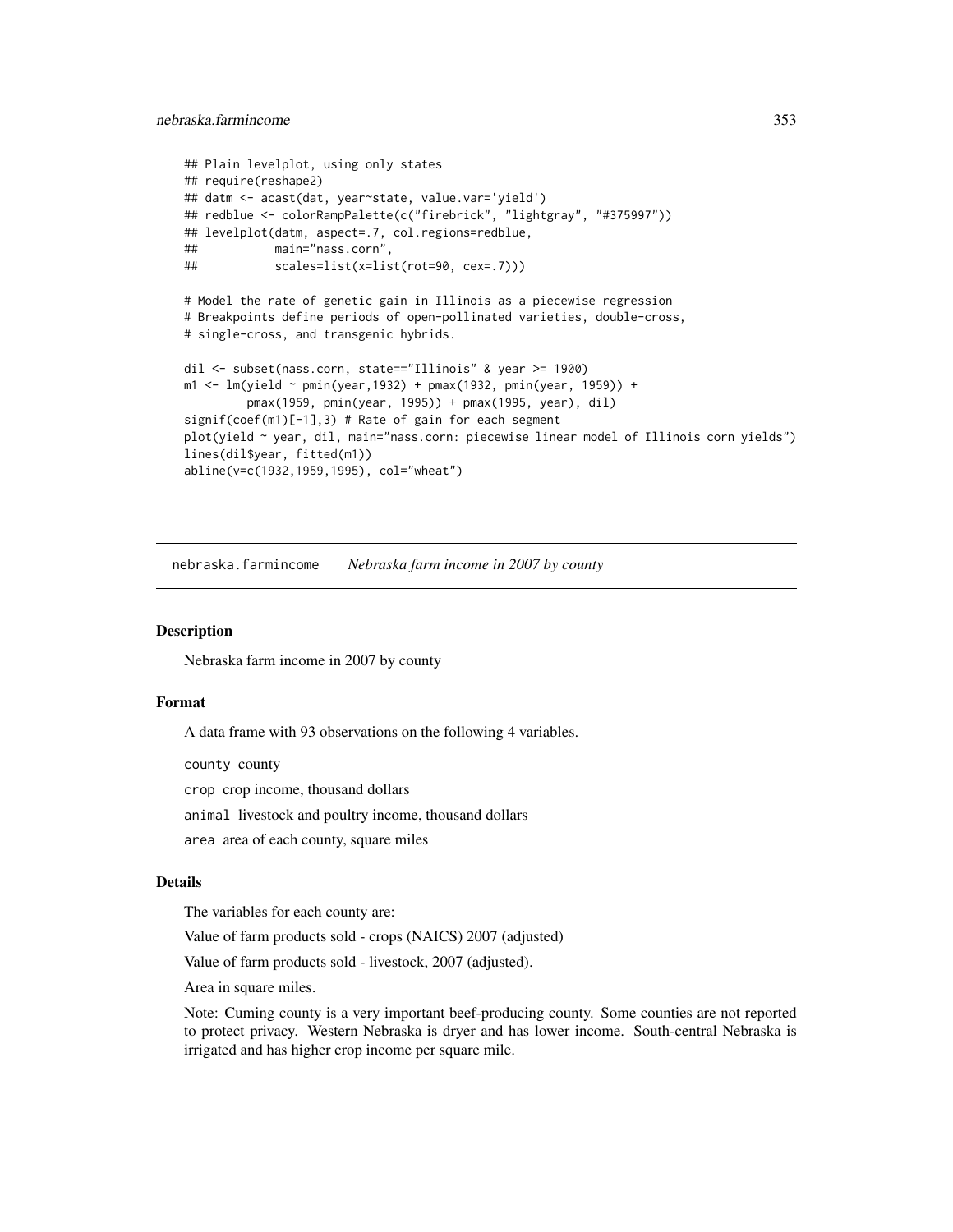## Source

U.S. Department of Agriculture-National Agriculture Statistics Service. http://censtats.census.gov/usa/usa.shtml

#### Examples

```
data(nebraska.farmincome)
dat <- nebraska.farmincome
if(require("maps") & require("mapproj") & require("latticeExtra")) {
 # latticeExtra for mapplot
 dat$stco <- paste0('nebraska,', dat$county)
 # Scale to million dollars per county
 dat <- transform(dat, crop=crop/1000, animal=animal/1000)
 # Raw, county-wide incomes. Note the outlier Cuming county
 redblue <- colorRampPalette(c("firebrick", "lightgray", "#375997"))
 mapplot(stco \sim crop + animal, data = dat, colramp=redblue,
         main="nebraska.farmincome",
         xlab="Farm income from animals and crops (million $ per county)",
         scales = list(draw = FALSE),
         map = map('county', 'nebraska', plot = FALSE, fill = TRUE,
           projection = "mercator") )
 # Now scale to income/mile^2
 dat <- within(dat, {
   crop.rate <- crop/area
   animal.rate <- animal/area
 })
 # And use manual breakpoints.
 mapplot(stco \sim crop.rate + animal.rate, data = dat, colramp=redblue,
         main="nebraska.farmincome: income per square mile (percentile breaks)",
         xlab="Farm income (million $ / mi^2) from animals and crops",
         scales = list(draw = FALSE),
         map = map('county', 'nebraska', plot = FALSE, fill = TRUE,
           projection = "mercator"),
         # Percentile break points
         # breaks=quantile(c(dat$crop.rate, dat$animal.rate),
         # c(0,.1,.2,.4,.6,.8,.9,1), na.rm=TRUE)
         # Fisher-Jenks breakpoints via classInt package
         # breaks=classIntervals(na.omit(c(dat$crop.rate, dat$animal.rate)),
         # n=7, style='fisher')$brks
         breaks=c(0,.049, .108, .178, .230, .519, .958, 1.31))
}
```
nonnecke.corn.uniformity

*Uniformity trial of sweet corn*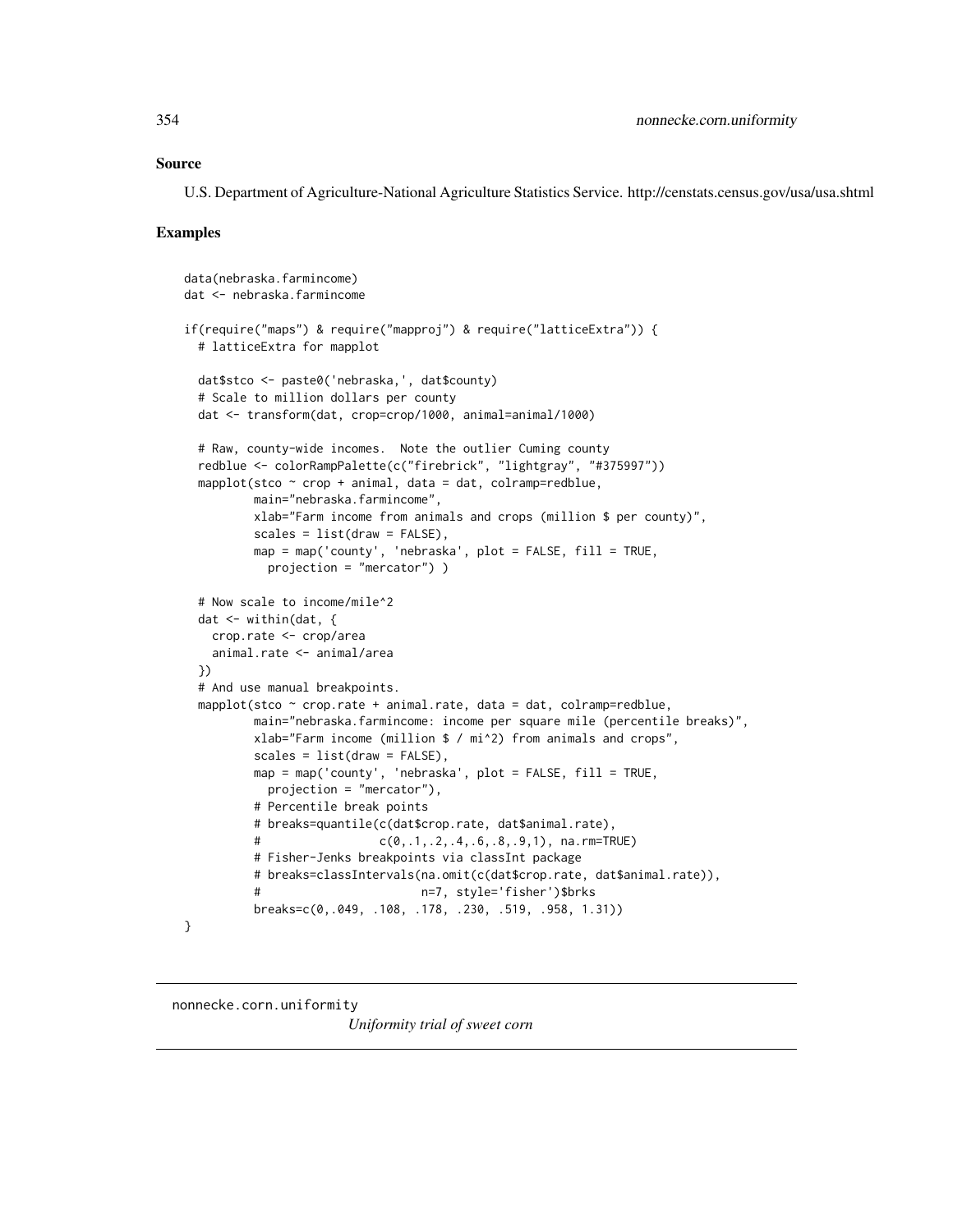## Description

Uniformity trials of sweet corn in Alberta, 1956.

## Usage

```
data("nonnecke.corn.uniformity")
```
## Format

A data frame:

loc location

row row

col column

yield yield of marketable ears, pounds

## Details

Experiments were conducted at three locations in Southern Alberta at Lethbridge, Vauxhall, and Cranford in 1956. Plot layout was 32 rows, each 179 feet long, allowing 18 ten-foot plots per row. Rows were 3 feet apart, thinned to one foot between plants. A double guard row surrounded the entire plot. The same two persons were assigned to harvest the corn from all locations. All 576 plots were harvested in one day. Optimal plot sizes were found to be 10ft x 6ft or 20ft by 3ft. The R data uses row/column for plot/row.

Field width:  $18$  plots  $*$  10 ft = 180 feet

Field length:  $32$  rows  $*$  3 ft = 96 feet

## Source

Ib Libner Nonnecke. 1958. Yield variability of sweet corn and canning peas as affected by plot size and shape. Thesis at Oregon State College. http://hdl.handle.net/1957/23367

#### References

I. L. Nonnecke, 1959. The precision of field experiments with vegetable crops as influenced by plot and block size and shape: I. Sweet corn. Canadian Journal of Plant Science, 39(4): 443-457. Tables 1-7. http://doi.org/10.4141/cjps59-061

```
# Corn 1
data(nonnecke.corn.uniformity)
dat <- nonnecke.corn.uniformity
if(require(desplot)){
desplot(yield~col*row|loc, dat,
        flip=TRUE, tick=TRUE, aspect=96/180, # true aspect
        main="nonnecke.corn.uniformity")
```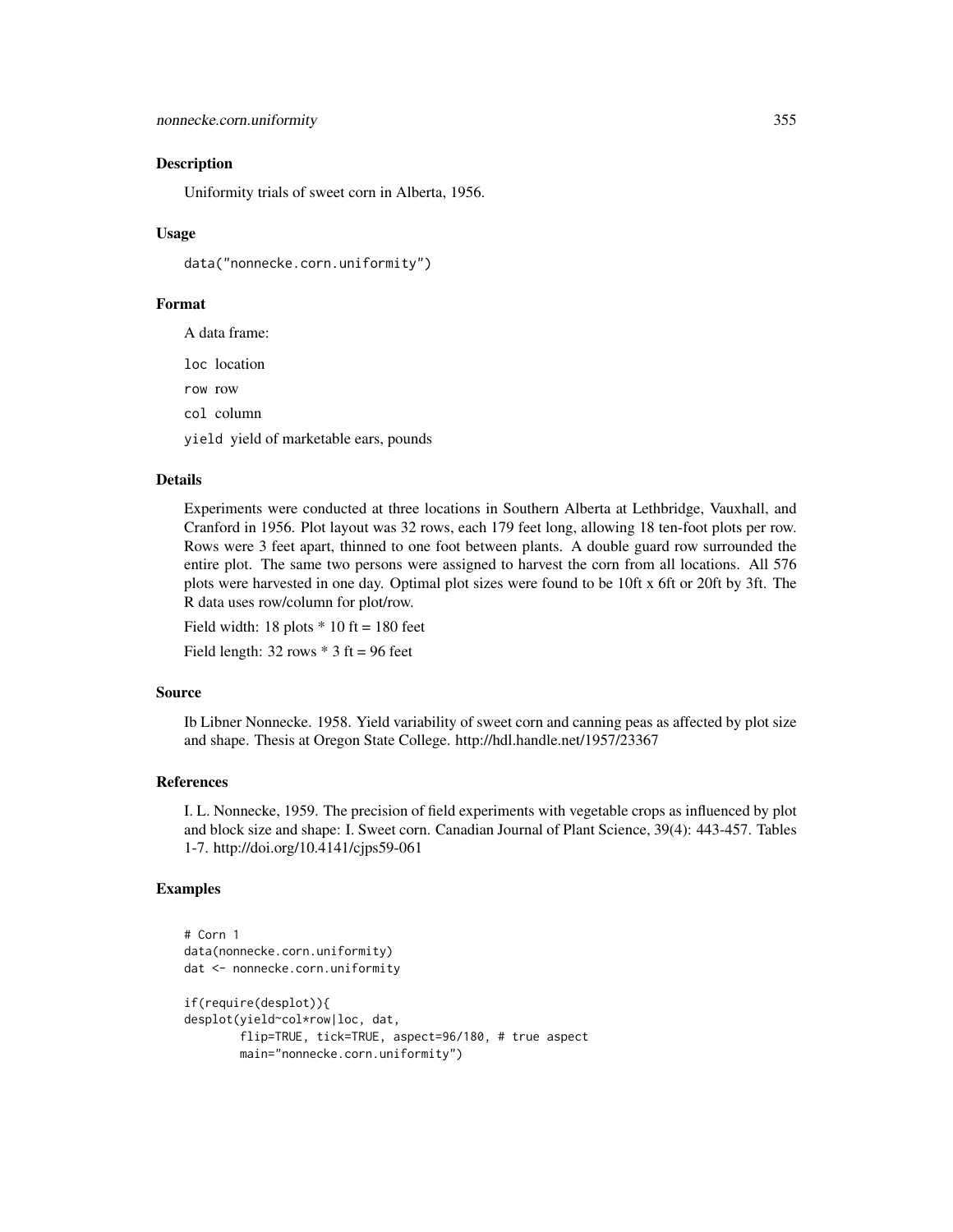}

nonnecke.peas.uniformity

*Uniformity trial of canning peas*

#### Description

Uniformity trial of canning peas in southern Alberta, 1957.

#### Usage

data("nonnecke.peas.uniformity")

#### Format

A data frame with 540 observations on the following 5 variables.

block block factor row row col column vines vines weight, pounds peas shelled peas weight, pounds

## Details

Width of basic plot was 10 feet, length was 5 feet, as limited by the viner. At each of two blocks/locations, planting consisted of 18 rows (only 15 rows were harvested) that were 10 feet wide and 90 feet long. Rows were separated by 7 foot bare ground to facilitate harvesting. Nonnecke 1960 shows a map of one block.

Plots were harvested with a five foot mower. Vines from each plot were weighed, then shelled. The two blocks/locations were side by side and combined by Nonnecke. The optimum plot size was found to be 5 feet long and 10 feet wide.

Field width: 15 rows  $*$  10 ft/row + 14 gaps  $*$  7 ft/gap = 248 feet

Field length: 18 plots  $*$  5 ft/plot = 90 feet

## Source

Ib Libner Nonnecke. 1958. Yield variability of sweet corn and canning peas as affected by plot size and shape. Thesis at Oregon State College. http://hdl.handle.net/1957/23367

## References

I. L. Nonnecke, 1960. The precision of field experiments with vegetable crops as influenced by plot and block size and shape: II. Canning peas. Canadian Journal of Plant Science, 40(2): 396-404. http://doi.org/10.4141/cjps60-053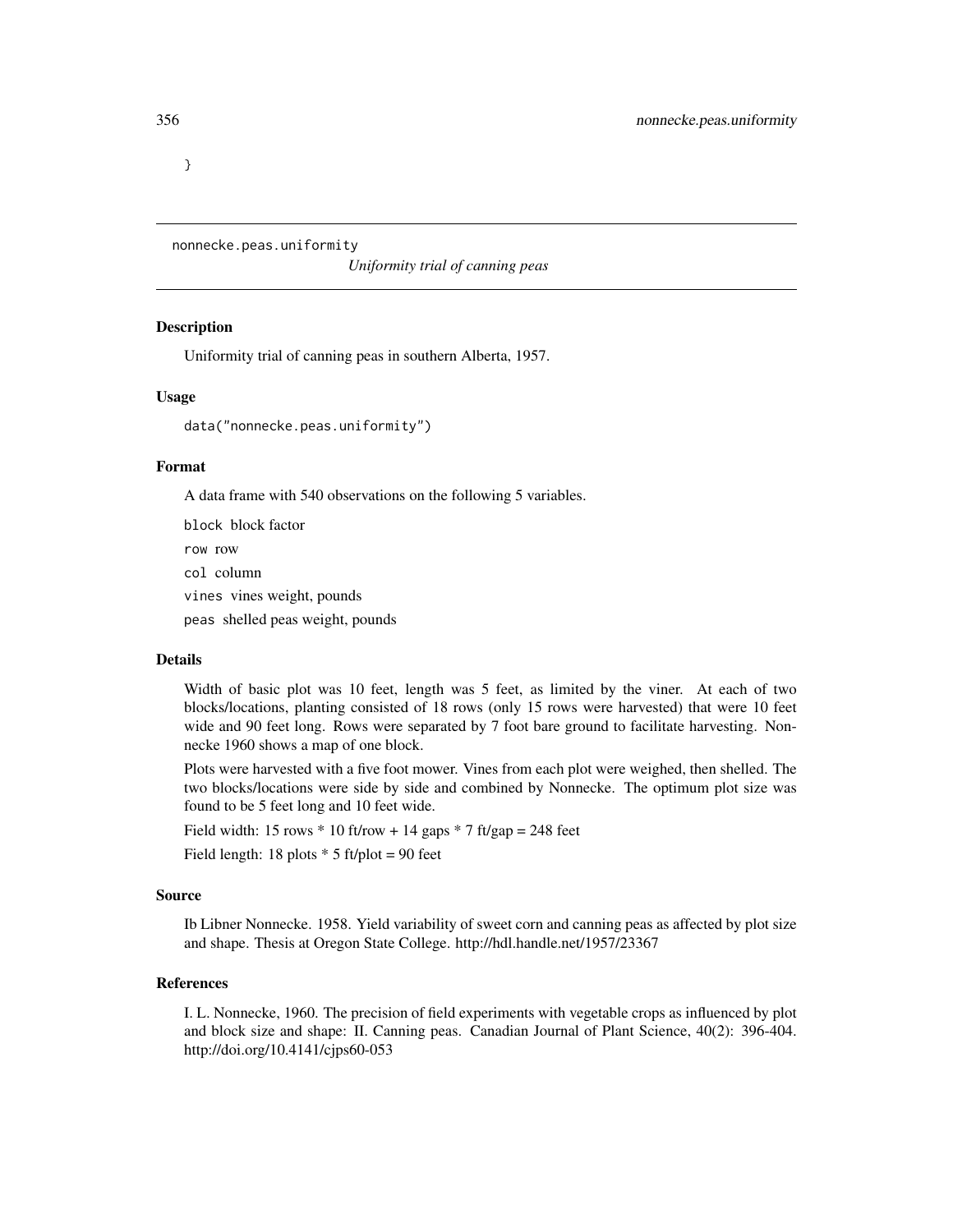## Examples

```
data(nonnecke.peas.uniformity)
dat <- nonnecke.peas.uniformity
if(require(desplot)){
  desplot(vines~col*row|block, data=dat,
          tick=TRUE, flip=TRUE, aspect=248/90, # true aspect
          main="nonnecke.peas.uniformity - vines")
  desplot(peas~col*row|block, data=dat,
          tick=TRUE, flip=TRUE, aspect=248/90, # true aspect
          main="nonnecke.peas.uniformity - peas")
}
## Not run:
  require(lattice)
  xyplot(peas~vines|block,dat,
         xlab="vine weight", ylab="shelled pea weight",
         main="nonnecke.peas.uniformity")
```

```
## End(Not run)
```
odland.soybean.uniformity

*Uniformity trials of soy hay and soybeans*

#### **Description**

Uniformity trials of soy hay and soybeans at Virginia Experiment Station, 1925-1926.

## Format

Data frames with 3 variables.

row row

col column

yield yield: hay in tons, beans in bushels

## Details

Grown at West Virginia Experiment Station in 1925 & 1926. Soybeans were planted in rows 30 inches apart.

# Soy hay

In 1925 the crop was harvested for forage, 42 rows, each 200 feet long. Yields of 8-foot plats recorded.

Field width:  $42$  plots  $*$  30 in /  $12$ in/ft = 105 ft

Field length: 24 plots  $* 8$  feet = 192 feet + border = total 200 feet.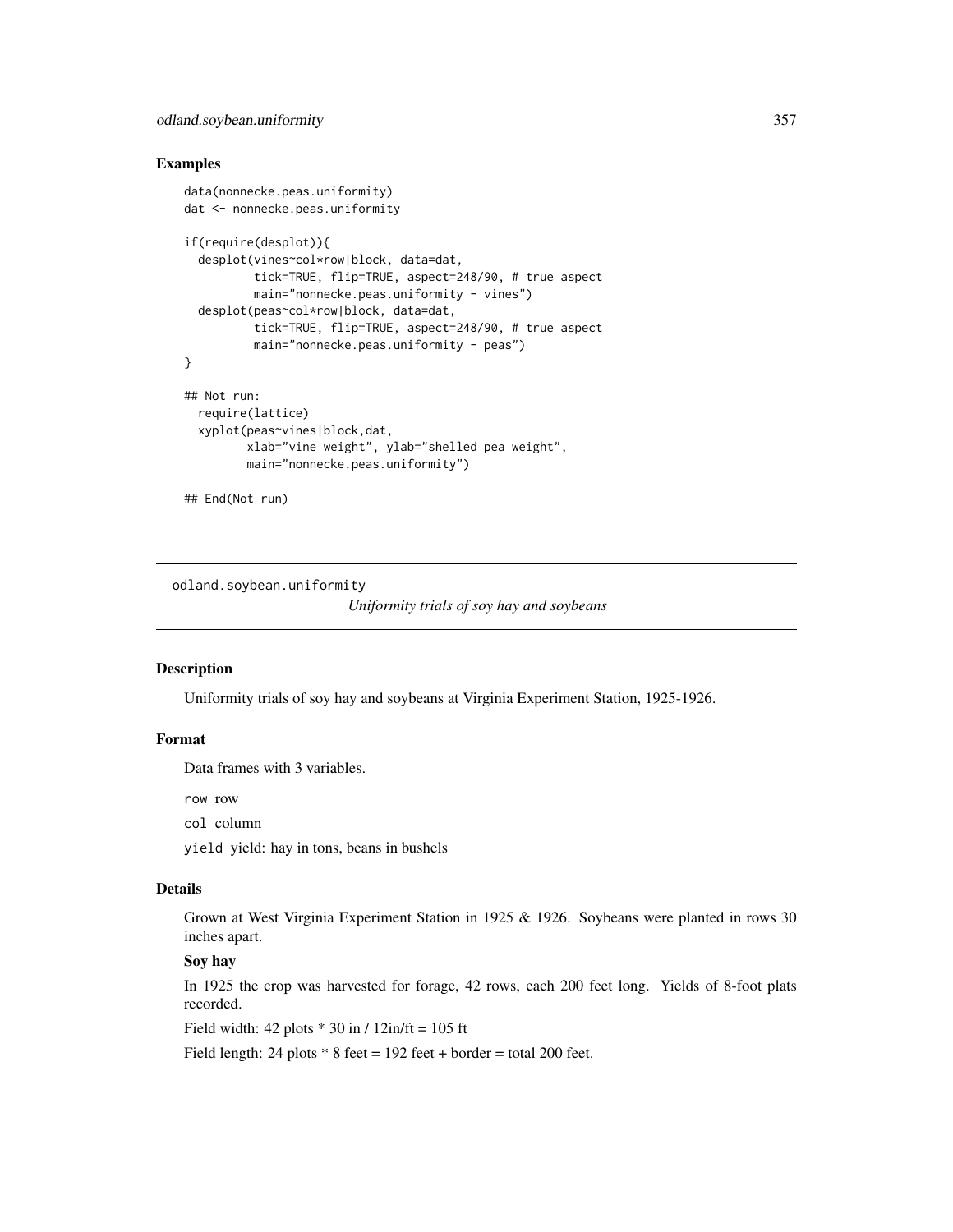## Soy beans

In 1926 the crop was harvested for seed, 55 rows, each 232 feet long. Yields of 8-foot plats were recorded. In 1926, data for the last row on page 96 seems to be missing.

Field width: 55 plots  $*$  30 in / 12in/ft = 137.5 feet

Field length: 28 plots  $* 8$  feet = 224 feet + border = total 232 feet.

Odland and Garber provide no agronomic context for the yield variation.

# Source

Odland, TE and Garber, RJ. 1928. Size of Plat and Number of Replications in Field Experiments with Soybeans. *Agronomy Journal*, 20, 93–108. http://doi.org/10.2134/agronj1928.00021962002000020002x

## Examples

```
data( odland.soyhay.uniformity)
dat1 <- odland.soyhay.uniformity
if(require(desplot)){
 desplot(yield ~ col*row, dat1,
         flip=TRUE, aspect=200/105, # true aspect
         main="odland.soyhay.uniformity")
}
data(odland.soybean.uniformity)
dat2 <- odland.soybean.uniformity
if(require(desplot)){
 desplot(yield ~ col*row, dat2, flip=TRUE,
         aspect = 232/137,
         main="odland.soybean.uniformity")
}
```
omer.sorghum *Yield of sorghum in 3 years, 2 locations*

## Description

Yield of sorghum in 3 years, 2 locations

## Usage

data("omer.sorghum")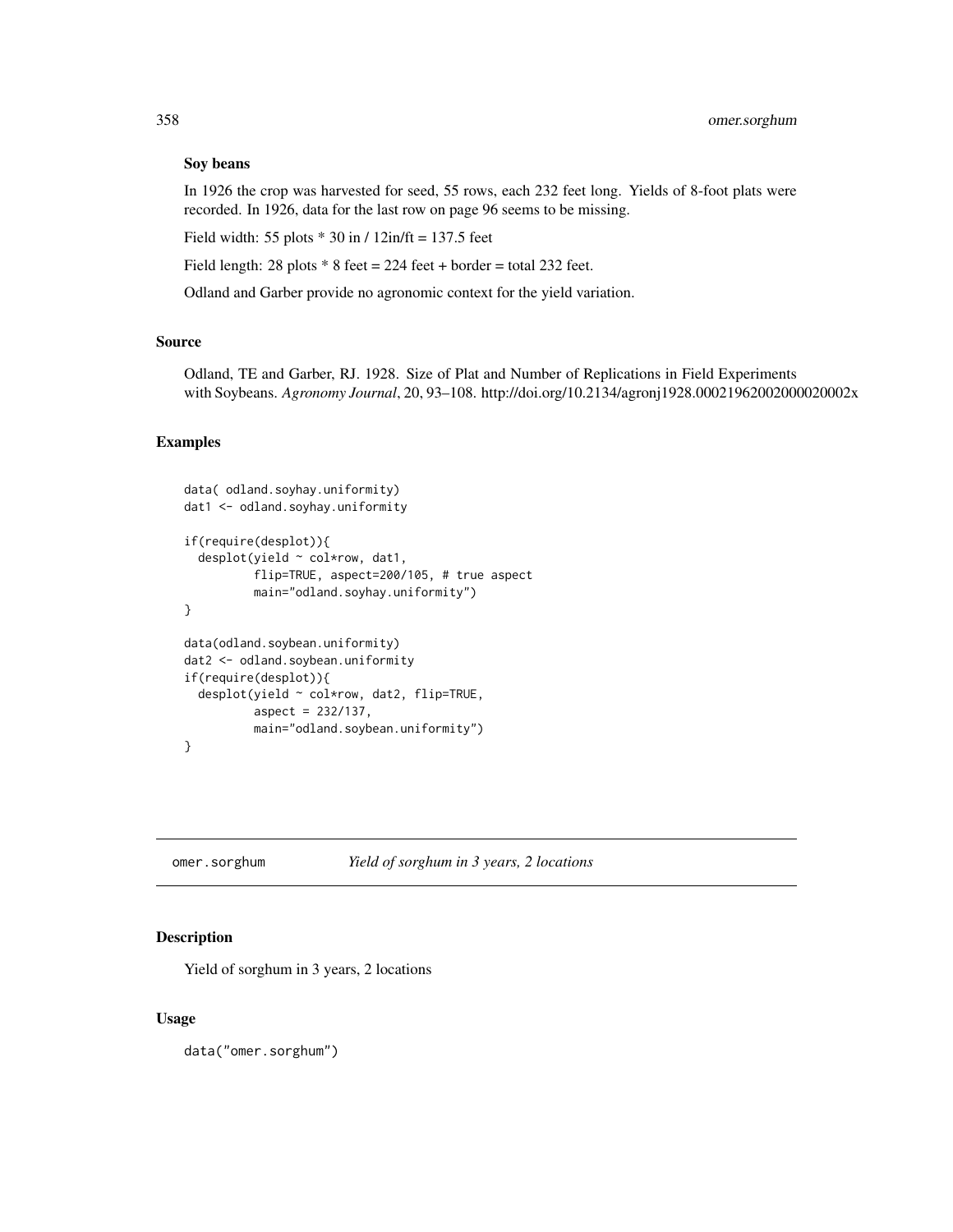# omer.sorghum 359

# Format

A data frame with 432 observations on the following 4 variables.

env environment

rep replication

gen genotype factor

yield yield, kg/ha

# Details

Trials were conducted in Sudan, 3 years at 2 locations, 4 reps in RCBD at each location.

## Source

Siraj Osman Omer, Abdel Wahab Hassan Abdalla, Mohammed Hamza Mohammed, Murari Singh (2015). Bayesian estimation of genotype-by-environment interaction in sorghum variety trials *Communications in Biometry and Crop Science*, 10 (2), 82-95.

Electronic data provided by Siraj Osman Omer.

## References

None.

```
data(omer.sorghum)
dat <- omer.sorghum
# gge biplot
if(require(gge)){
 m0 <- gge(yield ~ gen* env, data=dat)
 biplot(m0, main="omer.sorghum")
}
## Not run:
 # REML approach
 require(lme4)
 require(lucid)
 # 1 loc, 2 years. Match Omer table 1.
 m1 <- lmer(yield \sim 1 + env + (1|env:rep) + (1|gen) + (1|gen:env),
            data=subset(dat, is.element(env, c('E2','E4'))))
 vc(m1)
 ## grp var1 var2 vcov sdcor
 ## gen:env (Intercept) <NA> 17050 130.6
 ## gen (Intercept) <NA> 2760 52.54
 ## env:rep (Intercept) <NA> 959.1 30.97
 ## Residual <NA> <NA> 43090 207.6
```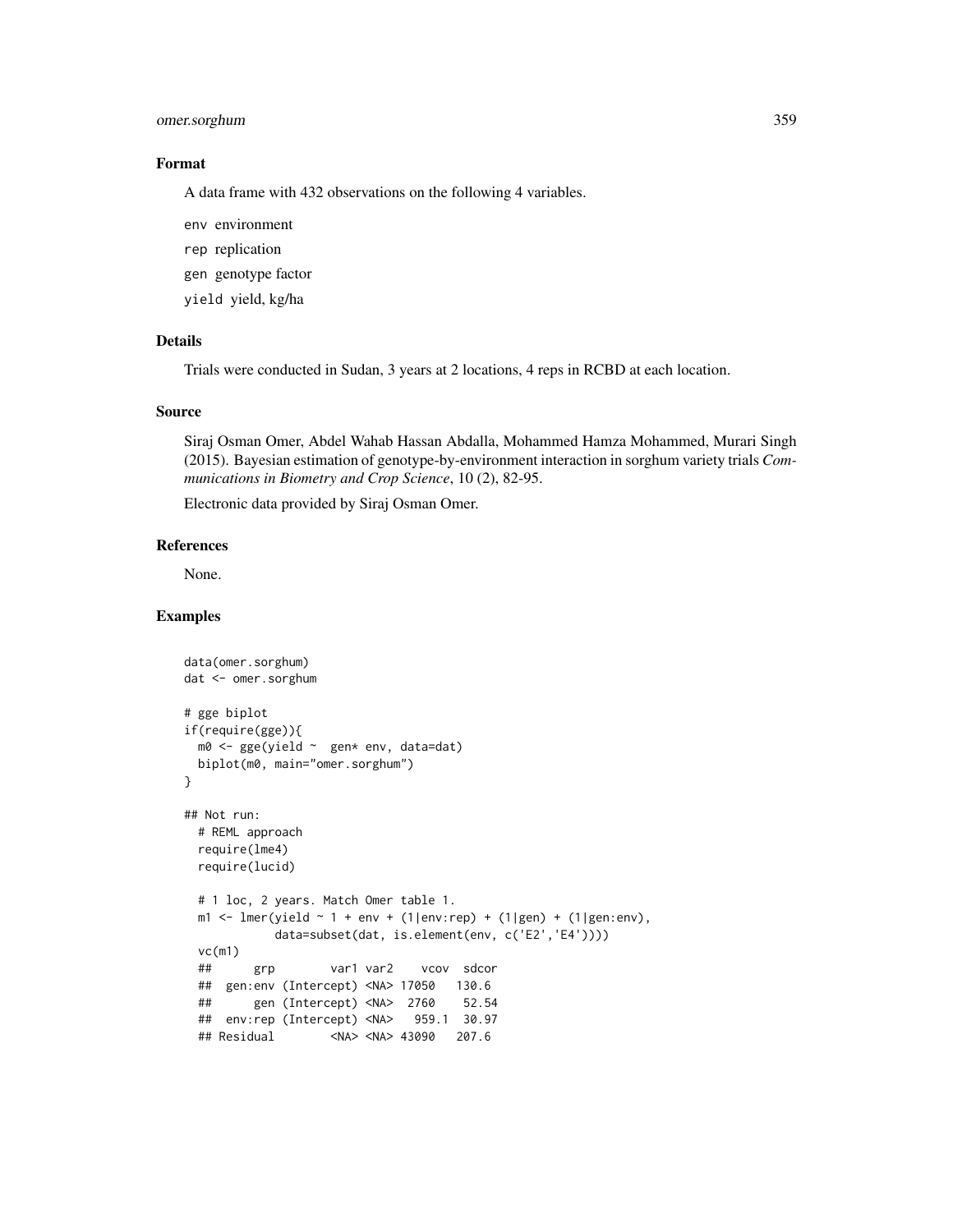```
# 1 loc, 3 years. Match Omer table 1.
 m2 \le - lmer(yield \sim 1 + env + (1|env:rep) + (1|gen) + (1|gen:env),data=subset(dat, is.element(env, c('E2','E4','E6'))))
 vc(m2)
 ## grp var1 var2 vcov sdcor
 ## gen:env (Intercept) <NA> 22210 149
 ## gen (Intercept) <NA> 9288 96.37
 ## env:rep (Intercept) <NA> 1332 36.5
 ## Residual <NA> <NA> 40270 200.7
 # all 6 locs. Match Omer table 3, frequentist approach
 m3 <- lmer(yield \sim 1 + env + (1|env:rep) + (1|gen) + (1|gen:env),
           data=dat)
 vc(m3)
 ## grp var1 var2 vcov sdcor
 ## gen:env (Intercept) <NA> 21340 146.1
 ## env:rep (Intercept) <NA> 1152 33.95
 ## gen (Intercept) <NA> 1169 34.2
 ## Residual <NA> <NA> 24660 157
## End(Not run)
```
onofri.winterwheat *Yield of winter wheat varieties across 7 years.*

#### Description

Yield of 8 durum winter wheat varieties across 7 years with 3 reps.

## Usage

```
data("onofri.winterwheat")
```
## Format

A data frame with 168 observations on the following 5 variables.

year year, numeric

block block, 3 levels

plot plot, numeric

gen genotype, 7 levels

yield yield for each plot

## Details

Yield of 8 durum winter wheat varieties across 7 years with 3 reps.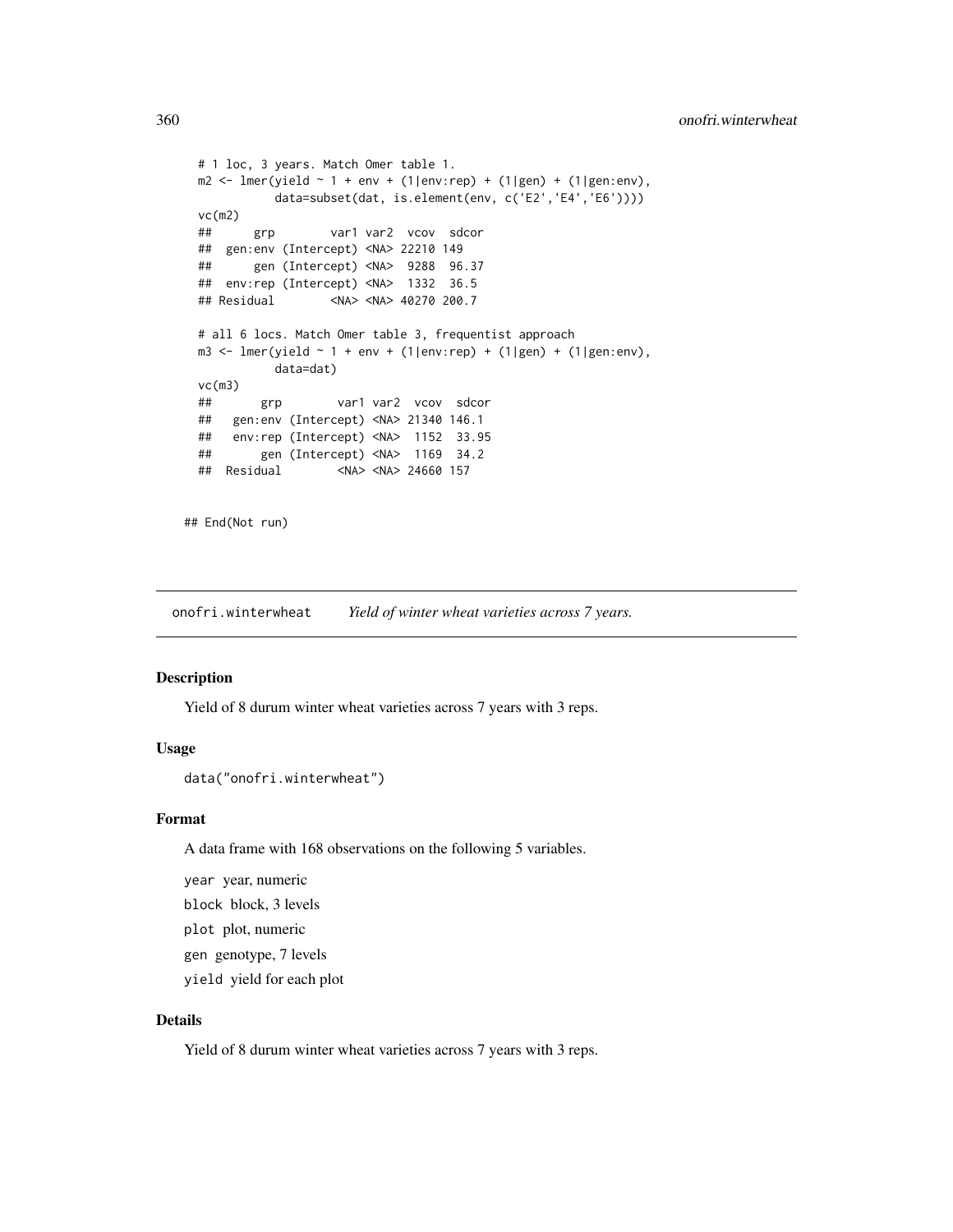#### ortiz.tomato 361

## Source

Andrea Onofri, Egidio Ciriciofolo (2007). Using R to Perform the AMMI Analysis on Agriculture Variety Trials. R News, Vol. 7, No. 1, pp. 14-19.

Downloaded electronic version from here Nov 2015: http://www.casaonofri.it/Biometry/index.html Used with permission of Andrea Onofri.

# References

F. Mendiburu. AMMI. http://tarwi.lamolina.edu.pe/~fmendiburu/AMMI.htm

A. Onofri. http://accounts.unipg.it/~onofri/RTutorial/CaseStudies/WinterWheat.htm

#### Examples

```
data(onofri.winterwheat)
dat <- onofri.winterwheat
dat <- transform(dat, year=factor(dat$year))
m1 <- aov(yield ~ year + block:year + gen + gen:year, dat)
anova(m1) # Matches Onofri figure 1
if(require(agricolae)){
  m2 <- AMMI(dat$year, dat$gen, dat$block, dat$yield)
  plot(m2)
  title("onofri.winterwheat - AMMI biplot")
}
```

| ortiz.tomato | Multi-environment trial of tomato in Latin America, weight/yield and |
|--------------|----------------------------------------------------------------------|
|              | environmental covariates                                             |

### Description

Multi-environment trial of tomato in Latin America, weight/yield and environmental covariates

# Usage

```
data("ortiz.tomato.covs")
data("ortiz.tomato.yield")
```
#### Format

The ortiz.tomato.covs data frame has 18 observations on the following 18 variables.

env environment

- Day degree days (base 10)
- Dha days to harvest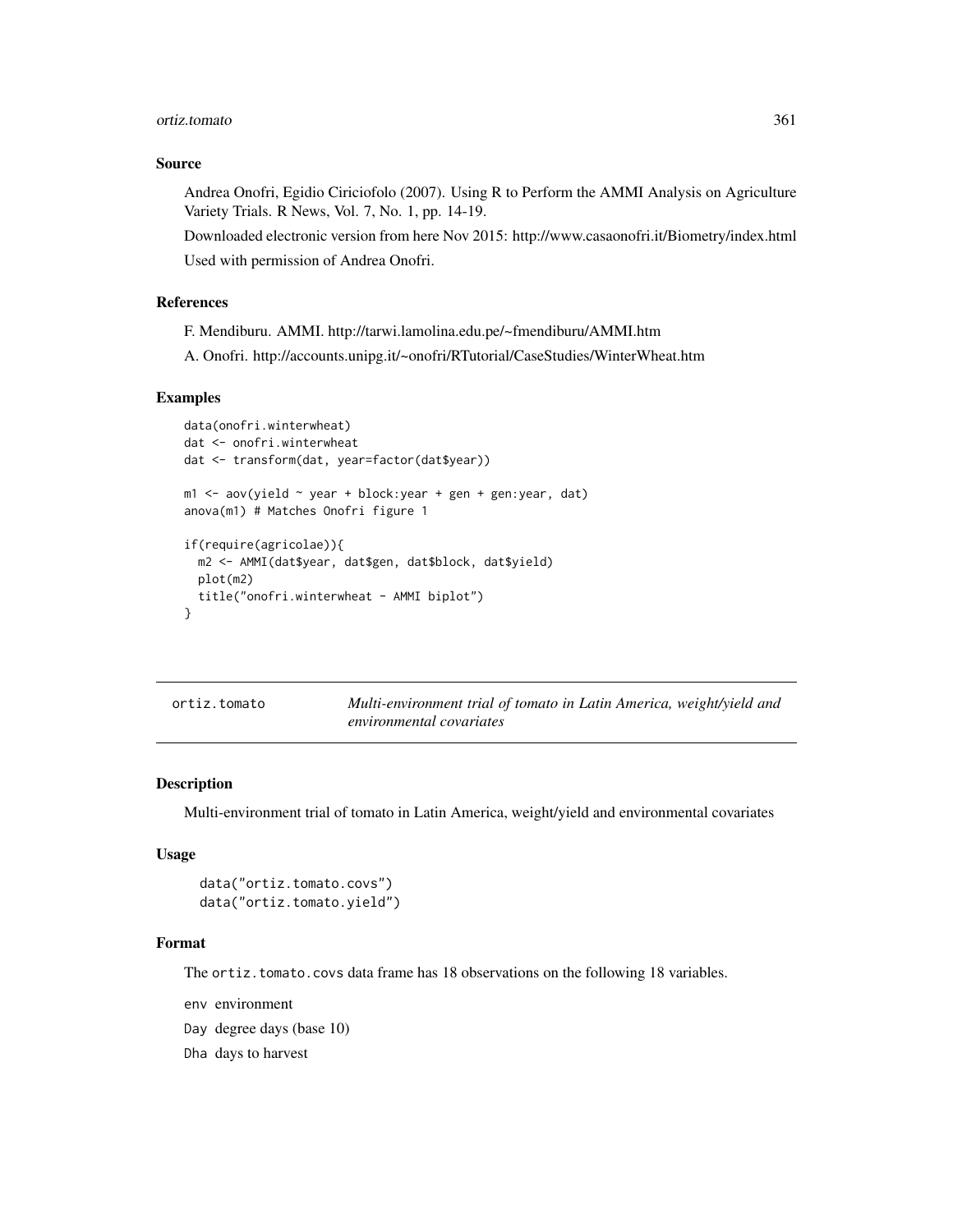#### 362 ortiz.tomato

Driv drivings (0/1)

- ExK extra potassium (kg / ha)
- ExN extra nitrogen (kg / ha)
- ExP extra phosphorous (kg / ha)
- Irr irrigation (0/1)
- K potassium (me/100 g)
- Lat latitude
- Long longitude
- MeT mean temperature (C)
- MnT min temperature (C)
- MxT max temperature (C)
- OM organic matter (percent)
- P phosphorous (ppm)

pH soil pH

- Prec precipitation (mm)
- Tri trimming (0/1)

The ortiz.tomato.yield data frame has 270 observations on the following 4 variables.

env environment

gen genotype

yield marketable fruit yield t/ha

weight fruit weight, g

# Details

The environment locations are:

- E04 Estanzuela, Guatemala
- E05 Baja Verapaz, Guatemala
- E06 Cogutepeque, El Salvador
- E07 San Andres, El Salvador
- E11 Comayagua, Honduras
- E14 Valle de Sabaco, Nicaragua
- E15 San Antonio de Belen, Costa Rica
- E20 San Cristobal, Dominican Republic
- E21 Constanza, Dominican Republic
- E27 Palmira, Colombia
- E40 La Molina, Peru
- E41 Santiago, Chile
- E42 Chillan, Chile
- E43 Curacavi, Chile
- E44 Colina, Chile
- E50 Belem, Brazil
- E51 Caacupe, Paraguay
- E53 Centeno, Trinidad Tobago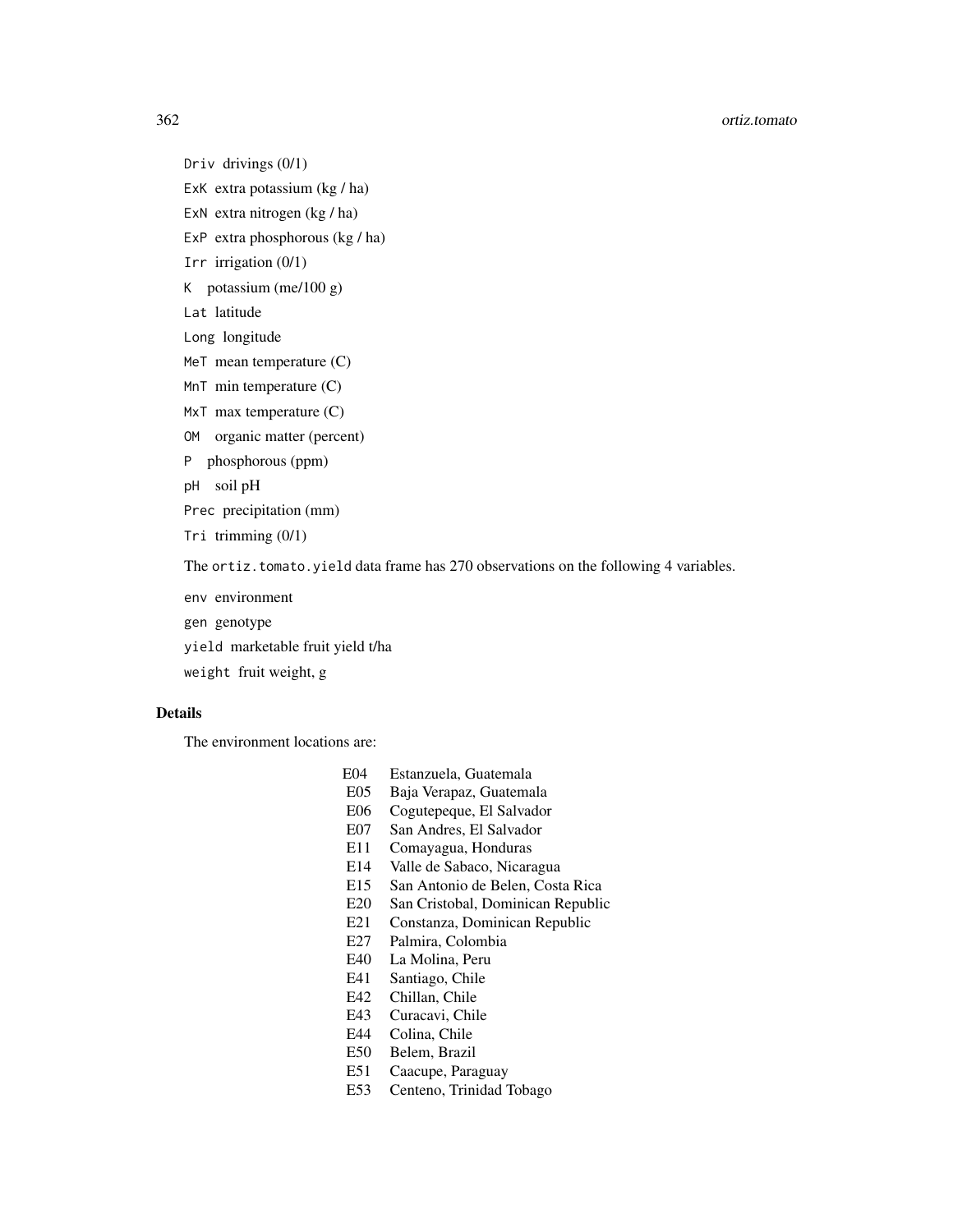# pacheco.soybean 363

### Source

Rodomiro Ortiz and Jose Crossa and Mateo Vargas and Juan Izquierdo, 2007. Studying the Effect of Environmental Variables On the Genotype x Environment Interaction of Tomato. *Euphytica*, 153, 119–134. http://doi.org/10.1007/s10681-006-9248-7

Used with permission of Rodomiro Ortiz.

# Examples

```
data(ortiz.tomato.covs)
data(ortiz.tomato.yield)
if(require(pls) & require(reshape2))
# Double-centered yield matrix
Y <- acast(ortiz.tomato.yield, env ~ gen, value.var='yield')
Y <- sweep(Y, 1, rowMeans(Y, na.rm=TRUE))
Y <- sweep(Y, 2, colMeans(Y, na.rm=TRUE))
# Standardized covariates
X <- ortiz.tomato.covs
rownames(X) <- X$env
X <- X[,c("MxT", "MnT", "MeT", "Prec", "Day", "pH", "OM", "P", "K",
          "ExN", "ExP", "ExK", "Trim", "Driv", "Irr", "Dha")]
X \leftarrow scale(X)# Now, PLS relating the two matrices.
# Note: plsr deletes observations with missing values
ml \leftarrow plsr(Y~X)# Inner-product relationships similar to Ortiz figure 1.
biplot(m1, which="x", var.axes=TRUE, main="ortiz.tomato - env*cov biplot")
#biplot(m1, which="y", var.axes=TRUE)
```
pacheco.soybean *Multi-environment trial of soybean in Brazil.*

### Description

Yields of 18 soybean genotypes at 11 environments in Brazil.

### Format

gen genotype, 18 levels env environment, 11 levels yield yield, kg/ha

# Details

In each environment was used an RCB design with 3 reps. The means of the reps are shown here.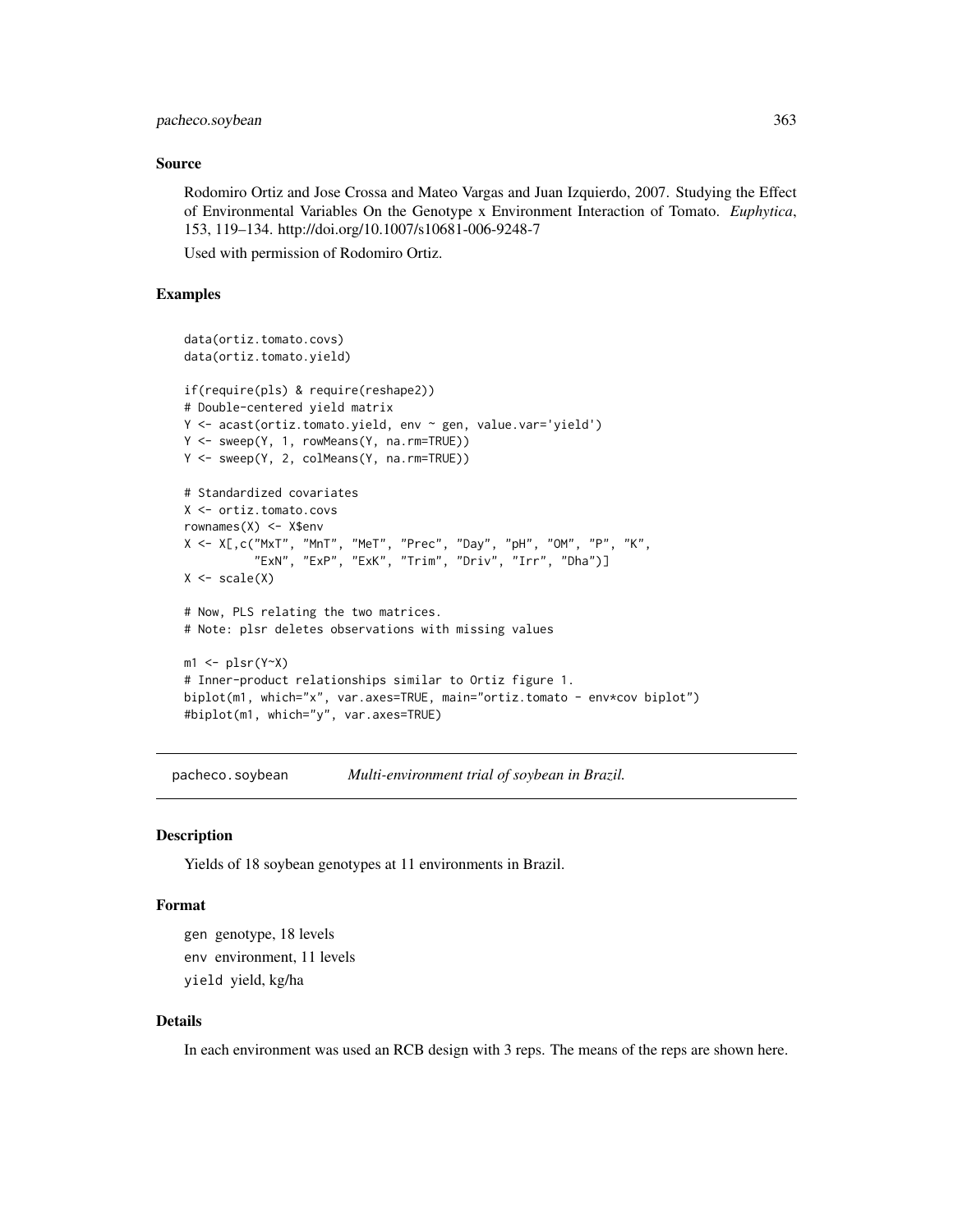# Source

R M Pacheco, J B Duarte, R Vencovsky, J B Pinheiro, A B Oliveira, (2005). Use of supplementary genotypes in AMMI analysis. *Theor Appl Genet*, 110, 812-818. http://doi.org/10.1007/s00122- 004-1822-6

Used with permission of Robert Pacheco.

# Examples

```
data(pacheco.soybean)
dat <- pacheco.soybean
# AMMI biplot similar to Fig 2 of Pacheco et al.
if(require(agricolae)){
 m1 <- with(dat, AMMI(env, gen, REP=1, yield))
 bip \leq m1$biplot[,1:3]
 # Fig 1 of Pacheco et al.
 with(bip, plot(yield, PC1, cex=0.0,
                 text(yield,PC1,labels=row.names(bip), col="blue"),
                 xlim=c(1000,3000),main="pacheco.soybean - AMMI biplot",frame=TRUE))
 with(bip[19:29,], points(yield, PC1, cex=0.0,
                           text(yield,PC1,labels=row.names(bip[19:29,]),
                                col="darkgreen")))
}
```
parker.orange.uniformity *Uniformity trial of oranges*

# Description

Uniformity trial of oranges at Riverside, CA, 1921-1927.

# Usage

```
data("parker.orange.uniformity")
```
## Format

A data frame with 1364 observations on the following 4 variables.

year year row row col column yield yield, pounds/tree for plot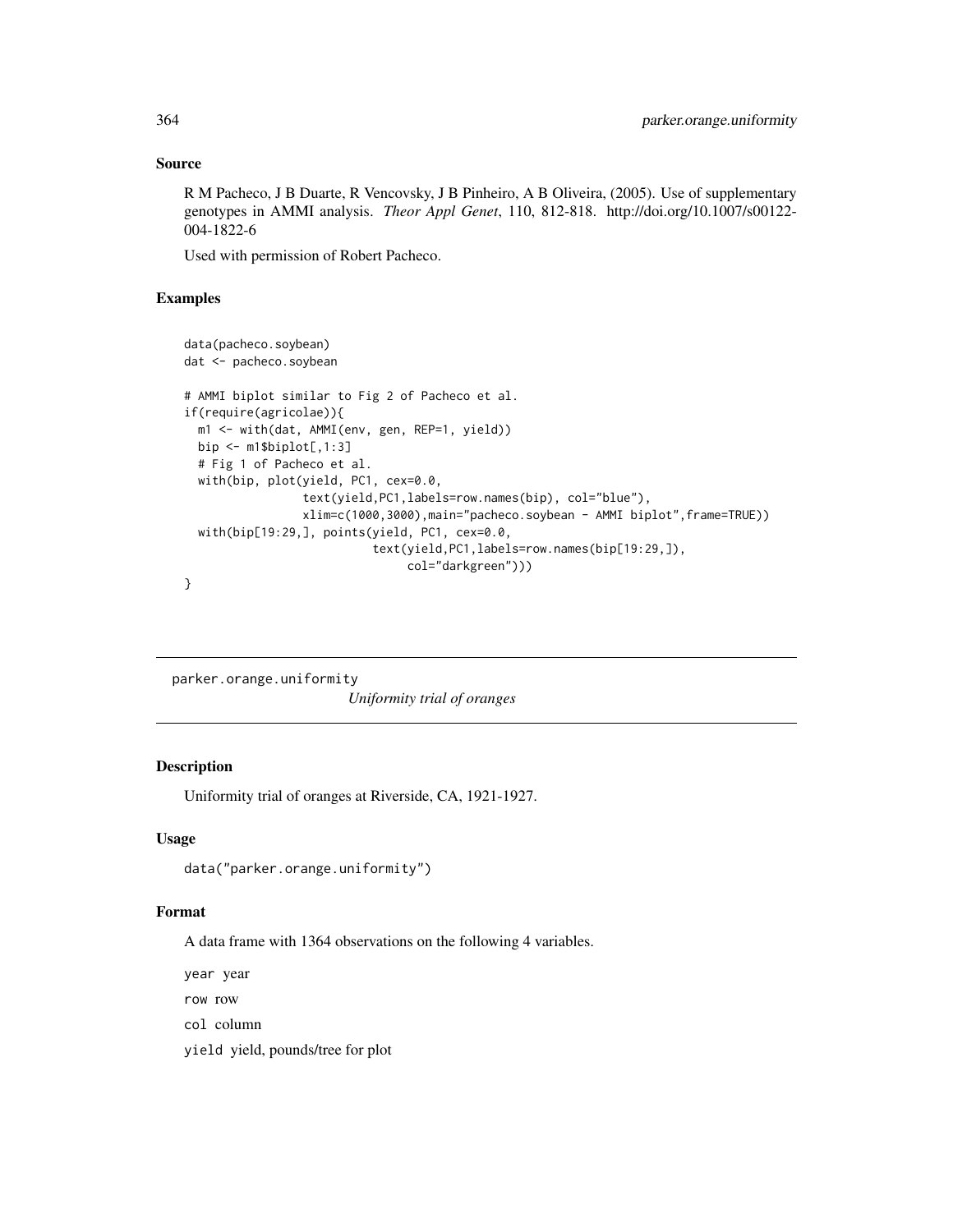#### Details

An orchard of naval oranges was planted in 1917 at the University of California Citrus Experiment Station at Riverside. The orchard was maintained under uniform conditions for 10 years.

Eight Washington Navel orange trees in a single row constituted a plot. The planting distance is 20 feet between trees within the row and 24 feet between rows. Every other row was a guard row, so row 2 and row 4 were observational units, while row 3 was a guard row. For example, from row 2 to row 4 is  $2*24 = 48$  feet. Another way to think of this is that each plot was 48 feet wide, but only the middle 24 feet was harvested. At each end of the plot was one guard tree. Including guard trees at the row ends, each row plot was 10 trees  $*$  20 feet = 200 feet long.

Field length (north-south) 27 plots  $*$  48 feet = 1296 feet.

Field width (west-east) 10 plots  $*$  200 feet = 2000 feet.

An investigation into the variability between plots included systematic soil surveys, soil moisture, soil nitrates, and inspection for differences in infestation of the citrus nematode. None of these factors was considered to be the primary cause of the variations in yield.

After the 7 years of uniformity trials, different treatments were applied to the plots.

Parker et al. state that soil heterogeneity is considerable and first-year yields are not predictive of future yields.

Table 25 has mean top volume per tree for each plot in 1926. Table 26 has mean area of trunk cross section.

Data were extracted from the source document by OCR and all values were checked by hand.

## Source

E. R. Parker & L. D. Batchelor. (1932). Variation in the Yields of Fruit Trees in Relation to the Planning of Future Experiments. *Hilgardia*, 7(2), 81-161. Tables 3-9. http://doi.org/10.3733/hilg.v07n02p081

### References

Batchelor, L. D. (Leon Dexter), b. 1884; Parker, E. R. (Edwin Robert), 1896-1952; McBride, Robert, d. 1927. (1928) Studies preliminary to the establishment of a series of fertilizer trials in a bearing citrus grove. Vol B451. Berkeley, Cal. : Agricultural Experiment Station https://archive.org/details/studiesprelimina4

```
data(parker.orange.uniformity)
dat <- parker.orange.uniformity
# Parker fig 2, field plan
if(require(desplot)){
 dat$year <- factor(dat$year)
 # 27 rows * 48 ft x 10 cols * 200 feet
 desplot(yield \sim col*row|year, data = dat,
         flip = TRUE, aspect = 27*48/(10*200), # true aspect
         main = "parker.orange.uniformity")
}
```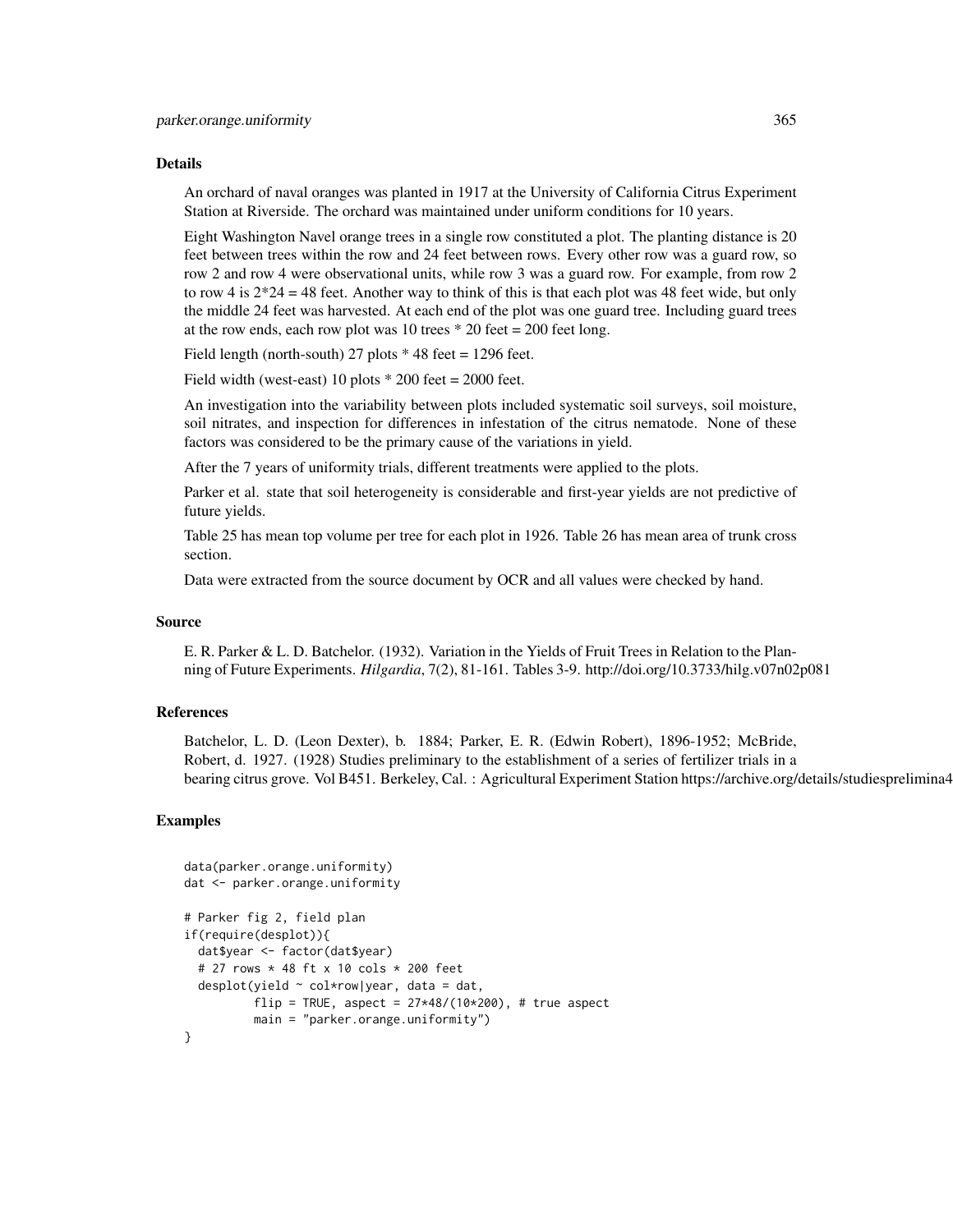```
# CV across plots in each year. Similar to Parker table 11
cv \leftarrow function(x) {
  x \leftarrow na.mit(x)sd(x)/mean(x)}
round(100*tapply(dat$yield, dat$year, cv),2)
# Correlation of plot yields across years. Similar to Parker table 15.
# Paker et al may have calculated correlation differently.
if(require(reshape2) & require(corrgram)){
  dat2 <- acast(dat, row+col ~ year, value.var = 'yield')
  round(cor(dat2, use = "pair"),3)
  corrgram(dat2, lower = panel.pts, upper = panel.conf,
           main="parker.orange.uniformity")
}
# Fertility index. Mean across years (ignoring 1921). Parker table 16
dat3 <- aggregate(yield ~ row+col, data = subset(dat, year !=1921 ),
                  FUN = mean, na.rm = TRUE)
round(acast(dat3, row \sim col, value.var = 'yield'),0)
if(require(desplot)){
  desplot(yield ~ col*row, data = dat3,
          flip = TRUE, aspect = 27*48/(10*200), # true aspect
          main = "parker.orange.uniformity - mean across years")
}
```
patterson.switchback *A switchback trial in dairy cattle*

# Description

A switchback trial in dairy cattle

## Usage

data("patterson.switchback")

## Format

A data frame with 36 observations on the following 4 variables.

y response, milk FCM

trt treatment factor, 4 levels

period period factor, 3 levls

cow cow factor, 12 levels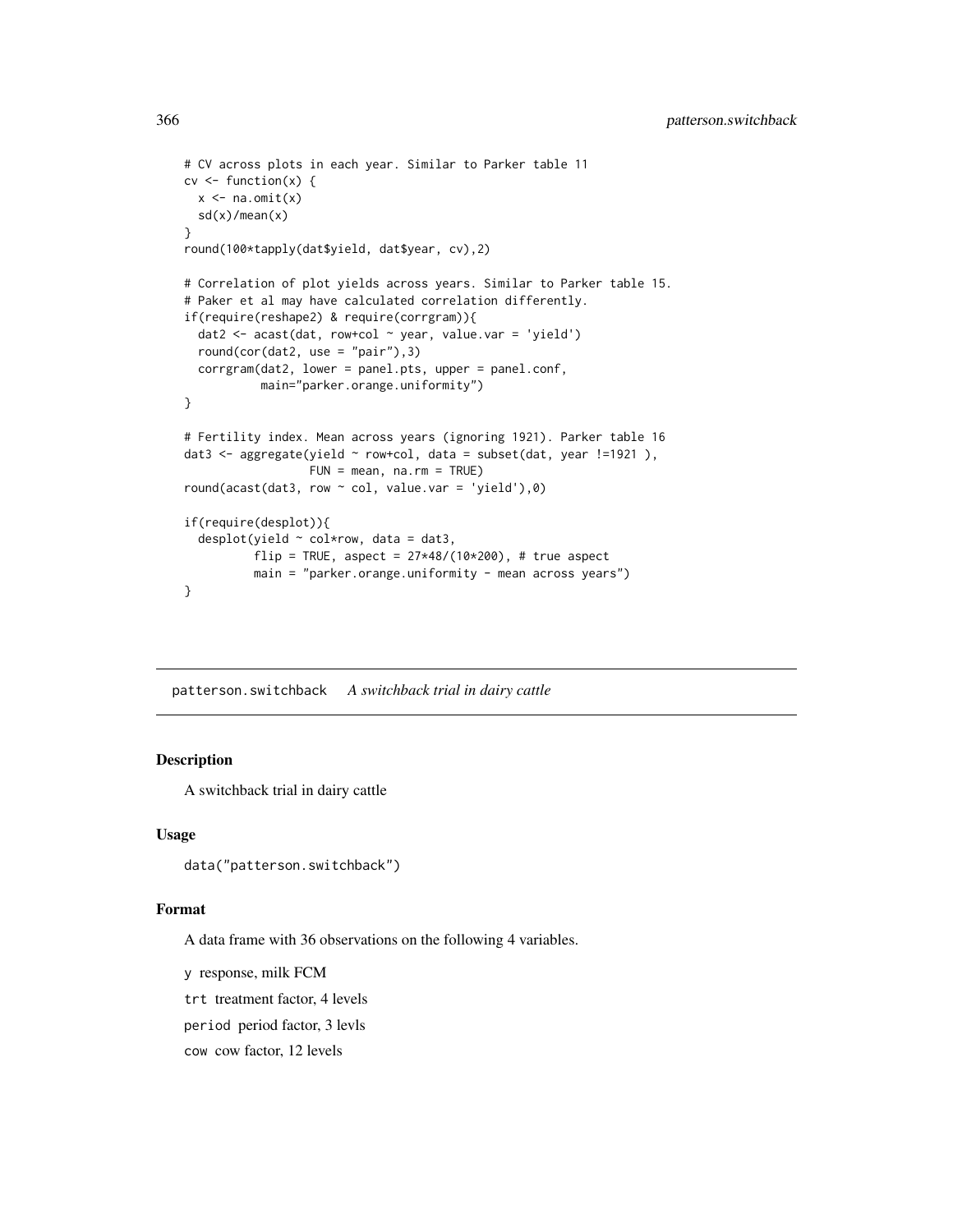### Details

There are three periods. Each cow is assigned to one treatment cycle like T1-T2-T1, where T1 is the treatment in period P1 and P3, and T2 is the treatment in period P2.

There are four treatments.

All 4\*3 = 12 treatment cycles are represented.

Data were extracted from Lowry, page 70.

## Source

Patterson, HD and Lucas, HL. 1962. Change-over designs. *Technical Bulletin 147*, North Carolina Agricultural Experimental Station.

## References

Lowry, S.R. 1989. Statistical design and analysis of dairy nutrition experiments to improve detection of milk response differences. *Proceedings of the Conference on Applied Statistics in Agriculture*, 1989. http://newprairiepress.org/agstatconference/1989/proceedings/7/

```
data(patterson.switchback)
dat <- patterson.switchback
# Create groupings for first treatment, second treatment
datp1 <- subset(dat, period=="P1")
datp2 <- subset(dat, period=="P2")
dat$p1trt <- datp1$trt[match(dat$cow, datp1$cow)]
dat$p2trt <- datp2$trt[match(dat$cow, datp2$cow)]
if(require(latticeExtra)){
 useOuterStrips(xyplot(y ~ period|p1trt*p2trt, data=dat,
                       group=cow, type=c('l','r'),
                       auto.key=list(columns=5),
                       main="patterson.switchback",
                       xlab="First/Third period treatment",
                       ylab="Second period treatment"))
}
# Create a numeric period variable
dat$per <- as.numeric(substring(dat$period,2))
# Need to use 'terms' to preserve the order of the model terms
m1 < -aov(terms(y \sim cow + per:cow + period + trt, keep.order=TRUE), data=dat)
anova(m1) # Match table 2 of Lowry
## Analysis of Variance Table
## Df Sum Sq Mean Sq F value Pr(>F)
## cow 11 3466.0 315.091 57.1773 2.258e-06 ***
## cow:per 12 953.5 79.455 14.4182 0.0004017 ***
## period 1 19.7 19.740 3.5821 0.0950382 .
```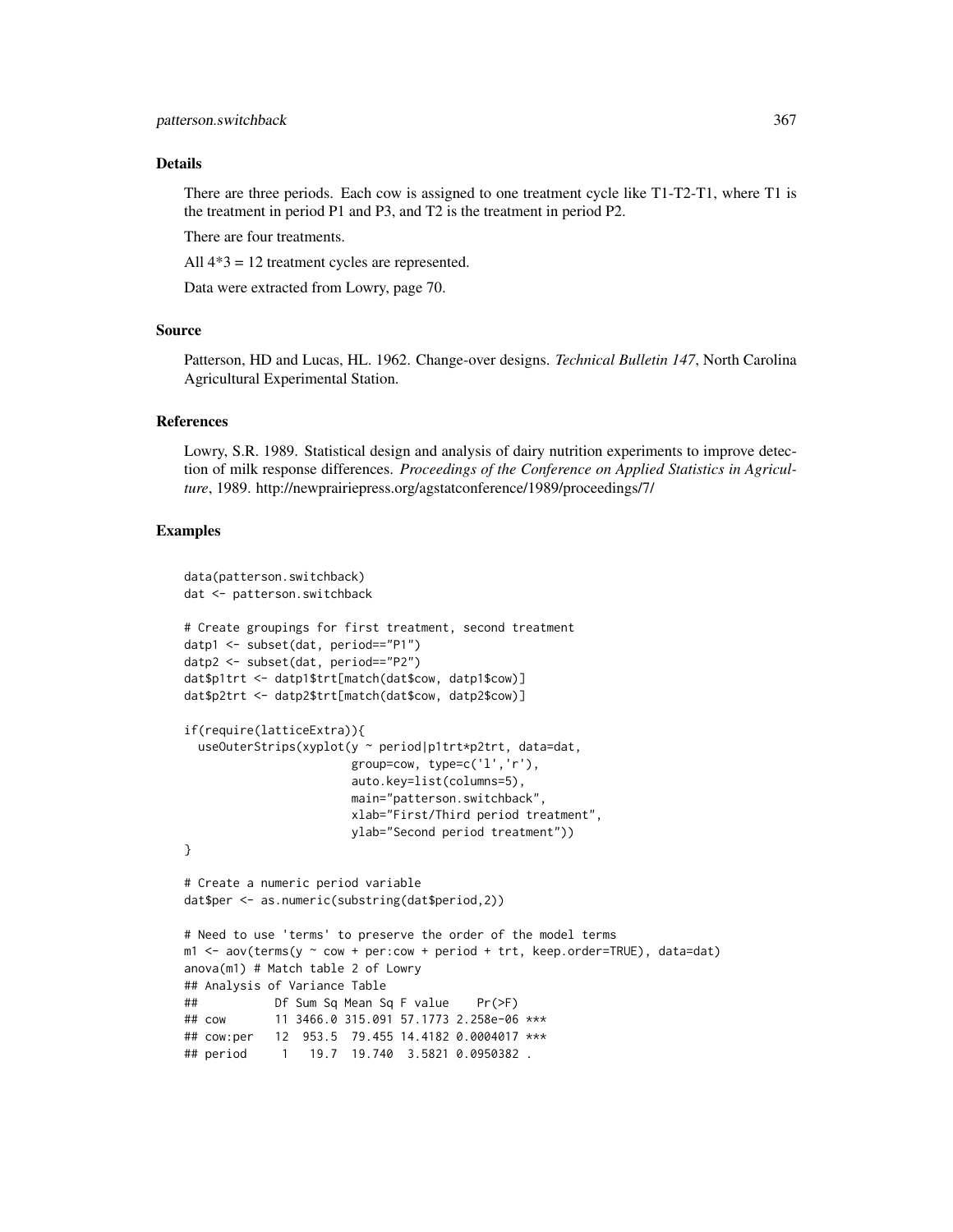```
## trt 3 58.3 19.418 3.5237 0.0685092 .
## Residuals 8 44.1 5.511
```
pearce.apple *Apple tree yields for 6 treatments with covariate*

# Description

Apple tree yields for 6 treatments with covariate of previous yield.

# Format

A data frame with 24 observations on the following 4 variables.

block block factor, 4 levels

trt treatment factor, 6 levels

prev previous yield in boxes

yield yield per plot

#### Details

Treatment 'S' is the standard practice in English apple orchards of keeping the land clean in the summer.

The previous yield is the number of boxes of fruit, for the four seasons previous to the application of the treatments.

### Source

S. C. Pearce (1953). *Field Experiments With Fruit Trees and Other Perennial Plants*. Commonwealth Bureau of Horticulture and Plantation Crops, Farnham Royal, Slough, England, App. IV.

## References

James G. Booth, Walter T. Federer, Martin T. Wells and Russell D. Wolfinger (2009). A Multivariate Variance Components Model for Analysis of Covariance in Designed Experiments. *Statistical Science*, 24, 223-237.

# Examples

```
data(pearce.apple)
dat <- pearce.apple
require(lattice)
xyplot(yield~prev|block, dat, main="pearce.apple", xlab="previous yield")
```
# Univariate fixed-effects model of Booth et al, using previous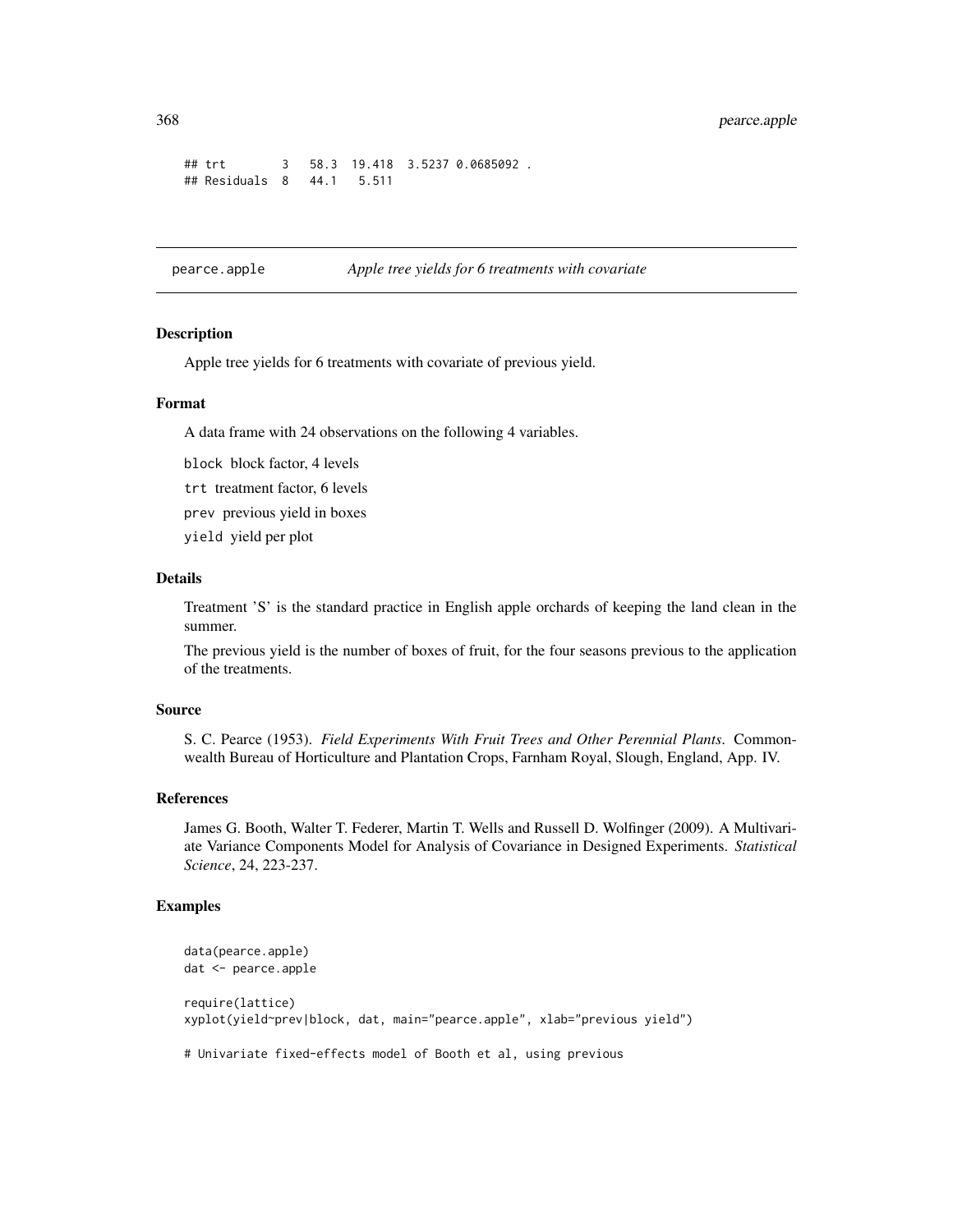## pearl.kernels 369

```
# yield as a covariate.
m1 <- lm(yield \sim trt + block + prev, data=dat)
# Predict values, holding the covariate at its overall mean of 8.3
newdat <- expand.grid(trt=c('A','B','C','D','E','S'),
                    block=c('B1','B2','B3','B4'), prev=8.308333)
newdat$pred <- predict(m1, newdata=newdat)
# Average across blocks to get the adjusted mean, Booth et al. Table 1
tapply(newdat$pred, newdat$trt, mean)
# A B C D E S
# 280.4765 266.5666 274.0666 281.1370 300.9175 251.3357
# Same thing, but with blocks random
if(require(lme4)){
m2 \leq -\text{Imer}(yield \sim trt + (1|block) + prev, data=dat)newdat$pred2 <- predict(m2, newdata=newdat)
tapply(newdat$pred2, newdat$trt, mean)
# A B C D E S
# 280.4041 266.5453 274.0453 281.3329 301.3432 250.8291
}
```
pearl.kernels *Counts of yellow/white and sweet/starchy maize kernels by 15 observers*

## Description

Counts of yellow/white and sweet/starchy kernels on each of 4 maize ears by 15 observers.

# Format

A data frame with 59 observations on the following 6 variables.

ear ear, 8-11

- obs observer, 1-15
- ys number of yellow starchy kernels
- yt yellow sweet
- ws white starchy
- wt white sweet

### Details

An ear of white sweet corn was crossed with an ear of yellow starchy corn. The F1 kernels of the cross were grown and a sample of four ears was harvested. The F2 kernels of these ears were classified by each of 15 observers into white/yellow and sweet/starchy.

By Mendelian genetics, the kernels should occur in the ratio 9 yellow starch, 3 white starch, 3 yellow sweet, 1 white sweet.

The observers had the following positions: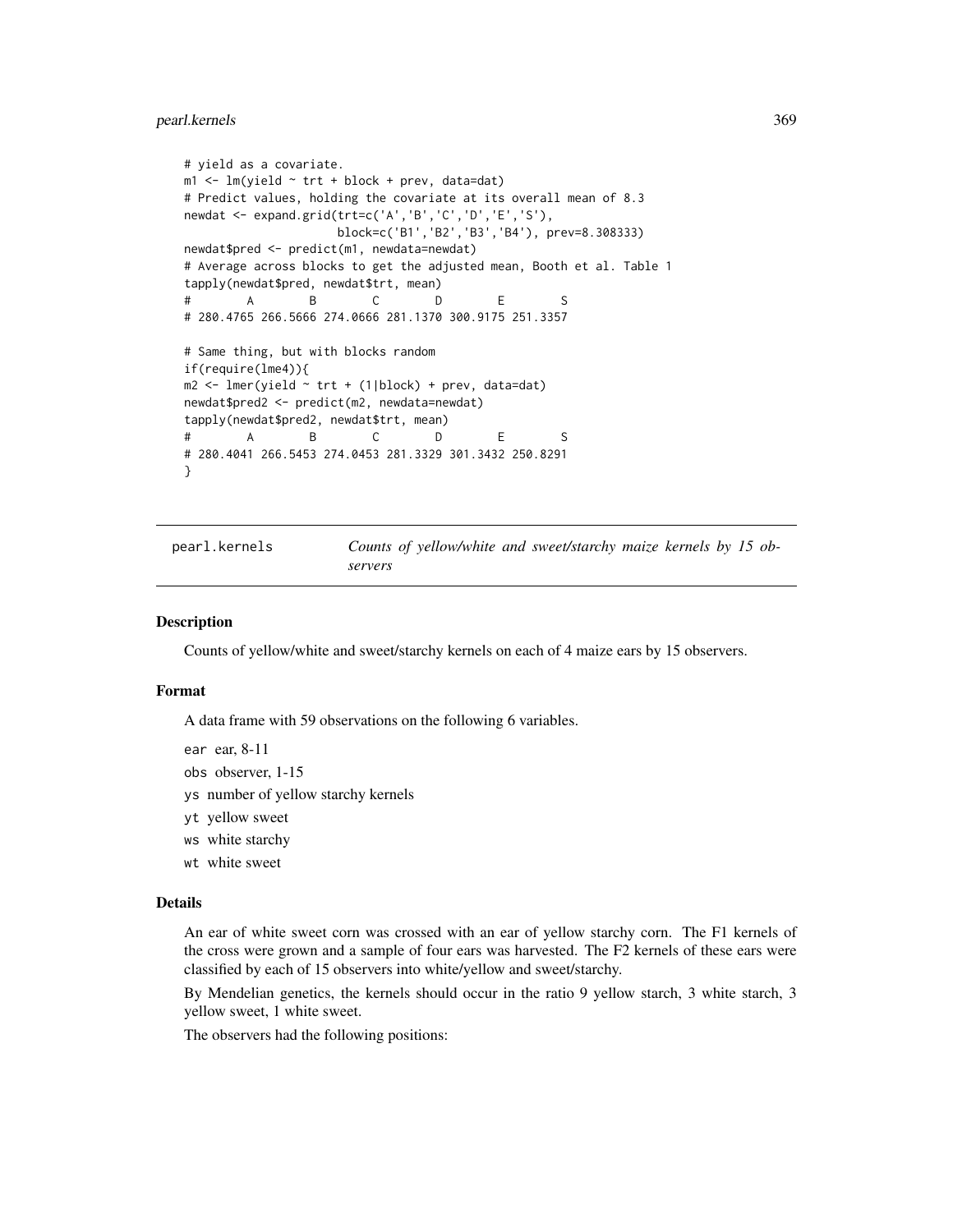- 1 Plant pathologist
- 2 Asst plant pathologist
- 3 Prof agronomy
- 4 Asst prof agronomy
- 5 Prof philosophy
- 6 Biologist
- 7 Biologist
- 8 Asst biologist
- 9 Computer
- 10 Farmer
- 11 Prof plant physiology
- 12 Instructor plant physiology
- 13 Asst plant physiology
- 14 Asst plant physiology
- 15 Prof biology

### Source

Raymond Pearl, 1911. The Personal Equation In Breeding Experiments Involving Certain Characters of Maize, Biol. Bull., 21, 339-366. http://www.biolbull.org/cgi/reprint/21/6/339.pdf

### Examples

```
data(pearl.kernels)
dat <- pearl.kernels
require(lattice)
xyplot(ys+yt+ws+wt~obs|ear, dat, type='l', as.table=TRUE,
      auto.key=list(columns=4),
      main="pearl.kernels", xlab="observer",ylab="kernels",
      layout=c(4,1), scales=list(x=list(rot=90)))
# Test hypothesis that distribution is 'Mendelian' 9:3:3:1
dat$pval <- apply(data[, 3:6], 1, function(x)chisq.test(x, p=c(9,3,3,1)/16)$p.val)
dotplot(pval~obs|ear, dat, layout=c(1,4), main="pearl.kernels",
       ylab="P-value for test of 9:3:3:1 distribution")
```
perry.springwheat *Multi-environment trial of wheat cultivars introduced 1860-1982.*

#### Description

Yields of wheat cultivars introduced 1860-1982. Grown in 20 environments.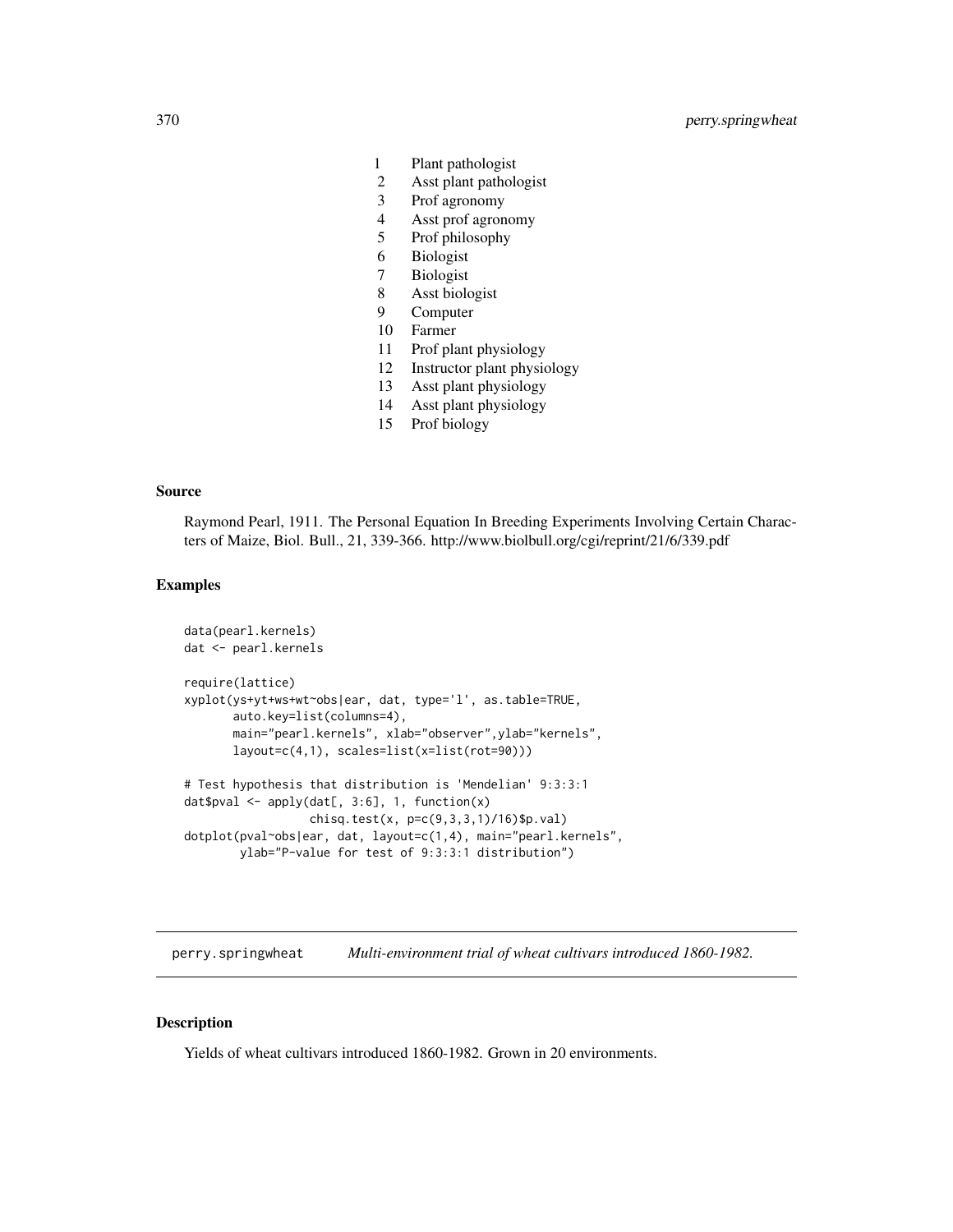# perry.springwheat 371

### Usage

data("perry.springwheat")

#### Format

A data frame with 560 observations on the following 6 variables.

yield yield, kg/ha gen genotype/cultivar factor, 28 levels env environment factor, 20 levels site site factor year year, 1979-1982 yor year of release, 1860-1982

# Details

Twenty-eight of the most significant wheat cultivars of the past century in Western Australia, were grown in 20 field trials over 4 years in the Central and Eastern wheat-belt of Australia.

At the Wongan Hills site there were separate early and late sown trials in 1979 and 1980. Later sowing dates generally have lower yields.

Note: Although not indicated by the original paper, it may be that the Merredin site in 1979 also had early/late sowing dates.

#### Source

MW Perry and MF D'Antuono. (1989). Yield improvement and associated characteristics of some Australian spring wheat cultivars introduced between 1860 and 1982. *Australian Journal of Agricultural Research*, 40(3), 457–472. http://www.publish.csiro.au/nid/43/issue/1237.htm

Used with permission of Mario D'Antuono and CSIRO Publishing.

```
data(perry.springwheat)
dat <- perry.springwheat
library(lattice)
xyplot(yield~yor|env, dat, type=c('p','r'), xlab="year of release",
      main="perry.springwheat")
# Show a table of sites*year
# library(latticeExtra)
# useOuterStrips(xyplot(yield~yor|site*factor(year), dat,
# type=c('p','r')))
# Perry reports a rate of gain of 5.8 kg/ha/year. No model is given.
```

```
# We fit a model with separate intercept/slope for each env
```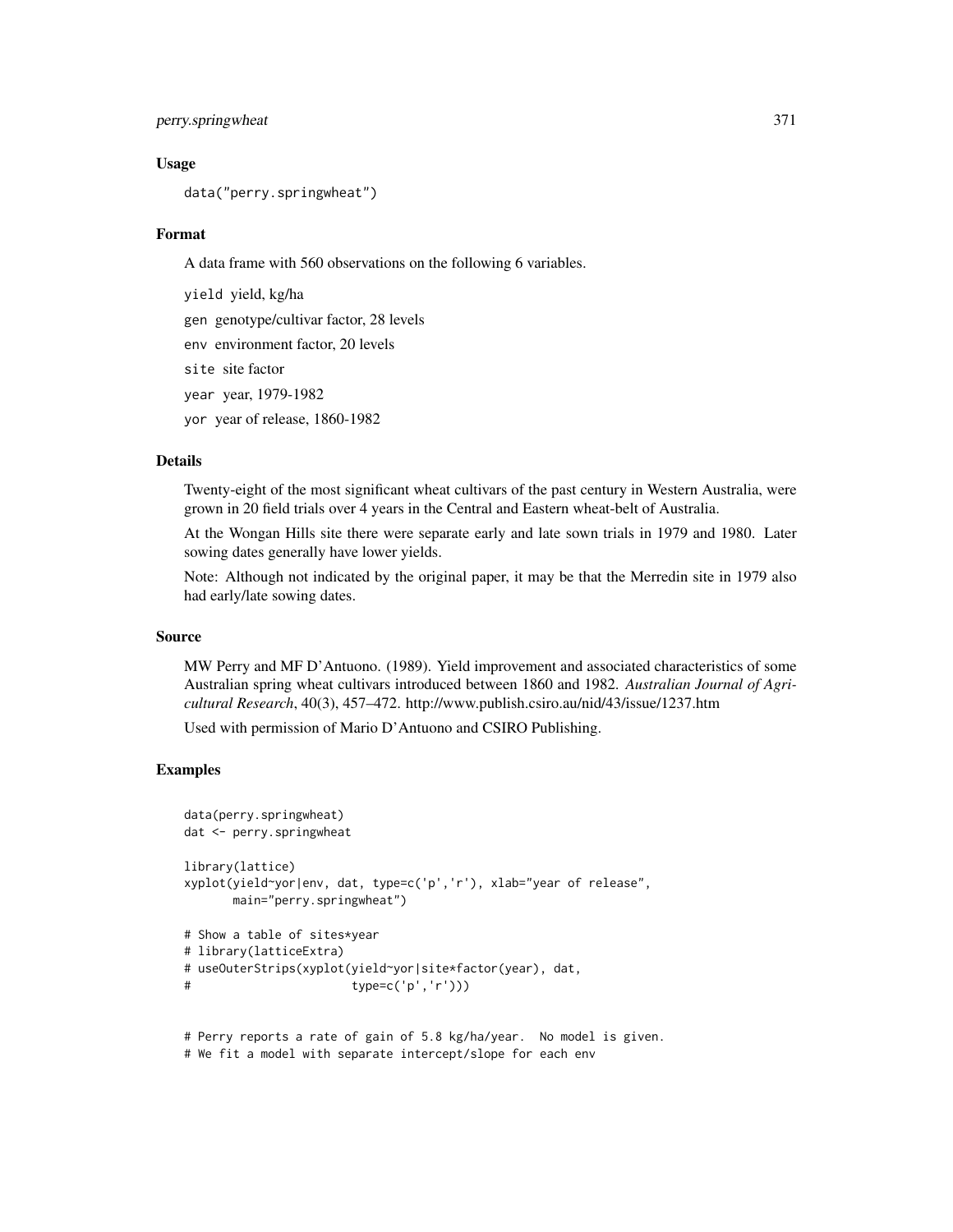```
m1 <- lm(yield ~ env + yor + env:yor, data=dat)
# Average slope across environments
mean(c(coef(m1)[21], coef(m1)[21]+coef(m1)[22:40]))
## [1] 5.496781
# ----------------------------------------------------------------------------
## Not run:
 # Now a mixed-effects model. Fixed overall int/slope. Random env int/slope.
 # First, re-scale response so we don't have huge variances
 dat$y <- dat$yield / 100
 require(lme4)
 # Use || for uncorrelated int/slope. Bad model. See below.
 # m2 <- lmer(y - 1 + yor + (1 + yor ||env), data=dat)## Warning messages:
 ## 1: In checkConv(attr(opt, "derivs"), opt$par, ctrl = control$checkConv, :
 ## Model failed to converge with max|grad| = 0.55842 (tol = 0.002, component 1)
 ## 2: In checkConv(attr(opt, "derivs"), opt$par, ctrl = control$checkConv, :
 ## Model is nearly unidentifiable: very large eigenvalue
 ## - Rescale variables?; Model is nearly unidentifiable: large eigenvalue ratio
 ## - Rescale variables?
 # Looks like lme4 is having trouble with variance of intercepts
 # There is nothing special about 1800 years, so change the
 # intercept -- 'correct' yor by subtracting 1800 and try again.
 dat$yorc <- dat$yor - 1800
 m3 <- lmer(y \sim 1 + yorc + (1+yorc||env), data=dat)# Now lme4 succeeds. Rate of gain is 100*0.0549 = 5.49
 fixef(m3)
 ## (Intercept) yorc
 ## 5.87492444 0.05494464
 # asreml3
 require(asreml)
 m3a \leq asreml(y \sim 1 + yorc, data=dat, random = \sim env + env:yorc)
 require(lucid)
 vc(m3)## grp var1 var2 vcov sdcor
 ## env (Intercept) <NA> 11.61 3.407
 ## env.1 yorc <NA> 0.00063 0.02511
 ## Residual <NA> <NA> 3.551 1.884
 vc(m3a)
 ## effect component std.error z.ratio con
 ## env!env.var 11.61 4.385 2.6 Positive
 ## env:yorc!env.var 0.00063 0.000236 2.7 Positive
 ## R!variance 3.551 0.2231 16 Positive
```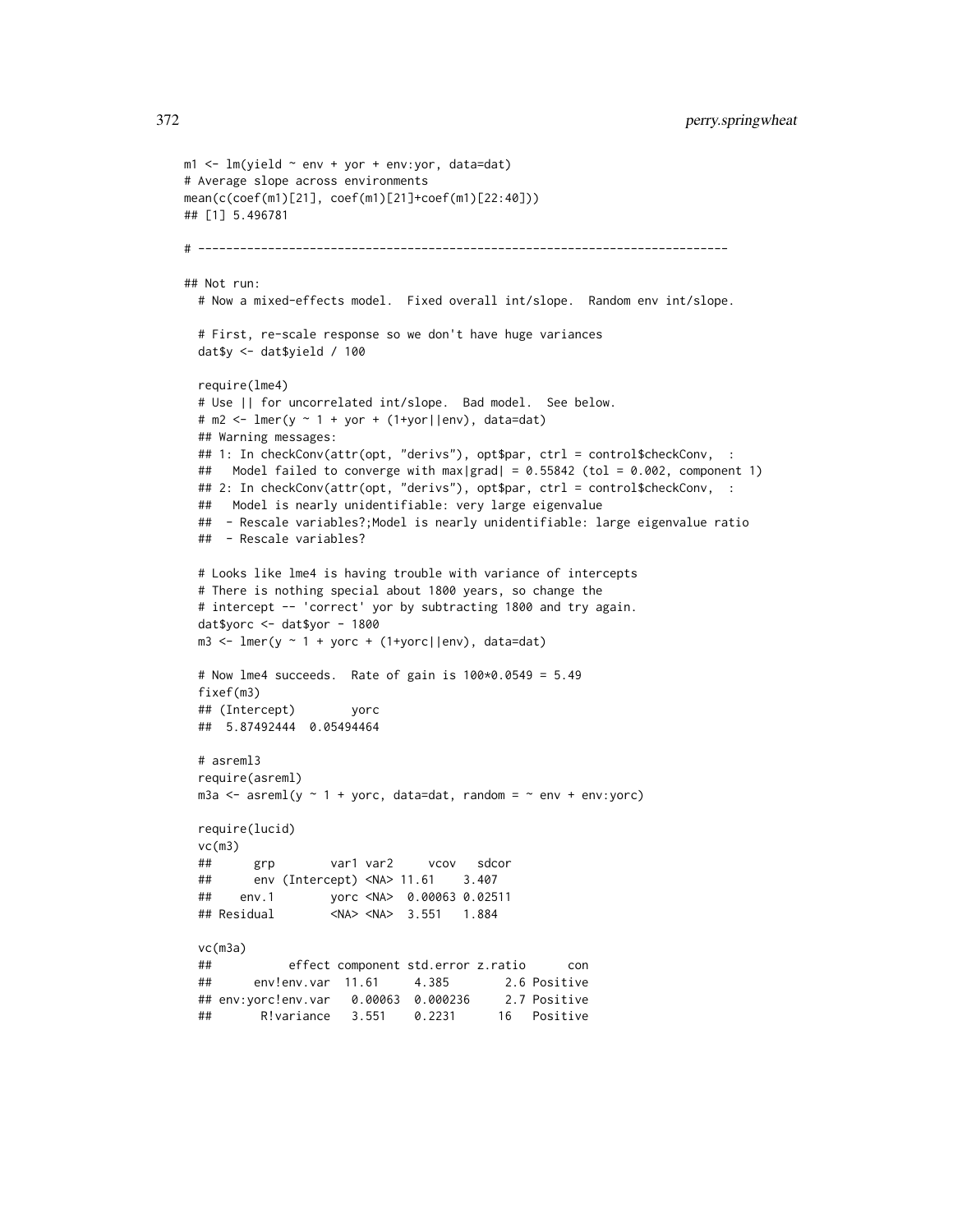## End(Not run)

# ----------------------------------------------------------------------------

piepho.cocksfoot *Heading dates for cock's foot on 25 varieties in 7 years*

## Description

Heading dates for cock's foot on 25 varieties in 7 years

## Usage

data("piepho.cocksfoot")

## Format

A data frame with 111 observations on the following 3 variables.

gen genotype factor, 25 levels

year year, numeric

date heading date (days from April 1)

# Details

These data are heading dates (days from April 1 to heading) of 25 cock's foot *Dactylis glomerata* varieties in trials at Hannover, Germany, repeated over seven years. Values are means over replications.

### Source

Hans-Pieter Piepho. (1999). Fitting a Regression Model for Genotype-by-Environment Data on Heading Dates in Grasses by Methods for Nonlinear Mixed Models. *Biometrics*, 55, 1120-1128. http://doi.org/10.1111/j.0006-341X.1999.01120.x

# Examples

```
data(piepho.cocksfoot)
dat <- piepho.cocksfoot
dat$env <- factor(dat$year)
```
require(lattice) densityplot(~date|env, data=dat, main="piepho.cocksfoot - heading date") # Gaussian, not gamma distn

```
## Not run:
 require(lme4)
 # A simple mixed model gives results similar to Piepho, Table 2.
```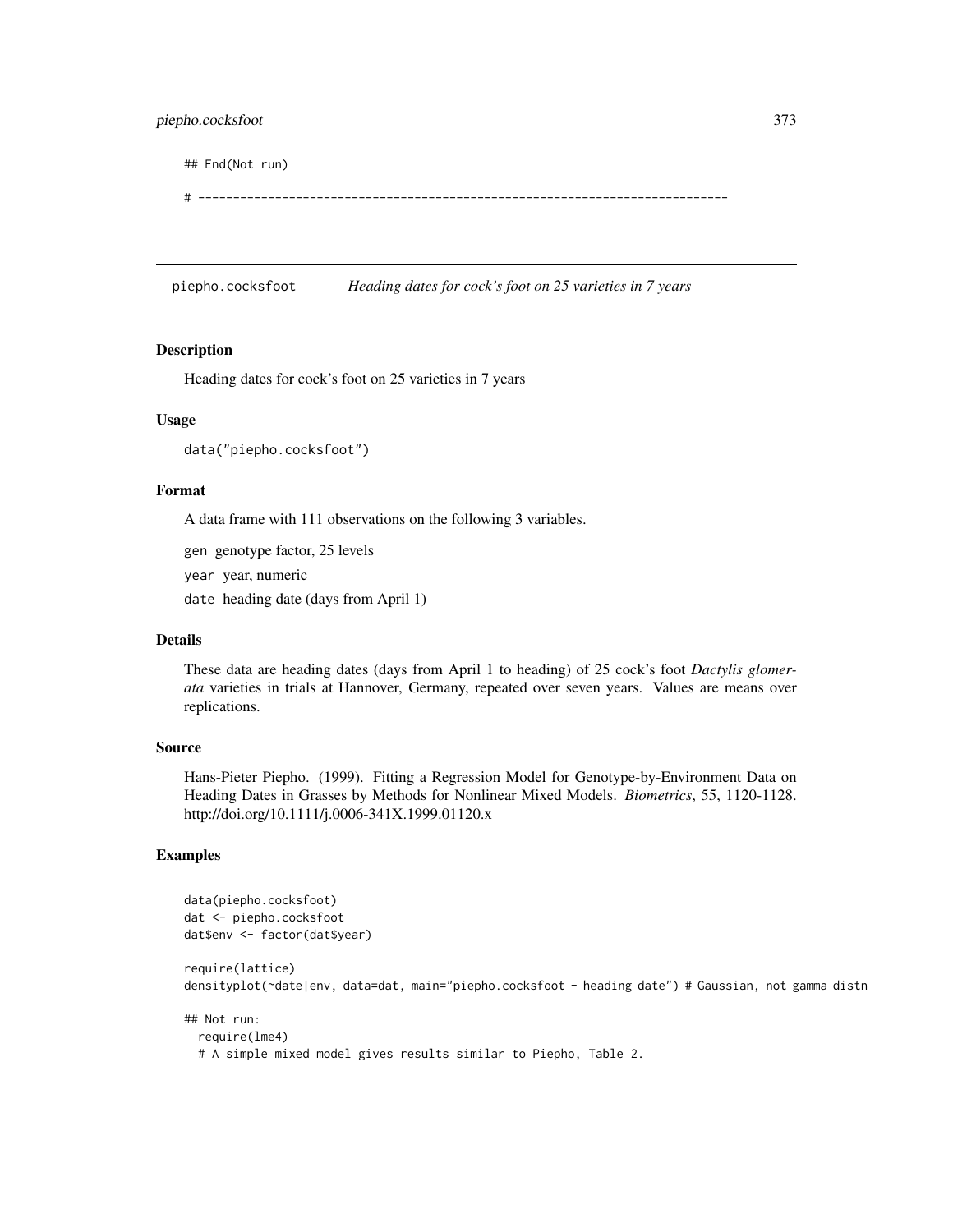```
m1 <- lmer(date \sim -1 + gen + (1|env), data=dat)
summary(m1)
## Fixed effects:
## Estimate Std. Error t value
## genG01 48.951 1.744 28.07
## genG02 42.270
## genG03 45.293 1.744 25.98
## genG04 45.467 1.744 26.08
## genG05 44.215 1.755 25.20
```

```
## End(Not run)
```

```
polson.safflower.uniformity
                         Uniformity trial of safflower
```
## Description

Uniformity trial of safflower at Farmington, Utah, 1962.

# Usage

data("polson.safflower.uniformity")

# Format

A data frame with 1716 observations on the following 3 variables.

row row

col column

yield yield (grams)

### Details

A uniformity trial of safflower at the Utah State University field station in Farmington, Utah, in 1962. The field was approximately 0.5 acres in size, 110 x 189 feet. A four-row planter was used, 22 inches between rows. Four rows on either side and 12 feet on both ends were removed before harvesting.

Yield of threshed grain was recorded in grams.

Field width:  $(52 \text{ rows} + 8 \text{ border rows}) * 22 \text{ in} = 110 \text{ ft}$ 

Field length: 33 sections  $*$  5ft + 2 borders  $*$  12 ft = 189 ft

### Source

David Polson. 1964. Estimation of Optimum Size, Shape, and Replicate Number of Safflower Plots for Yield Trials. Table 6. http://digitalcommons.usu.edu/etd/2979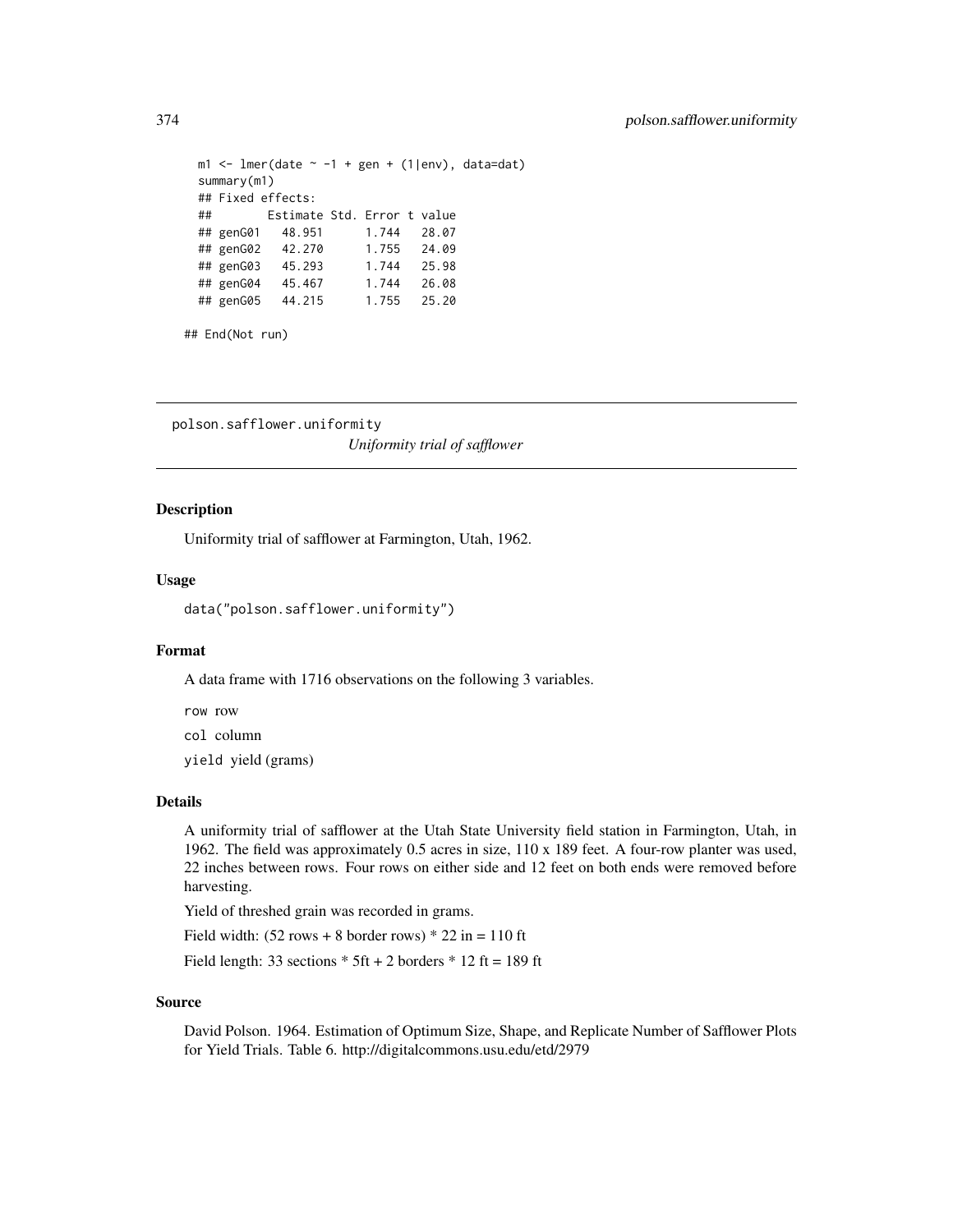# ratkowsky.onions 375

### References

None.

# Examples

```
data(polson.safflower.uniformity)
dat <- polson.safflower.uniformity
if(require("desplot")){
 desplot(yield ~ col*row, data=dat,
          flip=TRUE, aspect=189/110, # true aspect
          main="polson.safflower.uniformity")
}
if(require(agricolae) & require(reshape2)){
 dmat <- acast(dat, row~col, value.var="yield")
 # Similar to Polson fig 4.
 tab <- index.smith(dmat, col="red",
                      main="polson.safflower.uniformity - Smith Index",
                      xlab="Plot size in number of basic plots")
 # Polson p. 25 said CV decreased from 14.3 to 4.5
 # for increase from 1 unit to 90 units. Close match.
 tab <- data.frame(tab$uniformity)
 # Polson only uses log(Size) < 2 in his Fig 5, obtained slope -0.63
 \text{coef}(\text{lm}(\text{log}(Vx) \sim \text{log}(\text{Size}), \text{ subset}(\text{tab}, \text{Size} \leq 6))) \text{ # -0.70}# Polson table 2 reported labor for
 # K1, number of plots, 133 hours 75%
 # K2, size of plot, 43.5 hours 24%
 # Optimum plot size
 # X = b K1 / ((1-b) K2)# Polson suggests optimum plot size 2.75 to 11 basic plots
}
```
ratkowsky.onions *Onion yields for different densities at two locations*

# Description

Onion yields for different densities at two locations

## Format

This data frame contains the following columns:

density planting density (plants per square meter)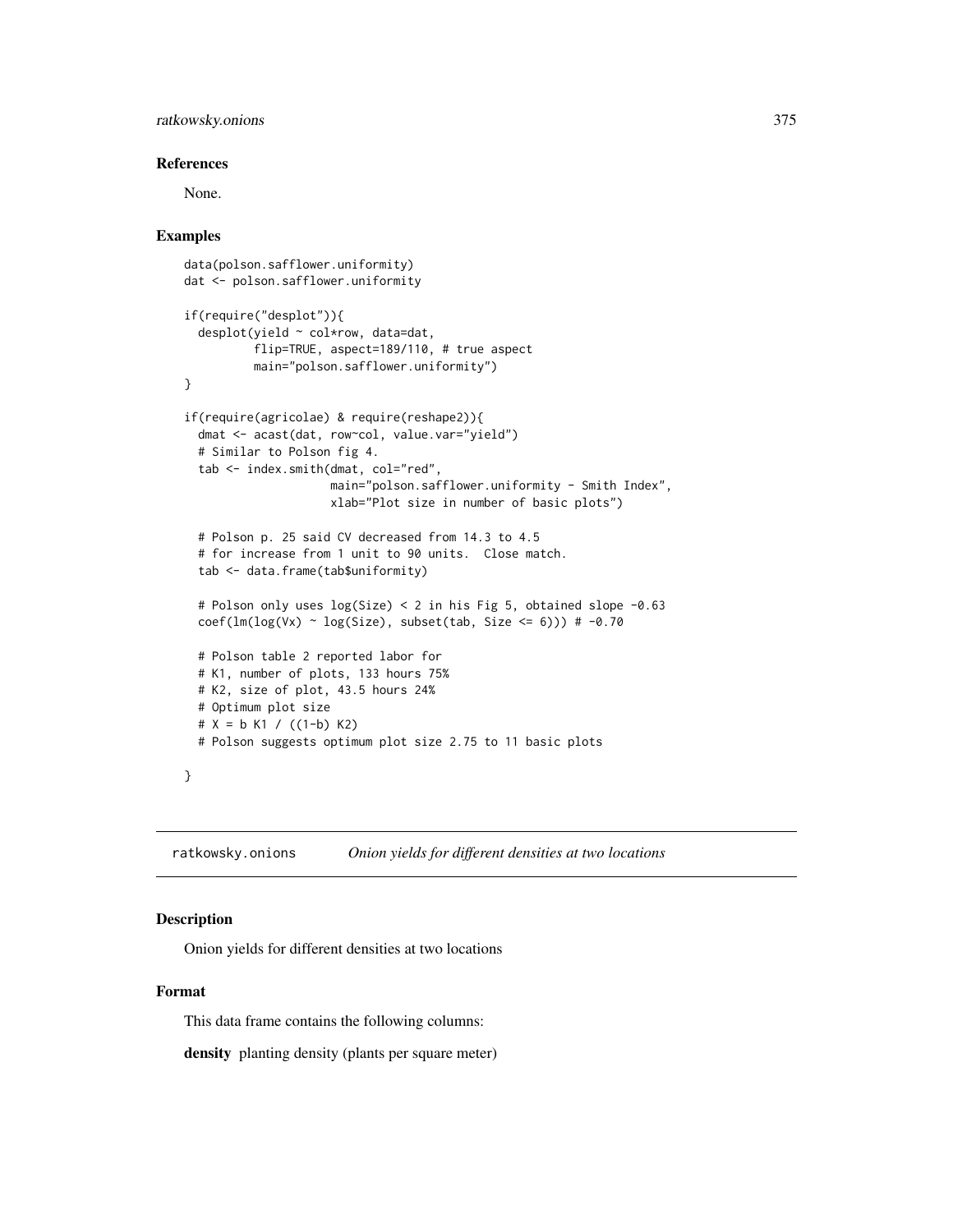yield yield (g / plant)

loc location, Purnong Landing or Virginia

# Details

Spanish white onions.

# Source

Ratkowsky, D. A. (1983). *Nonlinear Regression Modeling: A Unified Practical Approach.* New York: Marcel Dekker.

## References

Ruppert, D., Wand, M.P. and Carroll, R.J. (2003). *Semiparametric Regression*. Cambridge University Press. http://stat.tamu.edu/~carroll/semiregbook/

# Examples

```
data(ratkowsky.onions)
dat <- ratkowsky.onions
# Model inverse yield as a quadratic. Could be better...
require(lattice)
dat <- transform(dat, iyield = 1/yield)
m1 <- lm(iyield ~ I(density^2)*loc, dat)
dat$pred <- predict(m1)
if(require(latticeExtra)) {
  foo <- xyplot(iyield ~ density, data=dat, group=loc, auto.key=TRUE,
                 main="ratkowski.onions",ylab="Inverse yield")
  foo + xyplot(pred ~ density, data=dat, group=loc, type='l')
}
```

| reid.grasses |  |  | Yields of four grasses for a wide range of nitrogen fertilizer |
|--------------|--|--|----------------------------------------------------------------|
|--------------|--|--|----------------------------------------------------------------|

### Description

Yields of four grasses for a wide range of nitrogen fertilizer, conducted over 3 years.

#### Usage

data("reid.grasses")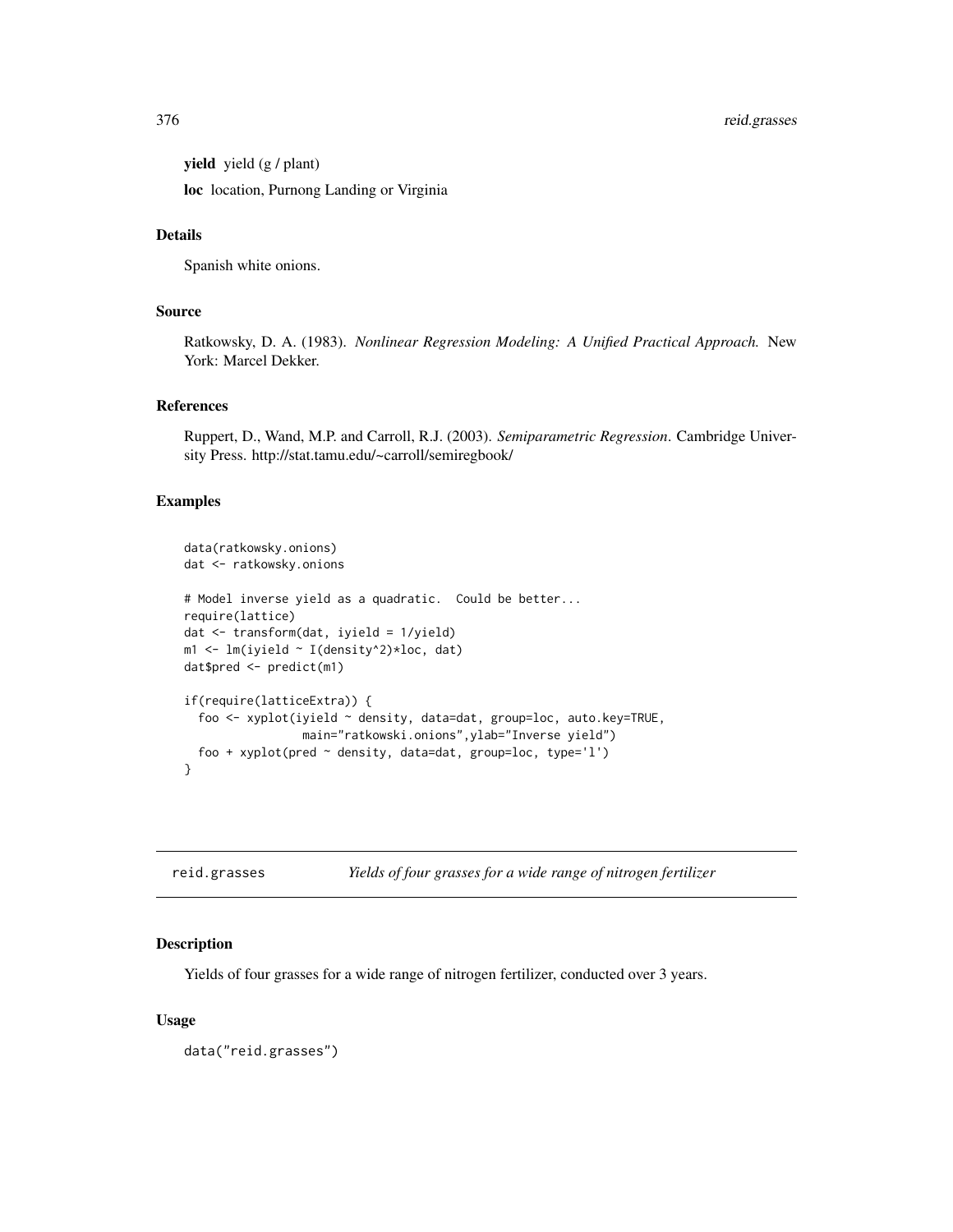# reid.grasses 377

# Format

A data frame with 210 observations on the following 5 variables.

nitro a numeric vector year a character vector gen a character vector drymatter a numeric vector protein a numeric vector

# Details

Experiment at the Hannah Research Institute, Ayr.

Single plots were planted to 4 different kinds of grasses. Within each plot, 21 nitrogen treatments were randomized.

Reid modeled the dry matter yield with four-parameter logistic curves of the form  $y = a - b \exp(-b)$  $cx^{\wedge}d$ ).

# Source

D. Reid (1985). A comparison of the yield responses of four grasses to a wide range of nitrogen application rates. *J. Agric. Sci.*, 105, 381-387. Table 1 & 3. https://doi.org/10.1017/S0021859600056434

### References

None

```
data(reid.grasses)
dat <- reid.grasses
if(require(latticeExtra)){
 foo <- xyplot(drymatter + protein ~ nitro|year, dat, group=gen,
               as.table=TRUE, type=c('p','l'),
               main="reid.grasses",
               scales=list(y=list(relation="free")))
 combineLimits(foo)
}
## Not run:
 library(nlme)
 dat2 <- dat
 dat2$indiv <- paste(dat$year, dat$gen) # individual year+genotype curves
 # use all data to get initial values
 inits <- getInitial(drymatter ~ SSfpl(nitro, A, B, xmid, scal), data = dat2)
 inits
  ## A B xmid scal
```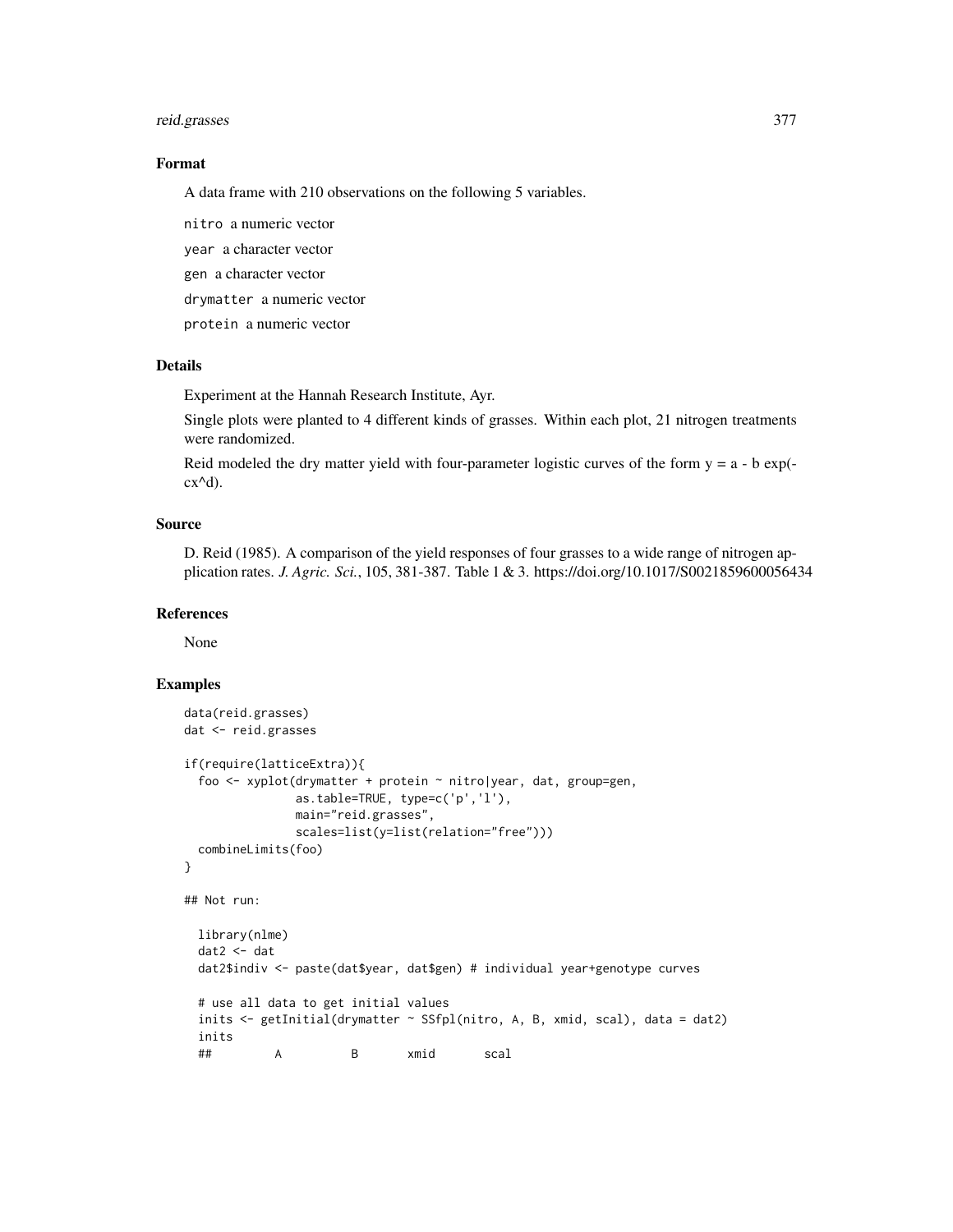```
## -4.167902 12.139796 68.764796 128.313106
xvals <- 0:800
y1 <- with(as.list(inits), SSfpl(xvals, A, B, xmid, scal))
plot(drymatter ~ nitro, dat2)
lines(xvals,y1)
# must have groupedData object to use augPred
dat2 <- groupedData(drymatter ~ nitro|indiv, data=dat2)
plot(dat2)
# without 'random', all effects are included in 'random'
m1 <- nlme(drymatter ~ SSfpl(nitro, A, B, xmid,scale),
           data= dat3,
           fixed= A + B + xmid + scale ~ 1,
           # random = B \sim 1|indiv, # to make only B random
           random = A + B + xmid + scale ~ 1|indiv,
           start=inits)
fixef(m1)
summary(m1)
plot(augPred(m1, level=0:1)) # only works with groupedData object
```

```
## End(Not run)
```
ridout.appleshoots *Root counts for propagated columnar apple shoots.*

# Description

Root counts for propagated columnar apple shoots.

#### Usage

```
data("ridout.appleshoots")
```
# Format

A data frame with 270 observations on the following 4 variables.

roots number of roots per shoot

trtn number of shoots per treatment combination

photo photoperiod, 8 or 16

bap BAP concentration, numeric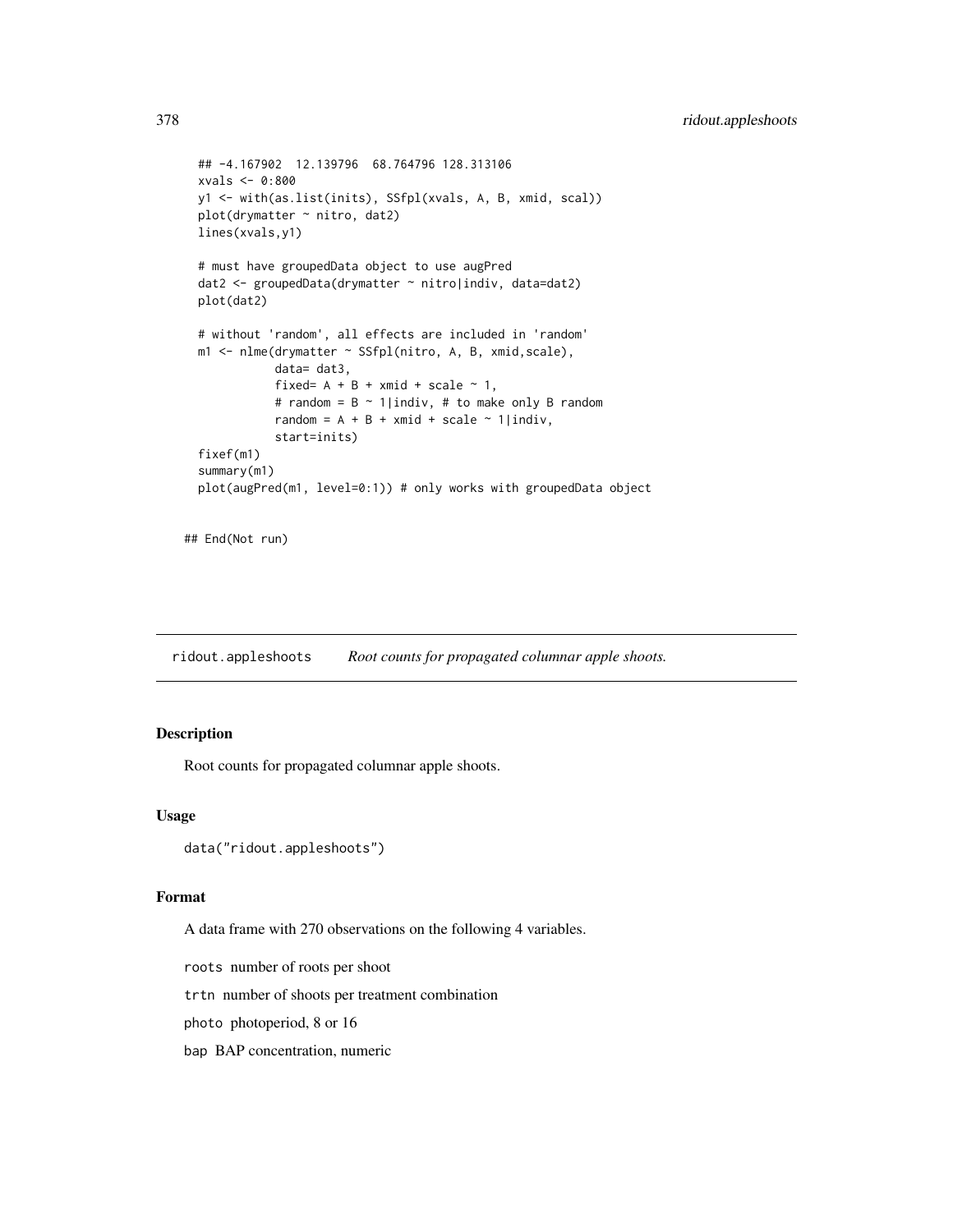### Details

There were 270 micropropagated shoots from the columnar apple cultivar Trajan. During the rooting period, shoot tips of length 1.0-1.5 cm were cultured on media with different concentrations of the cytokinin BAP in two growth chambers with 8 or 16 hour photoperiod.

The response variable is the number of roots after 4 weeks at 22 degrees C.

Almost all of the shoots in the 8 hour photoperiod rooted. Under the 16 hour photoperiod only about half rooted.

High BAP concentrations often inhibit root formation of apples, but perhaps not for columnar varieties.

## Source

Ridout, M. S., Hinde, J. P., and Demetrio, C. G. B. (1998). Models for Count Data with Many Zeros. *Proceedings of the 19th International Biometric Conference*, 179-192.

Used with permission of Martin Ridout.

# References

SAS. Fitting Zero-Inflated Count Data Models by Using PROC GENMOD. support.sas.com/rnd/app/examples/stat/GENMOI

```
data(ridout.appleshoots)
dat <- ridout.appleshoots
# Change photo and bap to factors
dat <- transform(dat, photo=factor(photo), bap=factor(bap))
library(lattice)
# histogram(~roots, dat, breaks=0:18-0.5)
# For photo=8, Poisson distribution looks reasonable.
# For photo=16, half of the shoots had no roots
# Also, photo=8 has very roughly 1/45 as many zeros as photo=8,
# so we anticipate prob(zero) is about 1/45=0.22 for photo=8.
histogram(~roots|photo, dat, breaks=0:18-0.5, main="ridout.appleshoots")
foo.obs <- histogram(~roots|photo*bap, dat, breaks=0:18-0.5, type="density",
                      xlab="Number of roots for photoperiod 8, 16",
                      ylab="Density for BAP levels",
                      main="ridout.appleshoots")
if(require(latticeExtra)) useOuterStrips(foo.obs) else print(foo.obs)
# Ordinary (non-ZIP) Poisson GLM
m1 \leq -g \ln(\text{roots} \leq \text{bap} + \text{photo} + \text{bap:photo}, \text{data=dat},family="poisson")
summary(m1) # Appears to have overdispersion
```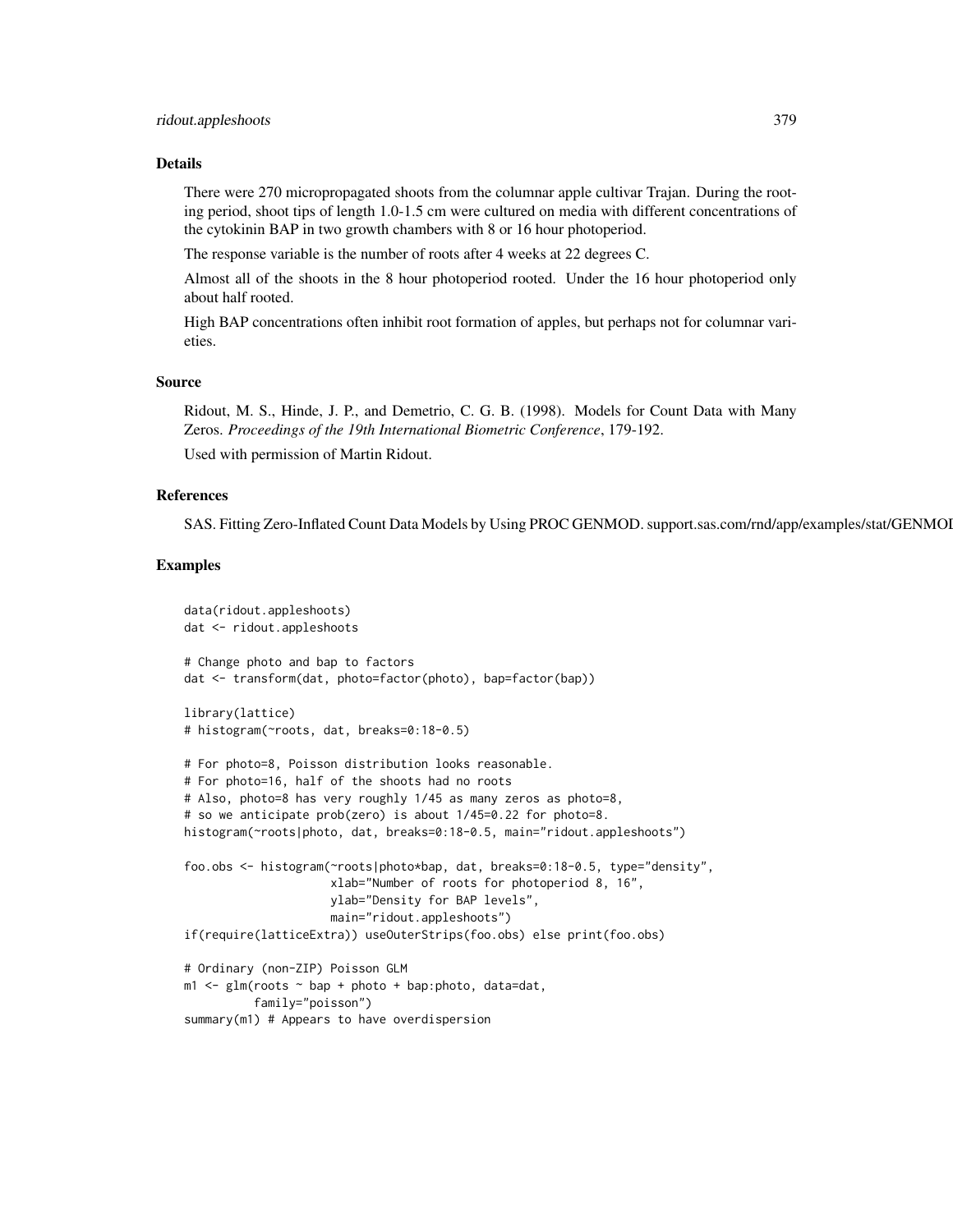```
# ----- Fit a Zero-Inflated Poisson model -----
if(require(pscl)){
# Use SAS contrasts to match SAS output
oo <- options(contrasts=c('contr.SAS','contr.poly'))
# There are unequal counts for each trt combination, which obviously affects
# the distribution of counts, so use log(trtn) as an offset.
dat$ltrtn <- log(dat$trtn)
# Ordinary Poisson GLM: 1 + bap*photo.
# Zero inflated probability depends only on photoperiod: 1 + photo
m2 \le zeroinfl(roots \sim 1 + bap*photo | 1 + photo, data=dat,
          dist="poisson", offset=ltrtn)
logLik(m2) # -622.2283 matches SAS Output 1
-2 * logLik(m2) # 1244.457 Matches Ridout Table 2, ZIP, H*P, P
summary(m2) # Coefficients match SAS Output 3.
exp(coef(m2, "zero")) # Photo=8 has .015 times as many zeros as photo=16
# Get predicted _probabilities_
# Prediction data
newdat <- expand.grid(photo=c(8,16), bap=c(2.2, 4.4, 8.8, 17.6))
newdat <- aggregate(trtn~bap+photo, dat, FUN=mean)
newdat$ltrtn <- log(newdat$trtn)
# The predicted (Poisson + Zero) probabilities
d2 <- cbind(newdat[,c('bap','photo')], predict(m2, newdata=newdat, type="prob"))
if(require(reshape2)){
d2 \le melt(d2, id.var = c('bap','photo')) # wide to tall
d2$xpos <- as.numeric(as.character(d2$variable))
foo.poi <- xyplot(value~xpos|photo*bap, d2, col="black", pch=20, cex=1.5)
# Plot data and model
foo.obs <- update(foo.obs, main="ridout.appleshoots: observed (bars) & predicted (dots)")
useOuterStrips(foo.obs + foo.poi)
}
# Restore contrasts
options(oo)
}
```
rothamsted.brussels *Yield of brussels sprouts, RCB with 9 fertilizer treatments*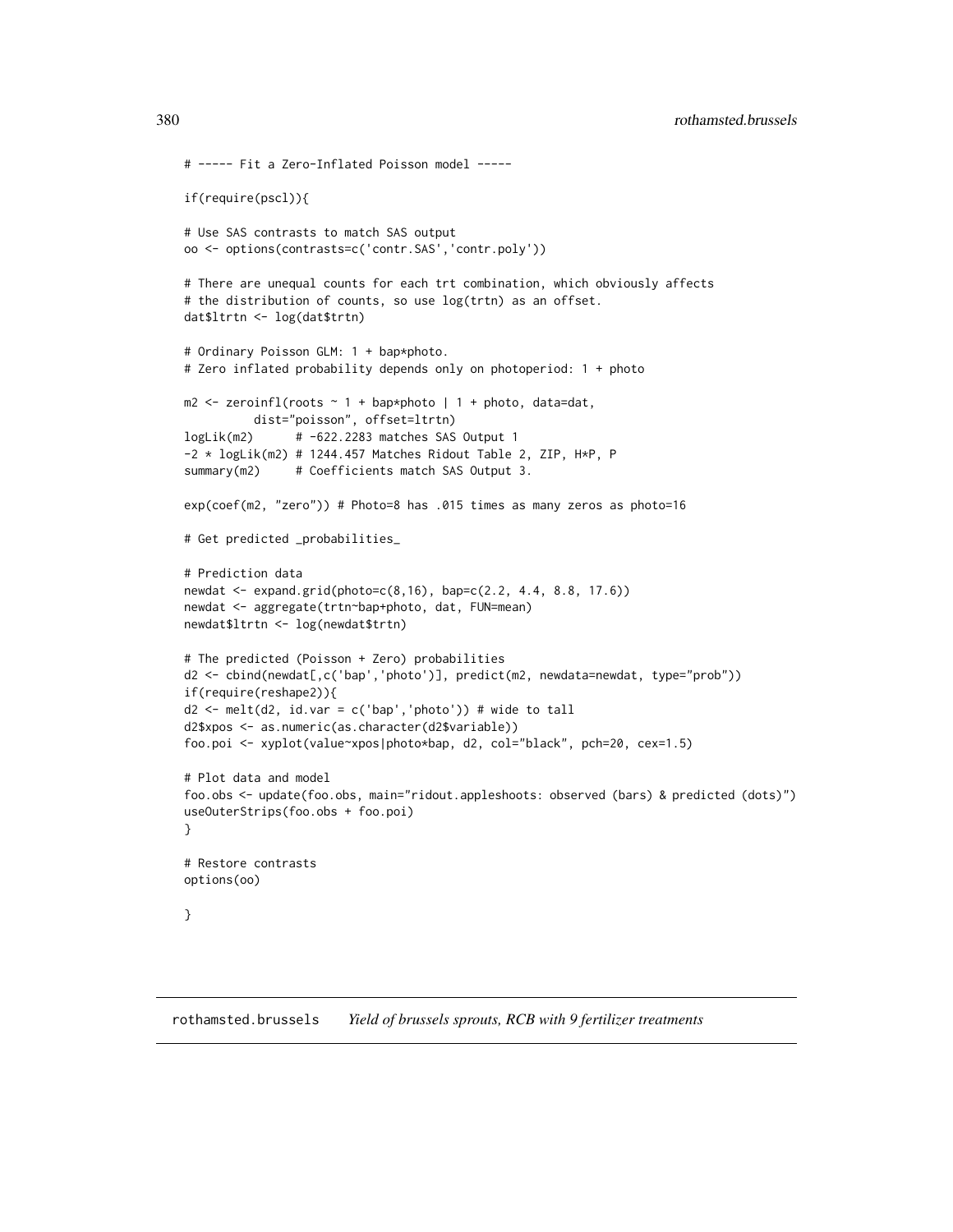# rothamsted.brussels 381

# Description

Yield of brussels sprouts, RCB with 9 fertilizer treatments

# Format

A data frame with 48 observations on the following 5 variables.

row row col column yield yield of saleable sprouts, pounds trt treatment, 9 levels block block, 4 levels

# Details

The block numbers are arbitrary, and may not match the orignal source.

Plots were 10 yards x 14 yards. Plot orientation is not clear.

### Source

Rothamsted Experimental Station Report 1934-36. Brussels sprouts: effect of sulphate of ammonia, poultry manure, soot and rape dust, pp. 191-192. Harpenden: Lawes Agricultural Trust.

# References

McCullagh, P. and Clifford, D., (2006). Evidence for conformal invariance of crop yields, *Proceedings of the Royal Society A: Mathematical, Physical and Engineering Science*, 462, 2119–2143.

```
data(rothamsted.brussels)
dat <- rothamsted.brussels
require(lattice)
bwplot(yield~trt, dat, main="rothamsted.brussels")
if(require(desplot)){
 desplot(yield~col*row, data=dat,
         num=trt, out1=block, cex=1, # aspect unknown
         main="rothamsted.brussels")
}
```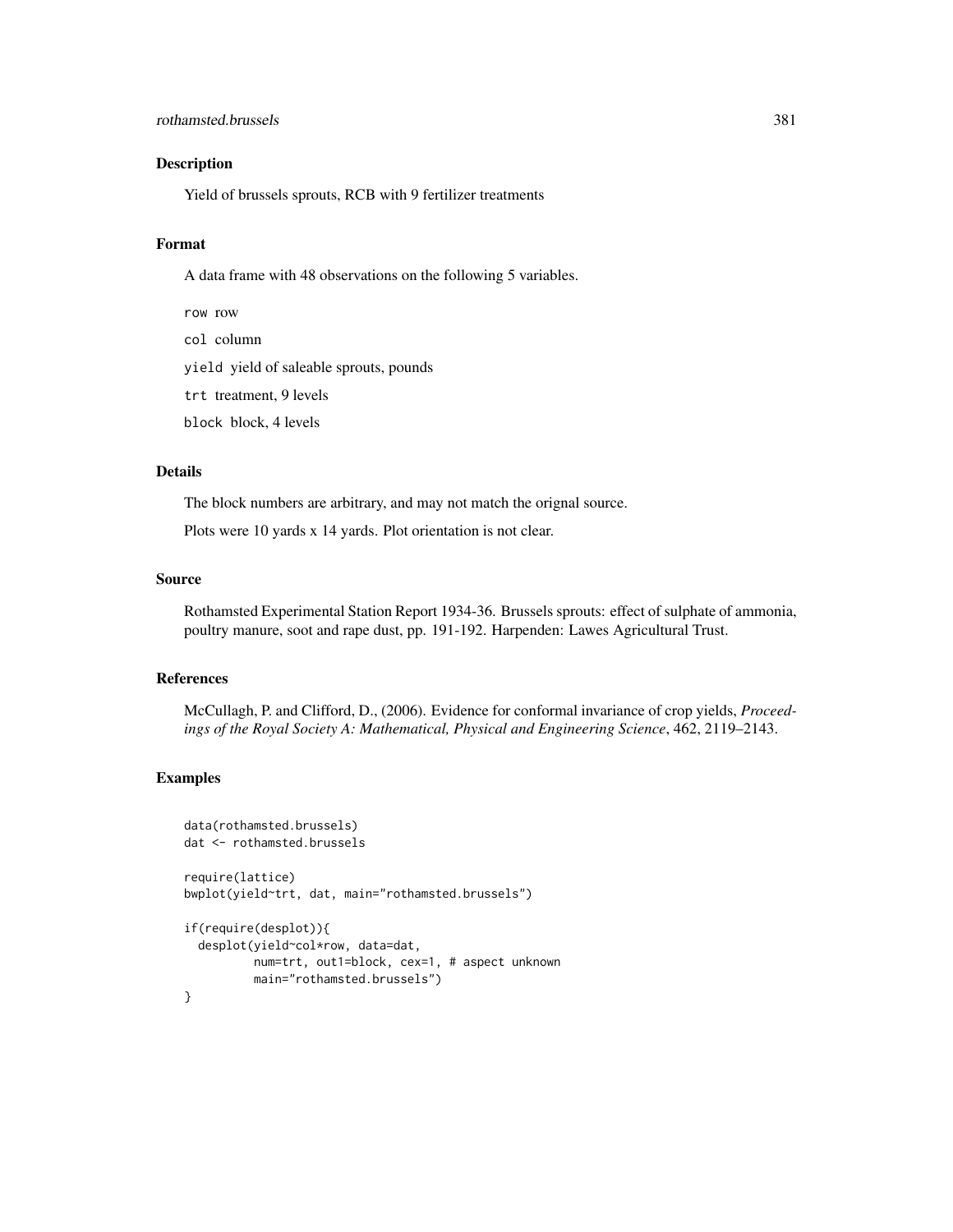### Description

Wet and dry groundnut yields with a possible data error.

# Format

A data frame with 24 observations on the following 6 variables.

block block

row row

col column

- gen genotype factor
- wet wet yield, kg/plot
- dry dry yield, kg/plot

# Details

Ryder (1981) uses this data to discuss the importance of looking at the field plan for an experiment. Based on analysis of the residuals, he suggests that varieties A and B in block 3 may have had their data swapped.

### Source

K. Ryder (1981). Field plans: why the biometrician finds them useful, *Experimental Agriculture*, 17, 243–256.

http://doi.org/10.1017/S0014479700011601

```
data(ryder.groundnut)
dat <- ryder.groundnut
# RCB model
m1 <- lm(dry~block+gen,dat)
dat$res1 <- resid(m1)
# Table 3 of Ryder. Scale up from kg/plot to kg/ha
round(dat$res1 * 596.6,0)
# Visually. Note largest positive/negative residuals are adjacent
if(require(desplot)){
  desplot(res1 ~ ~ col ~ + ~ row, dat,text=gen, # aspect unknown
```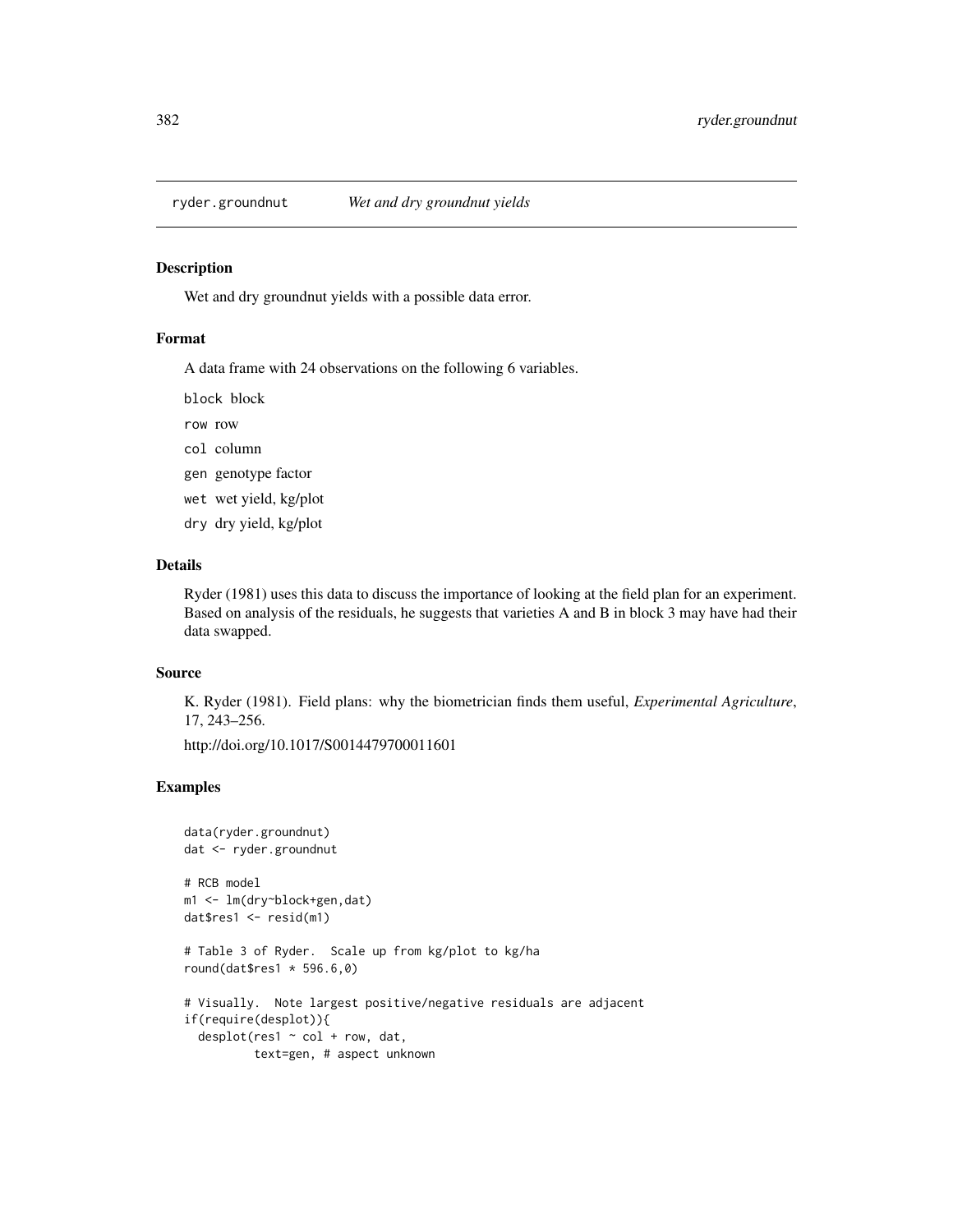#### salmon.bunt 383

```
main="ryder.groundnut - residuals")
}
## Not run:
 require(desplot)
 # Swap the dry yields for two plots and re-analyze
 dat[dat$block=="B3" & dat$gen=="A", "dry"] <- 2.8
 dat[dat$block=="B3" & dat$gen=="B", "dry"] <- 1.4
 m2 <- lm(dry~block+gen, dat)
 dat$res2 <- resid(m2)
 desplot(res2 ~ col+row, dat,
          # aspect unknown
          text=gen, main="ryder.groundnut")
```

```
## End(Not run)
```
salmon.bunt *Fungus infection in varieties of wheat*

### Description

Fungus infection in varieties of wheat

#### Format

A data frame with 400 observations on the following 4 variables.

bunt bunt factor, 20 levels

pct percent infected

rep rep factor, 2 levels

gen genotype factor, 10 levels

# Details

Note: Salmon (1938) gives results for all 69 types of bunt, not just the 20 shown in the paper.

H. A. Rodenhiser and C. S. Holton (1937) say that races from two different species of bunt were used, Tilletia tritici and T. levis.

This data gives the results with 20 types of bunt (fungus) for winter wheat varieties at Kearneysville, W. Va., in 1935. Altogether there were 69 types of bunt included in the experiment, of which the 20 in this data are representative. Each type of wheat was grown in a short row (5 to 8 feet), the seed of which had been innoculated with the spores of bunt. The entire seeding was then repeated in the same order.

Infection was recorded as a percentage of the total number of heads counted at or near harvest. The number counted was seldom less than 200 and sometimes more than 400 per row.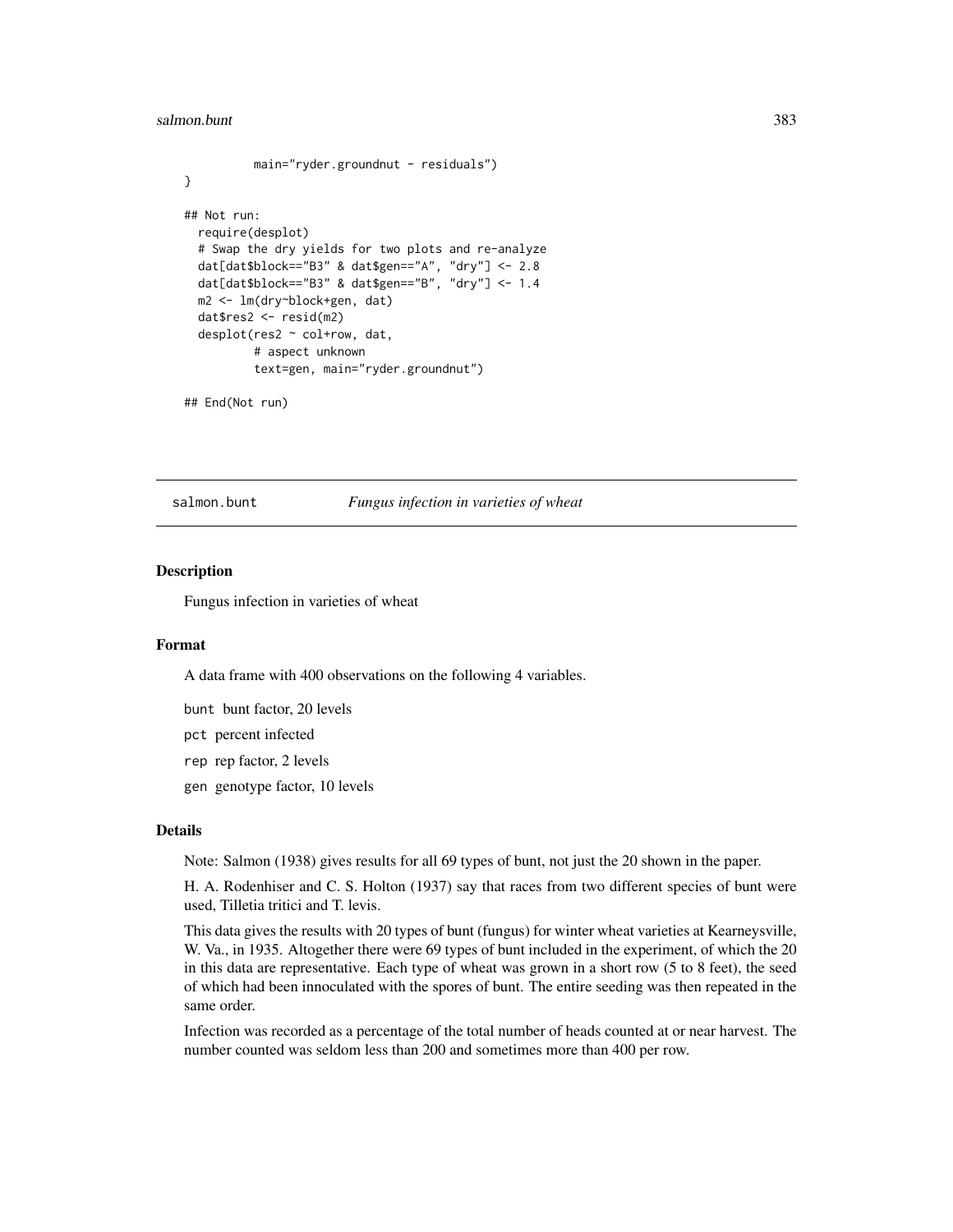## Source

S.C. Salmon, 1938. Generalized standard errors for evaluating bunt experiments with wheat. *Agronomy Journal*, 30, 647–663. Table 1. http://doi.org/10.2134/agronj1938.00021962003000080003x

### References

Salmon says the data came from:

H. A. Rodenhiser and C. S. Holton (1937). Physiologic races of Tilletia tritici and T. levis. *Journal of Agricultural Research*, 55, 483-496. naldc.nal.usda.gov/download/IND43969050/PDF

#### Examples

```
data(salmon.bunt)
dat <- salmon.bunt
d2 <- aggregate(pct~bunt+gen, dat, FUN=mean) # average reps
d2$gen <- reorder(d2$gen, d2$pct)
d2$bunt <- reorder(d2$bunt, d2$pct)
# Some wheat varieties (Hohenheimer) are resistant to all bunts, and some (Hybrid128)
# are susceptible to all bunts. Note the groups of bunt races that are similar,
# such as the first 4 rows of this plot. Also note the strong wheat*bunt interaction.
require(lattice)
redblue <- colorRampPalette(c("firebrick", "lightgray", "#375997"))
levelplot(pct~gen+bunt,d2, col.regions=redblue,
          main="salmon.bunt percent of heads infected",
          xlab="Wheat variety", ylab="bunt line")
# We don't have individual counts, so use beta regression
if(require(betareg) & require(latticeExtra)){
 dat$y <- dat$pct/100 + .001 # Beta regression does not allow 0
 dat$gen <- reorder(dat$gen, dat$pct) # For a prettier dot plot
 m1 <- betareg(y \sim gen + bunt + gen:bunt, data=dat)
 # Construct 95 percent confidence intervals
 p1 <- cbind(dat,
              lo = predict(m1, type='quantile', at=.025),
              est = predict(m1, type='quantile', at=.5),
              up = predict(m1, type='quantile', at=.975))
 p1 <- subset(p1, rep=="R1")
 # Plot the model intervals over the original data
 # require(latticeExtra)
 dotplot(bunt~y|gen, data=dat, pch='x', col='red',
          main="Observed data and 95 pct intervals for bunt infection") +
            segplot(bunt~lo+up|gen, data=p1, centers=est, draw.bands=FALSE)
}
```
# To evaluate wheat, we probably want to include bunt as a random effect...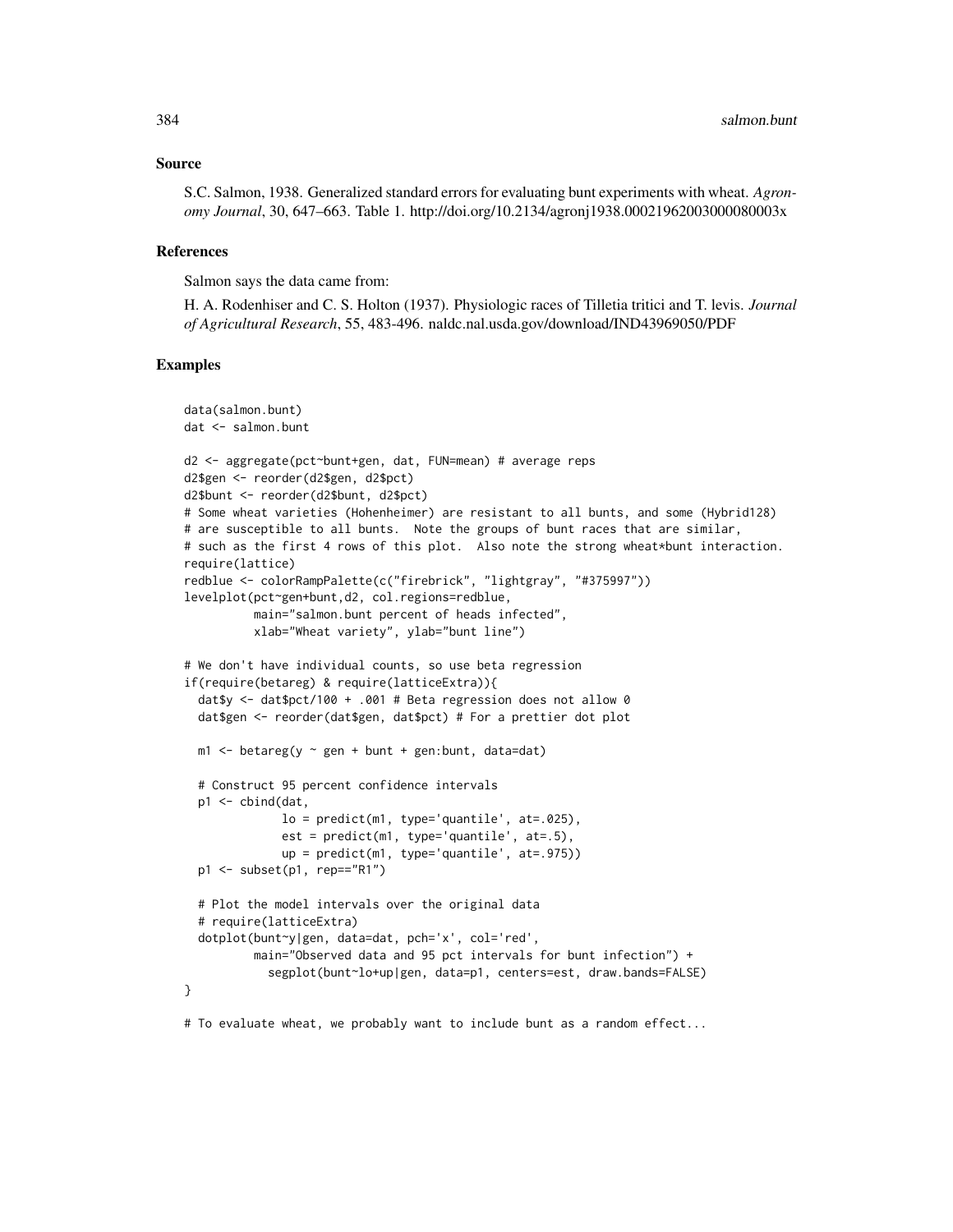sawyer.multi.uniformity

*Uniformity trials of wheat, swedes, oats, 3 years on the same land.*

# Description

Uniformity trials of wheat, swedes, oats at Rothamsted, England, 1925-1927.

# Usage

```
data("sawyer.multi.uniformity")
```
### Format

A data frame with 48 observations on the following 7 variables.

year year crop crop row row col column grain wheat/oats grain weight, pounds straw wheat/oats straw weight, pounds leafwt swedes leaf weight, pounds rootwt swedes root weight, pounds

rootct swedes root count

### Details

An experiment conducted at Rothamsted, England, in 1925-1927, in Sawyers Field.

Row 6, column 1 was not planted in any year.

Wheat was harvested in 1925. Row 1, column 1 had partially missing data for the wheat values in 1925 and was not used in the Rothamsted summary statistics on page 155.

Swedes were harvested in 1926.

Oats were harvested in 1927.

Note the summaries statistics at the bottom of the page in each report are calibrated to ACRES.

Field width: 8 plots \* 1 chain each Field length: 6 plots \* 1 chain each

The field is 8 plots wide, 6 plots long. The plots are drawn in the source documents as squares .098 acres each.

Eden & Maskell (page 165) say the field was clover, and ploughed in the autumn of 1924. The field was laid out uniformly in lands of one chain width and each plot width made to coincide with the land width from ridge to ridge. The length of each plot was also one chain and from the point of view of yield data the trial comprised 47 plots in 8x6 except that the run of the hedge only allowed a rank of five plots at one of the ends.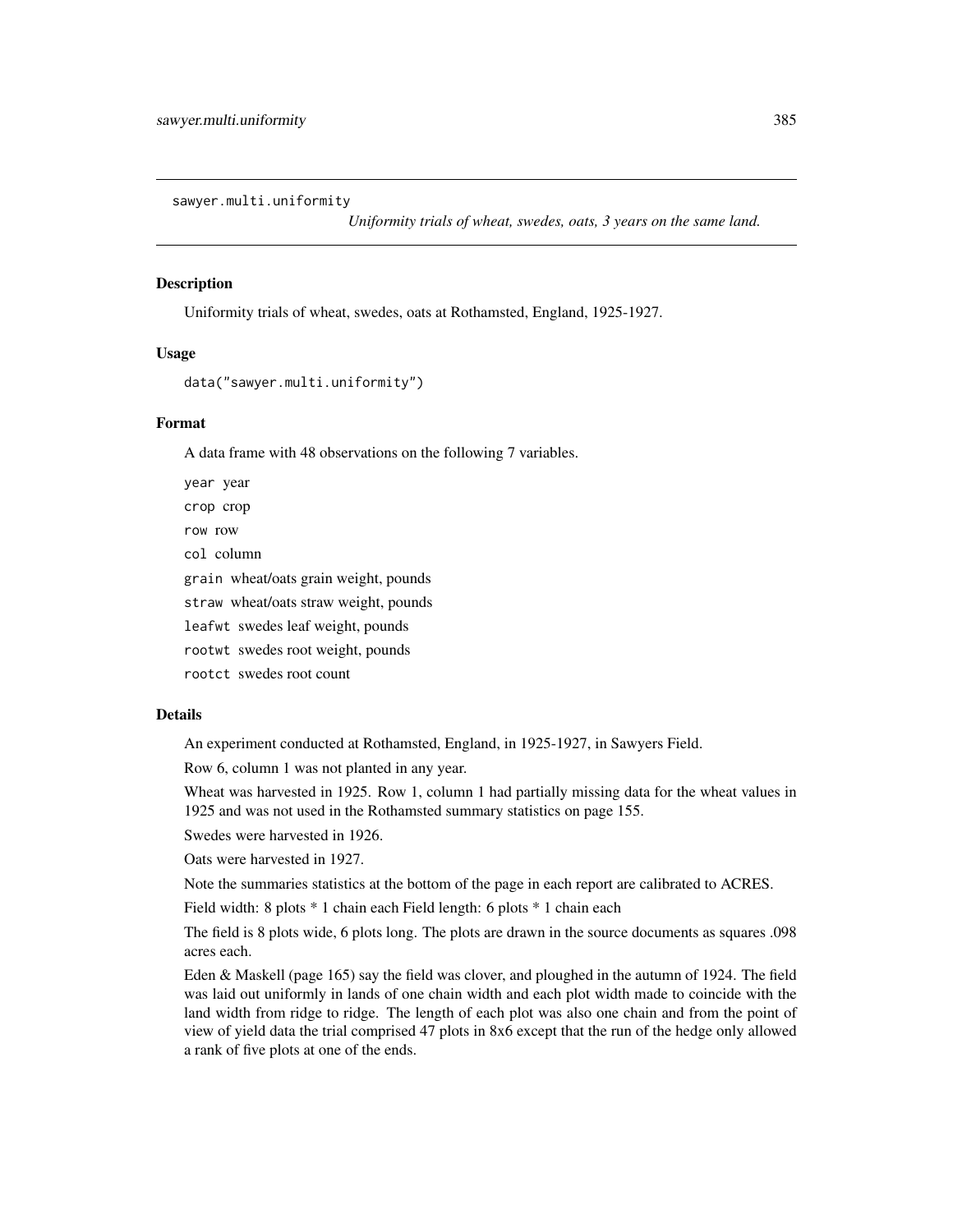#### Source

Rothamsted Experimental Station, Report 1925-26. Lawes Agricultural Trust, p. 154-155. http://www.era.rothamsted.ac.uk/6

Rothamsted Experimental Station, Report 1927-1928. Lawes Agricultural Trust, p. 153. http://www.era.rothamsted.ac.uk/era 28-131-175

# References

Eden, T. and E. J. Maskell. (1928). The influence of soil heterogeneity on the growth and yield of successive crops. Jour of Agricultural Science, 18, 163-185. https://archive.org/stream/in.ernet.dli.2015.25895/2015.25895.J Of-Agricultural-Science-Vol-xviii-1928#page/n175

McCullagh, P. and Clifford, D., (2006). Evidence for conformal invariance of crop yields, *Proceedings of the Royal Society A: Mathematical, Physical and Engineering Science*, 462, 2119–2143. http://doi.org/10.1098/rspa.2006.1667

Winifred A. Mackenzie. (1926) Note on a remarkable correlation between grain and straw, obtained at Rothamsted. *Journal of Agricultural Science*, 16, 275-279. https://doi.org/10.1017/S0021859600018256

```
data("sawyer.multi.uniformity")
dat <- sawyer.multi.uniformity
if(require(desplot)){
 # The field plan shows square plots
 desplot(grain~col*row, subset(dat, year==1925),
         main="sawyer.multi.uniformity - 1925 wheat grain yield",
         aspect=(6)/(8) # true aspect
}
if(require(desplot)){
 desplot(rootwt~col*row, subset(dat, year==1926),
         main="sawyer.multi.uniformity - 1926 root weight of swedes",
         aspect=(6)/(8))
}
if(require(desplot)){
 desplot(grain~col*row, subset(dat, year==1927),
         main="sawyer.multi.uniformity - 1927 oats grain yield",
         aspect=(6)/(8)}
## Not run:
 # This plot shows the "outlier" in the wheat data reported by Mackenzie.
 require(lattice)
 xyplot(grain ~ straw, data=subset(dat, year==1925))
 round(cor(dat[,7:9], use="pair"),2) # Matches McCullagh p 2121
 ## leafwt rootwt rootct
 ## leafwt 1.00 0.66 0.47
 ## rootwt 0.66 1.00 0.43
 ## rootct 0.47 0.43 1.00
```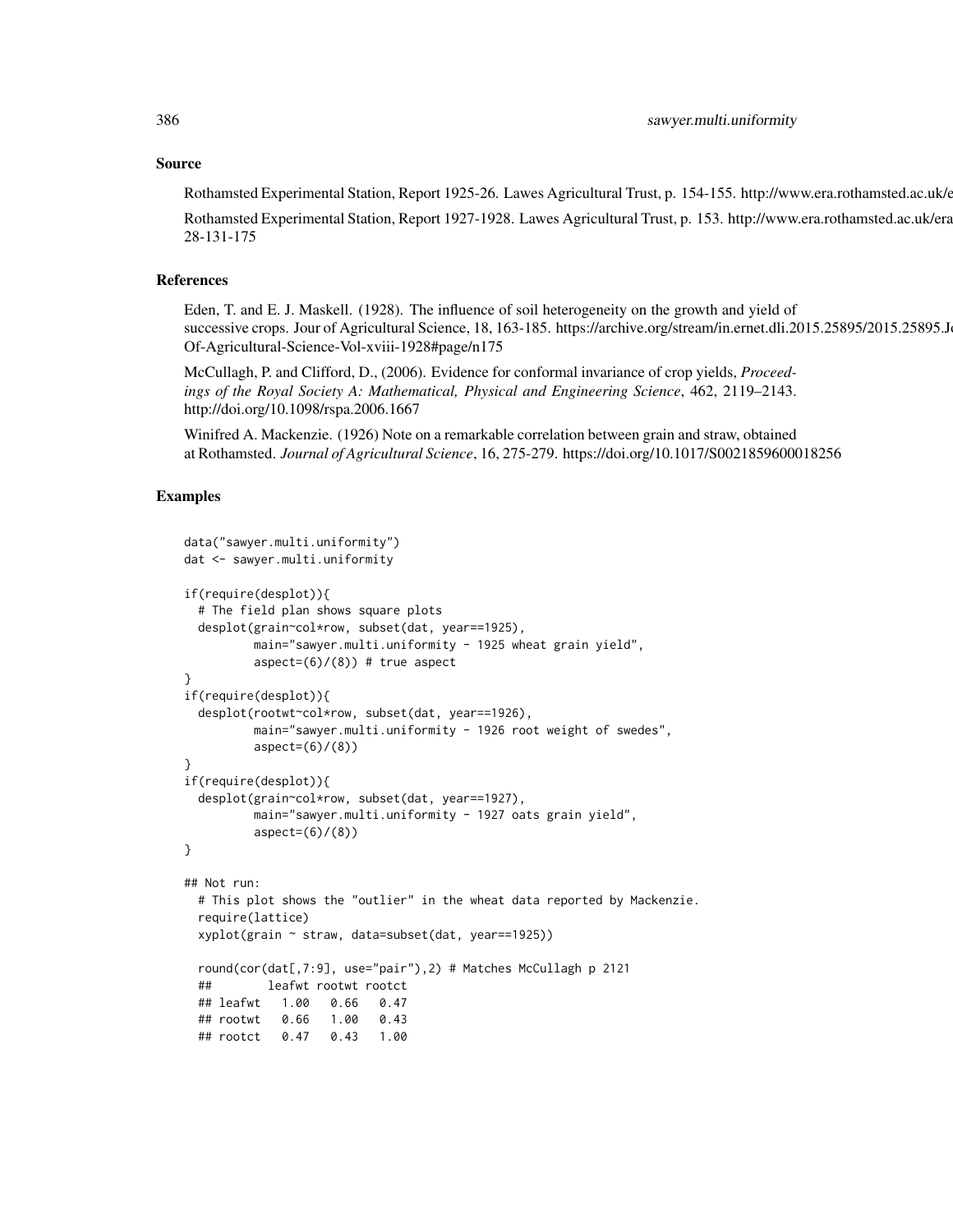#### senshu.rice 387

```
## pairs(dat[,7:9],
 ## main="sawyer.multi.uniformity")
## End(Not run)
```
senshu.rice *Multi-environment trial of rice, with solar radiation and temperature* 

# Description

Response of rice to solar radiation and temperature

## Format

A data frame with 40 observations on the following 7 variables.

country country loc location year year of planting, last two digits month month of planting rad solar radiation mint minimum temperature

yield yield t/ha

# Details

Minimum temperature is the average across 30 days post flowering.

Opinion: Fitting a quadratic model to this data makes no sense.

# Source

Seshu, D. V. and Cady, F. B. 1984. Response of rice to solar radiation and temperature estimated from international yield trials. *Crop Science*, 24, 649-654. http://doi.org/10.2135/cropsci1984.0011183X002400040006x

# References

Walter W. Piegorsch, A. John Bailer. (2005) *Analyzing Environmental Data*, Wiley.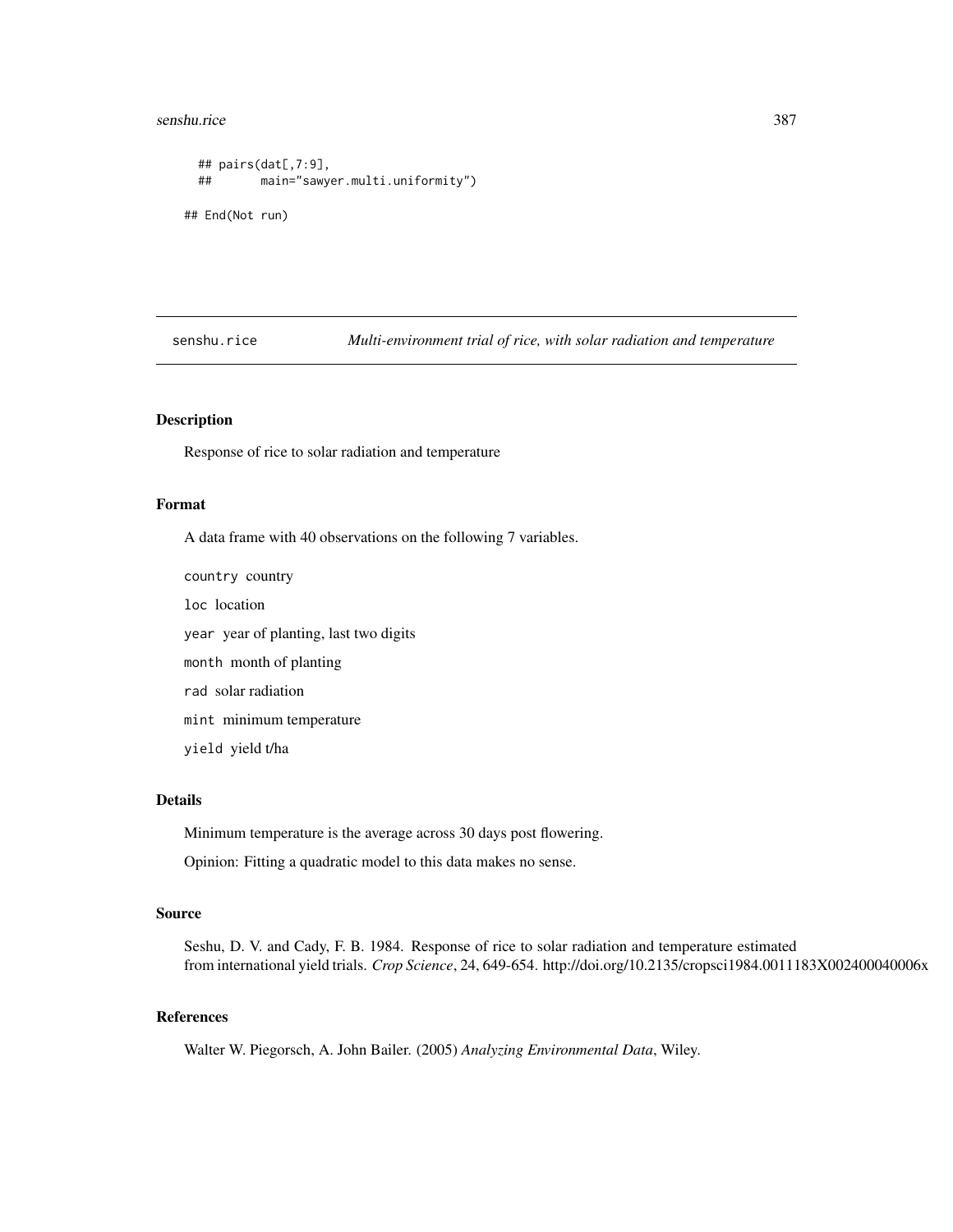# Examples

```
data(senshu.rice)
dat <- senshu.rice
# Model 1 of Senshu & Cady
m1 \leq -\ln(yield \sim 1 + rad + mint + I(mint^2), dat)coef(m1)
# Use Fieller to calculate conf int around optimum minimum temp
# See: Piegorsch & Bailer, p. 31.
# Calculation derived from vegan:::fieller.MOStest
m2 < - \text{lm}(yield \sim 1 + \text{mint} + I(\text{mint}^2), dat)
b1 < - \text{coeff}(m2)[2]b2 \leq coef(m2)[3]
vc < - vcov(m2)sig11 \leftarrow vc[2,2]sig12 \leq vc[2,3]sig22 < -vc[3,3]u < -b1/2/b2tval <- qt(1-.05/2, nrow(data)-3)gam <- tval^2 * sig22 / b2^2
x \le -u + \text{gam} * \text{sig12} / (2 * \text{sig22})f <- tval / (-2*b2)
sq <- sqrt(sig11 + 4*u*sig12 + 4*u^2*sig22 - gam * (sig11 - sig12^2 / sig22) )
ci <- (x + c(1, -1)*f*sq) / (1-gam)plot(yield \sim mint, dat, xlim=c(17, 32),
main="senshu.rice: Quadratic fit and Fieller confidence interval",
     xlab="Minimum temperature", ylab="Yield")
lines(17:32, predict(m2, new=data.frame(mint=17:32)))
abline(v=ci, col="blue")
```
shafii.rapeseed *Multi-environment trial of rapeseed*

## Description

Rapeseed yield multi-environment trial, 3 years

## Format

A data frame with 648 observations on the following 5 variables.

year year, numeric: 87, 88, 89

loc location, 14 levels

rep rep, 3 levels

gen genotype, 6 levels

yield yield, kg/ha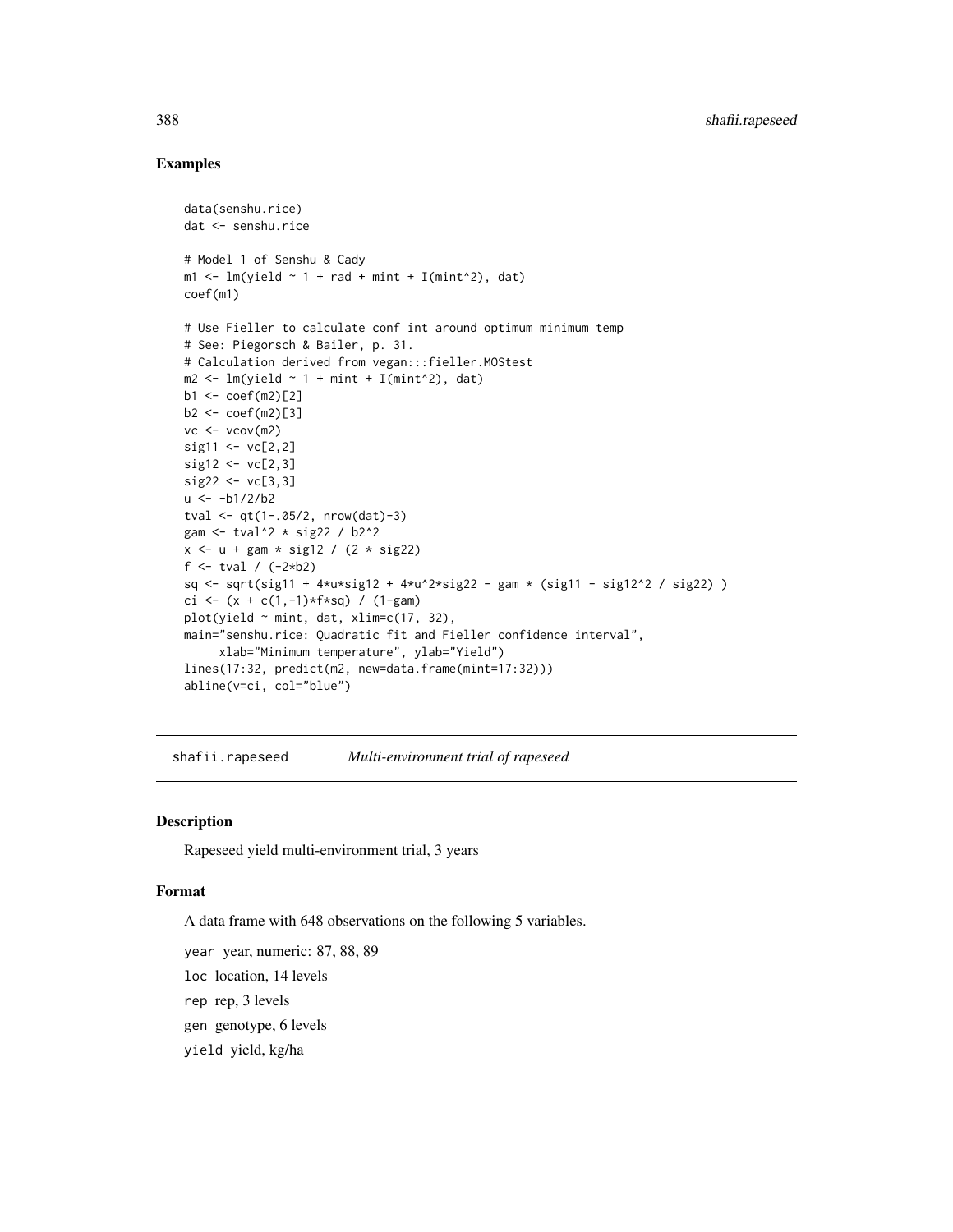#### shafii.rapeseed 389

#### Details

SAS codes for the analysis can be found at http://www.uiweb.uidaho.edu/ag/statprog/ammi/

The data are from the U.S. National Winter Rapeseed trials conducted in 1986, 1987, and 1988. Trial locations included Georgia (GGA, TGA), Idaho (ID), Kansas (KS), Mississippi (MS), Montana (MT), New York (NY), North Carolina (NC), Oregon (OR), South Carolina (SC), Tennessee (TN), Texas (TX), Virginia (VA), and Washington (WA).

# Source

Bahman Shafii and William J Price, 1998. Analysis of Genotype-by-Environment Interaction Using the Additive Main Effects and Multiplicative Interaction Model and Stability Estimates, *Journal of Agricultural Biological Environmental Statistics*, 3, 335–345. http://doi.org/10.2307/1400587

Electronic version from: http://www.uiweb.uidaho.edu/ag/statprog/ammi/yld.data

Used with permission of Benjamin Price.

#### References

None.

```
data(shafii.rapeseed)
dat <- shafii.rapeseed
dat$gen <- with(dat, reorder(gen, yield, mean))
dat$loc <- with(dat, reorder(loc, yield, mean))
dat$yield <- dat$yield/1000
dat <- transform(dat, rep=factor(rep), year=as.factor(as.character(year)))
dat$locyr = paste(dat$loc, dat$year, sep="")
# The 'means' of reps
datm <- aggregate(yield~gen+year+loc+locyr, data=dat, FUN=mean)
datm <- datm[order(datm$gen),]
datm$gen <- as.character(datm$gen)
datm$gen <- factor(datm$gen,
                       levels=c("Bienvenu","Bridger","Cascade",
                         "Dwarf","Glacier","Jet"))
dat$locyr <- reorder(dat$locyr, dat$yield, mean)
require(lattice)
# This picture tells most of the story
# Now change symbols
op <- tpg <- trellis.par.get()
tpg$superpose.symbol$pch <- c('7','8','9')
trellis.par.set(tpg)
dotplot(loc~yield|gen,group=year,data=dat,
       auto.key=list(columns=3),
       main="shafii.rapeseed",ylab="Location")
```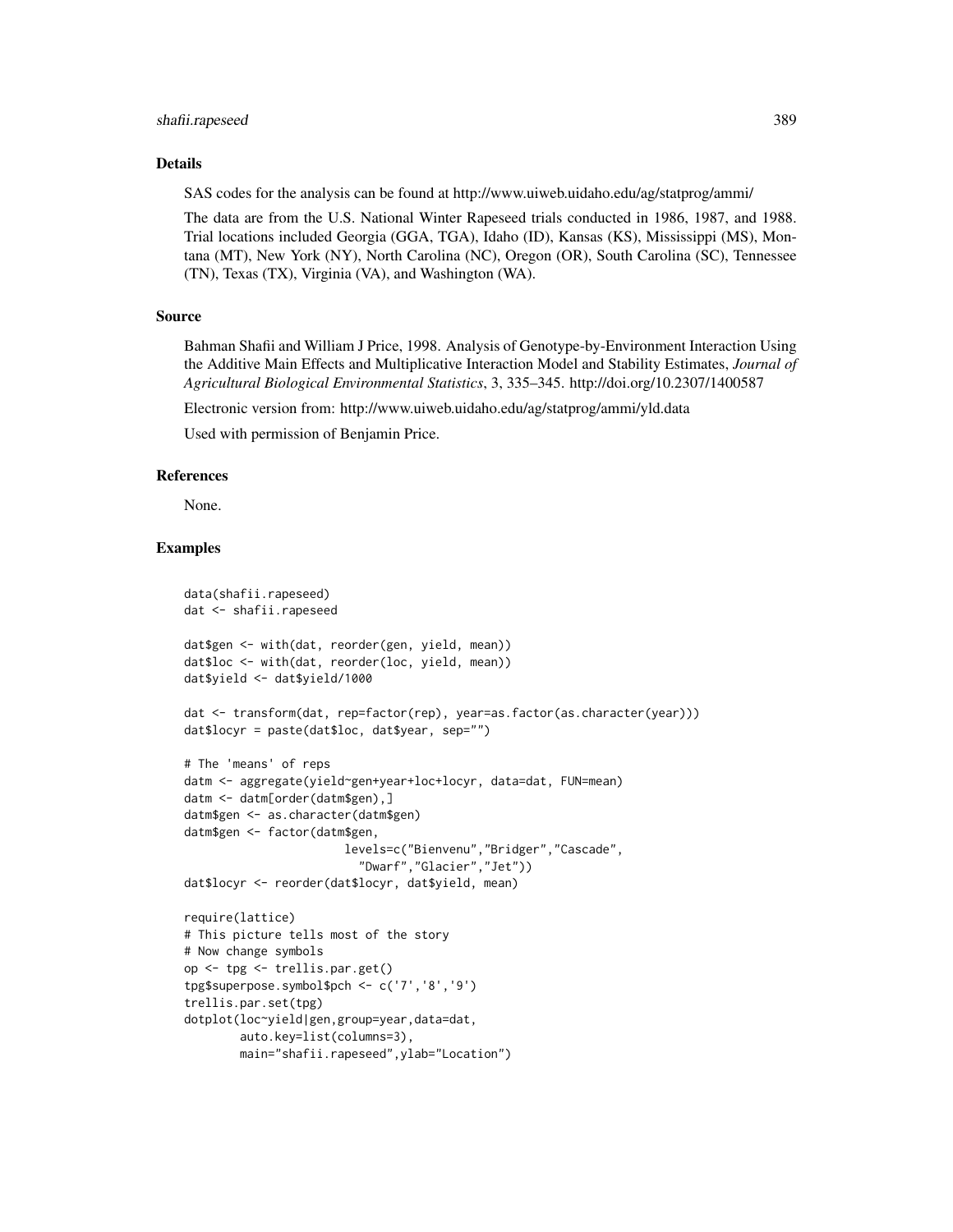```
#dotplot(loc~yield|gen,group=year,data=datm,auto.key=TRUE,
# main="shafii.rapeseed")
# AMMI biplot. Remove gen and locyr effects.
m1.lm <- lm(yield ~ gen + locyr, data=datm)
datm$res <- resid(m1.lm)
# Convert to a matrix
if(require(reshape2)){
dm <- melt(datm, measure.var='res', id.var=c('gen', 'locyr'))
dmat <- acast(dm, gen~locyr)
# AMMI biplot. Figure 1 of Shafii (1998)
biplot(prcomp(dmat), main="shafii.rapeseed - AMMI biplot")
}
```

```
trellis.par.set(op) # Unset graphics changes
```
silva.cotton *Number of cotton bolls for different levels of defoliation.*

## Description

Number of cotton bolls, nodes, plant height, and plant weight for different levels of defoliation.

#### Usage

data("silva.cotton")

# Format

A data frame with 125 observations on the following 4 variables.

stage growth stage

defoliation level of defoliation, 0, 25, 50, 75, 100

plant plant number

rep replicate

reproductive number of reproductive structures

bolls number of bolls

height plant height

nodes number of nodes

weight weight of bolls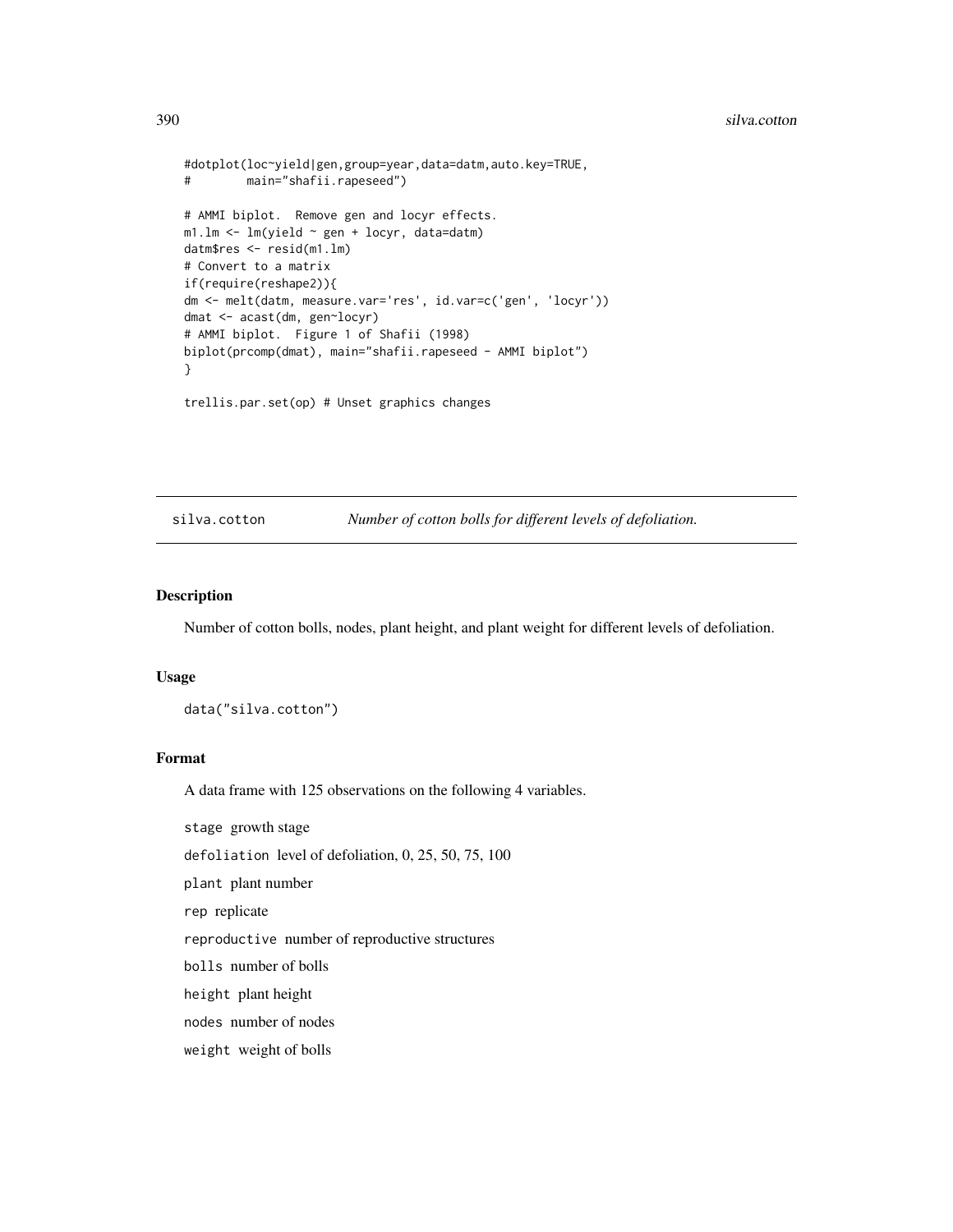#### silva.cotton 391

### Details

Data come from a greenhouse experiment with cotton plants. Completely randomized design with 5 replicates, 2 plants per pot.

Artificial defoliation was used at levels 0, 25, 50, 75, 100 percent.

Data was collected per plant at five growth stages: vegetative, flower-bud, blossom, fig and cotton boll.

The primary response variable is the number of bolls. The data are counts, underdispersed, correlated.

Zeviana et al. used this data to compared Poisson, Gamma-count, and quasi-Poisson GLMs.

Bonat & Zeviani used this data to fit multivariate correlated generalized linear model.

#### Source

Silva, Anderson Miguel da; Degrande, Paulo Eduardo; Suekane, Renato; Fernandes, Marcos Gino; & Zeviani, Walmes Marques. (2012). Impacto de diferentes niveis de desfolha artificial nos estadios fenologicos do algodoeiro. *Revista de Ciencias Agrarias*, 35(1), 163-172. http://www.scielo.mec.pt/scielo.php?script=sci\_art 018X2012000100016&lng=pt&tlng=pt.

Used with permission of Walmes Zeviani.

Electronic version from: http://www.leg.ufpr.br/~walmes/data/desfolha\_algodao.txt

### References

Zeviani, W. M., Ribeiro, P. J., Bonat, W. H., Shimakura, S. E., Muniz, J. A. (2014). The Gammacount distribution in the analysis of experimental underdispersed data. *Journal of Applied Statistics*,  $41(12)$ , 1-11. http://doi.org/10.1080/02664763.2014.922168 Online supplement: http://leg.ufpr.br/doku.php/publications:pap jas2014

Regression Models for Count Data. http://cursos.leg.ufpr.br/rmcd/applications.html#cotton-bolls

Wagner Hugo Bonat & Walmes Marques Zeviani (2017). Multivariate Covariance Generalized Linear Models for the Analysis of Experimental Data. Short-cource at: 62nd RBras and 17th SEAGRO meeting/ https://github.com/leg-ufpr/mcglm4aed

```
data(silva.cotton)
dat <- silva.cotton
dat$stage <- ordered(dat$stage,
                     levels=c("vegetative","flowerbud","blossom","boll","bollopen"))
# make stage a numeric factors
dat <- transform(dat,
                 stage = factor(stage, levels = unique(stage),
                                labels = 1:nlevels(stage)))
# sum data across plants, 1 pot = 2 plants
dat <- aggregate(cbind(weight,height,bolls,nodes) ~
                    stage+defoliation+rep, data=dat, FUN=sum)
```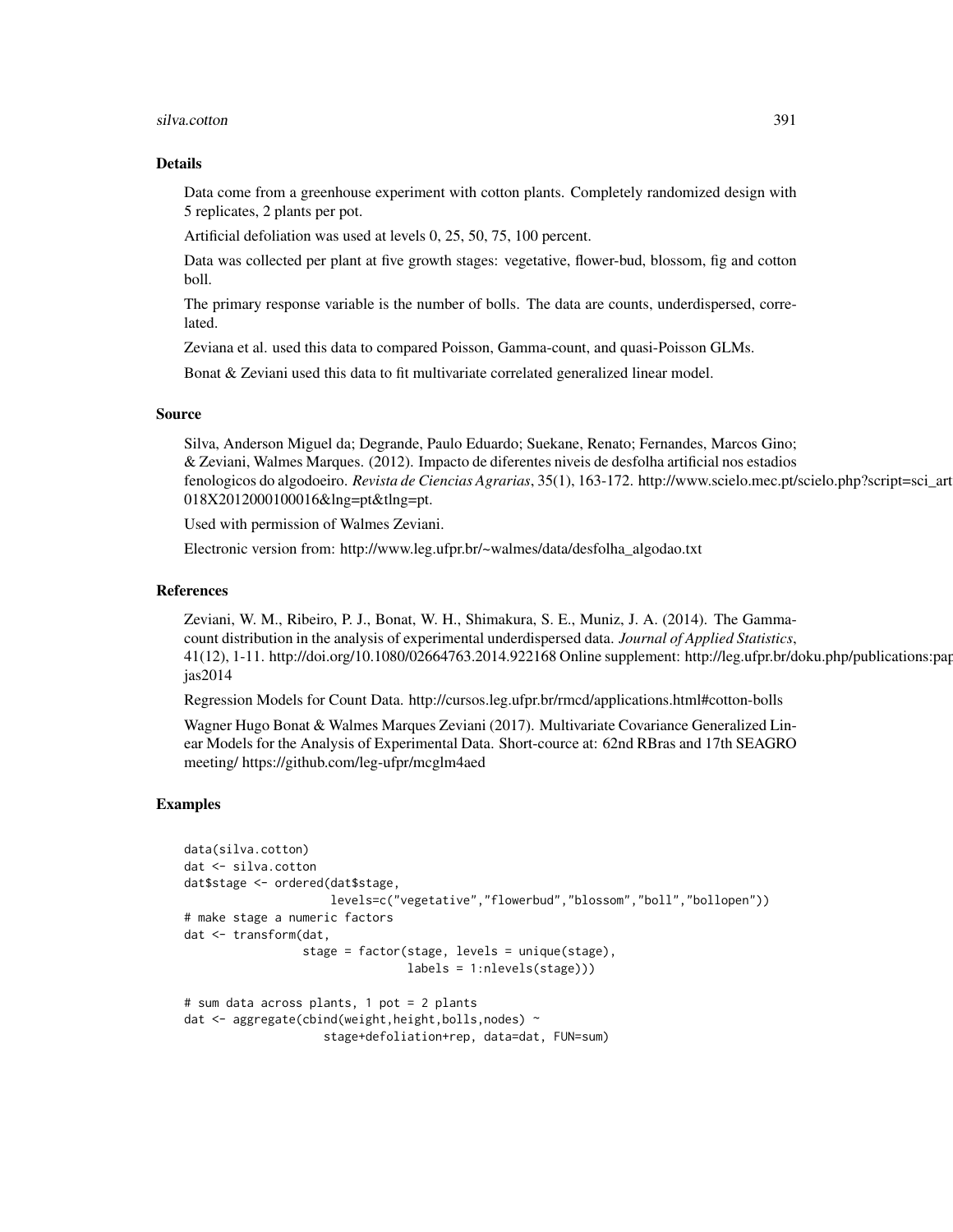```
# all traits, plant-level data
if(require(latticeExtra)){
 foo <- xyplot(weight + height + bolls + nodes ~ defoliation | stage,
                data = dat, outer=TRUE,
                xlab="Defoliation percent", ylab="", main="silva.cotton",
                as.table = TRUE, jitter.x = TRUE, type = c("p", "smooth"),scales = list(y = "free")combineLimits(useOuterStrips(foo))
}
## Not run:
 # poisson glm with quadratic effect for defoliation
 m0 <- glm(bolls ~ 1, data=dat, family=poisson)
 m1 <- glm(bolls ~ defoliation+I(defoliation^2), data=dat, family=poisson)
 m2 <- glm(bolls ~ stage:defoliation+I(defoliation^2), data=dat, family=poisson)
 m3 <- glm(bolls ~ stage:(defoliation+I(defoliation^2)), data=dat, family=poisson)
 par(mfrow=c(2,2)); plot(m3); layout(1)
 anova(m0, m1, m2, m3, test="Chisq")
 # predicted values
 preddat <- expand.grid(stage=levels(dat$stage),
                         defoliation=seq(0,100,length=20))
 preddat$pred <- predict(m3, newdata=preddat, type="response")
 # Zeviani figure 3
 require(latticeExtra)
 xyplot(bolls ~ jitter(defoliation)|stage, dat,
         as.table=TRUE,
        main="silva.cotton - observed and model predictions",
        xlab="Defoliation percent",
        ylab="Number of bolls") +
    xyplot(pred ~ defoliation|stage, data=preddat,
          as.table=TRUE,
           type='smooth', col="black", lwd=2)
## End(Not run)
## Not run:
 # ----- mcglm -----
 dat <- transform(dat, deffac=factor(defoliation))
 library(car)
 vars <- c("weight","height","bolls","nodes")
 splom(~dat[vars], data=dat,
       groups = stage,auto.key = list(title = "Growth stage",
                        cex.title = 1,
                        columns = 3),
       par.settings = list(superpose.symbol = list(pch = 4)),as.matrix = TRUE)
```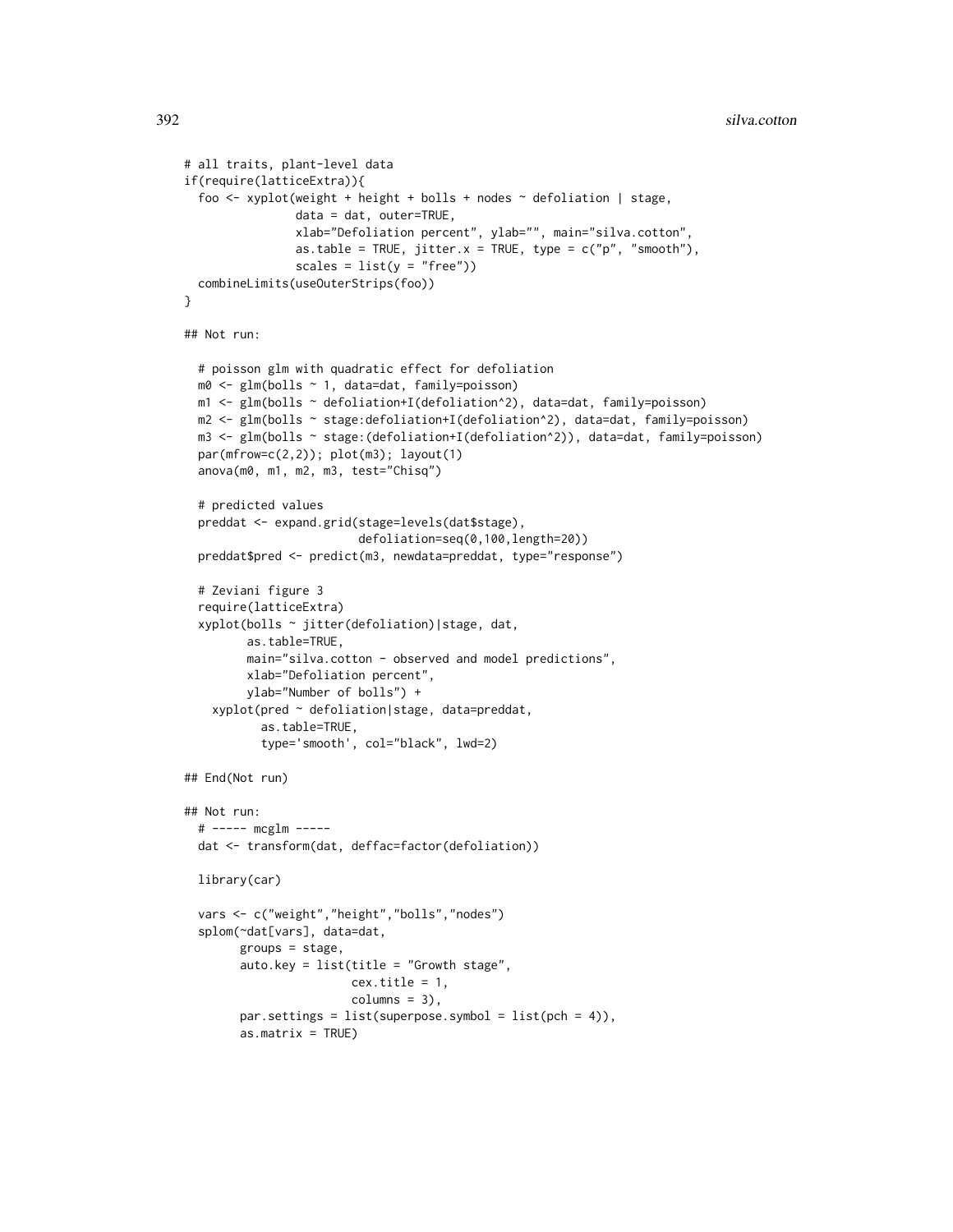```
splom(~dat[vars], data=dat,
      groups = defoliation,
      auto.key = list(title = "Artificial defoliation",
                      cex.title = 1,
                      columns = 3),
      as.matrix = TRUE)
# multivariate linear model.
m1 <- lm(cbind(weight, height, bolls, nodes) ~ stage * deffac,
         data = dat)anova(m1)
summary.aov(m1)
r0 <- residuals(m1)
# Checking the models assumptions on the residuals.
car::scatterplotMatrix(r0,
                       gap = 0, smooth = FALSE, reg.line = FALSE, ellipse = TRUE,
                       diagonal = "qqplot")
```
## End(Not run)

sinclair.clover *Clover yields in a factorial fertilizer experiment*

# Description

Clover yields in a factorial fertilizer experiment

## Usage

```
data("sinclair.clover")
```
### Format

A data frame with 25 observations on the following 3 variables.

yield yield t/ha

P phosphorous fertilizer kg/ha

S sulfur fertilizer kg/ha

# Details

A phosphorous by sulfur factorial experiment at Dipton in Southland, New Zealand. There were 3 reps. Plots were harvested repeatedly from Dec 1992 to Mar 1994. Yields reported are the total dry matter across all cuttings.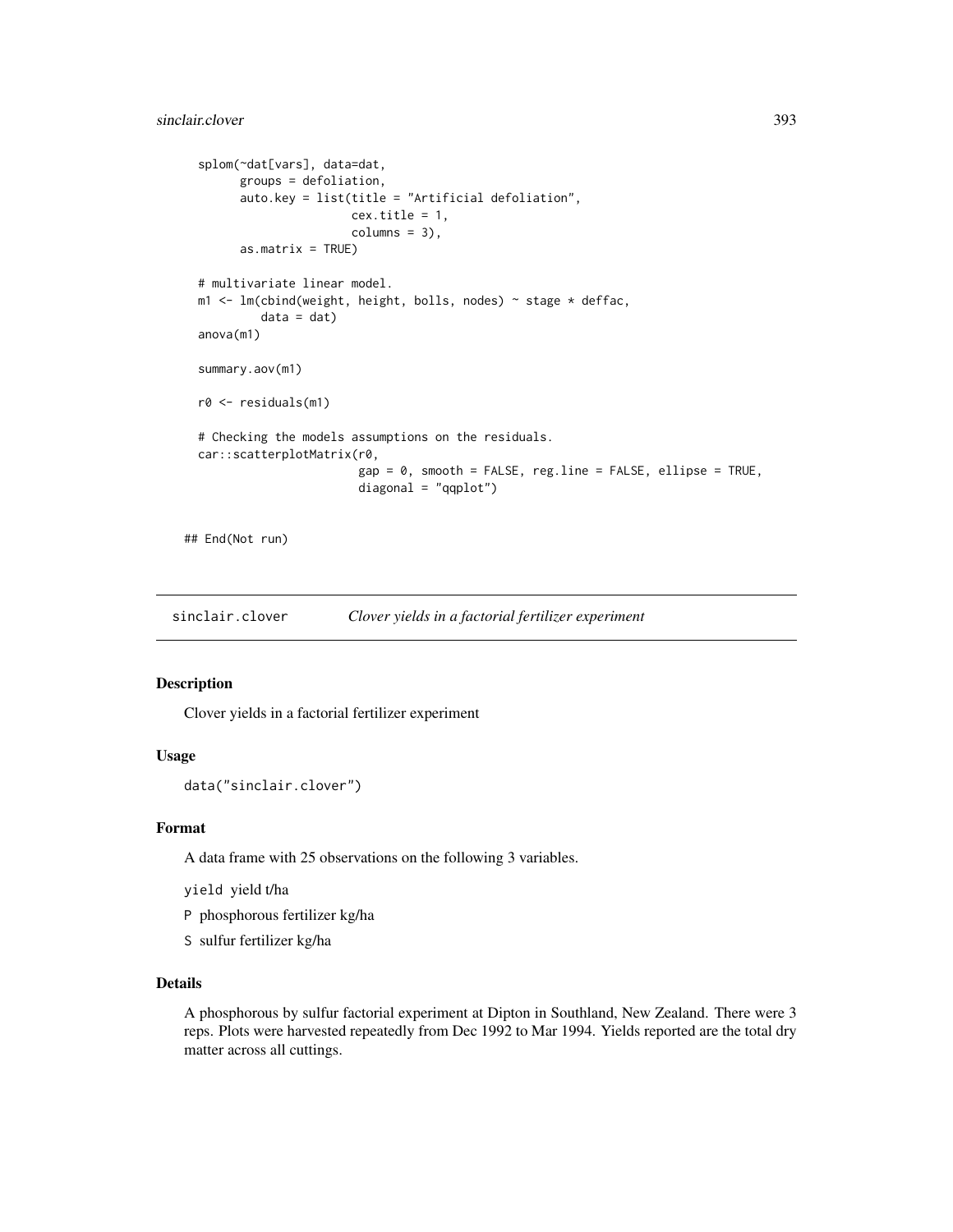#### Source

Sinclair AG, Risk WH, Smith LC, Morrison JD & Dodds KG (1994) Sulphur and phosphorus in balanced pasture nutrition. *Proc N Z Grass Assoc*, 56, 13-16.

### References

Dodds, KG and Sinclair, AG and Morrison, JD. (1995). A bivariate response surface for growth data. *Fertilizer research*, 45, 117-122. http://doi.org/10.1007/BF00790661

### Examples

```
data(sinclair.clover)
dat <- sinclair.clover
require(lattice)
xyplot(yield~P|factor(S), dat, layout=c(5,1),
      main="sinclair.clover - Yield by sulfur levels",
      xlab="Phosphorous")
# Dodds fits a two-dimensional Mitscherlich-like model:
# z = a*(1+b*{(s+t*x)/(x+1)}^y) * (1+d*{(th+r*y)/(y+1)}^x)
# First, re-scale the problem to a more stable part of the parameter space
dat <- transform(dat, x=P/10, y=S/10)
# Response value for (x=0, y=maximal), (x=maximal, y=0), (x=max, y=max)
z0m <- 5
zm\theta <- 5
zmm < -10.5# The parameters are somewhat sensitive to starting values.
# I had to try a couple different initial values to match the paper by Dodds
m1 <- nls(yield ~ alpha*(1 + beta*{(sig+tau*x)/(x+1)}^y) * (1 + del*{(th+rho*y)/(y+1)}^x),
          data=dat, # trace=TRUE,
          start=list(alpha=zmm, beta=(zm0/zmm)-1, del=(z0m/zmm)-1,
                    sig=.51, tau=.6, th=.5, rho=.7))
summary(m1) # Match Dodds Table 2
## Parameters:
## Estimate Std. Error t value Pr(>|t|)
## alpha 11.15148 0.66484 16.773 1.96e-12 ***
## beta -0.61223 0.03759 -16.286 3.23e-12 ***
## del -0.48781 0.04046 -12.057 4.68e-10 ***
## sig 0.26783 0.16985 1.577 0.13224
## tau 0.68030 0.06333 10.741 2.94e-09 ***
## th 0.59656 0.16716 3.569 0.00219 **
## rho 0.83273 0.06204 13.421 8.16e-11 ***
## ---
## Signif. codes: 0 '***' 0.001 '**' 0.01 '*' 0.05 '.' 0.1 ' ' 1
## Residual standard error: 0.5298 on 18 degrees of freedom
```
## Not run: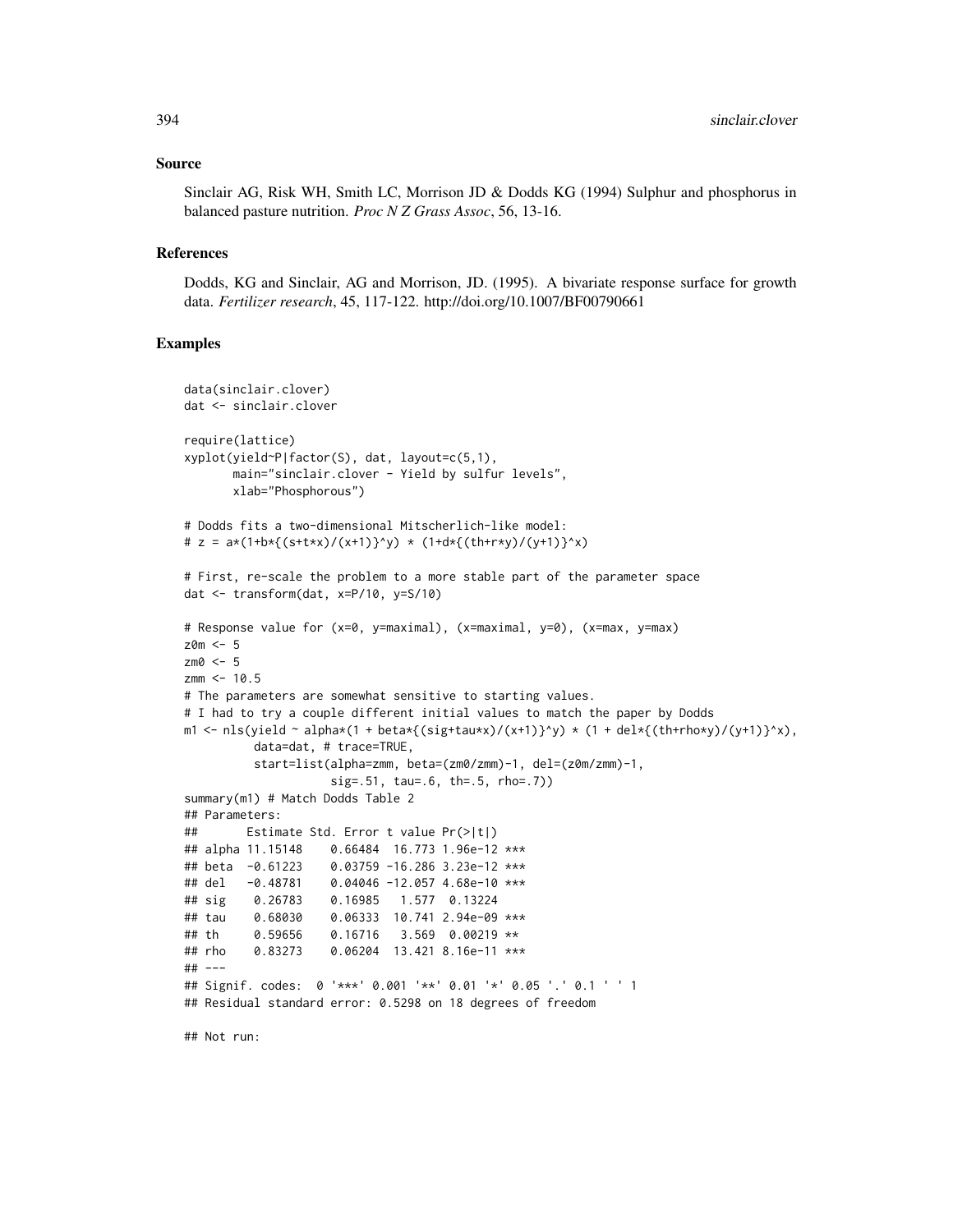```
pred \leq expand.grid(x=0:17, y=0:9)
pred$z <- predict(m1, pred)
# 3D plot of data with fitted surface. Matches Dodds figure 2.
require(rgl)
bg3d(color = "white")
clear3d()
spheres3d(dat$x, dat$y, dat$yield,
         radius=.2, col = rep("navy", nrow(dat)))
surface3d(seq(0, 17, by = 1), seq(0, 9, by = 1), pred$z,alpha=0.9, col="wheat",
          front="fill", back="fill")
axes3d()
title3d("sinclair.clover - yield","", xlab="Phosphorous/10",
        ylab="Sulfur/10", zlab="", line=3, cex=1.5)
view3d(userMatrix=matrix(c(.7,.2,-.7,0, -.7,.2,-.6,0, 0,.9,.3,0, 0,0,0,1),ncol=4))
  # snapshot3d(file, "png")
  rgl.close()
## End(Not run)
```
smith.beans.uniformity

*Uniformity trials of beans, 2 species in 2 years*

# Description

Uniformity trials of beans at California, 1954-1955, 2 species in 2 years

# Usage

```
data("smith.beans.uniformity")
```
### Format

A data frame with 912 observations on the following 4 variables.

expt experiment

row row

col column

yield yield, kg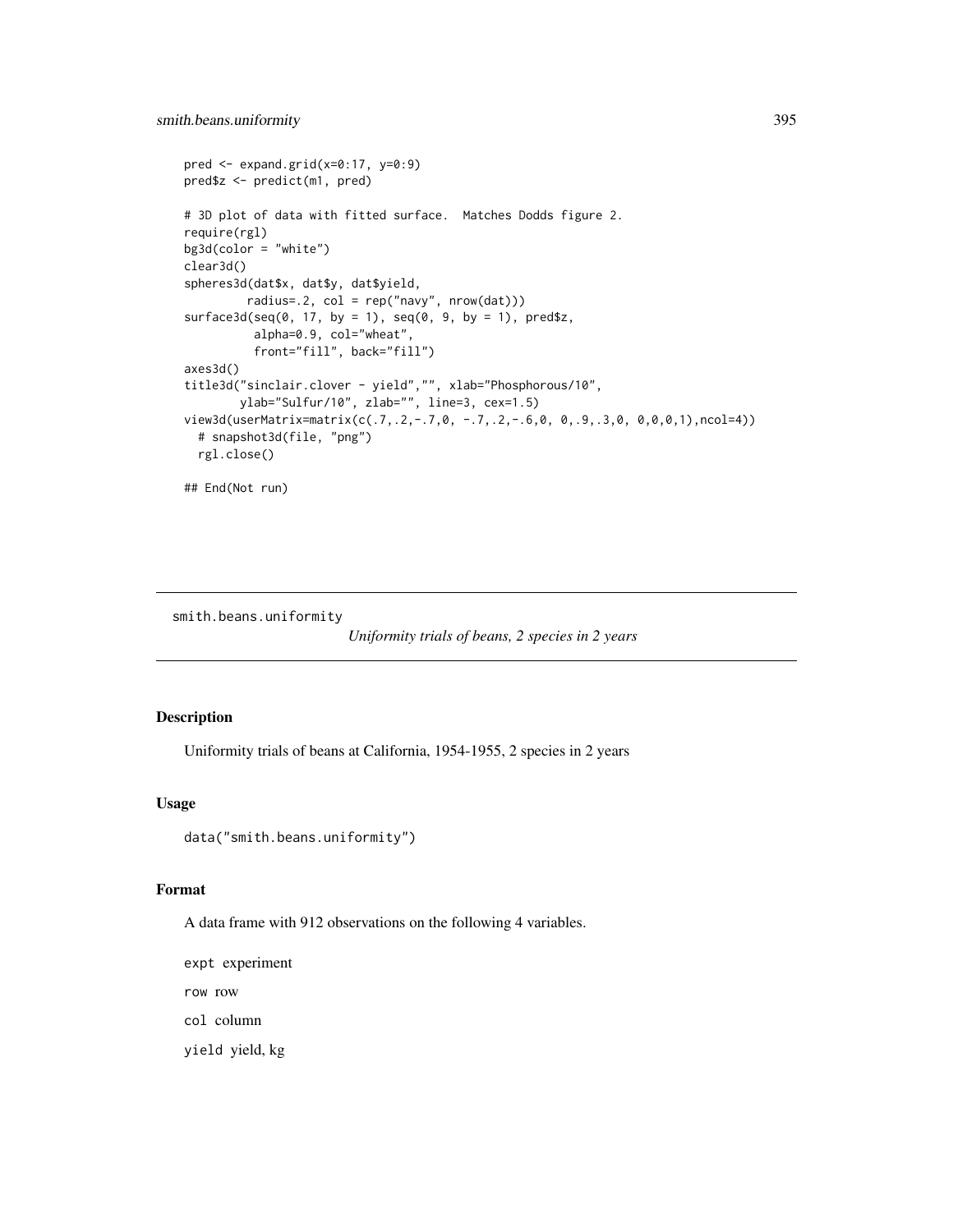# Details

Trials were conducted in California. In 1955 plots were twice as wide and twice as long as in 1954. Red Kidney is a bush variety bean, Standard Pink is a viny variety.

Smith randomly assigned A,B,C,D to plots and used these as 'varieties' for calculating ANOVA tables. Plots were combined side-by-side and end-to-end to make larger plots. Decreasing LSDs were observed for increases in plot sizes. LSDs were seldom above 200, which was considered to be a noticeable difference for the farmers.

There are four datasets:

# 1954

Experiment 1: Red Kidney. Experiment 2: Standard Pink

Field width: 18 plots  $*$  30 inches = 45 ft

Field height: 12 plots  $*$  15 ft = 180 ft

## 1955

Experiment 3: Red Kidney. Experiment 4: Standard Pink

Field width: 16 plots  $*$  2 rows  $*$  30 in = 80 ft

Field height: 15 plots  $*$  30 ft = 450 ft

## Source

Francis L. Smith, 1958. Effects of plot size, plot shape, and number of replications on the efficacy of bean yield trials. *Hilgardia*, 28, 43-63. http://doi.org/10.3733/hilg.v28n02p043

### References

None.

```
data(smith.beans.uniformity)
```

```
dat1 <- subset(smith.beans.uniformity, expt=="E1")
dat2 <- subset(smith.beans.uniformity, expt=="E2")
dat3 <- subset(smith.beans.uniformity, expt=="E3")
dat4 <- subset(smith.beans.uniformity, expt=="E4")
cv \le function(x) { sd(x)/mean(x) }
cv(dat1$yield)
cv(dat2$yield) # Does not match Smith. Checked all values by hand.
cv(dat3$yield)
cv(dat4$yield)
if(require("desplot")){
 desplot(yield ~ col*row, dat1,
         aspect=180/45, flip=TRUE, # true aspect
         main="smith.beans.uniformity, expt 1 (true aspect)")
}
if(require("desplot")){
```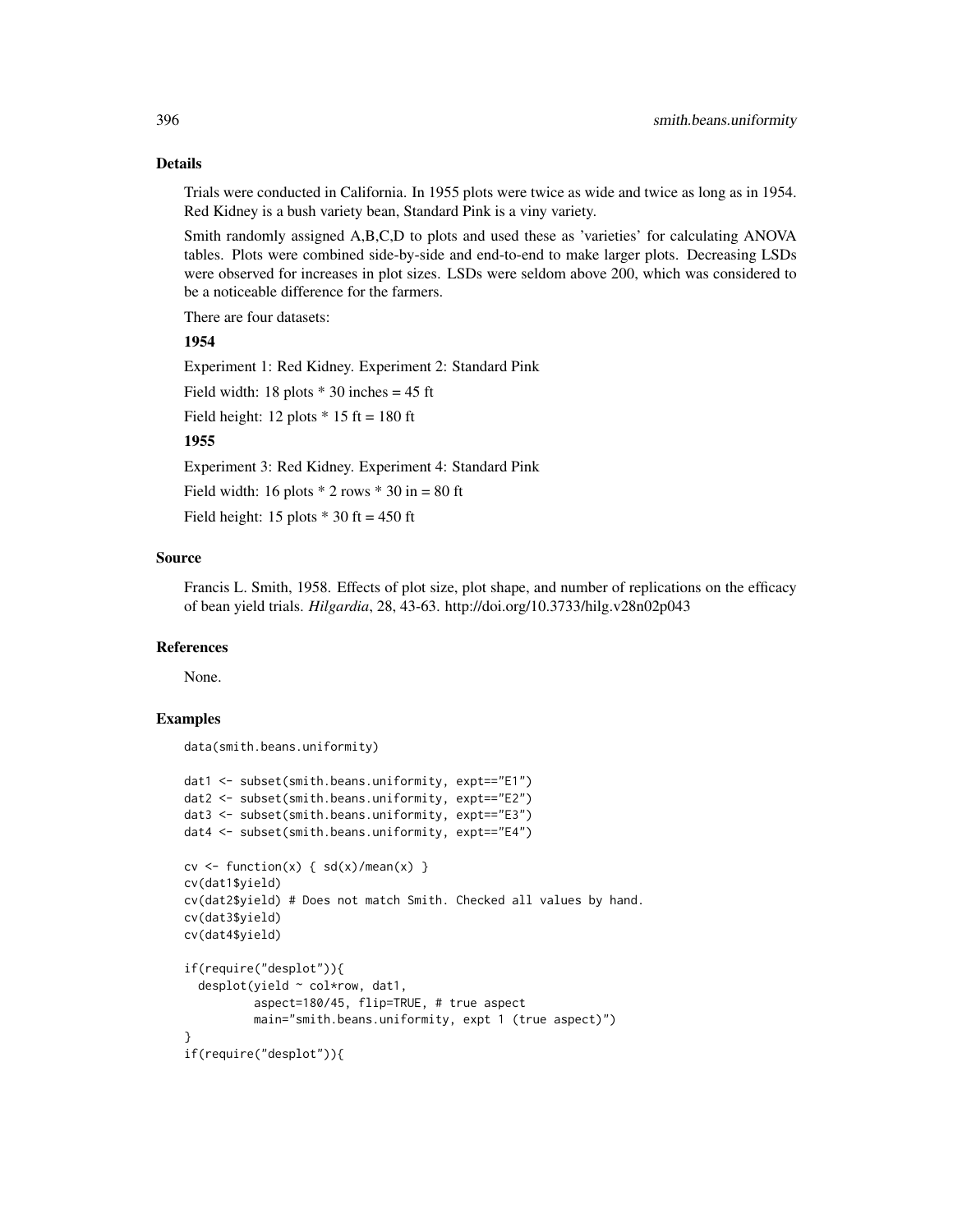```
desplot(yield ~ col*row, dat2,
          aspect=180/45, flip=TRUE, # true aspect
         main="smith.beans.uniformity, expt 2 (true aspect)")
}
if(require("desplot")){
 desplot(yield ~ col*row, dat3,
          aspect=450/80, flip=TRUE, # true aspect
          main="smith.beans.uniformity, expt 3 (true aspect)")
}
if(require("desplot")){
 desplot(yield ~ col*row, dat4,
          aspect=450/80, flip=TRUE, # true aspect
          main="smith.beans.uniformity expt 4, (true aspect)")
}
```
smith.corn.uniformity *Uniformity trial of corn, 3 years on same ground*

## Description

Uniformity trial of corn, 3 years on same ground, 1895-1897

#### Format

A data frame with 360 observations on the following 5 variables.

row row

col column

plot plot number, consistent across years

year year. Last two digits of 1895, 1896, 1897

yield yield, bushels / acre

#### Details

The data values are from Smith (1910) and the field map is from Harris (1920). Each plot was 1/10 acre, but the dimensions are not given.

The following text is abridged from Smith (1910).

How much variability may we reasonably expect in land that is apparently uniform? Some data among the records of the soil plots at the Illinois Experiment station furnish interesting material for study in this connection.

A field that had lain sixteen years in pasture was broken up in 1895 and laid out into plots to be subsequently used for soil experiments. The land is slightly rolling but otherwise quite uniform in appearance. There are in the series to be considered in this connection 120 one-tenth acre plots. These plots were all planted to corn for three consecutive years without any soil treatment, so that the records offer a rather exceptional opportunity for a study of this kind.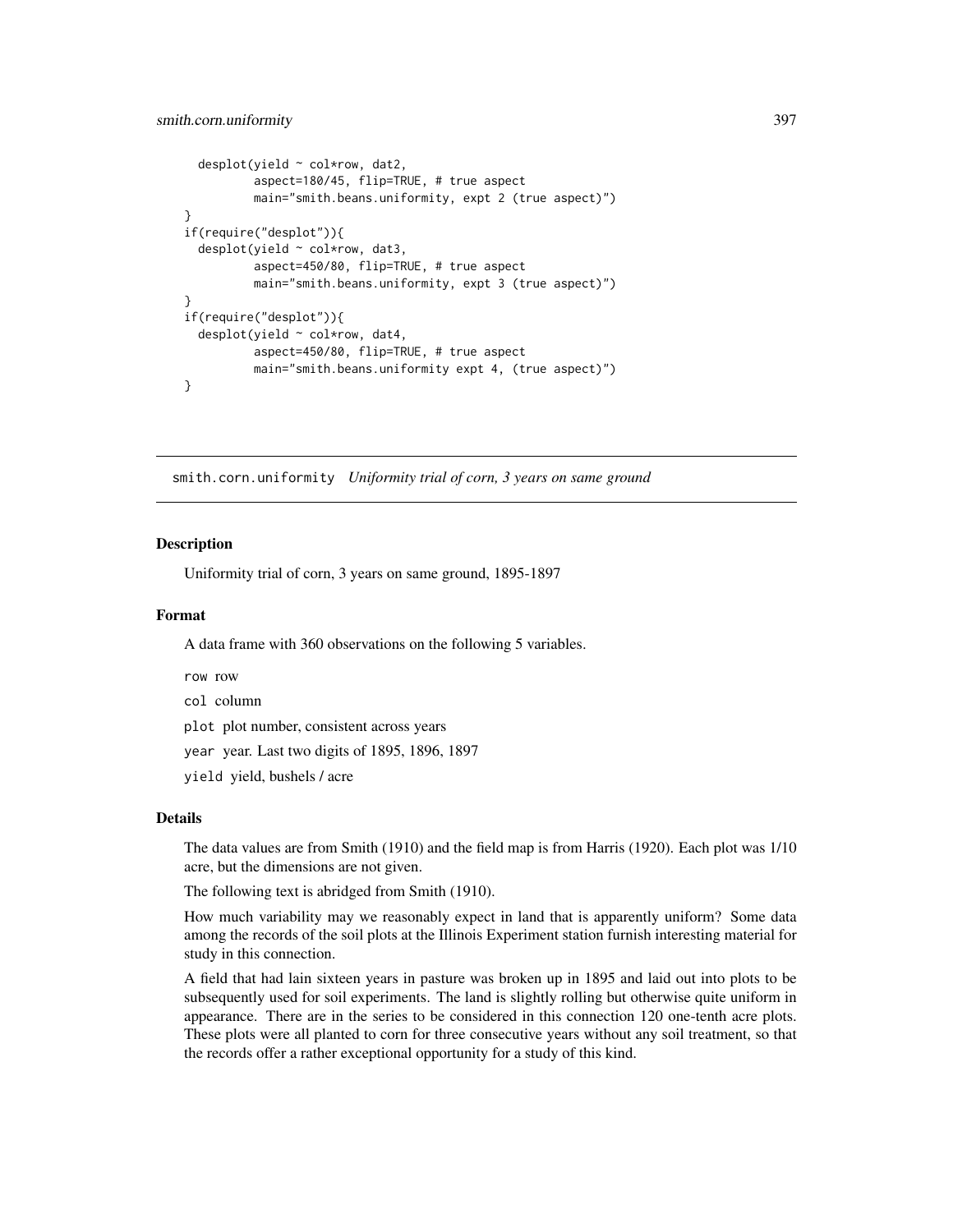The yields of all these plots in terms of bushels of shelled corn per acre for the three years are given in the accompanying table.

A study of this data reveals some very striking variations. It will be noticed in the first place that there is a tremendous difference in production in the different years. The first year, 1895, was an extremely unfavorable one for corn and the yields are exceptionally low. The weather records show that the season was not only unusually dry, but also cool in the early part. The following year we have an exceptionally favorable corn season, and the yields run unusually high. The third year was also a good one, and the yields are perhaps somewhat above the normal for this locality.

It will be observed that certain plots appear to be very abnormal. Thus plots 117, 118, 119, and 120 give an abnormally high yield in the first season and an abnormally low one in the two following years. This is to be accounted for in the topography of the land. These plots lie in a low spot which was favorable in the dry year of 1895, but unfavorable in 1896 and 1897. For this reason these four plots were rejected from further consideration in this study, as were also plots 616, 617, 618, 619, and 620. This leaves 111 plots whose variations are apparently unaccounted for and which furnish the data from which the following results are taken.

It is noticeable that the variability as measured by the standard deviation becomes less in each succeeding year. This suggests the question as to whether continued cropping might not tend to induce uniformity. The records of a few of these plots which were continued in corn for three years longer, however, do not support such a conclusion.

It seems reasonable to expect greater variability in seasons very unfavorable for production, such as that of 1895, because so much may depend upon certain critical factors of production coming into play and this suggestion may be the explanation of the high standard deviation in this first year. Results extending over a longer series of years would be extremely interesting in this connection.

If we consider the total range of variation in any single year, we find differences as follows: Plots lying adjoining have shown the following maximum variations: 18 bushels in 1895; 11 bushels in 1896; 8 bushels in 1897.

The above results give us a conception of the unaccountable plot variations which we have to deal with in field tests. The possibility remains that a still closer study might detect some abnormal factors at play to account for these variations in certain cases, but the study certainly suggests the importance of conservatism in arriving at conclusions based upon plot tests.

The particular value that the writer has derived from this study is the strengthening of his conviction that the only dependence to be placed upon variety tests and other field experiments is from records involving the average of liberal numbers and extending over long periods of time.

#### Source

Smith, L.H. 1910. Plot arrangement for variety experiments with corn. *Agronomy Journal*, 1, 84–89. Table 1. http://books.google.com/books?id=mQT0AAAAMAAJ&pg=PA84

Harris, J.A. 1920. Practical universality of field heterogeneity as a factor influencing plot yields. *Journal of Agricultural Research*, 19, 279–314. Page 296-297. http://books.google.com/books?id=jyEXAAAAYAAJ&pg=P.

## Examples

data(smith.corn.uniformity) dat <- smith.corn.uniformity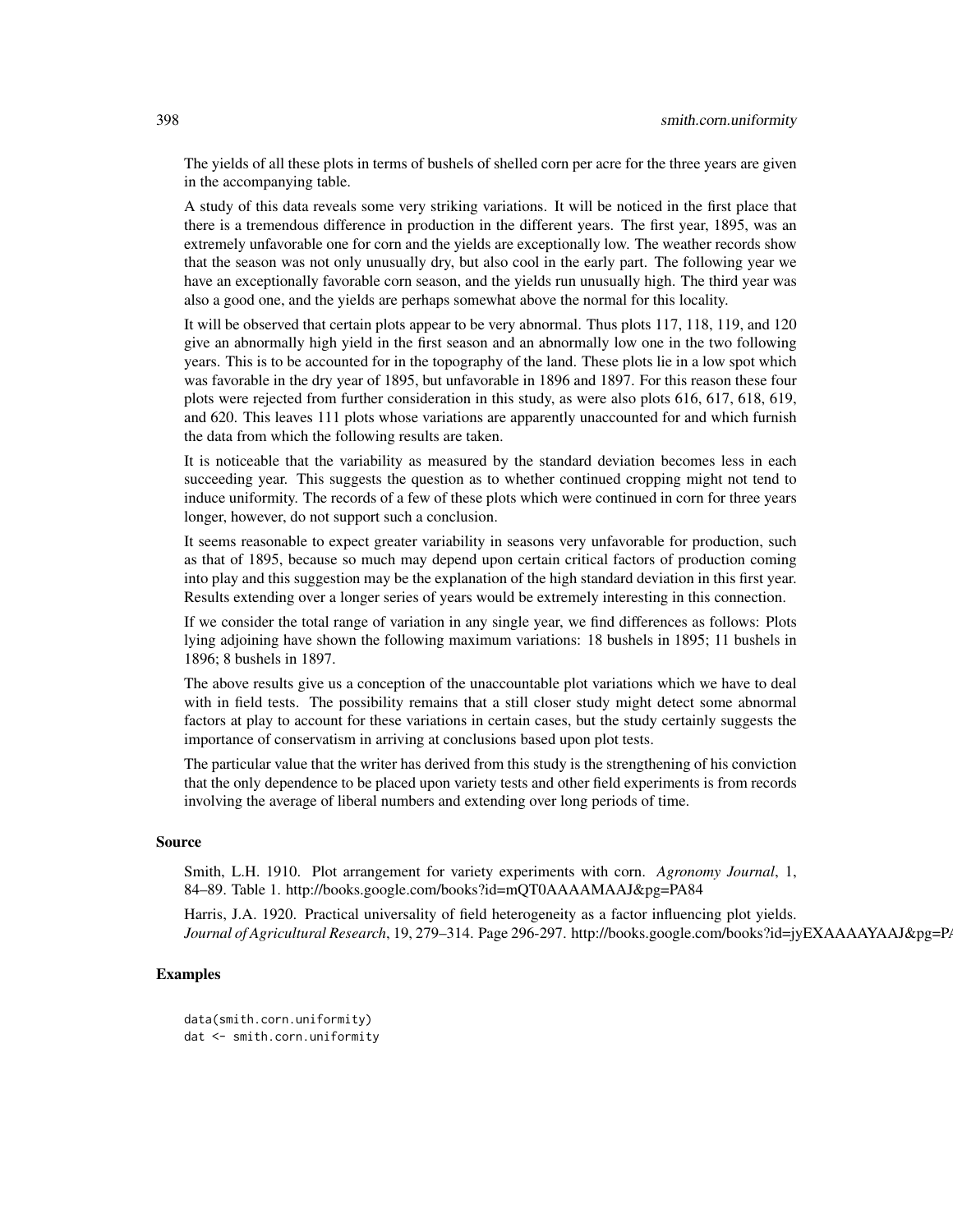```
dat = transform(dat, year=factor(year))
if(require(desplot)){
 desplot(yield~col*row|year, dat, layout=c(1,3),
         col.regions=colorRampPalette(gray(1:100/100)),
         main="smith.corn.uniformity: yield across years 1895-1987")
}
## # Outliers are obvious
## require(lattice)
## xyplot(yield~row|factor(col), dat, groups=year,
## auto.key=list(columns=3), main="smith.corn.uniformity")
## Not run:
 require(rgl)
 # A few odd pairs of outliers in column 6
 plot3d(dat$col, dat$row, dat$yield, col=dat$year,
         xlab="col",ylab="row",zlab="yield")
 rgl.close()
## End(Not run)
```
snedecor.asparagus *Asparagus yields for different cutting treatments*

## Description

Asparagus yields for different cutting treatments, in 4 years.

## Format

A data frame with 64 observations on the following 4 variables.

block block factor, 4 levels

year year, numeric

trt treatment factor of final cutting date

yield yield, ounces

#### Details

Planted in 1927. Cutting began in 1929. Yield is the weight of asparagus cuttings up to Jun 1 in each plot. Some plots received continued cuttings until Jun 15, Jul 1, and Jul 15.

In the past, repeated-measurement experiments like this were sometimes analyzed as if they were a split-plot experiment. This violates some indpendence assumptions.

#### Source

Snedecor and Cochran, 1989. *Statistical Methods*.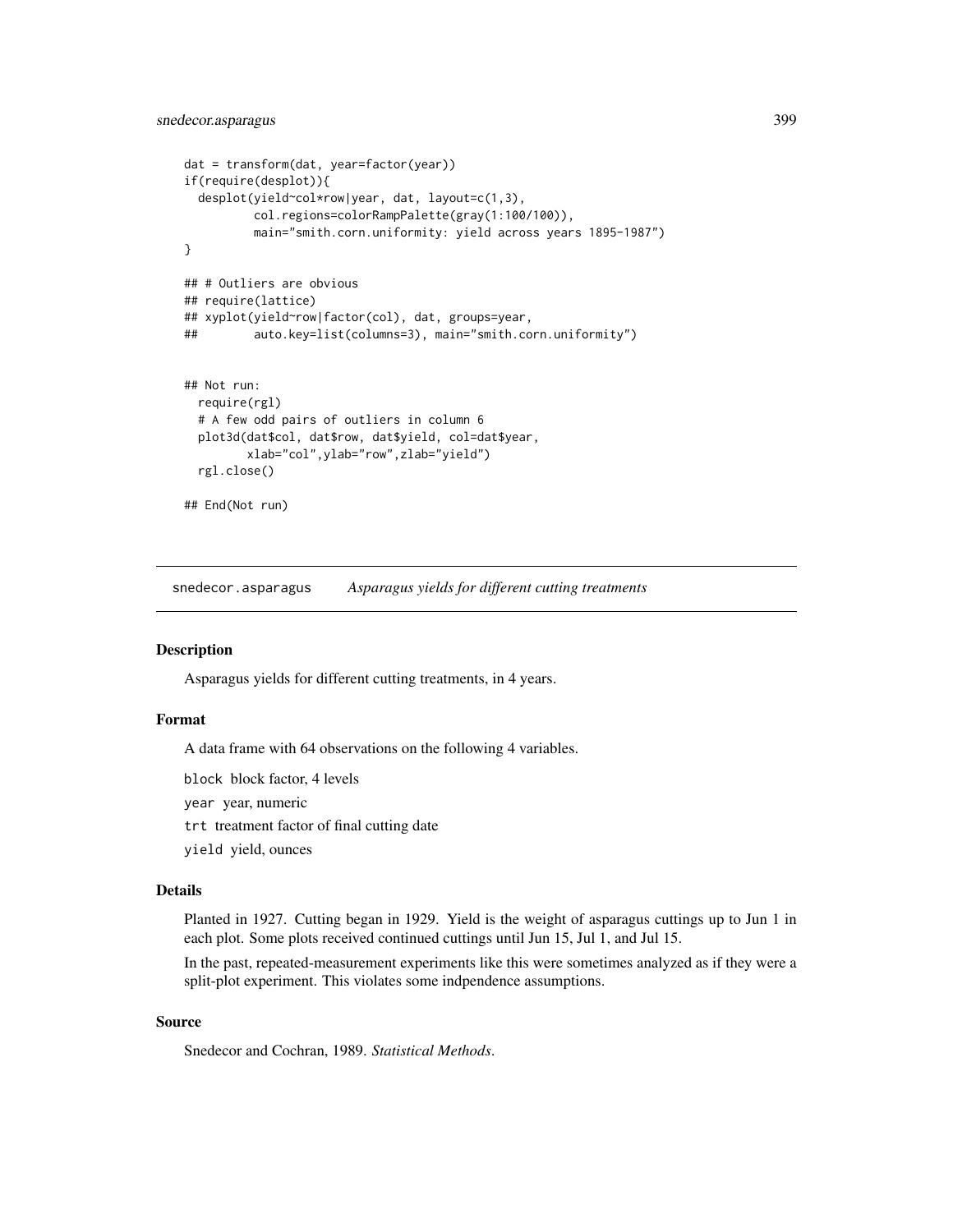## References

Mick O'Neill, 2010. *A Guide To Linear Mixed Models In An Experimental Design Context*. Statistical Advisory & Training Service Pty Ltd.

```
data(snedecor.asparagus)
dat <- snedecor.asparagus
dat <- transform(dat, year=factor(year))
dat$trt <- factor(dat$trt,
                 levels=c("Jun-01", "Jun-15", "Jul-01", "Jul-15"))
# Continued cutting reduces plant vigor and yield
require(lattice)
dotplot(yield ~ trt|year, data=dat,
       xlab="Cutting treatment", main="snedecor.asparagus")
# Split-plot
## Not run:
 require(lme4)
 m1 <- lmer(yield \sim trt + year + trt:year + (1|block) + (1|block:trt), data=dat)
## End(Not run)
# ----------------------------------------------------------------------------
## Not run:
 # Split-plot with asreml
 # asreml3
 require(asreml)
 m2 \leq -\text{asreml}(yield \sim \text{trt} + \text{year} + \text{trt}: year, data=dat,
              random = \sim block + block: trt)
 require(lucid)
 vc(m2)
 ## effect component std.error z.ratio constr
 ## block!block.var 476.7 518.2 0.92 pos
 ## block:trt!block.var 499.7 287.4 1.7 pos
 ## R!variance 430.2 101.4 4.2 pos
 # Antedependence with asreml. See O'Neill (2010).
 dat <- dat[order(dat$block, dat$trt), ]
 m3 \leq asreml(yield \sim year \star trt, data=dat,
              random = \sim block,
              rcov = ~ block: trt:ante(year, 1))# Extract the covariance matrix for years and convert to correlation
 covmat \leq diag(4)
 covmat[upper.tri(covmat,diag=TRUE)] <- m3$R.param$R$year$initial
 covmat[lower.tri(covmat)] <- t(covmat)[lower.tri(covmat)]
 round(cov2cor(covmat),2) # correlation among the 4 years
```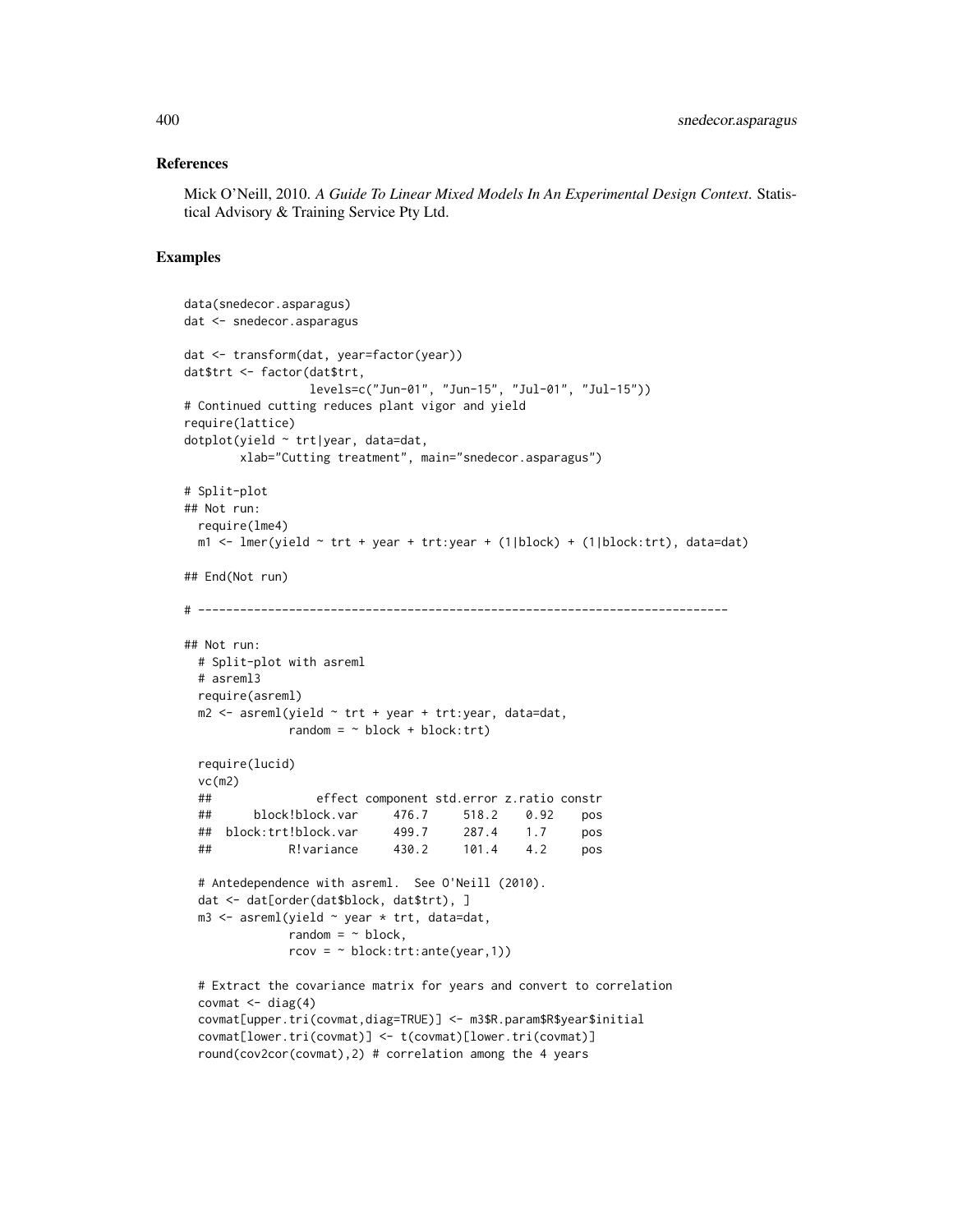```
# [,1] [,2] [,3] [,4]
 # [1,] 1.00 0.45 0.39 0.31
 # [2,] 0.45 1.00 0.86 0.69
 # [3,] 0.39 0.86 1.00 0.80
 # [4,] 0.31 0.69 0.80 1.00
 # We can also build the covariance Sigma by hand from the estimated
 # variance components via: Sigma^-1 = U D^-1 U'
 vv \leftarrow vc(m3)print(vv)
 ## effect component std.error z.ratio constr
 ## block!block.var 86.56 156.9 0.55 pos
 ## R!variance 1 NA NA fix
 ## R!year.1930:1930 0.00233 0.00106 2.2 uncon
 ## R!year.1931:1930 -0.7169 0.4528 -1.6 uncon
 ## R!year.1931:1931 0.00116 0.00048 2.4 uncon
 ## R!year.1932:1931 -1.139 0.1962 -5.8 uncon
 ## R!year.1932:1932 0.00208 0.00085 2.4 uncon
 ## R!year.1933:1932 -0.6782 0.1555 -4.4 uncon
 ## R!year.1933:1933 0.00201 0.00083 2.4 uncon
 U \leftarrow diag(4)U[1,2] \leftarrow \text{vv}[4,2]; U[2,3] \leftarrow \text{vv}[6,2]; U[3,4] \leftarrow \text{vv}[8,2]Dinv <- diag(c(vv[3,2], vv[5,2], vv[7,2], vv[9,2]))
 # solve(U
 solve(crossprod(t(U), tcrossprod(Dinv, U)) )
 ## [,1] [,2] [,3] [,4]
 ## [1,] 428.4310 307.1478 349.8152 237.2453
 ## [2,] 307.1478 1083.9717 1234.5516 837.2751
 ## [3,] 349.8152 1234.5516 1886.5150 1279.4378
 ## [4,] 237.2453 837.2751 1279.4378 1364.8446
## End(Not run)
# ----------------------------------------------------------------------------
## Not run:
 # Split-plot with asreml
 ## require(asreml4)
 ## m2 <- asreml(yield ~ trt + year + trt:year, data=dat,
 \# random = \sim block + block: trt)
 ## require(lucid)
 ## vc(m2)
 ## ## effect component std.error z.ratio bound
 ## ## block 476.7 518.2 0.92 P 0
 ## ## block:trt 499.7 287.4 1.7 P 0
 ## ## units(R) 430.2 101.4 4.2 P 0
 ## # Antedependence with asreml. See O'Neill (2010).
 ## dat <- dat[order(dat$block, dat$trt), ]
 ## m3 <- asreml(yield ~ year * trt, data=dat,
 \# \# random = \sim block,
```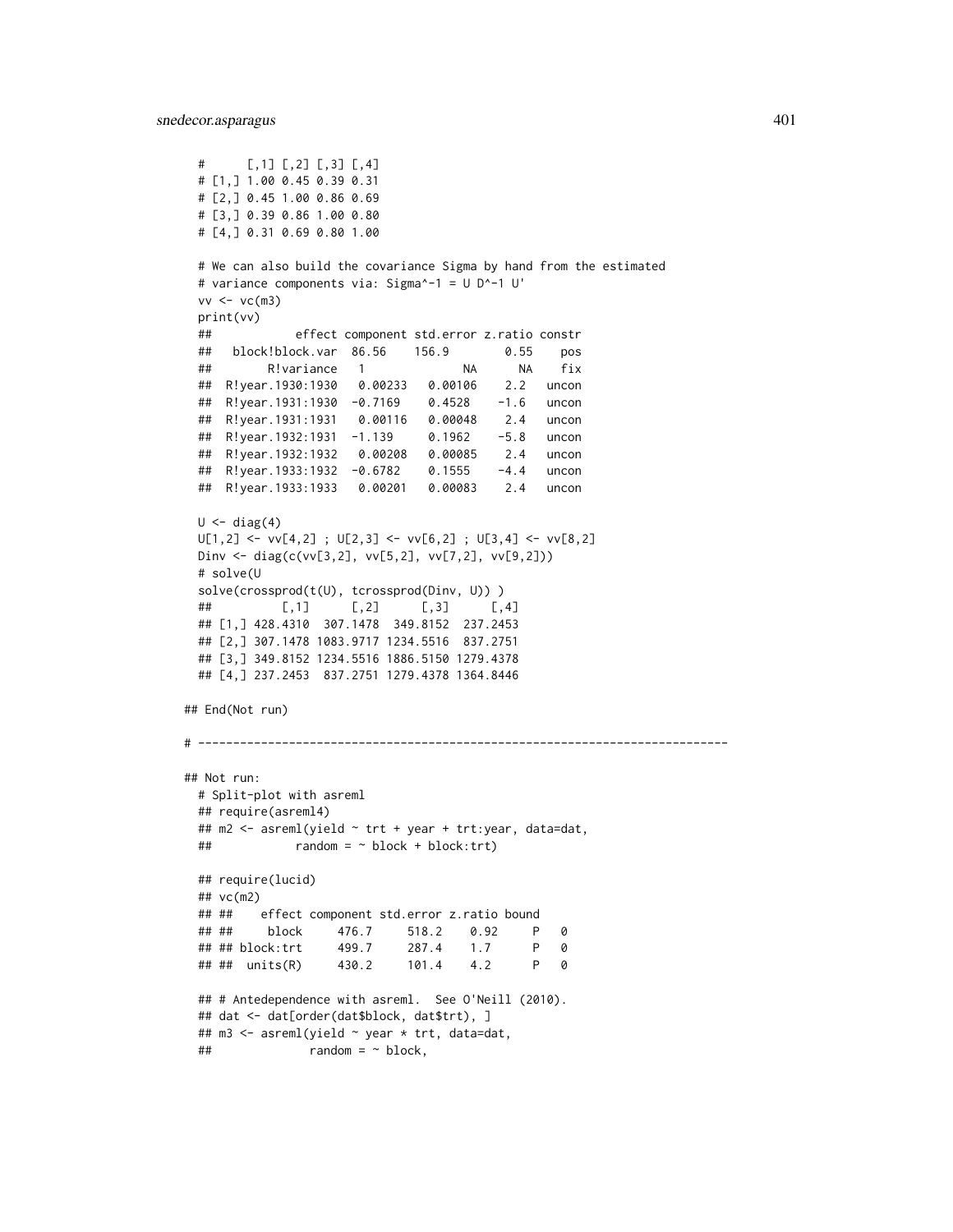```
\# residual = \sim block:trt:ante(year,1),
 ## max=50)
 ## # Extract the covariance matrix for years and convert to correlation
 ## covmat <- diag(4)
 ## covmat[upper.tri(covmat,diag=TRUE)] <- m3$R.param$`block:trt:year`$year$initial
 ## covmat[lower.tri(covmat)] <- t(covmat)[lower.tri(covmat)]
 ## round(cov2cor(covmat),2) # correlation among the 4 years
 ## # [,1] [,2] [,3] [,4]
 ## # [1,] 1.00 0.45 0.39 0.31
 ## # [2,] 0.45 1.00 0.86 0.69
 ## # [3,] 0.39 0.86 1.00 0.80
 ## # [4,] 0.31 0.69 0.80 1.00
 ## # We can also build the covariance Sigma by hand from the estimated
 ## # variance components via: Sigma^-1 = U D^-1 U'
 ## vv <- vc(m3)
 ## print(vv)
 ## ## effect component std.error z.ratio constr
 ## ## block!block.var 86.56 156.9 0.55 pos
 ## ## R!variance 1 NA NA fix
 ## ## R!year.1930:1930 0.00233 0.00106 2.2 uncon
 ## ## R!year.1931:1930 -0.7169 0.4528 -1.6 uncon
 ## ## R!year.1931:1931 0.00116 0.00048 2.4 uncon
 ## ## R!year.1932:1931 -1.139 0.1962 -5.8 uncon
 ## ## R!year.1932:1932 0.00208 0.00085 2.4 uncon
 ## ## R!year.1933:1932 -0.6782 0.1555 -4.4 uncon
 ## ## R!year.1933:1933 0.00201 0.00083 2.4 uncon
 ## U <- diag(4)
 ## U[1,2] <- vv[4,2] ; U[2,3] <- vv[6,2] ; U[3,4] <- vv[8,2]
 ## Dinv <- diag(c(vv[3,2], vv[5,2], vv[7,2], vv[9,2]))
 ## # solve(U
 ## solve(crossprod(t(U), tcrossprod(Dinv, U)) )
 ## ## [,1] [,2] [,3] [,4]
 ## ## [1,] 428.4310 307.1478 349.8152 237.2453
 ## ## [2,] 307.1478 1083.9717 1234.5516 837.2751
 ## ## [3,] 349.8152 1234.5516 1886.5150 1279.4378
 ## ## [4,] 237.2453 837.2751 1279.4378 1364.8446
## End(Not run)
# ----------------------------------------------------------------------------
```
snijders.fusarium *Fusarium infection in wheat varieties*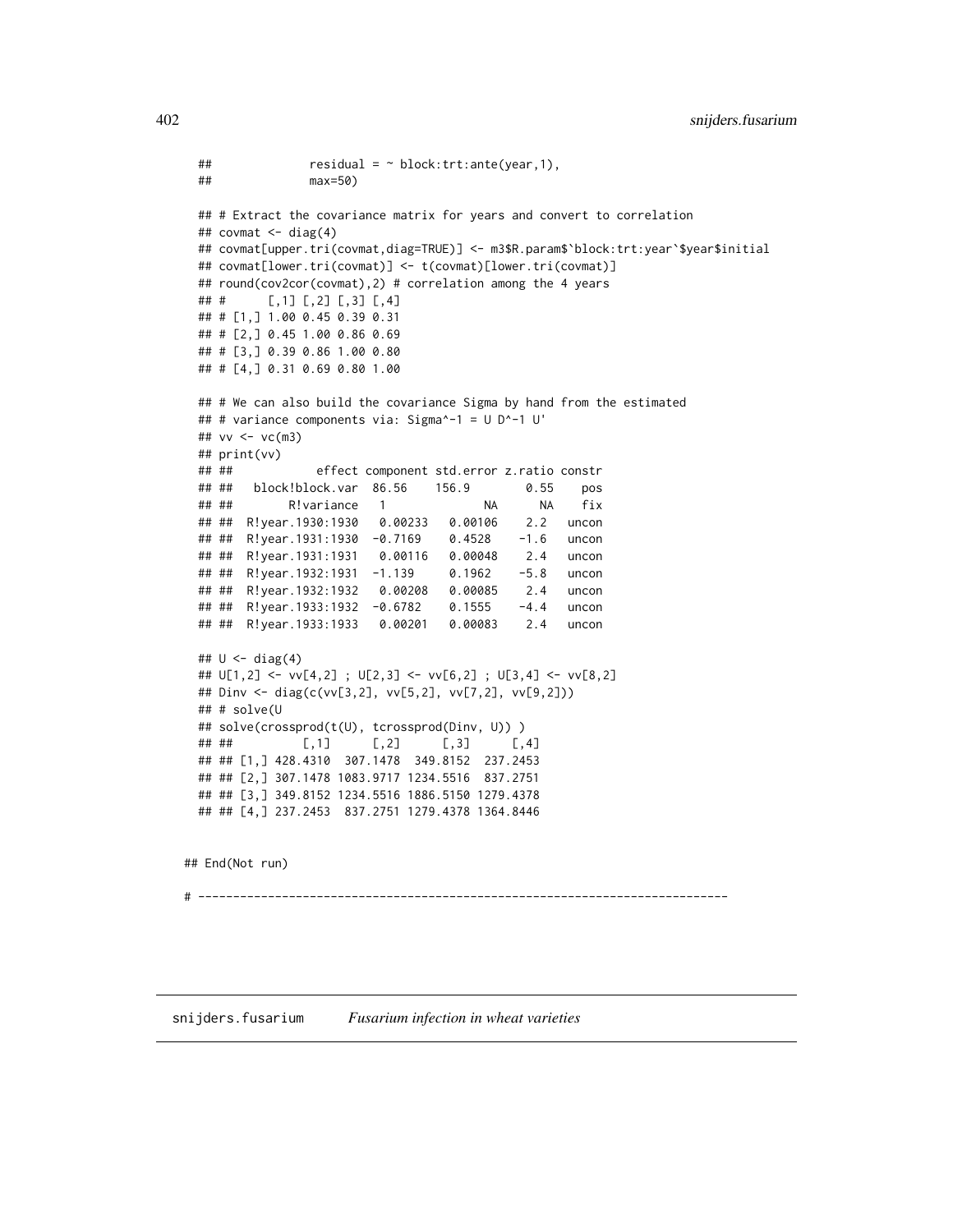## snijders.fusarium 403

#### **Description**

Infection in wheat by different strains of Fusarium.

#### Format

A data frame with 204 observations on the following 4 variables.

gen wheat genotype

strain fusarium strain

year year

y Percent infected

## Details

The data are the percent of leaf area affected by Fusarium head blight, averaged over 4-5 reps, for 17 winter wheat genotypes.

VanEeuwijk fit a generalized ammi-2 model to this data. It is a generalized model in the sense that a link function is used, and is a non-linear AMMI model in that there are main effects for variety and year-strain, but additional multiplicative effects for the interactions.

Note, the value for strain F348 in 1988, gen SVP75059-32 should be 28.3 (as shown in VanEeuwijk 1995) and not 38.3 (as shown in Snijders 1991).

# Source

Snijders, CHA and Van Eeuwijk, FA. 1991. Genotype x strain interactions for resistance to Fusarium head blight caused by Fusarium culmorum in winter wheat. *Theoretical and Applied Genetics*, 81, 239–244. Table 1. http://doi.org/10.1007/BF00215729

Used with permission of Fred van Eeuwijk.

### References

Fred A van Eeuwijk. 1995. Multiplicative interaction in generalized linear models. *Biometrics*, 51, 1017-1032. http://doi.org/10.2307/2533001

```
data(snijders.fusarium)
dat <- snijders.fusarium
aggregate(y ~ strain + year, dat, FUN=mean) # Match means in Snijders table 1
dat <- transform(dat, y=y/100, year=factor(year), yrstr=factor(paste0(year,"-",strain)))
# Strain F329 shows little variation across years. F39 shows a lot.
require(lattice)
dotplot(gen~y|strain, data=dat, group=year,
       main="snijders.fusarium : infection by strain",
       xlab="Fraction infected", ylab="variety",
```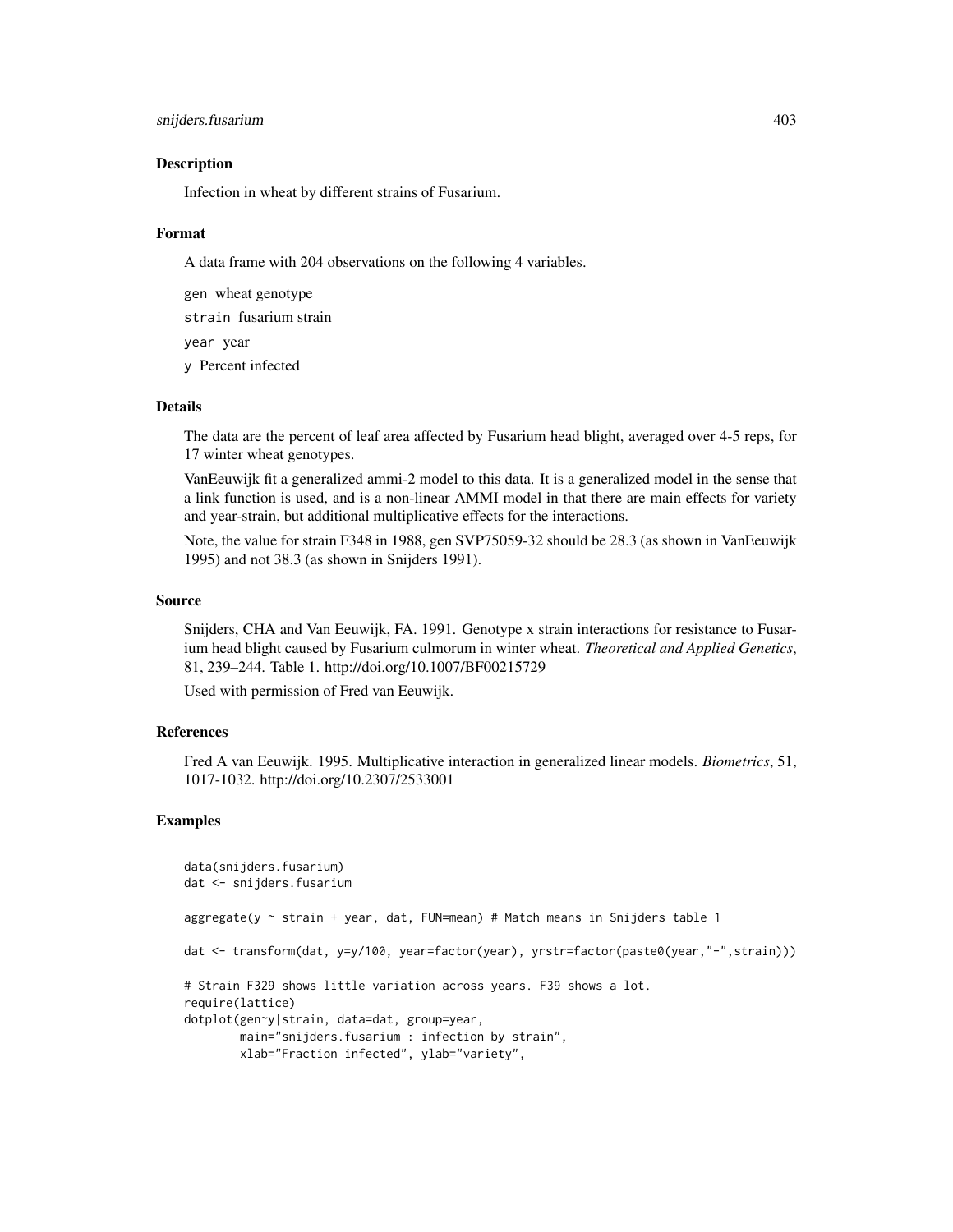```
auto.key=list(columns=3))
# Logit transform
dat <- transform(dat, logit=log(y/(1-y)))
m1 <- aov(logit ~ yrstr + gen, data=dat) # Match SS in VanEeuwijk table 4
anova(m1) # Match SS in VanEeuwijk table 4
m2 <- aov(logit ~ year*strain + gen + gen:year + gen:strain, data=dat)
anova(m2) # Match to VanEeuwijk table 5
## Not run:
# GLM on untransformed data using logit link, variance mu^2(1-mu)^2
require(gnm) # for 'wedderburn' family
m2 <- glm(y ~ yrstr + gen, data=dat, family="wedderburn")
anova(m2) # Main effects match VanEeuwijk table 6
# Generalized AMMI-2 model. Matches VanEeuwijk table 6
bilin2 <- gnm(y ~ yrstr + gen + instances(Mult(yrstr, gen), 2),
             data=dat, family = wedderburn)
# plot(bilin2,1) # Resid vs fitted plot matches VanEeuwijk figure 3c
## anova(bilin2)
## Df Deviance Resid. Df Resid. Dev
## NULL 203 369.44
## yrstr 11 150.847 192 218.60
## gen 16 145.266 176 73.33
## Mult(yrstr, gen, inst = 1) 26 26.128 150 47.20
## Mult(yrstr, gen, inst = 2) 24 19.485 126 27.72
# Manually extract coordinates for biplot
cof <- coef(bilin2)
y1 <- cof[29:40]
g1 <- cof[41:57]
y2 <- cof[58:69]
g2 <- cof[70:86]
g12 \leftarrow \text{cbind}(g1, g2)rownames(g12) <- substring(rownames(g12), 29)
y12 \leftarrow \text{cbind}(y1, y2)rownames(y12) <- substring(rownames(y12), 31)
g12[, 1] <- -1 * g12[, 1]y12[, 1] <- -1 * y12[, 1]# GAMMI biplot. Inner-products of points projected onto
# arrows match VanEeuwijk figure 4. Slight rotation of graph is ignorable.
biplot(y12, g12, cex=.75, main="snijders.fusarium") # Arrows to genotypes.
```
## End(Not run)

stephens.sorghum.uniformity

*Uniformity trial of sorghum silage*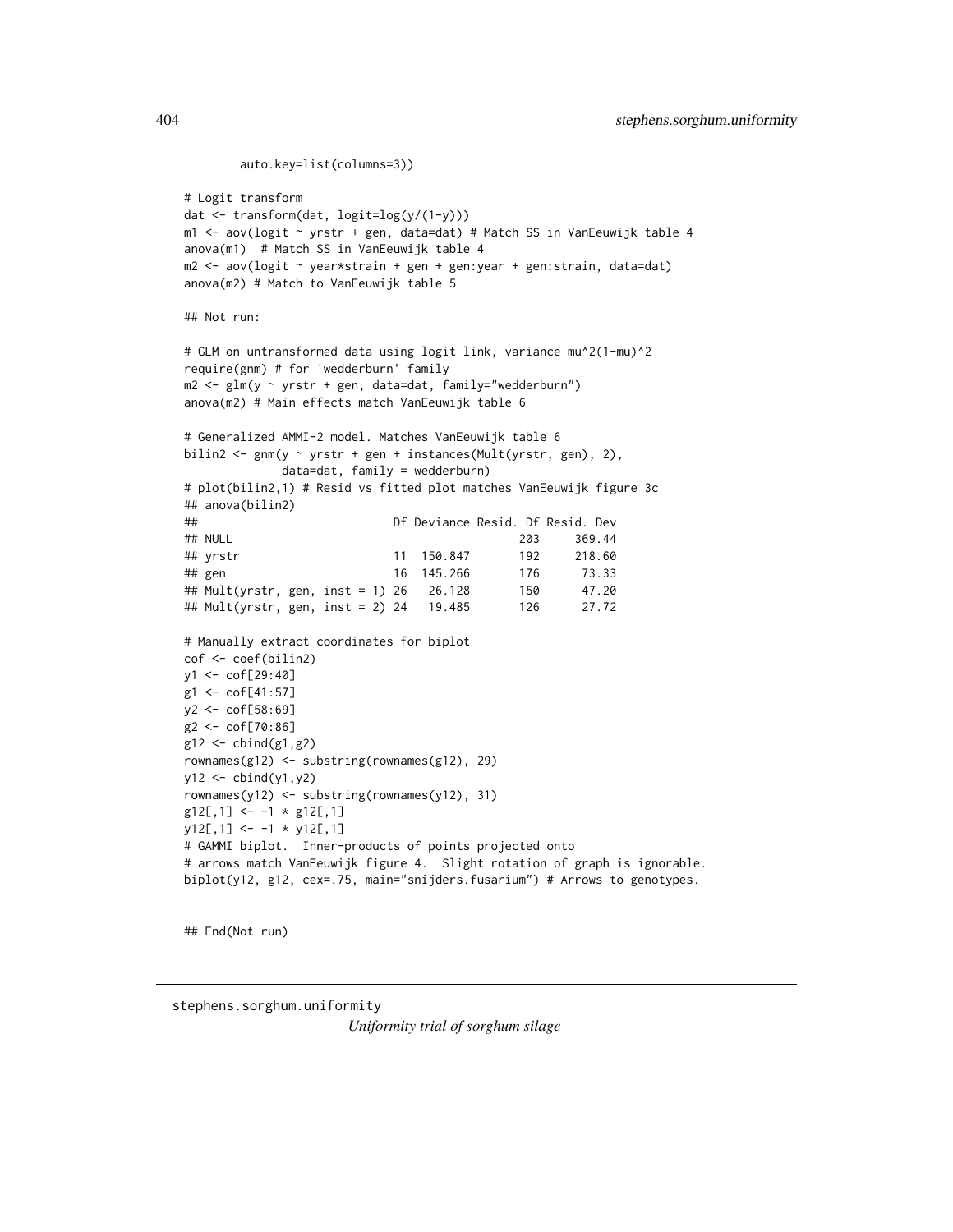## **Description**

Uniformity trial of sorghum silage at Chillicothe, Texas, 1915.

## Format

A data frame with 2000 observations on the following 3 variables.

row row

col column / rod

yield yield, ounces

#### Details

Grown near Chillicothe, TX in 1915. Rows 40 inches apart. Each row harvested in 1-rod (16.5 ft) lengths. East side higher yielding than west side. Yields are weight (ounces) of green forage each rod-row. Total area harvested:  $100*40/12 = 333.33$  feet by  $20*16.5=330$  feet.

Field width: 20 plots  $*$  16.5 ft (1 rod) = 330 feet.

Field length:  $100$  plots  $*$  40 in = 333 feet

#### Source

Stephens, Joseph C. 1928. Experimental methods and the probable error in field experiments with sorghum. *Journal of Agricultural Research*, 37, 629–646. http://naldc.nal.usda.gov/catalog/IND43967516

```
data(stephens.sorghum.uniformity)
dat <- stephens.sorghum.uniformity
dat <- subset(dat, row>2 & row<99) # omit outer two rows
# mean(dat$yield) # 180.27
# range(dat$yield) # 75,302 matches Stephens
# densityplot(~dat$yield) # Stephens figure 3
# Aggregate 4 side-by-side rows.
d4 < - dat
d4$row2 <- ceiling((d4$row-2)/4)
d4 <- aggregate(yield ~ row2+col, data=d4, FUN=sum)
d4$row2 <- 25-d4$row2 # flip horizontally
if(require(desplot)){
 grays <- colorRampPalette(c("#d9d9d9","#252525"))
 desplot(yield ~ row2*col, data=d4,
          aspect=333/330, flip=TRUE, # true aspect
         main="stephens.sorghum.uniformity",
         col.regions=grays(3),
          at=c(500,680,780,1000))
 # Similar to Stephens Figure 7. North at top. East at right.
```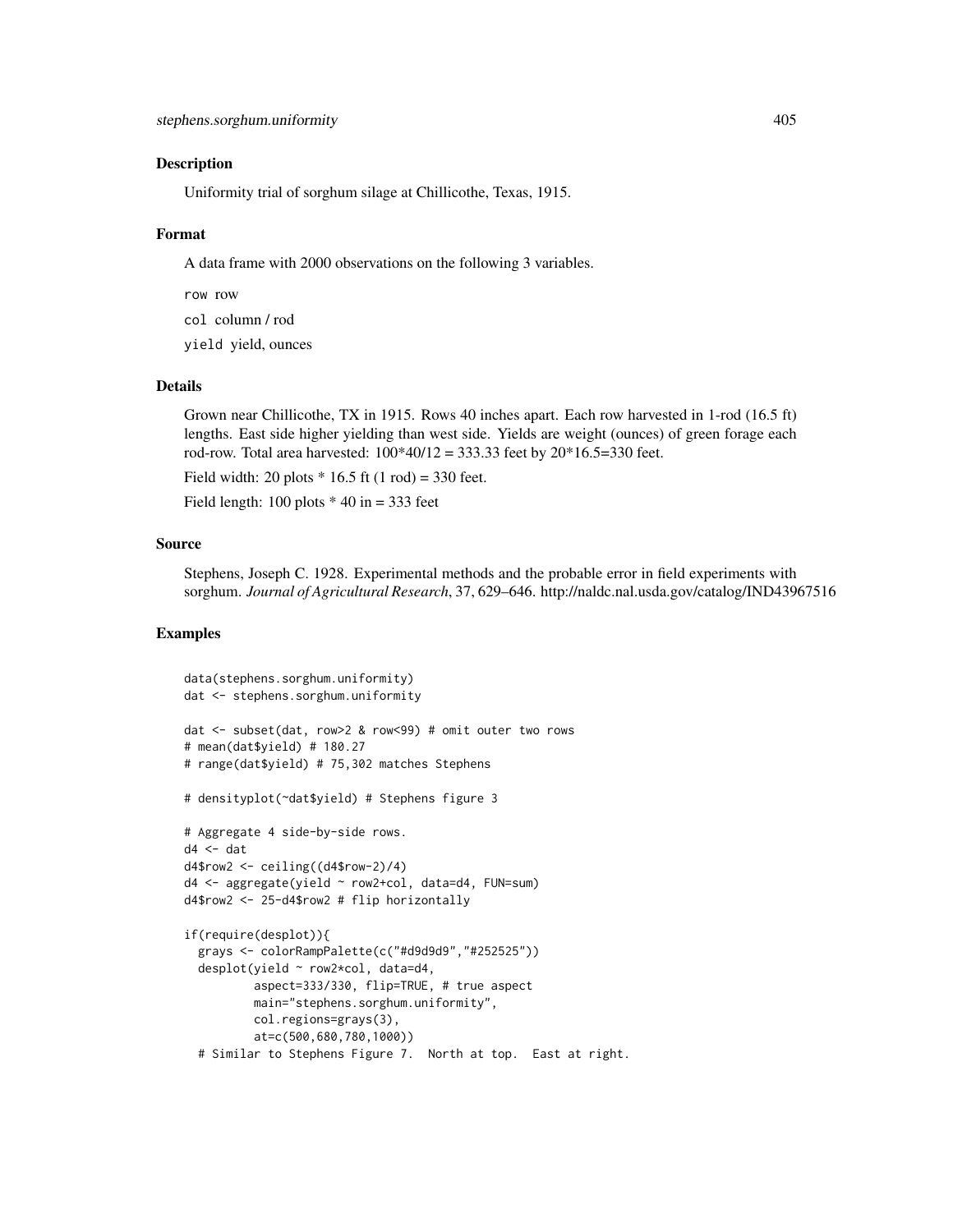}

steptoe.morex.pheno *Multi-environment trial of barley, phenotypic and genotypic data for a population of Steptoe x Morex*

#### Description

Phenotypic and genotypic data for a barley population of Steptoe x Morex. There were 150 doubled haploid crosses, evaluated at 223 markers. Phenotypic data wascollected on 8 traits at 16 environments.

#### Usage

```
data("steptoe.morex.pheno")
```
#### Format

steptoe.morex.pheno is a data.frame of phenotypic data with 2432 observations on 10 variables:

gen genotype factor with parents Steptoe and Morex, and 150 crosses SM1, SM2, ..., SM200. Not all 200 numbers were used.

env environment, 16 levels

amylase alpha amylase (20 Deg Units)

diapow diastatic power (degree units)

hddate heading date (julian days)

lodging lodging (percent)

malt malt extract (percent)

height plant height (centimeters)

protein grain protein (percent)

yield grain yield (Mt/Ha)

steptoe.morex.geno is a cross object from the qtl package with genotypic data of the 223 markers for the 150 crosses of Steptoe x Morex.

#### Details

As described by Hayes et al (1993), a population of 150 barley doubled haploid (DH) lines was developed by the Oregon State University Barley Breeding Program for the North American Barley Genome Mapping Project. The parentage of the population is Steptoe / Morex.

Steptoe is the dominant feed barley in the northwestern U.S.

Morex is the spring U.S. malting quality standard.

Seed from a single head of each parent was used to create the F1, from which a set of 150 lines was developed.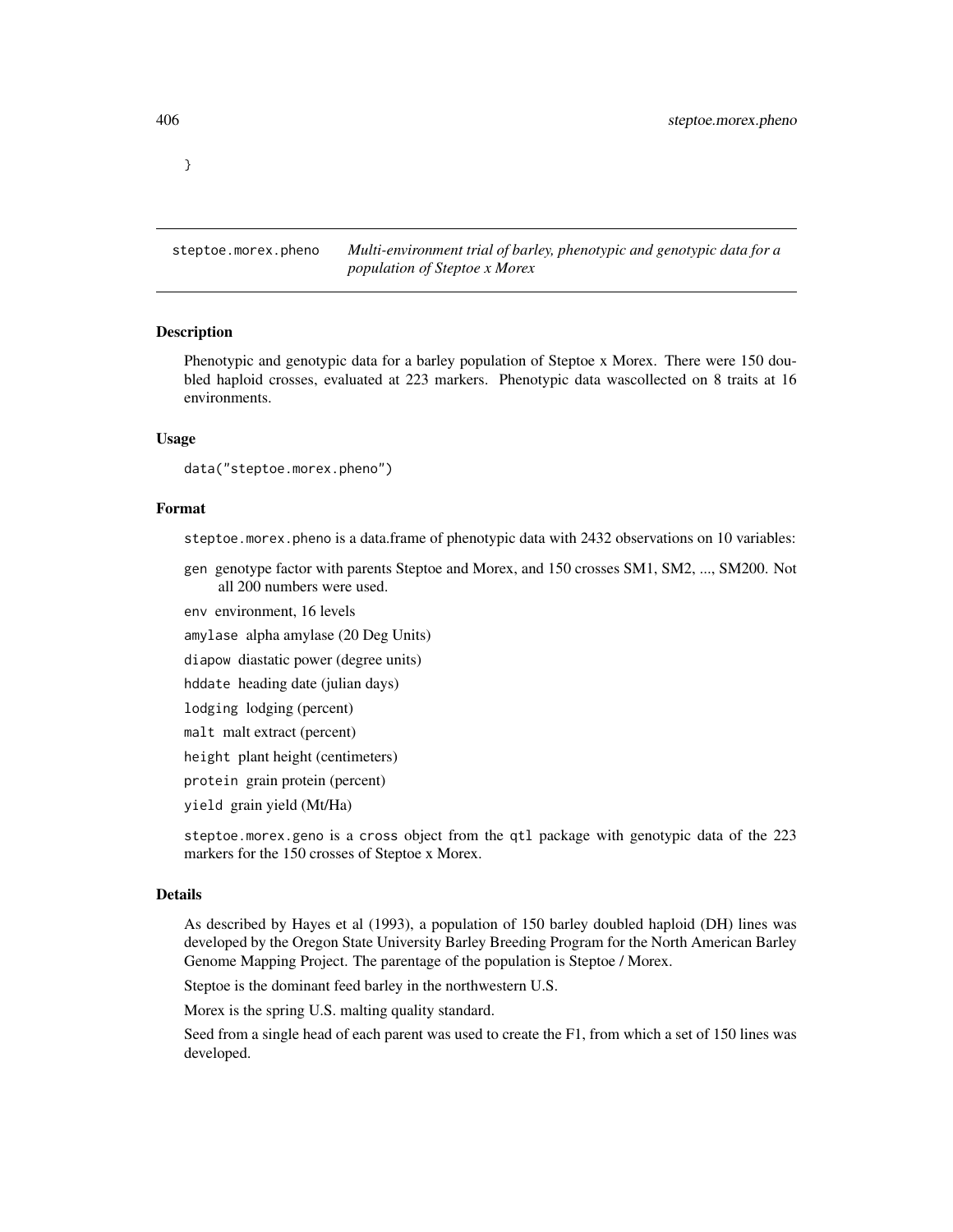## steptoe.morex.pheno 407

Phenotypic values for the parents Steptoe and Morex are here: http://wheat.pw.usda.gov/ggpages/SxM/parental\_values.html

There are 16 locations, The average across locations is in column 17. Not all traits were collected at every location. At each location, all 150 lines were included in block 1, a random subset of 50 lines was used in block 2.

The traits are: Alpha Amylase (20 Deg Units), Diastatic Power (Deg Units), Heading Date (Julian Days), Lodging (percent), Malt Extract (percent), Grain Protein (percent), Grain Yield (Mt/Ha).

Phenotypic values of the 150 lines in the F1 population are here: http://wheat.pw.usda.gov/ggpages/SxM/phenotypes.html

Each trait is in a different file, in which each block of numbers represents one location.

The 223-markers Steptoe/Morex base map is here: http://wheat.pw.usda.gov/ggpages/SxM/smbasev2.map . The data for these markers on the 150 lines is http://wheat.pw.usda.gov/ggpages/SxM/smbasev2.mrk

These were hand-assembled (e.g. marker distances were cumulated to marker positions) into a .csv file which was then imported into R using qtl::read.cross. The class was manually changed from c('bc','cross') to c('dh','cross').

The marker data is coded as  $A =$  Steptoe,  $B =$  Morex,  $-$  = missing.

The pedigrees for the 150 lines are found here: http://wheat.pw.usda.gov/ggpages/SxM/pedigrees.html

## Source

The phenotypic, genotypic, pedigree, etc information can be found from various pages found at the following site:

The Steptoe x Morex Barley Mapping Population. Map: Version 2, August 1, 1995 http://wheat.pw.usda.gov/ggpages/SxM. Accessed Jan 2015.

Data provided by the United States Department of Agriculture.

## References

P.M. Hayes, B.H. Liu, S.J. Knapp, F. Chen, B. Jones, T. Blake, J. Franckowiak, D. Rasmusson, M. Sorrells, S.E. Ullrich, and others. 1993. Quantitative trait locus effects and environmental interaction in a sample of North American barley germplasm. *Theoretical and Applied Genetics*, 87, 392–401. http://doi.org/10.1007/BF01184929

Ignacio Romagosa, Steven E. Ullrich, Feng Han, Patrick M. Hayes. 1996. Use of the additive main effects and multiplicative interaction model in QTL mapping for adaptation in barley. *Theor Appl Genet*, 93, 30-37. http://doi.org/10.1007/BF00225723

Piepho, Hans-Peter. 2000. A mixed-model approach to mapping quantitative trait loci in barley on the basis of multiple environment data. *Genetics*, 156, 2043-2050.

M. Malosetti, J. Voltas, I. Romagosa, S.E. Ullrich, F.A. van Eeuwijk. (2004). Mixed models including environmental covariables for studying QTL by environment interaction. *Euphytica*, 137, 139-145. http://doi.org/10.1023/B:EUPH.0000040511.4638

## Examples

data(steptoe.morex.pheno) dat <- steptoe.morex.pheno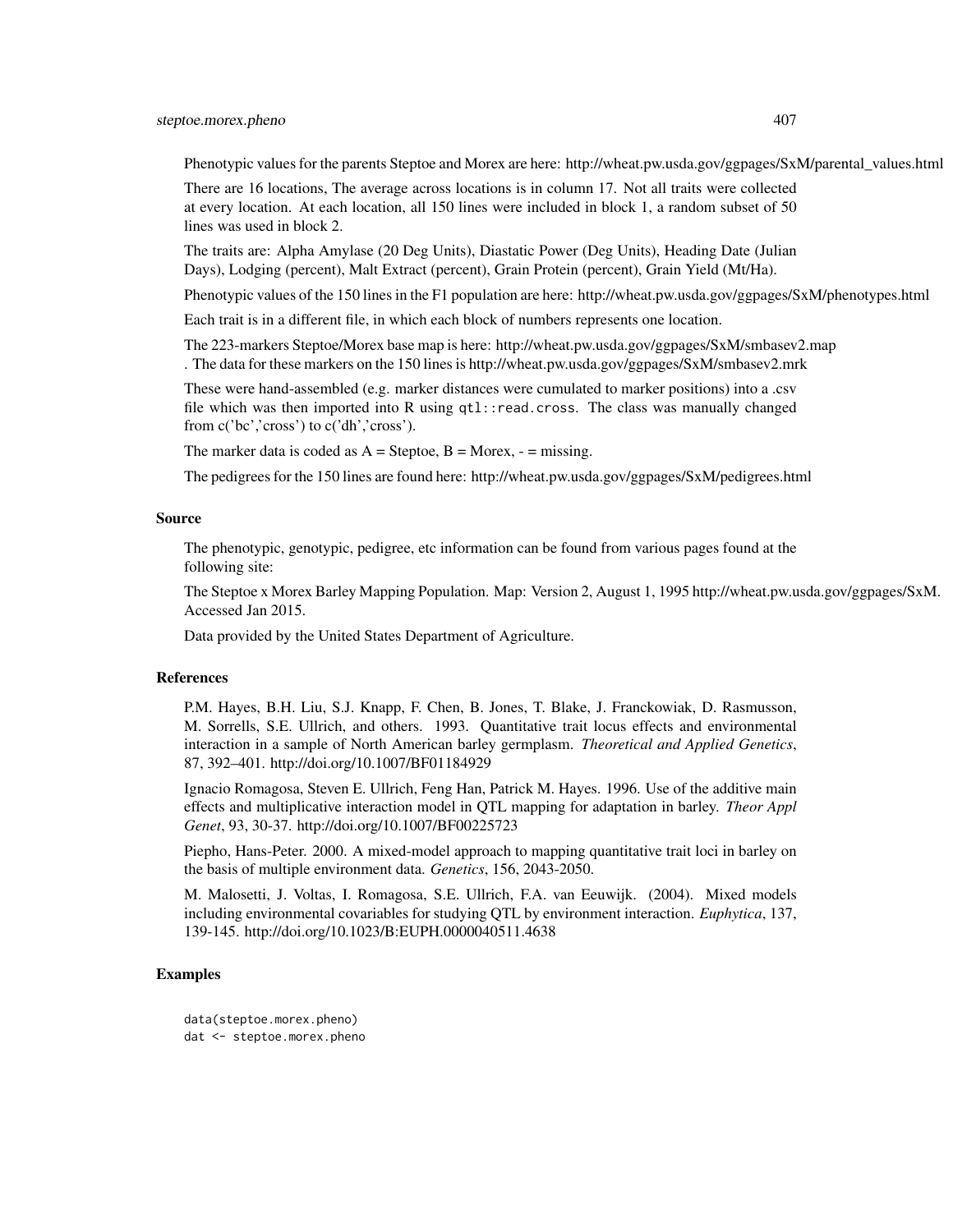```
## Not run:
 # Visualize GxE of traits
 require(lattice)
 levelplot(amylase~env*gen, data=dat, scales=list(x=list(rot=90)), main="amylase")
 levelplot(diapow~env*gen, data=dat, scales=list(x=list(rot=90)), main="diapow")
 levelplot(hddate~env*gen, data=dat, scales=list(x=list(rot=90)), main="hddate")
 levelplot(lodging~env*gen, data=dat, scales=list(x=list(rot=90)), main="lodging")
 levelplot(malt~env*gen, data=dat, scales=list(x=list(rot=90)), main="malt")
 levelplot(height~env*gen, data=dat, scales=list(x=list(rot=90)), main="height")
 levelplot(protein~env*gen, data=dat, scales=list(x=list(rot=90)), main="protein")
 levelplot(yield~env*gen, data=dat, scales=list(x=list(rot=90)), main="yield")
## End(Not run)
# ----------------------------------------------------------------------------
# Calculate avg yield for each loc as in Romagosa 1996, table 3
t(t(round(tapply(dat$yield, dat$env, FUN=mean),2)))
# SKo92,SKg92 means in table 3 are switched. Who is right, him or me?
# ----------------------------------------------------------------------------
# Draw marker map
if(require(qtl)){
 data(steptoe.morex.geno)
 datg <- steptoe.morex.geno
 plot.map(datg, main="steptoe.morex.pheno") # or just use plot()
}
# ----------------------------------------------------------------------------
## Not run:
 # This is a very rudimentary example.
 # Fit a simple multi-environment mixed model
 # asreml3
 require(asreml)
 m1 \leq -\text{asreml}(\text{yield} \sim \text{env}, \text{ data}= \text{dat}, \text{ random}=\text{sgen})require(wgaim)
 qtl::plotMissing(datg)
 link.map(datg)
 # Create an interval object for wgaim
 class(datg)[1] <- "bc"
 dati <- cross2int(datg, id="gen")
 # Whole genome qtl
 assign("dat", dat, 1) # Needed for wgaim in script mode
 q1 <- wgaim(m1, dat, dati, merge.by="gen", na.method.X='include')
 link.map(q1, dati) # Visualize
 out.stat(q1, dati) # outlier statistic
 summary(q1, dati) # Table of important intervals
 # Chrom Left Marker dist(cM) Right Marker dist(cM) Size Pvalue
 # 3 ABG399 52.6 BCD828 56.1 0.254 0.000 45.0
```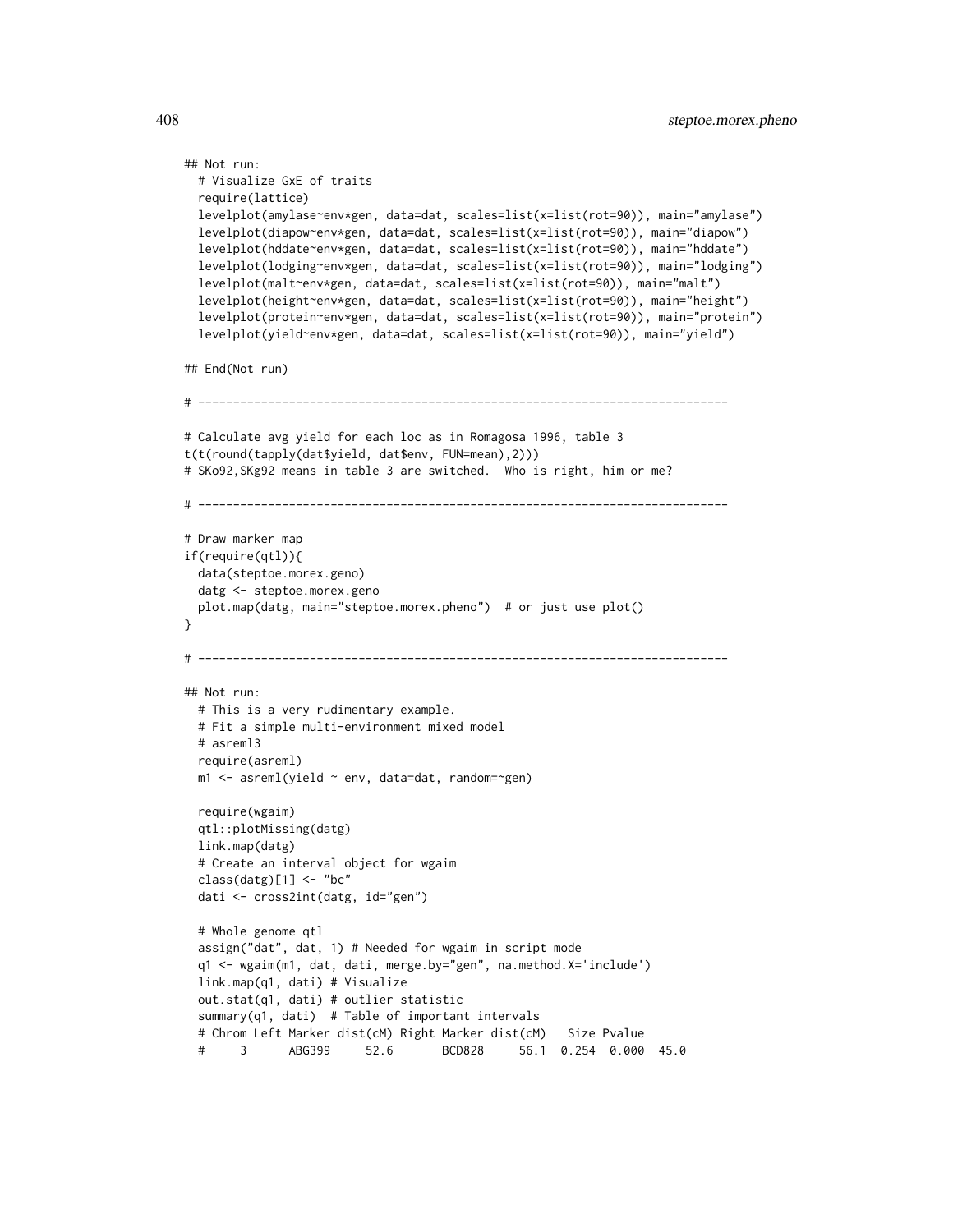```
# 5 MWG912 148 ABG387A 151.2 0.092 0.001 5.9
 # 6 ABC169B 64.8 CDO497 67.5 -0.089 0.001 5.6
## End(Not run)
# ----------------------------------------------------------------------------
## Not run:
 # This is a very rudimentary example.
 # Fit a simple multi-environment mixed model
 ## require(asreml4)
 ## m1 <- asreml(yield ~ env, data=dat, random=~gen)
 ## require(wgaim)
 ## plotMissing(datg)
 ## link.map(datg)
 ## # Create an interval object for wgaim
 ## class(datg)[1] <- "bc"
 ## dati <- cross2int(datg, id="gen")
 ## # Whole genome qtl
 ## assign("dat", dat, 1) # Needed for wgaim in script mode
 ## q1 <- wgaim(m1, dat, dati, merge.by="gen", na.method.X='include')
 ## link.map(q1, dati) # Visualize
 ## out.stat(q1, dati) # outlier statistic
 ## summary(q1, dati) # Table of important intervals
 ## # Chrom Left Marker dist(cM) Right Marker dist(cM) Size Pvalue
 ## # 3 ABG399 52.6 BCD828 56.1 0.254 0.000 45.0
 ## # 5 MWG912 148 ABG387A 151.2 0.092 0.001 5.9
 ## # 6 ABC169B 64.8 CDO497 67.5 -0.089 0.001 5.6
## End(Not run)
# ----------------------------------------------------------------------------
```
stickler.sorghum.uniformity *Uniformity trial of sorghum*

## Description

Uniformity trial of sorghum in at Manhattan, Kansas, 1958

### Usage

data("stickler.sorghum.uniformity")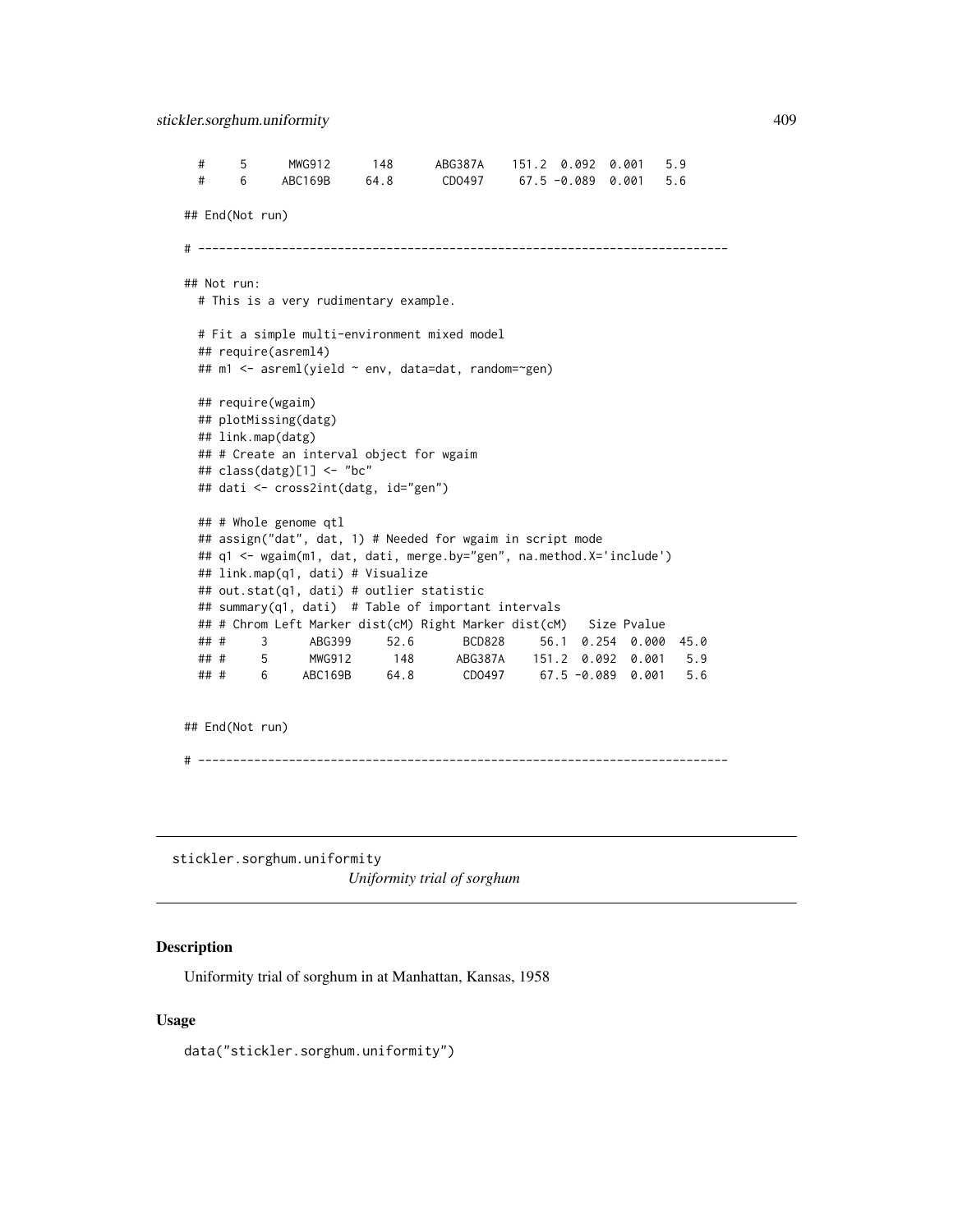## Format

A data frame with 1600 observations on the following 4 variables.

expt experiment row row

col col

yield yield

# Details

Four sorghum experiments at the Agronomy Farm at Manhattan, Kansas. Experiments E1,E2 grown in 1958. Expts E3,E5 grown in 1959.

Experiment E1.

Field width  $= 20$  units  $* 14$  inches  $= 23.3$  ft.

Field length =  $20$  units  $*$  10 feet =  $200$  feet.

Experiment E2-E3.

Field width  $= 20$  units  $* 44$  inches  $= 73$  feet

Field length = 20 units  $*$  5 ft = 100 feet.

#### Source

F. C. Stickler (1960). Estimates of Optimum Plot Size from Grain Sorghum Uniformity Trial Data. Technical bulletin, Kansas Agricultural Experiment Station.

# References

None.

```
data(stickler.sorghum.uniformity)
dat <- stickler.sorghum.uniformity
dat1 <- subset(dat, expt=="E1")
dat2 <- subset(dat, expt!="E1")
if(require(desplot)){
desplot(yield ~ col*row|expt, data=dat1,
       #cex=1,text=yield, shorten="none",
       xlab="row",ylab="range",
       flip=TRUE, tick=TRUE, aspect=(20*10)/(20*14/12), # true aspect
       main="stickler.sorghum.uniformity: expt E1")
}
if(require(desplot)){
 desplot(yield ~ col*row|expt, data=dat2,
       xlab="row",ylab="range",
       flip=TRUE, tick=TRUE, aspect=(20*5)/(20*44/12), # true aspect
       main="stickler.sorghum.uniformity: expt E2,E3,E4")
```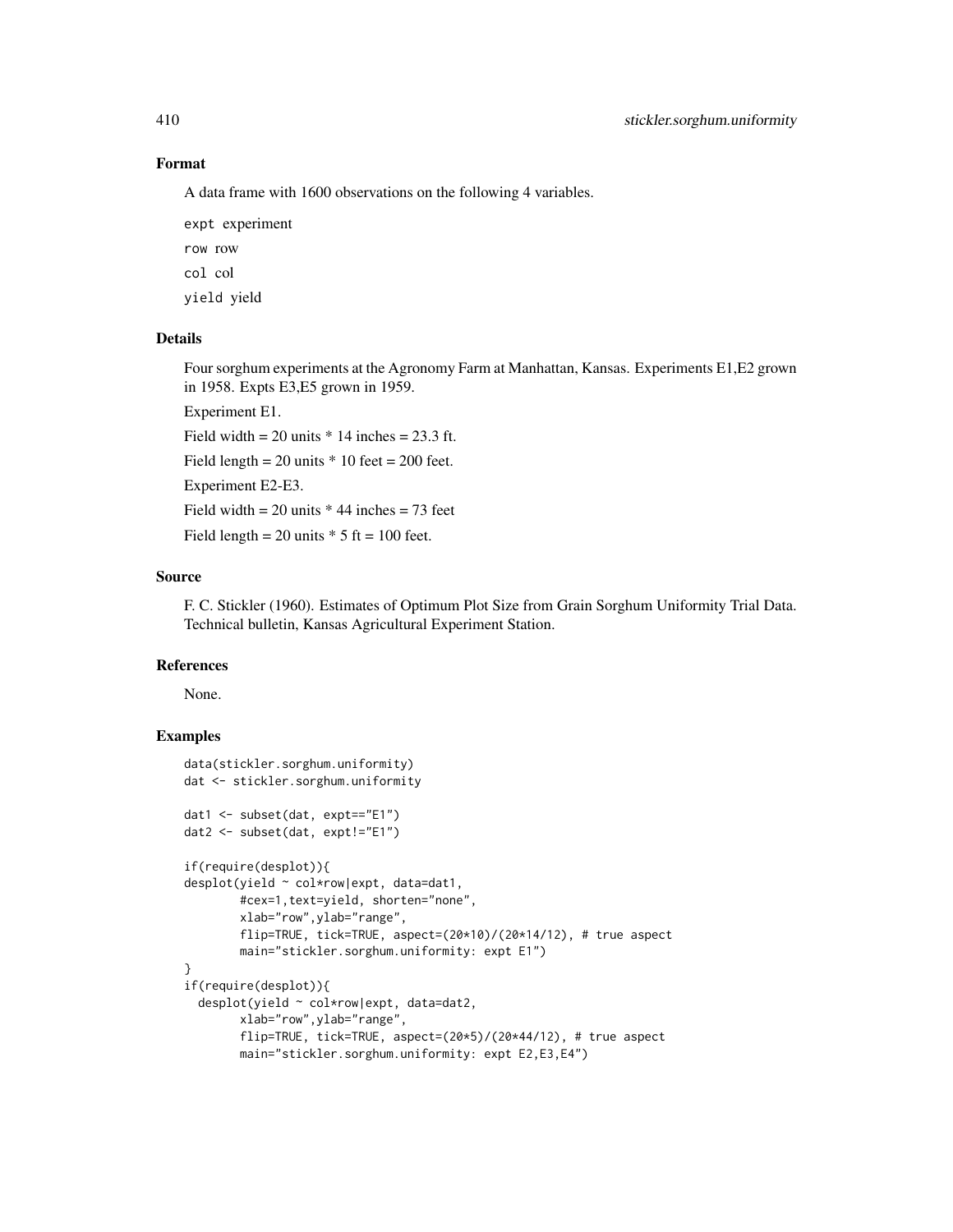#### stirret.borers 411

```
}
# Stickler, p. 10-11 has
# E1 E2 E3 E4
# 34.81 11.53 11.97 14.10
cv <- function(x) 100*sd(x)/mean(x)tapply(dat$yield, dat$expt, cv)
# 35.74653 11.55062 11.97011 14.11389
```
stirret.borers *Corn borer control by application of fungal spores.*

# Description

Corn borer control by application of fungal spores.

## Format

A data frame with 60 observations on the following 4 variables.

block block, 15 levels

trt treatment, 4 levels

count1 count of borers on August 18

count2 count of borers on October 19

## Details

Experiment conducted in 1935, Ottawa. European corn borer infestation was established by application of egg masses to plants. Treatments were applied on July 8 and July 19 at two levels, 0 and 40 grams per acre. The number of borers per plot were counted on Aug 18 and Oct 19.

## Source

Stirrett, George M and Beall, Geoffrey and Timonin, M. (1937). A field experiment on the control of the European corn borer, Pyrausta nubilalis Hubn, by Beauveria bassiana Vuill. *Sci. Agric.*, 17, 587–591. Table 2.

```
data(stirret.borers)
dat <- stirret.borers
require(lattice)
xyplot(count2~count1|trt,dat, main="stirret.borers - by treatment",
      xlab="Early count of borers", ylab="Late count")
```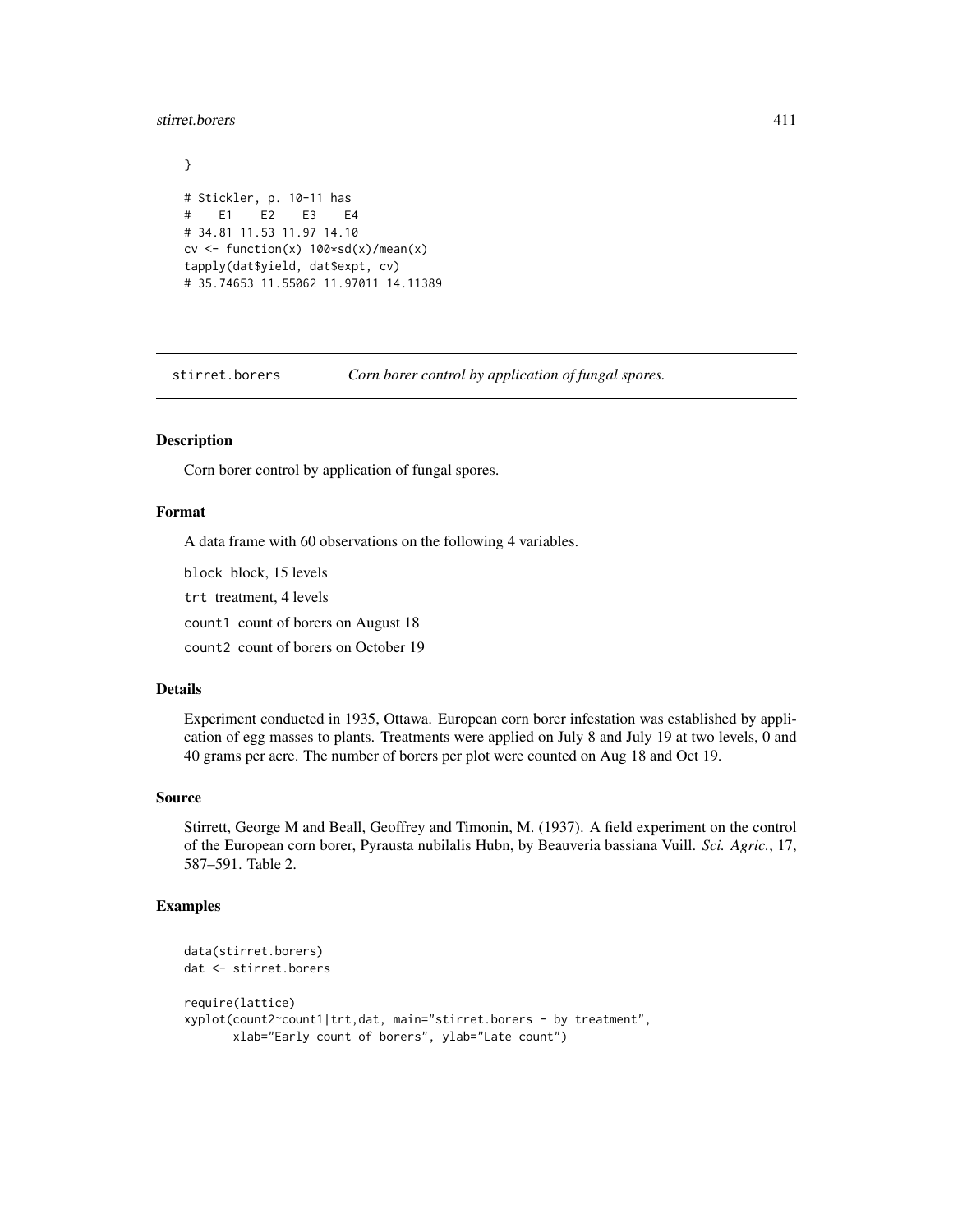```
# Even though the data are counts, Normal distribution seems okay
# qqmath(~count1|trt, dat, main="stirret.borers")
m1 \leq -\ln(\text{count1} \sim \text{trt} + \text{block}, \text{dat})anova(m1)
if(require(effects)){
  e1 <- effect('trt',m1)
  as.data.frame(e1)
  plot(e1, main="stirret.borer")
}
```
streibig.competition *Competition experiment between barley and sinapis.*

#### Description

Competition experiment between barley and sinapis, at different planting rates.

#### Format

A data frame with 135 observations on the following 8 variables.

pot pot number

bseeds barley seeds sown

sseeds sinapis seeds sown

block block

bfwt barley fresh weight

sfwt sinapis fresh weight

bdwt barley dry weight

sdwt sinapis dry weight

## Details

The source data (in McCullagh) also contains a count of plants harvested (not included here) that sometimes is greater than the number of seeds planted.

## Source

Peter McCullagh, John A. Nelder. *Generalized Linear Models*, page 318-320. Used with permission of Jens Streibig.

### References

Oliver Schabenberger and Francis J Pierce. 2002. *Contemporary Statistical Models for the Plant and Soil Sciences*, CRC Press. Page 370-375.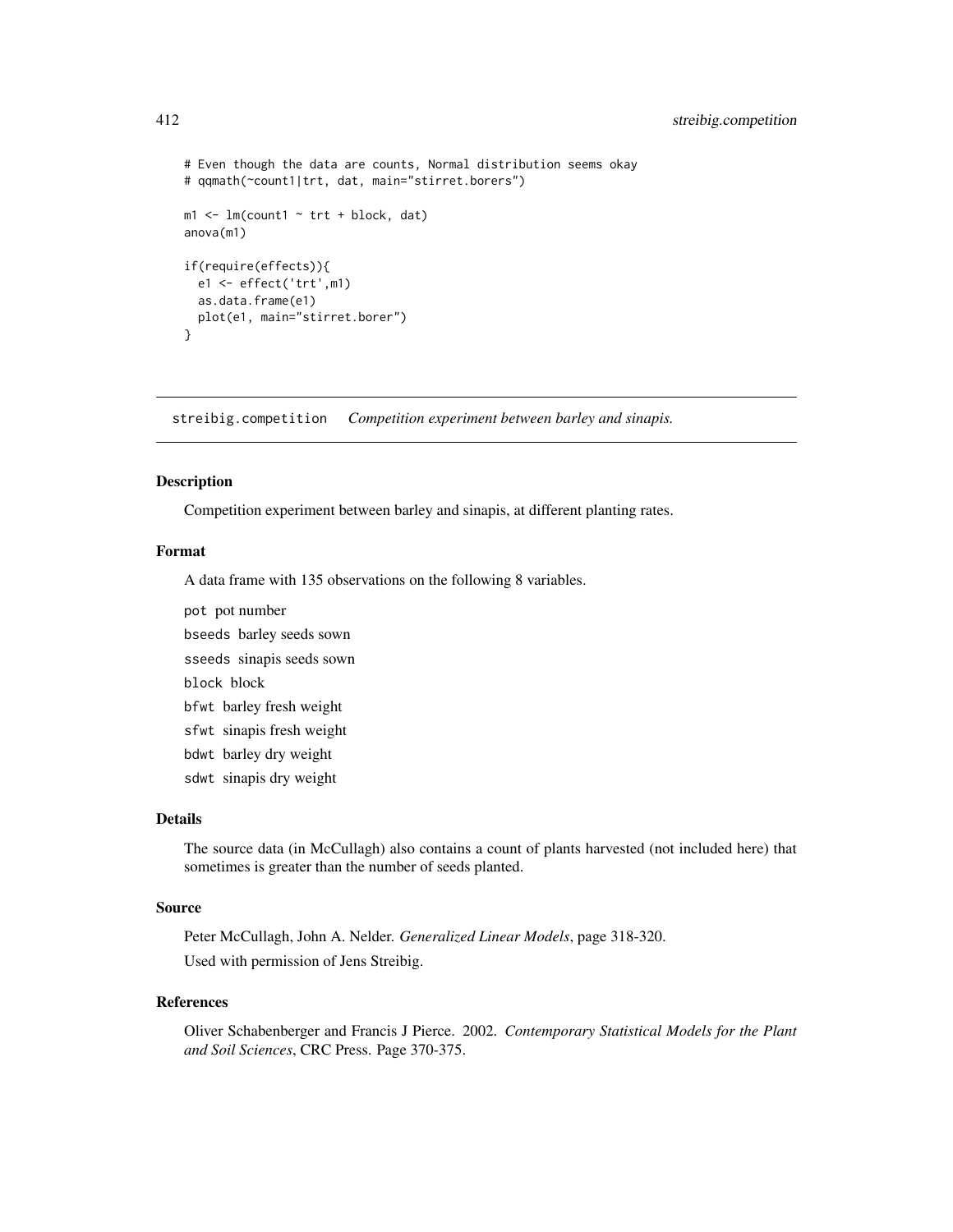#### stroup.nin 413

## Examples

```
data(streibig.competition)
dat <- streibig.competition
# See Schaberger and Pierce, pages 370+
# Consider only the mono-species barley data (no competition from sinapis)
d1 <- subset(dat, sseeds<1)
d1 <- transform(d1, x=bseeds, y=bdwt, block=factor(block))
# Inverse yield looks like it will be a good fit for Gamma's inverse link
require(lattice)
xyplot(1/y~x, data=d1, group=block, auto.key=list(columns=3),
       xlab="Seeding rate", ylab="Inverse yield of barley dry weight",
       main="streibig.competition")
# linear predictor is quadratic, with separate intercept and slope per block
m1 \leq -g \ln(y \sim block + block:x + x+I(x^2)), data=d1,
          family=Gamma(link="inverse"))
# Predict and plot
newdf <- expand.grid(x=seq(0,120,length=50), block=factor(c('B1','B2','B3')) )
newdf$pred <- predict(m1, new=newdf, type='response')
plot(y~x, data=d1, col=block, main="streibig.competition - by block",
     xlab="Barley seeds", ylab="Barley dry weight")
for(bb in 1:3){
  newbb <- subset(newdf, block==c('B1','B2','B3')[bb])
  lines(pred~x, data=newbb, col=bb)
}
```
stroup.nin *RCB experiment of wheat at the Nebraska Intrastate Nursery*

#### Description

The yield data from an advanced Nebraska Intrastate Nursery (NIN) breeding trial conducted at Alliance, Nebraska, in 1988/89.

## Format

gen genotype, 56 levels rep replicate, 4 levels yield yield, bu/ac col column row row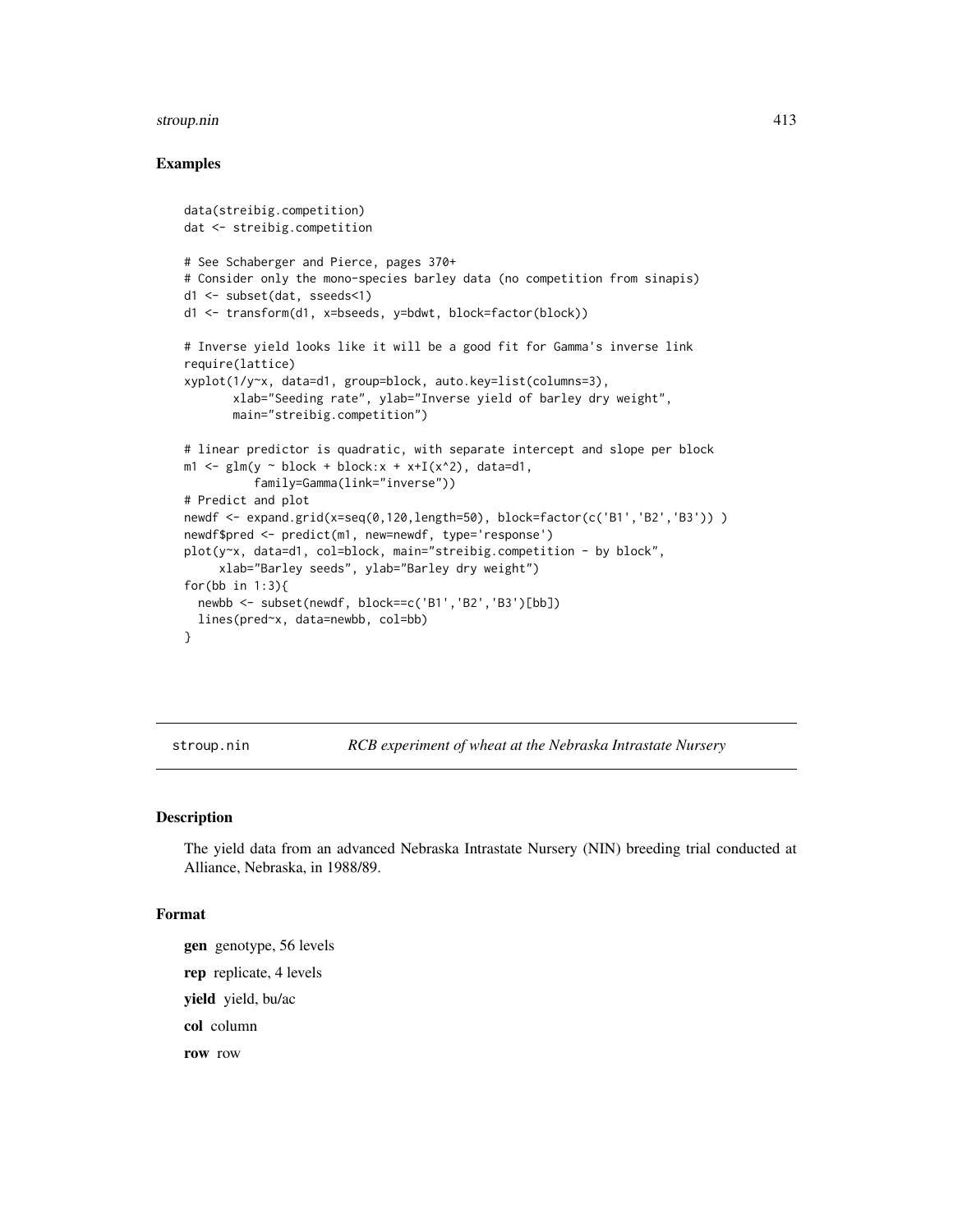#### Details

Four replicates of 19 released cultivars, 35 experimental wheat lines and 2 additional triticale lines were laid out in a 22 row by 11 column rectangular array of plots. The varieties were allocated to the plots using a randomised complete block (RCB) design. Each plot was sown in four rows 4.3 m long and 0.3 m apart. Plots were trimmed down to 2.4 m in length before harvest. The orientation of the plots is not clear from the paper, but the data in Littel et al are given in meters and make the orientation clear.

Field width: 22 plots  $* 1.2 m = 26.4 m$ 

Field length: 11 plots  $*$  4.3 m = 47.3 m

All plots with missing data are coded as being gen = "Lancer". (For ASREML, missing plots need to be included for spatial analysis and the level of 'gen' needs to be one that is already in the data.)

These data were first analyzed by Stroup et al (1994) and subsequently by Littell et al (1996, page 321), Pinheiro and Bates (2000, page 260), and Butler et al (2004).

This version of the data give the yield in bushels per acre. The yield values published in Stroup et al (1994) are expressed in kg/ha. For wheat, 1 bu/ac =  $67.25$  kg/ha.

Some of the gen names are different in Stroup et al (1994). (Sometimes an experimental genotype is given a new name when it is released for commercial use.) At a minimum, the following differences in gen names should be noted:

| stroup.nin | Stroup et al |
|------------|--------------|
| NE83498    | Rawhide      |
| KS831374   | Karl         |

Some published versions of the data use long/lat instead of col/row. To obtain the correct value of 'long', multiply 'col' by 1.2. To obtain the correct value of 'lat', multiply 'row' by 4.3.

Relatively low yields were clustered in the northwest corner, which is explained by a low rise in this part of the field, causing increased exposure to winter kill from wind damage and thus depressed yield. The genotype 'Buckskin' is a known superior variety, but was disadvantaged by assignment to unfavorable locations within the blocks.

Note that the figures in Stroup 2002 claim to be based on this data, but the number of rows and columns are both off by 1 and the positions of Buckskin as shown in Stroup 2002 do not appear to be quite right.

### Source

Stroup, Walter W., P Stephen Baenziger, Dieter K Mulitze (1994) Removing Spatial Variation from Wheat Yield Trials: A Comparison of Methods. *Crop Science*, 86:62-66. http://doi.org/10.2135/cropsci1994.0011183X0034

## **References**

Littell, R.C. and Milliken, G.A. and Stroup, W.W. and Wolfinger, R.D. 1996. *SAS system for mixed models*, SAS Institute, Cary, NC.

Jose Pinheiro and Douglas Bates, 2000, *Mixed Effects Models in S and S-Plus*, Springer.

Butler, D., B R Cullis, A R Gilmour, B J Goegel. (2004) *Spatial Analysis Mixed Models for S language environments*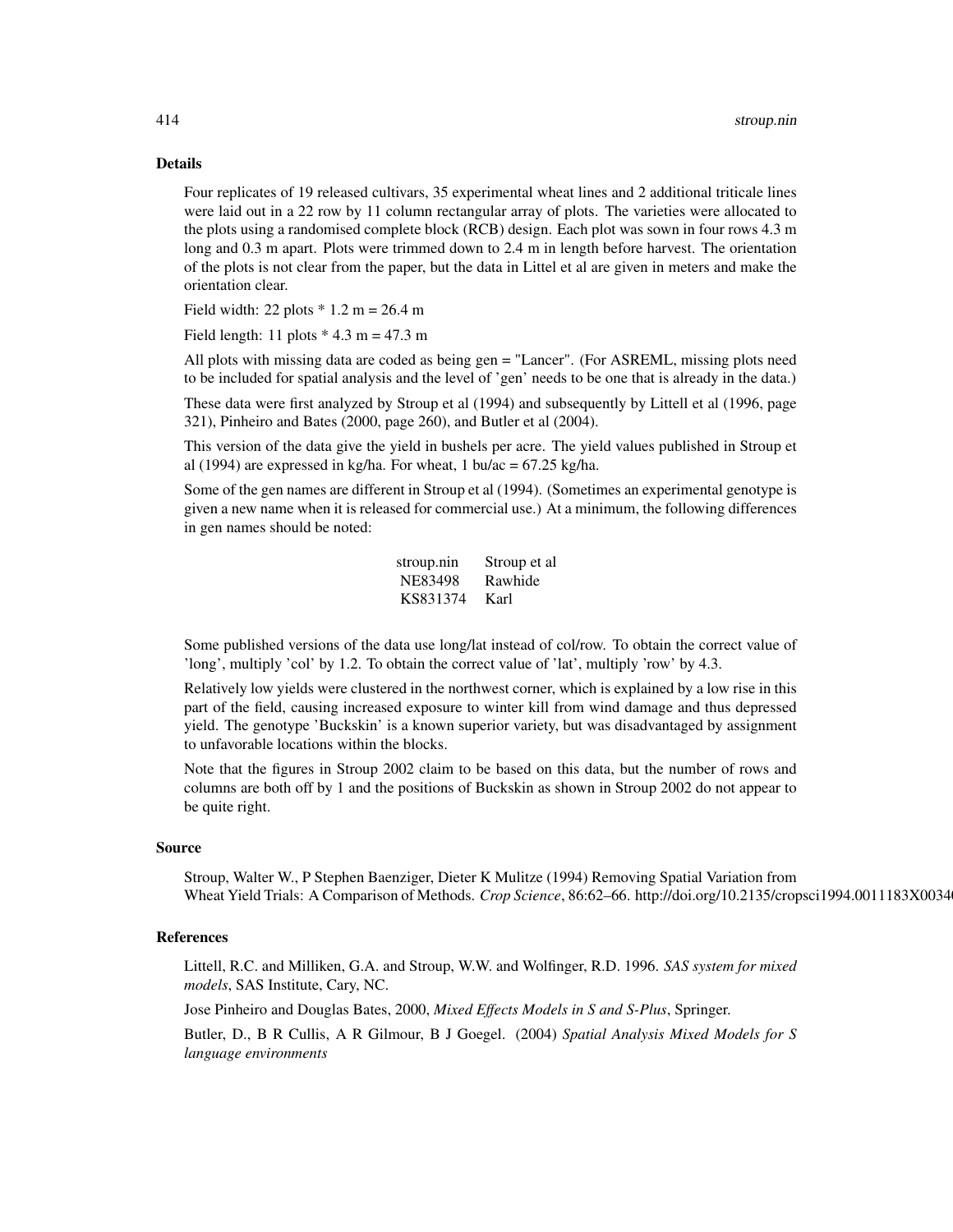#### stroup.nin 415

W. W. Stroup (2002). Power Analysis Based on Spatial Effects Mixed Models: A Tool for Comparing Design and Analysis Strategies in the Presence of Spatial Variability. *Journal of Agricultural, Biological, and Environmental Statistics*, 7(4), 491-511. http://doi.org/10.1198/108571102780

## See Also

Identical data (except for the missing values) are available in the nlme package as [Wheat2](#page-0-0).

```
data(stroup.nin)
dat <- stroup.nin
# Experiment layout. All "Buckskin" plots are near left side
if(require(desplot)){
  desplot(yield~col*row, dat,
          aspect=47.3/26.4, out1="rep", num=gen, cex=0.6, # true aspect
          main="stroup.nin - yield heatmap (true shape)")
}
# ----- nlme -----
require(nlme)
# Random RCB model
lme1 <- lme(yield ~ 0 + gen, random=~1|rep, data=dat, na.action=na.omit)
# Linear (Manhattan distance) correlation model
lme2 \leq gls(yield \sim 0 + gen, data=dat,
           correlation = \text{corLin}(\text{form} = \text{~col} + \text{row}, \text{ nugget} = \text{TRUE}),na.action=na.omit)
# Random block and spatial correlation.
# Note: corExp and corSpher give nearly identical results
lme3 <- lme(yield ~ 0 + gen, data=dat,
            random = \sim 1 | rep,
            correlation = \text{corExp}(\text{form} = \sim \text{col} + \text{row}),na.action=na.omit)
AIC(lme1,lme2,lme3) # lme2 is lowest
## df AIC
## lme1 58 1333.702
## lme2 59 1189.135
## lme3 59 1216.704
# Compare the estimates from the two methods
eff = data.frame(ranblock=fixef(lme1), corLin = coef(lme2),
                  corExp = fixef(lme3))
rownames(eff) <- gsub("gen", "", rownames(eff))
plot(eff$ranblock, eff$corLin, xlim=c(13,37), ylim=c(13,37),
     main="stroup.nin - Gen estimates (intercepts differ)",
     xlab="RCB (random block)", ylab="corLin",type='n')
```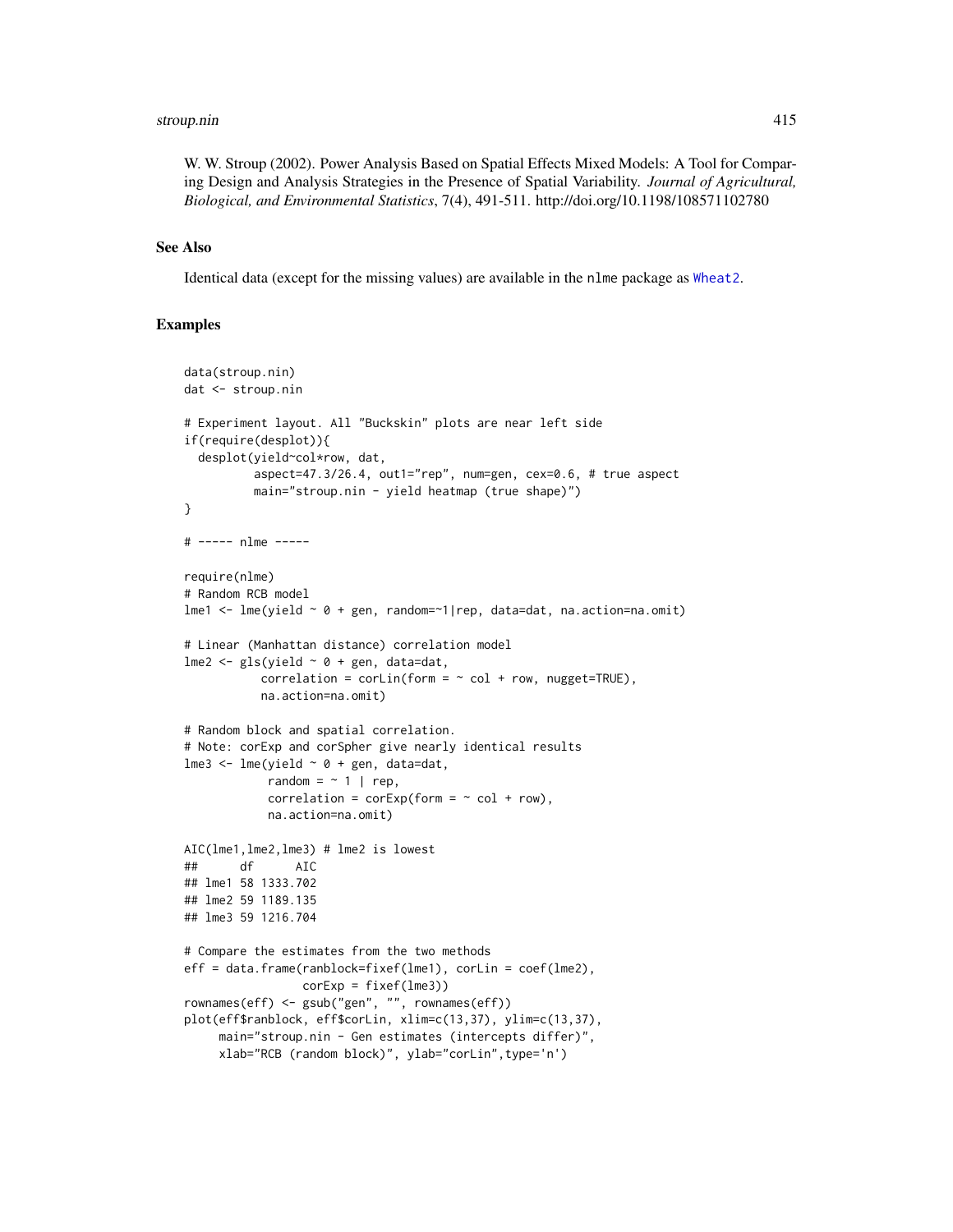#### 416 stroup.nin stroup.nin stroup.nin stroup.nin stroup.nin stroup.nin stroup.nin

```
text(eff$ranblock, eff$corLin, rownames(eff), cex=0.5)
abline(0,1)
# ----------------------------------------------------------------------------
# Note, the 'sommer' package has dropped support for ar1
# ----------------------------------------------------------------------------
## Not run:
 if(require(SpATS)){
    dat \leq transform(dat, yf = as.factor(row), xf = as.factor(col))
    sp1 <- SpATS(response = "yield",
                 spatial = \sim SAP(col, row, nseg = c(10,20), degree = 3, pord = 2),
                 genotype = "gen",
                 #fixed = ~ colcode + rowcode,
                 random = \sim yf + xf,
                 data = dat,control = list(tolerance = 1e-03))
   plot(sp1)
   eff <- cbind(eff, spats=predict(sp1, which="gen")$predicted.values)
   plot(eff$ranblock, eff$spats, xlim=c(13,37), ylim=c(13,37),
         main="stroup.nin - Gen estimates (intercepts differ)",
         xlab="RCB (random block)", ylab="SpATS",type='n')
    text(eff$ranblock, eff$spats, rownames(eff), cex=0.5)
    abline(0,1)
 }
## End(Not run)
# ----------------------------------------------------------------------------
## Not run:
 # asreml3
 require(asreml)
 # RCB analysis
 dat.rcb <- asreml(yield \sim gen, random = \sim rep, data=dat,
                    na.method.X="omit")
 pred.rcb <- predict(dat.rcb, data=dat, classify="gen")$predictions
 # Two-dimensional AR1xAR1 spatial model
 dat <- transform(dat, xf=factor(col), yf=factor(row))
 dat <- dat[order(dat$xf, dat$yf),]
 dat.sp <- asreml(yield~gen, data=dat,
                   rcov=~ar1(xf):ar1(yf),
                   na.method.X='ignore')
 pred.sp <- predict(dat.sp, data=dat, classify="gen")$predictions
```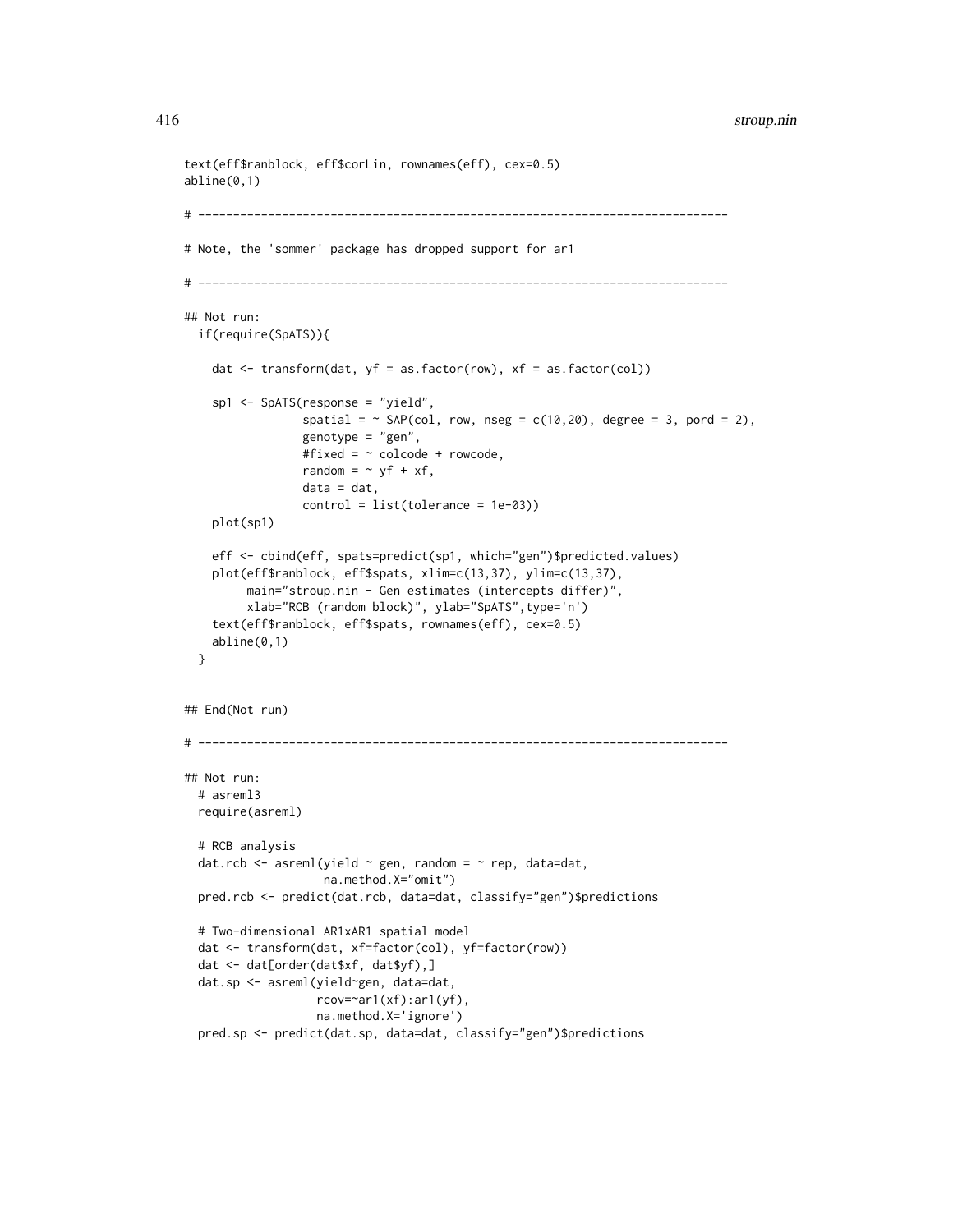#### stroup.nin 417

```
require(lucid)
 vc(dat.sp)
 ## effect component std.error z.ratio constr
 ## R!variance 48.7 7.155 6.8 pos
 ## R!xf.cor 0.6555 0.05638 12 unc
 ## R!yf.cor 0.4375 0.0806 5.4 unc
 # Compare the estimates from the two methods
 plot(pred.rcb$pvals[,2], pred.sp$pvals[,2], xlim=c(13,37), ylim=c(13,37),
      xlab="RCB",ylab="AR1xAR1",type='n')
 title("stroup.nin: Comparison of predicted values")
 text(pred.rcb$pvals[,2],pred.sp$pvals[,2],
      as.character(pred.rcb$pvals[,1]),cex=0.5)
 abline(0,1)
## End(Not run)
# ----------------------------------------------------------------------------
## Not run:
 ## require(asreml4)
 ## data(stroup.nin)
 ## dat <- stroup.nin
 ## # Note, ASREML4 stand-alone might not need a completely-filled rectangle
 ## # of plots to perform AR1xAR1 analysis. It might be able to fill in missing
 ## # combinations of rows/columns. The R version asreml4 still seems to require
 ## # rectangles.
 ## # RCB analysis
 ## dat.rcb <- asreml(yield \sim gen, random = \sim rep, data=dat,
 ## na.action=na.method(x="omit"))
 ## pred.rcb <- predict(dat.rcb, data=dat, classify="gen")
 ## # Two-dimensional AR1xAR1 spatial model
 ## dat <- transform(dat, xf=factor(col), yf=factor(row))
 ## #dat <- dat[order(dat$xf, dat$yf),]
 ## dat.sp <- asreml(yield~gen, data=dat,
 ## residual = \text{var1}(xf):ar1(yf),## na.action=na.method(x="omit"))
 ## pred.sp <- predict(dat.sp, data=dat, classify="gen")
 ## require(lucid)
 ## vc(dat.sp)
 ## ## effect component std.error z.ratio constr
 ## ## R!variance 48.7 7.155 6.8 pos
 ## ## R!xf.cor 0.6555 0.05638 12 unc
 ## ## R!yf.cor 0.4375 0.0806 5.4 unc
 ## # Compare the estimates from the two methods
 ## plot(pred.rcb$pvals[,2], pred.sp$pvals[,2], xlim=c(13,37), ylim=c(13,37),
 ## xlab="RCB", ylab="AR1xAR1", type='n')
```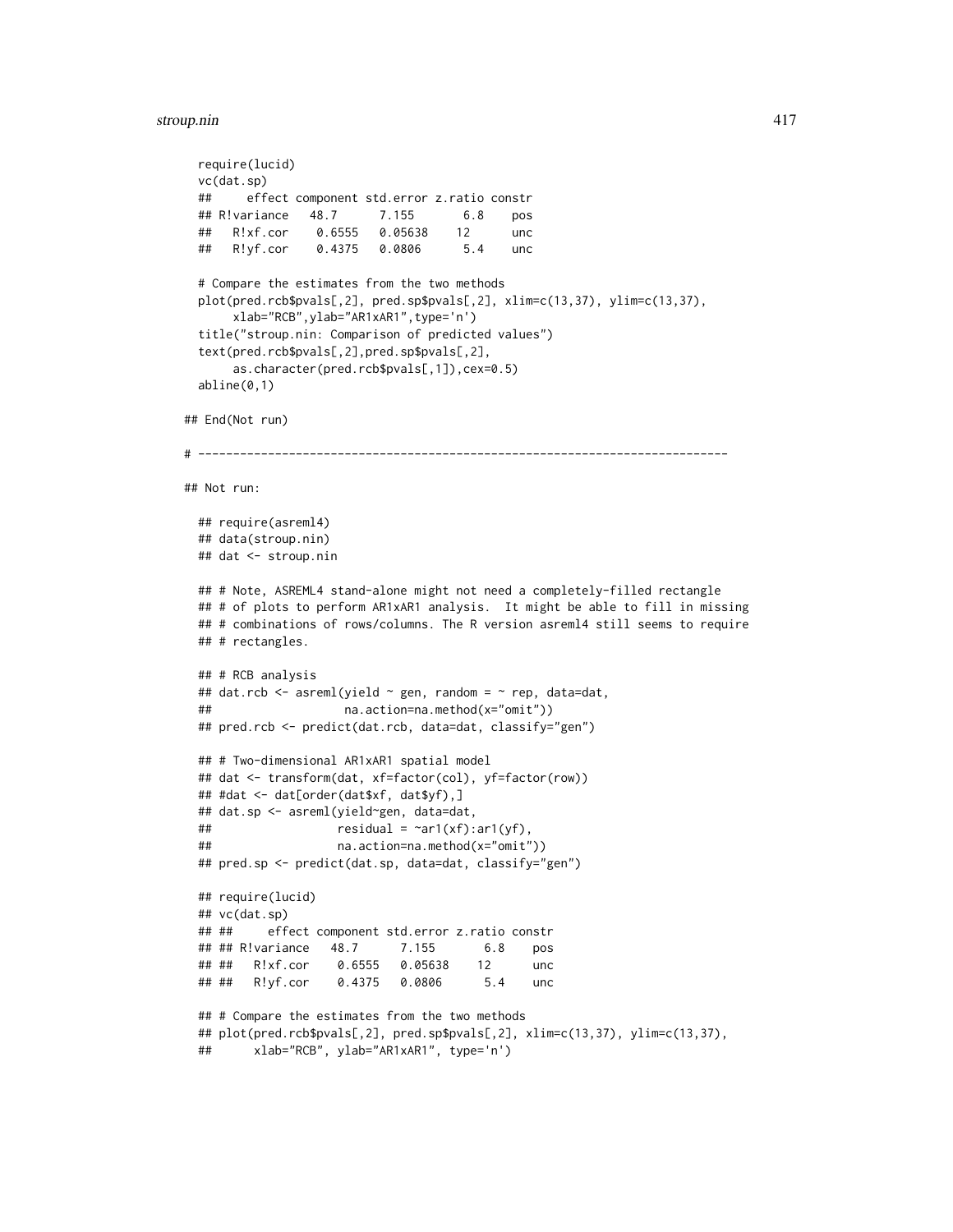```
## title("stroup.nin: Comparison of predicted values")
 ## text(pred.rcb$pvals[,2],pred.sp$pvals[,2],
 ## as.character(pred.rcb$pvals[,1]),cex=0.5)
 ## abline(0,1)
## End(Not run)
# ----------------------------------------------------------------------------
```
stroup.splitplot *Simulated split-plot experiment*

#### Description

A simulated dataset of a very simple split-plot experiment, used to illustrate the details of calculating predictable functions (broad space, narrow space, etc.).

For example, the density of narrow, intermediate and broad-space predictible function for factor level A1 is shown below (html help only)

#### Format

y simulated response

rep replicate, 4 levels

b sub-plot, 2 levels

a whole-plot, 3 levels

## Source

Walter W. Stroup, 1989. Predictable functions and prediction space in the mixed model procedure. *Applications of Mixed Models in Agriculture and Related Disciplines*.

Used with permission of Walt Stroup.

## References

Wolfinger, R.D. and Kass, R.E., 2000. Nonconjugate Bayesian analysis of variance component models, *Biometrics*, 56, 768–774. http://doi.org/10.1111/j.0006-341X.2000.00768.x

```
data(stroup.splitplot)
dat <- stroup.splitplot
# ----------------------------------------------------------------------------
```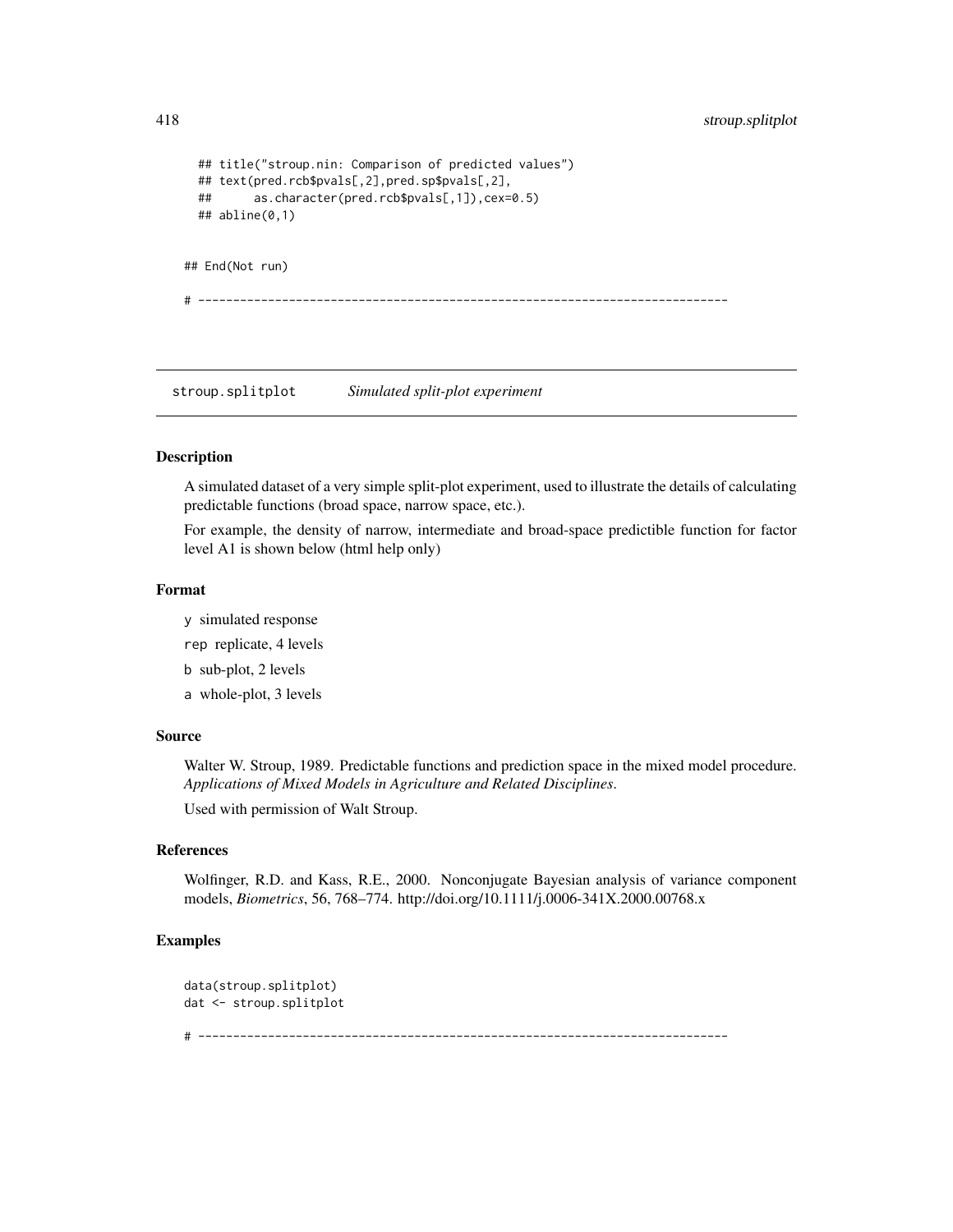# stroup.splitplot 419

```
## Not run:
 # ---- lme4 -----
 require(lme4)
 m0 \leq Imer(y \leq -1 + a + b + a:b + (1|rep) + (1|a:rep), data=dat)# No predict function
 # ----- nlme -----
 require(nlme)
 m\theta <- lme(y ~ -1 + a + b + a:b, data=dat, random = ~ 1|rep/a)
 # ----- ASREML model -----
 require(asreml)
 m1 \leq -\text{asreml}(y^2 - 1 + a + b + a:b, \text{random}^{\text{max}} rep + a:rep, data=dat)
 library(lucid)
 vc(m1) # Variance components match Stroup p. 41
 ## effect component std.error z.ratio bound
 ## rep 62.4 56.54 1.1 P 0
 ## a:rep 15.38 11.79 1.3 P 0
 ## units(R) 9.361 4.413 2.1 P 0
 # Narrow space predictions
 predict(m1, data=dat, classify="a", average=list(rep=NULL))$predictions$pvals
 # a Predicted Std Err Status
 # a1 32.88 1.082 Estimable
 # a2 34.12 1.082 Estimable
 # a3 25.75 1.082 Estimable
 # Intermediate space predictions
 predict(m1, data=dat, classify="a", ignore=list("a:rep"),
         average=list(rep=NULL))$predictions$pvals
 # a Predicted Std Err Status
 # a1 32.88 2.24 Estimable
 # a2 34.12 2.24 Estimable
 # a3 25.75 2.24 Estimable
 # Broad space predictions
 predict(m1, data=dat, classify="a")$predictions$pvals
 # a Predicted Std Err Status
 # a1 32.88 4.54 Estimable
 # a2 34.12 4.54 Estimable
 # a3 25.75 4.54 Estimable
# ----- Mcmcglmm model -----
# Use the point estimates from REML with a prior distribution
require(MCMCglmm)
prior2 = list(
 G = list(G1=list(V=62.40, nu=1), G2=list(V=15.38, nu=1)),R = list(V = 9.4, nu=1))
m2 < -MCMCglmm(y<sup>2</sup> -1 + a + b + a:b,
```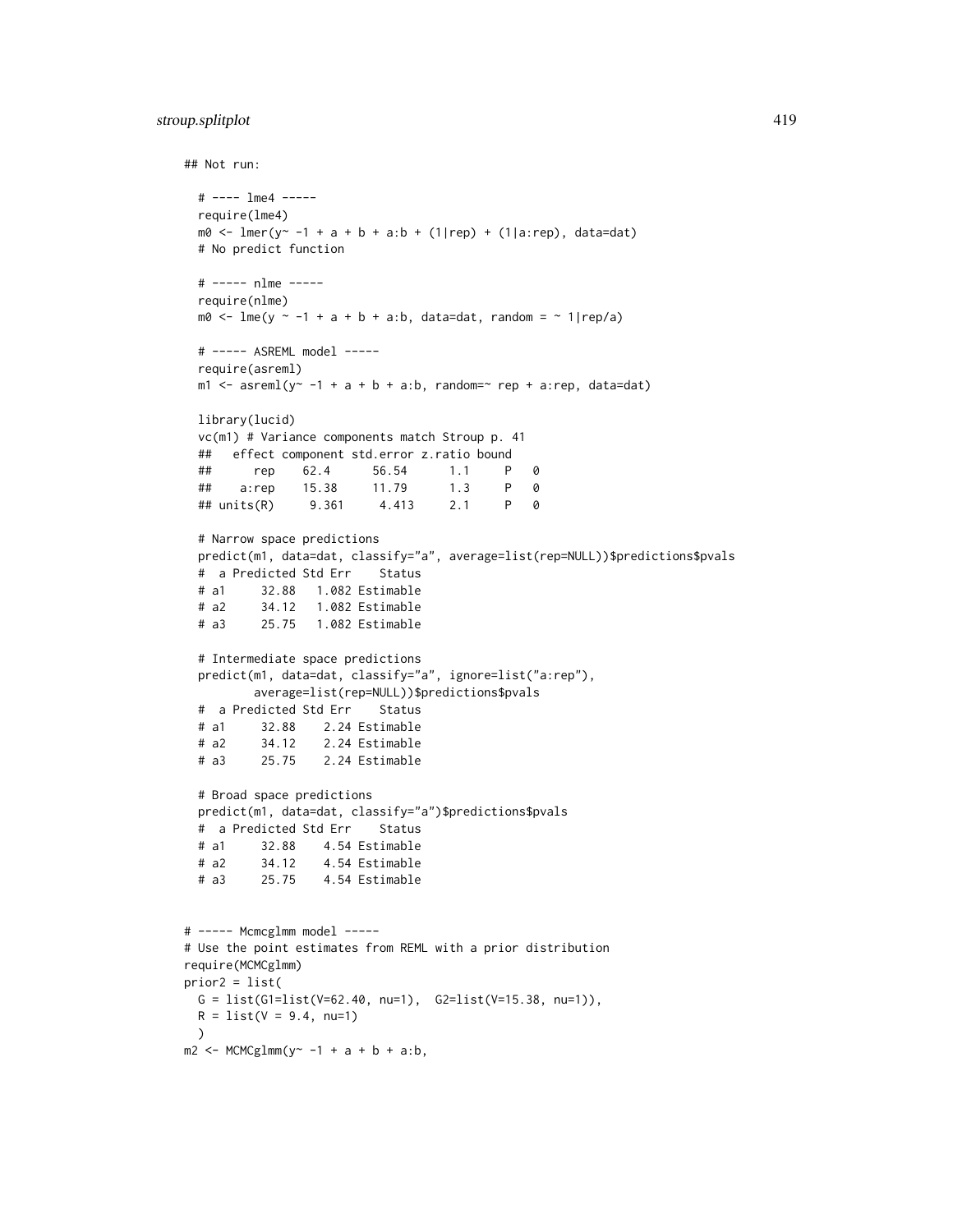420 stroup.splitplot

```
random=~ rep + a:rep, data=dat,
              pr=TRUE, # save random effects as columns of 'Sol'
              nitt=23000, # double the default 13000
              prior=prior2, verbose=FALSE)
# Now create a matrix of coefficients for the prediction.
# Each column is for a different prediction. For example,
# the values in the column called 'a1a2n' are multiplied times
# the model coefficients (identified at the right side) to create
# the linear contrast for the the narrow-space predictions
# (also called adjusted mean) for the a1:a2 interaction.
# a1n a1i a1b a1a2n a1a2ib
cm <- matrix(c( 1, 1, 1, 1, 1, # a1
                0, 0, 0, -1, -1, # a2
                0, 0, 0, 0, 0, # a3
              1/2, 1/2, 1/2, \theta, \theta, \# b2<br>
0. 0. 0, -1/2, -1/2, \# a20, 0, 0, -1/2, -1/2, # a2:b2<br>0. 0. 0, 0, 0, # a3:b2
                0, 0, 0, 0, 0, # a3:b2
              1/4, 1/4, 0, 0, 0, # r1
              1/4, 1/4, 0, 0, 0, \# r2
              1/4, 1/4, 0, 0, 0, \# r3
              1/4, 1/4, 0, 0, 0, 0, \# r4<br>1/4, 0, 0, 1/4, 0, \# a1r1
              1/4, 0, 0, 1/4,0, 0, 0, -1/4, 0, # a2r1<br>0. 0, 0, 0, 0, # a3r1
                0, 0, 0, 0, 0, # a3r1
              1/4, 0, 0, 1/4, 0, # a1r2
                0, 0, 0, -1/4, 0, # a2r2
                0, 0, 0, 0, 0, # a3r2
              1/4, 0, 0, 1/4, 0, # a1r3<br>0, 0, 0, -1/4, 0, # a2r3
                0, 0, 0, -1/4, 0, # a2r3
                0, 0, 0, 0, 0, # a3r3
              1/4, 0, 0, 1/4, 0, # a1r4
                0, 0, 0, -1/4, 0, # a2r4
                0, 0, 0, 0, 0), # a3r4
            ncol=5, byrow=TRUE)
rownames(cm) <- c("a1", "a2", "a3", "b2", "a2:b2", "a3:b2",
                   "r1", "r2", "r3", "r4",
                   "a1r1", "a1r2", "a1r3", "a1r4", "a2r1", "a2r2",
                   "a2r3", "a2r4", "a3r1", "a3r2", "a3r3", "a3r4")
colnames(cm) <- c("A1n","A1i","A1b", "A1-A2n", "A1-A2ib")
print(cm)
# post2 <- as.mcmc(m2$Sol
post2 <- as.mcmc(crossprod(t(m2$Sol), cm))
# Following table has columns for A1 estimate (narrow, intermediate, broad)
# A1-A2 estimate (narrow and intermediat/broad).
# The REML estimates are from Stroup 1989.
est <- rbind("REML est"=c(32.88, 32.88, 32.88, -1.25, -1.25),
            "REML stderr"=c(1.08, 2.24, 4.54, 1.53, 3.17),
            "MCMC mode"=posterior.mode(post2),
            "MCMC stderr"=apply(post2, 2, sd))
round(est,2)
# A1n A1i A1b A1-A2n A1-A2ib
```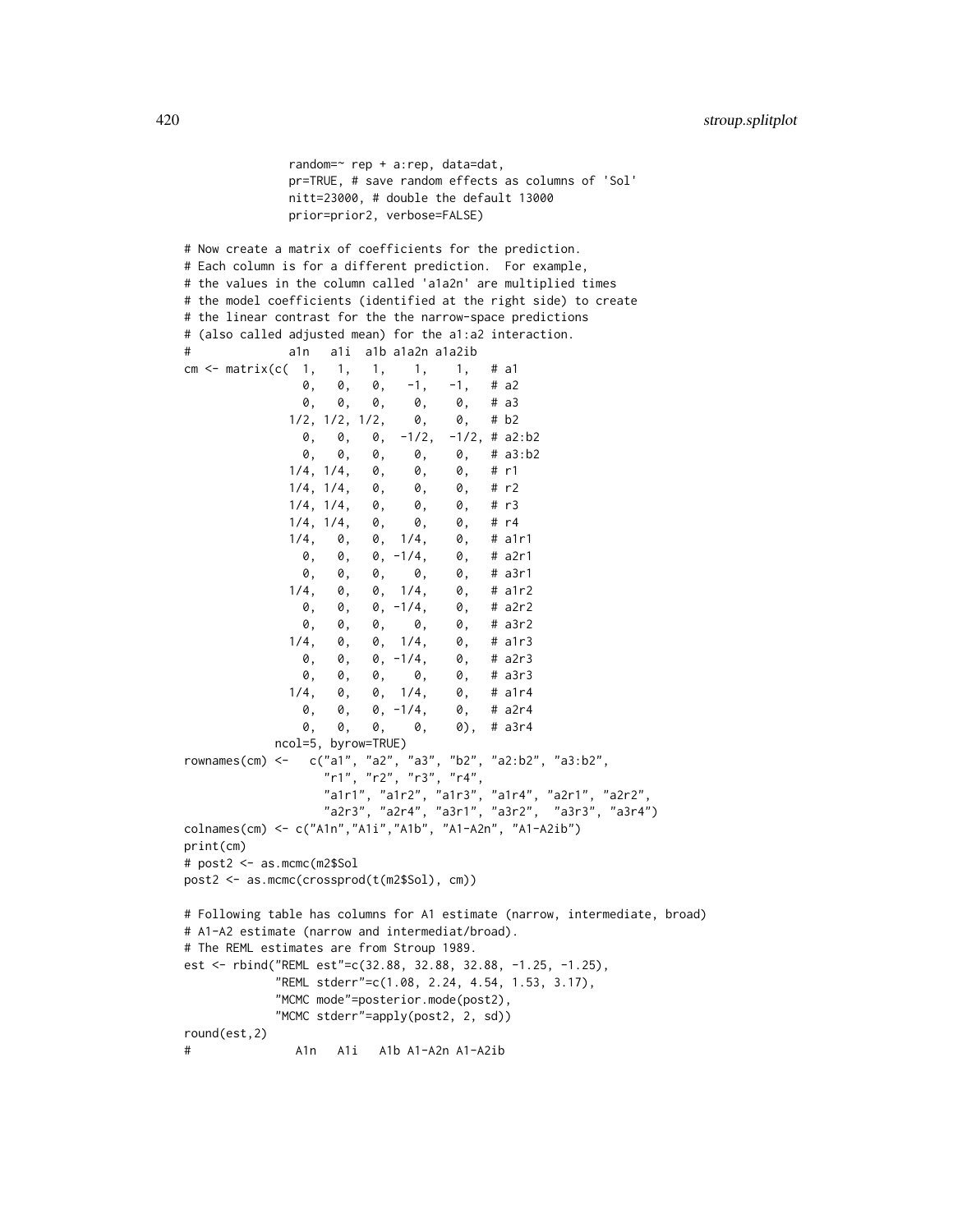#### student.barley 421

```
# REML est 32.88 32.88 32.88 -1.25 -1.25
# REML stderr 1.08 2.24 4.54 1.53 3.17
# MCMC mode 32.95 32.38 31.96 -1.07 -1.17
# MCMC stderr 1.23 2.64 5.93 1.72 3.73
post22 <- make.groups(Narrow=post2[,1], Intermediate=post2[,2],
                    Broad=post2[,3])
print(densityplot(~data|which, data=post22, groups=which,
     cex=.25, lty=1, layout=c(1,3),
     xlab="MCMC model value of predictable function for A1"))
```

```
## End(Not run)
```
student.barley *Multi-environment trial of barley*

#### **Description**

Yield for two varieties of barley grown at 51 locations in the years 1901 to 1906.

#### Format

A data frame with 102 observations on the following 7 variables.

year year, 1901-1906

farmer farmer name

place place (nearest town)

district district, geographical area

gen genotype, Archer and Goldthorpe

yield yield, 'stones' per acre (1 stone = 14 pounds)

income income per acre in shillings, based on yield and quality

#### Details

Experiments were conducted for six years by the Department of Agriculture in Ireland. A total of seven varieties were tested, but only Archer and Goldthorpe were tested in all six years (others were dropped after being found inferior, or were added later). Plots were two acres in size. The value of the grain depended on the yield and quality. Quality varied much from farm to farm, but not so much within the same farm.

The phrase "analysis of variance" first appears in the abstract (only) of a 1918 paper by Fisher. The 1923 paper by Student contained the first analysis of variance table (but not for this data).

One stone is 14 pounds. To convert lb/ac to tonnes/ha, multiply by 0.00112085116

Note: The analysis of Student cannot be reproduced exactly. For example, Student states that the maximum income of Goldthorpe is 230 shillings. A quick glance at Table I of Student shows that the maximum income for Goldthorpe is 220 shillings (11 pounds, 0 shillings) in 1901 at Thurles. Also, the results of Kempton could not be reproduced exactly, perhaps due to rounding or the conversion factor that was used.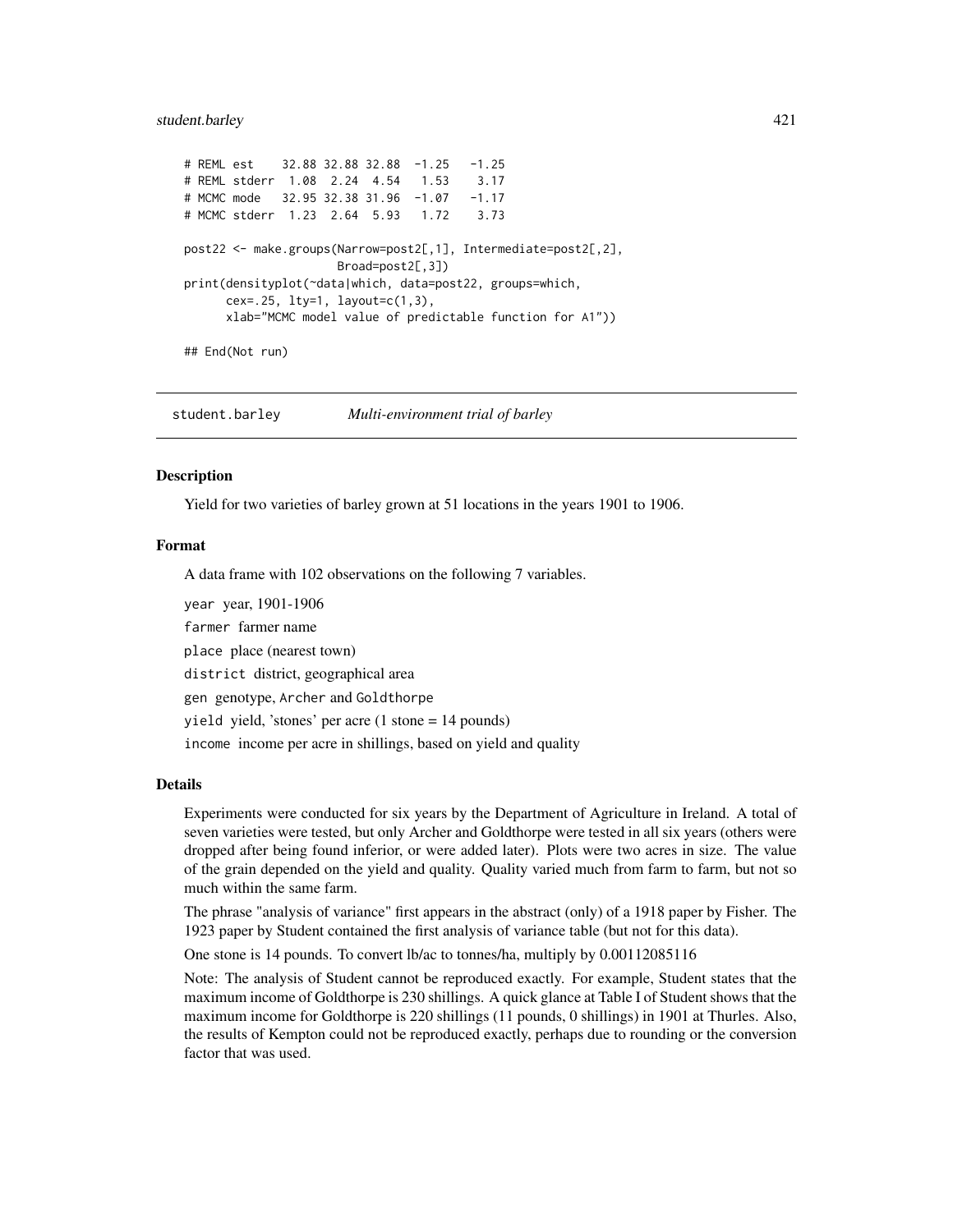## Source

Student. 1923. On Testing Varieties of Cereals. *Biometrika*, 15, 271–293. http://doi.org/10.1093/biomet/15.3- 4.271

## References

R A Kempton and P N Fox, 1997. *Statistical Methods for Plant Variety Evaluation*.

```
data(student.barley)
dat <- student.barley
require(lattice)
bwplot(yield ~ gen|district, dat, main="student.barley - yield")
dat$year <- factor(dat$year)
dat$income <- NULL
# convert to tons/ha
dat <- transform(dat, yield=yield*14 * 0.00112085116)
# Define 'loc' the way that Kempton does
dat$loc <- rep("",nrow(dat))
dat[is.element(dat$farmer, c("Allardyce","Roche","Quinn")),"loc"] <- "1"
dat[is.element(dat$farmer, c("Luttrell","Dooley")), "loc"] <- "2"
dat[is.element(dat$year, c("1904","1905","1906")) & dat$farmer=="Kearney","loc"] <- "2"
dat[dat$farmer=="Mulhall","loc"] <- "3"
dat <- transform(dat, loc=factor(paste(place,loc,sep="")))
if(require(reshape2)){
datm <- melt(dat, measure.var='yield')
# Kempton Table 9.5
round(acast(datm, loc+gen~year),2)
# Kempton Table 9.6
d2 <- dcast(datm, year+loc~gen)
mean(d2$Archer)
mean(d2$Goldthorpe)
mean(d2$Archer-d2$Goldthorpe)
sqrt(var(d2$Archer-d2$Goldthorpe)/51)
cor(d2$Archer,d2$Goldthorpe)
}
## Not run:
  # Kempton Table 9.6b
  require(lme4)
  m2 \le - lmer(yield~1 + (1|loc) + (1|year) +
```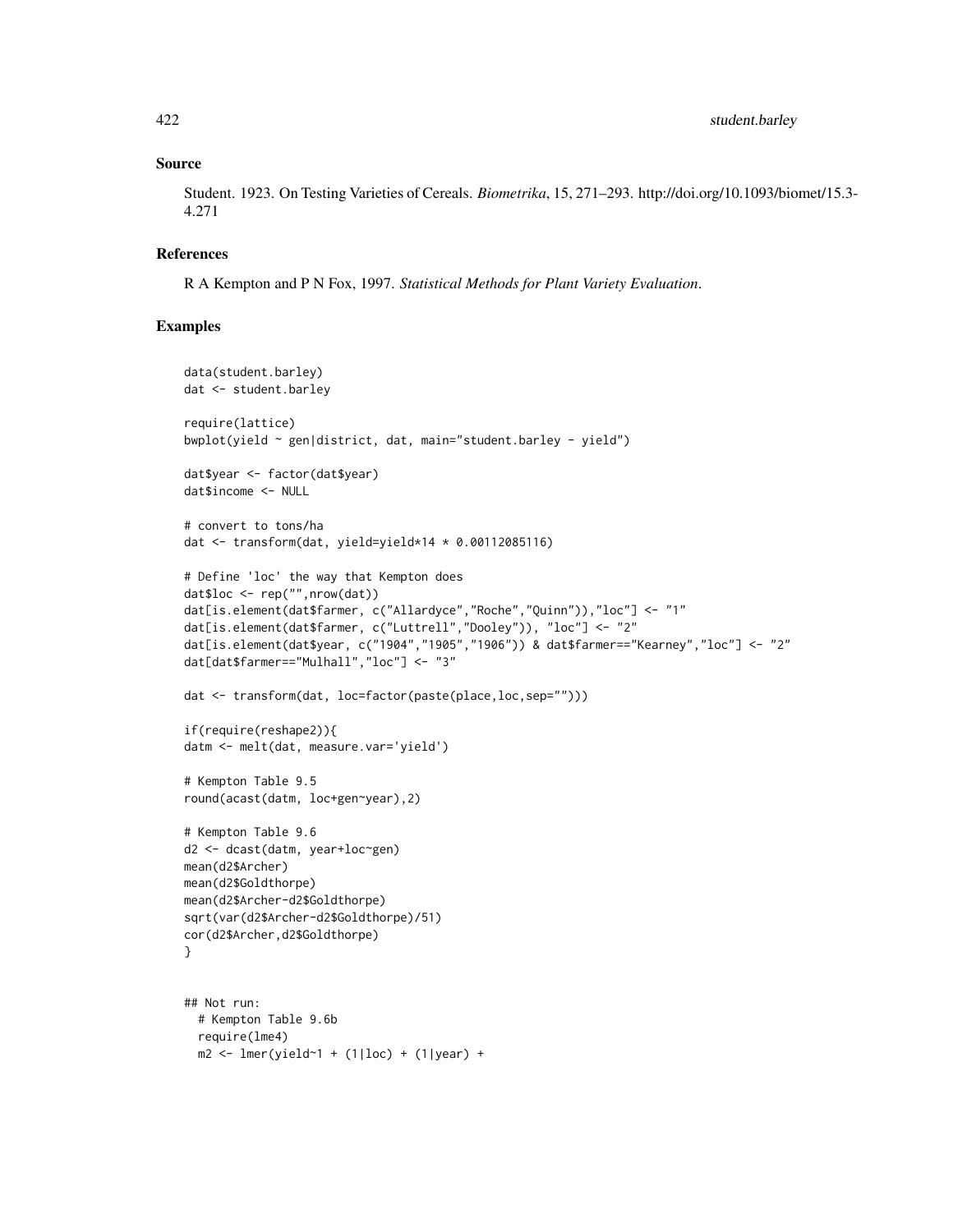#### tai.potato 423

```
(1|loc:year) + (1|gen:loc) + (1|gen:year), data=dat,control=lmerControl(check.nobs.vs.rankZ="ignore"))
```
## End(Not run)

tai.potato *Multi-environment trial of potato*

# Description

Multi-environment trial of potato tuber yields

#### Usage

data("tai.potato")

#### Format

A data frame with 48 observations on the following 6 variables.

yield yield, kg/plot

gen genotype code

variety variety name

env environment code

loc location

year year

## Details

Mean tuber yield of 8 genotypes in 3 locations over two years. Katahdin and Sebago are check varieties. Each location was planted as a 4-rep RCB design.

In Tai's plot of the stability parameters, F5751 and Sebago were in the average stability area. The highest yielding genotype F6032 had an unstable performance.

#### Source

G.C.C. Tai, 1971. Genotypic stability analysis and its application to potato regional trials. Crop Sci 11, 184-190. Table 2, p. 187. http://doi.org/10.2135/cropsci1971.0011183X001100020006x

#### References

George Fernandez (1991). Analysis of Genotype x Environment Interaction by Stability Estimates. *Hort Science*, 26, 947-950.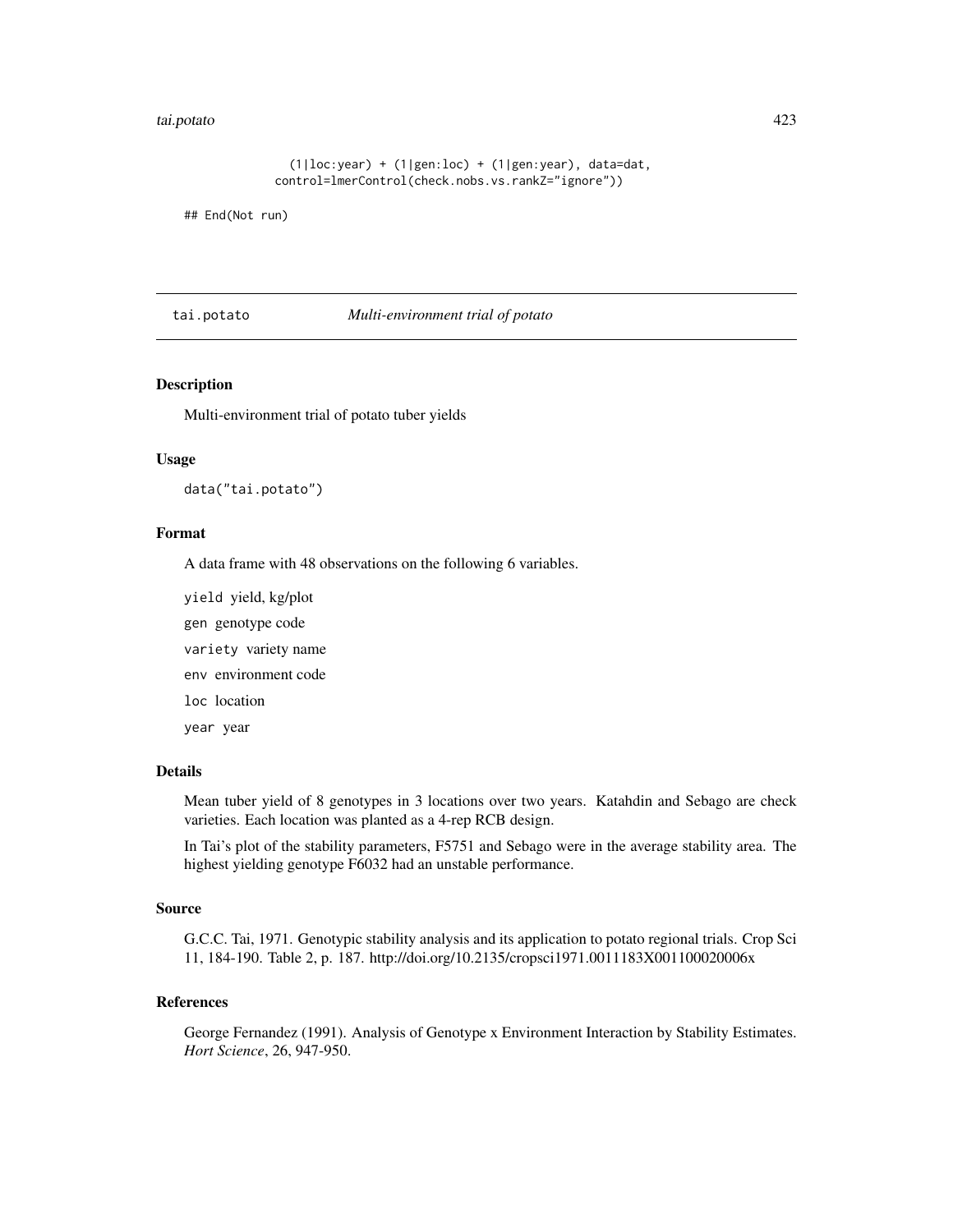## Examples

```
data(tai.potato)
dat = tai.potato
require(lattice)
dotplot(variety ~ yield|env, dat, main="tai.potato")
# fixme - need to add tai() example
# note, st4gi::tai assumes there are replications in the data
# https://github.com/reyzaguirre/st4gi/blob/master/R/tai.R
```

| talbot.potato | Multi-environment trial of potato in UK, yields and trait scores at 12 |
|---------------|------------------------------------------------------------------------|
|               | locations                                                              |

# Description

Yield and 14 trait scores for each of 9 potato varieties at 12 locations in UK.

#### Usage

data("talbot.potato.traits") data("talbot.potato.yield")

#### Format

The talbot.potato.yield dataframe has 126 observations on the following 3 variables.

gen genotype/variety

trait trait

score trait score, 1-9

The talbot.potato.yield dataframe has 108 observations on the following 3 variables.

gen genotype/variety

loc location/center

yield yield, t/ha

#### Details

The talbot.potato.yield dataframe contains mean tuber yields (t/ha) of 9 varieties of potato at 12 centers in the United Kingdom over five years 1983-1987. The following abbreviations are used for the centers.

```
BU Bush
CA Cambridge
```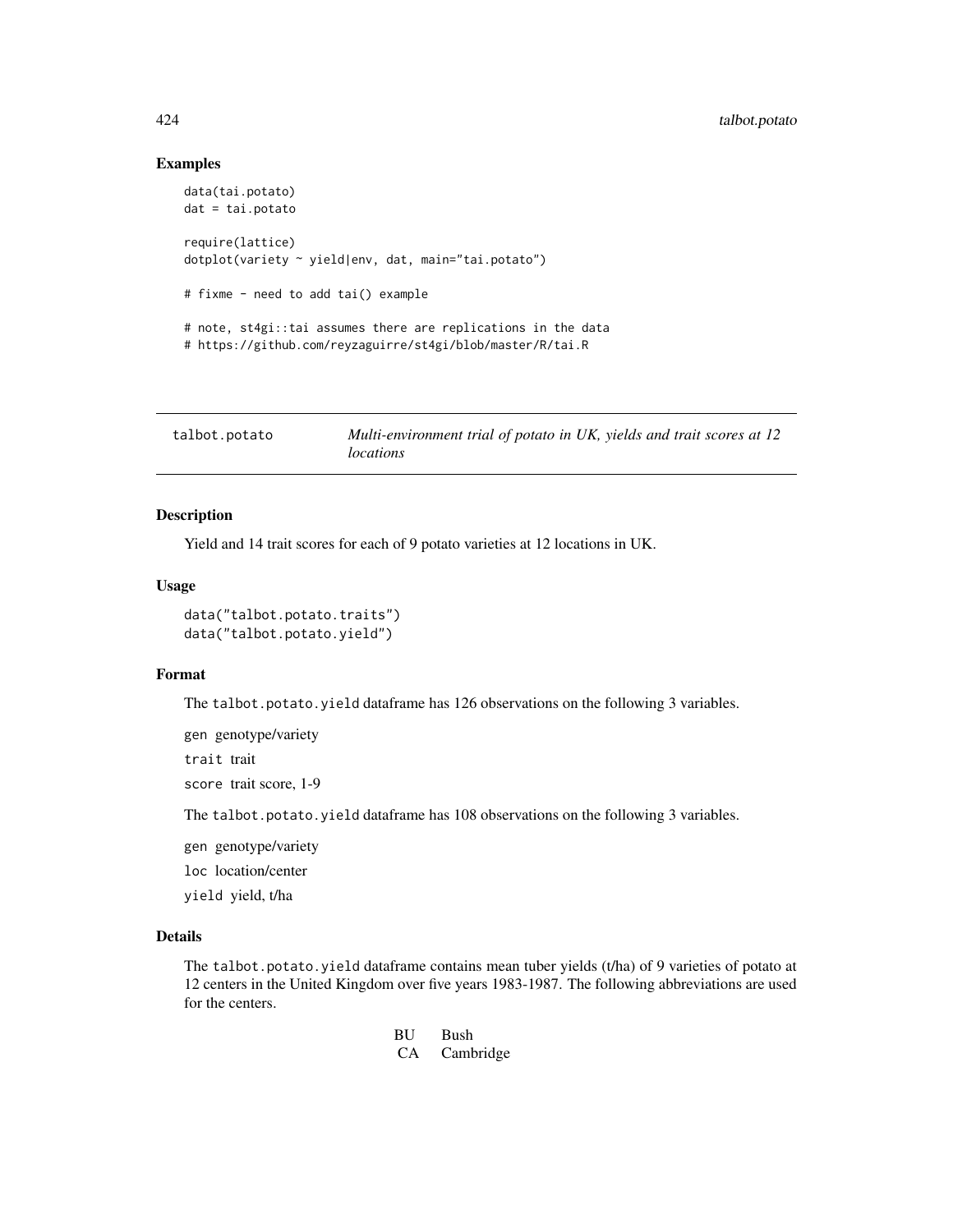- CB Conon Bridge
- CC Crossacreevy
- CP Cockle Park
- CR Craibstone
- GR Greenmount
- HA Harper Adams
- MO Morley
- RO Rosemaund
- SB Sutton Bonnington
- TE Terrington

## Source

Mike Talbot and A V Wheelwright, 1989, The analysis of genotype x analysis interactions by partial least squares regression. *Biuletyn Oceny Odmian*, 21/22, 19–25.

Used with permission of Mike Talbot.

```
if(require(pls) & require(reshape2)){
 data(talbot.potato.traits)
 datt <- talbot.potato.traits
 data(talbot.potato.yield)
 daty <- talbot.potato.yield
 datt <- acast(datt, gen ~ trait, value.var='score')
 daty <- acast(daty, gen ~ loc, value.var='yield')
 # Transform columns to zero mean and unit variance
 datt <- scale(datt)
 daty <- scale(daty)
 m1 <- plsr(daty ~ datt, ncomp=3)
 summary(m1)
 # Loadings factor 1
 lo <- loadings(m1)[,1,drop=FALSE]
 round(-1*lo[order(-1*lo),1,drop=FALSE],2)
 biplot(m1, main="talbot.potato - biplot")
}
```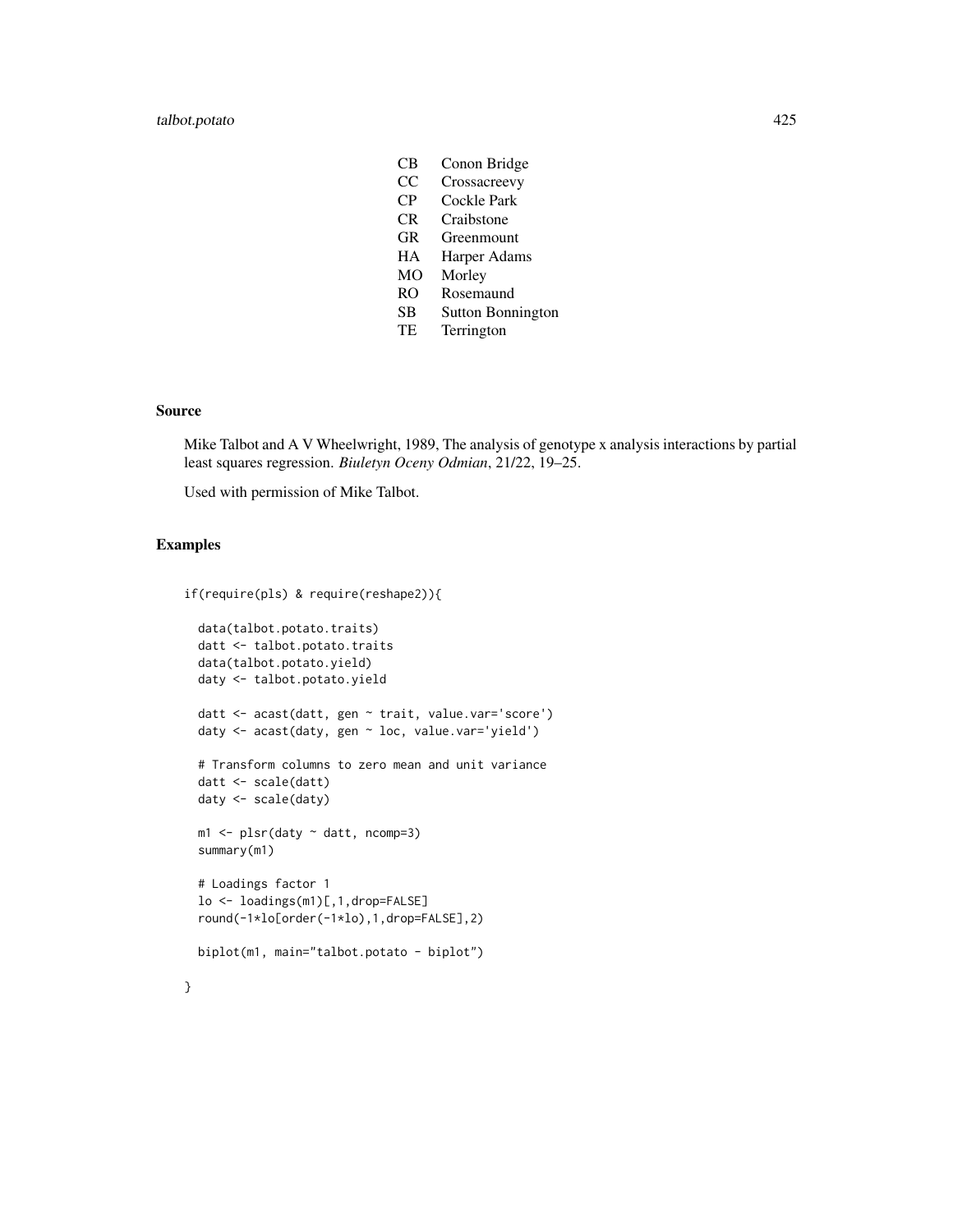#### Description

Barley yields at multiple locs, years, fertilizer levels

### Usage

```
data("theobald.barley")
```
## Format

A data frame with 105 observations on the following 5 variables.

yield yield, tonnes/ha gen genotype loc location, 5 levels nitro nitrogen kg/ha year year, 2 levels

## Details

Theobald and Talbot used BUGS to fit a fully Bayesian model for yield response curves.

Locations of the experiment were in north-east Scotland.

Assumed nitrogen cost 400 pounds per tonne. Grain prices used were 100, 110, and 107.50 pounds per tonne for Georgie, Midas and Sundance.

#### Source

Chris M. Theobald and Mike Talbot, (2002). The Bayesian choice of crop variety and fertilizer dose. *Appl Statistics*, 51, 23-36. http://doi.org/10.1111/1467-9876.04863

Data provided by Chris Theobald and Mike Talbot.

```
data(theobald.barley)
dat <- theobald.barley
dat <- transform(dat, env=paste(loc,year,sep="-"))
dat <- transform(dat, income=100*yield - 400*nitro/1000)
require(lattice)
xyplot(income~nitro|env, dat, groups=gen, type='b',
      auto.key=list(columns=3), main="theobald.barley")
```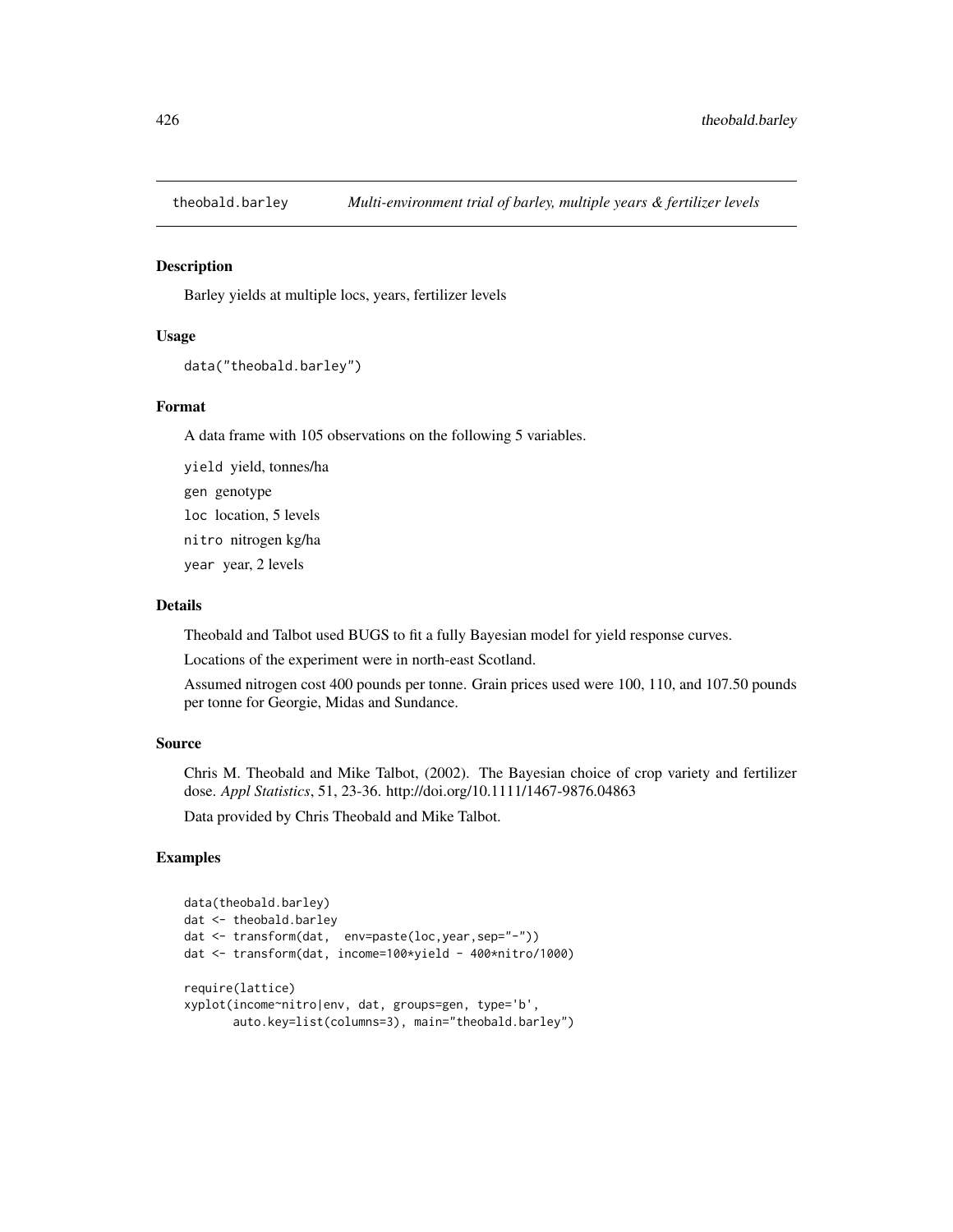theobald.covariate *Multi-environment trial of corn silage, Year \* Loc \* Variety with covariate*

#### **Description**

Corn silage yields for maize in 5 years at 7 districts for 10 hybrids.

#### Format

A data frame with 256 observations on the following 5 variables.

year year, 1990-1994

env environment/district, 1-7

gen genotype, 1-10

yield dry-matter silage yield for corn

chu corn heat units, thousand degrees Celsius

## Details

The trials were carried out in seven districts in the maritime provinces of Eastern Canada. Different fields were used in successive years. The covariate CHU (Corn Heat Units) is the accumulated average daily temperatures (thousands of degrees Celsius) during the growing season at each location.

Used with permission of Chris Theobald.

## Source

Chris M. Theobald and Mike Talbot and Fabian Nabugoomu, 2002. A Bayesian Approach to Regional and Local-Area Prediction From Crop Variety Trials, *Journ Agric Biol Env Sciences*, 7, 403–419. http://doi.org/10.1198/108571102230

```
data(theobald.covariate)
dat <- theobald.covariate
require(lattice)
xyplot(yield ~ chu|gen, dat, type=c('p','smooth'),
       xlab = "chu = corn heat units",
       main="theobald.covariate - yield vs heat")
## Not run:
 # REML estimates (Means) in table 3 of Theobald 2002
 require(lme4)
 dat <- transform(dat, year=factor(year))
 m0 <- lmer(yield \sim -1 + gen + (1|year/env) + (1|gen:year), data=dat)
 round(fixef(m0),2)
```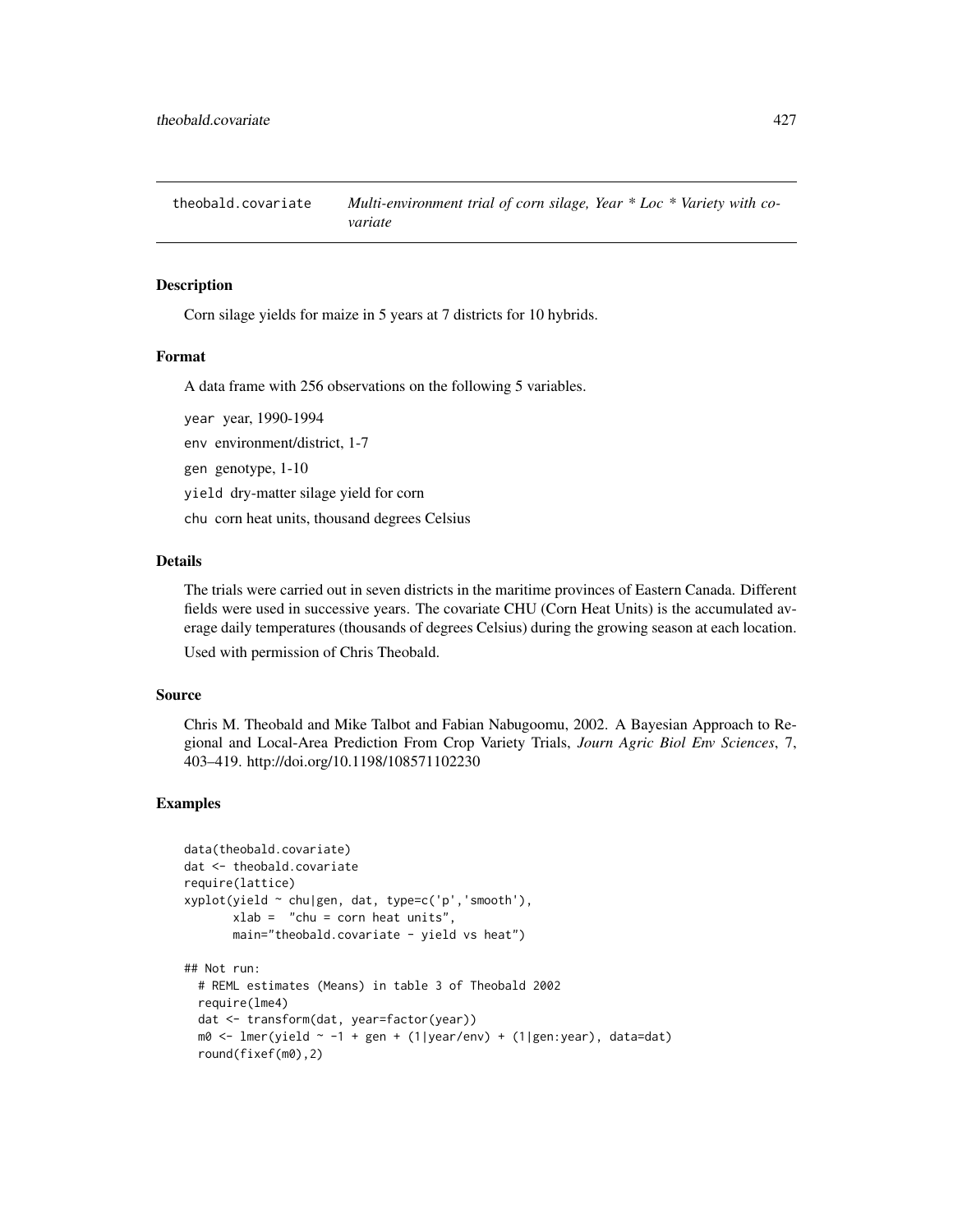```
## End(Not run)
## Not run:
# Use JAGS to fit Theobald (2002) model 3.2 with 'Expert' prior
require(reshape2)
ymat <- acast(dat, year+env~gen, value.var='yield')
chu <- acast(dat, year+env~., mean, value.var='chu', na.rm=TRUE)
chu <- as.vector(chu - mean(chu)) # Center the covariate
dat$yr <- as.numeric(dat$year)
yridx <- as.vector(acast(dat, year+env~., mean, value.var='yr', na.rm=TRUE))
dat$loc <- as.numeric(dat$env)
locidx <- acast(dat, year+env~., mean, value.var='loc', na.rm=TRUE)
locidx <- as.vector(locidx)
jdat <- list(nVar = 10, nYear = 5, nLoc = 7, nYL = 29, yield = ymat,
            chu = chu, year = yridx, loc = locidx)
require(rjags)
m1 <- jags.model(file=system.file(package="agridat", "files/theobald.covariate.jag"),
  data=jdat, n.chains=2)
# Table 3, Variety deviations from means (Expert prior)
c1 <- coda.samples(m1, variable.names=(c('alpha')),
                   n.iter=10000, thin=10)
s1 \leftarrow \text{summary}(c1)effs <- s1$statistics[,'Mean']
rev(sort(round(effs - mean(effs), 2))) # Perfect match (different order?)
## End(Not run)
```
thompson.cornsoy *Multi-environment trial of corn & soybean, 1930-1962, with temperature and precipitation*

#### **Description**

Average yield of corn and soybeans in five U.S. states (IA, IL, IN, MO, OH) during the years 1930- 1962. Pre-season precipitation and average temperature and precipitation during each month of the growing season is included.

## Format

state state

year year, 1930-1962

rain0 pre-season precipitation in inches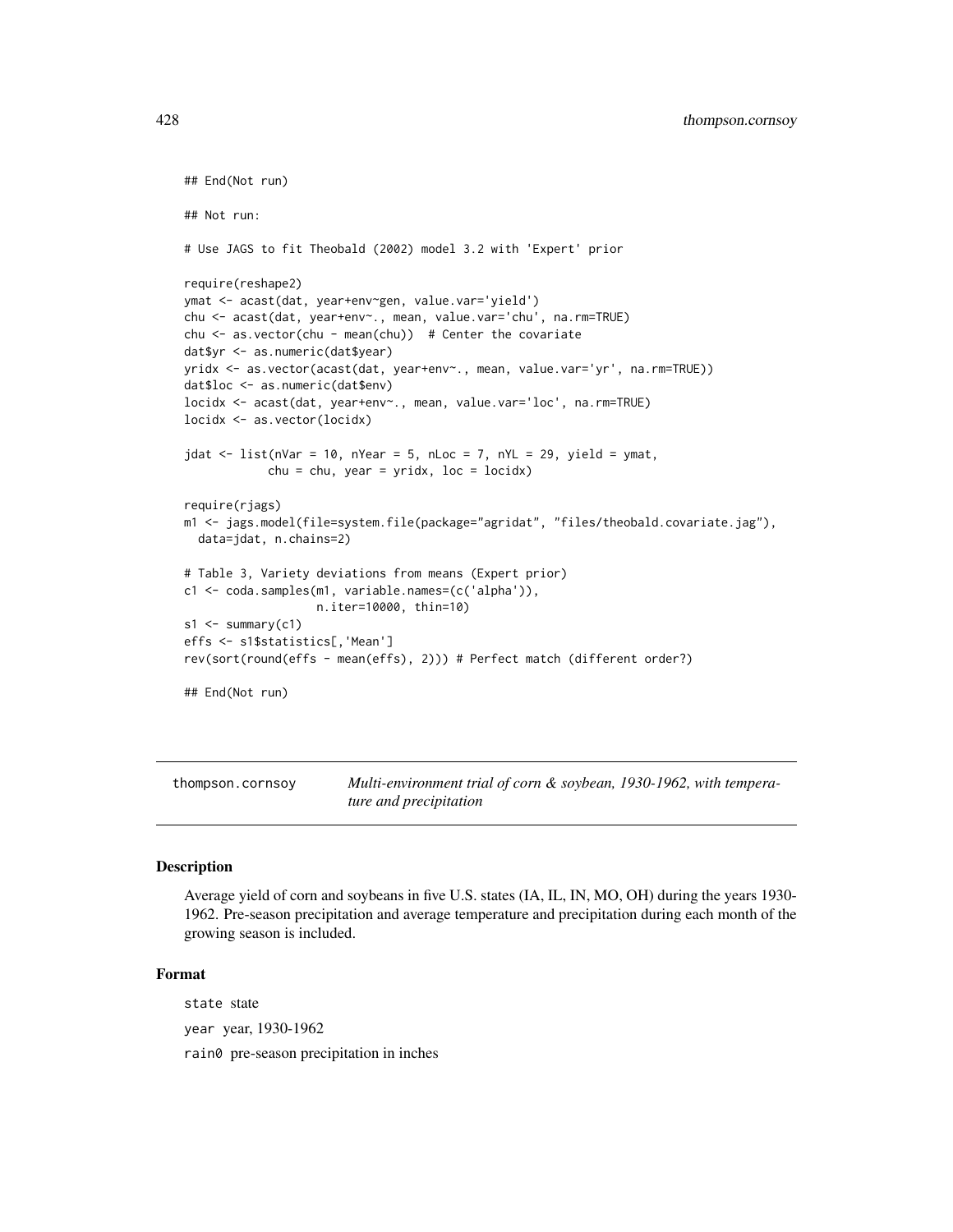#### thompson.cornsoy 429

temp5 may temperature, Fahrenheit rain6 june rain, inches temp6 june temp rain7 july rain temp7 july temp rain8 august rain temp8 august temp corn corn yield, bu/acre soy soybean yield, bu/acre

#### Details

Note: The Iowa corn data has sometimes been identified (in other sources) as the "Iowa wheat" data, but this is incorrect.

The 'year' variable affects yield through (1) improvements in plant genetics (2) changes in management techniques such as fertilizer, chemicals, tillage, planting date, and (3) climate, pest infestations, etc.

Double-cross corn hybrids were introduced in the 1920s. Single-cross hybrids became common around 1960.

During World War II, nitrogen was used in the production of TNT for bombs. After the war, these factories switched to producing ammonia for fertilizer. Nitrogen fertilizer use greatly increased after WWII and is a major reason for yield gains of corn. Soybeans gain little benefit from nitrogen fertilizer. The other major reason for increasing yields in both crops is due to improved plant genetics.

Crops are often planted in May, and harvest begins in September.

Yields in 1936 were very low due to July being one of the hottest and driest on record.

Some relevant maps of yield, heat, and precipitation can be found in *Atlas of crop yield and summer weather patterns, 1931-1975*, http://www.isws.illinois.edu/pubdoc/C/ISWSC-150.pdf

The following notes pertain to the Iowa data.

The 1947 June precipitation of 10.33 inches was the wettest June on record (a new Iowa June record of 10.34 inches was set in 2010). As quoted in *Monthly Weather Review* (Dec 1957, p. 396) "The dependence of Iowa agriculture upon the vagaries of the weather was closely demonstrated during the 1947 season. A cool wet spring delayed crop planting activity and plant growth; then, in addition, a hard freeze on May 29th ... further set back the corn. The heavy rains and subsequent floods during June caused appreciable crop acreage to be abandoned ... followed by a hot dry weather regime that persisted from mid-July through the first week of September."

In 1949 soybean yields were average while corn yields were low. From the same source above, "The year 1949 saw the greatest infestation of corn borer in the history of corn in Iowa".

1955 yields were reduced due to dry weather in late July and August.

#### Source

Thompson, L.M., 1963. *Weather and technology in the production of corn and soybeans*. CAED Report 17. The Center for Agriculture and Economic Development, Iowa State University, Ames, Iowa.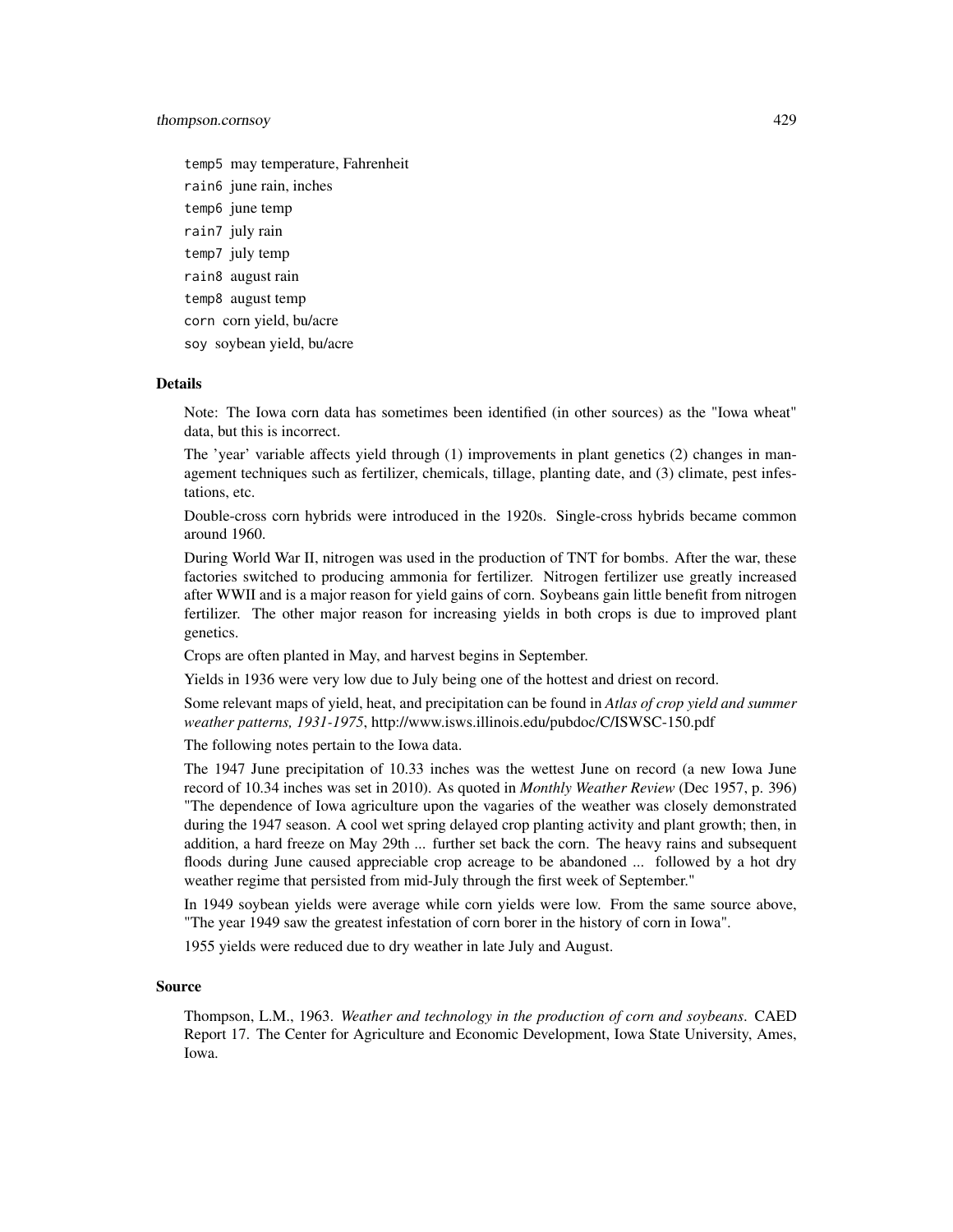#### References

Draper, N. R. and Smith, H. (1981). *Applied Regression Analysis*, second ed., Wiley, New York.

```
data(thompson.cornsoy)
dat <- thompson.cornsoy
# The droughts of 1934/36 were severe in IA/MO. Less so in OH.
require(lattice)
xyplot(corn+soy~year|state, dat,
      type=c('p','l','r'), auto.key=list(columns=2),
      main="thompson.cornsoy",
      layout=c(5,1),ylab='yield')
# In 1954, only Missouri suffered very hot, dry weather
## xyplot(corn~year, dat,
## groups=state, type=c('p','l'),
## main="thompson.cornsoy",
## auto.key=list(columns=5), ylab='corn yield')
# Rain and temperature have negative correlation in each month.
# July is a critical month: temp and yield are negatively correlated,
# while rain and yield are positively correlated.
# splom(~dat[-1,-1], col=dat$state, cex=.5, main="thompson.cornsoy")
## Not run:
 # Plots similar to those in Venables' Exegeses paper.
 dat.ia <- subset(dat, state=="Iowa")
 require(splines)
 m2 \leq -aov(corn \sim ns(rain\theta, 3) + ns(rain7, 3) +ns(temp8, 3) + ns(year, 3), dat.ia)op \leq par(mfrow=c(2,2))
 termplot(m2, se=TRUE, rug=TRUE, partial=TRUE)
 par(op)
 # do NOT use gam package
 require(mgcv)
 m1 <- gam(corn ~ s(year, k=5) + s(rain0, k=5) +
             s(rain7, k=5) + s(temp8, k=5), data=dat.ia)
 op \leq par(mfrow=c(2,2))
 plot.gam(m1, residuals=TRUE, se=TRUE, cex=2)
 par(op)
## End(Not run)
```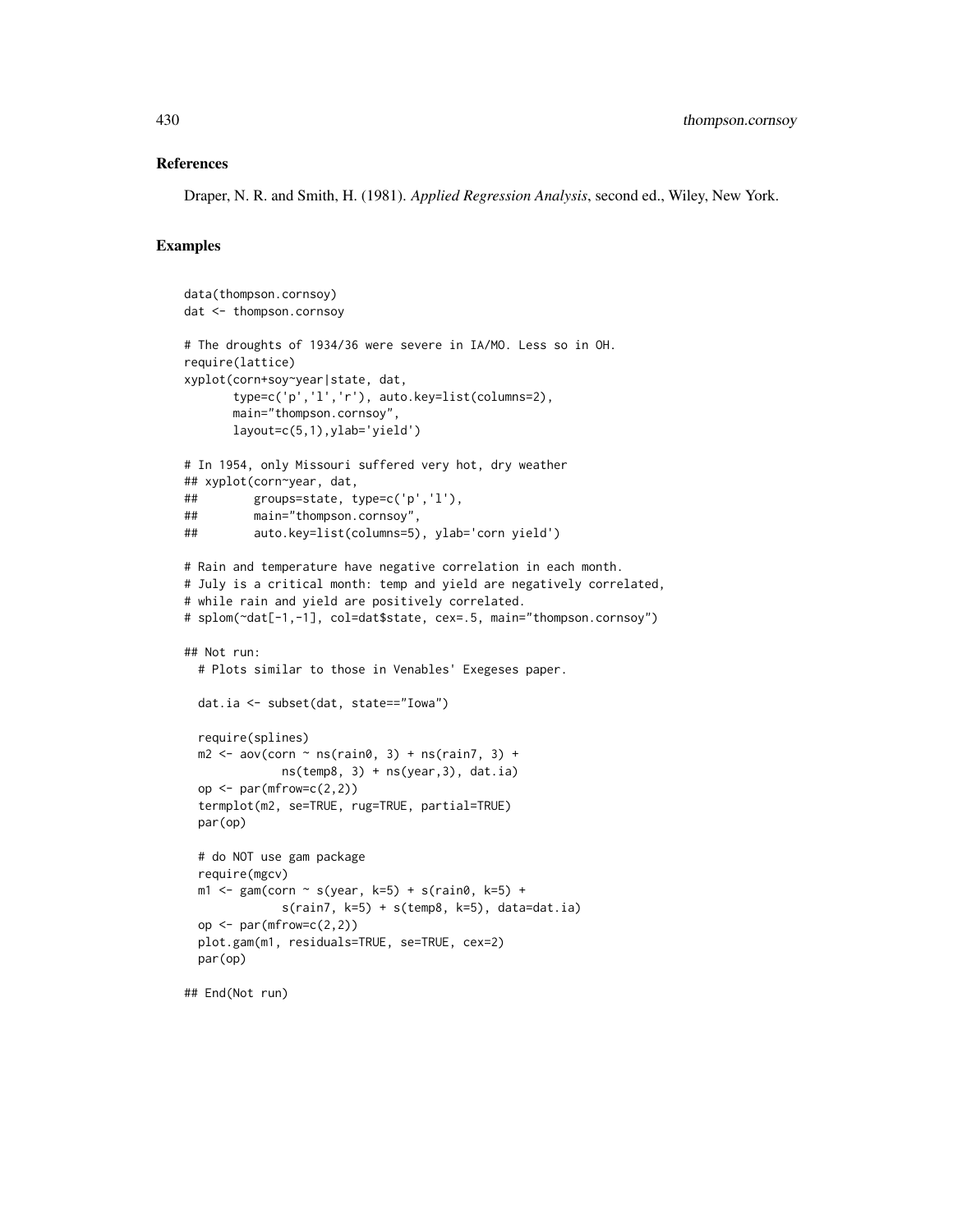turner.herbicide *Herbicide control of larkspur*

#### Description

Herbicide control of larkspur

## Usage

```
data("turner.herbicide")
```
## Format

A data frame with 12 observations on the following 4 variables.

rep rep factor

rate rate of herbicide

live number of live plants before application

dead number of plants killed by herbicide

### Details

Effectiveness of the herbicide Picloram on larkspur plants at 4 doses (0, 1.1, 2.2, 4.5) in 3 reps. Experiment was done in 1986 at Manti, Utah.

## Source

David L. Turner and Michael H. Ralphs and John O. Evans (1992). Logistic Analysis for Monitoring and Assessing Herbicide Efficacy. *Weed Technology*, 6, 424-430. http://www.jstor.org/stable/3987312

#### References

Christopher Bilder, Thomas Loughin. *Analysis of Categorical Data with R*.

```
data(turner.herbicide)
dat <- turner.herbicide
dat <- transform(dat, prop=dead/live)
# xyplot(prop~rate,dat, pch=20, main="turner.herbicide", ylab="Proportion killed")
m1 <- glm(prop~rate, data=dat, weights=live, family=binomial)
coef(m1) # -3.46, 2.6567 Same as Turner eqn 3
# Make conf int on link scale and back-transform
p1 <- expand.grid(rate=seq(0,to=5,length=50))
```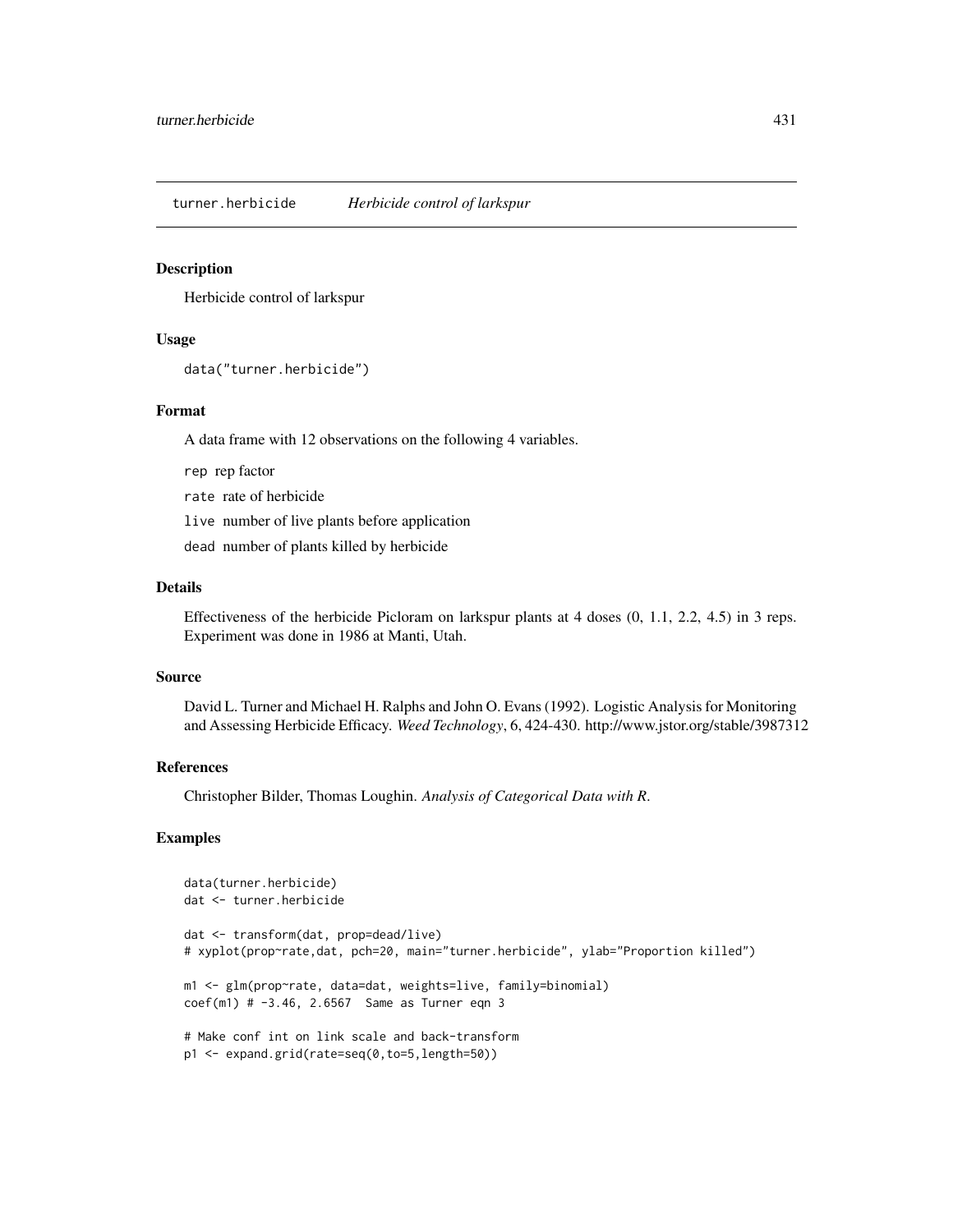```
p1 <- cbind(p1, predict(m1, newdata=p1, type='link', se.fit=TRUE))
p1 \leftarrow transform(p1, lo = plogis(fit - 2*se.fit),
               fit = plogis(fit),
               up = plogis(fit + 2*se.fit))# Figure 2 of Turner
if(require(latticeExtra)){
 foo1 <- xyplot(prop~rate,dat, cex=1.5,
                main="turner.herbicide (model with 2*S.E.)",
                xlab="Herbicide rate", ylab="Proportion killed")
 foo2 <- xyplot(fit~rate, p1, type='l')
 foo3 <- xyplot(lo+up~rate, p1, type='l', lty=1, col='gray')
 print(foo1 + foo2 + foo3)
}
# What dose gives a LD90 percent kill rate?
# require(MASS)
# dose.p(m1, p=.9)
## Dose SE
## p = 0.9: 2.12939 0.128418
# Alternative method
# require(car) # logit(.9) = 2.197225
# deltaMethod(m1, g="(log(.9/(1-.9))-b0)/(b1)", parameterNames=c('b0','b1'))
## Estimate SE
## (2.197225 - b0)/(b1) 2.12939 0.128418
# What is a 95 percent conf interval for LD90? Bilder & Loughin page 138
root <- function(x, prob=.9, alpha=0.05){
 \cos \leftarrow \text{coeff}(m1) # b0, b1covs \le vcov(m1) # b00, b11, b01# .95 = b0 + b1*x
 # (b0+b1*x) + Z(alpha/2) * sqrt(b00 + x^2*b11 + 2*x*b01) > .95
 # (b0+b1*x) - Z(alpha/2) * sqrt(b00 + x^2*b11 + 2*x*b01) < .95
 f <- abs(co[1] + co[2]*x - log(prob/(1-prob))) /
   sqrt(covs[1,1] + x^2 * covs[2,2] + 2*x * covs[1,2])return( f - qnorm(1-alpha/2))
}
lower \leq uniroot(f=root, c(0,2.13))
upper \le uniroot(f=root, c(2.12, 5))
c(lower$root, upper$root)
# 1.92 2.45
```
urquhart.feedlot *Weight gain calves in a feedlot*

### **Description**

Weight gain calves in a feedlot, given three different diets.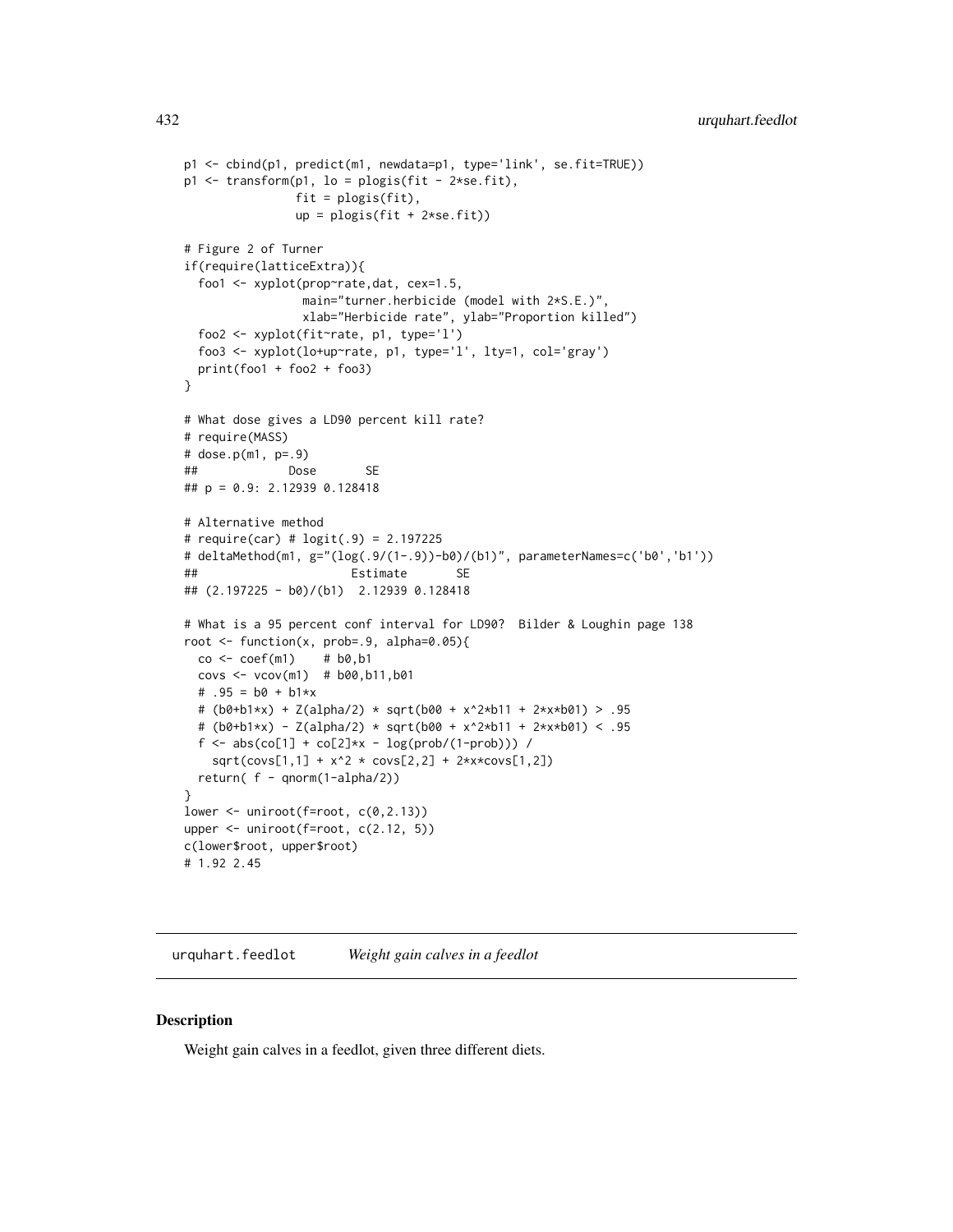# urquhart.feedlot 433

## Usage

data("urquhart.feedlot")

## Format

A data frame with 67 observations on the following 5 variables.

animal animal ID herd herd ID diet diet: Low, Medium, High weight1 initial weight weight2 slaughter weight

# Details

Calves born in 1975 in 11 different herds entered a feedlot as yearlings. Each animal was fed one of three diets with low, medium, or high energy. The original sources explored the use of some contrasts for comparing breeds.

- Herd Breed
- 9 New Mexico Herefords
- 16 New Mexico Herefords
- 3 Utah State University Herefords
- 32 Angus
- 24 Angus x Hereford (cross)<br>31 Charolais x Hereford
- Charolais x Hereford
- 19 Charolais x Hereford
- 36 Charolais x Hereford
- 34 Brangus
- 35 Brangus
- 33 Southern Select

#### Source

N. Scott Urquhart (1982). Adjustment in Covariance when One Factor Affects the Covariate Biometrics, 38, 651-660. Table 4, p. 659. http://doi.org/10.2307/2530046

### References

N. Scott Urquhart and David L. Weeks (1978). Linear Models in Messy Data: Some Problems and Alternatives Biometrics, 34, 696-705. http://doi.org/10.2307/2530391

Also available in the 'lsmeans' package as the 'feedlot' data.

# Examples

data(urquhart.feedlot)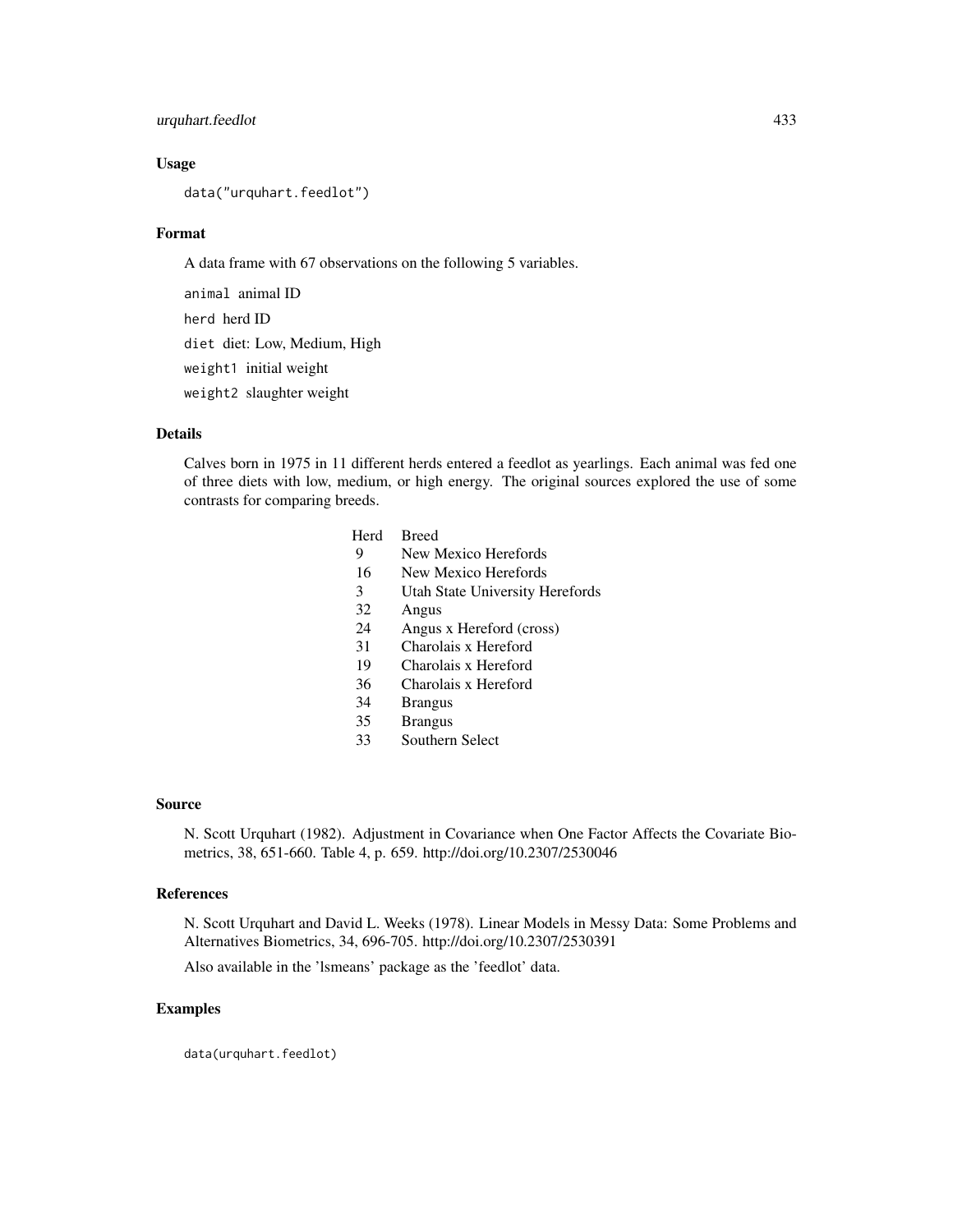```
dat <- urquhart.feedlot
if(require(reshape2) & require(latticeExtra)){
 d2 <- melt(dat, id.vars=c('animal','herd','diet'))
 useOuterStrips(xyplot(value ~ variable|diet*herd, data=d2, group=animal,
                        type='l',
                        xlab="Initial & slaughter timepoint for each diet",
                        ylab="Weight for each herd",
                        main="urquhart.feedlot - weight gain by animal"))
}
# simple fixed-effects model
dat <- transform(dat, animal = factor(animal), herd=factor(herd))
m1 <- lm(weight2 ~ weight1 + herd*diet, data = dat)
coef(m1) # weight1 = 1.1373 match Urquhart table 5 common slope
# random-effects model might be better, for example
# require(lme4)
# m1 <- lmer(weight2 \sim -1 + diet + weight1 + (1|herd), data=dat)
# summary(m1) # weight1 = 1.2269
```
usgs.herbicides *Concentrations of herbicides in streams in the United States*

## Description

Concentrations of selected herbicides and degradation products determined by laboratory method analysis code GCS for water samples collected from 51 streams in nine Midwestern States,2002

#### Usage

```
data("usgs.herbicides")
```
# Format

A data frame with 184 observations on the following 19 variables.

mapnum map number usgsid USGS ID long longitude lat latitude site site name city city sampletype sample type code date date sample was collected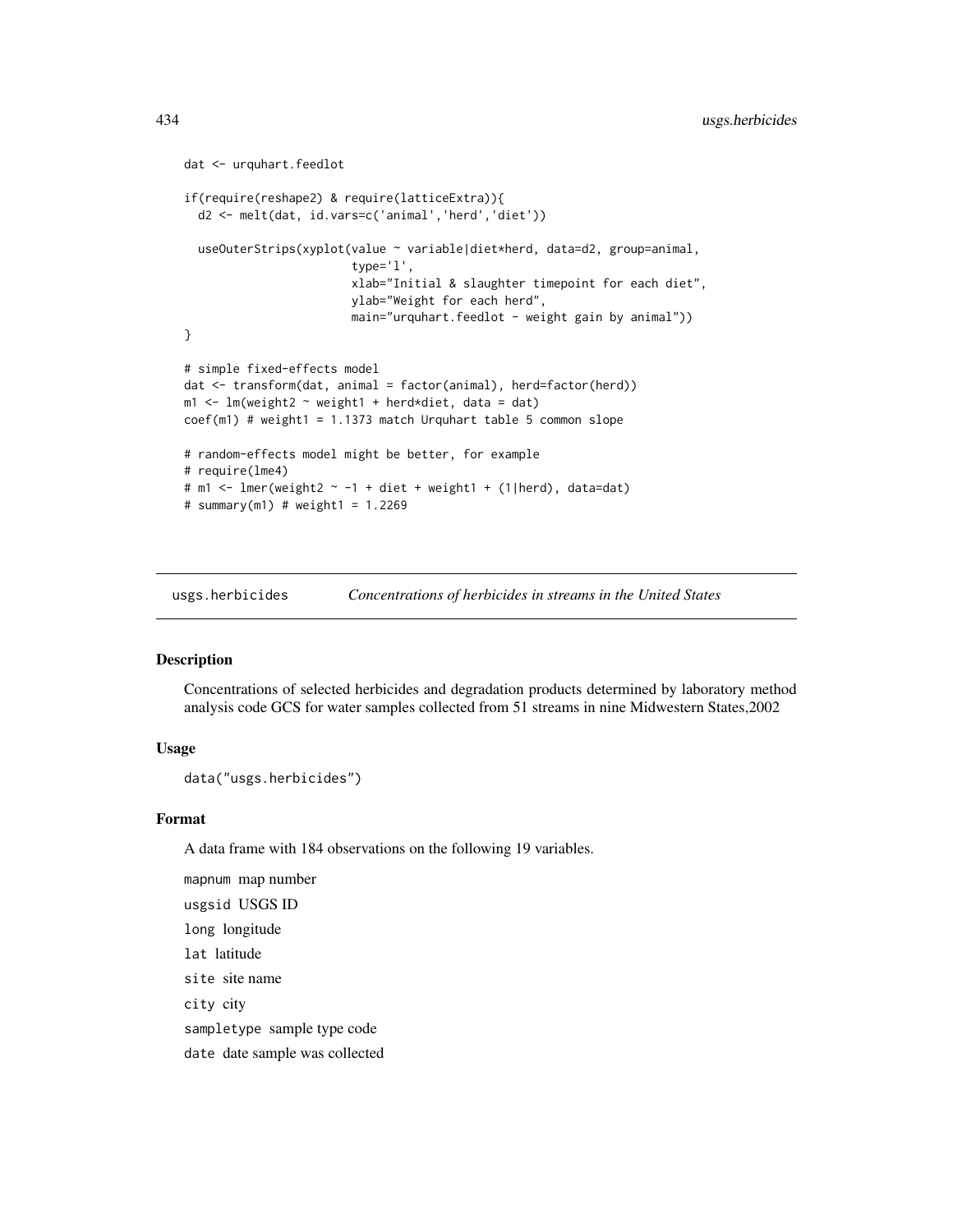# usgs.herbicides 435

hour hour sample was collected acetochlor concentration as character alachlor concentration as character ametryn concentration as character atrazine concentration as character CIAT concentration as character CEAT concentration as character cyanazine concentration as character CAM concentration as character dimethenamid concentration as character flufenacet concentration as character

# Details

Concentrations of selected herbicides and degradation products determined by laboratory method analysis code GCS for water samples collected from 51 streams in nine Midwestern States, 2002.

All concentrations are micrograms/liter, "<" means "less than". The data are in character format to allow for "<".

The original report contains data for more herbicides. This data is for illustrative purposes.

Sample types: CR = concurrent replicate sample, FB = field blank, LD = laboratory duplicate, S1 = sample from pre-emergence runoff, S2 = sample from post-emergence runoff, S3 = sample from harvest-season runoff.

# Source

Scribner, E.A., Battaglin, W.A., Dietze, J.E., and Thurman, E.M., "Reconnaissance Data for Glyphosate, Other Selected Herbicides, their Degradation Products, and Antibiotics in 51 streams in Nine Midwestern States, 2002". U.S. Geological Survey Open File Report 03-217. Herbicide data from table 5, page 30-37. Site coordinates page 7-8. https://ks.water.usgs.gov/pubs/reports/ofr.03-217.html

#### References

None.

## Examples

```
data(usgs.herbicides)
dat <- usgs.herbicides
```
## Not run:

```
require("NADA")
# create censored data for one trait
dat$y <- as.numeric(dat$atrazine)
dat$ycen <- is.na(dat$y)
dat$y[is.na(dat$y)] <- .05
```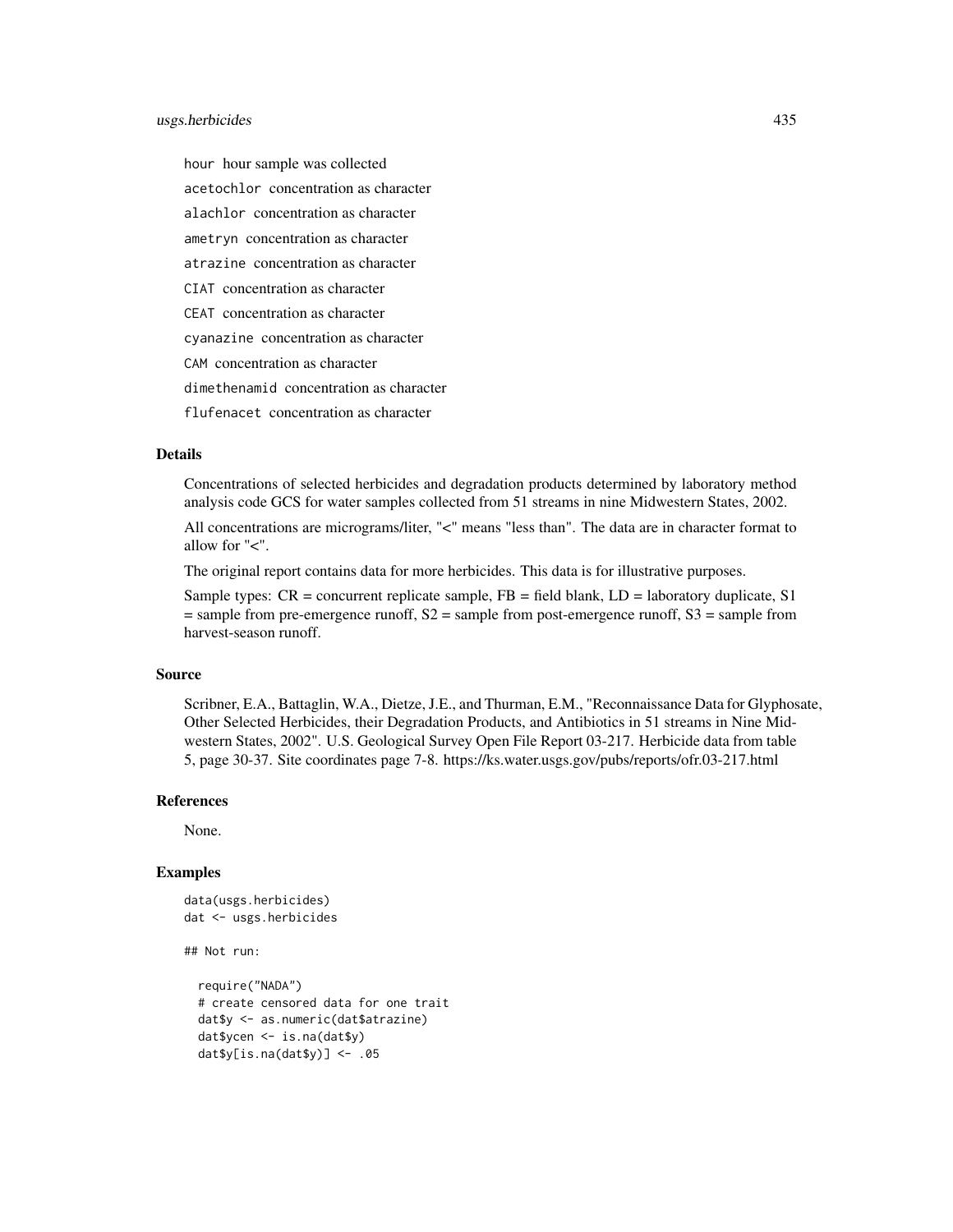```
# percent censored
 with(dat, censummary(y, censored=ycen))
 # median/mean
 with(dat, cenmle(y, ycen, dist="lognormal"))
 # boxplot
 with(dat, cenboxplot(obs=y, cen=ycen, log=FALSE))
 # with(dat, boxplot(y))
 pp <- with(dat, ros(obs=y, censored=ycen, forwardT="log")) # default lognormal
 plot(pp)
## End(Not run)
if(require("NADA")){
 plotfun <- function(vv){
   dat$y <- as.numeric(dat[[vv]])
   dat$ycen <- is.na(dat$y)
   dat$y[is.na(dat$y)] <- .01
   # qqnorm(log(dat$y), main=vv) # ordinary qq plot shows censored values
   pp <- with(dat, ros(obs=y, censored=ycen, forwardT="log"))
   plot(pp, main=vv) # omits censored values
 }
 op <- par(mfrow=c(3,3))
 vnames <- c("acetochlor", "alachlor", "ametryn", "atrazine","CIAT", "CEAT", "cyanazine", #"CAM",
              "dimethenamid", "flufenacet")
 for(vv in vnames) plotfun(vv)
 par(op)
}
```
vaneeuwijk.drymatter *Dry matter content for Dutch maize varieties in multiple years/sites*

# Description

Dry matter content for Dutch maize varieties in multiple years/sites

# Usage

```
data("vaneeuwijk.drymatter")
```
## Format

A data frame with 168 observations on the following 5 variables.

year year site site, 4 levels variety variety, 6 levels y dry matter percent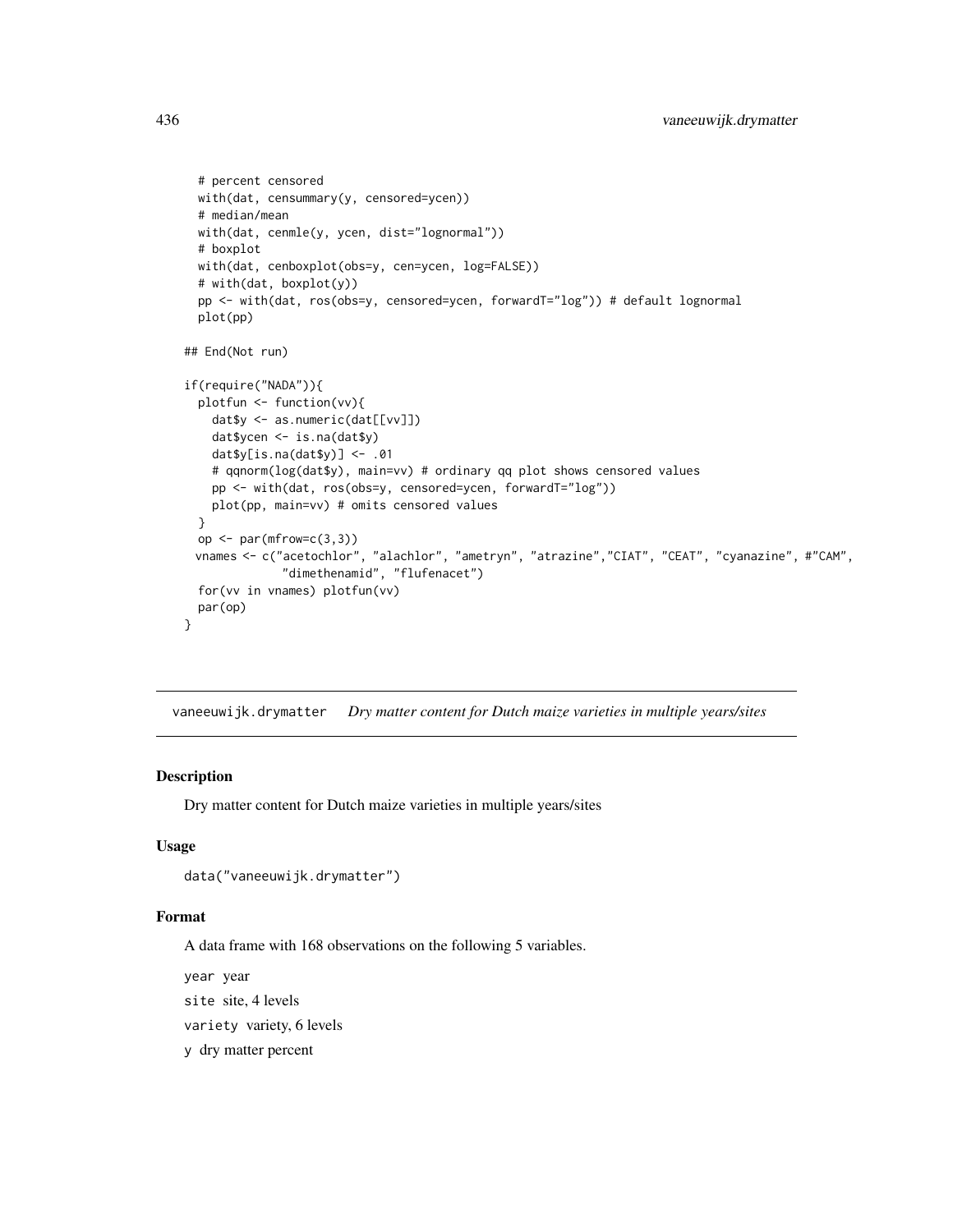## Details

Percent dry matter is given.

Site codes are soil type classifications: SS=Southern Sand, CS=Central Sand, NS=Northern Sand, RC=River Clay.

These data are a balanced subset of the data analyzed in van Eeuwijk, Keizer, and Bakker (1995b) and Kroonenberg, Basford, and Ebskamp (1995).

## Source

van Eeuwijk, Fred A. and Pieter M. Kroonenberg (1998). Multiplicative Models for Interaction in Three-Way ANOVA, with Applications to Plant Breeding *Biometrics*, 54, 1315-1333. http://doi.org/10.2307/2533660

Used with permission of Fred van Eeuwijk.

## References

Kroonenberg, P.M., Basford, K.E. & Ebskamp, A.G.M. (1995). Three-way cluster and component analysis of maize variety trials. *Euphytica*, 84(1):31-42. http://doi.org/10.1007/BF01677554

van Eeuwijk, F.A., Keizer, L.C.P. & Bakker, J.J. Van Eeuwijk. (1995b). Linear and bilinear models for the analysis of multi-environment trials: II. An application to data from the Dutch Maize Variety Trials *Euphytica*, 84(1):9-22. http://doi.org/10.1007/BF01677552

Hardeo Sahai, Mario M. Ojeda. *Analysis of Variance for Random Models*, Volume 1. Page 261.

```
data(vaneeuwijk.drymatter)
dat <- vaneeuwijk.drymatter
dat <- transform(dat, year=factor(year))
dat <- transform(dat, env=factor(paste(year,site)))
if(require(HH)){
  HH::interaction2wt(y ~ year+site+variety,dat,rot=c(90,0),
                     x.between=0, y.between=0,
                     main="vaneeuwijk.drymatter")
}
## Not run:
  # anova model
  m1 \leq -aov(y \sim variety+env+variety:env, data=dat)anova(m1) # Similar to VanEeuwijk table 2
  m2 <- aov(y ~ year*site*variety, data=dat)
  anova(m2) # matches Sahai table 5.5
  # variance components model
  require(lme4)
  require(lucid)
  m3 <- lmer(y ~ (1|year) + (1|site) + (1|variety) +
               (1|year:site) + (1|year:variety) + (1|site:variety),
             data=dat)
```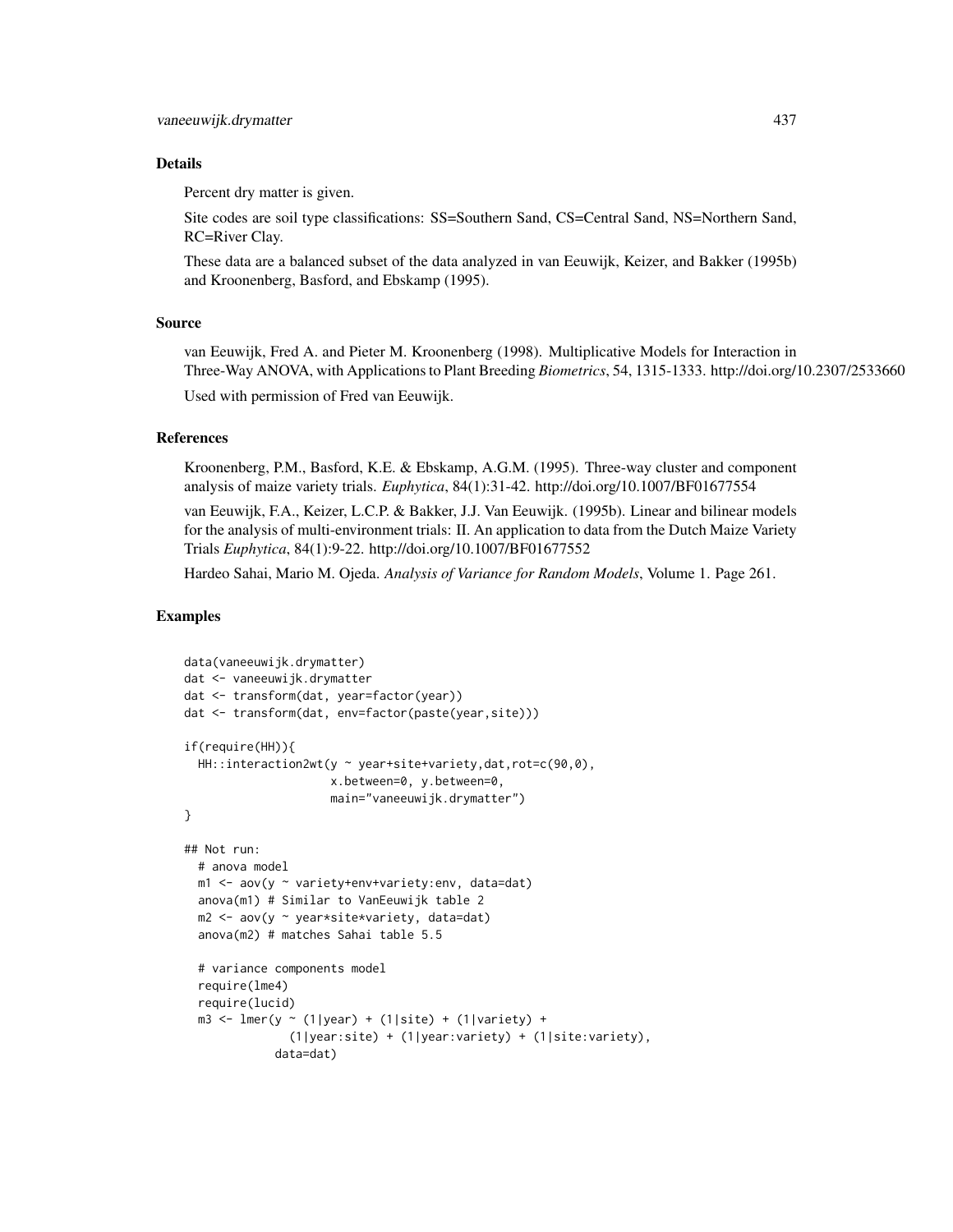```
vc(m3) # matches Sahai page 266
## grp var1 var2 vcov sdcor
## year:variety (Intercept) <NA> 0.3187 0.5645
## year:site (Intercept) <NA> 7.735 2.781
## site:variety (Intercept) <NA> 0.03502 0.1871
## year (Intercept) <NA> 6.272 2.504
## variety (Intercept) <NA> 0.4867 0.6976
## site (Intercept) <NA> 6.504 2.55
## Residual <NA> <NA> 0.8885 0.9426
```

```
## End(Not run)
```
vaneeuwijk.fusarium *Infection of wheat varieties by Fusarium strains from 1990 to 1993*

## Description

Infection of wheat varieties by Fusarium strains from 1990 to 1993

## Usage

```
data("vaneeuwijk.fusarium")
```
## Format

A data frame with 560 observations on the following 4 variables.

```
year year, 1990-1993
strain strain of fusarium
gen genotype/variety
y
```
## Details

Data come from Hungary. There were 20 wheat varieties infected with 7 strains of Fusarium in the years 1990-1993. The measured value is a rating of the severity of disease due to Fusarium head blight, expressed as a number 1-100.

Three-way interactions for varieties 21 and 23 were the only ones in 1992 suffering from strain infections. This was due to incorrect storage of the innoculum (strain) which rendered it incapable of infecting most other varieties.

The data is a subset of the data analyzed by VanEeuwijk et al. 1995.

#### Source

van Eeuwijk, Fred A. and Pieter M. Kroonenberg (1998). Multiplicative Models for Interaction in Three-Way ANOVA, with Applications to Plant Breeding *Biometrics*, 54, 1315-1333. http://doi.org/10.2307/2533660 Used with permission of Fred van Eeuwijk.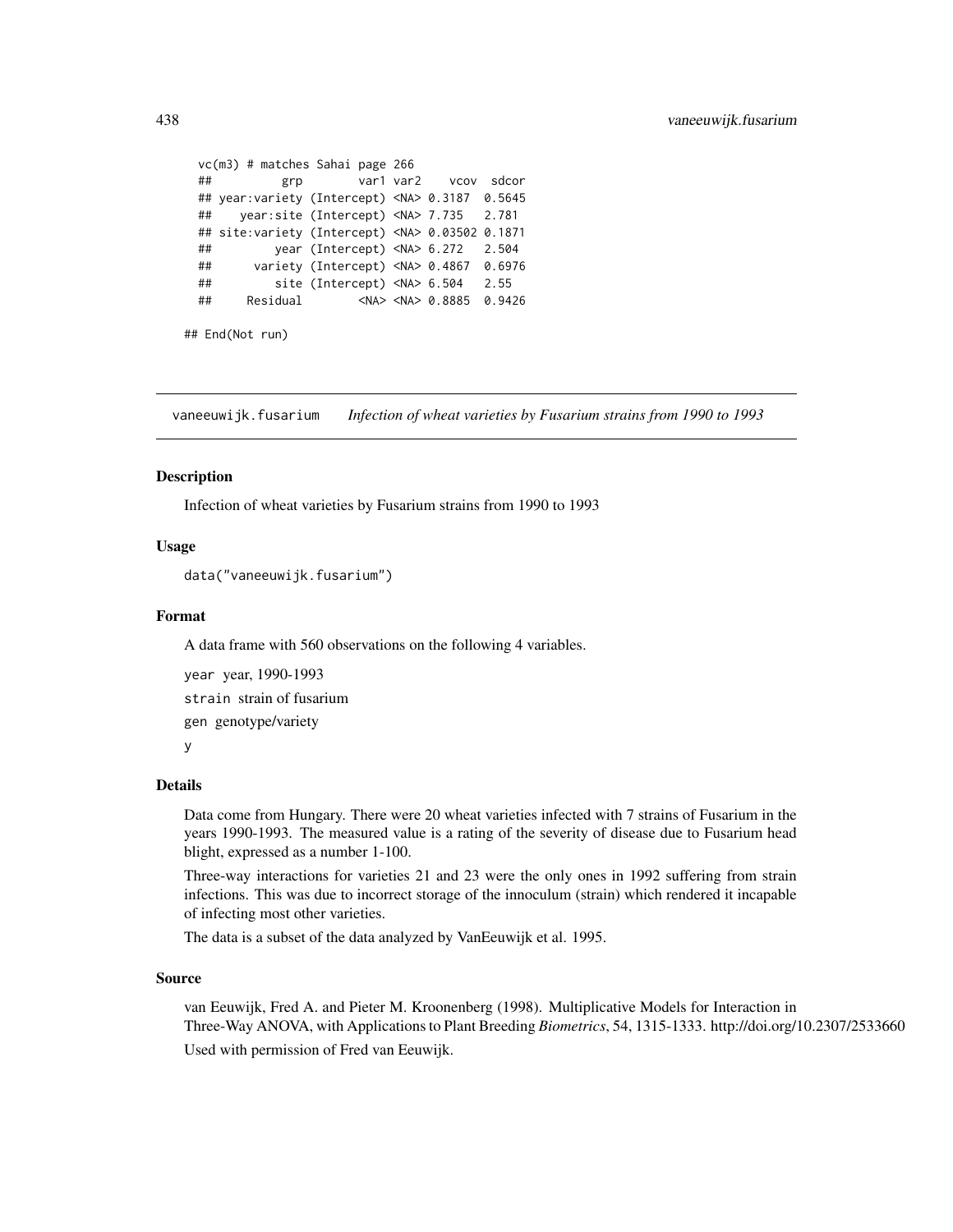## References

F. A. van Eeuwijk, A. Mesterhazy, Ch. I. Kling, P. Ruckenbauer, L. Saur, H. Burstmayr, M. Lemmens, L. C. P. Keizer, N. Maurin, C. H. A. Snijders. (1995). Assessing non-specificity of resistance in wheat to head blight caused by inoculation with European strains of Fusarium culmorum, F. graminearum and F. nivale using a multiplicative model for interaction. *Theor Appl Genet*. 90(2), 221-8. http://doi.org/10.1007/BF00222205

# Examples

```
data(vaneeuwijk.fusarium)
dat <- vaneeuwijk.fusarium
dat <- transform(dat, year=factor(year))
dat <- transform(dat, logity=log((y/100)/(1-y/100)))
if(require(HH)){
 position(dat$year) <- c(3,9,14,19)
 position(dat$strain) <- c(2,5,8,11,14,17,20)
 HH::interaction2wt(logity ~ gen+year+strain,dat,rot=c(90,0),
                   x.between=0, y.between=0,
                   main="vaneeuwijk.fusarium")
}
## Not run:
 # anova on logit scale. Near match to VanEeuwijk table 6
 m1 <- aov(logity ~ gen*strain*year, data=dat)
 anova(m1)
 ## Response: logity
 ## Df Sum Sq Mean Sq F value Pr(>F)
 ## gen 19 157.55 8.292
 ## strain 6 91.54 15.256
 ## year 3 321.99 107.331
 ## gen:strain 114 34.03 0.299
 ## gen:year 57 140.94 2.473
 ## strain:year 18 236.95 13.164
 ## gen:strain:year 342 93.15 0.272
## End(Not run)
```
vaneeuwijk.nematodes *Number of cysts on 11 potato genotypes for 5 potato cyst nematode populations.*

# **Description**

The number of cysts on 11 potato genotypes for 5 potato cyst nematode populations.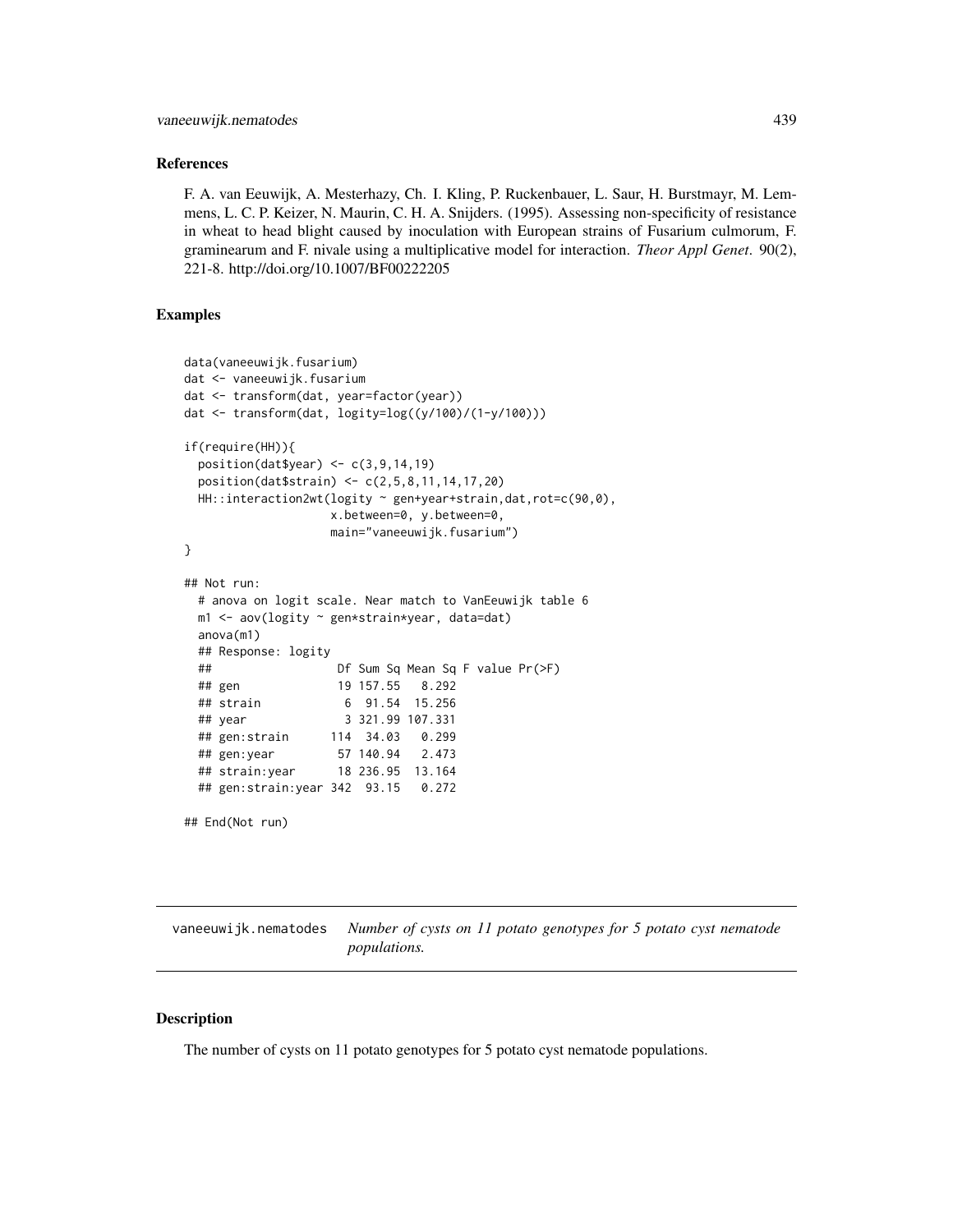## Usage

data("vaneeuwijk.nematodes")

## Format

A data frame with 55 observations on the following 3 variables.

gen potato genotype

pop nematode population

y number of cysts

# Details

The number of cysts on 11 potato genotypes for 5 potato cyst nematode populations belonging to the species *Globodera pallida*. This is part of a larger table in . The numbers are the means over four or five replicates.

Van Eeuwijk used this data to illustrate fitting a generalized linear model.

# Source

Fred A. van Eeuwijk, (1995). Multiplicative Interaction in Generalized Linear Models. *Biometrics*, 51, 1017-1032. http://doi.org/10.2307/2533001

## References

Arntzen, F.K. & van Eeuwijk (1992). Variation in resistance level of potato genotypes and virulence level of potato cyst nematode populations. *Euphytica*, 62, 135-143. http://doi.org/10.1007/BF00037939

```
data(vaneeuwijk.nematodes)
dat <- vaneeuwijk.nematodes
# show non-normality
op <- par(mfrow=c(2,1), mar=c(5,4,3,2))boxplot(y \sim pop, data=dat, las=2,
       ylab="number of cysts")
title("vaneeuwijk.nematodes - cysts per nematode pop")
boxplot(y \sim gen, data=dat, las=2)
title("vaneeuwijk.nematodes - cysts per potato")
par(op)
## Not run:
 # normal distribution
 lm1 < - lm(y \sim gen + pop, data=dat)# poisson distribution
 glm1 <- glm(y ~ gen+pop,data=dat,family=quasipoisson(link=log))
 anova(glm1)
```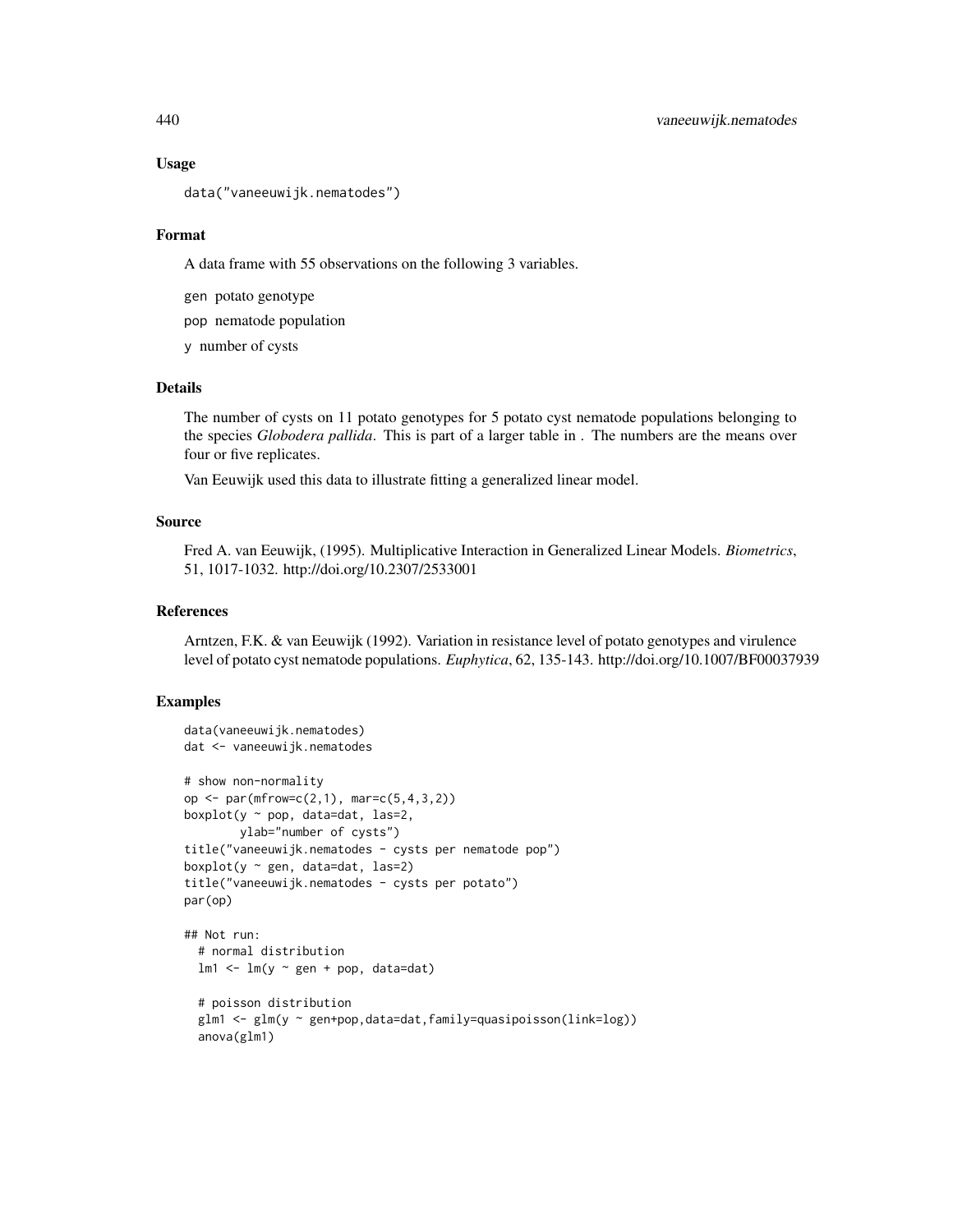#### vargas.txe 441

```
require(gnm)
# main-effects non-interaction model
gnm0 \leq - gnm(y \sim pop + gen, data=dat,
          family=quasipoisson(link=log))
# one interaction
gnm1 <- gnm(y \sim pop + gen + Mult(pop, gen, inst=1), data=dat,family=quasipoisson(link=log))
# two interactions
gnm2 \leq gnm(y \sim pop + gen + Mult(pop,gen,inst=1) + Mult(pop,gen,inst=2),data=dat,
          family=quasipoisson(link=log))
# anova(gnm0, gnm1, gnm2, test="F")
# only 2, not 3 axes needed
# match vaneeuwijk table 2
anova(gnm2)
## Df Deviance Resid. Df Resid. Dev
## NULL 54 8947.4
## pop 4 690.6 50 8256.8
## gen 10 7111.4 40 1145.4
## Mult(pop, gen, inst = 1) 13 716.0 27 429.4
## Mult(pop, gen, inst = 2) 11 351.1 16 78.3
# compare residual qq plots from models
op \leq par(mfrow=c(2,2))
plot(lm1, which=2, main="LM")
plot(glm1, which=2, main="GLM")
plot(gnm0, which=2, main="GNM, no interaction")
plot(gnm2, which=2, main="GNM, 2 interactions")
par(op)
# extract interaction-term coefficients, make a biplot
pops <- pickCoef(gnm2, "[.]pop")
gens <- pickCoef(gnm2, "[.]gen")
coefs <- coef(gnm2)
A <- matrix(coefs[pops], nc = 2)
B <- matrix(coefs[gens], nc = 2)
A2=scale(A)
B2=scale(B)
rownames(A2) <- levels(dat$pop)
rownames(B2) <- levels(dat$gen)
# near-match with vaneeuwijk figure 1
biplot(A2,B2, expand=2.5,xlim=c(-2,2),ylim=c(-2,2),
      main="vaneeuwijk.nematodes - GAMMI biplot")
```
## End(Not run)

vargas.txe *Treatment x environment interaction in agronomy trials*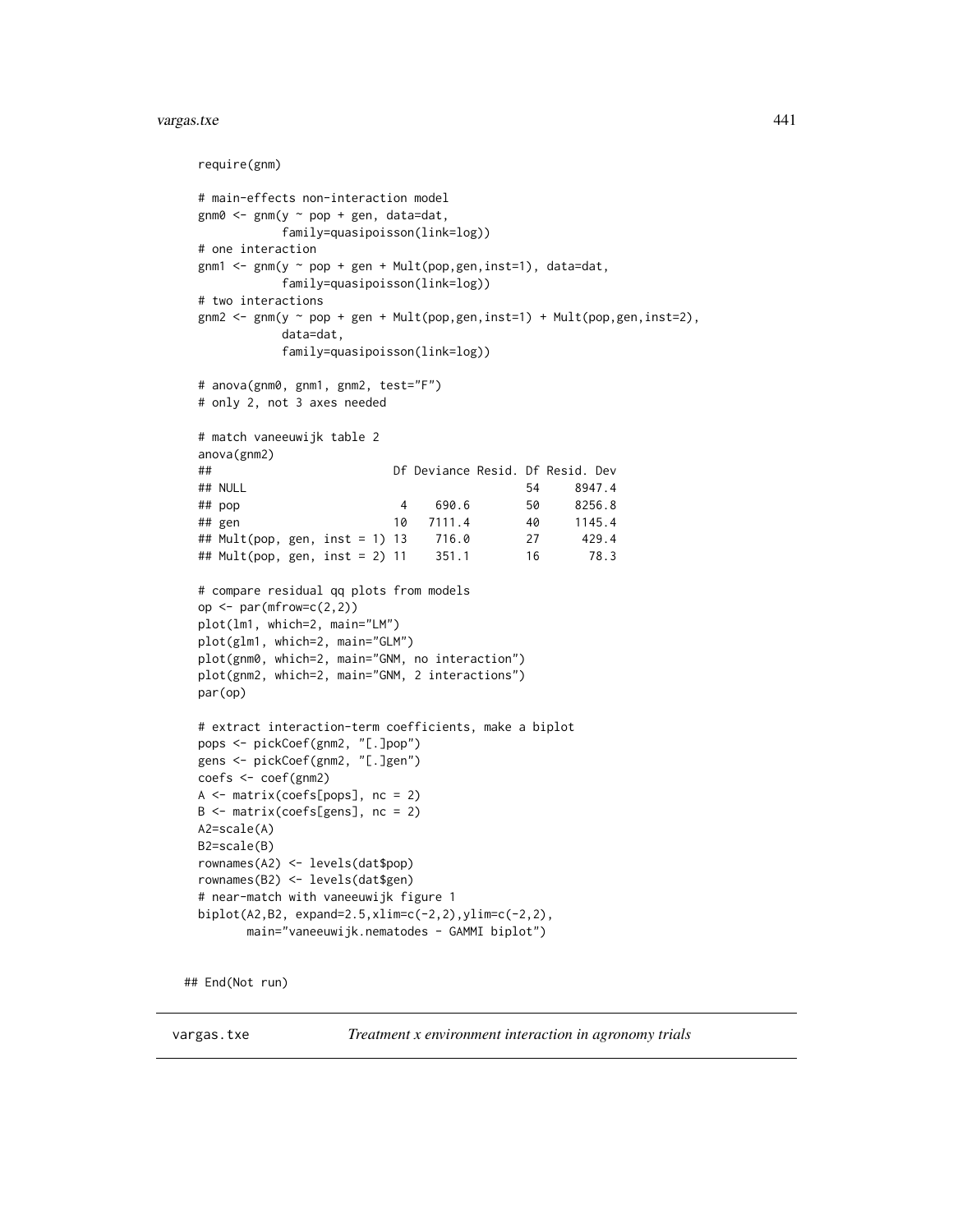#### 442 vargas.txe

## Description

Treatment x environment interaction in agronomy trials

#### Usage

data("vargas.txe.covs") data("vargas.txe.yield")

#### Format

The 'vargas.txe.covs' data has 10 years of measurements on 28 environmental covariates:

year year

- MTD mean maximum temperature in December
- MTJ mean maximum temperature in January
- MTF mean maximum temperature in February
- MTM mean maximum temperature in March
- MTA mean maximum temperature in April
- mTD mean minimum temperature in December
- mTJ mean minimum temperature in January
- mTF mean minimum temperature in February
- mTM mean minimum temperature in March
- mTA mean minimum temperature in April
- mTUD mean minimum temperature in December
- mTUJ mean minimum temperature in January
- mTUF mean minimum temperature in February
- mTUM mean minimum temperature in March
- mTUA mean minimum temperature in April
- PRD total monthly precipitation in December
- PRJ total monthly precipitation in Jan
- PRF total monthly precipitation in Feb
- PRM total monthly precipitation in Mar
- SHD sun hours per day in Dec
- SHJ sun hours per day in Jan
- SHF sun hours per day in Feb
- EVD total monthly evaporation in Dec
- EVJ total monthly evaporation in Jan
- EVF total monthly evaporation in Feb
- EVM total monthly evaporation in Mar
- EVA total monthly evaporation in Apr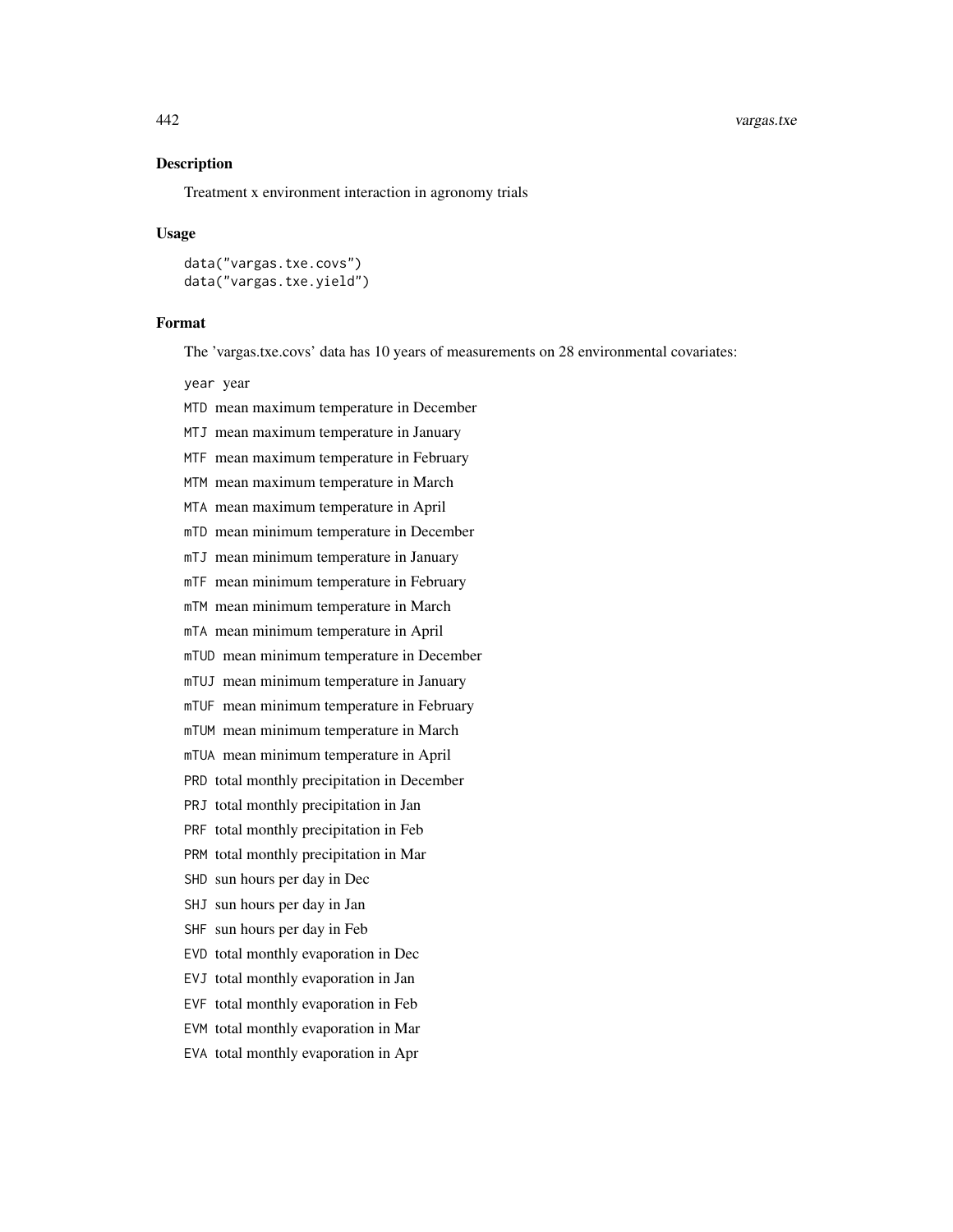#### vargas.txe 443

The 'vargas.txe.yield' dataframe contains 240 observations on three variables

year Year

trt Treatment. See details section

yield Grain yield, kg/ha

# Details

The treatment names indicate:

- T deep knife
- t no deep knife
- S sesbania
- s soybean
- M chicken manure
- m no chicken manure
- 0 no nitrogen
- n 100 kg/ha nitrogen
- N 200 kg/ha nitrogen

# Source

Vargas, Mateo and Crossa, Jose and van Eeuwijk, Fred and Sayre, Kenneth D. and Reynolds, Matthew P. (2001). Interpreting Treatment x Environment Interaction in Agronomy Trials. *Agron. J.*, 93, 949-960. Table A1, A3. https://doi.org/10.2134/agronj2001.934949x

Used with permission of Jose Crossa.

```
data(vargas.txe.covs)
data(vargas.txe.yield)
if(require(reshape2)){
 require(lattice)
 redblue <- colorRampPalette(c("firebrick", "lightgray", "#375997"))
 Z <- vargas.txe.yield
 Z <- acast(Z, year ~ trt, value.var='yield')
 levelplot(Z, col.regions=redblue,
            main="vargas.txe.yield", xlab="year", ylab="treatment",
            scales=list(x=list(rot=90)))
 # Double-centered like AMMI
 Z \leftarrow sweep(Z, 1, rowMeans(Z))
 Z \leftarrow sweep(Z, 2, colMeans(Z))
 # Vargas figure 1
 biplot(prcomp(Z, scale.=FALSE), main="vargas.txe.yield")
```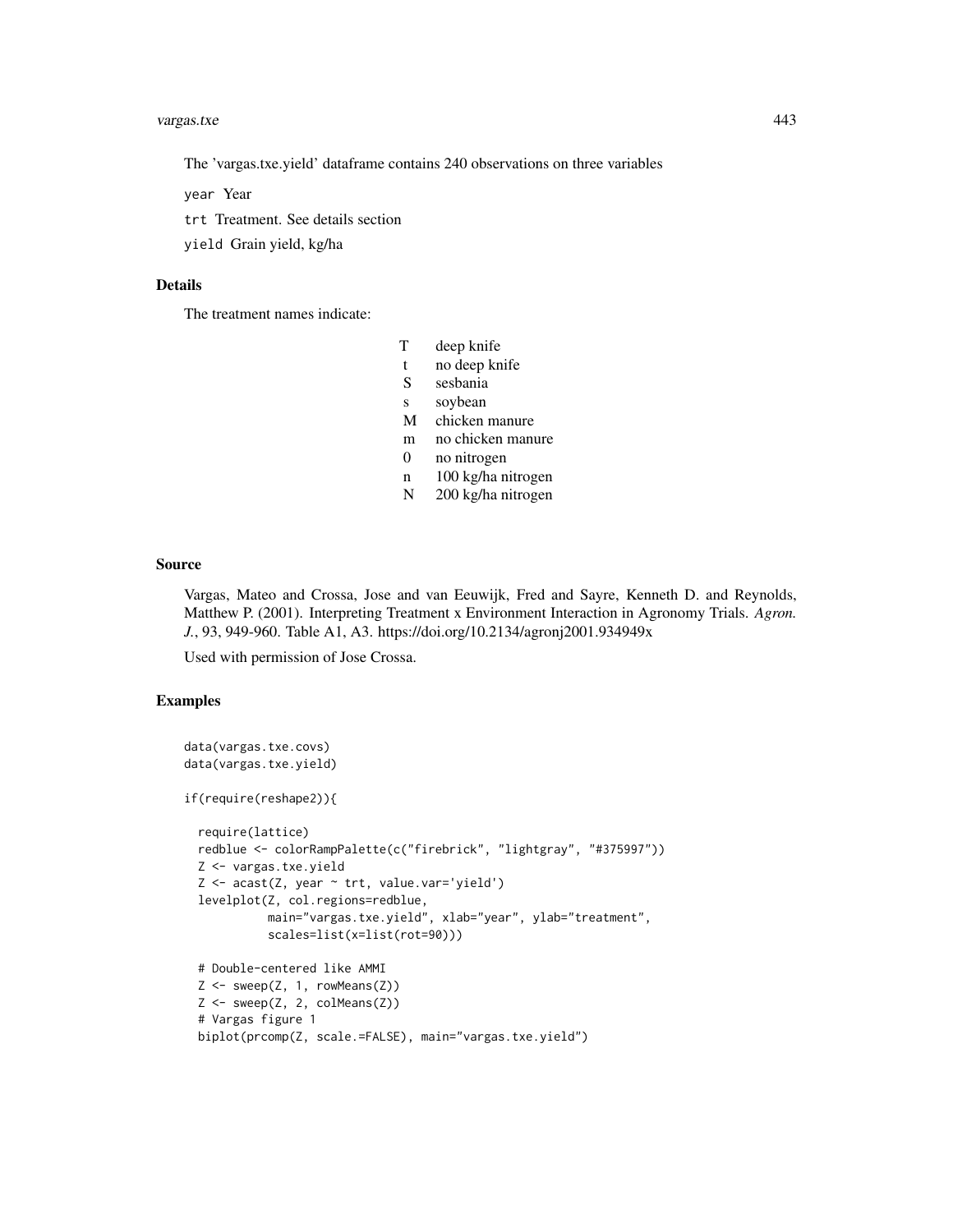```
# Now, PLS relating the two matrices
U <- vargas.txe.covs
U <- scale(U) # Standardized covariates
require(pls)
m1 <- plsr(Z~U)
# Vargas Fig 2, flipped vertical/horizontal
biplot(m1, which="x", var.axes=TRUE)
```
}

vargas.wheat1 *Wheat yields in 7 years with genetic and environment covariates*

## Description

Yield of Durum wheat, 7 genotypes, 6 years, with 16 genotypic variates and 16 environment variates.

# Usage

```
data("vargas.wheat1.covs")
data("vargas.wheat1.traits")
```
## Format

The vargas.wheat1.covs dataframe has 6 observations on the following 17 variables.

- year year, 1990-1995
- MTD Mean daily max temperature December, deg C
- MTJ January
- MTF February
- MTM March
- mTD Mean daily minimum temperature December, deg C
- mTJ January
- mTF February
- mTM March
- PRD Monthly precipitation in December, mm
- PRJ January
- PRF February
- PRM March
- SHD a numeric vector
- SHJ January
- SHF February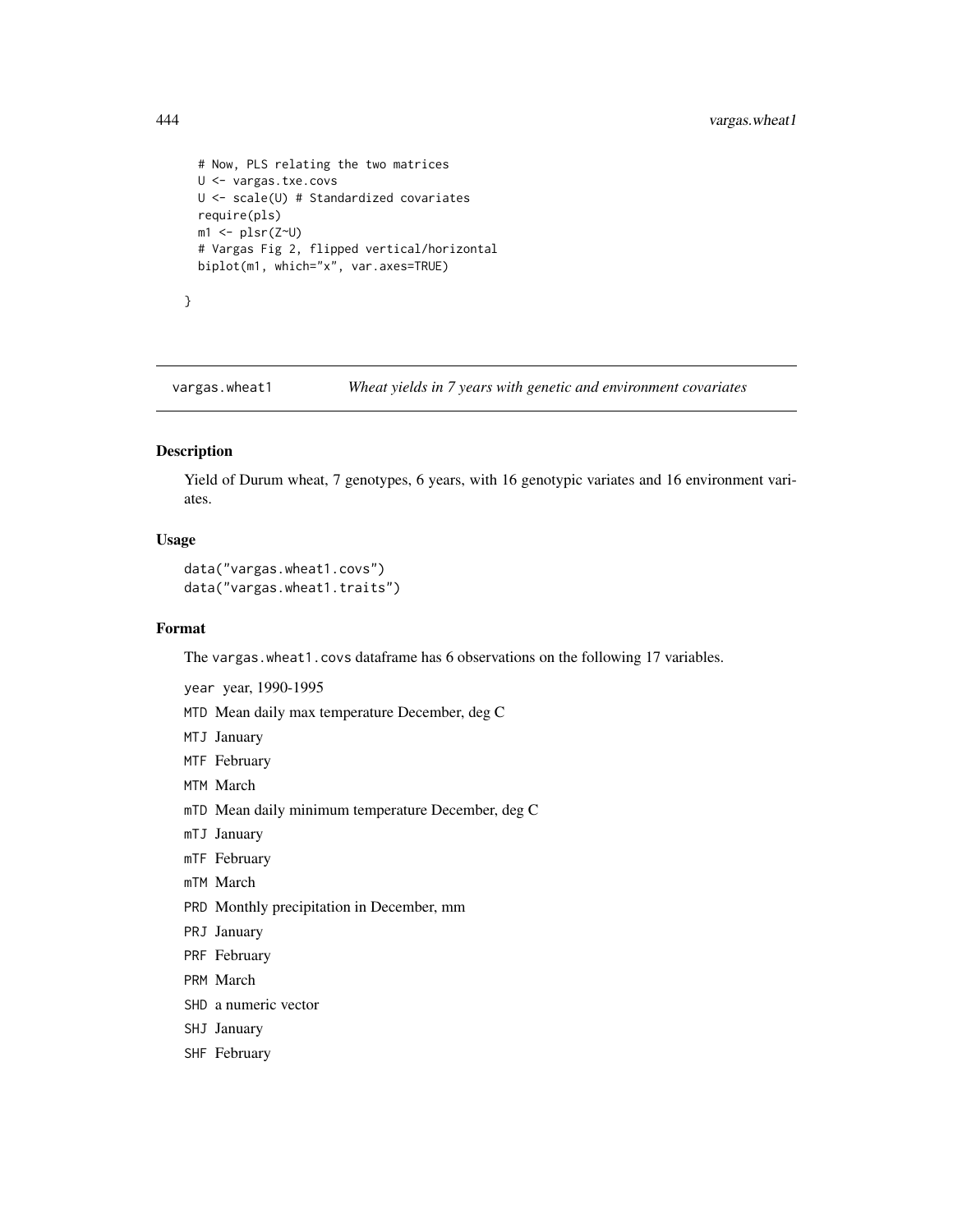# vargas.wheat 1 445

SHM March

The vargas.wheat1.traits dataframe has 126 observations on the following 19 variables.

- year year, 1990-1995
- rep replicate, 3 levels
- gen genotype, 7 levels
- yield yield, kg/ha
- ANT anthesis, days after emergence
- MAT maturity, days after emergence
- GFI grainfill, MAT-ANT
- PLH plant height, cm
- BIO biomass above ground, kg/ha
- HID harvest index
- STW straw yield, kg/ha
- NSM spikes / m^2
- NGM grains / m^2
- NGS grains per spike
- TKW thousand kernel weight, g
- WTI weight per tiller, g
- SGW spike grain weight, g
- VGR vegetative growth rate, kg/ha/day, STW/ANT
- KGR kernel growth rate, mg/kernel/day

# Details

Conducted in Ciudad Obregon, Mexico.

#### Source

Mateo Vargas and Jose Crossa and Ken Sayre and Matthew Renolds and Martha E Ramirez and Mike Talbot, 1998. Interpreting Genotype x Environment Interaction in Wheat by Partial Least Squares Regression, *Crop Science*, 38, 679–689. http://doi.org/10.2135/cropsci1998.0011183X003800030010x

Data provided by Jose Crossa.

```
## Not run:
```

```
data(vargas.wheat1.covs)
data(vargas.wheat1.traits)
require(pls)
require(reshape2)
```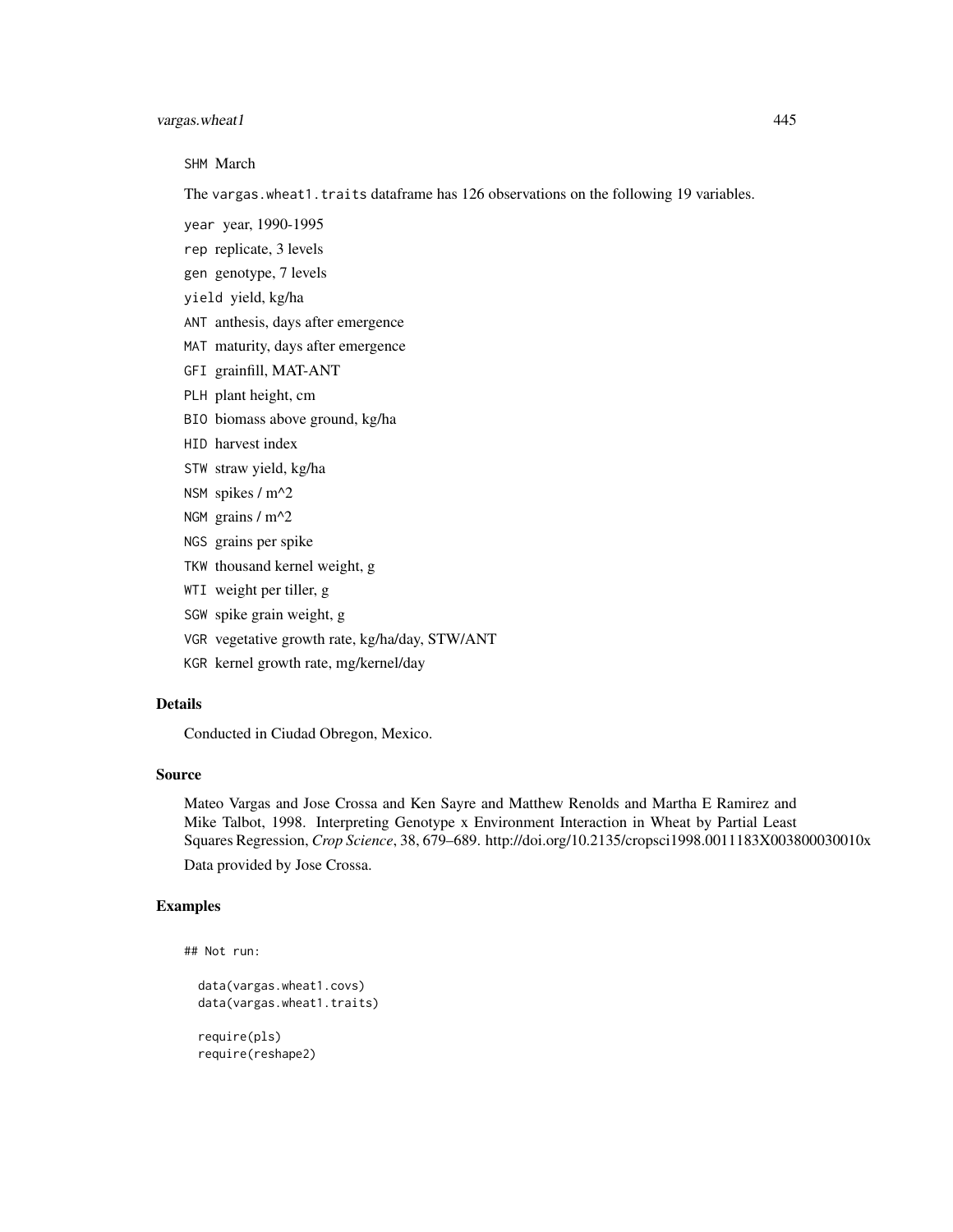```
# Yield as a function of non-yield traits
 Y0 <- vargas.wheat1.traits[,c('gen','rep','year','yield')]
 Y0 <- acast(Y0, gen ~ year, value.var='yield', fun=mean)
 Y0 <- sweep(Y0, 1, rowMeans(Y0))
 Y0 <- sweep(Y0, 2, colMeans(Y0)) # GxE residuals
 Y1 <- scale(Y0) # scaled columns
 X1 <- vargas.wheat1.traits[, -4] # omit yield
 X1 <- aggregate(cbind(ANT,MAT,GFI,PLH,BIO,HID,STW,NSM,NGM,
                        NGS,TKW,WTI,SGW,VGR,KGR) ~ gen, data=X1, FUN=mean)
 rownames(X1) <- X1$gen
 X1$gen <- NULL
 X1 <- scale(X1) # scaled columns
 ml \leftarrow plsr(Y1~X1)loadings(m1)[,1,drop=FALSE] # X loadings in Table 1 of Vargas
 biplot(m1, cex=.5, which="x", var.axes=TRUE,
        main="vargas.wheat1 - gen ~ trait") # Vargas figure 2a
 # Yield as a function of environment covariates
 Y2 < - t(Y0)X2 <- vargas.wheat1.covs
 rownames(X2) <- X2$year
 X2$year <- NULL
 Y2 \leftarrow scale(Y2)X2 \leftarrow scale(X2)m2 <- plsr(Y2~X2)
 loadings(m2)[,1,drop=FALSE] # X loadings in Table 2 of Vargas
## End(Not run)
```
vargas.wheat2 *Multi-environment trial of wheat with environmental covariates*

#### Description

The yield of 8 wheat genotypes was measured in 21 low-humidity environments. Each environment had 13 covariates recorded.

## Usage

```
data("vargas.wheat2.covs")
data("vargas.wheat2.yield")
```
## Format

The 'vargas.wheat2.covs' data frame has 21 observations on the following 14 variables.

env environment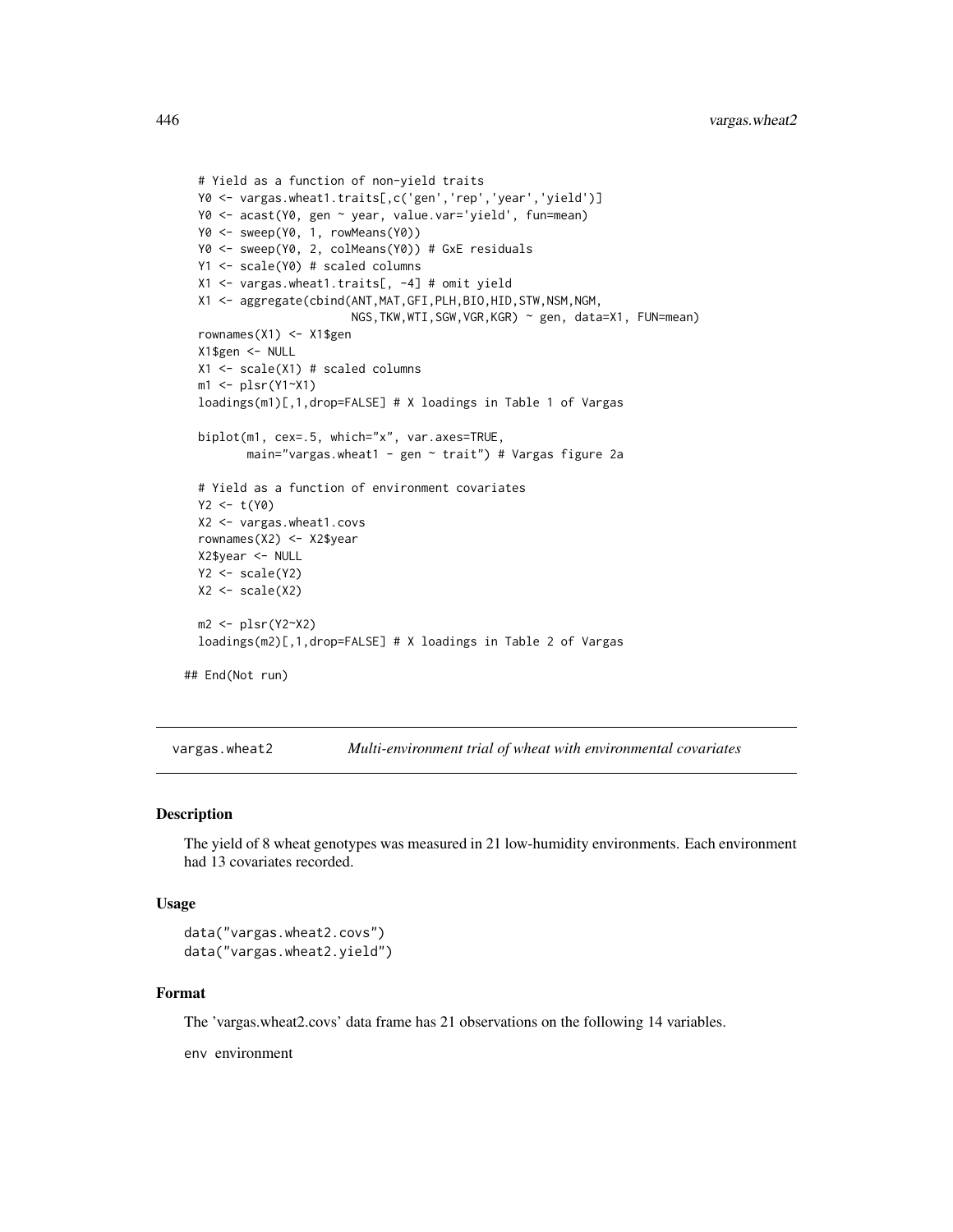## vargas.wheat2 447

- CYC length of growth cycle in days
- mTC mean daily minimum temperature in degrees Celsius
- MTC mean daily maximum temperature
- SHC sun hours per day
- mTV mean daily minimum temp during vegetative stage
- MTV mean daily maximum temp during vegetative stage
- SHV sun hours per day during vegetative stage
- mTS mean daily minimum temp during spike growth stage
- MTS mean daily maximum temp during spike growth stage
- SHS sun hours per day during spike growth stage
- mTG mean daily minimum temp during grainfill stage
- MTG mean daily maximum temp during grainfill stage
- SHG sun hours per day during grainfill stage

The 'vargas.wheat2.yield' data frame has 168 observations on the following 3 variables.

- env environment
- gen genotype
- yield yield (kg/ha)

## Details

Grain yields (kg/ha) for 8 wheat genotypes at 21 low-humidity environments grown during 1990- 1994. The data is environment-centered and genotype-centered. The rows and columns of the GxE matrix have mean zero. The locations of the experiments were:

- OBD Ciudad Obregon, Mexico, planted in December
- SUD Wad Medani, Sudan
- TLD Tlaltizapan, Mexico, planted in December
- TLF Tlaltizapan, Mexico, planted in February
- IND Dharwar, India
- SYR Aleppo, Syria
- NIG Kadawa, Nigeria

#### Source

Mateo Vargas and Jose Crossa and Ken Sayre and Matthew Renolds and Martha E Ramirez and Mike Talbot, 1998. Interpreting Genotype x Environment Interaction in Wheat by Partial Least Squares Regression, *Crop Science*, 38, 679–689. http://doi.org/10.2135/cropsci1998.0011183X003800030010x

Data provided by Jose Crossa.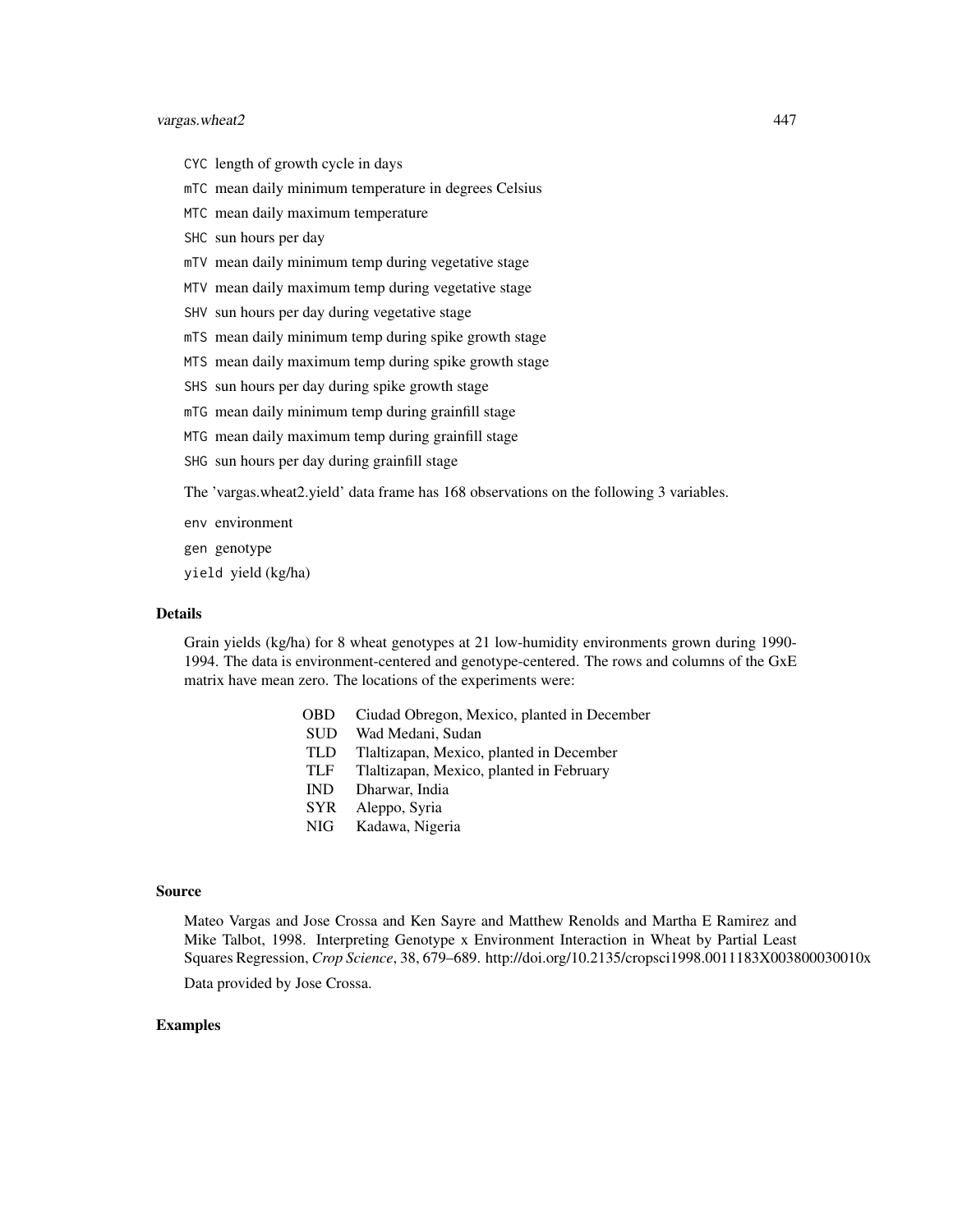```
if(require(pls) & require(reshape2)){
 data(vargas.wheat2.covs)
 datc <- vargas.wheat2.covs
 data(vargas.wheat2.yield)
 daty <- vargas.wheat2.yield
 # Cast to matrix
 daty <- acast(daty, env ~ gen, value.var='yield')
 rownames(datc) <- datc$env
 datc$env <- NULL
 # The pls package centers, but does not (by default) use scaled covariates
 # Vargas says you should
 # daty <- scale(daty)
 datc <- scale(datc)
 m2 \leq plsr(daty \sim datc)
 # Plot predicted vs observed for each genotype using all components
 plot(m2)
 # Loadings
 # plot(m2, "loadings", xaxt='n')
 # axis(1, at=1:ncol(datc), labels=colnames(datc), las=2)
 # Biplots
 biplot(m2, cex=.5, which="y", var.axes=TRUE,
        main="vargas.wheat2 - daty ~ datc") # Vargas figure 2a
 biplot(m2, cex=.5, which="x", var.axes=TRUE) # Vectors form figure 2 b
 # biplot(m2, cex=.5, which="scores", var.axes=TRUE)
 # biplot(m2, cex=.5, which="loadings", var.axes=TRUE)
}
```
verbyla.lupin *Multi-environment trial of lupin, multiple varieties and densities*

# Description

Yield of 9 varieties of lupin at different planting densities across 2 years and multiple locations.

# Format

gen genotype, 9 varieties site site, 11 levels rep rep, 2-3 levels rate seeding rate in plants/m^2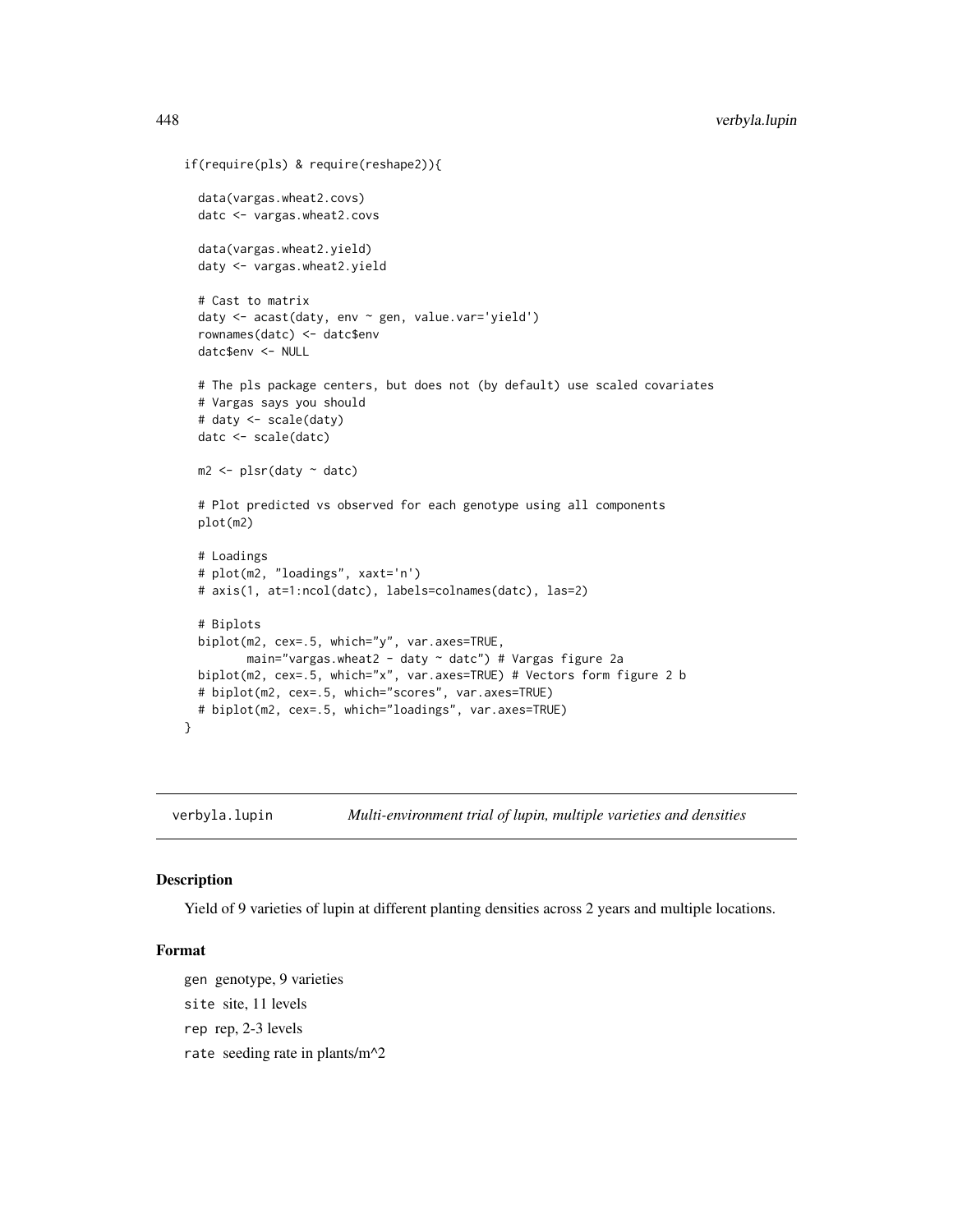# verbyla.lupin 449

row row col column serp factor of 4 levels for serpentine seeding effect linrow centered row position as a numeric variate (row-8.5)/10 lincol centered column position as a numeric variate (col-3.5) linrate linear effect of seedrate, scaled (seedrate-41.92958)/10 yield yield in tons/hectare year year, 1991-1992 loc location

# Details

Nine varieties of lupin were tested for yield response to plant density at 11 sites. The target density in 1991 was 10, 20, ..., 60 plants per m^2, and in 1992 was 20, 30, ..., 70 plants per m^2.

Plot dimensions are not given.

The variety Myallie was grown only in 1992.

Each site had 2 reps in 1991 and 3 reps in 1992. Each rep was laid out as a factorial RCB design; one randomization was used for all sites in 1991 and one (different) randomization was used for all sites in 1992. (This was confirmed with the principal investigator.)

In 1991 at the Mt. Barker location, the data for columns 5 and 6 was discarded due to problems with weeds.

Variety 'Myallie' was called '84L:439' in Verbyla 1997.

The year of release for the varieties is

| 1973 |
|------|
| 1979 |
| 1980 |
| 1986 |
| 1988 |
| 1989 |
| 1989 |
| 1991 |
| 1995 |
|      |

#### Source

Arunas P. Verbyla and Brian R. Cullis and Michael G. Kenward and Sue J. Welham, (1999). The analysis of designed experiments and longitudinal data by using smoothing splines. *Appl. Statist.*, 48, 269–311. http://doi.org/10.1111/1467-9876.00154

Arunas P. Verbyla and Brian R. Cullis and Michael G. Kenward and Sue J. Welham, (1997). The analysis of designed experiments and longitudinal data by using smoothing splines. University of Adelaide, Department of Statistics, Research Report 97/4. http://http://citeseerx.ist.psu.edu/viewdoc/summary?doi=10.1.1.56.808

Data retrieved Oct 2010 from http://www.blackwellpublishers.co.uk/rss. (No longer available).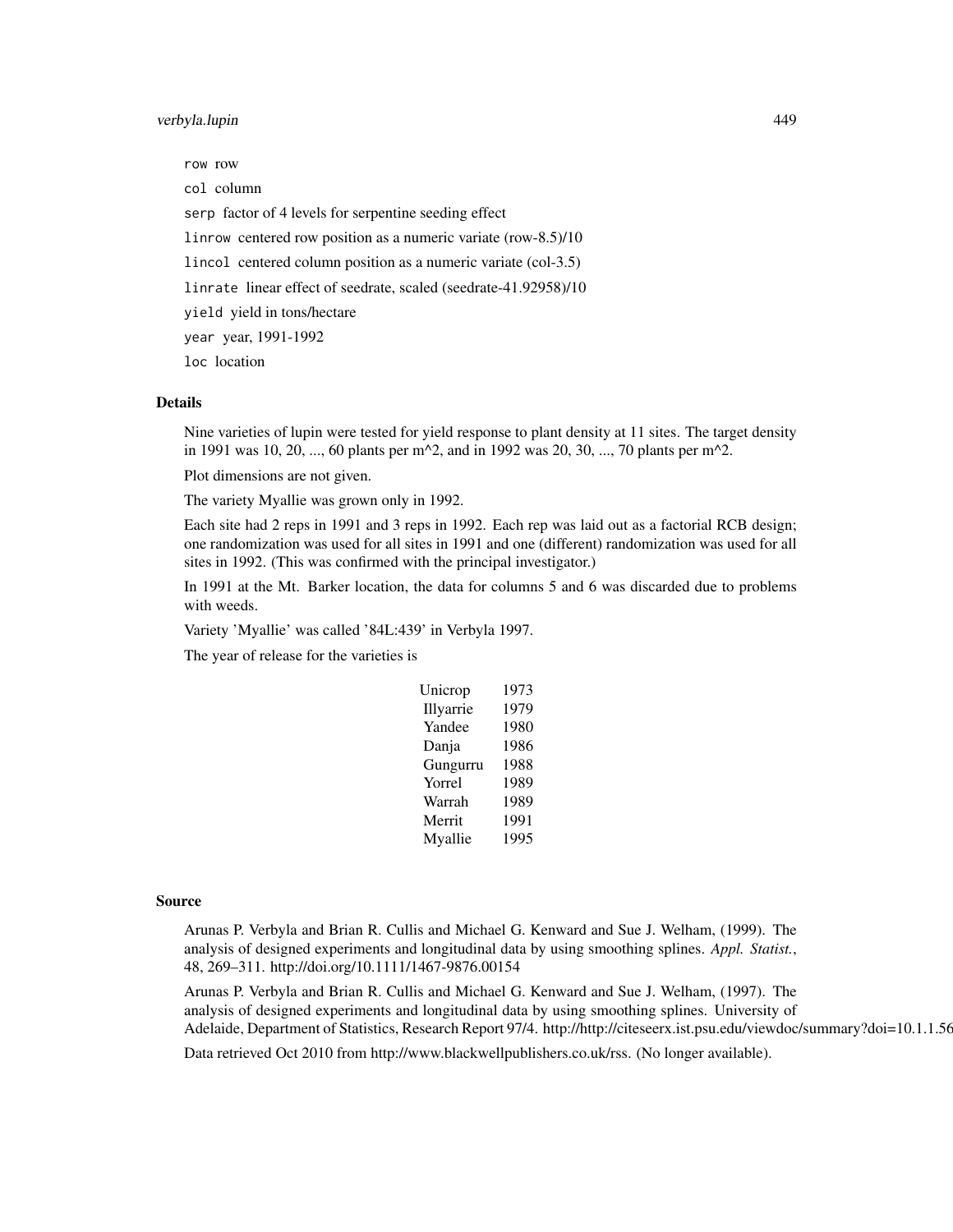Used with permission of Blackwell Publishing.

```
data(verbyla.lupin)
dat <- verbyla.lupin
# The same RCB randomization was used at all sites in each year
if(require(desplot)){
 desplot(gen~col+row|site, data=dat,
         out1=rep, num=rate,
         # aspect unknown
         main="verbyla.lupin - experiment design")
}
# Figure 3 of Verbyla
require(lattice)
foo <- xyplot(yield ~ rate|loc*gen, data=dat, subset=year==92,
              type=c('p','smooth'), cex=.5,
              main="verbyla.lupin: 1992 yield response curves",
             xlab="Seed rate (plants/m^2)",
             ylab="Yield (tons/ha)",
              strip=strip.custom(par.strip.text=list(cex=.7)))
if (require(latticeExtra)) { # for useOuterStrips
 useOuterStrips(foo,
                 strip=strip.custom(par.strip.text=list(cex=.7)),
                 strip.left=strip.custom(par.strip.text=list(cex=.7)))
}
# ----------------------------------------------------------------------------
## Not run:
 # We try to reproduce the analysis of Verbyla 1999.
 # May not be exactly the same, but is pretty close.
 # Check nlevels for size of random-coefficient structures
 length(with(dat, table(gen))) # 9 varieties for RC1
 length(with(dat, table(gen,site))) # 99 site:gen combinations for RC2
 # Make row and col into factors
 dat <- transform(dat, colf=factor(col), rowf=factor(row))
 # sort for asreml
 dat <- dat[order(dat$site, dat$rowf, dat$colf),]
 # Make site names more useful for plots
 dat <- transform(dat, site=factor(paste0(year,".",substring(loc,1,4))))
 # Initial model from top of Verbyla table 9.
# require(asreml4)
 # FIXME asreml4 This is not working in asreml4
```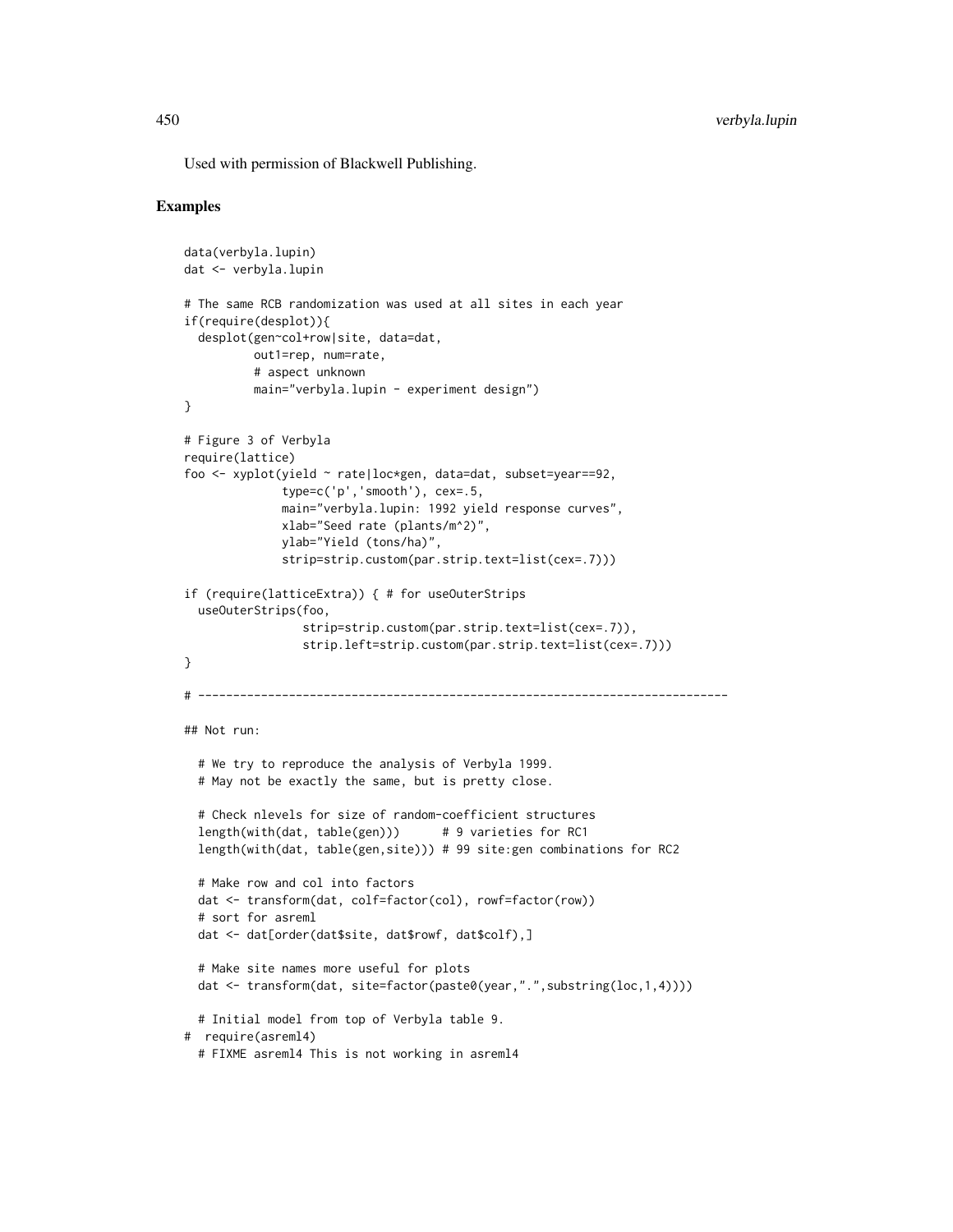```
## m0 \leq -\text{asreml}(\text{yield} \sim 1## + site
## + linrate
## + site:linrate,
\# \# data = dat,
## random = ~ spl(rate)
\# + dev(rate)
## + site:spl(rate)
## + site:dev(rate)
## + str(~gen+gen:linrate, ~us(2):id(9)) # RC1
## + gen:spl(rate)
## + gen:dev(rate)
## + str(~site:gen+site:gen:linrate, ~us(2):id(99)) # RC2
## + site:gen:spl(rate)
## + site:gen:dev(rate),
## residual = ~ dsum( ~ ar1(rowf):ar1(colf)|site) # Spatial AR1 x AR1
## )
## m0 <- update(m0)
## m0 <- update(m0) # to get convergence
## # Variograms match Verbyla 1999 figure 7 (scale slightly different)
## plot(varioGram(m0), xlim=c(1:19), zlim=c(0,2),
## main="verbyla.lupin - variogram by site")
## # Sequence of models in Verbyla 1999 table 10
## m1 \leq update(m0, fixed= \sim .
## + at(site, c(2,5,6,8,9,10)):lincol
## + at(site, c(3,5,7,8)):linrow
## + at(site, c(2,3,5,7,8,9,11)):serp
\# , random = \sim .
## + at(site, c(3,6,7,9)):rowf
## + at(site, c(1,2,3,9,10)):colf
## + at(site, c(5,7,8,10)):units)
## m1 <- update(m1)
## m2 <- update(m1,
\# # \# random = \sim .
## - site:gen:spl(rate) - site:gen:dev(rate))
## m3 <- update(m2,
\# # \# random = \sim .
## - site:dev(rate) - gen:dev(rate))
## m4 <- update(m3,
\# # \# \qquad random = \sim .
# + dev(rate))
## m5 <- update(m4,
\# # \# random = \sim .
## - at(site, c(5,7,8,10)):units + at(site, c(5,7,8)):units)
## # Variance components are a pretty good match to Verbyla 1997, table 15
```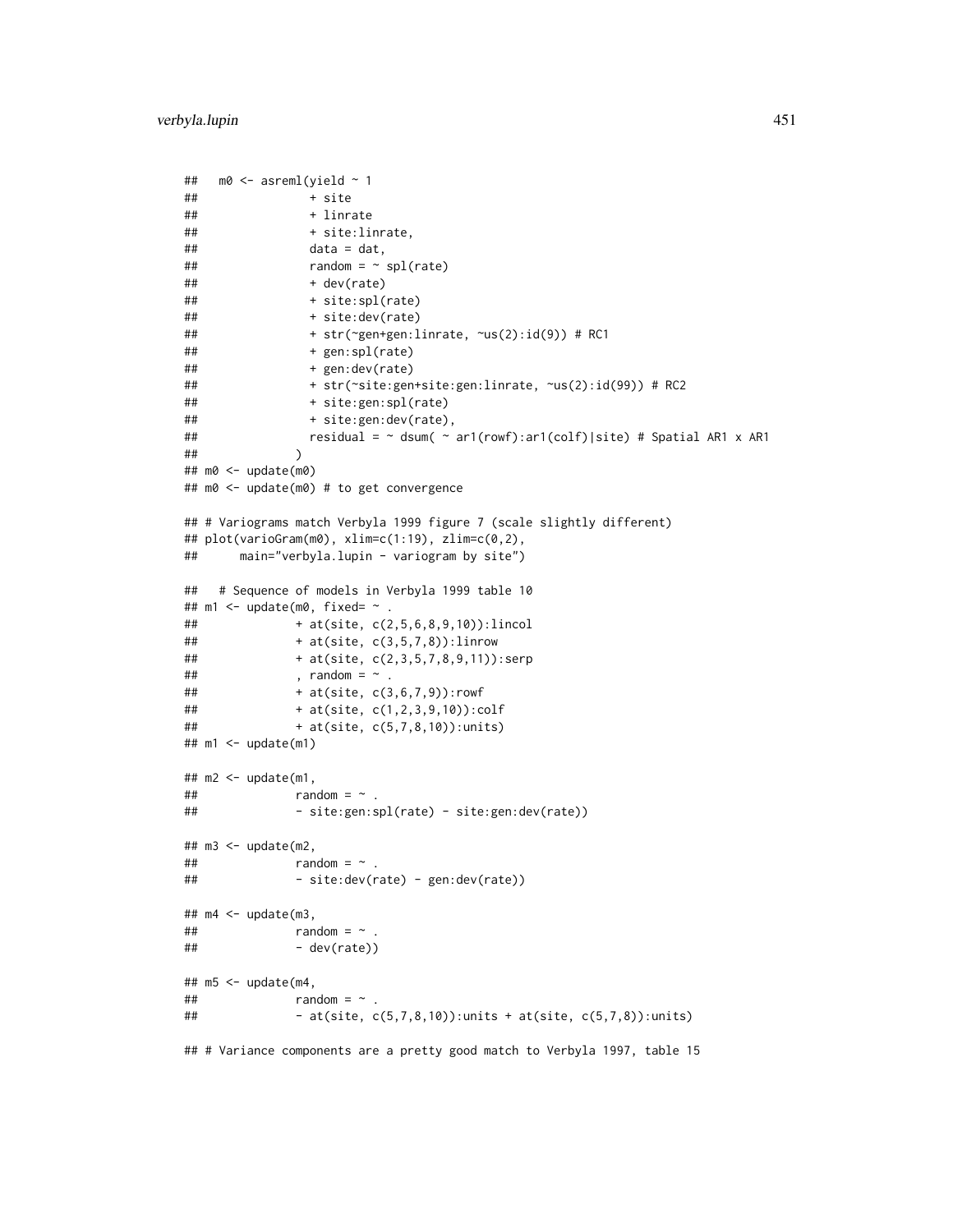# 452 vold.longterm

```
## require(lucid)
## vc(m5)
## .001004/sqrt(.005446*.0003662) # .711 correlation for RC1
## .00175/sqrt(.01881*.000167) # .987 correlation for RC2
## # Matches Verbyla 1999 figure 5
## plot(varioGram(m5),
## main="verbyla.lupin - final model variograms",
## xlim=c(1:19), zlim=c(0,1.5))
## End(Not run)
```
vold.longterm *Long-term barley yields at different fertilizer levels*

# Description

Long-term barley yields at different fertilizer levels

## Usage

```
data("vold.longterm")
```
## Format

A data frame with 76 observations on the following 3 variables.

year year

nitro nitrogen fertilizer, grams/m^2

yield yield, grams/m^2

# Details

Trials conducted at Osaker, Norway. Nitrogen fertilizer amounts were increased by twenty percent in 1978.

Vold (1998) fit a Michaelis-Menten type equation with a different maximum in each year and a decreasing covariate for non-fertilizer nitrogen.

Miguez used a non-linear mixed effects model with asymptotic curve.

# Source

Arild Vold (1998). A generalization of ordinary yield response functions. *Ecological modelling*, 108, 227-236. http://doi.org/10.1016/S0304-3800(98)00031-3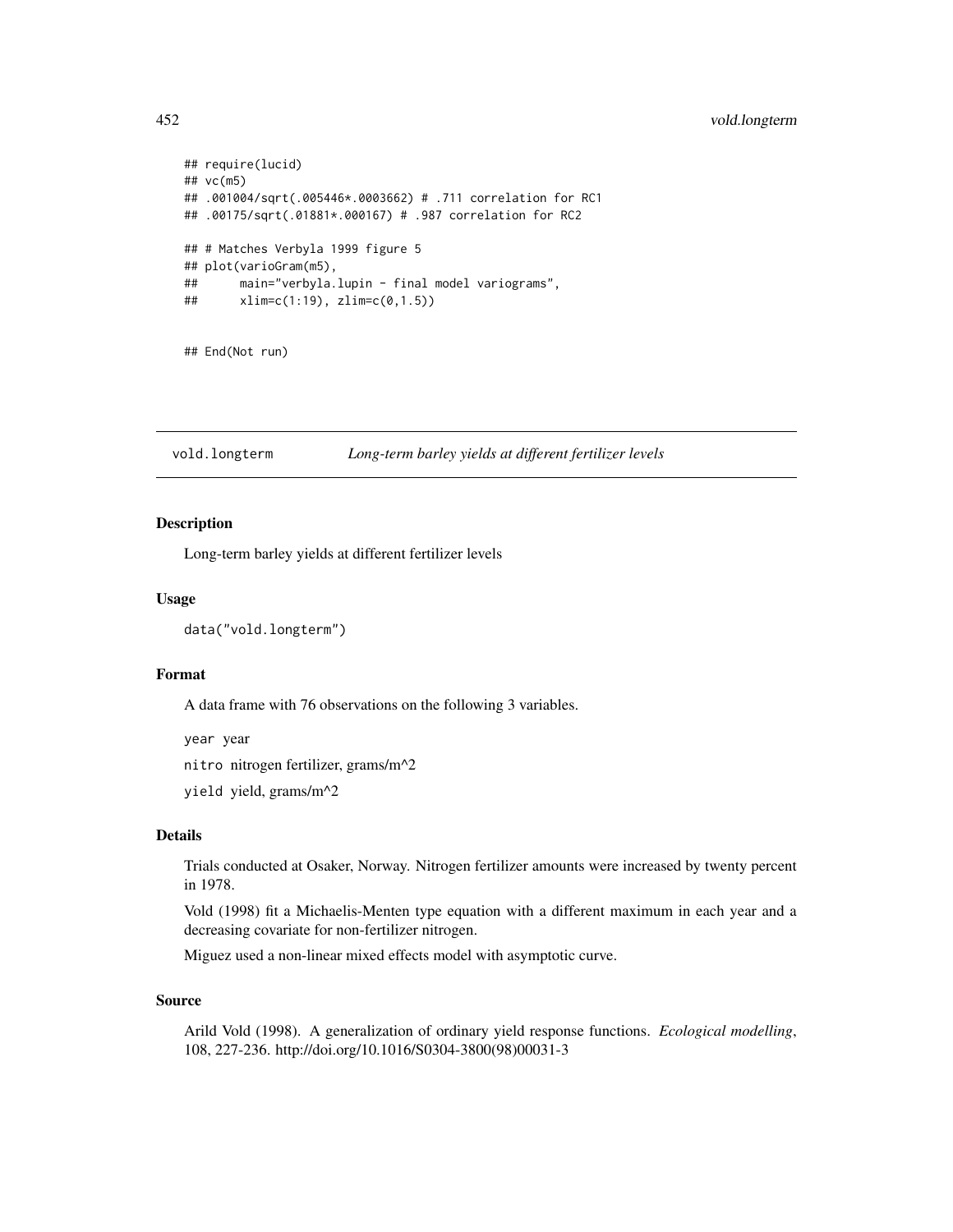# vold.longterm 453

## References

Fernando E. Miguez (2008). Using Non-Linear Mixed Models for Agricultural Data.

# Examples

```
data(vold.longterm)
dat <- vold.longterm
require(lattice)
foo1 <- xyplot(yield ~ nitro | factor(year), data = dat,
      as.table=TRUE, type = "o",
      main=list("vold.longterm", cex=1.5),
      xlab = list("N fertilizer",cex=1.5,font=4),
      ylab = list("Yield", cex=1.5))
# print(foo1)
## Not run:
# Long term trend shows decreasing yields
xyplot(yield \sim year, data = dat, group=nitro, type='o',main="vold.longterm - yield level by nitrogen",
      auto.key=list(columns=4))
## End(Not run)
## Not run:
 # Global model
 m1.nls <- nls(yield ~ SSasymp(nitro, max, int, lograte), data=dat)
 summary(m1.nls)
 require(MASS) # for 'confint'
 confint(m1.nls)
 # Raw data plus global model. Year variation not modeled.
 pdat \leq data.frame(nitro=seq(0,14,0.5))
 pdat$pred <- predict(m1.nls, newdata=pdat)
 if(require(latticeExtra)) { # for layers
    foo1 + xyplot(pred \sim nitro, data = pdat,
                  as.table=TRUE, type='l', col='red', lwd=2)
 }
 # Separate fit for each year. Overfitting with 3x19=57 params.
 require(nlme)
 m2.lis <- nlsList(yield ~ SSasymp(nitro,max,int,lograte) | year, data=dat)
 plot(intervals(m2.lis), layout = c(3,1)) # lograte might be same for each year
## End(Not run)
# Fixed overall asymptotic model, plus random deviations for each year
# Simpler code, but less clear about what model is fit: m3.lme <- nlme(m2.lis)
require(nlme)
```
m3.lme <- nlme(yield ~ SSasymp(nitro, max, int, lograte), data=dat,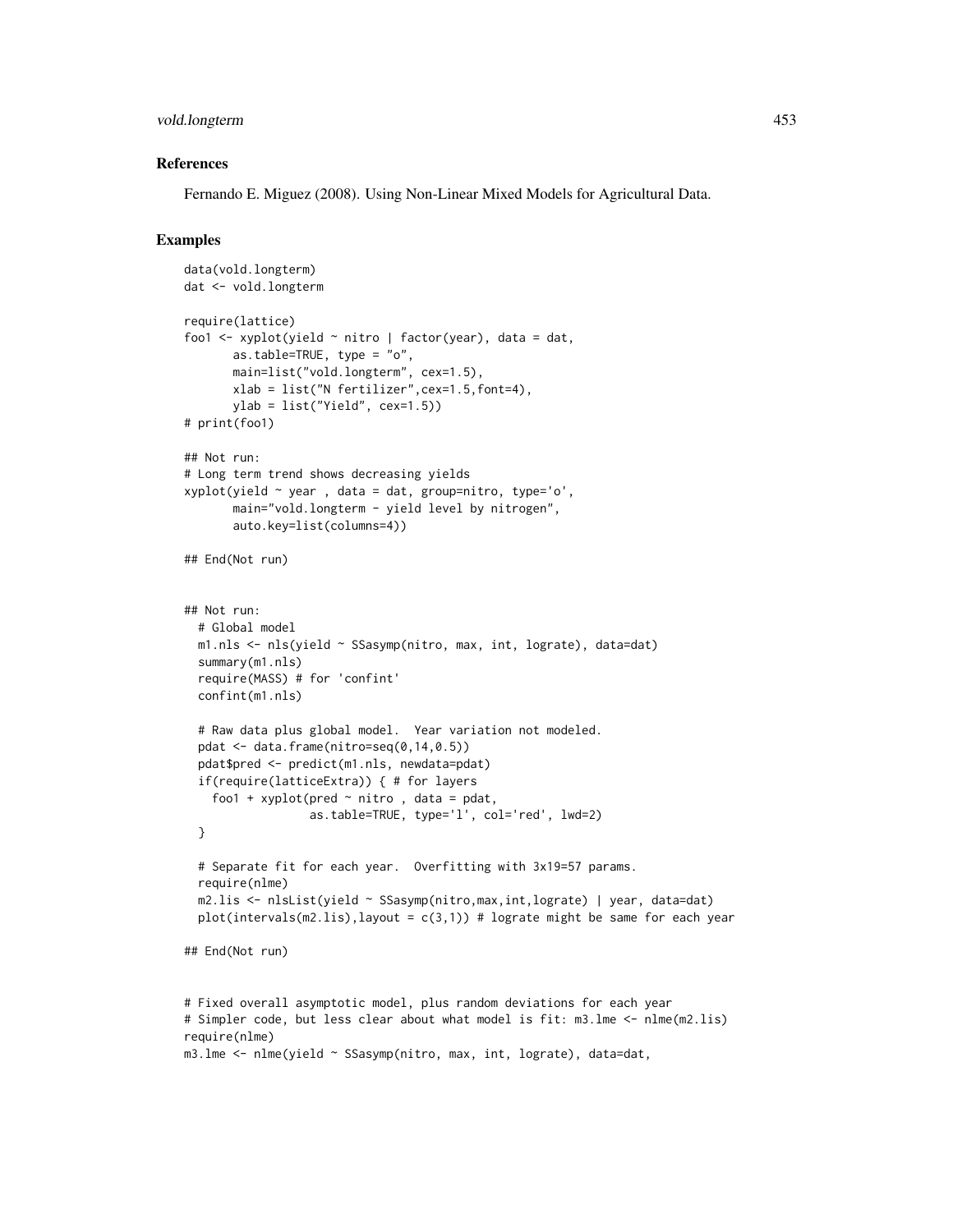```
groups = \sim year,
               fixed = list(max<sup>-1</sup>, int<sup>-1</sup>, lograte<sup>-1</sup>),random= max + int + lograte \sim 1,
               start= c(max=300, int=100, rate=-2))
## # Fixed effects are similar for the nls/lme models
## coef(m1.nls)
## fixef(m3.lme)
## # Random effects are normally distributed
## qqnorm(m3.lme, ~ ranef(.),col="black")
## # Note the trend in intercept effects over time
## plot(ranef(m3.lme),layout=c(3,1))
## # Correlation between int, lograte int, max may not be needed
## intervals(m3.lme,which="var-cov")
## pairs(m3.lme,pch=19,col="black")
## # Model with int uncorrelated with max, lograte. AIC is worse.
## # fit4.lm3 <- update(m3.lme, random=pdBlocked(list(max+lograte~1,int ~ 1)))
## # intervals(fit4.lm3, which="var-cov")
## # anova(m3.lme, fit4.lm3)
# Plot the random-effect model. Excellent fit with few parameters.
pdat2 <- expand.grid(year=1970:1988, nitro=seq(0,15,length=50))
pdat2$pred <- predict(m3.lme, new=pdat2)
pdat2$predf <- predict(m3.lme, new=pdat2, level=0)
foo1 <- update(foo1, type='p', key=simpleKey(c("Observed","Fixed","Random"),
                              col=c("blue","red","darkgreen"), points=FALSE, columns=3))
if(require(latticeExtra)){
 foo2 <- xyplot(pred~nitro|year, data=pdat2, type='l', col="darkgreen", lwd=2)
 foo3 <- xyplot(predf~nitro|year, data=pdat2, type='l', col="red",lwd=1)
 foo1 + foo2 + foo3
}
## # Income is maximized at about 15
## pdat2 <- transform(pdat2, income = predf*2 - 7*nitro)
## with(pdat2, xyplot(income~nitro))
```
vsn.lupin3 *Multi-environment trial of lupin, early generation trial*

## **Description**

Early generation lupin trial with 3 sites, 330 test lines, 6 check lines.

# Format

A data frame with 1236 observations on the following 5 variables.

site site, levels S1 S2 S3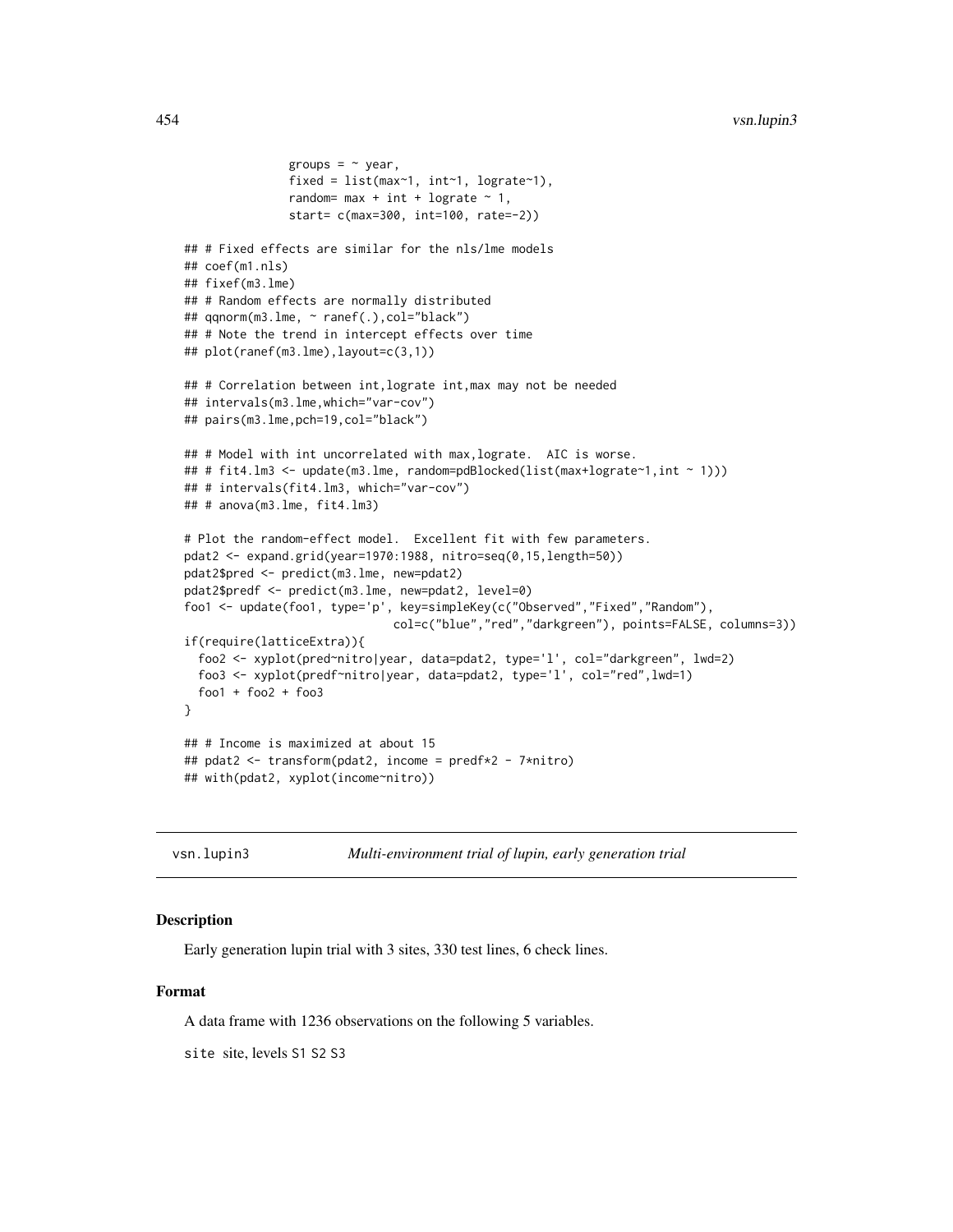#### vsn.lupin3 455

col column row row

gen genotype

yield yield

## Details

An early-stage multi-environment trial, with 6 check lines and 300 test lines. The 6 check lines were replicated in each environment.

## Source

Multi-Environment Trials - Lupins. http://www.vsni.co.uk/software/asreml/htmlhelp/asreml/xlupin.htm Used with permission of Arthur Gilmour, Brian Cullis, Robin Thompson.

```
data(vsn.lupin3)
dat <- vsn.lupin3
# Split gen into check/test, make factors
dat <- within(dat, {
  check <- ifelse(gen>336, 0, gen)
  check <- ifelse(check<7, check, 7)
  check <- factor(check)
  test <- factor(ifelse(gen>6 & gen<337, gen, 0))
  gen=factor(gen)
})
if(require(desplot)){
  desplot(yield~ col*row|site, dat,
          # aspect unknown
          main="vsn.lupin3 - yield")
  desplot(check~ col*row|site, dat,
          main="vsn.lupin3: check plot placement") # Site 1 & 2 used same randomization
}
## Not run:
  # asreml3
  require(asreml)
  # Single-site analyses suggested random row term for site 3, random column terms
  # for all sites, AR1 was unnecessary for the col dimension of site 3
  dat <- transform(dat, colf=factor(col), rowf=factor(row))
  dat <- dat[order(dat$site, dat$colf, dat$rowf),] # Sort for asreml
  m1 <- asreml(yield ~ site + check:site, data=dat,
               random = \sim at(site):colf + at(site,3):rowf + test,
               rcov = \sim at(site, c(1,2)): ar1(colf): ar1(rowf)+ at(site,3):id(colf):ar1(rowf))
  m1$loglik
```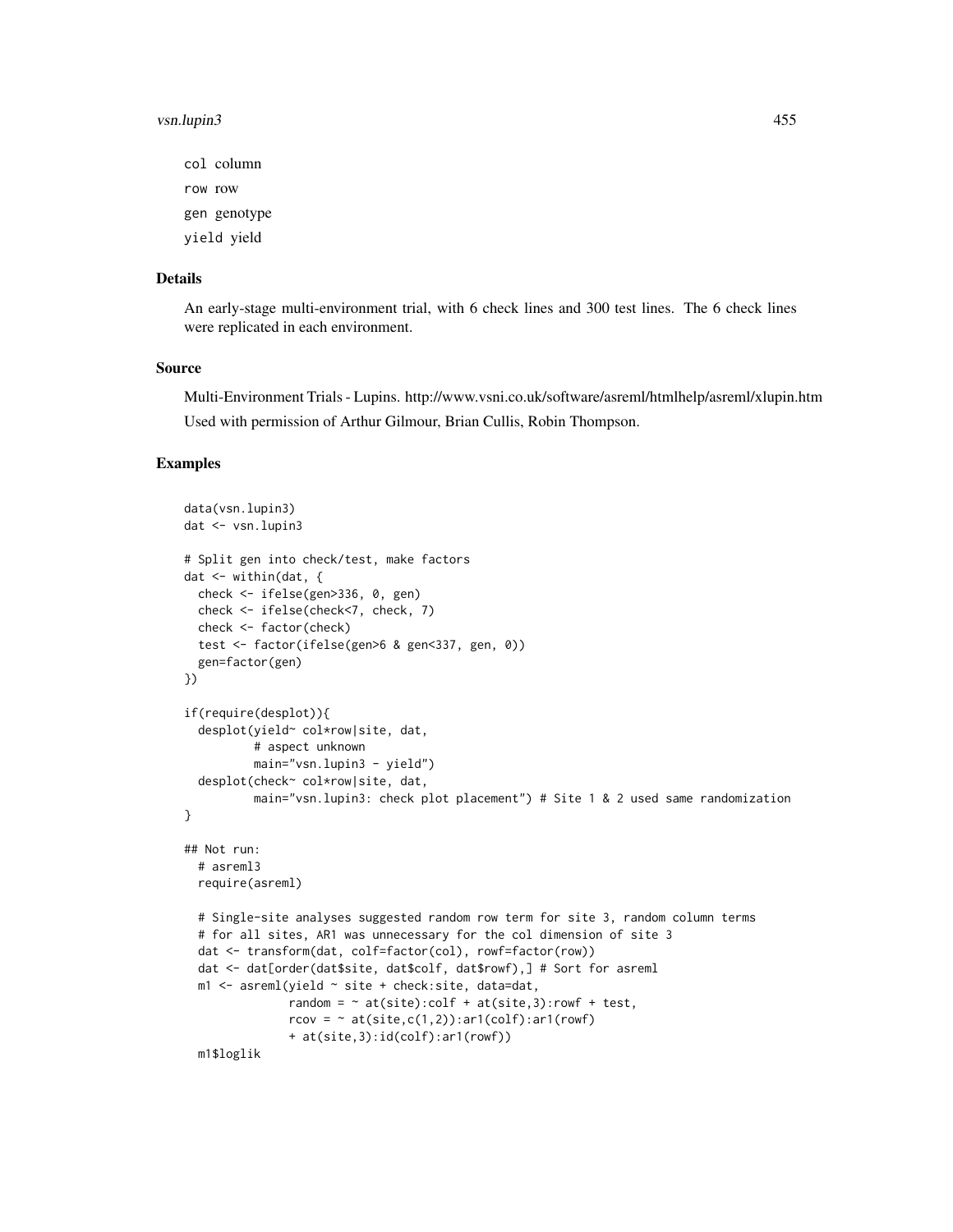```
## [1] -314.2616
require(lucid)
vc(m1)
## effect component std.error z.ratio constr
## at(site, S1):colf!colf.var 0.6228 0.4284 1.5 pos
## at(site, S2):colf!colf.var 0.159 0.1139 1.4 pos
## at(site, S3):colf!colf.var 0.04832 0.02618 1.8 pos
## at(site, S3):rowf!rowf.var 0.0235 0.008483 2.8 pos
## test!test.var 0.1031 0.01468 7 pos
## site_S1!variance 2.771 0.314 8.8 pos
## site_S1!colf.cor 0.1959 0.05375 3.6 uncon
## site_S1!rowf.cor 0.6503 0.03873 17 uncon
## site_S2!variance 0.9926 0.1079 9.2 pos
## site_S2!colf.cor 0.2868 0.05246 5.5 uncon
## site_S2!rowf.cor 0.5744 0.0421 14 uncon
## site_S3!variance 0.1205 0.01875 6.4 pos
## site_S3!rowf.cor 0.6394 0.06323 10 uncon
# Add site:test
m2 <- update(m1, random=~. + site:test)
m2$loglik
## [1] -310.8794
# CORUH structure on the site component of site:test
m3 \leq asreml(yield \sim site + check:site, data=dat,
           random = \sim at(site):\text{colf} + at(site,3):\text{rowf} + \text{corh}(\text{site}):\text{test},
           rcov = ~ a t(site, c(1,2)): ar1(colf): ar1(rowf)+ at(site,3):id(colf):ar1(rowf))
m3$loglik
## [1] -288.4837
# Unstructured genetic variance matrix
m4 \leq asreml(yield \sim site + check:site, data=dat,
           random = \sim at(site):colf + at(site, 3):rowf + us(site):test,
           rcov = ~ at(site, c(1,2)): ar1(colf): ar1(rowf)+ at(site,3):id(colf):ar1(rowf))
m4$loglik
## [1] -286.8239
# Note that a 3x3 unstructured matrix can be written LL'+Psi with 1 factor L
# Explicitly fit the factor analytic model
m5 <- asreml(yield ~ site + check:site, data=dat,
           random = \sim at(site):colf + at(site,3):rowf
           + fa(site,1, init=c(.7,.1,.1,.5,.3,.2)):test,
           rcov = \gamma at(site,c(1,2)):ar1(colf):ar1(rowf)
           + at(site,3):id(colf):ar1(rowf))
m5$loglik # Same as m4
## [1] -286.8484
# Model 4, Unstructured (symmetric) genetic variance matrix
un \leftarrow diag(3)
un[upper.tri(un,TRUE)] <- m4$gammas[5:10]
```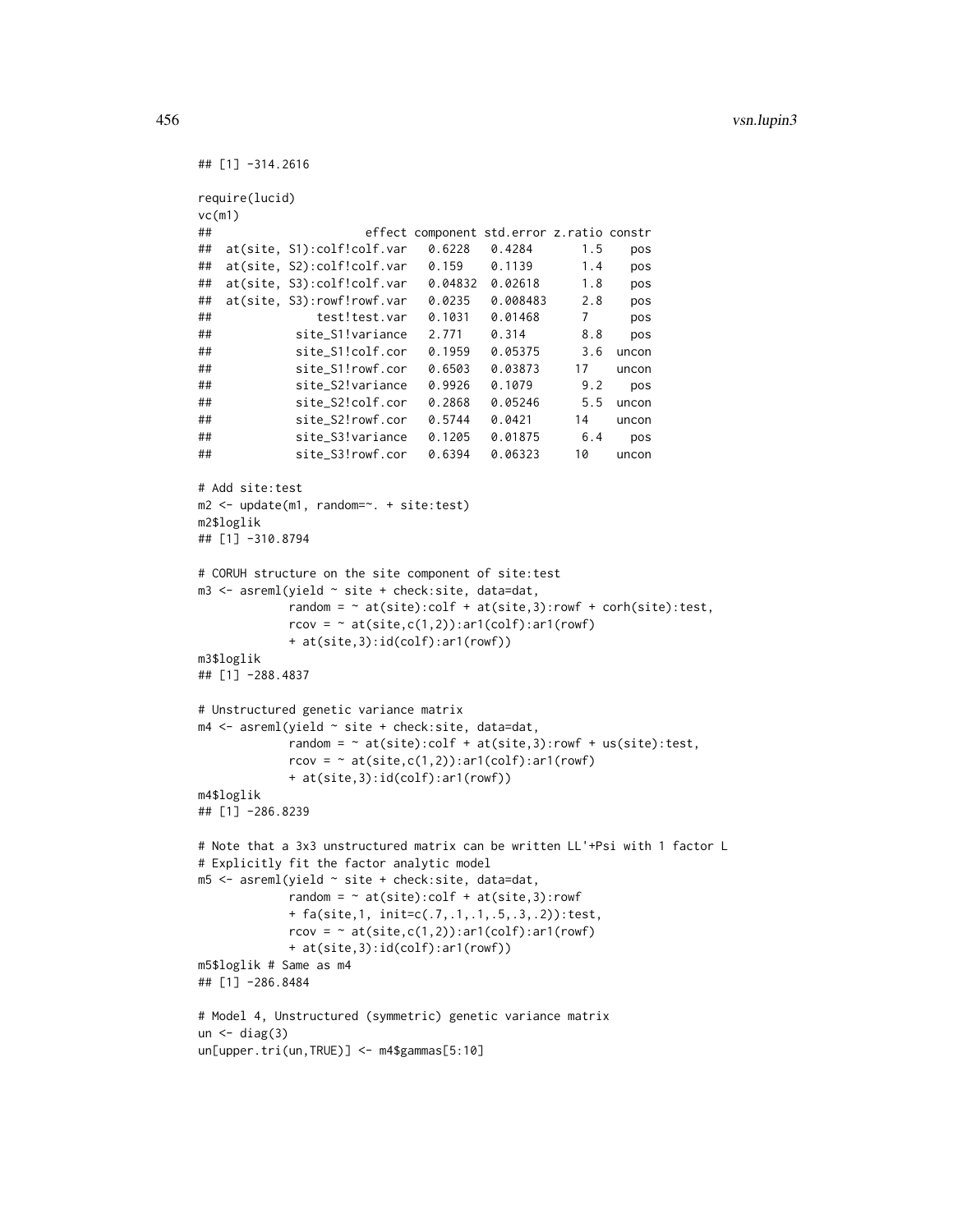# wallace.iowaland 457

```
round(un+t(un)-diag(diag(un)),3)
## [,1] [,2] [,3]
## [1,] 0.992 0.158 0.132
## [2,] 0.158 0.073 0.078
## [3,] 0.132 0.078 0.122
# Model 5, FA matrix = LL'+Psi. Not quite the same as unstructured,
# since the FA model fixes site 2 variance at 0.
psi <- diag(m5$gammas[5:7])
lam <- matrix(m5$gammas[8:10], ncol=1)
round(tcrossprod(lam,lam)+psi,3)
## [,1] [,2] [,3]
## [1,] 0.991 0.156 0.133
## [2,] 0.156 0.092 0.078
## [3,] 0.133 0.078 0.122
```
## End(Not run)

wallace.iowaland *Iowa farmland values by county in 1925*

#### Description

Iowa farmland values by county in 1925

#### Usage

```
data("wallace.iowaland")
```
# Format

A data frame with 99 observations on the following 10 variables.

county county factor, 99 levels

fips FIPS code (state+county)

lat latitude

long longitude

yield average corn yield per acre (bu)

corn percent of land in corn

grain percent of land in small grains

untillable percent of land untillable

fedval land value (excluding buildings) per acre, 1925 federal census

stval land value (excluding buildings) per acre, 1925 state census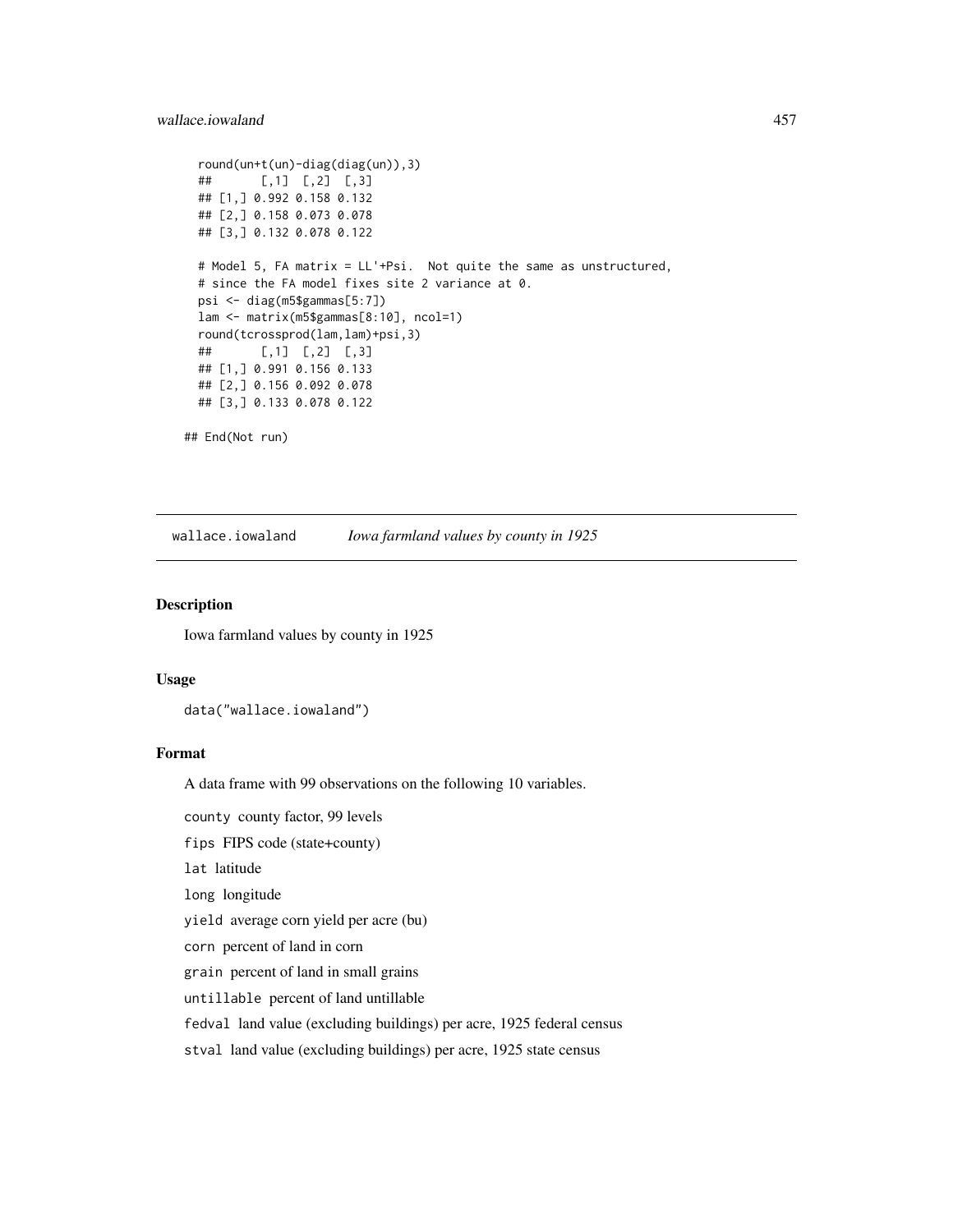## Details

None.

#### Source

H.A. Wallace (1926). Comparative Farm-Land Values in Iowa. *The Journal of Land & Public Utility Economics*, 2, 385-392. Page 387-388. http://doi.org/10.2307/3138610

### References

Larry Winner. Spatial Data Analysis. http://www.stat.ufl.edu/~winner/data/iowaland.txt

```
data(wallace.iowaland)
dat <- wallace.iowaland
# Interesting trends involving latitude
require(lattice)
splom(~dat[,-c(1:2)], type=c('p','smooth'), lwd=2, main="wallace.iowaland")
# Means. Similar to Wallace table 1
apply(dat[, c('yield','corn','grain','untillable','fedval')], 2, mean)
# Correlations. Similar to Wallace table 2
round(cor(dat[, c('yield','corn','grain','untillable','fedval')]),2)
m1 < -1m(fedval \sim yield + corn + grain + untillable, dat)
summary(m1) # estimates similar to Wallace, top of p. 389
# Choropleth map
require(maps)
data(county.fips)
dat <- transform(dat, polnm = paste0('iowa,',county)) # polnm example: iowa,adair
if(require("latticeExtra")){ # for mapplot
 redblue <- colorRampPalette(c("firebrick", "lightgray", "#375997"))
 mapplot(polnm~fedval , data=dat, colramp=redblue,
         main="wallace.iowaland - Federal land values",
         xlab="Land value, dollars per acre",
          scales=list(draw=FALSE),
         map=map('county', 'iowa', plot=FALSE,
            fill=TRUE, projection="mercator"))
}
```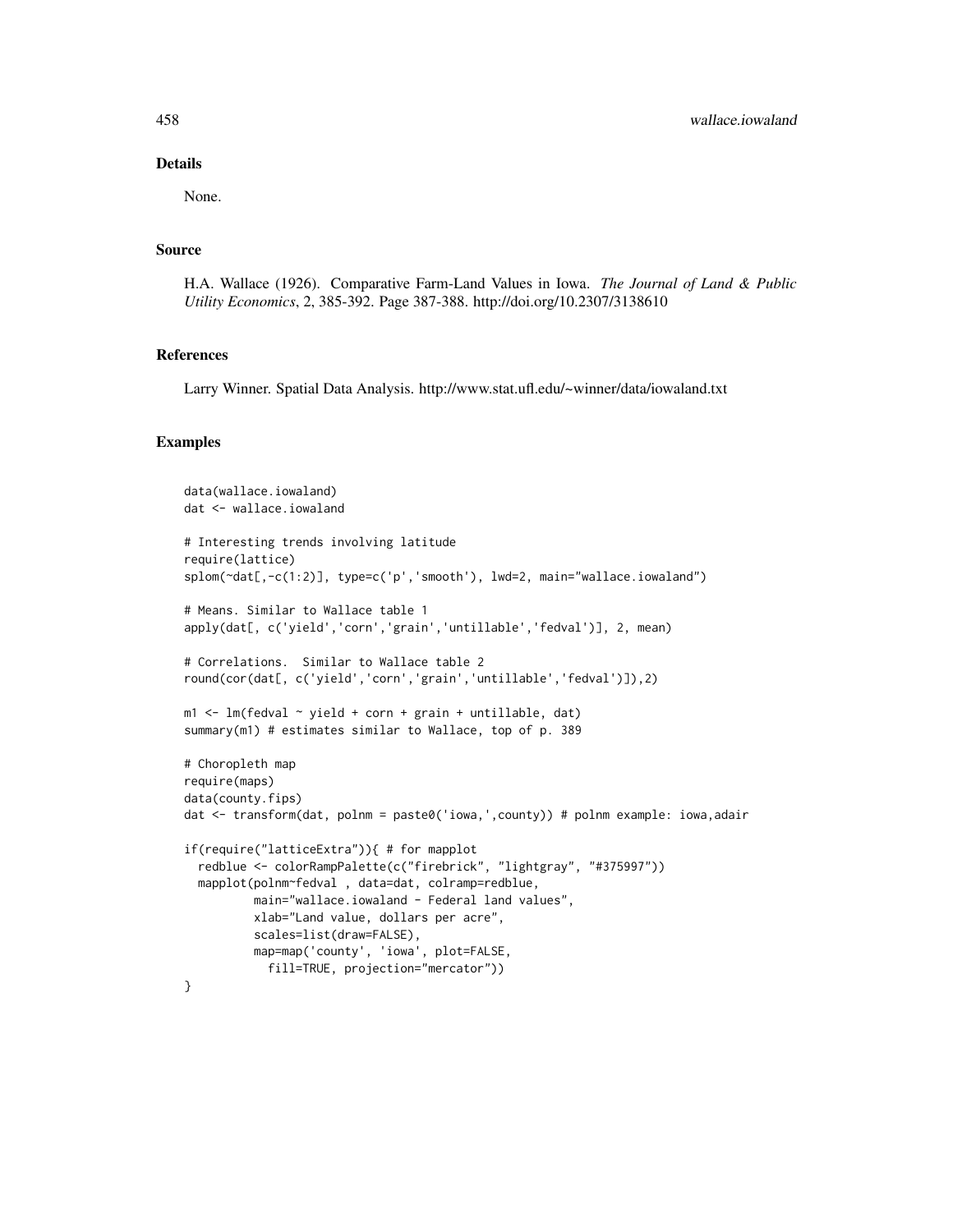walsh.cottonprice *Acres and price of cotton 1910-1943*

## **Description**

Acres and price of cotton 1910-1943

## Format

A data frame with 34 observations on the following 9 variables.

year year, numeric 1910-1943 acres acres of cototn (1000s) cotton price per pound (cents) in previous year cottonseed price per ton (dollars) in previous year combined cotton price/pound + 1.857 x cottonseed price/pound (cents) index price index, 1911-1914=100 adjcotton adjusted cotton price per pound (cents) in previous year adjcottonseed adjusted cottonseed price per ton (dollars) in previous year adjcombined adjusted combined price/pound (cents)

# Details

The 'index' is a price index for all farm commodities.

#### Source

R.M. Walsh (1944). Response to Price in Production of Cotton and Cottonseed, *Journal of Farm Economics*, 26, 359-372. http://doi.org/10.2307/1232237

```
data(walsh.cottonprice)
dat <- walsh.cottonprice
dat <- transform(dat, acres=acres/1000) # convert to million acres
percentchg \leq function(x){ # percent change from previous to current
  ix \leftarrow 2: (nrow(dat))
  c(NA, (x[ix]-x[ix-1])/x[ix-1])
}
# Compare percent change in acres with percent change in previous price
# using constant dollars
dat <- transform(dat, chga = percentchg(acres), chgp = percentchg(adjcombined))
```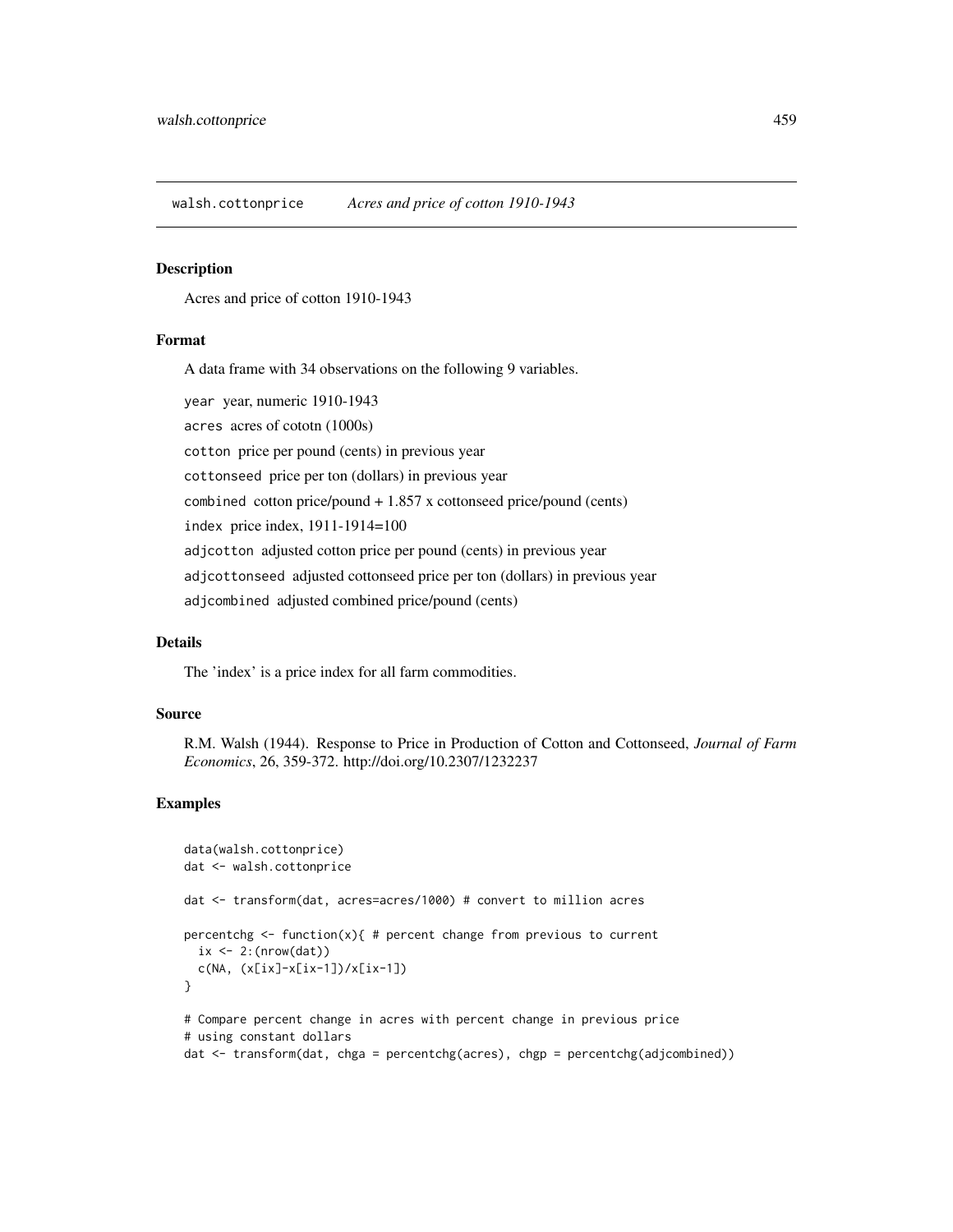```
with(dat, cor(chga, chgp, use='pair')) # .501 correlation
require(lattice)
xyplot(chga~chgp, dat, type=c('p','r'),
      main="walsh.cottonprice",
      xlab="Percent change in previous price", ylab="Percent change in acres")
```
wassom.brome.uniformity

*Uniformity trials of bromegrass*

# Description

Uniformity trials of bromegrass at Ames, Iowa, 1950-1951.

## Usage

data("wassom.brome.uniformity")

#### Format

A data frame with 1296 observations on the following 3 variables.

expt experiment

row row

col column

yield forage yield, pounds

# Details

Experiments were conducted at Ames, Iowa. The response variable is forage yield in pounds of green weight.

Optimum plot size was estimated to be about 3.5 x 7.5 feet.

Wassom and Kalton used two different methods to estimate optimum plot size. 1. Relative efficiency of different plot sizes. 2. Regression of the log variance of yield vs log plot size.

There are three Experiments:

Experiment E1 was broadcast seeded, harvested in 1950.

Experiment E2 was row planted, harvested in 1950.

Experiment E3 was broadcast seeded, harvested in 1951. This field contained a mixture of alfalfa and brome in about equal proportions.

Each plot was 3.5 ft x 4 ft, but the orientation of the plot is not clear.

Field width: 36 plots

Field length: 36 plots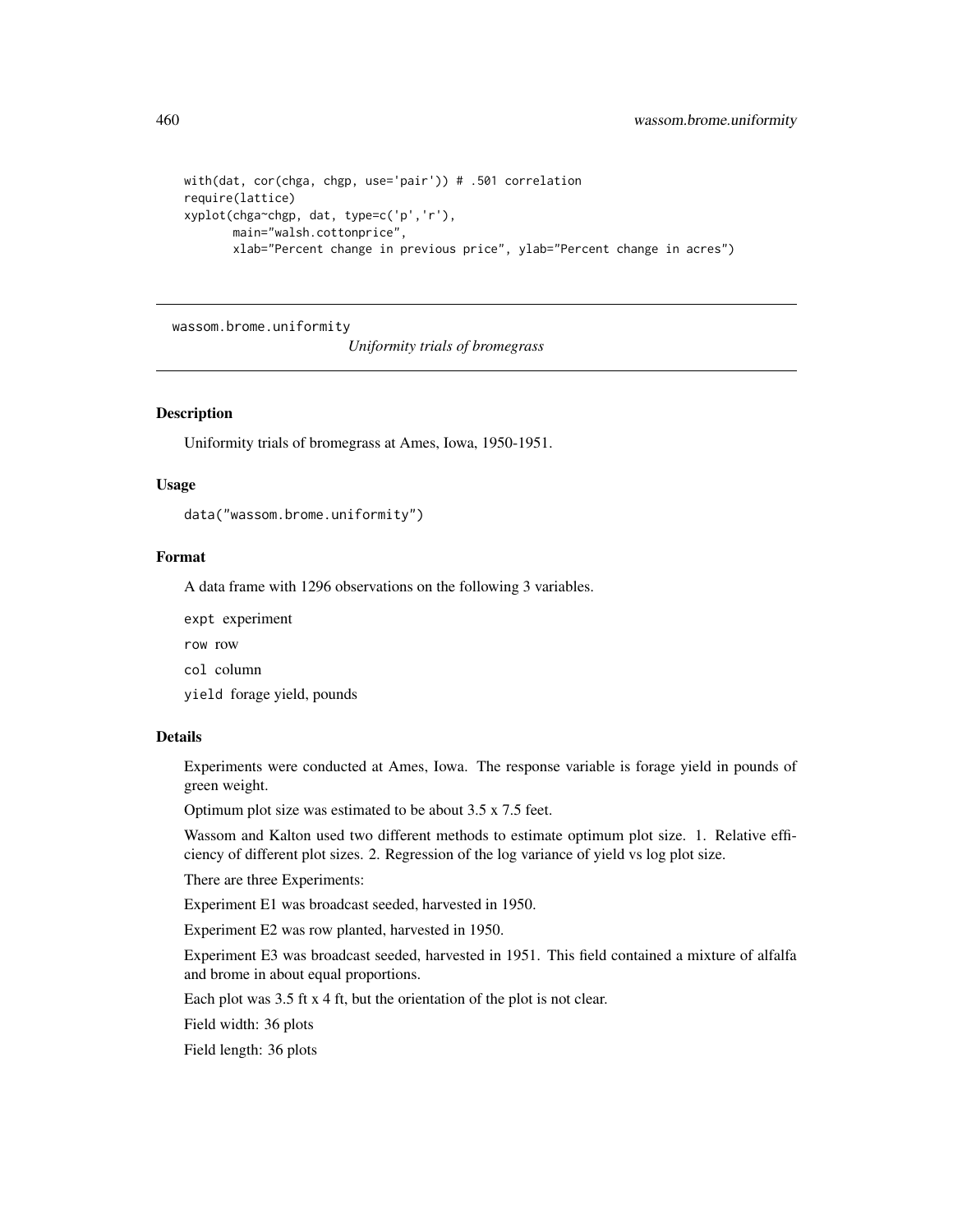# waynick.soil 461

## Source

Wassom and R.R. Kalton. (1953). Estimations of Optimum Plot Size Using Data from Bromegrass Uniformity Trials. Agricultural Experiment Station, Iowa State College, Bulletin 396. http://lib.dr.iastate.edu/ag\_researchbulletins/32/

## Examples

```
data(wassom.brome.uniformity)
dat <- wassom.brome.uniformity
if(require(desplot)){
 desplot(yield~col*row|expt, dat,
          flip=TRUE, aspect=1, # approximate aspect
          main="wassom.brome.uniformity")
}
```
waynick.soil *Soil nitrogen and carbon in two fields*

Description

Soil nitrogen and carbon in two fields

## Format

A data frame with 200 observations on the following 6 variables.

field field name, 2 levels

sample sample number

x x ordinate

y y ordinate

nitro nitrogen content, percent

carbon carbon content, percent

#### Details

Two fields were studied, one at University Farm in Davis, the other near Oakley. The Davis field is silty clay loam, the Oakley field is blow sand.

## Source

Waynick, Dean, and Sharp, Leslie. (1918). Variability in soils and its significance to past and future soil investigations, I-II. University of California press. http://archive.org/details/variabilityinsoi45wayn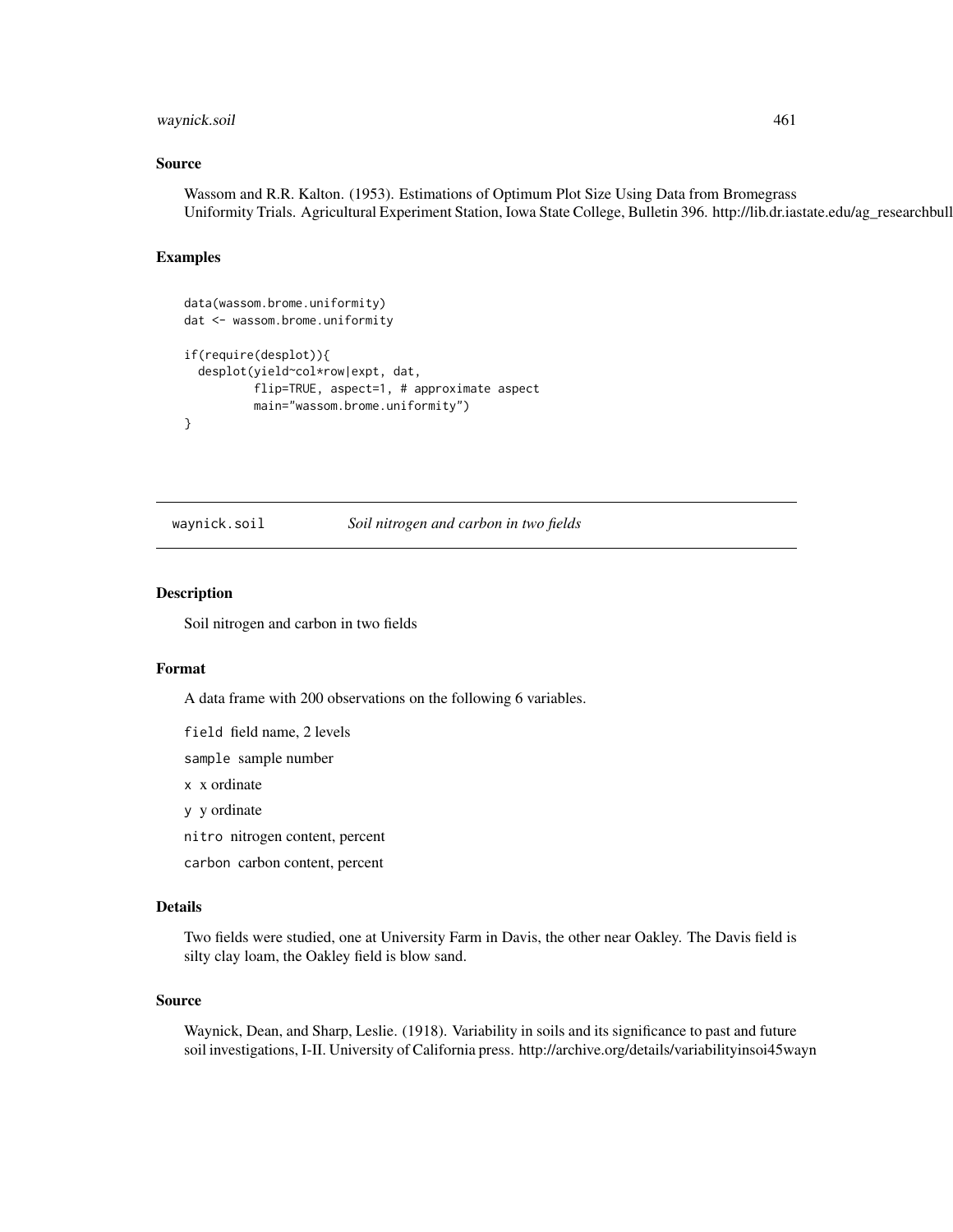# Examples

```
data(waynick.soil)
dat <- waynick.soil
# Strong relationship between N,C
require(lattice)
xyplot(nitro~carbon|field, data=dat, main="waynick.soil")
# Spatial plot
if(require(sp) & require(gstat)){
d1 <- subset(dat, field=="Davis")
d2 <- subset(dat, field=="Oakley")
coordinates(d1) <- data.frame(x=d1$x, y=d1$y)
coordinates(d2) <- data.frame(x=d2$x, y=d2$y)
spplot(d1, zcol = "nitro", cuts=8, cex = 1.6,main = "waynick.soil - Davis field - nitrogen",
       col.regions = bpy.colors(8), key.space = "right")
# Variogram
v1 <- gstat::variogram(nitro~1, data=d1)
plot(v1, main="waynick.soil - Davis field - nitrogen") # Maybe hasn't reached sill
}
```

| wedderburn.barley | Multi-environment trial of barley, percent of leaves affected by leaf |
|-------------------|-----------------------------------------------------------------------|
|                   | <i>blotch</i>                                                         |

# Description

Percent of leaf area affected by leaf blotch on 10 varieties of barley at 9 sites.

# Format

A data frame with 90 observations on the following 3 variables.

- y Percent of leaf area affected, 0-100.
- site Site factor, 9 levels
- gen Variety factor, 10 levels

# Details

Incidence of *Rhynchosporium secalis* (leaf blotch) on the leaves of 10 varieties of barley grown at 9 sites in 1965.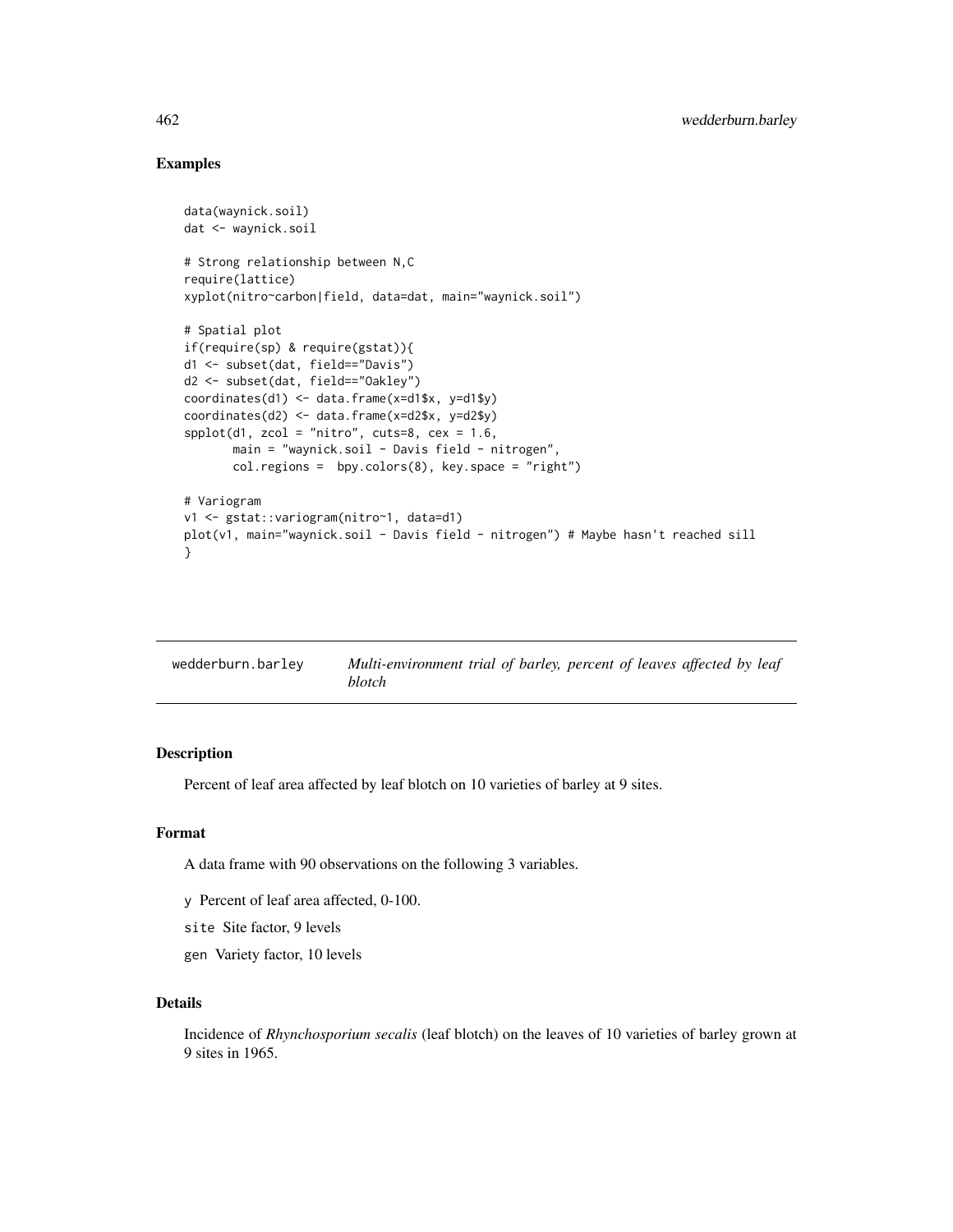## Source

Wedderburn, R W M (1974). Quasilikelihood functions, generalized linear models and the Gauss-Newton method. *Biometrika*, 61, 439–47. http://doi.org/10.2307/2334725

Wedderburn credits the original data to an unpublished thesis by J. F. Jenkyn.

#### References

McCullagh, P and Nelder, J A (1989). *Generalized Linear Models* (2nd ed).

R. B. Millar. *Maximum Likelihood Estimation and Inference: With Examples in R, SAS and ADMB*. Chapter 8.

```
data(wedderburn.barley)
dat <- wedderburn.barley
dat$y <- dat$y/100
require(lattice)
dotplot(gen~y|site, dat, main="wedderburn.barley")
# Use the variance function mu(1-mu). McCullagh page 330
# Note, 'binomial' gives same results as 'quasibinomial', but also a warning
m1 <- glm(y ~ gen + site, data=dat, family="quasibinomial")
summary(m1)
# Same shape (different scale) as McCullagh fig 9.1a
plot(m1, which=1, main="wedderburn.barley")
# Compare data and model
dat$pbin <- predict(m1, type="response")
dotplot(gen~pbin+y|site, dat, main="wedderburn.barley: observed/predicted")
# Wedderburn suggested variance function: mu^2 * (1-mu)^2
# Millar shows how to do this explicitly.
wedder <- list(varfun=function(mu) (mu*(1-mu))^2,
             validmu=function(mu) all(mu>0) && all(mu<1),
             dev.resids=function(y,mu,wt) wt \star ((y-mu)^2)/(mu\star(1-mu))^2,
             initialize=expression({
               n \leq rep.int(1, nobs)mustart <- pmax(0.001, pmin(0.99,y)) }),
             name="(\text{mu}(1-\text{mu}))^2m2 <- glm(y ~ gen + site, data=dat, family=quasi(link="logit", variance=wedder))
#plot(m2)
## Not run:
# Alternatively, the 'gnm' package has the 'wedderburn' family.
require(gnm)
m3 <- glm(y ~ gen + site, data=dat, family="wedderburn")
summary(m3)
```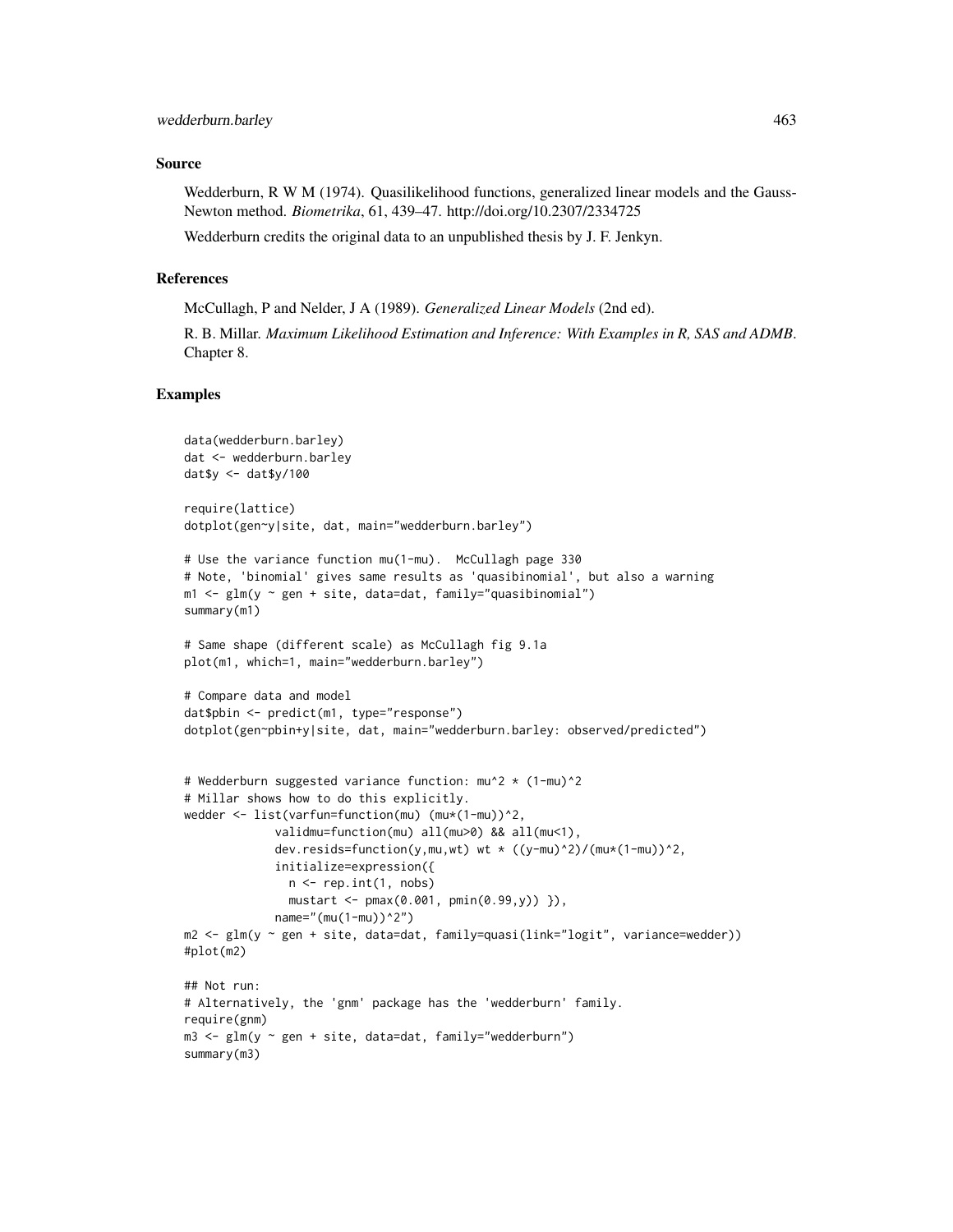# 464 weiss.incblock

```
# Similar to McCullagh fig 9.2
plot(m3, which=1)
# Compare data and model
dat$pwed <- predict(m3, type="response")
dotplot(gen~pwed+y|site, dat)
## End(Not run)
```
weiss.incblock *Soybean balanced incomplete block experiment*

# Description

Soybean balanced incomplete block experiment

## Usage

```
data("weiss.incblock")
```
#### Format

A data frame with 186 observations on the following 5 variables.

block block factor gen genotype (variety) factor yield yield (bu/ac)

row row

col column

# Details

Grown at Ames, Iowa in 1937. Each plot was 6 feet by 16 feet (2 rows, 3 feet apart). Including space between plots, the entire experiment was 252 ft x 96 feet (7 block  $*$  6 plots  $*$  6 feet = 252, 16\*5 plots plus 4 gaps of 4 feet). Weiss shows a figure of the field (that was later doubled in dize via using two rows per plot).

Note that only 30 varieties were tested. Varieties 7 and 14 are the same variety (Mukden). Although total yields of these varieties were not equal, the correction for blocks adjusted their means to identical values. Such accuracy is not, however, claimed to be a constant characteristic of the design.

Field length: 252 feet

Field width: 96 feet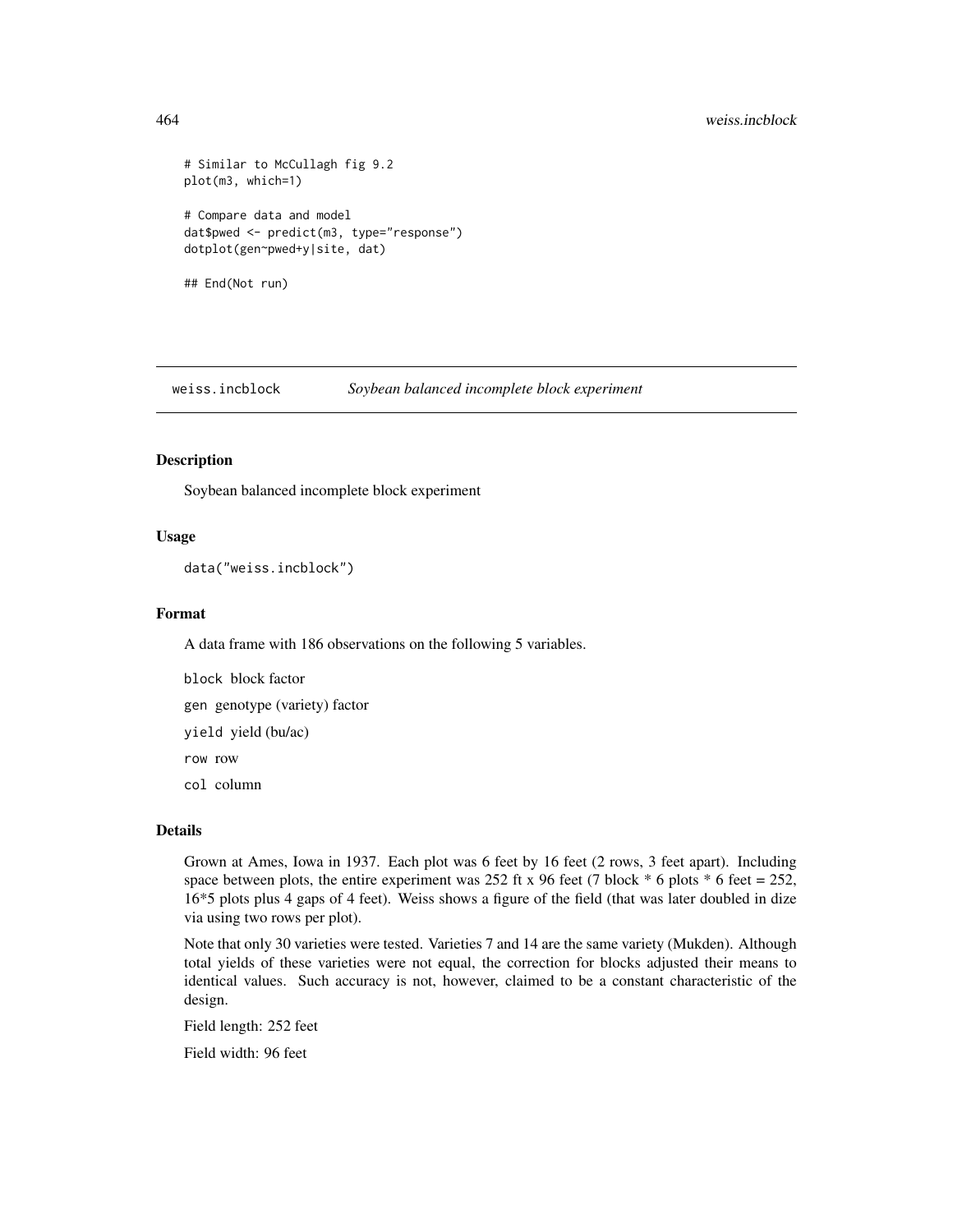#### weiss.lattice 465

## Source

Weiss, Martin G. and Cox, Gertrude M. (1939). Balanced Incomplete Block and Lattice Square Designs for Testing Yield Differences Among Large Numbers of Soybean Varieties. *Agricultural Research Bulletins, Nos. 251-259*. http://lib.dr.iastate.edu/ag\_researchbulletins/24/

# Examples

```
data(weiss.incblock)
dat <- weiss.incblock
# True aspect as shown in Weiss and Cox
if(require(desplot)){
 desplot(yield~col*row, dat,
         text=gen, shorten='none', cex=.6, out1=block,
         aspect=252/96, # true aspect
         main="weiss.incblock")
}
## Not run:
 # Standard inc block analysis used by Weiss and Cox
 require(asreml)
 m1 <- asreml(yield ~ gen + block , data=dat)
 predict(m1, data=dat, classify="gen")$predictions$pvals
 ## gen pred.value std.error est.stat
 ## G01 24.59 0.8312 Estimable
 ## G02 26.92 0.8312 Estimable
 ## G03 32.62 0.8312 Estimable
 ## G04 26.97 0.8312 Estimable
 ## G05 26.02 0.8312 Estimable
## End(Not run)
```
weiss.lattice *Lattice experiment in soybeans.*

## Description

Lattice experiment in soybeans.

## Usage

data("weiss.lattice")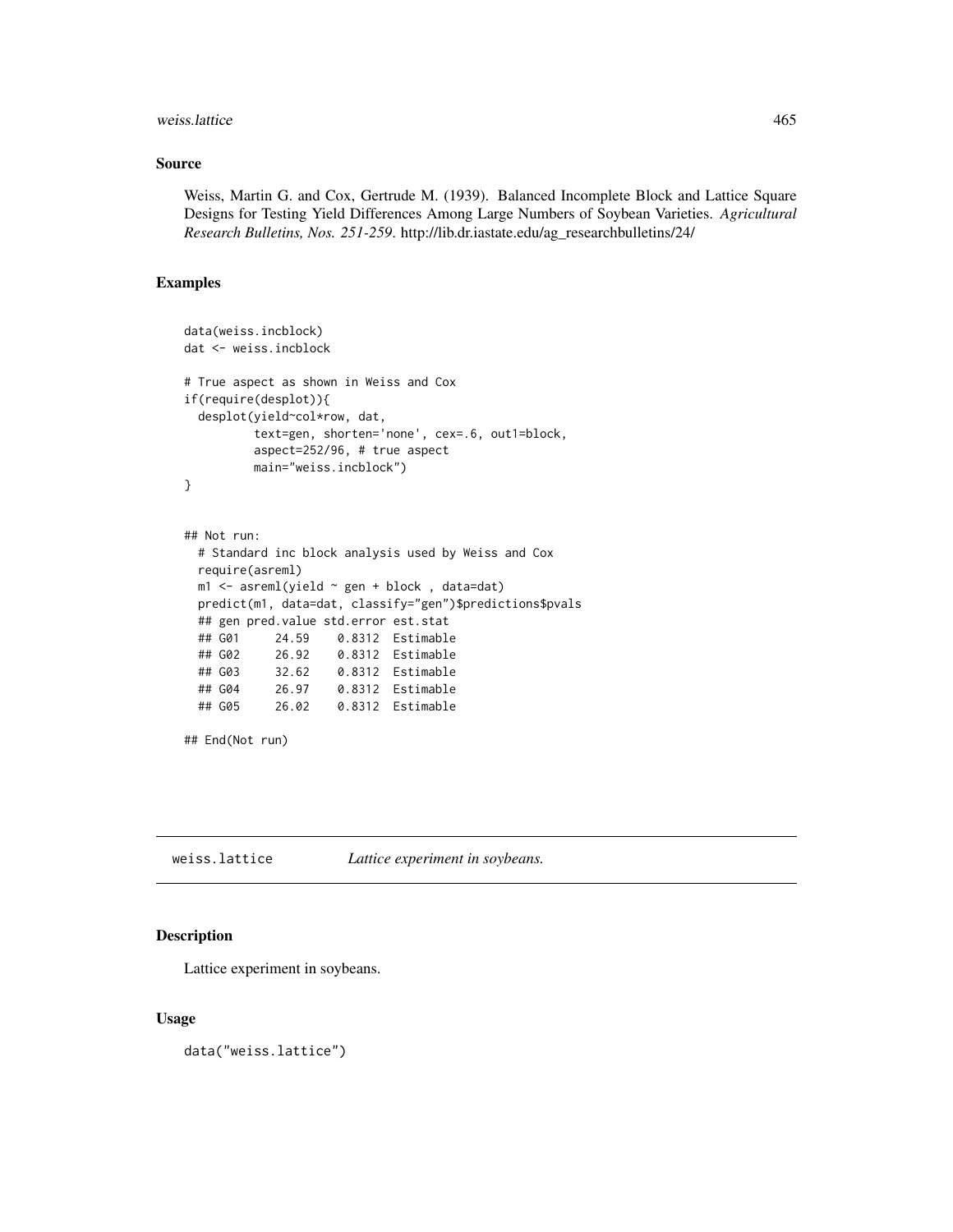#### 466 weiss.lattice

#### Format

A data frame with 196 observations on the following 5 variables.

- yield yield (bu/ac)
- gen genotype factor, 49 levels
- rep rep factor, 4 levels
- col column
- row row

## Details

Yield test of 49 soybean varieties, grown at Ames, IA, in 1938. Plot dimensions were 3x16 feeet. The varieties are compared to variety 26 (Mukden).

It is not clear how the reps were positioned in the field. On the one hand, the middle three columns of each rep/square are higher yielding, giving the appearance of the reps being stacked on top of each other. On the other hand, the analysis by Weiss uses 24 degrees of freedom  $4*(7-1)$  to fit a separate effect for each column in each rep (instead of across reps).

## Source

Weiss, Martin G. and Cox, Gertrude M. (1939). Balanced Incomplete Block and Lattice Square Designs for Testing Yield Differences Among Large Numbers of Soybean Varieties. Table 5. *Agricultural Research Bulletins, Nos. 251-259*. http://lib.dr.iastate.edu/ag\_researchbulletins/24/

```
data(weiss.lattice)
dat <- weiss.lattice
if(require(desplot)){
 desplot(yield~col*row|rep,dat,
          text=gen, shorten="none", cex=.8, aspect=3/16, # true aspect
          main="weiss.lattice (layout uncertain)", xlab="Soybean yields")
}
dat <- transform(dat, xf=factor(col), yf=factor(row))
m1 \le - \ln(\text{terms}(yield \sim rep + rep:xf + rep:yf + gen, keep.order=TRUE), data=dat)anova(m1) # Matches Weiss table 7
## Response: yield
## Df Sum Sq Mean Sq F value Pr(>F)
## rep 3 91.57 30.525 4.7414 0.0039709 **<br>## rep:xf 24 2913.43 121.393 18.8557 < 2.2e-16 **
             24 2913.43 121.393 18.8557 < 2.2e-16 ***
## rep:yf 24 390.21 16.259 2.5254 0.0007734 ***
## gen 48 1029.87 21.456 3.3327 2.652e-07 ***
## Residuals 96 618.05 6.438
# ----------------------------------------------------------------------------
```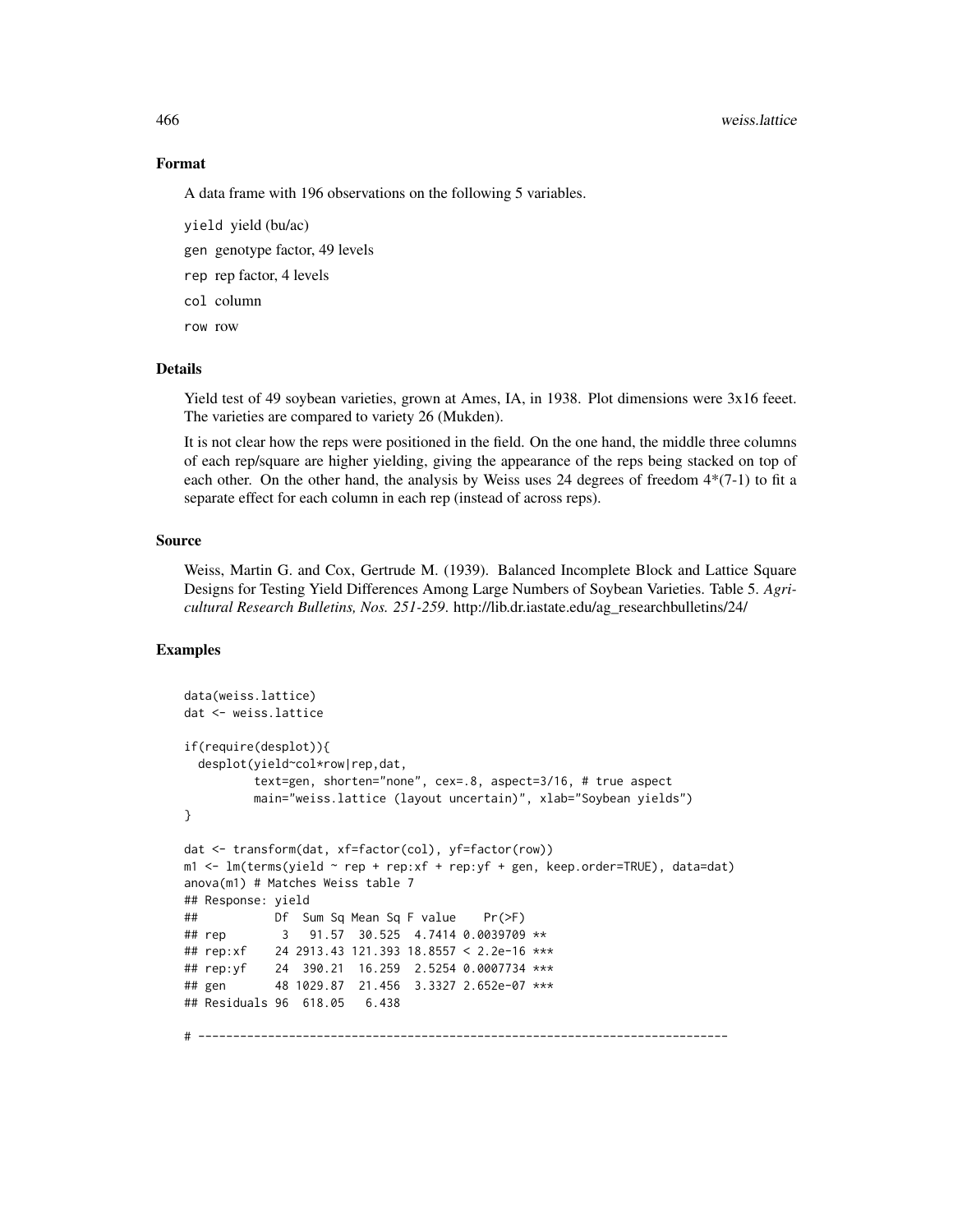### welch.bermudagrass 467

```
## Not run:
 require(asreml)
 m2 \leq -\text{asreml}(\text{yield} \sim \text{rep} + \text{rep}: \text{xf} + \text{rep}: \text{yf} + \text{gen}, \text{ data}= \text{dat})anova(m2)
 predict(m2, data=dat, classify="gen")$predictions$pvals # Weiss table 6 means
 ## gen pred.value std.error est.stat
 ## G01 27.74 1.461 Estimable
 ## G02 24.95 1.461 Estimable
 ## G03 24.38 1.461 Estimable
 ## G04 28.05 1.461 Estimable
 ## G05 19.6 1.461 Estimable
 ## G06 23.79 1.461 Estimable
```

```
## End(Not run)
```
welch.bermudagrass *Yield of bermuda grass with N, P, K fertilizers*

## Description

Yield of bermuda grass with N, P, K fertilizers

# Format

A data frame with 64 observations on the following 4 variables.

- n nitrogen fertilizer, pounds/acre
- p phosphorus, lb/ac
- k potassium, lb/ac

yield yield of grass, tons/ac

# Details

The experiment was conducted 1955, 1956, and 1957. There were 3 blocks. The harvests were oven-dried. Each value is the mean for 3 years and 3 replications. In most cases, the yield increased with additions of the fertilizer nutrients.

#### Source

Welch, Louis Frederick and Adams, William Eugenius and Carmon, JL. 1963. Yield response surfaces, isoquants, and economic fertilizer optima for Coastal Bermudagrass. *Agronomy Journal*, 55, 63-67. Table 1. https://doi.org/10.2134/agronj1963.00021962005500010023x

# References

Jim Albert. *Bayesian Computation with R*. Page 256. Peter Congdon. *Bayesian Statistical Modeling*. Page 124-125. P. McCullagh, John A. Nelder. *Generalized Linear Models*, Second Edition. Page 382.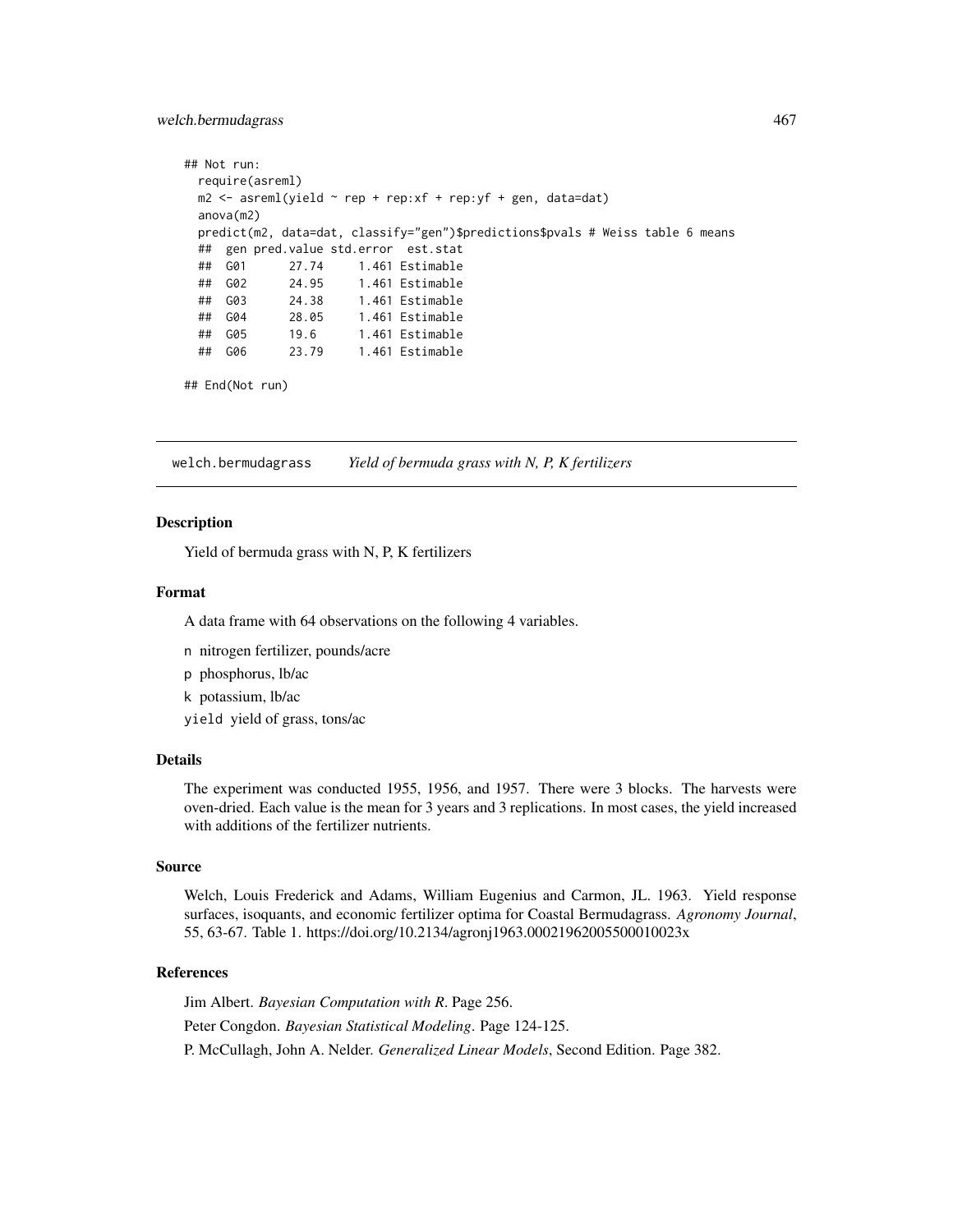```
data(welch.bermudagrass)
dat <- welch.bermudagrass
# Welch uses 100-pound units of n,p,k.
dat <- transform(dat, n=n/100, p=p/100, k=k/100)
if(require(latticeExtra)){
 useOuterStrips(xyplot(yield~n|factor(p)*factor(k), data=dat, type='b',
                      main="welch.bermudagrass: yield for each P*K",
                      xlab="Nitro for each Phosphorous level",
                       ylab="Yield for each Potassim level"))
}
# Fit a quadratic model
m1 <- lm(yield \sim n + p + k + I(n^2) + I(p^2) + I(k^2) + n:p + n:k + p:k + n:p:k, data=dat)
signif(coef(m1),4) # These match the 3-yr coefficients of Welch, Table 2
## (Intercept) n p k I(n^2) I(p^2)
## 1.94300 2.00700 1.47100 0.61880 -0.33150 -1.29500
## I(k^2) n:p n:k p:k n:p:k
## -0.37430 0.20780 0.18740 0.23480 0.02789
# Welch Fig 4. Modeled response curves
d1 <- expand.grid(n=seq(0, 4, length=50), p=0, k=0)d1$pred \leq predict(m1, d1)
d2 <- expand.grid(n=0, p=0, k=seq(0, 1.68, length=50))
d2$pred <- predict(m1, d2)
d3 \leq - expand.grid(n=0, p=seq(0, .88, length=50), k=0)
d3$pred <- predict(m1, d3)
op <- par(mfrow=c(1,3), mar=c(5,3,4,1))
plot(pred~n, data=d1, type='l', ylim=c(0,6), xlab="N 100 lb/ac", ylab="")
plot(pred~k, data=d2, type='l', ylim=c(0,6), xlab="K 100 lb/ac", ylab="")
title("welch.bermudagrass - Predicted yield vs fertilizer", outer=TRUE, line= -3)
plot(pred~p, data=d3, type='l', ylim=c(0,6), xlab="P 100 lb/ac",
ylab="")
par(op)
# Brute-force grid-search optimization of fertilizer quantities, using
# $25/ton for grass, $.12/lb for N, $.18/lb for P, $.07/lb for K
# Similar to Example 5 in Table 4 of Welch
d4 <- expand.grid(n=seq(3,4,length=20), p=seq(.5, 1.5, length=20),
                 k=seq(.8, 1.8, length=20))
d4$pred <- predict(m1, newdata=d4)
d4 <- transform(d4, income = 25\timespred - .12*n*100 + -.18*p*100 -.07*k*100)
d4[which.max(d4$income),] # Optimum at 300 lb N, 71 lb P, 148 lb K
# ----- JAGS -----
## Not run:
 # Congdon (2007) p. 124, provides a Bayesian model based on a GLM
 # by McCullagh & Nelder. We use JAGS and simplify the code.
```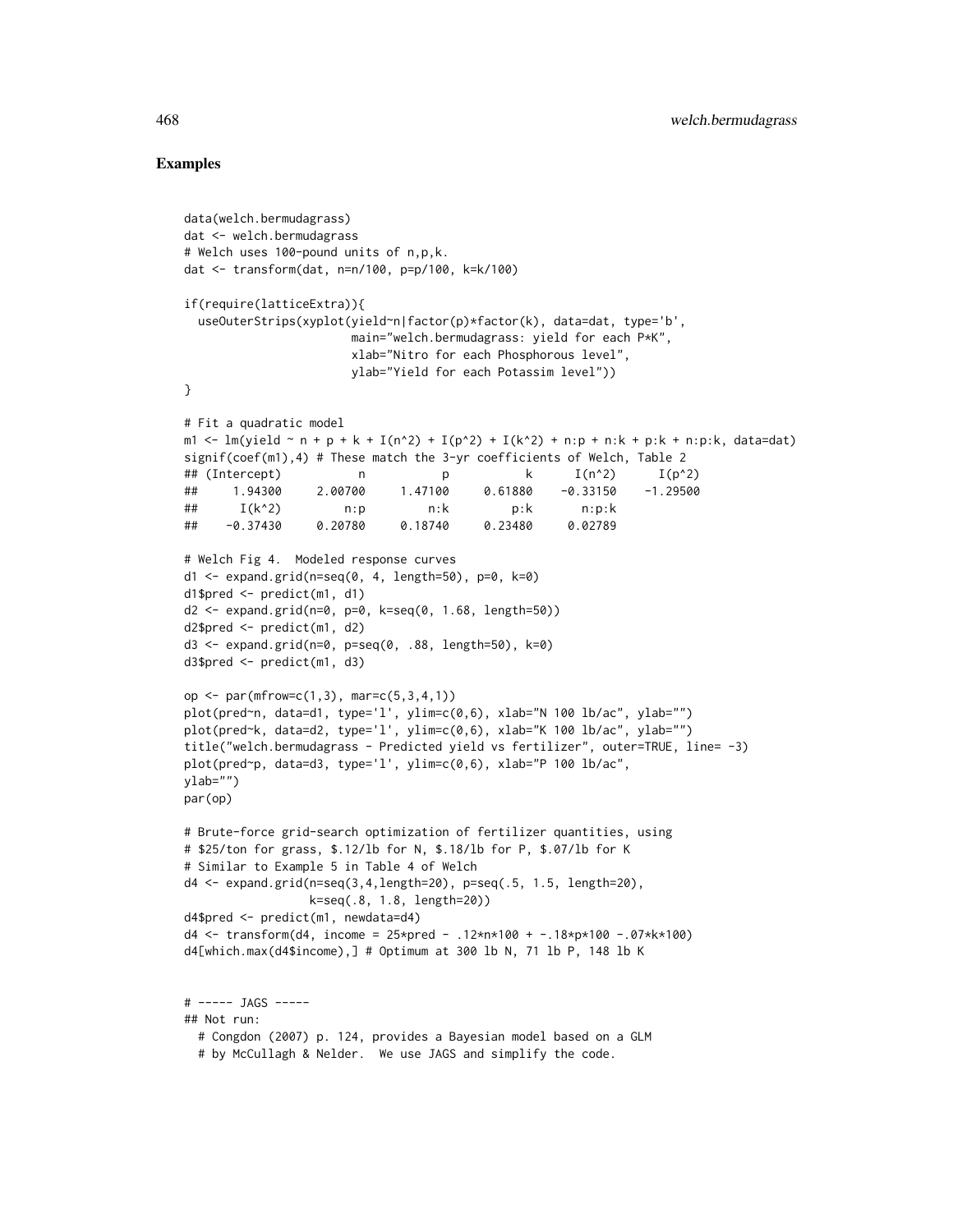```
# y \sim gamma with shape = nu, scale = nu * eps_i
 # 1/eps = b0 + b1/(N+a1) + b2/(P+a2) + b3/(K+a3)
 # N,P,K are added fertilizer amounts, a1,a2,a3 are background
 # nutrient levels and b1,b2,b3 are growth parameters.
 require(rjags)
 mod.bug =
  "model {
 for(i in 1:nobs) {
   yield[i] ~ dgamma(nu, mu[i])
   mu[i] <- nu * eta[i]
   eta[i] <- b0 + b1 / (N[i]+a1) + b2 / (P[i]+a2) + b3 / (K[i]+a3)
   yhat[i] <- 1 / eta[i]
 }
 # Hyperparameters
 nu ~ dgamma(0.01, 0.01)
 a1 \sim dnorm(40, 0.01) # Informative priors
 a2 \sim dnorm(22, 0.01)a3 \sim dnorm(32, 0.01)b0 ~ dnorm(0, 0.0001)
 b1 \sim dnorm(0, 0.0001) I(0,) # Keep b1 non-negative
 b2 \sim \text{dnorm}(0, 0.0001) I(0,)b3 \sim \text{dnorm}(0, 0.0001) I(0,)\gamma"
 jdat <- with(welch.bermudagrass,
               list(yield=yield, N=n, P=p, K=k, nobs=64))
 jinit = list(a1=40, a2=22, a3=32, b0=.1, b1=10, b2=1, b3=1)
 oo <- textConnection(mod.bug)
 j1 <- jags.model(oo, data=jdat, inits=jinit, n.chains=3)
 close(oo)
 c1 <- coda.samples(j1, c("b0","b1","b2","b3", "a1","a2","a3"),
                     n.iter=10000)
 # Results nearly identical go Congdon
 print(summary(c1)$statistics[,1:2],dig=1)
 # require(lucid)
 # print(vc(c1),3)
 ## Mean SD
 ## a1 44.85 4.123
 ## a2 23.63 7.37
 ## a3 35.42 8.57
 ## b0 0.092 0.0076
 ## b1 13.23 1.34
 ## b2 1.186 0.47
 ## b3 1.50 0.48
 d2 <- coda.samples(j1, "yhat", n.iter=10000)
```

```
dat$yhat <- summary(d2)$statistics[,1]
```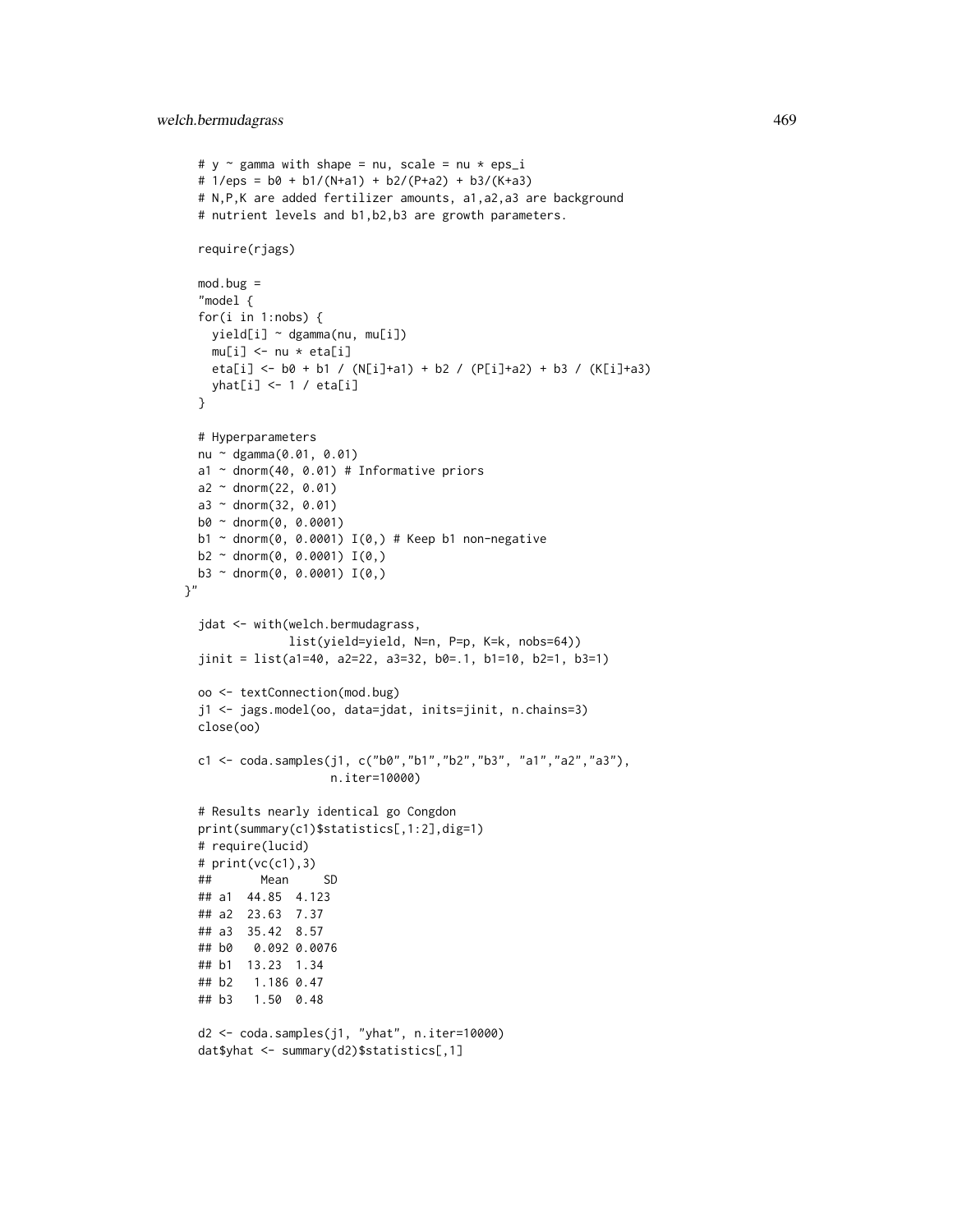```
with(dat, plot(yield, yield-yhat))
```
## End(Not run)

wheatley.carrot *Insecticide treatments for carrot fly larvae*

#### Description

Insecticide treatments for carrot fly larvae. Two insecticides with five depths.

#### Usage

data("wheatley.carrot")

#### Format

A data frame with 36 observations on the following 6 variables.

treatment treatment factor, 11 levels

insecticide insecticide factor

depth depth

rep block

damaged number of damaged plants

total total number of plants

#### Details

In 1964 an experiment was conducted with microplots to evaluate the effectiveness of treatments against carrot fly larvae. The treatment factor is a combination of insecticide and depth.

Hardin & Hilbe used this data to fit a generalized binomial model.

Famoye (1995) used the same data to fit a generalized binomial regression model. Results for Famoye are not shown.

# Source

G A Wheatley & H Freeman. (1982). A method of using the proportions of undamaged carrots or parsnips to estimate the relative population densities of carrot fly (Psila rosae) larvae, and its practical applications. *Annals of Applied Biology*, 100, 229-244. Table 2.

http://doi.org/10.1111/j.1744-7348.1982.tb01935.x

# References

James William Hardin, Joseph M. Hilbe. *Generalized Linear Models and Extensions*, 2nd ed. F Famoye (1995). Generalized Binomial Regression. *Biom J*, 37, 581-594.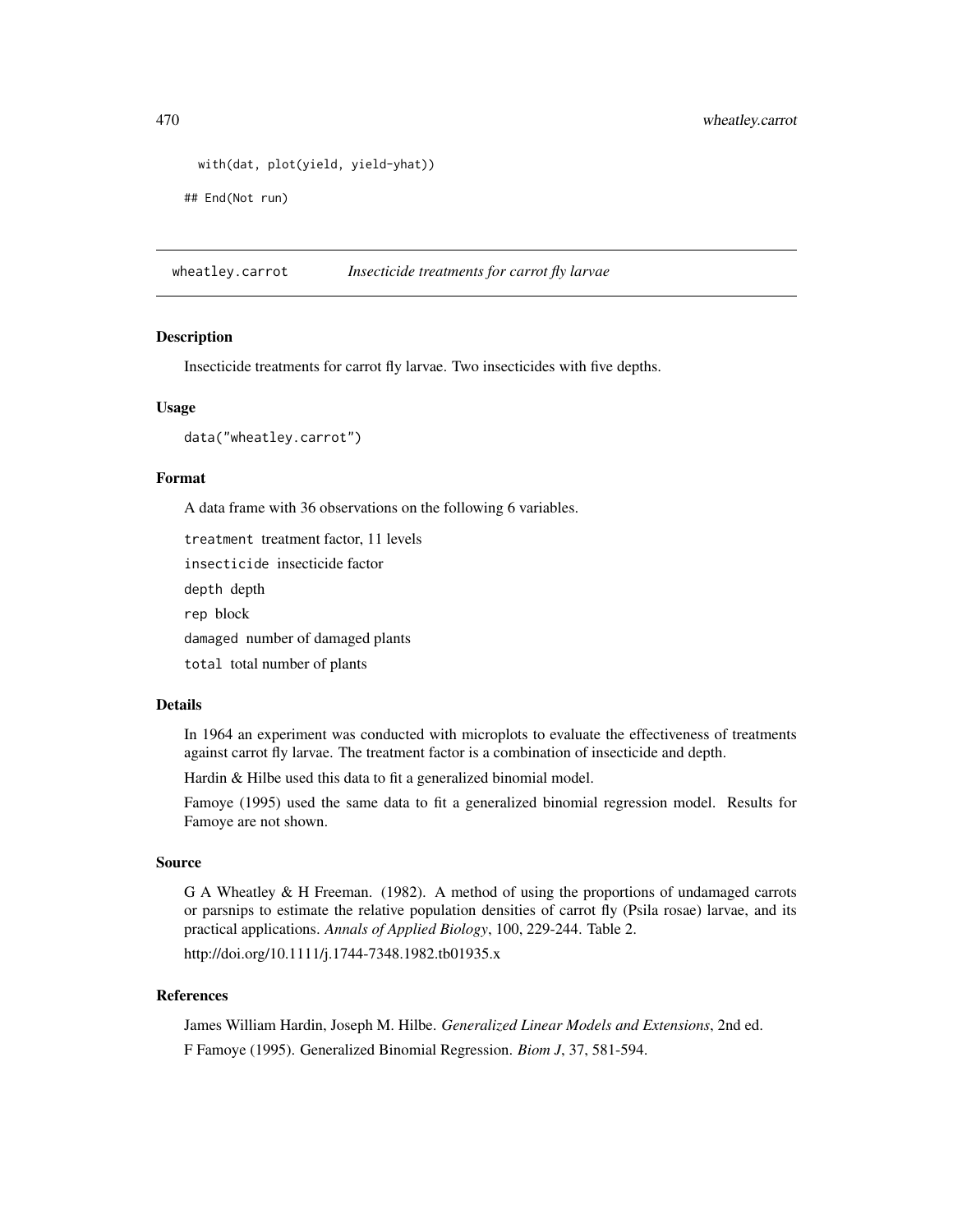# <span id="page-470-0"></span>Examples

```
data(wheatley.carrot)
dat <- wheatley.carrot
# Observed proportions of damage
dat <- transform(dat, prop=damaged/total)
require(lattice)
xyplot(prop~depth|insecticide, data=dat, subset=treatment!="T11",
       cex=1.5, main="wheatley.carrot", ylab="proportion damaged")
# Model for Wheatley. Deviance for treatment matches Wheatley, but other
# deviances do not. Why?
# treatment:rep is the residual
m1 < -g1m(cbind(damaged,total-damaged) \sim rep + treatment + treatment:rep,
          data=dat, family=binomial("cloglog"))
anova(m1)
# GLM of Hardin & Hilbe p. 161. By default, R uses T01 as the base,
# but Hardin uses T11. Results match.
m2 \leq glm(clind(damaged, total-damaged) \sim rep + C(treatment, base=11),data=dat, family=binomial("cloglog"))
summary(m2)
```
wiebe.wheat.uniformity

*Uniformity trial of wheat*

# Description

Uniformity trial of wheat at Aberdeen, Idaho, 1927.

# Format

A data frame with 1500 observations on the following 3 variables.

row row

col column (series)

yield yield in grams per plot

#### Details

Yield trial conducted in 1927 near Aberdeen, Idaho. The crop was Federation wheat (C.I. no 4734). Plots were seeded on April 18 with a drill that sowed eight rows at a time. Individual rows were harvested in August and threshed with a small nursery thresher. Some authors recommend analyzing the square root of the yields.

Rows were 15 feet long, 1 foot apart.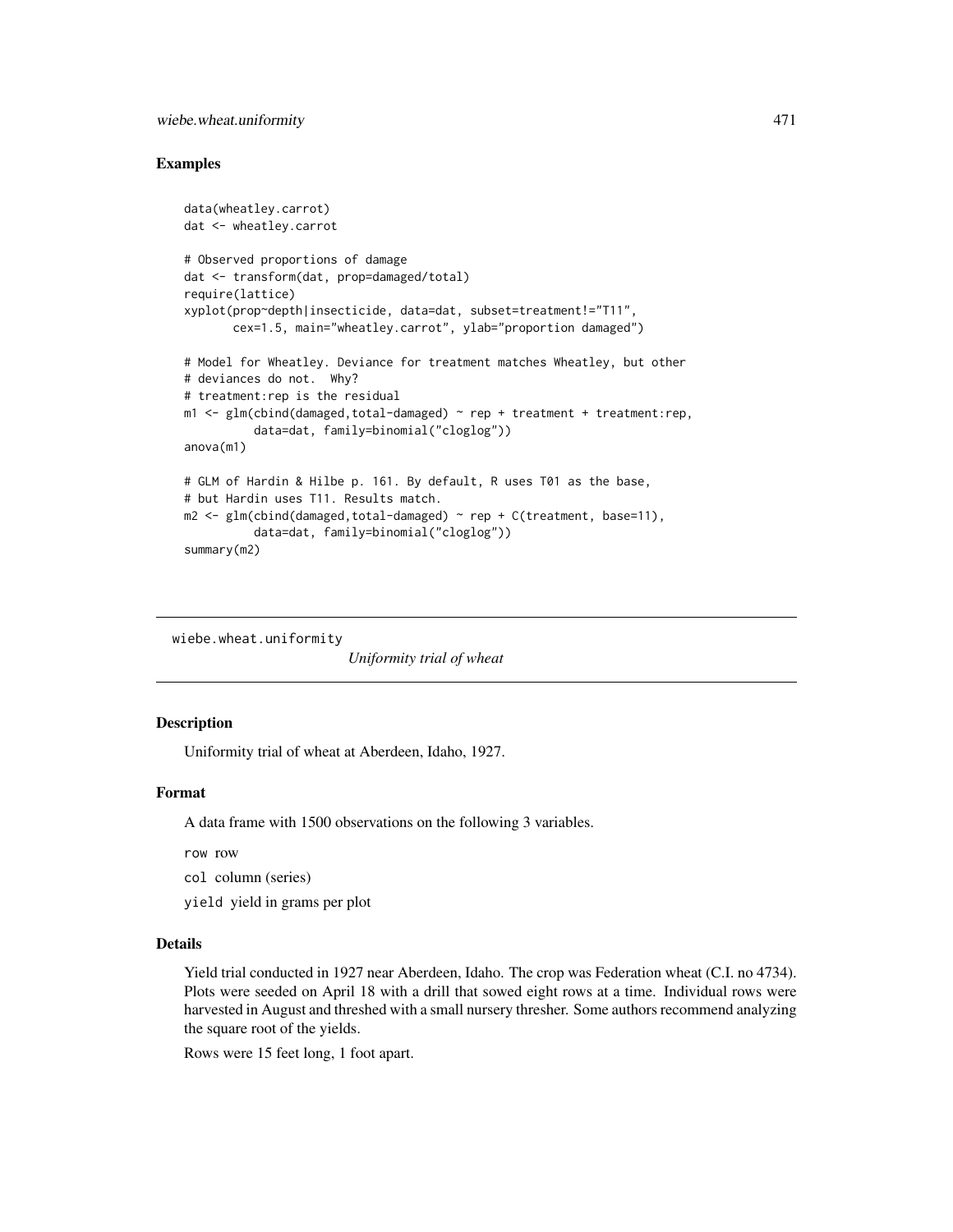Field width:  $12 \text{ coils} * 15 \text{ feet} = 180 \text{ feet wide.}$ Field length:  $125$  rows  $* 12$  in =  $125$  feet

#### Source

Wiebe, G.A. 1935. Variation and Correlation in Grain Yield among 1,500 Wheat Nursery Plots, *Journal of Agricultural Research*, 50, 331-357. http://naldc.nal.usda.gov/download/IND43968632/PDF

# References

D.A. Preece, 1981, Distributions of final digits in data, *The Statistician*, 30, 31–60. http://doi.org/10.2307/2987702 Wilkinson et al. (1983). Nearest Neighbour (NN) Analysis of Field Experiments. *J. R. Statist. Soc. B*, 45, 151-211.

```
data(wiebe.wheat.uniformity)
dat <- wiebe.wheat.uniformity
if(require(desplot)){
  desplot(yield~col+row, dat,
          aspect=125/180, flip=TRUE, # true aspect
          main="wiebe.wheat.uniformity: yield") # row 1 is at south
}
# Preece (1981) found the last digits have an interesting distribution
# with 0 and 5 much more common than other digits.
dig <- substring(dat$yield, nchar(dat$yield))
dig <- as.numeric(dig)
hist(dig, breaks=0:10-.5, xlab="Last digit",
     main="wiebe.wheat.uniformity - histogram of last digit")
table(dat$col, dig) # Table 3 of Preece
# Loess
# m3 <- loess(yield~row+col, dat)
# plot(dat$row, resid(m3), ylim=c(-300,300),
# main="wiebe.wheat.uniformity")
# Wilkinson (1983, p. 152) noted that an 8-row planter was used which
# produced a recurring pattern of row effects on yield. This can be seen
# in the high autocorrelations of row means at lag 8 and lag 16
rowm <- tapply(dat$yield, dat$row, mean)
acf(rowm, main="wiebe.wheat.uniformity row means")
# Plot the row mean against the planter row unit 1-8
require("lattice")
xyplot(rowm~rep(1:8, length=125),
       main="wiebe.wheat.uniformity",
       xlab="Planter row unit", ylab="Row mean yield")
```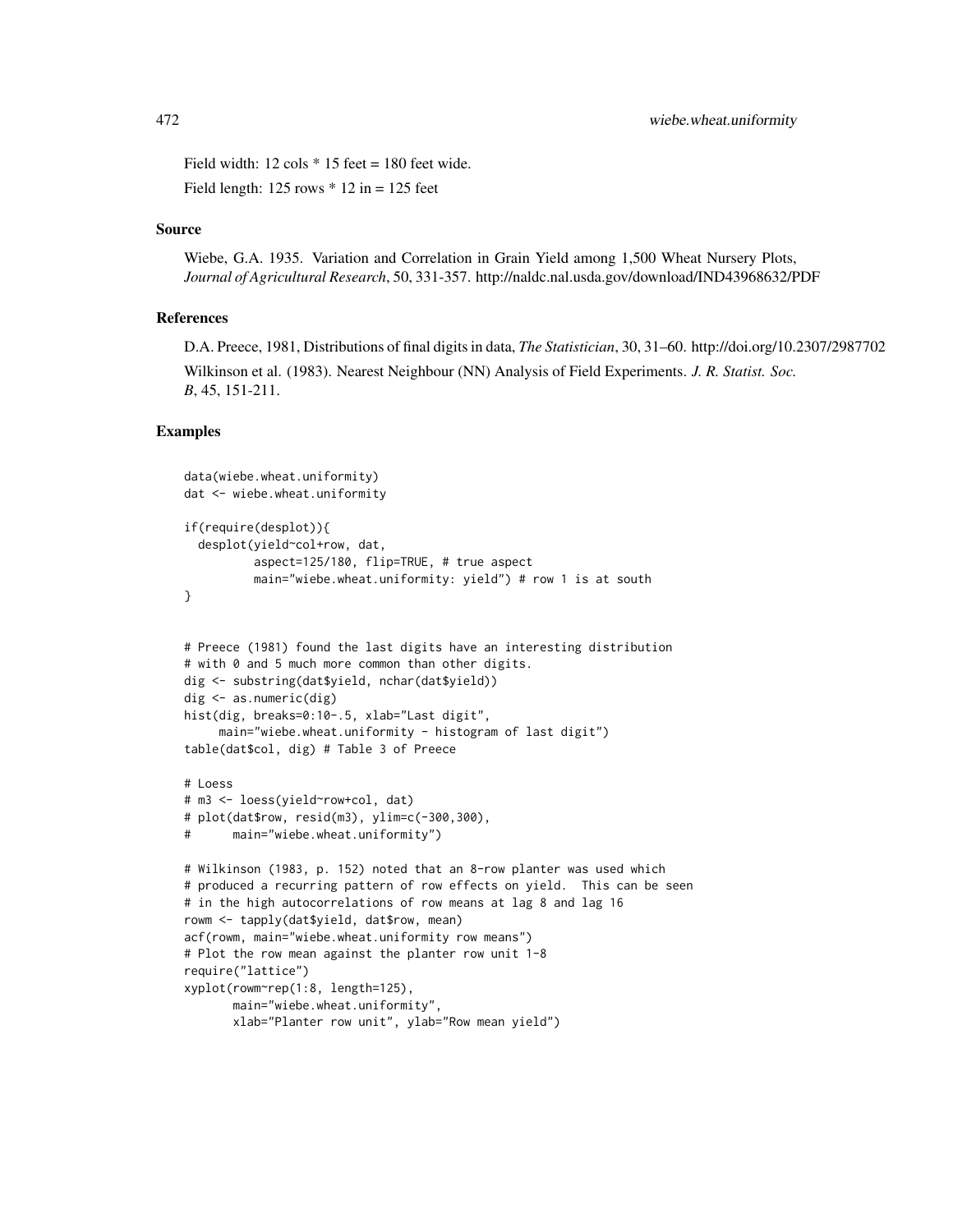<span id="page-472-0"></span>wiedemann.safflower.uniformity *Uniformity trial of safflower*

#### **Description**

Uniformity trial of safflower at Farmington, Utah, 1960.

#### Usage

```
data("wiedemann.safflower.uniformity")
```
# Format

A data frame with 1782 observations on the following 3 variables.

row row

col column

yield yield, grams

# Details

This trial was planted at University Field Station, Farmington, Utah, in 1960, on a plot of land about one half acre in size. The soil was not too uniform...the northern third of the field was clay and the rest was gravelly. Rows were planted 22 inches apart, 62 rows total, each row running the length of the field. Before harvest, 4 rows were removed from each side, and 12 feet was removed from each end. Each row was harvested in five-foot lengths, threshed, and the seed weighed to the nearest gram.

The northern third of the field had yields twice as high as the remaining part of the field because the soil had better moisture retention. The remaining part of the field had yields that were more uniform.

Wiedemann determined the optimum plot size to be about 8 basic plots. The shape of the plot was not very important. But, two-row plots were recommended for simplicity of harvest, so 3.33 feet by 20 feet.

Based on operational costs, K1=74 percent and K2=26 percent.

Field width: 33 plots/ranges  $*$  5ft = 165 feet

Field length:  $54$  rows  $*$  22 in/row = 99 feet

For this R package, the tables in Wiedemann were converted by OCR to digital format, and all values were checked by hand.

The original source document has columns labeled 33, 32, ... 1. Here the columns are labeled 1:33 so that plotting tools work normally. See Wiedemann figure 8.

Wiedemann notes the statistical analysis of the data required 100 hours of labor. Today the analysis takes only a second.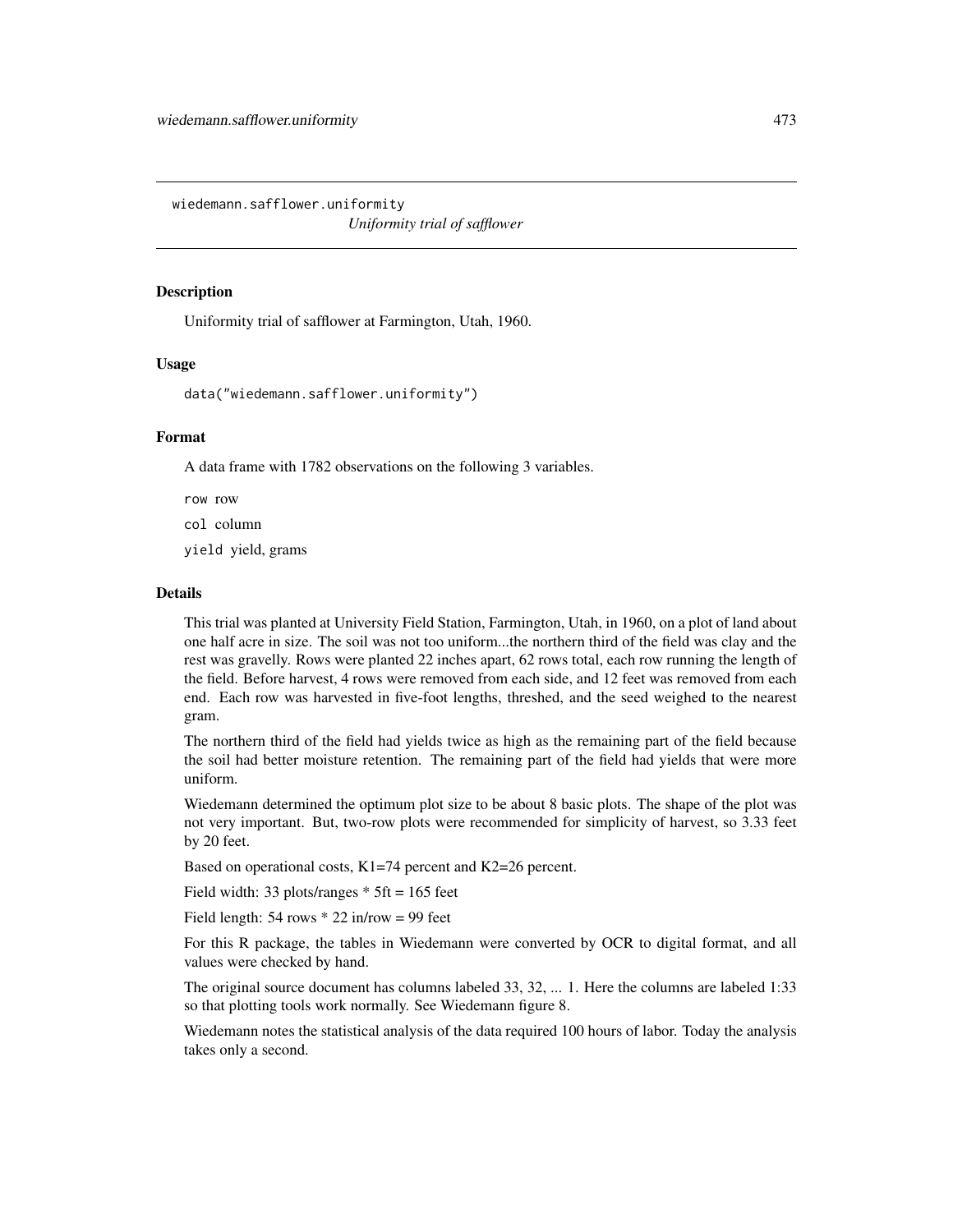#### Source

Wiedemann, Alfred Max. 1962. "Estimation of Optimum Plot Size and Shape for Use in Safflower Yield Trails". Table 5. All Graduate Theses and Dissertations. Paper 3600. Table 5. http://digitalcommons.usu.edu/etd/3600

#### References

None.

# Examples

```
data(wiedemann.safflower.uniformity)
dat <- wiedemann.safflower.uniformity
# CV of entire field = 39%, matches Wiedemann p. 16
sd(dat$yield)/mean(dat$yield)
if(require(desplot)){
 desplot(yield~col*row, dat,
         flip=TRUE, tick=TRUE, aspect =99/165, # true aspect
         main="wiedemann.safflower.uniformity (true shape)")
}
## Not run:
 require(agricolae) ; require(reshape2)
 dmat <- acast(dat, row~col, value.var='yield')
 index.smith(dmat,
             main="wiedemann.safflower.uniformity",
             col="red")
## End(Not run)
```
williams.barley.uniformity *Uniformity trial of barley*

#### Description

Uniformity trial of barley at Narrabri, New South Wales, 1984.

#### Format

A data frame with 720 observations on the following 3 variables.

row row

col column

yield grain yield kg/ha divided by 10

<span id="page-473-0"></span>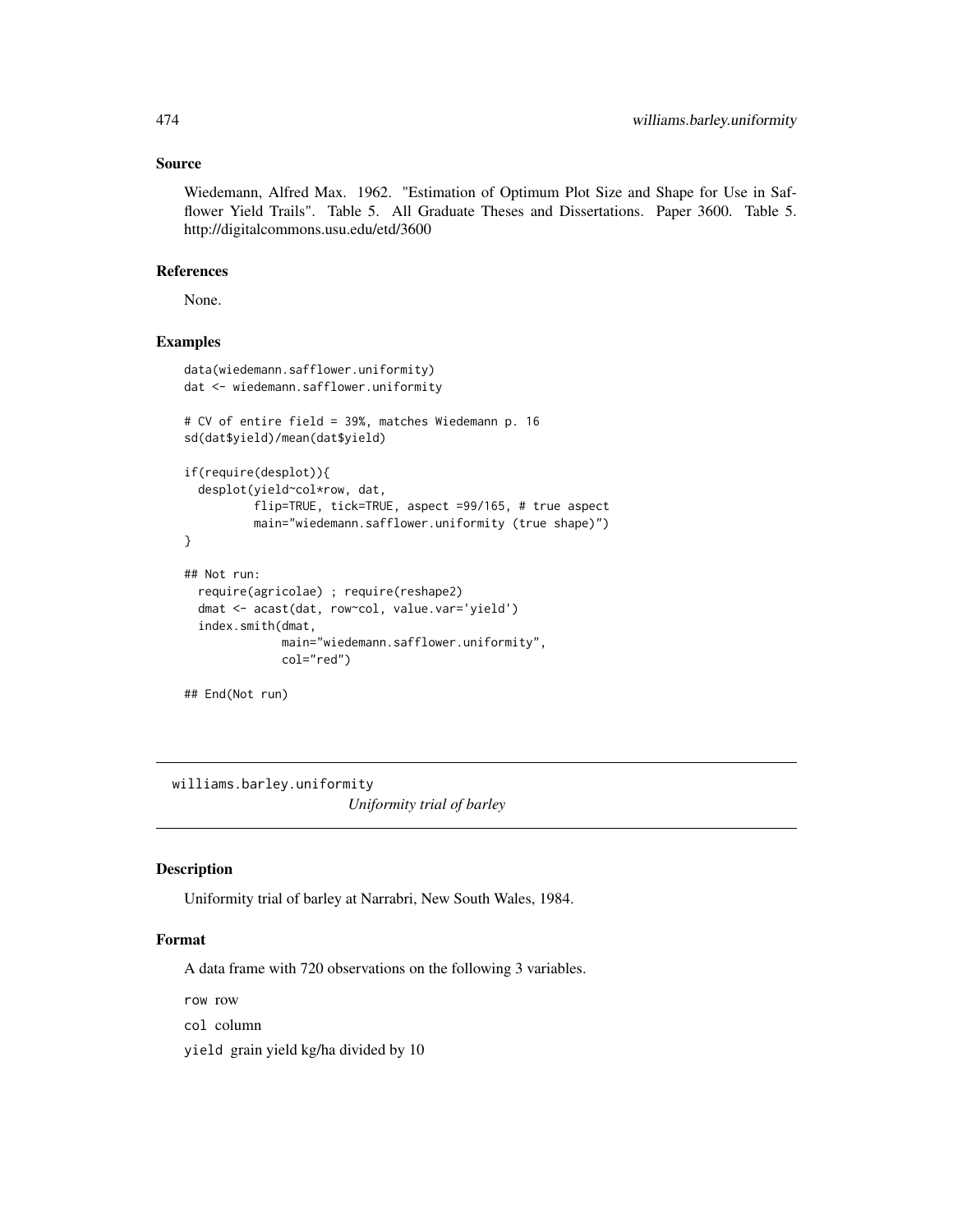# <span id="page-474-0"></span>Details

Grown at Roseworthy Agricultural College. Plots were 5 m long (4 m sown, 3.3 m harvested) by 0.75 m wide.

A three-plot seeder was used, planting in a serpentine fashion. Williams noted that it appears that the middle plot of each pass has a lower yield, possibly due to soil compaction from the tractor.

Field width: 48 plots  $* .75$  m = 36 m

Field length: 15 plots  $*$  5 m = 75 m

# Source

Williams, ER and Luckett, DJ. 1988. The use of uniformity data in the design and analysis of cotton and barley variety trials. *Australian Journal of Agricultural Research*, 39, 339-350. http://doi.org/10.1071/AR9880339

#### Examples

```
data(williams.barley.uniformity)
dat <- williams.barley.uniformity
if(require(desplot)){
 desplot(yield ~ col*row, dat,
          aspect= 75/36, # true aspect
         main="williams.barley.uniformity")
}
# Smoothed contour/persp plot like Williams Fig 1b, 2b
require("lattice")
dat$fit <- fitted(loess(yield~col*row, dat, span=.1))
contourplot(fit~col*row, data=dat,
            aspect=75/36, region=TRUE, col.regions=RedGrayBlue,
            main="williams.barley.uniformity")
wireframe(fit~col*row, data=dat, zlim=c(100, 350),
         main="williams.barley.uniformity")
```

```
# Williams table 1
anova(aov(yield ~ factor(row) + factor(col), dat))
```
williams.cotton.uniformity *Uniformity trial of cotton*

#### **Description**

Uniformity trial of cotton at Narrabri, New South Wales, 1984.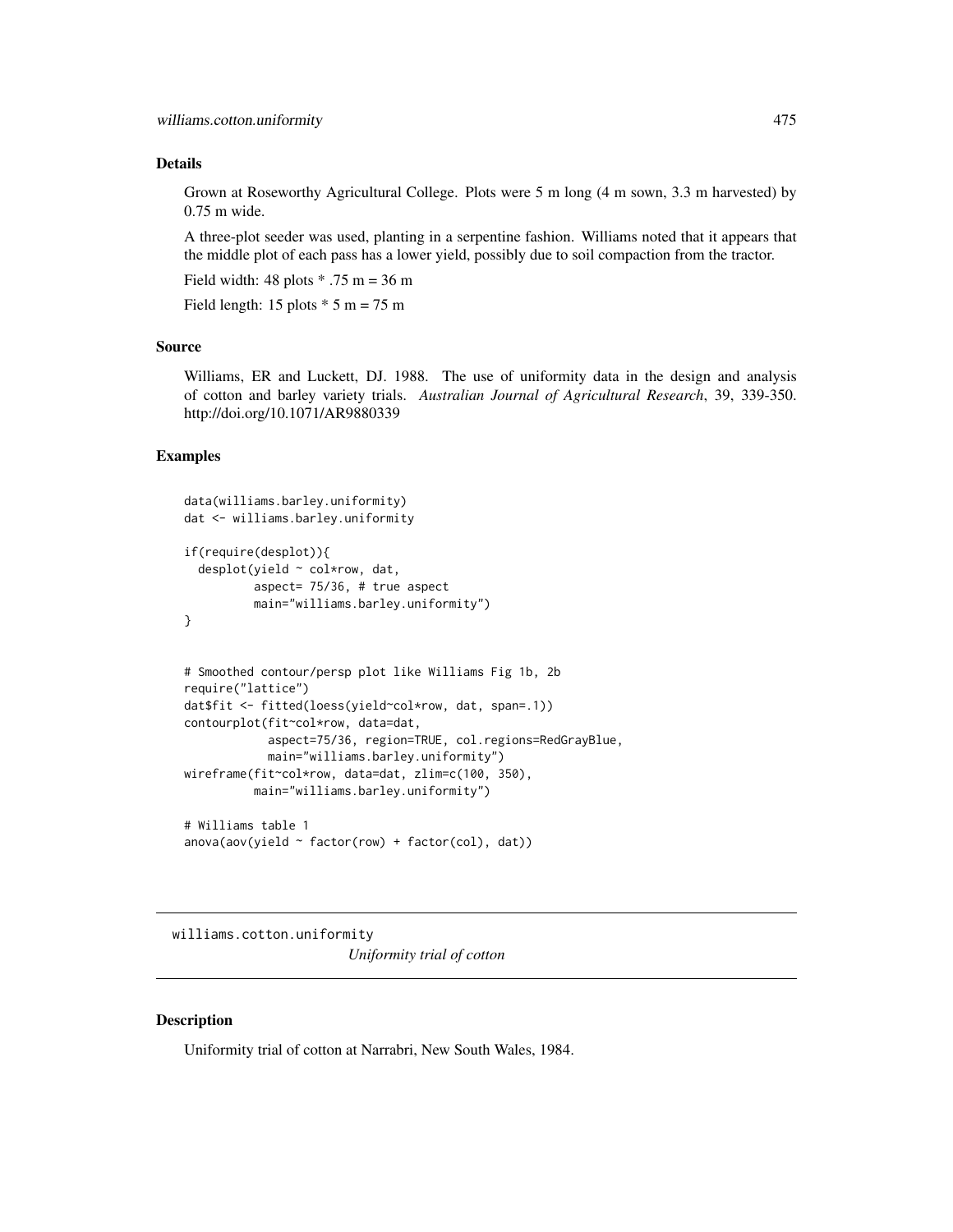# Format

A data frame with 288 observations on the following 3 variables.

row row

col column

yield lint yield, kg/ha divided by 10

# Details

Cotton uniformity trial grown at Narrabri, New South Wales, 1984-1985. Plots were 12m long, 1m apart, 12 rows by 24 columns, with an irrigation furrow between columns.

Field width: 24 plots  $* 1 m = 24 m$ 

Field length: 12 plots  $*$  12 m = 144 m

#### Source

Williams, ER and Luckett, DJ. 1988. The use of uniformity data in the design and analysis of cotton and barley variety trials. *Australian Journal of Agricultural Research*, 39, 339-350. http://doi.org/10.1071/AR9880339

```
data(williams.cotton.uniformity)
dat <- williams.cotton.uniformity
if(require(desplot)){
desplot(yield ~ col*row, dat,
       aspect=144/24, # true aspect
       main="williams.cotton.uniformity")
}
# Smoothed contour/persp plot like Williams 1988 Fig 1a, 2a
dat$fit <- fitted(loess(yield~col*row, dat, span=.5))
require("lattice")
contourplot(fit~col*row, data=dat,
           aspect=144/24,
           region=TRUE, cuts=6, col.regions=RedGrayBlue,
           main="williams.cotton.uniformity")
# wireframe(fit~col*row, data=dat, zlim=c(100, 250),
# main="williams.cotton.uniformity")
# Williams table 1
anova(aov(yield \sim factor(row) + factor(col), dat))
```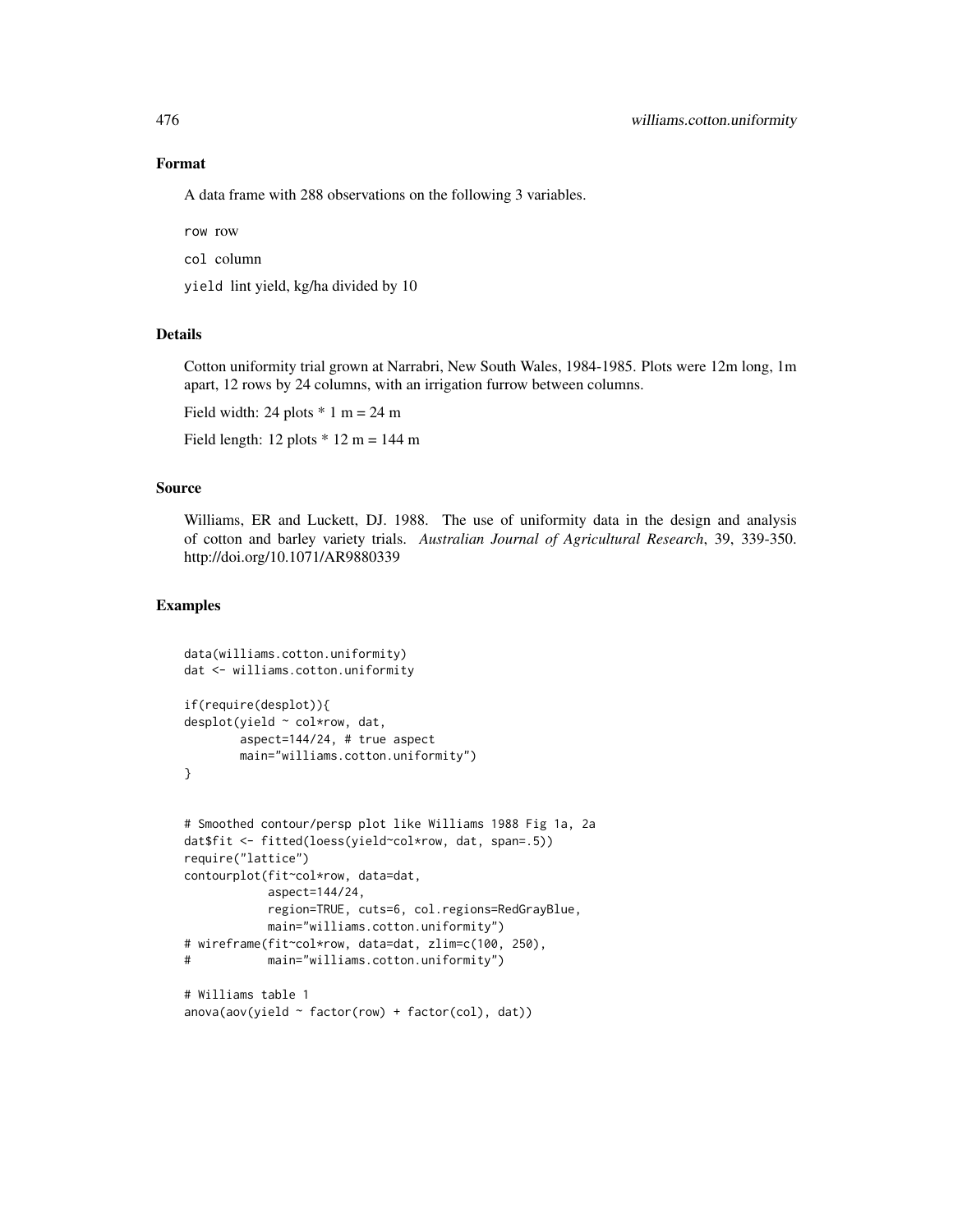<span id="page-476-0"></span>

# **Description**

Height / Survival of 37 tree species at six sites in Thailand

#### Format

A data frame with 222 observations on the following 4 variables.

env Environment factor, 6 levels

gen Genetic factor, 37 levels

height Height (cm)

survival Survival percentage

# Details

Planted in 1985 at six sites in Thailand. RCB with 3 reps. The data here is the mean of the three reps. Plots were 5 meters square with spacing 2m x 2m. Measurements collected at 24 months. The gen column in the data is actually *seedlot*, as some tree species have multiple seed lots. The trees are mostly acacia and eucalyptus.

#### Source

Williams, ER and Luangviriyasaeng, V. 1989. Statistical analysis of tree species trial and seedlot:site interaction in Thailand. Chapter 14 of *Trees for the Tropics: Growing Australian Multipurpose Trees and Shrubs in Developing Countries*. Pages 145–152. http://aciar.gov.au/publication/MN010

Used with permission of Emlyn Williams.

# References

E. R. Williams and A. C. Matheson and C. E Harwood, *Experimental Design and Analysis for Tree Improvement*, CSIRO Publishing, 2002.

```
data(williams.trees)
dat <- williams.trees
require(lattice)
xyplot(survival~height|env,dat, main="williams.trees", xlab="Height",
ylab="Percent surviving")
```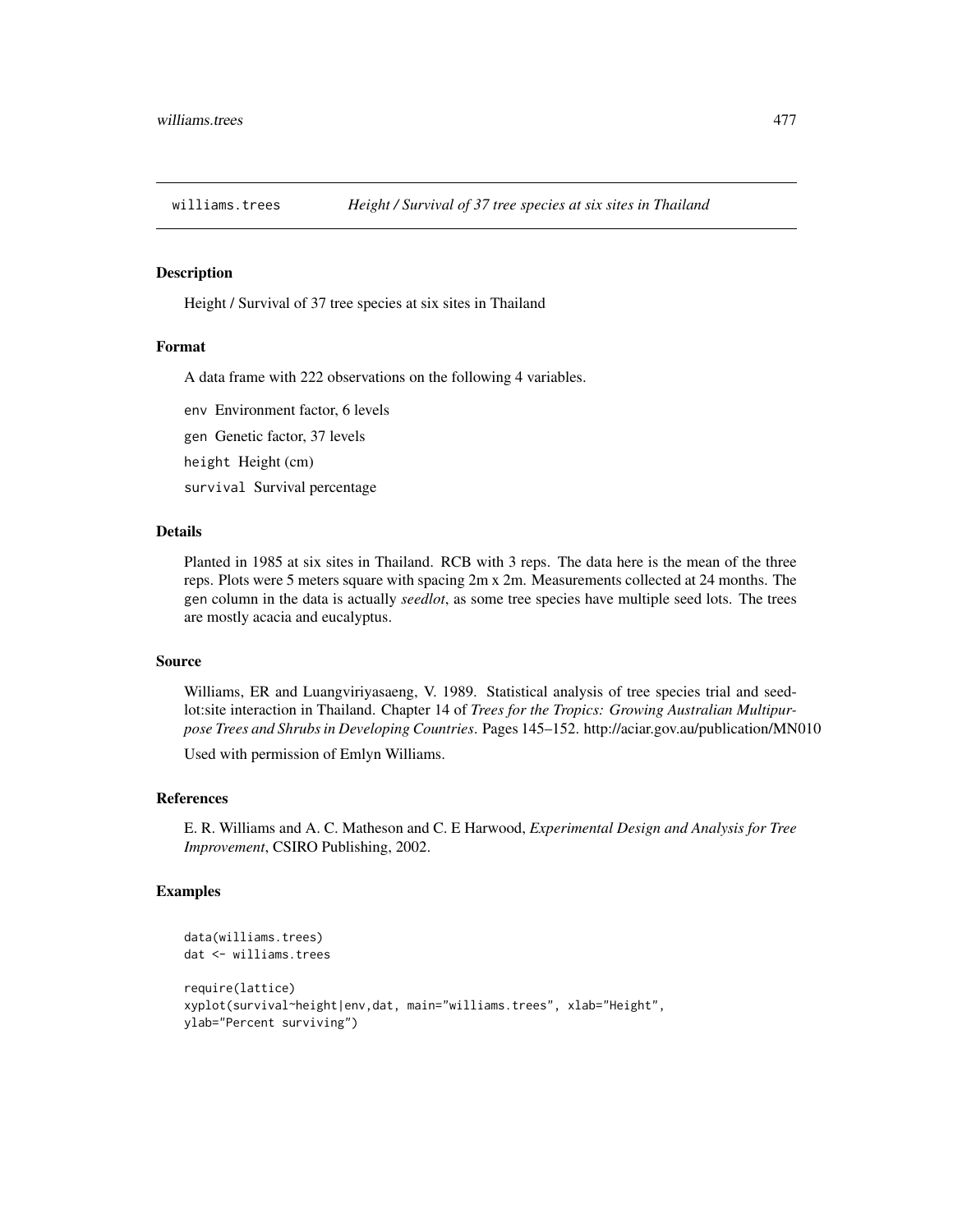<span id="page-477-0"></span>

#### Description

Yield of 18 varieties of winter wheat grown at 9 environments in Ontario in 1993.

# Format

A data frame with 162 observations on the following 3 variables.

gen genotype

env environment

yield yield in metric tons per hectare

# Details

The yield is the mean of several reps, measured in metric tons per hectare.

This data has often been used to illustrate GGE biplots.

#### Source

Weikai Yan and M.S. Kang. *GGE biplot analysis: A graphical tool for breeders, geneticists, and agronomists*, 2002. CRC. Page 59.

Weikai Yan and Nicholas A. Tinker. 2006. Biplot analysis of multi-environment trial data: Principles and applications. Table 1.

Used with permission of Weikai Yan.

#### References

Weikai Yan and Manjit S. Kang and Baoluo Ma and Sheila Woods, 2007, GGE Biplot vs. AMMI Analysis of Genotype-by-Environment Data, *Crop Science*, 2007, 47, 641–653. http://doi.org/10.2135/cropsci2006.06.0374

```
data(yan.winterwheat)
dat <- yan.winterwheat
if(require(gge)){
m1 <- gge(yield ~ gen*env, data=dat)
biplot(m1, flip=c(1,1), hull=TRUE,
       main="yan.winterwheat - GGE biplot")
}
```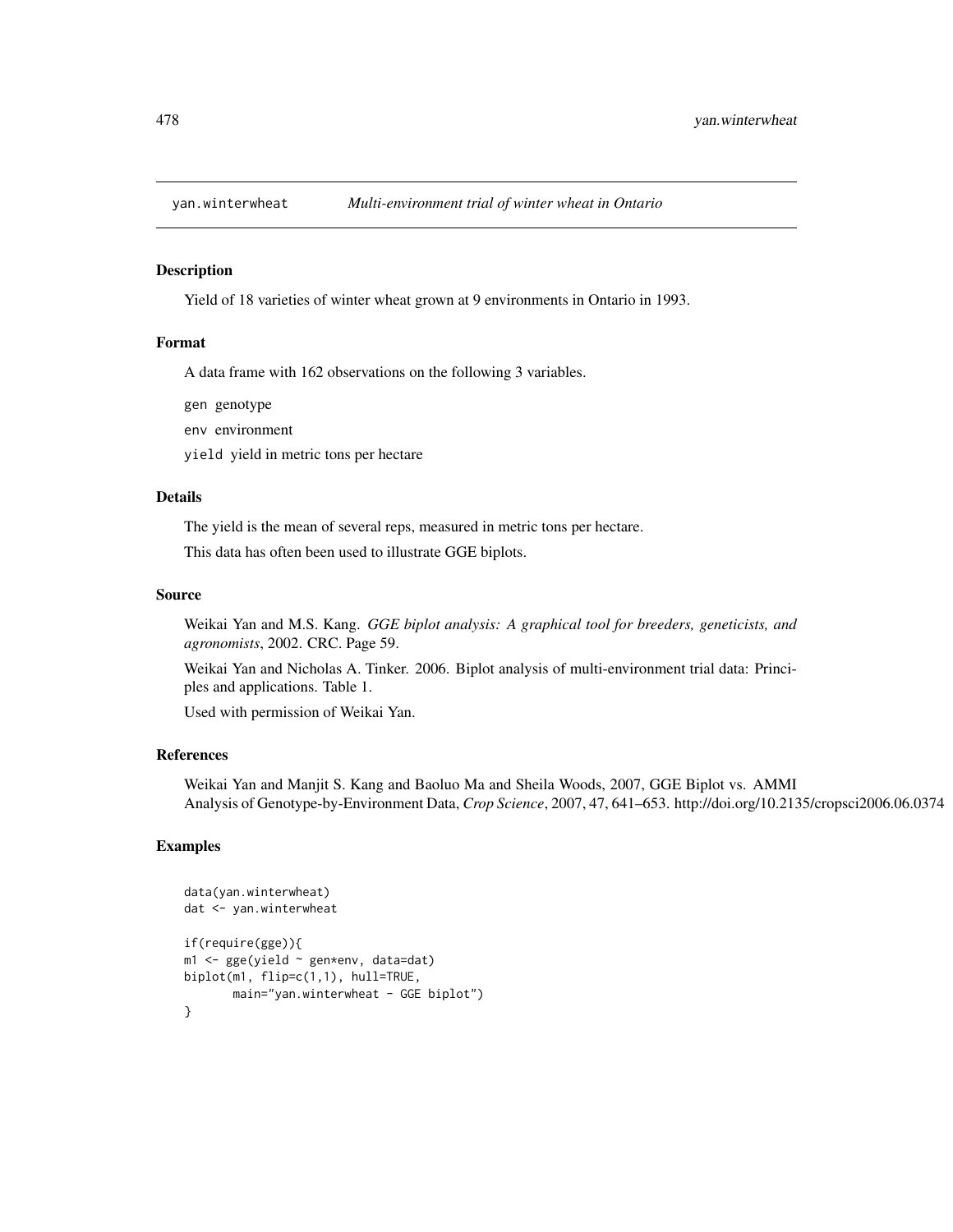<span id="page-478-0"></span>

# Description

Yield of 6 barley varieties at 18 locations in Alberta.

# Usage

```
data("yang.barley")
```
# Format

A data frame with 108 observations on the following 3 variables.

site site factor, 18 levels

gen genotype factor, 6 levels

yield yield, Mg/ha

# Details

From an experiment in 2003. Yang (2013) uses this data to illustrate a procedure for bootstrapping biplots.

| site            | long   | lat   |
|-----------------|--------|-------|
| Beaverlodge     | 119.43 | 55.21 |
| <b>BigLakes</b> | 113.70 | 53.61 |
| Calmar          | 113.85 | 53.26 |
| CdcNorth        | 113.33 | 53.63 |
| DawsonCreek     | 120.23 | 55.76 |
| FtKent          | 110.61 | 54.31 |
| FtStJohn        | 120.85 | 56.25 |
| Irricana        | 113.60 | 51.32 |
| Killam          | 111.85 | 52.78 |
| Lacombe         | 113.73 | 52.46 |
| LethbridgeDry   | 112.81 | 49.70 |
| LethbridgeIrr   | 112.81 | 49.70 |
| Lomond          | 112.65 | 50.35 |
| Neapolis        | 113.86 | 51.65 |
| NorthernSunrise | NA     | NA    |
| Olds            | 114.09 | 51.78 |
| StPaul          | 111.28 | 53.98 |
| Stettler        | 112.71 | 52.31 |
|                 |        |       |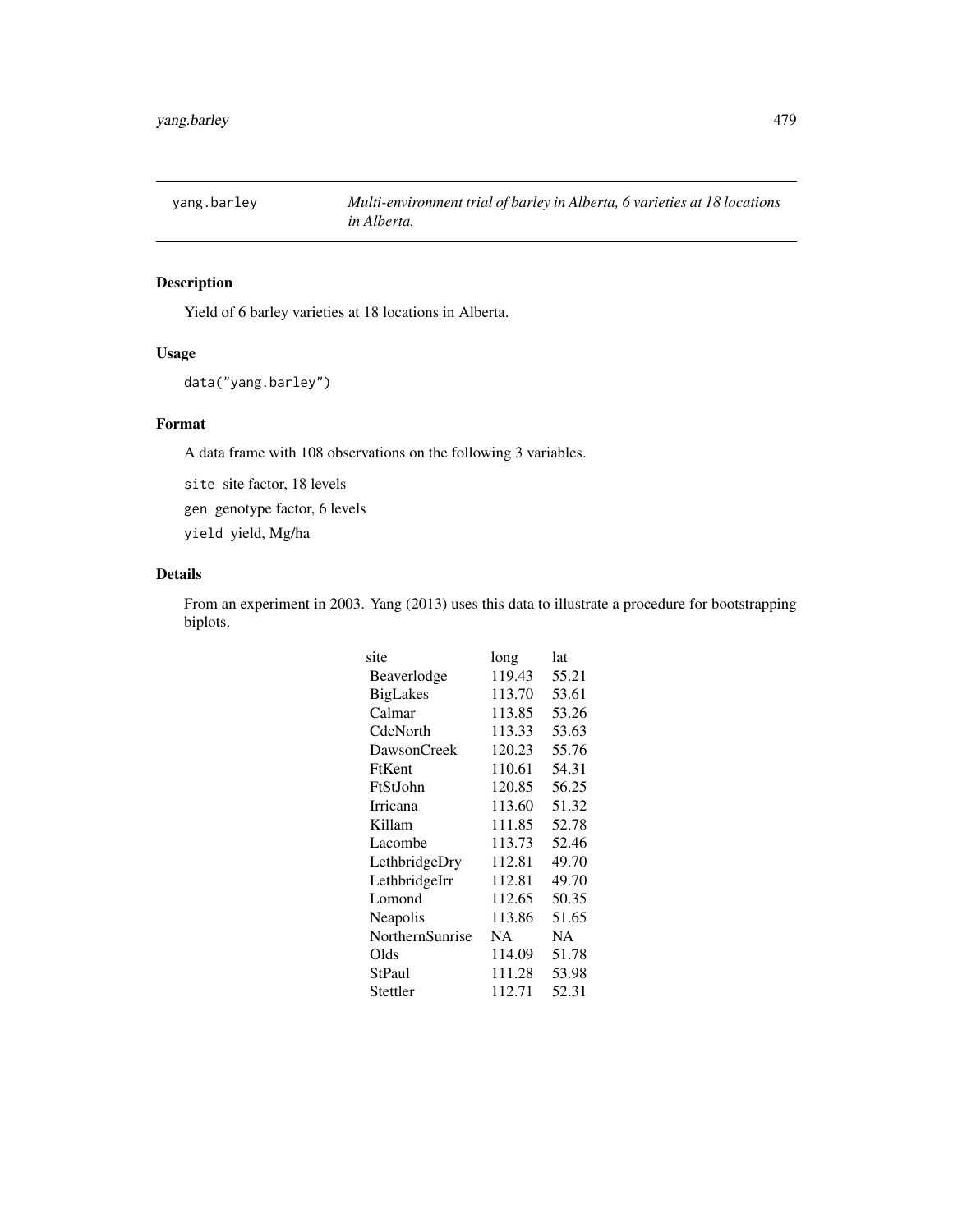#### Source

Rong-Cai Yang (2007). Mixed-Model Analysis of Crossover Genotype-Environment Interactions. *Crop Science*, 47, 1051-1062. http://doi.org/10.2135/cropsci2006.09.0611

Used with permission of Rong-Cai Yang.

# References

Zhiqiu Hu and Rong-Cai Yang, (2013). Improved Statistical Inference for Graphical Description and Interpretation of Genotype x Environment Interaction. *Crop Science*, 53, 2400-2410. http://doi.org/10.2135/cropsci2013.04.0218

#### Examples

```
data(yang.barley)
dat <- yang.barley
if(require(reshape2)){
 dat <- acast(dat, gen~site, value.var='yield')
}
## Not run:
 ## For bootstrapping of a biplot, see the non-cran packages:
 ## 'bbplot' and 'distfree.cr'
 ## http://statgen.ualberta.ca/index.html?open=software.html
 ## install.packages("http://statgen.ualberta.ca/download/software/bbplot_1.0.zip")
 ## install.packages("http://statgen.ualberta.ca/download/software/distfree.cr_1.5.zip")
 ## require(SDMTools)
 ## require(distfree.cr)
 ## require(bbplot)
 ## d1 <- bbplot.boot(dat, nsample=2000) # bootstrap the data
 ## plot(d1) # plot distributions of principal components
 ## b1 <- bbplot(d1) # create data structures for the biplot
 ## plot(b1) # create the confidence regions on the biplot
## End(Not run)
```
yates.missing *Factorial experiment with missing values*

# **Description**

Potato factorial experiment with missing values

<span id="page-479-0"></span>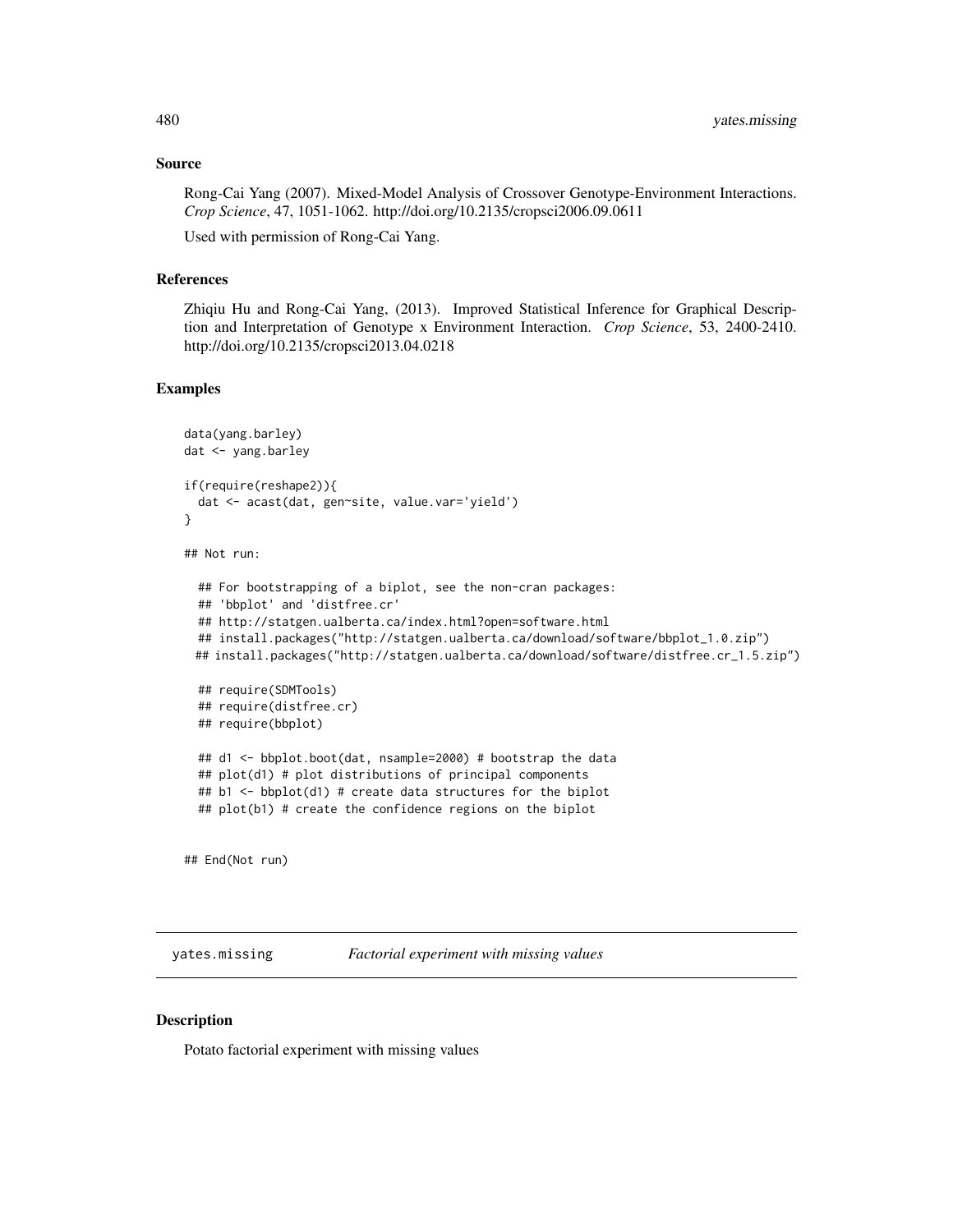# yates.missing 481

#### Format

A data frame with 80 observations on the following 3 variables.

trt treatment factor with levels 0 K N P NK KP NP NKP

block block, 10 levels

y infection intensity

# Details

The response variable y is the intensity of infection of potato tubers innoculated with *Phytophthora Erythroseptica*.

Yates (1933) presents an iterative algorithm to estimate missing values in a matrix, using this data as an example.

# Source

F. Yates, 1933. The analysis of replicated experiments when the field results are incomplete. *Emp. J. Exp. Agric.*, 1, 129–142.

### References

Steel & Torrie, 1980, Principles and Procedures of Statistics, 2nd Edition, page 212.

# Examples

```
data(yates.missing)
dat <- yates.missing
require(lattice)
bwplot(y \sim \text{tr}t, data=dat,
       xlab="Treatment", ylab="Infection intensity",
       main="yates.missing")
if(require(reshape2)){
mat0 <- acast(dat[, c('trt','block','y')], trt~block,
               id.var=c('trt','block'), value.var='y')
# Use lm to estimate missing values. The estimated missing values
# are the same as in Yates (1933)
m1 <- lm(y~trt+block, dat)
dat$pred <- predict(m1, new=dat[, c('trt','block')])
dat$filled <- ifelse(is.na(dat$y), dat$pred, dat$y)
mat1 <- acast(dat[, c('trt','block','pred')], trt~block,
               id.var=c('trt','block'), value.var='pred')
}
## Not run:
# Another method to estimate missing values via PCA
```
require("pcaMethods") # From Bioconductor, not CRAN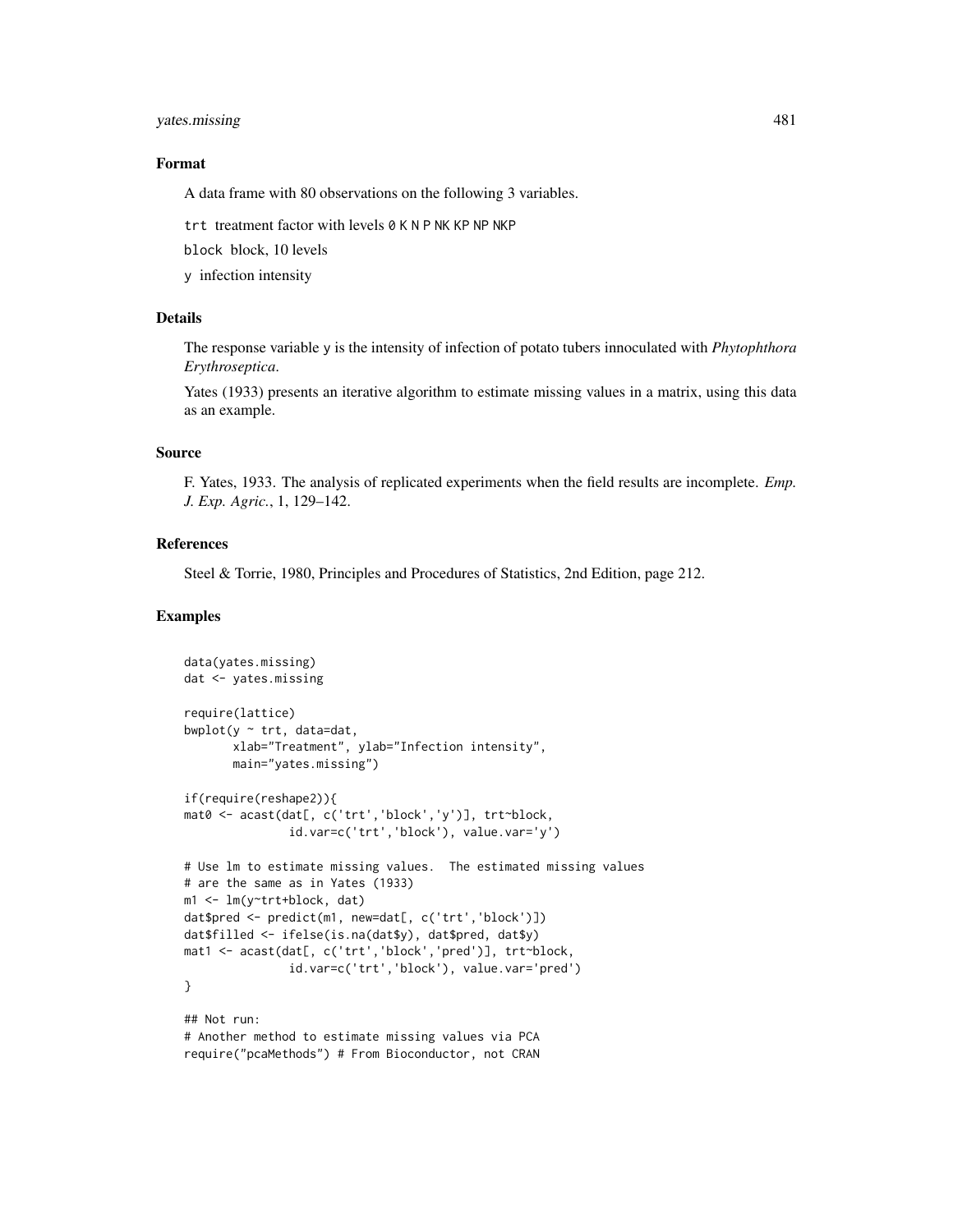#### <span id="page-481-0"></span>482 yates.oats

```
m2 <- pca(mat0, method="nipals", center=FALSE, nPcs=3)
# mat2 <- m2@scores
mat2 <- tcrossprod(m2@scores, m2@loadings)
# Compare
ord <- c("0","N","K","P","NK","NP","KP","NKP")
print(mat0[ord,], na.print=".")
round(mat1[ord,] ,2)
round(mat2[ord,] ,2)
# SVD with 3 components recovers original data better
sum((mat0-mat1)^2, na.rm=TRUE)
sum((mat0-mat2)^2, na.rm=TRUE) # Smaller SS => better fit
## End(Not run)
```
yates.oats *Yield of oats in a split-plot experiment*

#### **Description**

The yield of oats from a split-plot field trial conducted at Rothamsted in 1931.

Varieties were applied to the main plots.

Manurial (nitrogen) treatments were applied to the sub-plots.

Each plot is  $1/80$  acre = 28.4 links  $*$  44 links.

Field length:  $18$  rows  $*$  28.4 links = 511 links

Field width:  $4$  plots  $*$  44 links = 176 links.

The 'block' numbers in this data are as given in the Rothamsted Report. The 'grain' and 'straw' values are the actual pounds per sub-plot as shown in the Rothamsted Report. Each sub-plot is 1/80 acre, and a 'hundredweight (cwt)' is 112 pounds, so converting from sub-plot weight to hundredweight/acre needs a conversion factor of 80/112.

The 'yield' values are the values as they appeared in the paper by Yates, who used 1/4-pounds as the units (i.e. he multiplied the original weight by 4) for simpler calculations.

#### Format

row row col column yield yield in 1/4 lbs per sub-plot, each 1/80 acre nitro nitrogen treatment in hundredweight per acre gen genotype, 3 levels block block, 6 levels grain grain weight in lbs per sub-plot straw straw weight in lbs per sub-plot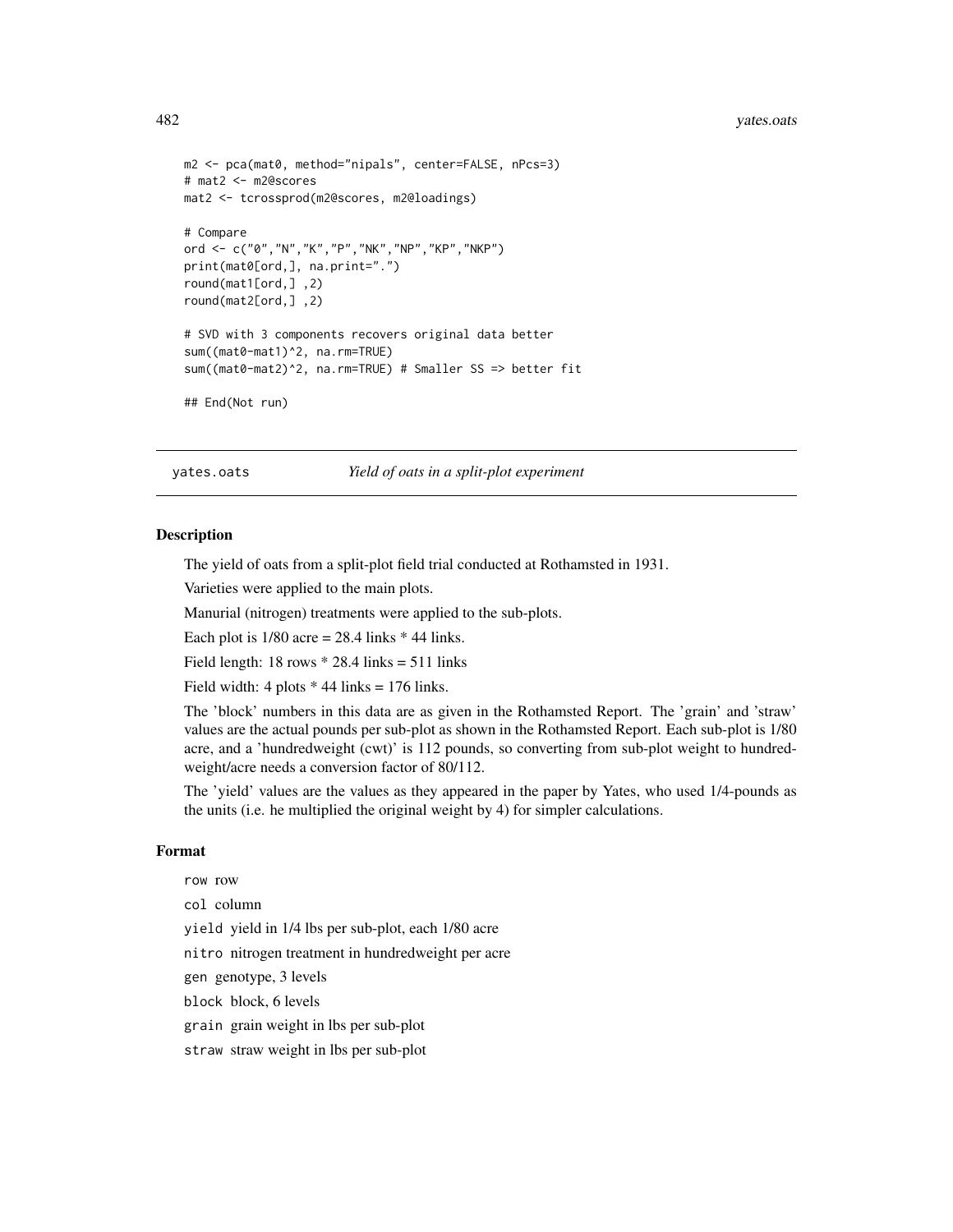#### yates.oats 483

#### Source

Report for 1931. Rothamsted Experiment Station. Page 143. http://www.era.rothamsted.ac.uk/eradoc/article/ResReport1931- 141-159

#### References

Yates, Frank (1935) Complex experiments, *Journal of the Royal Statistical Society Suppl* 2, 181- 247. Figure 2. http://doi.org/10.2307/2983638

```
data(yates.oats)
dat <- yates.oats
## # Means match Rothamsted report p. 144
## require(dplyr)
## dat %>% group_by(nitro,gen) %>%
## summarize(grain=mean(grain)*80/112,
## straw=mean(straw)*80/112)
if(require(desplot)){
 # Experiment design & yield heatmap
 desplot(yield ~ col*row, dat,
         out1=block, num=nitro, col=gen,
         cex=1, aspect=511/176, # true aspect
         main="yates.oats")
}
# Roughly linear gradient across the field. The right-half of each
# block has lower yield. The blocking is inadequate!
require("lattice")
xyplot(yield ~ col|factor(nitro), dat,
       type = c('p', 'r'), xlab='col', as_table = TRUE,main="yates.oats")
## Not run:
 require(lme4)
 # Typical split-plot analysis. Non-significant gen differences
 m3 <- lmer(yield ~ nitro * gen + (1|block/gen), data=dat)
 # Residuals still show structure
 xyplot(resid(m3) ~ dat$col, xlab='col', type=c('p','smooth'),
        main="yates.oats")
 # Add a linear trend for column
 m4 <- lmer(yield ~ col + nitro * gen + (1|block/gen), data=dat)
 # xyplot(resid(m4) ~ dat$col, type=c('p','smooth'), xlab='col')
 ## Compare fits
 AIC(m3,m4)
 ## df AIC
```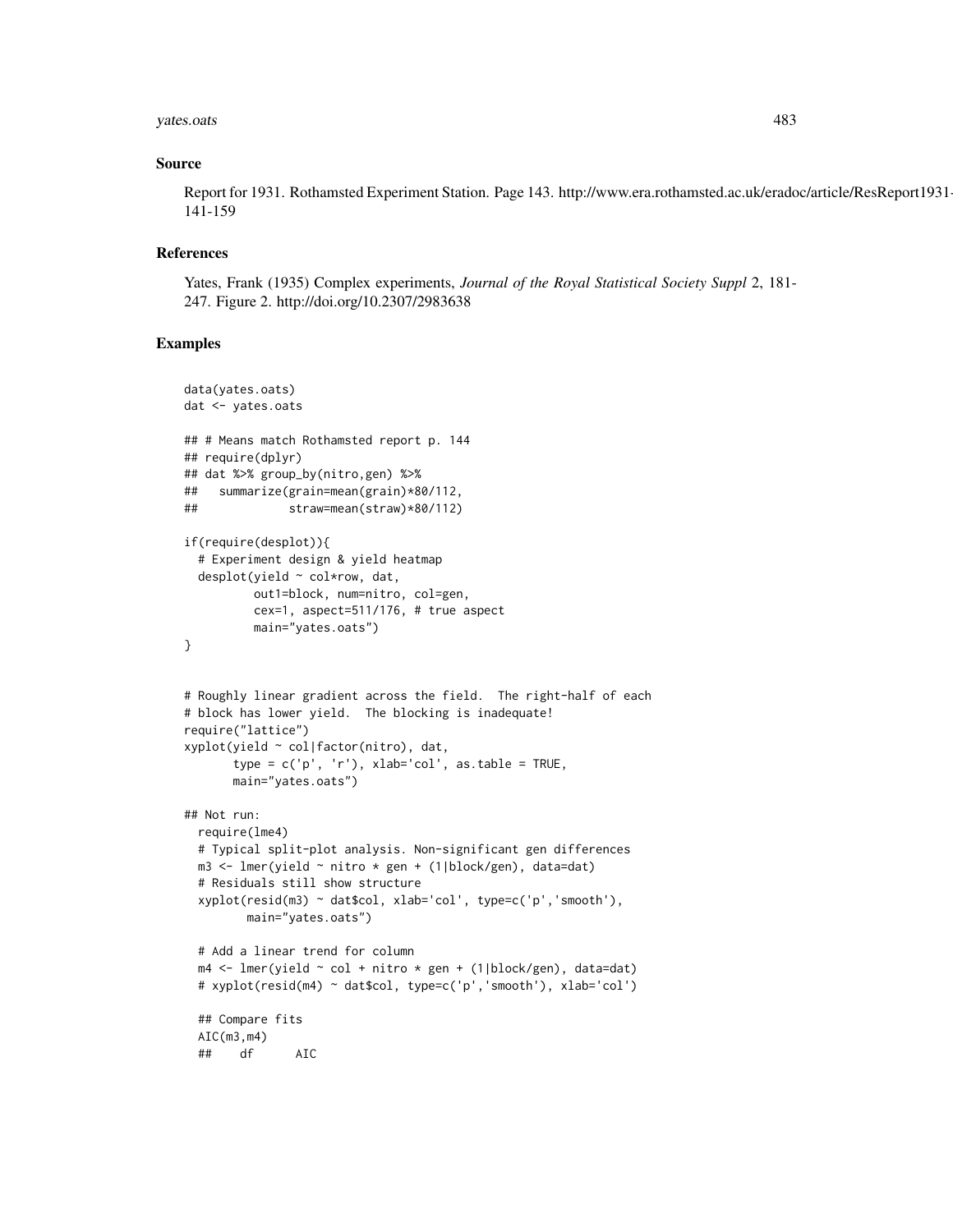```
484 yates.oats
```

```
## m3 9 581.2372
 ## m4 10 557.9424 # Substantially better
## End(Not run)
# ----------------------------------------------------------------------------
## Not run:
 # Marginal predictions from lsmeans package and asreml::predict
 # --- nlme ---
 require(nlme)
 require(lsmeans)
 # create unbalance
 dat2 <- yates.oats[-c(1,2,3,5,8,13,21,34,55),]
 m5l <- lme(yield ~ factor(nitro) + gen, random = ~1 | block/gen,
            data = dat2)# --- asreml ---
 require(asreml)
 m5a <- asreml(yield ~ factor(nitro) + gen,
               random = \sim block + block: gen, data=dat2)
 require(lucid)
 vc(m5l)
 vc(m5a)
 lsmeans::lsmeans(m5l, "gen")
 predict(m5a, data=dat, classify="gen")$predictions$pvals
## End(Not run)
# ----------------------------------------------------------------------------
## Not run:
 # Demonstrate use of regress package, compare to lme
 library(regress)
 dat$nitrof <- factor(dat$nitro)
 m6 <- regress(yield ~ nitrof + gen, ~block + I(block:gen), identity=TRUE,
               verbose=1, data=dat)
 summary(m6)
 ## Variance Coefficients:
 ## Estimate Std. Error
 ## block 214.468 168.794
 ## I(block:gen) 109.700 67.741
 ## In 162.558 32.189
 # ordinal causes clash with VarCorr
```

```
if(is.element("package:ordinal", search())) detach(package:ordinal)
```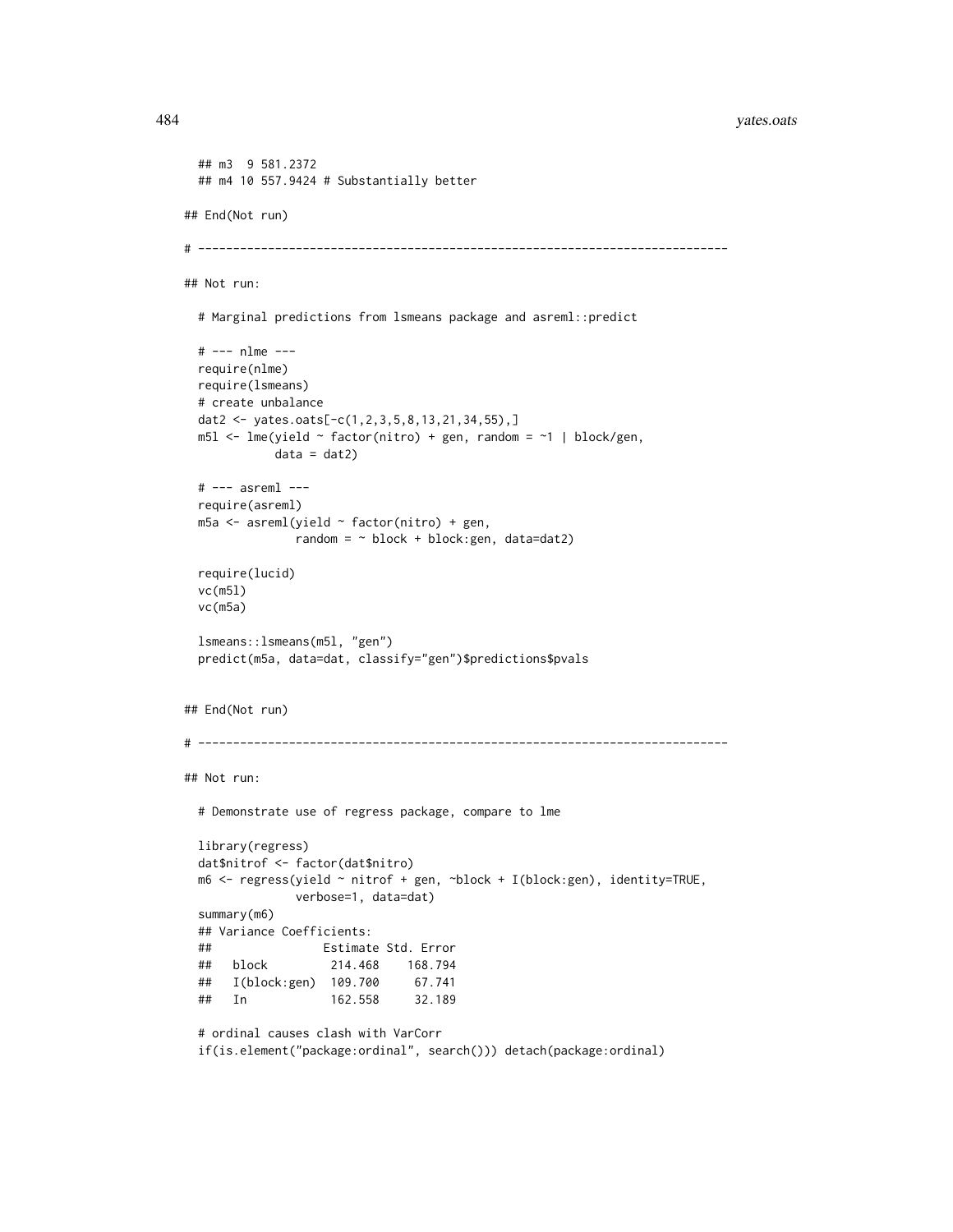```
m7 < -1me(yield \sim nitrof + gen, random = \sim 1|block/gen, data=dat)
 lme4::VarCorr(m7)
 ## Variance StdDev
 ## block = pdLogChol(1)
 ## (Intercept) 214.4716 14.64485
 ## gen = pdLogChol(1)
 ## (Intercept) 109.6929 10.47344
 ## Residual 162.5591 12.74987
## End(Not run)
```
zuidhof.broiler *Daily weight, feed, egg measurements for a broiler*

# Description

Daily weight, feed, egg measurements for a broiler

# Format

A data frame with 59 observations on the following 6 variables.

bw Body weight, grams

targetbw Target body weight, grams

adfi Average daily feed intake, grams

adg Average daily gain, grams

eggwt Egg weight, grams

age Age, days

# Details

Using graphs like the one in the examples section, the authors discovered that a drop in body weight commonly occurs around the time of first egg production.

#### Source

Martin J. Zuidhof and Robert A. Renema and Frank E. Robinson, (2008). Understanding Multiple, Repeated Animal Measurements with the Help of PROC GPLOT. SAS Global Forum 2008, Paper 250-2008.

Used with permission of Martin Zuidhof.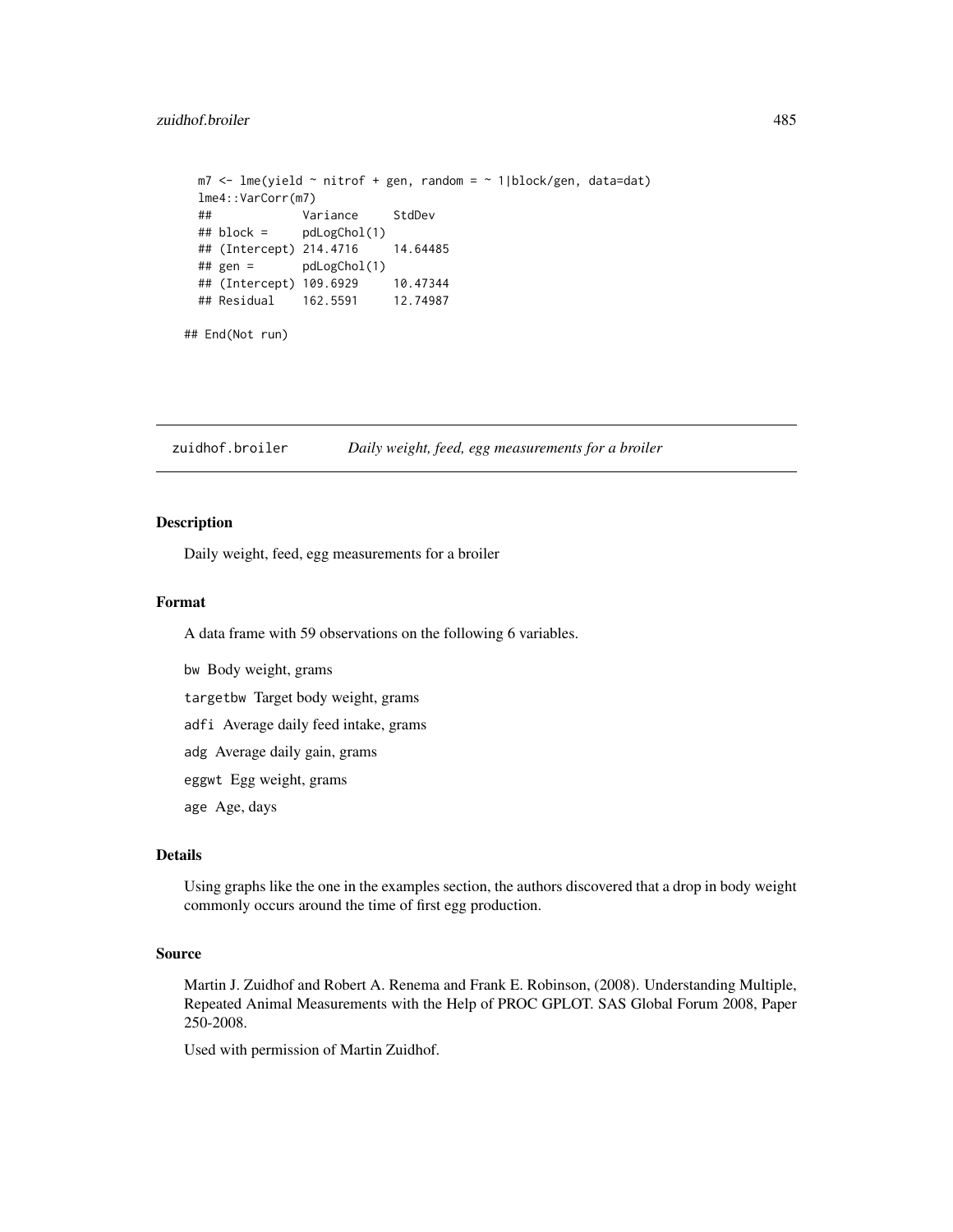```
data(zuidhof.broiler)
dat <- zuidhof.broiler
dat <- transform(dat, age=age/7) # Change days into weeks
# Reproducing figure 1 of Zuidhof et al.
# Plot using left axis
op <- par(mar=c(5,4,4,4))
plot(bw~age, dat, xlab="Age (weeks)", ylab="Bodyweight (g)",
     main="zuidhof.broiler",
     xlim=c(20,32), ylim=c(0,4000), pch=20)
lines(targetbw~age, subset(dat, !is.na(targetbw)), col="black")
# Now plot using the right axis
par(new=TRUE)
plot(adfi~age, subset(dat, !is.na(adfi)),
     xlab="", ylab="", xlim=c(20,32), xaxt="n",yaxt="n",
     ylim=c(-50,175), type="s", lty=2)
axis(4, at=c(-50,-25,0,25,50,75,100,125,150,175), col="red", col.axis="red")
mtext("Weight (g)", side=4, line=2, col="red")
lines(adg~age, subset(dat, !is.na(adg)), col="red", type="s", lty=1, lwd=2)
abline(h=c(0,52), col="red")with(dat, segments(age, 0, age, eggwt, col="red"))
legend(20, -40, c("Body weight", "Target BW", "Feed/day", "Gain/day", "Egg wt"),
       bty="n", cex=.5, ncol=5,
       col=c("black","black","red","red","red"),
       lty=c(-1,1,2,1,1), lwd=c(1,1,1,2,1), pch=c(20,-1,-1,-1,-1))par(op)
```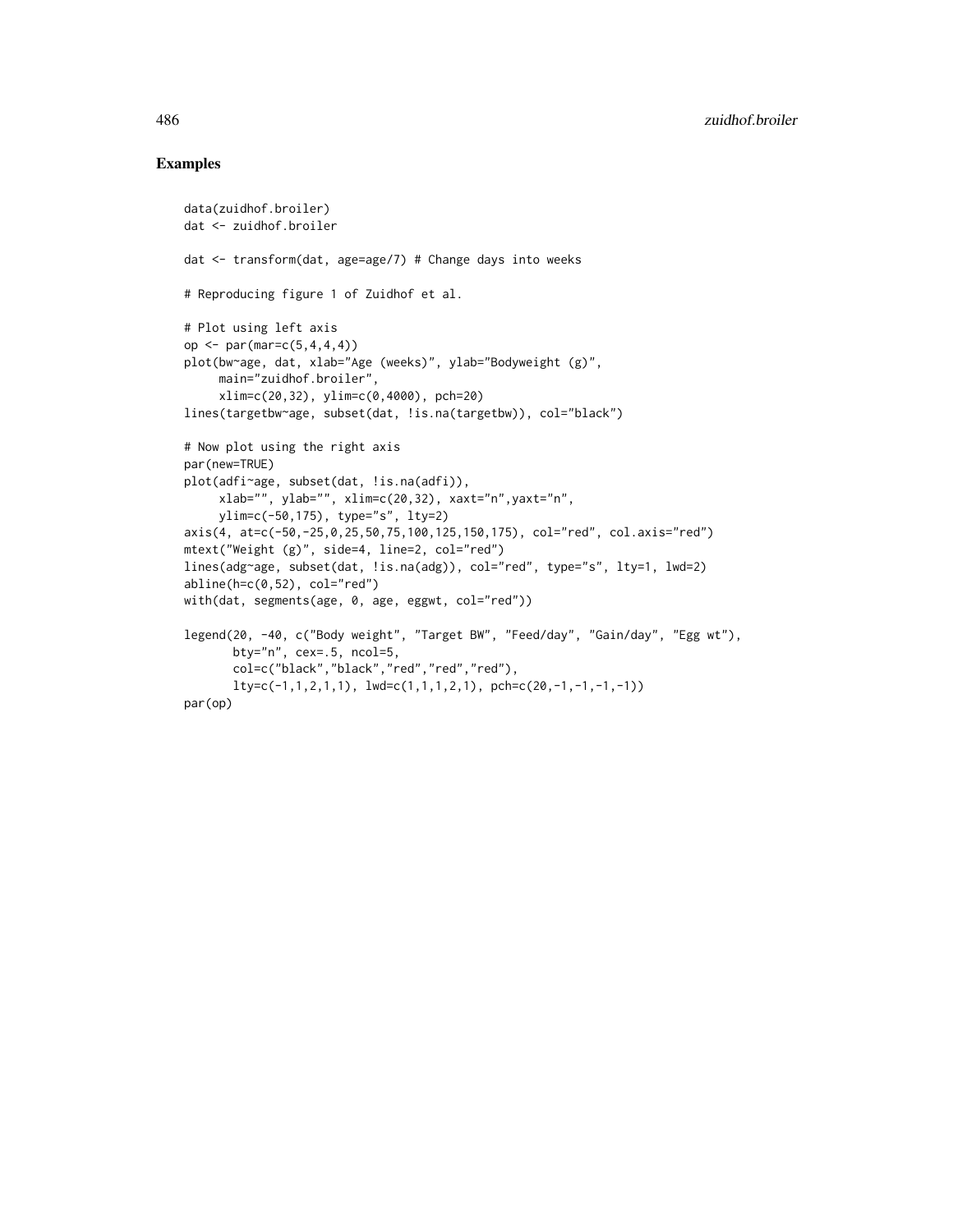# **Index**

∗Topic datasets acorsi.grayleafspot, [10](#page-9-0) adugna.sorghum, [13](#page-12-0) archbold.apple, [23](#page-22-0) ars.earlywhitecorn96, [25](#page-24-0) baker.barley.uniformity, [28](#page-27-0) battese.survey, [33](#page-32-0) beall.webworms, [35](#page-34-0) beaven.barley, [37](#page-36-0) becker.chicken, [38](#page-37-0) besag.bayesian, [39](#page-38-0) besag.beans, [41](#page-40-0) besag.endive, [45](#page-44-0) besag.triticale, [53](#page-52-0) blackman.wheat, [55](#page-54-0) bliss.borers, [57](#page-56-0) bond.diallel, [58](#page-57-0) box.cork, [59](#page-58-0) bradley.multi.uniformity, [62](#page-61-0) brandle.rape, [64](#page-63-0) brandt.switchback, [66](#page-65-0) broadbalk.wheat, [70](#page-69-0) burgueno.alpha, [72](#page-71-0) burgueno.rowcol, [76](#page-75-0) burgueno.unreplicated, [78](#page-77-0) butron.maize, [81](#page-80-0) byers.apple, [84](#page-83-0) caribbean.maize, [85](#page-84-0) carlson.germination, [87](#page-86-0) carmer.density, [88](#page-87-0) cate.potassium, [90](#page-89-0) chinloy.fractionalfactorial, [91](#page-90-0) christidis.competition, [93](#page-92-0) christidis.wheat.uniformity, [95](#page-94-0) cleveland.soil, [96](#page-95-0) cochran.beets, [97](#page-96-0) cochran.crd, [99](#page-98-0) cochran.eelworms, [100](#page-99-0) cochran.factorial, [102](#page-101-0)

cochran.latin, [103](#page-102-0) cochran.lattice, [104](#page-103-0) cochran.wireworms, [105](#page-104-0) connolly.potato, [106](#page-105-0) cornelius.maize, [109](#page-108-0) cramer.cucumber, [114](#page-113-0) crampton.pig, [116](#page-115-0) crossa.wheat, [118](#page-117-0) cullis.earlygen, [124](#page-123-0) darwin.maize, [128](#page-127-0) day.wheat.uniformity, [130](#page-129-0) denis.ryegrass, [132](#page-131-0) depalluel.sheep, [133](#page-132-0) digby.jointregression, [135](#page-134-0) diggle.cow, [137](#page-136-0) draper.safflower.uniformity, [139](#page-138-0) eden.nonnormal, [147](#page-146-0) eden.potato, [150](#page-149-0) engelstad.nitro, [152](#page-151-0) fan.stability, [153](#page-152-0) federer.diagcheck, [154](#page-153-0) fisher.barley, [160](#page-159-0) fisher.latin, [163](#page-162-0) foulley.calving, [164](#page-163-0) fox.wheat, [166](#page-165-0) garber.multi.uniformity, [167](#page-166-0) gartner.corn, [169](#page-168-0) giles.wheat, [174](#page-173-0) gilmour.slatehall, [179](#page-178-0) gomez.heteroskedastic, [184](#page-183-0) gomez.nitrogen, [186](#page-185-0) gomez.nonnormal1, [188](#page-187-0) gomez.nonnormal2, [189](#page-188-0) gomez.nonnormal3, [190](#page-189-0) gomez.seedrate, [193](#page-192-0) gomez.splitplot.subsample, [194](#page-193-0) gomez.wetdry, [200](#page-199-0) gotway.hessianfly, [202](#page-201-0) goulden.barley.uniformity, [204](#page-203-0)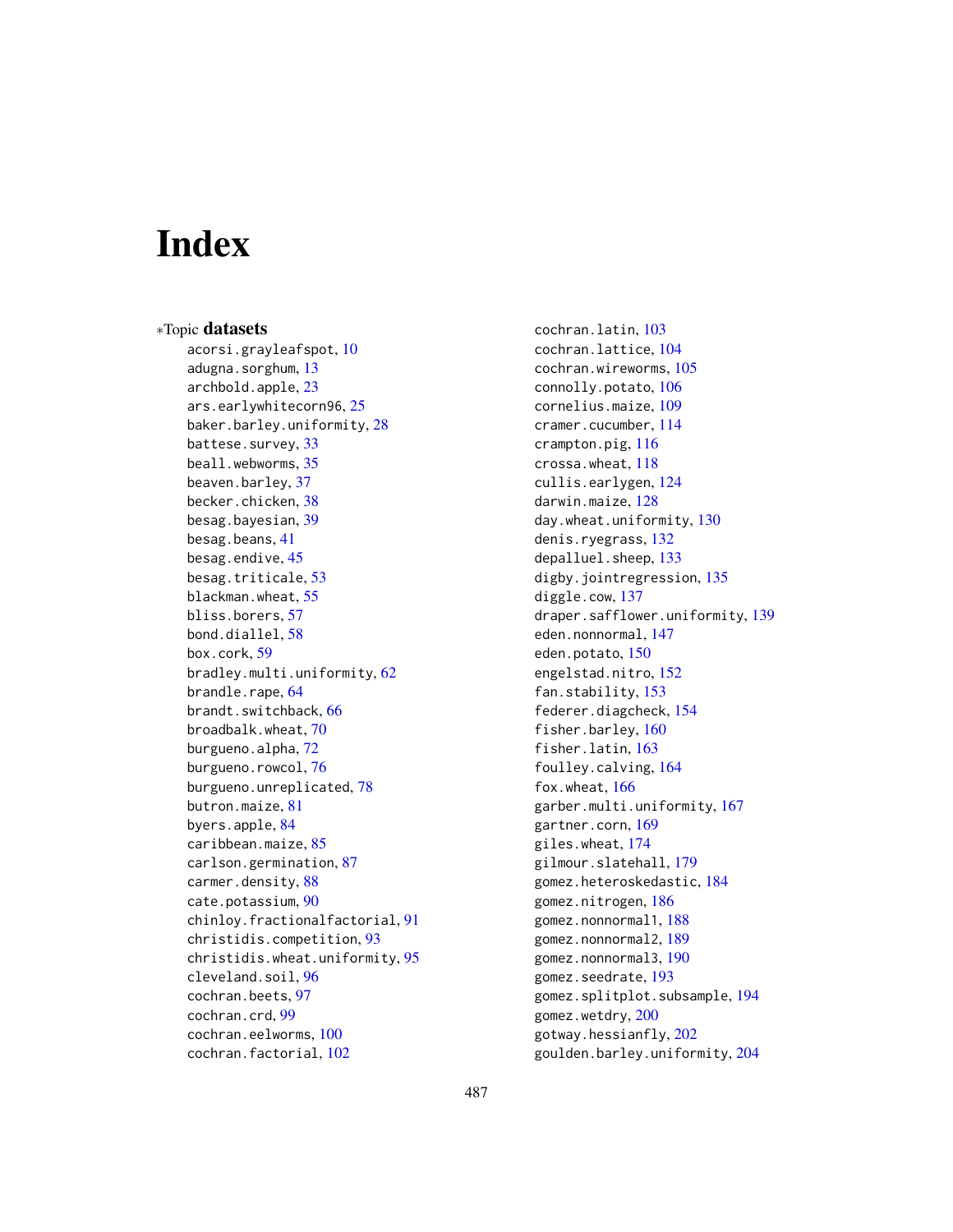goulden.eggs, [205](#page-204-0) goulden.latin, [206](#page-205-0) goulden.splitsplit, [207](#page-206-0) gregory.cotton, [210](#page-209-0) gumpertz.pepper, [212](#page-211-0) hanover.whitepine, [216](#page-215-0) harris.multi.uniformity, [218](#page-217-0) harris.wateruse, [221](#page-220-0) harrison.priors, [225](#page-224-0) harvey.lsmeans, [226](#page-225-0) harville.lamb, [228](#page-227-0) hayman.tobacco, [229](#page-228-0) hazell.vegetables, [232](#page-231-0) heady.fertilizer, [234](#page-233-0) henderson.milkfat, [236](#page-235-0) hernandez.nitrogen, [238](#page-237-0) hessling.argentina, [240](#page-239-0) holland.arthropods, [245](#page-244-0) holshouser.splitstrip, [246](#page-245-0) holtsmark.timothy.uniformity, [248](#page-247-0) huehn.wheat, [249](#page-248-0) hunter.corn, [253](#page-252-0) ilri.sheep, [254](#page-253-0) immer.sugarbeet.uniformity, [256](#page-255-0) ivins.herbs, [258](#page-257-0) iyer.wheat.uniformity, [259](#page-258-0) jansen.apple, [261](#page-260-0) jansen.carrot, [262](#page-261-0) jansen.strawberry, [263](#page-262-0) jenkyn.mildew, [264](#page-263-0) john.alpha, [266](#page-265-0) johnson.blight, [270](#page-269-0) kadam.millet.uniformity, [271](#page-270-0) kalamkar.potato.uniformity, [273](#page-272-0) kalamkar.wheat.uniformity, [274](#page-273-0) kang.maize, [275](#page-274-0) kang.peanut, [277](#page-276-0) karcher.turfgrass, [278](#page-277-0) keen.potatodamage, [279](#page-278-0) kempton.slatehall, [285](#page-284-0) kenward.cattle, [288](#page-287-0) khin.rice.uniformity, [291](#page-290-0) kiesselbach.oats.uniformity, [292](#page-291-0) kreusler.maize, [293](#page-292-0) kristensen.barley.uniformity, [296](#page-295-0) lambert.soiltemp, [298](#page-297-0) lasrosas.corn, [299](#page-298-0) lavoranti.eucalyptus, [301](#page-300-0)

lee.potatoblight, [302](#page-301-0) lehner.soybeanmold, [305](#page-304-0) lessman.sorghum.uniformity, [307](#page-306-0) li.millet.uniformity, [309](#page-308-0) lillemo.wheat, [310](#page-309-0) lin.superiority, [312](#page-311-0) lin.unbalanced, [314](#page-313-0) little.splitblock, [315](#page-314-0) lonnquist.maize, [317](#page-316-0) love.cotton.uniformity, [319](#page-318-0) lu.stability, [320](#page-319-0) lucas.switchback, [322](#page-321-0) lyon.potato.uniformity, [324](#page-323-0) lyons.wheat, [325](#page-324-0) masood.rice.uniformity, [326](#page-325-0) mcclelland.corn.uniformity, [327](#page-326-0) mcleod.barley, [330](#page-329-0) mead.cauliflower, [332](#page-331-0) mead.cowpeamaize, [333](#page-332-0) mead.germination, [335](#page-334-0) mead.lamb, [336](#page-335-0) mercer.mangold.uniformity, [339](#page-338-0) minnesota.barley.weather, [342](#page-341-0) minnesota.barley.yield, [345](#page-344-0) montgomery.wheat.uniformity, [347](#page-346-0) moore.uniformity, [349](#page-348-0) nass.corn, [351](#page-350-0) nebraska.farmincome, [353](#page-352-0) nonnecke.corn.uniformity, [354](#page-353-0) nonnecke.peas.uniformity, [356](#page-355-0) odland.soybean.uniformity, [357](#page-356-0) omer.sorghum, [358](#page-357-0) onofri.winterwheat, [360](#page-359-0) ortiz.tomato, [361](#page-360-0) pacheco.soybean, [363](#page-362-0) parker.orange.uniformity, [364](#page-363-0) patterson.switchback, [366](#page-365-0) pearce.apple, [368](#page-367-0) perry.springwheat, [370](#page-369-0) piepho.cocksfoot, [373](#page-372-0) polson.safflower.uniformity, [374](#page-373-0) ratkowsky.onions, [375](#page-374-0) reid.grasses, [376](#page-375-0) ridout.appleshoots, [378](#page-377-0) ryder.groundnut, [382](#page-381-0) salmon.bunt, [383](#page-382-0) sawyer.multi.uniformity, [385](#page-384-0) senshu.rice, [387](#page-386-0)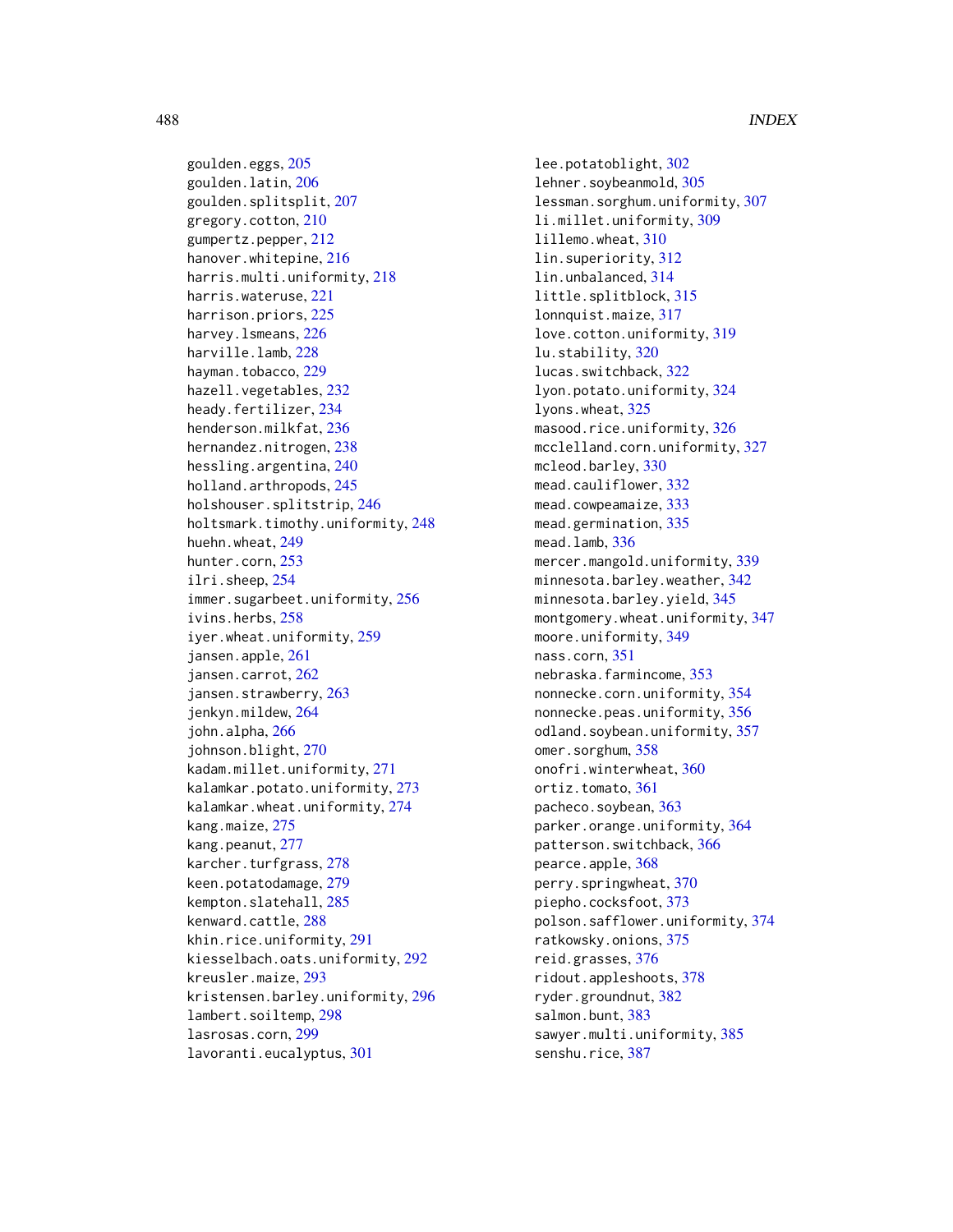#### INDEX 489

silva.cotton, [390](#page-389-0) sinclair.clover, [393](#page-392-0) smith.beans.uniformity, [395](#page-394-0) snedecor.asparagus, [399](#page-398-0) snijders.fusarium, [402](#page-401-0) stephens.sorghum.uniformity, [404](#page-403-0) steptoe.morex.pheno, [406](#page-405-0) stickler.sorghum.uniformity, [409](#page-408-0) stirret.borers, [411](#page-410-0) streibig.competition, [412](#page-411-0) tai.potato, [423](#page-422-0) theobald.barley, [426](#page-425-0) turner.herbicide, [431](#page-430-0) urquhart.feedlot, [432](#page-431-0) usgs.herbicides, [434](#page-433-0) vaneeuwijk.drymatter, [436](#page-435-0) vaneeuwijk.fusarium, [438](#page-437-0) vaneeuwijk.nematodes, [439](#page-438-0) vargas.txe, [442](#page-441-0) vold.longterm, [452](#page-451-0) vsn.lupin3, [454](#page-453-0) wallace.iowaland, [457](#page-456-0) walsh.cottonprice, [459](#page-458-0) wassom.brome.uniformity, [460](#page-459-0) waynick.soil, [461](#page-460-0) weiss.incblock, [464](#page-463-0) weiss.lattice, [465](#page-464-0) welch.bermudagrass, [467](#page-466-0) wheatley.carrot, [470](#page-469-0) wiebe.wheat.uniformity, [471](#page-470-0) wiedemann.safflower.uniformity, [473](#page-472-0) williams.barley.uniformity, [474](#page-473-0) williams.cotton.uniformity, [475](#page-474-0) yang.barley, [479](#page-478-0) zuidhof.broiler, [485](#page-484-0)

aastveit.barley, [7,](#page-6-0) *[16](#page-15-0)* acorsi.grayleafspot, [10,](#page-9-0) *[16](#page-15-0)* adugna.sorghum, [12,](#page-11-0) *[16](#page-15-0)* agridat, [14](#page-13-0) allcroft.lodging, *[16](#page-15-0)*, [22](#page-21-0) archbold.apple, *[16](#page-15-0)*, [23](#page-22-0) ars.earlywhitecorn96, *[16](#page-15-0)*, [25](#page-24-0) australia.soybean, *[16](#page-15-0)*, [26](#page-25-0)

baker.barley.uniformity, *[14](#page-13-0)*, [28](#page-27-0) batchelor.apple.uniformity, *[14](#page-13-0)* batchelor.apple.uniformity *(*batchelor.uniformity*)*, [30](#page-29-0) batchelor.lemon.uniformity, *[14](#page-13-0)* batchelor.lemon.uniformity *(*batchelor.uniformity*)*, [30](#page-29-0) batchelor.navel1.uniformity, *[14](#page-13-0)* batchelor.navel1.uniformity *(*batchelor.uniformity*)*, [30](#page-29-0) batchelor.navel2.uniformity, *[14](#page-13-0)* batchelor.navel2.uniformity *(*batchelor.uniformity*)*, [30](#page-29-0) batchelor.uniformity, [30](#page-29-0) batchelor.valencia.uniformity, *[14](#page-13-0)* batchelor.valencia.uniformity *(*batchelor.uniformity*)*, [30](#page-29-0) batchelor.walnut.uniformity, *[14](#page-13-0)* batchelor.walnut.uniformity *(*batchelor.uniformity*)*, [30](#page-29-0) battese.survey, *[16](#page-15-0)*, [33](#page-32-0) beall.webworms, *[16](#page-15-0)*, [35](#page-34-0) beaven.barley, *[16](#page-15-0)*, [37](#page-36-0) becker.chicken, *[16](#page-15-0)*, [38](#page-37-0) besag.bayesian, *[16](#page-15-0)*, [39](#page-38-0) besag.beans, *[17](#page-16-0)*, [41](#page-40-0) besag.elbatan, *[17](#page-16-0)*, [43](#page-42-0) besag.endive, *[17](#page-16-0)*, [45](#page-44-0) besag.met, *[17](#page-16-0)*, [48](#page-47-0) besag.triticale, *[17](#page-16-0)*, [53](#page-52-0) blackman.wheat, *[17](#page-16-0)*, [55](#page-54-0) bliss.borers, *[17](#page-16-0)*, [57](#page-56-0) bond.diallel, *[17](#page-16-0)*, [58](#page-57-0) box.cork, *[16](#page-15-0)*, [59](#page-58-0) bradley.multi.uniformity, *[14](#page-13-0)*, [62](#page-61-0) brandle.rape, *[17](#page-16-0)*, [64](#page-63-0) brandt.switchback, *[16](#page-15-0)*, [66](#page-65-0) bridges.cucumber, *[17](#page-16-0)*, [67](#page-66-0) broadbalk.wheat, *[20](#page-19-0)*, [70](#page-69-0) burgueno.alpha, *[17](#page-16-0)*, [72](#page-71-0) burgueno.rowcol, *[17](#page-16-0)*, [76](#page-75-0) burgueno.unreplicated, *[17](#page-16-0)*, [78](#page-77-0) butron.maize, *[17](#page-16-0)*, [80](#page-79-0) byers.apple, *[20](#page-19-0)*, [84](#page-83-0) caribbean.maize, *[17](#page-16-0)*, [85](#page-84-0)

carlson.germination, *[17](#page-16-0)*, [87](#page-86-0) carmer.density, *[17](#page-16-0)*, [88](#page-87-0) cate.potassium, *[20](#page-19-0)*, [90](#page-89-0) chinloy.fractionalfactorial, *[17](#page-16-0)*, [91](#page-90-0) christidis.competition, *[17](#page-16-0)*, [93](#page-92-0)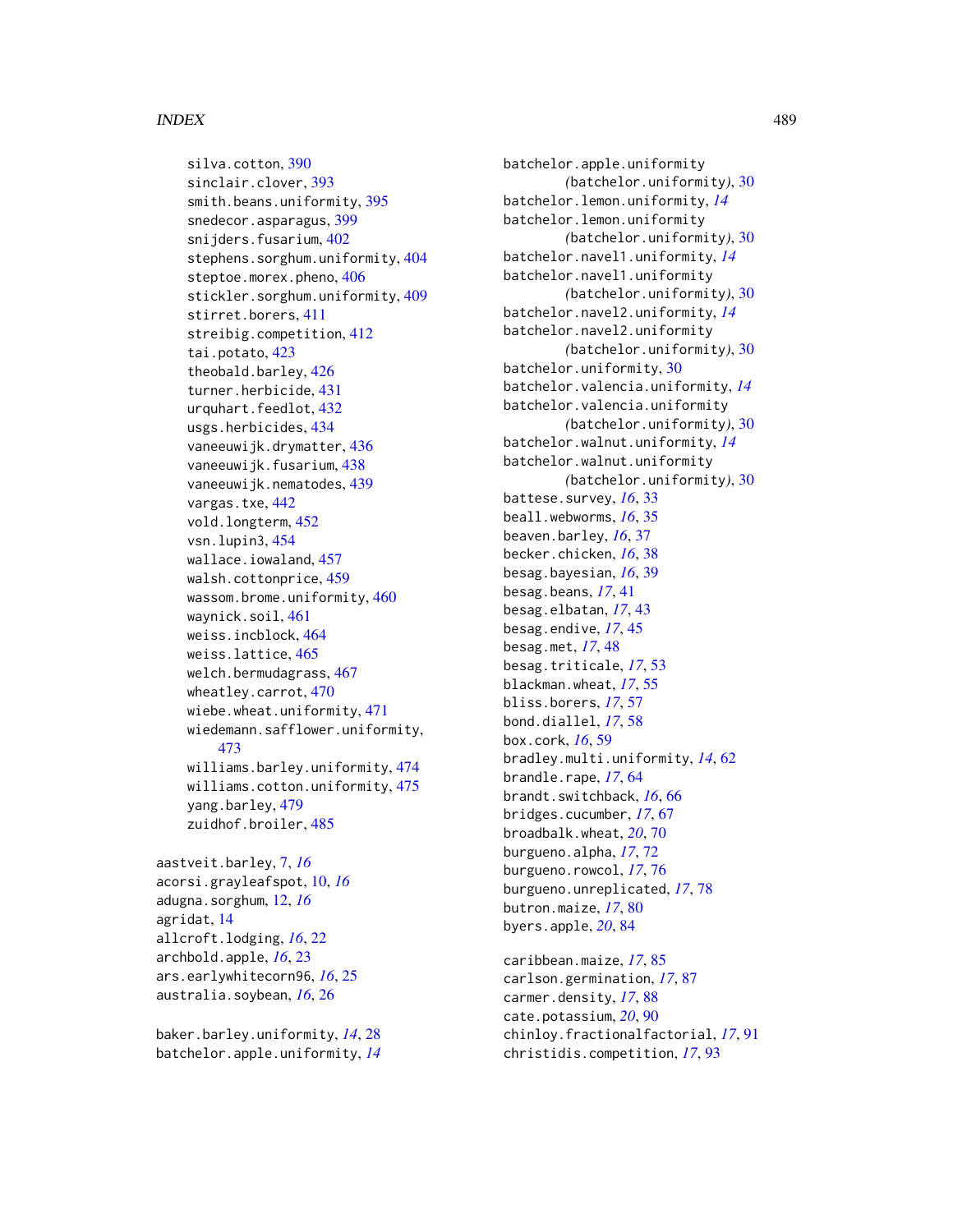christidis.wheat.uniformity, *[14](#page-13-0)*, [95](#page-94-0) cleveland.soil, *[20](#page-19-0)*, [96](#page-95-0) cochran.beets, *[17](#page-16-0)*, [97](#page-96-0) cochran.bib, *[17](#page-16-0)*, [98](#page-97-0) cochran.crd, *[17](#page-16-0)*, [99](#page-98-0) cochran.eelworms, *[17](#page-16-0)*, [100](#page-99-0) cochran.factorial, *[17](#page-16-0)*, [102](#page-101-0) cochran.latin, *[17](#page-16-0)*, [103](#page-102-0) cochran.lattice, *[17](#page-16-0)*, [104](#page-103-0) cochran.wireworms, *[17](#page-16-0)*, [105](#page-104-0) connolly.potato, *[17](#page-16-0)*, [106](#page-105-0) cornelius.maize, *[17](#page-16-0)*, [109](#page-108-0) corsten.interaction, *[17](#page-16-0)*, [111](#page-110-0) cox.stripsplit, *[17](#page-16-0)*, [112](#page-111-0) cramer.cucumber, *[17](#page-16-0)*, [114](#page-113-0) crampton.pig, *[16](#page-15-0)*, [116](#page-115-0) crossa.wheat, *[17](#page-16-0)*, [118](#page-117-0) crowder.seeds, *[17](#page-16-0)*, [120](#page-119-0) cullis.earlygen, *[17](#page-16-0)*, [124](#page-123-0)

darwin.maize, *[17](#page-16-0)*, [128](#page-127-0) day.wheat.uniformity, *[14](#page-13-0)*, [130](#page-129-0) denis.missing, *[17](#page-16-0)*, [131](#page-130-0) denis.ryegrass, *[17](#page-16-0)*, [132](#page-131-0) depalluel.sheep, *[16](#page-15-0)*, [133](#page-132-0) digby.jointregression, *[17](#page-16-0)*, [135](#page-134-0) diggle.cow, *[16](#page-15-0)*, [137](#page-136-0) draper.safflower.uniformity, *[14](#page-13-0)*, [139](#page-138-0) durban.competition, *[17](#page-16-0)*, [141](#page-140-0) durban.rowcol, *[17](#page-16-0)*, [142](#page-141-0) durban.splitplot, *[17](#page-16-0)*, [145](#page-144-0)

eden.nonnormal, *[17](#page-16-0)*, [147](#page-146-0) eden.potato, *[17](#page-16-0)*, [150](#page-149-0) engelstad.nitro, *[17](#page-16-0)*, [152](#page-151-0)

fan.stability, *[17](#page-16-0)*, [153](#page-152-0) federer.diagcheck, *[17](#page-16-0)*, [154](#page-153-0) federer.tobacco, *[17](#page-16-0)*, [159](#page-158-0) fisher.barley, *[18](#page-17-0)*, [160](#page-159-0) fisher.latin, *[18](#page-17-0)*, [163](#page-162-0) foulley.calving, *[16](#page-15-0)*, [164](#page-163-0) fox.wheat, *[18](#page-17-0)*, [166](#page-165-0)

garber.multi.uniformity, *[14](#page-13-0)*, [167](#page-166-0) gartner.corn, *[15](#page-14-0)*, [169](#page-168-0) gathmann.bt, *[18](#page-17-0)*, [171](#page-170-0) gauch.soy, *[18](#page-17-0)*, [173](#page-172-0) giles.wheat, *[18](#page-17-0)*, [174](#page-173-0)

gilmour.serpentine, *[18](#page-17-0)*, [176](#page-175-0) gilmour.slatehall, *[18](#page-17-0)*, [179](#page-178-0) gomez.fractionalfactorial, *[18](#page-17-0)*, [181](#page-180-0) gomez.groupsplit, *[18](#page-17-0)*, [183](#page-182-0) gomez.heteroskedastic, *[18](#page-17-0)*, [184](#page-183-0) gomez.multilocsplitplot, *[18](#page-17-0)*, [185](#page-184-0) gomez.nitrogen, *[18](#page-17-0)*, [186](#page-185-0) gomez.nonnormal1, *[18](#page-17-0)*, [188](#page-187-0) gomez.nonnormal2, *[18](#page-17-0)*, [189](#page-188-0) gomez.nonnormal3, *[18](#page-17-0)*, [190](#page-189-0) gomez.rice.uniformity, *[14](#page-13-0)*, [192](#page-191-0) gomez.seedrate, *[18](#page-17-0)*, [193](#page-192-0) gomez.splitplot.subsample, *[18](#page-17-0)*, [194](#page-193-0) gomez.splitsplit, *[18](#page-17-0)*, [196](#page-195-0) gomez.stripplot, *[18](#page-17-0)*, [197](#page-196-0) gomez.stripsplitplot, *[18](#page-17-0)*, [199](#page-198-0) gomez.wetdry, *[18](#page-17-0)*, [200](#page-199-0) gotway.hessianfly, *[18](#page-17-0)*, [202](#page-201-0) goulden.barley.uniformity, *[14](#page-13-0)*, [204](#page-203-0) goulden.eggs, *[16](#page-15-0)*, [205](#page-204-0) goulden.latin, *[18](#page-17-0)*, [206](#page-205-0) goulden.splitsplit, *[18](#page-17-0)*, [207](#page-206-0) graybill.heteroskedastic, *[18](#page-17-0)*, [208](#page-207-0) gregory.cotton, *[18](#page-17-0)*, [210](#page-209-0) gumpertz.pepper, *[18](#page-17-0)*, [212](#page-211-0) hanks.sprinkler, *[18](#page-17-0)*, [214](#page-213-0) hanover.whitepine, *[16](#page-15-0)*, [216](#page-215-0) harris.multi.uniformity, *[14](#page-13-0)*, [218](#page-217-0) harris.wateruse, *[16](#page-15-0)*, [221](#page-220-0) harrison.priors, *[20](#page-19-0)*, [225](#page-224-0)

harvey.lsmeans, *[16](#page-15-0)*, [226](#page-225-0) harville.lamb, *[16](#page-15-0)*, [228](#page-227-0) hayman.tobacco, *[18](#page-17-0)*, [229](#page-228-0) hazell.vegetables, *[18](#page-17-0)*, [232](#page-231-0) heady.fertilizer, *[18](#page-17-0)*, [234](#page-233-0) henderson.milkfat, *[16](#page-15-0)*, [236](#page-235-0) hernandez.nitrogen, *[18](#page-17-0)*, [238](#page-237-0) hessling.argentina, *[20](#page-19-0)*, [240](#page-239-0) hildebrand.systems, *[18](#page-17-0)*, [242](#page-241-0) holland.arthropods, *[16](#page-15-0)*, [245](#page-244-0) holshouser.splitstrip, *[18](#page-17-0)*, [246](#page-245-0) holtsmark.timothy.uniformity, *[14](#page-13-0)*, [248](#page-247-0) huehn.wheat, *[18](#page-17-0)*, [249](#page-248-0) hughes.grapes, *[18](#page-17-0)*, [251](#page-250-0) hunter.corn, *[18](#page-17-0)*, [253](#page-252-0)

ilri.sheep, *[16](#page-15-0)*, [254](#page-253-0) immer.sugarbeet.uniformity, *[15](#page-14-0)*, [256](#page-255-0)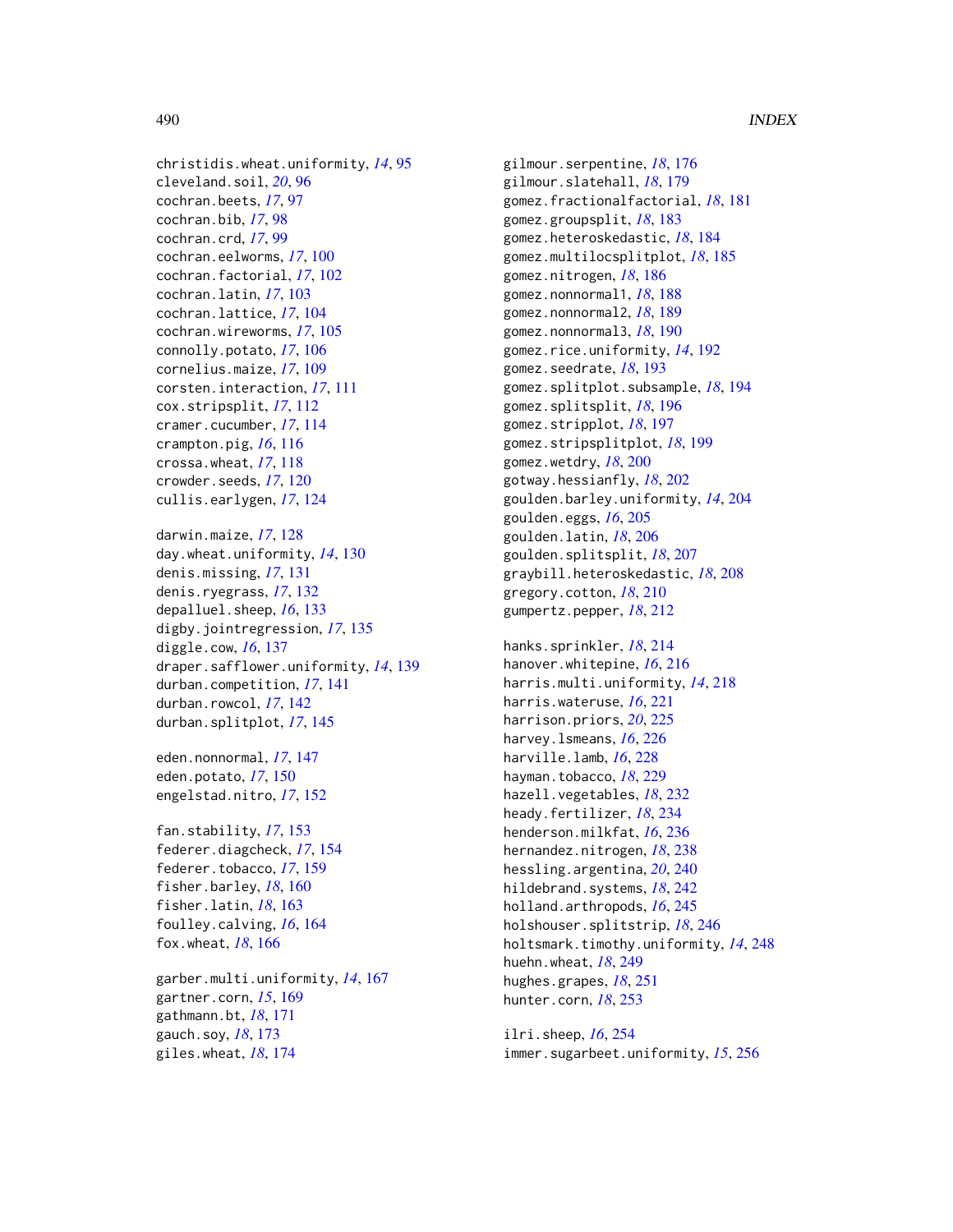#### INDEX  $491$

ivins.herbs, *[18](#page-17-0)*, [258](#page-257-0) iyer.wheat.uniformity, *[15](#page-14-0)*, [259](#page-258-0)

jansen.apple, *[18](#page-17-0)*, [261](#page-260-0) jansen.carrot, *[18](#page-17-0)*, [262](#page-261-0) jansen.strawberry, *[18](#page-17-0)*, [263](#page-262-0) jenkyn.mildew, *[18](#page-17-0)*, [264](#page-263-0) john.alpha, *[18](#page-17-0)*, [266](#page-265-0) johnson.blight, *[18](#page-17-0)*, [270](#page-269-0)

kadam.millet.uniformity, *[15](#page-14-0)*, [271](#page-270-0) kalamkar.potato.uniformity, *[15](#page-14-0)*, [273](#page-272-0) kalamkar.wheat.uniformity, *[15](#page-14-0)*, [274](#page-273-0) kang.maize, *[18](#page-17-0)*, [275](#page-274-0) kang.peanut, *[18](#page-17-0)*, [277](#page-276-0) karcher.turfgrass, *[18](#page-17-0)*, [278](#page-277-0) keen.potatodamage, *[19](#page-18-0)*, [279](#page-278-0) kempton.barley.uniformity, *[15](#page-14-0)*, [281](#page-280-0) kempton.competition, *[19](#page-18-0)*, [283](#page-282-0) kempton.rowcol, *[19](#page-18-0)*, [284](#page-283-0) kempton.slatehall, *[19](#page-18-0)*, [285](#page-284-0) kenward.cattle, *[16](#page-15-0)*, [288](#page-287-0) khin.rice.uniformity, *[15](#page-14-0)*, [291](#page-290-0) kiesselbach.oats.uniformity, *[15](#page-14-0)*, [292](#page-291-0) kreusler.maize, *[20](#page-19-0)*, [293](#page-292-0) kristensen.barley.uniformity, *[15](#page-14-0)*, [296](#page-295-0)

lambert.soiltemp, *[20](#page-19-0)*, [298](#page-297-0) lasrosas.corn, *[15](#page-14-0)*, [299](#page-298-0) lavoranti.eucalyptus, *[16](#page-15-0)*, [301](#page-300-0) lee.potatoblight, *[19](#page-18-0)*, [302](#page-301-0) lehner.soybeanmold, *[19](#page-18-0)*, [305](#page-304-0) lessman.sorghum.uniformity, *[15](#page-14-0)*, [307](#page-306-0) li.millet.uniformity, *[15](#page-14-0)*, [309](#page-308-0) lillemo.wheat, *[19](#page-18-0)*, [310](#page-309-0) lin.superiority, *[19](#page-18-0)*, [312](#page-311-0) lin.unbalanced, *[19](#page-18-0)*, [314](#page-313-0) little.splitblock, *[19](#page-18-0)*, [315](#page-314-0) lonnquist.maize, *[19](#page-18-0)*, [317](#page-316-0) love.cotton.uniformity, *[15](#page-14-0)*, [319](#page-318-0) lu.stability, *[19](#page-18-0)*, [320](#page-319-0) lucas.switchback, *[16](#page-15-0)*, [322](#page-321-0) lyon.potato.uniformity, *[15](#page-14-0)*, [324](#page-323-0) lyons.wheat, *[19](#page-18-0)*, [325](#page-324-0)

masood.rice.uniformity, *[15](#page-14-0)*, [326](#page-325-0) mcclelland.corn.uniformity, *[15](#page-14-0)*, [327](#page-326-0) mcconway.turnip, *[19](#page-18-0)*, [328](#page-327-0) mcleod.barley, *[19](#page-18-0)*, [330](#page-329-0)

mead.cauliflower, *[19](#page-18-0)*, [332](#page-331-0) mead.cowpeamaize, *[19](#page-18-0)*, [333](#page-332-0) mead.germination, *[19](#page-18-0)*, [335](#page-334-0) mead.lamb, *[16](#page-15-0)*, [336](#page-335-0) mead.strawberry, *[19](#page-18-0)*, [338](#page-337-0) mercer.mangold.uniformity, *[15](#page-14-0)*, [339](#page-338-0) mercer.wheat.uniformity, *[15](#page-14-0)*, [341](#page-340-0) minnesota.barley.weather, *[19](#page-18-0)*, [342](#page-341-0) minnesota.barley.yield, *[19](#page-18-0)*, [345](#page-344-0) montgomery.wheat.uniformity, *[15](#page-14-0)*, [347](#page-346-0) moore.bushbean.uniformity, *[15](#page-14-0)* moore.bushbean.uniformity *(*moore.uniformity*)*, [349](#page-348-0) moore.carrots.uniformity, *[15](#page-14-0)* moore.carrots.uniformity *(*moore.uniformity*)*, [349](#page-348-0) moore.fallcauliflower.uniformity, *[15](#page-14-0)* moore.fallcauliflower.uniformity *(*moore.uniformity*)*, [349](#page-348-0) moore.polebean.uniformity, *[15](#page-14-0)* moore.polebean.uniformity *(*moore.uniformity*)*, [349](#page-348-0) moore.springcauliflower.uniformity, *[15](#page-14-0)* moore.springcauliflower.uniformity *(*moore.uniformity*)*, [349](#page-348-0) moore.sweetcorn.uniformity, *[15](#page-14-0)* moore.sweetcorn.uniformity *(*moore.uniformity*)*, [349](#page-348-0) moore.uniformity, [349](#page-348-0)

nass.barley, *[20](#page-19-0)* nass.barley *(*nass.corn*)*, [351](#page-350-0) nass.corn, *[20](#page-19-0)*, [351](#page-350-0) nass.cotton, *[20](#page-19-0)* nass.cotton *(*nass.corn*)*, [351](#page-350-0) nass.hay, *[20](#page-19-0)* nass.hay *(*nass.corn*)*, [351](#page-350-0) nass.rice, *[20](#page-19-0)* nass.rice *(*nass.corn*)*, [351](#page-350-0) nass.sorghum, *[20](#page-19-0)* nass.sorghum *(*nass.corn*)*, [351](#page-350-0) nass.soybean, *[20](#page-19-0)* nass.soybean *(*nass.corn*)*, [351](#page-350-0) nass.wheat, *[20](#page-19-0)* nass.wheat *(*nass.corn*)*, [351](#page-350-0) nebraska.farmincome, *[20](#page-19-0)*, [353](#page-352-0) nonnecke.corn.uniformity, *[15](#page-14-0)*, [354](#page-353-0) nonnecke.peas.uniformity, *[15](#page-14-0)*, [356](#page-355-0)